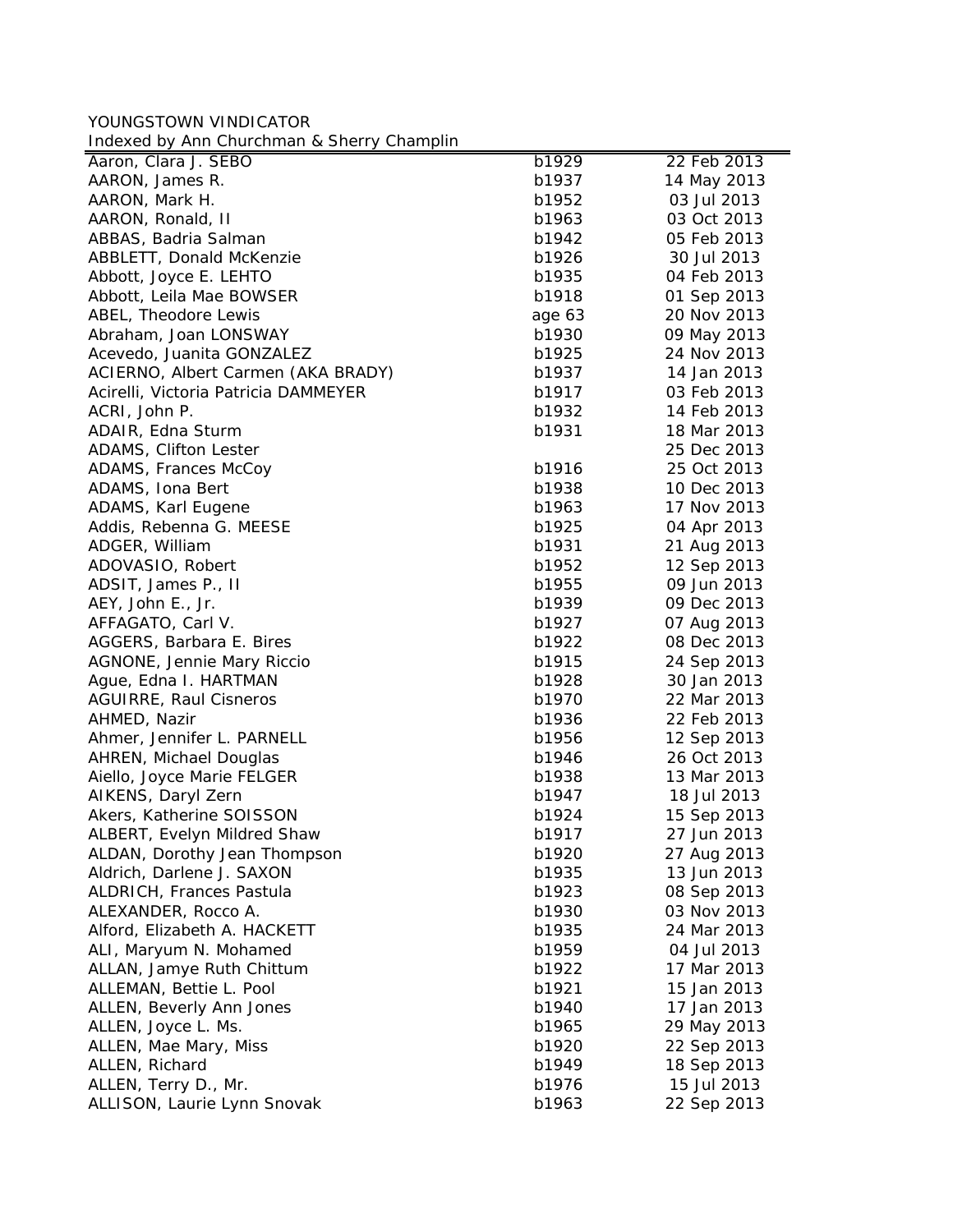| ALLSHOUSE, Marilyn Joan Maggianetti | b1929  | 14 Oct 2013                |
|-------------------------------------|--------|----------------------------|
| ALLSHOUSE, Mary Jeffery             | b1930  | 15 Mar 2013                |
| ALLSOPP, Genevieve L. McGuire       | b1927  | 16 Jun 2013                |
| Alm, Virginia Mehl ZETTERQUIST      | b1918  | 17 Jul 2013                |
| Almburg, Pauline Bernice EDDIE      | b1929  | 11 Dec 2013                |
| ALSTON, Irene Williams Casey        | b1933  | 15 Dec 2013                |
| ALTENO, Leonidas John               | b1942  | 19 Apr 2013                |
| ALTIER, Joseph Dominic              | b1958  | 21 Feb 2013                |
| ALTIER, Leo A.                      | b1926  | 26 Feb 2013                |
| ALTMAN, Rodney D.                   | b1957  | 08 Feb 2013                |
| ALTMAN, William A.                  | b1924  | 19 Sep 2013                |
| ALTON, Frank P.                     | b1935  | 28 Mar 2013                |
| Alvarez, Anna D. MONTERO            | b1945  | 20 Sep 2013                |
| ALVAREZ, Paul                       | b1950  | 27 Jul 2013                |
| Amaru, Eva Lillian ROSIAN           | b1925  | 11 Aug 2013                |
| Amendol, Carmel A. MORABITO         | b1922  | 06 Nov 2013                |
| AMENDOL, Stephen J.                 | b1957  | 09 Aug 2013                |
| AMENDOLA, Lawrence J., Jr.          | b1942  | 24 Oct 2013                |
| AMENDOLARA, Joseph Vincent          | b1917  | 26 May 2013                |
| AMERICUS, Shirley Baer              | b1924  | 13 Jun 2013                |
| Amick, Betty Jane TENNEY            | b1934  | 16 Nov 2013                |
| AMMON, Jo-Ann Banfield              | b1940  | 07 Apr 2013                |
| AMON, Barbara Anna Richey           | b1935  | 21 Sep 2013                |
| Amon, Eujenien M. THOMAS            |        | 27 Jan 2013                |
| ANDERSON, Arthur W.                 | b1920  | 02 Oct 2013                |
| Anderson, Beatrice TUCKER           | b1960  | 01 Jun 2013                |
| ANDERSON, Calvin Preston            | age 52 | 18 Sep 2013                |
| Anderson, Carla Mae WALLACE         | b1961  | 06 Dec 2013                |
| ANDERSON, Dorotha Elder             | b1917  | 23 Apr 2013                |
| ANDERSON, Dorothy Virginia Wolf     | b1939  | 25 Sep 2013                |
| ANDERSON, Ethel M. Burdette         | b1922  | 03 Dec 2013                |
| ANDERSON, James U.                  | b1989  | 28 Mar 2013                |
| ANDERSON, Jesse M.                  | b1921  | 19 Apr 2013                |
| ANDERSON, Leonard                   | b1921  | 26 Jan 2013                |
| Anderson, Margaret Byers BENSON     | b1943  | 20 May 2013                |
| ANDERSON, Na-Young Lee              | b1969  | 20 Jan 2013                |
| ANDERSON, Raymond Kline             | b1923  | 30 May 2013                |
| ANDERSON, Richard G.                | b1927  | 27 Dec 2013                |
| ANDERSON, Richard P.                | b1931  | 10 Aug 2013                |
| ANDERSON, Robert D.                 | b1939  | 18 Aug 2013                |
| ANDERSON, Ronald E.                 | b1944  | 19 May 2013                |
| ANDERSON, Theresa Irene Warfield    | b1926  | 16 Nov 2013                |
| Andio, Rose Marie STRAMELLA         | b1920  | 16 Apr 2013                |
| Andrews, Demetria STEVE             | b1929  | 03 Nov 2013                |
| Andrews, Frances S. DONALD          | b1931  | 18 Jul 2013                |
| ANDREWS, John M.                    | b1924  | 05 Dec 2013                |
| Angelo, Eleanor M. OHLE             | b1931  | 20 May 2013                |
|                                     |        |                            |
| ANGELO, Mary Ann Cicoretti          | b1921  | 07 Nov 2013<br>30 Mar 2013 |
| Anglemyer, Madalyn S. GARROD        | b1913  |                            |
| ANOBILE, Margaret McGrogan          | age 81 | 29 Nov 2013                |
| ANTAL, Joseph P.                    | b1928  | 16 Jan 2013                |
| ANTALOCY, Agnes D. Hlebovy          | b1919  | 25 Oct 2013                |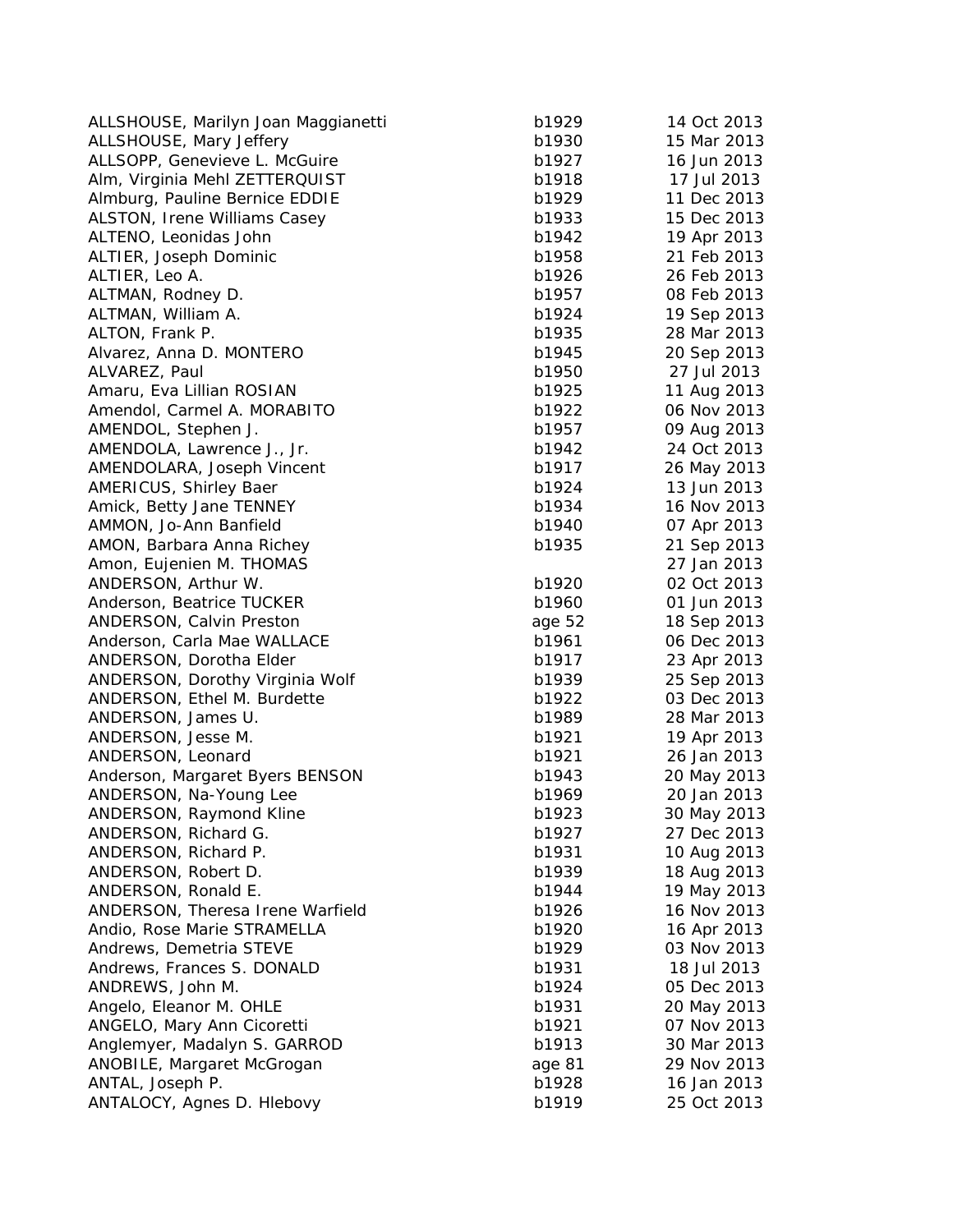| ANTHONY, George T.                           | b1932           | 02 Jul 2013 |
|----------------------------------------------|-----------------|-------------|
| ANTHONY, Gregory R.                          | b1968           | 07 Sep 2013 |
| Anthony, Patty Elaine CUPP                   | b1938           | 07 Dec 2013 |
| ANTONOFF, John M.                            | b1929           | 28 Aug 2013 |
| ANTONOFF, Kiril K.                           | b1917           | 24 Mar 2013 |
| <b>ANTONUCCI, Anthony Louis</b>              | b1950           | 01 Feb 2013 |
| ANTONUCCI, Florenz Ann Loftus                | b1933           | 03 May 2013 |
| Anzevino, Lillyan DINUNZIO                   | b1933           | 26 May 2013 |
| Apanasewicz, Frances Capp RULLIE             | b1932           | 30 Sep 2013 |
| APEL, Elizabeth, Sr.                         | age 85          | 28 Jul 2013 |
| APISA, Andrew                                | b1931           | 14 Apr 2013 |
| APONTE, Marcelino Gomez                      | b1925           | 12 Apr 2013 |
| AQUINAS, Mary, Sr. (AKA SCHAFFER, Rose, Sr.) | age 84          | 27 Sep 2013 |
| AQUISTO, John J.                             | b1932           | 01 Aug 2013 |
| ARBOGAST, Kenneth H.                         | b1923           | 30 Apr 2013 |
| ARENA, Anthony J.                            | b1953           | 27 Feb 2013 |
| ARMOUR, Dru                                  | b1951           | 18 Dec 2013 |
| ARMSTRONG, Delores Jackson                   | b1948           | 16 Jan 2013 |
| ARNOLD, Johnnie                              | b1950           | 25 Mar 2013 |
| Arnold, Judy GARCAR                          | b1937           | 27 May 2013 |
| ARTRUP, Mary Jo Cornelius                    | b1960           | 28 Nov 2013 |
| Artzerounian, Barbara A. KOWALCZYK           | b1947           | 04 Sep 2013 |
| ARVAN, Helen Kusmanov                        | b1958           | 06 Jul 2013 |
| ARVIDSON, Mary Agnes Shaffer                 | b1965           | 18 Aug 2013 |
| Asbury, Sally L. GOLER                       | b1921           | 20 Dec 2013 |
| Ascione, Phyllis Angela ZIEGLER              | b1937           | 26 Feb 2013 |
| ASHBRIDGE, John D.                           | b1942           | 15 Jan 2013 |
| ASHTON, Dean V.                              | b1939           | 07 Nov 2013 |
| ATKINS, Ruby Mae Blanshaw                    | b1934           | 29 Dec 2013 |
| ATWOOD, Frances E. Popovich                  | b1927           | 04 Jun 2013 |
| Augustine, Lucy A. COLELLA                   | b1916           | 02 Jan 2013 |
| AUGUSTON, Helena Nicholas                    | b1920           | 23 Oct 2013 |
|                                              | b1940           | 02 Jun 2013 |
| Auguston, Kathryn C. VARGO                   |                 |             |
| AULD, P. James                               | age 77<br>b1921 | 01 Aug 2013 |
| Aulisio, Angeline M. BURKEY                  |                 | 03 Nov 2013 |
| AULT, George M.                              | b1925           | 27 Apr 2013 |
| AUSTIN, Brian Eugene, Jr.                    | b1983           | 30 Jun 2013 |
| AUSTIN, Jacqueline Anita Hunt                | b1944           | 09 Jan 2013 |
| Avolio, Maria CICCONE                        | b1926           | 11 Jun 2013 |
| AVRITT, Joan Giambattista                    | b1920           | 21 Aug 2013 |
| <b>AXIOTIS, Mike Vasile</b>                  | b1926           | 08 May 2013 |
| AXTMANN, Virginia Johnson                    | age 93          | 10 Oct 2013 |
| Baber, Diana K. Simmons TORREZ               | b1951           | 23 Oct 2013 |
| BABICH, Frank E., Jr.                        | b1940           | 28 Dec 2013 |
| Babik, Donna VANSIL                          | b1953           | 22 Aug 2013 |
| BABIK, William                               | b1931           | 19 Sep 2013 |
| BABOS, Rae J. Sabino                         | b1944           | 05 May 2013 |
| Babtist, Janet A. DeCOLA                     | b1941           | 02 Sep 2013 |
| Babyak, Helen D. BARTLETT                    | b1923           | 07 Nov 2013 |
| BABYAK, John W., Sr.                         | b1927           | 22 Dec 2013 |
| Bacic, Sophie SCHNELL                        | b1919           | 11 May 2013 |
| <b>BACKUS, Nancy Elizabeth Miller</b>        | b1918           | 02 Jan 2013 |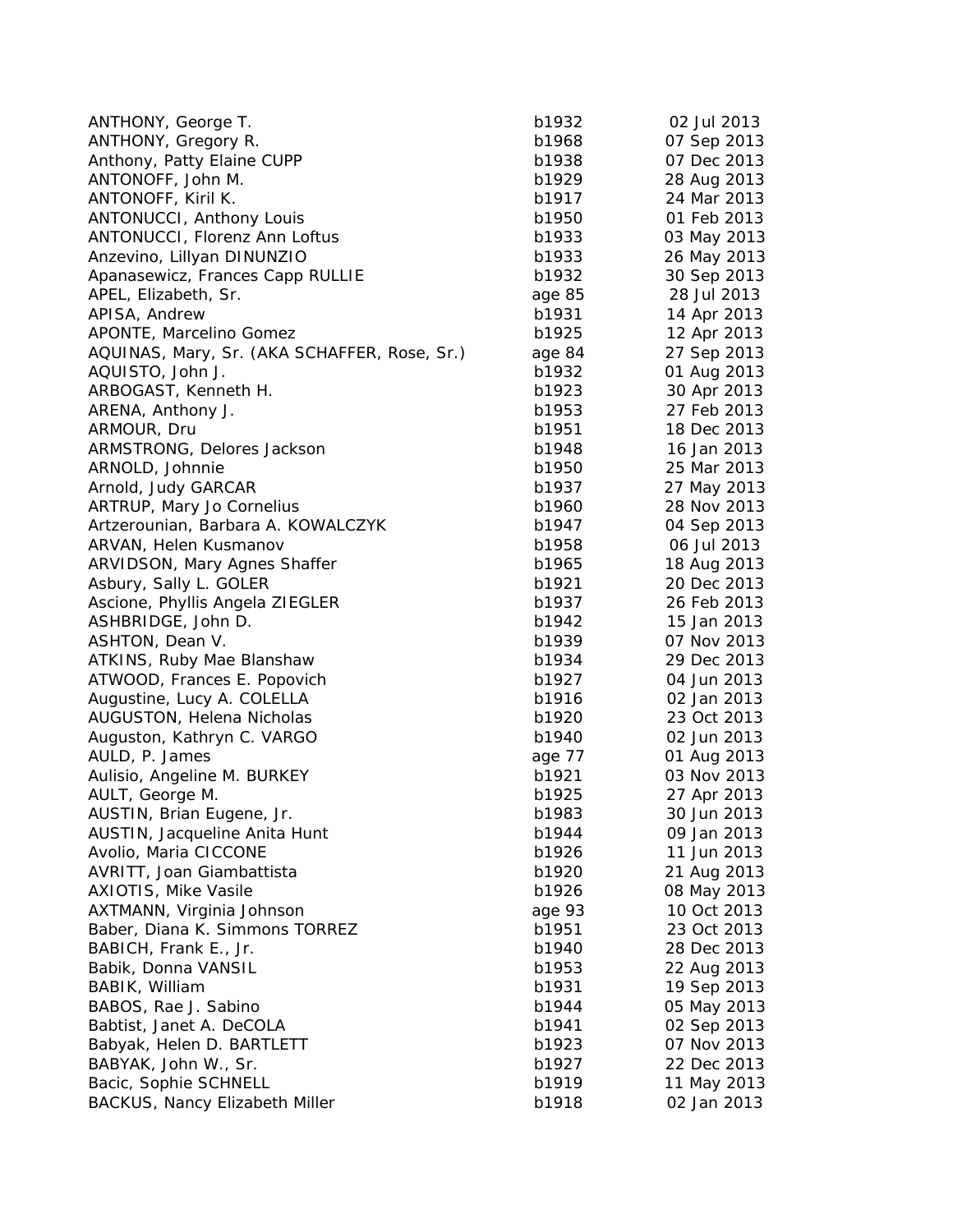| Baco, Cindy LEDERMAN              | b1956  | 13 Nov 2013 |
|-----------------------------------|--------|-------------|
| BACON, Thelma Elaine Snyder       | b1921  | 13 Nov 2013 |
| BAER, Charlotte F. Baker          | age 87 | 04 Jan 2013 |
| Baer, Shirley AMERICUS            | b1924  | 13 Jun 2013 |
| <b>BAGIN, Mary Proch</b>          | b1926  | 24 Jan 2013 |
| Baglier, Jennie Ellen LEO         | b1916  | 13 Feb 2013 |
| BAGLIER, Richard L.               | b1947  | 30 Apr 2013 |
| Bailey, Christine E. BOETTLER     | b1963  | 01 May 2013 |
| <b>BAILEY, Theola Bethea</b>      | b1937  | 28 Nov 2013 |
| Baird, Mary Elizabeth RODWAY      | b1925  | 29 Sep 2013 |
| <b>BAIRD, Mary Tablack</b>        | b1917  | 01 Jan 2013 |
| BAIRD, Robert                     | b1931  | 29 Sep 2013 |
| BAKER, Andrew                     | b1919  | 20 Feb 2013 |
| BAKER, Angela R. Johns            | b1951  | 08 Aug 2013 |
| BAKER, Bernice Audrey Young       | b1932  | 26 Mar 2013 |
| Baker, Bernice White PADGETT      | b1928  | 08 Aug 2013 |
| BAKER, Carol Jean Harmon          | age 72 | 07 Sep 2013 |
| Baker, Charlotte F. BAER          | age 87 | 04 Jan 2013 |
| BAKER, David P.                   | b1939  | 20 Mar 2013 |
| BAKER, Floyd L.                   | b1953  | 05 Apr 2013 |
| BAKER, Mabel S. (Mrs. Walter)     | age 91 | 27 Nov 2013 |
| BAKER, Marian Gray Chambers       | b1931  | 07 Apr 2013 |
| BAKER, Patricia H. Mahon          | b1936  | 19 Dec 2013 |
| Baker, Virginia Russell SANFORD   | b1960  | 21 Aug 2013 |
| BAKES, Patricia A. Thomas         | b1949  | 14 Dec 2013 |
| Bakos, Margaret KORCHNAK          | b1924  | 28 Mar 2013 |
| BAKSA, Ernest W.                  | b1915  | 24 Jan 2013 |
| BAKUS, Joseph F.                  | b1954  | 22 Mar 2013 |
| BALESTRA, Patrick R.              | b1947  | 11 Aug 2013 |
| BALESTRINO, Virginia Marie DePaul | b1918  | 13 Mar 2013 |
| <b>BALL, Gilmer</b>               | b1920  | 16 Nov 2013 |
| Ball, Selma MARRIE                | b1919  | 23 Oct 2013 |
| BALL, Willa I. Kohl               | b1926  | 16 May 2013 |
| <b>BALLANTYNE, David Lawrence</b> | b1940  | 22 Feb 2013 |
| BALLARD, Sondra Hall              |        | 29 Aug 2013 |
| BALLARD, Wila Jean, Miss          | b1944  | 04 Aug 2013 |
| BALLAS, Marie M. Koch             | b1929  | 10 Sep 2013 |
| BALLISH, Mary G. Gilk             | b1920  | 30 Jan 2013 |
| BALOG, Geraldine J. Baytosh       | b1932  | 04 Aug 2013 |
| BALOGH, Anne M. Carrocce          | b1928  | 28 Nov 2013 |
| BALOGH, Lillian I. Leach          | b1945  | 27 Jan 2013 |
| Balogh, Rose H. LOSIEWICZ         | b1926  | 05 Apr 2013 |
| BALOGH, William D.                | b1954  | 16 Jun 2013 |
| BALSINGER, Robert L.              | b1935  | 10 Jan 2013 |
| BALTES, Sarah L. DeZee            | b1929  | 01 May 2013 |
| BAME, Aldine F. Hill              | b1922  | 25 Aug 2013 |
| Bandy, Kathy Jo MARTIG            | b1951  | 27 Apr 2013 |
| <b>BANEY, Trudell Lydic</b>       | b1932  | 18 Nov 2013 |
| Banfield, Jo-Ann AMMON            | b1940  | 07 Apr 2013 |
| BANKS, Charles R.                 | b1927  | 01 Aug 2013 |
| <b>BANKS, Clarence</b>            | b1945  | 26 Mar 2013 |
| Banks, Juanita Laverne FERRELL    | b1921  | 20 Aug 2013 |
|                                   |        |             |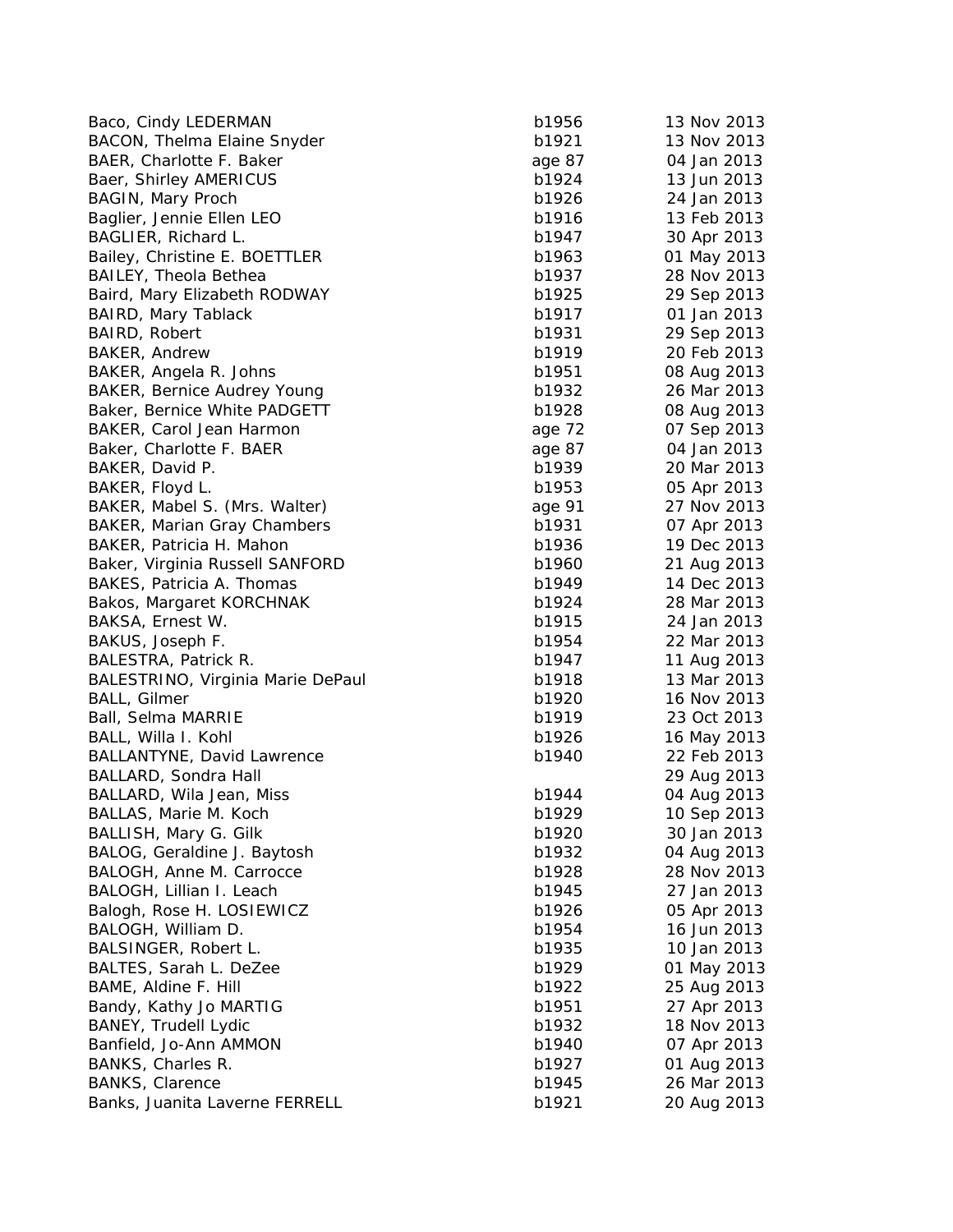| <b>BANKS, Robert Jess</b>           | b1923  | 10 Nov 2013 |
|-------------------------------------|--------|-------------|
| <b>BANKS, Sarah Louise Williams</b> | b1929  | 27 Jan 2013 |
| BANNON, Michael P.                  | b1946  | 13 Jan 2013 |
| <b>BARBER, Antonette Marr</b>       | b1928  | 22 Feb 2013 |
| BARBER, Donna Marie, Miss           | b1930  | 05 Oct 2013 |
| Barber, Marjorie L. SMITH           | b1927  | 23 Jul 2013 |
| BARBER, Robert E.                   | b1918  | 19 Sep 2013 |
| Barber, Vera HERMAN                 | b1926  | 01 Mar 2013 |
| Barbone, Julia M. PECCHIO           | b1920  | 12 Feb 2013 |
| <b>BARBONE, Rick</b>                | b1954  | 12 Jan 2013 |
| BARBONE, Valeria W. Story           | b1924  | 13 Mar 2013 |
| Bardon, Geraldine L. PERRINE        | b1935  | 05 Jun 2013 |
| Bardon, Norma A. BURKEY             | b1926  | 20 Apr 2013 |
| <b>BARE, Margaret Samuels</b>       | age 90 | 19 May 2013 |
| BARHAM, Estus, Jr.                  | b1926  | 20 Nov 2013 |
| BARICH, Helen J. Leskovec           | b1924  | 23 Jul 2013 |
| BARICH, John J.                     | age 88 | 07 Mar 2013 |
| BARINGER, Amelia Victoria Lazar     | b1925  | 22 Nov 2013 |
| BARINGER, Donald Henry              | b1946  | 03 Oct 2013 |
|                                     | b1925  | 01 Jan 2013 |
| BARINGER, Randall W.                | b1941  | 04 Jan 2013 |
| BARKER, George D.                   | b1924  |             |
| BARKER, Louise A. Jacobson          |        | 27 Mar 2013 |
| Barker, Patricia L. POST            | b1940  | 14 Apr 2013 |
| Barksdale, Yolanda L. JOHNSON       | b1959  | 17 Apr 2013 |
| Barnard, Norma Jean Rose MESARCH    | b1926  | 23 Feb 2013 |
| BARNER, Melissa M., Miss            | b1975  | 11 Jul 2013 |
| Barnes, Amber Rose NANTZ            | b1984  | 08 May 2013 |
| BARNES, Laura A., Miss              | b1968  | 11 Oct 2013 |
| Barnes, Peggy E. PERINE             | b1941  | 25 Sep 2013 |
| Barnes, Ruth L. Davis BROWN         | b1928  | 13 Feb 2013 |
| Barnes, Susan K. GORRELL            | b1957  | 26 May 2013 |
| Barnett, Carol CAMODECA             | b1925  | 29 Jun 2013 |
| BARNETT, David L.                   | b1939  | 14 Mar 2013 |
| BARNETT, Mabel Huffman              | b1917  | 10 Aug 2013 |
| BARNEY, Laura C. Waltman            | b1943  | 16 Jan 2013 |
| BARNHART, David Ray                 | b1926  | 24 Sep 2013 |
| Barnhart, Loretta Kay BROWN         | b1954  | 18 Apr 2013 |
| BARNHART, Marilyn C. Hassey         | b1931  | 28 Jul 2013 |
| Barnhart, Nancy Jean ROTZ           | b1939  | 27 Jun 2013 |
| BARNINGER, Norman R.                | b1921  | 03 Apr 2013 |
| Barnyak, Barbara P. JACKUBEK        | b1940  | 13 Sep 2013 |
| Barnych, Ann Kubala WILSON          | b1939  | 09 Jul 2013 |
| BAROLAK, Patricia Cecilia Coogan    | b1927  | 15 Dec 2013 |
| BARONE, Anthony, Jr.                | b1953  | 11 Aug 2013 |
| <b>BARRET, Deloris Mathey</b>       | b1928  | 18 Sep 2013 |
| BARRETT, Carol J. Sabino            | b1951  | 07 Apr 2013 |
| BARRETT, Clara M. Martin            | b1937  | 18 Apr 2013 |
| BARRON, Frederick L.                | b1964  | 06 Nov 2013 |
| BARROW, John Patrick                | b1937  | 14 Apr 2013 |
| BART, Richard S.                    | b1937  | 17 Jan 2013 |
| BARTH, Edith Finn                   | b1917  | 30 Oct 2013 |
| BARTH, Emerson                      | age 87 | 31 Aug 2013 |
|                                     |        |             |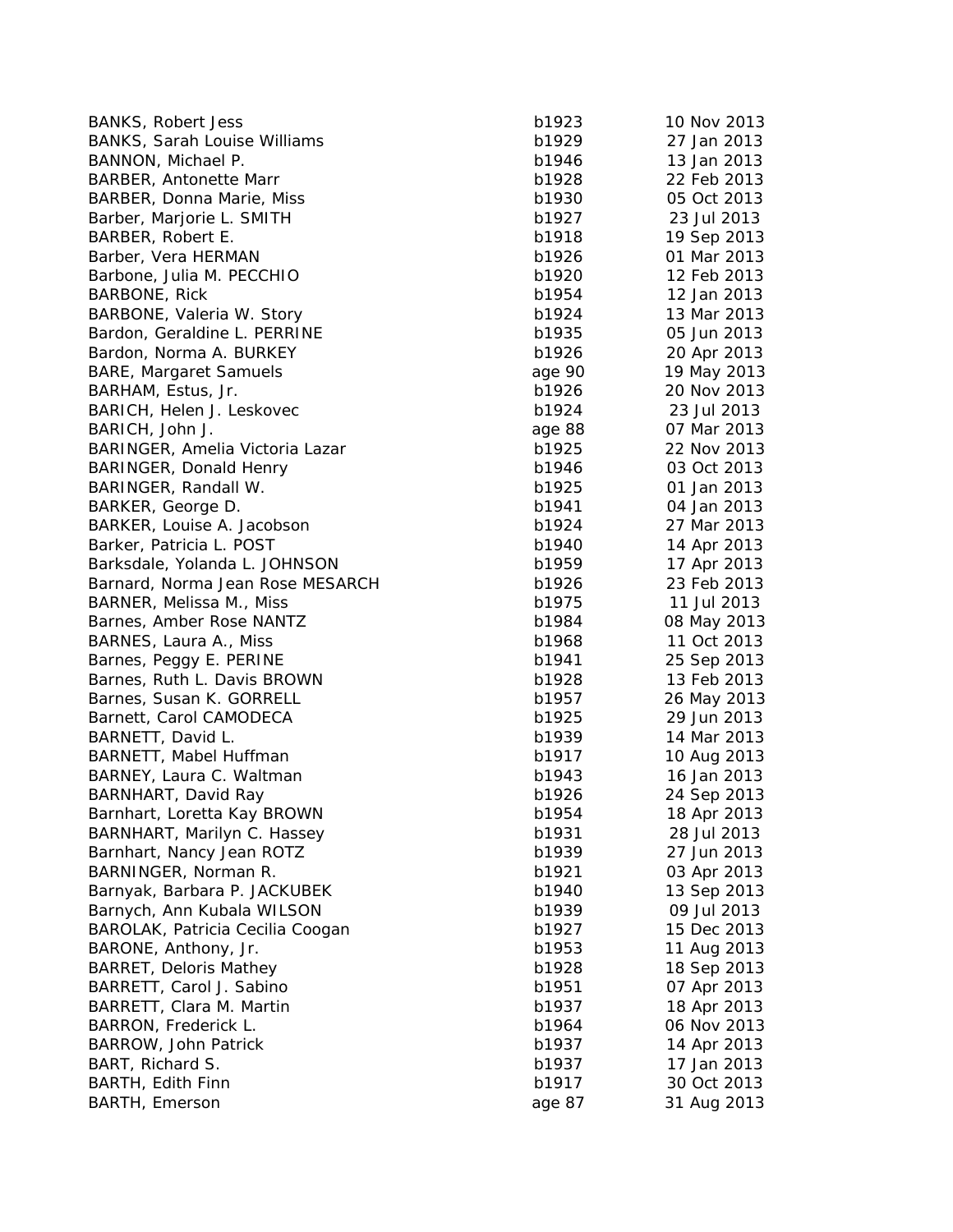| BARTH, Sanford                      | b1915  | 16 Jun 2013 |
|-------------------------------------|--------|-------------|
| Barth, Sofia KLOOS                  | b1929  | 29 Dec 2013 |
| Bartholomew, Jean A. Mellinger DILL | b1939  | 08 Dec 2013 |
| Bartholomew, Minerva Jane BURKEY    | b1918  | 27 Jan 2013 |
| BARTLETT, Helen D. Babyak           | b1923  | 07 Nov 2013 |
| Bartlone, Frances E. DILULLO        | b1916  | 05 Mar 2013 |
| BARTO, Paul J., Jr.                 | b1947  | 17 Dec 2013 |
| Bartolone, Donna Jean WHITE         | b1947  | 09 Feb 2013 |
| BARTOLONE, Leonard J., Sr.          | b1933  | 06 Aug 2013 |
| BARTON, James Farley                | b1920  | 12 Mar 2013 |
| Bartos, Helen Judy LENCYK           | b1925  | 27 Dec 2013 |
| Bartucca, Nicolina CARCHEDI         | b1921  | 03 Jul 2013 |
| Baskeyfield, Lisa ROBB              | b1965  | 03 Dec 2013 |
| BASKIN, Rayford                     | b1947  | 15 Oct 2013 |
| BASORA, Ryan Chase                  | b1986  | 28 Mar 2013 |
| Bates, Ruth P. Battle KERR          | b1964  | 03 Nov 2013 |
| BATHORY, Lillian (Mrs. Stephen Z.)  | b1924  | 03 Nov 2013 |
| BATMAN, Gary R.                     | b1953  | 05 Jun 2013 |
| BATSON, Anna Marie Gonda            | b1941  | 24 Jun 2013 |
| BATTA, Mary T. Novak                | b1920  | 11 Apr 2013 |
| BATTAFARANO, Eva D'Orazio           | b1922  | 22 Nov 2013 |
| BATTAFARANO, James                  | b1923  | 24 Nov 2013 |
| BATTAGLINO, Jennie Perrico          | b1916  | 12 Feb 2013 |
| BATTAGLINO, Pat A.                  | b1939  | 26 Feb 2013 |
| Battle, Ruth P. Bates KERR          | b1964  | 03 Nov 2013 |
| Bauer, Marjorie A. HUNKELE          | b1930  | 08 Oct 2013 |
| BAUGH, Ken W.                       | b1953  | 01 Jan 2013 |
| Baughmann, Sandra J. INSKEEP        | b1940  | 13 Jan 2013 |
| BAUM, Ruth E. Ford                  | b1919  | 18 Apr 2013 |
| Bauman, Judith A. PRICE             | b1938  | 05 Dec 2013 |
| Baumann, Gerda F. Gruber SUGAR      | b1930  | 29 May 2013 |
| BAUMANN, Martin L.                  | b1916  | 14 Feb 2013 |
| BAUMBLATT, Glenn J.                 | age 82 | 31 Jan 2013 |
| Baumgartner, Donna Jean WORKMAN     | b1935  | 19 Jan 2013 |
| BAUN, Garry J.                      | b1921  | 10 Feb 2013 |
| Baun, Linda ZIMMERMAN               | b1954  | 09 Feb 2013 |
| BAYER, James C.                     | b1934  | 14 Apr 2013 |
| BAYOWSKI, Sadie E. Petrosky         | b1917  | 24 Sep 2013 |
| BAYTOS, Deborah Anne, Miss          | age 54 | 07 Apr 2013 |
| BAYTOS, Margaret A. Reese           | b1925  | 11 Dec 2013 |
| BAYTOS, Mildred B. Hegedusich       | b1927  | 07 Mar 2013 |
| BAYTOS, Randy Lee                   | b1953  | 10 Jul 2013 |
| BAYTOSH, Gale Marilyn Gross         | b1936  | 31 Mar 2013 |
| Baytosh, Geraldine J. BALOG         | b1932  | 04 Aug 2013 |
| BEACH, Dennis L.                    | b1939  | 26 Jan 2013 |
| Beach, Jane GILMORE                 | b1921  | 18 Feb 2013 |
| BEACH, Leroy L.                     | b1949  | 17 Nov 2013 |
| Beacham, Jessica Lynn RUCKER        | b1979  | 27 Nov 2013 |
| <b>BEACHAM, Wilbert Matthew</b>     | b1925  | 17 Nov 2013 |
| BEADLE, Madeleine A. Dershaw        | b1937  | 07 Feb 2013 |
| BEAKE, Jack G.                      | b1943  | 27 Apr 2013 |
| BEALE, Edwin James, Jr.             | b1927  | 31 Jul 2013 |
|                                     |        |             |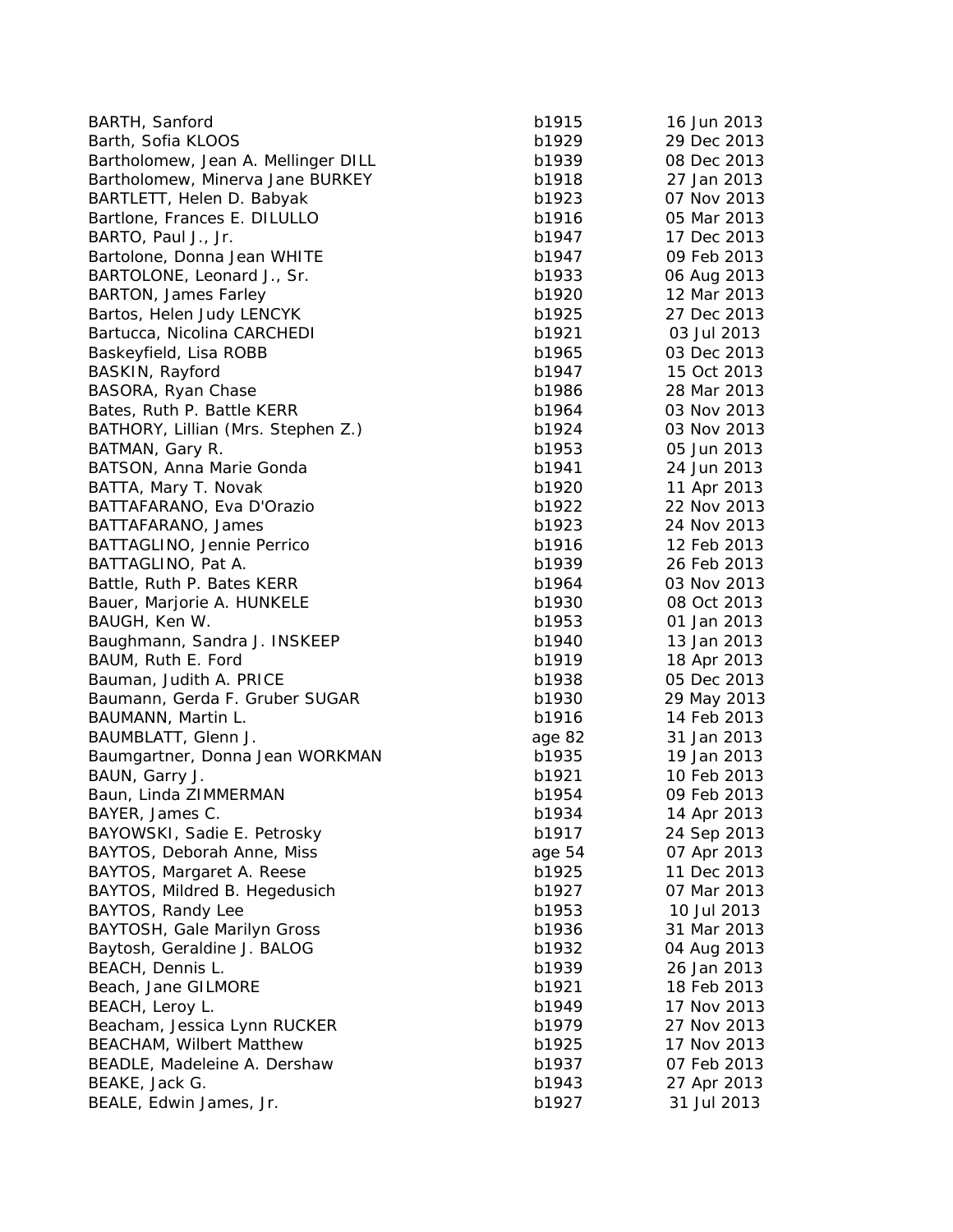| BEARD, Michael T.                        | b1983  | 11 Nov 2013 |
|------------------------------------------|--------|-------------|
| Beardsley, Sally BUDD                    | b1945  | 08 Jul 2013 |
| BECHTEL, Norma E. Mershimer              | b1944  | 28 Dec 2013 |
| BECKER, Dorothea E. Ulrich               | b1933  | 18 Aug 2013 |
| BECKER, Evelyn Louise Bowen              | b1918  | 20 Mar 2013 |
| Becker, Georgia DOEMNER                  | b1936  | 08 Aug 2013 |
| BECKER, John R.                          | b1927  | 25 Oct 2013 |
| BECKLEY, Pearl Jane Welty                | b1923  | 29 Oct 2013 |
| BECKMAN, Jeanne L. Hall                  | b1927  | 24 Nov 2013 |
| BECKNER, Helen J. Yurick                 | b1917  | 18 Jul 2013 |
| Beckwith, Evon KIMERER                   | b1935  | 07 Nov 2013 |
| BEDA, Dorothy Eleanor McKinley           | b1927  | 30 Oct 2013 |
| BEDA, Harold                             | b1922  | 17 Nov 2013 |
| Bednarchik, Josephine JuliaAnn MARKOVITZ | b1917  | 01 Sep 2013 |
| BEDNARIK, John                           | age 82 | 03 Mar 2013 |
| BEDNARIK, Joseph P.                      | b1930  | 11 Sep 2013 |
| Bees, Mary Virginia MITCHELL             | b1936  | 25 Aug 2013 |
| Bees, Shirley E. CLAYTON                 | b1935  | 06 Oct 2013 |
| Behun, Helen D. NOVOTNY                  | b1921  | 28 Jul 2013 |
| <b>BEIGHT, Cheryl Sicafuse</b>           | b1953  | 20 Apr 2013 |
| Beight, Mignon TAYLOR                    | b1925  | 19 Sep 2013 |
| BEIL, David C.                           | b1943  | 29 Dec 2013 |
| Beil, Patricia BRUBAKER                  | b1935  | 03 Jan 2013 |
| BEILBY, Jane Widdoes                     | b1927  | 02 Sep 2013 |
| BELASCO, Carmen                          | b1925  | 25 Aug 2013 |
| Belcher, Betty Jean TALLEY               | b1935  | 14 Mar 2013 |
| BELCIK, Andrew J., Jr.                   | b1925  | 14 Jul 2013 |
| BELIGNI, Conrad M.                       | b1924  | 26 Jul 2013 |
| Bell, Birdie Mae GRIFFIN                 | b1927  | 06 Mar 2013 |
| BELL, Elizabeth Jane Stone               | b1927  | 12 Feb 2013 |
| BELL, John L.                            | b1937  | 27 Jul 2013 |
| Bell, Louise WARD                        | age 92 | 22 Mar 2013 |
| BELL, Mary C. Stanton                    | b1937  | 27 Oct 2013 |
| Bell, Myrtle Eloise TODD                 |        | 17 Jan 2013 |
| BELL, Robert L.                          | b1926  | 28 Mar 2013 |
| BELL, Ruth E., Jr., Miss                 | b1958  | 17 Nov 2013 |
| BELL, Ruth Elizabeth Ware                | b1928  | 06 Sep 2013 |
| Bell, Sandra Inez DAVIS                  | b1949  | 21 Jun 2013 |
| BELL, Wallace R.                         | b1965  | 17 Oct 2013 |
| BELLEW, Daniel E.                        | b1944  | 27 May 2013 |
| BELLI, Helen M. O'Rourke                 | b1927  | 04 Oct 2013 |
| <b>BELLI, Steve</b>                      | b1932  | 30 Jun 2013 |
| BELLINO, Alice L. Sinibaldi              | b1932  | 08 Aug 2013 |
| Bellotta, Kathy A. HARRISON              | b1949  | 06 Jun 2013 |
| BENEDICT, Michael S.                     | b1944  | 16 Jan 2013 |
| BENFORD, Charles L.                      | b1927  | 19 Jan 2013 |
| BENGALA, Stephen                         | b1947  | 26 Jan 2013 |
| BENICH, Thomas J.                        | b1925  | 02 Aug 2013 |
| BENIGAS, John R.                         | b1951  | 15 Aug 2013 |
| Bennett, Betty K. STANOVICH              | b1927  | 06 Feb 2013 |
| BENNETT, Donald L.                       | b1934  | 22 Jul 2013 |
| BENNETT, Fredrick F.                     | b1942  | 24 Apr 2013 |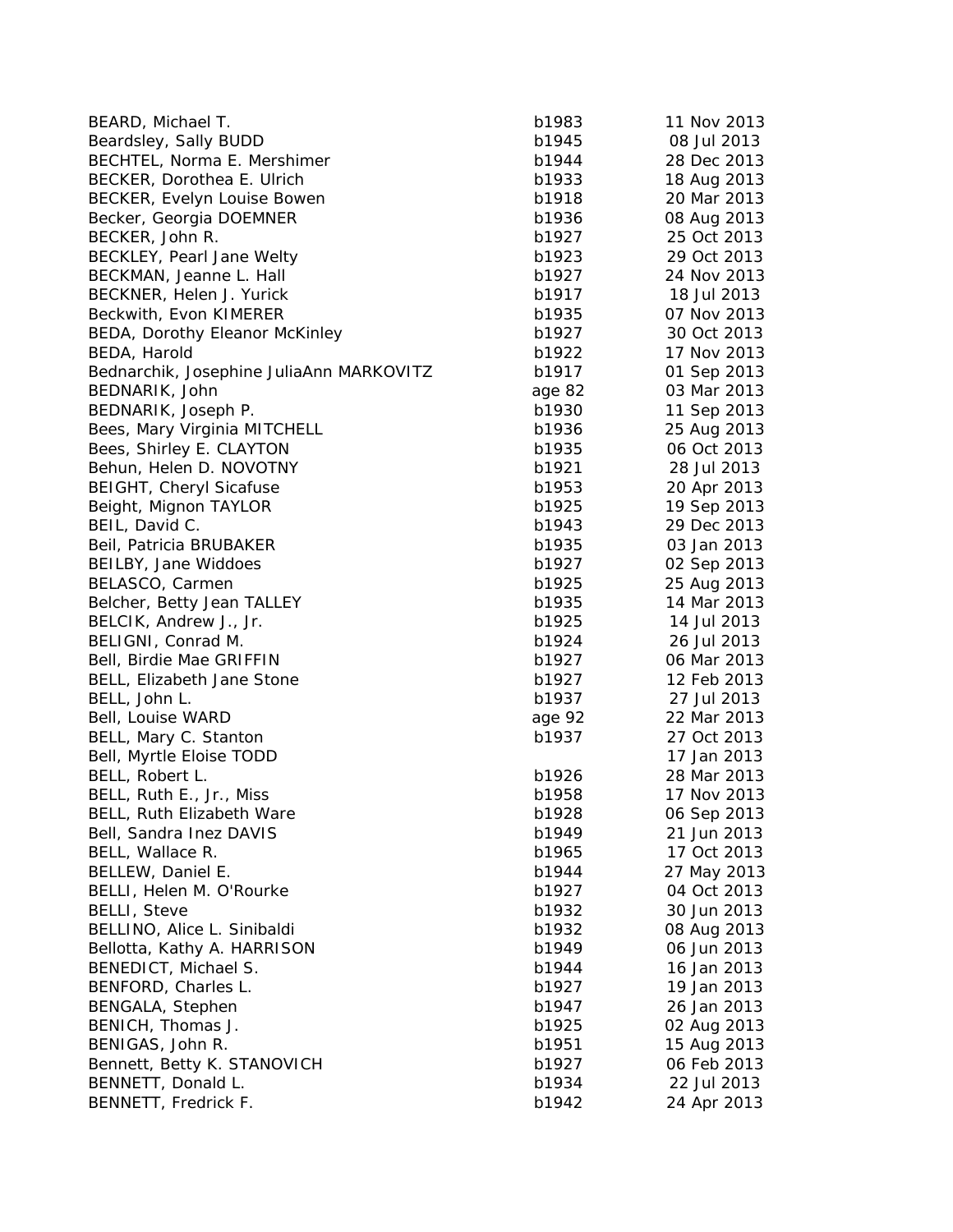| BENNETT, Ruth Eleanor Hillman               | b1921 | 13 Sep 2013 |
|---------------------------------------------|-------|-------------|
| Bennett, Thelma B. NORTON                   | b1920 | 23 Jan 2013 |
| Benninghoff, Chandra N. KODALI              | b1981 | 05 Oct 2013 |
| BENSON, Dorothy M. Pomeroy Borowski         | b1913 | 01 Oct 2013 |
| BENSON, Margaret Byers Anderson             | b1943 | 20 May 2013 |
| BENTLEY, Claude W., Jr.                     | b1949 | 16 Jul 2013 |
| BENTLEY, David Jon                          | b1966 | 07 Aug 2013 |
| Benton, Kathleen Ann TOKE                   | b1956 | 11 Aug 2013 |
| Bequeath, Dorothy G. KOVY                   | b1944 | 30 Mar 2013 |
| BEQUEATH, Maxine Pennell                    | b1921 | 27 Feb 2013 |
| BERADUCE, James Alex                        | b1928 | 14 Jun 2013 |
| BERARDI, Robert I.                          | b1929 | 07 Apr 2013 |
| Berardino, Philomena KOSS                   | b1924 | 08 Feb 2013 |
| Berarduccu, Philomena M. EVANGELIST         | b1920 | 14 Feb 2013 |
| BERDIE, Lillian J. Newell                   | b1927 | 17 Dec 2013 |
| BERENDT, Martin R.                          | b1927 | 13 Aug 2013 |
| Bererznakov, Khana Lazarevna ROZENBERG      | b1927 | 13 Apr 2013 |
| BEREZO, Frank                               | b1926 | 22 Dec 2013 |
| BERGMAN, Thomas E. (AKA Tomislav)           | b1931 | 13 Aug 2013 |
| BERGMAN, Tomislav E. (AKA Thomas)           | b1931 | 13 Aug 2013 |
| BERGSTEN, MaryBeth Constantine              | b1953 | 10 Aug 2013 |
| Berk, Mary E. LAND                          | b1941 | 06 Feb 2013 |
| BERLIN, Barbara A. Sugden                   |       | 02 Sep 2013 |
| BERMAN, Marjorie Houy Boos                  | b1924 | 05 May 2013 |
| BERMAN, Suzanne (Mrs. Hyman L.)             |       | 16 Apr 2013 |
| BERNARD, Frank                              | b1931 | 04 Sep 2013 |
| Bernard, Paula A. ZUCCONE                   | b1918 | 19 Jan 2013 |
| Bernardich, Dorothy A. KUSHNER              | b1923 | 14 Aug 2013 |
| BERNARDICH, George M.                       | b1928 | 30 May 2013 |
| Bernay, Mary STEFANIC                       | b1917 | 10 Jul 2013 |
| Berndt, Dorothy A. TOMORIE                  | b1930 | 18 Oct 2013 |
| Berndt, Harriet L. VOLLMER                  | b1932 | 19 Sep 2013 |
| BERNIER, Dennis Rene                        | b1951 | 10 Nov 2013 |
| BERNY, James Joseph, M.D.                   | b1953 | 24 Nov 2013 |
| BERQUIST, Alexander D.                      | b1923 | 07 Apr 2013 |
| BERQUIST, Elizabeth C. Swider Marucci       | b1924 | 09 Jul 2013 |
| Berresford, Ardith McCAGUE                  | b1935 | 21 Dec 2013 |
| Bert, Iona ADAMS                            | b1938 | 10 Dec 2013 |
| BERTILACCI, Anna Marie, Miss                | b1941 | 08 Dec 2013 |
| BERTOLINI, Maryfrances T., Miss             | b1959 | 08 Dec 2013 |
| Bertone, Rose F. MARIELLA                   | b1929 | 25 Aug 2013 |
| Best, Helen M. REGER                        | b1925 | 05 Apr 2013 |
| BEST, Raymond                               | b1938 | 01 May 2013 |
| BESTIC, Edward J.                           | b1924 | 14 Jan 2013 |
| Bethea, Drusilla WILLIAMS                   | b1936 | 16 Jan 2013 |
| Bethea, Theola BAILEY                       | b1937 | 28 Nov 2013 |
| Betts, Donna Jean Rosenberg Sinn CRISTOFARO | b1931 | 06 Aug 2013 |
| Beury, Phyllis A. WEAVER                    | b1931 | 21 Sep 2013 |
| Bevan, Ruth Ann CONNOR                      | b1949 | 02 Aug 2013 |
| BEVINGTON, Jane I., Miss                    | b1918 | 17 Jul 2013 |
| BEVLY, James Edward                         | b1938 | 13 Feb 2013 |
| BEYE, Howard F.                             | b1915 | 22 Jan 2013 |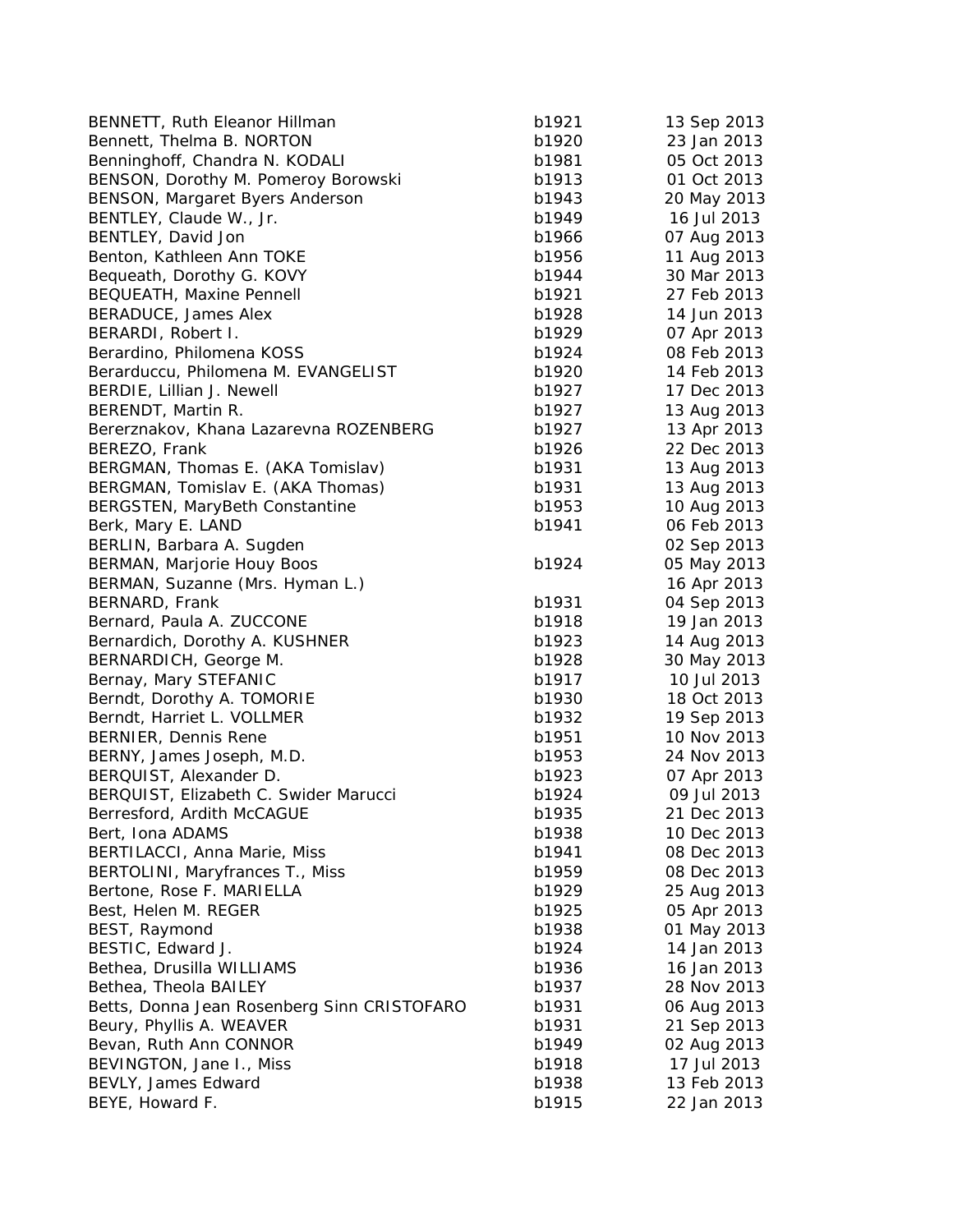| Bezyak, Caroline Marie PINIZOTTO            | b1927          | 11 Sep 2013 |
|---------------------------------------------|----------------|-------------|
| Bezyak, Dorothy M. STUPKA                   | b1924          | 13 Jan 2013 |
| Bialorucki, Irene Nancy FILL                | b1924          | 20 Feb 2013 |
| BIANCO, Lori A. Sircy                       | b1956          | 28 Feb 2013 |
| BIANCO, Ruth Trimbath                       | b1927          | 12 Nov 2013 |
| BIASTRO, James                              | age 48         | 05 Apr 2013 |
| BICANOVSKY, Shirley J. Jones                | b1943          | 04 Apr 2013 |
| BIDDLE, Betty J. Kovach                     | b1931          | 23 Mar 2013 |
| BIDDLE, Dorothy A. Mascardine               | b1926          | 11 Sep 2013 |
| BIEBER, Richard, Sr.                        | b1943          | 22 Jul 2013 |
| BIEGANOWSKI, Joseph P.                      | b1959          | 01 Jul 2013 |
| BIEJ, Eleanor L. Dutko                      | b1927          | 17 May 2013 |
| Bielawski, Florence M. PETRUNAK             | b1932          | 21 Sep 2013 |
| Bigley, Sharron L. MEREDITH                 | b1949          | 05 Feb 2013 |
| BIGLIN, Anna Mae, Miss                      | b1926          | 31 Mar 2013 |
| BILAS, Stella Angela Butch                  | b1913          | 02 Feb 2013 |
| BILLAK, Arlene Izenas                       | b1949          | 24 Apr 2013 |
| Billet, Orsalena FITCH                      | b1922          | 17 Jan 2013 |
| BILLINGS, Clyde Carson                      | b1936          | 16 Jul 2013 |
| BILLINGS, William W.                        | age 84         | 20 Oct 2013 |
| Billock, Evelyn M. PRICE                    | b1929          | 27 Jan 2013 |
| Billock, Mary E. LYDA                       | b1932          | 26 Dec 2013 |
| BILON, Lynn Tomalka                         | b1946          | 18 Sep 2013 |
| BINDAS, Paul A.                             | b1940          | 30 Jan 2013 |
| BINDER, William F.                          | b1936          | 06 Dec 2013 |
| BIRCH, Dorothy Jane, Miss                   | age 35         | 07 Jan 2013 |
| Birchfield, Deborah L. SHELTON              | b1956          | 17 Jan 2013 |
| Bires, Barbara E. AGGERS                    | b1922          | 08 Dec 2013 |
| BIRKHEIMER, Dorothy Holliday                | b1925          | 23 Dec 2013 |
| BIROSCHAK, John R., Sr.                     | b1918          | 19 Oct 2013 |
| <b>BIRRELL, Betty E. Collins</b>            | b1921          | 03 May 2013 |
| BIRSKOVICH, Helen Schuller                  | b1918          | 20 Jun 2013 |
| BIRSKOVICH, Ruth A. Irwin Flickenger Knight | b1915          | 20 Apr 2013 |
| BISCARDI, Patsy L.                          | b1915          | 11 Jan 2013 |
| Bish, Barbara Jean PATTON                   | b1930          | 26 Sep 2013 |
| BISHOP, Aris Donshae, Miss                  | b1993          | 30 Jan 2013 |
| BISHOP, Elizabeth J. Goncy                  | b1919          | 03 Oct 2013 |
| Bishop, Helene C. MURPHY                    | b1915          | 09 Jan 2013 |
| <b>BISHOP, Marilyn Shaffer</b>              | b1933          | 09 Jun 2013 |
| Bishop, Rebecca R. WADE                     |                | 11 Dec 2013 |
| <b>BISSELL, Gretchen Mary Fulwider</b>      | b1931<br>b1918 | 28 Dec 2013 |
|                                             |                | 18 Jul 2013 |
| Bistarkey, Betty T. DILLON                  | b1930          |             |
| BITTLE, Ruth Elvira Wilson                  | b1924          | 31 May 2013 |
| <b>BJORSON, Brian Lee</b>                   | b1954          | 21 Aug 2013 |
| BLACK, Cleo M. Glisan                       | b1918          | 29 Dec 2013 |
| BLACK, Eva J. (Mrs. Calvin)                 | b1926          | 28 Mar 2013 |
| BLACK, Jean E. Ms.                          | b1956          | 10 Mar 2013 |
| Black, Julia Love MILLER                    | b1955          | 04 Jan 2013 |
| BLACK, Richard E., Sr.                      | b1950          | 15 Jul 2013 |
| BLACK, Sally Ann Botch                      | b1941          | 19 Mar 2013 |
| Black, Yvonne J. ROSS                       | b1929          | 14 Dec 2013 |
| BLACKMON, Edna Peterson Gonzalez            | b1918          | 29 Nov 2013 |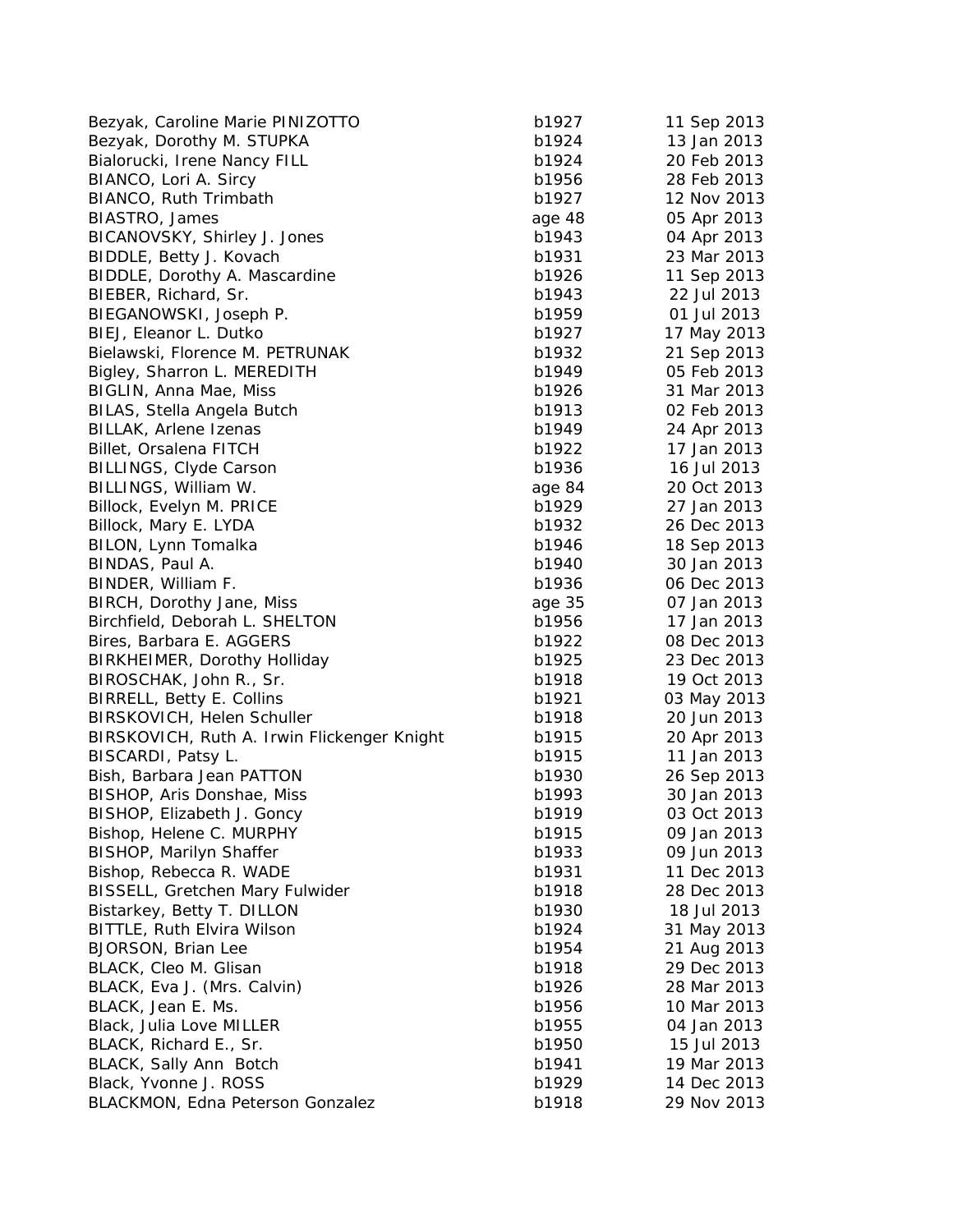| BLACKSHEAR, Gail J., Miss                 | b1951  | 20 Nov 2013 |
|-------------------------------------------|--------|-------------|
| <b>BLACKSTONE, Darwynd Wise</b>           | b1920  | 19 Apr 2013 |
| <b>BLAKE, Gailor</b>                      | b1922  | 11 Dec 2013 |
| Blake, Nellie Mae SLIDER                  | b1927  | 10 Jun 2013 |
| Blakely, Earleen A. LAYSHOCK              | b1928  | 12 May 2013 |
| BLAKLEY, William E., Sr.                  | b1927  | 28 Oct 2013 |
| BLAMA, Mary L. Mikruta                    | b1918  | 24 Oct 2013 |
| Blanchard, Hattie BYRD                    | b1917  | 30 Jun 2013 |
| BLANDFORD, Mary T.                        | age 85 | 06 Jun 2013 |
| Blanshaw, Ruby Mae ATKINS                 | b1934  | 29 Dec 2013 |
| BLASIMAN, Donna Jean Weaver               | b1934  | 14 Dec 2013 |
| <b>BLASKI, Mary Anne, Miss</b>            | b1960  | 12 Apr 2013 |
| BLASS, Erwin                              | b1911  | 25 Jan 2013 |
| BLAUROCK, Joanne M. Hillenbrand           | b1935  | 12 Jan 2013 |
| <b>BLAZAKIS, George Stephen</b>           | b1974  | 03 Oct 2013 |
| BLAZEK, Allen E.                          | b1938  | 15 Aug 2013 |
| BLEDSOE, Brenda L., Miss                  | b1949  | 24 Jan 2013 |
| BLENTON, Jack M.                          | b1946  | 18 Oct 2013 |
| Bletso, Neita BURGER                      | b1914  | 16 Jun 2013 |
| BLETZER, Joellen, Miss                    | b1971  | 28 Dec 2013 |
| BLEWITT, Frederick R.                     | b1926  | 02 May 2013 |
| <b>BLEWITT, Marilyn Moyer</b>             | b1934  | 20 Feb 2013 |
| Bliss, Alice SCHMUTZ                      | b1916  | 02 Jun 2013 |
| <b>Blissett, Annie Ruth RUSHTON</b>       | b1935  | 19 Sep 2013 |
| <b>BLOCK, Mary Gnip</b>                   | age 94 | 26 Nov 2013 |
| BLOMSTROM, Virginia Mae Fear              | b1921  | 24 Jul 2013 |
| BLOOMINGDALE, Jeffrey M.                  | b1970  | 02 Apr 2013 |
| <b>BLOSSER, Janet Esterly</b>             | b1932  | 11 Jul 2013 |
| Blosser, Pauline L. MORGAN                | b1924  | 08 Jan 2013 |
| BLUE, Marie J. Drummond                   | b1944  | 09 May 2013 |
| Blumetti, Eleanor M. Miencznikowski LEWIS | age 86 | 07 Nov 2013 |
| BLUNT, Lucille Helen Hyre                 | b1931  | 08 Apr 2013 |
| Blythe, Margaret K. COLLETTE              | b1920  | 03 May 2013 |
| BOAK, Nina T. Congemi                     | b1931  | 19 Jan 2013 |
| Boatwright, Ruth Mae Branch FRANKLIN      | b1925  | 27 Feb 2013 |
| BOBACK, Barbara Rita, Miss                | b1944  | 13 Nov 2013 |
| BOBBY, Marcella R. Reckert                | b1920  | 07 Apr 2013 |
| BOBBY, Mary T. Mahon                      | b1927  | 14 Oct 2013 |
| BOBONICK, Thomas J.                       | b1931  | 27 Oct 2013 |
| BOCZAR, Henry S.                          | b1914  | 13 Mar 2013 |
| BODENDORFER, James F.                     | b1943  | 09 Jun 2013 |
| Bodine, Sally S. STEVENS                  | b1930  | 26 Oct 2013 |
| Bodnar, Theresa G. BUTTON                 |        | 01 Feb 2013 |
|                                           | b1923  | 30 Oct 2013 |
| Boerio, Beatrice G. WILSON                | b1931  |             |
| BOESCH, Jean Roberta Felton               | b1917  | 02 Nov 2013 |
| BOETTLER, Christine E. Bailey             | b1963  | 01 May 2013 |
| BOGARD, Mary Elaine Sammartino            | b1941  | 16 Apr 2013 |
| BOGDAN, Ann Tincu                         | b1928  | 03 Oct 2013 |
| Bogovich, Theresa Terzak LOBAUGH          | age 92 | 12 May 2013 |
| BOHONIK, Dorothy Louise Saniski           | b1933  | 16 Jan 2013 |
| BOKESCH, Doris Eileen Sheldon             | b1961  | 02 May 2013 |
| Boldizar, Olga T. OLSON                   | b1917  | 06 Oct 2013 |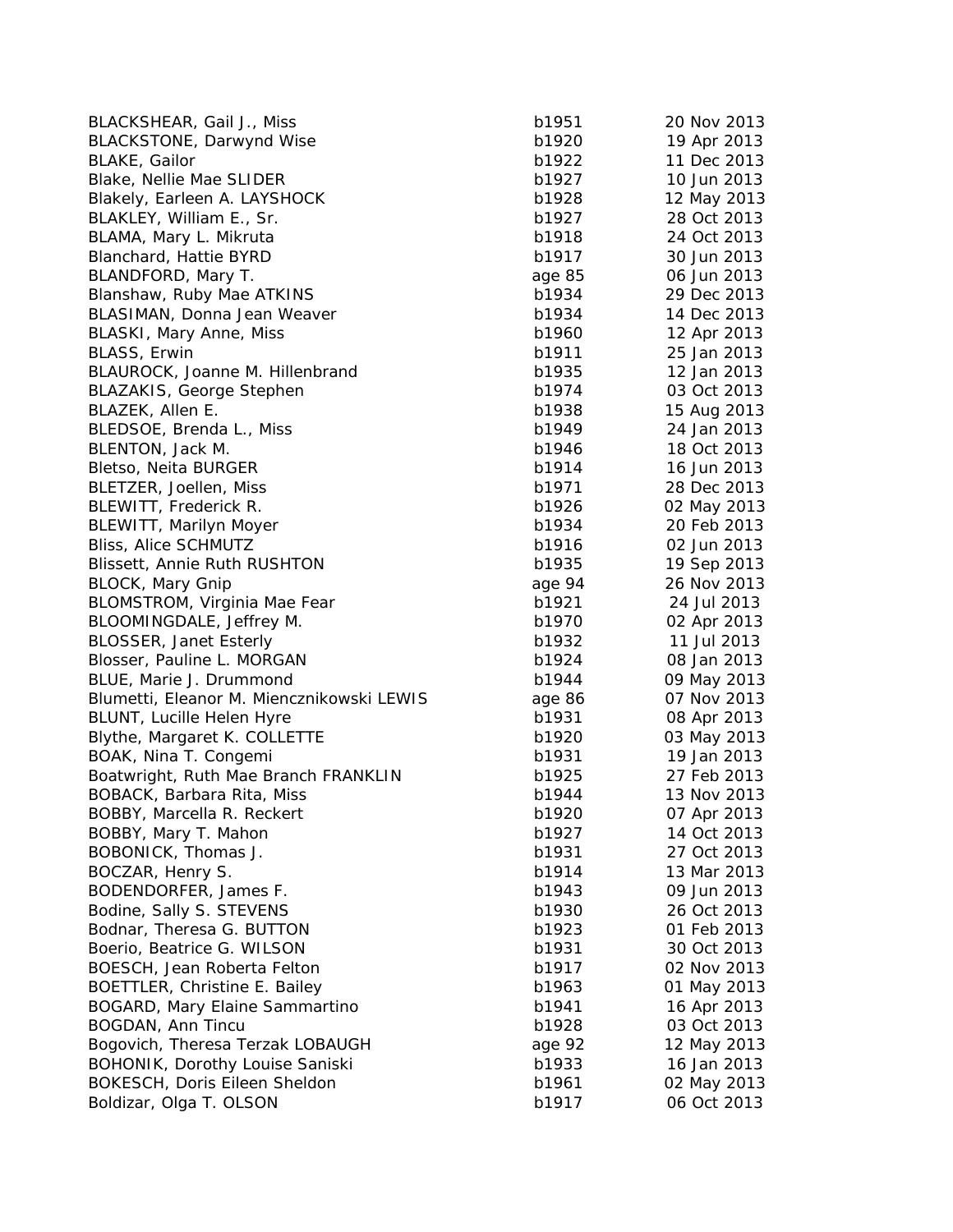| BOLE, David C.                        | b1925 | 07 Apr 2013 |
|---------------------------------------|-------|-------------|
| Bologna, Mela ESPOSITO                | b1914 | 21 Feb 2013 |
| BONACE, Lewis A., Jr.                 | b1942 | 04 Jun 2013 |
| BONAR, Julia Siwiecki                 | b1924 | 10 Mar 2013 |
| BONASERA, Julie Brown                 | b1947 | 19 Oct 2013 |
| Bond, Dorothy MAZE                    | b1924 | 19 Dec 2013 |
| Bonder, Frances J. Leskovec GUSTOVICH | b1934 | 07 Jul 2013 |
| BONDY, Patty Ann Davis                | b1952 | 25 Aug 2013 |
| BONGRAZIO, Luciano                    | b1915 | 12 Oct 2013 |
| Bonner, Cindy L. KLOCKENGA            | b1963 | 15 May 2013 |
| Bonner, Ilene June SCHWARTZ           | b1927 | 23 Jan 2013 |
| BONNER, Phyllis L. Sherrod            | b1932 | 01 Mar 2013 |
| Bontempo, Theresa Rita DeMARTINO      | b1927 | 21 Dec 2013 |
| BOOHER, Alma Elizabeth Robinson       | b1919 | 03 Jul 2013 |
| BOOK, John, Sr.                       | b1930 | 05 Jun 2013 |
| BOOK, Richard C.                      | b1951 | 08 Nov 2013 |
| BOOKER, William B.                    | b1960 | 06 Jan 2013 |
| Boos, Marjorie Houy BERMAN            | b1924 | 05 May 2013 |
| BOOTH, Elizabeth Jane Smith           | b1923 | 21 Aug 2013 |
| BOOTH, Halden L.                      | b1934 | 06 Jan 2013 |
| BOOTH, Helen M. DeBow                 | b1916 | 15 Jan 2013 |
| BOOTY, Alice May Crew                 | b1929 | 04 Jun 2013 |
| BOPP, Marian E. Pratt                 | b1920 | 03 Feb 2013 |
| BORAK, Jean, Miss                     | b1928 | 13 Sep 2013 |
| Borchers, Helen M. DENUCCI            | b1922 | 04 Feb 2013 |
| BORKES, Henry V.                      | b1919 | 02 Mar 2013 |
| Borko, Pearl J. WELLINGTON            | b1920 | 16 Aug 2013 |
| Borkowski, Dolores J. OLIVER          | b1941 | 15 Oct 2013 |
| BORN, Mary Ann Sacomani               | b1936 | 05 Jan 2013 |
| Borowski, Dorothy M. Pomeroy BENSON   | b1913 | 01 Oct 2013 |
| Borrow, Sharon L. MINTLER             | b1947 | 07 Jul 2013 |
| BORSIC, Joan Uscianowski              | b1952 | 10 Oct 2013 |
| Borsos, Katherine P. Vereckey FREEDY  | b1919 | 17 Nov 2013 |
| BORUCKI, Mary Ann Skish               | b1941 | 10 Mar 2013 |
| BOSCO, Rosemary M. Choppa             | b1930 | 08 Jan 2013 |
| BOSELA, Francis Leonard               |       | 06 Jun 2013 |
| BOSELA, Mary Beth Livingston          | b1961 | 17 Mar 2013 |
| BOSELA, Viola Rubbo                   | b1927 | 29 Oct 2013 |
| BOSTON, Barbara Lee Doney             | b1937 | 26 Jun 2013 |
| Boswell, Barbara J. NOCHO             | b1940 | 03 May 2013 |
| Botch, Sally Ann BLACK                | b1941 | 19 Mar 2013 |
| Botsko, Susanna PALAN                 | b1913 | 10 Oct 2013 |
| Bott, Eileen E. GALIP                 | b1933 | 05 Jul 2013 |
| BOTT, Geraldyne R., Miss              | b1940 | 21 Jun 2013 |
| Boulos, Lonia E. MORADIAN             | b1965 | 08 May 2013 |
| BOVA, Mary Miscimarra                 | b1912 | 12 Jan 2013 |
| Bove, Madonna A. MORRISON             | b1934 | 18 May 2013 |
| BOVO, Joseph G.                       | b1938 | 27 Feb 2013 |
| BOVO, Lawrence J.                     | b1932 | 15 Jul 2013 |
| BOWDEN, Barbara A. Yager              | b1944 | 29 Jan 2013 |
| Bowen, Dolores V. DALRYMPLE           | b1926 | 12 Apr 2013 |
| Bowen, Evelyn Louise BECKER           | b1918 | 20 Mar 2013 |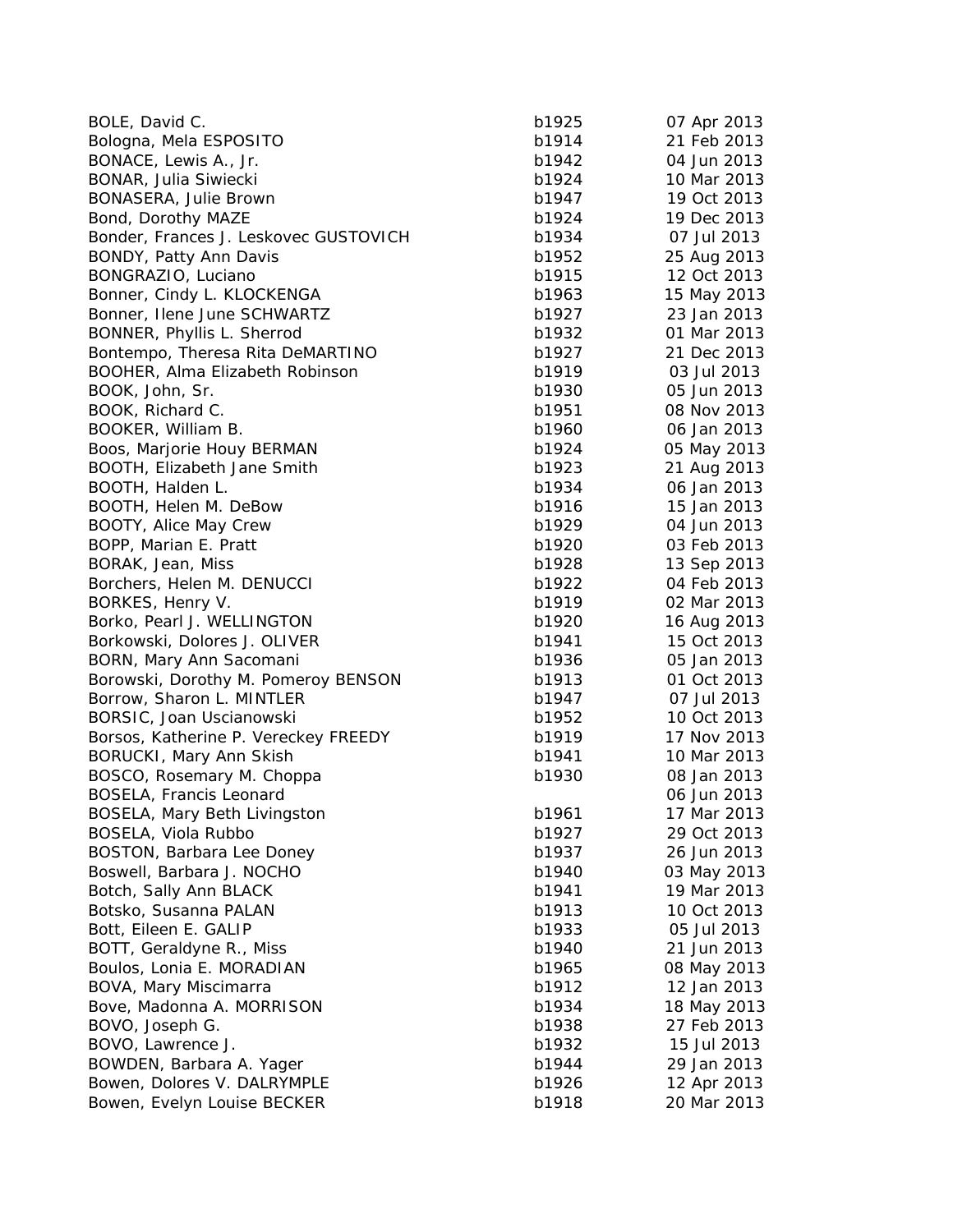| BOWEN, Jeffrey                                | b1956          | 10 Dec 2013 |
|-----------------------------------------------|----------------|-------------|
| Bower, Mary Lou WEDEKIND                      | b1928          | 25 Aug 2013 |
| BOWER, Shanon Marie Carlton                   | b1967          | 14 Oct 2013 |
| Bowlen, Peggy Ann PRICE                       | b1961          | 04 Mar 2013 |
| BOWMASTER, Marie Anna Rink                    | b1927          | 22 Oct 2013 |
| Bowser, Doris A. BROWN                        | b1931          | 21 Mar 2013 |
| BOWSER, Helen Neverovich                      | b1912          | 13 Jan 2013 |
| Bowser, Ira G. MALVASI                        | b1930          | 07 Sep 2013 |
| Bowser, Jane H. COOK                          | b1924          | 12 Sep 2013 |
| Bowser, Kimberly J. THOMAS                    | b1957          | 28 Feb 2013 |
| BOWSER, Leila Mae Abbott                      | b1918          | 01 Sep 2013 |
| BOWSER, Priscilla K. Elmo                     | b1926          | 28 Feb 2013 |
| BOWSER, Priscilla K. Elmo                     | b1926          | 03 Mar 2013 |
| Boyd, Lillie B. HOLMES                        | b1927          | 18 Feb 2013 |
| Boyd, Margaret SCHAFFNER                      | b1923          | 30 May 2013 |
| Boye, Rachel L. HOXWORTH                      | b1941          | 16 May 2013 |
| BOYER, Bertha I. Myers                        | b1936          | 27 Jul 2013 |
| Boyle, Dolores Mae ZIMBARDI                   | b1931          | 05 Sep 2013 |
| BOZICK, Catherine S. Glova                    | b1927          | 02 Jul 2013 |
| BRADFORD, Raymond Harry                       | b1942          | 23 Dec 2013 |
| BRADLEY, Howard G.                            | b1942          | 11 Apr 2013 |
| BRADLEY, Robert B.                            | b1928          | 24 Dec 2013 |
| BRADY, Albert Carmen (AKA ACIERNO)            | b1937          | 14 Jan 2013 |
| BRADY, Leonard E.                             | b1946          | 16 Jan 2013 |
| Braid, Dara BUCHANAN                          | b1935          | 23 Jan 2013 |
| <b>BRAJER, Anne Streharsky Diak</b>           | b1926          | 23 Apr 2013 |
| BRALL, Irene A. Carano                        | b1940          | 08 Dec 2013 |
| BRANCH, Mildred E. Parker                     | b1922          | 19 Mar 2013 |
| Branch, Ruth Mae Boatwright FRANKLIN          | b1925          | 27 Feb 2013 |
| BRANCH, Travis J.                             | b1978          | 09 Aug 2013 |
| BRANDON, Carol J. Marrow                      | b1947          | 04 Sep 2013 |
| BRAUER, Joan Elaine Ferguson                  | b1934          | 15 Feb 2013 |
| Brawn, Jean E. PATTERSON                      | b1920          | 05 Nov 2013 |
| BRAY, Samuel Thomas                           | b1945          | 19 Mar 2013 |
| BRENNER, Margaret E. Cunningham               | b1922          | 24 May 2013 |
| BRENNER, Martha, Miss                         | age 81         | 11 Dec 2013 |
| Bretz, Eleanor McCLELLAND                     | b1920          | 10 Jul 2013 |
| BREWER, Elizabeth Iona Griffith               | b1923          | 29 Sep 2013 |
| BREWER, Ida Jean Wilson                       | b1941          | 23 Jan 2013 |
| BREWER, Priscilla Dean Gary                   | b1928          | 20 Dec 2013 |
| BREWER, Ronald Victor, Jr.                    | b1962          | 14 Jul 2013 |
| BREYMAIER, George C.                          | b1944          | 02 Jan 2013 |
| BRICE, William S.                             | b1929          | 19 May 2013 |
| <b>BRICKER, Brian Marshall</b>                |                | 21 Nov 2013 |
|                                               | age 43         | 29 Jul 2013 |
| BRICKLEY, Grant E., Jr.<br>BRIENIK, Robert M. | b1924<br>b1937 | 13 Mar 2013 |
|                                               |                |             |
| BRIGANTI, Joseph A., Sr.                      | b1924          | 04 Sep 2013 |
| BRIGGS, RayTwan M. s/o Robin                  | b2008          | 15 Jul 2013 |
| Bright, Irene ROBY                            | b1924          | 16 Jan 2013 |
| <b>BRILL, Ruth Swearman</b>                   | b1922          | 08 Nov 2013 |
| Brincko, Elizabeth Ann PAVLISEN               | b1925          | 03 Aug 2013 |
| <b>BRINDIAR, Betty McClelland</b>             | b1923          | 11 Jan 2013 |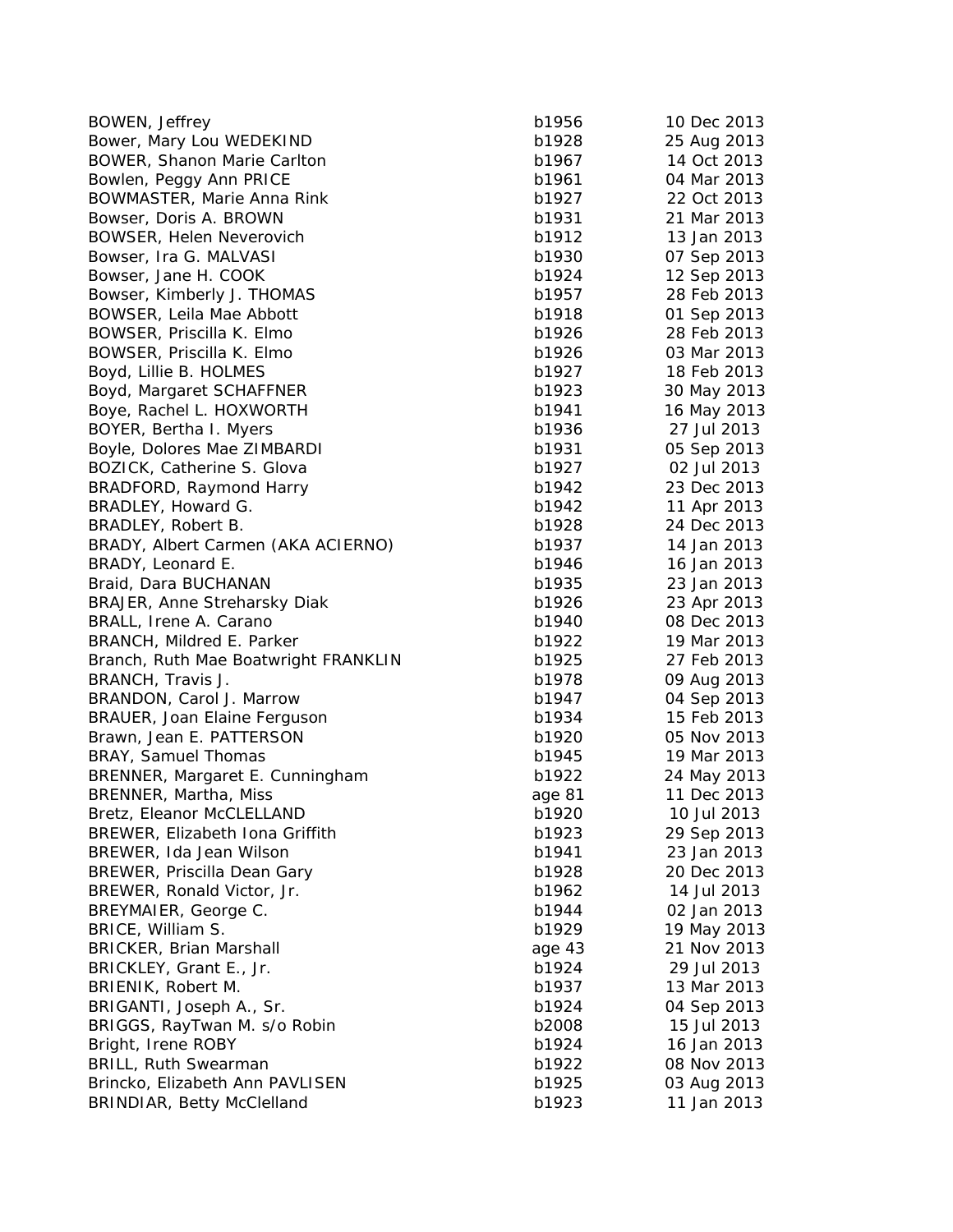| BRINK, David H., Sr.                       | b1937  | 07 Oct 2013 |
|--------------------------------------------|--------|-------------|
| Brittain, Betty Lucille YUKECH             | b1924  | 10 Mar 2013 |
| BROBST, Tammy Louise Lloyd                 | b1961  | 05 Dec 2013 |
| BRODE, Paul H., Sr.                        | b1932  | 19 Dec 2013 |
| Broderick, Jean E. GALLAGHER               | b1930  | 03 Dec 2013 |
| BROGDON, Ruby Doris Gee                    | b1933  | 18 May 2013 |
| BROMEIER, Barbara, Sr.                     | age 72 | 20 Oct 2013 |
| Bronnimann, Therese MARINKOVICH            | b1932  | 01 Jul 2013 |
| BROOKS, Richard J., Sr.                    | b1928  | 01 Dec 2013 |
| Broom, Demetris Yvonne HOWARD              | b1946  | 26 Jun 2013 |
| Broschtschak, Stella SHIPEK (AKA SKRZYPEK) | b1926  | 07 Feb 2013 |
| Brosko, Agnes C. ESCAJA                    | b1929  | 08 Jan 2013 |
| BROTHERS, Shirley V. Morjock               | b1934  | 10 Aug 2013 |
| Brown, Audrey JOHNSON                      | b1931  | 08 Oct 2013 |
| <b>BROWN, Beatrice Wackley</b>             | b1947  | 15 Dec 2013 |
| BROWN, Burel                               | b1944  | 23 Apr 2013 |
| Brown, Carrie Lee REID                     | b1921  | 06 Jun 2013 |
| <b>BROWN, Charles Robert</b>               | b1963  | 21 Feb 2013 |
| BROWN, Doris A. Bowser                     | b1931  | 21 Mar 2013 |
| Brown, E. Jane SHAFFER                     | b1925  | 24 Mar 2013 |
| BROWN, Emily Elizabeth d/o Jeremy Wayne    | b2000  | 09 Sep 2013 |
| <b>BROWN, Eric Vincent</b>                 | b1960  | 21 Nov 2013 |
| BROWN, Frank James                         | b1980  | 06 Oct 2013 |
| BROWN, Jane Ann Norris                     | b1931  | 02 Oct 2013 |
| BROWN, Joanne V. Hewitt                    | b1935  | 12 Mar 2013 |
| BROWN, John R.                             | b1935  | 02 May 2013 |
| Brown, Julie BONASERA                      | b1947  | 19 Oct 2013 |
| BROWN, Larry A.                            | b1951  | 16 Sep 2013 |
| <b>BROWN, Lealer Stewart</b>               | b1922  | 05 Mar 2013 |
| BROWN, Loretta Kay Barnhart                | b1954  | 18 Apr 2013 |
| BROWN, Marjorie Thornton                   | b1930  | 03 Dec 2013 |
| BROWN, Mark T.                             | b1982  | 25 Jan 2013 |
| Brown, Nellie Virginia BYRD                | b1919  | 18 Dec 2013 |
| BROWN, Perl Richard                        | b1936  | 28 Feb 2013 |
| BROWN, Robert G.                           | b1989  | 08 Feb 2013 |
| BROWN, Ruth L. Barnes Davis                | b1928  | 13 Feb 2013 |
| BROWN, Thelma E. Mosholder                 | b1926  | 26 Dec 2013 |
| BROWN, Vera J. Newbold                     | b1914  | 06 Apr 2013 |
| BROWN, Walter R., Sr.                      | age 74 | 27 Dec 2013 |
| BROWN, William P.                          | b1937  | 27 Dec 2013 |
| BROWN, William, III                        | b1950  | 16 Dec 2013 |
| Brownlee, Carolynn Jane KEDASH             |        | 27 Apr 2013 |
| Brownlee, Virginia R. SMITH                | b1922  | 04 Jun 2013 |
| BROWNLIE, Raymond H.                       | b1920  | 28 Aug 2013 |
| BROZIC, Mary T. Prus                       | b1923  | 29 Jun 2013 |
| BROZMAN, Edward J.                         | b1926  | 13 Dec 2013 |
| <b>BRUBAKER, Patricia Beil</b>             | b1935  | 03 Jan 2013 |
| BRUCE, Rose M. Weiss                       | b1934  | 13 Aug 2013 |
| Brucoli, Violet Virginia DECAPITA          | age 94 | 09 Mar 2013 |
| Bruno, Josephine PLANKO                    | b1920  | 16 Apr 2013 |
| BRUNSWICK, Charles M.                      | b1954  | 29 Sep 2013 |
| BRYANT, Gladys Elease Ward                 | b1916  | 11 Aug 2013 |
|                                            |        |             |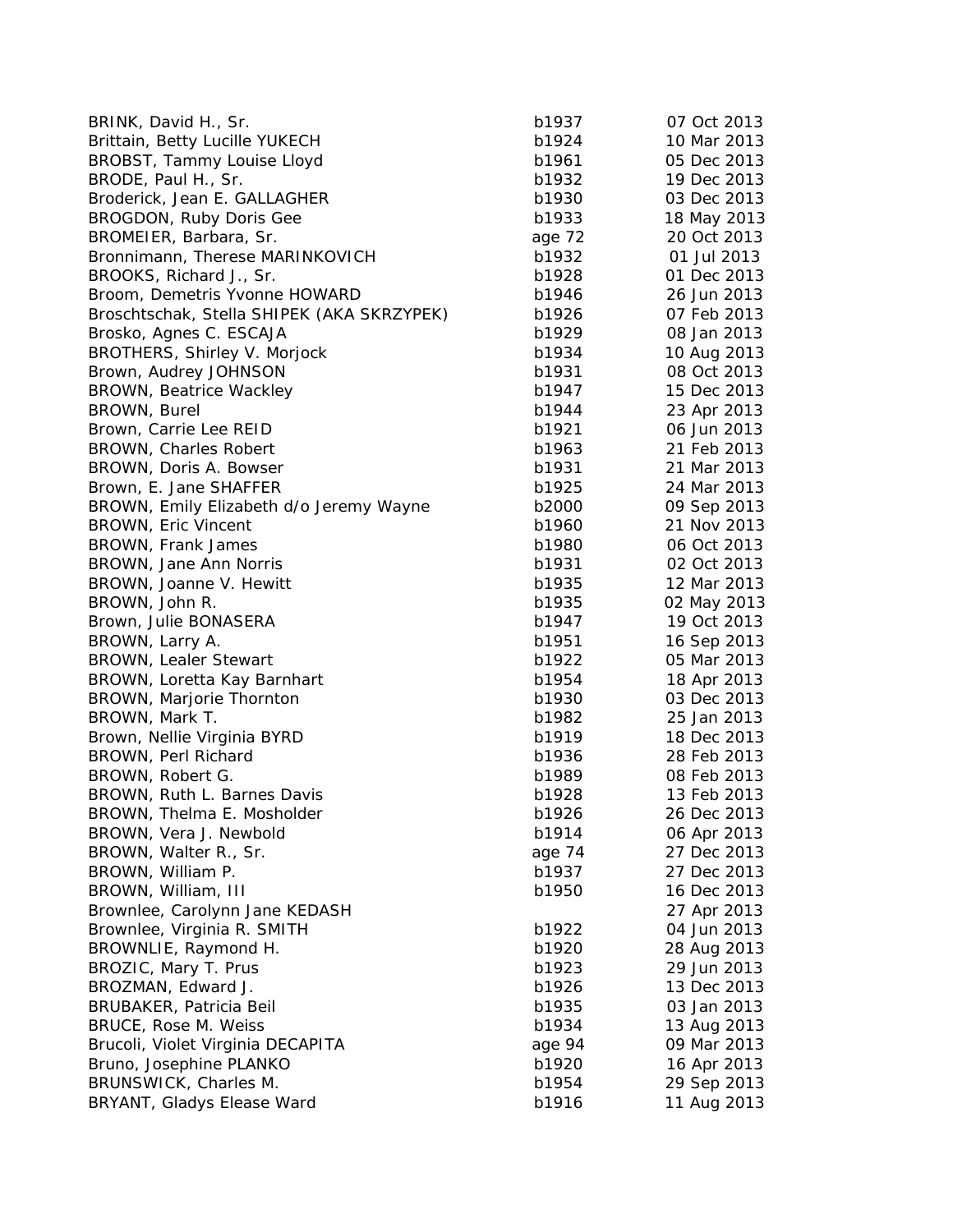| BRYANT, Helen Ruth Gurley                  | b1936  | 29 Aug 2013 |
|--------------------------------------------|--------|-------------|
| BRYANT, Mary Ann, Miss                     | b1957  | 07 May 2013 |
| Bryer, Frances SCHMIDT                     | b1920  | 07 Apr 2013 |
| BRYER, James C.                            | b1922  | 20 Oct 2013 |
| BRYER, William                             | b1916  | 28 Sep 2013 |
| BRZEZINSKI, Frank S.                       | b1934  | 24 Dec 2013 |
| BUCHANAN, Dara Braid                       | b1935  | 23 Jan 2013 |
| BUCHMANN, Daniel C.                        | b1920  | 13 Jan 2013 |
| BUCHMANN, James A.                         | b1949  | 24 Oct 2013 |
| Buckley, Joy A. VANES                      | b1957  | 25 Mar 2013 |
| BUCKLEY, Mary C. Cullen                    | b1924  | 21 Mar 2013 |
| BUCKNER, Dorothy A. Reese                  | age 92 | 27 Jan 2013 |
| BUCKNER, Kathleen Elizabeth Dobie          | b1925  | 03 Apr 2013 |
| <b>BUCKNER, Pearl, Miss</b>                | b1923  | 13 Dec 2013 |
| BUCKNER, William E.                        | b1925  | 04 Sep 2013 |
| BUDAKER, Henry, Jr.                        | b1951  | 02 Oct 2013 |
| Buday, Marie GEDRA                         | b1937  | 13 Mar 2013 |
| <b>BUDD, Sally Beardsley</b>               | b1945  | 08 Jul 2013 |
| BUDROVIC, Linda J. Cabuno                  | b1954  | 25 Jul 2013 |
| <b>BUFFONE, Antonette Mignella</b>         | b1926  | 27 Feb 2013 |
| Buggs, Joanne Jackson WADE                 | b1947  | 12 Jul 2013 |
| BUGNO, Edward M.                           | b1924  | 15 May 2013 |
| Bukovina, Mary M. KOLLAR                   | b1923  | 23 Feb 2013 |
| <b>BUKUS, Sophie Drapola Wlodarczyk</b>    | b1913  | 29 Nov 2013 |
| Bunce, Elaine A. WINKLE                    | b1934  | 04 Dec 2013 |
|                                            | b1929  | 10 Jan 2013 |
| BUNDZA, Adolph<br>BUNGARD, Ruth L. Porter  | b1925  | 18 Mar 2013 |
|                                            |        |             |
| BUNKER, Holly Ayn Farris                   | age 41 | 08 Oct 2013 |
| BUNKLEY-SCOTT, Sentenial Marcell, Mr.      | b1990  | 14 Aug 2013 |
| Burbick, Vanita Emma KUBAS                 | b1932  | 26 Jun 2013 |
| Burchfield, Sarah Anne Hopper GRAY         | b1925  | 26 Jan 2013 |
| BURCSAK, Andrew S., Jr.                    | b1942  | 30 Nov 2013 |
| BURCSAK, David John                        | b1979  | 02 Oct 2013 |
| Burdette, Ethel M. ANDERSON                | b1922  | 03 Dec 2013 |
| Burger, Christine E. HOLLIS                | b1950  | 24 Mar 2013 |
| Burger, Mildred Ione DEMES                 | age 86 | 26 Jun 2013 |
| <b>BURGER, Neita Bletso</b>                | b1914  | 16 Jun 2013 |
| Burgmyer, Marie K. LEONARD                 | b1921  | 16 Jun 2013 |
| BURGOYNE, Marilyn Elizabeth Hogg           | b1930  | 04 Jan 2013 |
| Burgy, Blanche B. FOSTER                   | b1921  | 11 May 2013 |
| Burk, Berna METCALF                        | b1929  | 30 Aug 2013 |
| Burke, Gwendolyn C. FERAZZOLI              |        | 03 Feb 2013 |
| <b>BURKE, Marsha Smolek</b>                | b1946  | 04 Aug 2013 |
| BURKERT, Jon V.                            | b1936  | 09 Apr 2013 |
| BURKETT, Geoffrey R.                       | b1955  | 16 Jul 2013 |
| Burkett, Nancy KLANICA                     | b1925  | 07 May 2013 |
| BURKEY, Angeline M. Aulisio                | b1921  | 03 Nov 2013 |
| Burkey, Erma Darlene KYSER                 | b1930  | 21 Dec 2013 |
| BURKEY, Minerva Jane Bartholomew           | b1918  | 27 Jan 2013 |
| BURKEY, Norma A. Bardon                    | b1926  | 20 Apr 2013 |
| BURKHOLDER, Larry Uriah                    | b1937  | 11 Aug 2013 |
| <b>BURKHOLDER, Mildred Jean Valiquette</b> | b1932  | 09 Oct 2013 |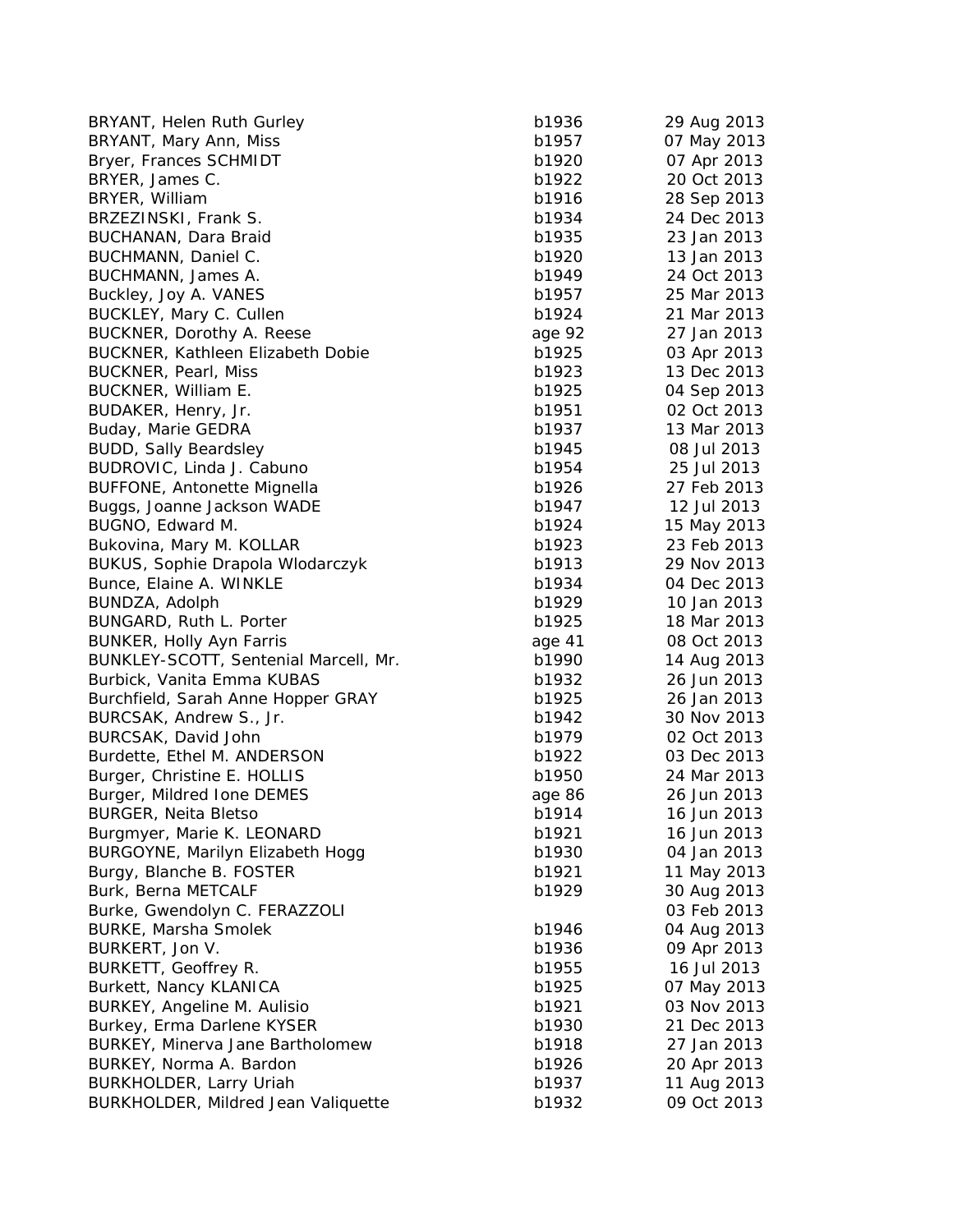| Burkholder, Vada Sypolt CAMERON      | b1943  | 02 Apr 2013 |
|--------------------------------------|--------|-------------|
| BURMAN, Heather Lynn, Miss           | b1977  | 08 Sep 2013 |
| BURNETT, Linda Rae Jaffee            | b1936  | 17 Feb 2013 |
| BURNETT, Robert L., Jr.              | b1925  | 27 Nov 2013 |
| <b>BURNEY, Beatrice, Miss</b>        | b1928  | 18 Jun 2013 |
| BURNS, Elizabeth Fedor               | b1914  | 04 Jan 2013 |
| BURNS, Nancy Ann (Mrs. Russell E.)   | age 80 | 26 Sep 2013 |
| BURNS, Patricia A. Durkin            | b1934  | 13 Jan 2013 |
| BURNS, Richard W.                    | b1932  | 08 Dec 2013 |
| BURRELL, Goldie C. Phillips          | b1940  | 27 Mar 2013 |
| BURRISS, Bernadette L. Scott         | b1929  | 13 Nov 2013 |
| BURT, Reginald                       | b1951  | 21 Aug 2013 |
| <b>BURTON, Hewitt Taft</b>           | b1921  | 08 May 2013 |
| <b>BURTON, Mary Ann Smales</b>       | b1939  | 03 Jun 2013 |
| BURTON, Regina Dawn, Miss            | b1965  | 10 Jan 2013 |
| Burwig, Joanne M. THIEL              | b1947  | 24 Jul 2013 |
| BUSCH, Norbert W.                    | b1963  | 10 Dec 2013 |
| BUSH, Ernestine Wellman              | b1922  | 31 Jan 2013 |
| Bushofsky, Anna MARR                 | b1917  | 01 Oct 2013 |
| Busler, Judy SCOTFORD                | b1935  | 28 Aug 2013 |
| BUSLIK, Susan H., Miss               | b1943  | 15 May 2013 |
| Butch, Stella Angela BILAS           | b1913  | 02 Feb 2013 |
| <b>BUTLER, Beatrice Lenora, Miss</b> | b1955  | 09 May 2013 |
| <b>BUTLER, Charles William</b>       | b1924  | 10 Nov 2013 |
| <b>BUTLER, Dorothy White</b>         | b1921  | 19 Dec 2013 |
| Butler, Elaine REDMOND               | b1942  | 27 Dec 2013 |
| BUTLER, Ernest W.                    | b1916  | 13 Mar 2013 |
| Butsoma, Caroline D. CUMMINGS        | b1918  | 05 Apr 2013 |
| BUTTO, Rocco S.                      | b1922  | 17 Jun 2013 |
| Button, Doris A. FLEMING             | b1916  | 15 Mar 2013 |
| BUTTON, Harry N.                     | b1922  | 17 Mar 2013 |
|                                      | b1923  | 01 Feb 2013 |
| BUTTON, Theresa G. Bodnar            | b1950  | 29 Dec 2013 |
| Butz, Wendy GOLDBERG                 | b1916  |             |
| BUZZELLI, Victoria M. Frank          |        | 28 Apr 2013 |
| Byers, Margaret Anderson BENSON      | b1943  | 20 May 2013 |
| BYERS, Robert W.                     | b1924  | 15 Dec 2013 |
| BYLAND, Louis Elliott                | b1933  | 19 Jul 2013 |
| BYRD, Hattie Blanchard               | b1917  | 30 Jun 2013 |
| BYRD, Helen Whitman                  | b1922  | 15 May 2013 |
| BYRD, Nellie Virginia Brown          | b1919  | 18 Dec 2013 |
| BYRD, Ramona, Miss                   | b1936  | 01 Sep 2013 |
| BYRD, Robert French                  | b1973  | 15 Aug 2013 |
| CABRAJA, Peter                       | b1938  | 03 Apr 2013 |
| Cabuno, Linda J. BUDROVIC            | b1954  | 25 Jul 2013 |
| CABUNO, Michael Nicholas             | b1948  | 14 May 2013 |
| CACCAVALE, Ralph F.                  | b1944  | 13 Sep 2013 |
| CAFARO, Ursula, Miss                 | b1917  | 23 Jun 2013 |
| CAFFEY, Samuel Coleman               | b1936  | 19 May 2013 |
| CAGGIANO, Margaret Mary O'Brien      | b1929  | 31 Mar 2013 |
| CAGGIANO, Nurmi J.                   | b1940  | 17 Apr 2013 |
| Cahill, Roseann McGINTY              | b1940  | 16 Oct 2013 |
| Cahoon, Edna K. POULAKOS             | b1926  | 09 Jun 2013 |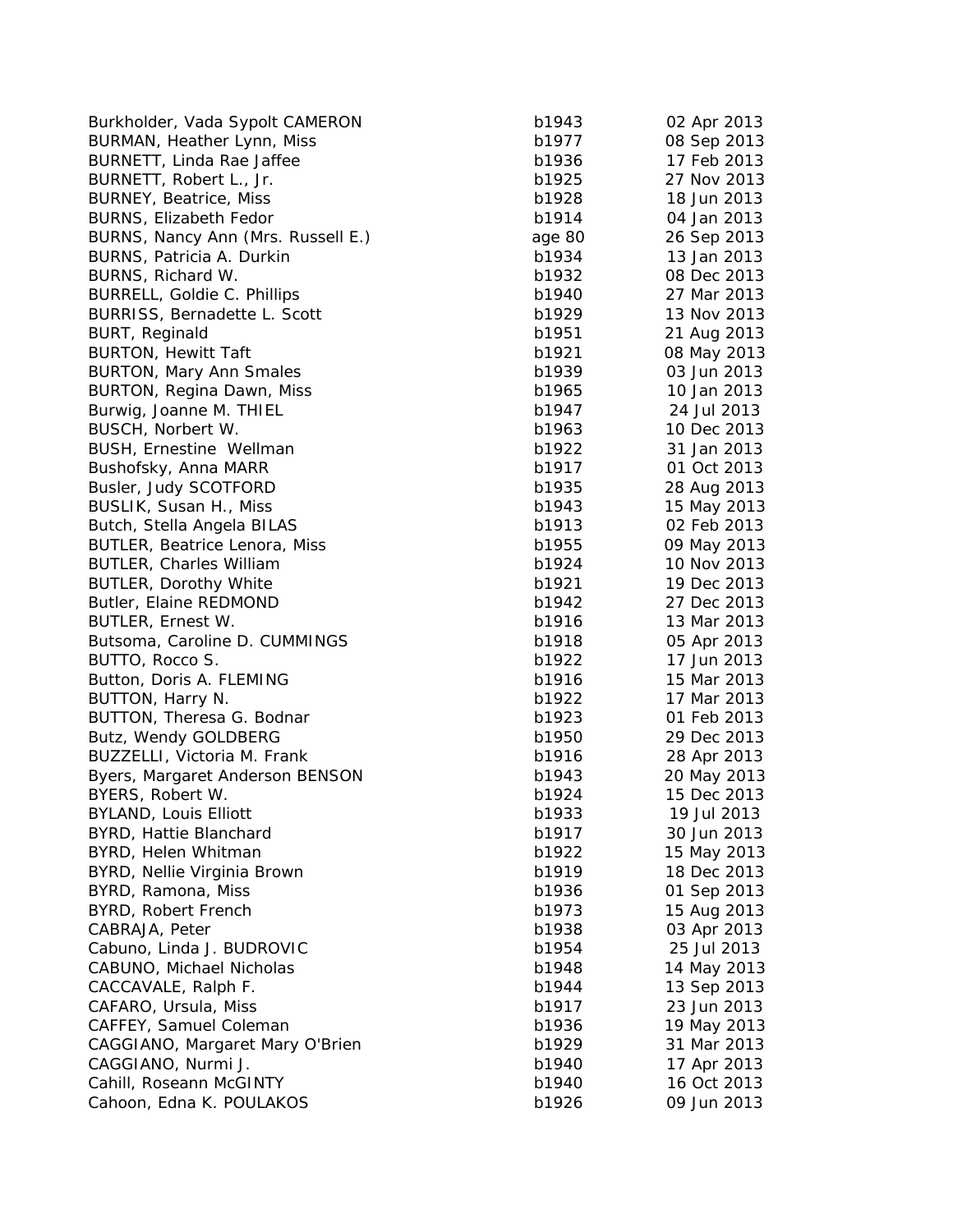| CALABRET, Gary A.                                             | b1942  | 17 Jan 2013                |
|---------------------------------------------------------------|--------|----------------------------|
| Calderone, Dorothy Mary MODARELLI                             | b1935  | 04 Aug 2013                |
| CALDWELL, Agnes M. Turnbull                                   | b1919  | 02 Jul 2013                |
| CALDWELL, David Alan                                          | b1971  | 08 Jan 2013                |
| CALDWELL, Evelyn W. Junks                                     | b1922  | 30 Oct 2013                |
| CALDWELL, Peggy Williams                                      | b1930  | 05 Dec 2013                |
| <b>CALDWELL, Richard Bruce</b>                                | b1944  | 29 Sep 2013                |
| Calhoun, Helen Frances DALIMAN                                | b1924  | 17 Jan 2013                |
| Calhoun, Mary Magdalene MCMULLEN                              | b1939  | 27 Jan 2013                |
| CALHOUN, William D.                                           | b1917  | 16 Jun 2013                |
| CALLAHAN, Alice Virginia DelBene                              | age 92 | 20 Mar 2013                |
| Callahan, Nancy Jane SOUDER                                   | b1930  | 28 Oct 2013                |
| CALLEN, Leo Thomas                                            | b1948  | 25 Apr 2013                |
| CALLINS, Thomas                                               | b1955  | 19 Dec 2013                |
| CALLOW, Mitchel L.                                            | b1940  | 03 Dec 2013                |
| Calvert, Shirley Marcia TETAMANZA                             | b1933  | 12 Sep 2013                |
| CALZO, Grace A. Jackson                                       | b1929  | 18 Aug 2013                |
| Camel, Willa Mae NELSON                                       | b1921  | 05 Jun 2013                |
| CAMERON, Jarod Todd                                           | b1990  | 30 May 2013                |
| CAMERON, Vada Sypolt Burkholder                               | b1943  | 02 Apr 2013                |
| Caminite, Carol T. CHICK                                      |        | 26 Oct 2013                |
| <b>CAMODECA, Carol Barnett</b>                                | b1925  | 29 Jun 2013                |
| CAMPANA, Dennis                                               | b1953  | 21 Apr 2013                |
| CAMPBELL, Herbert                                             | b1919  | 23 Apr 2013                |
| Campbell, Lorain DENNISON                                     | b1925  | 19 Apr 2013                |
| CAMPBELL, Mary M. Wolf                                        | age 87 | 16 Nov 2013                |
| CAMPBELL, Nora Jo Weinel                                      | b1936  | 03 Sep 2013                |
| CAMPBELL, Peter E., Rev.                                      | b1934  | 02 Aug 2013                |
| Campbell, Sharon RYZNER                                       | b1943  | 02 Feb 2013                |
| Campbell, Viola Elaine ROGERS                                 | b1929  | 21 Nov 2013                |
| Campean, Sylvia A. REESE                                      | age 83 | 27 Jan 2013                |
| Campion, Maria DI RUBBA                                       | age 90 | 24 Jul 2013                |
| Campman, Gretchen WILSON                                      | b1929  | 10 Mar 2013                |
| CAMPOLITO, John R.                                            | b1949  | 25 Jul 2013                |
| CAMUSO, Eugene E.                                             | b1917  | 17 Jan 2013                |
| CANATELLI, Joseph                                             | b1922  | 23 May 2013                |
| CANCEL, Eugene                                                | b1961  | 18 Dec 2013                |
| CANDELLA, Donn L.                                             | b1961  | 27 Oct 2013                |
| CANELOS, Bess James Chelekis                                  | b1915  | 10 Nov 2013                |
| CANGI, Rose Pecoraro                                          | b1921  | 26 Jun 2013                |
| CANNATA, Stephen J.                                           | b1950  | 23 Jan 2013                |
| CANNON, Emma Lou Gibson                                       | b1920  | 17 Feb 2013                |
| Cannon, Levater Lee WOOD                                      | b1931  | 24 Jan 2013                |
| CANNON, Mary Theresa Rosnosky                                 | b1918  | 18 Sep 2013                |
| CANTON, Raymond C.                                            | b1935  | 22 Jun 2013                |
| CAP, Irene A., Miss                                           | b1932  | 13 Mar 2013                |
| CAPALDI, Angelo A.                                            | b1927  | 05 May 2013                |
|                                                               |        | 08 Oct 2013                |
| CAPEZZUTO, Mary A. DiSchiavio<br>Capezzuto, Mary Lou SHIRILLA | b1924  | 09 Jun 2013                |
| CAPITO, Karen Lapolla                                         | b1960  | 23 Jan 2013                |
| Capp, Frances Apanasewicz RULLIE                              | b1932  |                            |
| CAPPERES, Mitchell, Sr.                                       | b1925  | 30 Sep 2013<br>28 Oct 2013 |
|                                                               |        |                            |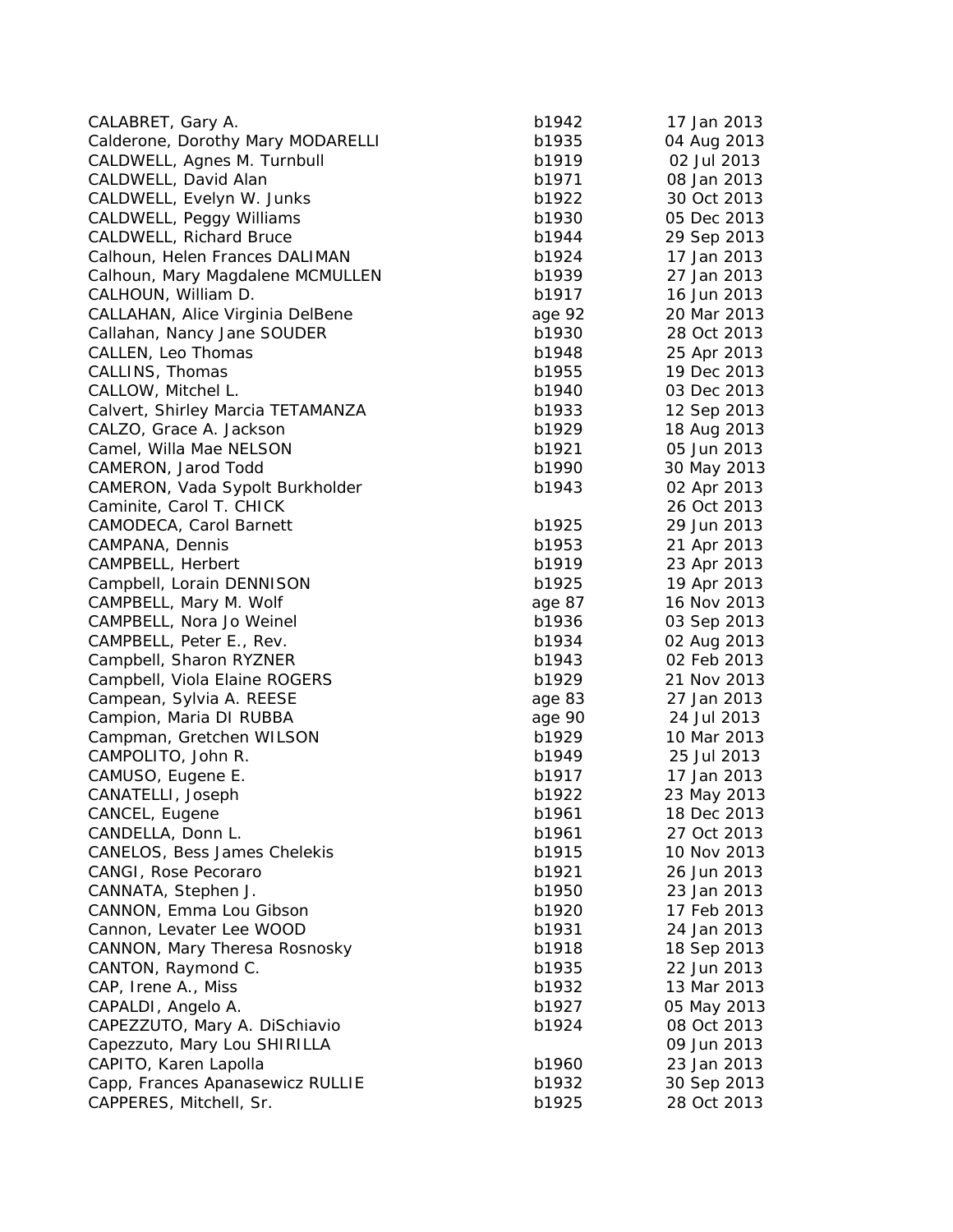| CAPPIELLO, Nicholas, Jr.                  | b1940   | 14 Aug 2013 |
|-------------------------------------------|---------|-------------|
| CAPPITTE, Donald A.                       | b1938   | 09 Jan 2013 |
| Caputo, Mary E. CRETELLA                  | b1924   | 22 Dec 2013 |
| Capuzello, Mary Francis SCARNECCHIA       | b1919   | 23 May 2013 |
| CARABALLO, Melvin H.                      | b1958   | 31 Oct 2013 |
| Carano, Irene A. BRALL                    | b1940   | 08 Dec 2013 |
| CARANO, Ruth E. Zimmer                    | b1934   | 11 Aug 2013 |
| Caravolias, Katherine STEPHANOPOULOS      | b1932   | 22 Jan 2013 |
| CARBALLO, Angeline Josephine Ramos        | b1935   | 12 May 2013 |
| <b>CARBON, Marlene Hovart</b>             | b1931   | 09 May 2013 |
| Carchedi, Barbara HUTCHINSON              | b1950   | 18 May 2013 |
| CARCHEDI, Mary A., Miss                   | b1931   | 12 Jan 2013 |
| CARCHEDI, Nicolina Bartucca               | b1921   | 03 Jul 2013 |
| Carducci, Bonita COX                      | b1945   | 25 Mar 2013 |
| CAREY, Melinda E. Masters                 | b1951   | 10 Sep 2013 |
| CAREY, Samuel William                     | b1942   | 15 Aug 2013 |
| CAREY, Thomas Francis                     | b1920   | 07 Aug 2013 |
| Cargill, Aliceann HUFF                    | b1937   | 06 Mar 2013 |
| CARKIDO, Orlando                          | b1920   | 13 Nov 2013 |
| CARLETTI, Vera M. Madrid                  | b1924   | 05 Apr 2013 |
|                                           | b1951   | 06 Feb 2013 |
| CARLOMAGNO, Joseph H.<br>CARLSON, Gary E. | b1936   | 01 Jun 2013 |
| Carlton, Shanon Marie BOWER               | b1967   | 14 Oct 2013 |
| Carlucci, Diane L. ROUZZO                 |         | 07 Mar 2013 |
|                                           | b1946   |             |
| Carman, Helen Jane PHELPS                 | b1928   | 12 Mar 2013 |
| CARNAHAN, Daniel W.                       | b1984   | 31 Jan 2013 |
| Carnevale, Mary P. DELIA                  | b1915   | 24 Jul 2013 |
| Carney, Dolores H. PLEGER                 | b1919   | 20 May 2013 |
| CARNEY, James Francis                     | b1967   | 23 Oct 2013 |
| Carney, Lucille McMULLEN                  | b1928   | 13 Jun 2013 |
| CARNEY, Lynn Evenson                      | b1959   | 31 Jan 2013 |
| Carney, Mary Rita MCGOWAN                 | b1925   | 06 Feb 2013 |
| CARNEY, Shawna Stephenson                 | b1967   | 30 Jan 2013 |
| CARNEY, William D.                        | b1925   | 13 Nov 2013 |
| CARPENTER, Collena L., Miss               | b1983   | 19 Oct 2013 |
| Carr, Elaine L. PARKER                    | b1950   | 08 Dec 2013 |
| CARRINO, Albert R.                        | b1929   | 20 Oct 2013 |
| Carrocce, Anne M. BALOGH                  | b1928   | 28 Nov 2013 |
| Carroll, Dolores E. VESTAL                | b1946   | 17 Aug 2013 |
| Carroll, Patrica Ann STANKO               | b1950   | 05 Apr 2013 |
| Carrozzino, Janet M. PEARSON              | b1933   | 06 Feb 2013 |
| Carson, Evelyn Joyce RENZENBRINK          | b1935   | 20 Sep 2013 |
| CARSON, Harvey W.                         | b1946   | 19 Apr 2013 |
| CARSON, Joann Williams                    | b1932   | 28 Feb 2013 |
| Carter, Alfreda CROFT                     | b1933   | 16 Nov 2013 |
| CARTER, Kathleen L. Greene                | b1942   | 10 Jan 2013 |
| CARTER, Loretta, Miss                     | b1942   | 13 Mar 2013 |
| <b>CARTER, Pearl Lee North</b>            | b1936   | 14 Apr 2013 |
| CARTER, Roma L. Riddle                    | b1916   | 30 Apr 2013 |
| CARVER, Curtisey LaMya d/o Eric D.        | b2013   | 03 Jul 2013 |
| CARVER, Jean Etta Huxsaw                  | b1925   | 20 Mar 2013 |
| CARVER-HARDY, Alayah Sophia d/o Joseph    | b/d2012 | 05 Jan 2013 |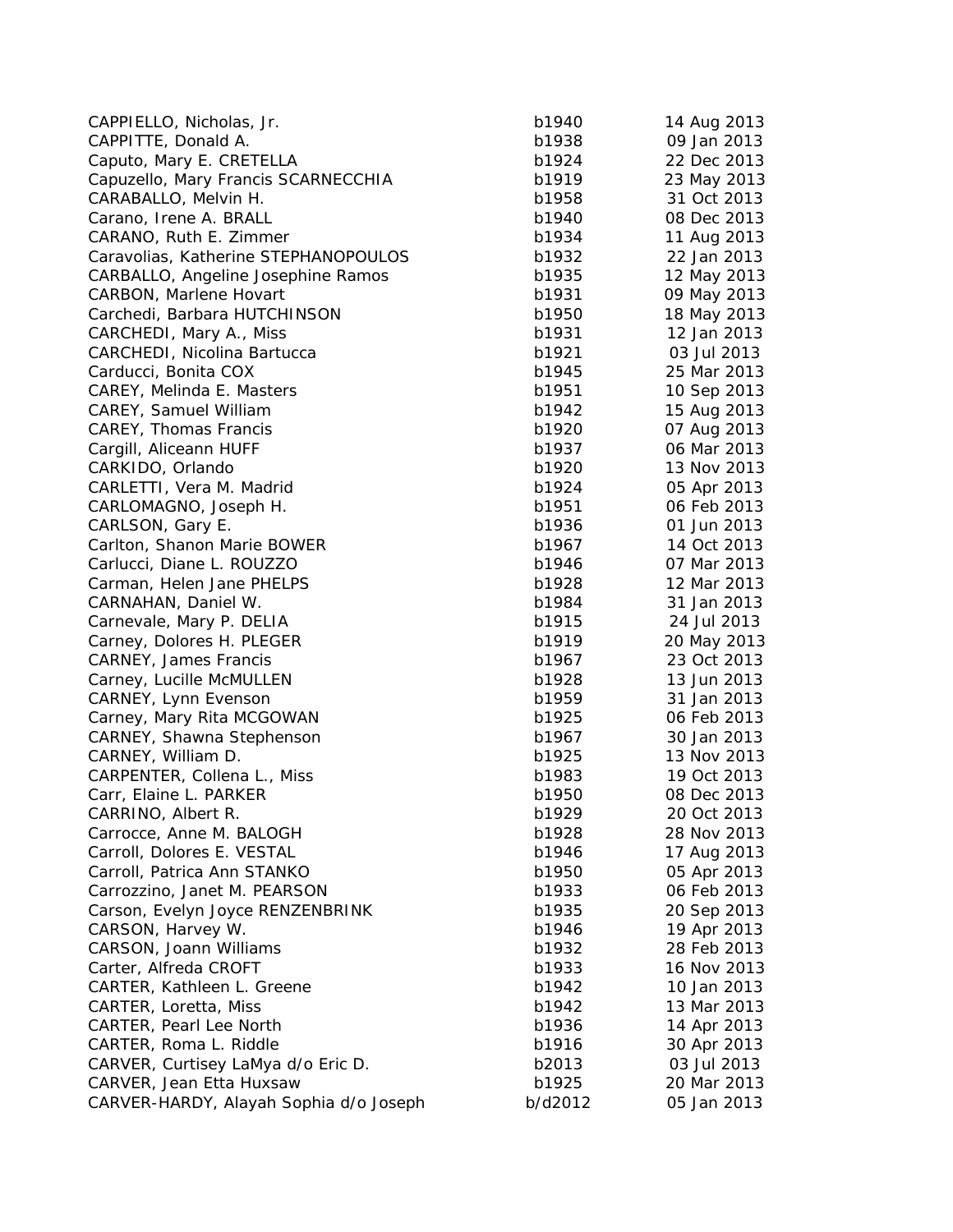Casadidio, Elizabeth M. DULICK b1 CASALINI, Josephine M. Skarote b1 Casasanta, Giuseppina DiNELLO b1 CASCIATO, John Louis age 98 15 Sep 2014 15 Sep 2014 15 Sep 2013 CASE, Max L. b<sup>1</sup> CASEY, David W. b1942 of the b1942 of the b1942 of the b1942 of the b1942 of the b1942 of the b1942 of the b1 Casey, Irene Williams ALSTON b1 Casey, Louise A. Pastore NARRY b1930 21 Feb 2013 CASEY, Phyllis Lewis b1926 04 Jul 2013 04 Jul 2014 04 Jul 2013 04 Jul 2013 04 Jul 2013 04 Jul 2013 04 Jul 2013 Casey, Roselyn SHANNON b1 CASH, Ralph E. b1941 of the b1941 of the b1941 of the b1941 of the b1941 of the b1941 of the b1941 of the b194 CASHBAUGH, Phyllis Cellio b1946 22 Jan 2014 22 Jan 2014 22 Jan 2014 22 Jan 2014 22 Jan 2014 22 Jan 2014 22 Jan 2014 22 Jan 2014 22 Jan 2014 22 Jan 2014 22 Jan 2014 22 Jan 2014 22 Jan 2014 22 Jan 2014 22 Jan 2014 22 Jan 201 CASITY, Timothy L. b1958 b1958 b1958 b1958 b1958 b1958 b1958 b1958 b1958 b1958 b1958 b1958 b1958 b19 CASSESE, Carmine L. b1955 b1955 b1955 b1955 b1955 b1955 b1955 b1955 b1955 b1955 b1955 b1955 b1955 b19 CASSESE, Carmine L. b1955 b1955 b1955 b1955 b1955 b1955 b1955 b1955 b1955 b1955 b1955 b1955 b1955 b1955 b1955 b1955 b1955 b1955 b1955 b1955 b1955 b1955 b1955 b1955 b1955 b1955 b1955 b1955 b1955 b1955 b1955 b1955 b1955 b195 CASSIDY, Melody M. Walters b1 CASSITY, Jacqueline Marie, Miss b1994 13 Oct 2013 CASTILLA, Felix L. b1 CASTRO, Pedro b1950 13 Nov 2013 13 Nov 2013 13 Nov 2013 13 Nov 2013 13 Nov 2013 13 Nov 2013 13 Nov 2013 13 Nov CATALE, Theresa Ann Lagnese b1924 21 Sep 2014 21 Sep 2014 21 Sep 2013 21 Sep 2013 21 Sep 2013 21 Sep 2013 21 Sep 2013 21 Sep 2013 21 Sep 2013 21 Sep 2013 21 Sep 2013 21 Sep 2013 21 Sep 2013 21 Sep 2013 21 Sep 2013 21 Sep 2 CATALINE, Robert S. b<sup>1</sup> CATELLO, Barbara Lutheran b1928 21 Mar 2014 21 Mar 2014 21 Mar 2014 21 Mar 2014 21 Mar 2014 21 Mar 2014 21 Mar Catlin, Deborah J. PASCARELLA b<sup>1</sup> Catton, Mary Ann MARTON b<sup>2</sup> Cavanaugh, Mary Ruth Wiegel PALOVIC b1 CAVENTER, David Craig age 83 13 Jan 2013 CAVUCCI, Kathleen Ann Crisafi **b1953** 12 Sep 2013 12 Sep 2013 12 Sep 2013 12 Sep 2013 12 Sep 2013 12 Sep 2013 12 Sep 2013 12 Sep 2013 12 Sep 2013 12 Sep 2013 12 Sep 2013 12 Sep 2013 12 Sep 2013 12 Sep 2013 12 Sep 2013 12 S CEBULA, Robert b1934 10 Dec 2013 10 Dec 2014 10 Dec 2014 10 Dec 2014 10 Dec 2014 10 Dec 2014 10 Dec 2014 10 Dec 2014 10 Dec 2014 10 Dec 2014 10 Dec 2014 10 Dec 2014 10 Dec 2014 10 Dec 2014 10 Dec 2014 10 Dec 2014 10 Dec 20 Cecchini, Elizabeth LoCICERO b<sup>1</sup> CECIL, Barbara Jean Sutton **b1954** b1 CELIDONIO, Elaine J. Middleman b1 Cellio, Phyllis CASHBAUGH b1 CELLURALE, Carl A. b1925 22 Feb 2013 22 Feb 2014 Celovsky, Pauline M. SABO b<sup>1</sup> CENTAFANTI, Rita Joan Shaffer **b1933** b1 CENTOFANTE, Alma Lookabaugh b1 Centofanti, Carolyne R. SEMER b1941 Centrello, Marjorie J. SEVERN b1 Centrello, Mary Lynn KRACKO b1 Ceo, Diana Christine LALLO b<sup>1</sup> CERCONE, Joanne Flask b1 CERCONE, Joseph Paul b1923 12 March 2013 12 March 2013 12 March 2013 12 March 2013 12 March 2013 12 March 2013 CERCONE, Michael b1951 10 Feb 2013 Cerenzia, Juana FARROW b1 Cerevolo, Tina MAIORANA b1 CERRITELLI, Gus b<sup>1</sup> CERVONE, Clara E. Mansour b1921 17 Apr 2013 Cessna, Mary A. WIDENER b1 CHAIBI, Margie F. Murphy b1 CHAIRO, Patsy b1940 24 Apr 2013 24 Apr 2014 24 Apr 2014 24 Apr 2014 25 Apr 2014 25 Apr 2014 25 Apr 2013 25 Apr 2014 25 Apr 2013 25 Apr 2013 25 Apr 2013 25 Apr 2013 25 Apr 2013 25 Apr 2013 25 Apr 2013 25 Apr 2013 25 Apr 201 CHAMBERLAIN, Evelyn Mae McNeish and aug 2013 Chambers, Marian Gray BAKER b1

| 1922  | 02 Jun 2013                |
|-------|----------------------------|
| 1929  | 03 Mar 2013                |
| 1920  | 17 Jul 2013                |
| je 98 | 15 Sep 2013                |
| 1935  | 29 May 2013                |
| 1942  | 05 Jun 2013                |
| 1933  | 15 Dec 2013                |
| 1930  | 21 Feb 2013                |
| 1926  | 04 Jul 2013                |
| 1930  | 17 Jul 2013                |
| 1941  | 08 Sep 2013                |
| 1946  | 22 Jan 2013                |
| 1958  | 09 Dec 2013                |
| 1955  | 01 Jul 2013                |
| 1955  | 30 Jun 2013                |
| 1947  | 10 Oct 2013                |
|       |                            |
| 1994  | 13 Oct 2013                |
| 1923  | 12 Sep 2013                |
| 1950  | 13 Nov 2013                |
| 1924  | 21 Sep 2013                |
| 1970  | 13 Jun 2013                |
| 1928  | 21 Mar 2013                |
| 1951  | 27 Dec 2013                |
| 1930  | 17 Nov 2013                |
| 1927  | 01 Dec 2013                |
| je 83 | 13 Jan 2013                |
| 1953  | 12 Sep 2013                |
| 1934  | 10 Dec 2013                |
| 1918  | 09 Aug 2013                |
| 1954  | 14 Feb 2013                |
| 1930  | 12 Jan 2013                |
| 1946  | 22 Jan 2013                |
| 1925  | 22 Feb 2013                |
| 1927  | 24 Nov 2013                |
| 1933  | 31 Jan 2013                |
| 1923  | 26 Jul 2013                |
| 1941  | 26 May 2013                |
| 1947  | 24 Aug 2013                |
| 1946  | 15 Nov 2013                |
| 1959  | 23 Aug 2013                |
| 1931  | 11 Aug 2013                |
| 1923  | 12 Mar 2013                |
| 1951  | 10 Feb 2013                |
| 1916  | 12 Nov 2013                |
| 1929  | 12 Dec 2013                |
| 1927  | 20 May 2013                |
| 1921  | 17 Apr 2013                |
| 1921  | 22 Sep 2013                |
| 1936  | 07 Apr 2013<br>24 Apr 2013 |
| 1940  |                            |
| 1933  | 10 Aug 2013                |
| 1931  | 07 Apr 2013                |
|       |                            |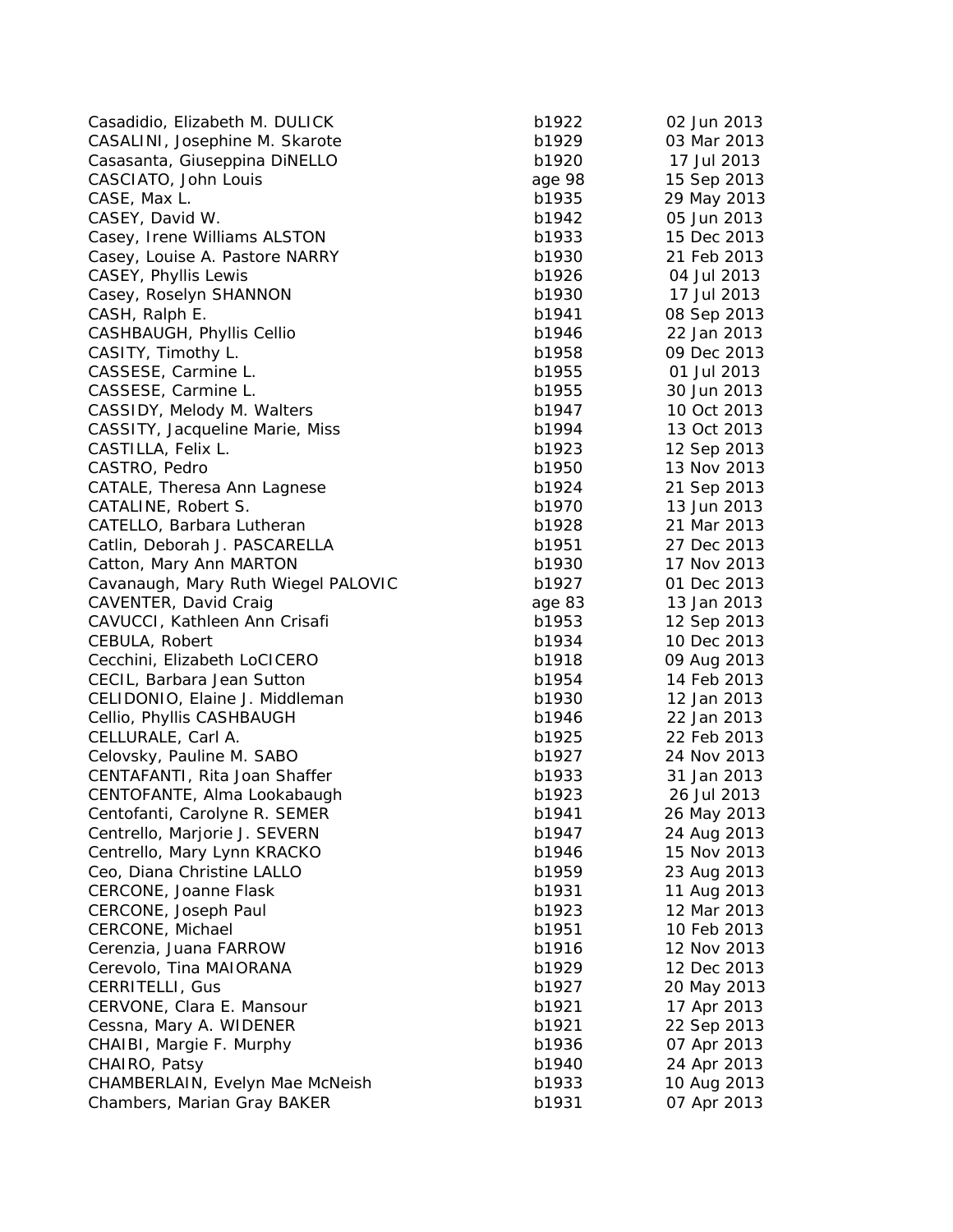| Chan, Patricia D. Ferlaino COOPER    | b1959  | 04 Dec 2013 |
|--------------------------------------|--------|-------------|
| Channel, Frances Mae NAPOLITANO      | b1947  | 20 Jul 2013 |
| Chapman, Judy REESE                  | b1946  | 04 Dec 2013 |
| CHARNAS, Aristithis                  | b1929  | 15 Aug 2013 |
| CHEATHAM, Mamie Lee Womack           | b1924  | 27 Mar 2013 |
| Chef, Marie ZINZ                     | b1914  | 20 Nov 2013 |
| Chelekis, Bess James CANELOS         | b1915  | 10 Nov 2013 |
| CHELLINSKY, Mae L. (Mrs. Raymond A.) | b1924  | 04 Jan 2013 |
| CHENEVEY, Anthony Timothy, Fr.       | b1928  | 25 Jul 2013 |
| CHENGELIS, James T. E., Dr.          | b1955  | 24 Nov 2013 |
| Cherol, Mary Patricia CLEGHORN       | b1924  | 29 Mar 2013 |
| Chervanyak, Elsie D. FIDRAM          | b1931  | 22 Jan 2013 |
| Chesser, Marta D. MOZINGO            | b1935  | 03 Feb 2013 |
| CHESSIN, Sherry Riell                | b1952  | 09 May 2013 |
| CHICK, Barbara                       |        | 07 Aug 2013 |
| CHICK, Carol T. Caminite             |        | 26 Oct 2013 |
| CHICONE, Janet M. Petrek             | b1955  | 15 Oct 2013 |
| Childress, Nancy Ullman WOOD         |        | 31 Mar 2013 |
| CHILDS, Samuel Lewis, IV             | age 67 | 27 Nov 2013 |
| CHILL, Leon John                     | age 79 | 07 Mar 2013 |
| CHINE, Betty Jane Schott             | b1931  | 06 Mar 2013 |
| Chipukites, Louise HORNER            | b1916  | 05 May 2013 |
| CHISLOM, Mary J. Valentz             | b1947  | 09 Feb 2013 |
| Chittum, Jamye Ruth ALLAN            | b1922  | 17 Mar 2013 |
| CHIZMAR, Rudy J.                     | b1928  | 11 Aug 2013 |
| Chmura, Dorothy B. STEWART           | b1927  | 28 Dec 2013 |
| CHOJNACKI, Stella Nalepa             | b1925  | 23 Jun 2013 |
| CHOPP, Helen Voychic                 | b1926  | 19 Oct 2013 |
| Choppa, Rosemary M. BOSCO            | b1930  | 08 Jan 2013 |
| Chorba, Mary V. MATEY                | b1915  | 08 May 2013 |
| Chorey, Margaret THOMAS              | b1925  | 25 Feb 2013 |
| CHRISTIAN, Thelma McElarth Smith     | b1918  | 12 Oct 2013 |
| Christlieb, Agnes HOUSER             | b1920  | 12 Dec 2013 |
| Christoff, Cecelia M. PATRNCHAK      | b1916  | 10 Feb 2013 |
| CHRISTOFF, Diana R. Wilson           | b1935  | 03 Nov 2013 |
| CHRISTOFF, Faith Rose d/o Kenneth    | b2013  | 10 Nov 2013 |
| Christopher, Carmela DAY             | b1921  | 01 Mar 2013 |
| CHRISTOPHER, Grace Rochford          | b1917  | 03 Feb 2013 |
| CHRISTY, Bert E.                     | b1926  | 19 Feb 2013 |
| CHRISTY, Margaret G. Christy         | b1912  | 12 Jul 2013 |
| CHRISTY, Marian Pickard              | b1933  | 22 Sep 2013 |
| CHUBA, Linda Hansen                  | b1943  | 12 Dec 2013 |
|                                      | b1920  |             |
| CHUDAKOFF, Sally Dumas               |        | 30 Dec 2013 |
| CHUEY, George J.                     | b1930  | 07 May 2013 |
| CHUIRAZZI, Joann A. Panigall         | b1937  | 10 Oct 2013 |
| CHURCH, Jill Ms.                     | b1958  | 09 Jan 2013 |
| CIAVARELLA, Angelina Salamida        | b1930  | 15 Sep 2013 |
| Cicatiello, Lena R. FAIR             | b1919  | 03 Oct 2013 |
| Cicchi, Kathleen CIOFFI              | age 70 | 19 May 2013 |
| Ciccone, Adelina PACELLA             | b1915  | 23 Jan 2013 |
| CICCONE, Louis A.                    | b1932  | 02 Feb 2013 |
| CICCONE, Maria Avolio                | b1926  | 11 Jun 2013 |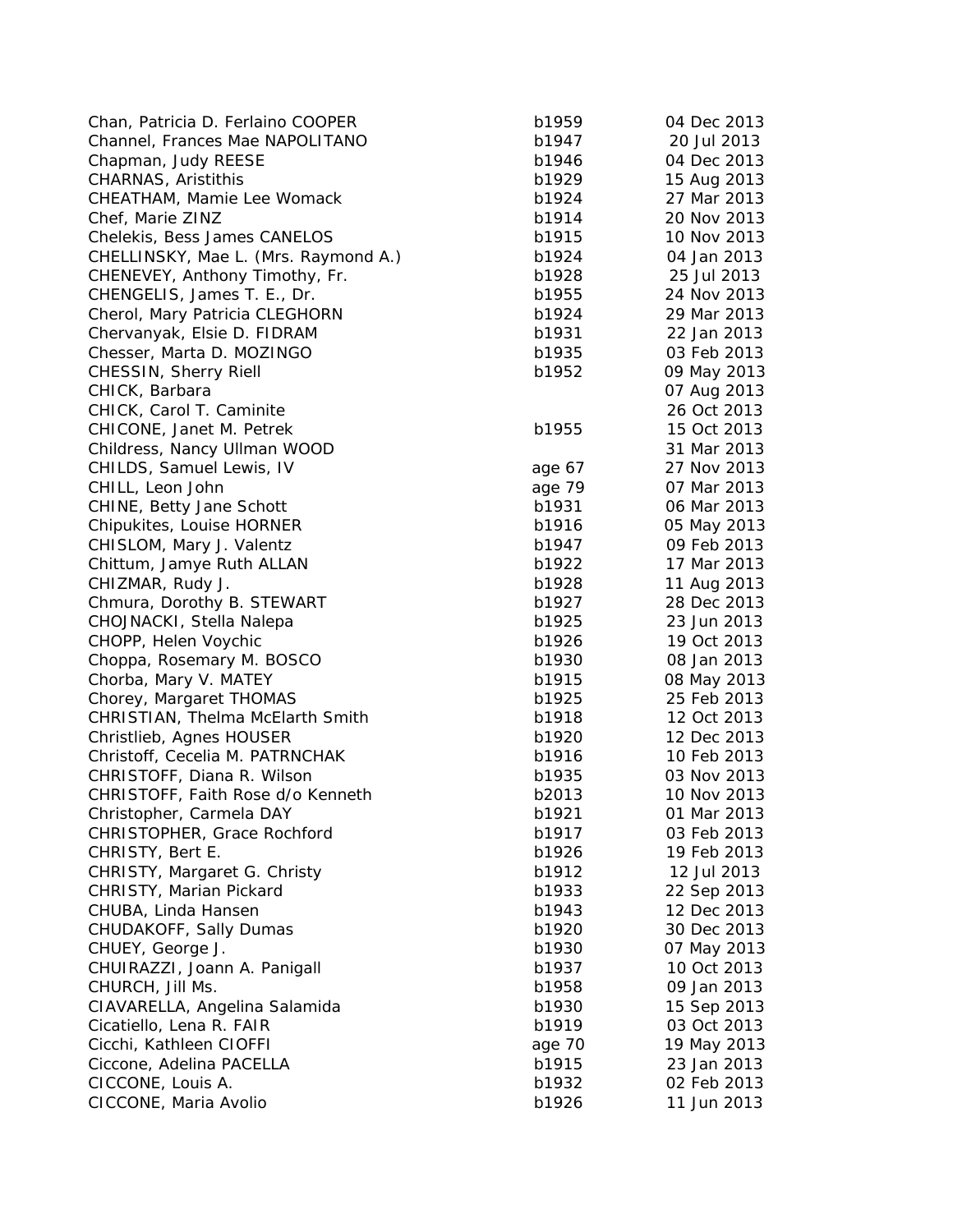| CICCONE, Richard V.                  | b1945  | 03 Nov 2013 |
|--------------------------------------|--------|-------------|
| CICHANSKI, Ruth T. Pirron            | b1925  | 01 Oct 2013 |
| Cicoretti, Mary Ann ANGELO           | b1921  | 07 Nov 2013 |
| CIMAGLIA, Fred                       | b1926  | 11 Jan 2013 |
| Cimaglia, Lucy CONTI                 | b1921  | 24 Jan 2013 |
| CIMBALO, Jeannette, Miss             | b1932  | 04 Jun 2013 |
| CIMINERO, Joseph M.                  | b1936  | 22 Sep 2013 |
| Ciminero, May S. TISONE              | b1919  | 19 Mar 2013 |
| CINEA, Dora DeSanzo                  | b1925  | 18 Aug 2013 |
| CIOFFI, Kathleen Cicchi              | age 70 | 19 May 2013 |
| CIOPPA, Michael J.                   | b1924  | 22 Jun 2013 |
| CIOTTI, Clarice South                | b1930  | 23 Mar 2013 |
| CIPRIANO, James E.                   | age 51 | 05 Nov 2013 |
| Cipriano, Rosemarie E. CONNORS       | b1928  | 27 Dec 2013 |
| CIRCELLA, Lily M. Horina             | b1929  | 16 Oct 2013 |
| CIRKA, Mary Popovec                  | age 93 | 26 Apr 2013 |
| Ciumedean, Margaret F. WILSON        | b1936  | 19 Jun 2013 |
| CIZMAR, Ronald J., Sr.               | b1932  | 10 Nov 2013 |
| CIZMAR, Vincent Gerald               | age 68 | 07 Nov 2013 |
| Clark, Deborah D. COXSON             | b1956  | 21 May 2013 |
| CLARK, Dorothy Ann Horvath           | b1927  | 15 Jan 2013 |
| CLARK, Evelyn D. DiBartholome        | age 91 | 13 Feb 2013 |
| CLARK, Helen Amanda, Miss            | b1932  | 29 Jan 2013 |
| CLARK, Kenneth A.                    | b1933  | 10 May 2013 |
| Clark, Lillian J. WILLIAMS           | b1917  | 23 Mar 2013 |
| Clark, Marguerite A. HARTMAN         | b1917  | 02 Nov 2013 |
| Clark, Mildred Loretta MURPHY        | b1921  | 27 May 2013 |
| Clark, Nadine Frances SMITH          | b1928  | 23 Aug 2013 |
| Clark, Phyllis A. MASON              | b1938  | 06 Feb 2013 |
| Clark, Sally Ann GARCIA              | b1939  | 10 Jan 2013 |
| CLARK, Thomas J.                     | b1930  | 17 Mar 2013 |
| CLARK, Virginia Arlene Evans         | b1925  | 27 Jan 2013 |
| CLARKE, William J., Jr.              | b1952  | 14 Jul 2013 |
| CLAWGES, Eleanor A. Hall             | b1933  | 16 Jun 2013 |
| CLAY, Edna E. Howells Zeigler        | b1922  | 12 Oct 2013 |
| CLAY, Vernon R.                      | b1934  | 16 Oct 2013 |
| CLAYPOOLE, Charles F.                | b1934  | 17 Nov 2013 |
| CLAYTON, Naomi J. Keiser             | age 83 | 06 Oct 2013 |
| <b>CLAYTON, Shirley E. Bees</b>      | b1935  | 06 Oct 2013 |
| Cleaton, Doris EGLER                 | b1919  | 15 Feb 2013 |
| Cleckner, Gloria M. PECCHIA          | b1934  | 22 Dec 2013 |
| CLEGHORN, Mary Patricia Cherol       | b1924  | 29 Mar 2013 |
| CLEMENS, Gerald E.                   | b1937  | 20 Jan 2013 |
| CLEMENT, Frank Joseph                | b1923  | 03 Dec 2013 |
| Clement, Helen B. COLELLA            | b1925  | 31 Oct 2013 |
| CLEMENTE, Mary Rose Zuchowski Zaskey | b1924  | 20 Apr 2013 |
| CLEVER, Dennis James                 | b1941  | 09 Aug 2013 |
| CLINE, Marlene J. Triplett           | b1938  | 11 Aug 2013 |
| CLINE, Olive Mae Creech              | b1932  | 16 Jun 2013 |
| CLINE, Susan Howard                  | age 66 | 10 Apr 2013 |
| Clinefelter, C. Esther ZIMMERMAN     | b1911  | 07 Aug 2013 |
| CLINGERMAN, Lester Dean              | b1928  | 25 Jun 2013 |
|                                      |        |             |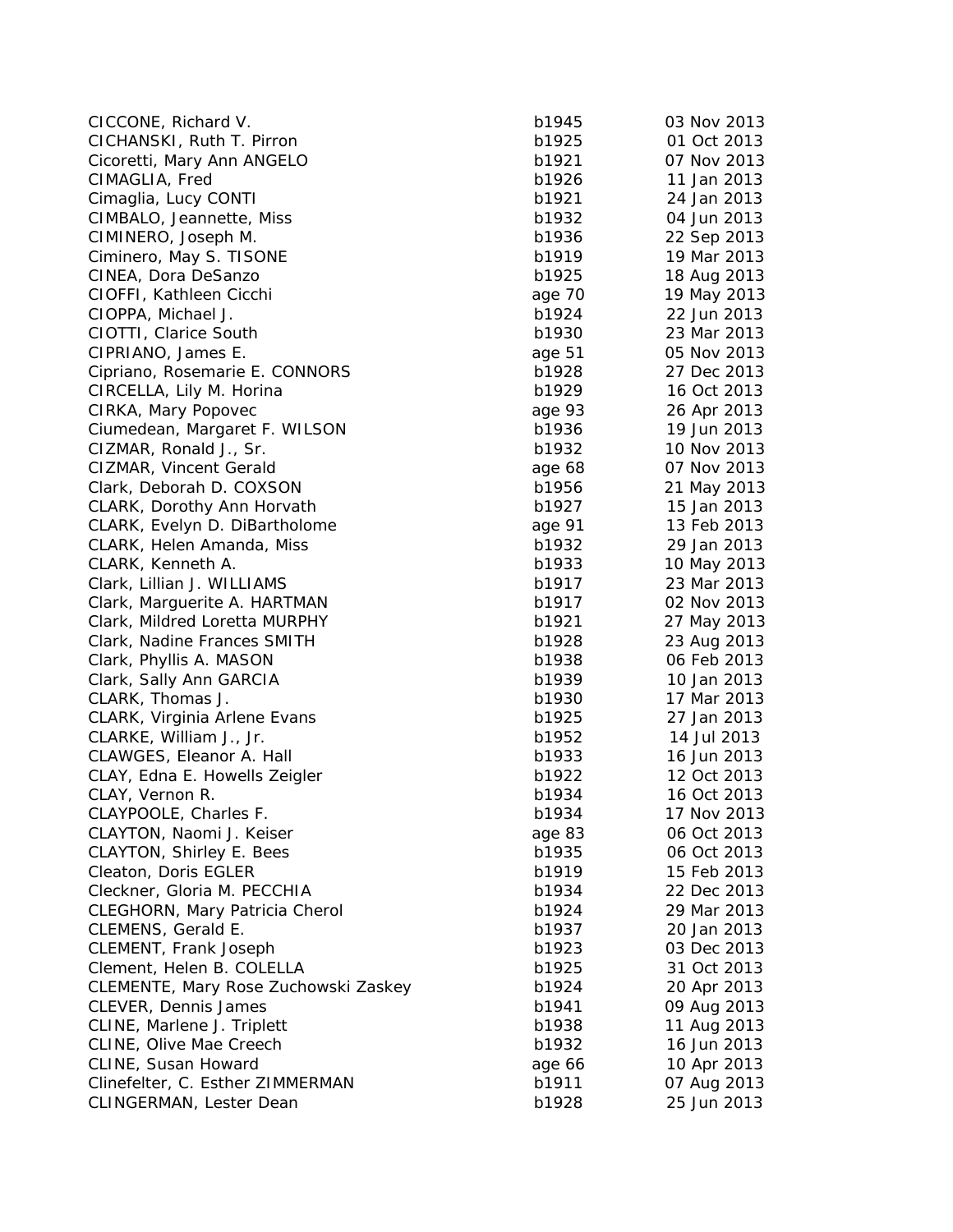| <b>CLINKSCALE, Eloise Miles</b>    | b1942  | 02 Aug 2013 |
|------------------------------------|--------|-------------|
| CLINKSCALES, Virginia Pack         | b1925  | 16 Dec 2013 |
| CLOSE, Janet Eileen Schlabaugh     | b1933  | 30 Apr 2013 |
| CLUNE, John Joseph                 | b1956  | 03 Mar 2013 |
| COALMER, James R.                  | b1934  | 07 Mar 2013 |
| COBBIN, Kevin L.                   | b1971  | 06 Jun 2013 |
| COBBS, Jane Louise Frohman         | b1952  | 26 Feb 2013 |
| COBERLY, Robert D.                 | b1954  | 25 Aug 2013 |
| COCHRAN, William E.                | b1942  | 22 Mar 2013 |
| COCKMAN, Janet Marilyn Klinke      | b1931  | 17 Jul 2013 |
| CODNER, James Nathan, Jr.          | b1959  | 31 Jul 2013 |
| CODY, Raymond W.                   | b1950  | 25 Sep 2013 |
| COE, Lillian McNamee               | b1930  | 02 Feb 2013 |
| COFFEY, James M., Jr.              | b1921  | 29 Nov 2013 |
| COFFEY, Stella L. Hemlich Fritz    | b1940  | 14 May 2013 |
| COGAR, Michele L.                  | age 52 | 28 Dec 2013 |
| COHEN, Louis B.                    | b1923  | 11 Oct 2013 |
| Cojocariu, Emily HANS              | b1924  | 03 Oct 2013 |
| <b>COLABINE, Frances Epperson</b>  | b1926  | 04 Oct 2013 |
| COLAPRETTE, Mary, Miss             | b1919  | 02 Aug 2013 |
| COLARICH, Katherine Eileen Schenck | b1917  | 12 Jan 2013 |
| COLASANTE, Frank, Jr.              | b1928  | 06 Dec 2013 |
| COLE, Cora Jean Jenny              | b1930  | 01 Nov 2013 |
| Cole, Doris Elva SCHEIDEGGER       | b1923  | 08 Mar 2013 |
| COLE, Julia Ruth Richards          | b1923  | 21 Jul 2013 |
| COLELLA, Helen B. Clement          | b1925  | 31 Oct 2013 |
| COLELLA, Lucy A. Augustine         | b1916  | 02 Jan 2013 |
| COLEMAN, John C.                   | b1938  | 03 Mar 2013 |
| COLEMAN, Joseph William            | b1945  | 14 Sep 2013 |
| COLEMAN, Kenneth T., Sr.           | b1955  | 31 Jul 2013 |
| COLEMAN, Michael G.                | b1959  | 28 Oct 2013 |
| Coleman, Opal M. LOCKNEY           | b1926  | 02 Nov 2013 |
| COLEMAN, Perry W., Sr.             | b1954  | 27 Sep 2013 |
| Coleman, Sandra Kay GREEN          | b1929  | 23 Mar 2013 |
| Coleman, Sharon M. WINDT           | b1942  | 16 Jun 2013 |
| Coleman, Starlene Denise WALLACE   | b1960  | 09 Nov 2013 |
| COLER, Diana L. (Mrs. Robert)      | age 59 | 08 Feb 2013 |
| COLER, Gordan L.                   | b1946  | 19 May 2013 |
| Coler, Linda Lewis GENNOCK         | b1954  | 30 Oct 2013 |
| COLES, Lynn Ross                   | age 73 | 18 Apr 2013 |
| COLGAN, Ruth E. Lamer              | b1918  | 11 Oct 2013 |
| COLISTA, Teresa A. Clemente        | b1929  | 01 Mar 2013 |
| Colla, Cheryl E. WARD              | b1948  | 18 Feb 2013 |
| Coller, Mary Irene HUSTED          | b1919  | 03 Jul 2013 |
| COLLER, Phyllis J. Rowlands        | b1925  | 18 Jan 2013 |
| COLLETTE, Margaret K. Blythe       | b1920  | 03 May 2013 |
| COLLINGS, Dorothy L. Pelton        | b1918  | 24 Jan 2013 |
| Collins, Betty E. BIRRELL          | b1921  | 03 May 2013 |
| Collins, Carol J. CUABUNO          | b1937  | 10 Jan 2013 |
| Collins, Jeanne M. MORAN           | b1930  | 25 Jan 2013 |
| Collins, Jo Ann McELHANEY          | b1932  | 17 Dec 2013 |
| COLLINS, Lois Ann Ressler          | b1935  | 09 Dec 2013 |
|                                    |        |             |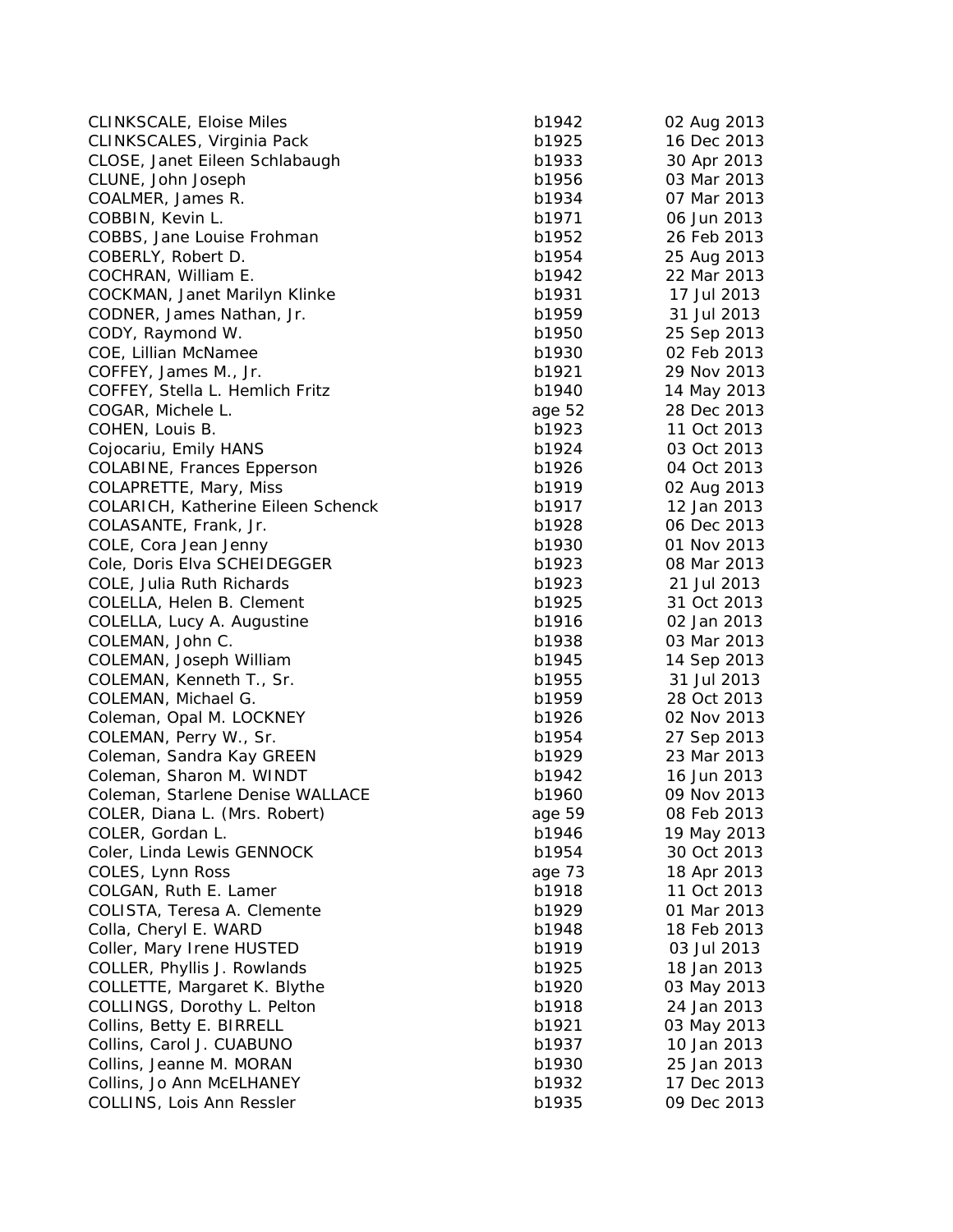| COLLINS, Shellie J. Swain                 | b1961  | 12 Nov 2013 |
|-------------------------------------------|--------|-------------|
| Colonna, JoAnn M. SCHIAVONE               | b1939  | 16 Nov 2013 |
| COLUCCI, Dorothy A. Graziosi              | b1951  | 29 Dec 2013 |
| COLUCCI, Mary A. Nudo                     | b1922  | 29 Jan 2013 |
| COLUCCI, Samuel                           | b1936  | 07 Nov 2013 |
| Columbiana, Anna Mary WEAVER              | b1926  | 10 Apr 2013 |
| COLVIN, Walter                            | b1933  | 04 Dec 2013 |
| COMAN, L. Michael                         | b1929  | 29 May 2013 |
| Congemi, Ann M. RANDALL                   | b1919  | 12 May 2013 |
| Congemi, Nina T. BOAK                     | b1931  | 19 Jan 2013 |
| CONGLOSE, Michael C., Sr.                 | b1920  | 06 Oct 2013 |
| Conkey, Joanna Davis HEMPHILL             | b1925  | 14 Apr 2013 |
| CONLEY, Vivateen Curnel                   | b1935  | 17 Jan 2013 |
| Conn, Carol DAVIS                         | b1935  | 06 Oct 2013 |
| <b>CONNAUGHTON, Dorothy Edith Roberts</b> | b1915  | 30 Jan 2013 |
| Connelly, Elizabeth Jane HAMER            | b1924  | 13 Jul 2013 |
| Connelly, Mina MERRELL                    | b1952  | 06 Oct 2013 |
| CONNOLLY, Helen A. Cunningham             | age 82 | 17 Jan 2013 |
| CONNOR, Ruth Ann Bevan                    | b1949  | 02 Aug 2013 |
| CONNORS, Elizabeth H. Varley              | b1919  | 15 May 2013 |
| CONNORS, Garrett L., Jr.                  | b1922  | 19 Jun 2013 |
| CONNORS, Rosemarie I. Cipriano            | b1928  | 27 Dec 2013 |
| CONROY, Donald R.                         | b1957  | 12 May 2013 |
| Conroy, Helen Kay KNOPICK                 | b1946  | 28 Nov 2013 |
| CONRY, Ambrose, Sr. (AKA Sr. Kathryn)     | age 84 | 08 Oct 2013 |
| CONRY, Kathryn, Sr. (AKA Sr. Ambrose)     | age 84 | 08 Oct 2013 |
| CONSIGLIO, Irene T. DiTommaso             | b1940  | 08 Jun 2013 |
| Constantine, MaryBeth BERGSTEN            | b1953  | 10 Aug 2013 |
| Constantino, Julia COST                   | b1910  | 01 Jun 2013 |
| Constantino, Lisa Ann KALUZA              | b1959  | 20 Feb 2013 |
| CONSTANTINO, Raymond                      | b1950  | 06 Apr 2013 |
| Conti, Jennie M. LALLO                    | b1940  | 12 Dec 2013 |
| CONTI, Lucy Cimaglia                      | b1921  | 24 Jan 2013 |
| CONWAY, Nella Faye Palmer                 | b1931  | 04 Jun 2013 |
| Coogan, Patricia Cecilia BAROLAK          | b1927  | 15 Dec 2013 |
| COOK, Daniel Louis                        | b1953  | 13 Mar 2013 |
| COOK, Dennis Wayne                        | b1956  | 19 Jun 2013 |
| COOK, Jane H. Bowser                      | b1924  | 12 Sep 2013 |
| Cook, Janet Lee LEWIS                     | b1943  | 11 Sep 2013 |
| COOK, Walter J.                           | b1921  | 25 Jul 2013 |
| COOPER, Ann Gidowski                      | b1931  | 08 Jul 2013 |
| COOPER, Donna Jean VanHorn                | b1927  | 05 Jul 2013 |
| COOPER, Frank William                     | b1919  | 13 Jan 2013 |
| COOPER, John C.                           | b1929  | 19 Aug 2013 |
| COOPER, Lex Rebecca Faris                 | b1942  | 13 Jun 2013 |
| COOPER, Mary B. Fenderson                 | b1921  | 29 Aug 2013 |
| COOPER, Patricia D. Ferlaino Chan         | b1959  | 04 Dec 2013 |
| COOPER, Roosevelt, III                    | b1976  | 14 Jul 2013 |
| Cooper, Tamela J. LONG                    | b1960  | 16 Aug 2013 |
| COPELAND, Darkis Ann Richardson           | b1927  | 03 Aug 2013 |
| Coplin, Una Mae FORD                      | age 87 | 20 May 2013 |
| COPPLOE, Linda M., Miss                   | b1952  | 29 Aug 2013 |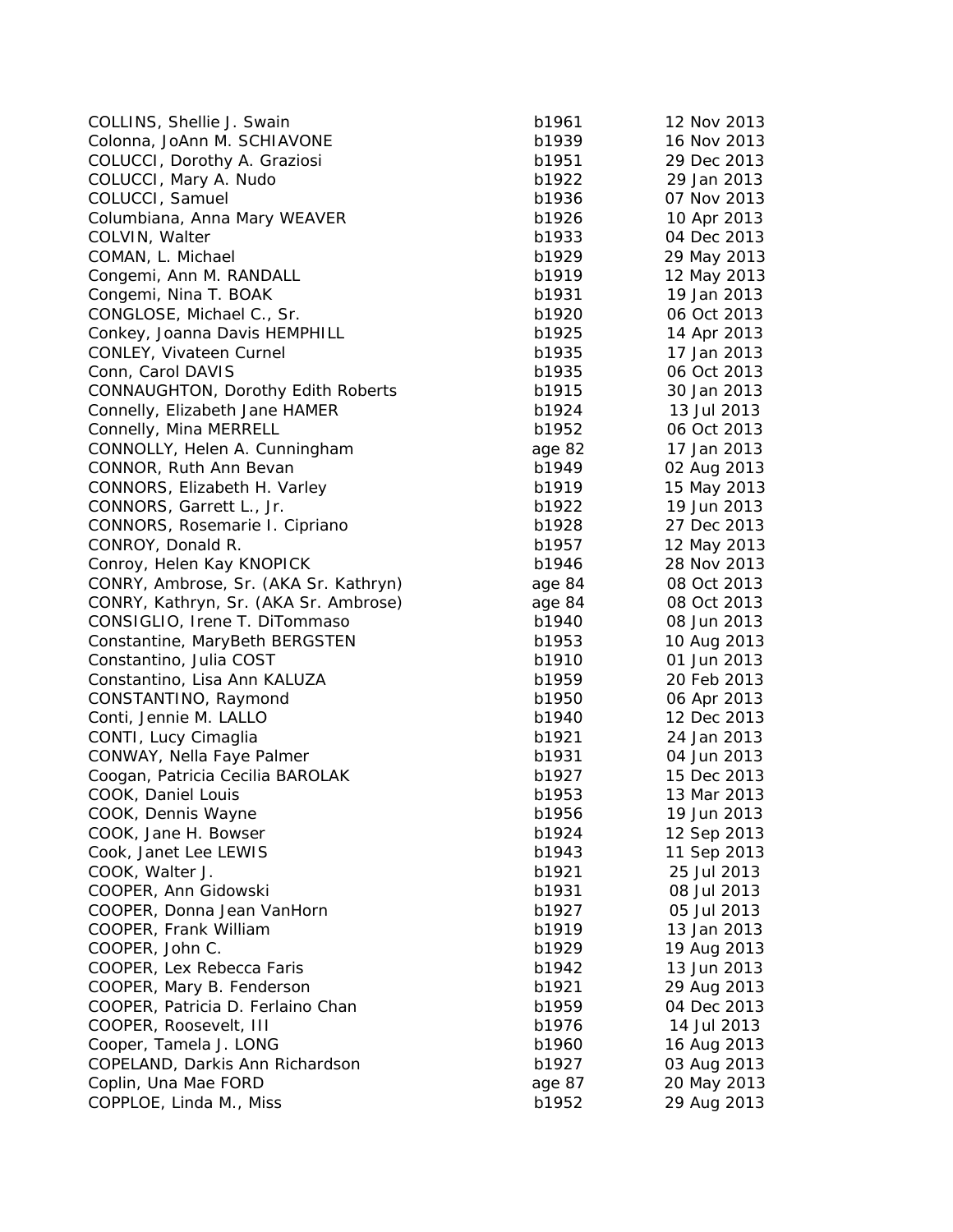| COPPOLA, Catherine M. Wardle                  | b1949  | 26 Feb 2013 |
|-----------------------------------------------|--------|-------------|
| Cora, Carmen A. WOLFE                         | b1923  | 12 Feb 2013 |
| Corbin, Lee Esther WILEY                      | b1916  | 18 Nov 2013 |
| Corcoran, Mary Catherine DEMAIN               | b1921  | 03 Apr 2013 |
| CORLL, Charlotte Duchess, Miss                | b1975  | 29 Jan 2013 |
| Cormell, Lori Marie FISCUS                    | b1960  | 27 Aug 2013 |
| Cornelius, Martha GUIDOS                      | b1925  | 09 Oct 2013 |
| Cornelius, Mary Jo ARTRUP                     | b1960  | 28 Nov 2013 |
| CORRADO, Mary Salvatore                       | b1912  | 24 Jul 2013 |
| CORREA, Douglas J.                            | b1956  | 13 Mar 2013 |
| Corrigan, Irene C. FERGUS                     |        | 01 Jan 2013 |
| CORROTO, Kathryn Neal                         | b1930  | 23 Apr 2013 |
| CORROTO, Thomas L.                            | b1922  | 11 Feb 2013 |
| CORTESI, Olga Louise Mary Scarnecchia Griffin | b1922  | 21 Nov 2013 |
| COSENTINO, Anita M. Marinelli                 | b1925  | 24 Jan 2013 |
| COSS, James F.                                | b1948  | 23 Mar 2013 |
| COST, Julia Constantino                       | b1910  | 01 Jun 2013 |
| COST, Nicholas Charles                        | b1957  | 24 Jul 2013 |
| COSTA, Claire M., Miss                        | b1917  | 15 Aug 2013 |
| COSTANTINO, Maria Crucitti                    | b1930  | 05 Feb 2013 |
| COSTAS, Helen Lewis                           | b1931  | 04 Aug 2013 |
| COSTELLO, Frederick J.                        | b1941  | 27 Feb 2013 |
| COSTELLO, John A.                             | b1947  | 24 Jun 2013 |
| COSTELLO, Patricia A. Kranitz                 | b1932  | 15 Nov 2013 |
| COSTELLO, Ruth M., Miss                       | b1957  | 22 Aug 2013 |
| Cotterman, Ethel A. Lumpp RAUB                | b1931  | 17 Nov 2013 |
| Cotton, Jean Marie LEE                        | b1932  | 24 Jan 2013 |
| COTTON, Princess Kelly Taishawn d/o David D.  | b2008  | 07 Apr 2013 |
| COTTRILL, Avis G. Ware                        | b1922  | 27 Nov 2013 |
| COURSEN, Gary Lee                             | b1958  | 19 Dec 2013 |
| COURTNEY, Dorothy A. Hoover                   | b1927  | 12 Dec 2013 |
| COURTNEY, John R.                             | b1960  | 23 May 2013 |
| COURTNEY, Joseph J.                           | b1927  | 12 Dec 2013 |
| <b>COURTNEY, Theresa Hubiak</b>               | b1936  | 18 Oct 2013 |
| COVER, Josephine Hunsinger                    | age 99 | 02 Jun 2013 |
| COVERT, Michael Alan                          | b1982  | 16 Jun 2013 |
| COVINGTON, Virginia D. Speed                  | b1932  | 09 May 2013 |
| Cowan, Doris Jean FLOYD                       | b1943  | 20 Jan 2013 |
| COWART, Tonja Lynne, Miss                     | b1963  | 27 Mar 2013 |
| COWHER, Shirley A., Miss                      | b1940  | 02 Jul 2013 |
| COX, Bonita Carducci                          | b1945  | 25 Mar 2013 |
| COX, Deborah H. Hurite                        | b1956  | 26 May 2013 |
| Cox, June NEWTON                              | b1927  | 30 Dec 2013 |
| COX, Laverne Ellen DeGroff                    | b1920  | 21 Mar 2013 |
| Cox, Lorine R. ILLENCIK                       | b1938  | 12 Jan 2013 |
| COX, Margaret A. Repko                        | b1923  | 26 Nov 2013 |
| COXSON, Deborah D. Clark                      | b1956  | 21 May 2013 |
| COYIER, Gordon A.                             | b1945  | 17 Feb 2013 |
| Coyle, Anna Mae NAPLES                        | b1923  | 21 Feb 2013 |
| COZADD, Cheryl D. Perry                       | b1949  | 08 Mar 2013 |
| CRACIUN, Nicky                                | b1934  | 01 Dec 2013 |
| CRACIUN, Philip J.                            | b1950  | 08 Aug 2013 |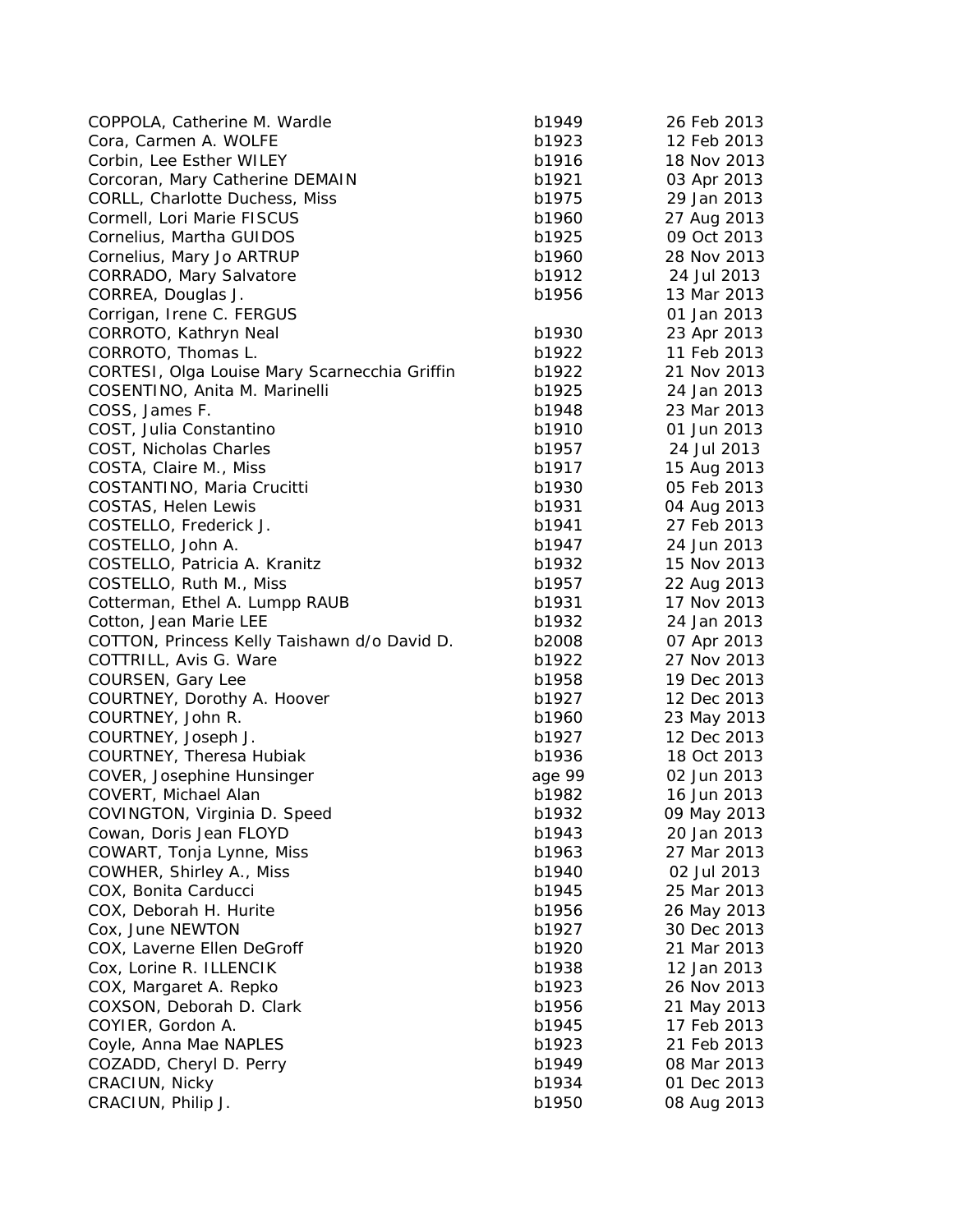| CRACRAFT, Barbara Elaine Michalak           | b1945  | 20 Nov 2013 |
|---------------------------------------------|--------|-------------|
| CRAFT, Harry Norman                         | age 90 | 23 Dec 2013 |
| Craft, Phyllis Jean HUNDORFEAN              | b1930  | 09 Oct 2013 |
| CRAFT, William                              | b1920  | 01 Sep 2013 |
| Crago, Katherine A. MOSHIER                 | b1919  | 12 Dec 2013 |
| CRAGO, Treva Matheney                       | b1969  | 20 Nov 2013 |
| CRAIG, Dolores A. Pietro                    | b1932  | 08 Dec 2013 |
| CRAIG, Michelle Thomas                      | b1961  | 15 Dec 2013 |
| CRAIG, Shirley M. Feisley                   | b1935  | 09 Oct 2013 |
| <b>CRANK, Olive Richards</b>                | b1911  | 01 Mar 2013 |
| CRAWFORD, Dora Jane Hanshaw                 | b1932  | 18 Mar 2013 |
| CRAWFORD, Norman E.                         | b1923  | 05 Feb 2013 |
| <b>CRAWLEY, Mattie Shipp</b>                | b1926  | 07 Aug 2013 |
| CRAWLEY, Mattie, Mrs.                       | age 86 | 08 Aug 2013 |
| CRAYS, Richard Alan                         | b1936  | 11 Aug 2013 |
| Crea, Connie S. YANICK                      | b1936  | 30 Jun 2013 |
| Creatura, Maryann F. WEINELL                | age 64 | 10 Oct 2013 |
| Creech, Olive Mae CLINE                     | b1932  | 16 Jun 2013 |
| Creed, Catherine INGLIS                     | b1928  | 21 Dec 2013 |
| CREED, Joyce L. Merrill                     | b1927  | 28 Jan 2013 |
| CREED, Nancy J. Moffat                      | b1932  | 23 Jun 2013 |
| Crenshaw, Joyce Louise KIRK                 | b1947  | 03 Dec 2013 |
| CREPAGE, Mary Lucille Maskulka              | b1919  | 29 Mar 2013 |
| <b>CRETELLA, Kenneth S.</b>                 | age 72 | 15 Jun 2013 |
| CRETELLA, Mary E. Caputo                    | b1924  | 22 Dec 2013 |
| Crew, Alice May BOOTY                       | b1929  | 04 Jun 2013 |
| Crim, Izora REID                            | b1923  | 27 Feb 2013 |
| Crisafi, Kathleen Ann CAVUCCI               | b1953  | 12 Sep 2013 |
| CRISH, Philip A.                            | b1941  | 04 Sep 2013 |
| CRISH, Rose Marie Veri                      | age 83 | 15 Oct 2013 |
| CRISTOFARO, Donna Jean Rosenberg Sinn Betts | b1931  | 06 Aug 2013 |
| Crites, Cheryl L. GERBACK                   | b1947  | 13 Feb 2013 |
| <b>CRITTENDEN, Claude Henry</b>             | b1927  | 24 Dec 2013 |
| CRITTENDEN, Raymond T.                      | b1947  | 06 Feb 2013 |
| CROASMUN, Dennis Lee                        | b1934  | 21 Jul 2013 |
| CROFFORD, Gloria Flannery                   | b1921  | 21 Aug 2013 |
| CROFT, Alfreda Carter                       | b1933  | 16 Nov 2013 |
| Croom, Nellie Ruth Dock WHEELER             |        | 21 Feb 2013 |
| CROOMS, Arthur William, Jr.                 | b1948  | 25 Sep 2013 |
| Crosbie, Agnes B. ECKERT                    | b1921  | 24 Nov 2013 |
| CROUSE, Helen Louise Moore                  | b1908  | 27 Oct 2013 |
| CROUSER, Charles Beecher, Jr.               | b1922  | 20 Oct 2013 |
| CROUTCH, Ron                                | b1979  | 23 Oct 2013 |
| CROWDER, John Edward, Sr.                   | b1930  | 02 Nov 2013 |
| CROWE, Robert C.                            | b1922  | 06 Jun 2013 |
| Crowther, Barbara Ann WALLER                | b1944  | 16 Feb 2013 |
| CROYLE, E. Joanne Summerville               | b1927  | 25 Feb 2013 |
| Crucitti, Maria COSTANTINO                  | b1930  | 05 Feb 2013 |
| CRUMP, Dylan                                | b1991  | 23 Jul 2013 |
| CRUMP, Erice M. Price                       | b1938  | 16 May 2013 |
| Cruz, Guillermina ORTIZ                     | b1920  | 17 Dec 2013 |
| CRUZ, Rufino, Jr.                           | b1946  | 06 Aug 2013 |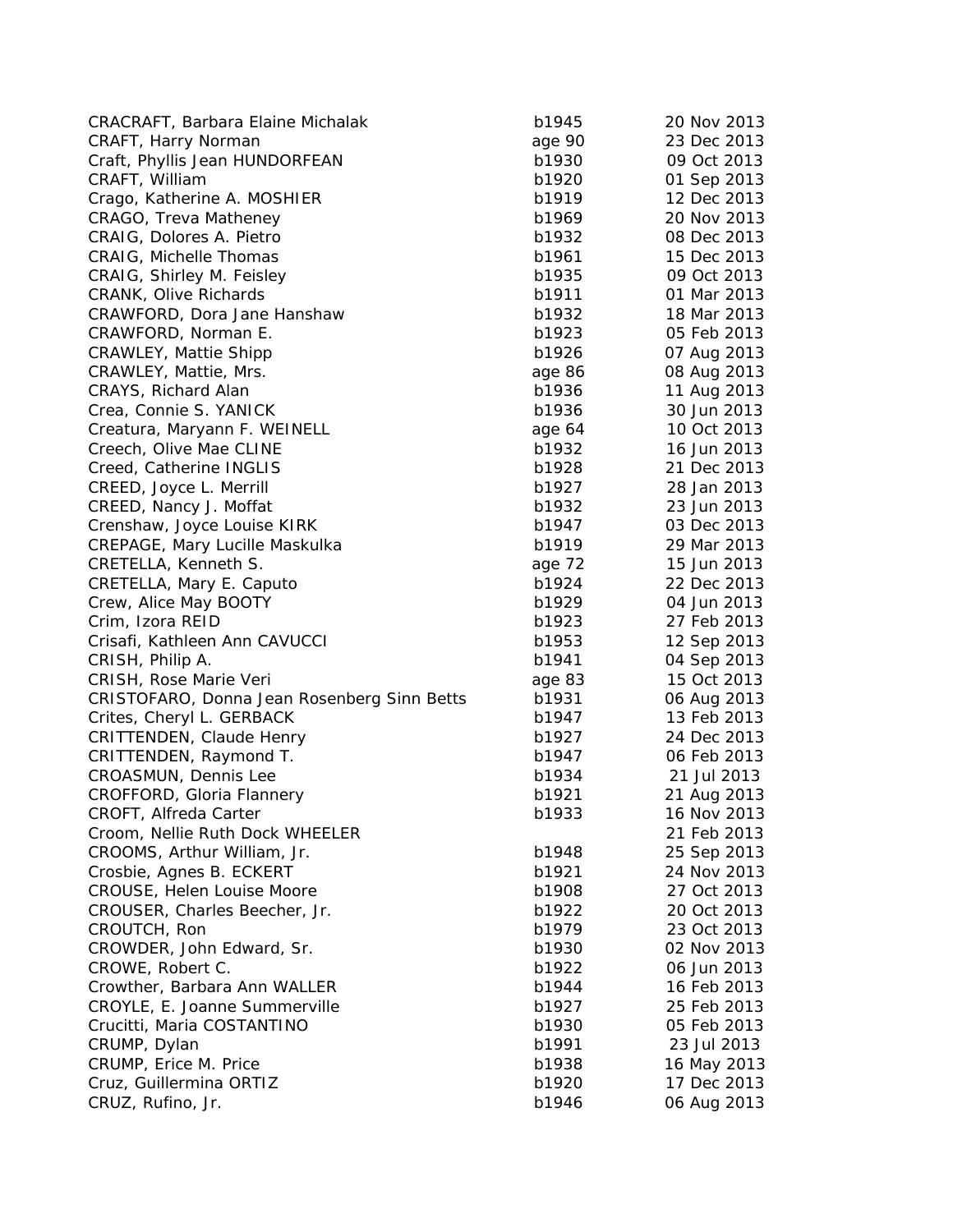| Csiszar, Susan M. HOLT               | b1951   | 13 May 2013 |
|--------------------------------------|---------|-------------|
| Csulik, Helen VANUSEK                | b1916   | 27 Feb 2013 |
| Cua, Elizabeth M. LABRUNO            | b1923   | 13 Mar 2013 |
| CUABUNO, Carol J. Collins            | b1937   | 10 Jan 2013 |
| <b>CUBELLIS, Anthony</b>             | b1936   | 01 Dec 2013 |
| CUBELLIS, Paul J.                    | b1937   | 05 Sep 2013 |
| Cucciarre, Bridget E. IVKO           | b1926   | 07 Mar 2013 |
| Cugini, Elizabeth Peluso NOCERA      | b1909   | 11 Jun 2013 |
| CULET, Betty J. Martin               | b1935   | 17 Aug 2013 |
| Cullen, Mary C. BUCKLEY              | b1924   | 21 Mar 2013 |
| CULP, Shirley Mae Williams           | b1935   | 23 May 2013 |
| Cumbo, Mary N. QUARANTA              | b1928   | 28 Apr 2013 |
| Cummerick, Shirley DZURICSKO         | b1935   | 08 Jan 2013 |
| CUMMINGS, Caroline D. Butsoma        | b1918   | 05 Apr 2013 |
| CUMMINGS, Sally F. Welsh             | b1927   | 25 Mar 2013 |
| Cunningham, Helen A. CONNOLLY        | age 82  | 17 Jan 2013 |
| Cunningham, Margaret E. BRENNER      | b1922   | 24 May 2013 |
| CUNNINGHAM, Mary Lou, Miss           | b1934   | 20 Aug 2013 |
| CUNNINGHAM, Warden Francis           | b1928   | 28 Dec 2013 |
| CUPP, Patty Elaine Anthony           | b1938   | 07 Dec 2013 |
| Curnel, Vivateen CONLEY              | b1935   | 17 Jan 2013 |
| <b>CURRAN, Paul Francis</b>          | b1919   | 16 Jul 2013 |
| <b>CURRIE, Precious</b>              | b/d2013 | 21 Jul 2013 |
| CURRY, Mary Helen Johnson            | b1943   | 05 Nov 2013 |
| Curtin, Dona M. Simpson PIZZITOLA    | b1940   | 01 Jun 2013 |
| Cutlip, Dorothy H. HEPBURN           | b1928   | 07 Mar 2013 |
| CUTTS, Elizabeth Ms.                 | b1947   | 16 Jan 2013 |
| CZEGLEDY, Sally J. Tierney           | b1938   | 31 Aug 2013 |
| Cziossek, Hilda MIKITTA              | age 93  | 09 Jan 2013 |
| Daff, Margaret L. THOMAS             | b1930   | 26 May 2013 |
| Dagroma, Angeline DiRENZO            | b1917   | 28 Oct 2013 |
| DAHLGREN, June E., Miss              | b1923   | 06 Oct 2013 |
| Dahman, Theresa Suzanne SMILEY       | b1942   | 02 Jan 2013 |
| Dailey, Florence Amy KAYS            | b1920   | 07 Mar 2013 |
| Daisher, Susan E. Metro TOBIN        | b1948   | 14 Oct 2013 |
| D'ALESIO, RoseAnn Peruzzi            | b1935   | 07 Jul 2013 |
| Daley, Vivian Ann QUATRO             | age 75  | 13 Oct 2013 |
| DALIMAN, Helen Frances Calhoun       | b1924   | 17 Jan 2013 |
| DALLESKE, Betty Jane Phillips        | b1918   | 06 Oct 2013 |
| DALLY, Ora Mae Miller                | b1909   | 16 Oct 2013 |
| Dalrymple, Charlotte Ann HOOD        | b1944   | 09 Oct 2013 |
| DALRYMPLE, Dolores V. Bowen          | b1926   | 12 Apr 2013 |
| Dalton, Glenna L. TONKIN             | b1928   | 14 Aug 2013 |
| D'ALTORIO, Nicholas A.               | b1986   | 16 Apr 2013 |
| Dama, Sally FALOON                   | b1930   | 15 Apr 2013 |
| DAMMEYER, Victoria Patricia Acirelli | b1917   | 03 Feb 2013 |
| DAMON, Catherine Marie Rausch        | b1922   | 03 May 2013 |
| Dando, Judith Nass MARTIN            | b1943   | 25 Jun 2013 |
| DANES, Dorothy Timko                 | b1926   | 01 Oct 2013 |
| DANGERFIELD, Joseph Nicholas         | b1931   | 31 May 2013 |
| DANIELS, Ida M. Lieberman            | b1935   | 08 May 2013 |
| Daniels, Patricia Ann TAYLOR         | b1946   | 27 Feb 2013 |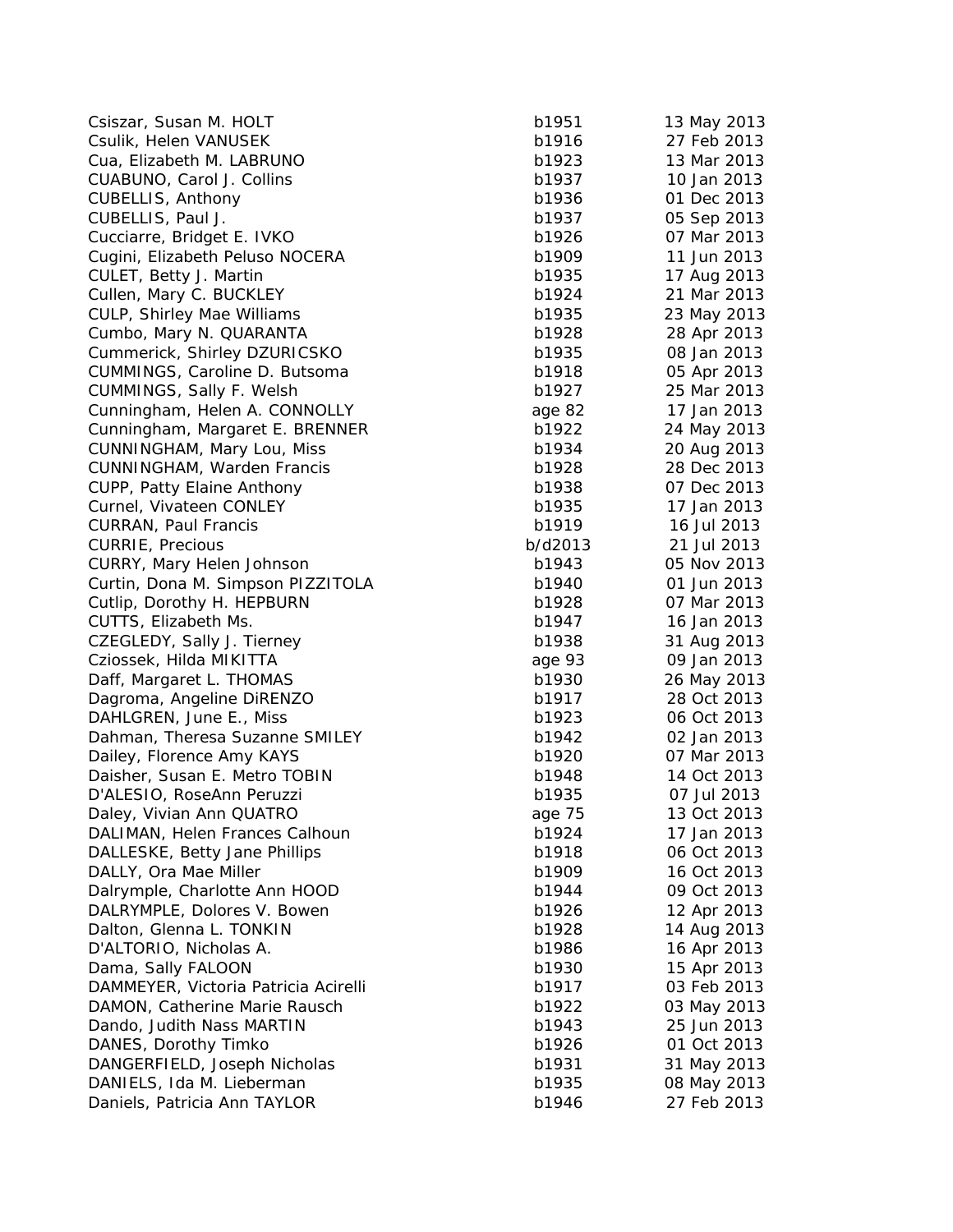| DANKO, Mary E. Varacall                            | b1921  | 20 Jun 2013 |
|----------------------------------------------------|--------|-------------|
| DANKO, Raymond P.                                  | b1926  | 16 Jan 2013 |
| DANKOVICH, Louise M. Gulich                        | b1920  | 07 Feb 2013 |
| DANKS, John F.                                     | b1943  | 30 May 2013 |
| DARKO, Andy                                        | b1930  | 27 Sep 2013 |
| Dascenzo, Carol O'LEARY                            | b1954  | 27 Jan 2013 |
| Dash, Stella HAYDEN                                | b1926  | 01 Oct 2013 |
| DATCHUK, Stanley                                   | b1932  | 30 Nov 2013 |
| DATTILO, James                                     | b1930  | 21 Jul 2013 |
| Daubney, Norma Rae MASLUK                          | b1942  | 26 Jun 2013 |
| DAUGHERTY, Melvin Dewynn                           | b1941  | 19 Dec 2013 |
| DAUGHERTY, Terry L.                                | b1946  | 16 May 2013 |
| Davanzo, Catherine M. SORICE                       | b1917  | 10 Mar 2013 |
| DAVANZO, Frank T.                                  | b1990  | 10 Oct 2013 |
| DAVANZO, Robert Francis                            | age 45 | 21 Nov 2013 |
| Davenport, Barbara J. WALTON                       | b1946  | 11 Aug 2013 |
| Davenport, Dannie Mae SMITH                        | b1928  | 21 Nov 2013 |
| DAVENPORT, Mary A. Warren                          | b1942  | 17 Aug 2013 |
| DAVID, Emil E.                                     | b1925  | 24 Dec 2013 |
| DAVIDSON, Betty Ann Humphrey                       | b1932  | 30 May 2013 |
| DAVIDSON, Mary Etta Lawson                         | b1919  | 02 Feb 2013 |
| DAVIS, Alfred Joseph                               | b1931  | 04 Jan 2013 |
| DAVIS, Carol Conn                                  | b1935  | 06 Oct 2013 |
| DAVIS, Charles                                     | b1941  | 25 Jan 2013 |
| Davis, Diana L. Hoyle SIMEONE                      | b1958  | 24 Apr 2013 |
| DAVIS, Dolores A. Keck George                      | age 83 | 13 Jan 2013 |
| DAVIS, Donald E.                                   | b1935  | 20 Mar 2013 |
| DAVIS, Earmon E. Webb                              | b1934  | 04 Jan 2013 |
| DAVIS, Edgar Earl                                  | b1921  | 22 Nov 2013 |
| DAVIS, Essie Jones                                 | b1935  | 23 Oct 2013 |
| DAVIS, Geroge E.                                   |        | 16 Apr 2013 |
| DAVIS, Jack Richard                                | b1963  | 22 Feb 2013 |
|                                                    | b1946  | 02 Aug 2013 |
| DAVIS, Jean A. Scocchera                           | b1925  | 14 Apr 2013 |
| Davis, Joanna Conkey HEMPHILL                      | b1942  | 21 Dec 2013 |
| DAVIS, Larry R.<br>Davis, Laura Rose Potter FARMER | b1917  | 19 Jun 2013 |
|                                                    |        |             |
| DAVIS, Leah C. Kern                                | b1919  | 05 Jan 2013 |
| DAVIS, Mary Louise Lehner                          | b1919  | 17 Nov 2013 |
| DAVIS, Nelson R., Sr.                              | b1930  | 10 Oct 2013 |
| DAVIS, Patricia King                               | b1932  | 09 Oct 2013 |
| Davis, Patty Ann BONDY                             | b1952  | 25 Aug 2013 |
| DAVIS, Paul M.                                     | b1965  | 06 Nov 2013 |
| Davis, Pecola WATKINS                              | b1926  | 24 Jan 2013 |
| Davis, Peggy Ann LOGAN                             | b1941  | 13 Mar 2013 |
| Davis, Ruth L. Barnes BROWN                        | b1928  | 13 Feb 2013 |
| DAVIS, Samuel H.                                   | b1943  | 10 Jul 2013 |
| DAVIS, Sandra Inez Bell                            | b1949  | 21 Jun 2013 |
| DAVIS, Thomas W.                                   | b1932  | 04 Sep 2013 |
| DAVIS, Walter L.                                   | b1947  | 23 Aug 2013 |
| DAVISON, Emily Rabold                              | b1915  | 04 Aug 2013 |
| DAVISON, Lois Rae Stoeber                          | b1926  | 11 Apr 2013 |
| DAWSON, James G.                                   | age 78 | 17 Apr 2013 |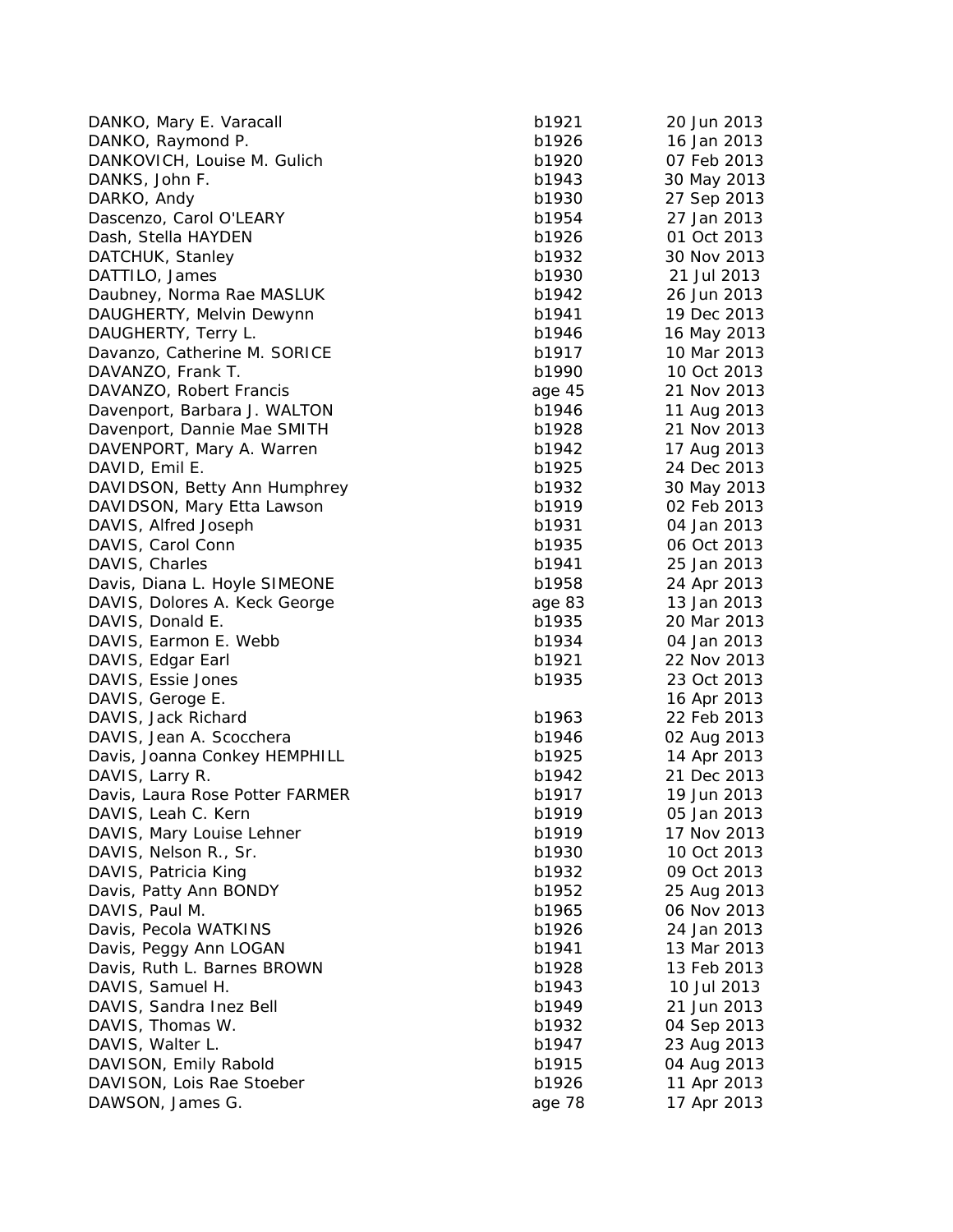| DAWSON, James R. N.                       | b1928  | 01 Sep 2013 |
|-------------------------------------------|--------|-------------|
| DAWSON, Timothy J. Moon                   | b1960  | 01 Apr 2013 |
| DAWSON, Tommie                            | b1923  | 18 Oct 2013 |
| Dawson, Willie Mae HILL                   | b1934  | 19 Jan 2013 |
| DAY, Carmela Christopher                  | b1921  | 01 Mar 2013 |
| DEAL, Shirlene Mainous                    | b1941  | 27 Aug 2013 |
| DEAN, Helen G. Wangler                    | b1918  | 15 May 2013 |
| DEANGELIS, Anthony J.                     | b1969  | 30 Jan 2013 |
| DeANGELO, James A.                        | age 76 | 25 Oct 2013 |
| DEANGELO, William D.                      | b1918  | 14 Jan 2013 |
| Debartolo, Antonetta Gina Fortunato FLOOD | b1928  | 03 Feb 2013 |
| DeBow, Helen M. BOOTH                     | b1916  | 15 Jan 2013 |
| DECAMP, Larry A.                          | age 55 | 27 Jan 2013 |
| DECAPITA, Violet Virginia Brucoli         | age 94 | 09 Mar 2013 |
| DeCARLO, Arthur Anthony, Sr.              | b1931  | 25 Dec 2013 |
| DeCarlo, Corrine L. LIBERATO              | b1948  | 23 Oct 2013 |
| DeCenso, Rosemary Valentino HARRIS        |        | 14 Jul 2013 |
| DeCESARE, Thomas J.                       | b1932  | 25 Aug 2013 |
| DeCHELLIS, Crescenzo                      | b1923  | 30 Nov 2013 |
| DeCICCO, Antonio                          | b1964  | 03 Nov 2013 |
| DeCOLA, Janet A. Babtist                  | b1941  | 02 Sep 2013 |
| DEDO, Mildred Field                       | b1921  | 02 Sep 2013 |
| DEELEY, Alan G.                           | b1932  | 01 Jul 2013 |
| DEEMER, Robert O.                         | age 63 | 29 Sep 2013 |
| DeFIORE, Jennie Dolores D'Ercole          | b1921  | 12 Sep 2013 |
| DeFIORE, Joseph John                      | b1921  | 31 Oct 2013 |
| DEFRANK, James                            | b1926  | 31 Jan 2013 |
| DeGAETANO, Theresa Pecchia                | age 83 | 17 Nov 2013 |
| DEGENNARO, Maria Teresa Napolitano        | b1923  | 02 Apr 2013 |
| DEGEORGE, Denise Lucille Musser           | b1957  | 24 Feb 2013 |
| DeGroff, Laverne Ellen COX                | b1920  | 21 Mar 2013 |
| DEIBEL, Charles                           | age 91 | 10 Jul 2013 |
| DEININGER, Arthur G.                      | age 79 | 08 May 2013 |
| DeJEAN, Jerry L.                          | b1939  | 02 Oct 2013 |
| DeJOSEPH, Alfred                          | b1927  | 06 Oct 2013 |
| DeJULIA, Mary Hess Kubrin                 | b1929  | 12 Nov 2013 |
| DEJULIO, Donna M. Diego                   | b1922  | 04 Feb 2013 |
| Del Bene, Virginia A. McLAIN              | b1926  | 24 Oct 2013 |
| Del Vecchio, Laura MURGIE                 | b1915  | 20 Jul 2013 |
| DeLAUTER, Virginia M. Smith               | b1923  | 29 Sep 2013 |
| DELBANE, Robin R. Furney                  | b1956  | 24 Jan 2013 |
| DelBene, Alice Virginia CALLAHAN          | age 92 | 20 Mar 2013 |
| DELBENE, John F.                          | b1923  | 19 Jan 2013 |
| DelCASTELLO, Margaret A. Sell             | b1942  | 15 Aug 2013 |
| DELEY, Frank L., Sr.                      | b1926  | 13 Oct 2013 |
| DELGADO, Jose M.                          | b1933  | 15 Sep 2013 |
| DelGreca, Edith M. SCHELLMAN              | b1927  | 10 May 2013 |
| DELIA, Mary P. Carnevale                  | b1915  | 24 Jul 2013 |
| DELL'ARCO, John P.                        | b1918  | 10 Jan 2013 |
| DELLICK, Frank S.                         | b1922  | 26 Apr 2013 |
| DeLOACH, Rudolph                          | b1928  | 06 Oct 2013 |
| DELOST, George, Jr.                       | b1921  | 31 Jul 2013 |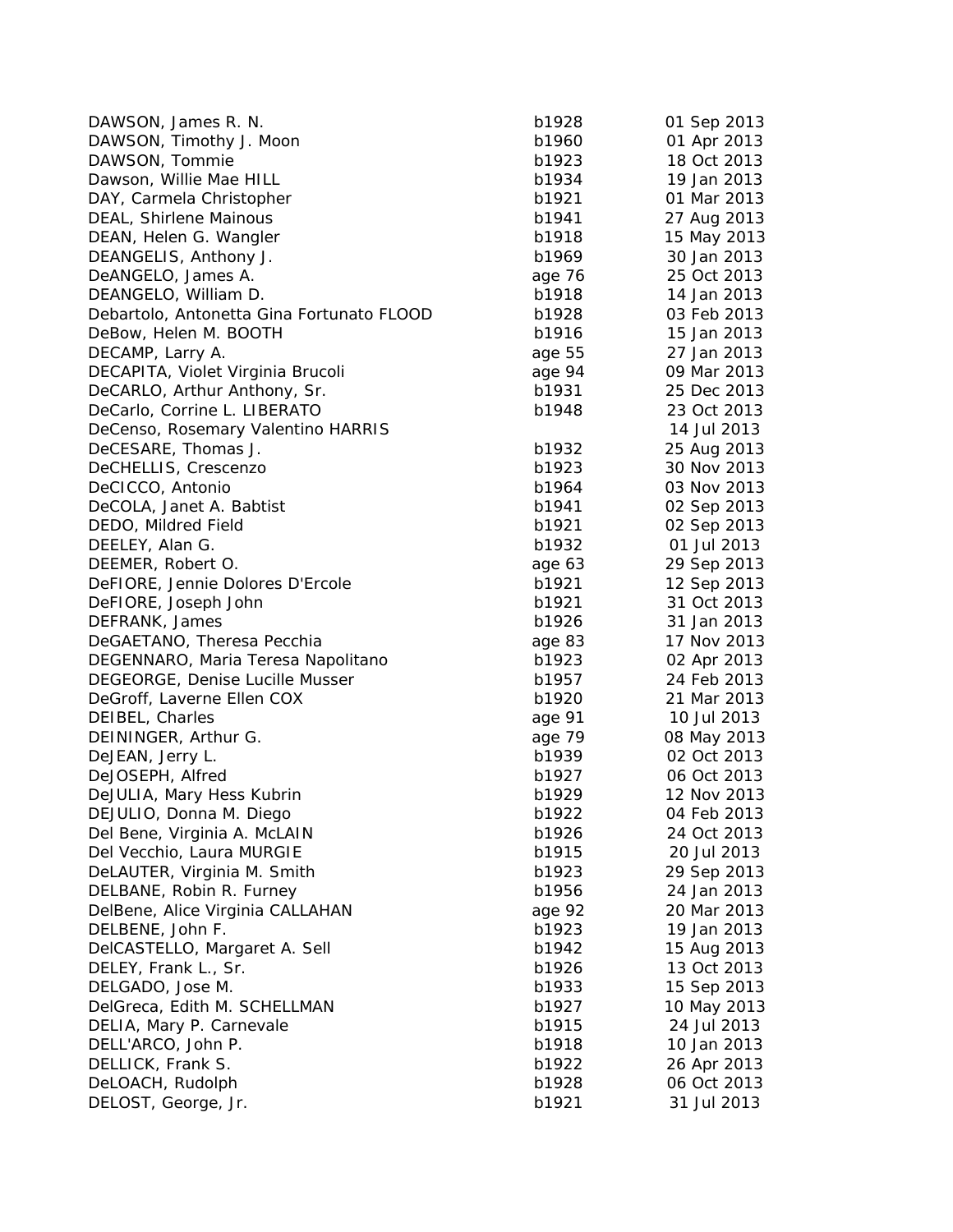| DELPLATO, Ralph J.                | b1914  | 13 Mar 2013 |
|-----------------------------------|--------|-------------|
| DELSANDRO, Bettie J. Punio        | b1931  | 27 Nov 2013 |
| DELSERONE, Ralph P.               | b1942  | 03 Jan 2013 |
| DELUCA, Betty M. Smith            | b1924  | 05 May 2013 |
| DeLUCIA, Angelo L.                | b1928  | 01 Sep 2013 |
| DeLUCIA, Charlene M., Miss        | b1950  | 03 Nov 2013 |
| DEMAIN, Frank J.                  | b1942  | 02 May 2013 |
| DEMAIN, Mary Catherine Corcoran   | b1921  | 03 Apr 2013 |
| DeMAIN, Stella L. Sesko Kleeh     | b1921  | 06 Jul 2013 |
| DeMAIOLO, Arlene C. Dublino       | b1927  | 09 Oct 2013 |
| DEMARCO, Ann Kathryn Praznik      | b1937  | 06 Mar 2013 |
| DeMarco, Helen M. GARDNER         | b1940  | 26 Dec 2013 |
| DeMARCO, Helen Melago             | b1927  | 20 Aug 2013 |
| DeMARCO, John L.                  | b1937  | 03 Sep 2013 |
| DEMARCO, Ralph C.                 | b1937  | 15 Mar 2013 |
| DeMARINIS, Theresa Vrancich       | b1928  | 23 Jul 2013 |
| DeMART, Rose Marie Musolino       | b1923  | 04 Dec 2013 |
| DeMARTINO, Theresa Rita Bontempo  | b1927  | 21 Dec 2013 |
| DEMATTEO, Ernest F.               | b1958  | 15 Feb 2013 |
| DEMES, Mildred Ione Burger        | age 86 | 26 Jun 2013 |
| DEMETRIOS, Leslie Marie, Miss     | b1982  | 25 Oct 2013 |
| DEMETRIOS, Mary Pavlechko         | b1920  | 27 Aug 2013 |
| DEMETRUK, Erik Stephen            | b1981  | 16 Aug 2013 |
| DeMICHELE, Michael                | b1924  | 09 Oct 2013 |
| DEMING, Walter F.                 | b1910  | 19 Jul 2013 |
| DeMitchell, Susan STOREY          | b1929  | 20 Dec 2013 |
| Dempesis, Millie Jean HOBART      | b1922  | 04 Aug 2013 |
| DENMEADE, Harry James             | b1929  | 16 Sep 2013 |
| DENNEY, Vergil H.                 | b1919  | 06 Feb 2013 |
| DENNISON, Lorain Campbell         | b1925  | 19 Apr 2013 |
| DENNISON, Patrick R.              |        | 03 Sep 2013 |
| Dent, Barbara Jean WILSON         | b1934  | 14 May 2013 |
| D'Entremont, Andrea Lee HEREDY    | b1957  | 14 Jun 2013 |
| DENUCCI, Helen M. Borchers        | b1922  | 04 Feb 2013 |
| DEOERIO, James Paul               | b1946  | 13 Feb 2013 |
| DEONOFRIO, Richard                | b1947  | 08 May 2013 |
| DEOREO, Stephen F.                | b1920  | 10 Feb 2013 |
| DePAOLA, Arthur George            | b1924  | 07 Jun 2013 |
| DEPAUL, Michael L.                | b1931  | 20 Jan 2013 |
| DePaul, Ruby Marie MACEJKO        | b1937  | 09 Jul 2013 |
|                                   |        |             |
| DePaul, Virginia Marie BALESTRINO | b1918  | 13 Mar 2013 |
| DEPIETRO, Carmine William         | b1935  | 01 Apr 2013 |
| DEPINTO, Michele A. Kusmirek      | b1953  | 23 Apr 2013 |
| DePIZZO, James F.                 | b1945  | 28 Jun 2013 |
| DEPOFI, Carolyn Lillian Higgins   | b1923  | 09 Jan 2013 |
| D'Ercole, Jennie Dolores DeFIORE  | b1921  | 12 Sep 2013 |
| DERIN, Margaret Stanislav         | b1920  | 09 Jun 2013 |
| DERMOTTA, John                    | b1944  | 21 Nov 2013 |
| DeRosa, Camilla M. GEORDAN        | b1923  | 09 May 2013 |
| DEROSE, Alred A.                  | b1957  | 04 May 2013 |
| Dershaw, Madeleine A. BEADLE      | b1937  | 07 Feb 2013 |
| DeSALVO, Dominic P.               | b1948  | 15 Aug 2013 |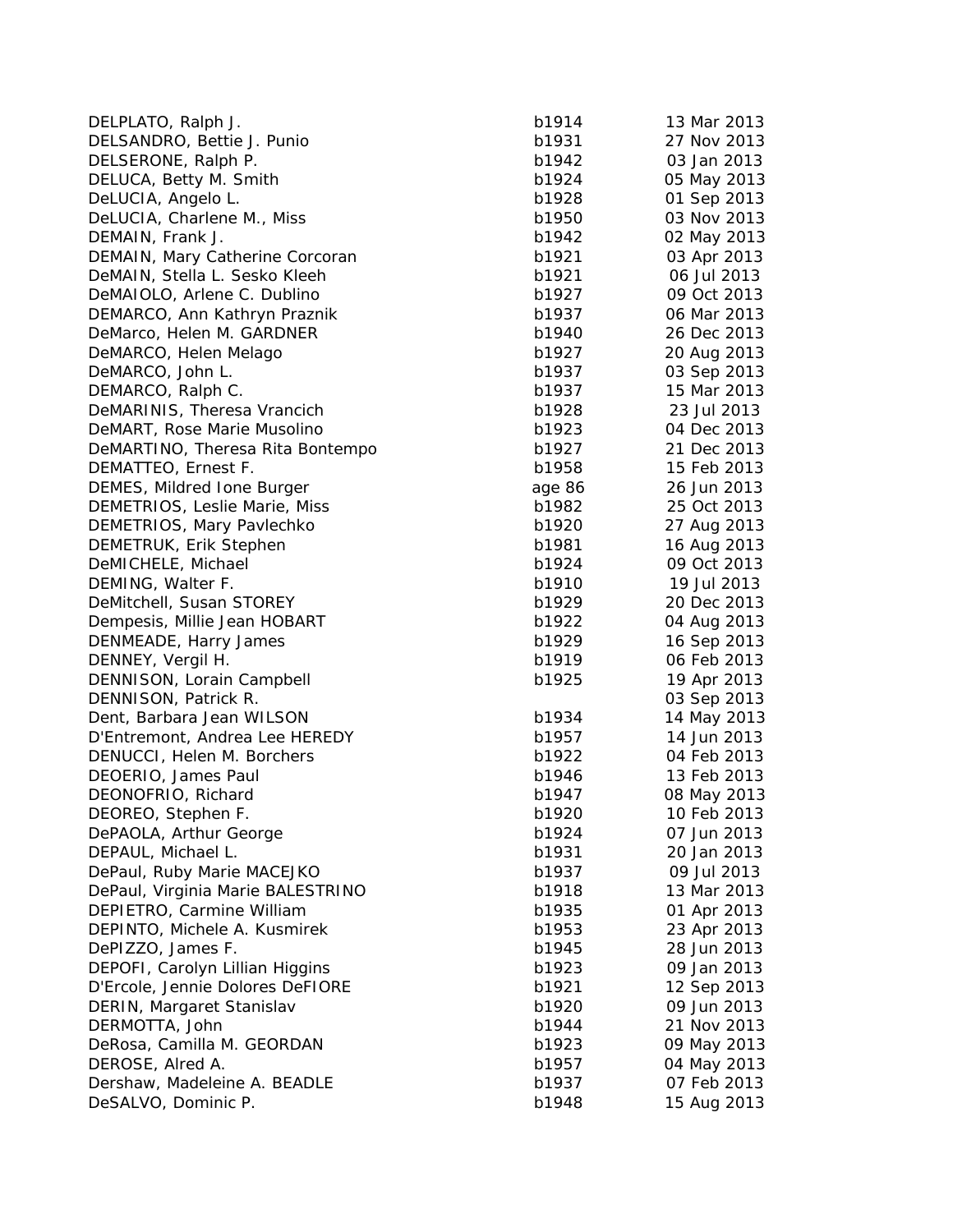| DeSALVO, Ronald James                           | b1937  | 13 Sep 2013 |
|-------------------------------------------------|--------|-------------|
| DESANCTIS, Kathryn M. Perrotta                  | b1916  | 05 Feb 2013 |
| DESANTIS, John J.                               | age 73 | 27 Feb 2013 |
| DeSanzo, Dora CINEA                             | b1925  | 18 Aug 2013 |
| DESKIN, William M.                              | age 65 | 25 Sep 2013 |
| DESKINS, Sidney                                 | age 82 | 19 Mar 2013 |
| DESPETORICH, Peter                              | b1930  | 18 Dec 2013 |
| DETATA, Carl A.                                 | b1918  | 15 Jan 2013 |
| DETELICH, Larry S.                              | b1948  | 05 Apr 2013 |
| DeTOTO, Armand E., Jr.                          | b1949  | 09 Dec 2013 |
| DETROW, Arthur M.                               | b1921  | 28 Apr 2013 |
| Detrow, Marie E. KURTZ                          | b1932  | 07 Aug 2013 |
| Devaney, Patricia A. THORNTON                   | b1931  | 17 Mar 2013 |
| Devanny, Joan Claire MICHELLE                   | b1938  | 24 Dec 2013 |
| DeVINCENTIS, Richard L.                         | b1937  | 11 Dec 2013 |
| DeVite, Jennie Jo SMITH                         | b1957  | 13 Dec 2013 |
| DeVITO, Michael A.                              | b1954  | 10 Sep 2013 |
| DEVOR, Michael G.                               | b1948  | 24 Sep 2013 |
| DEWALT, Chester William, Jr.                    | b1922  | 13 Sep 2013 |
| DEWITT, Chester                                 | b1937  | 23 May 2013 |
| DEWITT, H. Dewey                                | age 89 | 26 Mar 2013 |
| Deyarmin, Dorothy L. FIASCO                     | age 77 | 07 Feb 2013 |
| DEYARMIN, Susan M. Kibler                       | b1942  | 28 Jun 2013 |
| DeZee, Sarah L. BALTES                          | b1929  | 01 May 2013 |
| Dezich, Mary MEEKER                             | b1922  | 10 Mar 2013 |
| DI CARLO, Thomas A.                             | b1912  | 08 May 2013 |
| DI RUBBA, Maria Campion                         | age 90 | 24 Jul 2013 |
| DIACIN, Anna Pihonsky                           | b1921  | 11 Jun 2013 |
| Diak, Anne Streharsky BRAJER                    | b1926  | 23 Apr 2013 |
| DiBartholome, Evelyn D. CLARK                   | age 91 | 13 Feb 2013 |
| DIBENEDETTO, James                              | b1926  | 24 Jan 2013 |
| DICENZI, Elizabeth Papaharalambos               | b1933  | 23 Jan 2013 |
| DICKEY, George A.                               | b1920  | 29 Sep 2013 |
| DICKEY, Robert F.                               | b1941  | 16 Jan 2013 |
|                                                 | b1940  | 06 Oct 2013 |
| Dickson, Elizabeth A. MILLER                    | b1923  | 24 Apr 2013 |
| Didek, Julia YAROSCAK<br>DIECK, Karola Hertrich | b1949  | 19 Feb 2013 |
| Diego, Donna M. DEJULIO                         | b1922  | 04 Feb 2013 |
| Dieter, Carol JAMES                             | b1936  | 18 Jan 2013 |
| DIETER, Joann A. Prassinos                      | b1931  | 21 Nov 2013 |
|                                                 |        |             |
| Dietl, Jean MLADENOVICH                         | b1925  | 18 Oct 2013 |
| DIETZ, Doris M. Latimer                         | b1933  | 24 Aug 2013 |
| DIETZ, Jeannette F., Miss                       | b1938  | 20 Jul 2013 |
| DiFRANGIA, Isabel Sebastian                     | b1923  | 17 Nov 2013 |
| DiGiacomo, Lita Joan HABUDA                     | b1927  | 04 Feb 2013 |
| Dignan, Ann PERALES                             | b1942  | 09 Apr 2013 |
| DIKUN, Joan C. Ronyak                           | b1960  | 10 Apr 2013 |
| DiLALLO, Joseph P.                              | age 88 | 28 Aug 2013 |
| DILL, Jean A. Bartholomew Mellinger             | b1939  | 08 Dec 2013 |
| DILLEHAY, Dorothy J. Harrold Rohrer             | b1919  | 10 Sep 2013 |
| DILLEY, Betty J. Williams                       | b1923  | 17 May 2013 |
| DILLEY, Howard A.                               | b1927  | 07 Jun 2013 |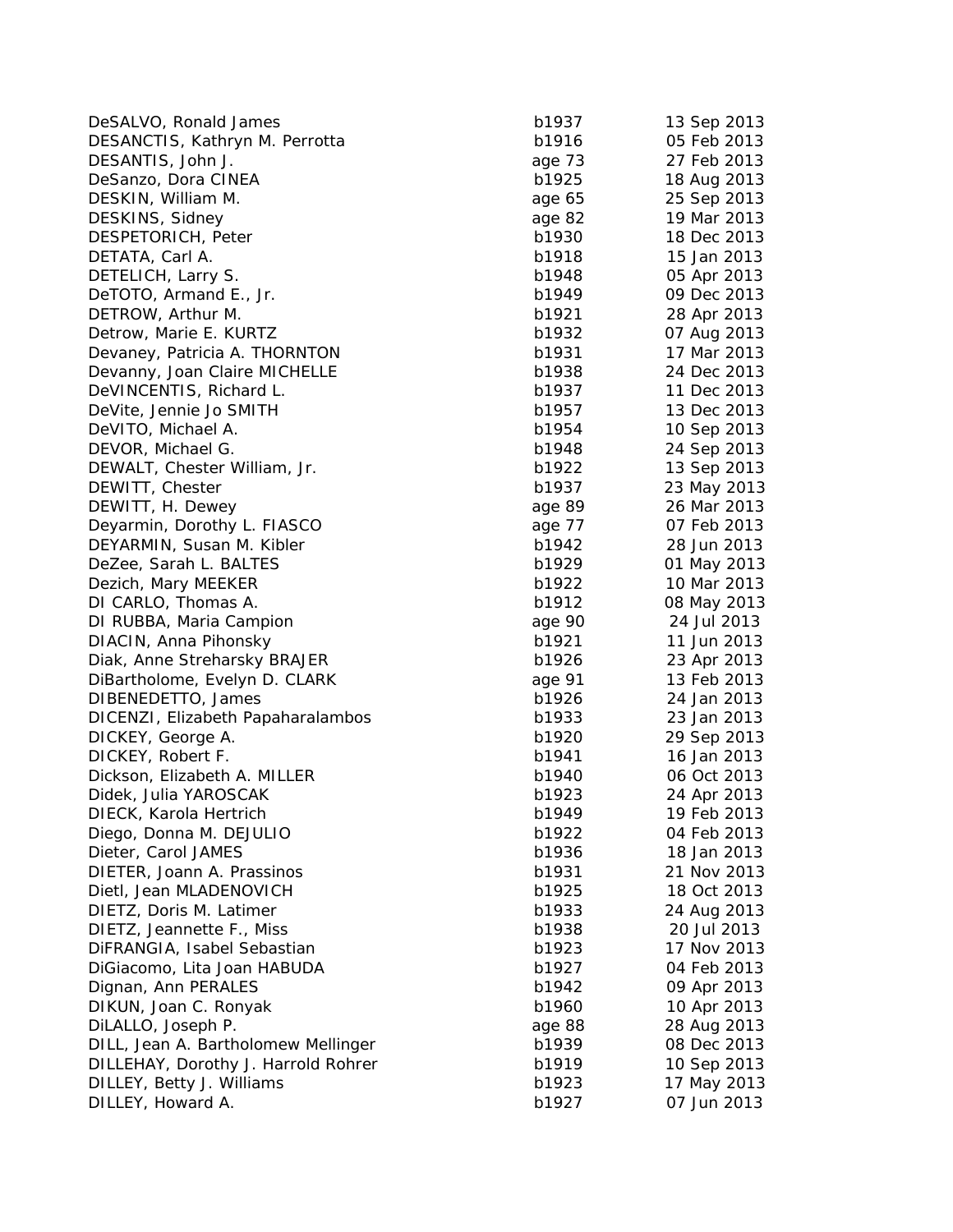DILLINGHAM, Florence Mae Juricks b1 DILLON, Betty T. Bistarkey b1 DILLON, Robert b1936 17 Oct 2013 17 Oct 2014 17 Oct 2013 17 Oct 2013 17 Oct 2014 17 Oct 2013 17 Oct 2014 17 Oc DiLorenzo, Nina MORELLI b1 DiLORETO, Angelo A. b1 DILTS, Mark J. b1973 19 March 2013 19 March 2013 19 March 2013 19 March 2013 19 March 2013 19 March 2013 19 March 2013 19 March 2013 19 March 2013 19 March 2013 19 March 2013 19 March 2013 19 March 2013 19 March 2013 19 Ma DILULLO, Frances E. Bartlone b1 DiLullo, Helen Delores WILDES b1 DiLullo, June Louise FALLAT b1 DiMartino, Pauline M. DZURAY b1 DINARDO, Gilbert R. b1924 b1924 14 Feb 2014 14 Feb 2014 14 Feb 2014 14 Feb 2014 14 Feb 2014 14 Feb 2014 14 Feb 2014 14 Feb 2014 14 Feb 2014 15 Feb 2014 14 Feb 2014 15 Feb 2014 15 Feb 2014 15 Feb 2014 15 Feb 2014 15 Feb 201 DiNELLO, Giuseppina Casasanta b1 DINSIO, Ethel Irene Hendricks b1 DINUNZIO, Lillyan Anzevino b1 DIONISIO, Severina, Miss age 66 06 Sep 2014 Diorio, Carmella NELSON b1 DIORIO, Joseph P., Jr. b1920 26 Dec 2013 26 Dec 2014 26 Dec 2014 26 Dec 2014 26 Dec 2014 26 Dec 2014 26 Dec 20 DIORIO, Marie T. Scott b1913 b1913 b1913 b1913 b1913 b1913 b1913 b1913 b1913 b1913 b1913 b1913 b1913 b1913 b19 DiRENZO, Angeline Dagroma b1 Direnzo, Rose A. YEAGER b1 Disch, Marjorie Ann PURTON b1 Dischavo, Anne M. PERL b1 DiSchiavio, Mary A. CAPEZZUTO b1 DiTommaso, Donna SFERRA b1 DiTommaso, Irene T. CONSIGLIO b1 DITOSTO, Dominic b1949 19 Jun 2013 DITOSTO, Ida Massullo b1 DIVENS, Roy Dale b1925 15 Feb 2013 15 Feb 2014 DIXON, Cynthia Marie, Miss b1 DIXON, Robert Scott **age 61 11 Apr 2013** Dobie, Kathleen Elizabeth BUCKNER b1 DOBOSH, Stephen J. b1916 16 Sep 2014 16 Sep 2014 16 Sep 2014 16 Sep 2014 16 Sep 2014 16 Sep 2014 16 Sep 2014 1 DOBOSIEWICZ, Leon, Monsignor b1 Dobranchin, Helen T. TOMAN b1 Dobransky, Margaret M. Skolnik FUESE b1 Dock, Nellie Ruth Croom WHEELER Dockery, Nettie Ellen RUPP b1 DODD, Raymond b1936 30 Dec 2013 30 Dec 2013 30 Dec 2013 30 Dec 2013 30 Dec 2013 30 Dec 2013 30 Dec 2014 30 Dec 2013 30 Dec 2013 30 Dec 2013 30 Dec 2013 30 Dec 2013 30 Dec 2013 30 Dec 2013 30 Dec 2013 30 Dec 2013 30 Dec 201 DOEMNER, Georgia Becker b1936 08 Aug 2013 DOERR, Thomas b1 Dogoda, Freida Mae DURELL b1 Dolak, Elsie J. HALADAY b1 DOLAK, Paul L. b1938 28 Sep 2013 28 Sep 2013 28 Sep 2013 28 Sep 2013 28 Sep 2013 28 Sep 2013 28 Sep 2013 28 Sep 2013 28 Sep 2013 28 Sep 2013 28 Sep 2013 28 Sep 2013 28 Sep 2013 28 Sep 2013 28 Sep 2013 28 Sep 2013 28 Sep 20 DOLANSKY, Helen Puhak b1940 Feb 2013 Feb 2014 63 Feb 2014 63 Feb 2013 Feb 2014 63 Feb 2014 63 Feb 2013 Feb 20 Dolansky, Matilda KACENGA b1 DOMINIC, Millie R., Miss b1 Donahue, Mary E. WAIT b1 DONALD, Frances S. Andrews b1 DONALD, Maxine Marion Ferguson b1 DONALDSON, Virginia Ruth Staudmeister b1 Donatelli, Cecilia NICHOLS b1 Doney, Barbara Lee BOSTON b1

| 936  | 28 Aug 2013    |
|------|----------------|
| 930  | 18 Jul 2013    |
| 936  | 17 Oct 2013    |
| 921  | 05 Feb 2013    |
| 921  | 18<br>Sep 2013 |
| 973  | 19 Mar 2013    |
| 916  | 05 Mar 2013    |
| 929  | 04 Sep 2013    |
| 926  | 28 Feb 2013    |
| 922  | 24 Mar 2013    |
| 924  | 14 Feb 2013    |
| 920  | 17 Jul 2013    |
|      |                |
| 928  | 27 Dec 2013    |
| 933  | 26 May 2013    |
| e 66 | 06 Sep 2013    |
| 939  | 20 Oct 2013    |
| 920  | 26 Dec 2013    |
| 913  | 19 Jun 2013    |
| 917  | 28 Oct 2013    |
| 949  | 14 Feb 2013    |
| 927  | 04 Jan 2013    |
| 926  | 17 Mar 2013    |
| 924  | 08 Oct 2013    |
| 914  | 06 Jun 2013    |
| 940  | 08 Jun 2013    |
| 949  | 19 Jun 2013    |
| 926  | 05 Apr 2013    |
| 925  | 15 Feb 2013    |
| 959  | 01 Aug 2013    |
| e 61 | 11 Apr 2013    |
| 925  | 03 Apr 2013    |
| 916  | 16 Sep 2013    |
| 919  | 12 Sep 2013    |
| 923  | 29 Oct 2013    |
| 920  | 18 Sep 2013    |
|      | 21 Feb 2013    |
| 924  | 28 Oct 2013    |
| 936  | 30 Dec 2013    |
| 936  | 08 Aug 2013    |
| 941  | 04 Jul 2013    |
| 922  | 29 Apr 2013    |
| 921  | 17 Sep 2013    |
| 938  | 28 Sep 2013    |
| 940  | 03 Feb 2013    |
| 916  | 11 Sep 2013    |
| 927  | 10 Oct 2013    |
| 919  | 05 Feb 2013    |
| 931  | 18 Jul 2013    |
| 920  | 21 Jun 2013    |
| 933  | 16 Jun 2013    |
| 950  | 23 Apr 2013    |
|      |                |
| 937  | 26 Jun 2013    |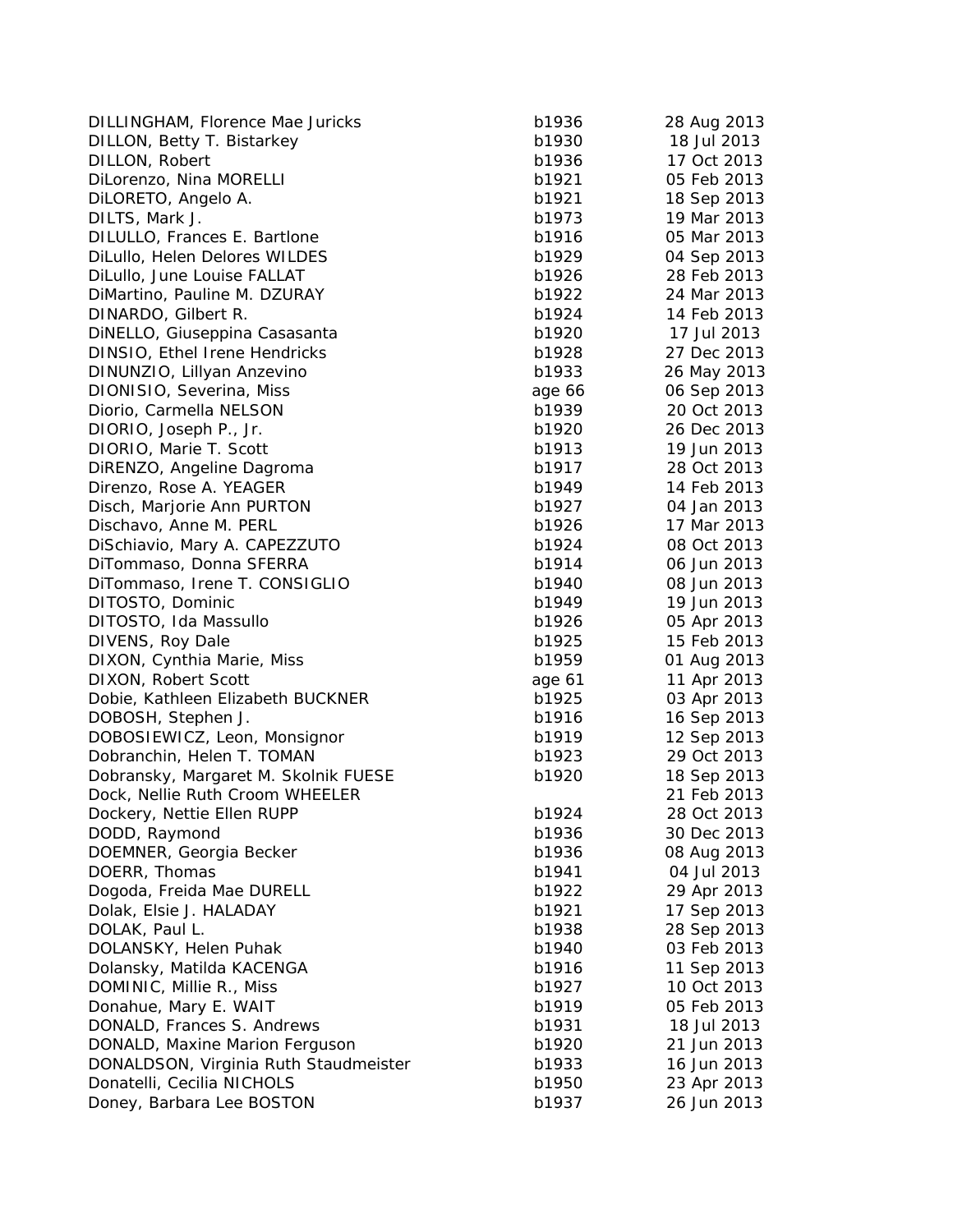DONEYKO, Kathleen Fair and Electronic age 73 27 Jan 2013 DONNADIO, William M., Sr. b1950 17 Aug 2013 DONNAN, Beverly J. Hancher b1937 14 Feb 2013 Donnaurnmo, Carmel Lee TOTO b1949 b1949 28 Aug 2013 DONOFRIO, Donald V. b1923 08 Feb 2013 Donofrio, Fedelia E. TROTTO b1916 b1916 05 Dec 2013 DONOFRIO, James L. b1946 13 Apr 2013 D'Onofrio, Mary A. ROMANO b1919 b1919 13 Jul 2013 DONOFRIO, Ralph F. b1929 04 Mar 2013 DONOFRIO, Thomas Andrew age 78 17 Jul 2013 DONOHUE, Roger Lee b1949 b1949 07 Apr 2013 DORAN, Bernard C. b1934 15 Jan 2013 DORANTICH, Anthony Robert blues b1965 04 Jul 2013 D'Orazio, Eva BATTAFARANO b1922 22 Nov 2013 DORBISH, Marguerite Doyle b1929 18 Apr 2013 D'Orio, Grace RAJKOWSKI b1919 20 Nov 2013 DORMAN, Adam Michael s/o Mara b and b2011 11 Jul 2013 DORN, Gene E. b1937 29 Jan 2013 DORSEY, George Shaw age 57, service 27 Jul 2013 Dorsey, Laverne Ivory MARTIN b1958 01 Sep 2013 DOTHARD, Albert b1934 18 Dec 2013 DOTSON, John F. b1939 21 May 2013 Doty, Lorna L. KUHLEY b1939 26 Sep 2013 DOUGLAS, George b1945 17 Oct 2013 DOUGLAS, Margaret E. Metz b1919 b1919 08 Apr 2013 DOUTHITT, Earl, Jr. and the control of the control of the control of Nov 2013 DOWARD, James Junior b1930 27 Mar 2013 Dowdy, Judy SKINNER b1942 and the b1942 and the b1942 b1942 b1942 b1942 b1942 b1942 b1943 b1942 b1943 b1942 b1943 b1942 b1943 b1942 b1948 b1948 b1948 b1948 b1948 b1948 b1948 b1948 b1948 b1948 b1948 b1948 b1948 b1948 b1948 DOWNIE, Marjorie G. Thomas b1924 28 Feb 2013 DOWNIE, William Ellis b1922 05 Sep 2013 Doyle, Marguerite DORBISH b1929 b1929 18 Apr 2013 Draa, Kathleen MILLER b1943 30 Oct 2013 Drabova, Mary Elizabeth HUDRAN (AKA Drapp) b1948 30 Mar 2013 DRAGOMIR, Eleanore A. Moga age 77 and 28 Mar 2013 DRAGOVICH, Kristopher R. b1973 16 Jul 2013 DRAGOVICH, Ronald **b1946** 19 Jun 2013 DRAHUSCHAK, Andrew b1920 28 Oct 2013 DRAKE, Janet L. Holland b1933 12 Jan 2013 Drake, Patricia Ann SOSNOSKY b1951 14 Jul 2013 Drapola, Sophie Wlodarczyk BUKUS b1913 b1913 29 Nov 2013 Drapp, Mary Elizabeth HUDRAN (AKA Drabova) b1948 30 Mar 2013 DRIPPS, James Leland b1953 05 May 2013 DRISCALL, Minnie Salter Riley b1938 02 Oct 2013 DRISCOLL, Richard B. b1928 23 Aug 2013 DRISCOLL, Thomas M. b1957 02 Jan 2013 DRISSEN, Mary Vardina b1914 b1914 11 Oct 2013 Drivas, JoAnn PETTY b1934 23 Sep 2013 DROBNJAK, Milos b1936 10 Aug 2013 DRONEY, Therese Thurik b1925 03 Mar 2013 Drummond, Marie J. BLUE b1944 09 May 2013 DUBEC, Sharon Jean Slaven bish barrata bish b1962 and 15 Jan 2013 Dublino, Arlene C. DeMAIOLO b1927 09 Oct 2013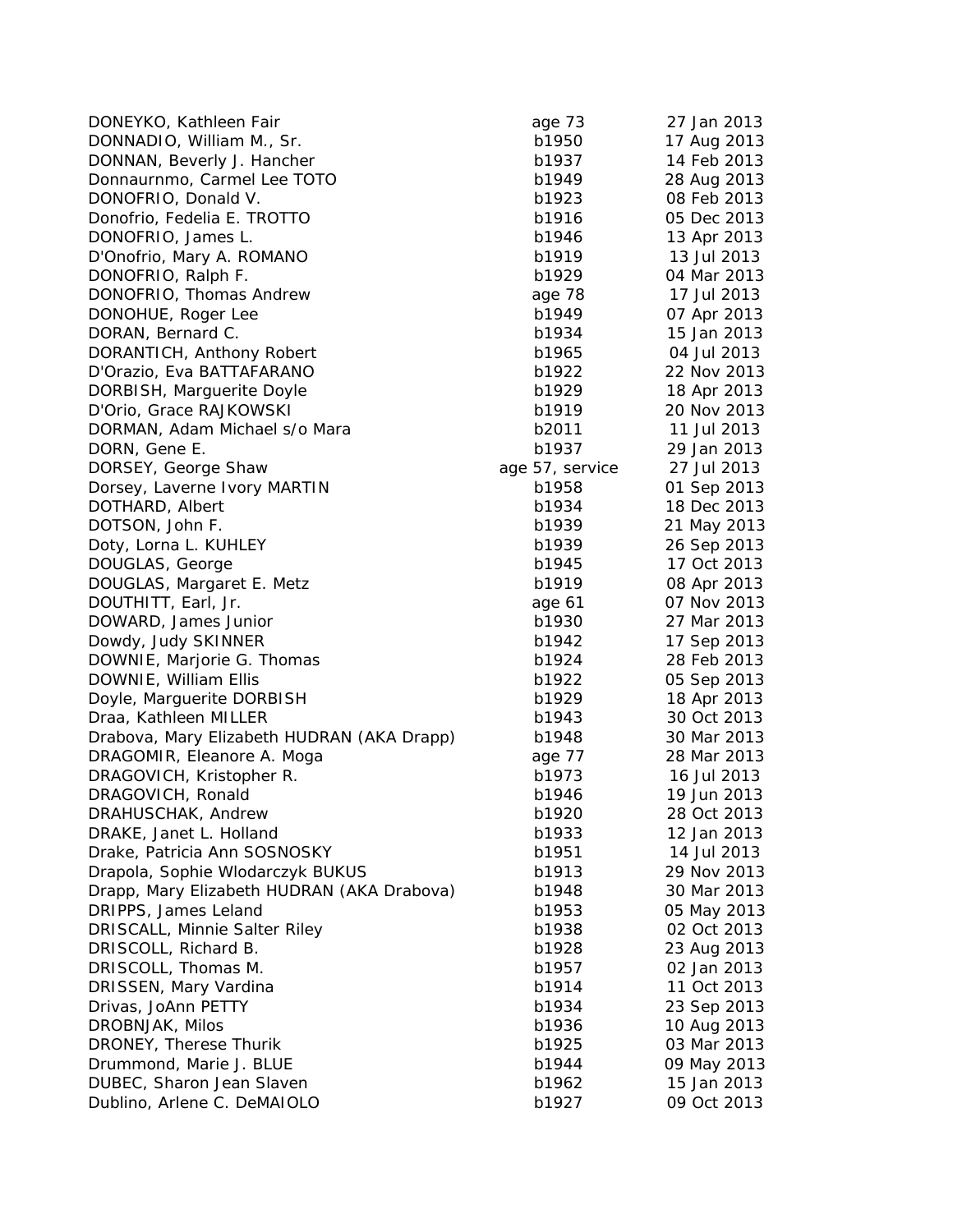| DUBOSE, Michael A.                            | b1959  | 31 Mar 2013                |
|-----------------------------------------------|--------|----------------------------|
| DUCHEK, Alverda Kathleen Roadman              | b1949  | 23 Jan 2013                |
| DUES, Verna Reedy                             | b1925  | 15 Nov 2013                |
| DUESING, Phyllis O'Hara                       | b1940  | 25 May 2013                |
| DUFFY, Doris Hienamen                         | b1930  | 02 May 2013                |
| DUFFY, Miriam (Mrs. Joseph, Jr.)              | age 88 | 30 Jul 2013                |
| Dugan, Rosemary FRICHTEL                      | b1930  | 03 Apr 2013                |
| DUGAN, Thomas R.                              | b1940  | 07 Jun 2013                |
| DUKE, Janet J. Shea                           | b1957  | 22 Oct 2013                |
| DULICK, Elizabeth M. Casadidio                | b1922  | 02 Jun 2013                |
| DULICK, Magdalena Luettner                    | b1926  | 27 Jul 2013                |
| DULL, Joann Markovich                         | b1938  | 07 Nov 2013                |
| duMAIRE, Bernard James                        | b1959  | 22 Nov 2013                |
| Dumas, Sally CHUDAKOFF                        | b1920  | 30 Dec 2013                |
| DUMAS, Sarah M. Kochis                        | b1928  | 25 Sep 2013                |
| Dunbar, Freeda Muriel WODOGAZA                | age 74 | 12 Apr 2013                |
| Dunbar, Vera Mae GOODGE                       | b1935  | 06 Feb 2013                |
| Dunkel, Edna Mae JONES                        | b1952  | 23 Apr 2013                |
| DUNLEY, Ethel M. Harris                       | b1942  | 03 Mar 2013                |
| Dunn, Bertha M. MIKETA                        | b1916  | 03 Nov 2013                |
| DUNN, Brian R.                                | b1964  | 23 Feb 2013                |
| Dunn, Evelyn M. Griner NEWTON                 | b1923  | 01 Nov 2013                |
| DUNN, Gregory W.                              | b1959  | 06 Oct 2013                |
| Dunn, Juanita SAARE                           | b1934  | 22 Feb 2013                |
| Dunne, Joan STEWART                           | b1928  | 18 Feb 2013                |
| DUPAY, Edward R.                              | b1925  | 11 Apr 2013                |
| Durant, Dorothy Mae MOLNAR                    | b1923  | 12 Apr 2013                |
| DURCH, Larry J.                               | b1941  | 21 May 2013                |
| DURELL, Freida Mae Dogoda                     | b1922  | 29 Apr 2013                |
| DURIG, Joseph                                 | b1953  | 25 Jun 2013                |
| DURIGA, Joseph W.                             | b1942  | 01 Jun 2013                |
| Durkin, Patricia A. BURNS                     | b1934  | 13 Jan 2013                |
| DURKOT, Martha L. Gasper                      | b1933  | 20 Oct 2013                |
| D'URSO, Anthony                               | b1932  |                            |
| Dustman, Mary C. RHATTIGAN                    | b1916  | 22 May 2013<br>09 Apr 2013 |
| Dutko, Eleanor L. BIEJ                        | b1927  |                            |
|                                               | b1971  | 17 May 2013<br>30 Jun 2013 |
| DUTKO, Pamela Marie, Miss<br>DUVALL, Nile Ira | b1913  | 24 Mar 2013                |
|                                               |        |                            |
| DUYGO, Scott Edward                           | b1984  | 01 Jul 2013                |
| DZAJA, Paul A.                                | b1947  | 30 Aug 2013                |
| DZEDA, Anne M. Novak                          | b1920  | 18 Jul 2013                |
| DZURAY, Emil J.                               | b1937  | 19 Feb 2013                |
| DZURAY, Pauline M. DiMartino                  | b1922  | 24 Mar 2013                |
| DZURICSKO, Shirley Cummerick                  | b1935  | 08 Jan 2013                |
| Dzurko, Mary A. KUBINA                        | b1926  | 16 Aug 2013                |
| EAGLE, Lester L.                              | b1926  | 30 Jun 2013                |
| <b>EAGLETON, George Brian</b>                 | b1963  | 28 Oct 2013                |
| EARL, Robert G.                               | b1951  | 01 Dec 2013                |
| EARVIN, Te'Aira Denise, Miss                  | b1991  | 20 Oct 2013                |
| EASTON, Robert H.                             | b1933  | 17 Jan 2013                |
| EBERT, Daniel Neill, DVM                      | b1935  | 12 Dec 2013                |
| EBERT, Nora Harris Wylie                      | b1920  | 07 Dec 2013                |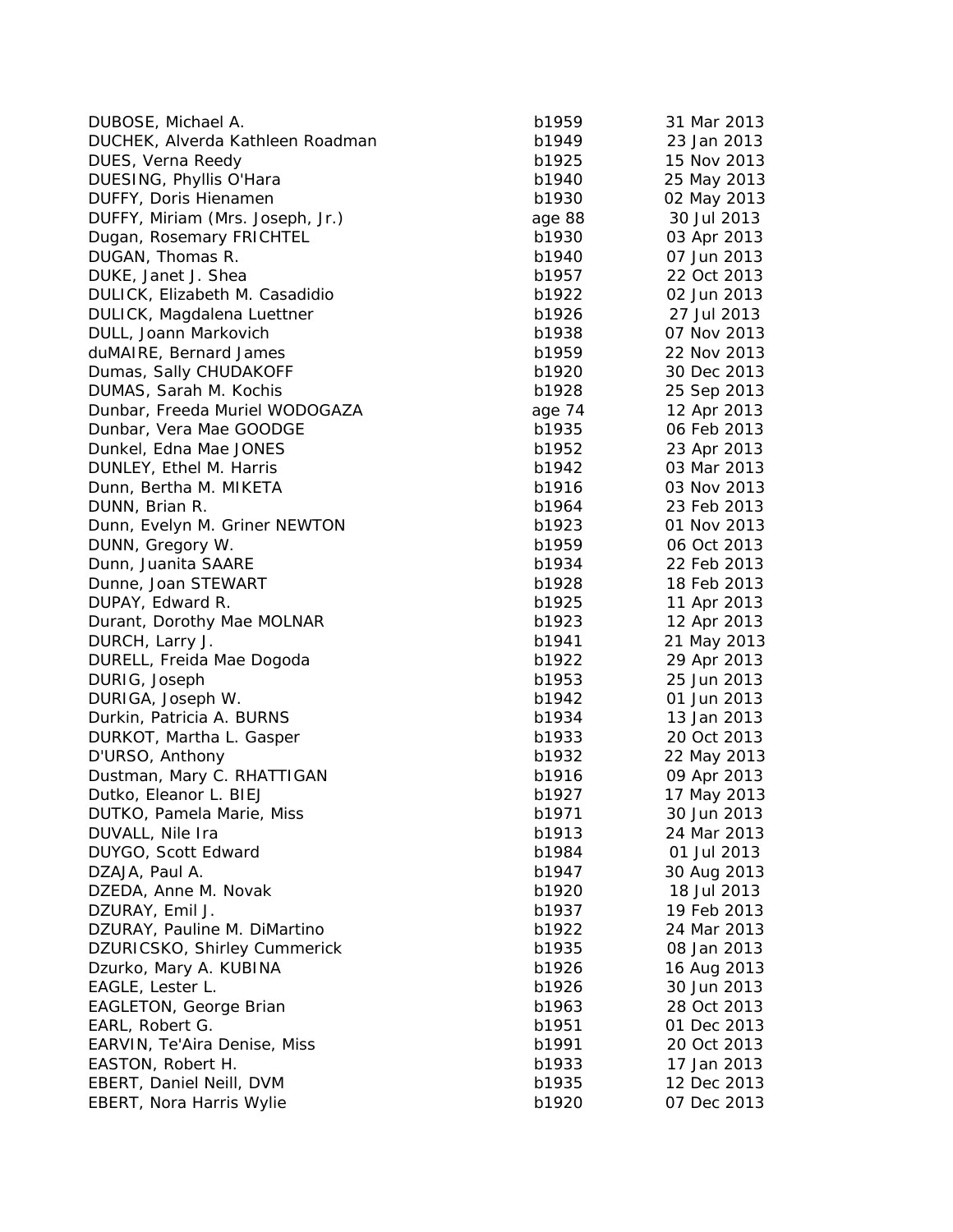ECHARD, Virginia Ellen Wilson b1 ECKELS, William L., Jr. b1938 09 Oct 2013 09 Oct 2013 09 Oct 2013 09 Oct 2013 09 Oct 2013 09 Oct 2013 09 Oct 2013 09 Oct 2013 09 Oct 2013 09 Oct 2013 09 Oct 2013 09 Oct 2013 09 Oct 2013 09 Oct 2013 09 Oct 2013 09 Oct 2013 ECKENRODE, Jeffrey b1976 06 Nov 2013 ECKENRODE, Patricia Lee Mazi b1 ECKERT, Agnes B. Crosbie b1921 24 Nov 2014 ECKIS, Violet M. Kale b1926 **b1** EDDIE, Pauline Bernice Almburg b1 EDDINGER, Richard Donovan b1 EDMISTON, Jane Ann Hoelzel b1 Edmundson, Kathryn E. KOLLAT Edward, James LANE b1 EDWARDS, Charles Willie b1945 20 Nov 2013 EDWARDS, Howard Francis b1 EDWARDS, Jack L., Sr. b1936 28 Nov 2013 28 Nov 2014 EDWARDS, Lyle H. b1 EDWARDS, Ronald J. b1939 15 Mar 2013 15 Mar 2013 15 Mar 2013 15 Mar 2013 15 Mar 2013 15 Mar 2013 15 Mar 2013 15 Mar 2013 15 Mar 2013 15 Mar 2013 15 Mar 2013 15 Mar 2013 15 Mar 2013 15 Mar 2013 15 Mar 2014 15 Mar 2014 15 Ma EDWARDS, Sheila Margaret Talley **EDWARDS**, Sheila Margaret Talley EGGLESTON, Robert Dwight b1927 09 Apr 2013 09 Apr 2013 09 Apr 2013 09 Apr 2013 09 Apr 2013 09 Apr 2013 09 Apr 2013 09 Apr 2013 09 Apr 2013 09 Apr 2013 09 Apr 2013 09 Apr 2013 09 Apr 2013 09 Apr 2013 09 Apr 2013 09 Apr 2013 EGLER, Doris Cleaton b1919 15 Feb 2013 15 Feb 2014 15 Feb 2014 15 Feb 2014 15 Feb 2014 15 Feb 2014 15 Feb 2013 EGNER, Deborah A. Valentine b1 Egner, Ruth Wolfe GRETSINGER b1 EHRHART, Diana L. (Mrs. Richard) b1 EICHELBERGER, Anna Mae Mills b1 Elder, Dorotha ANDERSON b1 ELDER, Gloria Jean Sprowl b1 ELDER, Mary Lou Lavelle b1 ELDER, Winifred Jane Martsolf b1 Eldridge, Ellen Alice Engle SURAK b1 ELIAS, Anna Margaret Young b1923 2023 2014 ELIAS, Dorothy Lancaster b1 Elkins, Lou Ann MCLEOD b1 Ellinger, Dolores Jean MCKENNA b1 ELLINGTON, Helen Cecilia Thompson b1 ELLIOTT, Ruth, Miss b1951 30 May 2013 30 May 2014 ELLIS, Cheryl A. Johnson b1 ELLIS, Donald Eugene b1932 26 Apr 2013 26 Apr 2013 26 Apr 2013 26 Apr 2013 26 Apr 2013 26 Apr 2013 26 Apr 2013 ELLIS, Jo Ann Lehota b1934 06 Nov 2013 ELLIS, John Arthur b1948 21 Jun 2014 21 Jun 2014 21 Jun 2014 21 Jun 2014 21 Jun 2014 21 Jun 2014 2014 2014 201 ELLIS, Robert Benson b1 ELLIS, Rose Joseph age 91 11 Feb 2013 Elmo, Priscilla K. BOWSER b1 Elmo, Priscilla K. BOWSER b1 ELSER, Wayne E. b1937 2013 2014 2013 2014 2014 2013 2014 2014 2014 2013 2014 2014 2014 2013 2014 2013 2014 201 Elston, Gladys Evelyn TROSPER b1 Elswick, Linda M. NAGY b1 EMCH, Edward Glenn b1952 24 Apr 2013 24 Apr 2014 24 Apr 2014 25 Apr 2013 25 Apr 2013 25 Apr 2013 25 Apr 2013 25 Apr 2013 25 Apr 2013 25 Apr 2013 25 Apr 2013 25 Apr 2013 25 Apr 2013 25 Apr 2013 25 Apr 2013 25 Apr 2013 25 Ap EMCH, George Kempton b1 EMCH, Kenneth Howard b1 Emitruk, Vera PLATT b1922 b1922 b1922 b1922 b1922 b1922 b1922 b1922 b1922 b1922 b1922 b1922 b1922 b1922 b1922 b1932 b1932 b1932 b1932 b1932 b1932 b1932 b1932 b1932 b1932 b1932 b1932 b1932 b1932 b1932 b1932 b1932 b1932 b193 Engel, Marion A. MOORE age 84 19 Apr 2013 ENGLAND, Robert H. b1940 08 Jul 2014 08 Jul 2014 08 Jul 2014 08 Jul 2014 08 Jul 2014 08 Jul 2014 08 Jul 2014 0 Engle, Ellen Alice Eldridge SURAK b1

| 951  | 02 Dec 2013                |
|------|----------------------------|
| 938  | 09 Oct 2013                |
| 976  | 06 Nov 2013                |
| 940  | 03 Feb 2013                |
| 921  | 24 Nov 2013                |
| 926  | 05 Feb 2013                |
| 929  | 11<br>Dec 2013             |
| 949  | 10 Feb 2013                |
| 925  | 06 Aug 2013                |
| 934  | 03 Jan 2013                |
| 934  | 10 Mar 2013                |
| 945  | 20 Nov 2013                |
| 934  | 13 Nov 2013                |
| 936  | 28 Nov 2013                |
| 934  | 16 May 2013                |
| 939  | 15 Mar 2013                |
| e 67 | 24 Jul 2013                |
| 927  | 09 Apr 2013                |
| 919  | 15 Feb 2013                |
| 963  | 25 Jun 2013                |
| 929  | 27 Jul 2013                |
| 945  | 26 Sep 2013                |
| 934  | 14 Sep 2013                |
| 917  | 23 Apr 2013                |
| 942  | 22 Apr 2013                |
| 946  | 08 Aug 2013                |
| 927  | 14 Jun 2013                |
| 930  | 04 Nov 2013                |
| 923  | 20 Mar 2013                |
| 917  | 16 Jan 2013                |
| 916  | 03 Apr 2013                |
| 924  | 16 May 2013                |
| 942  | 19 Oct 2013                |
| 951  | 30 May 2013                |
| 946  | 15 Sep 2013                |
| 932  | 26 Apr 2013                |
| 934  | 06 Nov 2013                |
| 948  | 21 Jun 2013                |
| 932  | 28 Jun 2013                |
| e 91 | 11 Feb 2013                |
| 926  | 28 Feb 2013                |
| 926  | 03 Mar 2013                |
| 937  | 20 Jun 2013                |
| 927  | 05 Dec 2013                |
| 960  | 22 Jun 2013                |
| 952  |                            |
| 927  | 24 Apr 2013                |
| 943  | 17 Sep 2013<br>01 Jun 2013 |
|      | 27 Feb 2013                |
| 922  |                            |
| e 84 | 19 Apr 2013<br>08 Jul 2013 |
| 940  |                            |
| 930  | 04 Nov 2013                |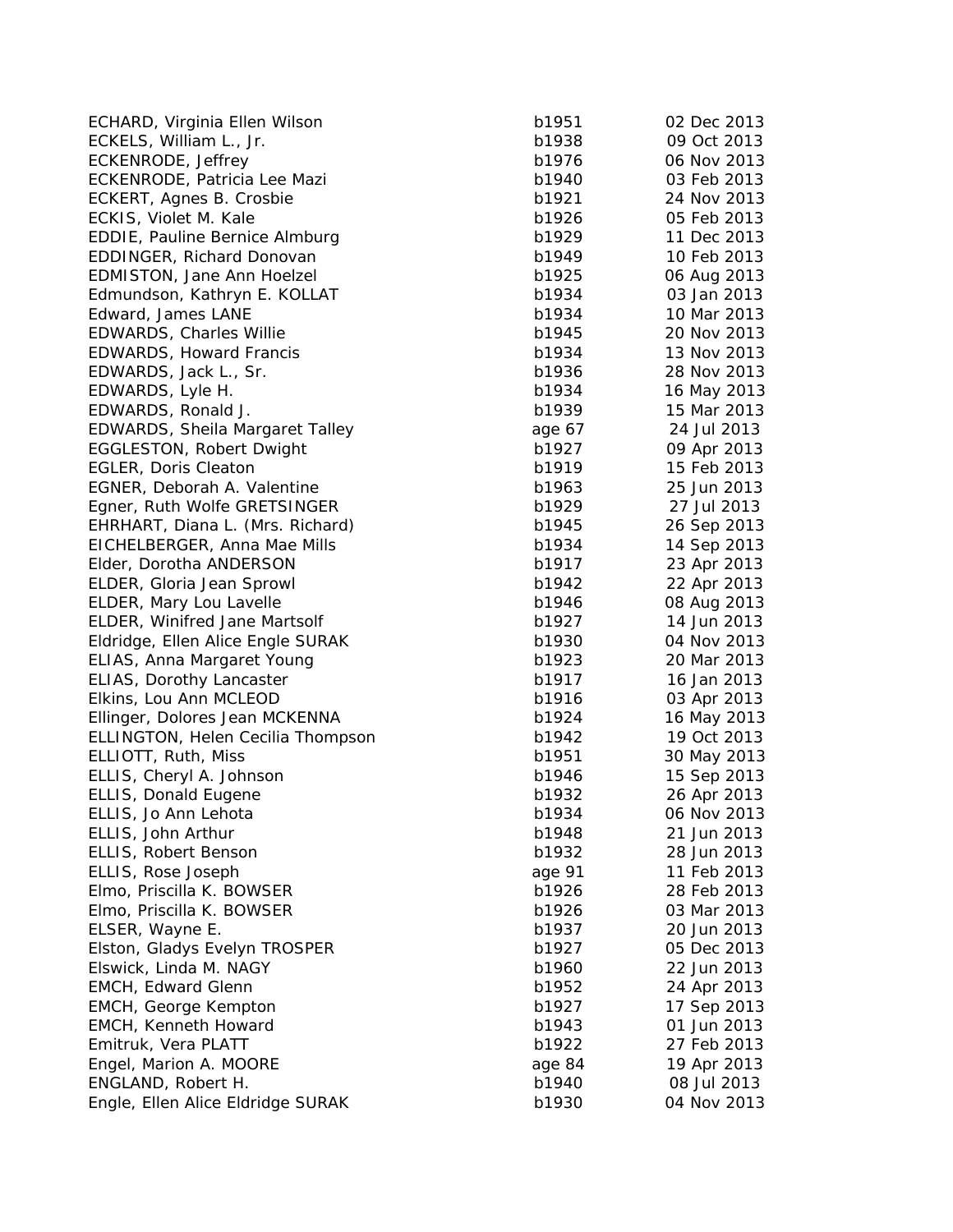| Ennett, Catherine F. JUGENHEIMER    | b1930          | 26 Feb 2013 |
|-------------------------------------|----------------|-------------|
| ENOCH, Kenneth Lloyd                | b1925          | 12 Nov 2013 |
| ENSIGN, Robert A.                   | b1944          | 15 Feb 2013 |
| Ensley, Donna L. WOLF               | b1931          | 19 Mar 2013 |
| ENTLER, John W.                     | b1929          | 30 Dec 2013 |
| Enyeart, Frances M. KNUPP           | b1917          | 08 Mar 2013 |
| ENYEART, William A.                 | b1935          | 06 Mar 2013 |
| EPERJESI, Michael A.                | b1957          | 07 Feb 2013 |
| Eppers, Catharine SINGLETON         | b1917          | 07 Apr 2013 |
| Epperson, Frances COLABINE          | b1926          | 04 Oct 2013 |
| ERCEG, Margaret D. Grega            | b1927          | 23 Nov 2013 |
| ERICKSON, Barbara Ann, Miss         | b1936          | 05 Jan 2013 |
| <b>ERRINGTON, George Terence</b>    | age 50         | 17 Sep 2013 |
| ERVIN, Richard S.                   | b1943          | 20 Jan 2013 |
| ERZURUM, Victor Zafer               | age 41         | 13 Feb 2013 |
| ESCAJA, Agnes C. Brosko             | b1929          | 08 Jan 2013 |
| ESPOSITE, Myron E.                  | b1914          | 27 Aug 2013 |
| ESPOSITO, Helen Mintler             | b1930          | 09 Jan 2013 |
| ESPOSITO, Mela Bologna              | b1914          | 21 Feb 2013 |
| Esterly, Janet BLOSSER              | b1932          | 11 Jul 2013 |
| ESTES, David Raymond                | b1952          | 11 Dec 2013 |
| Estes, Kristina Lynn LEWIS          | b1985          | 07 Feb 2013 |
| ESTES, Shari L. Merolillo           | b1960          | 25 Apr 2013 |
| EVANGELIST, Philomena M. Berarducci | b1920          | 14 Feb 2013 |
| EVANGELISTA, Mae Thomas             |                | 27 Feb 2013 |
| EVANS, Barbara Anne, Miss           | b1940          | 17 Nov 2013 |
| Evans, Betty Mae MAXWELL            | b1924          | 16 Jul 2013 |
| EVANS, Donald R.                    | b1943          | 21 Sep 2013 |
| EVANS, Emery A.                     | b1938          | 06 Jan 2013 |
| EVANS, Margaret A. Plummer          | b1933          | 19 Nov 2013 |
| EVANS, Margaret L. Parsons          | b1943          | 17 Apr 2013 |
| EVANS, Marguerite P. Penven         | b1924          | 05 Feb 2013 |
| Evans, Ruth PAVLANSKY               | b1925          | 03 Mar 2013 |
| Evans, Virginia Arlene CLARK        | b1925          | 27 Jan 2013 |
| EVANSKI, Phillip M., M.D.           | age 75         | 31 Jul 2013 |
| Evantush, Sandra L. PASCO           | b1943          | 26 May 2013 |
| Evenson, Lynn CARNEY                | b1958          | 31 Jan 2013 |
| Everson, Betty Louise WALKER        | b1928          | 07 Dec 2013 |
| Everstine, Genevieve Jana LOEWIT    | b1926          | 20 Oct 2013 |
| EWERT, Hunter Sean s/o Brian        | b2008          | 16 Jan 2013 |
|                                     | b1946          |             |
| EWING, James W., II                 |                | 29 Aug 2013 |
| Ezzo, Josephine McGUIRK             | b1936<br>b1923 | 04 Oct 2013 |
| Faber, Mary FREJD                   |                | 31 Dec 2013 |
| FABIS, Marilyn P. Pernoja           | b1928          | 24 May 2013 |
| FABISH, Thomas J.                   | b1938          | 15 Nov 2013 |
| FABRY, Scott N.                     | b1980          | 07 Feb 2013 |
| FACCIOLA, Ann Marie Marrapese       | b1924          | 18 Sep 2013 |
| FACKELMAN, Steven Joseph            | b1960          | 02 Apr 2013 |
| FACKETY, Emmett D.                  | b1925          | 18 Jul 2013 |
| FACKETY, Gladamae Herst             | b1925          | 08 Mar 2013 |
| FAGAN, Thedessaer Roberson          | b1922          | 17 Aug 2013 |
| FAGNANO, Anne Walters               | b1925          | 26 Sep 2013 |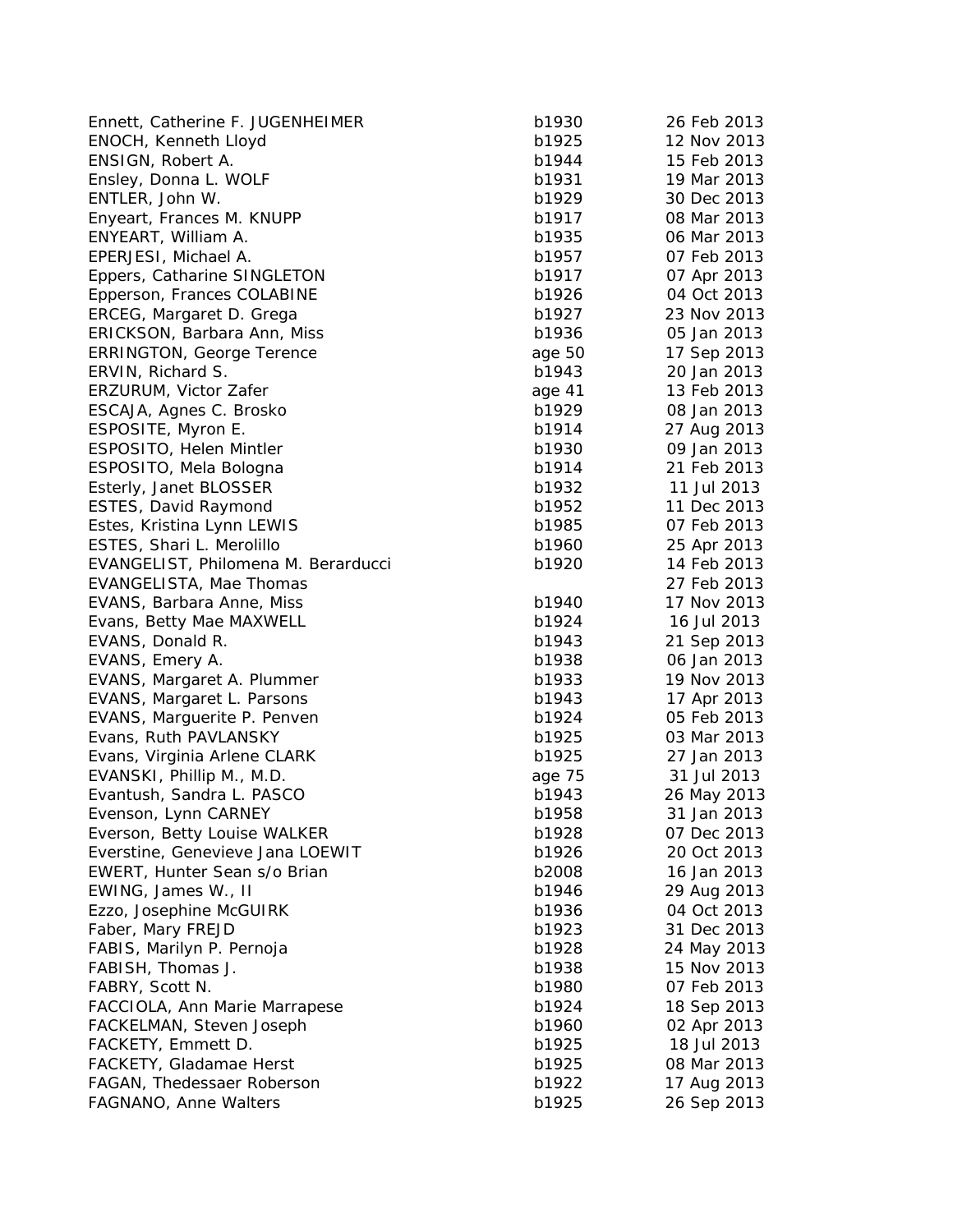| FAHNERT, John W. K.                    | b1922  | 13 Feb 2013 |
|----------------------------------------|--------|-------------|
| Fahnestock, Linda S. KLACIK            | b1961  | 09 Oct 2013 |
| FAHSELT, Lorna R. Zimmerman            | b1929  | 16 Mar 2013 |
| FAIOLA, Joseph                         | b1935  | 20 May 2013 |
| FAIR, Charles R.                       | b1922  | 19 Apr 2013 |
| Fair, Kathleen DONEYKO                 | age 73 | 27 Jan 2013 |
| FAIR, Lena R. Cicatiello               | b1919  | 03 Oct 2013 |
| FAIRFIELD, Robert H., Jr.              | b1942  | 10 Dec 2013 |
| FALBA, Eleanor Lutton                  | b1930  | 30 May 2013 |
| Falk, Freda L. JOSEPH                  | age 89 | 15 May 2013 |
| FALLAT, Agnes F. Gonda                 | b1925  | 13 Jan 2013 |
| FALLAT, June Louise DiLullo            | b1926  | 28 Feb 2013 |
| Faloney, Linda M. MILLER, Sr.          | b1952  | 05 Oct 2013 |
| FALOON, Sally Dama                     | b1930  | 15 Apr 2013 |
| Famularo, Mary Louise VADINO           | b1925  | 26 Sep 2013 |
| FARINA, Helen A. Minnie                | b1935  | 04 Aug 2013 |
| Faris, Lex Rebecca COOPER              | b1942  | 13 Jun 2013 |
| <b>FARMAKIS, James George</b>          | b1922  | 12 Feb 2013 |
| <b>FARMER, Laura Rose Potter Davis</b> | b1917  | 19 Jun 2013 |
| FARR, Dale D.                          | b1953  | 03 May 2013 |
| Farragher, Marjorie YASH               | b1919  | 21 May 2013 |
| FARRELL, Terrence R.                   | b1954  | 31 Mar 2013 |
| <b>FARRELLY, Ralph Charles</b>         | b1951  | 01 Jan 2013 |
| <b>FARRIS, Carmella Marie Massaro</b>  | b1930  | 15 Jul 2013 |
| FARRIS, Edward J.                      | b1930  | 22 Apr 2013 |
| Farris, Holly Ayn BUNKER               | age 41 | 08 Oct 2013 |
| FARROW, Edward D.                      | b1915  | 28 Jul 2013 |
| FARROW, Juana Cerenzia                 | b1916  | 12 Nov 2013 |
| FAST, Edna Hilles                      | b1925  | 30 Oct 2013 |
| Faucette, Franchesca R. MITCHELL       | b1961  | 25 Apr 2013 |
| FAUSTINO, Carol L. Morris              | b1943  | 26 Oct 2013 |
| FEAGIN, Freddie (AKA Frankie J. LILLY) | b1951  | 31 Mar 2013 |
| Fear, Virginia Mae BLOMSTROM           | b1921  | 24 Jul 2013 |
| Feast, Rose Aline WASCHAK              | b1927  | 10 Nov 2013 |
| Fecych, Julia A. FRICKER               | b1930  | 05 Apr 2013 |
| Federico, Elvira Rose FULLER           | b1932  | 21 Dec 2013 |
| Fedor, Elizabeth BURNS                 | b1914  | 04 Jan 2013 |
| FEDOR, Helen L. Zastany                | b1922  | 25 Dec 2013 |
| FEDOR, Helen Truhan                    | b1935  | 28 Feb 2013 |
| FEDORISIN, John                        | age 53 | 04 Dec 2013 |
| Feisley, Shirley M. CRAIG              | b1935  | 09 Oct 2013 |
| FELGER, Joyce Marie Aiello             | b1938  | 13 Mar 2013 |
| Fell, Theresa A. Napolitan LISTE       | b1917  | 02 Oct 2013 |
| FELLOWS, Shirley J. Rosenberg          | b1935  | 29 Jul 2013 |
| Felton, Jean Roberta BOESCH            | b1917  | 02 Nov 2013 |
| FELTON, Jeffrey                        | b1956  | 07 Sep 2013 |
| Fenderson, Mary B. COOPER              | b1921  | 29 Aug 2013 |
| FENNELL, Gerald                        | b1934  | 26 May 2013 |
| FERAZZOLI, Gwendolyn C. Burke          |        | 03 Feb 2013 |
| Ference, Ann M. VULETICH               | b1934  | 23 Jan 2013 |
| Ferenchik, Elizabeth TVERDOSI          | b1917  | 26 Jan 2013 |
| FERENCHIK, Michael                     | b1923  | 16 May 2013 |
|                                        |        |             |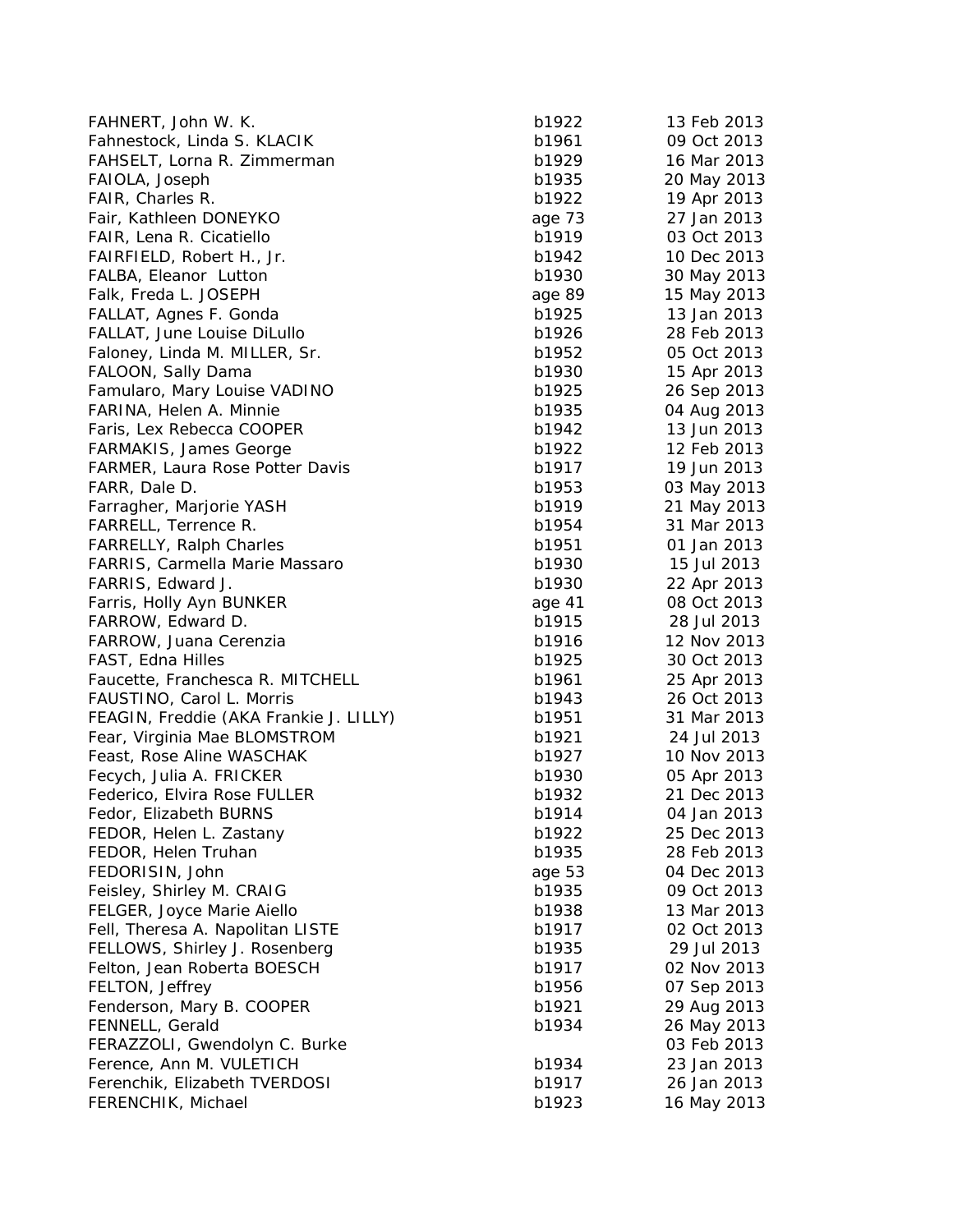| Fergus, Barbara Ann HAKE            | age 76 | 25 Jan 2013 |
|-------------------------------------|--------|-------------|
| FERGUS, Irene C. Corrigan           |        | 01 Jan 2013 |
| Ferguson, Helen Mae KOMMEL          | b1922  | 15 Mar 2013 |
| Ferguson, Joan Elaine BRAUER        | b1934  | 15 Feb 2013 |
| Ferguson, Maxine Marion DONALD      | b1920  | 21 Jun 2013 |
| Ferguson, Mordean MITCHELL          | b1934  | 19 Sep 2013 |
| Ferguson, Mordean MITCHELL          | b1936  | 29 Nov 2013 |
| Ferguson, Naomi D. HART             | b1930  | 05 Mar 2013 |
| FERKO, Darlene Marie Rummel         | b1955  | 26 Aug 2013 |
| Ferko, Rita NANOSKY                 | b1922  | 24 Nov 2013 |
| Ferkula, Mary NAPLES                | b1917  | 20 Jan 2013 |
| FERKULA, William P.                 | b1937  | 01 Jan 2013 |
| FERLAINO, Melanie Marina, Miss      | b1956  | 09 Sep 2013 |
| Ferlaino, Patricia D. Chan COOPER   | b1959  | 04 Dec 2013 |
| FERRANDO, Mary Jane Sparago         | b1915  | 16 Aug 2013 |
| FERRARO, Carole A. Skipp            | b1941  | 14 Feb 2013 |
| FERRARO, Richard G., Jr.            | b1969  | 12 Jun 2013 |
| FERRARO, Ronald                     | b1936  | 04 Oct 2013 |
| FERRELL, Juanita Laverne Banks      | b1921  | 20 Aug 2013 |
| <b>FERRERI, Dale Banks Hawes</b>    | b1954  | 11 Apr 2013 |
| FERRERI, Lucy M. Gareffa            | b1927  | 09 Feb 2013 |
| FERRERI, Nick                       | b1924  | 26 Jun 2013 |
| FERRIS, Theresa Marie Vodilko       | b1946  | 09 Jan 2013 |
| FETCHET, Elizabeth Jackett          | b1922  | 24 Dec 2013 |
| Fetchet, Nancy SUSETKA              | b1925  | 31 Mar 2013 |
| FEUER, Dorothy Katzman              | b1922  | 08 Oct 2013 |
| FIASCO, Dorothy L. Deyarmin         | age 77 | 07 Feb 2013 |
| FICKES, Chester                     | b1931  | 06 Nov 2013 |
| Ficocelli, Charlene Marie VELTRI    | b1943  | 24 Sep 2013 |
| FIDRAM, Elsie D. Chervanyak         | b1931  | 22 Jan 2013 |
| Field, Mildred DEDO                 | b1921  |             |
|                                     |        | 02 Sep 2013 |
| FIGUEROA, Roberta A. Grays          | b1957  | 20 Jan 2013 |
| <b>FILICKY, Andrew Martin</b>       | b1931  | 10 Feb 2013 |
| FILIPOVICH, Mary Orenchak           | b1920  | 08 Aug 2013 |
| FILL, Helen Leason                  | b1931  | 11 Jan 2013 |
| FILL, Irene Nancy Bialorucki        | b1924  | 20 Feb 2013 |
| FILL, Sally Ann, Miss               | b1959  | 25 Aug 2013 |
| Fillmore, Jean T. KELLY             | b1920  | 09 Apr 2013 |
| FINCH, Gerald E.                    | b1952  | 11 Mar 2013 |
| FINCHAM, Lennis Virginia Funk       | b1936  | 13 Feb 2013 |
| Finger, Thelma B. KOSIK             | b1930  | 09 Jan 2013 |
| FINK, Earl D.                       | b1921  | 05 Nov 2013 |
| FINK, Robert L., Sr.                | b1920  | 09 Oct 2013 |
| Finkbeiner, Elisabeth J. THOMAS     | b1937  | 27 Jan 2013 |
| FINLEY, Jane L. Mackey              | b1912  | 20 Jul 2013 |
| Finn, Edith BARTH                   | b1917  | 30 Oct 2013 |
| <b>FINNEY, Mary Adelaide Flower</b> | b1922  | 09 Jan 2013 |
| FIORINI, Henry C.                   | age 91 | 20 Sep 2013 |
| FIORINI, Stanley Paul               |        | 27 May 2013 |
| Firestone, Adda M. PAXSON           | b1920  | 08 Jan 2013 |
| FISCHER, William A., Sr.            | b1930  | 16 Jun 2013 |
| Fiscus, Donna J. PADGETT            | b1933  | 28 Dec 2013 |
|                                     |        |             |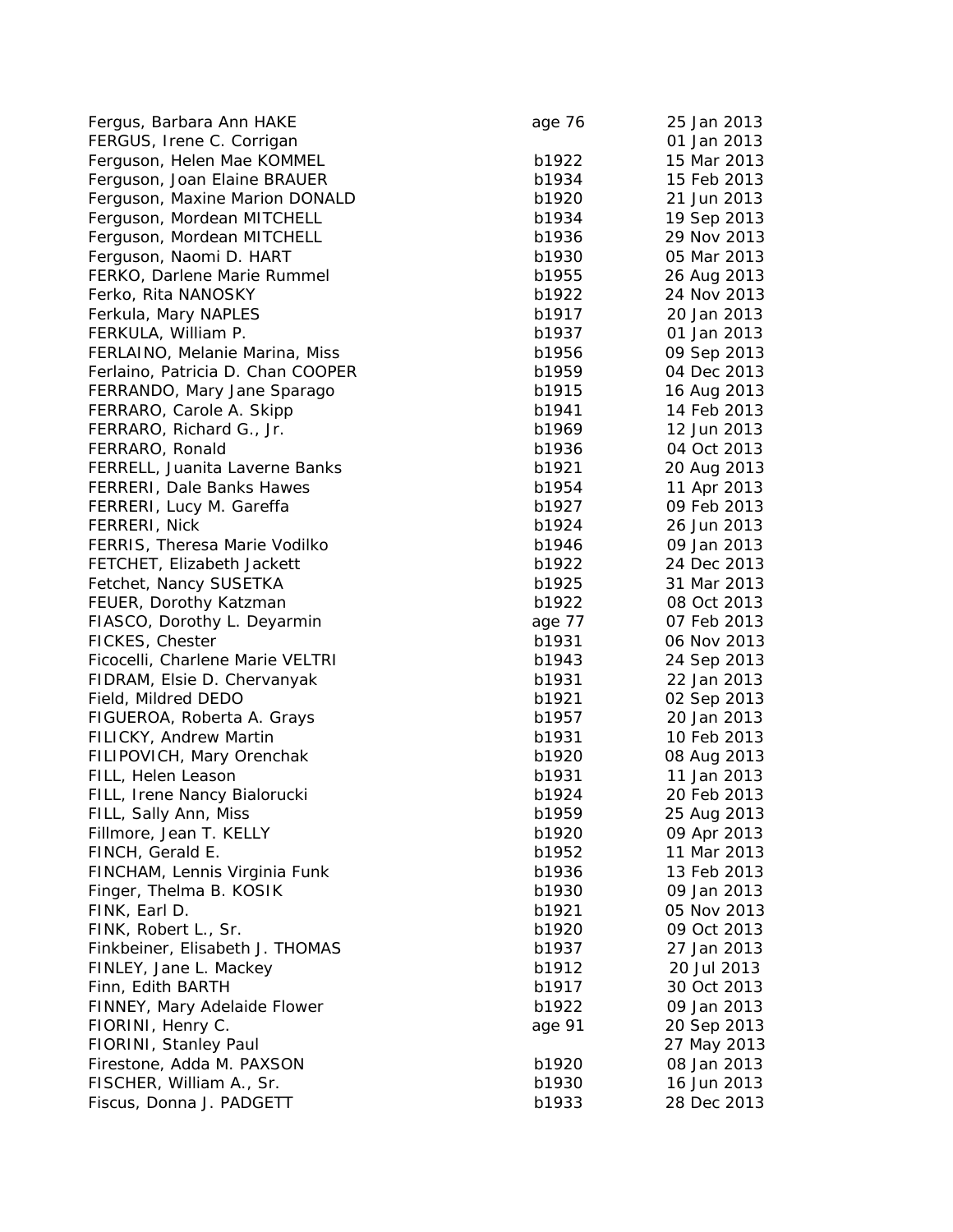| FISCUS, Lori Marie Cormell                  | b1960  | 27 Aug 2013 |
|---------------------------------------------|--------|-------------|
| Fish, Mary Jane SABELLA                     | b1930  | 16 Aug 2013 |
| FISH, Wilbur L.                             | b1965  | 23 May 2013 |
| FISHER, Constance V. Russell                | b1940  | 31 Mar 2013 |
| FISHER, Josephine Emma Herbert Merdes       | b1918  | 06 Jan 2013 |
| FISHER, Mark K.                             | b1954  | 22 Mar 2013 |
| FISHER, Michael Scot                        | b1967  | 04 Jul 2013 |
| FITCH, Ellen L. Franklin                    | b1945  | 30 Jan 2013 |
| FITCH, Orsalena Billet                      | b1922  | 17 Jan 2013 |
| Fitzgerald, Anne M. KLIMKO                  | b1928  | 12 Jun 2013 |
| FITZGERALD, Willard A.                      | b1924  | 06 Oct 2013 |
| Fitzpatrick, Margaret J. NARA               | age 77 | 05 Sep 2013 |
| Fitzsimmons, Betty Ann SHINGLETON           | b1935  | 24 Jan 2013 |
| FLACK, Maria Manzini                        | b1927  | 20 Jan 2013 |
| Flannery, Gloria CROFFORD                   | b1921  | 21 Aug 2013 |
| Flask, Joanne CERCONE                       | b1931  | 11 Aug 2013 |
| FLAUTO, Donald                              | b1974  | 26 Jan 2013 |
| Fleck, Rita O. STAUDOHAR                    | b1923  | 20 Apr 2013 |
| FLEMING, Doris A. Button                    | b1916  | 15 Mar 2013 |
| FLEMING, Mason Lee                          | b1994  | 31 Oct 2013 |
| Fletcher, Barbara Juanita MONTGOMERY        | b1938  | 02 Jan 2013 |
| <b>FLETCHER, Peggy Lou Straley</b>          | b1943  | 13 Jul 2013 |
| FLETCHER, Raymond H.                        | b1948  | 27 Apr 2013 |
| FLICK, Amos W.                              | b1925  | 02 Mar 2013 |
| Flickenger, Ruth A. Irwin Knight BIRSKOVICH | b1915  | 20 Apr 2013 |
| FLICKINGER, Betty J. Ross                   | b1937  | 25 Apr 2013 |
| FLICKINGER, Gary Louis                      | b1946  | 26 May 2013 |
| Flight, Edith WAGNER                        | b1935  | 05 Oct 2013 |
| FLOOD, Antonetta Gina Debartolo Fortunato   | b1928  | 03 Feb 2013 |
| FLOOR, Garnet Virginia Hawkins              | b1924  | 18 Dec 2013 |
| FLORES, Heriberto G.                        | b1925  | 09 May 2013 |
| FLORES, Vincent                             | b1966  | 27 Jan 2013 |
| Flower, Mary Adelaide FINNEY                | b1922  | 09 Jan 2013 |
| Flowers, Joan L. STRAIN                     | b1943  | 31 Aug 2013 |
| FLOYD, Doris Jean Cowan                     | b1943  | 20 Jan 2013 |
| FLOYD, Robert W.                            | b1964  | 12 Jan 2013 |
| FLOYD, Robert William                       | b1989  | 21 Mar 2013 |
| Floyd, Shirl Denise JACKSON                 | b1962  | 08 Dec 2013 |
| FLYNN, Amanda Young                         | b1915  | 02 May 2013 |
| FLYNN, William Joseph                       | b1914  | 14 Mar 2013 |
| FOK, Thomas D.Y.                            | b1921  | 28 Aug 2013 |
| FOLEY, Arthur                               | b1925  | 26 May 2013 |
| FOLTZ, Kathryn E. McQuiston                 | b1928  | 20 Sep 2013 |
| FOLTZ-TEDESCO, Theodore Anthony             | b1999  | 01 Feb 2013 |
| FOORE, Margaret L. Wardle                   | b1922  | 24 Jan 2013 |
| FORD, Betty Jane Mitchell                   | b1936  | 10 Feb 2013 |
| FORD, Patricia A. Woodall                   | b1956  | 05 Dec 2013 |
| Ford, Ruth E. BAUM                          | b1919  | 18 Apr 2013 |
| FORD, Una Mae Coplin                        | age 87 | 20 May 2013 |
| FORD, Viola Lee Wilson                      | b1939  | 21 Jun 2013 |
| FORDE, Josephine Naples                     | b1923  | 22 Dec 2013 |
| Foreman, Betty A. JOHNSON                   | b1922  | 04 Aug 2013 |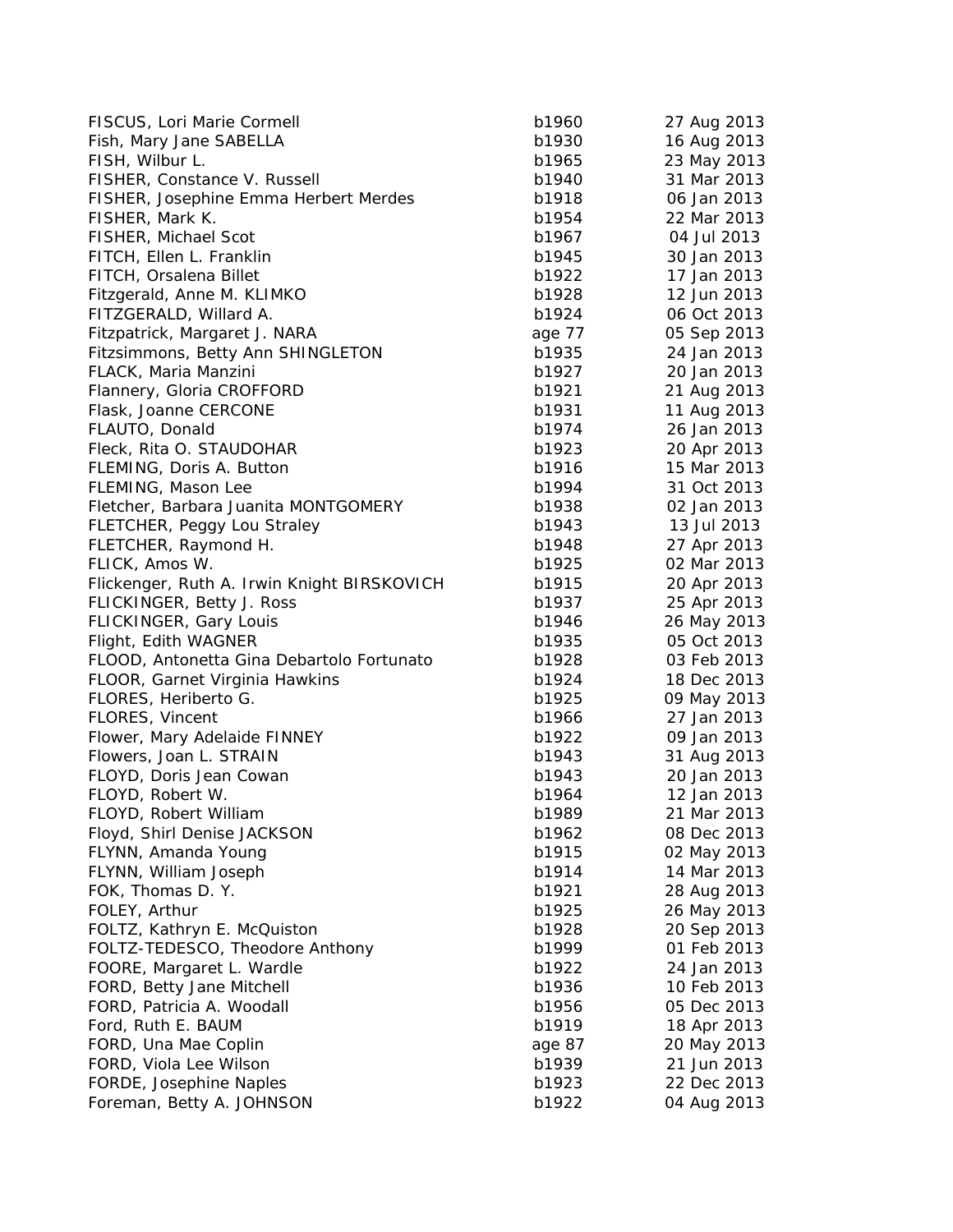| Forgione, Jennie M. GANGLIERO               | b1913  | 29 Oct 2013 |
|---------------------------------------------|--------|-------------|
| Forney, Helen E. PINKERTON                  | b1929  | 20 Apr 2013 |
| FORREST, Kathleen Ann McDonald              | b1943  | 10 Apr 2013 |
| FORREST, Linda Ann Hetrick                  | b1963  | 23 Jun 2013 |
| FORTIN, Faith Linberger                     | b1939  | 07 Jul 2013 |
| Fortnat, Jean YOUNG                         | b1920  | 11 Dec 2013 |
| Fortunato, Antonetta Gina Debartolo FLOOD   | b1928  | 03 Feb 2013 |
| FORTUNATO, James G.                         | b1954  | 19 Jun 2013 |
| Foster, Betty J. SHOOK                      | b1924  | 11 Aug 2013 |
| FOSTER, Blanche B. Burgy                    | b1921  | 11 May 2013 |
| FOSTER, Cora Lee Patterson                  | b1921  | 08 Jan 2013 |
| Foster, Pauline WEISS                       | b1930  | 25 Aug 2013 |
| Foster, Tiffany A. OBRADOVICH               | b1972  | 19 Jul 2013 |
| FOWLER, Wilbur C.                           | b1932  | 06 Jul 2013 |
| FOX, Georgia A. Rowbotham                   | b1949  | 16 Jan 2013 |
| FOX, James E.                               | b1925  | 16 May 2013 |
| Fraley, Hilda C. SHERMAN                    | b1931  | 14 Dec 2013 |
| Fraley, Josephine SMITH                     | b1921  | 09 Sep 2013 |
| Francis, Dorothy Gaile NAGEL                | b1921  | 12 Aug 2013 |
| FRANCISCO, John H., Jr., Rev.               | b1934  | 16 Oct 2013 |
| FRANCO, Janice Marie Steinly                | b1939  | 18 Jul 2013 |
| Franczkowski, Irene ZAHURANEK (AKA FRANCZK) | b1923  | 23 Jun 2013 |
| FRANGOPOULOS, Stanley N.                    | b1927  | 26 May 2013 |
| FRANK, Steven E., M.D.                      | b1958  | 20 Dec 2013 |
| Frank, Victoria M. BUZZELLI                 | b1916  | 28 Apr 2013 |
| Franki, Dorothy L. TROSS                    | b1917  | 29 Mar 2013 |
| Franklin, Ellen L. FITCH                    | b1945  | 30 Jan 2013 |
| FRANKLIN, Helene Rae Schidel                | b1930  | 16 Jun 2013 |
| FRANKLIN, Leonard                           | b1945  | 05 May 2013 |
| FRANKLIN, Ruth Mae Branch Boatwright        | b1925  | 27 Feb 2013 |
| Franko, Alice J. VENGLARCIK                 | b1922  | 28 Feb 2013 |
| Franqui, Francisca SMALLWOOD                | b1964  | 10 Nov 2013 |
| FRANTZ, Allen K.                            | b1935  | 23 Mar 2013 |
| Frantz, Patricia Ann MARSHALL               | b1929  | 26 May 2013 |
| FRASER, Gregory                             | b1957  | 17 Mar 2013 |
| FRAZEE, Howard                              | b1925  | 24 Dec 2013 |
| FRAZIER, Donna L. White                     | age 48 | 03 Oct 2013 |
| Frazier, Linda GASTON                       | b1947  | 05 May 2013 |
| Frazzini, Theresa Rose MANDOLINE            | b1927  | 06 Feb 2013 |
| FREASE, John L.                             | b1933  | 04 Mar 2013 |
| Frease, Robin A. TARR                       | b1960  | 07 May 2013 |
| Frederick, MCCANDLESS                       | b1935  | 30 Apr 2013 |
| FREDERICK, Robert L.                        | b1925  | 11 Dec 2013 |
| FREDERICK, Shawn L.                         | b1949  | 19 Jun 2013 |
| Frederick, Veronica SWAIN                   | b1923  | 30 Jun 2013 |
| FREDERICKS, Samuel E.                       | b1942  | 30 Jul 2013 |
| FREEDY, Katherine P. Borsos Vereckey        | b1919  | 17 Nov 2013 |
| FREEL, Richard Allan                        | b1944  | 26 Apr 2013 |
| FREEMAN, Blanche M. White                   | b1918  | 13 Jan 2013 |
| Freeman, Debra Jean JONES                   | b1953  | 14 Aug 2013 |
| FREISEN, Patricia J. Roche                  | b1945  | 11 Jan 2013 |
| FREJD, Mary Faber                           | b1923  | 31 Dec 2013 |
|                                             |        |             |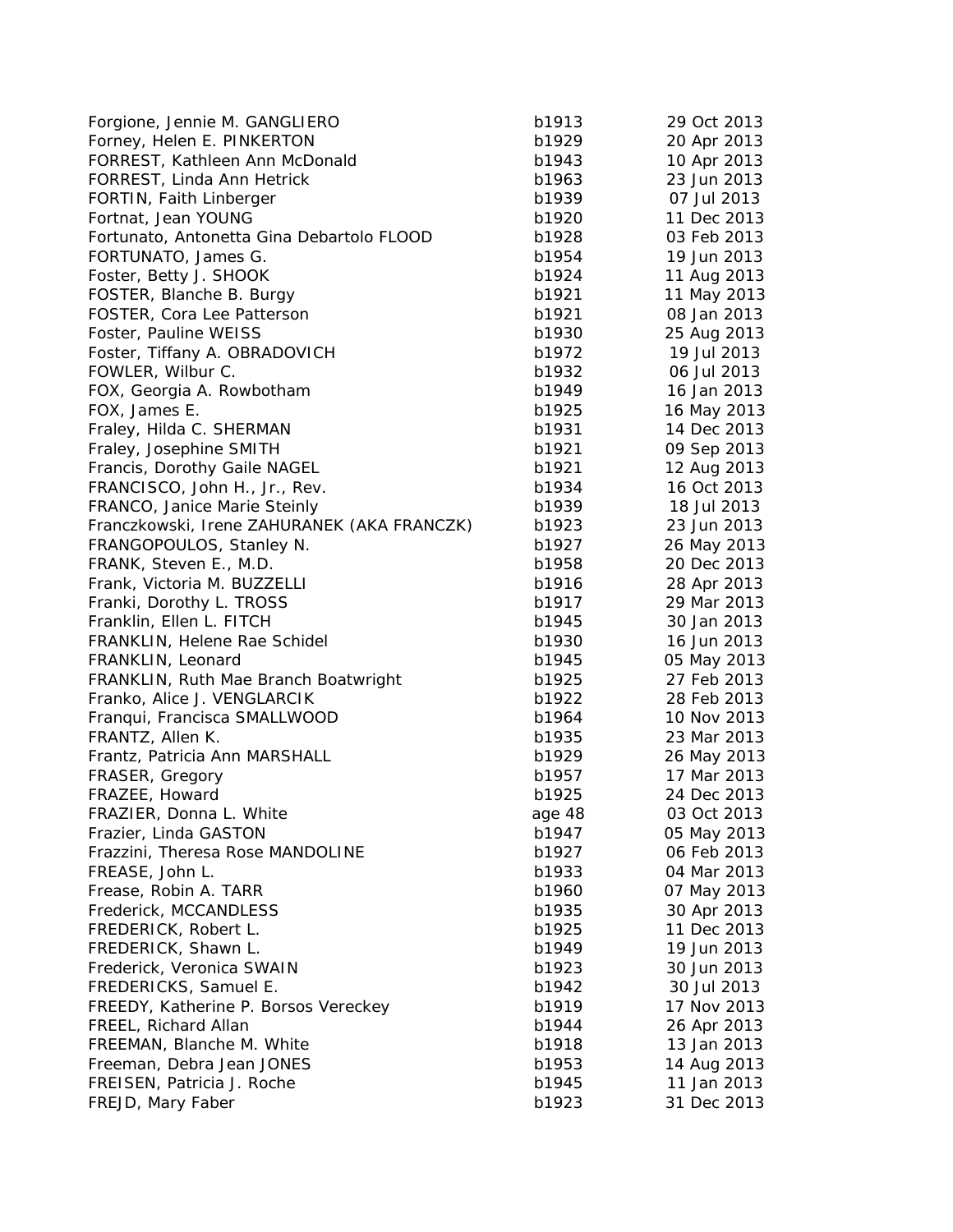| FRICHTEL, Rosemary Dugan             | b1930  | 03 Apr 2013 |
|--------------------------------------|--------|-------------|
| FRICKER, Julia A. Fecych             | b1930  | 05 Apr 2013 |
| FRIED, Edna Ethel Heyman             | b1926  | 07 May 2013 |
| Friedman, Dorothy Adele LACKEY       | b1915  | 14 Jul 2013 |
| FRIEDMAN, Florence Grossman Symons   | b1918  | 14 Dec 2013 |
| FRIEDMAN, Saul S.                    | b1937  | 02 Apr 2013 |
| FRIEND, Ellen Williams               | b1927  | 21 Aug 2013 |
| FRIEND, Shirley Ann Stauffer         | b1935  | 28 Feb 2013 |
| Fritz, Stella L. Hemlich COFFEY      | b1940  | 14 May 2013 |
| Frohman, Jane Louise COBBS           | b1952  | 26 Feb 2013 |
| FROST, Allan J.                      | b1964  | 30 Jan 2013 |
| FRUSH, John Thomas                   | b1944  | 14 Jul 2013 |
| Fuentes, Marvia JUSINO               | b1934  | 27 Oct 2013 |
| FUESE, Margaret M. Dobransky Skolnik | b1920  | 18 Sep 2013 |
| FULLER, Elvira Rose Federico         | b1932  | 21 Dec 2013 |
| FULLERMAN, Kathleen M. Nolan         | b1921  | 12 Dec 2013 |
| Fulwider, Gretchen Mary BISSELL      | b1918  | 28 Dec 2013 |
| Fummell, Darlene Marie FERKO         | b1955  | 26 Aug 2013 |
| Funk, Lennis Virginia FINCHAM        | b1936  | 13 Feb 2013 |
| FUREDI, Aranka Lehner                | b1929  | 03 Dec 2013 |
| FURGAS, Michael C.                   | b1959  | 25 Jan 2013 |
| Furgess, Ruth Esther PACKHAM         | b1941  | 26 Mar 2013 |
| Furman, Gail Nina SEIFERT            | b1950  | 12 Sep 2013 |
| Furney, Robin R. DELBANE             | b1956  | 24 Jan 2013 |
| FUSCO, Antonio Gutierrez             | b1972  | 24 Jan 2013 |
| FUSCO, Benjamin, Jr.                 | b1925  | 04 Aug 2013 |
| FUSCO, Edward J., Jr.                | b1969  | 24 Sep 2013 |
| FUSILLO, Adam                        | b1929  | 24 Feb 2013 |
| FUSILLO, Patrick F.                  | b1956  | 30 May 2013 |
| FUTKOS, David Paul                   | b1963  | 30 Jun 2013 |
| FYE, Fred E.                         | b1939  | 07 Nov 2013 |
| Gaffney, Joan MCDERMOTT              | b1926  | 10 Feb 2013 |
| GAFFNEY, Patricia Renea Skelley      | b1958  | 08 Dec 2013 |
| GAFFNEY, Robert H.                   | b1945  | 13 Jan 2013 |
| GAGYE, Ernest G.                     | b1924  | 10 Jan 2013 |
| GAIER, Vernon                        | b1925  | 19 May 2013 |
| GAINES, Jacky Rocky                  | b1938  | 04 Jan 2013 |
| GAINES, Sheila M. Russell            | b1956  | 16 Aug 2013 |
| GAISER, Carl H.                      | b1948  | 27 Feb 2013 |
| GAJEWSKI, Cheryl A. Lambert          | b1955  | 22 Jul 2013 |
| GALAZIA, Charles L.                  | b1927  | 10 Jan 2013 |
| <b>GALE, Frances Moritz</b>          | b1919  | 15 Nov 2013 |
| GALICH, Mary A. Peroga               | b1923  | 19 Dec 2013 |
| GALIP, Eileen E. Bott                | b1933  | 05 Jul 2013 |
| GALLACE, James M.                    | b1954  | 05 Apr 2013 |
| GALLAGHER, Donna M. Yavorski         | age 78 | 01 Jun 2013 |
| GALLAGHER, Jean E. Broderick         | b1930  | 03 Dec 2013 |
| GALLAGHER, Mary Jane Tickhill        | b1924  | 20 Jan 2013 |
| GALLNER, Robert William              | b1947  | 12 Mar 2013 |
| GALLO, Joseph                        | b1932  | 24 Feb 2013 |
| GALMAN, Samuel Lee                   | b1940  | 13 Nov 2013 |
| GALOVICH, Joseph M.                  | b1926  | 17 Feb 2013 |
|                                      |        |             |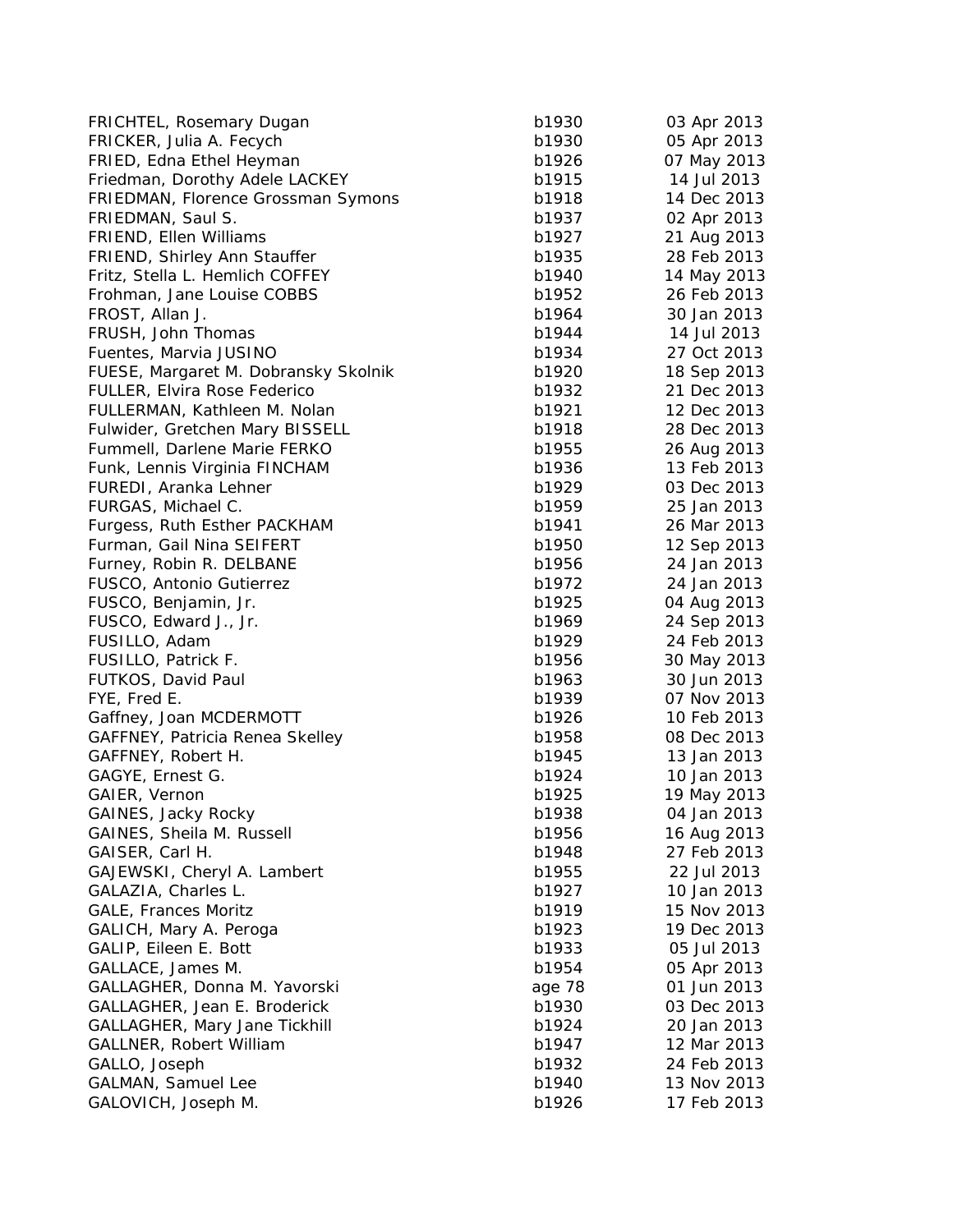| Gamber, Betty Jane RAMSEY                    | b1925  | 19 Nov 2013 |
|----------------------------------------------|--------|-------------|
| Gamble, Jean NELEPKA                         | b1921  | 29 Oct 2013 |
| GANGLIERO, Jennie M. Forgione                | b1913  | 29 Oct 2013 |
| Garanis, Anne G. GOTTBERG                    | b1925  | 09 Jan 2013 |
| GARBER, Betty L. Merrill                     | b1926  | 23 Jun 2013 |
| GARCAR, Judy Arnold                          | b1937  | 27 May 2013 |
| GARCAR, Mary L. Simkovic                     | b1911  | 10 Feb 2013 |
| GARCIA, Antonio R.                           | b1931  | 24 Aug 2013 |
| Garcia, Lillian ZENONI                       | b1925  | 26 Oct 2013 |
| GARCIA, Sally Ann Clark                      | b1939  | 10 Jan 2013 |
| GARDEN, David                                | b1953  | 05 May 2013 |
| GARDNER, Andrew W.                           | age 73 | 09 Jun 2013 |
| GARDNER, Helen M. DeMarco                    | b1940  | 26 Dec 2013 |
| Gardner, Marjorie Joann HAMMILL              | b1925  | 03 Jul 2013 |
| GAREA, Mildred M. Liposchak                  | b1917  | 30 Apr 2013 |
| Gareffa, Lucy M. FERRERI                     | b1927  | 09 Feb 2013 |
| Garich, Mary KOMSA                           | b1920  | 11 Jul 2013 |
| GARLAND, John L.                             | age 80 | 02 Mar 2013 |
| GARLTIC, Brenda Izzo Vance                   | b1961  | 13 Jan 2013 |
| <b>GARNER, Marcia Lynn Ross</b>              | b1943  | 05 May 2013 |
| GARRETT, Frances Agnes Tomalka               | b1923  | 17 Mar 2013 |
| <b>GARRETT, Crystal Bethleen Landers</b>     | b1919  | 09 Jun 2013 |
| GARRETT, Gail Deon Herring                   | b1953  | 23 Nov 2013 |
| GARRETT, William P.                          | b1936  | 04 Dec 2013 |
| GARRO, Edith E. Nesselbush                   | b1924  | 17 Oct 2013 |
| GARROD, Madalyn S. Anglemyer                 | b1913  | 30 Mar 2013 |
| GARVIN, Clay S.                              | b1928  | 02 Jan 2013 |
| GARY, Allen B.                               | b1932  | 01 Mar 2013 |
| GARY, Gregory Guy                            | b1947  | 23 Dec 2013 |
| Gary, Priscilla Dean BREWER                  | b1928  | 20 Dec 2013 |
| GARZAN, Elizabeth Ann Turner                 | b1925  | 07 Feb 2013 |
| Garzan, Veronica S. SHURTLEFF                | b1933  | 28 Nov 2013 |
| Gaskey, Martha HENRY                         | b1923  | 22 Feb 2013 |
| GASKILL, Lewis Edward                        | b1924  | 22 Mar 2013 |
| Gasper, Martha L. DURKOT                     | b1933  | 20 Oct 2013 |
| GASPER, Paul J.                              | b1955  | 07 Mar 2013 |
| GASPER, Richard A.                           | b1931  | 15 Mar 2013 |
| GASSER, Dolores Ann Henry                    | b1921  | 12 Apr 2013 |
| GAST, Thomas R.                              | b1922  | 03 Mar 2013 |
| GASTER, Josephine L. (Mrs. John M.)          | b1924  | 03 Jan 2013 |
| GASTON, Bobbie A. Moore                      | b1936  | 22 Feb 2013 |
| <b>GASTON, Linda Frazier</b>                 | b1947  | 05 May 2013 |
| GATES, Jay William                           | b1927  | 23 Aug 2013 |
| Gates, Jean HARSHBARGER                      | b1927  | 23 Feb 2013 |
| Gatta, Antoinette ROSS                       | b1958  | 12 Dec 2013 |
| GATTA, Dominick L.                           | b1925  | 22 Nov 2013 |
| GATTA, John C., Jr.                          | b1945  | 12 Jun 2013 |
|                                              | b1928  | 30 Dec 2013 |
| GATTA, Marilyn Mosier<br>GAUDIO, Louis Ralph | b1947  | 03 Mar 2013 |
| GAUDIO, Louis Ralph                          | b1947  | 01 May 2013 |
| GAVINI, Joseph Frank                         | b1918  | 14 Apr 2013 |
| GAVOZZI, James N.                            | b1929  |             |
|                                              |        | 09 Apr 2013 |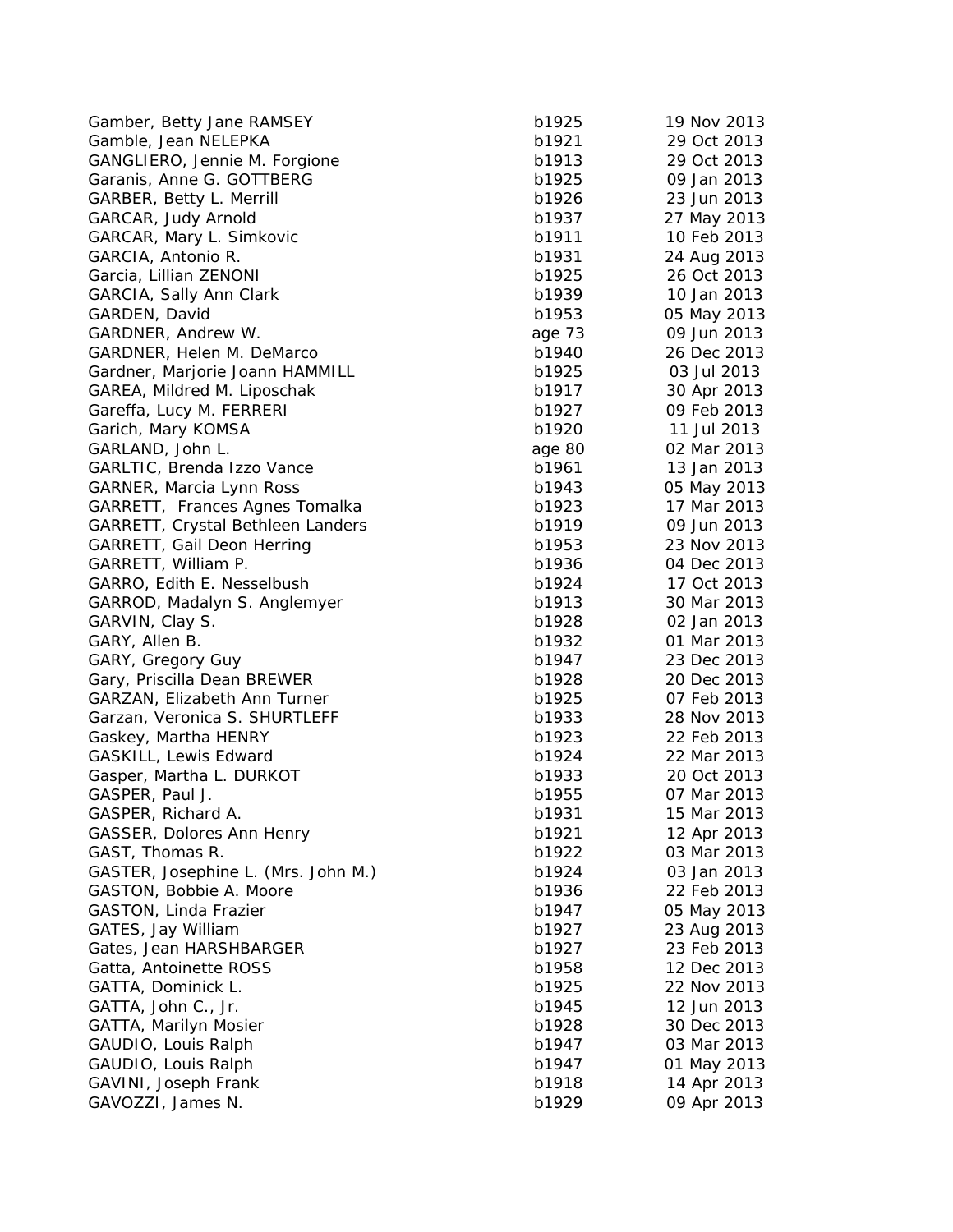| GAVRAN, Stephen P.                          | age 87 | 02 Dec 2013 |
|---------------------------------------------|--------|-------------|
| GEDRA, Marie Buday                          | b1937  | 13 Mar 2013 |
| Gee, Ruby Doris BROGDON                     | b1933  | 18 May 2013 |
| Geesaman, Eloise OGRAM                      | b1916  | 07 Jan 2013 |
| <b>GEEWAX, Dorothy E. Sanetrik</b>          | b1927  | 30 Jun 2013 |
| Geiger, Marcia Anne WERNING                 | b1933  | 20 Feb 2013 |
| GELSOMINO, Peter J.                         | b1929  | 27 Jul 2013 |
| GELSOMINO, Phyllis Jean Santisi             | b1930  | 12 Apr 2013 |
| GELTCH, Dorothy M. Kelly                    | b1921  | 08 Jan 2013 |
| GELTCH, Jack                                | b1945  | 27 Sep 2013 |
| <b>GELTCH, Robert E.</b>                    | b1921  | 29 May 2013 |
| Gemma, Gloria ZERBONIA                      | b1927  | 30 Apr 2013 |
| <b>GENDRON, Paul Gilles</b>                 | b1926  | 25 Dec 2013 |
| GENETTA, Leo A.                             | b1930  | 18 Feb 2013 |
| <b>GENGLER, Charlotte Marie Miller</b>      | b1948  | 18 Aug 2013 |
| Gennaro, Ida P. MASSARO                     | b1930  | 29 Oct 2013 |
| GENNOCK, Linda Coler Lewis                  | b1954  | 30 Oct 2013 |
| Gentile, Anne M. SPANO                      | b1923  | 22 Aug 2013 |
| Gentile, Carmel Marie PITTS                 | b1935  | 01 Nov 2013 |
| GENTRY, Ajia Lemere Shyanna d/o Franchesska | b2013  | 31 Oct 2013 |
| GEORDAN, Camilla M. DeRosa                  | b1923  | 09 May 2013 |
| GEORGE, Alex E.                             | b1922  | 07 Dec 2013 |
| George, Dolores A. Keck DAVIS               | age 83 | 13 Jan 2013 |
| GEORGE, Glenn E.                            | b1934  | 15 Aug 2013 |
| GEORGE, Nick L., Jr.                        | b1924  | 04 Aug 2013 |
| GEORGE, Virginia Nassar                     | b1916  | 06 Oct 2013 |
| <b>GERBACK, Cheryl L. Crites</b>            | b1947  | 13 Feb 2013 |
| GERCHAK, Maria A. Warminski                 | b1923  | 08 May 2013 |
| Gergel, Joann K. Puskar LIPKA               |        | 07 Oct 2013 |
| Gergel, Laverne Geraldine GOURLEY           | b1941  | 13 Feb 2013 |
| Gerke, Shirley GOSSER                       | b1934  | 15 May 2013 |
| Gerlock, Josephine F. GLAVAN                | b1930  | 23 Oct 2013 |
| Germanoski, Bernice M. HILL                 | b1924  | 24 Aug 2013 |
| GERMEK, Ila Vere Pugh                       | b1933  | 23 Aug 2013 |
| Gerner, Bessis Louise SHOTTS                | b1924  | 12 Mar 2013 |
| Geroski, Helen ROMAN                        | b1919  | 25 Apr 2013 |
| GERRY, Gloria G. Reichel                    | b1944  | 08 Sep 2013 |
| GERSON, Gerald                              |        | 07 Apr 2013 |
| GERTHING, Donald Leon, Sr.                  | b1915  | 01 Sep 2013 |
| <b>GESACION, Mildred F. Tisler</b>          | b1920  | 10 Jul 2013 |
| GETZ, Ruth J. Messersmith                   | b1927  | 01 Nov 2013 |
| GETZ, Samuel A.                             | b1932  | 06 Jan 2013 |
| GHEORGHE, Veronica Panaitescu               | b1944  | 05 Jan 2013 |
| GIALDINI, Filomena, Miss                    | b1926  | 09 Mar 2013 |
| Giambattista, Joan AVRITT                   | b1920  | 21 Aug 2013 |
| GIANFRANCESCO, Anthony J.                   | b1944  | 14 Jul 2013 |
| Gianfrancesco, Marie M. GUERRIERI           | b1924  | 15 Jan 2013 |
| GIANGARDELLA, Philip                        | b1922  | 06 Aug 2013 |
| Gibbons, Patricia E. LaROSA                 | b1928  | 07 Dec 2013 |
| Gibson, Emma Lou CANNON                     | b1920  | 17 Feb 2013 |
| GIBSON, Hazel Hammond                       | age 59 | 06 Jun 2013 |
| GIBSON, Jerome E.                           |        | 28 Dec 2013 |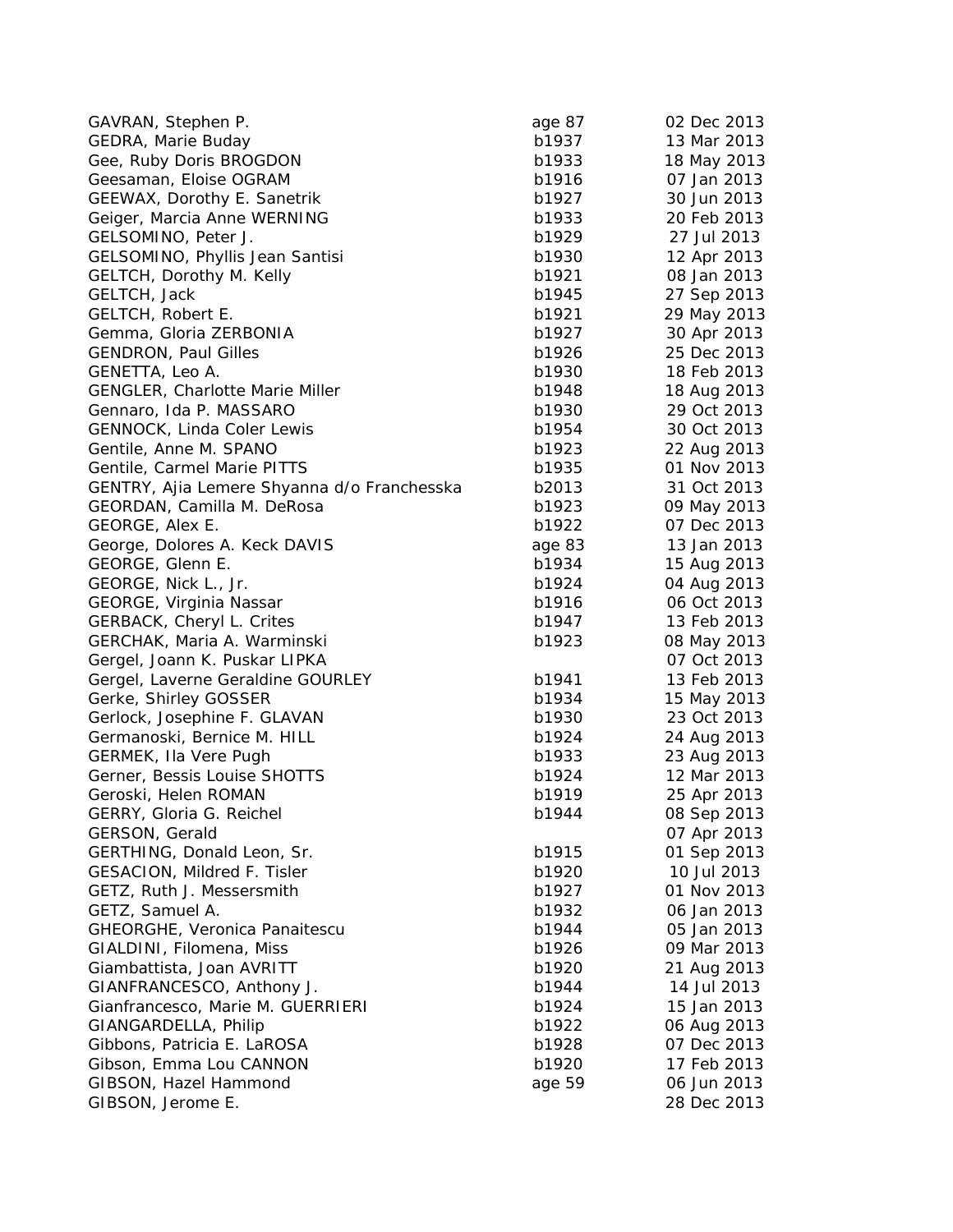| Gibson, Lillie Jean Postell THOMPSON    | b1941  | 13 Jan 2013                |
|-----------------------------------------|--------|----------------------------|
| GIBSON, Richard C.                      | b1939  | 15 May 2013                |
| GIBSON, William Wade                    | b1931  | 25 Dec 2013                |
| Gidaro, Kathryn Ann Ponziani PARISH     | b1947  | 09 Sep 2013                |
| Gidowski, Ann COOPER                    | b1931  | 08 Jul 2013                |
| GIESELER, Anita M. Lucarelli            | b1926  | 09 May 2013                |
| GIFFORD, Ralph Lee                      | b1932  | 17 Jan 2013                |
| Gilk, Mary G. BALLISH                   | b1920  | 30 Jan 2013                |
| GILL, Charles William                   | b1922  | 24 Mar 2013                |
| GILLAM, Richard                         | b1972  | 17 Feb 2013                |
| GILLEN, Kathryn Voitus                  | b1923  | 25 Jul 2013                |
| Gillespie, Beth Ann WERNER              | b1962  | 12 May 2013                |
| GILLESPIE, John                         | b1916  | 02 May 2013                |
| Gilliland, Raymonda L. HOUSTON          | b1942  | 24 May 2013                |
| GILMORE, Jane Beach                     | b1921  | 18 Feb 2013                |
| GIMMA, Fay P. Parker                    | b1935  | 25 Mar 2013                |
| Ginnis, Niki P. KLIMIS                  | b1926  | 14 Aug 2013                |
| GINTY, Winfred O'Hara                   | b1924  | 11 Oct 2013                |
| GIOGLIO, Cora Marie Petrarca            | b1909  | 04 Jun 2013                |
| GIOVANNI, Eleanor Jean Lipjanic         | b1928  | 14 Aug 2013                |
| Glaser, Mary Nell WHIPKEY               | b1926  | 08 Jan 2013                |
| GLASS, Dorothy M. Vinich                | b1936  | 19 Jul 2013                |
| GLAVAN, Josephine F. Gerlock            | b1930  | 23 Oct 2013                |
| <b>GLEGHORN, Esther Marie, Miss</b>     | b1926  | 17 Mar 2013                |
| GLENN, Andre' L.                        | b1971  | 16 Nov 2013                |
| Glenn, Catherine Glenel McELROY         | b1922  | 16 Nov 2013                |
| GLENN, Thomas                           | b1957  | 25 Jun 2013                |
| GLINN, Inger Thompson                   | b1967  | 07 Aug 2013                |
| Glisan, Cleo M. BLACK                   | b1918  | 29 Dec 2013                |
| GLISTA, Edward J.                       | b1928  | 03 Jul 2013                |
| Glivic, Wanda I. LATTANZO               | b1924  | 19 Jul 2013                |
| Globeck, Jennie YANCHICK                | b1926  | 10 May 2013                |
| GLOBUN, Peter P.                        | b1917  | 07 Aug 2013                |
| Glossen, Gloria J. RAY                  | b1941  | 24 Dec 2013                |
| Glova, Catherine S. BOZICK              | b1927  | 02 Jul 2013                |
| GLOWACKI, Shirley W., Mr.               | b1923  | 13 Sep 2013                |
| Gnip, Mary BLOCK                        | age 94 | 26 Nov 2013                |
| GODDARD, Betty Sullivan                 | b1919  | 07 Aug 2013                |
| GODFREY, Lillie Mae Williams            | b1939  | 05 Jul 2013                |
| <b>GOEHRING, Paul Eugene</b>            | b1926  | 16 May 2013                |
| GOGA, Adele Walter                      | age 71 | 26 Jun 2013                |
| GOGESCH, William                        | b1919  | 20 Jun 2013                |
| <b>GOLDBERG, Wendy Butz</b>             | b1950  | 29 Dec 2013                |
| GOLDSBORO, Betty Jean Goodwin           | b1929  | 10 Apr 2013                |
| GOLDSTON, Yvonne Van (Mrs. Steve SNEAD) | b1952  | 13 Nov 2013                |
| Golec, Theresa Ann MANCINI              | b1922  | 17 Apr 2013                |
| GOLER, Sally L. Asbury                  | b1921  | 20 Dec 2013                |
| Gollner, Gertrude S. RANKLIN            | b1919  |                            |
| GOLLNER, Victoria A. Katynski           | b1920  | 25 Aug 2013<br>03 Dec 2013 |
| GOMEZ, Paula Rivera                     | b1924  | 12 Jun 2013                |
| Goncy, Elizabeth J. BISHOP              | b1919  | 03 Oct 2013                |
| Gonda, Agnes F. FALLAT                  | b1925  | 13 Jan 2013                |
|                                         |        |                            |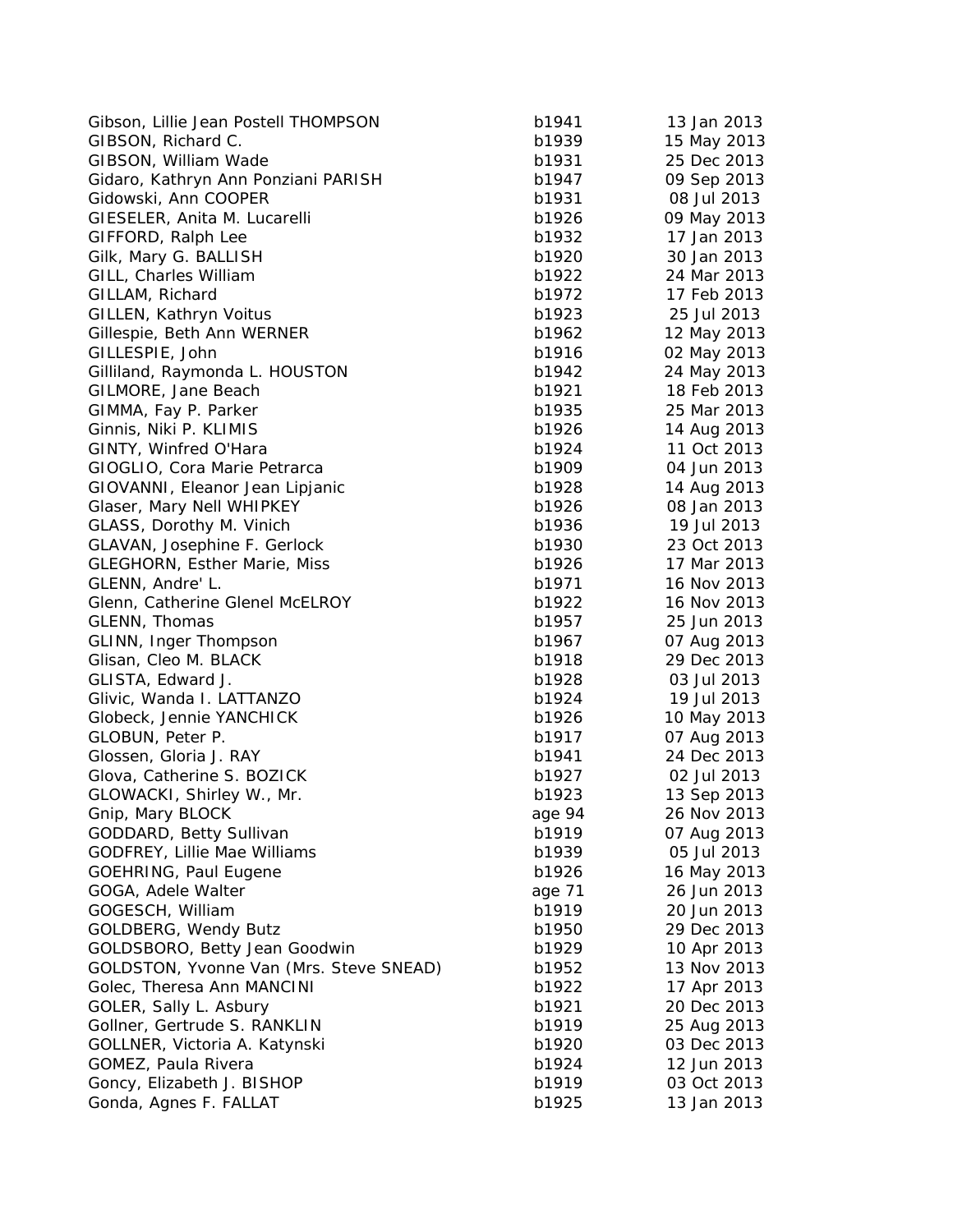| Gonda, Anna Marie BATSON            | b1941  | 24 Jun 2013 |
|-------------------------------------|--------|-------------|
| Gonda, Betty McCLURE                | b1930  | 22 Jul 2013 |
| GONDA, Eugene R.                    | b1935  | 03 May 2013 |
| GONZALES, Robert L.                 | b1943  | 23 Mar 2013 |
| Gonzalez, Edna Peterson BLACKMON    | b1918  | 29 Nov 2013 |
| GONZALEZ, Gerbasio                  | b1926  | 26 Sep 2013 |
| GONZALEZ, Irene Julia Toth          | b1920  | 28 Jan 2013 |
| GONZALEZ, Juanita Acevedo           | b1925  | 24 Nov 2013 |
| Gonze, Geraldine Rose MUCKRIDGE     | b1933  | 20 Mar 2013 |
| GOOD, Jessica A. Schuller           | b1946  | 26 Oct 2013 |
| GOODGE, Vera Mae Dunbar             | b1935  | 06 Feb 2013 |
| GOODMAN, Kevin B.                   | b1949  | 03 Nov 2013 |
| Goodwin, Betty Jean GOLDSBORO       | b1929  | 10 Apr 2013 |
| GORA, Patricia Louise, Miss         | b1964  | 16 Mar 2013 |
| <b>GORDON, Josephine Suzelis</b>    | b1919  | 26 Nov 2013 |
| GORDON, Lavon Hill                  | b1932  | 09 Jun 2013 |
| GORDON, Mary Kathryn Gray           | b1947  | 02 Oct 2013 |
| GORE, Earl                          | b1943  | 17 May 2013 |
| Gorgas, Gail L. KLOTZ               | b1941  | 12 Mar 2013 |
| <b>GORMAN, Katherine Anne Nally</b> | b1936  | 26 Dec 2013 |
| GORRELL, Susan K. Barnes            | b1957  | 26 May 2013 |
| GOSNEY, Fred D.                     | b1945  | 30 Jun 2013 |
| Gosney, Karen Sue MITCHELL          | b1951  | 22 Dec 2013 |
| GOSS, Frant H.                      | b1943  | 06 Nov 2013 |
| <b>GOSSER, Shirley Gerke</b>        | b1934  | 15 May 2013 |
| GOTCH, John M.                      | b1942  | 12 Nov 2013 |
| GOTTBERG, Anne G. Garansi           | b1925  | 09 Jan 2013 |
| GOUGH, John Wesley                  | b1937  | 09 Mar 2013 |
| GOURLEY, Laverne Geraldine Gergel   | b1941  | 13 Feb 2013 |
| Governor, Mary L. PERANTONI         | b1919  | 24 Dec 2013 |
| GRABAN, Stella Kurtiak              | b1918  | 30 Jul 2013 |
| GRACE, Joseph James                 | b1942  | 03 Apr 2013 |
| Graffius, Carol L. JOHNSON          | b1951  | 20 Oct 2013 |
| GRAFT, John Lloyd                   | b1941  | 10 Dec 2013 |
|                                     | b1952  | 08 Dec 2013 |
| Graham, Kathy A. PONDILLO           |        | 17 Sep 2013 |
| GRAHAM, Kenneth                     | b1953  |             |
| GRAMET, John                        | b1921  | 21 Feb 2013 |
| GRANCAJ, Genevieve Jane Jara        | b1916  | 17 Oct 2013 |
| GRANT, Darryl Lyn                   | b1954  | 25 Jul 2013 |
| GRANT, Elister, Miss                | age 95 | 05 Jul 2013 |
| GRANT, Jean Estelle Williamson      | b1920  | 27 Oct 2013 |
| GRAPPY, Devere Fred, Jr.            | b1929  | 20 Jun 2013 |
| GRATZ, Kenneth Paul                 | b1947  | 28 Oct 2013 |
| GRAVES, Christine A. Ms.            | b1963  | 27 Jan 2013 |
| Gray, Hattie Smith WARR             | b1942  | 28 Feb 2013 |
| Gray, Mary Kathryn GORDON           | b1947  | 02 Oct 2013 |
| GRAY, Pat, Mr.                      | b1950  | 28 Oct 2013 |
| GRAY, Sarah Anne Burchfield Hopper  | b1925  | 26 Jan 2013 |
| Graycar, Agnes M. INGORVATE         | b1925  | 10 Feb 2013 |
| Grays, Roberta A. FIGUEROA          | b1957  | 20 Jan 2013 |
| GRAZIANO, Rita A. Labruzzo          | b1923  | 18 Oct 2013 |
| Graziosi, Dorothy A. COLUCCI        | b1951  | 29 Dec 2013 |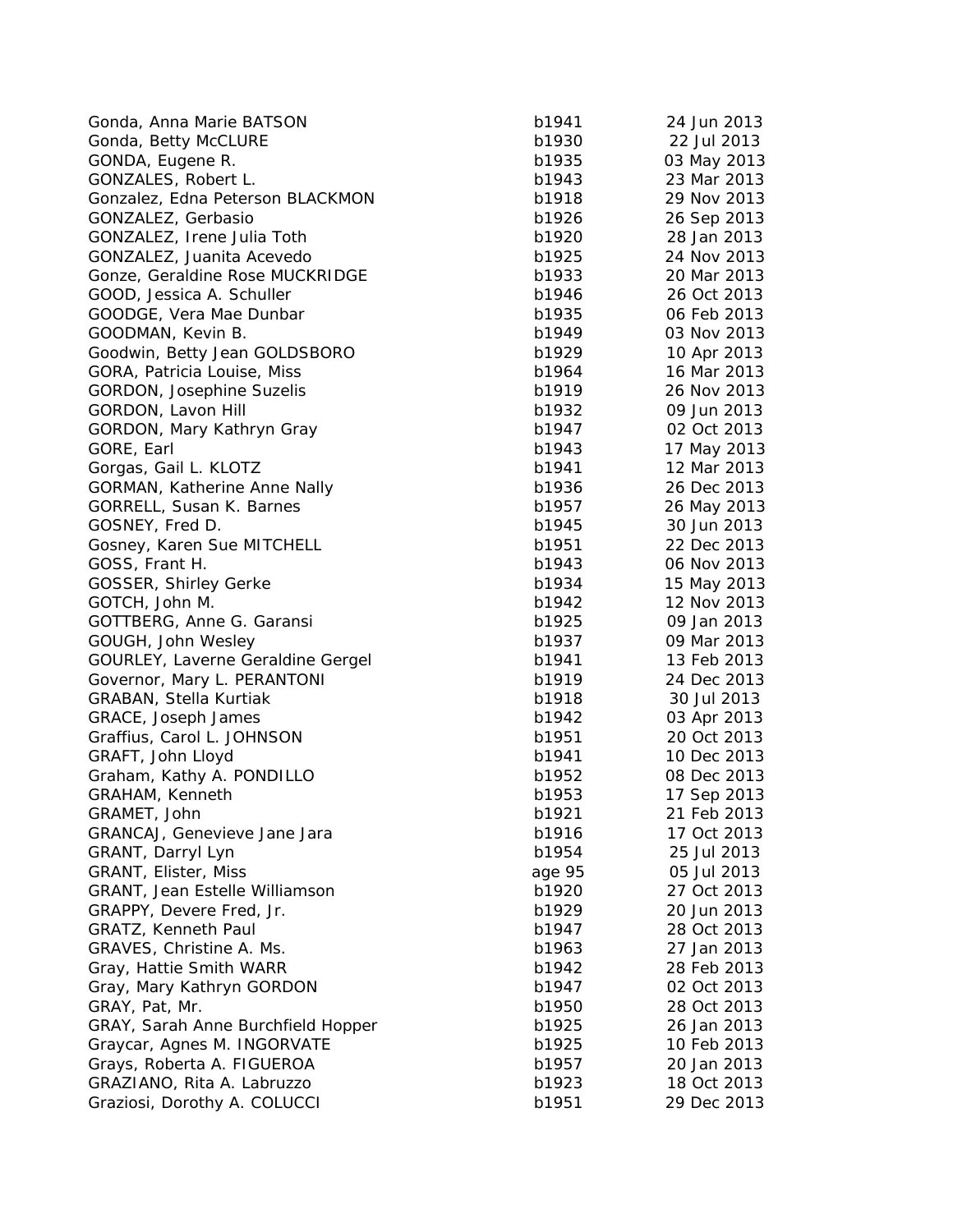| <b>GREATHOUSE, Terry</b><br>b1953                      | 05 Sep 2013 |
|--------------------------------------------------------|-------------|
|                                                        |             |
| Grebens, Zella Marie LUKETIC<br>b1922                  | 12 Jun 2013 |
| GREEN, Evelyn L. Jones<br>b1929                        | 25 Oct 2013 |
| GREEN, Harold E.<br>b1929                              | 17 Jul 2013 |
| b1923<br><b>GREEN, Hettie, Miss</b>                    | 07 May 2013 |
| b1920<br><b>GREEN, Joan Howell</b>                     | 23 Apr 2013 |
| <b>GREEN, Larry Frederick</b><br>b1956                 | 15 Nov 2013 |
| Green, Lillian Patricia JEFFERSON<br>b1944             | 10 Apr 2013 |
| Green, Mary Alice MARTINEC<br>b1936                    | 10 Oct 2013 |
| GREEN, Sandra Kay Coleman<br>b1929                     | 23 Mar 2013 |
| Green, Waneta M. UPDEGRAFF<br>b1924                    | 09 Jan 2013 |
| GREENAWALT, Jerome F.<br>b1942                         | 03 Jul 2013 |
| b1942<br>Greene, Kathleen L. CARTER                    | 10 Jan 2013 |
| b1950<br>Greene, Lavina Rose MANNING                   | 17 Feb 2013 |
| b1932<br>Greenwalt, Patricia A. PETERSON               | 08 Feb 2013 |
| <b>GREER, Pecora Myers</b><br>b1922                    | 12 Sep 2013 |
| Grega, Margaret D. ERCEG<br>b1927                      | 23 Nov 2013 |
| b1952<br>GREGORY, Alfonso, Jr.                         | 18 Sep 2013 |
| b1932<br><b>GREGORY, James Edward</b>                  | 01 Mar 2013 |
| <b>GRETSINGER, Ruth Wolfe Egner</b><br>b1929           | 27 Jul 2013 |
| Grgos, Ann Marie RUPICH<br>b1924                       | 07 Jul 2013 |
| GRIFFIN, Birdie Mae Bell<br>b1927                      | 06 Mar 2013 |
| Griffin, Olga Louise Mary Scarnecchia CORTESI<br>b1922 | 21 Nov 2013 |
| GRIFFIN, Paul E.<br>b1935                              | 20 Jan 2013 |
| <b>GRIFFITH, Alice Mae Walls</b><br>b1934              | 30 Apr 2013 |
| Griffith, Arlene UROSEVA<br>b1944                      | 20 Apr 2013 |
| Griffith, Elizabeth Iona BREWER<br>b1923               | 29 Sep 2013 |
| b1921<br>GRIFFITH, Lloyd E., Sr.                       | 22 Nov 2013 |
| GRIFFITHS, Luther G.<br>b1938                          | 20 Mar 2013 |
| GRIM, Danielle, Miss<br>b1996                          | 19 Jul 2013 |
| Grimes, Kathryn Jeanne WOLFGANG<br>b1952               | 07 Aug 2013 |
| Grimsley, Evelyn June MALTBIE<br>age 89                | 29 Sep 2013 |
| Griner, Evelyn M. Dunn NEWTON<br>b1923                 | 01 Nov 2013 |
| <b>GRINSTEAD, Terry Bruce</b><br>b1973                 | 24 Mar 2013 |
| GROLEMUND, Gary M.<br>b1954                            | 09 Mar 2013 |
| b1922<br>GROMADA, Helen Kuzma                          | 04 Aug 2013 |
| Gromofsky, Agnes T. KACHUREK<br>b1930                  | 03 Dec 2013 |
| GRONER, Helen Sekela<br>b1926                          | 09 Jun 2013 |
| GROPE, Matthew J.<br>b1925                             | 02 May 2013 |
| GROSS, David J.<br>b1930                               | 20 Sep 2013 |
| GROSS, Diane E., Miss<br>b1954                         | 02 Jul 2013 |
| Gross, Gale Marilyn BAYTOSH<br>b1936                   | 31 Mar 2013 |
| Grossman, Florence Symons FRIEDMAN<br>b1918            | 14 Dec 2013 |
| GROVES, E. Paul<br>b1941                               | 14 May 2013 |
| Grubb, Dorathe Jane KERESTER<br>b1931                  | 16 Aug 2013 |
| GRUBBS, Joyce S. Sneddon<br>b1940                      | 20 Apr 2013 |
| Gruber, Gerda F. Baumann SUGAR<br>b1930                | 29 May 2013 |
| Grummel, Martha KELLY<br>b1913                         | 03 Feb 2013 |
| Grusykowski, Frances TABAKA<br>b1923                   | 20 Oct 2013 |
| GRYBOS, Jeanette M. (Mrs. Anthony J.)<br>b1923         | 28 Jul 2013 |
| GRYBOS, Leonard Henry<br>b1919                         | 18 Aug 2013 |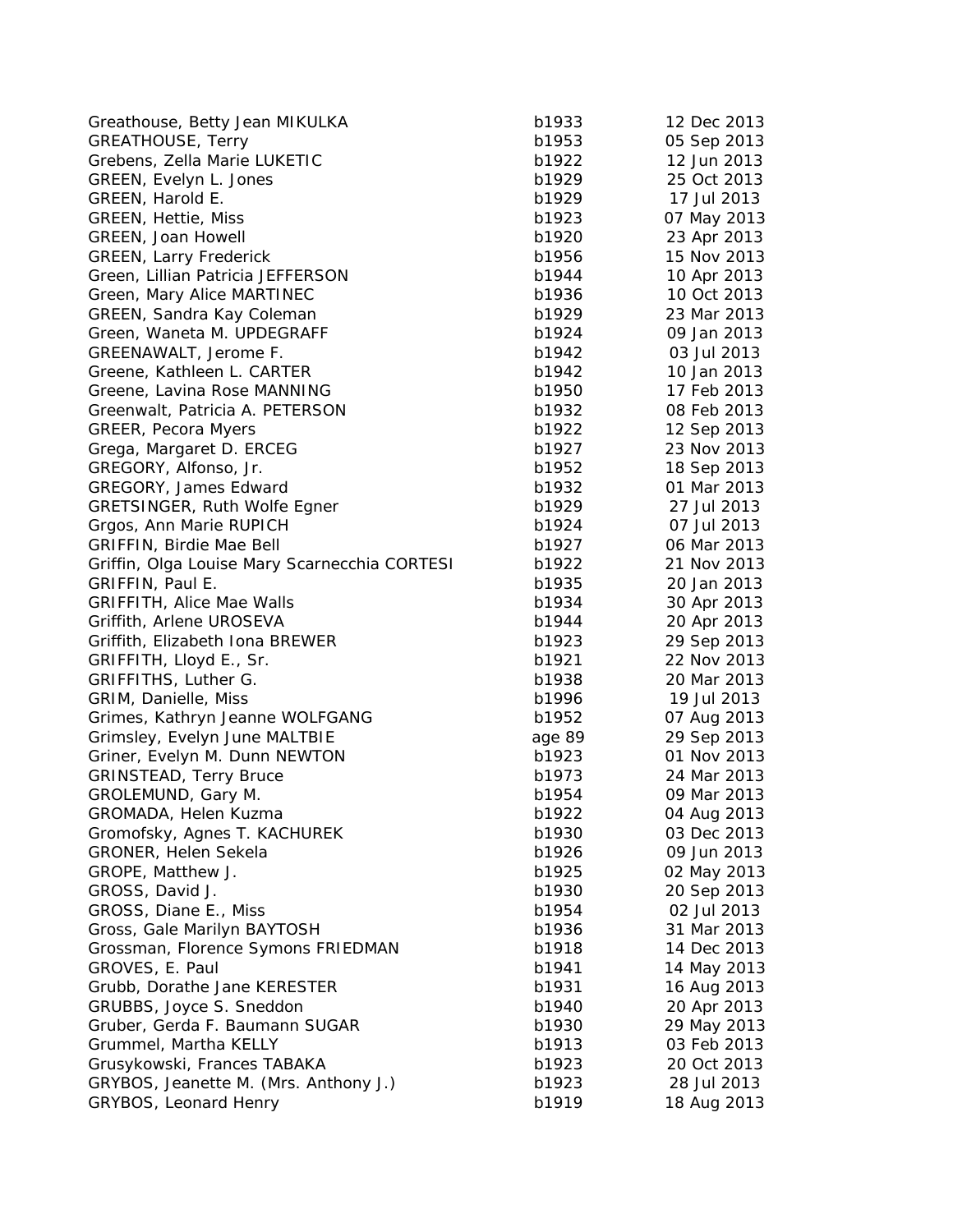| GRZYWNA, Joseph                        | b1921           | 08 Mar 2013 |
|----------------------------------------|-----------------|-------------|
| GUARINO, Josephine M. Villio           | b1915           | 14 Jan 2013 |
| GUDZINAS, Nathan J.                    | b1974           | 30 Oct 2013 |
| GUERRA, Joseph Arthur                  | b1920           | 31 Oct 2013 |
| GUERRERO, Eleanor Anna, Miss           | b1947           | 16 Jan 2013 |
| GUERRIERE, John                        | age 71          | 18 Jul 2013 |
| GUERRIERI, Frank                       | b1951           | 02 Nov 2013 |
| GUERRIERI, Marie M. Gianfrancesco      | b1924           | 15 Jan 2013 |
| Guest, Elizabeth RILEY                 | b1933           | 04 Aug 2013 |
| GUGLIOTTI, Joseph G.                   | b1931           | 14 Apr 2013 |
| GUIDOS, Margaret Therese, Miss         | b1914           | 22 Oct 2013 |
| GUIDOS, Martha Cornelius               | b1925           | 09 Oct 2013 |
| GUIDOSH, Mathilda Elizabeth Papp       | b1924           | 28 Jan 2013 |
| GUILFORD, Michael W.                   | b1949           | 05 Oct 2013 |
| GUILINGER, Margaret S. Weimer          | b1917           | 27 Dec 2013 |
| GULACY, Virginia A. Raseta             | b1928           | 29 Jan 2013 |
| GULGIN, Vicki L. Musser                | b1955           | 27 Jun 2013 |
| Gulich, Louise M. DANKOVICH            | b1920           | 07 Feb 2013 |
| GULU, Brittany Marie Summerville, Miss | b1996           | 05 Mar 2013 |
| GULU, Gerald R., Sr.                   | b1940           | 19 Dec 2013 |
| GUNTER, Richard John                   |                 | 29 Oct 2013 |
| Gunyula, Rosie JONES                   | b1951           | 04 Jun 2013 |
| <b>GURD, Dorothy May Reese</b>         | b1916           | 25 Jul 2013 |
| Gurley, Helen Ruth BRYANT              | b1936           | 29 Aug 2013 |
| GURLEY, Maurice, Sr.                   | b1957           | 13 Jul 2013 |
| Gurnick, Marie Virginia VERNON         | b1939           | 27 Nov 2013 |
| GURRERA, Cynthia Louise Tate           | b1959           | 31 Aug 2013 |
| Gustafson, Mynra Jane SMITH            | b1945           | 28 Feb 2013 |
| Gustafson, Myrna Jane SMITH            | age 67          | 19 May 2013 |
| GUSTOVICH, Frances J. Leskovec Bonder  | b1934           | 07 Jul 2013 |
| GUTHRIE, William J., Sr.               | b1926           | 31 Oct 2013 |
| Gutman, Florence D. O'BRIEN            | b1926           | 25 Aug 2013 |
| GUY, Clem D.                           | b1944           | 30 Jan 2013 |
| GUY, Eugene R.                         | b1927           | 26 Apr 2013 |
| GWEN, Oties Lee, Jr.                   | b1946           | 16 Aug 2013 |
| Gwin, C. Eileen JOHNSON                | b1926           | 01 Oct 2013 |
| GWIN, Lyle Dale                        | b1930           | 28 Oct 2013 |
| Gwinnup, Jean JANESH                   | b1943           | 06 May 2013 |
| GWYNN, Elsie A. Rose                   | b1916           | 28 Apr 2013 |
| HAAS, Myron M.                         | b1954           | 20 Jan 2013 |
| HABUDA, Lita Joan DiGiacomo            | b1927           | 04 Feb 2013 |
| HACKER, Donna J. Wunderlich            | b1941           | 31 Mar 2013 |
| HACKETT, David E.                      | b1935           | 31 May 2013 |
| HACKETT, Elizabeth A. Alford           | b1935           | 24 Mar 2013 |
| HAFELY, Gary M.                        | b1947           | 06 Nov 2013 |
| HAGAN, Robert L.                       |                 |             |
| HAGEMAN, Robert E.                     | age 75<br>b1918 | 09 Apr 2013 |
|                                        |                 | 16 Apr 2013 |
| HAGEN, Howard Waltelr                  | b1924           | 01 Mar 2013 |
| HAGEN, Howard William                  | b1924           | 27 Feb 2013 |
| HAGEN, Jean S. Kulow                   | b1923           | 04 Feb 2013 |
| HAHN, Betty Lou Hanley                 | b1938           | 12 Mar 2013 |
| HAHN, Cynthia R., Miss                 | b1957           | 16 May 2013 |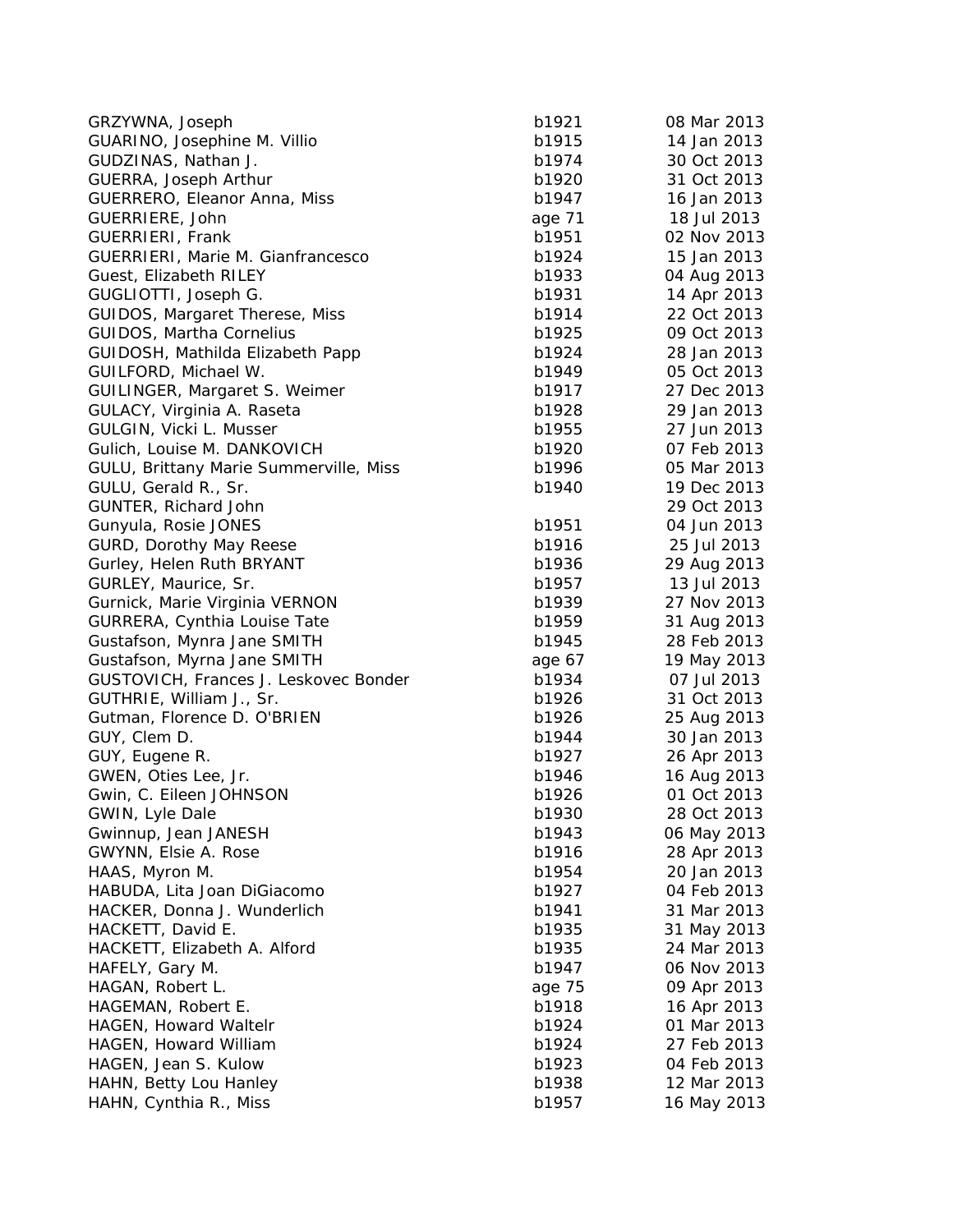| HAINES, Lorie A., Mr.                    | b1959          | 16 Jul 2013                |
|------------------------------------------|----------------|----------------------------|
| Haines, Marjorie E. MILLER               | b1930          | 21 Sep 2013                |
| HAKE, Barbara Ann Fergus                 | age 76         | 25 Jan 2013                |
| HAKE, Caroline Henerfo                   | b1937          | 07 Aug 2013                |
| HAKE, Herbert E.                         | b1933          | 28 Feb 2013                |
| HALADAY, Elsie J. Dolak                  | b1921          | 17 Sep 2013                |
| HALAS, Diana Pastor                      | b1957          | 13 Feb 2013                |
| HALBERG, Gwyneth Vivian Roberts          | b1917          | 26 Apr 2013                |
| HALE, Daniel F.                          | b1951          | 08 Dec 2013                |
| HALEY, Dixie Lee Nightlinger             | b1927          | 07 Nov 2013                |
| HALL, Arthur R., Jr.                     | b1924          | 11 Oct 2013                |
| HALL, Darlene Z. Thayer                  | b1940          | 03 Apr 2013                |
| Hall, Diane Patricia JONES               | b1954          | 28 Mar 2013                |
| Hall, Eleanor A. CLAWGES                 | b1933          | 16 Jun 2013                |
| Hall, Jeanne L. BECKMAN                  | b1927          | 24 Nov 2013                |
| HALL, Loretta, Miss                      | b1957          | 30 Jan 2013                |
| Hall, Margaret L. SECKLER                | b1939          | 20 Jul 2013                |
| Hall, Marie SIMON                        | b1927          | 28 Aug 2013                |
| Hall, Shirley A. LATIMER                 | b1928          | 21 Apr 2013                |
| Hall, Sondra BALLARD                     |                | 29 Aug 2013                |
| HALL, Thomas Cellar                      | b1933          | 13 Jan 2013                |
| HALLDEN, Florence Louise, Miss           | b1925          | 28 Apr 2013                |
| HALLIS, Steve A.                         | b1965          | 10 Jul 2013                |
| Halowell, Nellie Mae MOUNTZ              | b1924          | 14 May 2013                |
| HAMADY, Rosella Mastopietro              | b1931          | 28 Jan 2013                |
| HAMER, Elizabeth Jane Connelly           | b1924          | 13 Jul 2013                |
| Hamilton, Christine RICHARDSON           | b1927          | 18 Aug 2013                |
| HAMMILL, Marjorie Joann Gardner          | b1925          | 03 Jul 2013                |
| HAMMOND, Hazel (Mrs. Christopher GIBSON) | age 59         | 06 Jun 2013                |
| HAMMOND, Rolland Eugene                  | b1925          | 22 May 2013                |
| HAMMOND, Rose Martinovich                | b1920          | 12 May 2013                |
| HAMMONDS, Leroy                          | b1944          | 26 Jun 2013                |
| HAMNER, William L.                       | b1947          | 02 Apr 2013                |
| HAMROCK, Helen Yaklich                   | b1941          | 14 May 2013                |
| HANCE, Virginia Jean Heckel              | age 87         | 10 Nov 2013                |
| Hancher, Beverly J. DONNAN               | b1937          | 14 Feb 2013                |
| HANCOCK, William H.                      | b1939          | 15 Oct 2013                |
| HANDWORK, Ronald D., Jr.                 | b1959          | 25 Dec 2013                |
| HANDWORK, William                        | b1933          | 03 Nov 2013                |
| HANKEY, Helen J. Kijowski                | b1936          | 03 May 2013                |
| Hankiwska, Mary STECEWYCZ                | b1922          | 12 Feb 2013                |
| Hanley, Betty Lou HAHN                   | b1938          | 12 Mar 2013                |
| HANLEY, Eleanor Mariotti                 | b1926          | 15 Mar 2013                |
| HANNA, Virginia Ruth Smith               | age 89         | 04 Jun 2013                |
| Hannah, Betty Jane McFADDEN              | age 85         | 20 Jul 2013                |
| HANNERS, Mattie Hart Wright              |                |                            |
| HANS, Emily Cojocariu                    | b1924<br>b1924 | 25 Apr 2013<br>03 Oct 2013 |
|                                          |                |                            |
| Hansen, Linda CHUBA                      | b1943          | 12 Dec 2013                |
| Hanshaw, Dora Jane CRAWFORD              | b1932          | 18 Mar 2013                |
| HANUSCHAK, Flora J. Popa                 | b1921          | 01 Dec 2013                |
| HANUSCHAK, Jean E., Miss                 | b1947          | 16 Dec 2013                |
| Hapgood, Emily Jean Jewell HUSTED        | b1923          | 05 Sep 2013                |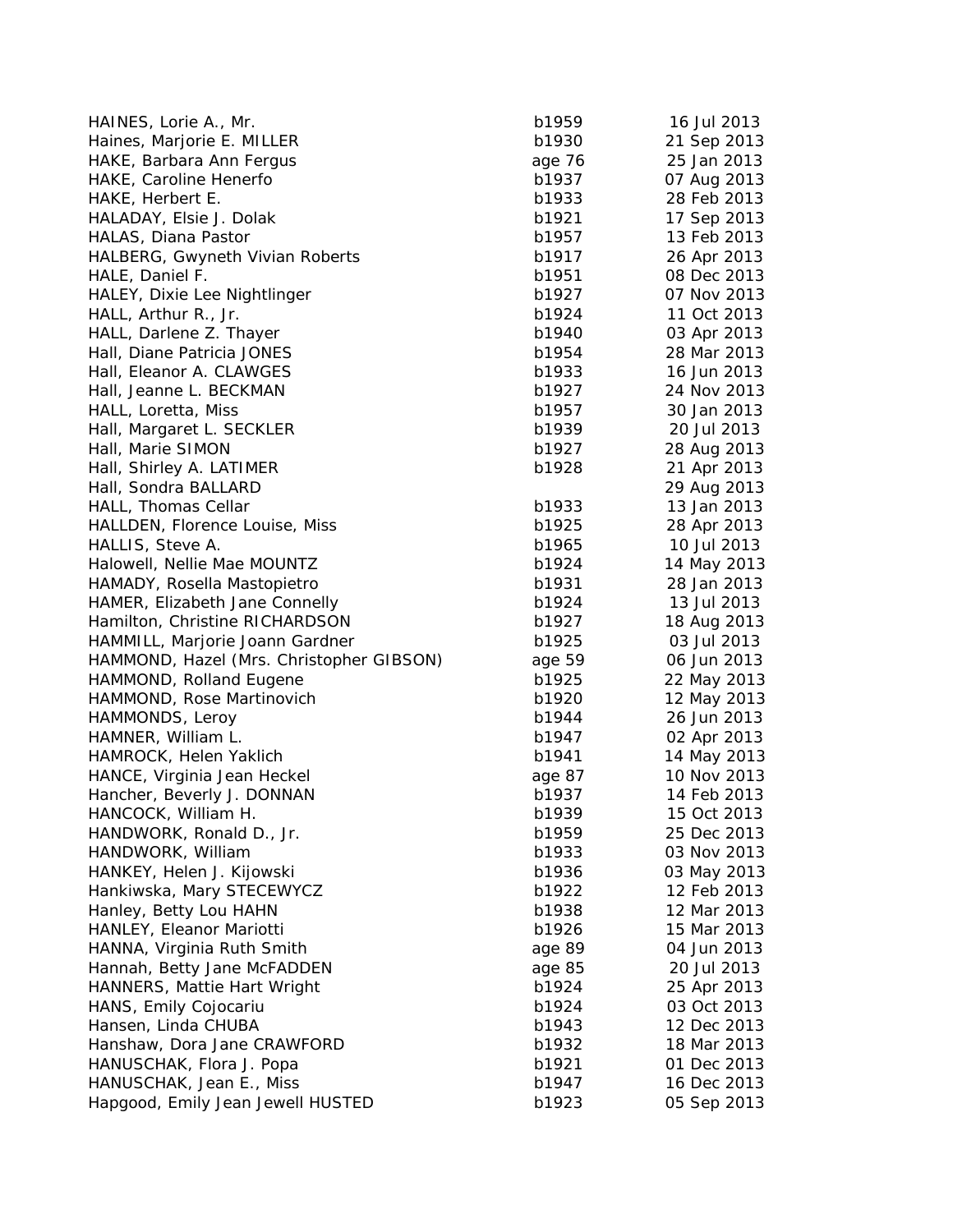| Haraj, Josephine Ann ZERBONIA       | b1931  | 15 May 2013 |
|-------------------------------------|--------|-------------|
| HARCARIK, Robert E.                 | b1930  | 17 Aug 2013 |
| HARDIN, Jeffrey Allen               | age 58 | 17 Mar 2013 |
| HARDINGER, Dennis J.                | b1951  | 03 Mar 2013 |
| HARKLEROAD, Annie L. Jenkins        | b1927  | 25 Oct 2013 |
| HARMICAR, Teresa Ann Naples         | b1958  | 13 Aug 2013 |
| Harmon, Carol Jean BAKER            | age 72 | 07 Sep 2013 |
| HARMON, Helene Nora Smart           | b1936  | 22 Oct 2013 |
| HARP, David Michael                 | b1968  | 18 Apr 2013 |
| HARRIS, Agnes L. McCormick          | b1920  | 11 Jul 2013 |
| HARRIS, Donald                      | b1948  | 05 May 2013 |
| Harris, Estella J. JONES            | b1921  | 25 Sep 2013 |
| Harris, Ethel M. DUNLEY             | b1942  | 03 Mar 2013 |
| HARRIS, Margaret M. Senvissky       | b1956  | 24 Sep 2013 |
| Harris, Mary Catherine McCARTHY     | b1942  | 30 Oct 2013 |
| Harris, Nora Wylie EBERT            | b1920  | 07 Dec 2013 |
| HARRIS, Patricia A. Veite           | b1938  | 31 Jan 2013 |
| HARRIS, Rosemary DeCenso Valentino  |        | 14 Jul 2013 |
| HARRIS, Sharon Marie Orville        | b1954  | 28 Jan 2013 |
| HARRISON, Carl E.                   | b1939  | 06 Dec 2013 |
| Harrison, Elsie M. PEARSON          | b1938  | 16 Jan 2013 |
| HARRISON, Gregory Cornell           | b1957  | 03 May 2013 |
| HARRISON, Kathleen A. Smith         | b1947  | 26 May 2013 |
| HARRISON, Kathy A. Bellotta         | b1949  | 06 Jun 2013 |
| Harrold, Dorothy J. Rohrer DILLEHAY | b1919  | 10 Sep 2013 |
| HARRY, William C.                   | b1923  | 29 May 2013 |
| HARSHBARGER, Jean Gates             | b1927  | 23 Feb 2013 |
| HART, Edward                        | b1920  | 23 Apr 2013 |
| Hart, Judith YURICEK                | b1940  | 16 Feb 2013 |
| HART, Katherine Tuck                | b1931  | 27 Aug 2013 |
| HART, Naomi D. Ferguson             | b1930  | 05 Mar 2013 |
| Hart, Ruth Ellen SLATTERY           | b1911  | 13 Nov 2013 |
| HARTLEY, James                      | b1921  | 12 Sep 2013 |
| HARTMAN, Edna I. Ague               | b1928  | 30 Jan 2013 |
| Hartman, Margaret Jane HOFFMAN      | b1939  | 19 Mar 2013 |
| HARTMAN, Marguerite A. Clark        | b1917  | 02 Nov 2013 |
| HARTMAN, Ronald A.                  | b1959  | 18 Sep 2013 |
| Hartzell, Oneda WEATHERFIELD        | b1927  | 24 Mar 2013 |
| HARVER, William S.                  | age 70 | 12 Apr 2013 |
| HARVISCHAK, Anna, Miss              | b1918  | 03 Jan 2013 |
| HASSAY, Martha M. Leeson            | b1924  | 15 Dec 2013 |
| HASSAY, Verna Mae Rohrer            | b1930  | 25 Feb 2013 |
| HASSEN, Mohamed, Jr.                | b1986  | 05 Sep 2013 |
| Hassey, Marilyn C. BARNHART         | b1931  | 28 Jul 2013 |
| Hatala, Margaret POZAR              | b1918  | 24 Dec 2013 |
| Hatala, Pauline A. TOTH             | b1923  | 13 Mar 2013 |
| HATFIELD, Betty A. Jones            | b1934  | 27 Dec 2013 |
| Hatfield, Emily W. OLIVER           | b1921  | 06 Jan 2013 |
| HATLABAN, Betty G. Houser           | b1921  | 10 Oct 2013 |
| Hatton, Dorothy P. Kinder RAPP      | b1913  | 05 Feb 2013 |
| HAUN, James R.                      | b1941  | 29 Dec 2013 |
| Haus, Anne Catherine KERRIGAN       | b1921  | 04 Aug 2013 |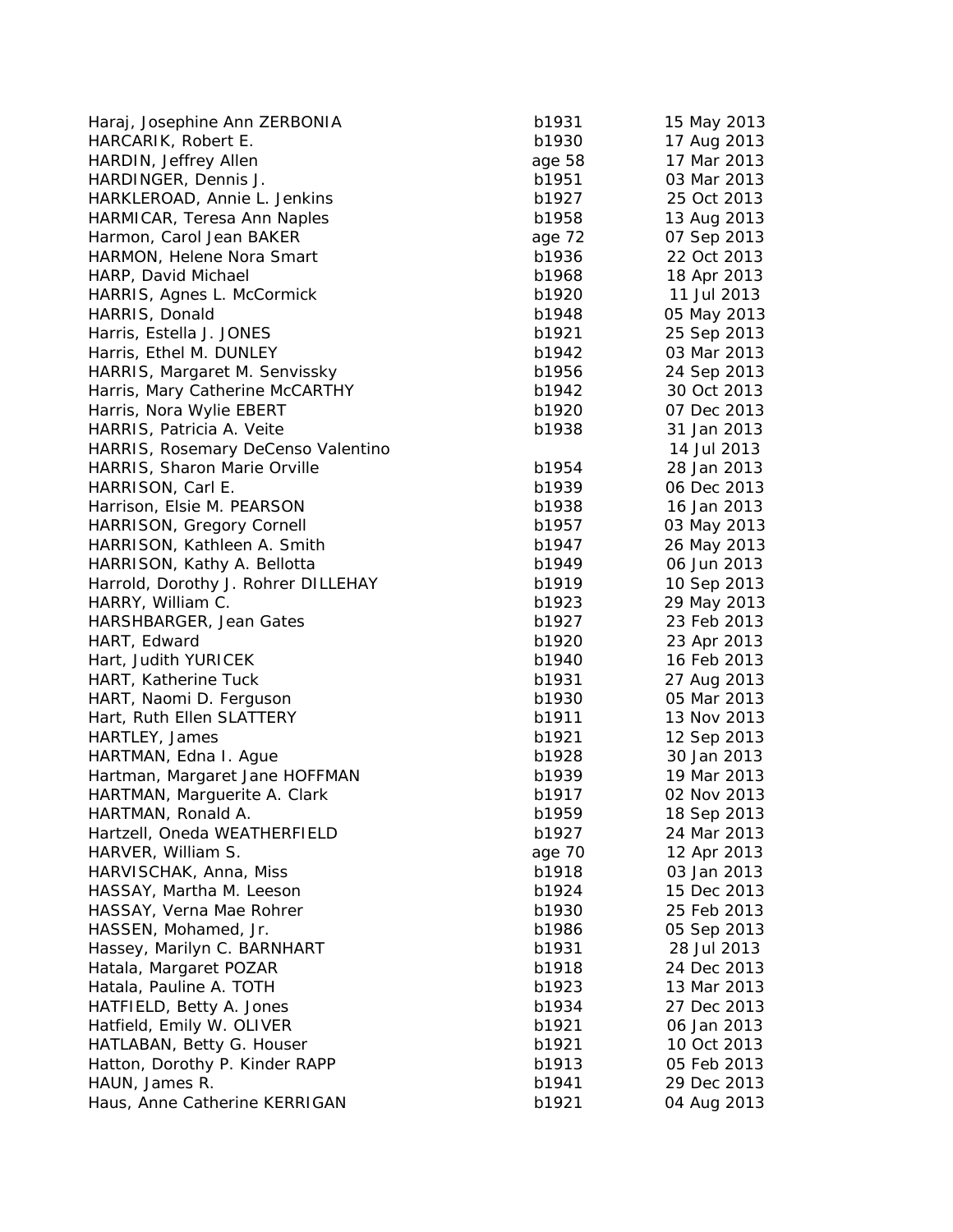| Hawes, Dale Banks FERRERI         | b1954  | 11 Apr 2013                |
|-----------------------------------|--------|----------------------------|
| Hawkins, Garnet Virginia FLOOR    | b1924  | 18 Dec 2013                |
| HAWKINS, Melvinia Newsome Sanders |        | 10 Jan 2013                |
| HAWKINS, Ray E.                   | b1929  | 01 Aug 2013                |
| HAWKINS, Sara Ellen Jones         | b1930  | 02 Dec 2013                |
| HAWN, Eleanor Louisa Schulz       | b1917  | 22 Dec 2013                |
| Hay, Elizabeth H. WILLIAMS        | b1918  | 13 Jan 2013                |
| HAYDEN, Stella Dash               | b1926  | 01 Oct 2013                |
| HAYDU, Jackie Lavin               | b1927  | 11 Apr 2013                |
| HAYES, Jerome                     | b1946  | 26 Dec 2013                |
| Hayes, M. Helen SAHLI             | b1925  | 02 Feb 2013                |
| HAYES, Roger                      | age 70 | 20 Nov 2013                |
| Hayes, Viola A. IAGULLI           | b1920  | 01 Jan 2013                |
| HAYES, Willie Delmor              | b1940  | 10 Apr 2013                |
| HAYNAM, Avis Pinney               | b1930  | 15 Dec 2013                |
| HAYNES, Hugh Ross                 | b1935  | 13 Jan 2013                |
| HAYNES, Sarah L., Miss            | b1938  | 01 Oct 2013                |
| Hazen, Carole Jean HERNANDEZ      | b1945  | 26 May 2013                |
| HEARD, Jason Newell, Sr.          | b1973  | 12 Oct 2013                |
| <b>HEARD, Orade Peeples</b>       | b1921  | 09 Apr 2013                |
| HEARD, Viola Jordan               | b1928  | 23 Oct 2013                |
| HEASLEY, George Isaac             | b1936  | 20 May 2013                |
| Heasley, Rebecca Olen McCARTY     | b1942  | 06 Jun 2013                |
| HEATH, Charles E., Jr.            | b1950  | 16 Oct 2013                |
| HEAVRIN, Charles A.               | b1922  | 10 Mar 2013                |
| HEBAN, Mary Piccirillo            | b1930  | 15 Mar 2013                |
| <b>HECK, Charles Frank</b>        | b1919  | 01 Dec 2013                |
| Heckart, Miriam I. MONTGOMERY     | b1923  | 09 May 2013                |
|                                   | age 87 | 10 Nov 2013                |
| Heckel, Virginia Jean HANCE       | b1965  |                            |
| HECKMAN, Katherine A. Klapac      | b1924  | 11 Aug 2013                |
| HECKMER, Raymond                  | b1929  | 19 May 2013<br>30 May 2013 |
| HEDGLIN, Phyllis M. Reigelman     |        |                            |
| Heffner, Ora F. TERLESKY          | b1930  | 12 Dec 2013                |
| HEFFRON, Luke Leo                 | b1917  | 30 May 2013                |
| Hegedusich, Mildred B. BAYTOS     | b1927  | 07 Mar 2013                |
| Heiser, Janet M. PIKOS            | b1943  | 24 Feb 2013                |
| HELLAM, Larry F.                  | b1939  | 10 Oct 2013                |
| Heller, Joan KEMPE                | b1928  | 24 Dec 2013                |
| <b>HELMICK, Joseph Blaine</b>     | b1944  | 20 Jan 2013                |
| Hemlich, Stella L. Fritz COFFEY   | b1940  | 14 May 2013                |
| HEMMINGER, Michael P.             | b1945  | 19 May 2013                |
| HEMPHILL, Joanna Davis Conkey     | b1925  | 14 Apr 2013                |
| Henary, Lenora Mae WHITTAKER      | b1943  | 17 Sep 2013                |
| Hench, Mildred R. METZGER         | b1915  | 12 May 2013                |
| HENDERSON, James Kim              | b1941  | 01 Sep 2013                |
| Hendricks, Ethel Irene DINSIO     | b1928  | 27 Dec 2013                |
| HENDRICKSON, Beverly A. Benjamin  | b1924  | 19 Jun 2013                |
| HENDRIX, Savar Ali, Mr.           | b1983  | 08 Aug 2013                |
| Hendrix, Wanda OAKLEY             | b1951  | 28 Nov 2013                |
| Henerfo, Caroline HAKE            | b1937  | 07 Aug 2013                |
| HENNING, John C., Sr.             | b1943  | 28 Aug 2013                |
| Henry, Dolores Ann GASSER         | b1921  | 12 Apr 2013                |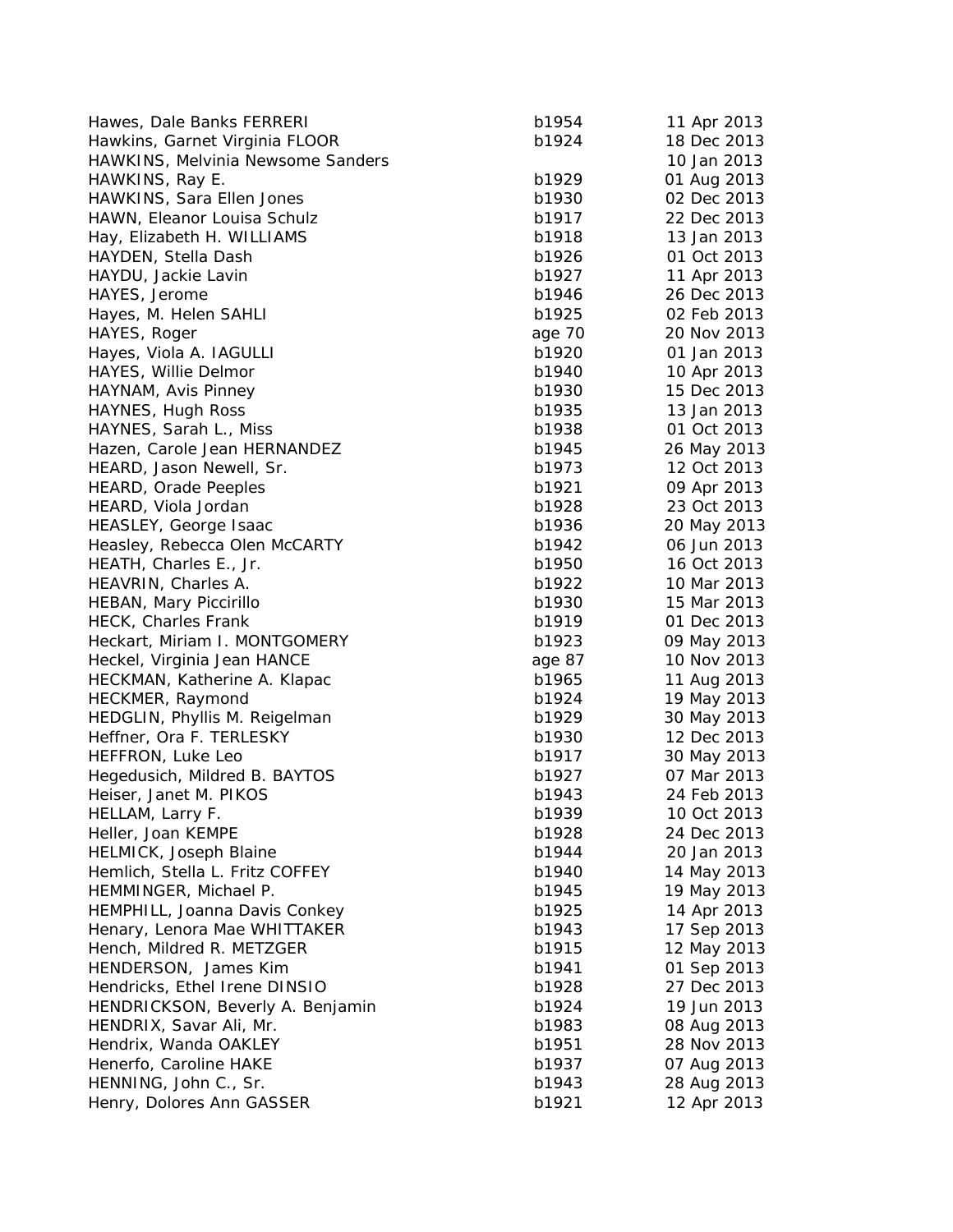| HENRY, James Richard                  | b1944  | 21 Dec 2013 |
|---------------------------------------|--------|-------------|
| HENRY, Martha Gaskey                  | b1923  | 22 Feb 2013 |
| HENRY, Russell J.                     | b1924  | 24 Jan 2013 |
| HENRY, Virginia McCue                 | b1922  | 17 Mar 2013 |
| Hensley, Beulah E. TAYLOR             | b1923  | 15 Feb 2013 |
| HEPBURN, Dorothy H. Cutlip            | b1928  | 07 Mar 2013 |
| Herbert, Josephine Emma Merdes FISHER | b1918  | 06 Jan 2013 |
| HERD, June Sveda                      | b1940  | 14 Apr 2013 |
| HEREDY, Andrea Lee D'Entremont        | b1957  | 14 Jun 2013 |
| Herman, Juanita VERTUCCI              | b1929  | 14 Aug 2013 |
| HERMAN, Vera Barber                   | b1926  | 01 Mar 2013 |
| HERNANDEZ, Carole Jean Hazen          | b1945  | 26 May 2013 |
| HERNANDEZ, Fortunato Natal            | b1957  | 13 Feb 2013 |
| HERR, James Wesley                    | b1947  | 18 Aug 2013 |
| Herring, Gail Deon GARRETT            | b1953  | 23 Nov 2013 |
| HERRON, Todd T.                       | b1962  | 02 May 2013 |
| HERSHBINE, Dennis W.                  | b1946  | 12 May 2013 |
| Herst, Gladamae FACKETY               | b1925  | 08 Mar 2013 |
| Hertrich, Karola DIECK                | b1949  | 19 Feb 2013 |
| HESLEN, Raymond J.                    | b1928  | 30 Dec 2013 |
| HESS, Herbert C.                      | age 84 | 11 Aug 2013 |
| Hess, Mary Kubrin DeJULIA             | b1929  | 12 Nov 2013 |
| HESS, Wallace, Jr.                    | b1931  | 27 Nov 2013 |
| HESSMAN, Ralph D.                     | b1937  | 15 Jan 2013 |
| HESTIN, John F.                       | b1936  | 17 Nov 2013 |
| HETRICK, Arden L.                     | b1944  | 18 Jun 2013 |
| Hetrick, Linda Ann FORREST            | b1963  | 23 Jun 2013 |
| Hetrick, Sandra H. SMITH              | b1940  | 24 Apr 2013 |
| Hettler, Carol A. LAMPARTY            | b1949  | 21 Jul 2013 |
| HETTRICK, Nancy Jean, Miss            | b1936  | 11 Apr 2013 |
| HETZEL, Roger H.                      | b1926  | 13 Mar 2013 |
| Heverly, Miriam Elaine MERAGLIO       | b1924  | 08 Sep 2013 |
| Hewitt, Joanne V. BROWN               | b1935  | 12 Mar 2013 |
| HEYMAN, Bertram N.                    | b1919  | 10 Mar 2013 |
| Heyman, Edna Ethel FRIED              | b1926  | 07 May 2013 |
| Heyman, Lucille SHERWIN               |        | 02 Apr 2013 |
| Heyman, Sophie SPECTOR                | b1919  | 18 Oct 2013 |
| Hickey, Celia M. OZENGHAR             | b1968  | 07 Mar 2013 |
| Hickey, Lois A. PETERS                | b1959  | 11 Jul 2013 |
| Hicks, Helene MELROSE                 | b1924  | 04 Oct 2013 |
| Hidlebrand, Virginia E. SPATARA       | b1940  | 01 Sep 2013 |
| Hienamen, Doris DUFFY                 | b1930  | 02 May 2013 |
| HIGBY, Timothy J.                     | b1954  | 17 Jan 2013 |
| Higgins, Carolyn Lillian DEPOFI       | b1923  | 09 Jan 2013 |
| HIGHAM, James, Sr.                    | b1938  | 22 Sep 2013 |
| Highsmith, Floris H. SMITH            | b1916  | 08 Jan 2013 |
| Highsmith, Floris H. SMITH            | b1916  | 10 Mar 2013 |
| HILBERT, Randall John                 | b1957  | 03 Jan 2013 |
| HILBERT, Thomas Paul                  | b1930  | 22 May 2013 |
| HILE, Edgar William                   | age 66 | 07 Apr 2013 |
| Hileman, Charlotte June KINNICK       | b1947  | 25 Jul 2013 |
| HILEMAN, Pearl N. Stafford            | b1933  | 20 Nov 2013 |
|                                       |        |             |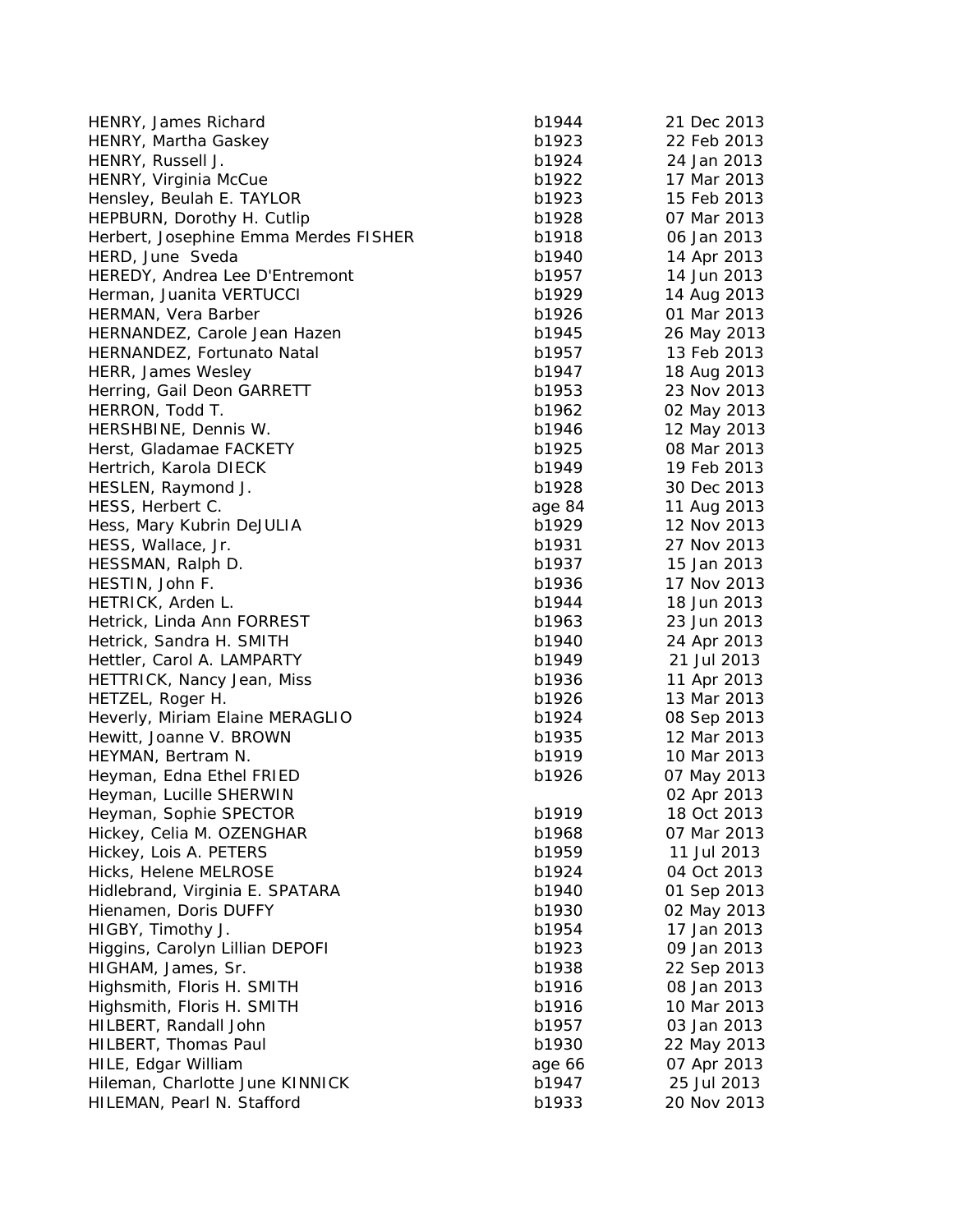| Hill, Aldine F. BAME               | b1922          | 25 Aug 2013 |
|------------------------------------|----------------|-------------|
| Hill, Barbara Onnolee SERIAN       | age 87         | 27 Sep 2013 |
| HILL, Bernice M. Germanoski        | b1924          | 24 Aug 2013 |
| Hill, Dorothy Lee HOOD             | b1944          | 15 Sep 2013 |
| HILL, Irma K. Saastamoinen         | b1925          | 15 Jun 2013 |
| Hill, Lavon GORDON                 | b1932          | 09 Jun 2013 |
| Hill, Linda M. PRICE               | b1955          | 10 Dec 2013 |
| HILL, Willie Mae Dawson            | b1934          | 19 Jan 2013 |
| Hillenbrand, Joanne M. BLAUROCK    | b1935          | 12 Jan 2013 |
| Hilles, Edna FAST                  | b1925          | 30 Oct 2013 |
| HILLIARD, Ray LeRoy                | age 78         | 12 Jul 2013 |
| HILLMAN, Bruce E.                  | b1934          | 21 Apr 2013 |
| HILLMAN, Charles P.                | b1919          | 31 Jul 2013 |
| Hillman, Ruth Eleanor BENNETT      | b1921          | 13 Sep 2013 |
| HILLS, Ivory, Sr.                  | b1929          | 18 Jul 2013 |
| Hilson, Gloridean JOHNSON          | b1932          | 27 Dec 2013 |
| HILSON, Michael Lane               | b1949          | 02 Oct 2013 |
| Hilton, Jane MCKENDRY              | b1928          | 19 Apr 2013 |
| HIMES, Cyrilla C. Jordan           | b1935          | 17 Apr 2013 |
| HIMES, Earl F.                     | b1924          | 28 Jul 2013 |
| HIMES, Lea Mae McCord              | b1933          | 10 Dec 2013 |
|                                    |                |             |
| HINDUS, Robert S.                  | b1929<br>b1922 | 10 Nov 2013 |
| <b>HINER, Margaret Gail Levine</b> |                | 20 Jan 2013 |
| HINGEL, Ernest J.                  | b1963          | 04 Jan 2013 |
| HINKLE, Lynn Ann Hopkins           | b1955          | 13 Nov 2013 |
| Hinkle, Vivian L. LEWIS            | b1922          | 03 Mar 2013 |
| Hipskind, Mary Ann SPAHR           | b1926          | 11 Oct 2013 |
| HIZNAY, Agnes L. McGarry           | b1922          | 21 Jul 2013 |
| Hlebovy, Agnes D. ANTALOCY         | b1919          | 25 Oct 2013 |
| HLEBOVY, Mary A., Miss             | b1930          | 20 Jun 2013 |
| HO, Bernarda Wong                  | b1944          | 13 Oct 2013 |
| HOAK, Wayne L.                     | b1949          | 20 Sep 2013 |
| HOBART, Millie Jean Dempesis       | b1922          | 04 Aug 2013 |
| HOCHADEL, Donald F.                | b1927          | 12 May 2013 |
| Hodge, Etta Mae Jarvis NORMAN      | b1923          | 19 May 2013 |
| HODGE, James Harry                 | b1956          | 03 Jan 2013 |
| HODGE, William P.                  | b1921          | 11 Jul 2013 |
| HODOR, Mary Jean, Miss             | b1938          | 18 Oct 2013 |
| HOECK, Mark T.                     | b1956          | 31 Aug 2013 |
| Hoelzel, Jane Ann EDMISTON         | b1925          | 06 Aug 2013 |
| HOELZLE, William E.                | b1936          | 08 Sep 2013 |
| HOFFMAN, Kathleen M. Turley        | b1939          | 15 Jul 2013 |
| HOFFMAN, Lenore B. Uselton         | b1919          | 15 May 2013 |
| HOFFMAN, Margaret Jane Hartman     | b1939          | 19 Mar 2013 |
| HOFFMAN, Rex Richard               | b1952          | 22 Sep 2013 |
| HOFSASS, Christopher Daniel        | age 51         | 09 Jun 2013 |
| HOFUS, Charlene Ann Pollard        | b1940          | 17 Aug 2013 |
| HOGAN, Jessica Nicole, Miss        | b1987          | 04 Jul 2013 |
| HOGAN, Joyce A. Parsons            | b1954          | 02 Mar 2013 |
| HOGAN, Linda J. Kern               | b1945          | 28 Jul 2013 |
| HOGAN, Walter L., Jr.              | b1930          | 07 Dec 2013 |
| Hogg, Marilyn Elizabeth BURGOYNE   | b1930          | 04 Jan 2013 |
|                                    |                |             |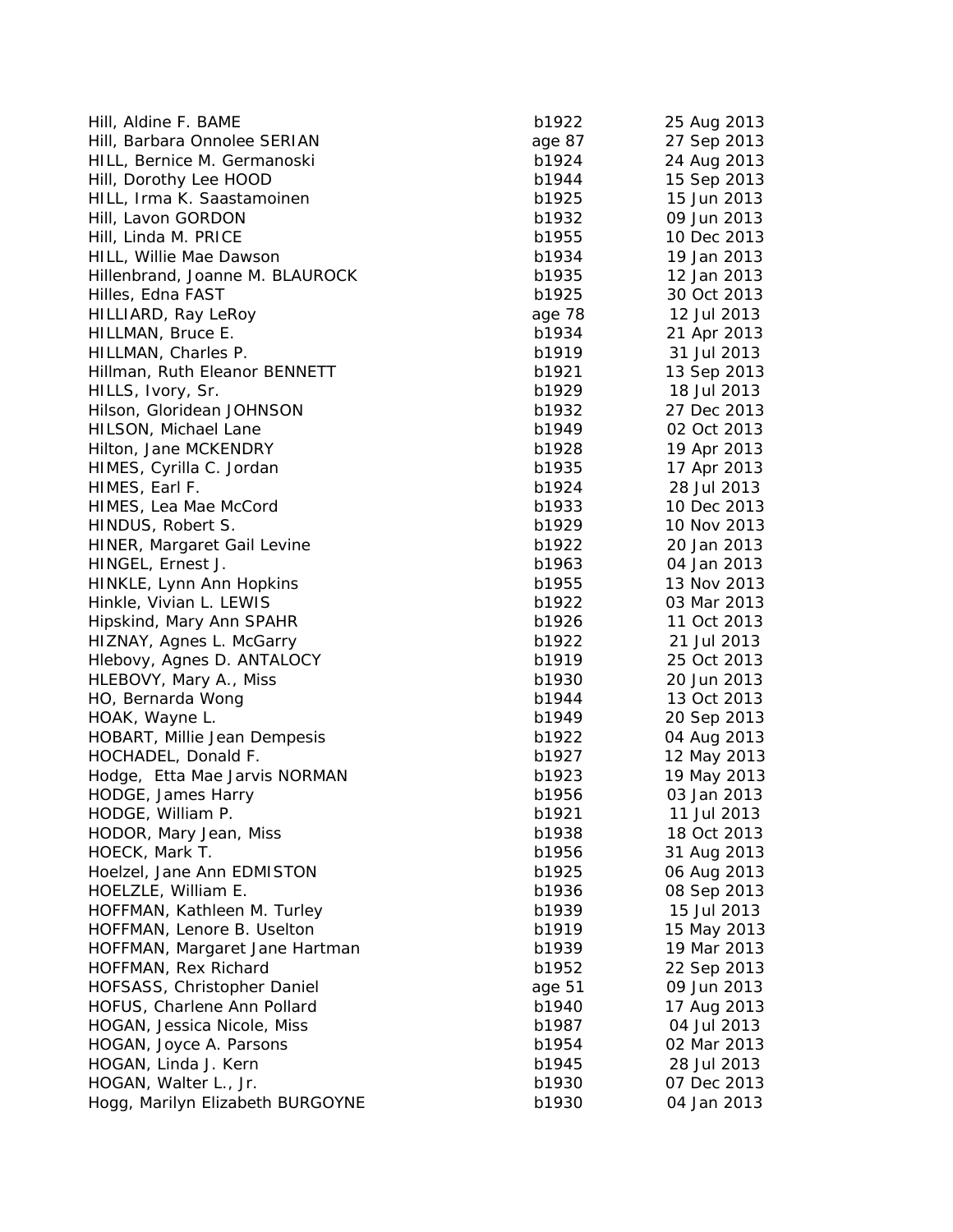Hoque, Catherine SHERROD b1 HOLAN, Phillip Ryan b1977 06 Mar 2013 06 Mar 2013 06 Mar 2013 06 Mar 2013 07 Mar 2013 07 Mar 2013 07 Mar 2013 07 Mar 2013 07 Mar 2013 07 Mar 2013 07 Mar 2013 07 Mar 2013 07 Mar 2013 07 Mar 2013 07 Mar 2013 07 Mar 2013 07 M Holbrook, Mary Alice ZUCCO b1 Holbrook, Mary E. MORDENT b1 HOLCOMB, Edward K. b1958 24 Nov 2014 Holden, Ellen A. NOEL b1931 b1931 b1931 b1931 b1931 b1931 b1931 b1931 b1931 b1931 b1931 b1931 b1931 b1931 b193 HOLECKO, Gerald John b1 Holecko, Geri LYDEN b1 Holecko, Helen Louise WACHT age 89 HOLISKY, Lawrence Edward b1 Holland, Janet L. DRAKE b1 Hollander, Dolores V. PETRELLA b1 Hollar, Pauline H. THORNE b1 HOLLENBAUGH, James Ray, Rev. b1 Holleran, Mary Ellen LYDEN b1 Holliday, Dorothy BIRKHEIMER b1 HOLLIS, Christine E. Burger b1 HOLLOBAUGH, J. R. b1 HOLMES, Lillie B. Boyd b1927 18 Feb 2013 18 Feb 2014 HOLMSTROM, Victoria Linda Pelanda b1 HOLOVATICK, Margaret Leach b1 HOLT, Earl W. b1933 08 Jan 2013 08 Jan 2013 08 Jan 2013 08 Jan 2013 08 Jan 2013 08 Jan 2013 08 Jan 2013 08 Jan 2013 08 Jan 2013 08 Jan 2013 08 Jan 2013 08 Jan 2013 08 Jan 2013 08 Jan 2013 08 Jan 2013 08 Jan 2013 08 Jan 201 HOLT, Susan M. Csiszar b1 HOLTZMAN, Donna L. Murphy b1 HONEY, Dorothy L. Jones b1 HONSE, Richard b1954 04 Apr 2013 04 Apr 2014 04 Apr 2014 04 Apr 2014 04 Apr 2014 04 Apr 2013 04 Apr 2014 04 Apr 2013 04 Apr 2013 04 Apr 2013 04 Apr 2013 04 Apr 2013 04 Apr 2013 04 Apr 2013 04 Apr 2013 04 Apr 2013 04 Apr 20 HOOD, Charlotte Ann Dalrymple b1 HOOD, Dorothy Lee Hill b1 HOOD, Jeanette M. Hughes b1 HOOD, Larry D. b1950 b1950 b1950 b1950 b1950 b1950 b1950 b1950 b1950 b1950 b1950 b1950 b1950 b1950 b1950 b1950 b1950 b1950 b1950 b1950 b1950 b1950 b1950 b1950 b1950 b1950 b1950 b1950 b1950 b1950 b1950 b1950 b1950 b1950 b19 HOOD, Vernon, Lt. b1 HOOPS, M. Dean age 88 23 Oct 2013 1999 Hoover, Dorothy A. COURTNEY b1 Hoover, Margaret Jane LYONS b1 HOOVER, Rosemary Jones age 88 23 23 Oct 2013 Hopkins, Lynn Ann HINKLE b1 HOPKINS, Terry Lamont b1 HOPPER, David DeWitt and The 72 17 September 2014 Hopper, Sarah Anne Burchfield GRAY b1 Horina, Lily M. CIRCELLA b1 HORNE, Beatrice M. Zavarella b1 Horne, Ruth J. WAYLAND b1 HORNER, Louise Chipukites b1 HORNYAK, Ronald R. b1941 22 May 2013 HORNYAK, Thomas P. b1 HORSKY, Norman J. b1 Horvath, Dorothy Ann CLARK b1 HORVATH, Joseph L. b1936 25 Mar 2013 25 Mar 2014 25 Mar 2013 25 Mar 2013 25 Mar 2013 25 Mar 2013 25 Mar 2013 25 Mar 2013 25 Mar 2013 25 Mar 2013 25 Mar 2013 25 Mar 2013 25 Mar 2013 25 Mar 2013 25 Mar 2014 25 Mar 2013 25 Ma Horvatic, Amelia J. NAVARRA b1 HOSACK, Earl M. b1928 18 Dec 2013 18 Dec 2014 18 Dec 2014 18 Dec 2014 18 Dec 2014 18 Dec 2014 18 Dec 2014 18 D Hosack, Margaretta JONES b1 HOSEY, Luke Harrison s/o Rodney D. b2

| 1929  | 10 Feb 2013 |
|-------|-------------|
| 1977  | 06 Mar 2013 |
| 1950  | 11 Nov 2013 |
| 1938  | 15 Apr 2013 |
| 1958  | 24 Nov 2013 |
| 1931  | 27 Oct 2013 |
| 1938  | 06 Jun 2013 |
| 1935  | 15 Jan 2013 |
| le 89 | 20 Aug 2013 |
| 1947  | 06 May 2013 |
| 1933  | 12 Jan 2013 |
| 1928  | 31 Jan 2013 |
| 1918  | 23 Apr 2013 |
| 1938  | 15 Jun 2013 |
| 1943  | 21 May 2013 |
| 1925  | 23 Dec 2013 |
| 1950  |             |
| 1959  | 24 Mar 2013 |
|       | 15 May 2013 |
| 1927  | 18 Feb 2013 |
| 1921  | 13 Oct 2013 |
| 1941  | 17 Nov 2013 |
| 1933  | 08 Jan 2013 |
| 1951  | 13 May 2013 |
| 1929  | 22 Sep 2013 |
| 1915  | 01 Aug 2013 |
| 1954  | 04 Apr 2013 |
| 1944  | 09 Oct 2013 |
| 1944  | 15 Sep 2013 |
| 1963  | 04 Mar 2013 |
| 1950  | 12 Feb 2013 |
| 1922  | 23 Nov 2013 |
| le 88 | 23 Oct 2013 |
| 1927  | 12 Dec 2013 |
| 1930  | 21 Sep 2013 |
| e 88  | 23 Oct 2013 |
| 1955  | 13 Nov 2013 |
| 1963  | 17 Sep 2013 |
| le 72 | 17 Sep 2013 |
| 1925  | 26 Jan 2013 |
| 1929  | 16 Oct 2013 |
| 1917  | 12 Sep 2013 |
| 1917  | 17 Mar 2013 |
| 1916  | 05 May 2013 |
| 1941  | 22 May 2013 |
| 1940  | 19 Mar 2013 |
| 1928  | 05 Dec 2013 |
| 1927  | 15 Jan 2013 |
| 1936  | 25 Mar 2013 |
| 1928  | 20 Mar 2013 |
| 1928  | 18 Dec 2013 |
| 1920  | 24 Feb 2013 |
| 2013  | 05 Dec 2013 |
|       |             |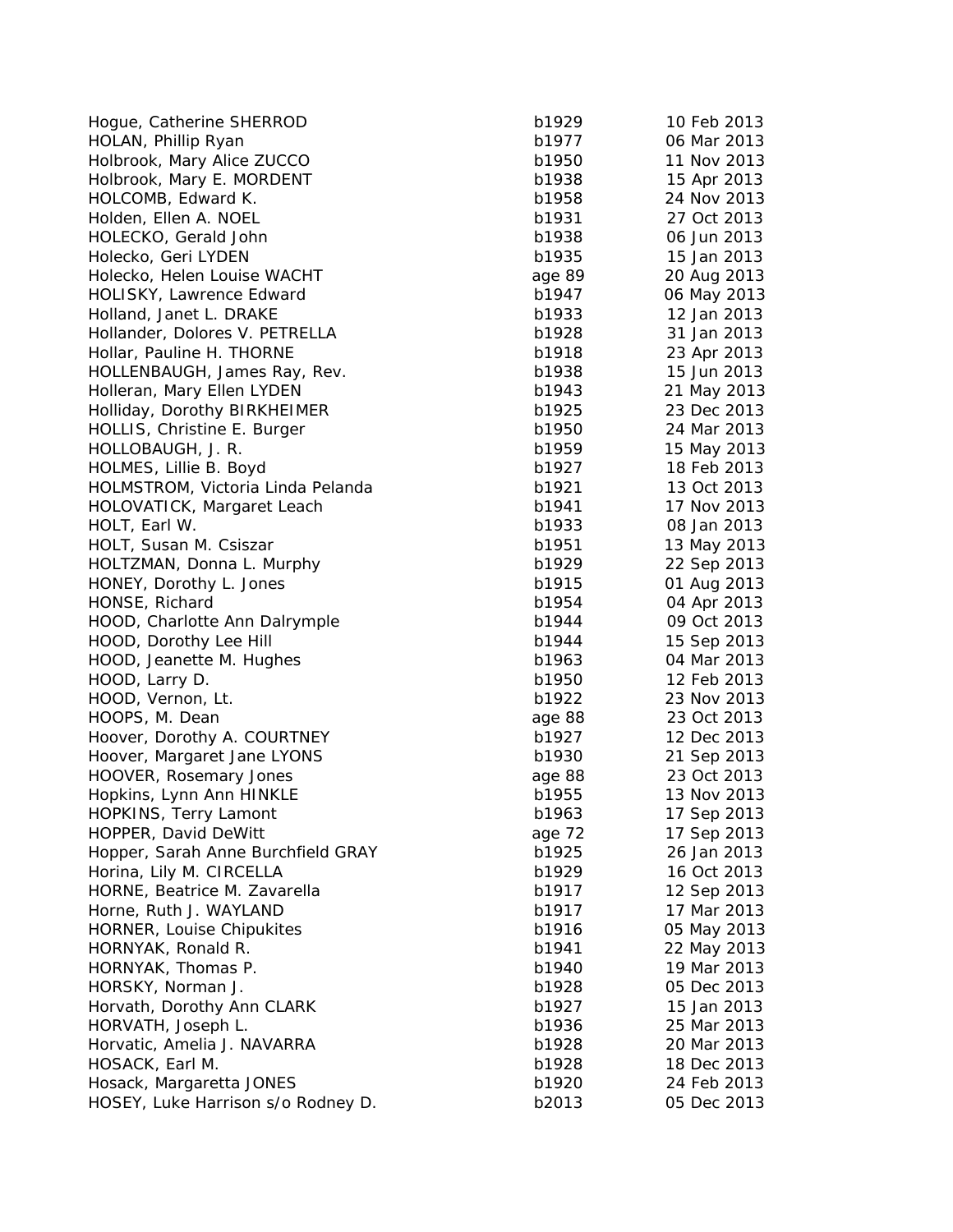| Hoskins, Dorothy WARDEN                    | b1920  | 07 Nov 2013 |
|--------------------------------------------|--------|-------------|
| HOSTETTER, Leroy                           | b1937  | 06 Nov 2013 |
| HOUCK, Georgeann Sicafuse                  | b1942  | 20 May 2013 |
| HOUGH, Martin                              | b1952  | 24 Sep 2013 |
| HOUK, Irene Miller, Dr.                    | b1921  | 06 Jun 2013 |
| <b>HOUSE, Phillip Wallace</b>              | b1928  | 27 Jan 2013 |
| HOUSEAL, Carroll                           | b1929  | 21 Mar 2013 |
| HOUSER, Agnes Christlieb                   | b1920  | 12 Dec 2013 |
| Houser, Betty G. HATLABAN                  | b1921  | 10 Oct 2013 |
| HOUSER, Geraldine Smith                    | b1941  | 31 Oct 2013 |
| HOUSER, William L., Sr.                    | b1935  | 30 Sep 2013 |
| HOUSTON, Raymonda L. Gilliland             | b1942  | 24 May 2013 |
| Houy, Marjorie Boos BERMAN                 | b1924  | 05 May 2013 |
| Hovart, Marlene CARBON                     | b1931  | 09 May 2013 |
| HOVIS, Beryl D. Montgomery                 | b1920  | 27 Aug 2013 |
| Hovis, Charlotte R. KALE                   | b1939  | 04 Aug 2013 |
| Hovis, Patricia B. WADE                    | b1929  | 22 Oct 2013 |
| HOWARD, Demetris Yvonne Broom              | b1946  | 26 Jun 2013 |
|                                            |        |             |
| HOWARD, Edward                             | b1937  | 10 Dec 2013 |
| HOWARD, Laverne P. Scott                   | b1949  | 21 Nov 2013 |
| Howard, Susan CLINE                        | age 66 | 10 Apr 2013 |
| HOWELL, Jean Marilyn Kardas                | b1932  | 01 Sep 2013 |
| Howell, Joan GREEN                         | b1920  | 23 Apr 2013 |
| HOWELL, Mary Lee Smith                     | b1962  | 13 Aug 2013 |
| HOWELL, Melva Jeannine Weckbacher          | b1928  | 19 Sep 2013 |
| HOWELLS, David W.                          | b1938  | 31 Mar 2013 |
| HOWELLS, Dennis J.                         | b1938  | 07 Jun 2013 |
| Howells, Edna E. Zeigler CLAY              | b1922  | 12 Oct 2013 |
| HOWLEY, James P.                           | b1922  | 04 Jun 2013 |
| HOXWORTH, Rachel L. Boye                   | b1941  | 16 May 2013 |
| Hoyle, Diana L. Davis SIMEONE              | b1958  | 24 Apr 2013 |
| Hrelec, Anna C. ZITKOVIC                   | b1929  | 13 Dec 2013 |
| Hrelec, Katherine Anne MIHIN               | b1924  | 28 Nov 2013 |
| HRIBKO, Randall Frank                      | b1947  | 23 Aug 2013 |
| Hricko, Betty SENICH                       | b1923  | 03 Jan 2013 |
| HRUBY, Frank Michael                       | b1923  | 27 Nov 2013 |
| HRUSKA, John David                         | age 71 | 27 Mar 2013 |
| HRUSOVSKI, James F., Sr.                   | b1940  | 13 Dec 2013 |
| HRUSOVSKI, Ronald A.                       | b1938  | 25 Sep 2013 |
| HRYCIK, Steve                              | b1922  | 07 Oct 2013 |
| HRYRONAK, Herbert F.                       | b1952  | 07 May 2013 |
| Hubbard, Esther Lee MERCER                 | b1912  | 20 Apr 2013 |
| Hubiak, Theresa COURTNEY                   | b1936  | 18 Oct 2013 |
| HUCKLESBY, Ethel L. (Mrs. John)            | b1917  | 11 Sep 2013 |
| HUCKO, Joseph                              | b1950  | 29 Apr 2013 |
| HUDAK, Catherine R. Metzinger              | b1921  | 18 Oct 2013 |
| Hudak, Frances M. MILLER                   | b1936  | 19 Apr 2013 |
|                                            |        |             |
| Hudak, Helen M. TEPSICK                    | b1919  | 20 Jun 2013 |
| Hudock, Helen B. STEFANKO                  | b1924  | 23 Mar 2013 |
| HUDRAN, Dorothy Carolyn Sinkovich          |        | 22 Aug 2013 |
| HUDRAN, Mary Elizabeth Drapp (AKA Drabova) | b1948  | 30 Mar 2013 |
| HUFF, Alan R.                              | b1936  | 22 Jul 2013 |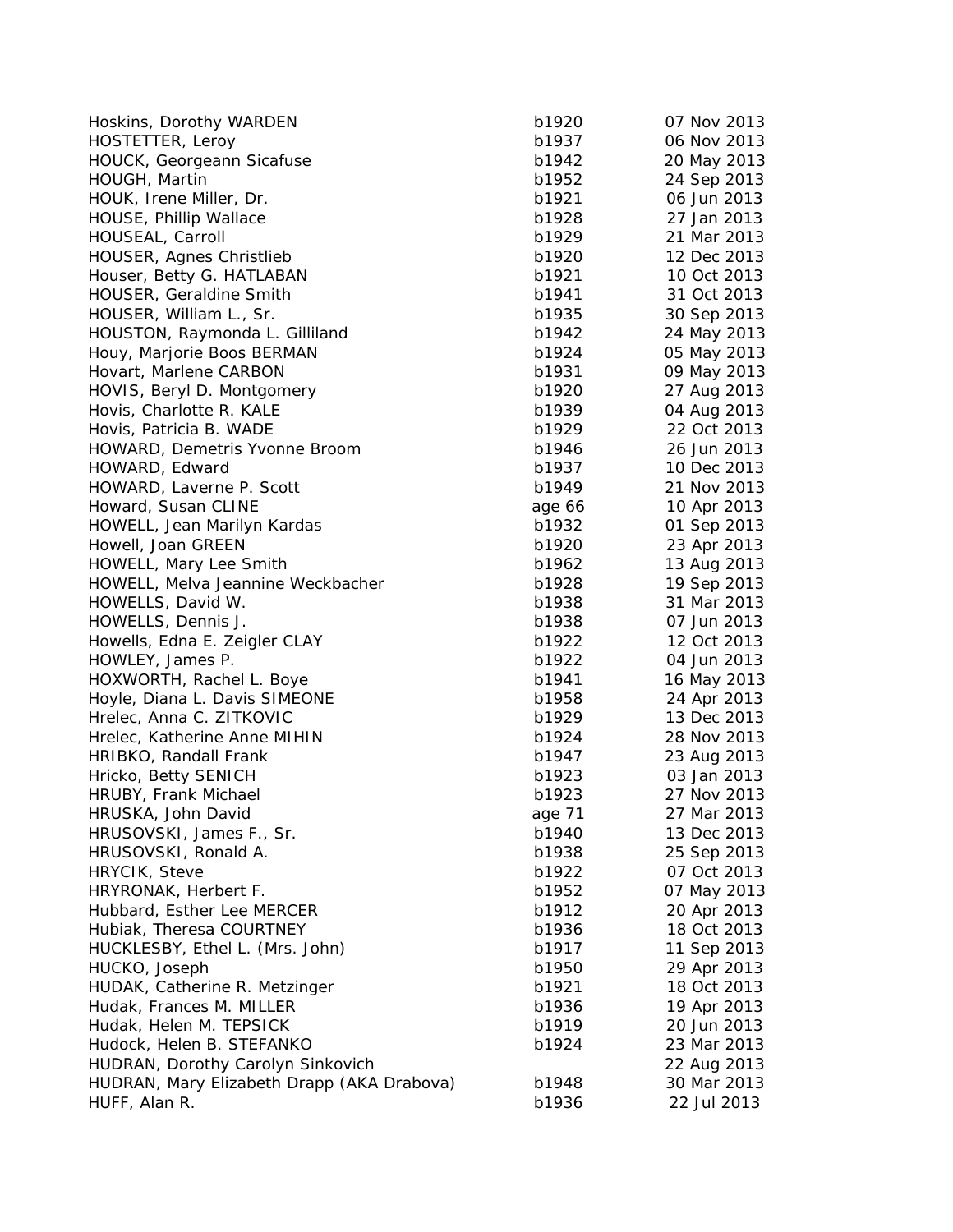| HUFF, Aliceann Cargill                | b1937  | 06 Mar 2013 |
|---------------------------------------|--------|-------------|
| HUFFMAN, Harry                        | b1929  | 21 Apr 2013 |
| Huffman, Mabel BARNETT                | b1917  | 10 Aug 2013 |
| Hughes, Allie B. SIMOND               | b1935  | 22 Aug 2013 |
| HUGHES, Donna M. Witt                 | b1937  | 17 Jul 2013 |
| Hughes, Ida May SENICH                | b1924  | 16 Jul 2013 |
| HUGHES, James R.                      | b1949  | 03 Jan 2013 |
| <b>HUGHES, Jean Elizabeth Stewart</b> | b1927  | 16 Nov 2013 |
| Hughes, Jeanette M. HOOD              | b1963  | 04 Mar 2013 |
| <b>HUGHES, Melvie Louise Williams</b> | b1918  | 09 Jun 2013 |
| HUGHES, Paul C.                       | b1977  | 01 Jun 2013 |
| HUGHES, Theresa E. McGowan            |        | 03 Feb 2013 |
| HUGHES, Wendy Robinson                | b1953  | 04 Dec 2013 |
| HUGHES, William A.                    | b1921  | 12 Feb 2013 |
| HUGHEY, Eleanor Delores Taylor        | b1927  | 23 Sep 2013 |
| HUHN, Frederick Dale                  | b1935  | 13 Apr 2013 |
| HULME, Edward J.                      | b1922  | 28 Aug 2013 |
| HULME, Edward J., Jr.                 | b1952  | 01 Nov 2013 |
| Hummer, Susan Kay SEKERAK             | b1945  | 20 Feb 2013 |
| Humphrey Betty Ann DAVIDSON           | b1932  | 30 May 2013 |
| HUNDLEY, Lucinda Watkins              | b1943  | 20 Dec 2013 |
| HUNDORFEAN, Phyllis Jean Craft        | b1930  | 09 Oct 2013 |
| HUNE, Emilie LaBarre                  | b1927  | 15 Dec 2013 |
| HUNKELE, Marjorie A. Bauer            | b1930  | 08 Oct 2013 |
| HUNKUS, Stephen Frederick             | b1956  | 24 Aug 2013 |
| Hunsinger, Josephine COVER            | age 99 | 02 Jun 2013 |
| Hunt, Jacqueline Anita AUSTIN         | b1944  | 09 Jan 2013 |
| Hunt, Vivian Lavera PRISBY            | b1940  | 02 Aug 2013 |
| Hunter, Linda D. RANKLIN              | b1952  | 04 Jun 2013 |
| HUNTER, Nancy Malone                  | b1930  | 03 Mar 2013 |
| Hunter, Patricia A. JUSTICE           | b1948  | 10 Oct 2013 |
| Hunter, Philomena M. MALICE           | b1920  | 15 Feb 2013 |
| HURA, Charles J.                      | b1922  | 23 Jul 2013 |
|                                       | b1929  |             |
| HURA, Michael R.                      |        | 16 Apr 2013 |
| HURD, James E.                        | b1945  | 21 May 2013 |
| Hurite, Deborah H. COX                | b1956  | 26 May 2013 |
| Hurley, Leota Ritter PRIDDY           | b1929  | 22 Mar 2013 |
| Hurst, Christina J. PANKEY            | b1971  | 05 Feb 2013 |
| HUSHOWER, Chalres I.                  | age 65 | 01 Dec 2013 |
| HUSTED, Emily Jean Jewell Hapgood     | b1923  | 05 Sep 2013 |
| HUSTED, Mary Irene Coller             | b1919  | 03 Jul 2013 |
| HUSTED, Norman Jonathan               | b1951  | 17 Jan 2013 |
| Husted, Patricia Ann KACHUREK         | b1927  | 22 Jun 2013 |
| HUSTON, Donald E.                     | b1943  | 22 Oct 2013 |
| HUTCHINS, Coletta A. Martin           | b1937  | 01 Jun 2013 |
| HUTCHINSON, Barbara Carchedi          | b1950  | 18 May 2013 |
| HUTCHKO, John                         | b1925  | 15 Sep 2013 |
| Huxsaw, Jean Etta CARVER              | b1925  | 20 Mar 2013 |
| HYATT, Amy L. Zock                    | b1956  | 22 Jan 2013 |
| HYLTON, Bertha J. Newsome             | b1935  | 01 Jun 2013 |
| Hyre, Lucille Helen                   | b1931  | 08 Apr 2013 |
| HYYTI, Ernest R. (AKA HYYTIANINEN)    | b1922  | 04 May 2013 |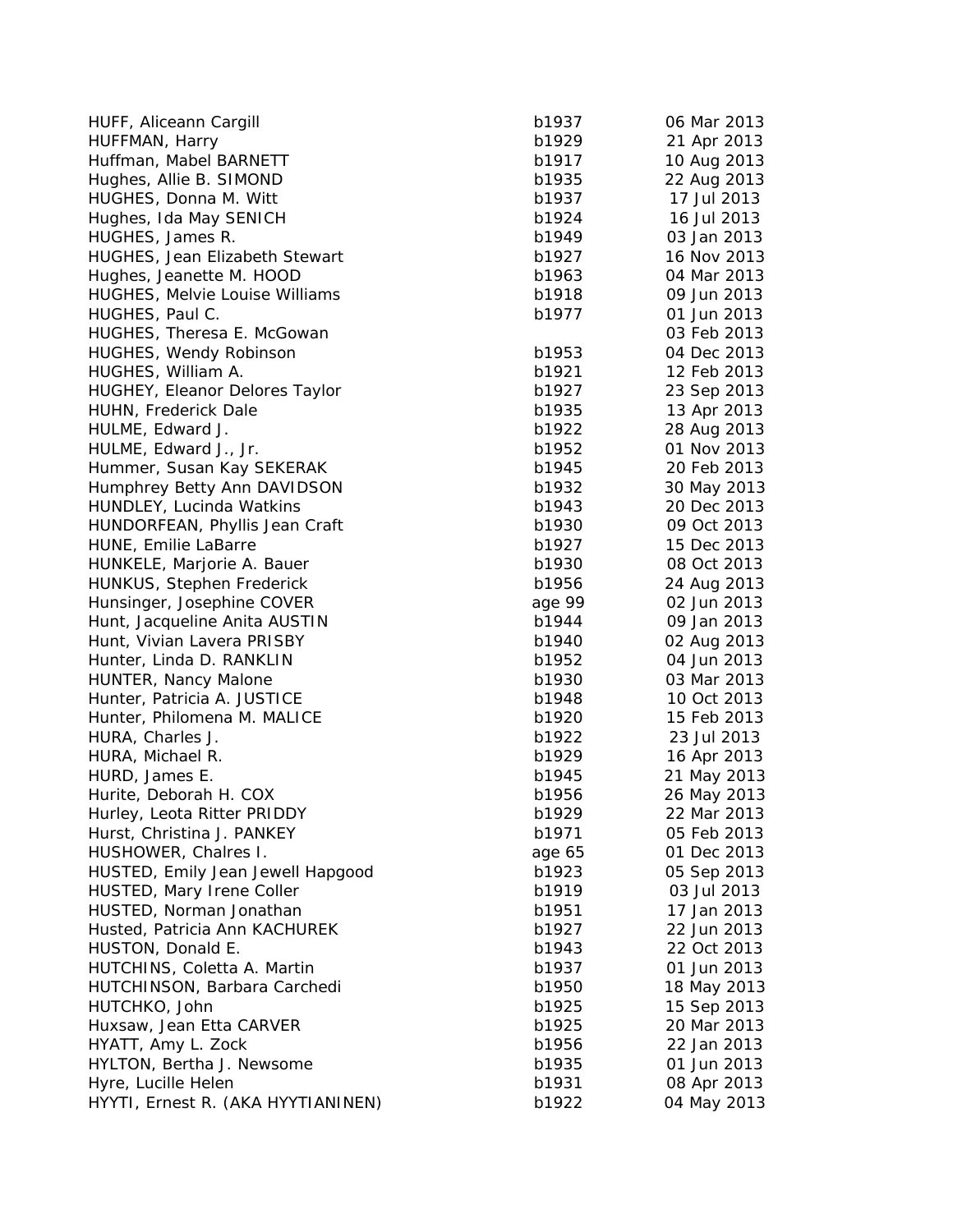| HYYTIANINEN, Ernest R. (AKA HYYTI)          | b1922  | 04 May 2013 |
|---------------------------------------------|--------|-------------|
| IACOBUCCI, Sandra Jean Simon                | b1939  | 13 Oct 2013 |
| IAGULLI, Viola A. Hayes                     | b1920  | 01 Jan 2013 |
| IAMURRI, Antonio                            | b1933  | 09 Jan 2013 |
| Ianiri, Rachele Lina PILOLLI                | b1927  | 16 Apr 2013 |
| IARUSSI, Eileen Marinelli                   | b1919  | 09 Apr 2013 |
| IDE, James S.                               | b1926  | 03 Feb 2013 |
| IGNAZIO, Janet R. Mele                      | b1929  | 28 Nov 2013 |
| IGNAZIO, Joseph N.                          | b1925  | 28 Jul 2013 |
| ILLENCIK, Lorine R. Cox                     | b1938  | 12 Jan 2013 |
| INFANTE, Maline A. Vergalitte               | b1915  | 18 Nov 2013 |
| Infante, Mary Palma LISI                    | b1915  | 09 Jul 2013 |
| INGLIS, Catherine Creed                     | b1928  | 21 Dec 2013 |
| INGORVATE, Agnes M. Graycar                 | b1925  | 10 Feb 2013 |
| INNAZONE, Vincent W.                        | b1920  | 02 Mar 2013 |
| INSKEEP, Sandra J. Baughmann                | b1940  | 13 Jan 2013 |
| Iorio, Teresa ROST                          | age 79 | 08 Jan 2013 |
| Irby, Virginia JACKSON                      | b1917  | 07 Apr 2013 |
| Irlam, Gertrude ULAM                        | b1922  | 07 Feb 2013 |
| IRVING, Daneen Juliio                       | b1942  | 27 Oct 2013 |
| IRWIN, Debra J., Miss                       | b1958  | 09 Apr 2013 |
| Irwin, Ruth A. Flickenger Knight BIRSKOVICH | b1915  | 20 Apr 2013 |
| ISABELLA, Theresa M. Priore                 | b1920  | 24 Oct 2013 |
| ISAKSSON, Gustaf Evald                      | b1922  | 14 May 2013 |
| <b>IVAN, Marie Pipic</b>                    | b1924  | 20 May 2013 |
| IVANISIN, Karl                              | b1954  | 16 Apr 2013 |
| IVANY, William J.                           | b1934  | 22 Feb 2013 |
| IVKO, Bridget E. Cucciarre                  | b1926  | 07 Mar 2013 |
| Ivory, Laverne Dorsey MARTIN                | b1958  | 01 Sep 2013 |
| Ivy, Tracey V. JOHNSON                      | b1962  | 17 Dec 2013 |
| IZANT, James R., II                         | b1958  | 03 Nov 2013 |
| Izenas, Arlene BILLAK                       | b1949  | 24 Apr 2013 |
| Izzo, Brenda Vance GARLTIC                  | b1961  | 13 Jan 2013 |
| Jackamo, Rose Marie SEAY                    | b1915  | 05 Apr 2013 |
| Jackett, Elizabeth FETCHET                  | b1922  | 24 Dec 2013 |
| JACKSON, Cleveland Allen                    | b1965  | 27 Nov 2013 |
| JACKSON, David                              | b1986  | 08 Dec 2013 |
| Jackson, Delores ARMSTRONG                  | b1948  | 16 Jan 2013 |
| Jackson, Grace A. CALZO                     | b1929  | 18 Aug 2013 |
| JACKSON, James                              | b1928  | 16 Jan 2013 |
| JACKSON, Jerome R.                          | b1939  | 24 Jun 2013 |
| Jackson, Joanne Buggs WADE                  | b1947  | 12 Jul 2013 |
| JACKSON, Jonathan E.                        | b1986  | 22 Nov 2013 |
| JACKSON, Ludie Mae, Mrs.                    |        | 28 Nov 2013 |
| JACKSON, Sarah Ross                         | b1927  | 11 Apr 2013 |
| JACKSON, Shirl Denise Floyd                 | b1962  | 08 Dec 2013 |
| JACKSON, Sidney                             | b1923  | 24 Feb 2013 |
| JACKSON, Virginia Irby                      | b1917  | 07 Apr 2013 |
| JACKUBEK, Barbara P. Barnyak                | b1940  | 13 Sep 2013 |
| JACOB, Elizabeth K., Miss                   | b1937  | 23 Feb 2013 |
| JACOB, Velma Jane Jones                     | b1922  | 16 Jan 2013 |
| JACOBS, Helen Ruth Kushnir                  | b1918  | 01 Sep 2013 |
|                                             |        |             |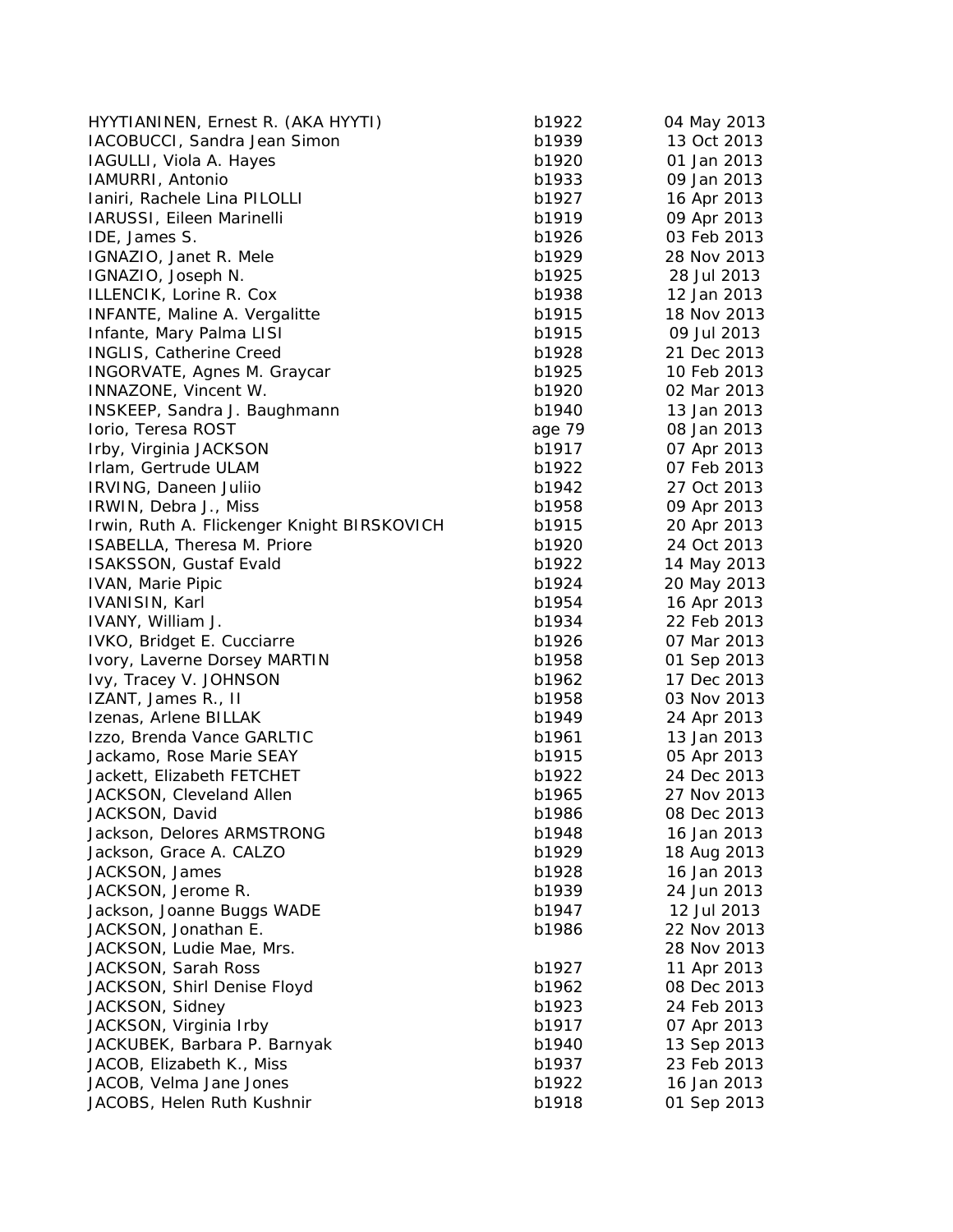| Jacobs, Roberta TEKAC                                    | b1943  | 29 Dec 2013                |
|----------------------------------------------------------|--------|----------------------------|
| JACOBS, Terry Allen                                      | b1947  | 10 Nov 2013                |
| JACOBSON, Irving                                         | age 82 | 11 Nov 2013                |
| Jacobson, Louise A. BARKER                               | b1924  | 27 Mar 2013                |
| Jaffee, Linda Rae BURNETT                                | b1936  | 17 Feb 2013                |
| JAGATICH, Mary M. Kuzel                                  | b1919  | 12 Feb 2013                |
| Jagger, Ella Mae SMITH                                   | b1934  | 23 Jun 2013                |
| JAGNOW, Edith Irene Markle                               | b1935  | 31 Aug 2013                |
| Jakubek, Helen Truman PETKO                              | b1918  | 03 Oct 2013                |
| JAMES, Carol Dieter                                      | b1936  | 18 Jan 2013                |
| JAMES, Charles William                                   | b1943  | 22 May 2013                |
| James, Elvina LIDLE                                      | b1915  | 10 Feb 2013                |
| JAMES, Joseph L.                                         | b1943  | 04 Jan 2013                |
| James, Lucille ROSS                                      | b1954  | 19 Jan 2013                |
| JAMES, Marilyn Joyce Scheetz                             | b1948  | 28 Feb 2013                |
| James, Winifred SIWIEC                                   | b1924  | 11 Sep 2013                |
| JAMIESON, Charles                                        | b1956  | 13 May 2013                |
| JAMIESON, Charles Clifford                               | b1929  | 29 May 2013                |
| JAMISON, E. C.                                           | b1927  | 11 Apr 2013                |
| Jamison, Evelyn Taracuk YOST                             | b1926  | 16 Jan 2013                |
| JANECZEK, Raymond John                                   | b1943  | 05 Sep 2013                |
| JANESH, Jean Gwinnup                                     | b1943  | 06 May 2013                |
| Janis, Kay JOHNSON                                       | b1931  | 22 Dec 2013                |
| JANIS, Richard T.                                        | b1949  | 23 Dec 2013                |
| Janosko, Veronica TABAK                                  | b1917  | 21 Jan 2013                |
| Jara, Genevieve Jane GRANCAJ                             | b1916  | 17 Oct 2013                |
| Jarvis, Etta Mae Hodge NORMAN                            | 1923   | 19 May 2013                |
| JARVIS, Sally A. Quinn                                   | b1933  | 19 Mar 2013                |
| JAYNE, Larry Lee                                         | b1945  | 21 Aug 2013                |
| JEFFERSON, Lillian Patricia Green                        | b1944  | 10 Apr 2013                |
| Jeffery, Mary ALLSHOUSE                                  | b1930  | 15 Mar 2013                |
| JEFFRIES, Clara M. Stokes                                | b1931  | 10 Mar 2013                |
|                                                          | b1968  |                            |
| Jelinek, Joyce D. MARTIN<br>Jenkins, Annie L. HARKLEROAD | b1927  | 29 Sep 2013<br>25 Oct 2013 |
|                                                          | b1926  |                            |
| JENKINS, Jean Louise Morris                              |        | 29 May 2013                |
| JENKINS, L. V.                                           | age 78 | 06 Mar 2013                |
| JENNINGS, Adrian L., Sr.                                 | b1980  | 07 Aug 2013                |
| JENNINGS, Carl W.                                        | b1929  | 13 Jul 2013                |
| JENNINGS, Mary K. Wycuff                                 | b1939  | 20 Aug 2013                |
| Jenny, Cora Jean COLE                                    | b1930  | 01 Nov 2013                |
| JENYK, Alan Andrew                                       | b1949  | 16 Apr 2013                |
| JERALD, Harry James                                      | age 69 | 19 Feb 2013                |
| JERALD, Judy Lee                                         | b1944  | 08 Sep 2013                |
| Jerome, Ann THOMAS                                       | b1927  | 19 Nov 2013                |
| Jewell, Emily Jean Hapgood HUSTED                        | b1923  | 05 Sep 2013                |
| John, Geraldine P. MICCO                                 | b1931  | 08 Jan 2013                |
| JOHN, Lee R.                                             | b1931  | 28 Jun 2013                |
| Johngrass, Rosemary KENNEDY                              | b1954  | 25 Jun 2013                |
| Johns, Angela R. BAKER                                   | b1951  | 08 Aug 2013                |
| JOHNSON, Alvareeta Scott                                 | b1929  | 30 Oct 2013                |
| JOHNSON, Andrew J., Jr.                                  | b1931  | 27 Dec 2013                |
| JOHNSON, Audrey Brown                                    | b1931  | 08 Oct 2013                |

| 943  | 29 Dec 2013 |
|------|-------------|
| 947  | 10 Nov 2013 |
| e 82 | 11 Nov 2013 |
| 924  | 27 Mar 2013 |
| 936  | 17 Feb 2013 |
| 919  | 12 Feb 2013 |
| 934  | 23 Jun 2013 |
| 935  | 31 Aug 2013 |
| 918  | 03 Oct 2013 |
| 936  | 18 Jan 2013 |
| 943  | 22 May 2013 |
| 915  | 10 Feb 2013 |
| 943  | 04 Jan 2013 |
| 954  |             |
|      | 19 Jan 2013 |
| 948  | 28 Feb 2013 |
| 924  | 11 Sep 2013 |
| 956  | 13 May 2013 |
| 929  | 29 May 2013 |
| 927  | 11 Apr 2013 |
| 926  | 16 Jan 2013 |
| 943  | 05 Sep 2013 |
| 943  | 06 May 2013 |
| 931  | 22 Dec 2013 |
| 949  | 23 Dec 2013 |
| 917  | 21 Jan 2013 |
| 916  | 17 Oct 2013 |
| 23   | 19 May 2013 |
| 933  | 19 Mar 2013 |
| 945  | 21 Aug 2013 |
| 944  | 10 Apr 2013 |
| 930  | 15 Mar 2013 |
| 931  | 10 Mar 2013 |
| 968  | 29 Sep 2013 |
| 927  | 25 Oct 2013 |
| 926  | 29 May 2013 |
| e 78 | 06 Mar 2013 |
| 980  | 07 Aug 2013 |
| 929  | 13 Jul 2013 |
| 939  | 20 Aug 2013 |
| 930  | 01 Nov 2013 |
| 949  | 16 Apr 2013 |
| e 69 | 19 Feb 2013 |
| 944  | 08 Sep 2013 |
| 927  | 19 Nov 2013 |
| 923  |             |
|      | 05 Sep 2013 |
| 931  | 08 Jan 2013 |
| 931  | 28 Jun 2013 |
| 954  | 25 Jun 2013 |
| 951  | 08 Aug 2013 |
| 929  | 30 Oct 2013 |
| 931  | 27 Dec 2013 |
| 931  | 08 Oct 2013 |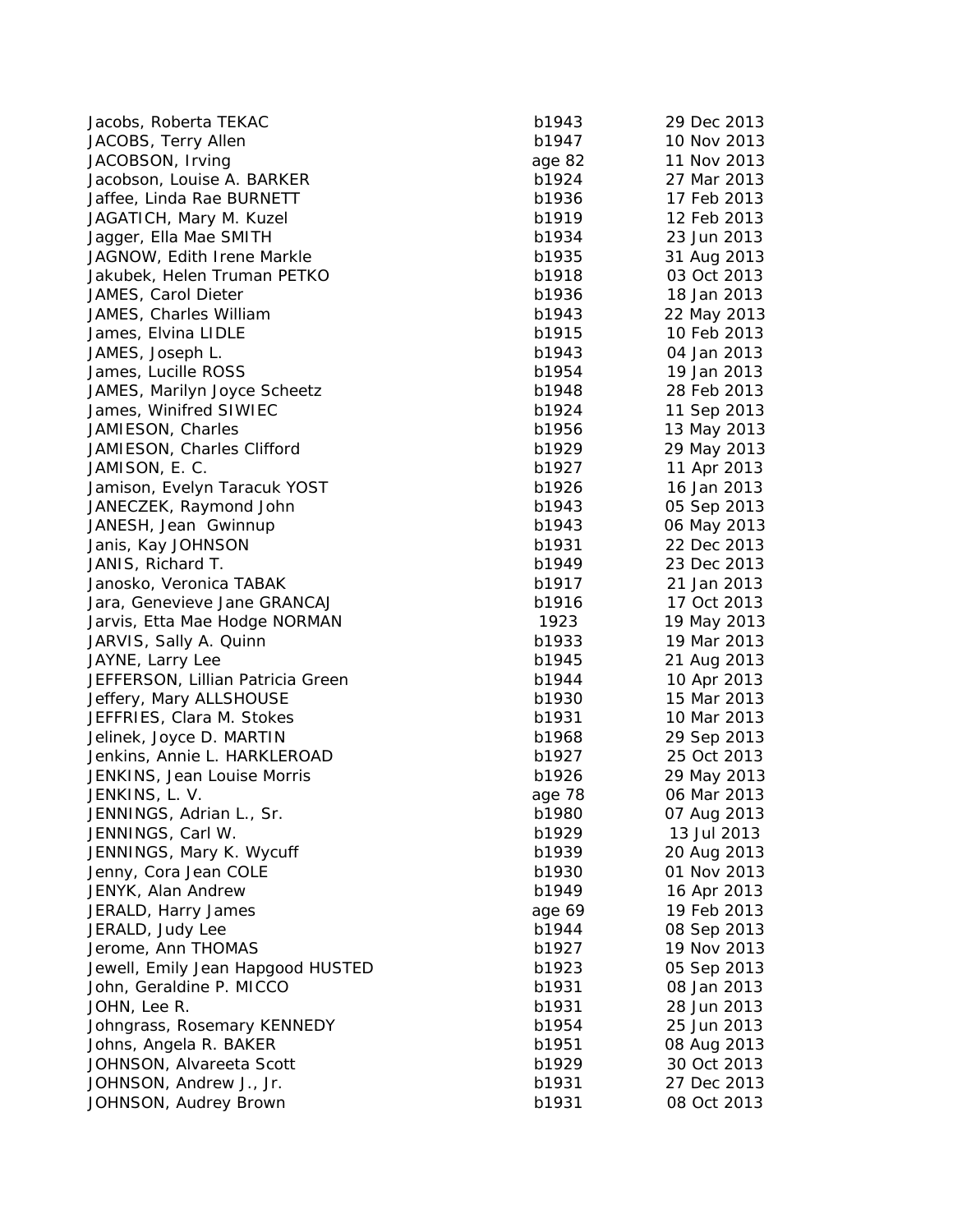| JOHNSON, Barney Carl            | b1946  | 12 May 2013 |
|---------------------------------|--------|-------------|
| JOHNSON, Betty A. Foreman       | b1922  | 04 Aug 2013 |
| JOHNSON, C. Eileen Gwin         | b1926  | 01 Oct 2013 |
| JOHNSON, Carol L. Graffius      | b1951  | 20 Oct 2013 |
| JOHNSON, Charlie                | age 64 | 13 Aug 2013 |
| Johnson, Cheryl A. ELLIS        | b1946  | 15 Sep 2013 |
| JOHNSON, Chris A.               | b1921  | 11 Apr 2013 |
| JOHNSON, Chuck A.               | b1958  | 26 Jun 2013 |
| JOHNSON, Delvin Geis            | age 96 | 09 Sep 2013 |
| JOHNSON, Everett                | b1919  | 14 May 2013 |
| JOHNSON, Gail Eileen Schaab     | b1938  | 14 Oct 2013 |
| JOHNSON, Gloridean Hilson       | b1932  | 27 Dec 2013 |
| Johnson, Hazel Lureen TURNAGE   | b1935  | 28 Jun 2013 |
| JOHNSON, James V.               | b1939  | 09 Aug 2013 |
| JOHNSON, John J.                | b1959  | 15 Jan 2013 |
| JOHNSON, Kathleen Williams      | b1921  | 29 Dec 2013 |
| JOHNSON, Kay Janis              | b1931  | 22 Dec 2013 |
| JOHNSON, Laura A. Thrasher      | b1915  | 10 Dec 2013 |
| Johnson, Lillian E. WARD        | b1925  | 27 Apr 2013 |
| Johnson, Mary Helen CURRY       | b1943  | 05 Nov 2013 |
| JOHNSON, Neil Emerson           | b1921  | 07 Mar 2013 |
| Johnson, Phyllis Iyone UNGER    | b1927  | 23 Apr 2013 |
| JOHNSON, Robert O.              | b1922  | 13 Oct 2013 |
| JOHNSON, Tracey V. Ivy          | b1962  | 17 Dec 2013 |
| JOHNSON, Vietta N. Wiseman      | b1961  | 13 Sep 2013 |
| Johnson, Virginia AXTMANN       | age 93 | 10 Oct 2013 |
| JOHNSON, Warren R.              | b1943  | 19 Mar 2013 |
| JOHNSON, William G.             | b1945  | 02 Apr 2013 |
| JOHNSON, Yolanda L. Barksdale   | b1959  | 17 Apr 2013 |
| Johnston, Betty G. SHAFFER      | b1925  | 13 Mar 2013 |
| Johnston, Betty Louise SMITH    | b1922  | 31 Aug 2013 |
| Johnston, Louise Eleanor WAGNER | b1915  | 14 May 2013 |
| Johnston, Marilyn E. MONTGOMERY | b1958  | 13 Oct 2013 |
| JOHNSTON, Randall Thomas        | b1930  | 22 Dec 2013 |
| JOHNSTON, Robert Henry          | age 91 | 09 Oct 2013 |
| JOHNSTON, Rose Marie Vadino     | b1934  | 30 Nov 2013 |
| JONES, Antonio Marquis          | b1981  | 17 Apr 2013 |
| Jones, Audrey L. McCOMB         | b1926  | 20 Oct 2013 |
| JONES, Barbara Latham           | b1932  | 06 Mar 2013 |
| Jones, Bernita Rose SCURICH     | b1928  | 26 Sep 2013 |
| Jones, Betty A. HATFIELD        | b1934  | 27 Dec 2013 |
| Jones, Beverly Ann ALLEN        | b1940  | 17 Jan 2013 |
| JONES, Calvin R.                | b1925  | 05 Mar 2013 |
| JONES, Charles F.               | b1947  | 20 Dec 2013 |
| JONES, Cynthia Lee, Miss        | b1957  | 10 Apr 2013 |
| JONES, Daniel W.                | b1922  | 17 Dec 2013 |
| JONES, Debra Jean Freeman       | b1953  | 14 Aug 2013 |
| JONES, Del                      | b1953  | 03 Oct 2013 |
| JONES, Diane Patricia Hall      | b1954  | 28 Mar 2013 |
| JONES, Donald L.                | b1950  | 23 Sep 2013 |
| Jones, Donna Kay SEGESTO        | b1943  | 04 Oct 2013 |
| JONES, Dorothy Harriett Lyons   | b1923  | 28 Jan 2013 |
|                                 |        |             |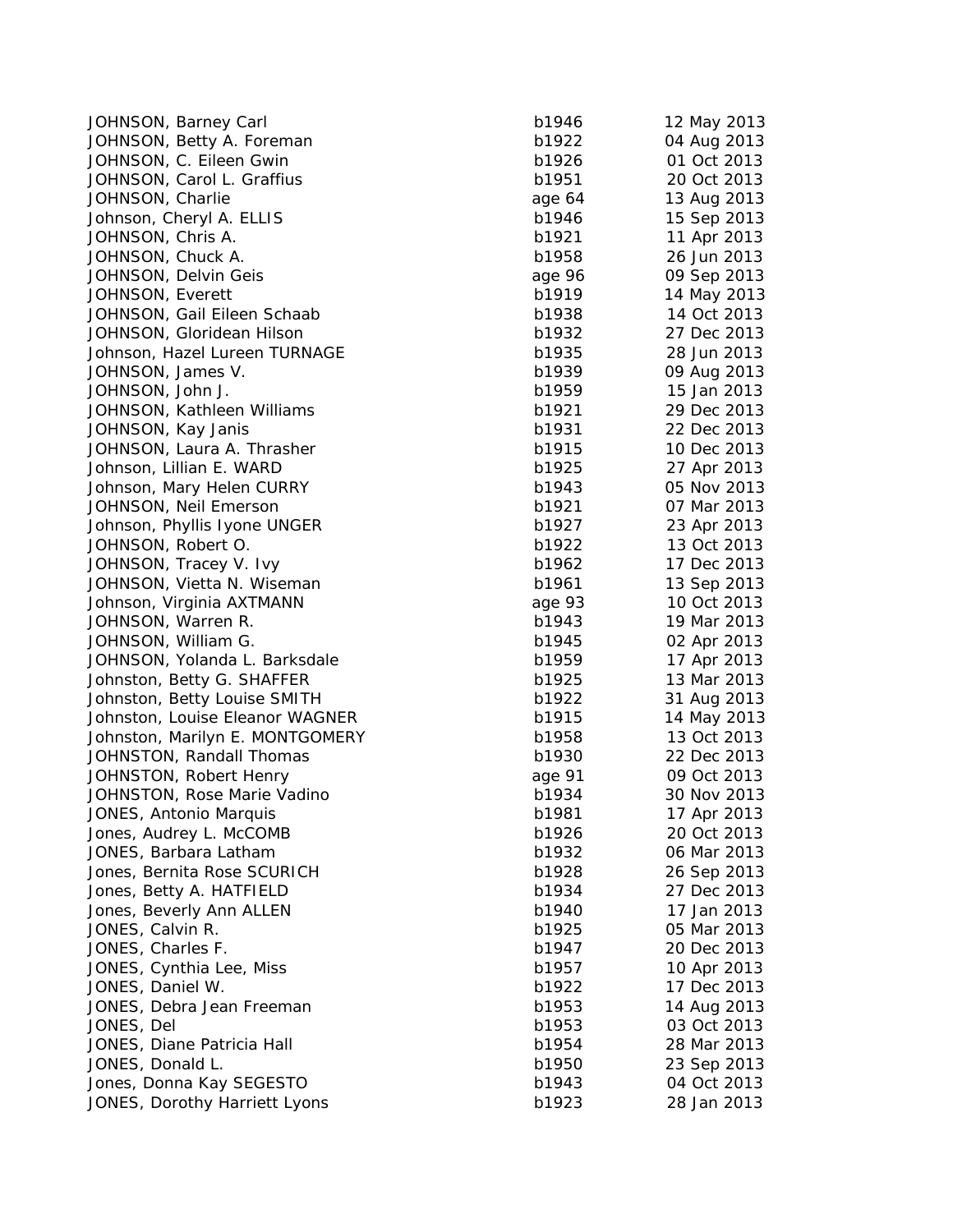| Jones, Dorothy L. HONEY            | b1915  | 01 Aug 2013 |
|------------------------------------|--------|-------------|
| JONES, Douglas W., Sr.             | b1942  | 25 Aug 2013 |
| JONES, Edna Mae Dunkel             | b1952  | 23 Apr 2013 |
| Jones, Elizabeth K. PAUL           | b1944  | 22 Nov 2013 |
| Jones, Essie DAVIS                 | b1935  | 23 Oct 2013 |
| JONES, Estella J. Harris           | b1921  | 25 Sep 2013 |
| Jones, Evelyn L. GREEN             | b1929  | 25 Oct 2013 |
| JONES, Karen L., Miss              | b1953  | 18 Aug 2013 |
| JONES, Larry Clayton               | b1939  | 06 Mar 2013 |
| JONES, Margaretta Hosack           | b1920  | 24 Feb 2013 |
| JONES, Marny                       |        | 02 Jun 2013 |
| JONES, Mary E. Stopyra             | b1931  | 23 Feb 2013 |
| JONES, Nathen O'Shea               | b1976  | 10 May 2013 |
| JONES, Ronald J., Jr.              | b1968  | 29 Aug 2013 |
| Jones, Rosemary HOOVER             | age 88 | 23 Oct 2013 |
| JONES, Rosie Gunyula               | b1951  | 04 Jun 2013 |
| Jones, Sara Ellen HAWKINS          | b1930  | 02 Dec 2013 |
| JONES, Sharon L. Koerth            | b1949  | 05 May 2013 |
| Jones, Shirley J. BICANOVSKY       | b1943  | 04 Apr 2013 |
| JONES, Thomas Joseph               | b1928  | 05 May 2013 |
| JONES, Truly Mae McCarley          | b1925  | 22 Sep 2013 |
| Jones, Velma Jane JACOB            | b1922  | 16 Jan 2013 |
| Jordan, Cyrilla C. HIMES           | b1935  | 17 Apr 2013 |
| JORDAN, Helen Margaret Wisler      | b1914  | 03 Feb 2013 |
| JORDAN, James R.                   | b1960  | 29 Jan 2013 |
| Jordan, Viola HEARD                | b1928  | 23 Oct 2013 |
| JOSEPH, Betty Jane Wasmund         | b1922  | 24 Sep 2013 |
| JOSEPH, Freda L. Falk              | age 89 | 15 May 2013 |
| JOSEPH, Peter C.                   | b1954  | 13 Jun 2013 |
| Joseph, Rose ELLIS                 | age 91 | 11 Feb 2013 |
| JOYCE, Harry E., Jr.               | b1930  | 27 Nov 2013 |
| JOYCE, Sara Teresa, Miss           | b1913  | 06 Jan 2013 |
| JUGENHEIMER, Catherine F. Ennett   | b1930  | 26 Feb 2013 |
| JUILLERAT, Doris M. Kennedy        | b1939  | 22 Sep 2013 |
| JUILLERAT, Wilbur Marshall, Sr.    | b1925  | 12 Sep 2013 |
| Julian Antoinette A. PONZIO        | b1958  | 07 Nov 2013 |
| JULIAN, Ann D. Kober               | b1927  | 04 Aug 2013 |
| Julio, Daneen IRVING               | b1942  | 27 Oct 2013 |
| Junks, Evelyn W. CALDWELL          | b1922  | 30 Oct 2013 |
| Juricks, Florence Mae DILLINGHAM   | b1936  | 28 Aug 2013 |
| JURNY, Henry                       | age 86 | 03 Feb 2013 |
| JUSINO, Marvia Fuentes             | b1934  | 27 Oct 2013 |
| Juskovitz, Ruth KATZ               | b1926  | 17 Sep 2013 |
| <b>JUSTICE, Patricia A. Hunter</b> | b1948  | 10 Oct 2013 |
| KACENGA, Matilda Dolansky          | b1916  | 11 Sep 2013 |
| KACHELRIES, Ivan L.                | b1930  | 14 Oct 2013 |
| KACHMER, Bernard P.                | b1931  | 01 Feb 2013 |
| KACHUREK, Agnes T. Gromofsky       | b1930  | 03 Dec 2013 |
| KACHUREK, Patricia Ann Husted      | b1927  | 22 Jun 2013 |
| KACZMAREK, Virginia J. Marinelli   | b1932  | 12 Jun 2013 |
| KADILAK, Adele M., Miss            | b1936  | 19 May 2013 |
| KADVAN, Christine Rose Naples      | b1928  | 16 Jun 2013 |
|                                    |        |             |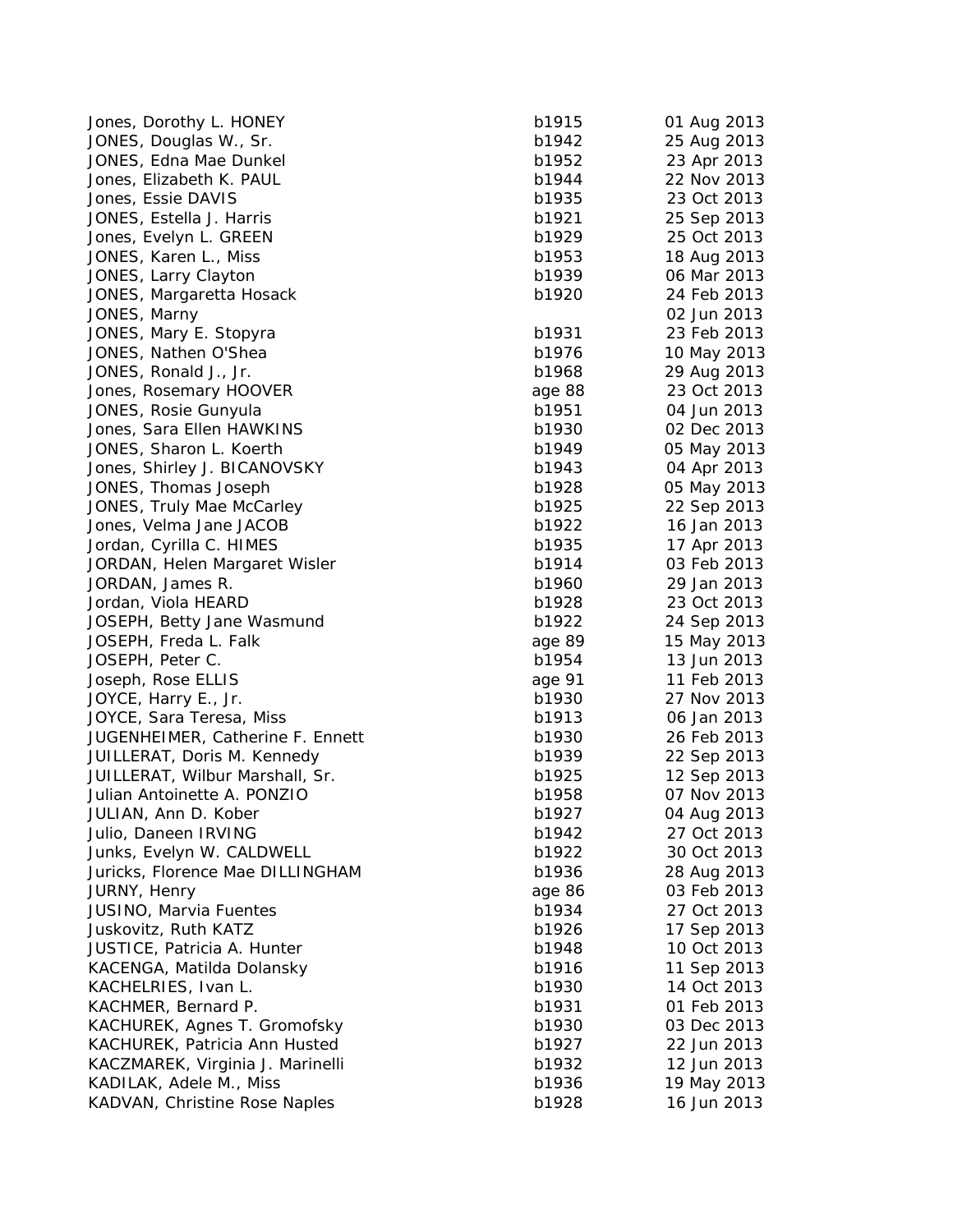| Kaempf, Marion E. McGINNIS              | b1963  |
|-----------------------------------------|--------|
| Kagy, Harriet L. ZEROVICH               | b1933  |
| Kalafut, Cecilia KRAYKOVICH             | b1929  |
| KALAFUT, Marie Lancien                  | b1933  |
| Kalaher, Jane M. SCHROM                 | b1916  |
| KALE, Charlotte R. Hovis                | b1939  |
| KALE, Myron L. Lloyd                    | b1935  |
| KALE, Stormy D. Soncrant                | b1963  |
| Kaley, Mary Ann SIEGEL                  | b1939  |
| KALINOWSKY, George E.                   | b1919  |
| KALISCHAK, Theodore                     | b1933  |
| KALMER, Joseph J.                       | b1942  |
| KALMER, Martin G.                       | b1925  |
| KALUCZKY, John G.                       | b1916  |
| KALUZA, Lisa Ann Constantino            | b1959  |
| Kamensky, Pauline TABAK                 | b1925  |
| Kandis, Dorothy S. MAGURA               | b1942  |
| KANDRAY, John                           | b1924  |
| KANE, Barbara J. Minchin                | b1952  |
| KANE, Richard W.                        | b1931  |
| KANIK, Frank Joseph                     | b1919  |
| KANTARAS, Sophia, Miss                  | b1958  |
| KANTOR, Steve                           | b1918  |
| KAPOURALOS, Harry Farrell               | b1920  |
| KAPPLER, Walter                         | b1928  |
| KARAS, James Glynn                      | b1933  |
| KARDAS, Irene Mae Killmeyer             | b1927  |
| Kardas, Jean Marilyn HOWELL             | b1932  |
| KARDAS, Michael J., Jr.                 | b1925  |
| KARNES, Joseph R.                       | b1981  |
| KASHUBARA, Daniel                       | b1926  |
| KASIEWICZ, Wilma Irene Kozak            | b1936  |
| KASS, Joanne M. Socha                   | b1933  |
| Katavolos, Athena WEINSTOCK             |        |
| KATSOURAKIS, Michael N.                 | b1946  |
| Katynski, Victoria A. GOLLNER           | b1920  |
| KATZ, Ruth Juskovitz                    | b1926  |
| KATZ, Sylvia Schneider                  | b1924  |
| KATZENMEYER, Grace Virginia (Mrs. Phil) | age 87 |
| Katzman, Dorothy FEUER                  | b1922  |
| Kaulis, Stella D. SOTKOVSKY             | b1917  |
| KAVINSKY, Joseph Victor                 | age 77 |
| KAY, Mary Elizabeth (Mrs. Herbert N.)   | b1923  |
| KAY, Richard W.                         | b1940  |
| KAYDO, Constance Sickles                | b1940  |
| KAYDO, Frank Leonard                    | b1947  |
| KAYS, Florence Amy Dailey               | b1920  |
| KEATING, W. Leo                         | b1922  |
| Keck, Dolores A. George DAVIS           | age 83 |
| KECK, Theodore N.                       | b1923  |
| KEDASH, Carolynn Jane Brownlee          |        |
| Keehner, Maureen Margaret RODGERS       | b1929  |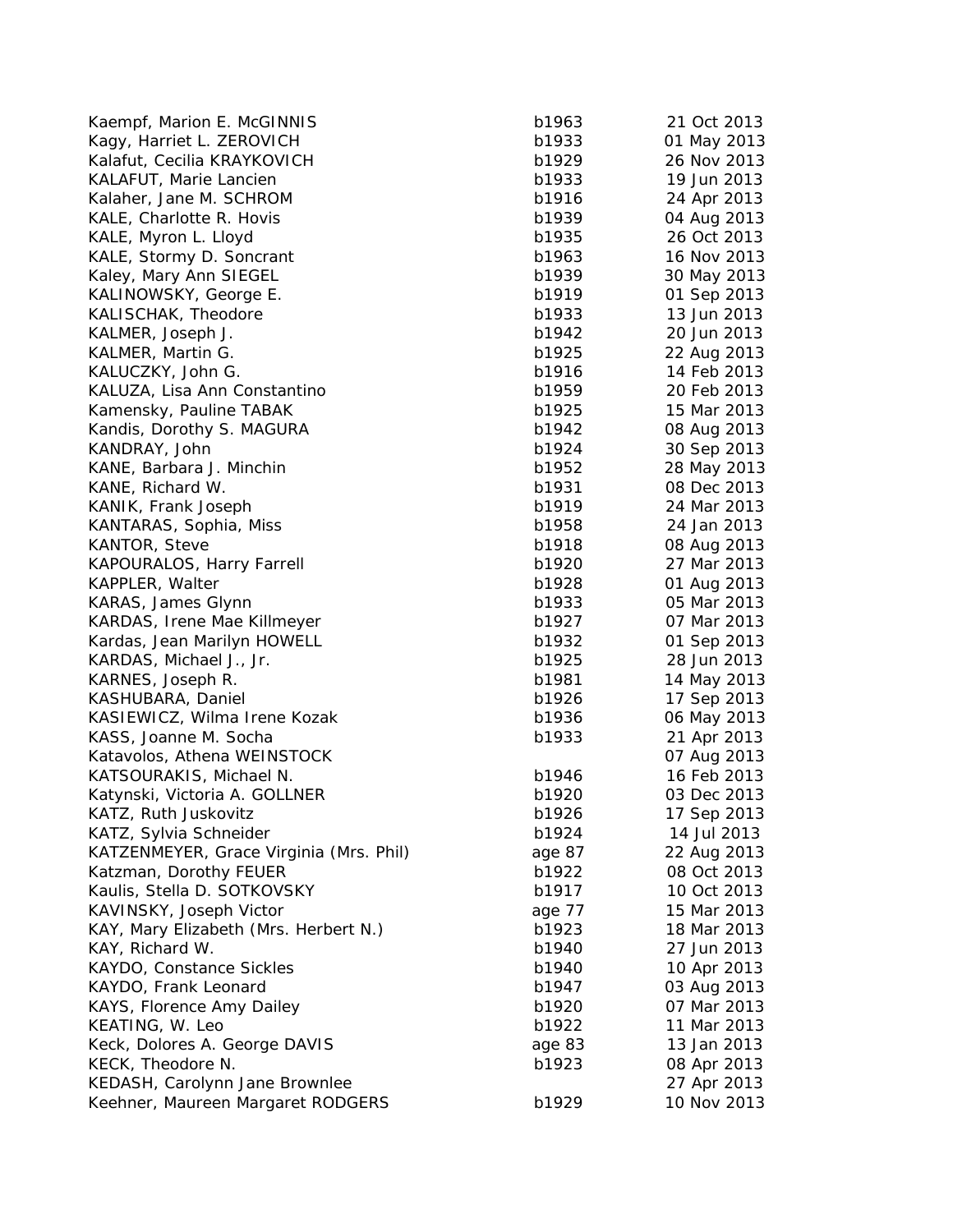| Keele, Vernell MARKUSIC             | b1923  | 15 Feb 2013 |
|-------------------------------------|--------|-------------|
| <b>KEELER, Geraldine Kennedy</b>    | b1917  | 24 Dec 2013 |
| Keiser, Naomi J. CLAYTON            | age 83 | 06 Oct 2013 |
| Keisler, Cora E. KORPI              | b1922  | 05 Mar 2013 |
| KEITH, Dennis Kevin                 | b1942  | 27 Jun 2013 |
| KEITH, Earnest Denver               | b1974  | 14 Apr 2013 |
| KEKICH, Paul                        | b1936  | 17 Jul 2013 |
| KEKICH, Peter                       | b1931  | 11 Apr 2013 |
| KELBEL, Agnes M. Yakimoff           | b1926  | 26 Jul 2013 |
| <b>KELLEY, Elaine Scanlon</b>       | age 90 | 18 Jan 2013 |
| KELLIE, Bessie Pearl West           | b1933  | 29 Mar 2013 |
| KELLO, Helen T. Najpaver-Powers     | b1931  | 10 Oct 2013 |
| KELLY, Donald Aaron                 | b1957  | 01 Mar 2013 |
| Kelly, Dorothy M. GELTCH            | b1921  | 08 Jan 2013 |
| KELLY, Edward                       | b1945  | 22 May 2013 |
| KELLY, Jean T. Fillmore             | b1920  | 09 Apr 2013 |
| KELLY, Martha Grummel               | b1913  | 03 Feb 2013 |
| KELLY, Richard W.                   | b1958  | 23 Apr 2013 |
| Kelso, Merry L. RAGAN               | b1959  | 05 May 2013 |
| KEMP, Aldeane, Miss                 | b1947  | 04 Jul 2013 |
| Kemp, Susan L. MORGAN               | b1941  | 20 Oct 2013 |
| KEMPE, Joan Heller                  | b1928  | 24 Dec 2013 |
| Kenann, Janice K. MANN              | b1927  | 20 Jan 2013 |
| KENDALL, Neil A.                    | b1961  | 02 Aug 2013 |
| KENNEDY, Boyd W.                    | b1952  | 17 Oct 2013 |
| Kennedy, Doris M. JUILLERAT         | b1939  | 22 Sep 2013 |
| KENNEDY, Dorothy R. Mayle           | b1933  | 01 May 2013 |
| Kennedy, Geraldine KEELER           | b1917  | 24 Dec 2013 |
| KENNEDY, Jerome W.                  | b1924  | 06 Feb 2013 |
| KENNEDY, Karen L. Thurston          | b1949  | 09 Jun 2013 |
| KENNEDY, L. B. Wesley               | b1922  | 30 May 2013 |
| KENNEDY, Rosemary Johngrass         | b1954  | 25 Jun 2013 |
| KENNY, John Paul                    | b1939  | 06 Oct 2013 |
| KEPLER, Lola K. Newell              | b1953  | 16 Aug 2013 |
| <b>KERESTER, Dorathe Jane Grubb</b> | b1931  | 16 Aug 2013 |
| KERESTER, Matthew Robert            | b1979  | 21 May 2013 |
| Kerlin, Marjorie R. SMILEY          | age 87 | 17 Nov 2013 |
| Kern, Leah C. DAVIS                 | b1919  | 05 Jan 2013 |
| Kern, Linda J. HOGAN                | b1945  | 28 Jul 2013 |
| KERNAN, Doris J. Manion             | b1925  | 03 Jan 2013 |
| KERNAN, Doris J. Manion             | b1925  | 12 May 2013 |
| KERR, Ruth P. Bates Battle          | b1964  | 03 Nov 2013 |
| KERR, William Lee                   | b1946  | 08 Mar 2013 |
| KERRIGAN, Anne Catherine Haus       | b1921  | 04 Aug 2013 |
| KERSTEN, Richard Herman             | b1931  | 13 Oct 2013 |
| KESHOCK, Michael E.                 | b1937  | 07 Jan 2013 |
| KESLAR, Bernice T. Schaffer         | b1920  | 11 Jan 2013 |
| Kesler, Donna J. TOWNSEND           | b1945  | 29 Dec 2013 |
| KESSLER, Justine Levy               | b1926  | 17 Feb 2013 |
| KESTER, David C.                    | b1959  | 18 Aug 2013 |
| KESTER, James R.                    | b1937  | 26 Mar 2013 |
| KESTER, Patricia Ann Resch          | b1933  | 22 Apr 2013 |
|                                     |        |             |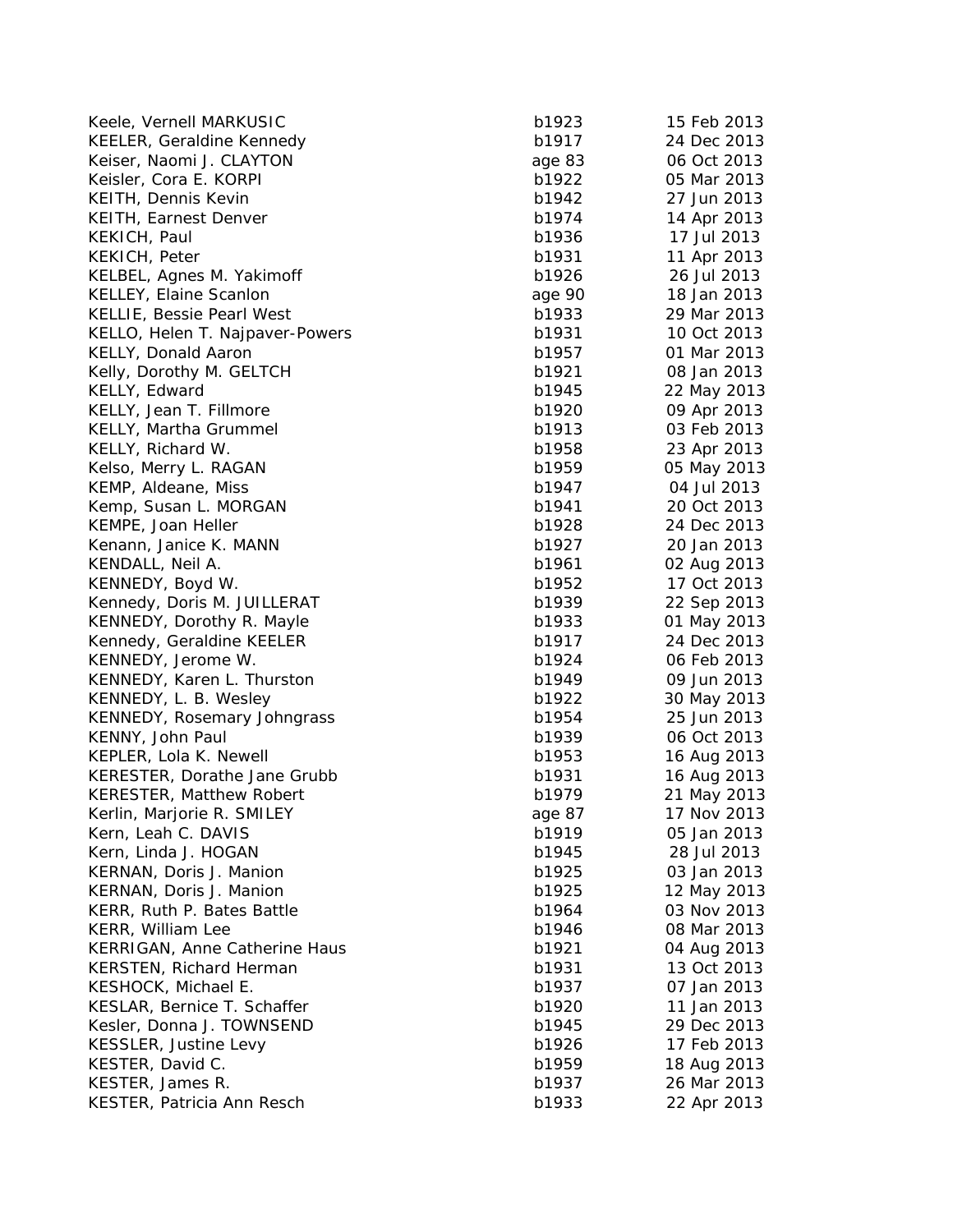| KETTERING, Adam G.                 | b1981  | 09 Jul 2013 |
|------------------------------------|--------|-------------|
| Keys, Helen Clarice PRATER         | b1929  | 30 Nov 2013 |
| Kibler, Susan M. DEYARMIN          | b1942  | 28 Jun 2013 |
| Kijowski, Helen J. HANKEY          | b1936  | 03 May 2013 |
| KILANOWSKI, Bernice Wojteczek Wilk | b1930  | 31 Mar 2013 |
| KILGORE, David S.                  | b1938  | 29 May 2013 |
| Killin, Judy A. WRATARIC           | b1938  | 01 Aug 2013 |
| Killmeyer, Irene Mae KARDAS        | b1927  | 07 Mar 2013 |
| Kimak, Magdalen M. KULYK           | b1941  | 02 Sep 2013 |
| KIMBLE, Grace May Rogers           | b1924  | 20 Feb 2013 |
| KIMBLE, Kenneth C.                 | b1920  | 21 May 2013 |
| KIMBROUGH, Kenneth Warren          | b1947  | 06 Feb 2013 |
| KIMERER, Evon Beckwith             | b1935  | 07 Nov 2013 |
| KIMOCK, Patricia A. Navarro        | b1944  | 31 Dec 2013 |
| Kinder, Dorothy P. Hatton RAPP     | b1913  | 05 Feb 2013 |
| KING, Charles E., Jr.              | b1939  | 09 Jul 2013 |
| KING, Donald W.                    | b1952  | 10 Mar 2013 |
| KING, James L.                     | b1929  | 17 Jan 2013 |
| King, Patricia DAVIS               | b1932  | 09 Oct 2013 |
| KINGSLEY, Cornelia W. Rickert      | b1932  | 12 Mar 2013 |
| Kingure, Rita Rose MEANDJIA        | b1934  | 19 Mar 2013 |
| KINNEY, Edward                     | b1926  | 26 Sep 2013 |
| KINNICK, Charlotte June Hileman    | b1947  | 25 Jul 2013 |
| KIRIAZIS, James W.                 | b1928  | 14 Jul 2013 |
| KIRK, Joyce Louise Crenshaw        | b1947  | 03 Dec 2013 |
| KIRKLAND, Clifford                 | b1935  | 19 Mar 2013 |
| Kish, Norma Jean WOLLITZ           | b1931  | 08 Sep 2013 |
| KISKADDON, Robert McKee            | b1916  | 28 Apr 2013 |
| KITCHEN, James Arthur              | b1931  | 13 Sep 2013 |
| KLACIK, Linda S. Fahnestock        | b1961  | 09 Oct 2013 |
| KLANICA, Nancy Burkett             | b1925  | 07 May 2013 |
| Klapac, Katherine A. HECKMAN       | b1965  | 11 Aug 2013 |
| Kleeh, Stella L. Sesko DeMAIN      | b1921  | 06 Jul 2013 |
| Klem, Catherine D. NIEMI           | b1924  | 15 Dec 2013 |
| KLIM, Patricia Ann Miller          | b1932  | 06 Mar 2013 |
| KLIMIS, Niki P. Ginnis             | b1926  | 14 Aug 2013 |
| KLIMKO, Anne M. Fitzgerald         | b1928  | 12 Jun 2013 |
| KLIMKO, Walter                     | b1923  | 06 Oct 2013 |
| KLINE, Clifford W.                 | b1922  | 14 Dec 2013 |
| KLINGENSMITH, Thelma E., Miss      | b1949  | 18 Oct 2013 |
| KLINK, Mary Ann Sullivan           | b1958  | 05 Jun 2013 |
| KLINK, Rodger W.                   | b1947  | 11 Sep 2013 |
| Klinke, Janet Marilyn COCKMAN      | b1931  | 17 Jul 2013 |
| KLOCHAK, Michael A.                | b1937  | 19 Mar 2013 |
| KLOCKENGA, Cindy L. Bonner         | b1963  | 15 May 2013 |
| KLOOS, Sofia Barth                 | b1929  | 29 Dec 2013 |
| Kloss, Janet C. RUSNAK             | b1938  | 04 Dec 2013 |
| KLOTZ, Gail L. Gorgas              | b1941  | 12 Mar 2013 |
| KLOTZ, Mildred M. Podolsky         | b1919  | 24 Jul 2013 |
| Klotzie, Cynthia TUSTIN            | b1950  | 26 Mar 2013 |
| Kluska, Judy WILLIAMSON            | age 91 | 28 Aug 2013 |
| Kmetz, Elizabeth McCAULEY          | b1925  | 11 Jun 2013 |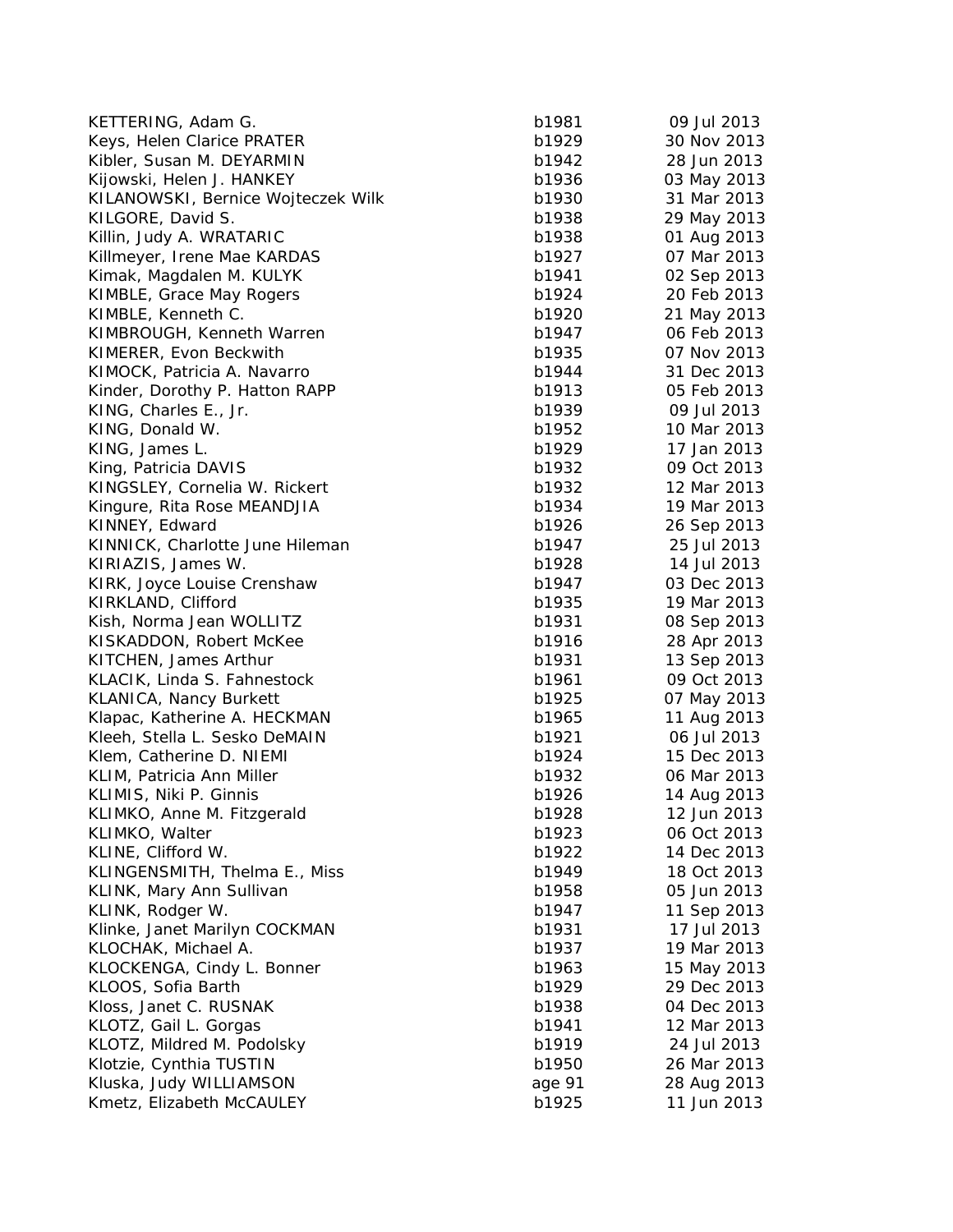| Knapik, Ann M. SEMKO                        | b1921  | 23 Aug 2013 |
|---------------------------------------------|--------|-------------|
| KNAPP, Jennye Ross                          | b1919  | 25 Aug 2013 |
| Knebel, Mary Louise WETZL                   | b1923  | 13 Jan 2013 |
| KNIGHT, Justin Joseph                       | b1987  | 18 Jul 2013 |
| Knight, Ruth A. Irwin Flickenger BIRSKOVICH | b1915  | 20 Apr 2013 |
| KNOLL, Mary Kopcik                          | b1927  | 21 Nov 2013 |
| KNOPICK, Helen Kay Conroy                   | b1946  | 28 Nov 2013 |
| KNOPP, Helen Mae Todd                       | b1932  | 26 Oct 2013 |
| KNOPP, Warren                               | b1918  | 29 Mar 2013 |
| KNUPP, Frances M. Enyeart                   | b1917  | 08 Mar 2013 |
| KNUPP, Ida M. Papa                          | b1922  | 13 Nov 2013 |
| KOBASUK, Elsie J. Malenky                   | b1925  | 06 Apr 2013 |
| Kober, Ann D. JULIAN                        | b1927  | 04 Aug 2013 |
| KOBY, Helen Yuhas                           | b1924  | 15 Sep 2013 |
| KOBY, Kenneth L.                            | b1927  | 18 Apr 2013 |
| KOCANYAR, Peter J.                          | b1919  | 29 Dec 2013 |
| Koch, Marie M. BALLAS                       | b1929  | 10 Sep 2013 |
| Kochis, Sarah M. DUMAS                      | b1928  | 25 Sep 2013 |
| KODALI, Chandra N. Benninghoff              | b1981  | 05 Oct 2013 |
| KOEBEL, Charles D.                          | b1945  | 19 Feb 2013 |
| KOENDERS, Douglas Donald                    | b1955  | 25 Mar 2013 |
| Koerth, Sharon L. JONES                     | b1959  | 05 May 2013 |
| Kohl, Willa I. BALL                         | b1926  | 16 May 2013 |
| KOHN, Timothy Joseph                        | b1947  | 08 Jan 2013 |
| KOHN, William L.                            | b1947  | 21 Aug 2013 |
| Kokinakis, Evelyn H. WALSH                  | b1926  | 03 Apr 2013 |
| KOKOSKI, Kenneth G.                         | b1950  | 30 Sep 2013 |
| KOLAT, Donna Jean Roberts                   | b1933  | 21 Apr 2013 |
| Kolat, Mary STEFANICK                       | b1926  | 08 Aug 2013 |
| KOLIAS, Fotini Stergiou                     | b1941  | 08 Sep 2013 |
| KOLISER, James                              | b1944  | 23 Jan 2013 |
| KOLLAR, Mary M. Bukovina                    | b1923  | 23 Feb 2013 |
| KOLLAT, Kathryn E. Edmundson                | b1934  | 03 Jan 2013 |
| KOLMAN, Margaret Smur                       | b1920  | 03 Mar 2013 |
| KOMAR, Margaret Kopchany                    | b1917  | 19 Apr 2013 |
| Komarc, Elaine N. VRABEL                    | b1933  | 05 Dec 2013 |
| KOMMEL, Helen Mae Ferguson                  | b1922  | 15 Mar 2013 |
| KOMSA, Mary Garich                          | b1920  | 11 Jul 2013 |
| KONDAS, Florence R. Phillips                | b1928  | 24 May 2013 |
| Kopchany, Margaret KOMAR                    | b1917  | 19 Apr 2013 |
| Kopcik, Mary KNOLL                          | b1927  | 21 Nov 2013 |
| KOPCSOS, Kenneth E.                         | age 66 | 06 Oct 2013 |
| Kope, Mary Alice SHERIDAN                   | b1927  | 28 Feb 2013 |
| KOPP, Sara Turner                           | b1959  | 30 Jun 2013 |
| Koran, Waldean THORNDELL                    | b1924  | 10 Sep 2013 |
| KORCHNAK, Evelyn L. Stapleton               | b1924  | 03 Jan 2013 |
| <b>KORCHNAK, Margaret Bakos</b>             | b1924  | 28 Mar 2013 |
| KORDA, Donald T.                            | b1955  | 28 Apr 2013 |
| KORHAN, Darlene S., Miss                    | b1965  | 26 May 2013 |
| KORPI, Cora E. Keisler                      | b1922  | 05 Mar 2013 |
| Kos, Angela MOSER (AKA Mrs. Bozidar RATAJC) | b1940  | 10 Dec 2013 |
| Koshar, Helen Mary WOOD                     | b1924  | 07 Apr 2013 |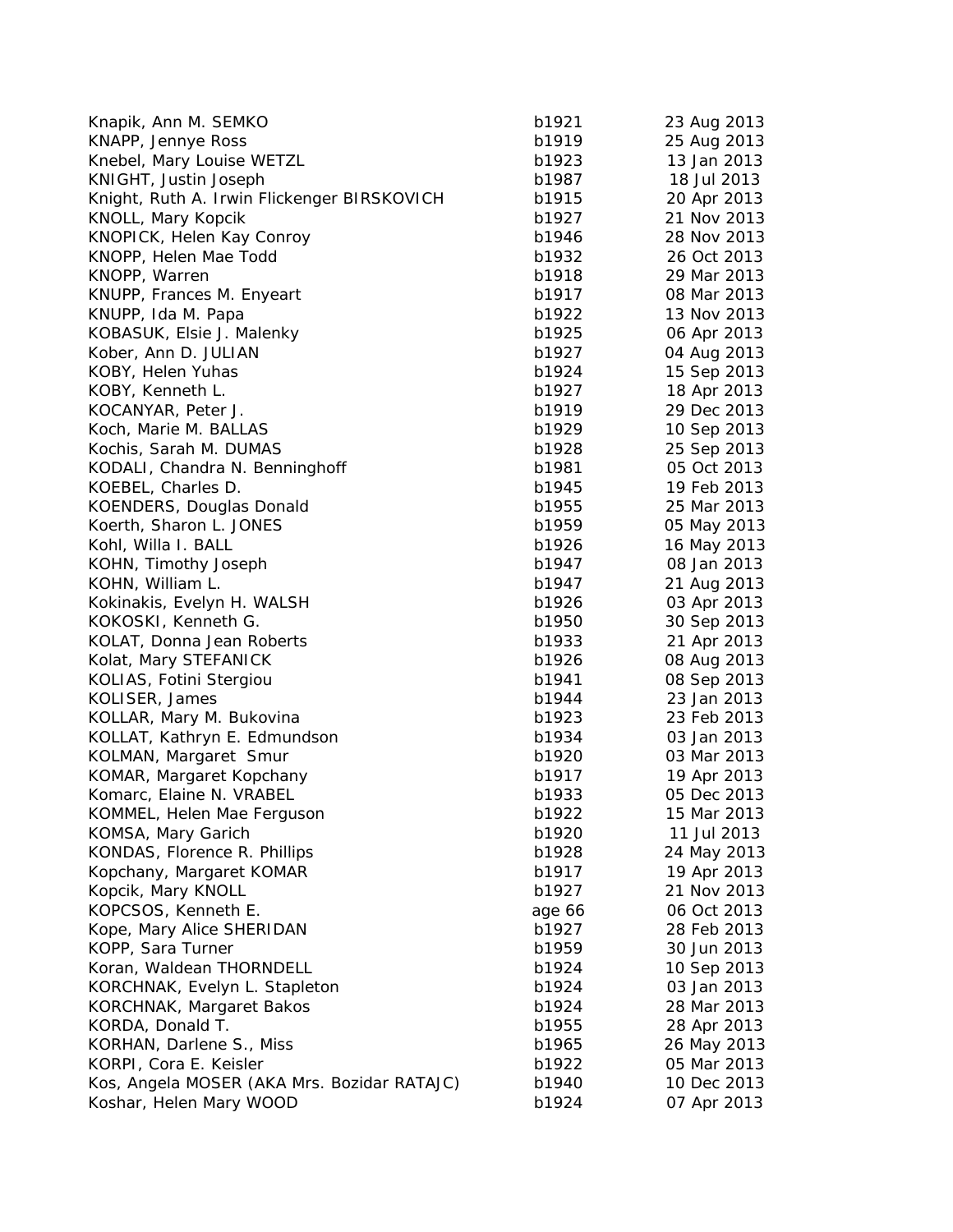| KOSIK, Thelma B. Finger            | b1930  | 09 Jan 2013 |
|------------------------------------|--------|-------------|
| KOSKI, Robert E.                   | b1932  | 17 Jun 2013 |
| KOSS, Philomena Berardino          | b1924  | 08 Feb 2013 |
| KOSTECKI, Theodore                 | b1925  | 08 May 2013 |
| KOSTELIC, Robert W.                | b1953  | 15 Sep 2013 |
| KOTOUCH, Robert C., Sr.            | b1969  | 05 Jun 2013 |
| KOTSOL, Henry                      | b1929  | 23 Apr 2013 |
| KOTYUHA, Stephen                   | b1928  | 23 Jan 2013 |
| KOVAC, Andrew                      |        | 31 Mar 2013 |
| Kovach, Betty J. BIDDLE            | b1931  | 23 Mar 2013 |
| Kovach, Judy PAVALKO               | age 89 | 26 Feb 2013 |
| KOVACICH, Evelyn White             | b1937  | 27 Apr 2013 |
| Koval, Rosemary REIGELMAN          | b1950  | 03 Nov 2013 |
| KOVALOVSKY, Tibor T.               | b1921  | 03 Mar 2013 |
| KOVY, Dorothy G. Bequeath          | b1944  | 30 Mar 2013 |
| KOWAL, Nellie Petunoff             | b1916  | 10 Nov 2013 |
| KOWALCZYK, Barbara A. Artzerounian | b1947  | 04 Sep 2013 |
| Kozak, Janet F. WEAVER             | b1941  | 12 Feb 2013 |
| Kozak, Wilma Irene KASIEWICZ       | b1936  | 06 May 2013 |
| KOZICKY, Betty Lou Staub           | b1933  | 14 Oct 2013 |
| Kozina, Milka KREGAR               | b1925  | 02 Feb 2013 |
| Kozlowski, Sabrina Anne ONDASH     | b1920  | 11 Dec 2013 |
| KOZUSKO, John                      | b1928  | 02 Jun 2013 |
| KOZUSKO, John                      | b1928  | 07 Jun 2013 |
| KRACKO, Mary Lynn Centrello        | b1946  | 15 Nov 2013 |
| KRAKAR, Thomas L.                  | age 78 | 18 Jul 2013 |
| KRAMARICH, John M.                 | b1959  | 03 Dec 2013 |
| <b>KRAMARICH, Mary Turillo</b>     | b1922  | 02 Apr 2013 |
| Kranitz, Patricia A. COSTELLO      | b1932  | 15 Nov 2013 |
| KRAUSE, Robert Carl                | b1930  | 13 Apr 2013 |
| KRAVIC, Robert A.                  | b1940  | 27 Nov 2013 |
| KRAYKOVICH, Cecilia Kalafut        | b1929  | 26 Nov 2013 |
| KREGAR, Milka Kozina               | b1925  | 02 Feb 2013 |
| Krell, Eleanor Manda SIPE          | b1927  | 27 Feb 2013 |
| KREMIN, Ruth L. Rodkey             | b1922  | 07 Jan 2013 |
| KREMPASKY, Barbara G. Rumek        | b1927  | 14 Apr 2013 |
| KREPPS, Patrick Nelson, Sr.        | age 77 | 15 Oct 2013 |
| KRESEVICH, John W.                 | b1926  | 30 Apr 2013 |
| KRIDLER, Anna A. Rimmel            | b1924  | 31 Dec 2013 |
| <b>KRILL, Steve</b>                | b1929  | 10 Feb 2013 |
| KRISPINSKY, Jerome (AKA KRISS)     | b1918  | 18 Oct 2013 |
| KRISS, Jerome (AKA KRISPINSKY)     | b1918  | 18 Oct 2013 |
| Kroesen, Cathy Ann MICCO           | b1959  | 12 Nov 2013 |
| KROK, Margaret Mae Pirgyi          | b1919  | 26 Feb 2013 |
| KROLL, Roy Howard                  | b1920  | 26 May 2013 |
| KROLOFF, Sally Kyle                | b1928  | 15 May 2013 |
| KRPICAK, Paul                      | b1956  | 12 Apr 2013 |
| KRUGEL, Pamela Faye Rogers         | b1955  | 20 Aug 2013 |
| KRUPA, Steven J.                   | b1924  | 23 Nov 2013 |
| KRUT, Dolores A. Miller            | b1934  | 05 Nov 2013 |
| Kubala, Ann Barnych WILSON         | b1939  | 08 Jul 2013 |
| KUBAS, Vanita Emma Burbick         | b1932  | 26 Jun 2013 |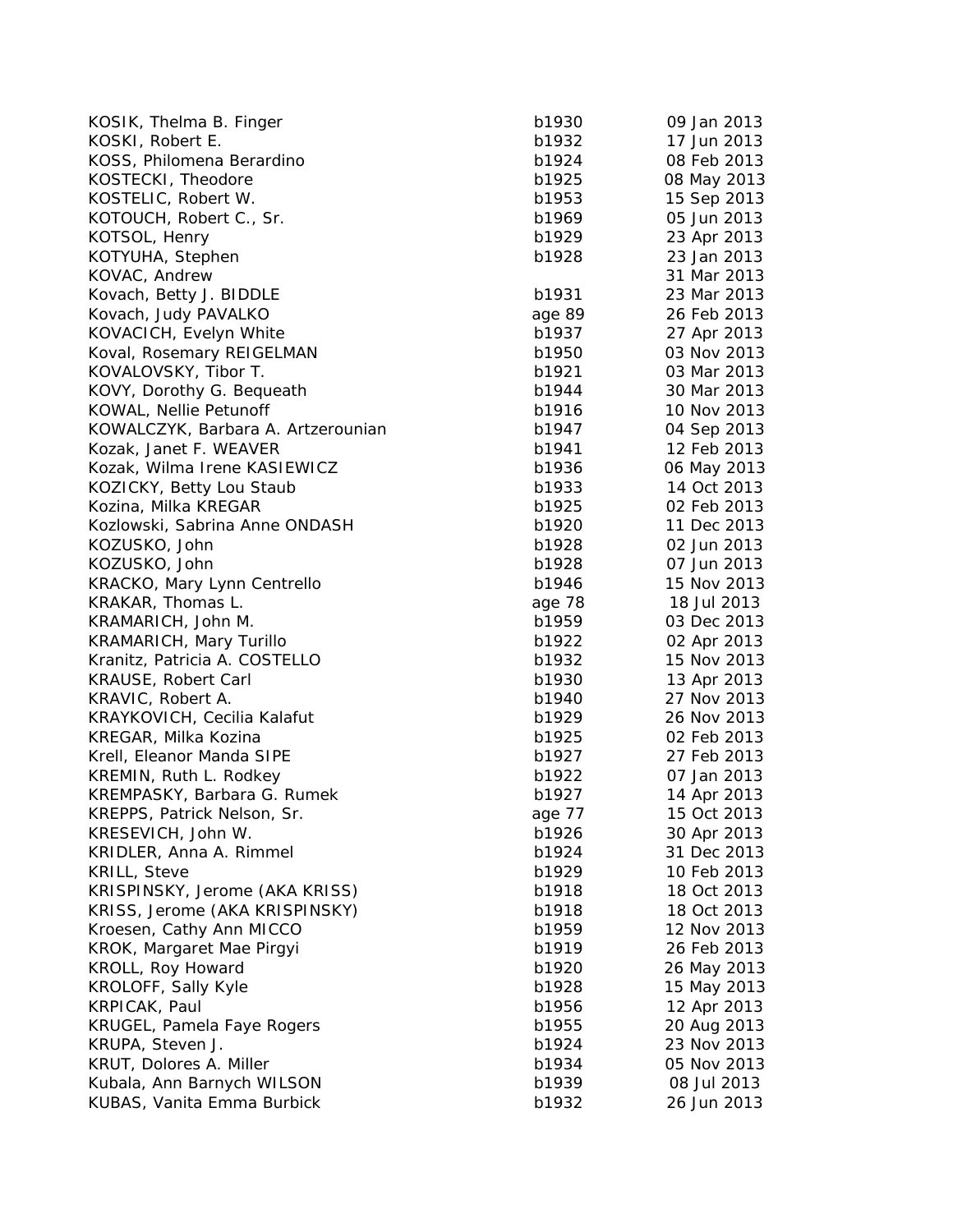| b1919   | 04 Aug 2013                                                                                                                                                                                                                                                                                                                |
|---------|----------------------------------------------------------------------------------------------------------------------------------------------------------------------------------------------------------------------------------------------------------------------------------------------------------------------------|
| b1940   | 09 May 2013                                                                                                                                                                                                                                                                                                                |
| b1934   | 15 Dec 2013                                                                                                                                                                                                                                                                                                                |
| service | 27 Jul 2013                                                                                                                                                                                                                                                                                                                |
| b1926   | 16 Aug 2013                                                                                                                                                                                                                                                                                                                |
| age 64  | 12 Mar 2013                                                                                                                                                                                                                                                                                                                |
| b1920   | 18 May 2013                                                                                                                                                                                                                                                                                                                |
| b1929   | 12 Nov 2013                                                                                                                                                                                                                                                                                                                |
| age 80  | 18 Apr 2013                                                                                                                                                                                                                                                                                                                |
| b1919   | 04 Aug 2013                                                                                                                                                                                                                                                                                                                |
| b1924   | 12 Aug 2013                                                                                                                                                                                                                                                                                                                |
| b1930   | 27 Jul 2013                                                                                                                                                                                                                                                                                                                |
| b1920   | 20 Jan 2013                                                                                                                                                                                                                                                                                                                |
| age 53  | 27 Nov 2013                                                                                                                                                                                                                                                                                                                |
| b1939   | 26 Sep 2013                                                                                                                                                                                                                                                                                                                |
| b1924   | 03 Jul 2013                                                                                                                                                                                                                                                                                                                |
| b1929   | 21 Nov 2013                                                                                                                                                                                                                                                                                                                |
|         | 06 Aug 2013                                                                                                                                                                                                                                                                                                                |
|         | 09 Jun 2013                                                                                                                                                                                                                                                                                                                |
|         | 28 Apr 2013                                                                                                                                                                                                                                                                                                                |
|         | 20 Sep 2013                                                                                                                                                                                                                                                                                                                |
|         | 04 Feb 2013                                                                                                                                                                                                                                                                                                                |
|         | 02 Sep 2013                                                                                                                                                                                                                                                                                                                |
|         | 08 Jan 2013                                                                                                                                                                                                                                                                                                                |
|         | 02 Jun 2013                                                                                                                                                                                                                                                                                                                |
|         | 30 May 2013                                                                                                                                                                                                                                                                                                                |
|         | 14 Apr 2013                                                                                                                                                                                                                                                                                                                |
|         | 07 Oct 2013                                                                                                                                                                                                                                                                                                                |
|         | 20 Jul 2013                                                                                                                                                                                                                                                                                                                |
|         | 16 Oct 2013                                                                                                                                                                                                                                                                                                                |
|         | 30 Jul 2013                                                                                                                                                                                                                                                                                                                |
|         | 27 Dec 2013                                                                                                                                                                                                                                                                                                                |
|         | 07 Aug 2013                                                                                                                                                                                                                                                                                                                |
|         | 14 Aug 2013                                                                                                                                                                                                                                                                                                                |
|         | 01 Sep 2013                                                                                                                                                                                                                                                                                                                |
|         | 06 Jul 2013                                                                                                                                                                                                                                                                                                                |
|         | 23 Apr 2013                                                                                                                                                                                                                                                                                                                |
|         | 16 Jun 2013                                                                                                                                                                                                                                                                                                                |
|         | 07 May 2013                                                                                                                                                                                                                                                                                                                |
|         | 12 Feb 2013                                                                                                                                                                                                                                                                                                                |
|         | 14 Mar 2013                                                                                                                                                                                                                                                                                                                |
|         | 04 Aug 2013                                                                                                                                                                                                                                                                                                                |
|         | 14 May 2013                                                                                                                                                                                                                                                                                                                |
|         | 22 Mar 2013                                                                                                                                                                                                                                                                                                                |
|         | 15 May 2013                                                                                                                                                                                                                                                                                                                |
|         | 21 Dec 2013                                                                                                                                                                                                                                                                                                                |
|         | 15 Dec 2013                                                                                                                                                                                                                                                                                                                |
|         | 22 Oct 2013                                                                                                                                                                                                                                                                                                                |
|         | 13 Mar 2013                                                                                                                                                                                                                                                                                                                |
|         | 18 Oct 2013                                                                                                                                                                                                                                                                                                                |
|         | 26 May 2013                                                                                                                                                                                                                                                                                                                |
|         | 06 Jul 2013                                                                                                                                                                                                                                                                                                                |
|         |                                                                                                                                                                                                                                                                                                                            |
|         | age 92<br>b1922<br>b1923<br>age 84<br>b1923<br>b1941<br>b1917<br>b1915<br>b1945<br>b1923<br>b1920<br>b1956<br>b1947<br>b1918<br>b1921<br>b1932<br>b1923<br>b1918<br>b1958<br>b1953<br>b1932<br>b1932<br>b1919<br>b1969<br>b1922<br>age 51<br>b1919<br>b1928<br>b1930<br>b1927<br>b1932<br>b1923<br>b1923<br>b1962<br>b1958 |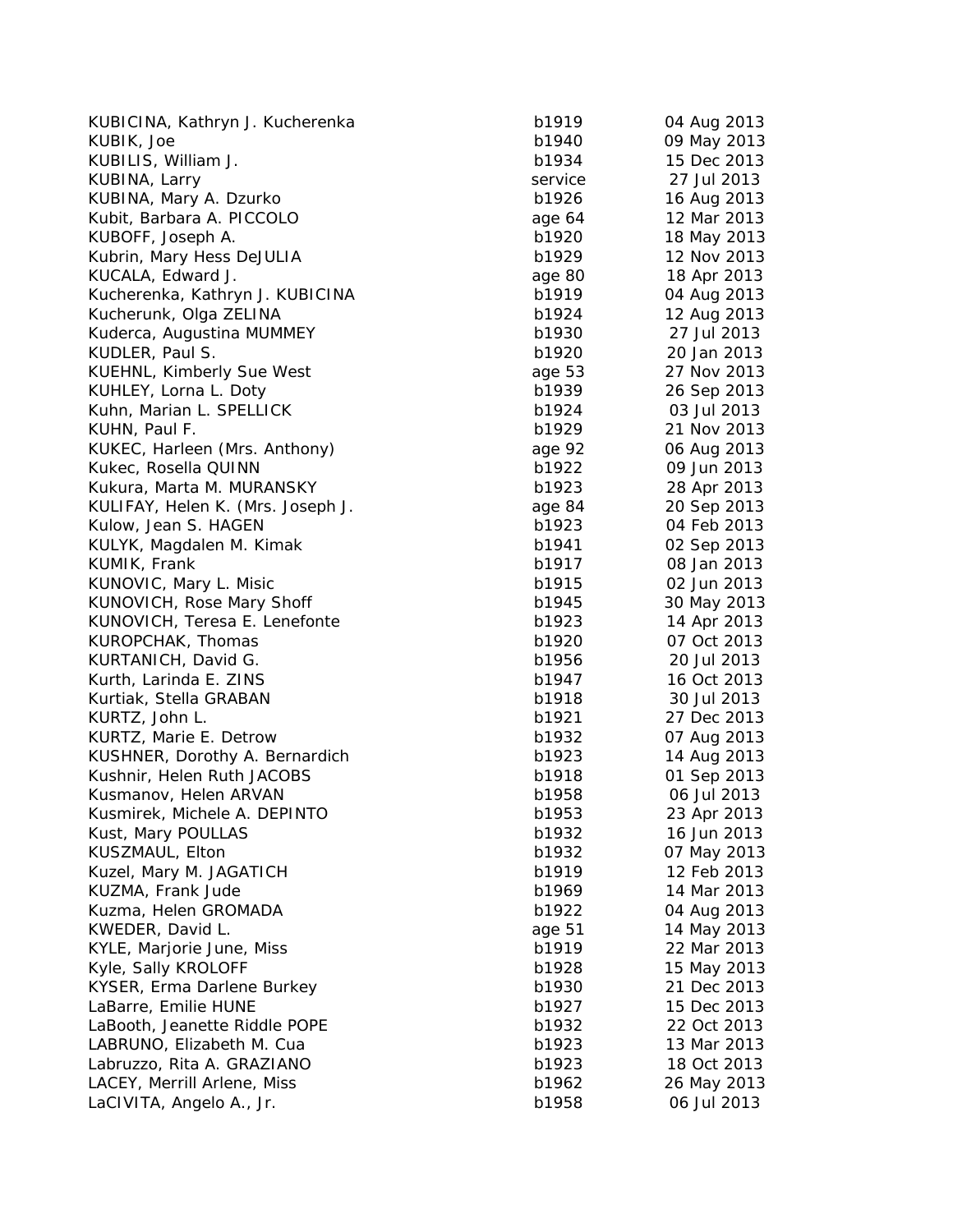| LaCIVITA, Angelo A., Sr.                     | b1927  | 19 Oct 2013                |
|----------------------------------------------|--------|----------------------------|
| LaCIVITA, Lucille Sanvoia                    | b1925  | 28 Dec 2013                |
| LACKEY, Dorothy Adele Friedman               | b1915  | 14 Jul 2013                |
| Lacko, Stella ZEIGLER                        | b1927  | 05 Mar 2013                |
| Lafity, Betty Ruth STEWARD                   | b1948  | 19 Feb 2013                |
| Lagnese, Theresa Ann CATALE                  | b1924  | 21 Sep 2013                |
| LaGUARDIA, Phyllis Sinistro                  | b1930  | 12 Jun 2013                |
| LAHOVICH, Joann P. Lysowski                  | b1924  | 30 Jan 2013                |
| LAITHWAITE, Maxine Pyles                     | b1955  | 01 Jan 2013                |
| Lakovich, Judith A. Watson MARKI             | b1941  | 16 Jul 2013                |
| LALLO, Diana Christine Ceo                   | b1959  | 23 Aug 2013                |
| LALLO, Jennie M. Conti                       | b1940  | 12 Dec 2013                |
| LALLO, John Kenneth, Sr.                     | b1960  | 23 Aug 2013                |
| LaMarca, Virginia A. MARSO                   | b1920  | 15 Mar 2013                |
| Lamb, Eleanor E. LIGHTNER                    | b1930  | 19 Sep 2013                |
| Lambert, Cheryl A. GAJEWSKI                  | b1955  | 22 Jul 2013                |
| LAMBERT, Naomi L. Williams                   | b1921  | 20 Jan 2013                |
| Lamer, Ruth E. COLGAN                        | b1918  | 11 Oct 2013                |
| LAMPARTY, Carol A. Hettler                   | b1949  | 21 Jul 2013                |
| Lancaster, Dorothy ELIAS                     | b1917  |                            |
|                                              | b1933  | 16 Jan 2013<br>19 Jun 2013 |
| Lancien, Marie KALAFUT<br>LAND, Mary E. Berk |        | 06 Feb 2013                |
|                                              | b1941  |                            |
| Landers, Crystal Bethleen GARRETT            | b1919  | 09 Jun 2013                |
| LANDGRAFF, Henry W.                          | b1932  | 04 Mar 2013                |
| Landorf, Jeanette L. SHORTHOUSE              | b1922  | 19 May 2013                |
| LANDY, Sara L. Shaffer                       | b1933  | 11 Nov 2013                |
| LANE, James Edward                           | b1934  | 10 Mar 2013                |
| LANE, John L.                                | b1955  | 10 Jan 2013                |
| LANE, Ronald Douglas, Sr.                    | b1939  | 08 Aug 2013                |
| Lange, Donna L. PARSONS                      | b1950  | 12 Jan 2013                |
| LANGE, Elizabeth Nord                        | b1919  | 14 Jan 2013                |
| LANNING, Rosemary Shingleton                 | b1930  | 15 Jan 2013                |
| LaPAZE, Gerald David                         | b1929  | 29 Nov 2013                |
| Lapolla, Karen CAPITO                        | b1960  | 23 Jan 2013                |
| LARD, Darlene Moody                          | b1955  | 23 Jan 2013                |
| LaREW, David Edward, Sr.                     | b1949  | 16 Sep 2013                |
| LaROSA, Patricia E. Gibbons                  | b1928  | 07 Dec 2013                |
| LARSON, Shirley Mae Miller                   | b1930  | 18 Mar 2013                |
| LARUBBIO, James J.                           | b1921  | 27 Feb 2013                |
| LASHER, William K.                           | b1940  | 31 Jul 2013                |
| LASKA, James Alan                            | b1956  | 07 Sep 2013                |
| Lasko, Ann Marie SENCHESAK                   | b1928  | 20 Apr 2013                |
| Latham, Barbara JONES                        | b1932  | 06 Mar 2013                |
| Latimer, Doris M. DIETZ                      | b1933  | 24 Aug 2013                |
| LATIMER, Shirley A. Hall                     | b1928  | 21 Apr 2013                |
| LATONE, John P.                              | b1958  | 01 Jan 2013                |
| Lattanzio, Mary Lou ROBERTSON                | b1950  | 09 Feb 2013                |
| LATTANZO, Wanda I. Glivic                    | b1924  | 19 Jul 2013                |
| LATTRO, Eugene John                          | age 90 | 29 Dec 2013                |
| LAUTNER, Tracey Lynn Perine                  | b1962  | 07 Dec 2013                |
| Lavelle, Mary Lou ELDER                      | b1946  | 08 Aug 2013                |
| Lavin, Jackie HAYDU                          | b1927  | 11 Apr 2013                |
|                                              |        |                            |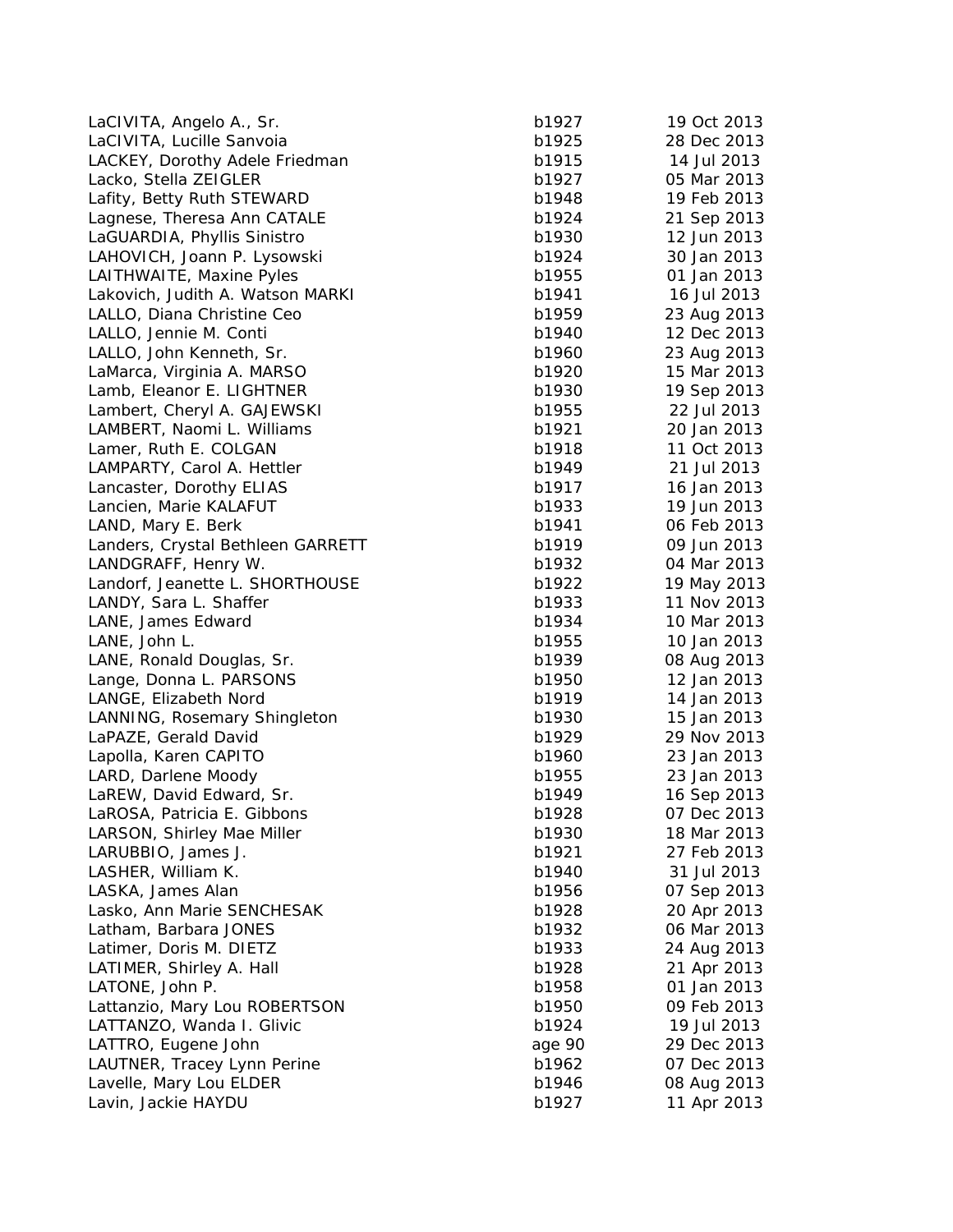| LAVORE, Joseph V.                         | b1921  | 16 Jun 2013 |
|-------------------------------------------|--------|-------------|
| LAW, Robert Allen                         | b1932  | 21 Apr 2013 |
| LAWLER, William Richard                   | age 76 | 14 Feb 2013 |
| Lawman, Margaret L. VACCA                 | b1923  | 14 Aug 2013 |
| LAWN, Laurence E.                         | b1943  | 24 Mar 2013 |
| LAWRUK, Donald Michael                    | b1937  | 02 Nov 2013 |
| LAWSON, John L.                           | age 62 | 07 Apr 2013 |
| Lawson, Mary Etta DAVIDSON                | b1919  | 02 Feb 2013 |
| LAYSHOCK, Earleen A. Blakely              | b1928  | 12 May 2013 |
| Lazar, Amelia Victoria BARINGER           | b1925  | 22 Nov 2013 |
| LAZAR, George E.                          | b1922  | 24 Jan 2013 |
| Leach, Lillian I. BALOGH                  | b1945  | 27 Jan 2013 |
| Leach, Margaret HOLOVATICK                | b1941  | 17 Nov 2013 |
| LEACH, Pauline Martha Ruth (Mrs. Jack C.) | age 97 | 18 Sep 2013 |
| LEARN, Dixie L. Wood                      | b1945  | 14 Apr 2013 |
| LEARY, James Robert                       | b1938  | 21 Nov 2013 |
| Leason, Helen FILL                        | b1931  | 11 Jan 2013 |
| LEDERMAN, Cindy Baco                      | b1956  | 13 Nov 2013 |
| LEE, Chong Michael                        | age 77 | 17 Oct 2013 |
| LEE, Jean Marie Cotton                    | b1932  | 24 Jan 2013 |
| Lee, Na-Young ANDERSON                    | b1969  | 20 Jan 2013 |
| LEE, Raymond Howard                       | b1951  | 24 Jan 2013 |
| LEE, William M.                           | b1919  | 11 Jan 2013 |
| LEEDY, Gary W.                            | b1943  | 20 Feb 2013 |
| LEEDY, Robert A.                          | b1919  | 21 Feb 2013 |
| Leeson, Martha M. HASSAY                  | b1924  | 15 Dec 2013 |
| LeFevre, Elizabeth A. SEDALL              | b1929  | 07 Mar 2013 |
| LEFOER, Nicholas P.                       | b1928  | 15 May 2013 |
| Lefoer, Theresa Smith LUTHER              | b1934  | 28 Jul 2013 |
| LeFoer, Virginia Jean TYLER               | b1921  | 17 Mar 2013 |
| LEHMAN, David R.                          | b1946  | 31 Jul 2013 |
| LEHNER, Andrew                            | b1927  | 27 Aug 2013 |
| Lehner, Aranka FUREDI                     | b1929  | 03 Dec 2013 |
| Lehner, Mary Louise DAVIS                 | b1919  | 17 Nov 2013 |
| Lehota, Jo Ann ELLIS                      | b1934  | 06 Nov 2013 |
| LEHTO, Joyce E. Abbott                    | b1935  | 04 Feb 2013 |
| LEMONIS, Sophia Marie Thomas              | age 76 | 02 Jul 2013 |
| LENCYK, Helen Judy Bartos                 | b1925  | 27 Dec 2013 |
| Lenefonte, Teresa E. KUNOVICH             | b1923  | 14 Apr 2013 |
| Lenington, Barbara SUMMERS                | b1930  | 10 Jan 2013 |
| LENTINE, Dominic B.                       | b1958  | 21 Dec 2013 |
| LEO, Jennie Ellen Baglier                 | b1916  | 13 Feb 2013 |
| Leon, Zenaida RODRIGUEZ                   | b1926  | 30 May 2013 |
| LEONARD, Antonio James                    | b1977  | 15 Mar 2013 |
| LEONARD, Marie K. Burgmyer                | b1921  | 16 Jun 2013 |
| LEONE, Giovanni C.                        | b1925  | 09 Sep 2013 |
| LEONE, Jacqueline W. Wallace              | b1941  | 17 Sep 2013 |
| LEONE, John M.                            | b1942  | 05 May 2013 |
| Leone, Josephine Mary NAVE                | b1929  | 05 May 2013 |
| LEONE, Susan K. Testa                     | b1949  | 10 Jul 2013 |
| LEONE, Vincent P.                         | b1933  | 25 Jan 2013 |
| LEONELLI, Philip A.                       | b1949  | 12 May 2013 |
|                                           |        |             |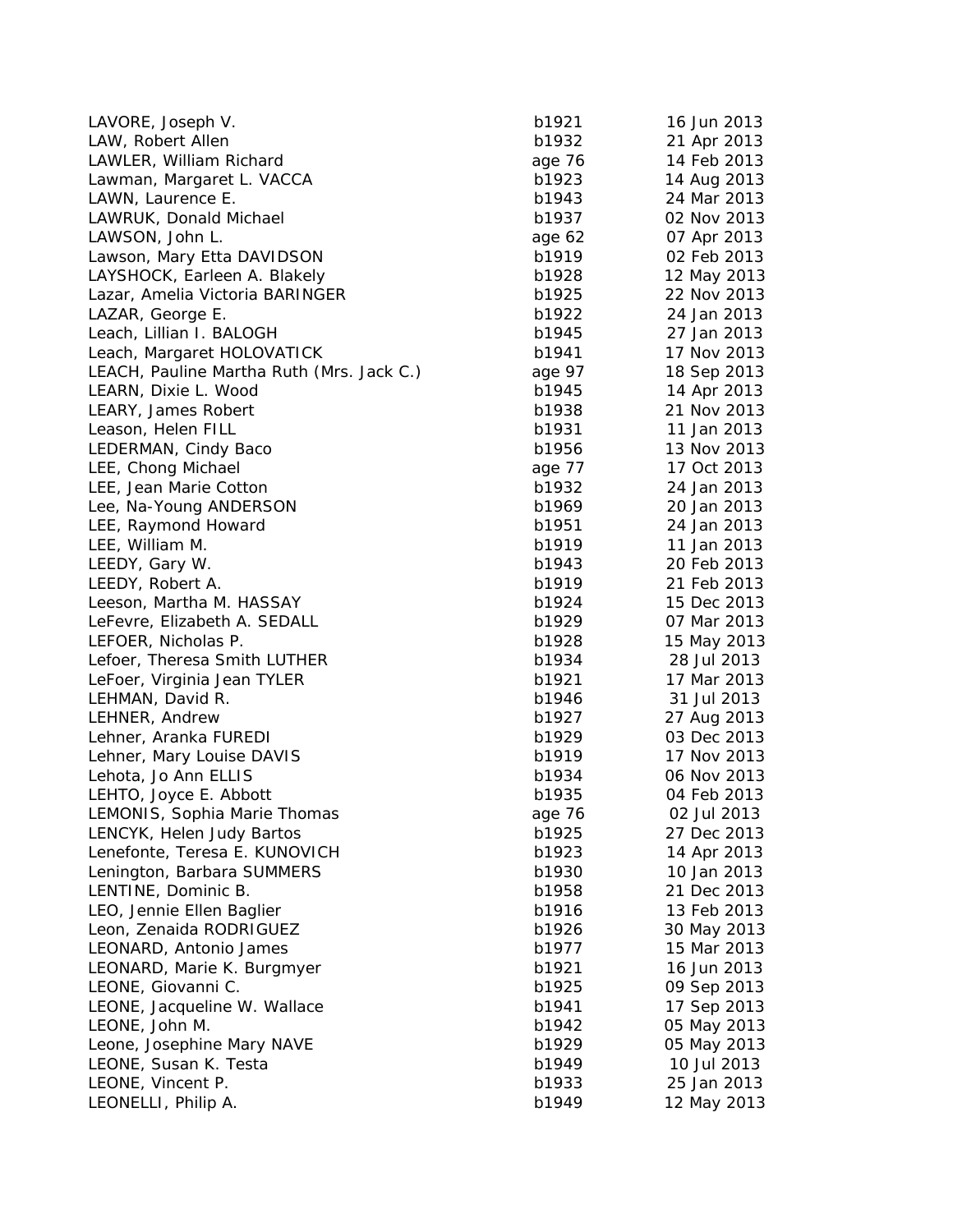| LEPERA, Avila M. Pokey                    | b1920  | 18 May 2013 |
|-------------------------------------------|--------|-------------|
| LERO, Victor C.                           | b1921  | 14 Nov 2013 |
| LEROY, William F.                         | b1927  | 14 May 2013 |
| LESHNAK, Mary Lou                         | b1924  | 07 Oct 2013 |
| LESKOVAC, Thomas                          | b1943  | 21 Apr 2013 |
| Leskovec, Frances J. Bonder GUSTOVICH     | b1934  | 07 Jul 2013 |
| Leskovec, Helen J. BARICH                 | b1924  | 23 Jul 2013 |
| LESLIE, Naton D., Jr.                     | age 57 | 29 Dec 2013 |
| Letizio, Mary Ann MARTUCCI                | b1920  | 23 Mar 2013 |
| LEV, Edward R.                            | b1927  | 07 Oct 2013 |
| LEVERKNIGHT, Alivia Marie d/o Daniel      | b2010  | 22 May 2013 |
| LEVETO, Carl L.                           | b1926  | 26 Sep 2013 |
| Levine, Margaret Gail HINER               | b1922  | 20 Jan 2013 |
| LEVY, Gertrude Rosen                      | b1924  | 28 Sep 2013 |
| Levy, Justine KESSLER                     | b1926  | 17 Feb 2013 |
| LEWIS, Bennie, Sr.                        | b1932  | 27 Dec 2013 |
| LEWIS, Eleanor M. Miencznikowski Blumetti | age 86 | 07 Nov 2013 |
| LEWIS, Glenn D.                           | b1935  | 23 Feb 2013 |
| Lewis, Helen COSTAS                       | b1931  | 04 Aug 2013 |
| LEWIS, Janet Lee Cook                     | b1943  | 11 Sep 2013 |
| LEWIS, Joretha King McGuire               | b1930  | 03 Nov 2013 |
| LEWIS, Kristina Lynn Estes                | b1985  | 07 Feb 2013 |
| Lewis, Linda Coler GENNOCK                | b1954  | 30 Oct 2013 |
| Lewis, Phyllis CASEY                      | b1926  | 04 Jul 2013 |
| LEWIS, Robert E.                          | b1947  | 11 Jul 2013 |
| LEWIS, Robert E.                          | b1936  | 12 Apr 2013 |
| LEWIS, Theresa M. McCarthy                | b1932  | 15 Jan 2013 |
| LEWIS, Vivian L. Hinkle                   | b1922  | 03 Mar 2013 |
| Lewton, Karen Sue SWOPE                   | b1942  | 23 Dec 2013 |
| LEYMAN, William Allen                     | b1945  | 06 May 2013 |
| LIAS, Robert D.                           | b1944  | 01 Nov 2013 |
| Libby, Patricia ROE                       | b1936  | 06 Aug 2013 |
| LIBER, John Douglas                       | b1938  | 28 Jul 2013 |
| LIBER, Marilyn Kay Spahlinger             | age 64 | 01 Jan 2013 |
| LIBERATO, Corrine L. DeCarlo              | b1948  | 23 Oct 2013 |
| LIBERATORE, Helen Wasuleski               | b1920  | 06 Oct 2013 |
| LIDLE, Elvina James                       | b1915  | 10 Feb 2013 |
| Lieberman, Ida M. DANIELS                 | b1935  | 08 May 2013 |
| LIGHTFOOT, Shirley Storey                 | b1940  | 27 Feb 2013 |
| LIGHTNER, Ann Panfile                     | b1929  | 24 Jul 2013 |
| LIGHTNER, Eleanor E. Lamb                 | b1930  | 19 Sep 2013 |
| LIGUORE, Rose Warino Porcase              | b1920  | 20 Feb 2013 |
| Liktar, Maryann TKACH                     | b1925  | 05 Nov 2013 |
| LILLER, Samuel E.                         | b1941  | 11 Aug 2013 |
| LILLY, David K.                           | b1960  | 24 Jan 2013 |
| LILLY, Frankie J. (AKA Freddie FEAGIN)    | b1951  | 31 Mar 2013 |
| Linberger, Faith FORTIN                   | b1939  | 07 Jul 2013 |
| LINDOLPH, Paul H.                         | b1923  | 08 Mar 2013 |
| LINDSAY, George A., Jr.                   | b1933  | 22 Oct 2013 |
| LINDSAY, Karen L. West                    | b1954  | 06 Jul 2013 |
| LINDSLEY, Kathi, Miss                     | b1959  | 26 Jul 2013 |
| LINHART, William D.                       | b1927  | 27 Aug 2013 |
|                                           |        |             |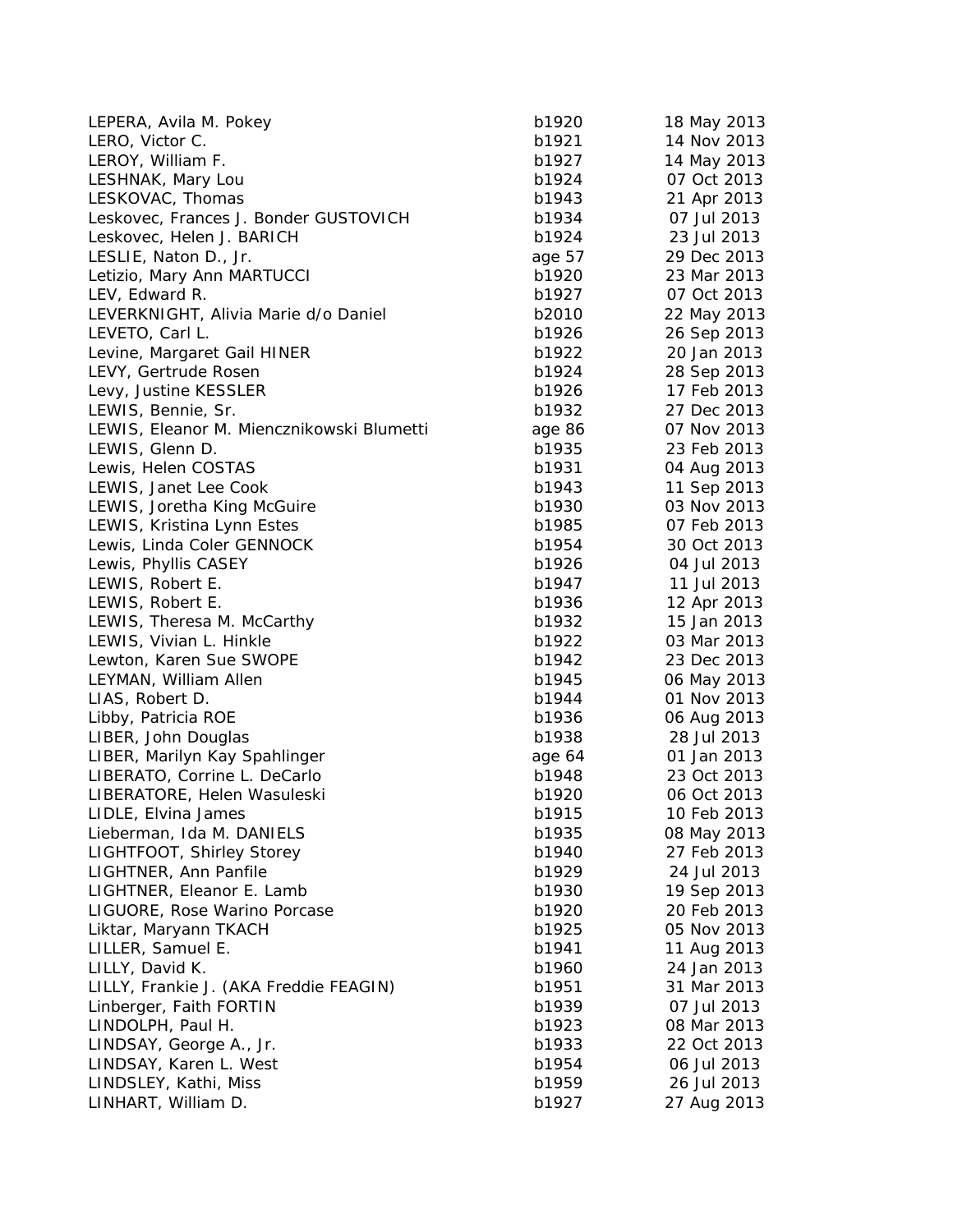| LIPELY, Daniel Oscar             | b1933  | 25 Jan 2013 |
|----------------------------------|--------|-------------|
| LIPINSKY, Michael L.             | b1973  | 17 Dec 2013 |
| Lipjanic, Eleanor Jean GIOVANNI  | b1928  | 14 Aug 2013 |
| LIPKA, Joann K. Puskar Gergel    |        | 07 Oct 2013 |
| Liposchak, Mildred M. GAREA      | b1917  | 30 Apr 2013 |
| LIPP, Carl M.                    | b1924  | 08 Jan 2013 |
| LISI, Mary B. Pezzuti            | b1915  | 20 Jan 2013 |
| LISI, Mary Palma Infante         | b1915  | 09 Jul 2013 |
| LISKO, Josephine S. Starcevic    | b1926  | 08 Jan 2013 |
| LISTE, Mary Jane Morello         | b1929  | 09 Jan 2013 |
| LISTE, Theresa A. Napolitan Fell | b1917  | 02 Oct 2013 |
| LITTLE, James N., Jr.            | b1958  | 20 Nov 2013 |
| LITTLE, Margaret Diane, Miss     | b1944  | 20 Nov 2013 |
| LITTLE, Stella Louise Moore      | b1940  | 24 Apr 2013 |
| LITWIN, William E.               | age 89 | 16 Jul 2013 |
| Litz, Sara J. MAIER              | b1929  | 07 Jan 2013 |
| Livingston, Mary Beth BOSELA     | b1961  | 17 Mar 2013 |
| Lloyd, Karen WILSON              | b1942  | 13 Dec 2013 |
| LLOYD, Lois J. Wallace           | b1926  | 12 Mar 2013 |
| Lloyd, Tammy Louise BROBST       | b1961  | 05 Dec 2013 |
| LOBAUGH, John M.                 | b1942  | 04 Nov 2013 |
| LOBAUGH, Theresa Terzak Bogovich | age 92 | 12 May 2013 |
| LoCICERO, Elizabeth Cecchini     | b1918  | 09 Aug 2013 |
| Lockard, Lois L. MOHR            | b1929  | 10 Feb 2013 |
| LOCKNEY, Opal M. Coleman         | b1926  | 02 Nov 2013 |
| Lodic, Josephine LONARDO         | b1925  | 08 Jul 2013 |
| LOEB, Robert A., Jr.             | b1944  | 22 Sep 2013 |
| LOEWIT, Genevieve Jana Everstine | b1926  | 20 Oct 2013 |
| Loftus, Florenz Ann ANTONUCCI    | b1933  | 03 May 2013 |
| LOGAN, Doris L. Mortimer         | b1921  | 19 Nov 2013 |
| LOGAN, Peggy Ann Davis           | b1941  | 13 Mar 2013 |
| LOGAR, William A.                | b1932  | 14 Jul 2013 |
| LOHR, Margaret G. Wiley          | b1921  | 19 Nov 2013 |
| LOISELLE, Margaret W. Warren     | b1944  | 07 Apr 2013 |
| LOMBARD, Frank J.                | b1922  | 06 Mar 2013 |
| LOMBARDO, Josephine M. Vigeon    | b1923  | 19 Jan 2013 |
| LONARDO, Josephine Lodic         | b1925  | 08 Jul 2013 |
| LONG, Bernice Mclemore           | b1928  | 25 Dec 2013 |
| LONG, Jonathan                   | b1957  | 26 Jul 2013 |
| LONG, Tamela J. Cooper           | b1960  | 16 Aug 2013 |
| LONGANECKER, Arlen Elwood        | b1939  | 01 Jan 2013 |
| LONGSHORE, Laura F. Nicholson    | b1926  | 08 Jan 2013 |
| LONSWAY, Joan Abraham            | b1930  | 09 May 2013 |
| Lookabaugh, Alma CENTOFANTE      | b1923  | 26 Jul 2013 |
| LORD, Mark J.                    | b1958  | 24 Feb 2013 |
| LORDI, Mary Ellen Pozzuto        | b1926  | 21 Jul 2013 |
| LOSASSO, Richard J., Sr.         | b1917  | 26 Sep 2013 |
| LOSIEWICZ, Rose H. Balogh        | b1926  | 05 Apr 2013 |
| LOTH, Robert E., Dr.             | b1944  | 20 Oct 2013 |
| LOUIS, Victor L.                 | b1932  | 17 May 2013 |
| LOUPE, Jane Catherine Pawlik     | b1922  | 23 Jan 2013 |
| LOVAS, Elmer J.                  | b1921  | 01 Nov 2013 |
|                                  |        |             |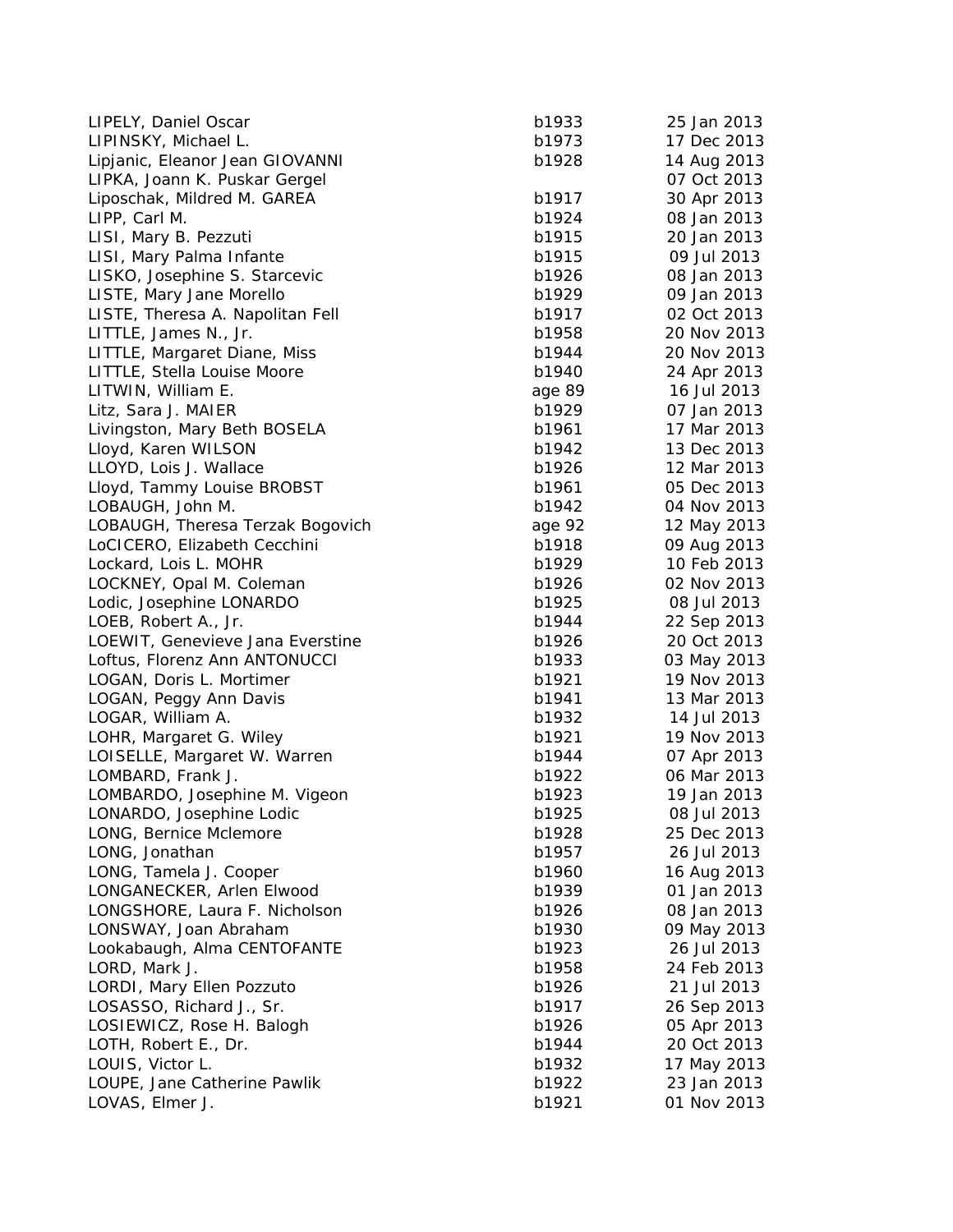| LOVATI, Anne G. Vodhanel        | b1921   | 26 Mar 2013 |
|---------------------------------|---------|-------------|
| Love, Julia Black MILLER        | b1955   | 04 Jan 2013 |
| Love, Myna E. SALUGA            | b1938   | 09 Oct 2013 |
| Lovgren, Doris Ann Louise STORM | b1921   | 29 Sep 2013 |
| LOVRINOVICZ, Kirk E.            | b1963   | 12 Dec 2013 |
| LOWMAN, Rory G.                 | b1961   | 03 Oct 2013 |
| LOWRY, Maureen Ann Phelan       | b1973   | 11 Aug 2013 |
| LOYCHIK, Donald Raymond         | b1939   | 05 May 2013 |
| LUCA, Valer T.                  | b1928   | 16 May 2013 |
| LUCARELL, Dorothy E. Pogacnik   | b1919   | 26 May 2013 |
| Lucarelli, Anita M. GIESELER    | b1926   | 09 May 2013 |
| LUCENTE, Anthony Deleo          | b1937   | 26 May 2013 |
| LUCENTE, Mary Louise Wittway    | b1930   | 20 Jun 2013 |
| LUCIO, Anthony L.               | b1930   | 20 Aug 2013 |
| Luettner, Magdalena DULICK      | b1926   | 27 Jul 2013 |
| LUKETIC, Zella Marie Grebens    | b1922   | 12 Jun 2013 |
| LUMPKIN, Eddie Lee              | b1939   | 25 Sep 2013 |
| LUMPKIN, Lincoln                | b1929   | 18 Oct 2013 |
| Lumpp, Ethel A. Cotterman RAUB  | b1931   | 17 Nov 2013 |
| Lundeen, Genevieve E. PATRICK   | b1926   | 05 Feb 2013 |
| LUNDEEN, Thomas L.              | b1921   | 28 Aug 2013 |
| LUNDY, James A.                 | b1937   | 04 Oct 2013 |
| LUNDY, Norman Willis            | b1948   | 20 Apr 2013 |
| LUNGHOFER, Edward T.            |         | 16 May 2013 |
| LUPO, Joseph N.                 | b1963   | 19 May 2013 |
| Luptak, Esther Ann WILLIAMS     | b1927   | 09 Jun 2013 |
| LUSCRE, Natale M.               | b1929   | 29 Dec 2013 |
| LUTH, Robert William            | b1924   | 12 Nov 2013 |
| LUTHER, Theresa Lefoer Smith    | b1934   | 28 Jul 2013 |
| LUTHER, Thomas A.               | b1920   | 25 Mar 2013 |
| Lutheran, Barbara CATELLO       | b1928   | 21 Mar 2013 |
| LUTHERON, William A.            | b1923   | 23 Aug 2013 |
| Lutsch, Dorothy O'MEALY         | b1924   | 13 Dec 2013 |
| Lutton, Eleanor FALBA           | b1930   | 30 May 2013 |
| LYDA, Mary E. Billock           | b1932   | 26 Dec 2013 |
| LYDEN, Geri Holecko             | b1935   | 15 Jan 2013 |
| LYDEN, Joseph F.                | b1925   | 06 Mar 2013 |
| LYDEN, Mary Ellen Holleran      | b1943   | 21 May 2013 |
| Lydic, Trudell BANEY            | b1932   | 18 Nov 2013 |
| LYLE, Harry Michael             | age 63  | 06 Nov 2013 |
| Lynch, Anna B. STEINER          | b1912   | 17 Mar 2013 |
| LYNCH, Edward F.                | b1933   | 04 Apr 2013 |
| LYNCH, Eugene R.                | b1929   | 26 Aug 2013 |
| LYNCH, George R.                | b1937   | 11 Feb 2013 |
| LYNCH, Ra'Nija Y. d/o Randy     | b/d2013 | 13 Aug 2013 |
| LYNN, Ada, Miss                 | b1924   | 23 Nov 2013 |
| Lyons, Dorothy Harriett JONES   | b1923   | 28 Jan 2013 |
| LYONS, Margaret Jane Hoover     | b1930   | 21 Sep 2013 |
| LYONS, Richard M.               | b1936   | 16 Nov 2013 |
| Lysowski, Joann P. LAHOVICH     | b1924   | 30 Jan 2013 |
| MAAG, George E.                 | b1926   | 11 Aug 2013 |
| MACALI, Archie R.               | age 77  | 20 Jan 2013 |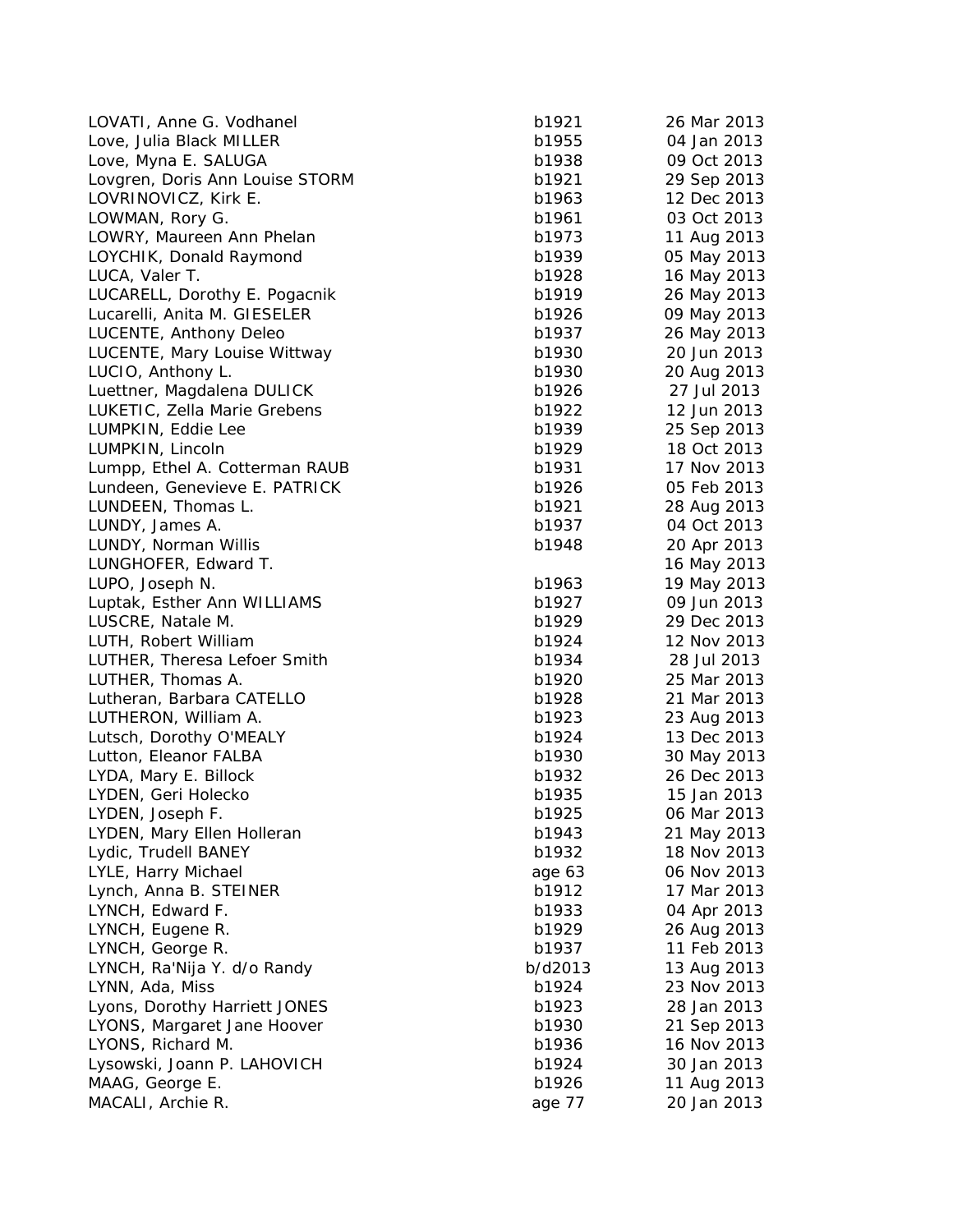| MACALI, Gilbert Anthony                    | b1919  | 28 May 2013 |
|--------------------------------------------|--------|-------------|
| MACCIOCCA, August                          | b1928  | 24 Aug 2013 |
| MACEJKO, Alma E. Parker                    | b1918  | 24 Aug 2013 |
| MACEJKO, Ruby Marie DePaul                 | b1937  | 09 Jul 2013 |
| MacFarland, Mary Ruth REENTS               | b1923  | 05 Dec 2013 |
| MACINGA, Frank P.                          | b1937  | 14 Apr 2013 |
| Mackey, Jane L. FINLEY                     | b1912  | 20 Jul 2013 |
| MACKOVINE, Frank                           | b1937  | 03 Jul 2013 |
| MACOVITZ, Paul Edward, Jr.                 | b1960  | 08 Oct 2013 |
| MADERITZ, James D.                         | b1931  | 15 May 2013 |
| Madrid, Vera M. CARLETTI                   | b1924  | 05 Apr 2013 |
| MADVED, Nicholas                           | b1927  | 14 Feb 2013 |
| MAGAN, William C.                          | b1934  | 15 Jan 2013 |
| MAGEE, Cassie L. Warrington                | b1982  | 15 Dec 2013 |
| Maggianetti, Marilyn Joan ALLSHOUSE        | b1929  | 14 Oct 2013 |
| MAGNI, Erla M. Welker                      | b1940  | 03 Dec 2013 |
| MAGURA, Dorothy S. Kandis                  | b1942  | 08 Aug 2013 |
| MAGYAR, Joseph                             | age 76 | 14 May 2013 |
| MAHIN, Maryann Mogulich                    | b1925  | 24 Jan 2013 |
| Mahon, Mary T. BOBBY                       | b1927  | 14 Oct 2013 |
| Mahon, Patricia H. BAKER                   | b1936  | 19 Dec 2013 |
| MAIER, Sara J. Litz                        | b1929  | 07 Jan 2013 |
| MAILLIS, Sylvia G., Miss                   | b1975  | 10 Sep 2013 |
| MAIN, Margaret M. Yurick                   | b1922  | 18 Jul 2013 |
| Mainous, Shirlene DEAL                     | b1941  | 27 Aug 2013 |
| MAIORANA, James A.                         | b1941  | 12 Mar 2013 |
| MAIORANA, Tina Ceravolo                    | b1929  | 12 Dec 2013 |
| MAIORCA, Sam P.                            | b1924  | 20 Apr 2013 |
| MAKO, David                                | b1944  | 13 Nov 2013 |
| Malandro, Michelle D. PELINO               | b1961  | 26 Mar 2013 |
| MALENIC, Mark A.                           | b1959  | 21 Jan 2013 |
|                                            | b1925  |             |
| Malenky, Elsie J. KOBASUK<br>MALETICH, Tom |        | 06 Apr 2013 |
|                                            | age 77 | 24 Mar 2013 |
| Maley, Gertrude Elizabeth MCCABE           | b1921  | 28 Apr 2013 |
| MALICE, Philomena M. Hunter                | b1920  | 15 Feb 2013 |
| MALINER, Andrew Joseph s/o Matthew         | b2005  | 25 May 2013 |
| MALIZIA, Geraldine Wilson                  | b1932  | 18 Mar 2013 |
| Malmfeldt, Justine C. PARKS                | b1970  | 25 Oct 2013 |
| MALMFELDT, Ronald                          | b1953  | 20 Nov 2013 |
| Malone, Nancy HUNTER                       | b1930  | 03 Mar 2013 |
| MALONE, Ralph E.                           | b1930  | 26 Mar 2013 |
| MALONE, William J.                         | b1920  | 26 Feb 2013 |
| MALOVICH, Kathryn E. Novince               | b1960  | 16 Aug 2013 |
| MALTBIE, Evelyn June Grimsley              | age 89 | 29 Sep 2013 |
| MALVASI, Ira G. Bowser                     | b1930  | 07 Sep 2013 |
| MAMAJEK, Stella Mary Sniezek               | age 87 | 12 Apr 2013 |
| MAMRICK, Michael S.                        | b1939  | 02 Aug 2013 |
| MANCINI, Theresa Ann Golec                 | b1922  | 17 Apr 2013 |
| MANCINO, Rachele Pone                      | b1919  | 05 Mar 2013 |
| MANDEL, Jeffrey Hayden                     | b1949  | 31 Jul 2013 |
| MANDOLINE, Theresa Rose Frazzini           | b1927  | 06 Feb 2013 |
| Mandoline, Vincenza PARIS                  | b1919  | 22 Aug 2013 |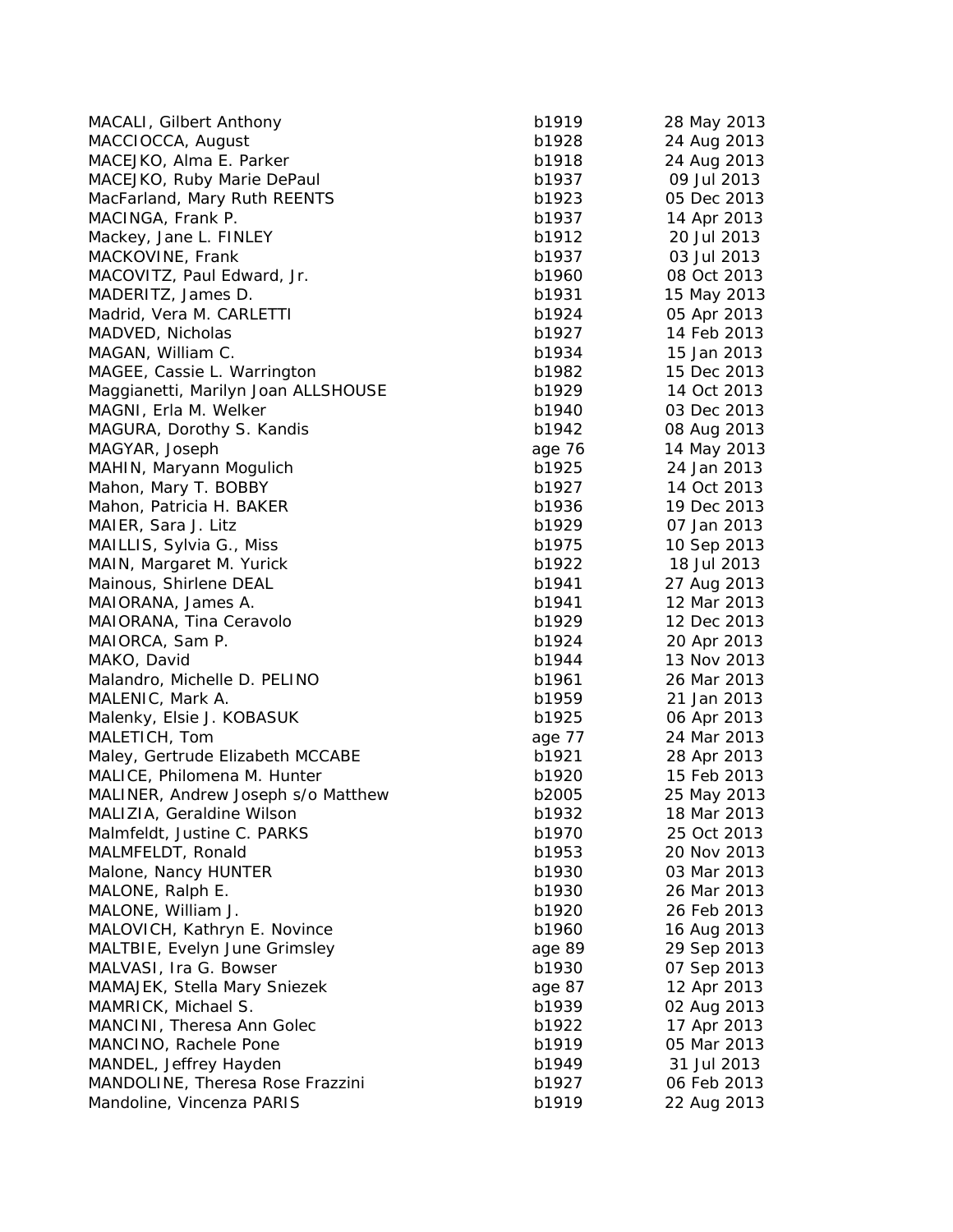| MANGIARELLI, Joseph Anthony                  | b1948 | 17 Mar 2013 |
|----------------------------------------------|-------|-------------|
| Manion, Doris J. KERNAN                      | b1925 | 03 Jan 2013 |
| Manion, Doris J. KERNAN                      | b1925 | 12 May 2013 |
| MANK, George J.                              | b1921 | 15 Jan 2013 |
| Manley, Dorothy PAWLIK                       | b1932 | 25 Jul 2013 |
| MANLEY, Robert J.                            | b1947 | 06 Jan 2013 |
| Manley, Tana J. MESSNER                      | b1935 | 28 Jun 2013 |
| MANN, Cordell Jamar Phillips s/o Curtis, Jr. | b2013 | 10 Dec 2013 |
| MANN, Janice K. Kenann                       | b1927 | 20 Jan 2013 |
| MANN, Timothy E.                             | b1958 | 03 Nov 2013 |
| MANNING, Donald                              | b1941 | 08 May 2013 |
| MANNING, Lavina Rose Greene                  | b1950 | 17 Feb 2013 |
| MANOLUKAS, Nicholas P.                       | b1957 | 27 Dec 2013 |
| Mansour, Clara E. CERVONE                    | b1921 | 17 Apr 2013 |
| MANTAS, Amelia S. Mastorides                 | b1935 | 10 Nov 2013 |
| Manzini, Maria FLACK                         | b1927 | 20 Jan 2013 |
| Marchesano, Cecelia Camelia PALENCAR         | b1922 | 11 Apr 2013 |
| MARCHESE, Claranne McQuade                   | b1957 | 17 Mar 2013 |
| MARCHESKIE, William J.                       | b1930 | 01 Jan 2013 |
| MARCHIANDA, Christina Marie, Miss            | b1964 | 26 Sep 2013 |
| Marchionte, Julia C. TOBIN                   | b1951 | 09 May 2013 |
| MARCHIORI, Edward P.                         | b1916 | 07 May 2013 |
| MARENKOVIC, Phyllis M. Phillips              | b1934 | 28 Nov 2013 |
| MARIELLA, Rose F. Bertone                    | b1929 | 25 Aug 2013 |
| MARIK, Walter R.                             | b1924 | 23 Jan 2013 |
| Marinelli, Anita M. COSENTINO                | b1925 | 24 Jan 2013 |
| Marinelli, Eileen IARUSSI                    | b1919 | 09 Apr 2013 |
| Marinelli, Virginia J. KACZMAREK             | b1932 | 12 Jun 2013 |
| MARINKOVICH, Therese Bronnimann              | b1932 | 01 Jul 2013 |
| MARINO, Joseph J.                            | b1924 | 21 Oct 2013 |
| MARINO, Judith A., Miss                      | b1949 | 05 Feb 2013 |
| MARINO, Mary T. Mondora                      | b1918 | 18 Mar 2013 |
| MARINO, Matilda Yacovone                     | b1938 | 20 Jun 2013 |
| Marion, Frances Marie POIDMORE               | b1921 | 24 Dec 2013 |
| Mariotti, Eleanor HANLEY                     | b1926 | 15 Mar 2013 |
| MARIOTTI, Nicholas                           | b1941 | 09 Apr 2013 |
| MARKASKY, Victor J.                          | b1929 | 02 Apr 2013 |
| Markell, Brooke Petrice SPELLICK             | b1976 | 18 Jul 2013 |
| MARKHAM, Charles                             | b1926 | 25 Jan 2013 |
| MARKI, Judith A. Watson Lakovich             | b1941 | 16 Jul 2013 |
| Markle, Edith Irene JAGNOW                   | b1935 | 31 Aug 2013 |
| Markovich, Joann DULL                        | b1938 | 07 Nov 2013 |
| MARKOVICH, Mary L. Tusin                     | b1925 | 05 Dec 2013 |
| MARKOVITZ, Josephine JuliaAnn Bednarchik     | b1917 | 01 Sep 2013 |
| MARKS, Gladys Louise Montgomery              | b1931 | 17 Jun 2013 |
| MARKS, Mary E. Sintic (AKA MARKUSIC)         | b1914 | 05 May 2013 |
| MARKUSIC, Mary E. Sintic (AKA MARKS)         | b1914 | 05 May 2013 |
| MARKUSIC, Vernell Keele                      | b1923 | 15 Feb 2013 |
| Maron, Rose PATRIS                           | b1942 | 19 Jun 2013 |
| MARR, Anna Bushofsky                         | b1917 | 01 Oct 2013 |
| Marr, Antonette BARBER                       | b1928 | 22 Feb 2013 |
| Marrapese, Ann Marie FACCIOLA                | b1924 | 18 Sep 2013 |
|                                              |       |             |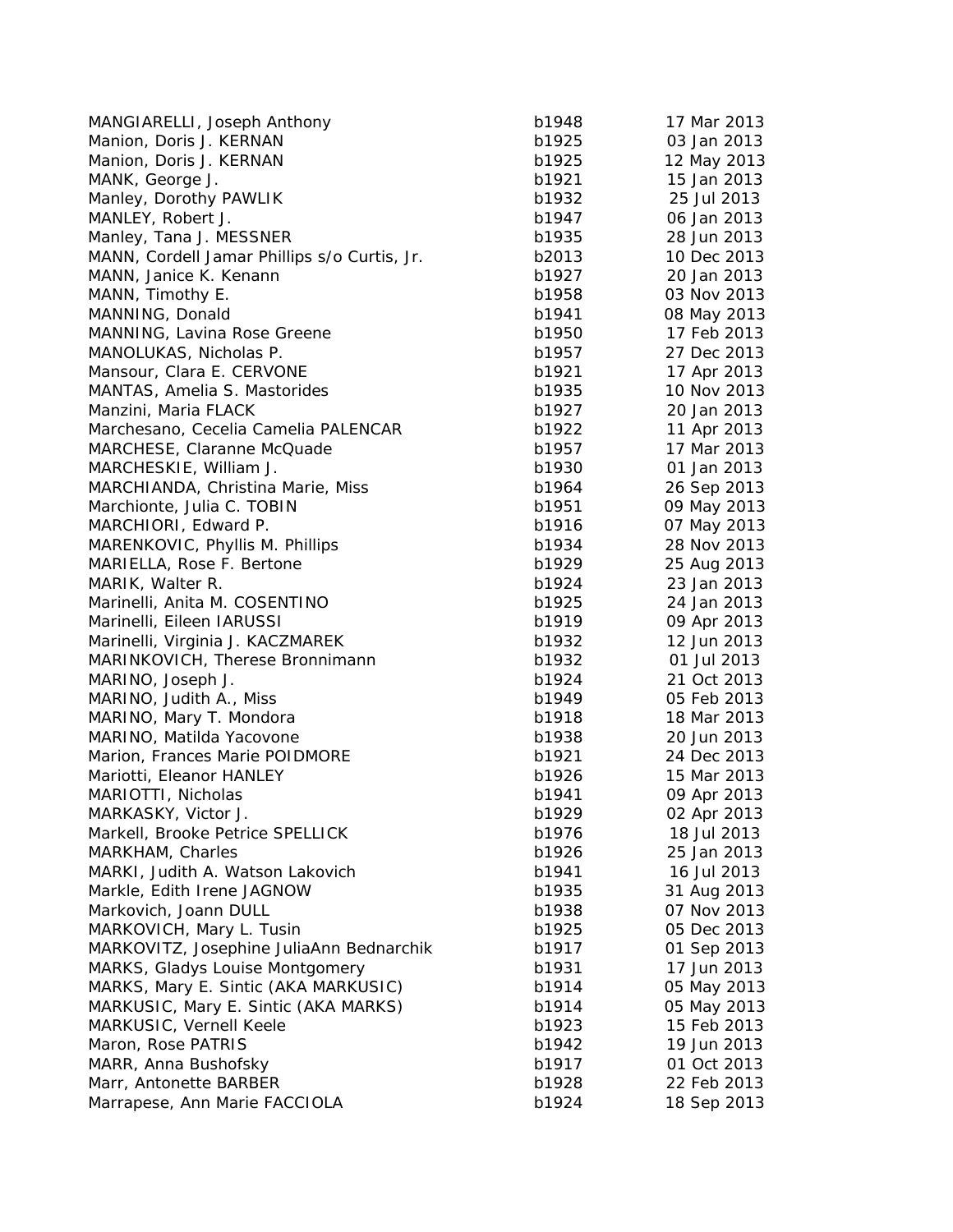| MARRIE, Selma Ball                    | b1919  | 23 Oct 2013 |
|---------------------------------------|--------|-------------|
| Marroulis, Violetta REVIS             | b1923  | 17 Sep 2013 |
| Marrow, Carol J. BRANDON              | b1947  | 04 Sep 2013 |
| MARSH, Roger E.                       | b1937  | 18 Aug 2013 |
| Marshall, Frances L. RADABAUGH        | b1939  | 10 Feb 2013 |
| MARSHALL, John Jay                    | b1937  | 17 Oct 2013 |
| MARSHALL, Mary Ann Salerno            | b1928  | 26 Aug 2013 |
| MARSHALL, Odessa Ann Stacy            | b1926  | 30 Jan 2013 |
| MARSHALL, Patricia Ann Frantz         | b1929  | 26 May 2013 |
| MARSICO, Rocco J.                     | b1928  | 27 Jan 2013 |
| MARSO, Virginia A. LaMarca            | b1920  | 15 Mar 2013 |
| Marszewski, Martha Ann ROMEO          | b1935  | 13 Jan 2013 |
| Marten, Alpha May WEBB                | b1913  | 26 Jan 2013 |
| MARTIG, Kathy Jo Bandy                | b1951  | 27 Apr 2013 |
| MARTIN, Angeline Rizzi                | b1915  | 03 Mar 2013 |
| Martin, Betty J. CULET                | b1935  | 17 Aug 2013 |
| <b>MARTIN, Beverly Jean Ross</b>      | b1933  | 29 May 2013 |
| Martin, Clara M. BARRETT              | b1937  | 18 Apr 2013 |
| Martin, Coletta A. HUTCHINS           | b1937  | 01 Jun 2013 |
| MARTIN, Earl                          | b1917  | 24 Oct 2013 |
| MARTIN, Gerald, Sr.                   | b1944  | 08 Sep 2013 |
| MARTIN, Joretha, Miss                 | b1952  | 11 Sep 2013 |
| MARTIN, Joyce D. Jelinek              | b1968  | 29 Sep 2013 |
| MARTIN, Judith Dando Nass             | b1943  | 25 Jun 2013 |
| Martin, Judith E. Staaf TAYLOR        | b1941  | 14 Jul 2013 |
| MARTIN, Laverne Ivory Dorsey          | b1958  | 01 Sep 2013 |
| MARTIN, Nathaniel                     | b1933  | 07 Nov 2013 |
| MARTIN, Patricia A. Semonza           | b1953  | 26 Feb 2013 |
| MARTIN, Russell E., Sr.               | b1922  | 24 Jun 2013 |
| Martin, Velda I. Wyant TOTH           | age 84 | 24 May 2013 |
| <b>MARTINEC, Mary Alice Green</b>     | b1936  | 10 Oct 2013 |
| Martinez, Carmen M. SCACCHETTI        | b1926  | 27 Jan 2013 |
| MARTINKO, Betty Jane Palfi            | b1928  | 17 Mar 2013 |
| MARTINKO, Stephen A.                  | b1918  | 30 Dec 2013 |
| Martino, Delores MROZEK               | b1937  | 07 Aug 2013 |
| Martinovich, Rose HAMMOND             | b1920  | 12 May 2013 |
| <b>MARTON, Mary Ann Catton</b>        | b1930  | 17 Nov 2013 |
| Martsolf, Winifred Jane ELDER         | b1927  | 14 Jun 2013 |
| MARTUCCI, Mary Ann Letizio            | b1920  | 23 Mar 2013 |
| Marucci, Elizabeth C. Swider BERQUIST | b1924  | 09 Jul 2013 |
| MARUSCHAK, George E.                  | b1955  | 03 Apr 2013 |
| MARZANO, Catherine Pandone            | b1925  | 13 Feb 2013 |
| MARZANO, Frank                        | b1925  | 10 Nov 2013 |
| MARZULA, Patsy, Mr.                   | b1923  | 02 Oct 2013 |
| MASAJLO, Steve                        | b1924  | 22 Oct 2013 |
| Mascardine, Dorothy A. BIDDLE         | b1926  | 11 Sep 2013 |
| Mascarella, Dolores L. SEIDITA        | b1932  | 24 Jul 2013 |
| Maskulka, Mary Lucille CREPAGE        | b1919  | 29 Mar 2013 |
| MASLUK, Norma Rae Daubney             | b1942  | 26 Jun 2013 |
| Mason, Christine MILLER               | age 43 | 03 Apr 2013 |
| MASON, Jane L. Powell                 | b1915  | 22 Mar 2013 |
| MASON, Phyllis A. Clark               | b1938  | 06 Feb 2013 |
|                                       |        |             |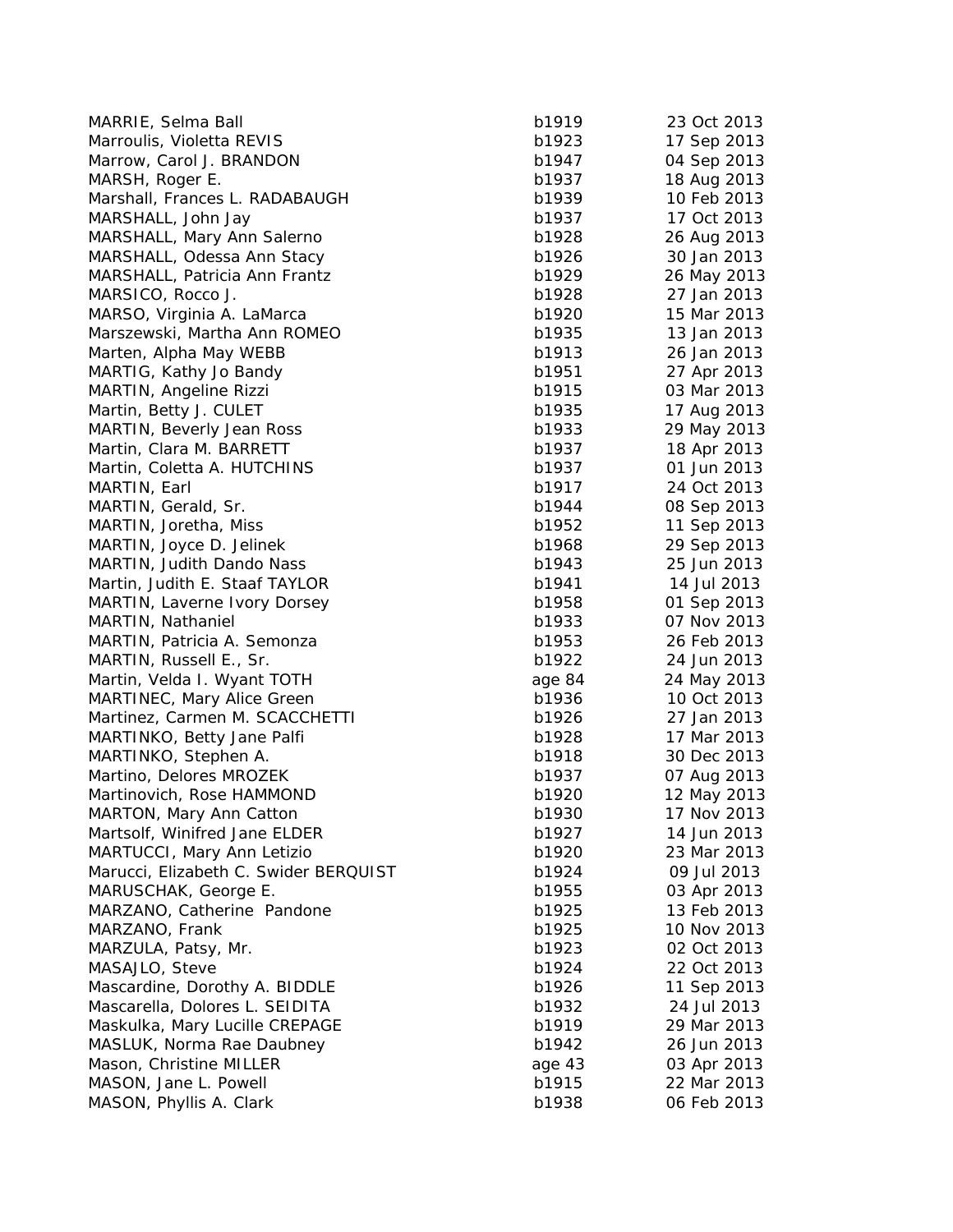| MASS, Robert A.                        | age 70 | 15 Sep 2013 |
|----------------------------------------|--------|-------------|
| Massaro, Carmella Marie FARRIS         | b1930  | 15 Jul 2013 |
| MASSARO, Ida P. Gennaro                | b1930  | 29 Oct 2013 |
| MASSARO, Imogene Miller                | b1925  | 26 Apr 2013 |
| MASSARO, Mary Lou, Miss                | b1935  | 19 Mar 2013 |
| Massey, Linda Arnell STEWARD           | age 71 | 05 Sep 2013 |
| Massullo, Ida DITOSTO                  | b1926  | 05 Apr 2013 |
| MASSULLO, Margaret Vargo               | b1923  | 20 Dec 2013 |
| MASTADONNA, Patricia McGurk Swanson    | b1929  | 16 Dec 2013 |
| Masters, Melinda E. CASEY              | b1951  | 10 Sep 2013 |
| MASTERSON, James C.                    | b1959  | 28 Apr 2013 |
| Mastopietro, Rosella HAMADY            | b1931  | 28 Jan 2013 |
| Mastorides, Amelia S. MANTAS           | b1935  | 10 Nov 2013 |
| MASTRONARDE, Agnes M. Scahill          | b1921  | 23 May 2013 |
| MATACIC, Joseph C.                     | b1938  | 26 Dec 2013 |
| MATAS, Richard L.                      | b1956  | 12 Aug 2013 |
| MATCHETTE, Deana Denise, Miss          | b1984  | 09 Feb 2013 |
| MATEY, Mary V. Chorba                  | b1915  | 08 May 2013 |
| Matheney, Treva CRAGO                  | b1969  | 20 Nov 2013 |
| Matheny, Frances L. STARNER            | b1929  | 18 Apr 2013 |
| MATHEWS, Janet E. Thompson             | b1925  | 10 Apr 2013 |
| MATHEWS, Ray H.                        | b1923  | 20 Jan 2013 |
| Mathey, Deloris BARRET                 | b1928  | 18 Sep 2013 |
| MATISCIK, Rodney Herman                | b1945  | 09 Aug 2013 |
| MATTHEWS, Jean Isabelle Shaffer        | age 91 | 16 Jul 2013 |
| MAURER, Clara Schmid Missik            | b1932  | 09 Mar 2013 |
| MAUSER, Richard J.                     | b1950  | 26 Sep 2013 |
| Mauthe, Olive STONE                    |        | 07 Apr 2013 |
| MAXIM, Virginia R. Ms.                 | b1919  | 03 Mar 2013 |
| MAXWELL, Betty Mae Evans               | b1924  | 16 Jul 2013 |
| May, Georgia L. SHULER                 | b1933  | 23 Jul 2013 |
| May, Marjorie SAMPSON                  | b1924  | 02 Jul 2013 |
| MAYER, Clara Tomsits                   | b1926  | 19 Apr 2013 |
| Mayle, Dorothy R. KENNEDY              | b1933  | 01 May 2013 |
| Mayorga, Virginia K. SHEARER           | b1925  | 30 Jun 2013 |
| MAYS, Robyn Diane Murphy               | b1959  | 03 Nov 2013 |
| MAZARAKIS, Ethyl Rossvanes             | b1922  | 19 Sep 2013 |
| MAZE, Dorothy Bond                     | b1924  | 19 Dec 2013 |
| Mazi, Patricia Lee ECKENRODE           | b1940  | 03 Feb 2013 |
| Mazorek, Opal M. THEISLER              | b1921  | 07 Apr 2013 |
| Mazur, Jean SZPIECH                    | b1925  | 23 Apr 2013 |
| MAZZUPAPPA, Marion B. (Mrs. Samuel F.) | b1935  | 22 Jan 2013 |
| MAZZUPAPPA, Samuel F.                  | b1929  | 09 Aug 2013 |
| MCALISTER, James P.                    | b1972  | 29 Apr 2013 |
| MCANDREWS, Raymond H.                  | b1945  | 23 Jan 2013 |
| McATEE, Edward A.                      | age 64 | 07 Sep 2013 |
| McBride, Dennis S.                     | age 65 | 02 Mar 2013 |
| MCBRIDE, Harry Leroy                   | b1928  | 04 May 2013 |
| MCBRIDE, Molly Catherine, Miss         | b1991  | 22 May 2013 |
| MCCABE, Gertrude Elizabeth Maley       | b1921  | 28 Apr 2013 |
| McCAGUE, Ardith Berresford             | b1935  | 21 Dec 2013 |
| MCCAIN, Faye Lynette, Miss             | b1953  | 30 May 2013 |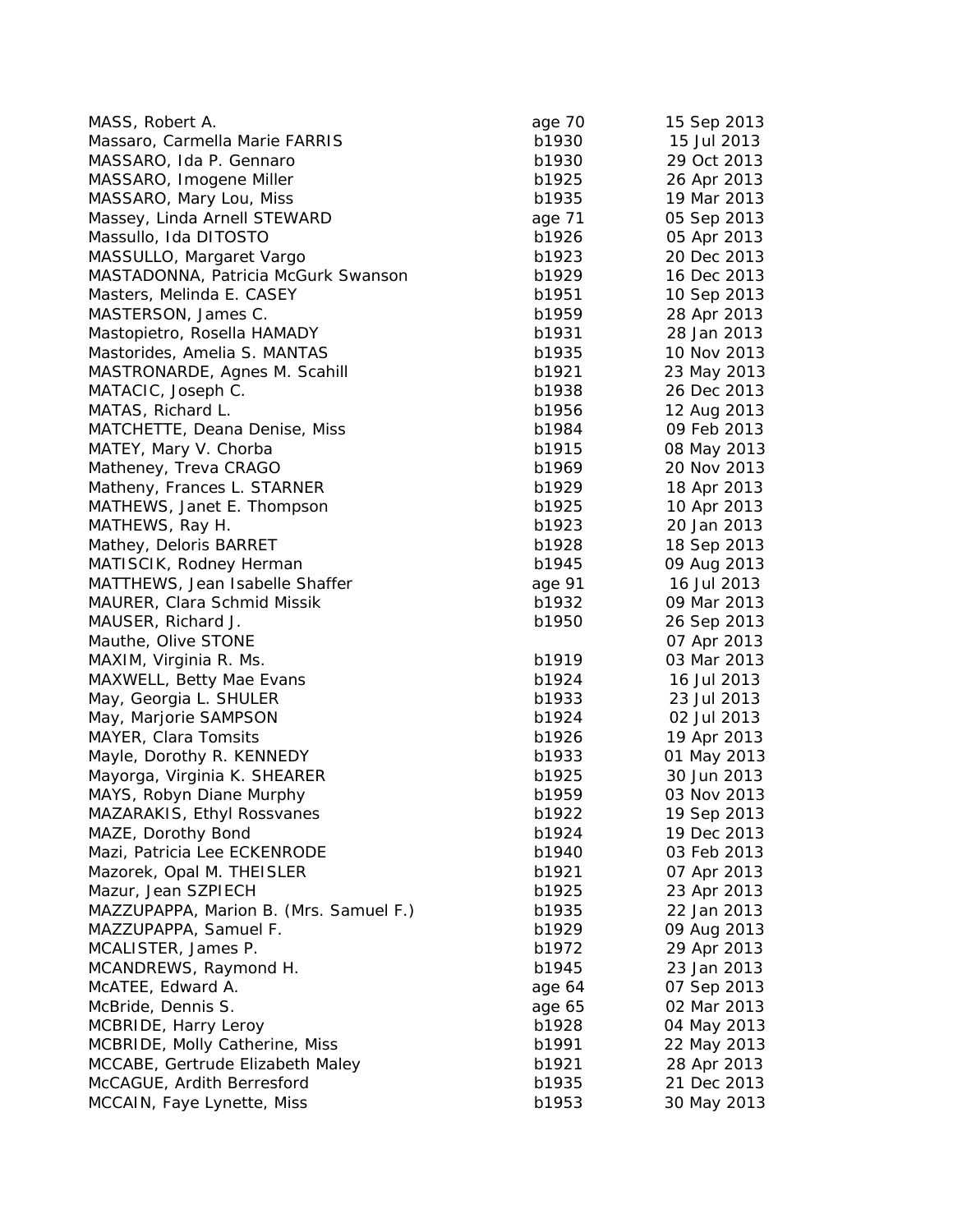| McCamon, Laurie A. WILMS              | b1956  | 20 Nov 2013 |
|---------------------------------------|--------|-------------|
| MCCAMON, Wayne Robert                 | b1924  | 13 Feb 2013 |
| MCCANDLESS, Frederick                 | b1935  | 30 Apr 2013 |
| McCarley, Truly Mae JONES             | b1925  | 22 Sep 2013 |
| McCARTHY, Charles W.                  | b1938  | 02 Jun 2013 |
| McCARTHY, Frank J.                    | b1940  | 28 Sep 2013 |
| McCARTHY, John M., III                | b1958  | 08 Sep 2013 |
| McCARTHY, Mary Catherine Harris       | b1942  | 30 Oct 2013 |
| McCarthy, Theresa M. LEWIS            | b1932  | 15 Jan 2013 |
| McCARTHY, Thomas P.                   | b1954  | 27 Nov 2013 |
| McCARTY, Rebecca Olen Heasley         | b1942  | 06 Jun 2013 |
| McCAULEY, Elizabeth Kmetz             | b1925  | 11 Jun 2013 |
| McCLAIN, Melvin William               |        | 04 Jul 2013 |
| McCLAIN, William Moses                | b1974  | 07 Aug 2013 |
| McClain, Wilma POUNDS                 | b1927  | 10 Jan 2013 |
| McClelland, Betty BRINDIAR            | b1923  | 11 Jan 2013 |
| McCLELLAND, Eleanor Bretz             | b1920  | 10 Jul 2013 |
| McClinsey, Virginia SWARTZLANDER      | b1933  | 24 Mar 2013 |
| McCLURE, Betty Gonda                  | b1930  | 22 Jul 2013 |
| McCOMB, Audrey L. Jones               | b1926  | 20 Oct 2013 |
| MCCONNELL, Charles W.                 | b1952  | 04 May 2013 |
| McCONNELL, John Robert                | b1948  | 15 Dec 2013 |
| McCONNELL, Louis E., Sr.              | b1927  | 23 Nov 2013 |
| McCONNELL, Martha B. (Mrs. Robert B.) | b1925  | 19 Jun 2013 |
| McCord, Lea Mae HIMES                 | b1933  | 10 Dec 2013 |
| McCormick, Agnes L. HARRIS            | b1920  | 11 Jul 2013 |
| McCoy, Frances ADAMS                  | b1916  | 25 Oct 2013 |
| MCCOY, Helen B. Smurro                | b1920  | 05 Jan 2013 |
| MCCRACKEN, Geraldine Melewski         | b1947  | 29 Jan 2013 |
| McCue, Virginia HENRY                 | b1922  | 17 Mar 2013 |
| MCCULLION, Michael J.                 | b1926  | 05 May 2013 |
| McCully, Norma R. THOMAS              | b1927  | 03 Oct 2013 |
| MCCUSKER, Margaret R. Millard         | b1926  | 12 Jan 2013 |
| McDERMOTT, Charles J.                 | b1936  | 06 Jun 2013 |
| MCDERMOTT, Joan Gaffney               | b1926  | 10 Feb 2013 |
| MCDEVITT, Charlotte G. Pugh           | b1928  | 30 Jan 2013 |
| McDonald, Kathleen Ann FORREST        | b1943  | 10 Apr 2013 |
| McDonald, Muriel Mary ROTH            | b1925  | 04 Jul 2013 |
| McDONALD, Timothy                     | b1954  | 10 Jul 2013 |
| McDonnell, Ruth E. NEUMAN             | b1925  | 07 Mar 2013 |
| McElarth, Thelma Smith CHRISTIAN      | b1918  | 12 Oct 2013 |
| MCELDOWNEY, Arthur F.                 | b1922  | 14 Mar 2013 |
| McELHANEY, Jo Ann Collins             | b1932  | 17 Dec 2013 |
| McELROY, Catherine Glenel Glenn       | b1922  | 16 Nov 2013 |
| McELROY, Edward, Sr.                  | b1924  | 13 Nov 2013 |
| McFADDEN, Betty Jane Hannah           | age 85 | 20 Jul 2013 |
| McFALL, Pam Stevenson                 | b1955  | 24 Dec 2013 |
| McGAHAGAN, Thomas W.                  | b1929  | 30 Jul 2013 |
| McGarry, Agnes L. HIZNAY              | b1922  | 21 Jul 2013 |
| MCGARRY, Daniel P.                    | b1972  | 03 Feb 2013 |
| McGINNIS, Marion E. Kaempf            | b1963  | 21 Oct 2013 |
| McGINTY, Roseann Cahill               | b1940  |             |
|                                       |        | 16 Oct 2013 |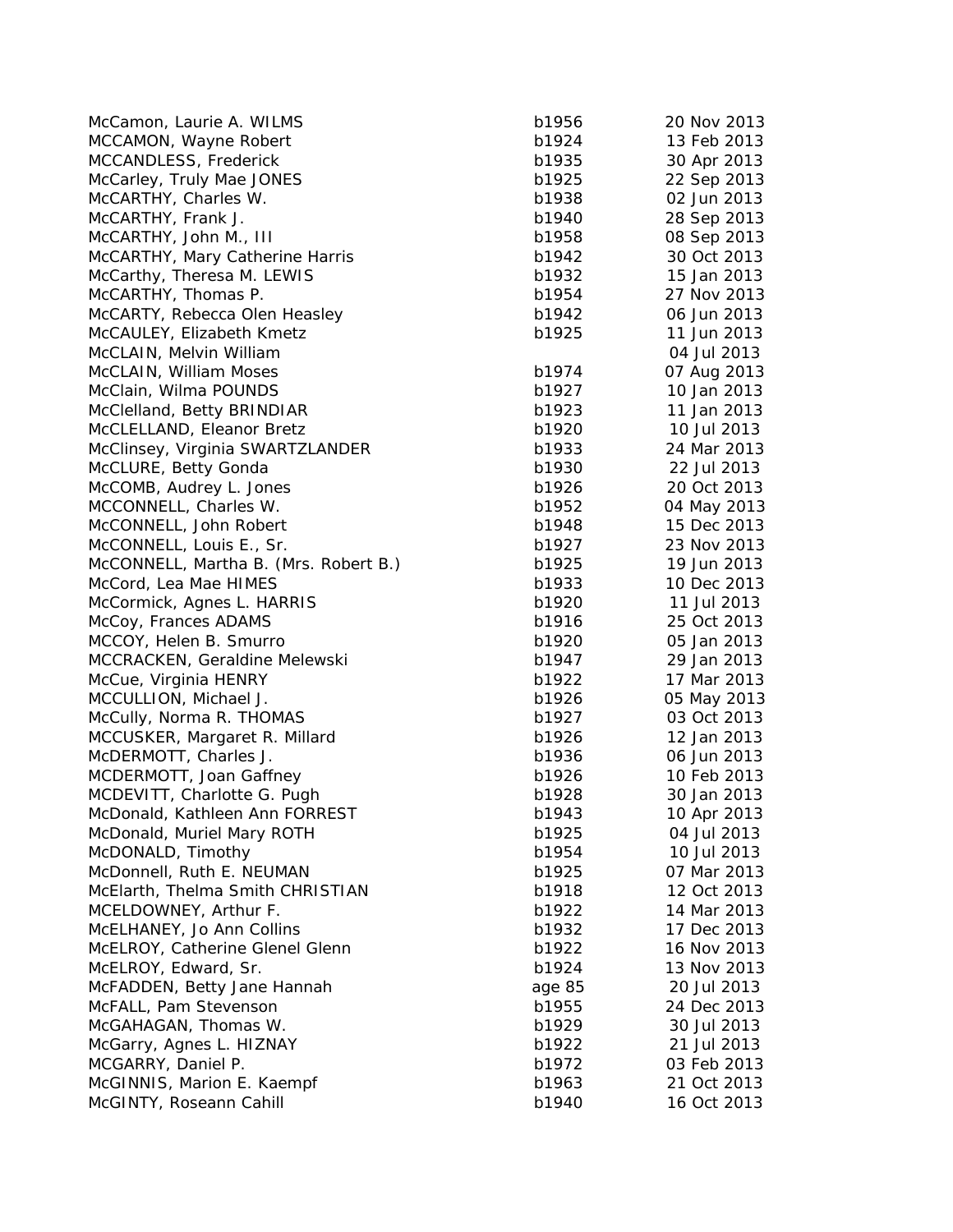| MCGOWAN, Mary Rita Carney             | b1925  | 06 Feb 2013 |
|---------------------------------------|--------|-------------|
| McGowan, Theresa E. HUGHES            |        | 03 Feb 2013 |
| McGrogan, Margaret ANOBILE            | age 81 | 29 Nov 2013 |
| McGuire, Genevieve L. ALLSOPP         | b1927  | 16 Jun 2013 |
| McGuire, Joretha King LEWIS           | b1930  | 03 Nov 2013 |
| McGUIRK, Josephine Ezzo               | b1936  | 04 Oct 2013 |
| McGuirk, Patricia Swanson MASTADONNA  | b1929  | 16 Dec 2013 |
| MCINTIRE, John E.                     | b1919  | 15 Feb 2013 |
| MCINTIRE, John E.                     | age 93 | 31 Mar 2013 |
| MCINTOSH, Edward                      | b1941  | 03 Apr 2013 |
| MCINTYRE, Helen Mook                  | b1921  | 15 Apr 2013 |
| McKay, Cynda Jo ZIPNOCK               | b1960  | 06 Nov 2013 |
| McKEE, August C.                      | b1925  | 29 Dec 2013 |
| McKELVEY, Sallie T. (Mrs. William B.) | age 91 | 30 Jun 2013 |
| MCKELVEY, Sallie Turner               | b1921  | 10 Feb 2013 |
| MCKENDRY, Jane Hilton                 | b1928  | 19 Apr 2013 |
| MCKENNA, Dolores Jean Ellinger        | b1924  | 16 May 2013 |
| McKENNA, James                        | b1952  | 22 Sep 2013 |
| MCKEON, John F.                       | b1935  | 31 Mar 2013 |
| McKinley, Dorothy Eleanor BEDA        | b1927  | 30 Oct 2013 |
| McKINLEY, Phillip J.                  | b1935  | 02 Oct 2013 |
| MCKINZIE, Twilla R. Ryhal             | b1920  | 12 May 2013 |
| MCLAIN, David Francis                 | b1928  | 15 Apr 2013 |
| McLAIN, Virginia A. Del Bene          | b1926  | 24 Oct 2013 |
| McLAUGHLIN, Andrew, Jr.               | b1927  | 27 Sep 2013 |
| MCLAUGHLIN, Paul W.                   | b1941  | 13 Mar 2013 |
| McLEAN, Fredrick L.                   | b1944  | 05 Dec 2013 |
| MCLELLAN, Jennie J. Vingi             | age 83 | 03 Feb 2013 |
| Mclemore, Bernice LONG                | b1928  | 25 Dec 2013 |
| MCLEOD, Franklin                      | b1945  | 21 Feb 2013 |
| MCLEOD, Lou Ann Elkins                | b1916  | 03 Apr 2013 |
| McLeod, Patricia SCARDINA             | b1938  | 12 Feb 2013 |
| MCMILLAN, John A.                     | b1921  | 13 Jan 2013 |
| McMILLEN, William M.                  | b1923  | 04 Dec 2013 |
| McMillin, Lilia L. MITZEL             | b1919  | 11 Apr 2013 |
| McMULLEN, Lucille Carney              | b1928  | 13 Jun 2013 |
| McMullen, Margaret A. SELBY           | b1936  | 19 Jun 2013 |
| MCMULLEN, Mary Magdalene Calhoun      | b1939  | 27 Jan 2013 |
| MCMULLIN, Mildred Wesley              | b1943  | 09 May 2013 |
| MCMULLIN, Walter                      | b1941  | 25 Jan 2013 |
| McMURRAY, Ruth Marie Stratton         | b1927  | 14 Sep 2013 |
| McNALLY, Mary K. Shea                 | b1920  | 06 Oct 2013 |
| McNamee, Lillian COE                  | b1930  | 02 Feb 2013 |
| MCNEAL, James F.                      | b1956  | 31 May 2013 |
| MCNEAL, Kenny                         | b1933  | 16 Feb 2013 |
| McNeish, Evelyn Mae CHAMBERLAIN       | b1933  | 10 Aug 2013 |
| McNicholas, Kathryn Mary O'HARA       | b1923  | 17 Dec 2013 |
| McQuade, Claranne MARCHESE            | b1957  | 17 Mar 2013 |
| McQUEEN, Mamie, Miss                  | b1924  | 06 Dec 2013 |
| McQuiston, Kathryn E. FOLTZ           | b1928  | 20 Sep 2013 |
| McTIGUE, Mary Lee Taylor              | age 83 | 17 Jan 2013 |
| MEADOWS, Robert Bryan, Sr.            |        | 22 Jun 2013 |
|                                       |        |             |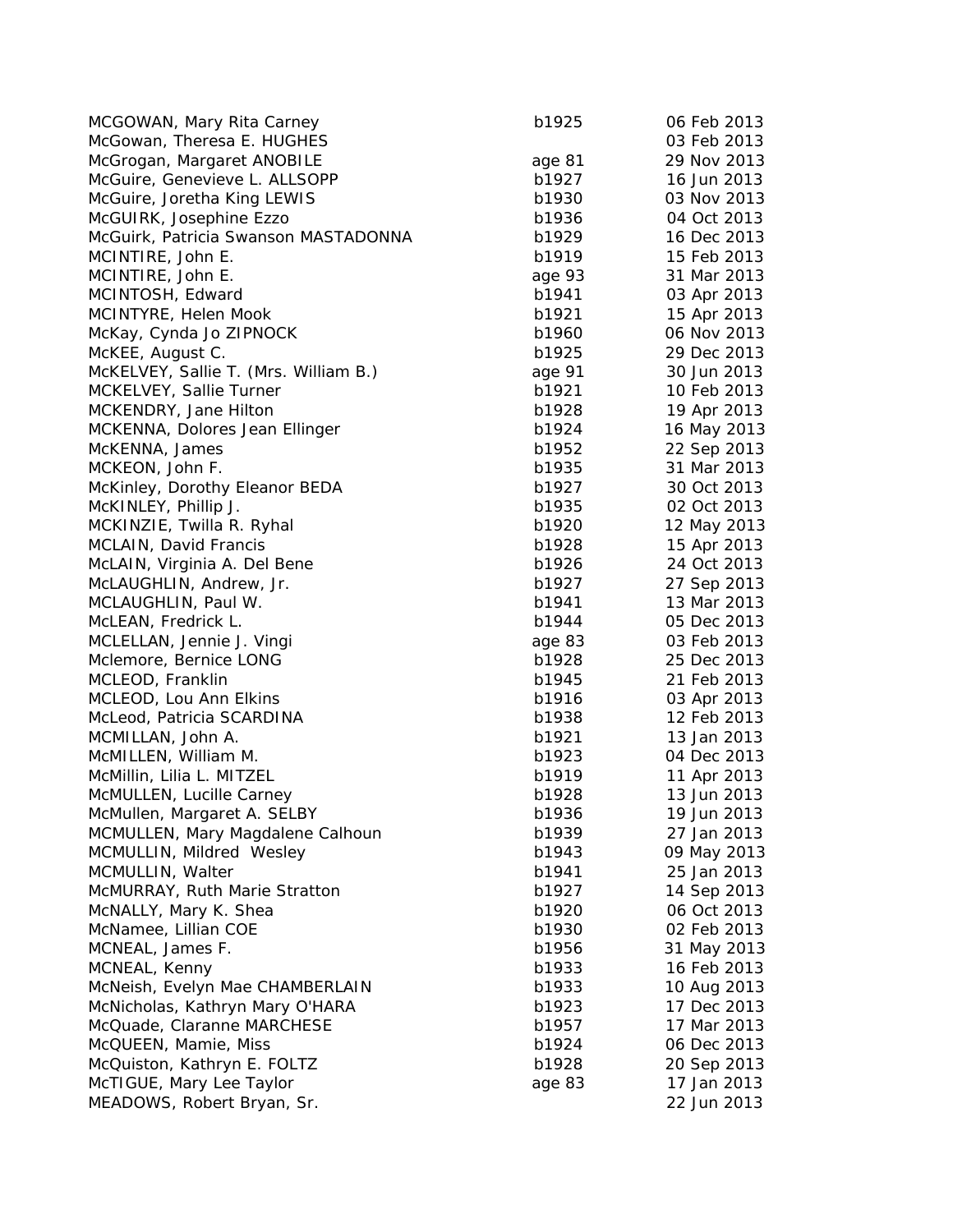| MEANDJIA, Rita Rose Kingure           | b1934  | 19 Mar 2013 |
|---------------------------------------|--------|-------------|
| MEEKER, Mary Dezich                   | b1922  | 10 Mar 2013 |
| MEEKER, Scott                         | b1968  | 22 Sep 2013 |
| MEELICH, Marilou (Mrs. Mike)          |        | 15 Jan 2013 |
| MEESE, Rebenna G. Addis               | b1925  | 04 Apr 2013 |
| Megginson, Maxine SAUNDERS            | b1935  | 29 Aug 2013 |
| Mehl, Virginia Alm ZETTERQUIST        | b1918  | 17 Jul 2013 |
| MEINTKIEWICZ, Patrick                 | b1957  | 15 Oct 2013 |
| Melago, Helen DeMARCO                 | b1927  | 20 Aug 2013 |
| MELARAGNO, Carole A., Miss            | b1940  | 10 Nov 2013 |
| Mele, Janet R. IGNAZIO                | b1929  | 28 Nov 2013 |
| MELENDEZ, Ernesto C.                  | b1931  | 27 Oct 2013 |
| Melewski, Geraldine MCCRACKEN         | b1947  | 29 Jan 2013 |
| MELEWSKI, Geraldine Polojack          | b1937  | 21 Mar 2013 |
| MELI, Ross S.                         | b1928  | 24 Mar 2013 |
| MELIA, Paul, Sr.                      | b1927  | 24 Nov 2013 |
| MELICHAR, Carol A. Sustarsic          | b1937  | 26 Feb 2013 |
| Mellinger, Jean A. Bartholomew DILL   | b1939  | 08 Dec 2013 |
| MELLINGER, Luster C.                  | b1933  | 15 Jan 2013 |
| MELNEK, Charles Nicholas              | b1950  | 08 Aug 2013 |
| MELNICK, Nellie Motsko                | b1917  | 11 Jan 2013 |
| MELNIK, Stanley S.                    | b1957  | 17 Aug 2013 |
| MELROSE, Helene Hicks                 | b1924  | 04 Oct 2013 |
| MENDEZ, Janet L. Price                | b1964  | 02 May 2013 |
| MENN, Margaret Sipe                   | b1921  | 24 Feb 2013 |
| MERAGLIO, Miriam Elaine Heverly       | b1924  | 08 Sep 2013 |
| MERCADO, Carmen Rodriguez             | b1931  | 01 Aug 2013 |
| MERCER, Esther Lee Hubbard            | b1912  | 20 Apr 2013 |
| Merdes, Josephine Emma Herbert FISHER | b1918  | 06 Jan 2013 |
| MEREDITH, Sharron L. Bigley           | b1949  | 05 Feb 2013 |
| Merolillo, Shari L. ESTES             | b1960  | 25 Apr 2013 |
| MERREL, Mina Connelly                 | b1952  | 06 Oct 2013 |
| MERRELL, David W.                     | b1930  | 01 Feb 2013 |
| Merrill, Betty L. GARBER              | b1926  | 23 Jun 2013 |
| Merrill, Joyce L. CREED               | b1927  | 28 Jan 2013 |
| Merritt, Rebecca M. Stevenson MURRAY  | b1918  | 15 Aug 2013 |
| Mershimer, Norma E. BECHTEL           | b1944  | 28 Dec 2013 |
| MERTZ, Anastasia E., Miss             | b1978  | 23 Jul 2013 |
| MERWIN, Daniel R.                     | b1941  | 18 Sep 2013 |
| MESARCH, Norma Jean Rose Barnard      | b1926  | 23 Feb 2013 |
| Messersmith, Ruth J. GETZ             | b1927  | 01 Nov 2013 |
| MESSNER, Tana J. Manley               | b1935  | 28 Jun 2013 |
| METCALF, Berna Burk                   | b1929  | 30 Aug 2013 |
| Metro, Susan E. Daisher TOBIN         | b1948  | 14 Oct 2013 |
| METZ, Eric Warren                     | b1966  | 08 Nov 2013 |
| Metz, Margaret E. DOUGLAS             | b1919  | 08 Apr 2013 |
| METZENDORF, Florence Charlotte Sager  | b1917  | 26 Sep 2013 |
| METZGER, Floyd Everett                | age 93 | 16 Oct 2013 |
| METZGER, Mildred R. Hench             | b1915  | 12 May 2013 |
| Metzinger, Catherine R. HUDAK         | b1921  | 18 Oct 2013 |
| Meyer, Rita Ann SCHWARTZ              | b1933  | 22 May 2013 |
| Meyers, Virginia C. MOYER             | b1940  | 05 Dec 2013 |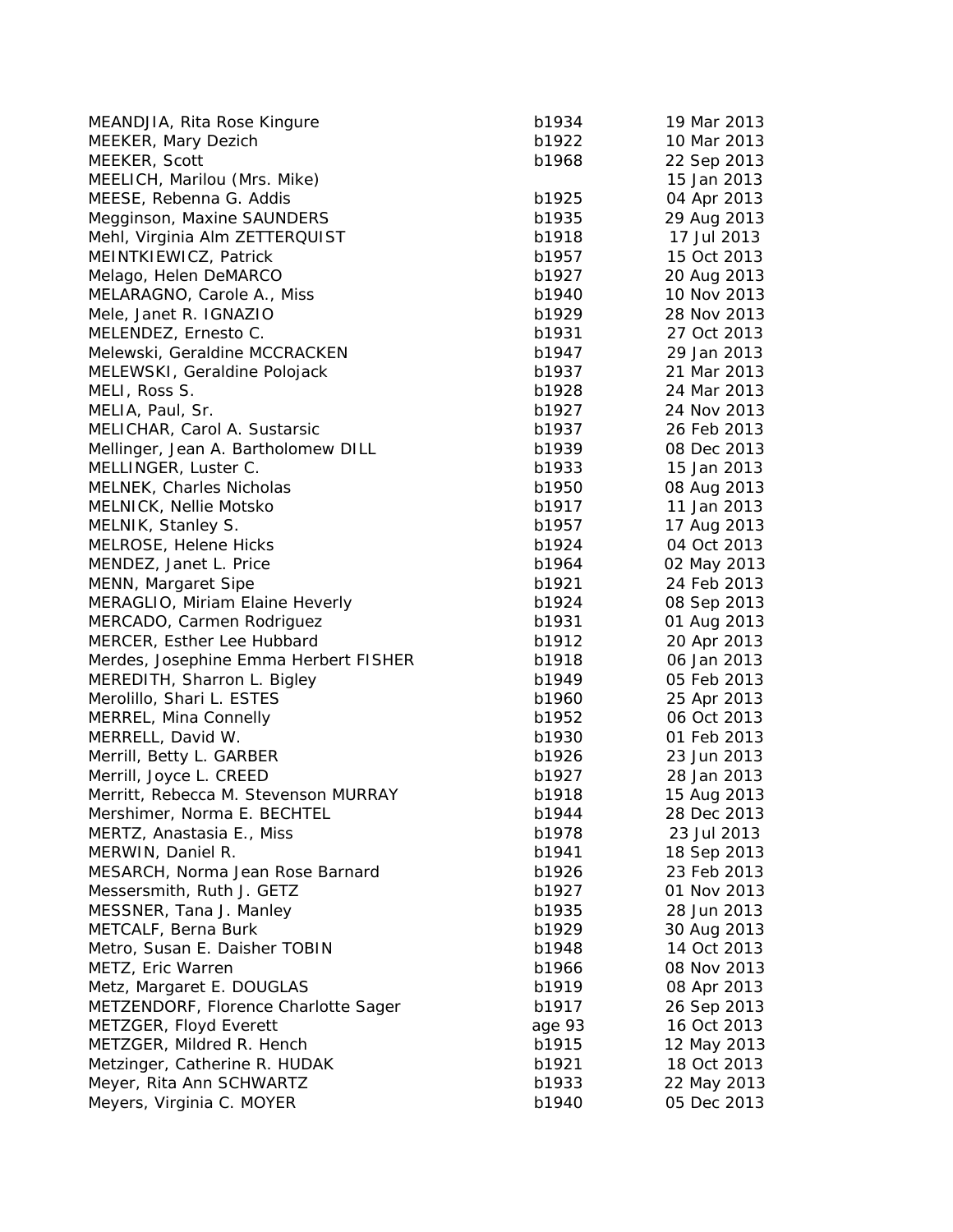| MICCO, Cathy Ann Kroesen                  | b1959   | 12 Nov 2013 |
|-------------------------------------------|---------|-------------|
| MICCO, Dominick                           | b1918   | 22 Oct 2013 |
| MICCO, Geraldine P. John                  | b1931   | 09 Jan 2013 |
| MICHAEL, Robert E.                        | b1918   | 28 Nov 2013 |
| Michalak, Barbara Elaine CRACRAFT         | b1945   | 20 Nov 2013 |
| MICHEL, Emory B.                          | b1926   | 09 Nov 2013 |
| MICHELLE, Joan Claire Devanny             | b1938   | 24 Dec 2013 |
| Middleman, Elaine J. CELIDONIO            | b1930   | 12 Jan 2013 |
| Miencznikowski, Eleanor M. Blumetti LEWIS | age 86  | 07 Nov 2013 |
| MIGLETS, Devin Allan William s/o Mark A.  | b/d2013 | 06 Feb 2013 |
| MIGLIOZZI, Giuseppe (AKA Joseph)          | b1937   | 24 Sep 2013 |
| MIGLIOZZI, Joseph (AKA Giuseppe)          | b1937   | 24 Sep 2013 |
| Mignella, Antonette BUFFONE               | b1926   | 27 Feb 2013 |
| Mihalik, Lora J. TOFIL                    | b1956   | 31 Oct 2013 |
| MIHIN, Katherine Anne Hrelec              | b1924   | 28 Nov 2013 |
| MIKETA, Bertha M. Dunn                    | b1916   | 03 Nov 2013 |
| MIKICIC, Kenneth G.                       | b1948   | 21 Dec 2013 |
| MIKITTA, Hilda Cziossek                   | age 93  | 09 Jan 2013 |
| MIKLAS, Irene Sikora                      | b1925   | 15 Jan 2013 |
| MIKOLAJ, Martin C.                        | b1923   | 29 Apr 2013 |
| Mikruta, Mary L. BLAMA                    | b1918   | 24 Oct 2013 |
| MIKULA, Eileen A. Swingle                 | b1938   | 10 Nov 2013 |
| MIKULKA, Betty Jean Greathouse            | b1933   | 12 Dec 2013 |
| Mikus, Barbara Mary NAPLES                | b1925   | 29 Nov 2013 |
| MILANO, Elizabeth Jane Paolone            | b1930   | 15 Jan 2013 |
| Milano, Lisa RISHER                       | b1957   | 06 Mar 2013 |
| MILANO, William P.                        | b1920   | 21 Apr 2013 |
| Milasnovich, Mary PHILLIPS                | b1919   | 03 Oct 2013 |
| Miles, Eloise CLINKSCALE                  | b1942   | 02 Aug 2013 |
| MILETO, Joseph                            | b1924   | 17 Mar 2013 |
| MILLER, Brandi Lynn, Miss                 | b1987   | 14 Nov 2013 |
| MILLER, Charles R.                        | b1921   | 28 Nov 2013 |
| Miller, Charlotte Marie GENGLER           | b1948   | 18 Aug 2013 |
| <b>MILLER, Christine Mason</b>            | age 43  | 03 Apr 2013 |
| MILLER, Courtney L., Miss                 | b1991   | 20 Mar 2013 |
| Miller, Dolores A. KRUT                   | b1934   | 05 Nov 2013 |
| MILLER, Elinor B. Robinson                | b1932   | 04 Aug 2013 |
| MILLER, Elizabeth A. Dickson              | b1940   | 06 Oct 2013 |
| MILLER, Eugene S.                         | b1932   | 15 Mar 2013 |
| MILLER, Frances M. Hudak                  | b1936   | 19 Apr 2013 |
| MILLER, Harry E.                          | age 96  | 13 Sep 2013 |
| MILLER, Harvey E.                         | age 96  | 12 Sep 2013 |
| Miller, Imogene MASSARO                   | b1925   | 26 Apr 2013 |
| Miller, Irene HOUK, Dr.                   | b1921   | 06 Jun 2013 |
| MILLER, James Lee                         | b1935   | 03 Apr 2013 |
| Miller, Joy PRATT                         | b1941   | 24 Sep 2013 |
| MILLER, Julia Black Love                  | b1955   | 04 Jan 2013 |
| MILLER, Kathleen Draa                     | b1943   | 30 Oct 2013 |
| MILLER, Lee W.                            | b1920   | 24 Mar 2013 |
| MILLER, Linda M. Faloney, Sr.             | b1952   | 05 Oct 2013 |
| MILLER, Marjorie E. Haines                | b1930   | 21 Sep 2013 |
| Miller, Martin                            | b1917   | 11 Feb 2013 |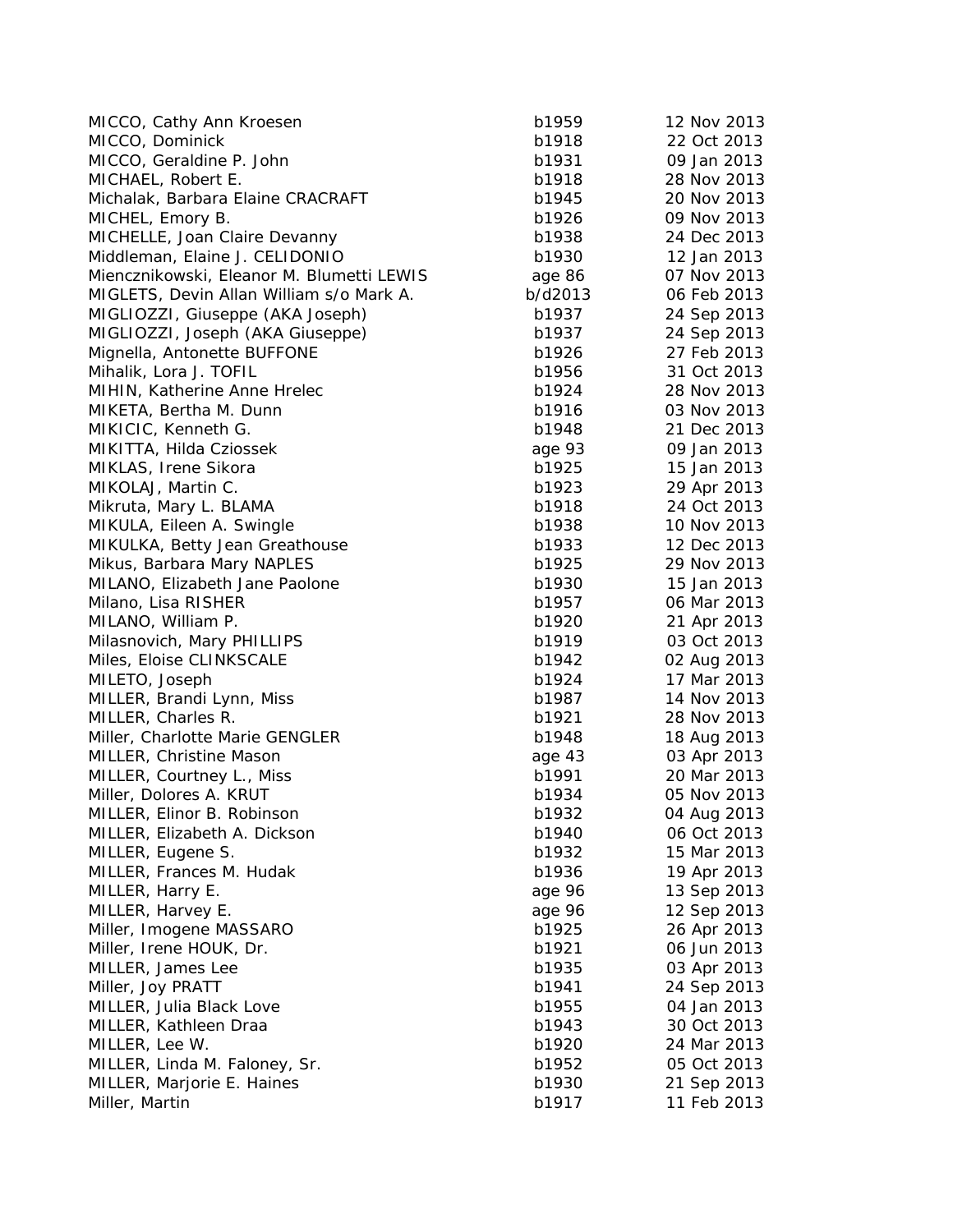| Miller, Mary Claire STEPAN               | age 82 | 03 Dec 2013 |
|------------------------------------------|--------|-------------|
| Miller, Mary Lou MINICH                  | b1929  | 28 Apr 2013 |
| MILLER, Merle E.                         | b1925  | 13 Jun 2013 |
| MILLER, Mildred, Mrs.                    | b1924  | 28 Mar 2013 |
| Miller, Nancy E. Myers SOCCORSY          | b1944  | 17 Mar 2013 |
| Miller, Nancy Elizabeth BACKUS           | b1918  | 02 Jan 2013 |
| Miller, Ora Mae DALLY                    | b1909  | 16 Oct 2013 |
| Miller, Patricia Ann KLIM                | b1932  | 06 Mar 2013 |
| MILLER, Paul H.                          | b1930  | 18 Apr 2013 |
| MILLER, Raymond                          | b1913  | 09 Oct 2013 |
| MILLER, Robert H.                        | b1945  | 06 Feb 2013 |
| MILLER, Robert M.                        | b1958  | 14 Apr 2013 |
| MILLER, Robert M.                        | b1958  | 16 Apr 2013 |
| MILLER, Ronald Allen                     | b1950  | 30 Jul 2013 |
| MILLER, Ruth Mae Perkins                 | b1927  | 26 Jul 2013 |
| MILLER, Samuel C.                        | b1938  | 06 Jul 2013 |
| Miller, Shirley Mae LARSON               | b1930  | 18 Mar 2013 |
| Miller, Susan Sophia Lynn ZOGRAFIDES     | b1944  | 12 Feb 2013 |
| MILLER, Vernon D.                        | b1922  | 30 Aug 2013 |
| MILLICH, John S.                         | b1927  | 10 Jan 2013 |
| MILLIGAN, Harold L.                      | b1911  | 25 Jul 2013 |
| Milligan, Martha TROLL                   | b1920  | 22 Nov 2013 |
| Mills, Anna Mae EICHELBERGER             | b1934  | 14 Sep 2013 |
| MILLS, Donald J.                         | b1944  | 22 Mar 2013 |
| MILLS, William G., Sr.                   | b1928  | 04 Oct 2013 |
| MILOWE, Barbara A. Tursic                | b1940  | 08 Jul 2013 |
| MILSOM, Paul                             | age 86 | 23 Jul 2013 |
| MILTON, Jimmel s/o LaKisha               | b2011  | 16 Feb 2013 |
| Minchin, Barbara J. KANE                 | b1952  | 28 May 2013 |
| MINENOK, Frank T., Jr.                   | b1949  | 27 Nov 2013 |
| MINICH, Mary Lou Miller                  | b1929  | 28 Apr 2013 |
| Minnie, Helen A. FARINA                  | b1935  | 04 Aug 2013 |
| Mintler, Helen ESPOSITO                  | b1930  | 09 Jan 2013 |
| MINTLER, Sharon L. Borrow                | b1947  | 07 Jul 2013 |
| Miscimarra, Mary BOVA                    | b1912  | 12 Jan 2013 |
| Misic, Mary L. KUNOVIC                   | b1915  | 02 Jun 2013 |
| Misoni, Helen ROM                        | b1923  | 04 Jan 2013 |
| Missik, Clara Schmid MAURER              | b1932  | 09 Mar 2013 |
| Missik, Laurie OLENIK                    | b1962  | 08 Dec 2013 |
| Mitchell, Betty Jane FORD                | b1936  | 10 Feb 2013 |
| MITCHELL, Franchesca R. Faucette         | b1961  | 25 Apr 2013 |
| Mitchell, Francis L. SULLIVAN            | b1920  | 06 May 2013 |
| MITCHELL, Karen Sue Gosney               | b1951  | 22 Dec 2013 |
| MITCHELL, L. V. (Mrs. Grant)             | age 99 | 10 Aug 2013 |
| MITCHELL, Maggie Mae Stigall             | b1939  | 26 Mar 2013 |
| MITCHELL, Mary Virginia Bees             | b1936  | 25 Aug 2013 |
| MITCHELL, Mordean Ferguson               | b1934  | 19 Sep 2013 |
| MITCHELL, Mordean Ferguson               | b1936  | 29 Nov 2013 |
| Mitchelltree, Dorothy Elizabeth MORRISON | b1916  | 26 Aug 2013 |
| MITZEL, Lilia L. McMillin                | b1919  | 11 Apr 2013 |
| MLADENOVICH, Jean Dietl                  | b1925  | 18 Oct 2013 |
| MOAMIS, Delores Lee Rice                 | b1943  | 01 Aug 2013 |
|                                          |        |             |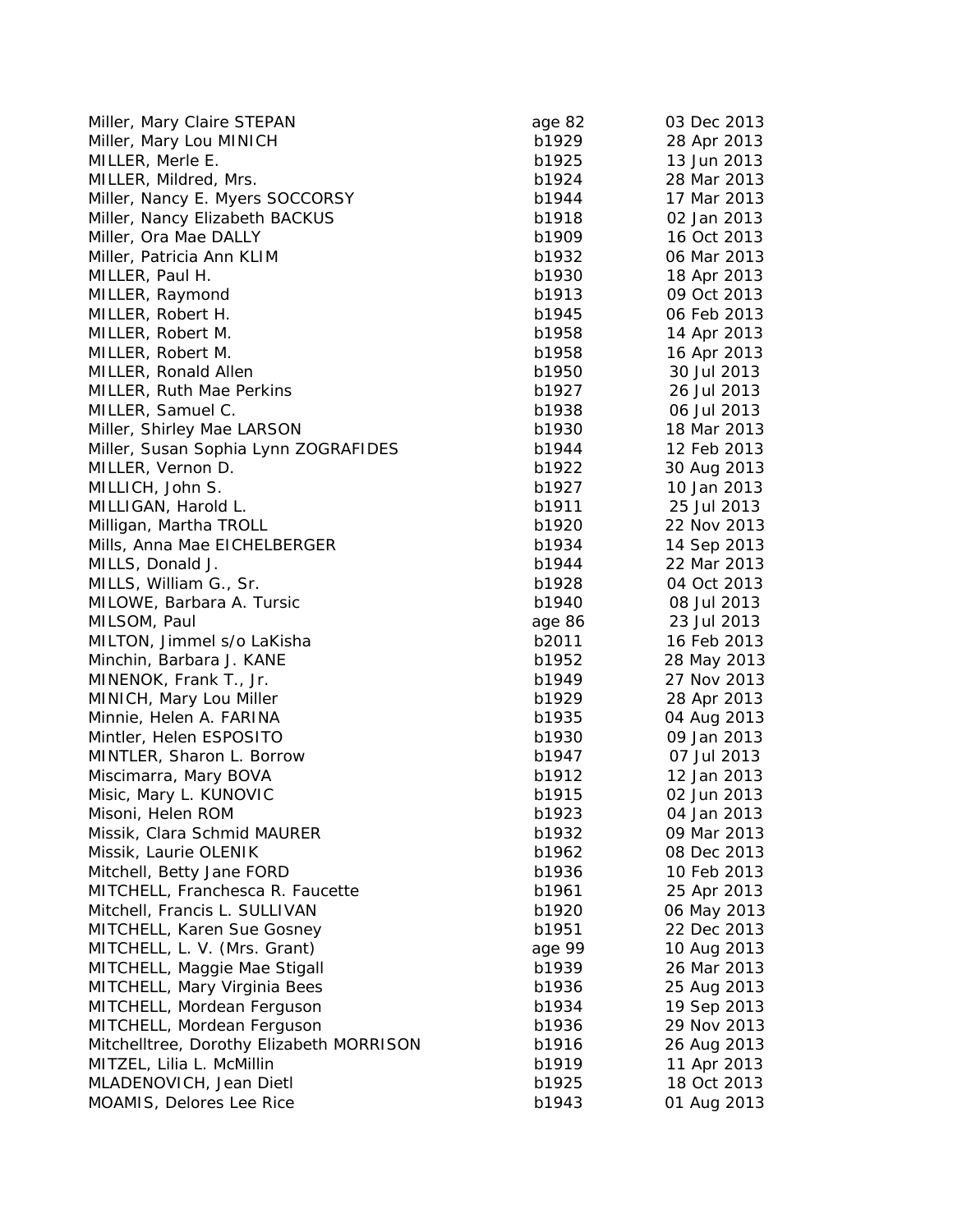| <b>MODARELLI, Dorothy Mary Calderone</b> | b1935  | 04 Aug 2013 |
|------------------------------------------|--------|-------------|
| MODENOS, Coula                           |        | 01 Dec 2013 |
| Modic, Barbara A. SOBOTA                 | b1938  | 26 Jan 2013 |
| MODIC, Ray J.                            | b1929  | 17 Apr 2013 |
| MODZEL, Betty L. Morlock                 | b1924  | 27 Jan 2013 |
| Moffat, Nancy J. CREED                   | b1932  | 23 Jun 2013 |
| Moga, Eleanore A. DRAGOMIR               | age 77 | 28 Mar 2013 |
| MOGER, Zahkaia Lee d/o Stephanie         | b2011  | 20 Apr 2013 |
| Mogulich, Maryann MAHIN                  | b1925  | 24 Jan 2013 |
| Mohamed, Maryum N. ALI                   | b1959  | 04 Jul 2013 |
| MOHR, Lois L. Lockard                    | b1929  | 10 Feb 2013 |
| MOHR, William R.                         | b1942  | 25 Dec 2013 |
| MOLCAN, Helen, Miss                      | b1908  | 17 Nov 2013 |
| MOLINARO, John Nick                      | b1918  | 21 Aug 2013 |
| <b>MOLNAR, Dorothy Mae Durant</b>        | b1923  | 12 Apr 2013 |
| Monaco, Barbara USHER                    | age 85 | 07 Mar 2013 |
| MONDAY, Gloria Jean Sabol                | age 57 | 21 May 2013 |
| Mondora, Mary T. MARINO                  | b1918  | 18 Mar 2013 |
| Monroe, Margaret SPENCER                 | b1920  | 03 Dec 2013 |
| MONSLER, Robert H.                       | b1922  | 25 Jun 2013 |
| MONTALVO, Roberto                        | b1954  | 01 Sep 2013 |
| MONTERO, Anna D. Alvarez                 | b1945  | 20 Sep 2013 |
| MONTGOMERY, Barbara Juanita Fletcher     | b1938  | 02 Jan 2013 |
| Montgomery, Beryl D. HOVIS               | b1920  | 27 Aug 2013 |
| MONTGOMERY, Charles E.                   | b1926  | 19 Sep 2013 |
| Montgomery, Gladys Louise MARKS          | b1931  | 17 Jun 2013 |
| MONTGOMERY, Marilyn E. Johnston          | b1958  | 13 Oct 2013 |
| MONTGOMERY, Miriam I. Heckart            | b1923  | 09 May 2013 |
| Moody, Darlene LARD                      | b1955  | 23 Jan 2013 |
| Mook, Helen MCINTYRE                     | b1921  | 15 Apr 2013 |
| MOON DAWSON, Timothy J.                  | b1960  | 01 Apr 2013 |
| Moore, Bobbie A. GASTON                  | b1936  | 22 Feb 2013 |
| MOORE, Constance Patmon                  | b1946  | 23 Jul 2013 |
| MOORE, Delbert                           | b1953  | 18 Dec 2013 |
| Moore, Helen Louise CROUSE               | b1908  | 27 Oct 2013 |
| Moore, Lillian PROCH                     | b1928  | 27 Jun 2013 |
| Moore, Margery Jean TRAYNOR              | age 84 | 23 Jun 2013 |
| MOORE, Marion A. Engel                   | age 84 | 19 Apr 2013 |
| MOORE, Mark E.                           | b1965  | 27 Jan 2013 |
| MOORE, Mathew S.                         | b1968  | 18 Sep 2013 |
| MOORE, Neal E.                           | b1922  | 12 Jun 2013 |
| MOORE, Richard                           | b1947  | 19 Nov 2013 |
| MOORE, Romaine Taddio                    | b1924  | 22 Dec 2013 |
| Moore, Ruth ROBINSON                     | b1929  | 23 Dec 2013 |
| Moore, Stella Louise LITTLE              | b1940  | 24 Apr 2013 |
| MOORHEAD, Carolyn L. Palmer              | b1950  | 19 Dec 2013 |
| MORABITO, Carmel A. Amendol              | b1922  | 06 Nov 2013 |
| MORADIAN, Lonia E. Boulos                | b1965  | 08 May 2013 |
| MORALES, Raul                            | b1931  | 01 May 2013 |
| MORAN, Andres DelValle                   | b1922  | 05 Nov 2013 |
| MORAN, Jeanne M. Collins                 | b1930  | 25 Jan 2013 |
| MORAN, Rita Cecilia Mullaney             | b1920  | 14 Apr 2013 |
|                                          |        |             |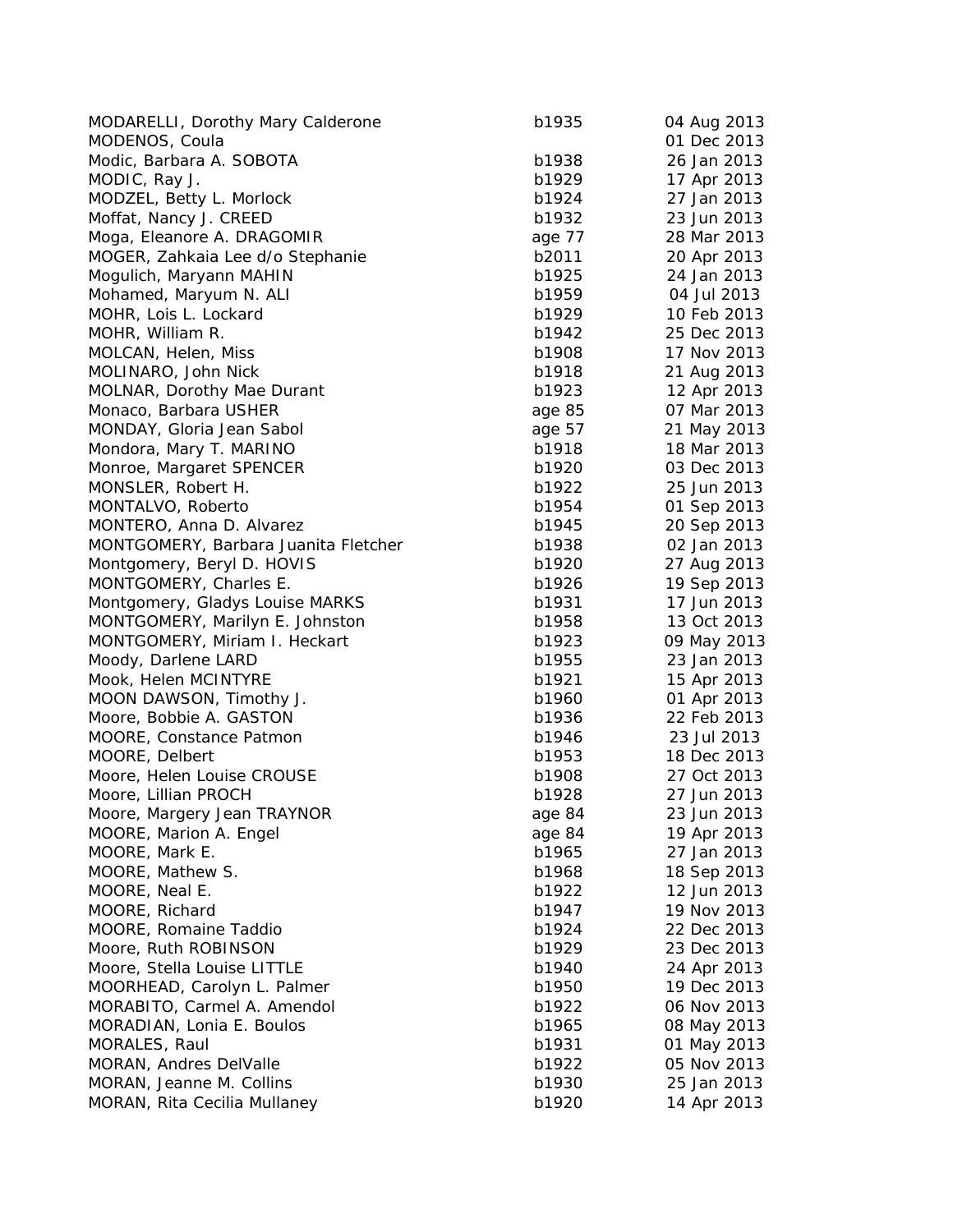| MORDENT, Joseph J., Jr.                     | b1931  | 18 Sep 2013 |
|---------------------------------------------|--------|-------------|
| MORDENT, Mary E. Holbrook                   | b1938  | 15 Apr 2013 |
| MORELL, Samuel L.                           | age 92 | 24 Jul 2013 |
| Morella, Virginia Marie VALENZISI           | b1909  | 19 Mar 2013 |
| MORELLI, Nina DiLorenzo                     | b1921  | 05 Feb 2013 |
| Morello, Mary Jane LISTE                    | b1929  | 09 Jan 2013 |
| MORENO, Lucy J., Miss                       | b1918  | 28 Apr 2013 |
| MORGAN, Albert L.                           | b1922  | 16 May 2013 |
| MORGAN, Pauline L. Blosser                  | b1924  | 08 Jan 2013 |
| MORGAN, Susan L. Kemp                       | b1941  | 20 Oct 2013 |
| MORGIONE, Anna Pantaleo                     | b1914  | 13 Feb 2013 |
| Moritz, Frances GALE                        | b1919  | 15 Nov 2013 |
| Morjock, Shirley V. BROTHERS                | b1934  | 10 Aug 2013 |
| MORLEY, Catherine L. Robertson              | b1923  | 26 Jul 2013 |
| Morley, Margaret T. SABOL                   | b1928  | 13 Jul 2013 |
| Morlock, Betty L. MODZEL                    | b1924  | 27 Jan 2013 |
| MORO, Jose                                  | b1927  | 07 May 2013 |
| MOROCCO, William A., Sr.                    | b1946  | 21 Jul 2013 |
| MORRIS, Alexander                           | b1925  | 23 Jan 2013 |
| Morris, Carol L. FAUSTINO                   | b1943  | 26 Oct 2013 |
| Morris, Dora YAVORSKY                       | b1920  | 28 Jun 2013 |
| Morris, Jean Louise JENKINS                 | b1926  | 29 May 2013 |
| MORRIS, Sara E., Miss                       | b1930  | 13 Apr 2013 |
| MORRIS, William Walton                      | b1931  | 30 Apr 2013 |
| MORRISON, Dorothy Elizabeth Mitchelltree    | b1916  | 26 Aug 2013 |
| MORRISON, Madonna A. Bove                   | b1934  | 18 May 2013 |
| MORROW, Raymond Lee, Jr.                    | b1930  | 27 Aug 2013 |
| MORTELLARO, Joe R.                          | b1925  | 16 May 2013 |
| Mortimer, Doris L. LOGAN                    | b1921  | 19 Nov 2013 |
| MOSCELLA, Robert L., Sr.                    | b1928  | 05 Sep 2013 |
| MOSCHELLA, Hubert A.                        | b1922  | 17 Nov 2013 |
| MOSCZ, Helen E.                             |        | 26 Jul 2013 |
| MOSER, Angela Kos (AKA Mrs. Bozidar RATAJC) | b1940  | 10 Dec 2013 |
| MOSHIER, Katherine A. Crago                 | b1919  | 12 Dec 2013 |
| Mosholder, Thelma E. BROWN                  | b1926  | 26 Dec 2013 |
| MOSIER, James H.                            | b1939  | 08 Oct 2013 |
| Mosier, Marilyn GATTA                       | b1928  | 30 Dec 2013 |
| Moss, Evelyn ROBBINS                        | b1924  | 05 Mar 2013 |
| MOTOSKO, Thomas Peter                       | b1919  | 24 Feb 2013 |
| Motsko, Nellie MELNICK                      | b1917  | 11 Jan 2013 |
| MOUND, Charles W., Sr.                      | b1933  | 24 Sep 2013 |
| MOUNTZ, Nellie Mae Halowell                 | b1924  | 14 May 2013 |
| Mowery, Lois Irene WILES                    | b1926  | 11 Dec 2013 |
| MOWERY, Robert E.                           | b1929  | 10 Apr 2013 |
| MOWRY, Brittany Diane d/o Sheri Carder      | b1992  | 07 Aug 2013 |
| MOY, William H.                             | b1948  | 29 May 2013 |
| Moyer, Marilyn BLEWITT                      | b1934  | 20 Feb 2013 |
| MOYER, Virginia C. Meyers                   | b1940  | 05 Dec 2013 |
| MOZINGO, Marta D. Chesser                   | b1935  | 03 Feb 2013 |
| MROZEK, Delores Martino                     | b1937  | 07 Aug 2013 |
| MUCKRIDGE, Geraldine Rose Gonze             | b1933  | 20 Mar 2013 |
| MUEHLEISEN, Charles A.                      | b1920  | 16 Jul 2013 |
|                                             |        |             |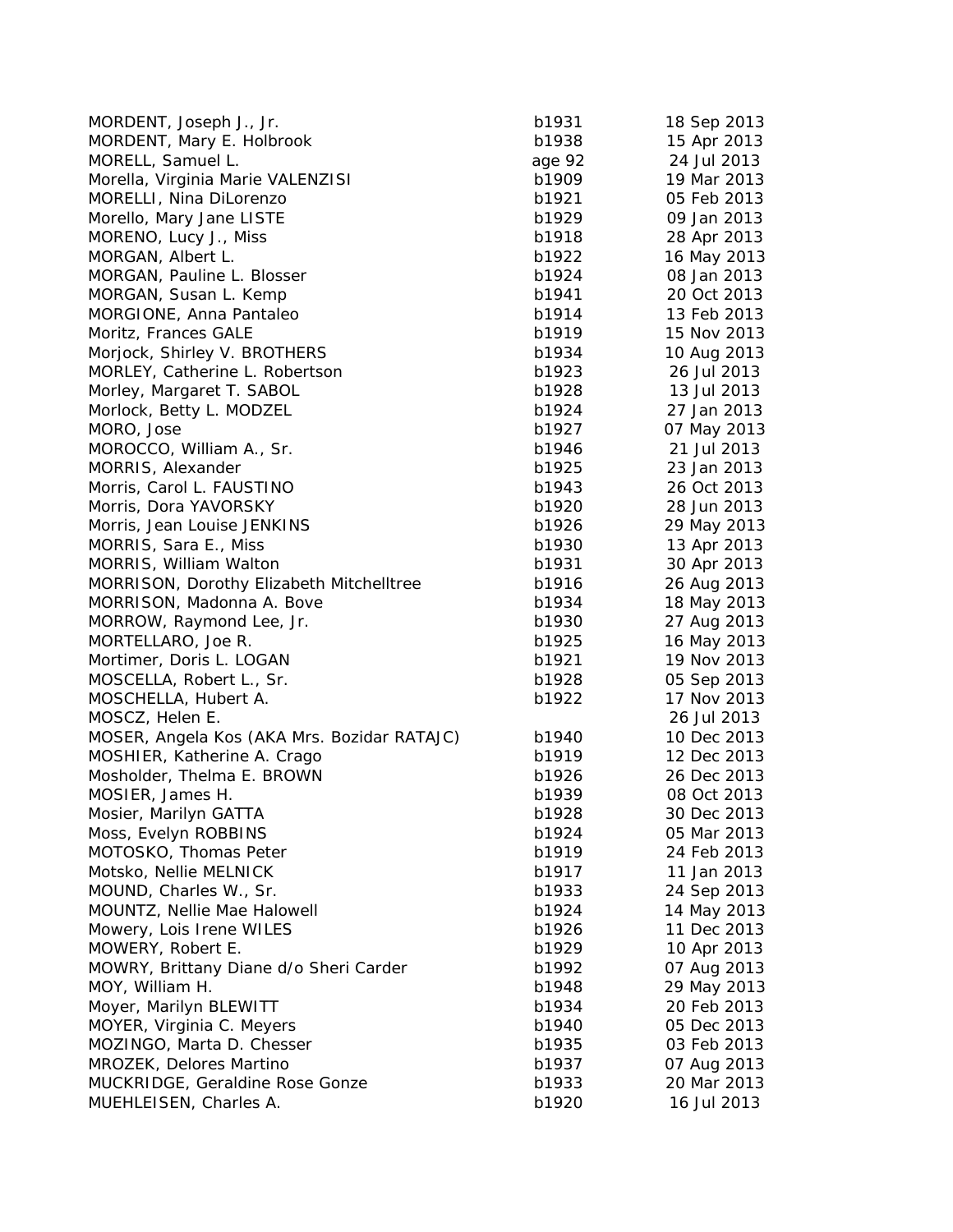| Muff, Pauline C. STANAVICH            | b1929  | 09 Apr 2013 |
|---------------------------------------|--------|-------------|
| Mulgrew, Jean STEFANO                 | b1919  | 14 Mar 2013 |
| MULHALL, Diane Rednock                | b1956  | 05 May 2013 |
| MULLALY, Raymond C.                   | age 87 | 03 Jan 2013 |
| Mullaney, Rita Cecilia MORAN          | b1920  | 14 Apr 2013 |
| MULLEN, David A.                      | b1944  | 04 Dec 2013 |
| MULLINS, James S.                     | b1947  | 09 Apr 2013 |
| MUMMEY, Augustina Kuderca             | b1930  | 27 Jul 2013 |
| MUMMEY, John Lester                   | b1921  | 03 Dec 2013 |
| MUNHOLAND, William C.                 | b1928  | 28 Mar 2013 |
| Munn, Anne Kristen ORT                | b1971  | 30 Nov 2013 |
| MUNTEAN, Valeria P. Pinta             | b1924  | 03 Jan 2013 |
| MURANSKY, Marta M. Kukura             | b1923  | 28 Apr 2013 |
| MURBERGER, Edward S.                  | b1931  | 27 Jun 2013 |
| MURDOCK, Mary Belle Tooill            | b1926  | 12 May 2013 |
| MURGIE, Laura Del Vecchio             | b1915  | 20 Jul 2013 |
| MURPHY, Ann C., Miss                  | b1940  | 18 Oct 2013 |
| MURPHY, Anne I. Ward                  | b1921  | 27 Apr 2013 |
| Murphy, Donna L. HOLTZMAN             | b1929  | 22 Sep 2013 |
| MURPHY, Ethel Frances Thomas          | age 98 | 13 Jan 2013 |
| MURPHY, Helene C. Bishop              | b1915  | 09 Jan 2013 |
| MURPHY, John M.                       | b1973  | 06 Jan 2013 |
| Murphy, Katherine E. SLAVIN           | b1935  | 08 May 2013 |
| Murphy, Louise THARP                  | b1928  | 06 May 2013 |
| Murphy, Margie F. CHAIBI              | b1936  | 07 Apr 2013 |
| MURPHY, Mildred Loretta Clark         | b1921  | 27 May 2013 |
| MURPHY, Olive Henrietta Mae Smallwood | b1920  | 18 Jun 2013 |
| MURPHY, Paul                          | b1927  | 29 May 2013 |
| Murphy, Robyn Diane MAYS              | b1959  | 03 Nov 2013 |
| MURPHY-WILSON, Daneisha C.            | b1984  | 24 Apr 2013 |
| MURRAY, Barbara Ann, Miss             | b1936  | 07 Jul 2013 |
| MURRAY, Rebecca M. Stevenson Merritt  | b1918  | 15 Aug 2013 |
| MURRAY, Richard George                | b1940  | 31 Oct 2013 |
| MURRAY, Thomas Ellsworth              | b1934  | 04 Aug 2013 |
| MURZDA, James Robert                  | b1946  | 30 Jan 2013 |
| MUSOLINO, Nicholas J.                 | b1946  | 25 Jan 2013 |
|                                       | b1923  | 04 Dec 2013 |
| Musolino, Rose Marie DeMART           | b1957  | 24 Feb 2013 |
| Musser, Denise Lucille DEGEORGE       |        |             |
| MUSSER, Dwight Eugene                 | b1923  | 11 May 2013 |
| Musser, Vicki L. GULGIN               | b1955  | 27 Jun 2013 |
| Myers, Barbara A. NEESE               | b1955  | 02 Jan 2013 |
| Myers, Bertha I. BOYER                | b1936  | 27 Jul 2013 |
| MYERS, Charles Ervin                  | b1920  | 08 Jan 2013 |
| MYERS, Duane Willard                  | age 84 | 07 May 2013 |
| Myers, June A. STEVENS                | b1927  | 16 Sep 2013 |
| Myers, Karen Louise OESCH             | b1944  | 17 Dec 2013 |
| Myers, Nancy E. Miller SOCCORSY       | b1944  | 17 Mar 2013 |
| Myers, Pecora GREER                   | b1922  | 12 Sep 2013 |
| MYERS, Ruth D. Ward                   | b1920  | 31 Jan 2013 |
| Mylnarski, Victoria V. REICHERT       | b1917  | 04 Aug 2013 |
| MYMO, James A., Sr.                   | b1918  | 29 Jul 2013 |
| NABEREZNY, Jon Michael                | b1921  | 09 Jun 2013 |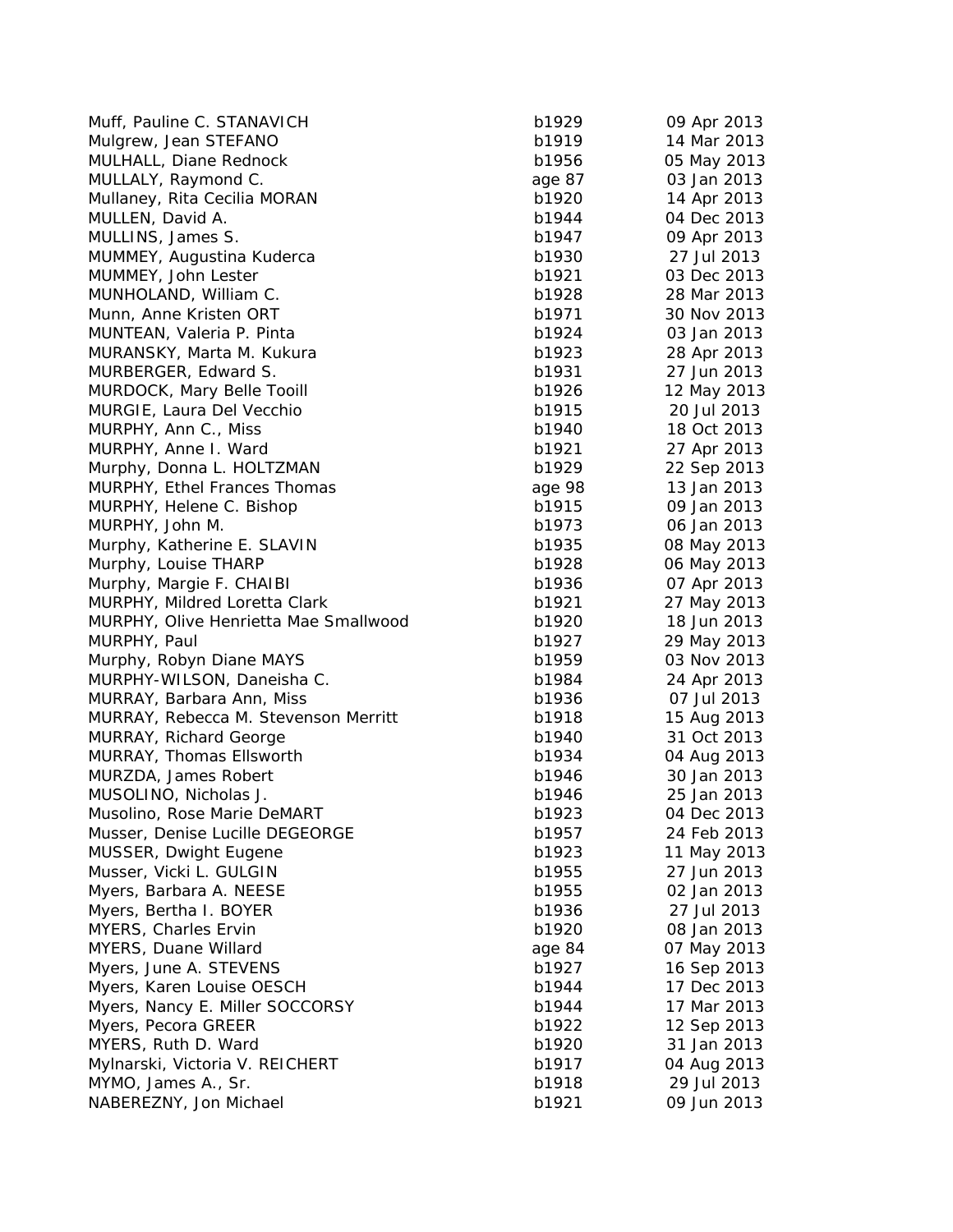| NABEREZNY, Kathleen S. Veres                   | b1948          | 28 Jul 2013 |
|------------------------------------------------|----------------|-------------|
| NACKINO, James R., Jr.                         | b1983          | 29 Aug 2013 |
| NAGEL, Dorothy Gaile Francis                   | b1921          | 12 Aug 2013 |
| NAGLE, James M., Jr.                           | b1930          | 04 Jul 2013 |
| NAGLE, Richard J.                              | b1950          | 05 Oct 2013 |
| NAGY, Linda M. Elswick                         | b1960          | 22 Jun 2013 |
| Najpaver-Powers, Helen T. KELLO                | b1931          | 10 Oct 2013 |
| Nalepa, Stella CHOJNACKI                       | b1925          | 23 Jun 2013 |
| Nally, Katherine Anne GORMAN                   | b1936          | 26 Dec 2013 |
| NANES, Luella M. Whitacre                      | b1928          | 26 Feb 2013 |
| NANOSKY, Rita Ferko                            | b1922          | 24 Nov 2013 |
| NANTZ, Amber Rose Barnes                       | b1984          | 08 May 2013 |
| NAPLES, Anna Mae Coyle                         | b1923          | 21 Feb 2013 |
| NAPLES, Barbara Mary Mikus                     | b1925          | 29 Nov 2013 |
| Naples, Christine Rose KADVAN                  | b1928          | 16 Jun 2013 |
| Naples, Constantine SANDERS                    | b1925          | 27 Jul 2013 |
| Naples, Josephine FORDE                        | b1923          | 22 Dec 2013 |
| NAPLES, Mary Ferkula                           | b1917          | 20 Jan 2013 |
| NAPLES, Samuel                                 | b1914          | 16 Jan 2013 |
| Naples, Teresa Ann HARMICAR                    | b1958          | 13 Aug 2013 |
| NAPOLITAN, Joseph P.                           | b1920          | 16 Feb 2013 |
| Napolitan, Theresa A. Fell LISTE               | b1917          | 02 Oct 2013 |
| NAPOLITANO, Frances Mae Channel                | b1947          | 20 Jul 2013 |
| Napolitano, Maria Teresa DEGENNARO             | b1923          | 02 Apr 2013 |
| NARA, Margaret J. Fitzpatrick                  | age 77         | 05 Sep 2013 |
| NARDY, Vincent L.                              | b1926          | 28 Feb 2013 |
| NARRY, Louise A. Pastore Casey                 | b1930          | 21 Feb 2013 |
| Nass, Judith Dando MARTIN                      | b1943          | 25 Jun 2013 |
| Nassar, Virginia GEORGE                        | b1916          | 06 Oct 2013 |
| NATALE, Michael A.                             | b1928          | 21 May 2013 |
| NATOLI, Phillip J.                             |                | 21 Feb 2013 |
| NAVARRA, Amelia J. Horvatic                    | b1928          | 20 Mar 2013 |
| Navarro, Patricia A. KIMOCK                    | b1944          | 31 Dec 2013 |
| NAVE, Josephine Mary Leone                     | b1929          | 05 May 2013 |
| NAYLOR, Marvin A.                              | b1920          | 11 Jan 2013 |
| Neal, Kathryn CORROTO                          | b1930          | 23 Apr 2013 |
| NEAL, Roy W.                                   |                | 11 Dec 2013 |
| NEESE, Barbara A. Myers                        | b1955          | 02 Jan 2013 |
| NEFF, James J.                                 | b1950          | 22 Mar 2013 |
| Neillie, Elizabeth N. PETERS                   | b1920          | 29 May 2013 |
| NEIMAN, Ellen Marie Shaffer                    | b1924          | 05 Apr 2013 |
| NELEPKA, Jean Gamble                           | b1921          | 29 Oct 2013 |
| NELSON, Carmella Diorio                        | b1939          | 20 Oct 2013 |
| NELSON, John                                   | b1922          | 19 Jul 2013 |
| NELSON, Willa Mae Camel                        | b1921          | 05 Jun 2013 |
| NEMEC, Stanley                                 | b1933          | 24 Sep 2013 |
| NEMETH, Helen Louise Mollenkopf                |                | 28 Jun 2013 |
|                                                |                |             |
| NEMETH, Laszlo G.                              | b1936<br>b1938 | 28 Apr 2013 |
| NEMETH, Raymond Frank<br>NEMICK, Frank Stephen | b1941          | 23 Sep 2013 |
|                                                | b1929          | 09 Apr 2013 |
| NERO, Mario                                    |                | 30 Oct 2013 |
| NERY, Rebecca W. Way                           | b1944          | 30 Apr 2013 |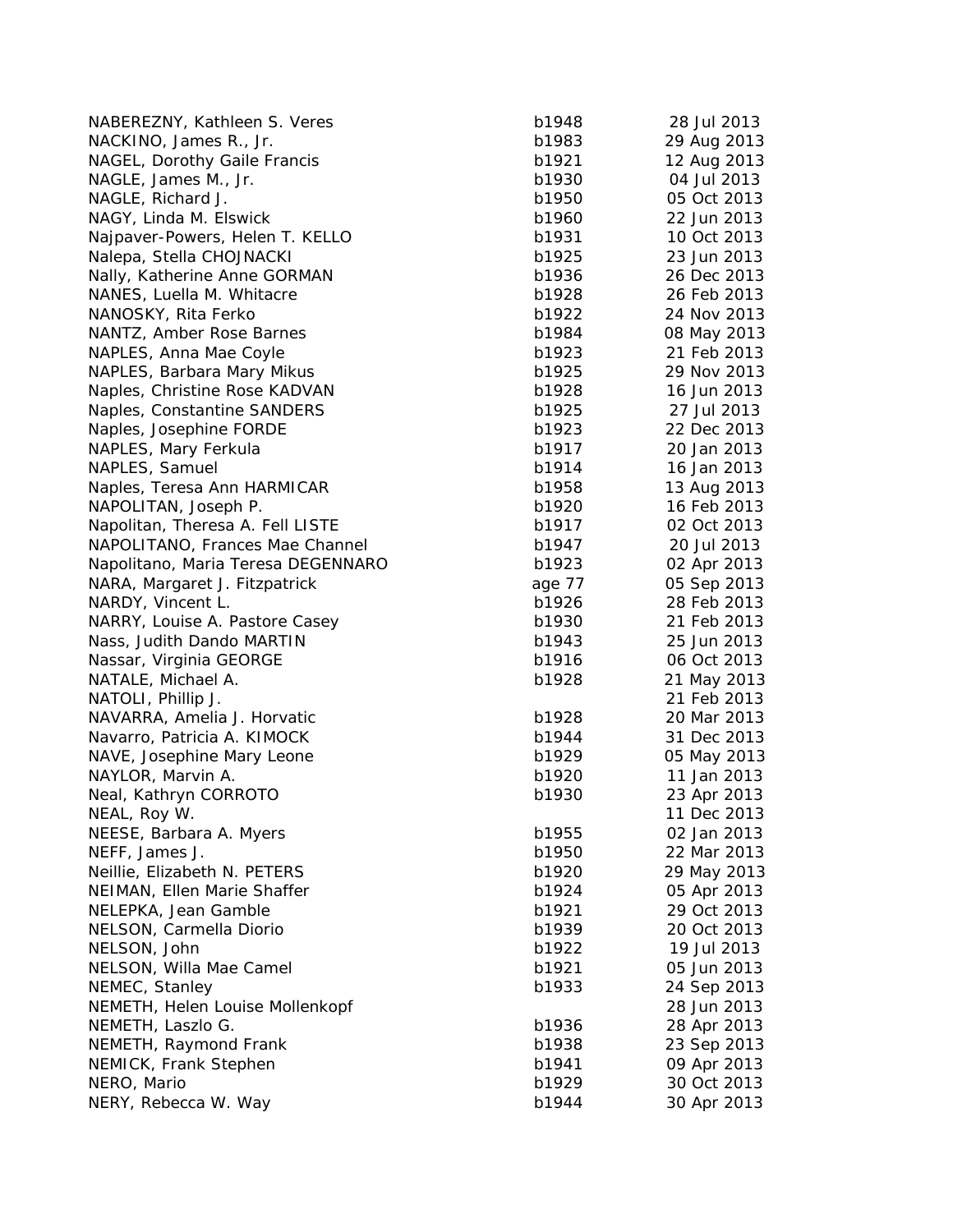| Nesbitt, Diane M. SALTSMAN                     | b1947          | 25 Dec 2013 |
|------------------------------------------------|----------------|-------------|
| NESPECA, Philip L.                             | b1926          | 03 Apr 2013 |
| Nesselbush, Edith E. GARRO                     | b1924          | 17 Oct 2013 |
| Nestor, Margaret A. ROGERS                     | b1921          | 21 Dec 2013 |
| Netzel, Angela M. PARIS                        | b1964          | 02 Mar 2013 |
| NEUMAN, Ruth E. McDonnell                      | b1925          | 07 Mar 2013 |
| Neverovich, Helen BOWSER                       | b1912          | 13 Jan 2013 |
| Newbold, Vera J. BROWN                         | b1914          | 06 Apr 2013 |
| Newell, Lillian J. BERDIE                      | b1927          | 17 Dec 2013 |
| Newell, Lola K. KEPLER                         | b1953          | 16 Aug 2013 |
| NEWMAN, William                                | b1972          | 20 Nov 2013 |
| Newsome, Bertha J. HYLTON                      | b1935          | 01 Jun 2013 |
| Newsome, Melvinia Sanders HAWKINS              |                | 10 Jan 2013 |
| NEWTON, Evelyn M. Dunn Griner                  | b1923          | 01 Nov 2013 |
| NEWTON, June Cox                               | b1927          | 30 Dec 2013 |
| Nicholas, Helena AUGUSTON                      | b1920          | 23 Oct 2013 |
| NICHOLS, Cecilia Donatelli                     | b1950          | 23 Apr 2013 |
| NICHOLS, Joseph A.                             | b1935          | 07 Feb 2013 |
| Nicholson, Helen H. PASTORE                    | b1921          | 22 Aug 2013 |
| Nicholson, Laura F. LONGSHORE                  | b1926          | 08 Jan 2013 |
| NICOPOLIS, Christopher T.                      | b1928          | 15 Mar 2013 |
| NIEMI, Catherine D. Klem                       | b1924          | 15 Dec 2013 |
| Nierlich, Betty Jean SHUTRUMP                  | b1922          | 02 Jun 2013 |
| NIEVES, Joaquin G.                             | b1928          | 06 Jun 2013 |
| NIGHTINGALE, Gerald E.                         | b1943          | 03 Jul 2013 |
| Nightlinger, Dixie Lee HALEY                   | b1927          | 07 Nov 2013 |
| NIKOLIN, Mildred Vukmirovich                   | b1918          | 13 Feb 2013 |
| NISEVICH, Milan                                | b1925          | 19 Sep 2013 |
| NITTOLI, Frank J.                              | b1948          | 31 Oct 2013 |
| NIUTTA, Larry Anthony                          | b1930          | 13 Dec 2013 |
| NOBLE, Grace E. Ranft                          | b1921          | 20 Sep 2013 |
| NOBLE, Joseph, Jr.                             | b1945          | 14 Jul 2013 |
| NOBLE, Marjorie E. Stryffeler                  | b1930          | 03 Jan 2013 |
| NOCERA, Carl A.                                |                | 10 Mar 2013 |
| NOCERA, Elizabeth Cugini Peluso                | b1909          | 11 Jun 2013 |
| NOCHO, Barbara J. Boswell                      | b1940          | 03 May 2013 |
| NODAY, Pauline Helen Taylor                    | b1922          | 26 Nov 2013 |
| NODGE, Genevieve A. Sobiski                    | b1923          | 16 Jul 2013 |
| NOEL, Ellen A. Holden                          | b1931          | 27 Oct 2013 |
| Nolan, Kathleen M. FULLERMAN                   | b1921          | 12 Dec 2013 |
|                                                |                | 07 Jan 2013 |
| Nolfi, Angela M. VEROSTKO<br>NOLFI, Patrick W. | b1937          | 22 Sep 2013 |
|                                                | b1914<br>b1925 | 13 Jun 2013 |
| Norberg, Betty Lucille SAYAVICH                |                |             |
| NORCROSS, William D.                           | b1931          | 31 Mar 2013 |
| NORD, Charles White                            | b1935          | 28 Jan 2013 |
| Nord, Elizabeth LANGE                          | b1919          | 14 Jan 2013 |
| NORD, Jerould Leslie                           | b1940          | 11 Dec 2013 |
| NORMAN, Etta Mae Hodge Jarvis                  | b1923          | 19 May 2013 |
| NORRIS, Hubert T.                              | b1945          | 15 Jan 2013 |
| Norris, Jane Ann BROWN                         | b1931          | 02 Oct 2013 |
| NORRIS, Milton R.                              | b1921          | 29 May 2013 |
| NORTH, Laureen Robinson                        | b1955          | 05 Oct 2013 |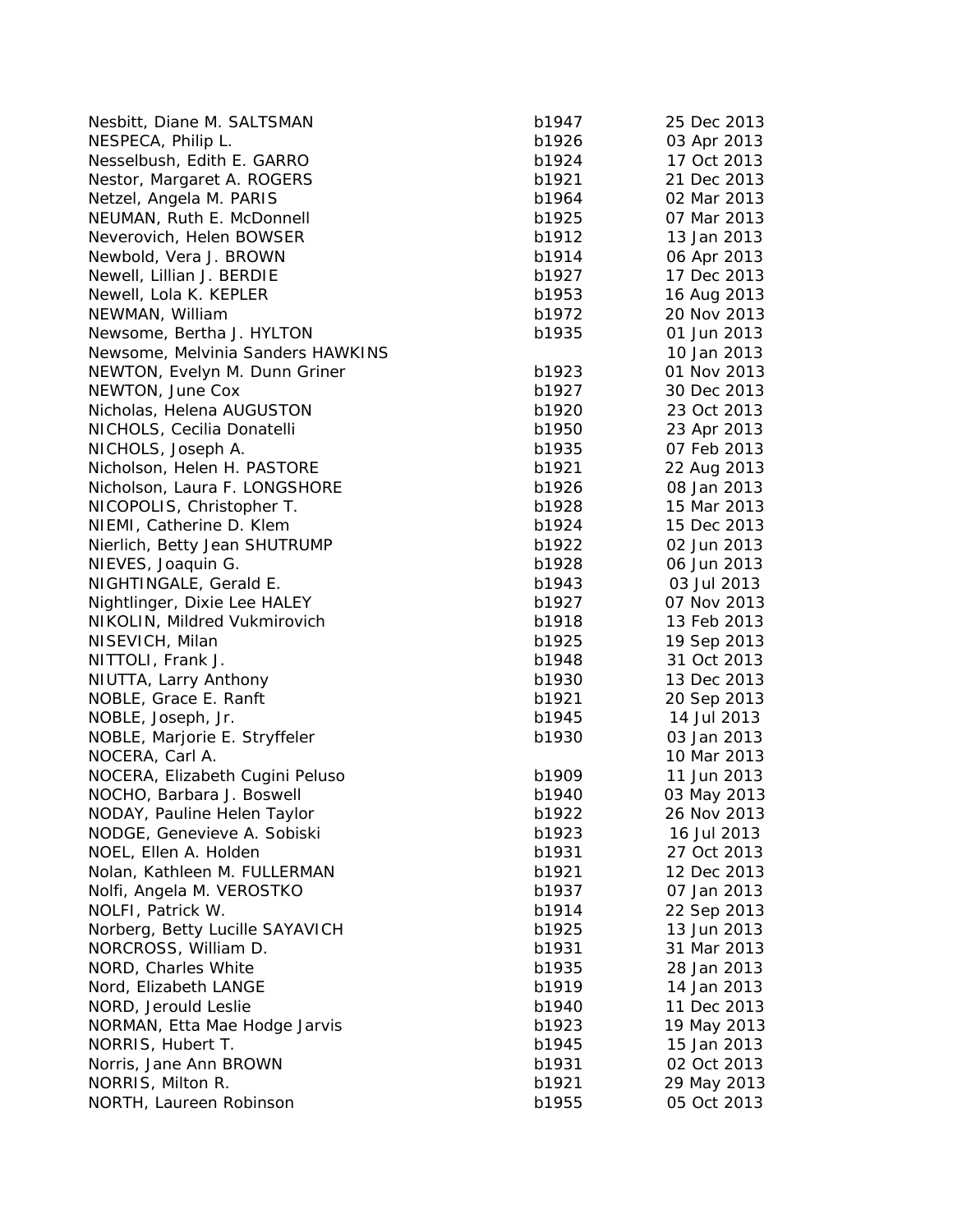| North, Pearl Lee CARTER                                    | b1936  | 14 Apr 2013 |
|------------------------------------------------------------|--------|-------------|
| NORTON, Michael J.                                         | b1947  | 02 Apr 2013 |
| NORTON, Samuel                                             | b1943  | 24 Jan 2013 |
| NORTON, Thelma B. Bennett                                  | b1920  | 23 Jan 2013 |
| Notareschi, Erina C. VINKLER                               | b1922  | 18 Sep 2013 |
| Novak, Anne M. DZEDA                                       | b1920  | 18 Jul 2013 |
| NOVAK, Jonah Rayden c/o Marianne                           | b2013  | 28 Nov 2013 |
| Novak, Julia A. STANISLAW                                  | b1914  | 05 Dec 2013 |
| Novak, Mary T. BATTA                                       | b1920  | 11 Apr 2013 |
| NOVICKY, Richard Edward Xavier                             | b1941  | 16 Apr 2013 |
| Novince, Kathryn E. MALOVICH                               | b1960  | 16 Aug 2013 |
| NOVOTNY, Helen D. Behun                                    | b1921  | 28 Jul 2013 |
| NUDO, Louis R.                                             | age 91 | 11 Jan 2013 |
| Nudo, Mary A. COLUCCI                                      | b1922  | 29 Jan 2013 |
| NUNAMAKER, Wallace W.                                      | b1924  | 07 Mar 2013 |
| Nuskievicz, Josephine SAKOMAN                              | b1922  | 17 Oct 2013 |
| NYERS, Kenneth D.                                          | b1963  | 03 Nov 2013 |
| OAKLEY, Wanda Hendrix                                      | b1951  | 28 Nov 2013 |
| OBERMAN, Walter J.                                         | age 85 | 07 Feb 2013 |
| OBLINSKY, Richard D.                                       | b1948  | 03 Jul 2013 |
| OBLONSKY, Arnold                                           |        | 01 Oct 2013 |
| OBRADOVICH, Tiffany A. Foster                              | b1972  | 19 Jul 2013 |
| O'BRIEN, Florence D. Gutman                                | b1926  | 25 Aug 2013 |
| O'BRIEN, James Edward                                      | b1926  | 19 May 2013 |
| O'BRIEN, Joseph H.                                         | b1931  | 19 May 2013 |
| O'Brien, Margaret Mary CAGGIANO                            | b1929  | 31 Mar 2013 |
| O'CARZ, John E.                                            | b1925  | 21 Feb 2013 |
| OCHS, Clifford W.                                          | b1945  | 18 Sep 2013 |
| OCKERMAN, Robert Lee                                       | b1936  | 14 Jan 2013 |
| O'CONNELL, Teresa Margaret Schidel                         | b1922  | 31 Mar 2013 |
| O'CONNOR, Diane Elizabeth Owens                            | b1940  | 17 Mar 2013 |
|                                                            | age 80 | 07 Jul 2013 |
| O'CONNOR, Mary A. Rodzen<br>O'DEA, Gladys Smith            |        | 17 Nov 2013 |
| OESCH, Karen Louise Myers                                  | b1944  | 17 Dec 2013 |
| Oesch, Martha S. SCOFINSKY                                 | b1927  | 15 Mar 2013 |
|                                                            | b1916  | 07 Jan 2013 |
| OGRAM, Eloise Geesaman                                     | b1929  | 18 Oct 2013 |
| O'HALLORAN, Donald                                         |        |             |
| O'HARA, Kathryn Mary McNicholas<br>O'Hara, Phyllis DUESING | b1923  | 17 Dec 2013 |
| O'Hara, Winifred GINTY                                     | b1940  | 25 May 2013 |
|                                                            | b1924  | 11 Oct 2013 |
| OHLE, Eleanor M. Angelo                                    | b1931  | 20 May 2013 |
| O'Horo, Joan A. O'NEIL                                     |        | 06 Feb 2013 |
| O'LEARY, Carol Dascenzo                                    | b1954  | 27 Jan 2013 |
| Olen, Rebecca Heasley McCARTY                              | b1942  | 06 Jun 2013 |
| <b>OLENIK, Laurie Missik</b>                               | b1962  | 08 Dec 2013 |
| OLES, Frank T.                                             | b1927  | 17 Sep 2013 |
| OLESKY, Francis                                            | b1938  | 22 Jan 2013 |
| OLEYAR, Michelle L., Miss                                  | b1971  | 02 Sep 2013 |
| Oliphant, Dorothy E. STRAIGHT                              | b1925  | 04 Oct 2013 |
| OLIVER, Dolores J. Borkowski                               | b1941  | 15 Oct 2013 |
| OLIVER, Egype Brendan s/o William                          | b2013  | 12 Dec 2013 |
| OLIVER, Emily W. Hatfield                                  | b1921  | 06 Jan 2013 |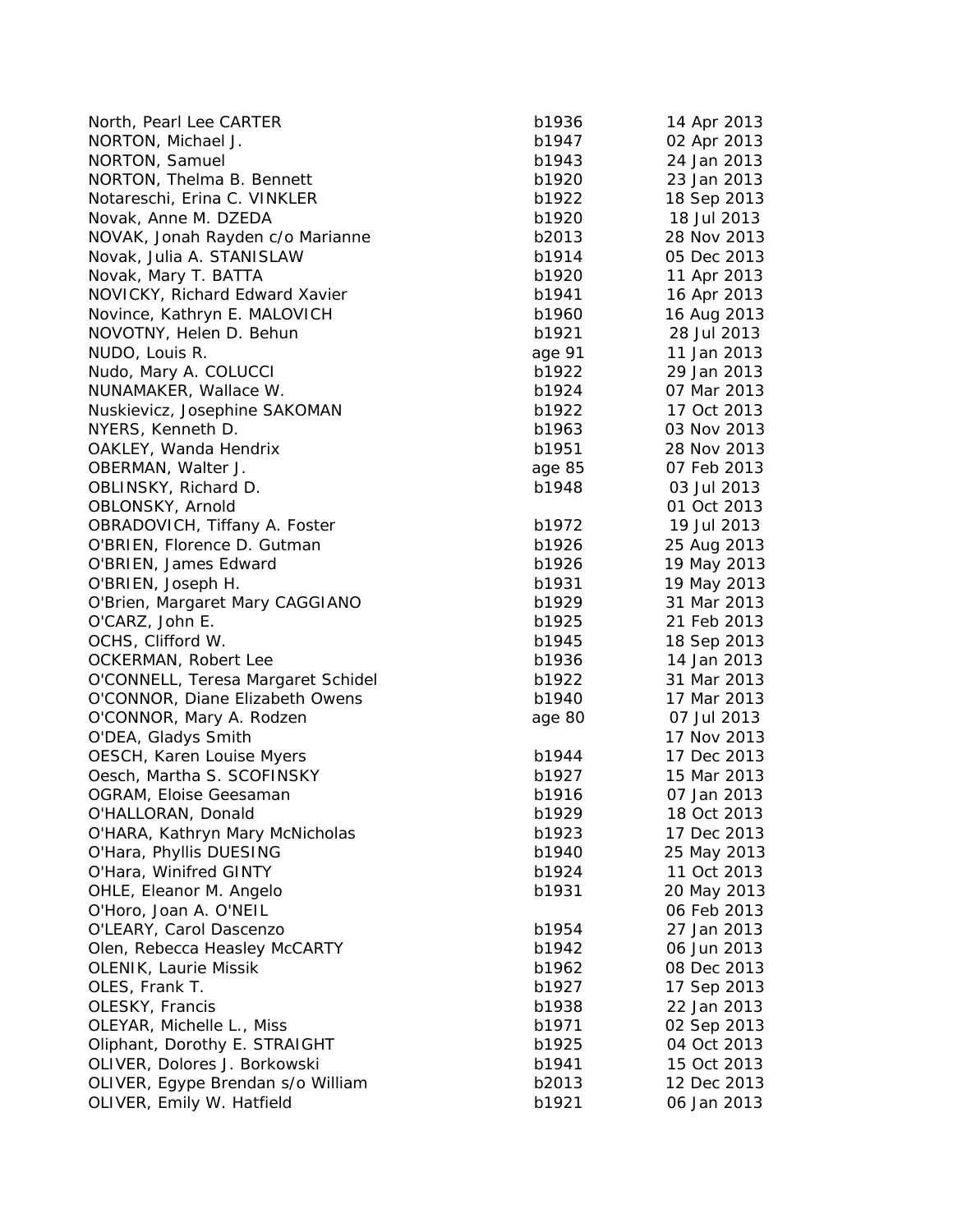| OLSON, Agnes Marie Stefano      | b1931  | 01 Dec 2013 |
|---------------------------------|--------|-------------|
| OLSON, Leonard A.               | b1927  | 04 Apr 2013 |
| OLSON, Olga T. Boldizar         | b1917  | 06 Oct 2013 |
| OLZAK, Brian Edward             | b1959  | 04 Jun 2013 |
| O'MEALY, Dorothy Lutsch         | b1924  | 13 Dec 2013 |
| ONDASH, Sabrina Anne Kozlowski  | b1920  | 11 Dec 2013 |
| ONDASH, Stephen                 | age 91 | 18 Jan 2013 |
| ONDERKO, Dorothy J., Miss       | b1932  | 16 Jul 2013 |
| O'NEIL, Joan A. O'Horo          |        | 06 Feb 2013 |
| O'NEILL, Harold                 | b1921  | 28 Apr 2013 |
| O'NEILL, Joseph William         | b1927  | 31 Mar 2013 |
| O'Nesti, Joan M. YANKLE         | b1933  | 18 Sep 2013 |
| OPRE, Raymond Elliott           | b1926  | 14 Dec 2013 |
| OPRITZA, John N.                | b1920  | 16 Feb 2013 |
| Orenchak, Mary FILIPOVICH       | b1920  | 08 Aug 2013 |
| ORLANDO, Anna Mae Tucciarone    | b1919  | 10 Oct 2013 |
| ORLANDO, Anthony P.             | b1925  | 12 May 2013 |
| O'Rourke, Helen M. BELLI        | b1927  | 04 Oct 2013 |
| ORR, Dorothy Louise Vinion      | b1928  | 13 Sep 2013 |
| ORR, James                      | b1939  | 24 Jan 2013 |
| ORR, Joseph Albert              | b1947  | 21 Dec 2013 |
| ORR, Roy L.                     | b1928  | 14 Nov 2013 |
| ORR, Susan K. VanSickle         | b1948  | 24 Mar 2013 |
| ORT, Anne Kristen Munn          | b1971  | 30 Nov 2013 |
| ORTH, Charles H.                | b1927  | 27 Jan 2013 |
| ORTIZ, Guillermina Cruz         | b1920  | 17 Dec 2013 |
| ORTMAN, Esther I. Scherr        | b1930  | 24 Apr 2013 |
| Orville, Sharon Marie HARIS     | b1954  | 28 Jan 2013 |
| ORWIG, Richard E.               | b1925  | 01 Sep 2013 |
| OSMAN, Daniel P.                | b1972  | 08 Feb 2013 |
| O'TOOLE, Faith Mary Wehner      | b1925  | 11 Jan 2013 |
| O'TOOLE, Joseph L.              | b1921  | 28 Oct 2013 |
| OTTERSON, Richard M.            | b1948  | 19 Mar 2013 |
| <b>OUSLEY, Estella, Miss</b>    | b1954  | 20 Jun 2013 |
| OWENS, Daniel E.                | b1923  | 03 Sep 2013 |
| OWENS, David E.                 | b1950  | 12 Dec 2013 |
| Owens, Diane Elizabeth O'CONNOR | b1940  | 17 Mar 2013 |
| OWENS, Robert Lee, Sr.          | b1943  | 11 Dec 2013 |
| OWREY, Dolly (Mrs. Raymond)     | b1920  | 25 Sep 2013 |
| OZENGHAR, Celia M. Hickey       | b1968  | 07 Mar 2013 |
| OZIAS, Roger E.                 | b1935  | 25 Jan 2013 |
| PACE, Giovanna Petrella         | b1927  | 29 May 2013 |
| PACELLA, Adelina Ciccone        | b1915  | 23 Jan 2013 |
| PACHELL, Diane E. Pishkur       | b1947  | 31 Jan 2013 |
| Pack, Virginia CLINKSCALES      | b1925  | 16 Dec 2013 |
| PACKHAM, Ruth Esther Furgess    | b1941  | 26 Mar 2013 |
| PADGETT, Bernice Baker White    | b1928  | 08 Aug 2013 |
| PADGETT, Donna J. Fiscus        | b1933  | 28 Dec 2013 |
| PADISAK, William M., Sr.        | b1929  | 27 Jul 2013 |
| PAGE, Christopher Curtis        | b1985  | 13 Nov 2013 |
| PAHUT, Joanne B., Miss          | b1924  | 04 Nov 2013 |
| PAIDAS, Nicholas G.             | b1925  | 25 Apr 2013 |
|                                 |        |             |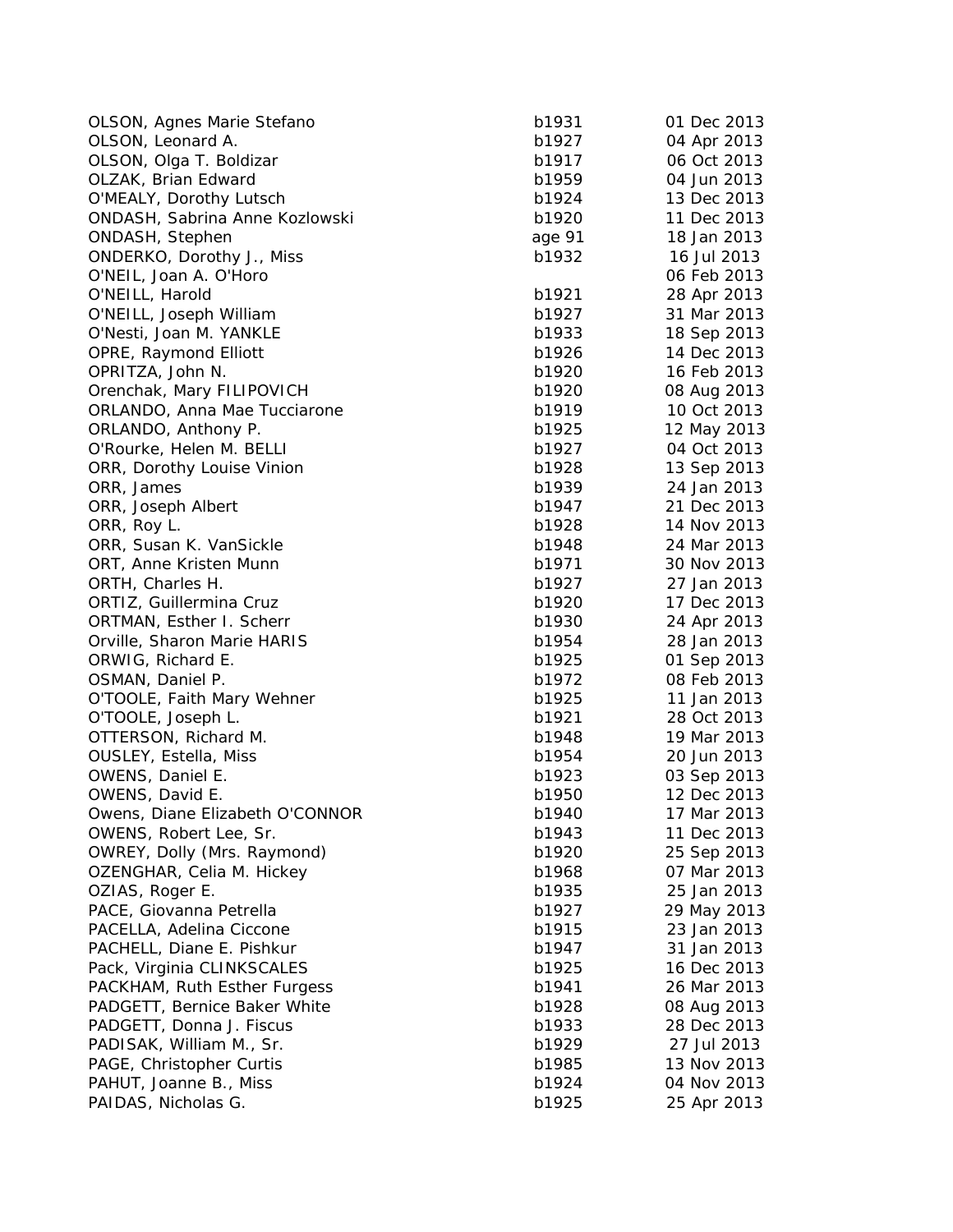| PAIGE, John C.                       | b1921  | 02 Feb 2013 |
|--------------------------------------|--------|-------------|
| PALAN, Susanna Botsko                | b1913  | 10 Oct 2013 |
| PALANTI, Mildred F. Turzak           | b1919  | 17 Dec 2013 |
| PALENCAR, Cecelia Camelia Marchesano | b1922  | 11 Apr 2013 |
| PALENCAR, George                     | b1924  | 10 Oct 2013 |
| PALENCHAR, Elizabeth, Miss           | b1927  | 29 Aug 2013 |
| Palermo, Grace C. PRYSTASH           | b1921  | 21 May 2013 |
| PALERMO, Joseph Anthony              | b1923  | 28 Nov 2013 |
| Palfi, Betty Jane MARTINKO           | b1928  | 17 Mar 2013 |
| PALKO, George J.                     | b1928  | 13 Dec 2013 |
| PALKOVIC, Paul A.                    | b1942  | 09 Jan 2013 |
| Pallante, Eloise Ann PETERSON        | age 68 | 15 Dec 2013 |
| PALLANTE, Jeanette Miss.             | b1948  | 08 Jan 2013 |
| PALLANTE, Maryann (Mrs. Ralph)       | b1914  | 04 Aug 2013 |
| Pallante, Nancy E. YAKIMOVICH        | b1949  | 27 Jul 2013 |
| Pallone, Eleanor SVANDER             | b1942  | 07 Apr 2013 |
| Pallotta, Philomena M. STROLLO       | b1921  | 27 Jan 2013 |
| Palmer, Carolyn L. MOORHEAD          | b1950  | 19 Dec 2013 |
| Palmer, Nella Faye CONWAY            | b1931  | 04 Jun 2013 |
| PALOVIC, Mary Ruth Wiegel Cavanaugh  | b1927  | 01 Dec 2013 |
| PALOVICH, Peter B.                   | b1921  | 14 Feb 2013 |
| PALUMBO, Victoria M. Rotunno         | b1925  | 13 Mar 2013 |
| PALUSAK, Jeffry M.                   | b1954  | 24 Oct 2013 |
| Panaitescu, Veronica GHEORGHE        | b1944  | 05 Jan 2013 |
| PANCELLO, Rose M. Retone             | b1918  | 16 Sep 2013 |
| Pandone, Catherine MARZANO           | b1925  | 13 Feb 2013 |
| Panfile, Ann LIGHTNER                | b1929  | 24 Jul 2013 |
| PANGRAZIO, Dominic Anthony           | b1929  | 26 Apr 2013 |
| Panigall, Joann A. CHUIRAZZI         | b1937  | 10 Oct 2013 |
| PANKEY, Christina J. Hurst           | b1971  | 05 Feb 2013 |
| Pantaleo, Anna MORGIONE              | b1914  | 13 Feb 2013 |
| Pantea, Ruth L. SCHROCK              |        | 03 Nov 2013 |
| Paolone, Elizabeth Jane MILANO       | b1930  | 15 Jan 2013 |
| PAPA, Anthony J.                     | b1944  | 16 Aug 2013 |
| Papa, Ida M. KNUPP                   | b1922  | 13 Nov 2013 |
| Papaharalambos, Elizabeth DICENZI    | b1933  | 23 Jan 2013 |
| Papalas, Sue Spanos WILSON           | b1931  | 03 Jan 2013 |
| Papp, Mathilda Elizabeth GUIDOSH     | b1924  | 28 Jan 2013 |
| PARAMORE, Wayman                     | b1931  | 27 Jun 2013 |
| PARILLO, Anthony Joseph, Sr.         | b1927  | 05 Oct 2013 |
| Parillo, Jean RANIOL                 | b1916  | 01 Jan 2013 |
| PARIS, Angela M. Netzel              | b1964  | 02 Mar 2013 |
| PARIS, Paul James                    | b1922  | 29 Aug 2013 |
| PARIS, Vincenza Mandoline            | b1919  | 22 Aug 2013 |
| Parise, Mary Ann PATRICK             | b1922  | 29 Apr 2013 |
| PARISH, Cora Rupert                  | b1927  | 23 Jan 2013 |
| PARISH, Kathryn Ann Gidaro Ponziani  | b1947  | 09 Sep 2013 |
| Parish, Rose Doris YEROPOLI          | b1915  | 26 Jun 2013 |
| PARISI, William Dominic              | b1948  | 19 Jun 2013 |
| PARKER, Adam                         | b1936  | 14 May 2013 |
| Parker, Alma E. MACEJKO              | b1918  | 24 Aug 2013 |
| PARKER, Dwight E., Sr.               | b1956  | 19 Oct 2013 |
|                                      |        |             |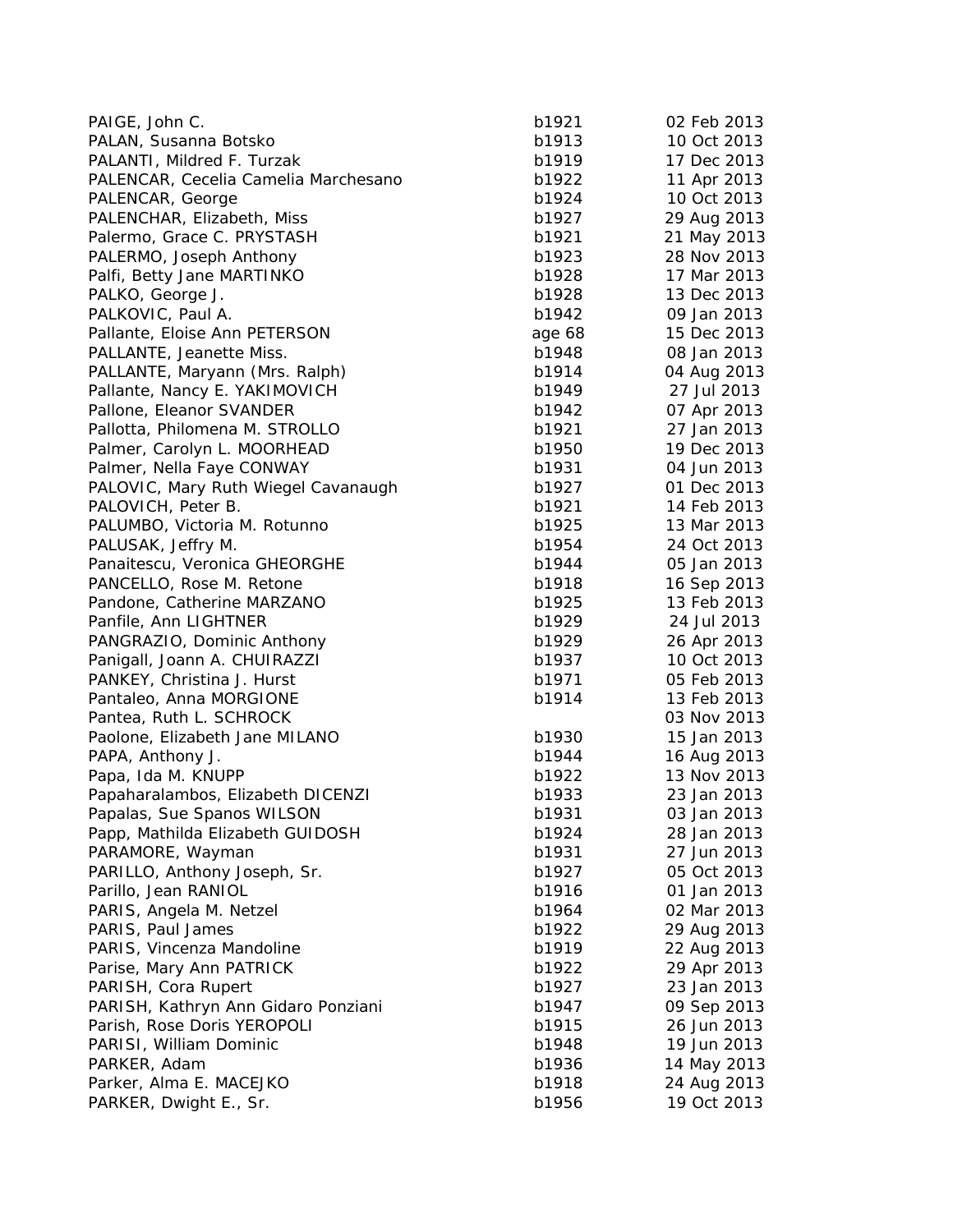PARKER, Elaine L. Carr b1 Parker, Fay P. GIMMA b1 PARKER, Howard G. b1930 30 Jul 2013 30 Jul 2013 30 Jul 2013 30 Jul 2013 30 Jul 2013 30 Jul 2013 30 Jul 2013 30 Jul 2013 30 Jul 2013 30 Jul 2013 30 Jul 2013 30 Jul 2013 30 Jul 2013 30 Jul 2013 30 Jul 2013 30 Jul 2013 30 Jul Parker, Mildred E. BRANCH b1 PARKER, Ronald F. b1947 10 Nov 2014 10 Nov 2014 10 Nov 2014 10 Nov 2014 10 Nov 2014 10 Nov 2014 10 Nov 2014 10 Nov 2014 10 Nov 2014 10 Nov 2014 10 Nov 2014 10 Nov 2014 10 Nov 2014 10 Nov 2014 10 Nov 2014 10 Nov 2014 10 Nov PARKER, Ruth A. Zachery b1 PARKHURST, Linda J. Sollitto b1 PARKS, Justine C. Malmfeldt b1 PARKS, Paul D. b1951 08 Sep 2013 08 Sep 2014 08 Sep 2013 08 Sep 2013 08 Sep 2013 08 Sep 2013 08 Sep 2013 08 Sep 2013 08 Sep 2013 08 Sep 2013 08 Sep 2013 08 Sep 2013 08 Sep 2013 08 Sep 2013 08 Sep 2013 08 Sep 2013 08 Sep 20 PARNELL, Jennifer L. Ahmer b1 PARSONS, Donna L. Lange b1 Parsons, Joyce A. HOGAN b1 Parsons, Margaret L. EVANS b1 PASCARELLA, Deborah J. Catlin b1 PASCARELLA, Eugene M. b1 Pasco, Phyllis Louise PROTOPAPA b1 PASCO, Sandra L. Evantush b1 PASKO, Gerald b1 Pastor, Diana HALAS b1957 13 Feb 2013 13 Feb 2013 13 Feb 2013 13 Feb 2013 13 Feb 2013 13 Feb 2013 13 Feb 2013 PASTORE, Helen H. Nicholson b1 Pastore, Louise A. Casey NARRY b1 Pastula, Frances ALDRICH b1 PATELLA, Frank Nicholas b1 Patmon, Constance MOORE b1 Patrick, Diana C. SWEED b1 PATRICK, Edward E. b1935 23 March 2013 23 March 2014 23 March 2013 23 March 2013 23 March 2013 23 March 2013 23 March 2013 23 March 2013 23 March 2013 23 March 2013 23 March 2013 23 March 2013 23 March 2013 23 March 2013 2 Patrick, Elizabeth Ann PETRELLA age PATRICK, Genevieve E. Lundeen b1 PATRICK, Mary Ann Parise b1 PATRIS, Rose Maron b1 PATRNCHAK, Cecelia M. Christoff **b1** PATSEY, James R. b1950 b1950 b1950 b1950 b1950 b1950 b1950 b1950 b1950 b1950 b1950 b1950 b1950 b1950 b1950 b19 Patterson, Cora Lee FOSTER b1 PATTERSON, Janice M. Wilson b1 PATTERSON, Jean E. Brawn b1 PATTON, Barbara Jean Bish b1 PATTON, Bonesse Richey b1938 19 Oct 2013 PATTON, Ronald Cordell b1 PAUL, Elizabeth K. Jones b1 PAULL, Joseph b1 PAVALKO, Judy Kovach age 89 26 Feb 2014 PAVALKO, Rose T. (Mrs. Charles) b1 PAVLANSKY, Ruth Evans b1 Pavlechko, Mary DEMETRIOS b1 PAVLIC, Jaime L., Miss b1 PAVLICKO, Joseph J. b1964 06 March 2014 06 March 2014 06 March 2014 07:34 PAVLICKO, Paul age 50 07 Jul 2013 PAVLICKO, Paul b1 PAVLIGA, Andrew P. b1 PAVLISEN, Elizabeth Ann Brincko **b1** PAWLIK, Dorothy Manley b1 Pawlik, Jane Catherine LOUPE b1

| 950  | 08 Dec 2013    |
|------|----------------|
| 935  | 25 Mar 2013    |
| 930  | 30 Jul 2013    |
| 922  | 19 Mar 2013    |
| 947  | 10 Nov 2013    |
| 926  | 06 Jul 2013    |
| 946  | 09 Jul 2013    |
| 970  | 25 Oct 2013    |
| 951  | 08 Sep 2013    |
| 956  | 12 Sep 2013    |
| 950  | 12 Jan 2013    |
| 954  | 02 Mar 2013    |
| 943  | 17 Apr 2013    |
| 951  | 27 Dec 2013    |
| 947  | 01 Sep 2013    |
| 938  |                |
| 943  | 14 Apr 2013    |
| 950  | 26 May 2013    |
|      | 02 Jan 2013    |
| 957  | 13 Feb 2013    |
| 921  | 22 Aug 2013    |
| 930  | 21 Feb 2013    |
| 923  | 08 Sep 2013    |
| 920  | 11 Jul 2013    |
| 946  | 23 Jul 2013    |
| 920  | 01 Jul 2013    |
| 935  | 23 Mar 2013    |
| e 83 | 06 Oct 2013    |
| 926  | 2013<br>05 Feb |
| 922  | 29 Apr 2013    |
| 942  | 19 Jun<br>2013 |
| 916  | 10 Feb<br>2013 |
| 950  | 06 Feb<br>2013 |
| 921  | 08 Jan 2013    |
| 948  | 13 Jan 2013    |
| 920  | 05 Nov 2013    |
| 930  | 26 Sep 2013    |
| 938  | 19 Oct 2013    |
| 953  | 27 Mar 2013    |
| 944  | 22 Nov 2013    |
| 931  | 09 Oct 2013    |
| e 89 | 26 Feb 2013    |
| 914  | 17 Mar 2013    |
| 925  | 03 Mar 2013    |
| 920  | 27 Aug 2013    |
| 984  | 25 Aug 2013    |
| 964  | 06 Mar 2013    |
| e 50 | 07 Jul 2013    |
| 962  | 26 Jun 2013    |
| 927  | 06 May 2013    |
| 925  | 03 Aug 2013    |
| 932  | 25 Jul 2013    |
| 922  | 23 Jan 2013    |
|      |                |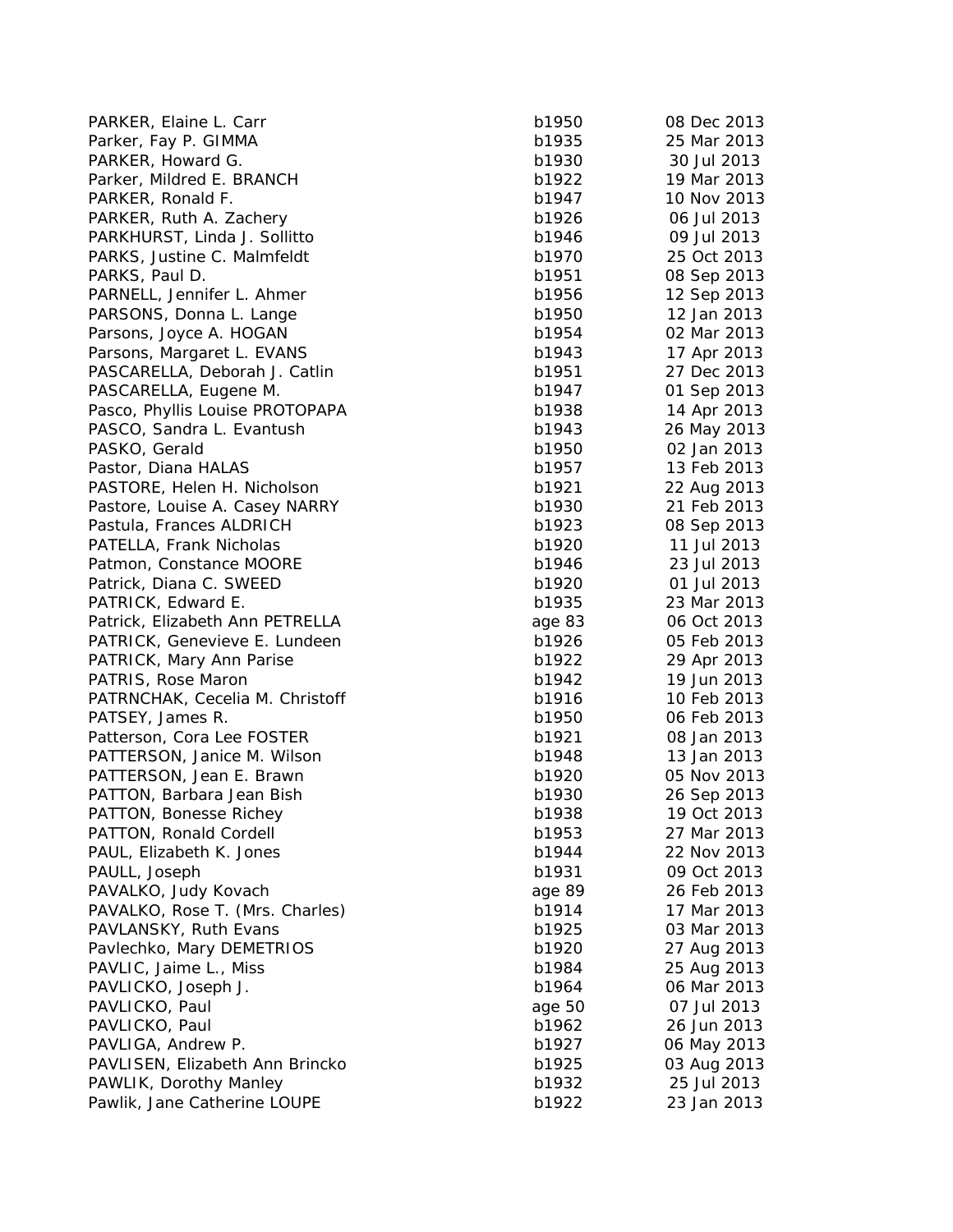| PAXSON, Adda M. Firestone                        | b1920  | 08 Jan 2013 |
|--------------------------------------------------|--------|-------------|
| Pazsint, Grace SUDANO                            | b1940  | 23 Nov 2013 |
| PEACE, Jennifer, Miss                            | b1952  | 20 Jan 2013 |
| PEARCE, Luella Jane Stewart                      | b1922  | 14 Aug 2013 |
| PEARCE, William E.                               | b1957  | 01 Jan 2013 |
| PEARSON, Elsie M. Harrison                       | b1938  | 16 Jan 2013 |
| PEARSON, Gary Charles                            | b1945  | 23 Jul 2013 |
| PEARSON, Janet M. Carrozzino                     | b1933  | 06 Feb 2013 |
| PEARSON, John Harold                             | b1932  | 06 Apr 2013 |
| Pecchia, Bambina L. PETROLLA                     | b1924  | 11 Apr 2013 |
| PECCHIA, Gloria M. Cleckner                      | b1934  | 22 Dec 2013 |
| Pecchia, Theresa DeGAETANO                       | age 83 | 17 Nov 2013 |
| PECCHIO, Julia M. Barbone                        | b1920  | 12 Feb 2013 |
| PECK, Anne Stillson                              |        | 03 Oct 2013 |
| Pecoraro, Rose CANGI                             | b1921  | 26 Jun 2013 |
| PEDDICORD, Valerie Pew                           | b1966  | 10 Aug 2013 |
| Peeples, Orade HEARD                             | b1921  | 09 Apr 2013 |
| PEET, Joanne Garnet Russell                      | b1935  | 04 Aug 2013 |
| PEKKANEN, Leo                                    | b1921  | 11 Apr 2013 |
| Pelanda, Victoria Linda HOLMSTROM                | b1921  | 13 Oct 2013 |
| PELGER, Olga (Mrs. Samuel A.)                    | b1918  | 04 Jan 2013 |
| PELINI, Irma Margaret, Miss                      | b1917  | 20 Oct 2013 |
| PELINO, Michelle D. Malandro                     | b1961  | 26 Mar 2013 |
| PELLEGRINI, Marino                               | b1924  | 09 Dec 2013 |
| Pelton, Dorothy L. COLLINGS                      | b1918  | 24 Jan 2013 |
| Pelton, Mary Rita SIMONS                         | b1957  | 10 Dec 2013 |
| Peluso, Elizabeth Cugini NOCERA                  | b1909  | 11 Jun 2013 |
| PENMAN, Robert T.                                | b1935  | 29 Nov 2013 |
| Pennell, Maxine BEQUEATH                         | b1921  | 27 Feb 2013 |
| Penven, Marguerite P. EVANS                      | b1924  | 05 Feb 2013 |
| PENWELL, Kenneth James                           | b1955  | 21 Oct 2013 |
| PENWELL, Verna (Mrs. Robert)                     | age 83 | 15 Oct 2013 |
| PENZA, Naldo                                     | b1924  | 31 Mar 2013 |
| PERALES, Ann Dignan                              | b1942  | 09 Apr 2013 |
| PERANTONI, Mary L. Governor                      | b1919  | 24 Dec 2013 |
| PERDUE, Alfred Eugene                            | b1935  | 11 Aug 2013 |
| PERELMAN, Leslie M., Mr.                         | b1934  | 07 Sep 2013 |
| PERINE, Peggy E. Barnes                          | b1941  | 25 Sep 2013 |
| Perine, Tracey Lynn LAUTNER                      | b1962  | 07 Dec 2013 |
| PERKINS BRIDGEFORTH, Vickie Arvella d/o David D. | b2013  | 12 Nov 2013 |
| PERKINS, David Thomas                            | b1990  | 02 Nov 2013 |
| PERKINS, John Raymond, Sr.                       | b1927  | 24 Dec 2013 |
| Perkins, Ruth Mae MILLER                         | b1927  | 26 Jul 2013 |
| PERL, Anne M. Dischavo                           | b1926  | 17 Mar 2013 |
| PERLA, Ronald J.                                 | b1934  | 23 Feb 2013 |
| PERLIC, John M.                                  |        |             |
|                                                  | age 85 | 18 Sep 2013 |
| PERLINE, Frank                                   | b1943  | 26 May 2013 |
| PERNO, Linda M. Sosnosky                         | b1949  | 17 Dec 2013 |
| Pernoja, Marilyn P. FABIS                        | b1928  | 24 May 2013 |
| PERO, John W.                                    | b1944  | 14 Feb 2013 |
| Peroga, Mary A. GALICH                           | b1923  | 19 Dec 2013 |
| PERONE, Ada Spitilli                             | b1924  | 28 Jul 2013 |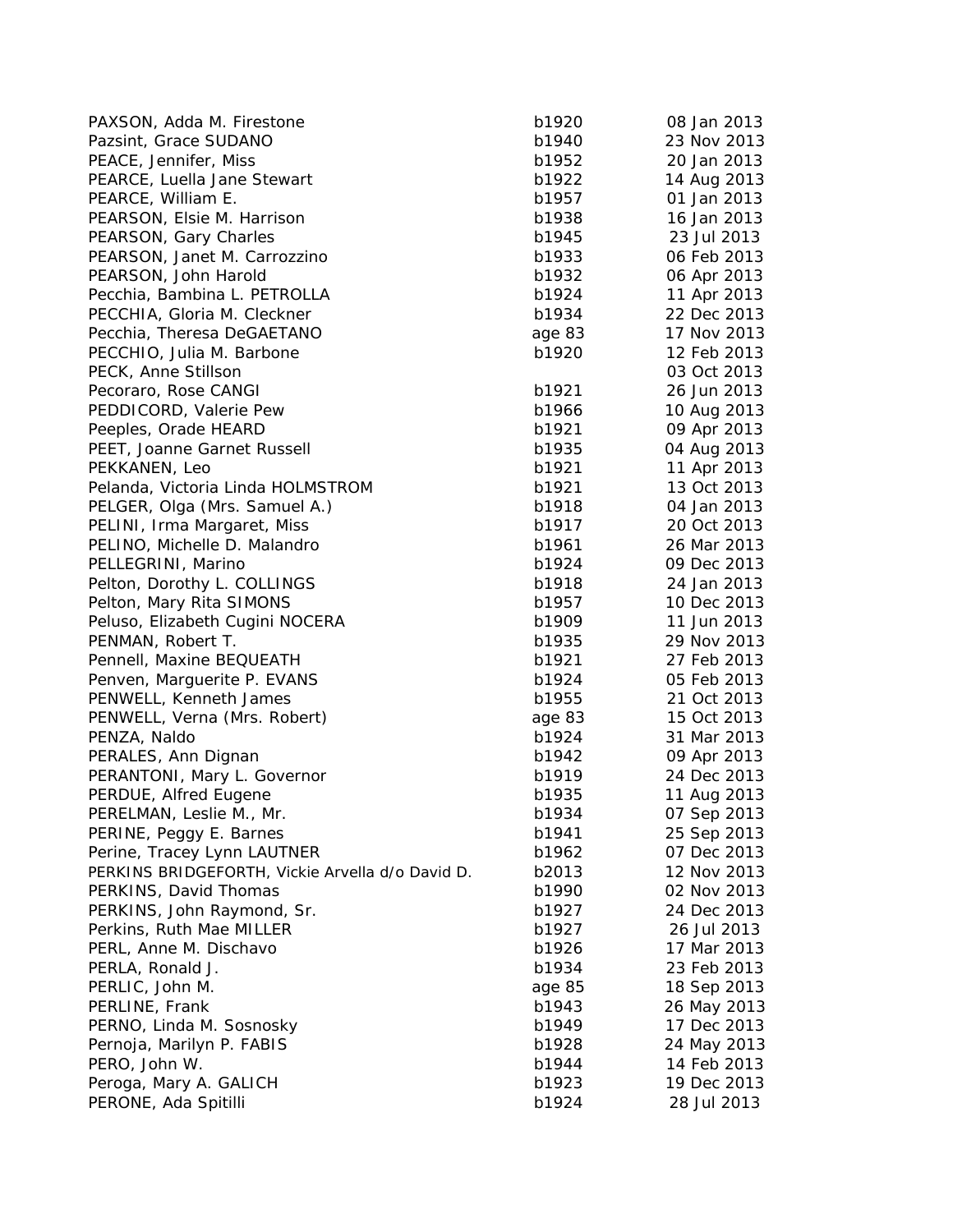| Perone, Marie R. URBAN           | b1919  | 10 Nov 2013 |
|----------------------------------|--------|-------------|
| PERRETT, Theresa M. Walega       | b1926  | 16 Nov 2013 |
| PERRI, Lugre                     | b1913  | 05 Apr 2013 |
| PERRICO, Frank A.                | b1959  | 31 Mar 2013 |
| Perrico, Jennie BATTAGLINO       | b1916  | 12 Feb 2013 |
| PERRINE, Geraldine L. Bardon     | b1935  | 05 Jun 2013 |
| PERROTT, Richard A.              |        | 21 Feb 2013 |
| Perrotta, Kathryn M. DESANCTIS   | b1916  | 05 Feb 2013 |
| PERRY, Andrew A.                 | age 47 | 12 Dec 2013 |
| PERRY, Anthony                   | b1912  | 19 Sep 2013 |
| Perry, Cheryl D. COZADD          | b1949  | 08 Mar 2013 |
| PERRY, Dominic F.                | b1927  | 15 Dec 2013 |
| PERRY, Frances, Mrs.             | b1929  | 13 Jan 2013 |
| Perry, Hattie M. SWANSON         | b1923  | 06 Jun 2013 |
| PERRY, John C.                   | b1921  | 20 Jan 2013 |
| PERRY, John Carl                 | b1947  | 08 Nov 2013 |
| PERRY, Keilen James              | age 21 | 12 Jul 2013 |
| PERRY, Richard A.                | b1944  | 02 Oct 2013 |
| PERRY, Robert E.                 | age 64 | 27 Sep 2013 |
| Perry, Veronica ROBINSON         | b1955  | 07 May 2013 |
| PERSING, Joyce Ann, Miss         | b1946  | 17 Jul 2013 |
| Peruzzi, RoseAnn D'ALESIO        | b1935  | 07 Jul 2013 |
| PESA, Raymond Vincenzo           | b1927  | 22 Jan 2013 |
| PESICK, Margaret J. Philbin      | b1926  | 18 Jun 2013 |
| PETE, Elta R.                    | b1934  | 08 Apr 2013 |
| PETERS, Elizabeth N. Neillie     | b1920  | 29 May 2013 |
| PETERS, James R.                 | b1934  | 15 Sep 2013 |
| PETERS, Lois A. Hickey           | b1959  | 11 Jul 2013 |
| Peterson, Bernadine M. E. WILKIN | b1919  | 05 Sep 2013 |
| PETERSON, David P.               | b1961  | 30 Oct 2013 |
| PETERSON, Eloise Ann Pallante    | age 68 | 15 Dec 2013 |
| PETERSON, Patricia A. Greenwalt  | b1932  | 08 Feb 2013 |
| PETERSON, Robert Theodore        | b1928  | 11 Dec 2013 |
| PETKO, Helen Jakubek Truman      | b1918  | 03 Oct 2013 |
| Petrarca, Cora Marie GIOGLIO     | b1909  | 04 Jun 2013 |
| PETRAS, Andrew                   | b1917  | 14 Nov 2013 |
| Petrek, Janet M. CHICONE         | b1955  | 15 Oct 2013 |
| PETRELLA, Dolores V. Hollander   | b1928  | 31 Jan 2013 |
| PETRELLA, Elizabeth Ann Patrick  | age 83 | 06 Oct 2013 |
| Petrella, Giovanna PACE          | b1927  | 29 May 2013 |
| Petrick, Doris V. RICH           | b1925  | 28 Mar 2013 |
| PETRILLI, Bernice Rubino         | b1920  | 18 Aug 2013 |
| PETROLLA, Angelo F., Dr.         | b1951  | 01 Oct 2013 |
| PETROLLA, Bambina L. Pecchia     | b1924  | 11 Apr 2013 |
| PETROLLA, Dominic Louis          | b1922  | 25 May 2013 |
| Petrosky, Sadie E. BAYOWSKI      | b1917  | 24 Sep 2013 |
| PETROSKY, Sam, II                | b1964  | 01 Dec 2013 |
| Petrou, Ypapanti PRIKAS          | b1937  | 17 Sep 2013 |
| PETRUNAK, Florence M. Bielawski  | b1932  | 21 Sep 2013 |
| PETRUSKA, Robert M.              | b1940  | 01 Aug 2013 |
| PETRUSKO, George J., Sr.         | b1922  | 19 Nov 2013 |
| Petruzzi, Josephine Anna WAINIO  | b1928  | 09 Oct 2013 |
|                                  |        |             |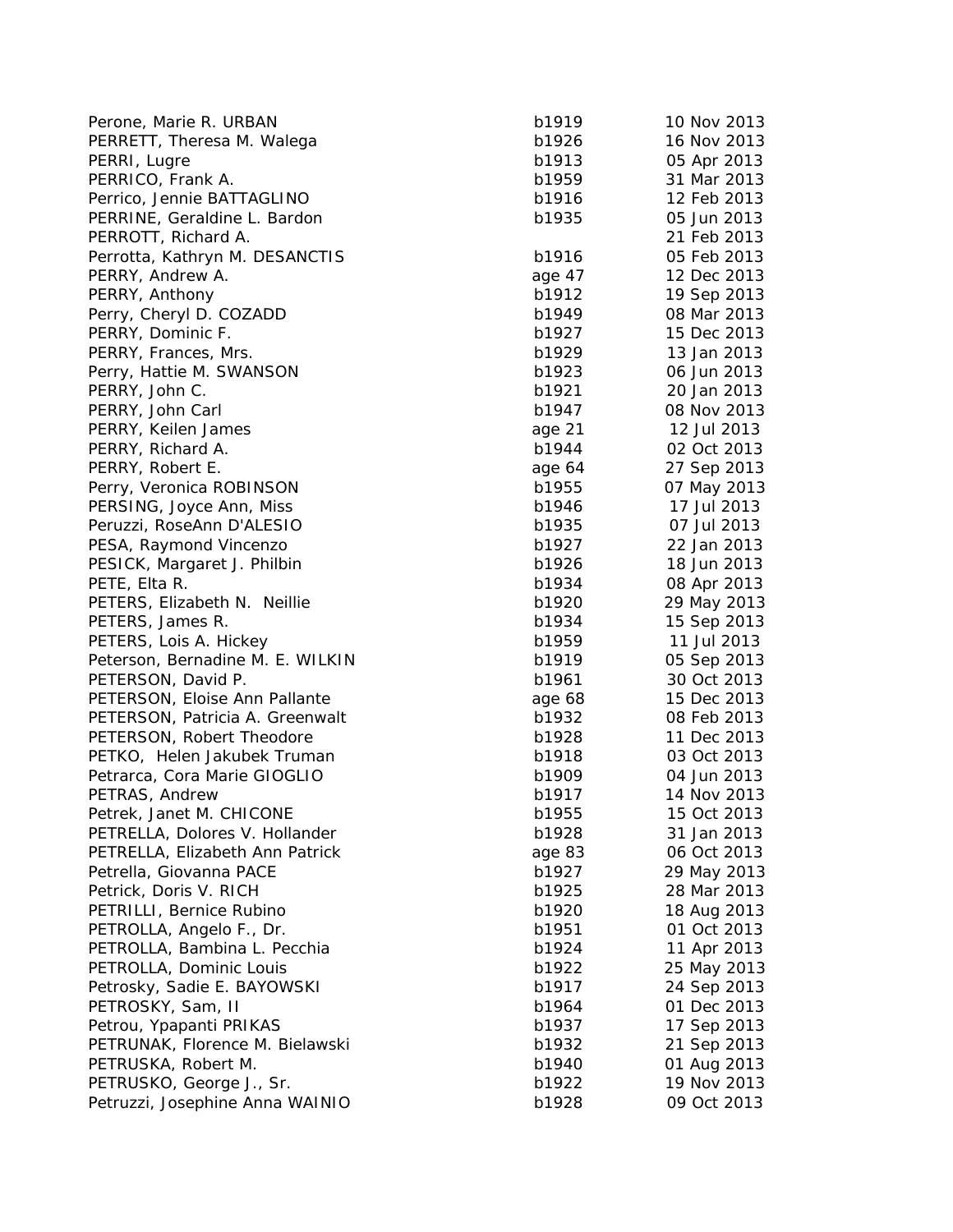| PETTEN, John F.                             | age 84         | 22 Apr 2013 |
|---------------------------------------------|----------------|-------------|
| PETTIFORD, Helen Louise Phillips            | b1932          | 09 Aug 2013 |
| PETTWAY, Inell Stewart                      | b1930          | 23 Aug 2013 |
| PETTY, JoAnn Drivas                         | b1934          | 23 Sep 2013 |
| Petunoff, Nellie KOWAL                      | b1916          | 10 Nov 2013 |
| Pew, Valerie PEDDICORD                      | b1966          | 10 Aug 2013 |
| Pezzuti, Mary B. LISI                       | b1915          | 20 Jan 2013 |
| Pflug, Mary Elizabeth SMITH                 | b1910          | 20 Mar 2013 |
| PFUND, Mary Ann, Miss                       | b1940          | 14 Dec 2013 |
| PFUND, Mary Jane Sproat Stone               | b1926          | 28 Sep 2013 |
| Phelan, Maureen Ann LOWRY                   | b1973          | 11 Aug 2013 |
| PHELPS, Helen Jane Carman                   | b1928          | 12 Mar 2013 |
| PHIBBS, Michelle L., Miss                   | b1984          | 18 Jun 2013 |
| Philbin, Margaret J. PESICK                 | b1926          | 18 Jun 2013 |
| Philibin, Nancy E. RIORDAN                  | b1918          | 16 Nov 2013 |
| Phillips, Betty Jane DALLESKE               | b1918          | 06 Oct 2013 |
| Phillips, Betty Jean SMITH                  | b1930          | 04 Sep 2013 |
| Phillips, Florence R. KONDAS                | b1928          | 24 May 2013 |
| Phillips, Goldie C. BURRELL                 | b1940          | 27 Mar 2013 |
| Phillips, Helen Louise PETTIFORD            | b1932          | 09 Aug 2013 |
| PHILLIPS, Joseph R.                         | b1958          | 17 Jan 2013 |
| Phillips, Mary F. SPENCER                   | b1928          | 29 Jun 2013 |
| PHILLIPS, Mary Milasnovich                  | b1919          | 03 Oct 2013 |
| Phillips, Phyllis M. MARENKOVIC             | b1934          | 28 Nov 2013 |
| Phillips, Tammie L. RITENOUR                | b1960          | 27 Aug 2013 |
| PHILSON, Twila M. Richardson                | b1931          | 20 Jan 2013 |
| Pianin, Sylvia Rose WEINBREN                | b1920          | 28 Jul 2013 |
| Piccirillo, Mary HEBAN                      | b1930          | 15 Mar 2013 |
| PICCOLO, Barbara A. Kubit                   | age 64         | 12 Mar 2013 |
| Pickard, Marian CHRISTY                     | b1933          | 22 Sep 2013 |
| PICKEN, Robert                              | b1934          | 05 Nov 2013 |
| PICO, Richard                               | b1945          | 31 Jul 2013 |
| PIERSON, Edward Jon                         | b1933          | 09 Jun 2013 |
| Pietro, Dolores A. CRAIG                    | b1932          | 08 Dec 2013 |
| Pihonsky, Anna DIACIN                       | b1921          | 11 Jun 2013 |
| PIKOS, Janet M. Heiser                      | b1943          | 24 Feb 2013 |
| PILOLLI, Rachele Lina Ianiri                | b1927          | 16 Apr 2013 |
| PINCHOT, James M.                           | b1939          | 11 Nov 2013 |
| PINIZOTTO, Caroline Marie Bezyak            | b1927          | 11 Sep 2013 |
| PINK, Alexander J., Jr.                     | b1931          | 17 Dec 2013 |
| PINKERTON, Helen E. Forney                  | b1929          | 20 Apr 2013 |
| Pinney, Avis HAYNAM                         | b1930          | 15 Dec 2013 |
| Pinta, Valeria MUNTEAN                      | b1924          | 03 Jan 2013 |
| Piper, Janice R. SONTAG                     | b1952          | 24 Jul 2013 |
| Pipic, Marie IVAN                           | b1924          | 20 May 2013 |
| PIPPIN, Gary Bernard                        | b1962          | 07 Mar 2013 |
| Pirgyi, Margaret Mae KROK                   | b1919          | 26 Feb 2013 |
|                                             |                | 01 Oct 2013 |
| Pirron, Ruth T. CICHANSKI<br>PISANI, Victor | b1925<br>b1919 | 29 May 2013 |
| Pishkur, Diane E. PACHELL                   |                | 31 Jan 2013 |
|                                             | b1947          | 01 Jun 2013 |
| PITMAN, Grover Allen                        | b1943          |             |
| PITTS, Carmel Marie Gentile                 | b1935          | 01 Nov 2013 |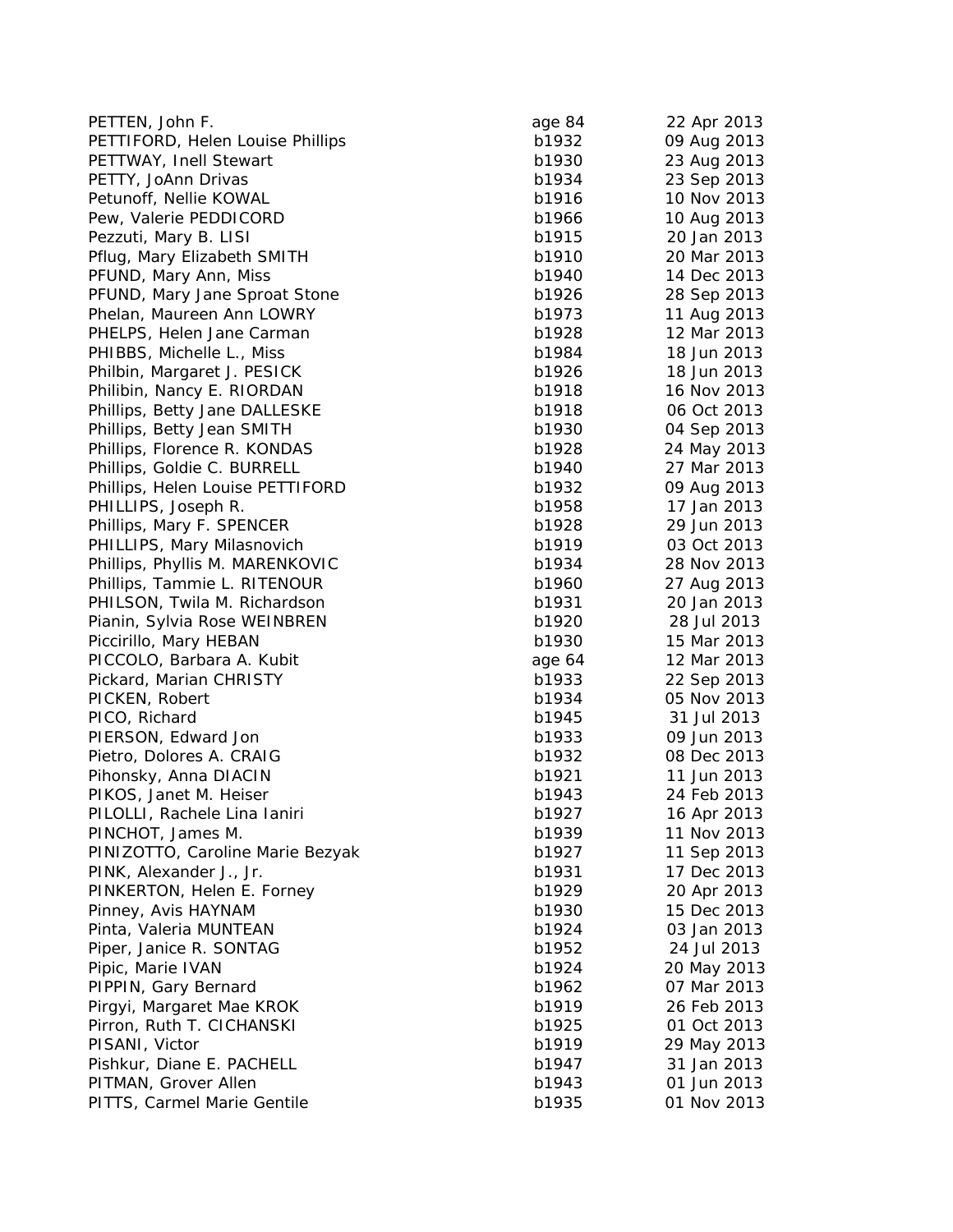| PITTS, Sean C.                       | b1980  | 28 Jul 2013 |
|--------------------------------------|--------|-------------|
| PITZO, John                          | b1933  | 08 May 2013 |
| PIVOVAR, Rose M. Sinciline           | b1918  | 04 Mar 2013 |
| Pixley, Dorothy WILLIAMS             | b1924  | 22 Jan 2013 |
| PIZZITOLA, Dona M. Curtin Simpson    | b1940  | 01 Jun 2013 |
| PLANITZ, Douglas L.                  | b1934  | 26 Feb 2013 |
| PLANKO, Josephine Bruno              | b1920  | 16 Apr 2013 |
| PLANTON, Donald R.                   | b1948  | 24 Sep 2013 |
| PLATT, Vera Dmitruk                  | b1922  | 27 Feb 2013 |
| PLEASANT, Willa M. Walker            | b1937  | 05 Sep 2013 |
| PLEGER, Dolores H. Carney            | b1919  | 20 May 2013 |
| Plummer, Margaret A. EVANS           | b1933  | 19 Nov 2013 |
| Pochiro, Katherine M. POPIO          | b1946  | 21 Apr 2013 |
| Podolny, Fay WHITE                   | b1919  | 19 Jun 2013 |
| Podolsky, Mildred M. KLOTZ           | b1919  | 24 Jul 2013 |
| Pohribniak, Maria PRYCHODCZENKO      | b1925  | 08 Jan 2013 |
| POIDMORE, Frances Marie Marion       | b1921  | 24 Dec 2013 |
| POINDEXTER, Lee R.                   | b1935  | 08 Feb 2013 |
| Pokabla, Joan Bernice WELKER         | b1933  | 01 Jun 2013 |
| POKRIVNAK, Mary A. Repko             | b1920  | 16 Jun 2013 |
| POLAK, Peter Paul                    | b1942  | 18 Jun 2013 |
| Poland, Janet RUDZIK                 | b1947  | 03 Feb 2013 |
| POLAS, Leonard C.                    | b1921  | 30 Jul 2013 |
| Policy, Harriet Deloris SHILLING     | b1927  | 04 Apr 2013 |
| POLIS, George Ronald                 | b1936  | 17 Jan 2013 |
| POLISH, John L.                      | b1928  | 26 Feb 2013 |
| POLITTE, Viva A. Wallace Swafford    | b1928  | 07 Oct 2013 |
| Pollard, Charlene Ann HOFUS          | b1940  | 17 Aug 2013 |
| POLLOCK, Karen Hope, Miss            | b1945  | 08 Sep 2013 |
| POLLOCK, Michael                     | b1920  | 07 Dec 2013 |
| Polojack, Geraldine MELEWSKI         | b1937  | 21 Mar 2013 |
| POLONUS, Delores Marie Siegwart      | b1928  | 14 Nov 2013 |
| POLOVISCHAK, Clara (AKA Sr. Dennys)  | b1927  | 05 May 2013 |
| POLOVISCHAK, Dennys, Sr. (AKA Clara) | b1927  | 05 May 2013 |
| POLSON, Samuel Everett               | b1933  | 18 Aug 2013 |
| POLTA, Robert J.                     | b1950  | 09 Sep 2013 |
| POLYA, George T.                     | b1941  | 09 Jul 2013 |
| Pomeroy, Dorothy M. Borowski BENSON  | b1913  | 01 Oct 2013 |
| POMEROY, Marjorie Pope               | b1931  | 09 Jun 2013 |
| PONDILLO, Kathy A. Graham            | b1952  | 08 Dec 2013 |
| Pone, Rachele MANCINO                | b1919  | 05 Mar 2013 |
| Ponziani, Kathryn Ann Gidaro PARISH  | b1947  | 09 Sep 2013 |
| PONZIO, Anthony T.                   | b1921  | 19 Mar 2013 |
| PONZIO, Antoinette A. Julian         | b1958  | 07 Nov 2013 |
| Pool, Bettie L. ALLEMAN              | b1921  | 15 Jan 2013 |
| POORE, Charles T.                    | age 50 | 18 May 2013 |
| Popa, Flora J. HANUSCHAK             | b1921  | 01 Dec 2013 |
| POPA, Thomas A.                      | b1951  | 26 Dec 2013 |
| POPE, Jeanette LaBooth Riddle        | b1932  | 22 Oct 2013 |
| Pope, Marge POMEROY                  | b1931  | 09 Jun 2013 |
| POPIO, Joseph                        | b1917  | 21 Jul 2013 |
| POPIO, Katherine M. Pochiro          | b1946  | 21 Apr 2013 |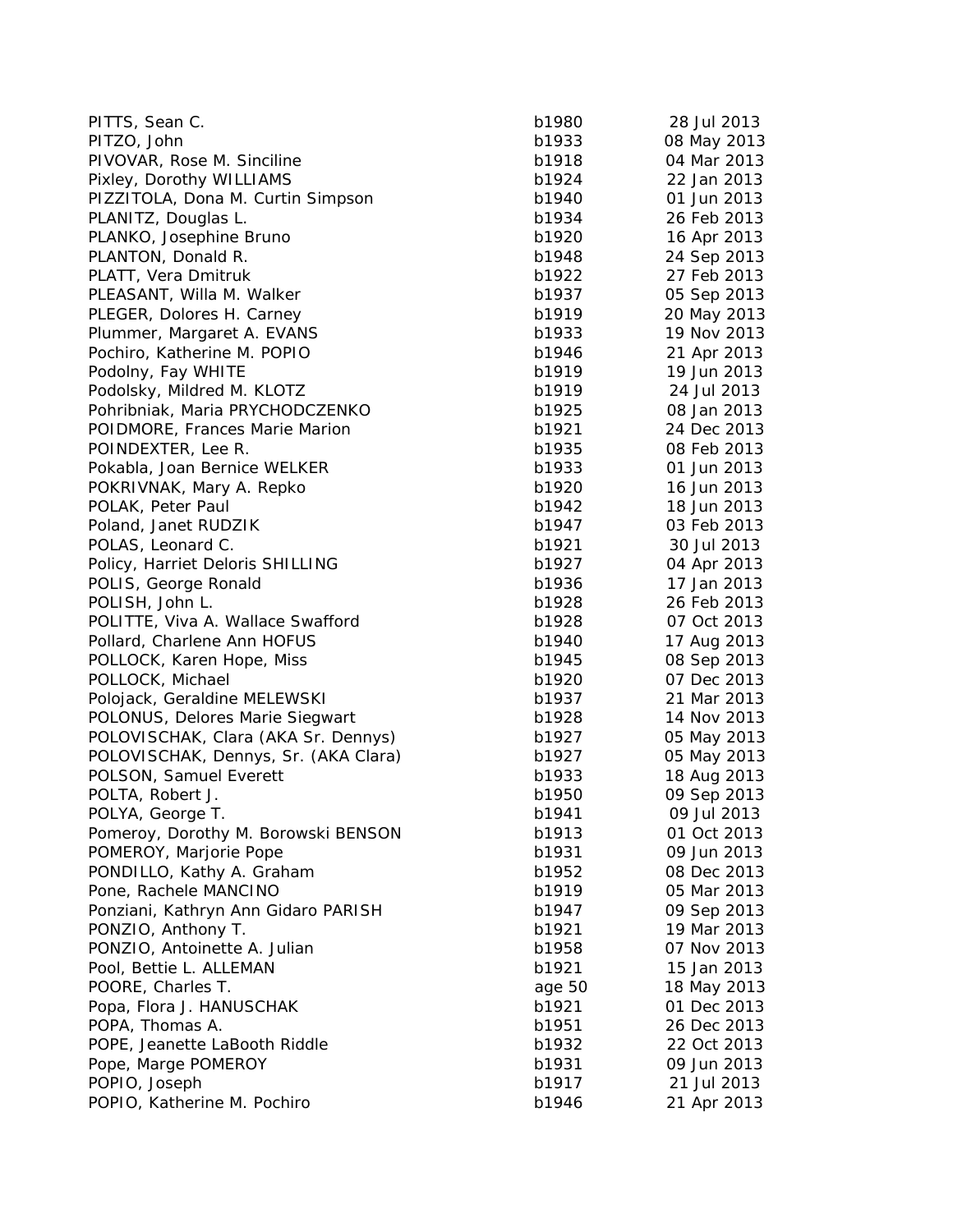| Popovec, Mary CIRKA                  | age 93 | 26 Apr 2013 |
|--------------------------------------|--------|-------------|
| Popovec, Patricia L. RUTKOUSKY       | b1955  | 21 Apr 2013 |
| Popovich, Frances E. ATWOOD          | b1927  | 04 Jun 2013 |
| Porcase, Rose Warino LIGUORE         | b1920  | 20 Feb 2013 |
| PORTER, Benjamin F.                  | b1933  | 20 Apr 2013 |
| Porter, Ruth L. BUNGARD              | b1925  | 18 Mar 2013 |
| PORTER, Vanessa D. White             | b1969  | 18 May 2013 |
| Porter, Virginia TREHARNE            | age 68 | 05 Feb 2013 |
| POST, Patricia L. Barker             | b1940  | 14 Apr 2013 |
| Postell, Lillie Jean Gibson THOMPSON | b1941  | 13 Jan 2013 |
| POTKANOWICZ, Joseph Thomas           | b1931  | 03 Jul 2013 |
| POTKANOWICZ, Joseph Thomas           | b1931  | 16 Apr 2013 |
| Potter, Laura Rose Davis FARMER      | b1917  | 19 Jun 2013 |
| POULAKOS, Edna K. Cahoon             | b1926  | 09 Jun 2013 |
| POULLAS, Mary Kust                   | b1932  | 16 Jun 2013 |
| POUNDS, Wilma McClain                | b1927  | 10 Jan 2013 |
| Powell, Jane L. MASON                | b1915  | 22 Mar 2013 |
| POWELL, Robert P.                    | b1930  | 29 Jun 2013 |
| Powell, Sandra J. WARD               | b1948  | 18 Jun 2013 |
| POWELL, Teru T. Takeuchi             | b1925  | 27 Dec 2013 |
| POWERS, Jean Santoriella             | b1946  | 18 Dec 2013 |
| POWERS, John Weed                    | b1920  | 24 Nov 2013 |
| Powlysyn, Mildred P. ZEMKO           | b1923  | 05 Jun 2013 |
| POZAR, Margaret Hatala               | b1918  | 24 Dec 2013 |
| Pozzuto, Mary Ellen LORDI            | b1926  | 21 Jul 2013 |
| Prassinos, Joann A. DIETER           | b1931  | 21 Nov 2013 |
| PRATER, Helen Clarice Keys           | b1929  | 30 Nov 2013 |
| Pratt, Charlotte P. STONEBURNER      | b1947  | 17 Feb 2013 |
| PRATT, Francis J., III               | age 76 | 08 Dec 2013 |
| PRATT, John W.                       | b1924  | 14 May 2013 |
| PRATT, Joy Miller                    | b1941  | 24 Sep 2013 |
| Pratt, Marian E. BOPP                | b1920  | 03 Feb 2013 |
| Praznik, Ann Kathryn DEMARCO         | b1937  | 06 Mar 2013 |
| PRECHTEL, Richard E.                 | b1935  | 21 Mar 2013 |
| PRESSLEY, William H.                 | b1930  | 09 Aug 2013 |
| PREST, Katherine D. Smith            | b1947  | 23 Jun 2013 |
| Preston, Esther Nina SANFREY         | b1923  | 09 Aug 2013 |
| Price, Erice M. CRUMP                | b1938  | 16 May 2013 |
| PRICE, Evelyn M. Billock             | b1929  | 27 Jan 2013 |
| Price, Janet L. MENDEZ               | b1964  | 02 May 2013 |
| PRICE, Judith A. Bauman              | b1938  | 05 Dec 2013 |
| Price, Kimberly L. SHUTRUMP          | b1971  | 18 Apr 2013 |
| PRICE, Laura J. Semple               | b1927  | 31 Aug 2013 |
| PRICE, Lawrence A.                   | b1949  | 12 Sep 2013 |
| PRICE, Linda M. Hill                 | b1955  | 10 Dec 2013 |
| PRICE, Linda M. Price                | b1955  | 06 Dec 2013 |
| PRICE, Peggy Ann Bowlen              | b1961  | 04 Mar 2013 |
| PRICE, Robert W., Dr.                | b1913  | 21 Aug 2013 |
| PRIDDY, Leota Ritter Hurley          | b1929  | 22 Mar 2013 |
| PRIKAS, Ypapanti Petrou              | b1937  | 17 Sep 2013 |
| PRIMM, Joan Walker                   | b1940  | 05 Sep 2013 |
|                                      |        | 24 Oct 2013 |
| Priore, Theresa M. ISABELLA          | b1920  |             |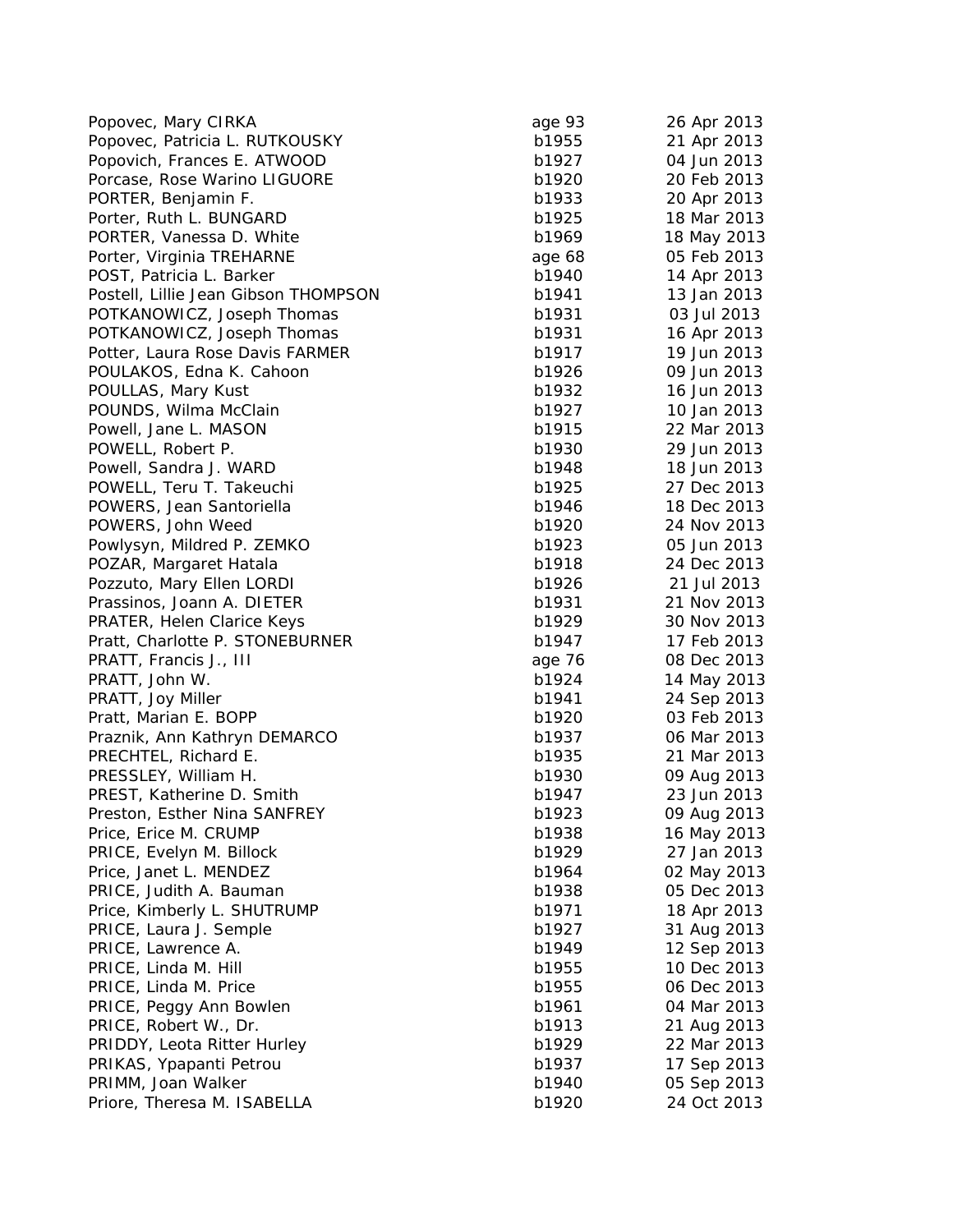| PRISBY, Vivian Lavera Hunt      | b1940  | 02 Aug 2013 |
|---------------------------------|--------|-------------|
| PRISLIPSKY, Stella D. Smutek    | b1916  | 10 Dec 2013 |
| PRITCHARD, Catherine Soltesz    | b1927  | 07 Nov 2013 |
| PRITCHARD, Giovanna S. Simone   | b1934  | 29 May 2013 |
| Pritchard, Mary Jane TOMBLIN    | b1948  | 16 Oct 2013 |
| PRITCHARD, Paul, Sr.            | b1925  | 06 Oct 2013 |
| PROCH, Lillian Moore            | b1928  | 27 Jun 2013 |
| Proch, Mary BAGIN               | b1926  | 24 Jan 2013 |
| PROCH, Richard M.               | b1939  | 06 Mar 2013 |
| PROCTOR, Joan Elaine            | b1950  | 15 May 2013 |
| PROCTOR, Valerie Lynn Worcester | b1957  | 07 Mar 2013 |
| PROPRI, Jesse Bernard           | b1936  | 20 Mar 2013 |
| PROSSER, Martha V.              | b1928  | 13 May 2013 |
| PROTOPAPA, Phyllis Louise Pasco | b1938  | 14 Apr 2013 |
| Prus, Mary T. BROZIC            | b1923  | 29 Jun 2013 |
| PRYCHODCZENKO, Maria Pohribniak | b1925  | 08 Jan 2013 |
| PRYOR, Dorothy Ann, Miss        | b1921  | 23 May 2013 |
| Pryor, Theresa C. WILSON        | b1919  | 18 Mar 2013 |
| PRYSTASH, Grace C. Palermo      | b1921  | 21 May 2013 |
| PUCKETT, John D.                | b1933  | 24 Jul 2013 |
| Pugh, Charlotte G. MCDEVITT     | b1928  | 30 Jan 2013 |
| Pugh, Ila Vere GERMEK           | b1933  | 23 Aug 2013 |
| PUGH, Virginia W. Winkle        | b1940  | 06 Mar 2013 |
| Puhak, Helen DOLANSKY           | b1940  | 03 Feb 2013 |
| PULLIN, Juanita P. Roberson     | b1920  | 17 Jan 2013 |
| Punio, Bettie J. DELSANDRO      | b1931  | 27 Nov 2013 |
| PURFEY, Josephine Jean Viano    | b1923  | 05 Dec 2013 |
| PURTON, Marjorie Ann Disch      | b1927  | 04 Jan 2013 |
| PURTON, William E.              | b1920  | 04 Dec 2013 |
| Pusch, Ann M. SHARFAL           | b1918  | 03 Dec 2013 |
| Pusch, Joann TREHARN            | b1938  | 22 Feb 2013 |
| Puskar, Joann K. Gergel LIPKA   |        | 07 Oct 2013 |
| Pusnik, Martha SAMSA            | b1919  | 18 Feb 2013 |
| PUSSER, Janet J. Shollenberger  | b1923  | 21 Apr 2013 |
| PUSTAI, Mary K. Pyatt           | b1953  | 31 Mar 2013 |
| Pyatt, Mary K. PUSTAI           | b1953  | 31 Mar 2013 |
| Pyles, Maxine LAITHWAITE        | b1955  | 01 Jan 2013 |
| PYSHER, Nathaniel Hall          |        | 29 Dec 2013 |
| QUARANTA, Mary N. Cumbo         | b1928  | 28 Apr 2013 |
| QUARLES, Wallace Ronald         | b1938  | 23 Jan 2013 |
| QUATRO, Vivian Ann Daley        | age 75 | 13 Oct 2013 |
| QUILTY, Lorraine Ann Slicker    | b1940  | 14 Jul 2013 |
| QUINN, Anna Marie               | b1933  | 31 May 2013 |
| QUINN, Barbara Ann Way          | b1937  | 24 Feb 2013 |
| QUINN, Rosella Kukec            | b1922  | 09 Jun 2013 |
| Quinn, Sally A. JARVIS          | b1933  | 19 Mar 2013 |
| QUINN, Stella Szalaj            | b1918  | 23 Jun 2013 |
| Rabold, Emily DAVISON           | b1915  | 04 Aug 2013 |
| Racek, Margaret REPASKY         | b1922  | 12 Mar 2013 |
| RADABAUGH, Frances L. Marshall  | b1939  | 10 Feb 2013 |
| RAEBURN, Terry Ray              | b1948  | 08 Feb 2013 |
| RAGAN, Donna Elaine Timarko     | b1937  | 16 Dec 2013 |
|                                 |        |             |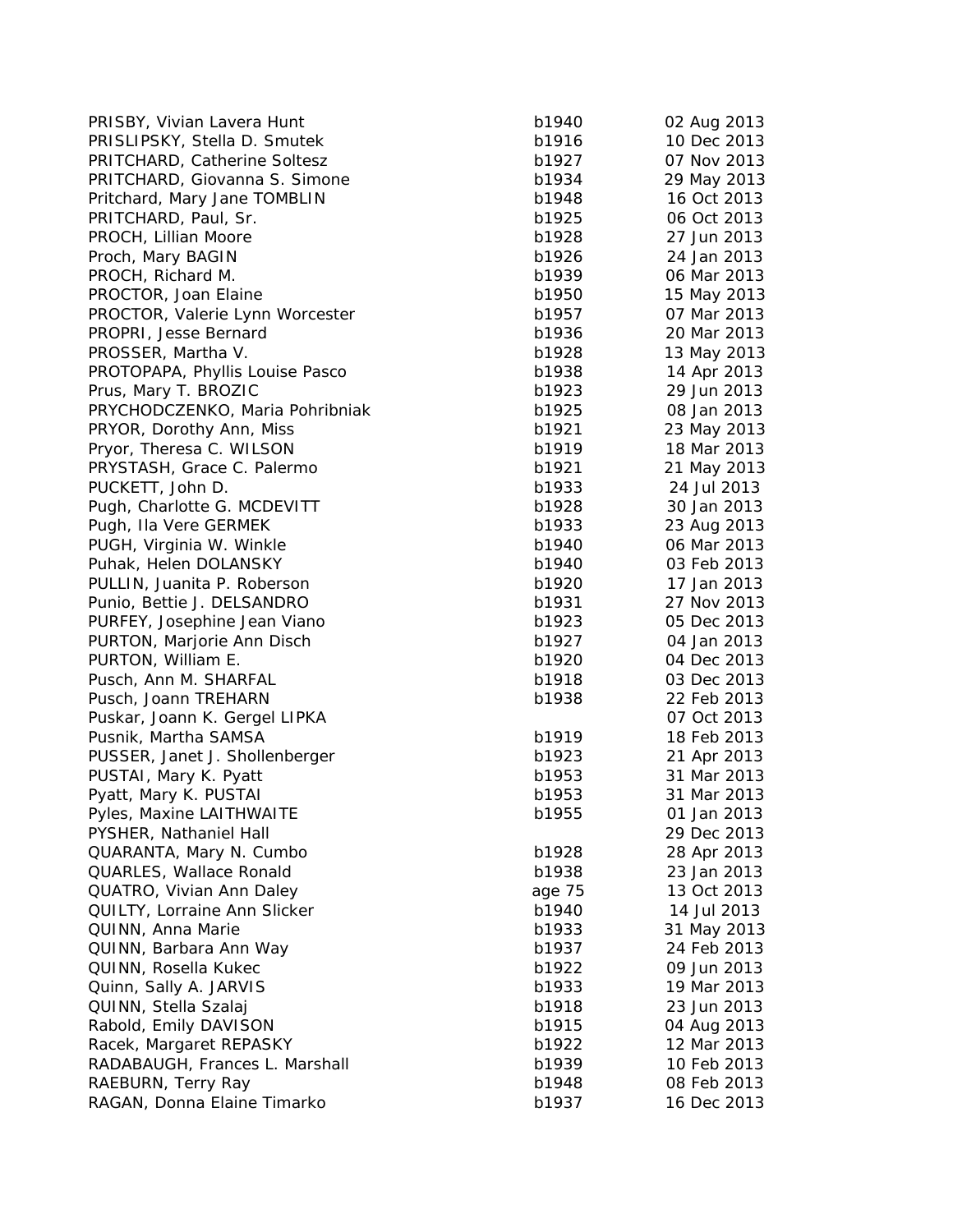| RAGAN, Merry L. Kelso                  | b1959  | 05 May 2013 |
|----------------------------------------|--------|-------------|
| RAGAZZINE, James R.                    | b1960  | 30 Oct 2013 |
| Rainer, Margaret A. RUZ                | age 78 | 18 Apr 2013 |
| RAINEY, Terry V., Jr.                  | b1987  | 11 Jul 2013 |
| RAITI, Thomas J.                       | b1953  | 01 Aug 2013 |
| RAJKOVICH, Betty R. Veneri             | b1934  | 09 Mar 2013 |
| RAJKOWSKI, Grace D'Orio                | b1919  | 20 Nov 2013 |
| RAKO, Carol J. Spiezio                 | b1946  | 17 Mar 2013 |
| RAKOCY, Michael E., Jr.                | b1953  | 26 Jun 2013 |
| Ramos, Angeline Josephine CARBALLO     | b1935  | 12 May 2013 |
| RAMSER, Miriam Jeanne                  |        | 09 Jun 2013 |
| RAMSER, Miriam Jeanne, Miss            | b1947  | 12 May 2013 |
| RAMSEY, Betty Jane Gamber              | b1925  | 19 Nov 2013 |
| RAMSEY, Eugene                         | b1926  | 06 Apr 2013 |
| Ramsey, Kathy L. TESYK                 | b1953  | 13 Sep 2013 |
| RANDALL, Ann M. Congemi                | b1919  | 12 May 2013 |
| Randall, Myrtle Eleanor WILLIAMS       | b1929  | 26 Aug 2013 |
| Randel, Mary Alberta ROTH              | b1917  | 16 Mar 2013 |
| RANDOLPH, Annie M. Smith               | b1934  | 17 Jan 2013 |
| Ranft, Grace E. NOBLE                  | b1921  | 20 Sep 2013 |
| RANIOL, Jean Parillo                   | b1916  | 01 Jan 2013 |
| RANKIN, Donald E.                      | b1957  | 08 Nov 2013 |
| RANKIN, Harold Patrick                 | b1945  | 31 Jan 2013 |
| RANKLIN, Gertrude S. Gollner           | b1919  | 25 Aug 2013 |
| RANKLIN, Linda D. Hunter               | b1952  | 04 Jun 2013 |
| RANTTILA, Sharla Renee', Miss          | b1979  | 01 Sep 2013 |
| RAPP, Dorothy P. Kinder Hatton         | b1913  | 05 Feb 2013 |
| RAPP, Ronald R.                        | b1937  | 08 Dec 2013 |
| RAPTIS, Michael P.                     | b1947  | 10 Jun 2013 |
| Raseta, Virginia A. GULACY             | b1928  | 29 Jan 2013 |
| RASUL, Jawad Dahoud Abdel              | b1955  | 10 Apr 2013 |
| RATAJC, Angela Kos (AKA MOSER, Angela) | b1940  | 10 Dec 2013 |
| RATHBURN, Elsie C. (Mrs. John E.)      | age 90 | 12 Jul 2013 |
| RAUB, Ethel A. Cotterman Lumpp         | b1931  | 17 Nov 2013 |
| Rausch, Catherine Marie DAMON          | b1922  | 03 May 2013 |
| Rauter, Margaret VON OSTWALDEN         | b1921  | 14 Feb 2013 |
| RAY, Gloria J. Glossen                 | b1941  | 24 Dec 2013 |
| RAYBUCK, Scott Bennett                 | b1956  | 18 Nov 2013 |
| RAYMOND, Helen Vargo                   | age 98 | 24 Aug 2013 |
| RAZUM, Jerry S.                        | b1952  | 30 Apr 2013 |
| REAMS, Lynn R.                         | b1934  | 23 Jan 2013 |
| REARDON, William J.                    | b1953  | 16 Apr 2013 |
| REARICK, David E.                      | b1918  | 25 Feb 2013 |
| REBER, David A.                        | b1959  | 30 Jun 2013 |
| Rebisch, Mildred REEDY                 | b1917  | 02 Jan 2013 |
| Reckert, Marcella R. BOBBY             | b1920  | 07 Apr 2013 |
| REDLICH, John                          | b1930  | 31 Aug 2013 |
| REDMOND, Elaine Butler                 | b1942  | 27 Dec 2013 |
| Rednock, Diane MULHALL                 | b1956  | 05 May 2013 |
| REEBEL, Fred D.                        | b1953  | 03 Dec 2013 |
| REEBEL, Robert P.                      | age 86 | 06 Mar 2013 |
| REED, Donald E.                        | b1921  | 07 Aug 2013 |
|                                        |        |             |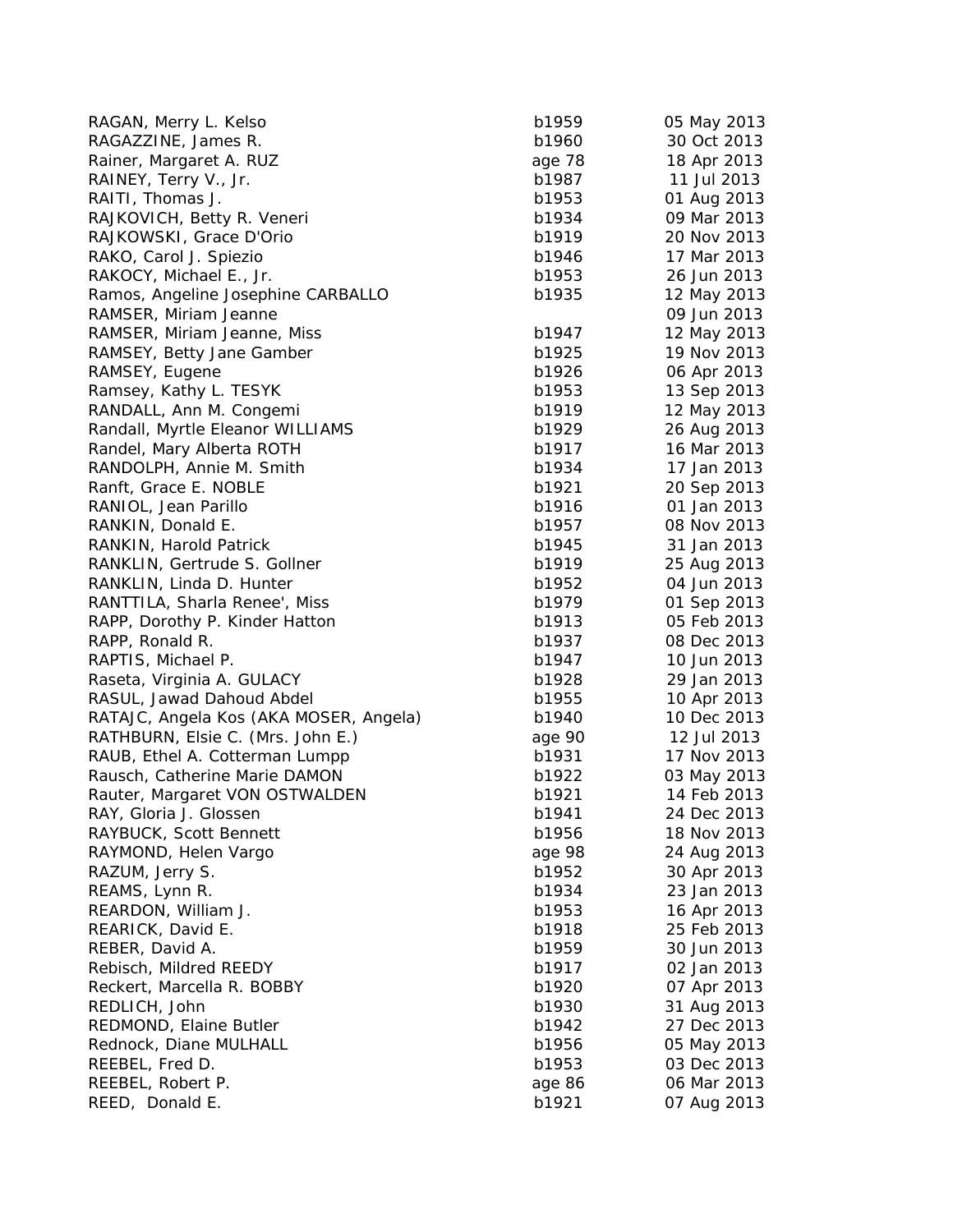| REED, Nick                          | b1992  | 02 Feb 2013 |
|-------------------------------------|--------|-------------|
| REED, Patty A. Smith                | b1948  | 19 Jan 2013 |
| REED, Ronald J.                     | b1929  | 14 Aug 2013 |
| REED, William J.                    | b1969  | 28 Apr 2013 |
| REEDY, Lloyd                        | age 90 | 02 Oct 2013 |
| REEDY, Mildred Rebisch              | b1917  | 02 Jan 2013 |
| Reedy, Patricia ZURKEY              | age 62 | 01 May 2013 |
| Reedy, Verna DUES                   | b1925  | 15 Nov 2013 |
| Reel, Barbara L. WILLETT            | b1941  | 18 May 2013 |
| REEL, Kenneth Alan                  | b1945  | 14 Jun 2013 |
| <b>REENTS, Mary Ruth MacFarland</b> | b1923  | 05 Dec 2013 |
| Reese, Dorothy A. BUCKNER           | age 92 | 27 Jan 2013 |
| Reese, Dorothy May GURD             | b1916  | 25 Jul 2013 |
| REESE, Judy Chapman                 | b1946  | 04 Dec 2013 |
| Reese, Margaret A. BAYTOS           | b1925  | 11 Dec 2013 |
| REESE, Sylvia A. Campean            | age 83 | 27 Jan 2013 |
| REGER, Helen M. Best                | b1925  | 05 Apr 2013 |
| REGGINELLO, Isabelle Tishov         | b1924  | 02 Jun 2013 |
| Rehak, Lorraine VAUGHN              | b1961  | 03 Feb 2013 |
| Reichel, Gloria G. GERRY            | b1944  | 08 Sep 2013 |
| REICHERT, Victoria V. Mylnarski     | b1917  | 04 Aug 2013 |
| REID, Carrie Lee Brown              | b1921  | 06 Jun 2013 |
| REID, George R.                     | b1954  | 05 Sep 2013 |
| REID, Izora Crim                    | b1923  | 27 Feb 2013 |
| Reigelman, Phyllis M. HEDGLIN       | b1929  | 30 May 2013 |
| REIGELMAN, Rosemary Koval           | b1950  | 03 Nov 2013 |
| REINHART, Glen E.                   | b1939  | 04 Jan 2013 |
| REINHART, Glen W.                   | b1918  | 30 Oct 2013 |
| REMBOWSKI, Delores M. Teeters       | b1934  | 22 Aug 2013 |
| RENCH, John C.                      | b1928  | 22 Dec 2013 |
| Renshaw, Mary Laverne TORBA         | b1928  | 14 Jan 2013 |
| RENTZ, Donald A.                    | b1937  | 14 Dec 2013 |
| RENZENBRINK, Evelyn Joyce Carson    | b1935  | 20 Sep 2013 |
| REPASKY, Joseph M.                  | b1925  | 31 Oct 2013 |
| REPASKY, Margaret Racek             | b1922  | 12 Mar 2013 |
| Repasky, Rebecca Ann SPAY           | b1944  | 14 Jan 2013 |
| REPEC, Stella Tukiendorf            | b1930  | 16 Feb 2013 |
| REPKO, Elizabeth Rita, Miss         | b1924  | 21 Apr 2013 |
| Repko, Margaret A. COX              | b1923  | 26 Nov 2013 |
| Repko, Mary A. POKRIVNAK            | b1920  | 16 Jun 2013 |
| RESATAR, George E.                  | b1943  | 12 Dec 2013 |
| Resch, Patricia Ann KESTER          | b1933  | 22 Apr 2013 |
| Ressler, Lois Ann COLLINS           | b1935  | 09 Dec 2013 |
| RESTLE, Donald P.                   | b1965  | 02 Dec 2013 |
| Retone, Rose M. PANCELLO            | b1918  | 16 Sep 2013 |
| REVES, Edward M.                    | b1938  | 08 Mar 2013 |
| REVIS, Violetta Marroulis           | b1923  | 17 Sep 2013 |
| REYNOLDS, Melvin J.                 | b1944  | 12 Apr 2013 |
| RHATTIGAN, Mary C. Dustman          | b1916  | 09 Apr 2013 |
| RHODES, Jean K. Stratford           | b1930  | 13 Dec 2013 |
| Riccio, Jennie Mary AGNONE          | b1915  | 24 Sep 2013 |
| RICCIUTI, Anthony                   | b1930  | 30 Apr 2013 |
|                                     |        |             |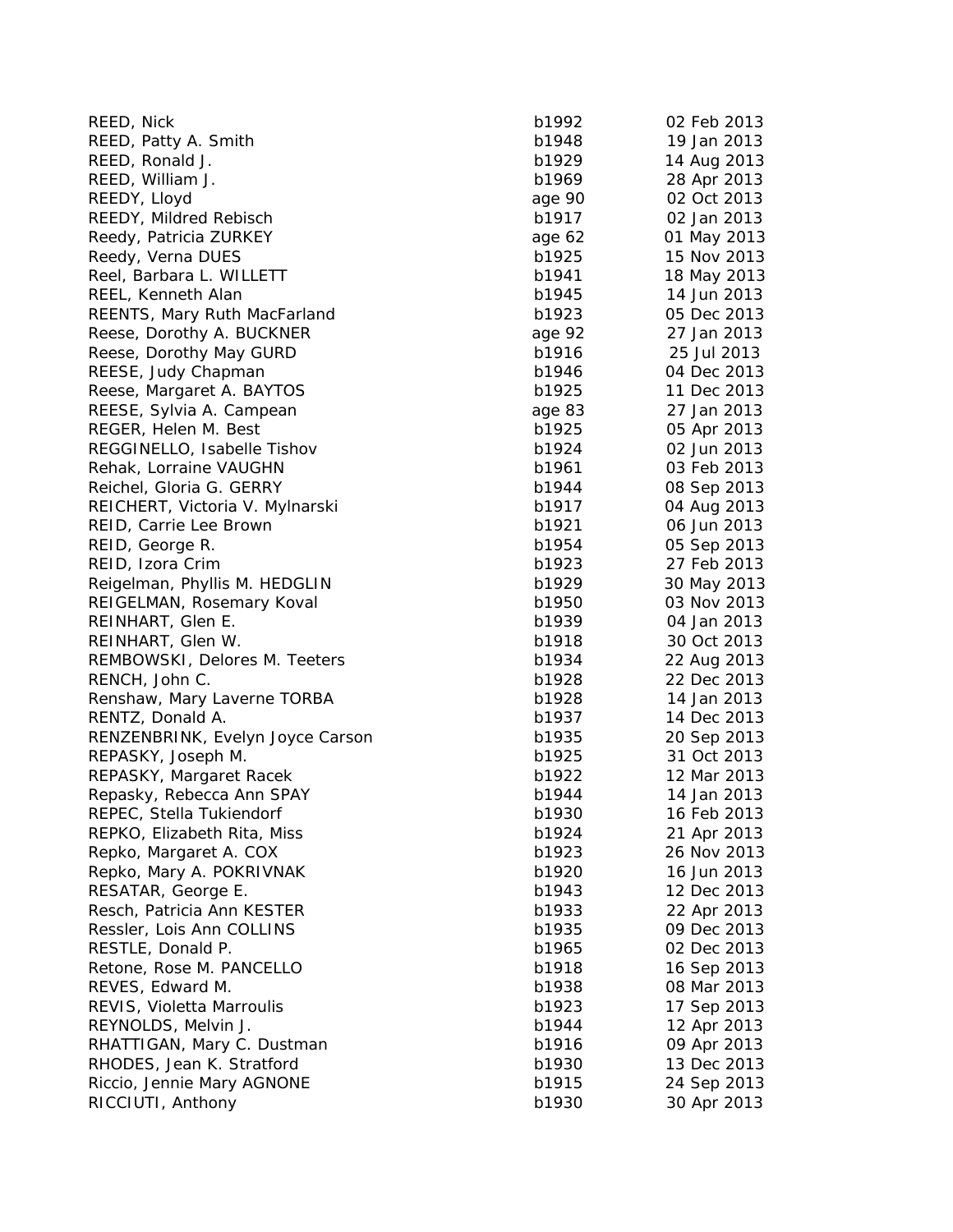| b1987 | 17 Oct 2013                                                                                                                                                                                                                                                                                                                                                                    |
|-------|--------------------------------------------------------------------------------------------------------------------------------------------------------------------------------------------------------------------------------------------------------------------------------------------------------------------------------------------------------------------------------|
| b1923 | 24 Aug 2013                                                                                                                                                                                                                                                                                                                                                                    |
| b1943 | 01 Aug 2013                                                                                                                                                                                                                                                                                                                                                                    |
| b1949 | 18 Jan 2013                                                                                                                                                                                                                                                                                                                                                                    |
| b1921 | 18 Dec 2013                                                                                                                                                                                                                                                                                                                                                                    |
| b1925 | 28 Mar 2013                                                                                                                                                                                                                                                                                                                                                                    |
| b1931 | 20 Jan 2013                                                                                                                                                                                                                                                                                                                                                                    |
| b1923 | 21 Jul 2013                                                                                                                                                                                                                                                                                                                                                                    |
| b1911 | 01 Mar 2013                                                                                                                                                                                                                                                                                                                                                                    |
| b1960 | 14 Dec 2013                                                                                                                                                                                                                                                                                                                                                                    |
| b1937 | 23 Jun 2013                                                                                                                                                                                                                                                                                                                                                                    |
|       | 18 Aug 2013                                                                                                                                                                                                                                                                                                                                                                    |
|       | 03 Aug 2013                                                                                                                                                                                                                                                                                                                                                                    |
|       | 15 Jun 2013                                                                                                                                                                                                                                                                                                                                                                    |
|       | 21 Sep 2013                                                                                                                                                                                                                                                                                                                                                                    |
|       | 19 Oct 2013                                                                                                                                                                                                                                                                                                                                                                    |
|       | 12 Mar 2013                                                                                                                                                                                                                                                                                                                                                                    |
|       | 09 Aug 2013                                                                                                                                                                                                                                                                                                                                                                    |
|       | 25 Feb 2013                                                                                                                                                                                                                                                                                                                                                                    |
|       | 30 Jun 2013                                                                                                                                                                                                                                                                                                                                                                    |
|       | 12 Mar 2013                                                                                                                                                                                                                                                                                                                                                                    |
|       | 22 Oct 2013                                                                                                                                                                                                                                                                                                                                                                    |
|       | 30 Apr 2013                                                                                                                                                                                                                                                                                                                                                                    |
|       | 21 Mar 2013                                                                                                                                                                                                                                                                                                                                                                    |
|       | 25 Sep 2013                                                                                                                                                                                                                                                                                                                                                                    |
|       | 24 Oct 2013                                                                                                                                                                                                                                                                                                                                                                    |
|       | 09 May 2013                                                                                                                                                                                                                                                                                                                                                                    |
|       | 26 Dec 2013                                                                                                                                                                                                                                                                                                                                                                    |
|       | 04 Aug 2013                                                                                                                                                                                                                                                                                                                                                                    |
|       | 02 Oct 2013                                                                                                                                                                                                                                                                                                                                                                    |
|       | 06 Oct 2013                                                                                                                                                                                                                                                                                                                                                                    |
|       | 31 Dec 2013                                                                                                                                                                                                                                                                                                                                                                    |
|       | 28 Jul 2013                                                                                                                                                                                                                                                                                                                                                                    |
|       | 22 Oct 2013                                                                                                                                                                                                                                                                                                                                                                    |
|       | 16 Nov 2013                                                                                                                                                                                                                                                                                                                                                                    |
|       | 27 Dec 2013                                                                                                                                                                                                                                                                                                                                                                    |
|       | 06 Mar 2013                                                                                                                                                                                                                                                                                                                                                                    |
|       | 16 May 2013                                                                                                                                                                                                                                                                                                                                                                    |
|       | 27 Aug 2013                                                                                                                                                                                                                                                                                                                                                                    |
|       | 04 Jan 2013                                                                                                                                                                                                                                                                                                                                                                    |
|       | 22 Mar 2013                                                                                                                                                                                                                                                                                                                                                                    |
|       | 10 Aug 2013                                                                                                                                                                                                                                                                                                                                                                    |
|       |                                                                                                                                                                                                                                                                                                                                                                                |
|       | 05 Jan 2013<br>14 Feb 2013                                                                                                                                                                                                                                                                                                                                                     |
|       |                                                                                                                                                                                                                                                                                                                                                                                |
|       | 12 Jun 2013                                                                                                                                                                                                                                                                                                                                                                    |
|       | 07 Jul 2013                                                                                                                                                                                                                                                                                                                                                                    |
|       | 22 May 2013                                                                                                                                                                                                                                                                                                                                                                    |
|       | 03 Mar 2013                                                                                                                                                                                                                                                                                                                                                                    |
|       | 23 Jan 2013                                                                                                                                                                                                                                                                                                                                                                    |
|       | 03 Dec 2013                                                                                                                                                                                                                                                                                                                                                                    |
|       | 05 Mar 2013                                                                                                                                                                                                                                                                                                                                                                    |
|       | 26 May 2013                                                                                                                                                                                                                                                                                                                                                                    |
|       | b1927<br>b1927<br>age 89<br>b1935<br>b1938<br>b1945<br>b1920<br>b1946<br>b1925<br>b1932<br>b1932<br>b1916<br>b1920<br>b1923<br>b1942<br>b1952<br>b1946<br>b1933<br>b1938<br>b1945<br>b1924<br>b1930<br>b1927<br>b1918<br>b1969<br>b1957<br>b1924<br>b1960<br>b1937<br>b1929<br>b1930<br>b1984<br>b1976<br>b1924<br>b1923<br>b1944<br>b1915<br>b1949<br>b1965<br>b1924<br>b1963 |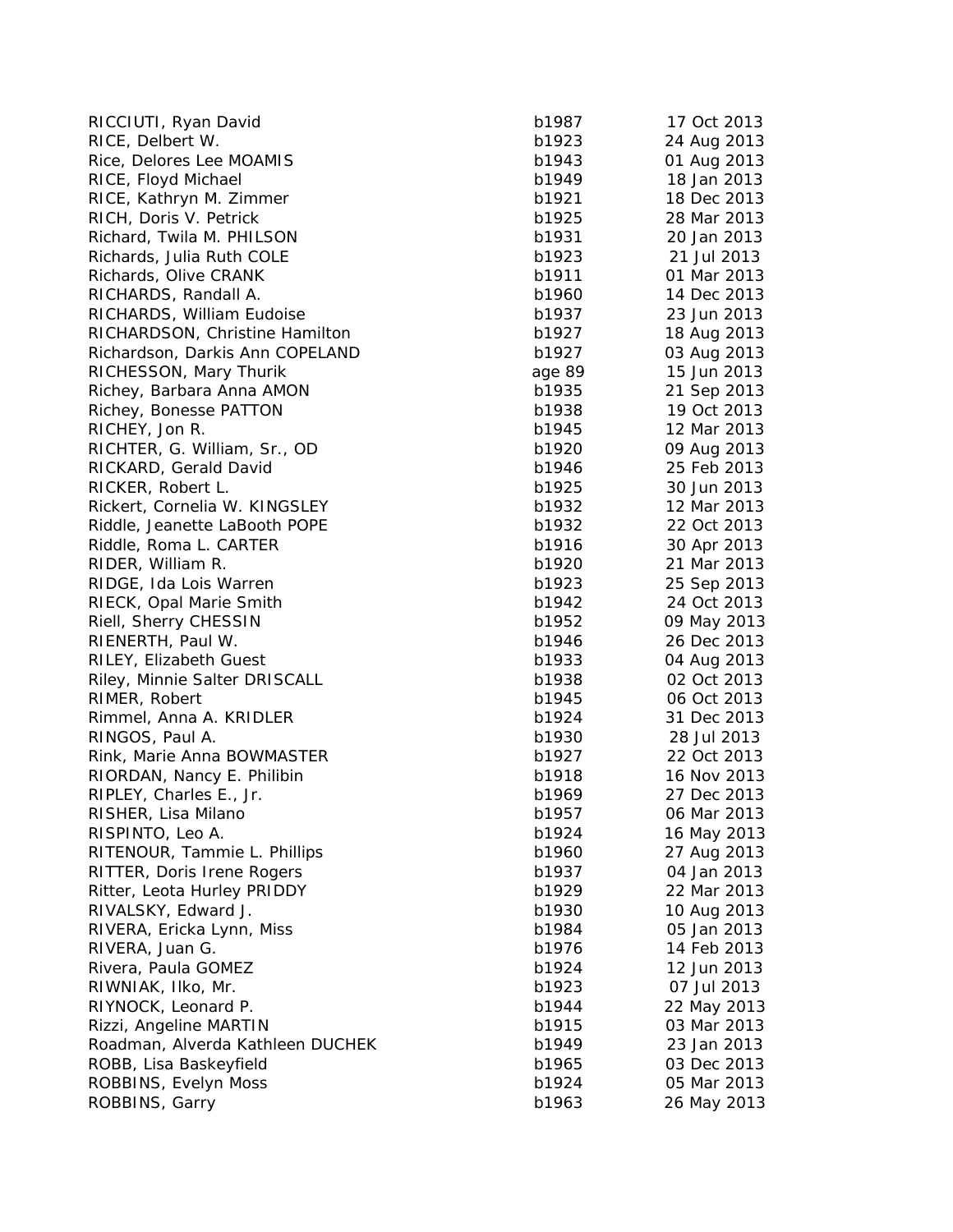| ROBBINS, Paul John                         | b1938  | 09 May 2013 |
|--------------------------------------------|--------|-------------|
| ROBEK, David C.                            | b1946  | 30 Jul 2013 |
| ROBEK, Ronald C.                           | b1942  | 17 Dec 2013 |
| Roberson, Juanita P. PULLIN                | b1920  | 17 Jan 2013 |
| Roberson, Thedessaer FAGAN                 | b1922  | 17 Aug 2013 |
| Roberts, Anna Louise STEPHENS              | b1932  | 26 Sep 2013 |
| Roberts, Donna Jean KOLAT                  | b1933  | 21 Apr 2013 |
| Roberts, Dorothy Edith CONNAUGHTON         | b1915  | 30 Jan 2013 |
| Roberts, Gwyneth Vivian HALBERG            | b1917  | 26 Apr 2013 |
| ROBERTS, Julia Rose Ruberto                | b1915  | 19 Aug 2013 |
| Robertson, Catherine L. MORLEY             | b1923  | 26 Jul 2013 |
| ROBERTSON, Mary Lou Lattanzio              | b1950  | 09 Feb 2013 |
| Robinson, Alma Elizabeth BOOHER            | b1919  | 03 Jul 2013 |
| ROBINSON, Donna Marie Taylor               | b1945  | 20 Jun 2013 |
| Robinson, Elinor B. MILLER                 | b1932  | 04 Aug 2013 |
| ROBINSON, Joanne Sexton                    | b1932  | 18 Jul 2013 |
| Robinson, Julie Elizabeth STITH            | age 90 | 29 Mar 2013 |
| Robinson, Laureen NORTH                    | b1955  | 05 Oct 2013 |
| ROBINSON, Michaelyn Jamillia Patrice, Miss | b1980  | 03 Mar 2013 |
| ROBINSON, Ruth Moore                       | b1929  | 23 Dec 2013 |
| ROBINSON, Veronica Perry                   | b1955  | 07 May 2013 |
| Robinson, Wendy HUGHES                     | b1953  | 04 Dec 2013 |
| ROBINSON, William                          | b1925  | 19 Sep 2013 |
| ROBLES, Angel Luis, Mr.                    | b1961  | 05 Nov 2013 |
| ROBY, Irene Bright                         | b1924  | 16 Jan 2013 |
| Roche, Patricia J. FREISEN                 | b1945  | 11 Jan 2013 |
| Rochford, Grace CHRISTOPHER                | b1917  | 03 Feb 2013 |
| RODGERS, Maureen Margaret Keehner          | b1929  | 10 Nov 2013 |
| RODGERS, Robert L., Jr.                    | b1945  | 05 Sep 2013 |
| Rodkey, Ruth L. KREMIN                     | b1922  | 07 Jan 2013 |
| Rodriguez, Carmen MERCADO                  | b1931  | 01 Aug 2013 |
| RODRIGUEZ, Eduardo R.                      | b1936  | 12 Mar 2013 |
| RODRIGUEZ, Kory J.                         | b1961  | 18 Jan 2013 |
| RODRIGUEZ, Mariano, Jr.                    | b1953  | 03 Dec 2013 |
| RODRIGUEZ, Zenaida Leon                    | b1926  | 30 May 2013 |
| RODWAY, Mary Elizabeth Baird               | b1925  | 29 Sep 2013 |
| Rodzen, Mary A. O'CONNOR                   | age 80 | 07 Jul 2013 |
| ROE, Patricia Libby                        | b1936  | 06 Aug 2013 |
| ROEMER, James Louis, III                   | b1935  | 23 Sep 2013 |
| ROGERS, Carole E. Seamans                  | b1944  | 15 Feb 2013 |
| ROGERS, Doris Irene RITTER                 | b1937  | 04 Jan 2013 |
| Rogers, Grace May KIMBLE                   | b1924  | 20 Feb 2013 |
| Rogers, Helen L. SEMERARO                  | b1919  | 19 Mar 2013 |
| ROGERS, James F.                           | b1929  | 05 Nov 2013 |
| ROGERS, Margaret A. Nestor                 | b1921  | 21 Dec 2013 |
| Rogers, Mylinda Jane WITT                  | b1960  | 15 Nov 2013 |
| Rogers, Pamela Faye KRUGEL                 | b1955  | 20 Aug 2013 |
| ROGERS, Viola Elaine Campbell              | b1929  | 21 Nov 2013 |
| Rogerson, Elsie SPIKER                     | b1926  | 10 Dec 2013 |
| ROHLAND, Emily Wright                      | b1928  | 11 Oct 2013 |
| Rohrer, Dorothy J. Harrold DILLEHAY        | b1919  | 10 Sep 2013 |
| ROHRER, M. Alpheus                         | age 90 | 27 Jun 2013 |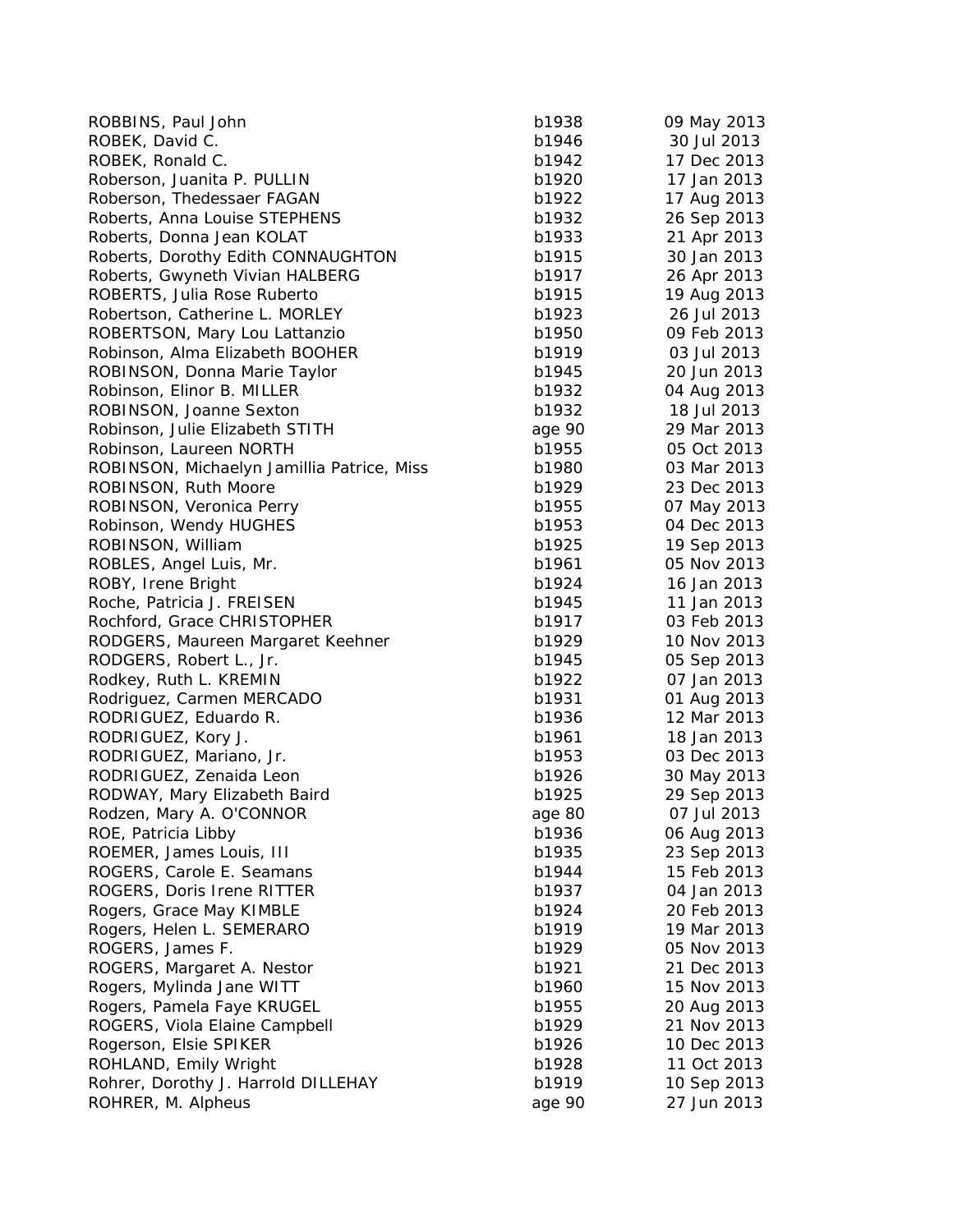| Rohrer, Verna Mae HASSAY                       | b1930  | 25 Feb 2013 |
|------------------------------------------------|--------|-------------|
| ROLES, Kenneth R., Sr.                         | b1932  | 09 Dec 2013 |
| ROM, Helen Misoni                              | b1923  | 04 Jan 2013 |
| Romaine, Diana L. WICHERT                      | b1953  | 26 Apr 2013 |
| ROMAN, Helen Geroski                           | b1919  | 25 Apr 2013 |
| ROMANO, Mary A. D'Onofrio                      | b1919  | 13 Jul 2013 |
| ROMEO, Gary L.                                 | b1945  | 10 Apr 2013 |
| ROMEO, John P.                                 | b1927  | 24 Apr 2013 |
| ROMEO, Martha Ann Marszewski                   | b1935  | 13 Jan 2013 |
| RONYAK, Mark G.                                | b1947  | 19 Sep 2013 |
| ROOK, Harry Herbert, Jr.                       | b1945  | 19 Oct 2013 |
| ROOT, Louise Payton                            | age 95 | 16 Apr 2013 |
| ROSE, Charles Douglas                          | b1937  | 30 Jun 2013 |
| Rose, Elsie A. GWYNN                           | b1916  | 28 Apr 2013 |
| ROSE, Ernst                                    | b1932  | 03 Oct 2013 |
| Rosen, Gertrude LEVY                           | b1924  | 28 Sep 2013 |
| Rosenberg, Donna Jean Sinn Betts CRISTOFARO    | b1931  | 06 Aug 2013 |
| Rosenberg, Shirley J. FELLOWS                  | b1935  | 29 Jul 2013 |
| ROSENBERGER, Robert L.                         | age 87 | 11 Jan 2013 |
| ROSIAN, Eva Lillian Amaru                      | b1925  | 11 Aug 2013 |
| ROSKO, Sophia Telego                           | b1916  | 15 Nov 2013 |
| Rosnosky, Mary Theresa CANNON                  | b1918  | 18 Sep 2013 |
| ROSS, Antoinette Gatta                         | b1958  | 12 Dec 2013 |
| Ross, Betty J. FLICKINGER                      | b1937  | 25 Apr 2013 |
| Ross, Beverly Jean MARTIN                      | b1933  | 29 May 2013 |
| ROSS, Clifton E.                               | b1948  | 13 Feb 2013 |
| ROSS, Donald                                   | b1945  | 09 Dec 2013 |
| Ross, Jennye KNAPP                             | b1919  | 25 Aug 2013 |
| ROSS, John J.                                  | b1938  | 24 Oct 2013 |
| ROSS, Lloyd K.                                 | b1925  | 27 Jan 2013 |
| Ross, Lucille James                            | b1954  | 19 Jan 2013 |
| Ross, Lynn COLES                               | age 73 | 18 Apr 2013 |
| Ross, Marcia Lynn GARNER                       | b1943  | 05 May 2013 |
| ROSS, Michael A.                               | b1951  | 28 Jan 2013 |
| ROSS, Michael Anthony, Jr. s/o Michael A., Sr. | b2013  | 12 Jul 2013 |
| Ross, Pasqueline VALLERIANI                    | b1917  | 24 Oct 2013 |
| ROSS, Ronald Gene, Sr.                         | b1934  | 08 Dec 2013 |
| ROSS, Rose (Mrs. Frank)                        | b1923  | 28 Feb 2013 |
| ROSS, Rosemary T. Tratnik                      | age 87 | 14 Mar 2013 |
| Ross, Sarah JACKSON                            | b1927  | 11 Apr 2013 |
| ROSS, Thomas J.                                | b1928  | 30 Jan 2013 |
| ROSS, Yvonne J. Black                          | b1929  | 14 Dec 2013 |
| Rossvanes, Ethyl MAZARAKIS                     | b1922  | 19 Sep 2013 |
| ROST, Teresa Iorio                             | age 79 | 08 Jan 2013 |
| ROTH, Mary Alberta Randel                      | b1917  | 16 Mar 2013 |
| ROTH, Muriel Mary McDonald                     | b1925  | 04 Jul 2013 |
| ROTUNNO, Anthony F.                            | b1926  | 27 Feb 2013 |
| Rotunno, Victoria M. PALUMBO                   | b1925  | 13 Mar 2013 |
| ROTZ, Frank G.                                 | b1935  | 07 Oct 2013 |
| ROTZ, Nancy Jean Barnhart                      | b1939  | 27 Jun 2013 |
| ROUZZO, Diane L. Carlucci                      | b1946  | 07 Mar 2013 |
| ROVDER, Frank D.                               | b1928  | 03 Feb 2013 |
|                                                |        |             |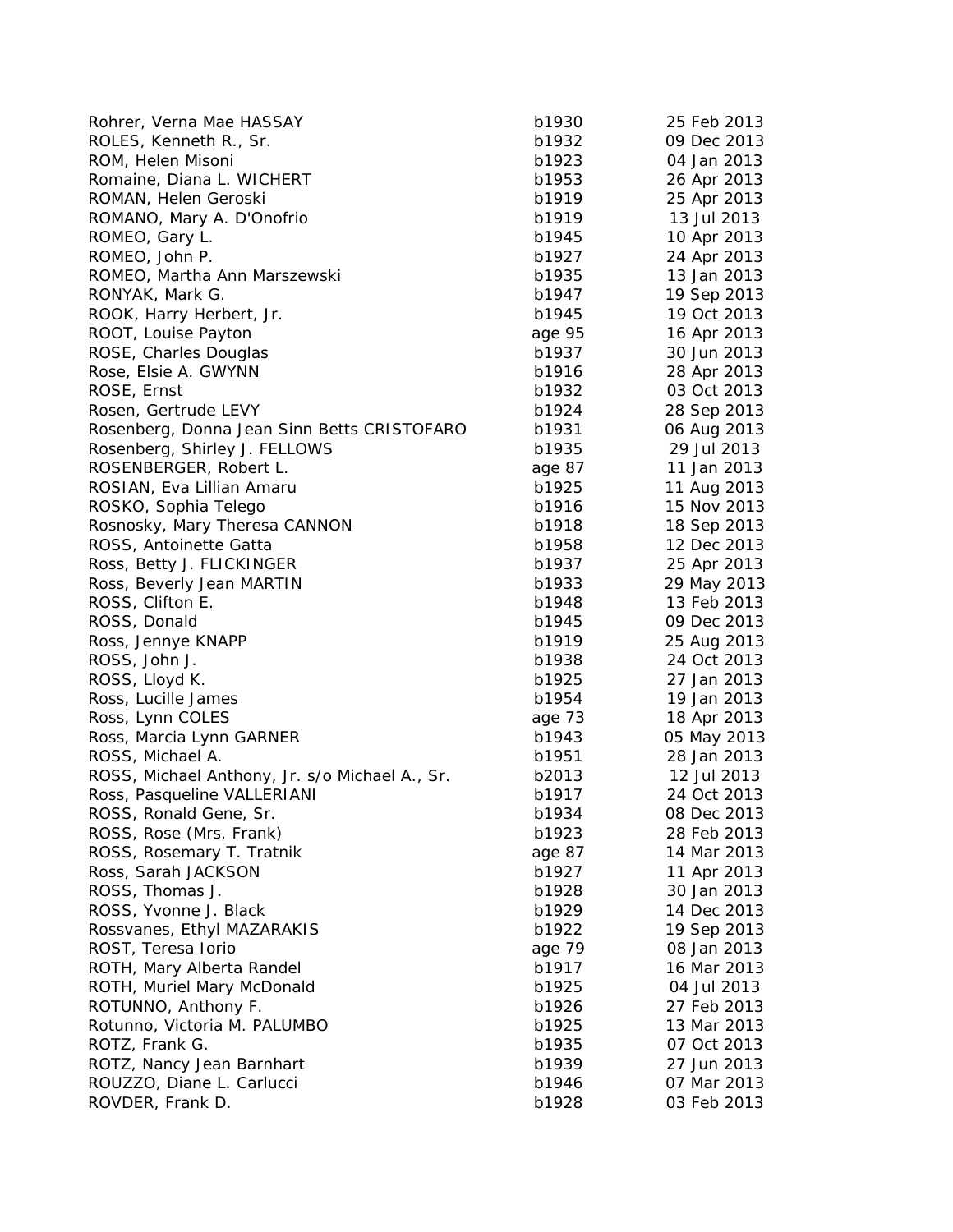| ROWAN, Grace Cecilia Wess               | b1926   | 14 Apr 2013                |
|-----------------------------------------|---------|----------------------------|
| ROWBOTHAM, Anna Louise (Mrs. Arthur L.) | b1913   | 13 Oct 2013                |
| Rowbotham, Georgia A. FOX               | b1949   | 16 Jan 2013                |
| ROWE, David L.                          | b1937   | 04 Dec 2013                |
| ROWLAND, Clara Kimbrough, Mrs.          | service | 29 Oct 2013                |
| Rowland, Winona E. SCHWAGER             | b1931   | 10 Jan 2013                |
| ROWLANDS, Kathleen E. Snyder            | b1923   | 30 Apr 2013                |
| Rowlands, Phyllis J. COLLER             | b1925   | 18 Jan 2013                |
| ROYAL, Leslie Alvin, Jr.                | b1942   | 19 Jul 2013                |
| ROYAL, Vandara                          | b1930   | 20 Mar 2013                |
| ROZENBERG, Khana Lazarevna Bererznakov  | b1927   | 13 Apr 2013                |
| Rozier, Judy Ann WILLIAMS               | b1948   | 13 Mar 2013                |
| Rubbo, Viola BOSELA                     | b1927   | 29 Oct 2013                |
| RUBENSTAHL, Joseph                      | b1958   | 05 Dec 2013                |
| Ruberto, Julia Rose ROBERTS             | b1915   | 19 Aug 2013                |
| RUBICKY, Ronald D.                      | b1944   | 06 May 2013                |
| Rubino, Bernice PETRILLI                | b1920   | 18 Aug 2013                |
| RUBY, Charles Alfred                    | b1930   | 24 Jan 2013                |
| RUCKER, Jessica Lynn Beacham            | b1979   | 27 Nov 2013                |
| RUCKER, Lee Thompson                    | b1955   | 24 Jul 2013                |
| RUDOLPH, Annie M. Thompson              | b1926   | 13 Nov 2013                |
| RUDZIK, Janet Poland                    | b1947   | 03 Feb 2013                |
| RUEHLE, Alice Simpson                   | b1913   | 16 Sep 2013                |
| RUFFNER, Kyle Wayne                     | b1997   | 27 Feb 2013                |
| RUGGIERI, John Thomas                   | b1938   | 26 Jan 2013                |
| RUIZ, Ciprian                           | b1930   | 20 Sep 2013                |
| RULLIE, Frances Apanasewicz Capp        | b1932   | 30 Sep 2013                |
| RULLO, Orlando                          | b1946   | 09 Jan 2013                |
| RUMAN, Steve T.                         | b1933   | 29 Sep 2013                |
| Rumek, Barbara G. KREMPASKY             | b1927   | 14 Apr 2013                |
| RUMMELL, William F.                     | b1931   | 22 Mar 2013                |
| Rupert, Cora PARISH                     | b1927   | 23 Jan 2013                |
| RUPERT, Harold E.                       | b1930   | 14 Nov 2013                |
| RUPERT, Randy C.                        | b1956   | 03 Apr 2013                |
| RUPICH, Ann Marie Grgos                 | b1924   | 07 Jul 2013                |
| RUPP, Lloyd E.                          | b1916   | 12 Nov 2013                |
| RUPP, Nettie Ellen Dockery              | b1924   | 28 Oct 2013                |
| RUSHEN, Charles Richard                 | b1928   | 21 Apr 2013                |
| RUSHTON, Annie Ruth Blissett            | b1935   | 19 Sep 2013                |
| RUSHTON, Cora Elizabeth, Miss           | b1959   | 16 Jun 2013                |
| RUSHTON, Marvin Lee, II                 | b1968   | 04 Sep 2013                |
| RUSNAK, Janet C. Kloss                  | b1938   | 04 Dec 2013                |
| RUSS, Andy                              | b1929   | 10 Jan 2013                |
| Russell, Constance V. FISHER            | b1940   | 31 Mar 2013                |
| Russell, Irene SMITH                    | b1926   | 21 Feb 2013                |
| RUSSELL, James A.                       | b1945   | 15 May 2013                |
| Russell, Jean Elsie SEIDNER             | b1924   | 11 May 2013                |
| Russell, Joanne Garnet PEET             | b1935   |                            |
| Russell, Sheila M. GAINES               | b1956   | 04 Aug 2013                |
| Russell, Virginia Baker SANFORD         | b1960   | 16 Aug 2013                |
| RUSSO, Patrick W.                       | b1931   | 21 Aug 2013<br>26 Dec 2013 |
|                                         |         |                            |
| RUSSO, Philip F.                        | b1937   | 21 Jun 2013                |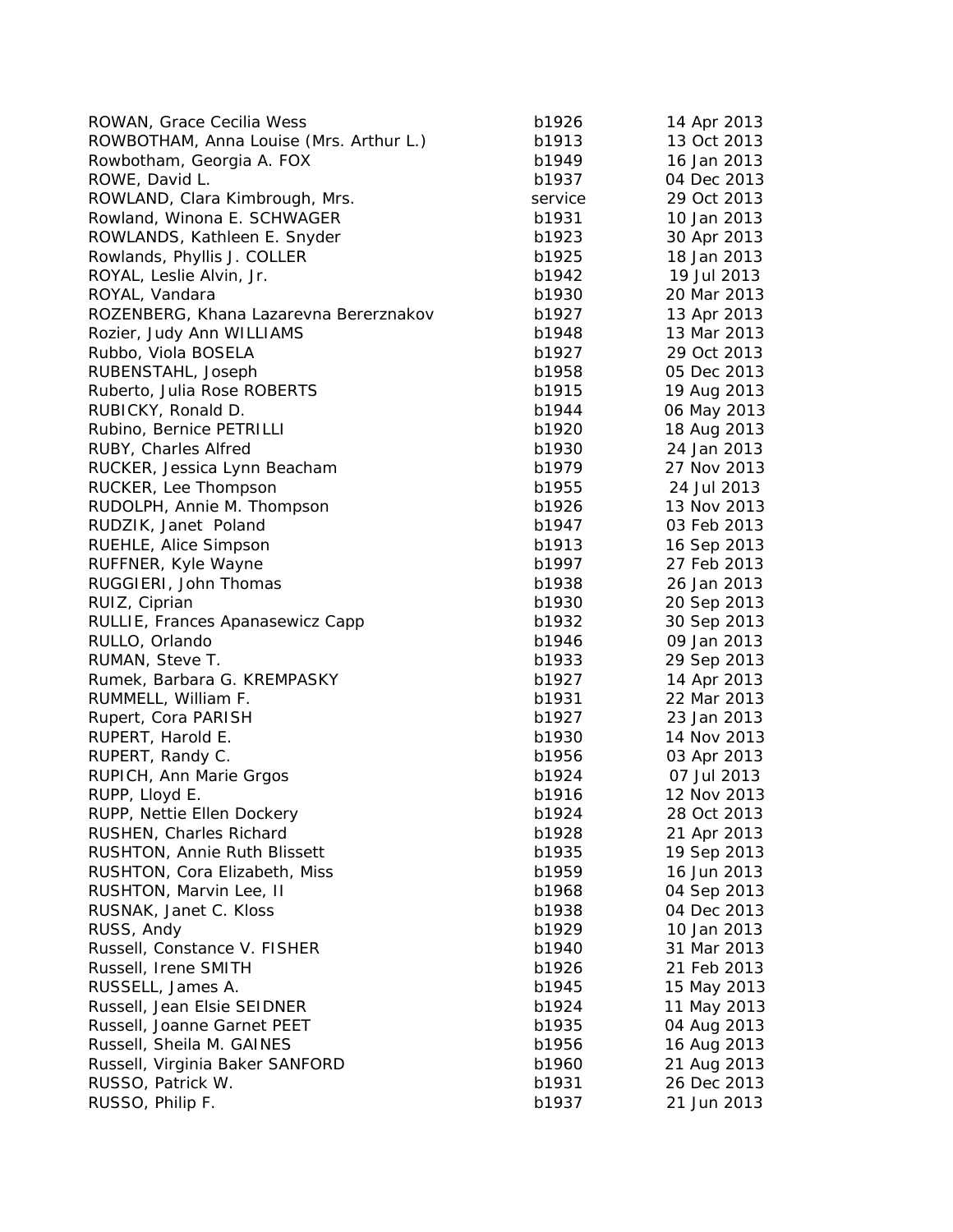| RUSU, Benjamin                                   |                | 11 Mar 2013 |
|--------------------------------------------------|----------------|-------------|
| Rusu, Mary Louise YURKOVICH                      | b1937          | 13 Jan 2013 |
| Rutana, Bernadette (Wellendorf)                  | b1958          | 08 Apr 2013 |
| RUTKOUSKY, Patricia L. Popovec                   | b1955          | 21 Apr 2013 |
| Rutushin, Janet Lee WHITFIELD                    | b1952          | 23 Aug 2013 |
| RUZ, Margaret A. Rainer                          | age 78         | 18 Apr 2013 |
| Ryan, Carleen WITKOSKI                           | b1935          | 13 Aug 2013 |
| RYDBOM, Robert James                             | b1936          | 20 Sep 2013 |
| RYDER, Frank Michael                             | b1944          | 24 Jan 2013 |
| Ryhal, Twilla R. MCKINZIE                        | b1920          | 12 May 2013 |
| RYZNER, Sharon Campbell                          | b1943          | 02 Feb 2013 |
| SAADEH, Alice J. Schiffhauer                     | b1964          | 09 Jan 2013 |
| SAARE, Juanita Dunn                              | b1934          | 22 Feb 2013 |
| Saastamoinen, Irma K. HILL                       | b1925          | 15 Jun 2013 |
| SABELLA, Joel                                    | b1930          | 28 Aug 2013 |
| SABELLA, Mary Jane Fish                          | b1930          | 16 Aug 2013 |
| Sabino, Carol J. BARRETT                         | b1951          | 07 Apr 2013 |
| Sabino, Rae J. BABOS                             | b1944          | 05 May 2013 |
| SABO, Pauline M. Celovsky                        | b1927          | 24 Nov 2013 |
| Sabol, Gloria Jean MONDAY                        | age 57         | 21 May 2013 |
| SABOL, Margaret T. Morley                        | b1928          | 13 Jul 2013 |
| SACCHET, Rudolph                                 | b1923          | 14 Aug 2013 |
| Sacomani, Mary Ann BORN                          | b1936          | 05 Jan 2013 |
| SADLAK, Esther, Miss                             | b1928          | 03 Nov 2013 |
| SAFAREK, Joseph A.                               | b1927          | 17 May 2013 |
| Sager, Florence Charlotte METZENDORF             | b1917          | 26 Sep 2013 |
| Sagulla, Rose Marie WASILCHAK                    | b1919          | 06 Jan 2013 |
| SAHLI, M. Helen Hayes                            | b1925          | 02 Feb 2013 |
| SAHLI, Phyllis Wilson                            | b1932          | 07 Feb 2013 |
| SAINATO, Frances D. Smuke                        | b1928          | 10 Nov 2013 |
| SAKOMAN, Josephine Nuskievicz                    | b1922          | 17 Oct 2013 |
| Salamida, Angelina CIAVARELLA                    | b1930          | 15 Sep 2013 |
| Salerno, Mary Ann MARSHALL                       | b1928          | 26 Aug 2013 |
| Salman, Badria ABBAS                             | b1942          | 05 Feb 2013 |
|                                                  |                | 25 Dec 2013 |
| SALTSMAN, Diane M. Nesbitt                       | b1947<br>b1938 | 09 Oct 2013 |
| SALUGA, Myrna E. Love<br>Salvatore, Mary CORRADO | b1912          | 24 Jul 2013 |
|                                                  |                |             |
| Sammartino, Mary Elaine BOGARD                   | b1941          | 16 Apr 2013 |
| SAMMONS, Jean E., Mr.                            | b1942          | 25 Aug 2013 |
| SAMPSON, Marjorie May                            | b1924          | 02 Jul 2013 |
| SAMSA, Martha Pusnik                             | b1919          | 18 Feb 2013 |
| <b>SAMUELS, Larry Darnell</b>                    | b1953          | 17 Jul 2013 |
| Samuels, Margaret BARE                           | age 90         | 19 May 2013 |
| SAMUELS, Mary Sindich                            | b1923          | 14 Apr 2013 |
| SANCHEZ, Arnold                                  | b1951          | 21 Feb 2013 |
| SANCHEZ, Marcelino A.                            | b1929          | 24 Apr 2013 |
| <b>SANDERS, Constantine Naples</b>               | b1925          | 27 Jul 2013 |
| Sanders, Melvinia Newsome HAWKINS                |                | 10 Jan 2013 |
| SANDERS, William Jerome                          | b1950          | 20 Nov 2013 |
| SANDFREY, Dale Ralph                             |                | 03 Nov 2013 |
| SANDORA, Clara, Miss                             | b1925          | 14 Feb 2013 |
| Sanetrik, Dorothy E. GEEWAX                      | b1927          | 30 Jun 2013 |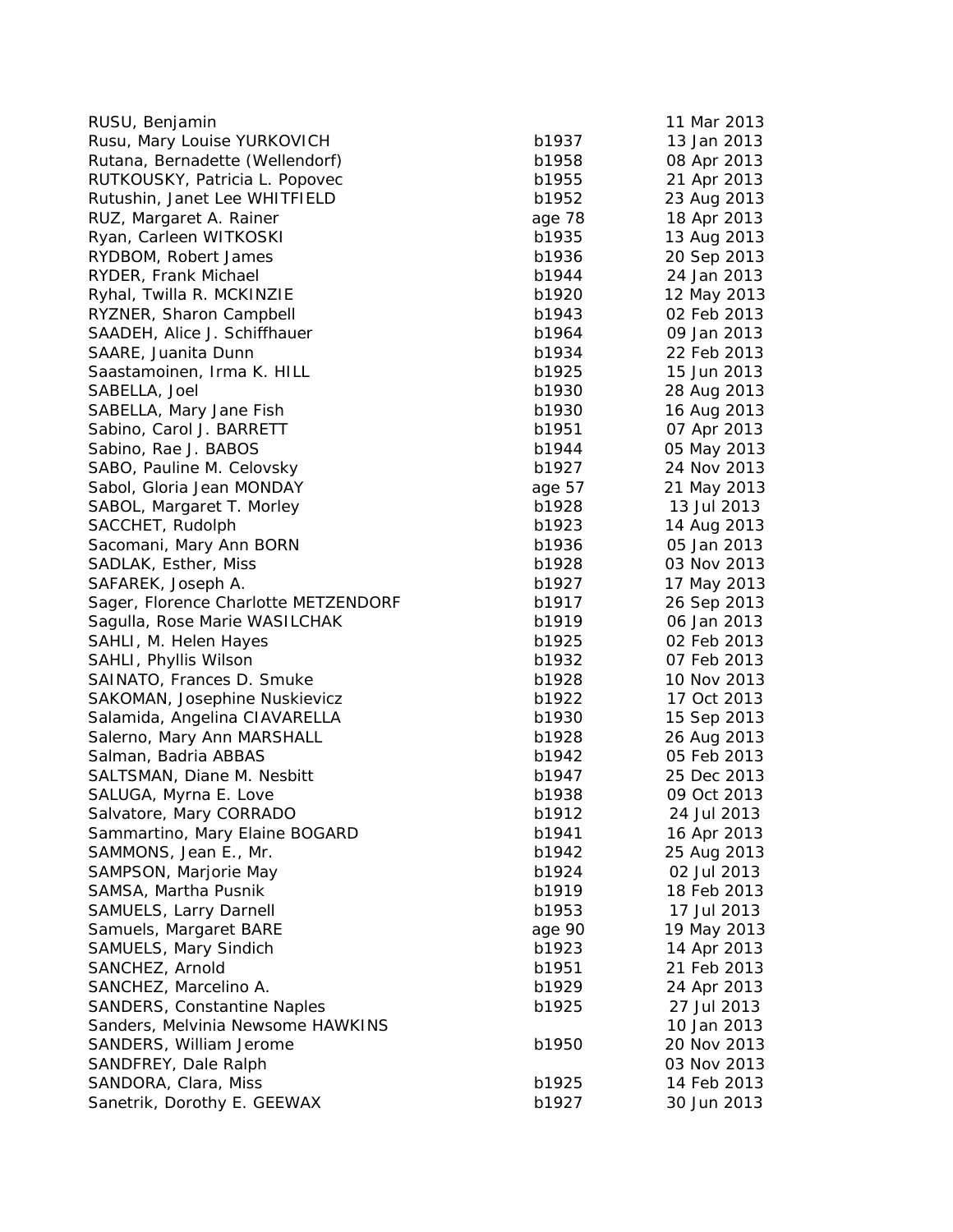| SANFORD, Virginia Russell Baker                            | b1960  | 21 Aug 2013                |
|------------------------------------------------------------|--------|----------------------------|
| SANFREY, Esther Nina Preston                               | b1923  | 09 Aug 2013                |
| Saniski, Dorothy Louise BOHONIK                            | b1933  | 16 Jan 2013                |
| SANKOVIC, Joseph                                           | b1920  | 12 Jul 2013                |
| SANTANGELO, Lawrence G.                                    | b1960  | 15 Mar 2013                |
| SANTIAGO, Augustine                                        | b1925  | 26 Mar 2013                |
| SANTIAGO, Carmen Santiago                                  | b1931  | 05 Sep 2013                |
| SANTIAGO, Juan                                             | b1985  | 15 Dec 2013                |
| SANTILLI, Mario                                            | b1926  | 07 May 2013                |
| SANTILLO, Julie, Miss                                      | b1923  | 05 Feb 2013                |
| SANTISI, Donald J.                                         | b1934  | 03 Sep 2013                |
| Santisi, Phyllis Jean GELSOMINO                            | b1930  | 12 Apr 2013                |
| SANTOR, William George                                     | b1938  | 01 Oct 2013                |
| Santoriella, Jean POWERS                                   | b1946  | 18 Dec 2013                |
| Sanvoia, Lucille LaCIVITA                                  | b1925  | 28 Dec 2013                |
| SARSANY, Joseph                                            | b1925  | 30 Sep 2013                |
| Sartin, Alice Lee SCHREIBER                                | b1927  | 30 Jul 2013                |
| SASS, James G.                                             | b1954  | 17 Jan 2013                |
| SASSI, John                                                | b1940  | 29 Dec 2013                |
| SATTARELLE, Angelo Michael                                 | b1930  | 27 Jan 2013                |
| Satterlee, Jane M. STEPHENS                                | b1932  | 12 Feb 2013                |
| SATTLER, Ronald J.                                         | b1935  | 29 Nov 2013                |
| SAULINO, Raymond                                           | b1933  | 07 Jun 2013                |
| SAUNDERS, John P.                                          | b1925  | 26 Mar 2013                |
| SAUNDERS, Maxine Megginson                                 | b1935  | 29 Aug 2013                |
| SAVARIN, Michael J.                                        | b1949  | 14 Feb 2013                |
| SAXON, Darlene J. Aldrich                                  | b1935  | 13 Jun 2013                |
| SAYAVICH, Betty Lucille Norberg                            | b1925  | 13 Jun 2013                |
| SCACCHETTI, Carmen M. Martinez                             | b1926  | 27 Jan 2013                |
| Scahill, Agnes M. MASTRONARDE                              | b1921  | 23 May 2013                |
| Scanlon, Elaine KELLEY                                     | age 90 | 18 Jan 2013                |
| SCARANO, David A.                                          | b1945  | 21 Mar 2013                |
| SCARDINA, Dominic                                          | b1922  | 13 Aug 2013                |
| SCARDINA, Patricia McLeod                                  | b1938  | 12 Feb 2013                |
| SCARNATI, John A.                                          | b1936  | 23 Jan 2013                |
| SCARNECCHIA, Mary Francis Capuzello                        | b1919  |                            |
| Scarnecchia, Olga Louise Mary Griffin CORTESI              | b1922  | 23 May 2013<br>21 Nov 2013 |
|                                                            | b1938  |                            |
| Schaab, Gail Eileen JOHNSON<br>Schaffer, Bernice T. KESLAR |        | 14 Oct 2013                |
|                                                            | b1920  | 11 Jan 2013<br>27 Sep 2013 |
| SCHAFFER, Rose, Sr. (AKA AQUINAS, Mary, Sr.)               | age 84 |                            |
| SCHAFFNER, Margaret Boyd                                   | b1923  | 30 May 2013                |
| SCHEETZ, Charles J.,. II                                   | b1949  | 11 Jun 2013                |
| SCHEETZ, Lawrence                                          | b1935  | 07 Oct 2013                |
| Scheetz, Marilyn Joyce JAMES                               | b1948  | 28 Feb 2013                |
| SCHEETZ, Paul L.                                           | b1941  | 10 Dec 2013                |
| SCHEIDEGGER, Doris Elva Cole                               | b1923  | 08 Mar 2013                |
| SCHELLMAN, Edith M. DelGreca                               | b1927  | 10 May 2013                |
| Schenck, Katherine Eileen COLARICH                         | b1917  | 12 Jan 2013                |
| Scherr, Esther I. ORTHMAN                                  | b1930  | 24 Apr 2013                |
| SCHIAVONE, JoAnn M. Colonna                                | b1939  | 16 Nov 2013                |
| Schidel, Helene Rae FRANKLIN                               | b1930  | 16 Jun 2013                |
| Schidel, Teresa Margaret O'CONNELL                         | b1922  | 31 Mar 2013                |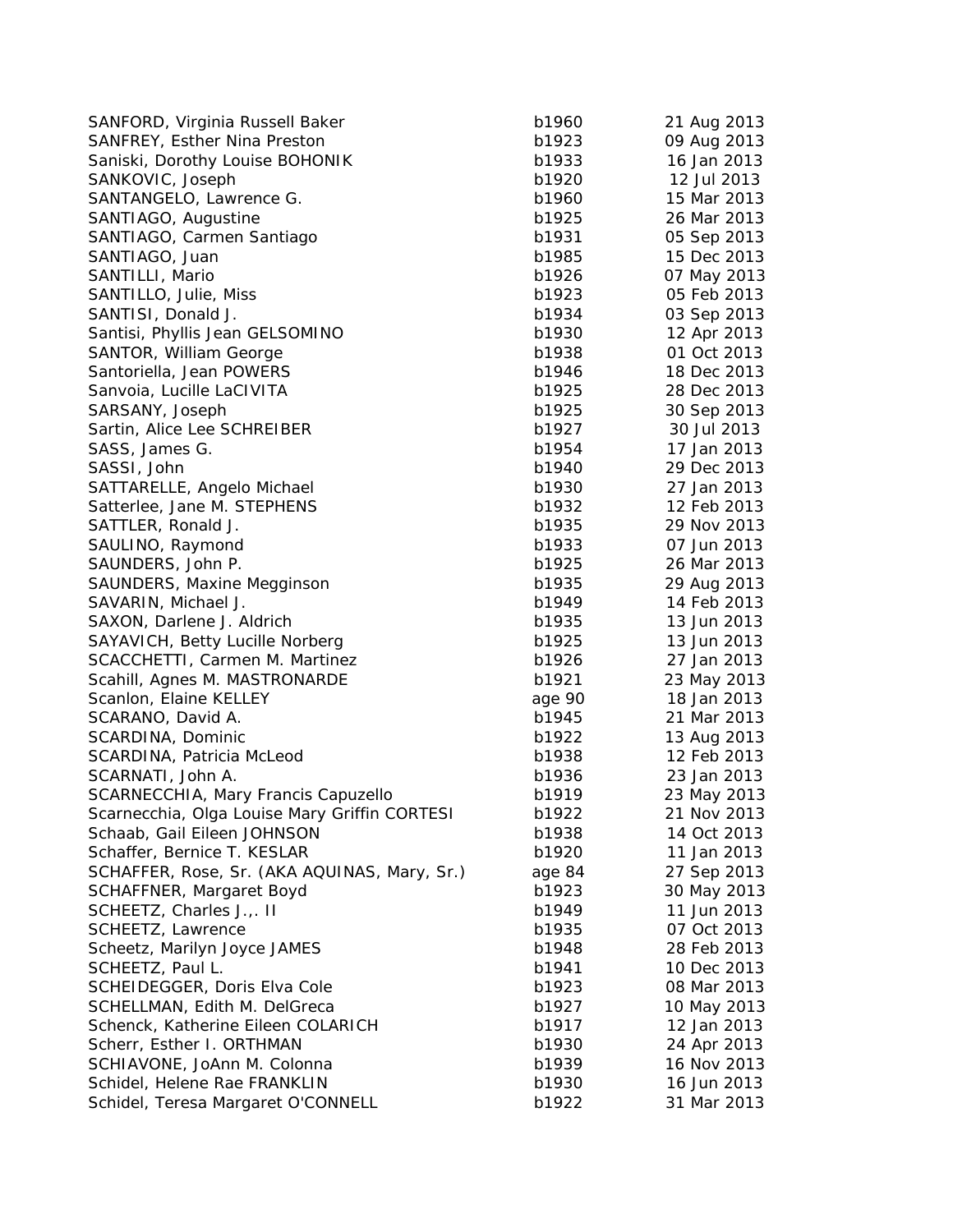Schiffhauer, Alice J. SAADEH b1 Schlabaugh, Janet Eileen CLOSE b1 SCHLAG, Catherine Ward b1 Schmid, Clara Missik MAURER b1 SCHMID, Ruth Ann Widera b1928 26 Aug 2013 26 Aug 2014 26 Aug 2013 26 Aug 2014 26 Aug 2013 26 Aug 2014 27 Aug 20 SCHMIDT, Edward C., Jr. b1956 07 Sep 2014 07 Sep 2014 07 Sep 2014 07 Sep 2013 07 Sep 2014 07 Sep 2013 07 Sep 20 SCHMIDT, Frances Bryer b1 SCHMUTZ, Alice Bliss b1 SCHNEIDER, Michael b1927 21 May 2013 21 May 2014 2014 2014 21 May 2014 2014 2014 2014 2014 2014 2013 2014 2013 SCHNEIDER, Robert H., Jr. b1942 06 Nov 2014 06 Nov 2014 07:30 Nov 2014 07:42 06 Nov 2014 07:42 06 Nov 2014 07:4 Schneider, Sylvia KATZ b1 SCHNELL, Sophie Bacic b1919 11 May 2013 11 May 2014 11 May 2014 12:30 12:30 Schott, Betty Jane CHINE b1 SCHRADER, Donald C. b1950 08 Sep 2013 08 Sep 2013 SCHREIBER, Alice Lee Sartin b1 SCHROCK, Ruth L. Pantea SCHROM, Jane M. Kalaher b1 SCHRUM, Gary S., Jr. b1967 04 Sep 2014 04 Sep 2014 04 Sep 2014 04 Sep 2014 04 Sep 2014 04 Sep 2013 04 Sep 2013 Schuller, Helen BIRSKOVICH b1 Schuller, Jessica A. GOOD b1 SCHULLER, John F. age 69 08 30 08 30 09 09 08 30 09 09 10 10 10 10 10 11 12 13 14 15 16 17 17 18 19 19 19 19 1 SCHULTZ, Helen Renee Wertz b1 SCHULTZ, Ivy (Mrs. Sylvester) b1 Schultz, Marian M. SHALLENBERGER b1 SCHULTZ, William D., Sr. b1924 13 Jun 2014 13 Jun 2014 13 Jun 2014 13 Jun 2014 13 Jun 2014 13 Jun 2013 13 Jun 201 Schulz, Eleanor Louisa HAWN b1 SCHUSTER, Elizabeth Ann, Sr. b1956 18 Oct 2014 SCHUSTER, John E. b1 Schwab, Caryl Martha WYNNE b1 SCHWAGER, Winona E. Rowland b1 SCHWARTZ, Ilene June Bonner b1 SCHWARTZ, Rita Ann Meyer b1 SCHWEBEL, Joseph M. age 73 05 May 2013 SCHWEIKERT, William Robert b1 SCHWEINSBERG, John Calvin b1933 1994 Scocchera, Jean A. DAVIS b1 SCOFINSKY, Martha S. Oesch b1 SCOTFORD, Judy Busler b1935 28 Aug 2013 Scott, Alvareeta JOHNSON b1 Scott, Bernadette L. BURRISS b1 Scott, Laverne P. HOWARD b1 Scott, Marie T. DIORIO b1913 b1913 b1913 b1913 b1913 b1913 b1913 b1913 b1913 b191 SCOTT, Michael James b1 SCOTT, Patrick C. b1911 27 Jan 2013 27 Jan 2014 27 Jan 2014 27 Jan 2014 27 Jan 2014 27 Jan 2014 27 Jan 2014 27 Jan 2014 27 Jan 2014 27 Jan 2014 27 Jan 2014 27 Jan 2014 27 Jan 2014 27 Jan 2014 27 Jan 2014 27 Jan 2014 27 Jan SCOTT, Wilson b1 SCURICH, Bernita Rose Jones b1928 26 Sep 2014 Seaborn, Mary Alice STEWART b1 SEALS, Donald E. b1945 17 Feb 2014 17 Feb 2014 17 Feb 2014 17 Feb 2014 17 Feb 2014 17 Feb 2014 17 Feb 2014 17 Feb 2014 17 Feb 2014 17 Feb 2014 17 Feb 2014 17 Feb 2014 17 Feb 2014 17 Feb 2014 17 Feb 2014 17 Feb 2014 17 Feb Seamans, Carole E. ROGERS b1 SEARS, Rodney Craig and SEARS, and SEARS and SEARS and SEARS and SEARS and SEARS and SEARS and SEARS and SEARS and SEARS and SEARS and SEARS and SEARS and SEARS and SEARS and SEARS and SEARS and SEARS and SEARS and SEARS a SEAY, Rose Marie Jackamo b1 Sebastian, Isabel DiFRANGIA b1

| 964  |             |
|------|-------------|
|      | 09 Jan 2013 |
| 933  | 30 Apr 2013 |
| 927  | 26 Jun 2013 |
| 932  | 09 Mar 2013 |
| 928  | 26 Aug 2013 |
| 956  | 07 Sep 2013 |
| 920  | 07 Apr 2013 |
| 916  |             |
|      | 02 Jun 2013 |
| 927  | 21 May 2013 |
| 942  | 06 Nov 2013 |
| 924  | 14 Jul 2013 |
| 919  | 11 May 2013 |
| 931  | 06 Mar 2013 |
| 950  | 08 Sep 2013 |
| 927  |             |
|      | 30 Jul 2013 |
|      | 03 Nov 2013 |
| 916  | 24 Apr 2013 |
| 967  | 04 Sep 2013 |
| 918  | 20 Jun 2013 |
| 946  | 26 Oct 2013 |
| e 69 | 08 Sep 2013 |
| 955  | 02 Dec 2013 |
|      |             |
| 923  | 30 Oct 2013 |
| 927  | 15 May 2013 |
| 924  | 13 Jun 2013 |
| 917  | 22 Dec 2013 |
| 956  | 18 Oct 2013 |
| 942  | 15 Apr 2013 |
| 930  | 21 Aug 2013 |
| 931  |             |
|      | 10 Jan 2013 |
| 927  | 23 Jan 2013 |
| 933  | 22 May 2013 |
| e 73 | 05 May 2013 |
| 922  | 23 Oct 2013 |
| 933  | 19 Feb 2013 |
| 946  | 02 Aug 2013 |
| 927  | 15 Mar 2013 |
| 935  | 28 Aug 2013 |
|      |             |
| 929  | 30 Oct 2013 |
| 929  | 13 Nov 2013 |
| 949  | 21 Nov 2013 |
| 913  | 19 Jun 2013 |
| 961  | 25 Jul 2013 |
| 911  | 27 Jan 2013 |
| 933  | 24 Sep 2013 |
|      |             |
| 928  | 26 Sep 2013 |
| 937  | 13 Oct 2013 |
| 945  | 17 Feb 2013 |
| 944  | 15 Feb 2013 |
| e 52 | 15 Oct 2013 |
| 915  | 05 Apr 2013 |
| 923  | 17 Nov 2013 |
|      |             |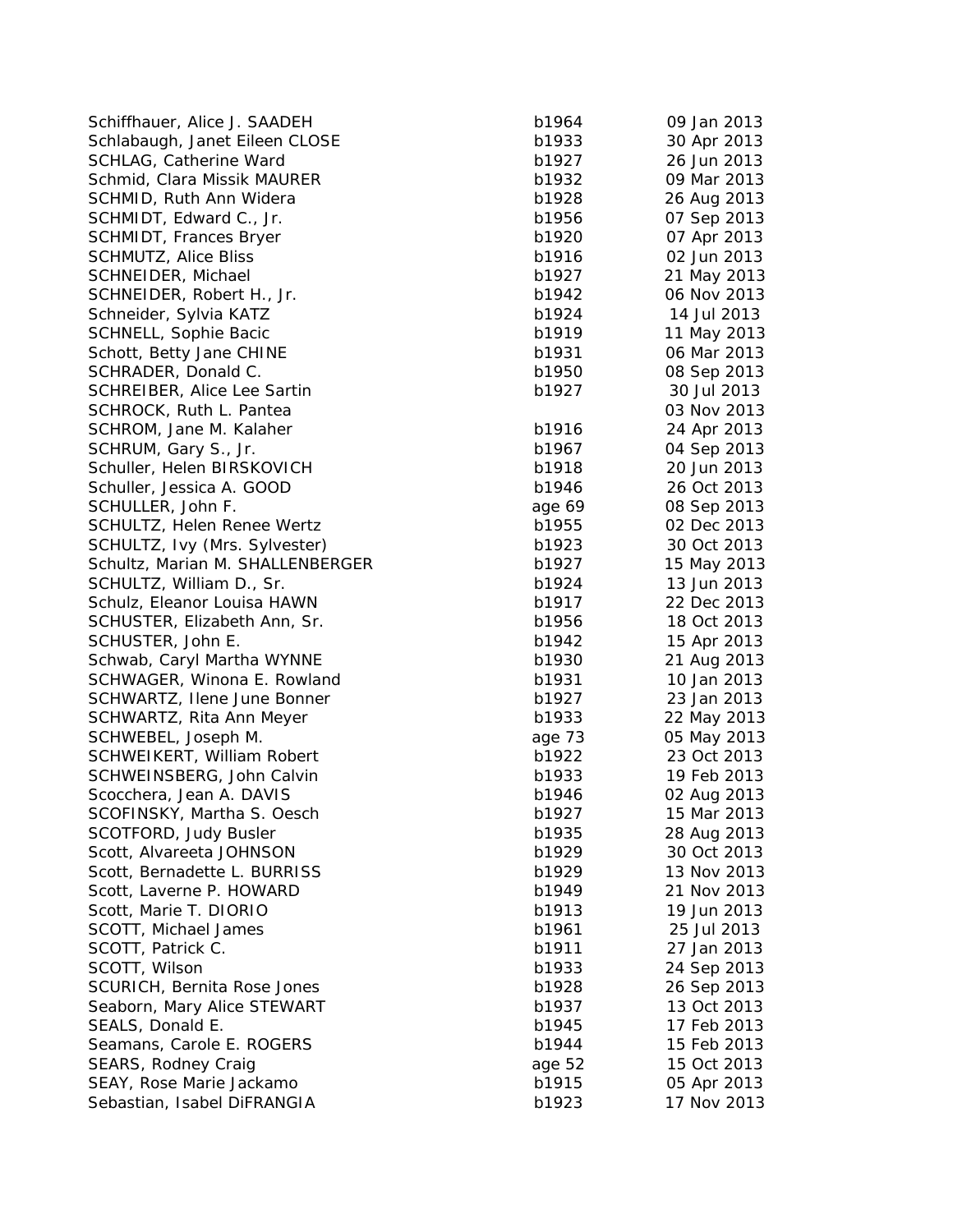SEBO, Clara J. Aaron b19 Sebulsky, Marian TASCIONE b19 Seckler, Linda Lee SHARFAL b19 SECKLER, Margaret L. Hall b1939 2014 SECOLA, Catherine Vesco b19 SEDALL, Elizabeth A. LeFevre b19 Sedzmak, Elizabeth M. WAGNER b19 SEEGER, John F., Sr. b1929 22 Sep 2014 SEGESTO, Donna Kay Jones b1943 04 Oct 2014 SEGESTO, Steven Charles b1971 03 Nov 2014 SEIDITA, Dolores L. Mascarella b19 SEIDNER, Jean Elsie Russell b19 SEIFERT, Gail Nina Furman b19 Sekela, Helen GRONER b19 SEKERAK, Clarence R. b19 SEKERAK, Susan Kay Hummer b19 SELBY, Margaret A. McMullen b19 Sell, Margaret A. DelCASTELLO b19 SEMANKIW, Gregory b19 SEMER, Carolyne R. Centofanti b1941 26 May 2014 SEMERARO, Helen L. Rogers b19 SEMKO, Ann M. Knapik b19 Semonza, Patrica A. MARTIN b19 Semple, Laura J. PRICE b19 SENA, Carmen E. b19 SENANEFES, James b19 SENCHESAK, Ann Marie Lasko b19 SENICH, Betty Hricko b19 SENICH, Ida May Hughes b19 SENVISKY, David M. b19 Senvissky, Margaret M. HARRIS b19 SERIAN, Barbara Onnolee Hill **Annual age 27 Sep 2013** 2014 Sesko, Stella L. DeMAIN Kleeh b19 SEVERN, Marjorie J. Centrello b1947 24 Bulletin b1947 SEWELL, Marshall SEWELL, Vernon L. b19 SEXTON, Charles H. b1946 22 Jan 2014 Sexton, Joanne ROBINSON b1932 18 Jul 2014 SEXTON, Mar'ica, Miss b1973 14 Sep 2014 SEYBERT, Charles W. b1935 28 July 2014 SFERRA, Donna DiTommaso b19 SFERRA, Giulia Sferra b1924 23 Nov 2014 SHACKLOCK, Edward C. b1939 b1939 b1939 b1939 b1939 b1939 b1939 b1939 b1939 b1939 b1939 b1939 b1939 b1939 b1939 SHACKLOCK, William A., Sr. b1938 28 aug 2014 SHAFER, John R. b1934 10 Aug 2014 SHAFFER, Betty G. Johnston b19 SHAFFER, E. Jane Brown b19 Shaffer, Ellen Marie NEIMAN b19 Shaffer, Jean Isabelle MATTHEWS age Shaffer, Marilyn BISHOP b1933 b1933 Shaffer, Mary Agnes ARVIDSON b19 SHAFFER, Norma J. (Mrs. James A.) b19

| 929 | 22 Feb 2013 |
|-----|-------------|
| 927 | 12 Apr 2013 |
| 949 | 03 Oct 2013 |
| 939 | 20 Jul 2013 |
| 924 | 29 Jan 2013 |
| 929 | 07 Mar 2013 |
| 917 | 12 Jun 2013 |
|     |             |
| 929 | 22 Sep 2013 |
| 943 | 04 Oct 2013 |
| 971 | 03 Nov 2013 |
| 932 | 24 Jul 2013 |
| 924 | 11 May 2013 |
| 950 | 12 Sep 2013 |
| 926 | 09 Jun 2013 |
| 922 | 13 Dec 2013 |
| 945 | 20 Feb 2013 |
| 936 | 19 Jun 2013 |
| 942 | 15 Aug 2013 |
|     | 31 Jul 2013 |
| 922 |             |
| 941 | 26 May 2013 |
| 919 | 19 Mar 2013 |
| 921 | 23 Aug 2013 |
| 953 | 26 Feb 2013 |
| 927 | 31 Aug 2013 |
| 922 | 19 Dec 2013 |
| 928 | 14 Feb 2013 |
| 928 | 20 Apr 2013 |
| 923 | 03 Jan 2013 |
| 924 | 16 Jul 2013 |
| 950 | 25 Jun 2013 |
|     |             |
| 956 | 24 Sep 2013 |
| 987 | 27 Sep 2013 |
| 921 | 06 Jul 2013 |
| 947 | 24 Aug 2013 |
|     | 10 Jun 2013 |
| 956 | 08 May 2013 |
| 946 | 22 Jan 2013 |
| 932 | 18 Jul 2013 |
| 973 | 14 Sep 2013 |
| 935 | 28 Jul 2013 |
| 914 | 06 Jun 2013 |
| 924 | 23 Nov 2013 |
| 939 |             |
|     | 06 Feb 2013 |
| 938 | 28 Aug 2013 |
| 934 | 10 Aug 2013 |
| 925 | 13 Mar 2013 |
| 925 | 24 Mar 2013 |
| 924 | 05 Apr 2013 |
| 91  | 16 Jul 2013 |
| 933 | 09 Jun 2013 |
| 965 | 18 Aug 2013 |
| 928 | 16 Apr 2013 |
|     |             |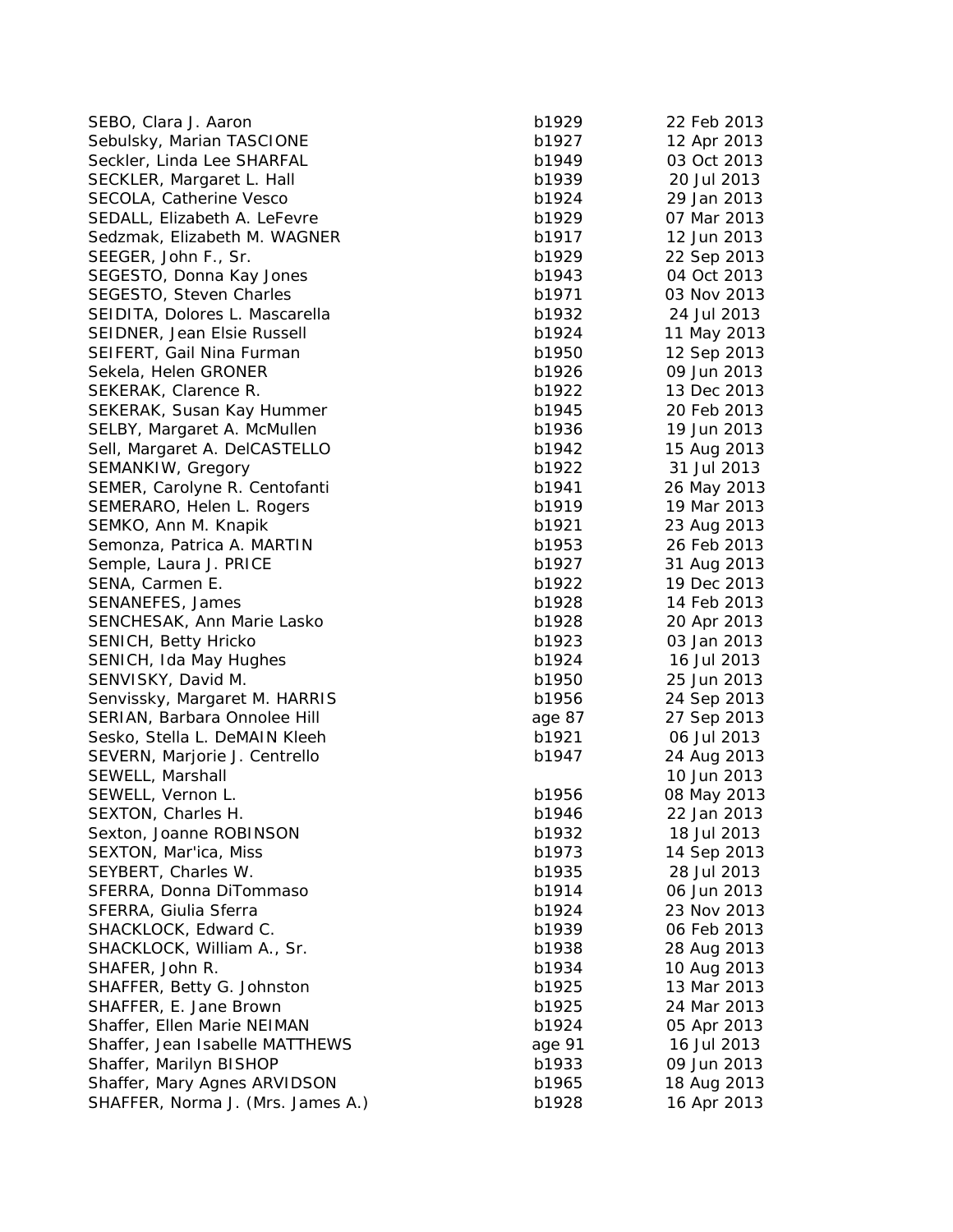| Shaffer, Rita Joan CENTAFANTI                 | b1933  | 31 Jan 2013                |
|-----------------------------------------------|--------|----------------------------|
| SHAFFER, Rose, Miss (AKA AQUINAS, Mary, Sr.)  | age 84 | 27 Sep 2013                |
| SHAFFER, Rose, Miss (AKA SCHAFFER, Rose, Sr.) | age 84 | 27 Sep 2013                |
| Shaffer, Sara L. LANDY                        | b1933  | 11 Nov 2013                |
| SHALLENBERGER, Marian M. Schultz              | b1927  | 15 May 2013                |
| SHANK, Philip                                 | b1918  | 29 May 2013                |
| SHANKLE, Harry Arthur                         | b1933  | 23 Jan 2013                |
| SHANNON, Norman E.                            | b1937  | 04 Jun 2013                |
| SHANNON, Roselyn Casey                        | b1930  | 17 Jul 2013                |
| SHARFAL, Ann M. Pusch                         | b1918  | 03 Dec 2013                |
| SHARFAL, Linda Lee Seckler                    | b1949  | 03 Oct 2013                |
| SHARKEY, Thomas J.                            | b1955  | 26 Jun 2013                |
| SHARPER, Jerome A.                            | b1954  | 17 Nov 2013                |
| SHASHO, Michael                               | b1928  | 15 Mar 2013                |
| SHAW, Betty Jane, Miss                        | b1927  | 18 Apr 2013                |
| Shaw, Evelyn Mildred ALBERT                   | b1917  | 27 Jun 2013                |
| SHAW, Forrest W.                              | b1932  | 04 Feb 2013                |
| Shea, Eileen SULLIVAN                         | b1926  | 22 Feb 2013                |
| Shea, Janet J. DUKE                           | b1957  | 22 Oct 2013                |
| Shea, Mary K. McNALLY                         | b1920  | 06 Oct 2013                |
| SHEARER, Virginia K. Mayorga                  | b1925  | 30 Jun 2013                |
| SHEELY, Donald W.                             | b1955  | 23 Jan 2013                |
| Sheldon, Doris Eileen BOKESCH                 | b1961  | 02 May 2013                |
| SHELTON, Deborah L. Birchfield                | b1956  | 17 Jan 2013                |
| SHERBAK, Edward A.                            | b1924  | 27 Apr 2013                |
| SHERIDAN, Mary Alice Kope                     | b1927  | 28 Feb 2013                |
|                                               | b1938  |                            |
| SHERIDAN, Robert P.                           | b1931  | 09 May 2013<br>14 Dec 2013 |
| SHERMAN, Hilda C. Fraley                      |        | 10 Feb 2013                |
| SHERROD, Catherine Hogue                      | b1929  |                            |
| Sherrod, Phyllis L. BONNER                    | b1932  | 01 Mar 2013                |
| SHERRY, Earl R.                               | b1931  | 17 Apr 2013                |
| SHERWIN, Lucille Heyman                       |        | 02 Apr 2013                |
| SHIAMONE, Patricia A., Miss                   | b1957  | 16 May 2013                |
| SHIBBLE, Alexander J.                         | b1988  | 01 Nov 2013                |
| SHIELDS, Cortland R.                          | b1919  | 03 Jan 2013                |
| Shields, Eileen Louise WILLIAMS               | b1944  | 02 May 2013                |
| SHILLER, Pauline Yurcho                       | age 84 | 04 Jun 2013                |
| SHILLING, Harriet Deloris Policy              | b1927  | 04 Apr 2013                |
| SHINGLETON, Betty Ann Fitzsimmons             | b1935  | 24 Jan 2013                |
| Shingleton, Rosemary LANNING                  | b1930  | 15 Jan 2013                |
| SHIPEK, Stella Broschtschak (AKA SKRZYPEK)    | b1926  | 07 Feb 2013                |
| SHIPP, Helen Marie, Miss                      | b1932  | 03 Oct 2013                |
| Shipp, Mattie CRAWLEY                         | b1926  | 07 Aug 2013                |
| SHIRILLA, John R.                             | b1936  | 05 Feb 2013                |
| SHIRILLA, Mary Lou Capezzuto                  |        | 09 Jun 2013                |
| SHIRILLA, Richard L.                          | age 80 | 24 Aug 2013                |
| SHOCKEY, Scott Allen                          | b1979  | 23 Aug 2013                |
| Shoff, Rose Mary KUNOVICH                     | b1945  | 30 May 2013                |
| Shollenberger, Janet J. PUSSER                | b1923  | 21 Apr 2013                |
| SHOMO, Worthington C.                         | age 83 | 24 Mar 2013                |
| SHOOK, Betty J. Foster                        | b1924  | 11 Aug 2013                |
| SHORT, Betty L. Witherspoon                   | b1921  | 07 Mar 2013                |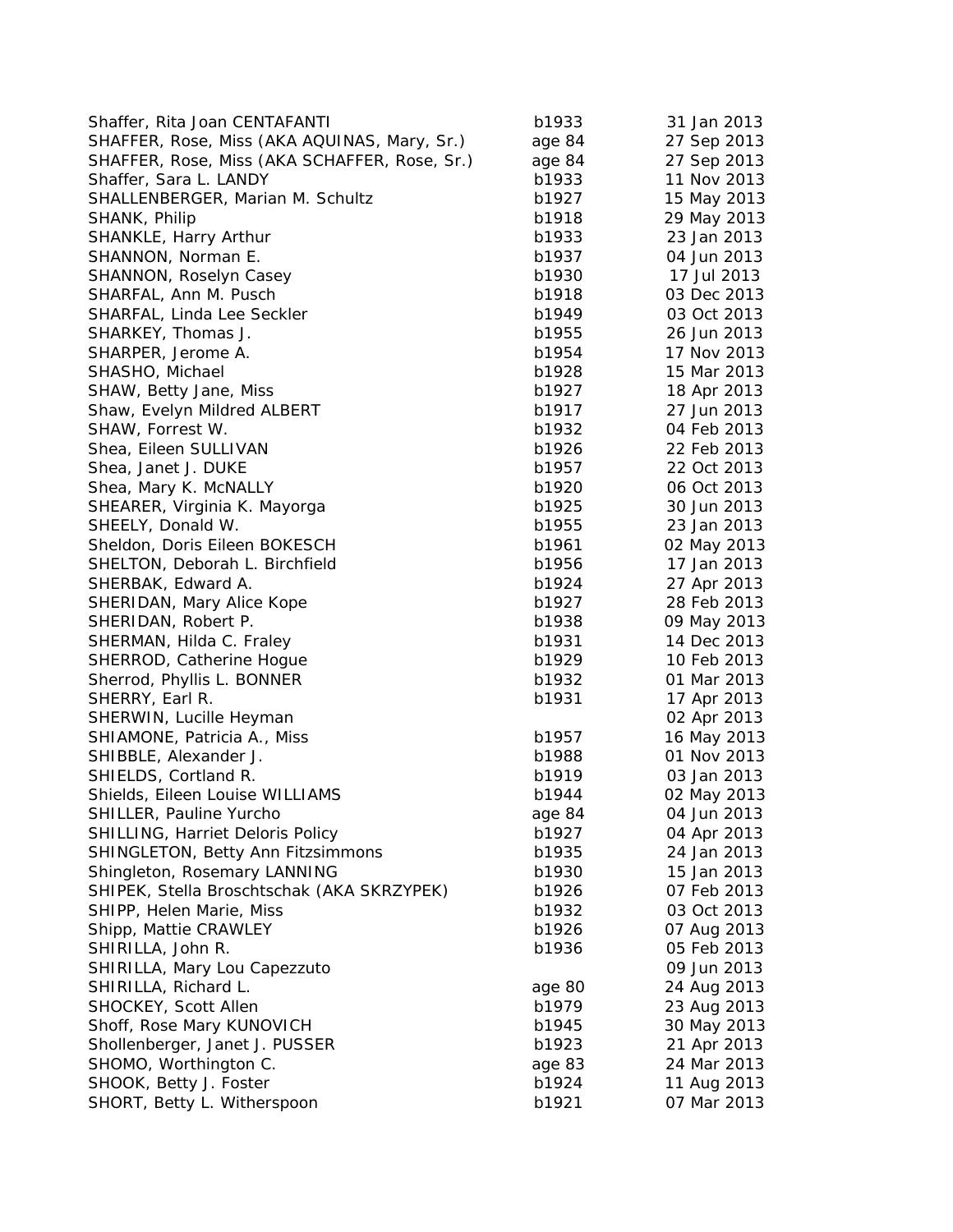| SHORTER, Jerald                         | b1951  | 09 Oct 2013 |
|-----------------------------------------|--------|-------------|
| SHORTHOUSE, Jeanette L. Landorf         | b1922  | 19 May 2013 |
| <b>SHOTTS, Bessie Louise Gerner</b>     | b1924  | 12 Mar 2013 |
| SHOWALTER, Henry G.                     | age 60 | 09 Jun 2013 |
| SHREVE, G. Howard                       | b1926  | 16 Jan 2013 |
| SHULER, Asani Machi Annithe d/o Janicka | b2013  | 24 Jul 2013 |
| SHULER, Georgia L. May                  | b1933  | 23 Jul 2013 |
| SHULUGA, Joseph G.                      | b1935  | 01 Dec 2013 |
| SHUMAKER, Erwin R.                      | b1948  | 01 Dec 2013 |
| SHUNTICH, Peter J.                      | b1931  | 08 Aug 2013 |
| SHURTLEFF, Veronica S. Garzan           | b1933  | 28 Nov 2013 |
| Shushok, Velma M. SLAVIC                | b1932  | 08 May 2013 |
| SHUTRUMP, Betty Jean Nierlich           | b1922  | 02 Jun 2013 |
| SHUTRUMP, Kimberly L. Price             | b1971  | 18 Apr 2013 |
| SIAO, Cheng K. (Mrs. Chinglyn B.)       | b1925  | 11 Jan 2013 |
| Sicafuse, Cheryl BEIGHT                 | b1953  | 20 Apr 2013 |
| Sicafuse, Georgeann HOUCK               | b1942  | 20 May 2013 |
| Sickles, Constance KAYDO                | b1940  | 10 Apr 2013 |
| SIEGEL, Mary Ann Kaley                  | b1939  | 30 May 2013 |
| Siegwart, Delores Marie POLONUS         | b1928  | 14 Nov 2013 |
| Sikora, Irene MIKLAS                    | b1925  | 15 Jan 2013 |
| SILHANEK, Mary Udovich                  | b1921  | 02 Apr 2013 |
| SILVESTRI, Ronald G.                    |        | 14 Oct 2013 |
| Simchick, Patricia A. STOFFICK          | b1931  | 19 Apr 2013 |
| SIMEONE, Archie                         | b1918  | 31 Jul 2013 |
| SIMEONE, Diana L. Hoyle Davis           | b1958  | 24 Apr 2013 |
| SIMEONE, Guy R.                         | b1927  | 10 Jul 2013 |
| Simione, Rose M. Virgalitte WINDT       | b1912  | 20 Jul 2013 |
| Simkovic, Mary L. GARCAR                | b1911  | 10 Feb 2013 |
| SIMMONS, Dennis Floyd                   | b1943  | 04 Dec 2013 |
| Simmons, Diana K. Baber-TORREZ          | b1951  | 23 Oct 2013 |
| SIMON, Madeline V. Storage              | age 91 | 08 Sep 2013 |
| SIMON, Marie Hall                       | b1927  | 28 Aug 2013 |
| Simon, Sandra Jean IACOBUCCI            | b1939  | 13 Oct 2013 |
| SIMOND, Allie B. Hughes                 | b1935  | 22 Aug 2013 |
| Simone, Giovanna S. PRITCHARD           | b1934  | 29 May 2013 |
| SIMONS, Mary Rita Pelton                | b1957  | 10 Dec 2013 |
| Simpson, Alice RUEHLE                   | b1913  | 16 Sep 2013 |
| Simpson, Dona M. Curtin PIZZITOLA       | b1940  | 01 Jun 2013 |
| SIMPSON, Earl M.                        | b1933  | 19 Jan 2013 |
| SIMPSON, Robert D.                      | b1926  | 18 Oct 2013 |
| SINCEL, Charles A.                      | b1932  | 12 Feb 2013 |
| SINCHAK, Clarence W.                    | b1946  | 20 Feb 2013 |
| Sinciline, Rose M. PIVOVAR              | b1918  | 04 Mar 2013 |
| Sindich, Mary SAMUELS                   | b1923  | 14 Apr 2013 |
| SINESIO, Valerio                        | b1921  | 23 Feb 2013 |
| SINGLETON, Catharine Eppers             | b1917  | 07 Apr 2013 |
| Sinibaldi, Alice L. BELLINO             | b1932  | 08 Aug 2013 |
| Sinistro, Phyllis LaGUARDIA             | b1930  | 12 Jun 2013 |
| SINKELE, David J.                       | b1939  | 18 Dec 2013 |
| SINKOVICH, Ann K., Miss                 | b1930  | 16 Jun 2013 |
| Sinkovich, Dorothy Carolyn HUDRAN       |        | 22 Aug 2013 |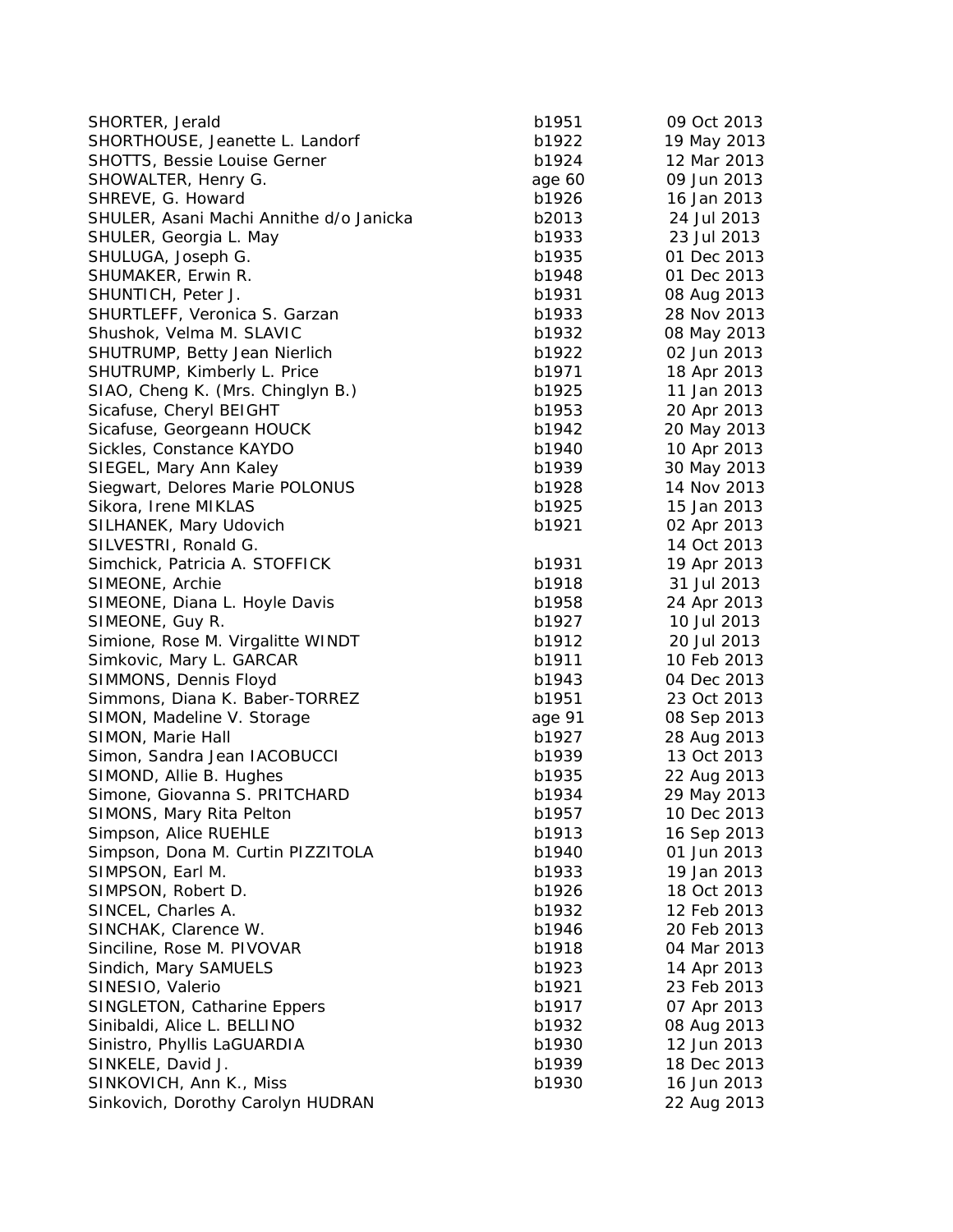| SINKOVICH, Joseph John                      | b1920  | 12 May 2013 |
|---------------------------------------------|--------|-------------|
| Sinn, Donna Jean Rosenberg Betts CRISTOFARO | b1931  | 06 Aug 2013 |
| Sintic, Mary E. MARKS (AKA MARKUSIC)        | b1914  | 05 May 2013 |
| SIPE, Eleanor Manda Krell                   | b1927  | 27 Feb 2013 |
| Sipe, Margaret MENN                         | b1921  | 24 Feb 2013 |
| SIPOS, Louis J.                             | age 90 | 14 Dec 2013 |
| Sircy, Lori A. BIANCO                       | b1956  | 28 Feb 2013 |
| SISK, Michael R.                            | b1959  | 01 Dec 2013 |
| SIWIEC, Winifred James                      | b1924  | 11 Sep 2013 |
| Siwiecki, Julia BONAR                       | b1924  | 10 Mar 2013 |
| Skarote, Josephine M. CASALINI              | b1929  | 03 Mar 2013 |
| Skelley, Patricia Renea GAFFNEY             | b1958  | 08 Dec 2013 |
| SKIFFEY, Maurice R.                         | b1941  | 03 Oct 2013 |
| SKINNER, Judy Dowdy                         | b1942  | 17 Sep 2013 |
| Skipp, Carole A. FERRARO                    | b1941  | 14 Feb 2013 |
| Skish, Mary Ann BORUCKI                     | b1941  | 10 Mar 2013 |
| Sklepko, Dolores L. VALENTINI               | b1927  | 26 Dec 2013 |
| SKOCIC, John Michael                        | b1941  | 20 Jan 2013 |
| Skolnik, Margaret M. Dobransky FUESE        | b1920  | 18 Sep 2013 |
| SKOVIRA, Emma Jean Tisone                   | b1931  | 24 Jul 2013 |
| SKOVIRA, Thomas S.                          | b1925  | 06 Feb 2013 |
| <b>SKOWRON, Frank Edward</b>                | b1942  | 23 Jan 2013 |
| SKROBUT, Stanley S.                         | b1944  | 28 Jul 2013 |
| SKRZYPEK, Stella Broschtschak (AKA SHIPEK)  | b1926  | 07 Feb 2013 |
| SLAGLE, Earl C.                             | b1927  | 10 Apr 2013 |
| SLANINA, Laura Diane Srock                  | b1972  | 10 Nov 2013 |
| SLATTERY, Ruth Ellen Hart                   | b1911  | 13 Nov 2013 |
| Slaven, Sharon Jean DUBEC                   | b1962  | 15 Jan 2013 |
| SLAVIC, Velma M. Shushok                    | b1932  | 08 May 2013 |
| SLAVIN, Katherine E. Murphy                 | b1935  | 08 May 2013 |
| SLICK, Dana J.                              | b1949  | 15 Oct 2013 |
| Slicker, Lorraine Ann QUILTY                | b1940  | 14 Jul 2013 |
| SLIDER, Nellie Mae Blake                    | b1927  | 10 Jun 2013 |
| SLIFKA, Elmer R.                            | b1922  | 03 Feb 2013 |
| SLIKE, Caroline Jenny Startari              | b1918  | 13 Jan 2013 |
| SLIMMER, Ruth, Miss                         | b1928  | 03 Apr 2013 |
| SLOCUM, Shacole Melody, Miss                | b1986  | 05 Mar 2013 |
| Smales, Mary Ann BURTON                     | b1939  | 03 Jun 2013 |
| SMALLEY, Richard W.                         | b1965  | 01 May 2013 |
| SMALLWOOD, Francisca Franqui                | b1964  | 10 Nov 2013 |
| Smallwood, Olive Henrietta Mae MURPHY       | b1920  | 18 Jun 2013 |
| Smart, Helene Nora HARMON                   | b1936  | 22 Oct 2013 |
| SMILEY, Marjorie R. Kerlin                  | age 87 | 17 Nov 2013 |
| SMILEY, Theresa Suzanne Dahman              | b1942  | 02 Jan 2013 |
| SMITH, Agnes Monroe                         | age 93 | 27 Nov 2013 |
| Smith, Annie M. RANDOLPH                    | b1934  | 17 Jan 2013 |
| SMITH, Anthony Vincent                      | b1966  | 27 Jul 2013 |
| SMITH, Betty Jean Phillips                  | b1930  | 04 Sep 2013 |
| SMITH, Betty Louise Johnston                | b1922  | 31 Aug 2013 |
| Smith, Betty M. DELUCA                      | b1924  | 05 May 2013 |
| SMITH, Brett Howard                         | b1969  | 03 Aug 2013 |
| SMITH, Cynthia Louise, Miss                 | b1959  | 01 Aug 2013 |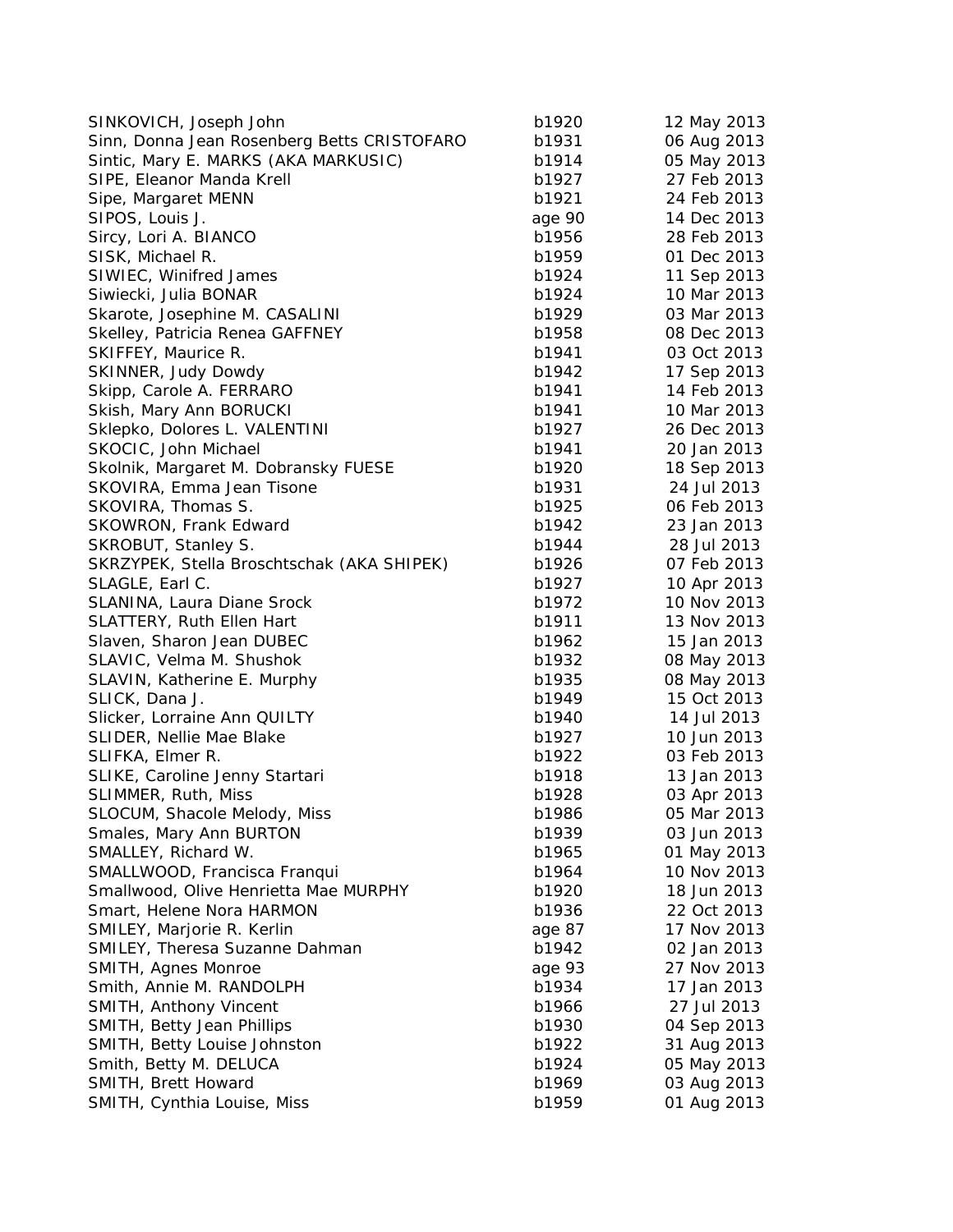| SMITH, Dannie Mae Davenport      | b1928   | 21 Nov 2013 |
|----------------------------------|---------|-------------|
| SMITH, Donald H.                 | b1930   | 30 Apr 2013 |
| Smith, Elizabeth Jane BOOTH      | b1923   | 21 Aug 2013 |
| SMITH, Ella Mae Jagger           | b1934   | 23 Jun 2013 |
| SMITH, Elmer S.                  | b1919   | 24 Nov 2013 |
| SMITH, Ernest D.                 | b1933   | 02 Aug 2013 |
| SMITH, Floris H. Highsmith       | b1916   | 08 Jan 2013 |
| SMITH, Floris H. Highsmith       | b1916   | 10 Mar 2013 |
| SMITH, Frederick J.              | b1944   | 07 Feb 2013 |
| Smith, Geraldine HOUSER          | b1941   | 31 Oct 2013 |
| Smith, Gladys O'DEA              |         | 17 Nov 2013 |
| SMITH, Howard Reese              | b1938   | 10 Dec 2013 |
| SMITH, Irene Russell             | b1926   | 21 Feb 2013 |
| SMITH, Ivian Tyrell              | b1995   | 27 May 2013 |
| SMITH, James                     | b1936   | 29 May 2013 |
| SMITH, James Edward              | b1935   | 03 Feb 2013 |
| SMITH, Jennie Jo DeVite          | b1957   | 13 Dec 2013 |
| SMITH, Johhnie Mae, Miss         | b1940   | 30 Mar 2013 |
| SMITH, Josephine Fraley          | b1921   | 09 Sep 2013 |
| Smith, Katherine D. PREST        | b1947   | 23 Jun 2013 |
| SMITH, Keith A.                  | b1943   | 18 Mar 2013 |
| SMITH, Leroy                     | b1927   | 03 Nov 2013 |
| SMITH, Margaret A. Strauss       | b1921   | 28 Nov 2013 |
| Smith, Margaret Hilda WHITING    | b1921   | 23 Feb 2013 |
| SMITH, Marjorie L. Barber        | b1927   | 23 Jul 2013 |
| SMITH, Mary Elizabeth Pflug      | b1910   | 20 Mar 2013 |
| Smith, Mary Lee HOWELL           | b1962   | 13 Aug 2013 |
| SMITH, Mynra Jane Gustafson      | b1945   | 28 Feb 2013 |
| SMITH, Myrna Jane Gustafson      | age 67  | 19 May 2013 |
| Smith, Myrtle THORPE             | b1930   | 19 Jan 2013 |
| SMITH, Nadine Frances Clark      | b1928   | 23 Aug 2013 |
| SMITH, Noah Damien s/o Amanda    | b/d2013 | 19 May 2013 |
| Smith, Opal Marie REICK          | b1942   | 24 Oct 2013 |
| Smith, Patty A. REED             | b1948   | 19 Jan 2013 |
| SMITH, Robert Bruce              | age 93  | 07 Mar 2013 |
| SMITH, Robert Edward             | b1940   | 28 Mar 2013 |
| SMITH, Robert Raymond            | b1922   | 17 Mar 2013 |
| Smith, Rosie Lee WALLS           | b1939   | 09 Jul 2013 |
| Smith, Ruby Lee VALREE           | b1927   | 01 Dec 2013 |
| SMITH, Sallie Mae Wood           | b1923   | 02 Jan 2013 |
| SMITH, Sandra H. Hetrick         | b1940   | 24 Apr 2013 |
| Smith, Thelma McElarth CHRISTIAN | b1918   | 12 Oct 2013 |
| Smith, Theresa Lefoer LUTHER     | b1934   | 28 Jul 2013 |
| Smith, Virginia M. DeLAUTER      | b1923   | 29 Sep 2013 |
| SMITH, Virginia R. Brownlee      | b1922   | 04 Jun 2013 |
| Smith, Virginia Ruth HANNA       | age 89  | 04 Jun 2013 |
| SMITH, Walter E.                 | b1954   | 13 Mar 2013 |
| SMITH, Willie V.                 | b1918   | 27 Oct 2013 |
| Smolek, Marsha BURKE             | b1946   | 04 Aug 2013 |
| Smolka, Catherine A. WIDENER     | b1976   | 09 May 2013 |
| Smuke, Frances D. SAINATO        | b1928   | 10 Nov 2013 |
| Smur, Margaret KOLMAN            | b1920   | 03 Mar 2013 |
|                                  |         |             |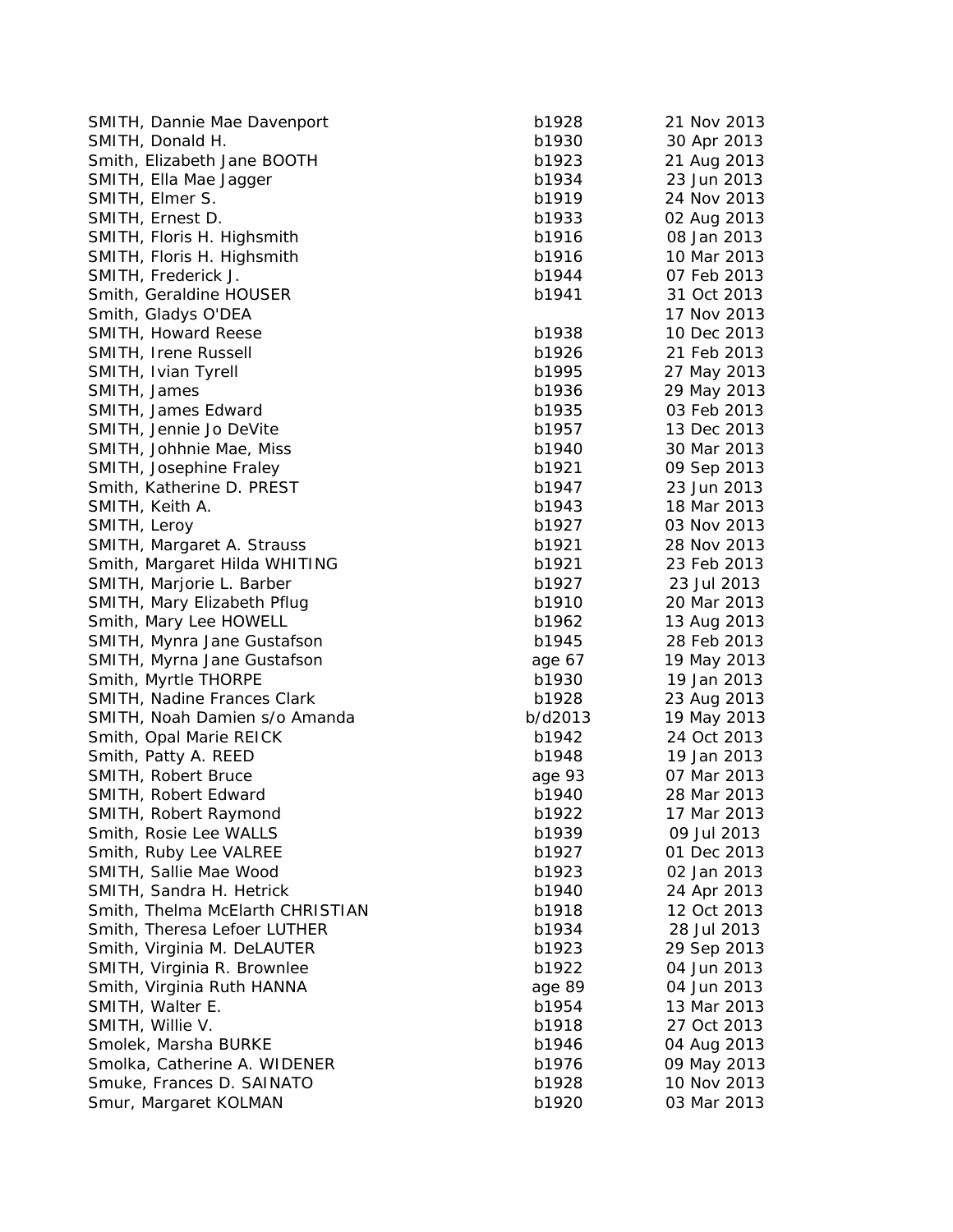| Smurro, Helen B. MCCOY                | b1920  | 05 Jan 2013 |
|---------------------------------------|--------|-------------|
| Smutek, Stella D. PRISLIPSKY          | b1916  | 10 Dec 2013 |
| SMYTHE, Thomas C.                     | b1960  | 09 Apr 2013 |
| SNAY, Daniel Wayne                    | b1965  | 05 Dec 2013 |
| SNEAD, Walter R., Sr.                 | b1943  | 11 Oct 2013 |
| SNEAD, Yvonne Van Goldston            | b1952  | 13 Nov 2013 |
| Sneddon, Joyce S. GRUBBS              | b1940  | 20 Apr 2013 |
| SNEDDON, Lewis Edward                 | age 82 | 24 Feb 2013 |
| SNIDER, James B.                      | b1934  | 03 Apr 2013 |
| Sniezek, Stella Mary MAMAJEK          | age 87 | 12 Apr 2013 |
| SNITZER, Joseph E.                    | b1952  | 10 Mar 2013 |
| SNODGRASS, Frank E.                   | age 96 | 05 Jan 2013 |
| Snovak, Laurie Lynn ALLISON           | b1963  | 22 Sep 2013 |
| SNOW, William Wayne                   | b1934  | 19 May 2013 |
| SNOWDEN, Gene                         | b1936  | 22 Mar 2013 |
| SNYDER, Edward Lee                    | b1932  | 21 Mar 2013 |
| Snyder, Kathleen E. ROWLANDS          | b1923  | 30 Apr 2013 |
| SNYDER, Phillip D.                    | b1932  | 19 Nov 2013 |
| Snyder, Thelma Elaine BACON           | b1921  | 13 Nov 2013 |
| Sobiski, Genevieve A. NODGE           | b1923  | 16 Jul 2013 |
| SOBOTA, Barbara A. Modic              | b1938  | 26 Jan 2013 |
| SOCCORSY, Nancy E. Myers Miller       | b1944  | 17 Mar 2013 |
| Socha, Joanne M. KASS                 | b1933  | 21 Apr 2013 |
| SODEMAN, David Charles                | b1959  | 06 May 2013 |
| SOFTICH, Emerick                      | b1924  | 09 Jan 2013 |
| SOISSON, Katherine Akers              | b1924  | 15 Sep 2013 |
| Sollitto, Linda J. PARKHURST          | b1946  | 09 Jul 2013 |
| SOLOVIEKO, Lee, Jr.                   | b1931  | 14 Jun 2013 |
| Soltesz, Catherine PRITCHARD          | b1927  | 07 Nov 2013 |
| Soncrant, Stormy D. KALE              | b1963  | 16 Nov 2013 |
| SONTAG, Janice R. Piper               | b1952  | 24 Jul 2013 |
| SOOS, Anne Audrey, Miss               | b1917  | 19 Jun 2013 |
| SORIANO, Joseph                       | b1927  | 12 Dec 2013 |
| SORICE, Catherine M. Davanzo          | b1917  | 10 Mar 2013 |
| SOROKA, Daniel                        | b1927  | 31 Jan 2013 |
| Sosnosky, Linda M. PERNO              | b1949  | 17 Dec 2013 |
| SOSNOSKY, Patricia Ann Drake          | b1951  | 14 Jul 2013 |
| Sosnowski, Mary WACHUCK               | b1926  | 22 Oct 2013 |
| SOTKOVSKY, Stella D. Kaulis           | b1917  | 10 Oct 2013 |
| SOUBEYRAND, Jacob Patrick s/o Michael | b2007  | 04 Dec 2013 |
| SOUDER, Nancy Jane Callahan           | b1930  | 28 Oct 2013 |
| South, Clarice CIOTTI                 | b1930  | 23 Mar 2013 |
| SOUTHARD, Timothy Laroyal             | b1992  | 05 Dec 2013 |
| SOVIK, Paul A.                        | b1920  | 30 Nov 2013 |
| SOVIK, Ronald John                    | b1947  | 31 Jan 2013 |
| Spahlinger, Marilyn Kay LIBER         | age 64 | 01 Jan 2013 |
| SPAHR, Mary Ann Hipskind              | b1926  | 11 Oct 2013 |
| SPANO, Anne M. Gentile                | b1923  | 22 Aug 2013 |
| Spanos, Sue Papalas WILSON            | b1931  | 03 Jan 2013 |
| Sparago, Mary Jane FERRANDO           | b1915  | 16 Aug 2013 |
| SPATARA, Frank                        | b1941  | 08 Aug 2013 |
| Spatara, Judith M. YEAGER             | b1965  | 25 Feb 2013 |
|                                       |        |             |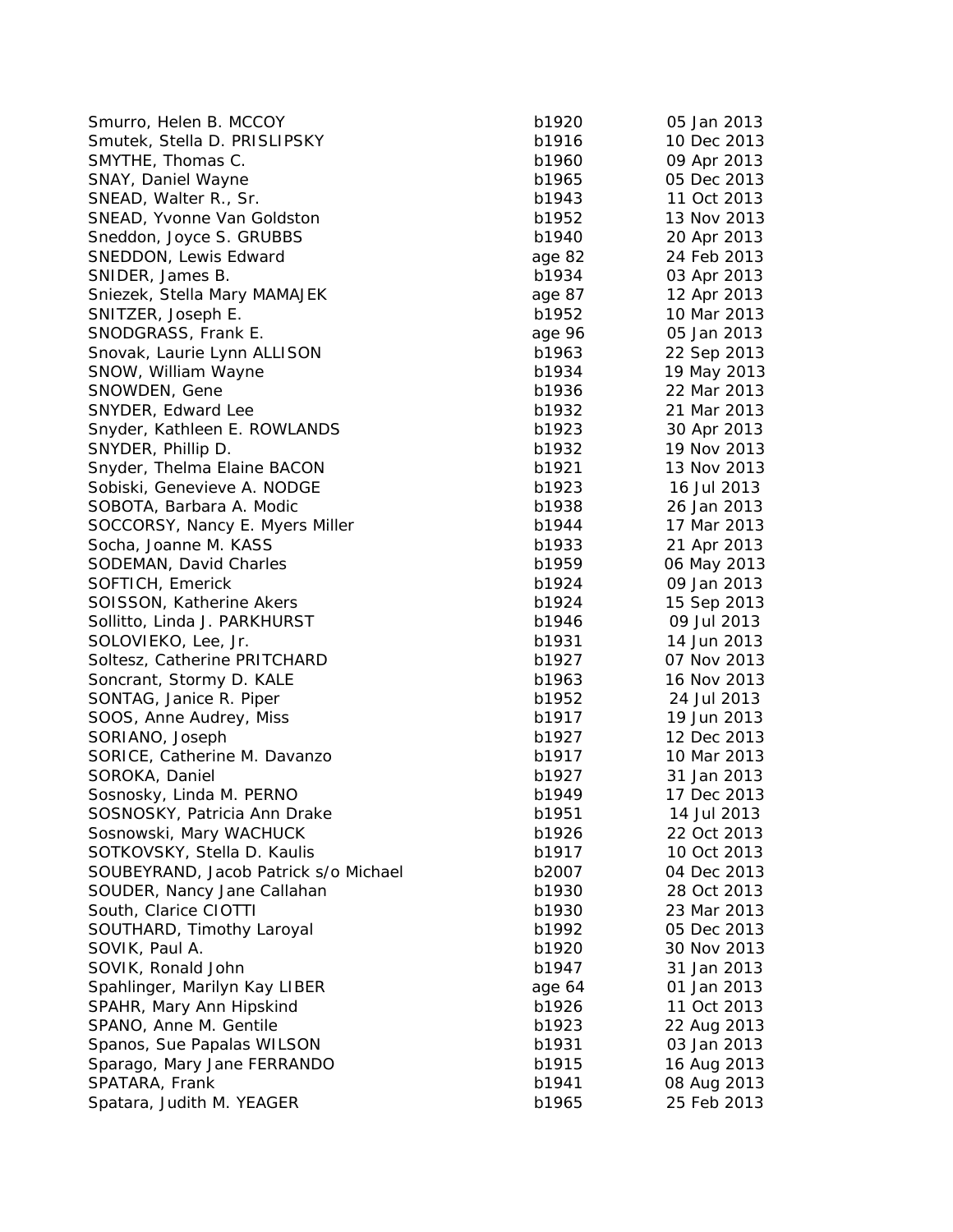| SPATARA, Teresa, Miss                               |                | 27 Jun 2013                |
|-----------------------------------------------------|----------------|----------------------------|
| SPATARA, Virginia E. Hidlebrand                     | b1940          | 01 Sep 2013                |
| SPATHOLT, Jack D.                                   | b1928          | 07 Apr 2013                |
| SPAY, Rebecca Ann Repasky                           | b1944          | 14 Jan 2013                |
| SPECTOR, Sophie Heyman                              | b1919          | 18 Oct 2013                |
| Speed, Virginia D. COVINGTON                        | b1932          | 09 May 2013                |
| SPELLICK, Brooke Petrice Markell                    | b1976          | 18 Jul 2013                |
| SPELLICK, Marian L. Kuhn                            | b1924          | 03 Jul 2013                |
| Spencer, Betty Lou WILLIAMS                         | b1925          | 31 Mar 2013                |
| SPENCER, Margaret Monroe                            | b1920          | 03 Dec 2013                |
| SPENCER, Mary F. Phillips                           | b1928          | 29 Jun 2013                |
| SPENCER, Paul Joseph                                | b1939          | 08 Oct 2013                |
| SPEVAK, Edward G.                                   | b1924          | 13 Apr 2013                |
| Spiezio, Carol J. RAKO                              | b1946          | 17 Mar 2013                |
| SPIKER, Elsie Rogerson                              | b1926          | 10 Dec 2013                |
| SPINCIC, Debra L. Turney                            | b1959          | 07 Nov 2013                |
| SPINK, Karl Lee                                     | b1956          | 18 Apr 2013                |
| SPISAK, David S.                                    | b1952          | 24 Feb 2013                |
| Spitilli, Ada PERONE                                | b1924          | 28 Jul 2013                |
| SPITLER, Joyce A.                                   | service        | 30 Jun 2013                |
| SPITLER, Joyce Ann Ms.                              | b1952          | 18 May 2013                |
| SPIVAK, Edward G.                                   | b1924          | 13 Apr 2013                |
| SPRAGANS, Lena Mae, Miss                            | b1964          | 06 Jun 2013                |
| SPRATT, William J.                                  | b1921          | 23 Aug 2013                |
| Sproat, Mary Jane Stone PFUND                       | b1926          | 28 Sep 2013                |
| Sprowl, Gloria Jean ELDER                           | b1942          | 22 Apr 2013                |
| SRNEC, Pauline M. Zifchak                           | b1928          | 17 Jul 2013                |
| SROCK, Betty Jean, Miss                             | b1927          | 23 Oct 2013                |
| Srock, Laura Diane SLANINA                          | b1972          | 10 Nov 2013                |
| ST. PIERRE, Brandon Gregory                         | b1991          | 27 Feb 2013                |
| Staaf-Martin, Judith E. TAYLOR                      | b1941          | 14 Jul 2013                |
| STABILE, Joseph A., Sr.                             | b1919          | 18 Jul 2013                |
| STACEY, John Michael Benyo                          | b1941          | 20 Oct 2013                |
| STACEY, Raymond                                     | b1939          | 18 Jul 2013                |
| STACK, Herman                                       | b1942          | 30 Nov 2013                |
| Stacy, Odessa Ann MARSHALL                          | b1926          | 30 Jan 2013                |
| STADNKY, Nicholas                                   | b1925          | 20 Jan 2013                |
| Stafford, Pearl N. HILEMAN                          |                | 20 Nov 2013                |
| STAFFREY, Eleanor L. Stephenson                     | b1933<br>b1932 | 19 Feb 2013                |
| STAFFREY, Leonard N.                                | b1952          | 14 Mar 2013                |
| STALLINGS, Olin B., Mrs.                            | age 85         | 13 Sep 2013                |
|                                                     |                |                            |
| STALNACKER, Viola Such                              | b1920          | 27 Oct 2013<br>06 Jun 2013 |
| STAMBAUGH, Dale M.                                  | b1950<br>b1950 | 21 Mar 2013                |
| STAMPER, Deborah F. Warren                          |                | 06 Nov 2013                |
| STANAR, Robert Gerold<br>STANAVICH, Pauline C. Muff | b1947          |                            |
|                                                     | b1929          | 09 Apr 2013                |
| STANFORD, Willie                                    | b1943          | 27 Jun 2013                |
| Stanislav, Margaret DERIN                           | b1920          | 09 Jun 2013                |
| Stanislaw, Jacqueline Marie ZINN                    | b1957          | 17 Jul 2013                |
| STANISLAW, Julia A. Novak                           | b1914          | 05 Dec 2013                |
| STANKO, Cecelia A., Miss                            | b1938          | 24 Nov 2013                |
| STANKO, Margaret Mary, Miss                         | b1931          | 22 Mar 2013                |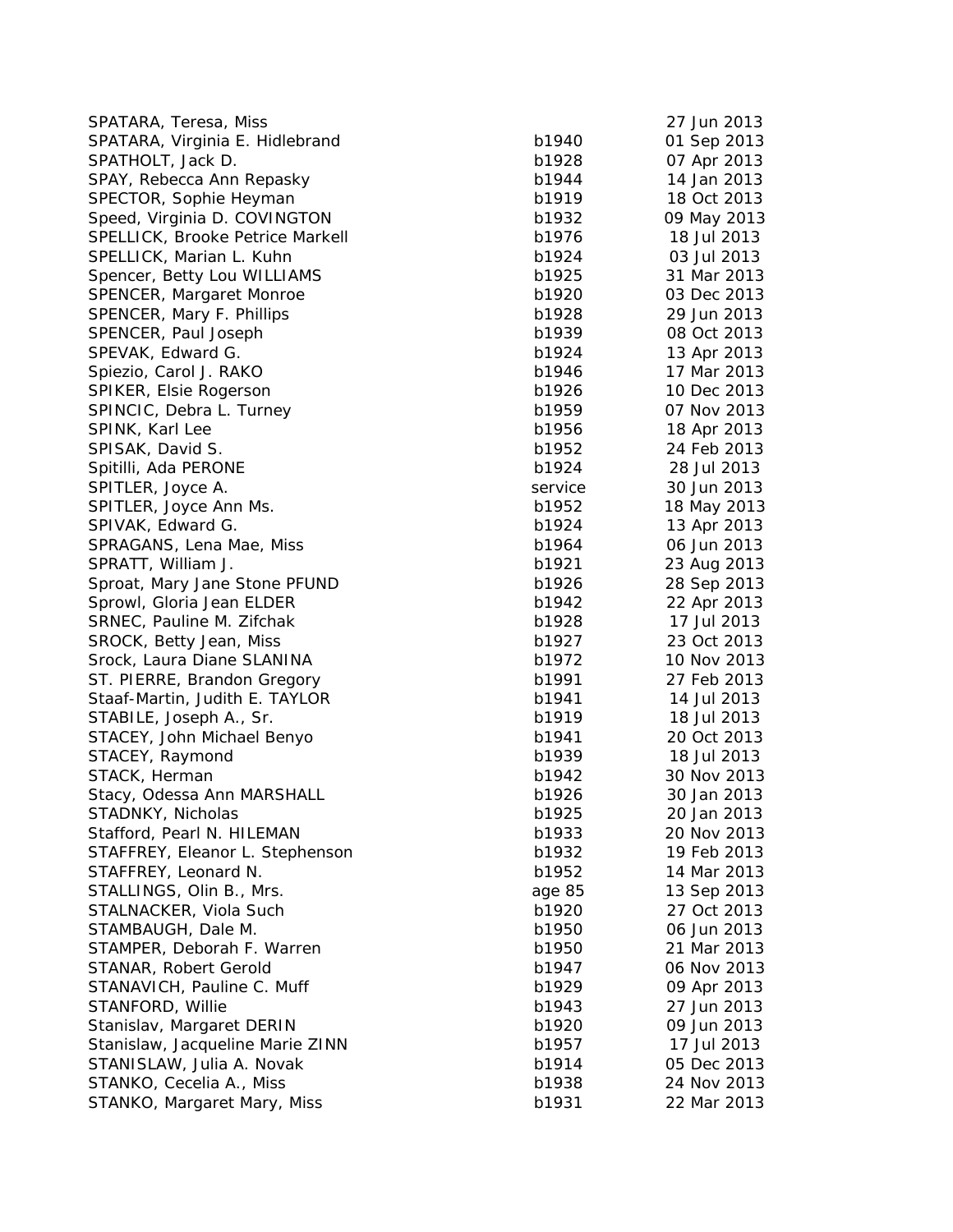| STANKO, Patrica Ann Carroll                                   | b1950  | 05 Apr 2013 |
|---------------------------------------------------------------|--------|-------------|
| STANONIK, Alma Virginia Zohnd                                 | b1916  | 08 Jan 2013 |
| STANOVICH, Betty K. Bennett                                   | b1927  | 06 Feb 2013 |
| Stanton, Mary C. BELL                                         | b1937  | 27 Oct 2013 |
| Stapleton, Evelyn L. KORCHNAK                                 | b1924  | 03 Jan 2013 |
| Starcevic, Josephine S. LISKO                                 | b1926  | 08 Jan 2013 |
| STARINCHAK, Edward J., M.D.                                   | b1936  | 17 Nov 2013 |
| STARK, William T.                                             | b1923  | 06 Mar 2013 |
| STARKS, Leroy                                                 | b1960  | 19 Nov 2013 |
| STARNER, Frances L. Matheny                                   | b1929  | 18 Apr 2013 |
| Startari, Caroline Jenny SLIKE                                | b1918  | 13 Jan 2013 |
| STATTI, Eugene H.                                             | b1943  | 24 Mar 2013 |
| Staub, Betty Lou KOZICKY                                      | b1933  | 14 Oct 2013 |
| Staudmeister, Virginia Ruth DONALDSON                         | b1933  | 16 Jun 2013 |
| STAUDOHAR, Rita O. Fleck                                      | b1923  | 20 Apr 2013 |
| Stauffer, Shirley Ann FRIEND                                  | b1935  | 28 Feb 2013 |
| STECEWYCZ, Mary Hankiwska                                     | b1922  | 12 Feb 2013 |
| <b>STEELE, Mary Frances Williams</b>                          | b1922  | 01 Feb 2013 |
| STEELE, Richard H.                                            | b1954  | 13 Jan 2013 |
| STEFANIC, Mary Bernay                                         | b1917  | 10 Jul 2013 |
| STEFANICK, Mary Kolat                                         | b1926  | 08 Aug 2013 |
| STEFANKO, Helen B. Hudock                                     | b1924  | 23 Mar 2013 |
| Stefano, Agnes Marie OLSON                                    | b1931  | 01 Dec 2013 |
| STEFANO, Jean Mulgrew                                         | b1919  | 14 Mar 2013 |
| STEIB, Louis H.                                               | b1923  | 27 Feb 2013 |
| STEINBECK, James R.                                           | b1934  | 22 Jul 2013 |
| STEINER, Anna B. Lynch                                        | b1912  | 17 Mar 2013 |
| STEINER, Edward J.                                            | b1930  | 01 Sep 2013 |
| STEINER, Florence Zagotti                                     | age 76 | 04 Dec 2013 |
| Steinly, Janice Marie FRANCO                                  | b1939  | 18 Jul 2013 |
| Stellato, Frances A. VALERIO                                  | b1943  | 06 Jun 2013 |
| STEPAN, Mary Claire Miller                                    | age 82 | 03 Dec 2013 |
| STEPHAN, Stephan B.                                           | b1938  | 05 May 2013 |
| STEPHANOPOULOS, Katherine Caravolias                          | b1932  | 22 Jan 2013 |
| <b>STEPHENS, Anna Louise Roberts</b>                          | b1932  | 26 Sep 2013 |
| STEPHENS, Jane M. Satterlee                                   | b1932  | 12 Feb 2013 |
| Stephenson, Eleanor L. STAFFREY                               | b1932  | 19 Feb 2013 |
| STEPHENSON, John R.                                           | b1933  | 17 Feb 2013 |
| Stephenson, Shawna CARNEY                                     | b1967  | 30 Jan 2013 |
| Stergiou, Fotini KOLIAS                                       | b1941  | 08 Sep 2013 |
| STERTZBACH, Neil E.                                           | b1936  | 11 Nov 2013 |
| STEVE, Demetria Andrews                                       | b1929  | 03 Nov 2013 |
| STEVENS, June A. Myers                                        | b1927  | 16 Sep 2013 |
| STEVENS, Sally S. Bodine                                      | b1930  | 26 Oct 2013 |
|                                                               | b1955  | 24 Dec 2013 |
| Stevenson, Pam McFALL<br>Stevenson, Rebecca M. Merritt MURRAY |        |             |
|                                                               | b1918  | 15 Aug 2013 |
| STEWARD, Betty Ruth Lafity                                    | b1948  | 19 Feb 2013 |
| Steward, Jacqueline J. TRITTSCHUH                             | b1927  | 27 Feb 2013 |
| STEWARD, Linda Arnell Massey                                  | age 71 | 05 Sep 2013 |
| STEWART, Barbara, Miss                                        | b1954  | 16 Aug 2013 |
| STEWART, Dorothy B. Chmura                                    | b1927  | 28 Dec 2013 |
| STEWART, Edward K.                                            | b1948  | 30 Oct 2013 |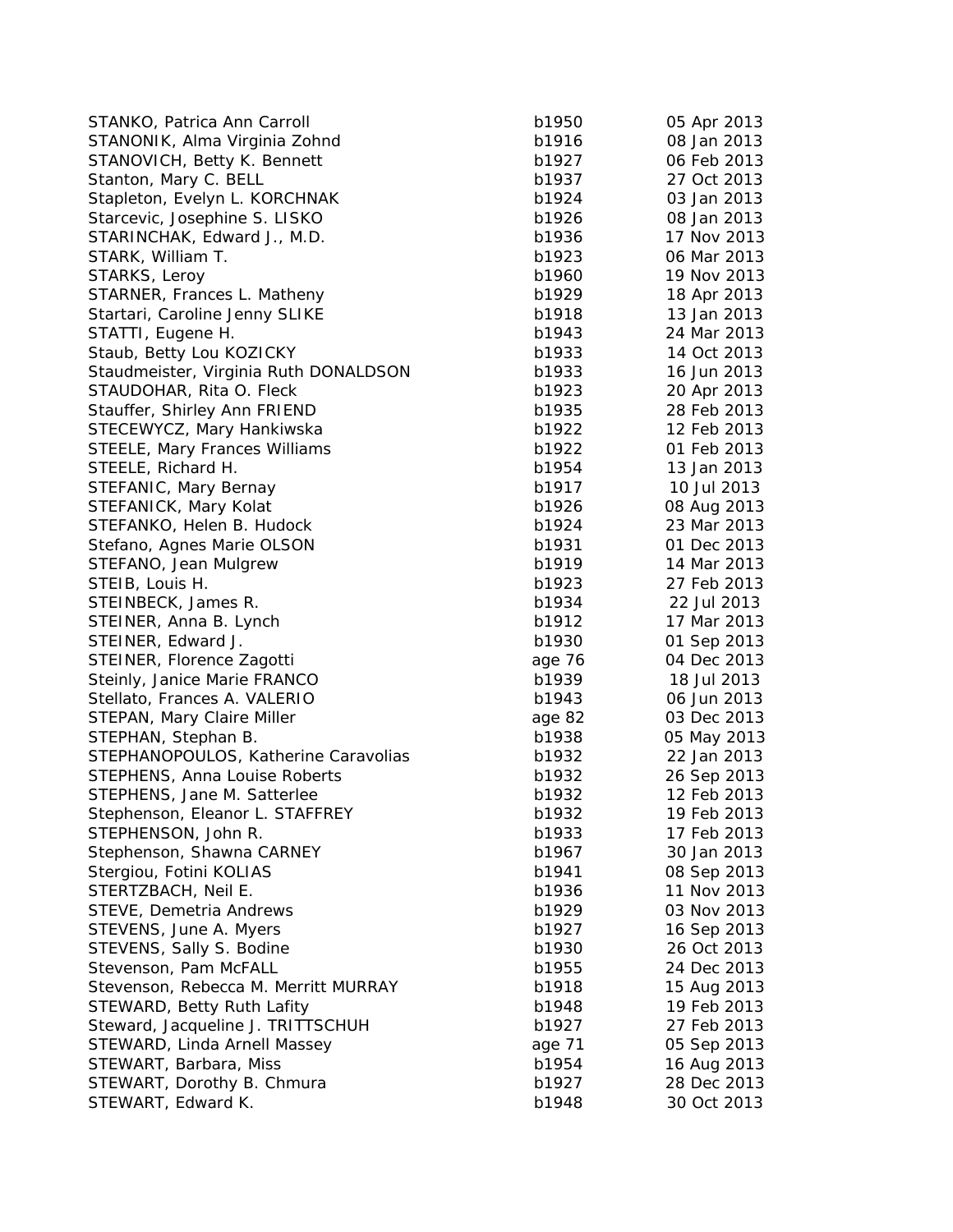| STEWART, Elizabeth, Miss                                   | b1927  | 21 Aug 2013                |
|------------------------------------------------------------|--------|----------------------------|
| STEWART, Elliott Lance                                     | b1988  | 21 Nov 2013                |
| STEWART, Gabryella Lynn d/o Bryan                          | b2013  | 06 Dec 2013                |
| Stewart, Inell PETTWAY                                     | b1930  | 23 Aug 2013                |
| Stewart, Jean Elizabeth HUGHES                             | b1927  | 16 Nov 2013                |
| STEWART, Jeffrey R.                                        | b1953  | 18 Aug 2013                |
| STEWART, Jeffrey R.                                        | b1953  | 05 Sep 2013                |
| STEWART, Joan Dunne                                        | b1928  | 18 Feb 2013                |
| Stewart, Lealer BROWN                                      | b1922  | 05 Mar 2013                |
| Stewart, Luella Jane PEARCE                                | b1922  | 14 Aug 2013                |
| STEWART, Mary Alice Seaborn                                | b1937  | 13 Oct 2013                |
| STEWART, Sophia Teglas                                     | age 80 | 19 May 2013                |
| STEWART, William Dean                                      | b1929  | 09 Jun 2013                |
| STEWART, Willie Davenport                                  | b1962  | 01 May 2013                |
| Stigall, Maggie Mae MITCHELL                               | b1939  | 26 Mar 2013                |
| STIGALL, Marvin E.                                         | b1953  | 13 Dec 2013                |
| STIGER, Raymond P.                                         | b1924  | 25 Aug 2013                |
| Stillson, Anne PECK                                        |        | 03 Oct 2013                |
| STIRK, Daniel G., Sr.                                      | b1944  | 30 Sep 2013                |
| STITH, Julie Elizabeth Robinson                            | age 90 | 29 Mar 2013                |
| STITT, Harry Thomas                                        | b1934  | 22 Sep 2013                |
| STITZEL, William C.                                        | b1925  | 03 May 2013                |
| Stiver, Marion STRUBLE                                     | b1926  | 28 Mar 2013                |
| STIZZA, Edward Domenick                                    | b1938  | 17 Feb 2013                |
| Stoeber, Lois Rae DAVISON                                  | b1926  | 11 Apr 2013                |
| STOFFEL, John C.                                           | b1943  | 18 Dec 2013                |
| STOFFICK, Patricia A. Simchick                             | b1931  | 19 Apr 2013                |
| STOKAN, Ronald J.                                          | b1946  | 26 Jan 2013                |
| Stokes, Clara M. JEFFRIES                                  | b1931  | 10 Mar 2013                |
| STOLTE, Jacob D.                                           | b1992  | 10 Sep 2013                |
| STOMBOCK, Louise, Miss                                     | b1914  | 08 Aug 2013                |
| Stone, Elizabeth Jane BELL                                 | b1927  | 12 Feb 2013                |
| STONE, Fred Rowland, Jr.                                   | b1957  | 05 Sep 2013                |
| STONE, Lawrence Eugene                                     | b1943  | 25 Sep 2013                |
| Stone, Mary Jane Sproat PFUND                              | b1926  | 28 Sep 2013                |
| STONE, Olive Mauthe                                        |        | 07 Apr 2013                |
| STONE, Robert W.                                           | b1940  | 09 Jan 2013                |
| STONEBURNER, Charlotte P. Pratt                            | b1947  | 17 Feb 2013                |
| Stopyra, Mary E. JONES                                     | b1931  | 23 Feb 2013                |
| Storage, Madeline V. SIMON                                 | age 91 | 08 Sep 2013                |
| Storey, Shirley LIGHTFOOT                                  | b1940  | 27 Feb 2013                |
| STOREY, Susan DeMitchell                                   | b1929  | 20 Dec 2013                |
| STORM, Doris Ann Louise Lovgren                            | b1921  | 29 Sep 2013                |
| Story, Valeria W. BARBONE                                  | b1924  | 13 Mar 2013                |
| STOUFFER, Alvin Leroy                                      | b1949  | 24 Oct 2013                |
| STRAIGHT, Dorothy E. Oliphant                              | b1925  | 04 Oct 2013                |
| STRAIN, Joan L. Flowers                                    | b1943  | 31 Aug 2013                |
|                                                            | b1943  |                            |
| Straley, Peggy Lou FLETCHER<br>STRAMELLA, Rose Marie Andio | b1920  | 13 Jul 2013                |
| STRAN, Alice Mae Walsh                                     | b1932  | 16 Apr 2013                |
| STRANGE, Mitchell P.                                       | b1958  | 14 May 2013<br>18 Oct 2013 |
|                                                            | b1930  |                            |
| Stratford, Jean K. RHODES                                  |        | 13 Dec 2013                |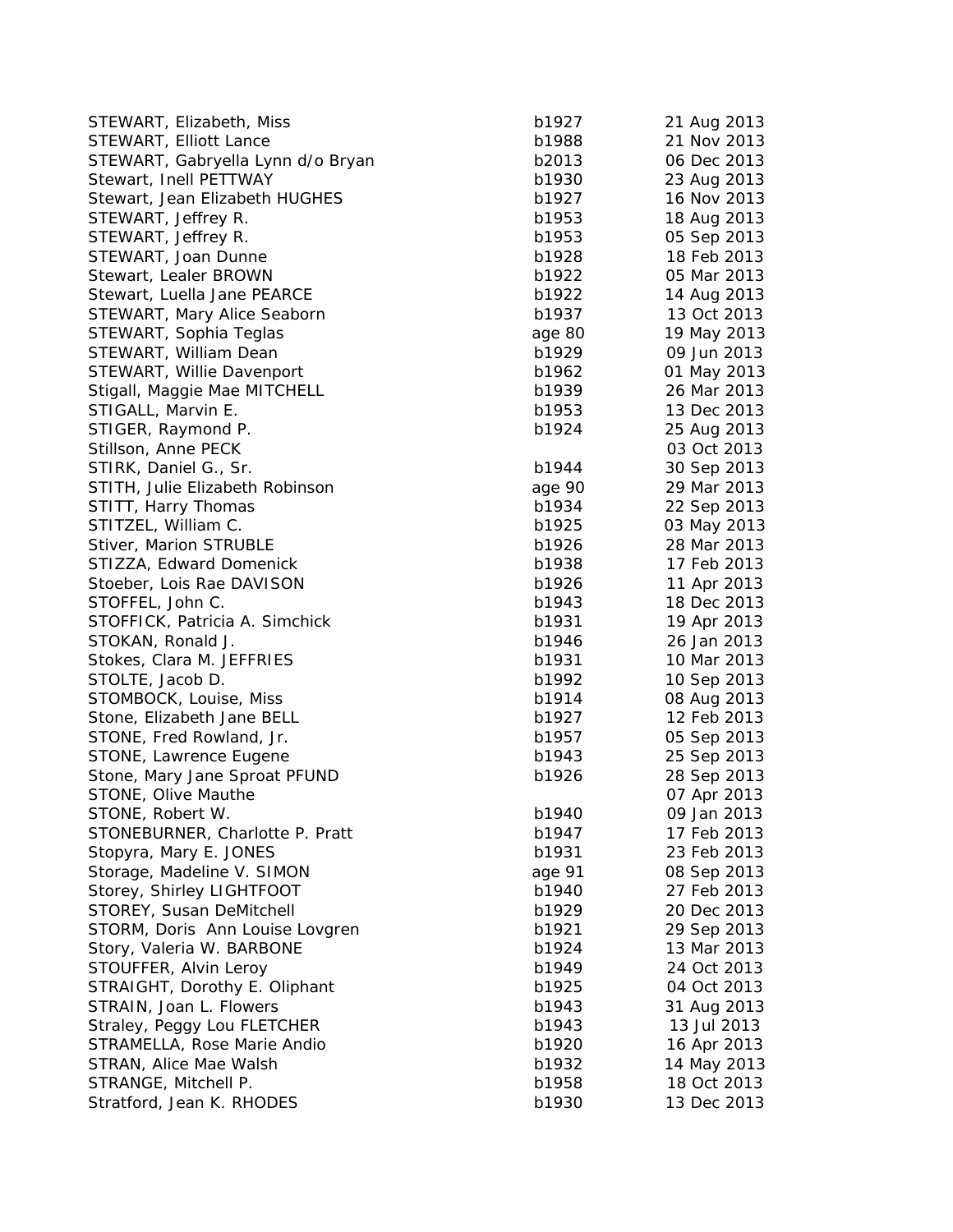| Stratton, Ruth Marie McMURRAY         | b1927   | 14 Sep 2013 |
|---------------------------------------|---------|-------------|
| Strauss, Margaret A. SMITH            | b1921   | 28 Nov 2013 |
| STRICKLAND, Buddy Squire              | b1935   | 21 Apr 2013 |
| STROLLO, Philomena M. Pallotta        | b1921   | 27 Jan 2013 |
| STRUBLE, Arthur E.                    | b1926   | 12 Oct 2013 |
| <b>STRUBLE, Marion Stiver</b>         | b1926   | 28 Mar 2013 |
| Stryffeler, Marjorie E. NOBLE         | b1930   | 03 Jan 2013 |
| STUARD, John M.                       | b1939   | 09 Feb 2013 |
| STUCKEY, Arthur L.                    | age 87  | 28 Mar 2013 |
| STUPKA, Dorothy M. Bezyak             | b1924   | 13 Jan 2013 |
| Sturm, Edna ADAIR                     | b1931   | 18 Mar 2013 |
| STURM, Edward G.                      | b1931   | 17 Jul 2013 |
| STYK, Stanley R.                      | b1926   | 27 Mar 2013 |
| SUCH, George, Jr.                     | b1929   | 11 Aug 2013 |
| Such, Viola STALNACKER                | b1920   | 27 Oct 2013 |
| SUCHORA, Robert H.                    | b1938   | 17 Feb 2013 |
| SUDANO, Grace Pazsint                 | b1940   | 23 Nov 2013 |
| SUDANO, Nick R.                       |         | 24 May 2013 |
| SUDOL, Elizabeth Ann Yatsco           | b1921   | 23 Apr 2013 |
| SUGAR, Gerda F. Gruber Baumann        | b1930   | 29 May 2013 |
| Sugden, Barbarra A. BERLIN            |         | 02 Sep 2013 |
| Sullivan, Betty GODDARD               | b1919   | 07 Aug 2013 |
| SULLIVAN, Donald                      | b1957   | 10 Mar 2013 |
| SULLIVAN, Eileen Shea                 | b1926   | 22 Feb 2013 |
| SULLIVAN, Fancis L. Mitchell          | b1920   | 06 May 2013 |
| Sullivan, Mary Ann KLINK              | b1958   | 05 Jun 2013 |
| SUMMERS, Barbara Lenington            | b1930   | 10 Jan 2013 |
| SUMMERS, George E.                    | b1930   | 10 Mar 2013 |
| SUMMERS, Kara Jade d/o Alex J.        | b/d2013 | 01 Sep 2013 |
| Summerville, E. Joanne CROYLE         | b1927   | 25 Feb 2013 |
| SUPERAK, Dennis F.                    | b1948   | 03 Apr 2013 |
| SURAK, Ellen Alice Engle Eldridge     | b1930   | 04 Nov 2013 |
| SUSETKA, Nancy Fetchet                | b1925   | 31 Mar 2013 |
| Sustarsic, Carol A. MELICHAR          | b1937   | 26 Feb 2013 |
| Sutton, Barbara Jean CECIL            | b1954   | 14 Feb 2013 |
| SUVERISON, Delbert                    | b1927   | 10 Oct 2013 |
| Suzelis, Josephine GORDON             | b1919   | 26 Nov 2013 |
| SVANDER, Eleanor Pallone              | b1942   | 07 Apr 2013 |
| Sveda, June HERD                      | b1940   | 14 Apr 2013 |
| Swafford, Viva A. Wallace POLITTE     | b1928   | 07 Oct 2013 |
| Swain, Shellie J. COLLINS             | b1961   | 12 Nov 2013 |
| SWAIN, Veronica Frederick             | b1923   | 30 Jun 2013 |
| SWANK, Lillian White                  | age 85  | 17 May 2013 |
| SWANSON, Hattie M. Perry              | b1923   | 06 Jun 2013 |
| SWANSON, Jeffrey J.                   | b1978   | 17 Jul 2013 |
| Swanson, Patricia McGuirk MASTADONNA  | b1929   | 16 Dec 2013 |
| SWARTZLANDER, Virginia McClinsey      | b1933   | 24 Mar 2013 |
| Swearman, Ruth BRILL                  | b1922   | 08 Nov 2013 |
| SWEED, Diana C. Patrick               | b1920   | 01 Jul 2013 |
| Swider, Elizabeth C. Marucci BERQUIST | b1924   | 09 Jul 2013 |
| Swingle, Eileen A. MIKULA             | b1938   | 10 Nov 2013 |
| SWOPE, John Robert                    | b1921   | 15 Jan 2013 |
|                                       |         |             |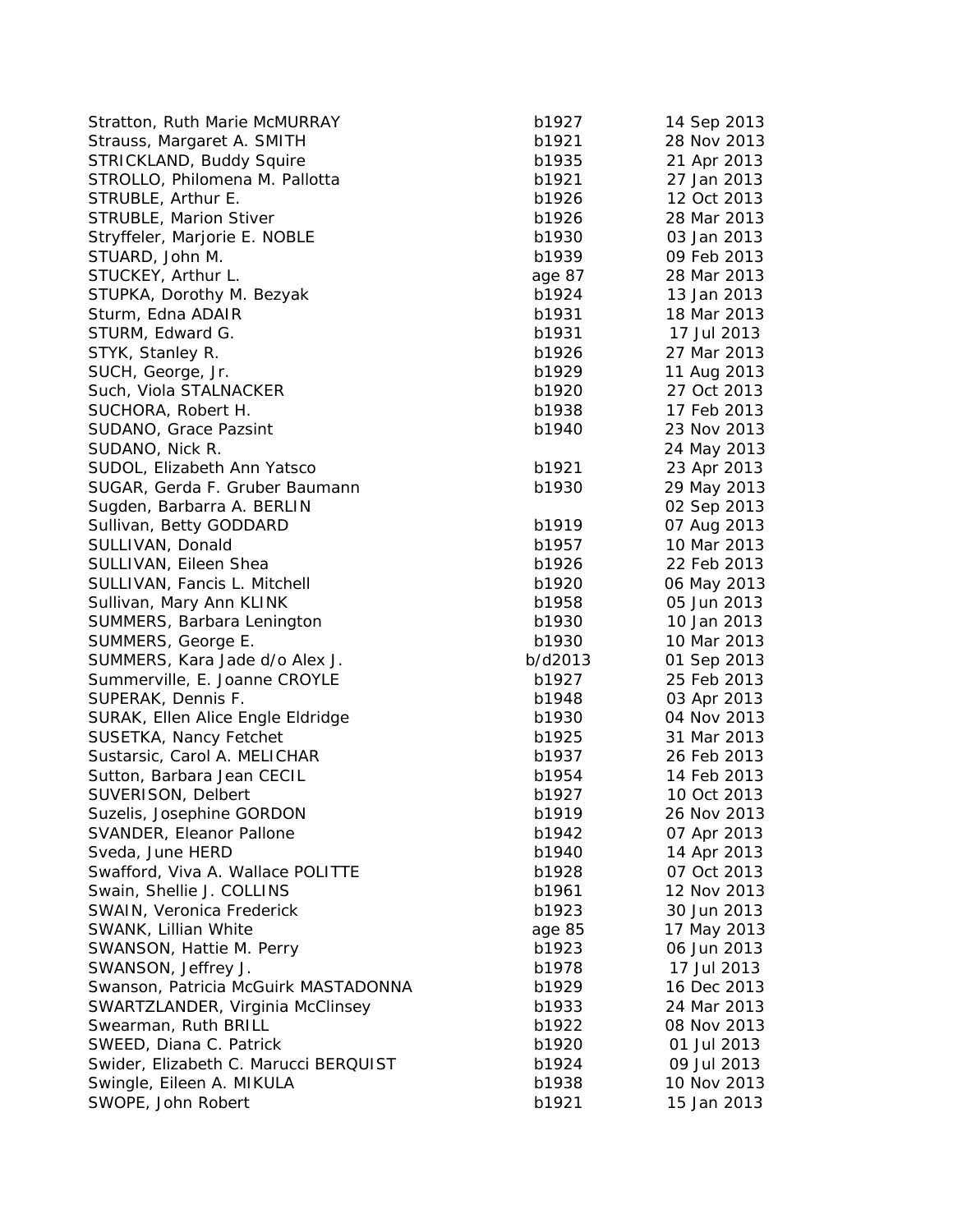| SWOPE, Karen Sue Lewton             | b1942          | 23 Dec 2013                |
|-------------------------------------|----------------|----------------------------|
| Symons, Florence Grossman FRIEDMAN  | b1918          | 14 Dec 2013                |
| Sypolt, Vada Burkholder CAMERON     | b1943          | 02 Apr 2013                |
| Szalaj, Stella QUINN                | b1918          | 23 Jun 2013                |
| SZANYI, Florence Yetman             | b1937          | 08 Aug 2013                |
| SZCZUREK, Joseph F.                 | b1922          | 07 Mar 2013                |
| SZEGEDI, Frank                      | b1930          | 23 May 2013                |
| Szoke, Elizabeth H. SZPAK           | b1919          | 01 Jan 2013                |
| SZPAK, Elizabeth H. Szoke           | b1919          | 01 Jan 2013                |
| SZPIECH, Jean Mazur                 | b1925          | 23 Apr 2013                |
| TAAFE, William J.                   | age 70         | 29 Jan 2013                |
| TABAK, Pauline Kamensky             | b1925          | 15 Mar 2013                |
| TABAK, Ronald G.                    | b1946          | 24 Nov 2013                |
| TABAK, Veronica Janosko             | b1917          | 21 Jan 2013                |
| TABAKA, Frances Grusykowski         | b1923          | 20 Oct 2013                |
| TABAKA, Kenneth T.                  | b1949          | 23 Oct 2013                |
| Tablack, Mary BAIRD                 | b1917          | 01 Jan 2013                |
| Taddio, Romaine MOORE               | b1924          | 22 Dec 2013                |
| TAIT, Joseph William                | b1965          | 07 May 2013                |
| TAKACS, John Louis                  | b1955          | 30 May 2013                |
| <b>TAKACS, Stephen Gary</b>         | b1958          | 14 Jul 2013                |
| Takeuchi, Teru T. POWELL            | b1925          | 27 Dec 2013                |
| TALLEY, Betty Jean Belcher          | b1935          | 14 Mar 2013                |
| TALLEY, James H.                    | b1935          | 17 Feb 2013                |
| Talley, Sheila Margaret EDWARDS     | age 67         | 24 Jul 2013                |
| TAMA, Frank M.                      | b1927          | 16 Aug 2013                |
| TANNER, Donald W.                   | b1931          | 25 Jan 2013                |
| TANNER, Joyce Carol, Mrs.           |                | 21 Jul 2013                |
| Taracuk, Evelyn Jamison YOST        | b1926          | 16 Jan 2013                |
| TARR, Robin A. Frease               | b1960          | 07 May 2013                |
| <b>TASCIONE, Marian Sebulsky</b>    | b1927          | 12 Apr 2013                |
| Tate, Cynthia Louise GURRERA        | b1959          | 31 Aug 2013                |
| TATE, Finis, Mr.                    | b1928          | 27 Jul 2013                |
| TATE, Frank J., Jr.                 | b1970          | 17 Sep 2013                |
| TAYLOR, Beulah E. Hensley           | b1923          | 15 Feb 2013                |
| Taylor, Donna Marie ROBINSON        | b1945          | 20 Jun 2013                |
| TAYLOR, Edward C.                   | b1934          | 18 Apr 2013                |
| Taylor, Eleanor Delores HUGHEY      | b1927          | 23 Sep 2013                |
| TAYLOR, Judith E. Staaf-Martin      | b1941          | 14 Jul 2013                |
| Taylor, Lexie L. WALLER             | b1948          | 18 Jun 2013                |
| Taylor, Mary Lee McTIGUE            | age 83         | 17 Jan 2013                |
| TAYLOR, Mignon Beight               | b1925          | 19 Sep 2013                |
| <b>TAYLOR, Patricia Ann Daniels</b> | b1946          | 27 Feb 2013                |
| Taylor, Pauline Helen NODAY         | b1922          | 26 Nov 2013                |
| TAYLOR, Raymond C.                  | b1928          | 03 Jan 2013                |
| Teeters, Delores M. REMBOWSKI       | b1934          |                            |
| Teglas, Sophia STEWART              |                | 22 Aug 2013                |
|                                     | age 80         | 19 May 2013                |
| TEKAC, Roberta Jacobs               | b1943          | 29 Dec 2013                |
| Telego, Sophia ROSKO                | b1916          | 15 Nov 2013                |
| TEMINSKY, Daniel E., Sr.            | b1930<br>b1958 | 24 Nov 2013<br>16 Nov 2013 |
| <b>TENCH, Mary Margaret Witt</b>    |                |                            |
| TENNEY, Betty Jane Amick            | b1934          | 16 Nov 2013                |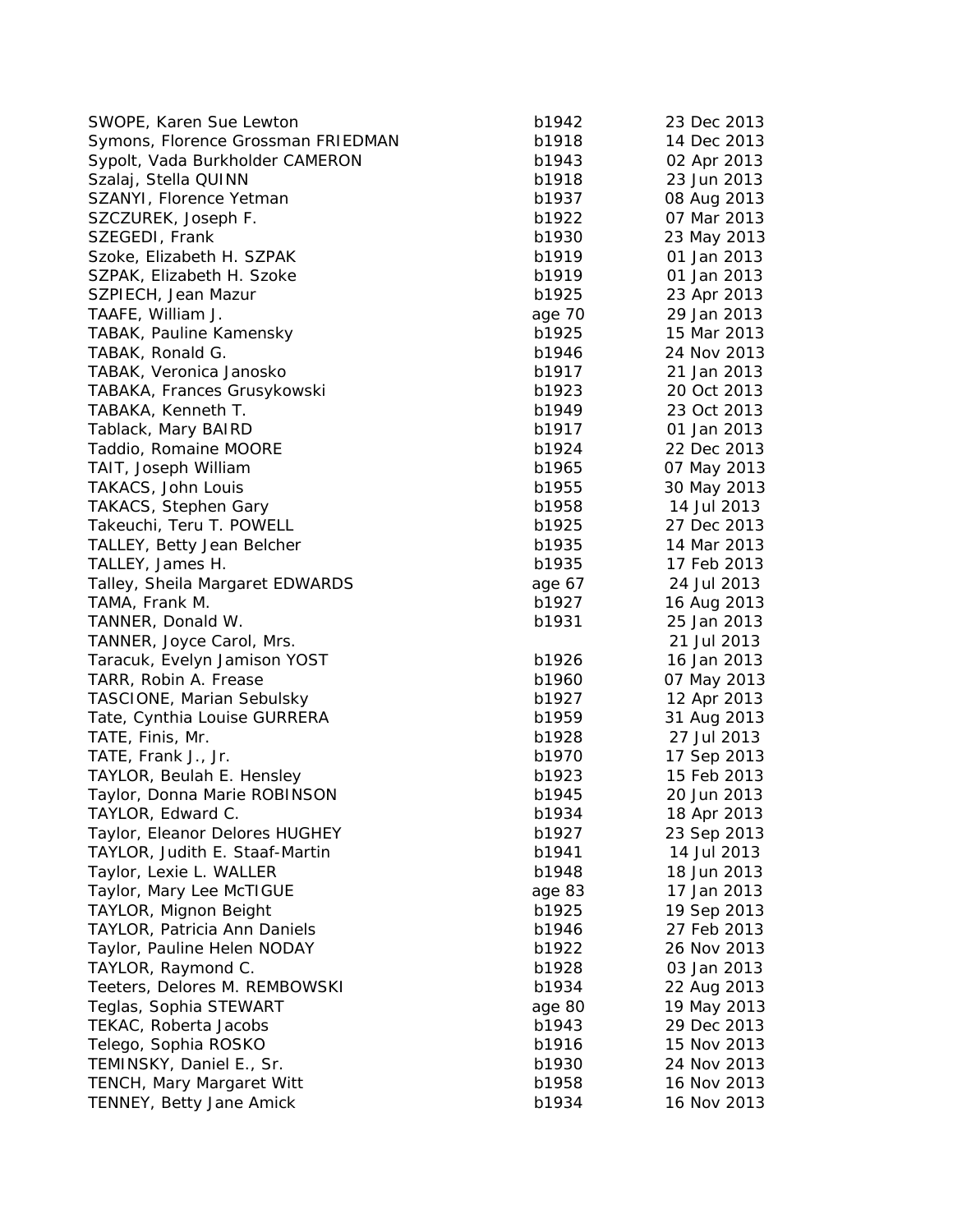| TEPSICK, Helen M. Hudak                             | b1919          | 20 Jun 2013 |
|-----------------------------------------------------|----------------|-------------|
| TEREK, Charles M.                                   | b1921          | 12 May 2013 |
| TERLECKY, Harold Lloyd                              | age 85         | 20 Feb 2013 |
| TERLECKY, Joseph J.                                 | b1926          | 16 Nov 2013 |
| TERLECKY, Nicholas                                  | b1926          | 10 Feb 2013 |
| TERLESKY, Ora F. Heffner                            | b1930          | 12 Dec 2013 |
| TERRY, Brianne L., Miss                             | b1987          | 30 Dec 2013 |
| Terzak, Theresa Bogovich LOBAUGH                    | age 92         | 12 May 2013 |
| <b>TESNER, Anthony Mark</b>                         | b1991          | 20 Jan 2013 |
| TESNER, Carl J.                                     | b1923          | 11 Jul 2013 |
| TESONE, Dominic A.                                  | b1928          | 07 May 2013 |
| Testa, Susan K. LEONE                               | b1949          | 10 Jul 2013 |
| TESYK, Kathy L. Ramsey                              | b1953          | 13 Sep 2013 |
| TETAMANZA, Shirley Marcia Calvert                   | b1933          | 12 Sep 2013 |
| THARP, Louise Murphy                                | b1928          | 06 May 2013 |
| Thayer, Darlene Z. HALL                             | b1940          | 03 Apr 2013 |
| THEIS, Robert W.                                    | b1931          | 28 Jul 2013 |
| THEISLER, Opal M. Mazorek                           | b1921          | 07 Apr 2013 |
| THIEL, Joanne M. Burwig                             | b1947          | 24 Jul 2013 |
| THIGPEN, John Arthur                                |                | 11 Oct 2013 |
| THOMAS, Ann Jerome                                  | b1927          | 19 Nov 2013 |
| THOMAS, Anthony, Sr.                                | b1945          | 26 Jun 2013 |
| THOMAS, Blair M.                                    | b1936          | 26 Sep 2013 |
| THOMAS, Donald E.                                   | b1961          | 14 Jul 2013 |
| THOMAS, Elisabeth J. Finkbeiner                     | b1937          | 27 Jan 2013 |
| Thomas, Ethel Frances MURPHY                        | age 98         | 13 Jan 2013 |
| THOMAS, Eujenien M. Amon                            |                | 27 Jan 2013 |
| THOMAS, Evelyn L. Waites                            | b1932          | 13 Jul 2013 |
| THOMAS, James E.                                    | age 89         | 29 Sep 2013 |
| THOMAS, James Thomas                                | b1925          | 23 Jan 2013 |
| THOMAS, John R.                                     | b1922          | 20 Jul 2013 |
| THOMAS, Kimberly J. Bowser                          | b1957          | 28 Feb 2013 |
| Thomas, Mae EVANGELISTA                             |                | 27 Feb 2013 |
| <b>THOMAS, Margaret Chorey</b>                      | b1925          | 25 Feb 2013 |
| THOMAS, Margaret L. Daff                            | b1930          | 26 May 2013 |
| Thomas, Marjorie G. DOWNIE                          | b1924          | 28 Feb 2013 |
| THOMAS, Mark R.                                     | b1954          | 10 Sep 2013 |
| Thomas, Michelle CRAIG                              | b1961          | 15 Dec 2013 |
| THOMAS, Norma R. McCully                            | b1927          | 03 Oct 2013 |
| Thomas, Patricia A. BAKES                           | b1949          | 14 Dec 2013 |
| THOMAS, Phillip, Jr.                                | b1919          | 01 Sep 2013 |
| THOMAS, Rosalyn C., Miss                            | b1985          | 25 Aug 2013 |
| THOMAS, Sharella Annette, Miss                      | b1970          | 22 May 2013 |
| Thomas, Sophia Marie LEMONIS                        | age 76         | 02 Jul 2013 |
| THOMAS, Thomas J.                                   | b1952          | 12 Feb 2013 |
| THOMPKINS, Thomas Joseph                            | b1951          | 18 Jan 2013 |
| Thompson, Annie M. RUDOLPH                          | b1926          | 13 Nov 2013 |
|                                                     |                |             |
| Thompson, Dorothy Jean ALDAN<br>THOMPSON, Edward M. | b1920<br>b1960 | 27 Aug 2013 |
|                                                     |                | 02 Oct 2013 |
| THOMPSON, Eric A.                                   | b1959          | 05 May 2013 |
| THOMPSON, Eric Allan                                | b1959          | 29 Mar 2013 |
| Thompson, Helen Cecilia ELLINGTON                   | b1942          | 19 Oct 2013 |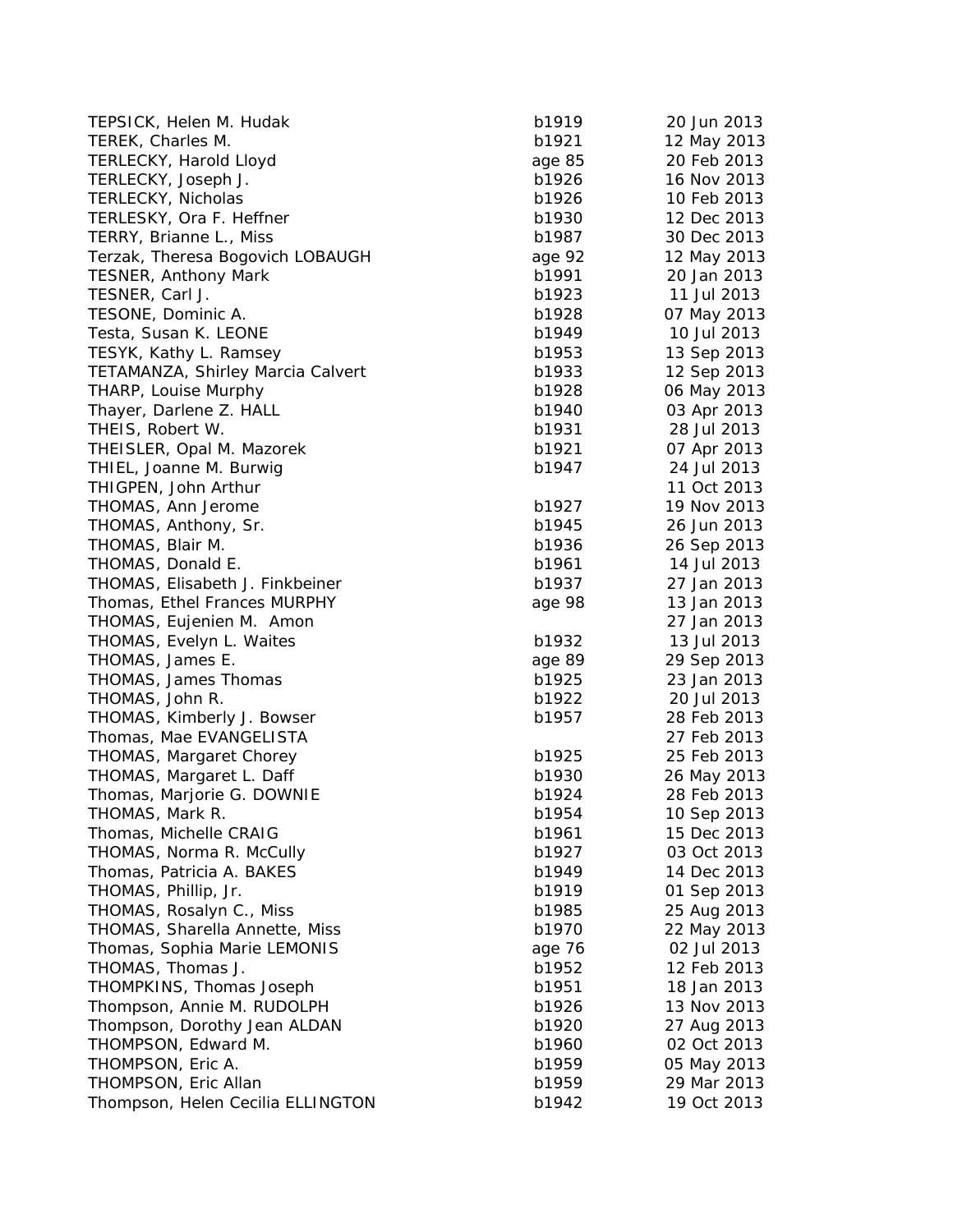| Thompson, Inger GLINN                | b1967  | 07 Aug 2013 |
|--------------------------------------|--------|-------------|
| THOMPSON, James E.                   | b1923  | 14 Oct 2013 |
| Thompson, Janet E. MATHEWS           | b1925  | 10 Apr 2013 |
| THOMPSON, Lillie Jean Gibson Postell | b1941  | 13 Jan 2013 |
| THOMPSON, Nellis E.                  | b1919  | 31 Mar 2013 |
| THOMPSON, Norbert L.                 | b1952  | 08 Sep 2013 |
| THOMPSON, Thomas Edward              | b1938  | 12 Sep 2013 |
| THORNDELL, Waldean Koran             | b1924  | 10 Sep 2013 |
| THORNE, Pauline H. Hollar            | b1918  | 23 Apr 2013 |
| Thornton, Marjorie BROWN             | b1930  | 03 Dec 2013 |
| <b>THORNTON, Michael Francis</b>     | b1948  | 19 Aug 2013 |
| THORNTON, Patricia A. Devaney        | b1931  | 17 Mar 2013 |
| THORNTON, Thomas J.                  | b1929  | 30 May 2013 |
| THORPE, Myrtle Smith                 | b1930  | 19 Jan 2013 |
| THORSBY, Edward William              | b1926  | 04 Feb 2013 |
| Thrasher, Laura A. JOHNSON           | b1915  | 10 Dec 2013 |
| Thurik, Mary RICHESSON               | age 89 | 15 Jun 2013 |
| Thurik, Therese DRONEY               | b1925  | 03 Mar 2013 |
| Thurston, Karen L. KENNEDY           | b1949  | 09 Jun 2013 |
| THURSTON, Keil'n D'Juan              | b1992  | 12 Jun 2013 |
| TICE, A. J.                          | b1989  | 11 Dec 2013 |
| Tickhill, Mary Jane GALLAGHER        | b1924  | 20 Jan 2013 |
| Tierney, Sally J. CZEGLEDY           | b1938  | 31 Aug 2013 |
| TIERNO, E. Gregory                   | b1948  | 02 Aug 2013 |
| TILLIS, Keith B.                     | b1968  | 11 May 2013 |
| TIMARIU, John Ross                   | b1958  | 03 Mar 2013 |
| Timarko, Donna Elaine RAGAN          | b1937  | 16 Dec 2013 |
| Timko, Dorothy DANES                 | b1926  | 01 Oct 2013 |
| TIMKO, Gerald                        | b1931  | 04 Mar 2013 |
| <b>TIMLIN, Mary Beth, Miss</b>       | b1948  | 29 Nov 2013 |
| Tincu, Ann BOGDAN                    | b1928  | 03 Oct 2013 |
| TINSLEY, Parris Ja'Mes d/o James     | b2013  | 04 Jul 2013 |
| TIRPACK, Ann Vansach                 | b1915  | 13 Jun 2013 |
| Tishov, Isabelle REGGINELLO          | b1924  | 02 Jun 2013 |
| Tisler, Mildred F. GESACION          | b1920  | 10 Jul 2013 |
|                                      | b1931  | 24 Jul 2013 |
| Tisone, Emma Jean SKOVIRA            | b1919  | 19 Mar 2013 |
| TISONE, May S. Ciminero              | b1925  | 05 Nov 2013 |
| TKACH, Maryann Liktar                |        |             |
| TOBIAS, Frank R.                     | b1928  | 28 Feb 2013 |
| TOBIAS, Michael William              | b1952  | 11 Apr 2013 |
| TOBIN, Julia C. Marchionte           | b1951  | 09 May 2013 |
| TOBIN, Susan E. Daisher Metro        | b1948  | 14 Oct 2013 |
| Todd, Helen Mae KNOPP                | b1932  | 26 Oct 2013 |
| TODD, Myrtle Eloise Bell             |        | 17 Jan 2013 |
| TOFIL, John S.                       | b1948  | 13 Jan 2013 |
| TOFIL, Lora J. Mihalik               | b1956  | 31 Oct 2013 |
| <b>TOKE, Kathleen Ann Benton</b>     | b1956  | 11 Aug 2013 |
| TOLNAR, Emil J.                      | b1926  | 05 Mar 2013 |
| TOMAINO, Harry J.                    | age 87 | 13 Mar 2013 |
| Tomalka, Lynn BILON                  | b1946  | 18 Sep 2013 |
| Tomalko, Frances Agnes GARRETT       | b1923  | 17 Mar 2013 |
| TOMAN, Helen T. Dobranchin           | b1923  | 29 Oct 2013 |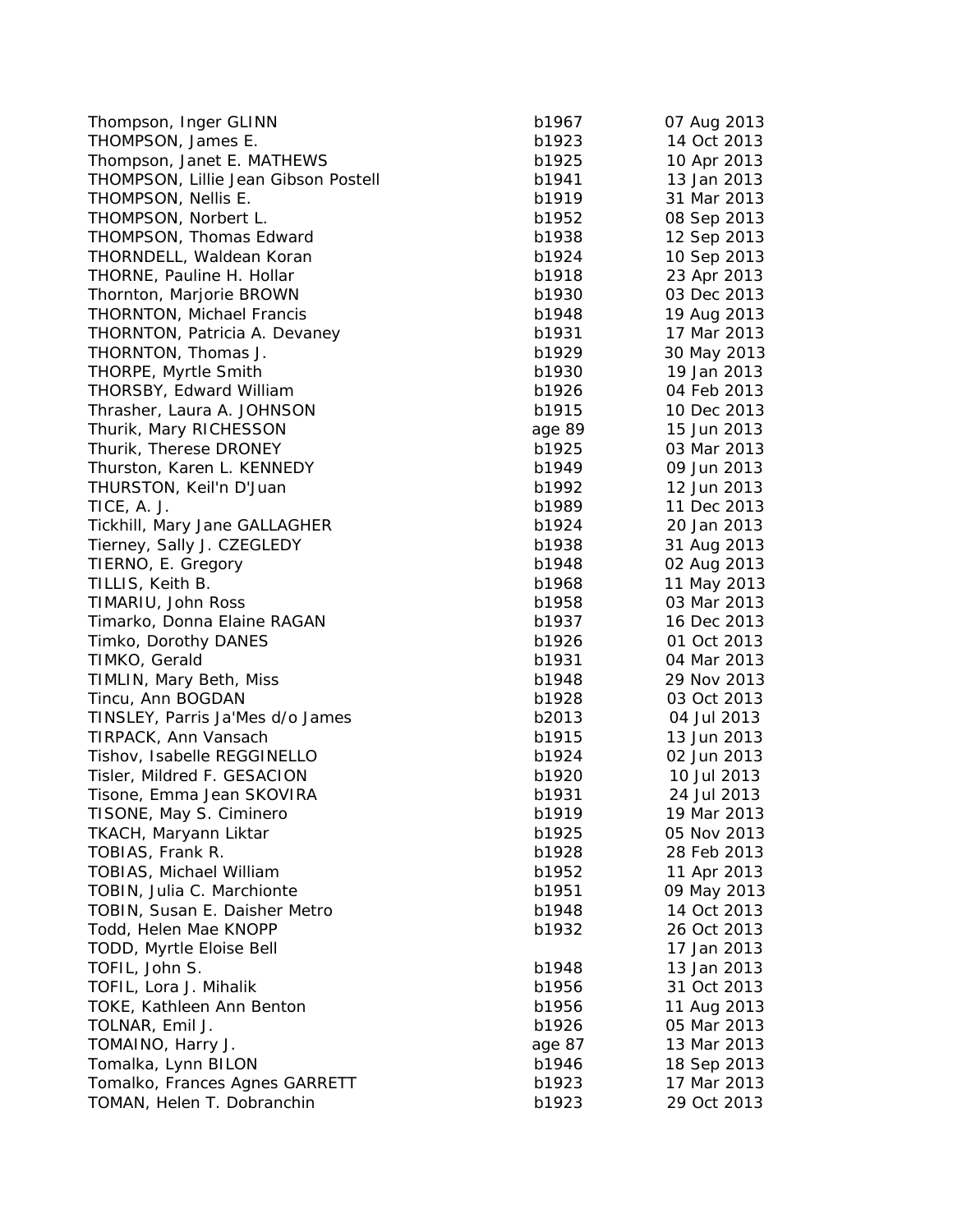| TOMARAKOS, Arite J. Vomvoris          | b1937  | 16 May 2013 |
|---------------------------------------|--------|-------------|
| TOMBLIN, Mary Jane Pritchard          | b1948  | 16 Oct 2013 |
| TOMORIE, Dorothy A. Berndt            | b1930  | 18 Oct 2013 |
| TOMORY, Mary Volchko                  | b1920  | 02 Jan 2013 |
| Tomsits, Clara MAYER                  | b1926  | 19 Apr 2013 |
| TONCAR, Mark F.                       | b1956  | 08 Sep 2013 |
| TONDO, Nicholas                       | b1929  | 11 Mar 2013 |
| TONKIN, Glenna L. Dalton              | b1928  | 14 Aug 2013 |
| Tooill, Mary Belle MURDOCK            | b1926  | 12 May 2013 |
| TOOMEY, Elizabeth Abigail, Miss       | b1924  | 15 Feb 2013 |
| TOOT, Robert L.                       | b1943  | 06 Jan 2013 |
| TORBA, Mary Laverne Renshaw           | b1928  | 14 Jan 2013 |
| TORRES, Herminio                      | b1928  | 21 Nov 2013 |
| TORREZ, Diana K. Simmons Baber        | b1951  | 23 Oct 2013 |
| Toth, Irene Julia GONZALEZ            | b1920  | 28 Jan 2013 |
| TOTH, Pauline A. Hatala               | b1923  | 13 Mar 2013 |
| TOTH, Velda I. Wyant Martin           | age 84 | 24 May 2013 |
| TOTO, Carmel Lee Donnaurnmo           | b1949  | 28 Aug 2013 |
| TOTO, Joseph R.                       | b1909  | 24 Mar 2013 |
| TOWNSEND, Donna J. Kesler             | b1945  | 29 Dec 2013 |
| Tratnik, Rosemary T. ROSS             | age 87 | 14 Mar 2013 |
| TRAVIS, Ronald L.                     | b1944  | 17 Feb 2013 |
| TRAYNOR, Margery Jean Moore           | age 84 | 23 Jun 2013 |
| TREHARN, Joann Pusch                  | b1938  | 22 Feb 2013 |
| TREHARNE, Virginia Porter             | age 68 | 05 Feb 2013 |
| TRELL, Erin Lynn, Miss                | b1995  | 03 Oct 2013 |
| Trevathan, Sandra Louise WILSON       | b1945  | 22 May 2013 |
| TREVELLINE, Paul                      | b1923  | 13 Feb 2013 |
| Trimbath, Ruth BIANCO                 | b1927  | 12 Nov 2013 |
| Triplett, Marlene J. CLINE            | b1938  | 11 Aug 2013 |
| TRIPLETT, Robert C.                   | b1923  | 13 Mar 2013 |
| TRIPLETT, Wesley Tyrone s/o Wesley T. | b2012  | 24 Apr 2013 |
| TRITTSCHUH, Jacqueline J. Stewart     | b1927  | 27 Feb 2013 |
| TROCCHIO, Enraldo Paul                | b1923  | 19 May 2013 |
| TROLIO, Anthony J., Jr.               | b1940  | 05 Nov 2013 |
| TROLL, Martha Milligan                | b1920  | 22 Nov 2013 |
| TROSPER, Gladys Evelyn Elston         | b1927  | 05 Dec 2013 |
| TROSS, Dorothy L. Frank               | b1917  | 29 Mar 2013 |
| TROTTO, Fedelia E. Donofrio           | b1916  | 05 Dec 2013 |
| Trotto, Irene Marie WORRELL           | b1923  | 31 Mar 2013 |
| TROY, John                            | b1934  | 13 Oct 2013 |
| TRUHAN, Daniel J.                     | b1934  | 28 Jan 2013 |
| Truhan, Helen FEDOR                   | b1935  | 28 Feb 2013 |
| Truman, Helen Jakubek PETKO           | b1918  | 03 Oct 2013 |
| TRUTA, Peter                          | b1927  | 14 Feb 2013 |
| TSAGARES, Michael A.                  | b1937  | 10 Nov 2013 |
| TSAGARIS, Anthie G., Miss             | b1931  | 15 Feb 2013 |
| TUBBS, Brian Eugene, Sr.              | b1984  | 08 Jun 2013 |
| TUCCI, Ronald B.                      | b1945  | 18 Oct 2013 |
| Tucciarone, Anna Mae ORLANDO          | b1919  | 10 Oct 2013 |
| Tuck, Katherine HART                  | b1931  | 27 Aug 2013 |
| <b>TUCKER, Beatrice Anderson</b>      | b1960  | 01 Jun 2013 |
|                                       |        |             |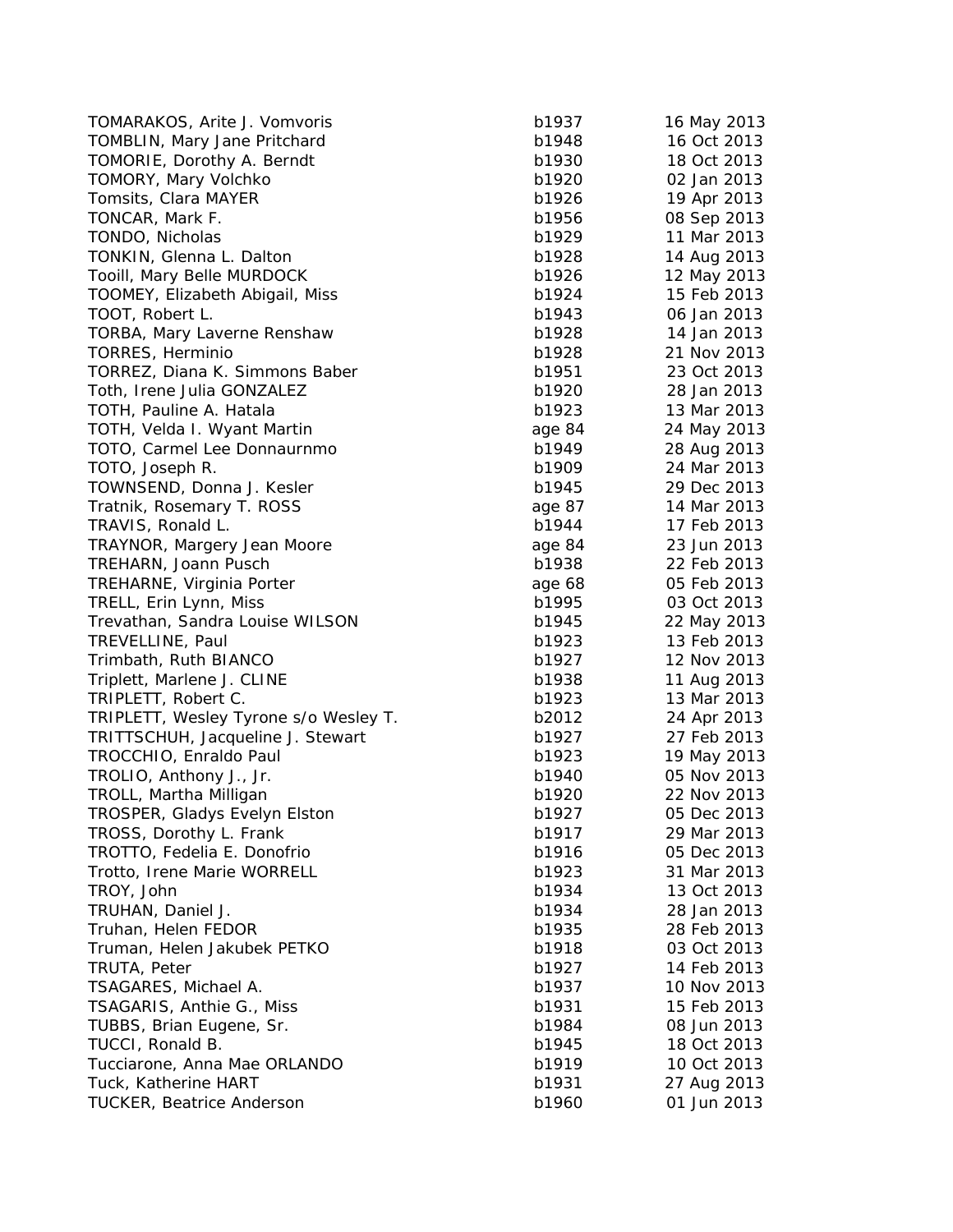| TUCKER, Kenneth H.                                             | b1948  | 28 Jul 2013 |
|----------------------------------------------------------------|--------|-------------|
| Tukiendorf, Stella REPEC                                       | b1930  | 16 Feb 2013 |
| <b>TULLY, Lawrence Albert</b>                                  | b1937  | 12 Dec 2013 |
| TUMBRI, John A.                                                | b1920  | 30 Jun 2013 |
| TUNNO, Ubaldo                                                  | b1915  | 14 Mar 2013 |
| TUREK, James J.                                                | b1926  | 09 May 2013 |
| Turley, Kathleen M. HOFFMAN                                    | b1939  | 15 Jul 2013 |
| TURNAGE, Hazel Lureen Johnson                                  | b1935  | 28 Jun 2013 |
| Turnbull, Agnes M. CALDWELL                                    | b1919  | 02 Jul 2013 |
| Turner, Elizabeth Ann GARZAN                                   | b1925  | 07 Feb 2013 |
| TURNER, James                                                  | b1925  | 29 Jan 2013 |
| Turner, Sallie MCKELVEY                                        | b1921  | 10 Feb 2013 |
| Turner, Sara KOPP                                              | b1959  | 30 Jun 2013 |
| Turney, Debra L. SPINCIC                                       | b1959  | 07 Nov 2013 |
| Tursic, Barbara A. MILOWE                                      | b1940  | 08 Jul 2013 |
| Turzak, Mildred F. PALANTI                                     | b1919  | 17 Dec 2013 |
| Tusin, Mary L. MARKOVICH                                       | b1925  | 05 Dec 2013 |
| TUSTIN, Cynthia Klotzie                                        | b1950  | 26 Mar 2013 |
| <b>TVERDOSI, Elizabeth Ferenchik</b>                           | b1917  | 26 Jan 2013 |
| TYLASKY, Sophia, Miss                                          | b1921  | 01 Jul 2013 |
| TYLASKY, Sophia, Miss                                          | b1921  | 30 Jun 2013 |
| TYLER, Virginia Jean LeFoer                                    | b1921  | 17 Mar 2013 |
| TYNAL, Michael G.                                              | b1922  | 05 Sep 2013 |
| TYREE, George F.                                               | b1937  | 02 May 2013 |
| Tyrone, Reda M. VITULLO                                        | b1921  | 02 Apr 2013 |
| Udovich, Mary SILHANEK                                         | b1921  | 02 Apr 2013 |
| ULAM, Gertrude Irlam                                           | b1922  | 07 Feb 2013 |
| Ullman, Nancy Childress WOOD                                   |        | 31 Mar 2013 |
| Ulrich, Dorothea E. BECKER                                     | b1933  | 18 Aug 2013 |
| UNGER, Phyllis Iyone Johnson                                   | b1927  | 23 Apr 2013 |
| UNGER, William G.                                              | b1936  | 19 May 2013 |
| UPDEGRAFF, Waneta M. Green                                     | b1924  | 09 Jan 2013 |
| UPSTILL, Paul Edward                                           | age 82 | 14 Apr 2013 |
| URBAN, Marie R. Perone                                         | b1919  | 10 Nov 2013 |
| UREY, David Mead                                               | b1957  | 18 Feb 2013 |
| UROSEVA, Arlene Griffith                                       | b1944  | 20 Apr 2013 |
| Uscianowski, Joan BORSIC                                       | b1952  | 10 Oct 2013 |
| Uselton, Lenore B. HOFFMAN                                     | b1919  | 15 May 2013 |
| USHER, Barbara Monaco                                          | age 85 | 07 Mar 2013 |
| VACCA, Margaret L. Lawman                                      | b1923  | 14 Aug 2013 |
| VACCARO, Patrick John                                          | b1946  | 03 Apr 2013 |
| VADINO, Mary Louise Famularo                                   | b1925  | 26 Sep 2013 |
| Vadino, Rose Marie JOHNSTON                                    | b1934  | 30 Nov 2013 |
| VALANTINE, Douglas Eaton                                       | b1926  | 17 Feb 2013 |
| VALCHO, George J.                                              | b1935  | 16 Jun 2013 |
| VALENTICH, Edward B.                                           | b1937  | 15 Aug 2013 |
| Valentine, Deborah A. EGNER                                    | b1963  | 25 Jun 2013 |
|                                                                |        | 26 Dec 2013 |
| VALENTINI, Dolores L. Sklepko                                  | b1927  | 14 Jul 2013 |
| Valentino, Rosemary DeCenso HARRIS<br>Valentz, Mary J. CHISLOM | b1947  | 09 Feb 2013 |
|                                                                |        | 19 Mar 2013 |
| VALENZISI, Virginia Marie Morella                              | b1909  |             |
| VALERIO, Frances A. Stellato                                   | b1943  | 06 Jun 2013 |

| 48              | 28 Jul 2013 |
|-----------------|-------------|
| 30              | 16 Feb 2013 |
| 37              | 12 Dec 2013 |
|                 |             |
| 20              | 30 Jun 2013 |
| 15              | 14 Mar 2013 |
| 26              | 09 May 2013 |
|                 |             |
| 39              | 15 Jul 2013 |
| 35              | 28 Jun 2013 |
| 19              | 02 Jul 2013 |
|                 |             |
| 25              | 07 Feb 2013 |
| 25              | 29 Jan 2013 |
| 21              | 10 Feb 2013 |
| 59              | 30 Jun 2013 |
|                 |             |
| 59              | 07 Nov 2013 |
| 40              | 08 Jul 2013 |
| 19              | 17 Dec 2013 |
| 25              | 05 Dec 2013 |
|                 |             |
| 50              | 26 Mar 2013 |
| 17              | 26 Jan 2013 |
| $\overline{21}$ | 01 Jul 2013 |
| $\overline{21}$ | 30 Jun 2013 |
|                 |             |
| 21              | 17 Mar 2013 |
| $\overline{22}$ | 05 Sep 2013 |
| 37              | 02 May 2013 |
| 21              | 02 Apr 2013 |
|                 |             |
| $\overline{21}$ | 02 Apr 2013 |
| $\overline{2}$  | 07 Feb 2013 |
|                 | 31 Mar 2013 |
| 33              | 18 Aug 2013 |
| 27              | 23 Apr 2013 |
|                 |             |
| 36              | 19 May 2013 |
| 24              | 09 Jan 2013 |
| 82              | 14 Apr 2013 |
| 19              | 10 Nov 2013 |
| 57              | 18 Feb 2013 |
|                 |             |
| 44              | 20 Apr 2013 |
| 52              | 10 Oct 2013 |
| 19              | 15 May 2013 |
| 85              | 07 Mar 2013 |
|                 |             |
| 23              | 14 Aug 2013 |
| 46              | 03 Apr 2013 |
| 25              | 26 Sep 2013 |
| 34              | 30 Nov 2013 |
|                 |             |
| 26              | 17 Feb 2013 |
| 35              | 16 Jun 2013 |
| 37              | 15 Aug 2013 |
| 53              | 25 Jun 2013 |
|                 |             |
| 27              | 26 Dec 2013 |
|                 | 14 Jul 2013 |
| 47              | 09 Feb 2013 |
| 99              | 19 Mar 2013 |
| 43              | 06 Jun 2013 |
|                 |             |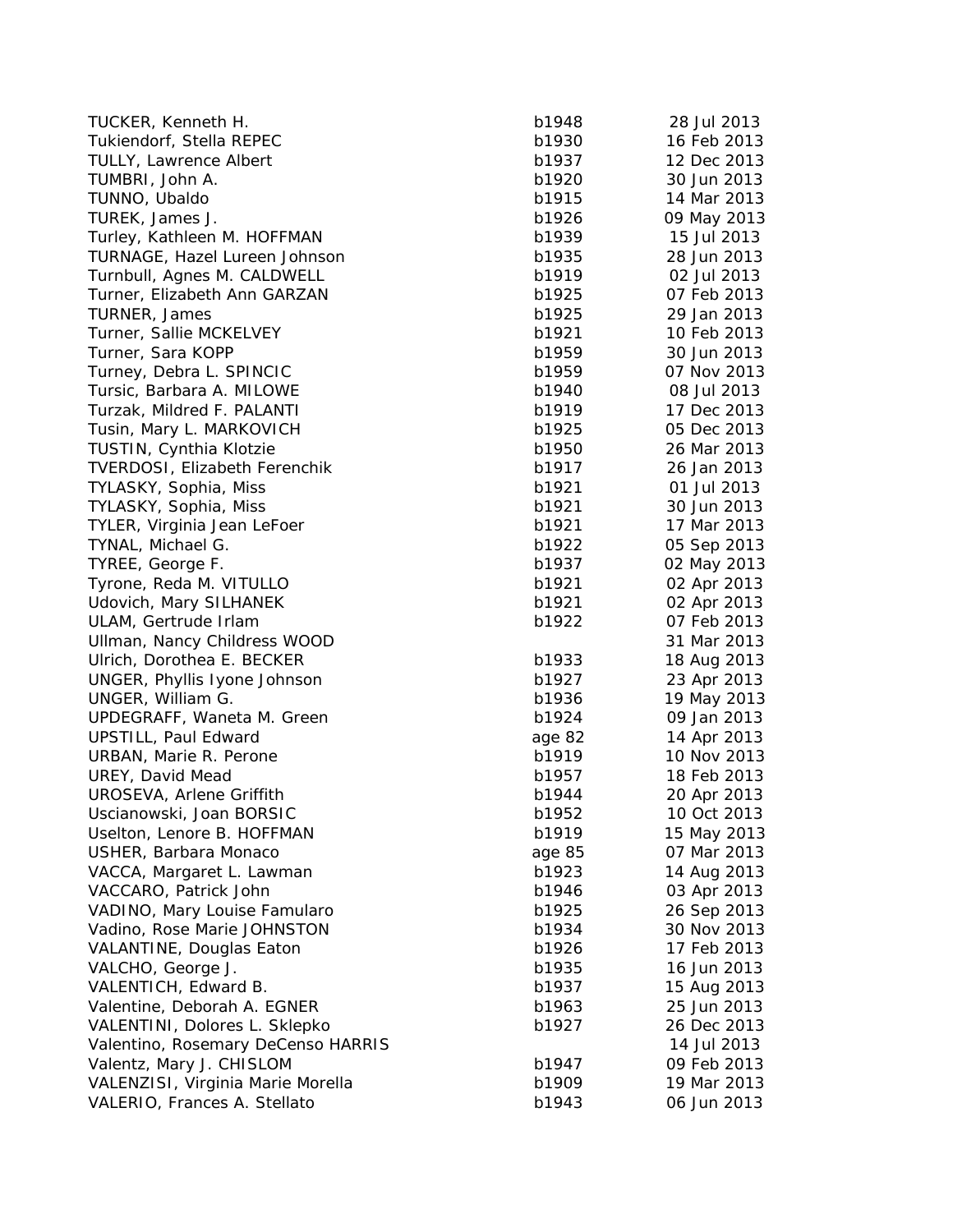| Valiquette, Mildred Jean BURKHOLDER  | b1932  | 09 Oct 2013 |
|--------------------------------------|--------|-------------|
| VALLERIANI, Pasqueline Ross          | b1917  | 24 Oct 2013 |
| VALREE, Ruby Lee Smith               | b1927  | 01 Dec 2013 |
| VAN NOSTRAN, Paul R.                 | b1918  | 06 Apr 2013 |
| Vance, Brenda Izzo GARLTIC           | b1961  | 13 Jan 2013 |
| VANDERPOOL, Robert J.                | b1975  | 20 May 2013 |
| VANES, Joy A. Buckley                | b1957  | 25 Mar 2013 |
| VanHorn, Donna Jean COOPER           | b1927  | 05 Jul 2013 |
| Vansach, Ann TIRPACK                 | b1915  | 13 Jun 2013 |
| VanSickle, Susan K. ORR              | b1948  | 24 Mar 2013 |
| VANSIL, Donna Babik                  | b1953  | 22 Aug 2013 |
| VANUSEK, Helen Csulik                | b1916  | 27 Feb 2013 |
| Varacall, Mary E. DANKO              | b1921  | 20 Jun 2013 |
| Vardina, Mary DRISSEN                | b1914  | 11 Oct 2013 |
| Vargo, Helen RAYMOND                 | age 98 | 24 Aug 2013 |
| VARGO, Kathryn C. Auguston           | b1940  | 02 Jun 2013 |
| Vargo, Margaret MASSULLO             | b1923  | 20 Dec 2013 |
| VARI, Dennis Joseph                  | b1978  | 22 Mar 2013 |
| VARJANSKI, Milanka Vlasic            | b1937  | 01 Oct 2013 |
| Varley, Elizabeth H. CONNORS         | b1919  | 15 May 2013 |
| VARNELLI, John                       | b1929  | 08 Apr 2013 |
| Varsa, Delores Christina VLOSICH     | age 86 | 12 May 2013 |
| VASKO, William E.                    | b1930  | 07 Apr 2013 |
| VAUGHN, Lorraine Rehak               | b1961  | 03 Feb 2013 |
| VAZQUEZ, Juan                        | b1958  | 25 Apr 2013 |
| Veite, Patricia A. HARRIS            | b1938  | 31 Jan 2013 |
| Veith, Betty J. YOUNG                | b1916  | 19 Feb 2013 |
| VELTRI, Charlene Marie Ficocelli     | b1943  | 24 Sep 2013 |
| VENDEMIA, John                       | b1944  | 29 Mar 2013 |
| Veneri, Betty R. RAJKOVICH           | b1934  | 09 Mar 2013 |
| VENGLARCIK, Alice J. Franko          | b1922  | 28 Feb 2013 |
| Vereckey, Katherine P. Borsos FREEDY | b1919  | 17 Nov 2013 |
| Veres, Kathleen S. NABEREZNY         | b1948  | 28 Jul 2013 |
| Vergalitte, Maline A. INFANTE        | b1915  | 18 Nov 2013 |
| Veri, Rose Marie CRISH               | age 83 | 15 Oct 2013 |
| VERNON, Marie Virginia Gurnick       | b1939  | 27 Nov 2013 |
| VERNON, Robert W.                    | b1931  | 23 Jan 2013 |
| VEROSTKO, Angela M. Nolfi            | b1937  | 07 Jan 2013 |
| VEROSTKO, Michael R.                 | b1935  | 02 Jun 2013 |
| VERROCCHI, Antonio                   | b1932  | 10 Aug 2013 |
| VERTANEN, Darrel John                | b1955  | 27 Jan 2013 |
| VERTUCCI, Juanita Herman             | b1929  | 14 Aug 2013 |
| Vesco, Catherine SECOLA              | b1924  | 29 Jan 2013 |
| VESTAL, Dolores E. Carroll           | b1946  | 17 Aug 2013 |
| VIANO, David D., Sr.                 | b1942  | 10 Nov 2013 |
| Viano, Josephine Jean PURFEY         | b1923  | 05 Dec 2013 |
| VIGARINO, Nicholas John, Jr.         | b1937  | 18 Sep 2013 |
| Vigeon, Josephine M. LOMBARDO        | b1923  | 19 Jan 2013 |
| Vihozovich, Anastasia WYCH           | b1920  | 07 Mar 2013 |
| VILLANI, Helen, Miss                 | b1916  | 07 Feb 2013 |
| VILLIANI, Helen, Miss                | b1916  | 06 Feb 2013 |
| Villio, Josephine M. GUARINO         | b1915  | 14 Jan 2013 |
|                                      |        |             |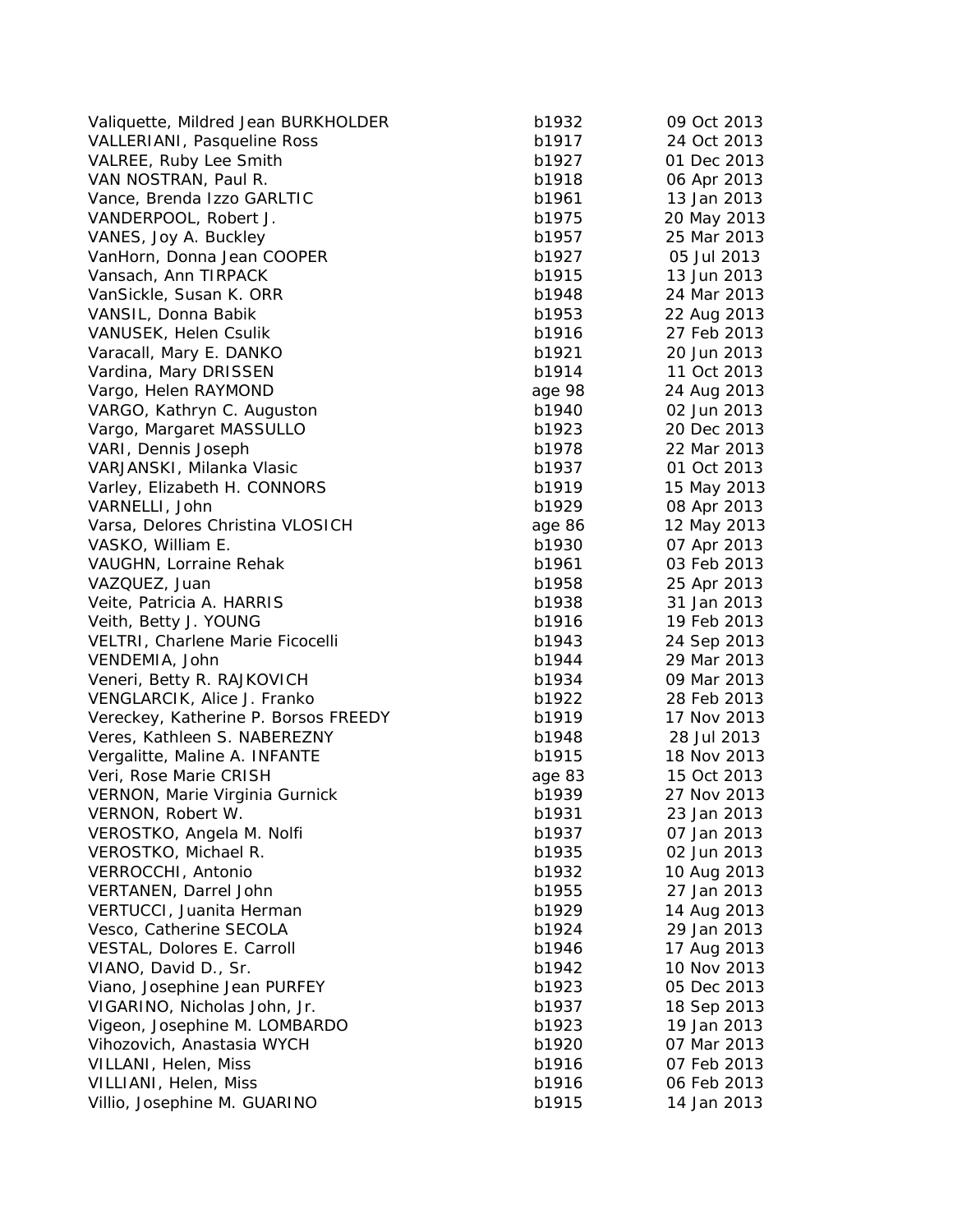| Vingi, Jennie J. MCLELLAN           | age 83 | 03 Feb 2013 |
|-------------------------------------|--------|-------------|
| Vinich, Dorothy M. GLASS            | b1936  | 19 Jul 2013 |
| Vinion, Dorothy Louise ORR          | b1928  | 13 Sep 2013 |
| VINKLER, Erina C. Notareschi        | b1922  | 18 Sep 2013 |
| VINSACK, Phyllis M. Wolfe           | b1928  | 02 Feb 2013 |
| Virgalitte, Rose M. Simione WINDT   | b1912  | 20 Jul 2013 |
| VIRGALLITO, Dennis R.               | b1960  | 12 Mar 2013 |
| VITIKAS, Edward Thomas              | b1925  | 23 Jan 2013 |
| VITKO, Frank                        | b1928  | 05 Dec 2013 |
| VITUCCI, James A.                   | b1968  | 04 Jun 2013 |
| VITULLO, Reda M. Tyrone             | b1921  | 02 Apr 2013 |
| VLAH, Randall M.                    | b1934  | 28 Dec 2013 |
| Vlasic, Milanka VARJANSKI           | b1937  | 01 Oct 2013 |
| VLOSICH, Delores Christina Varsa    | age 86 | 12 May 2013 |
| Vodhanel, Anne G. LOVATI            | b1921  | 26 Mar 2013 |
| Vodilko, Theresa Marie FERRIS       | b1946  | 09 Jan 2013 |
| VOGT, Richard W.                    | b1926  | 01 Nov 2013 |
| Voitus, Kathryn GILLEN              | b1923  | 25 Jul 2013 |
| Volchko, Mary TOMORY                | b1920  | 02 Jan 2013 |
| VOLK, Frank E., Jr.                 | b1935  | 13 Aug 2013 |
| VOLLMER, Harriet L. Berndt          | b1932  | 19 Sep 2013 |
| Volpe, Angela WIGHTMAN              | b1912  | 03 Nov 2013 |
| VON OSTWALDEN, Margaret Rauter      | b1921  | 14 Feb 2013 |
| VON OSTWALDEN, Peter W.             | b1923  | 09 Oct 2013 |
| Voychic, Helen CHOPP                | b1926  | 19 Oct 2013 |
| VRABEL, Elaine N. Komarc            | b1933  | 05 Dec 2013 |
| Vrancich, Theresa DeMARINIS         | b1928  | 23 Jul 2013 |
| Vukmirovich, Mildred NIKOLIN        | b1918  | 13 Feb 2013 |
| VUKOVICH, Vincent M.                | b1965  | 17 Sep 2013 |
| VULETICH, Ann M. Ference            | b1934  | 23 Jan 2013 |
| WACHT, Helen Louise Holecko         | age 89 | 20 Aug 2013 |
| WACHUCK, Mary Sosnowski             | b1926  | 22 Oct 2013 |
| Wackley, Beatrice BROWN             | b1947  | 15 Dec 2013 |
| WADE, Joanne Buggs Jackson          | b1947  | 12 Jul 2013 |
| WADE, Patricia B. Hovis             | b1929  | 22 Oct 2013 |
| WADE, Rebecca R. Bishop             | b1931  | 11 Dec 2013 |
| WAGER, Margaret Elizabeth Ms.       | b1945  | 13 Mar 2013 |
| WAGNER, Calvin R.                   | b1925  | 19 Sep 2013 |
| WAGNER, Edith Flight                | b1935  | 05 Oct 2013 |
| WAGNER, Elizabeth M. Sedzmak        | b1917  | 12 Jun 2013 |
| WAGNER, Louise Eleanor Johnston     | b1915  | 14 May 2013 |
| WAGNER, Paul L.                     | b1937  | 10 Dec 2013 |
| WAINIO, Josephine Anna Petruzzi     | b1928  | 09 Oct 2013 |
| WAIT, Mary E. Donahue               | b1919  | 05 Feb 2013 |
| Waites, Evelyn L. THOMAS            | b1932  | 13 Jul 2013 |
| WALDEN, David L.                    | b1935  | 29 Mar 2013 |
| WALEGA, Eugene R.                   | b1943  | 25 Aug 2013 |
| Walega, Theresa M. PERRETT          | b1926  | 16 Nov 2013 |
| <b>WALKER, Betty Louise Everson</b> | b1928  | 07 Dec 2013 |
| WALKER, Charles Ricardo             | age 57 | 01 May 2013 |
| WALKER, Gerry R., Miss              | b1958  | 28 Sep 2013 |
| WALKER, Gerry, Dr.                  | b1938  | 06 Jun 2013 |
|                                     |        |             |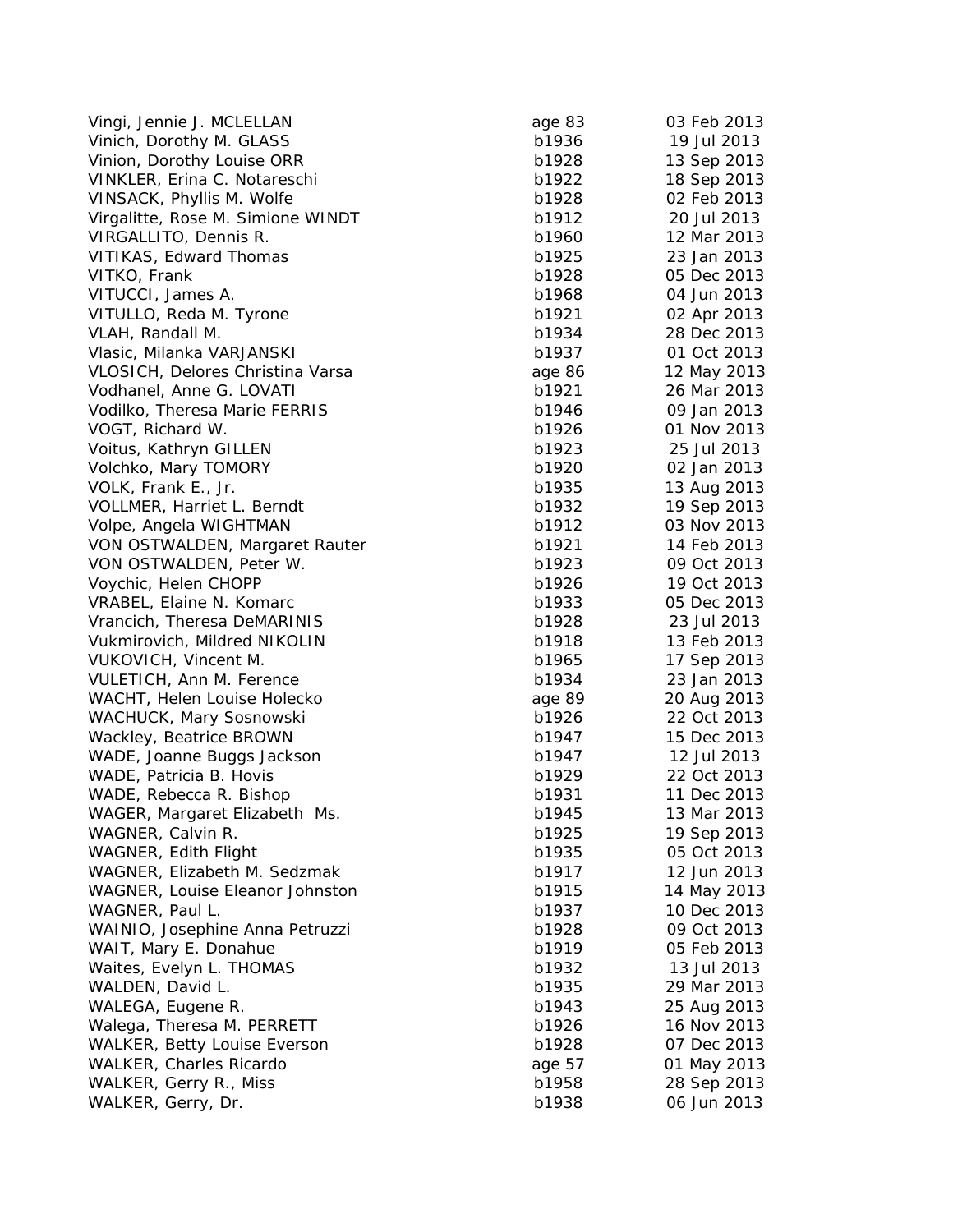| Walker, Joan PRIMM                | b1940   | 05 Sep 2013 |
|-----------------------------------|---------|-------------|
| WALKER, Kathryn M.                | service | 25 Aug 2013 |
| WALKER, Kathryn M. (Mrs. Mark)    | age 92  | 01 Jul 2013 |
| WALKER, Ken                       | age 58  | 08 Sep 2013 |
| <b>WALKER, Michael Eugene</b>     | b1955   | 19 Oct 2013 |
| WALKER, Robert Long               | b1920   | 10 Feb 2013 |
| Walker, Willa M. PLEASANT         | b1937   | 05 Sep 2013 |
| WALKER, William J.                | b1950   | 04 Apr 2013 |
| WALKER, Yvette D. Scott           | b1967   | 10 Apr 2013 |
| WALLACE, Carla Mae Anderson       | b1961   | 06 Dec 2013 |
| Wallace, Jacqueline W. LEONE      | b1941   | 17 Sep 2013 |
| Wallace, Lois J. LLOYD            | b1926   | 12 Mar 2013 |
| WALLACE, Starlene Denise Coleman  | b1960   | 09 Nov 2013 |
| Wallace, Viva A. Swafford POLITTE | b1928   | 07 Oct 2013 |
| WALLER, Barbara Ann Crowther      | b1944   | 16 Feb 2013 |
| WALLER, Charles C., Jr.           | b1973   | 17 Dec 2013 |
| WALLER, Lexie L. Taylor           | b1948   | 18 Jun 2013 |
| Walls, Alice Mae GRIFFITH         | b1934   | 30 Apr 2013 |
| WALLS, Paul L.                    | b1925   | 02 Apr 2013 |
| WALLS, Rosie Lee Smith            | b1939   | 09 Jul 2013 |
| Walsh, Alice Mae STRAN            | b1932   | 14 May 2013 |
| WALSH, Evelyn H. Kokinakis        | b1926   | 03 Apr 2013 |
| WALSH, Patricia J., Miss          | b1951   | 29 Sep 2013 |
| Walter, Adele GOGA                | age 71  | 26 Jun 2013 |
| WALTER, Barbara J. Yentch         | b1945   | 03 Aug 2013 |
| WALTER, Evelyn Lucille            | b1930   | 24 Jan 2013 |
| WALTER, Margaret E. Willard       | b1932   | 15 Nov 2013 |
| Walters, Anne FAGNANO             | b1925   | 26 Sep 2013 |
| WALTERS, Barbara Jo Warner        | b1937   | 02 Sep 2013 |
| Walters, Melody M. CASSIDY        | b1947   | 10 Oct 2013 |
| Waltman, Laura C. BARNEY          | b1943   | 16 Jan 2013 |
| WALTON, Barbara J. Davenport      | b1946   | 11 Aug 2013 |
| WALTON, Nathaniel W.              | b1960   | 05 Feb 2013 |
| WALTZ, Robert W.                  | b1940   | 28 Apr 2013 |
| Wangler, Helen G. DEAN            | b1918   | 15 May 2013 |
| Ward, Anne I. MURPHY              | b1921   | 27 Apr 2013 |
| Ward, Catherine SCHLAG            | b1927   | 26 Jun 2013 |
| WARD, Cheryl E. Colla             | b1948   | 18 Feb 2013 |
| Ward, Gladys Elease BRYANT        | b1916   | 11 Aug 2013 |
| WARD, James R.                    | b1943   | 24 Jan 2013 |
| WARD, Lillian E. Johnson          | b1925   | 27 Apr 2013 |
| WARD, Louise Bell                 | age 92  | 22 Mar 2013 |
| Ward, Ruth D. MYERS               | b1920   | 31 Jan 2013 |
| WARD, Sandra J. Powell            | b1948   | 18 Jun 2013 |
| <b>WARDEN, Dorothy Hoskins</b>    | b1920   | 07 Nov 2013 |
| Wardle, Catherine M. COPPOLA      | b1949   | 26 Feb 2013 |
| WARDLE, Dale Timothy              | b1988   | 28 Sep 2013 |
| Wardle, Margaret L. FOORE         | b1922   | 24 Jan 2013 |
| Ware, Avis G. COTTRILL            | b1922   | 27 Nov 2013 |
| Ware, Ruth Elizabeth BELL         | b1928   | 06 Sep 2013 |
| Warfield, Theresa Irene ANDERSON  | b1926   | 16 Nov 2013 |
| WARGACKI, Paul N.                 | b1960   | 16 Jun 2013 |
|                                   |         |             |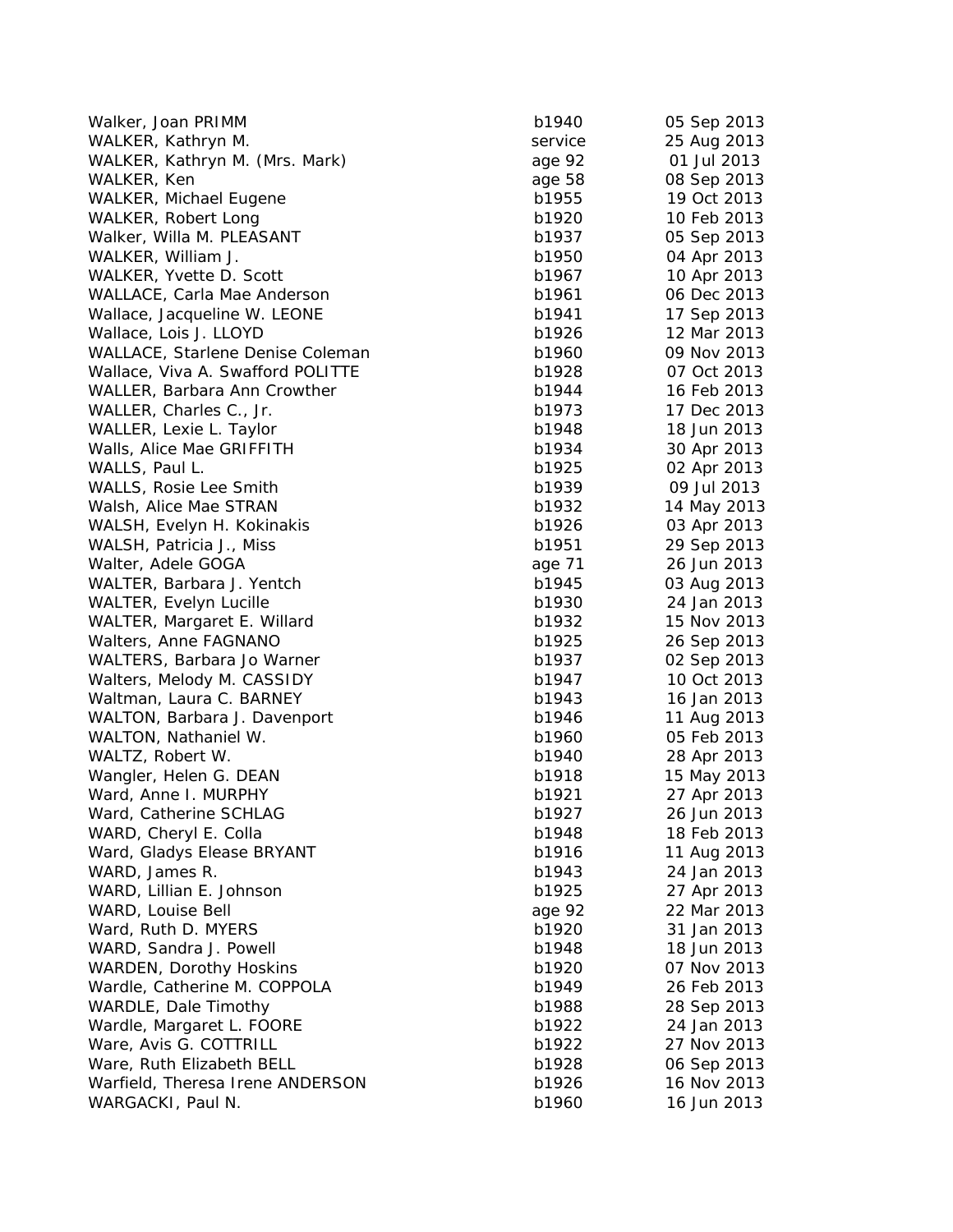Warino, Rose Porcase LIGUORE b1920 2013 WARMINSKI, Joseph Alexander b1961 24 Jul 2013 Warminski, Maria A. GERCHAK b1923 b1933 b1933 b1933 b1933 b1933 b1933 b1933 b1933 b1933 b1933 b1933 b1933 b193 Warner, Barbara Jo WALTERS b1937 b1937 b1937 b1937 b1937 b1937 b1937 b1937 b1937 b1937 b1937 b1937 b1937 b1937 WARR, Hattie Smith Gray b1942 28 Feb 2013 28 Beauty b1942 28 Feb 2013 28 Feb 2014 28 Feb 2014 28 Feb 2013 28 Feb 2013 28 Feb 2013 28 Feb 2013 28 Feb 2013 28 Feb 2013 28 Feb 2014 28 Feb 2014 28 Feb 2014 28 Feb 2014 28 Feb 2 Warren, Deborah F. STAMPER b1950 21 Mar 2014 21 Mar 2019 21 Mar 2019 21 Mar 2019 21 Mar 2019 21 Mar 2019 21 Ma Warren, Ida Lois RIDGE b1923 b1933 b1933 b1933 b1933 b1933 b1933 b1933 b1933 b1933 b1933 b1933 b1933 b1933 b19 Warren, Margaret W. LOISELLE b1944 b1944 b1944 b1944 b1944 b1944 b1944 b1944 b1944 b1944 b1944 b1944 b1944 b19 Warren, Mary A. DAVENPORT b1942 b1942 b1942 b1942 b1942 b1942 b1942 b1942 b1942 b WARRICK, Douglas E. b1965 10 May 2014 10 May 2014 10 May 2014 10 May 2014 10 May 2014 10 May 2014 10 May 2014 10 May 2014 10 May 2014 10 May 2014 10 May 2014 10 May 2014 10 May 2014 10 May 2014 10 May 2014 10 May 2014 10 M Warrington, Cassie L. MAGEE b1982 b1982 b1982 b1982 b1982 b1982 b1982 b1982 b1982 b1982 b1982 b1982 b1982 b1982 b1982 b1982 b1982 b1982 b1982 b1982 b1982 b1982 b1982 b1982 b1982 b1982 b1982 b1982 b1982 b1982 b1982 b1982 b1 WASCHAK, Rose Aline Feast b1927 10 Nov 2014 10 Nov 2014 10 Nov 2014 10 Nov 2014 10 Nov 2014 10 Nov 2014 10 Nov WASELICH, Timothy Anthony b1961 07 Apr 2013 WASHINGTON, Spencer Morris 30 March 2013 30 March 2013 30 March 2013 30 March 2013 30 March 2013 30 March 2013 WASHINGTON, Stanley G. b1924 05 Oct 2013 05 Oct 2014 05 Oct 2014 05 Oct 2014 05 Oct 2014 05 Oct 2014 05 Oct 20 WASILCHAK, Rose Marie Sagulla b1919 b1919 b1919 b1919 b1919 b1919 b1919 b1919 b1919 b1919 b1919 b191 Wasmund, Betty Jane JOSEPH b1922 24 Betty 24 Betty 2014 Wasuleski, Helen LIBERATORE b1920 b1920 b1930 b1930 b1930 b1930 b1930 b1930 b1930 b1930 b1930 b1930 b1930 b1930 b1930 b1930 b1930 b1930 b1930 b1930 b1930 b1930 b1930 b1930 b1930 b1930 b1930 b1930 b1930 b1930 b1930 b1930 b1 WATKINS, Clarence E. b1917 15 Dec 2013 15 Dec 2014 15 Dec 2013 15 Dec 2014 15 Dec 2014 15 Dec 2014 15 Dec 2013 WATKINS, Daniel A. b1993 28 Jul 2013 28 Jul 2013 28 Jul 2013 28 Jul 2013 28 Jul 2013 28 Jul 2013 28 Jul 2013 2 WATKINS, Lacy b1929 05 apr 2013 05 b2 b2 b2 b2 b2 b3 b3 b3 b3 b3 b3 b3 b3 b3 b3 b Watkins, Lucinda HUNDLEY b1943 b1943 b1943 b1943 b1943 b1943 b1943 b1943 b1943 b1943 b1943 b1943 b1943 b1943 b WATKINS, Pecola Davis b1926 24 Jan 2014 24 Jan 2014 24 Jan 2014 24 Jan 2014 25 Jan 2014 25 Jan 2014 26 Jan 201 Watson, Judith A. Lakovich MARKI 1941 16 Jul 2014 16 Jul 2014 16 Jul 2014 16 Jul 2014 16 Jul 2014 16 Jul 2014 1 WATSON, William Wallace b1926 12 May 2014 WATTS, Jeffrey L. b1945 21 Mar 2014 21 Mar 2014 21 Mar 2014 21 Mar 2014 21 Mar 2014 21 Mar 2014 21 Mar 2014 21 Mar 2014 21 Mar 2014 21 Mar 2014 21 Mar 2014 21 Mar 2014 21 Mar 2014 21 Mar 2014 21 Mar 2014 21 Mar 2014 21 Mar Way, Barbara Ann QUINN b1937 24 Feb 2013 24 Feb 2014 WAYLAND, Ruth J. Horne b1917 17 Mar 2014 17 Mar 2014 17 Mar 2014 17 Mar 2014 17 Mar 2014 17 Mar 2014 17 Mar 20 WEAVER, Anna Mary Columbiana b1926 10 Apr 2014 10 Apr 2014 10 Apr 2014 10 Apr 2013 10 Apr 2014 10 Apr 2013 10 Apr 2013 10 Apr 2013 10 Apr 2013 10 Apr 2013 10 Apr 2013 10 Apr 2014 10 Apr 2014 10 Apr 2014 10 Apr 2014 10 Apr WEAVER, Dennis Frank b1967 04 Apr 2014 04 Apr 2014 04 Apr 2014 04 Apr 2014 04 Apr 2014 04 Apr 2014 04 Apr 2013 Weaver, Donna Jean BLASIMAN b1934 14 Dec 2014 WEAVER, James C. b1938 17 Nov 2013 17 Nov 2013 17 Nov 2013 18:38 WEAVER, Janet F. Kozak b1941 12 Feb 2014 12 Feb 2014 12 Feb 2014 12 Feb 2014 12 Feb 2014 12 Feb 2014 12 Feb 20 WEAVER, Margaret M. (Mrs. Earl) b1929 13 b2 WEAVER, Oliver D. b1933 20 Jan 2013 WEAVER, Phyllis A. Beury b1931 21 Sep 2013 21 B WEBB, Alpha May Marten b1913 26 Jan 2013 26 Jan 2013 26 Jan 2013 26 Jan 2013 26 Jan 2013 26 Jan 2013 26 Jan 20 Webb, Earmon E. DAVIS b1934 04 Jan 2013 1934 04 Jan 2013 1934 04 Jan 2013 1934 04 Jan 2013 1934 04 Jan 2013 19 WEBER, Roy Joseph b1944 13 Mar 2014 13 Mar 2014 13 Mar 2014 13 Mar 2014 13 Mar 2014 13 Mar 2014 13 Mar 2014 13 Mar 2014 13 Mar 2014 13 Mar 2014 13 Mar 2014 13 Mar 2014 13 Mar 2014 13 Mar 2014 13 Mar 2014 13 Mar 2014 13 Mar Weckbacher, Melva Jeannine HOWELL b1938 b1928 b1938 b1938 1939 b1938 1939 b1938 b WEDEKIND, Mary Lou Bower b1928 25 Aug 2013 25 Aug 2014 25 Aug 2014 25 Aug 2013 26 Aug 2014 25 Aug 2013 26 Aug 2014 25 Aug 2013 26 Aug 2013 27 Aug 2014 27 Aug 2014 27 Aug 2014 27 Aug 2014 27 Aug 2014 27 Aug 2014 27 Aug 2014 WEGENDT, Eric L. b1961 b1961 b1961 b1961 b1961 b1961 b1961 b1961 b1961 b1961 b1961 b1961 b1961 b1961 b1961 b19 Wehner, Faith Mary O'TOOLE b1935 11 b1935 b1935 b1935 b1935 b1935 b1935 b1935 b1935 b1935 b1935 b1935 b1935 b19 Weimer, Margaret S. GUILINGER b1917 b1917 b1917 b1917 b1917 b1917 b1917 b1917 b1917 b1917 b1917 b1917 b1917 b19 WEIMER, William K. b1922 19 Feb 2013 WEINBREN, Sylvia Rose Pianin b1920 28 Jul 2013 29 Jul 2014 28 Jul 2013 28 Jul 2013 28 Jul 2013 28 Jul 2013 28 Jul 2013 28 Jul 2013 28 Jul 2013 28 Jul 2013 28 Jul 2013 28 Jul 2013 28 Jul 2013 28 Jul 2013 28 Jul 2013 28 Jul Weinel, Nora Jo CAMPBELL b1936 b1936 b1936 b1936 b1936 b1936 b1936 b1936 b1936 b1936 b1936 b1936 b1936 b1936 b WEINELL, Maryann F. Creatura **64 10 Oct 2014** 10 Oct 2013 WEINSTOCK, Athena Katavolos WEISS, Pauline Foster b1930 25 Aug 2013 25 Aug 2014 Weiss, Rose M. BRUCE b1934 13 Aug 2013 13 Aug 2013 WELCH, Linda Harris, Miss b1950 08 Sep 2013

| 1920  | 20 Feb 2013 |
|-------|-------------|
| 1961  | 24 Jul 2013 |
| 1923  | 08 May 2013 |
| 1937  | 02 Sep 2013 |
| 1942  | 28 Feb 2013 |
| 1950  | 21 Mar 2013 |
| 1923  | 25 Sep 2013 |
| 1944  | 07 Apr 2013 |
| 1942  | 17 Aug 2013 |
| 1965  | 10 May 2013 |
| 1982  | 15 Dec 2013 |
| 1927  | 10 Nov 2013 |
| 1961  | 07 Apr 2013 |
| 1975  | 30 Mar 2013 |
| 1924  | 05 Oct 2013 |
|       |             |
| 1919  | 06 Jan 2013 |
| 1922  | 24 Sep 2013 |
| 1920  | 06 Oct 2013 |
| 1917  | 15 Dec 2013 |
| 1993  | 28 Jul 2013 |
| 1929  | 05 Apr 2013 |
| 1943  | 20 Dec 2013 |
| 1926  | 24 Jan 2013 |
| 1941  | 16 Jul 2013 |
| 1926  | 12 May 2013 |
| 1945  | 21 Mar 2013 |
| 1937  | 24 Feb 2013 |
| 1917  | 17 Mar 2013 |
| 1926  | 10 Apr 2013 |
| 1967  | 04 Apr 2013 |
| 1934  | 14 Dec 2013 |
| 1938  | 17 Nov 2013 |
| 1941  | 12 Feb 2013 |
| 1929  | 13 Jun 2013 |
| 1933  | 20 Jan 2013 |
| 1931  | 21 Sep 2013 |
| 1913  | 26 Jan 2013 |
| 1934  | 04 Jan 2013 |
| 1944  | 13 Mar 2013 |
| 1928  | 19 Sep 2013 |
| 1928  | 25 Aug 2013 |
| 1961  | 07 Feb 2013 |
| 1925  | 11 Jan 2013 |
| 1917  | 27 Dec 2013 |
| 1922  | 19 Feb 2013 |
| 1920  | 28 Jul 2013 |
| 1936  | 03 Sep 2013 |
| je 64 | 10 Oct 2013 |
|       | 07 Aug 2013 |
| 1930  | 25 Aug 2013 |
| 1934  | 13 Aug 2013 |
| 1950  | 08 Sep 2013 |
|       |             |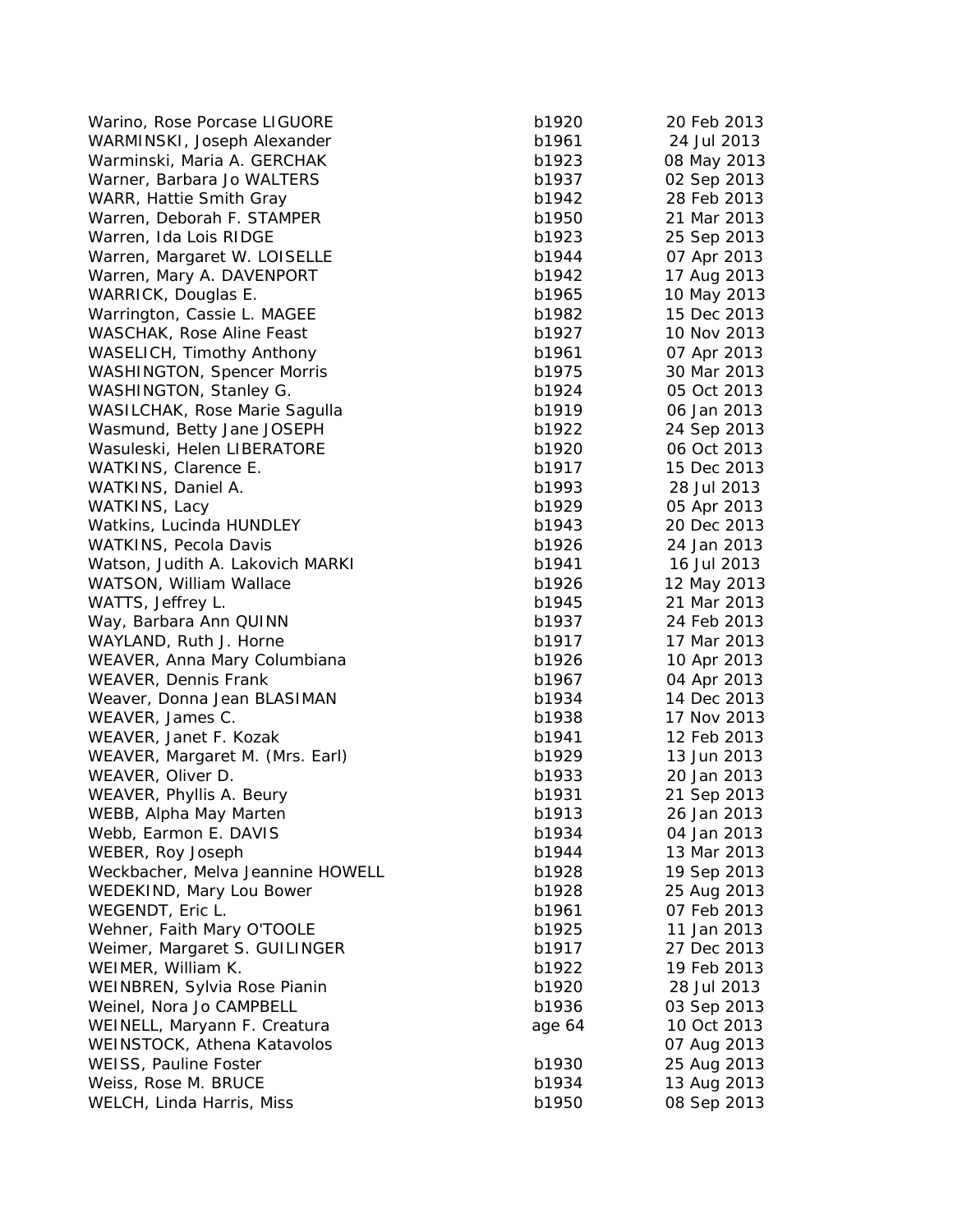| WELCH, Robert W.                | b1923  | 31 Jul 2013 |
|---------------------------------|--------|-------------|
| WELK, Robert Rolland            | b1931  | 02 Aug 2013 |
| Welker, Erla M. MAGNI           | b1940  | 03 Dec 2013 |
| WELKER, Joan Bernice Pokabla    | b1933  | 01 Jun 2013 |
| Wellendorf, Bernadette Rutana   | b1958  | 08 Apr 2013 |
| WELLENDORF, Charles             | b1940  | 11 Jan 2013 |
| WELLENDORF, Warren E.           | b1925  | 13 Jul 2013 |
| WELLINGTON, Pearl J. Borko      | b1920  | 16 Aug 2013 |
| Wellman, Ernestine BUSH         | b1922  | 31 Jan 2013 |
| WELLMAN, Timothy Eric           | b1988  | 29 Mar 2013 |
| WELLS, Jeffrey Craig            | b1952  | 12 Jul 2013 |
| WELLS, Jerry M., Jr.            | b1955  | 11 Jul 2013 |
| WELSH, Juanita Arlene, Miss     | b1952  | 26 Sep 2013 |
| WELSH, Marcia, Sr.              | b1925  | 13 Oct 2013 |
| Welsh, Sally F. CUMMINGS        | b1927  | 25 Mar 2013 |
| Welty, Pearl Jane BECKLEY       | b1923  | 29 Oct 2013 |
| WENDEROTH, Robert V.            | b1917  | 04 May 2013 |
| WERNER, Beth Ann Gillespie      | b1962  | 12 May 2013 |
| WERNING, Marcia Anne Geiger     | b1933  | 20 Feb 2013 |
| Wertz, Helen Renee SCHULTZ      | b1955  | 02 Dec 2013 |
| Wesley, Mildred MCMULLIN        | b1943  | 09 May 2013 |
| Wess, Grace Cecilia ROWAN       | b1926  | 14 Apr 2013 |
| West, Bessie Pearl KELLIE       | b1933  | 29 Mar 2013 |
| WEST, Ivan Myles DeMorest       | b1985  | 03 Oct 2013 |
| WEST, James Carl                | b1942  | 30 Oct 2013 |
| West, Karen L. LINDSAY          | b1954  | 06 Jul 2013 |
| West, Kimberly Sue KUEHNL       | age 53 | 27 Nov 2013 |
| WEST, Robert Lee Basil          | b2009  | 18 Apr 2013 |
| WESTERFIELD, Oneda Hartzell     | b1927  | 24 Mar 2013 |
| WESTON, Jay Ronald              | b1949  | 22 May 2013 |
| WETZL, Mary Louise Knebel       | b1923  | 13 Jan 2013 |
| WHALEY, Harold                  | b1929  | 10 Jan 2013 |
| WHEELER, Nellie Ruth Croom Dock |        | 21 Feb 2013 |
| WHIPKEY, Mary Nell Glaser       | b1926  | 08 Jan 2013 |
| WHITACRE, Donald E.             | b1923  | 02 Apr 2013 |
| Whitacre, Luella M. NANES       | b1928  | 26 Feb 2013 |
| WHITAKER, Curtis                | b1957  | 22 Oct 2013 |
| White Vanessa D. PORTER         | b1969  | 18 May 2013 |
| White, Bernice Baker PADGETT    | b1928  | 08 Aug 2013 |
| White, Blanche M. FREEMAN       | b1918  | 13 Jan 2013 |
| WHITE, Donna Jean Bartolone     | b1947  | 09 Feb 2013 |
| White, Donna L. FRAZIER         | age 48 | 03 Oct 2013 |
| White, Dorothy BUTLER           | b1921  | 19 Dec 2013 |
| White, Evelyn KOVACICH          | b1937  | 27 Apr 2013 |
| WHITE, Fay Podolny              | b1919  | 19 Jun 2013 |
| White, Lillian SWANK            | age 85 | 17 May 2013 |
| WHITFIELD, Janet Lee Rutushin   | b1952  | 23 Aug 2013 |
| WHITING, Margaret Hilda Smith   | b1921  | 23 Feb 2013 |
| WHITLEY, William Edward         | b1924  | 30 Nov 2013 |
| Whitman, Helen BYRD             | b1922  | 15 May 2013 |
| WHITTAKER, Lenora Mae Henary    | b1943  | 17 Sep 2013 |
| WHITTED, Frank                  | b1984  | 16 Feb 2013 |
|                                 |        |             |

| 1923  | 31 Jul 2013 |
|-------|-------------|
| 1931  | 02 Aug 2013 |
| 1940  | 03 Dec 2013 |
| 1933  | 01 Jun 2013 |
| 1958  | 08 Apr 2013 |
| 1940  | 11 Jan 2013 |
| 1925  | 13 Jul 2013 |
| 1920  | 16 Aug 2013 |
| 1922  | 31 Jan 2013 |
| 1988  | 29 Mar 2013 |
| 1952  | 12 Jul 2013 |
| 1955  | 11 Jul 2013 |
| 1952  | 26 Sep 2013 |
| 1925  | 13 Oct 2013 |
| 1927  | 25 Mar 2013 |
| 1923  | 29 Oct 2013 |
| 1917  | 04 May 2013 |
| 1962  |             |
|       | 12 May 2013 |
| 1933  | 20 Feb 2013 |
| 1955  | 02 Dec 2013 |
| 1943  | 09 May 2013 |
| 1926  | 14 Apr 2013 |
| 1933  | 29 Mar 2013 |
| 1985  | 03 Oct 2013 |
| 1942  | 30 Oct 2013 |
| 1954  | 06 Jul 2013 |
| e 53  | 27 Nov 2013 |
| 2009  | 18 Apr 2013 |
| 1927  | 24 Mar 2013 |
| 1949  | 22 May 2013 |
| 1923  | 13 Jan 2013 |
| 1929  | 10 Jan 2013 |
|       | 21 Feb 2013 |
| 1926  | 08 Jan 2013 |
| 1923  | 02 Apr 2013 |
| 1928  | 26 Feb 2013 |
| 1957  | 22 Oct 2013 |
| 1969  | 18 May 2013 |
| 1928  | 08 Aug 2013 |
| 1918  | 13 Jan 2013 |
| 1947  | 09 Feb 2013 |
| le 48 | 03 Oct 2013 |
| 1921  | 19 Dec 2013 |
| 1937  | 27 Apr 2013 |
| 1919  | 19 Jun 2013 |
| le 85 | 17 May 2013 |
| 1952  | 23 Aug 2013 |
| 1921  | 23 Feb 2013 |
| 1924  | 30 Nov 2013 |
| 1922  | 15 May 2013 |
| 1943  | 17 Sep 2013 |
| 1984  | 16 Feb 2013 |
|       |             |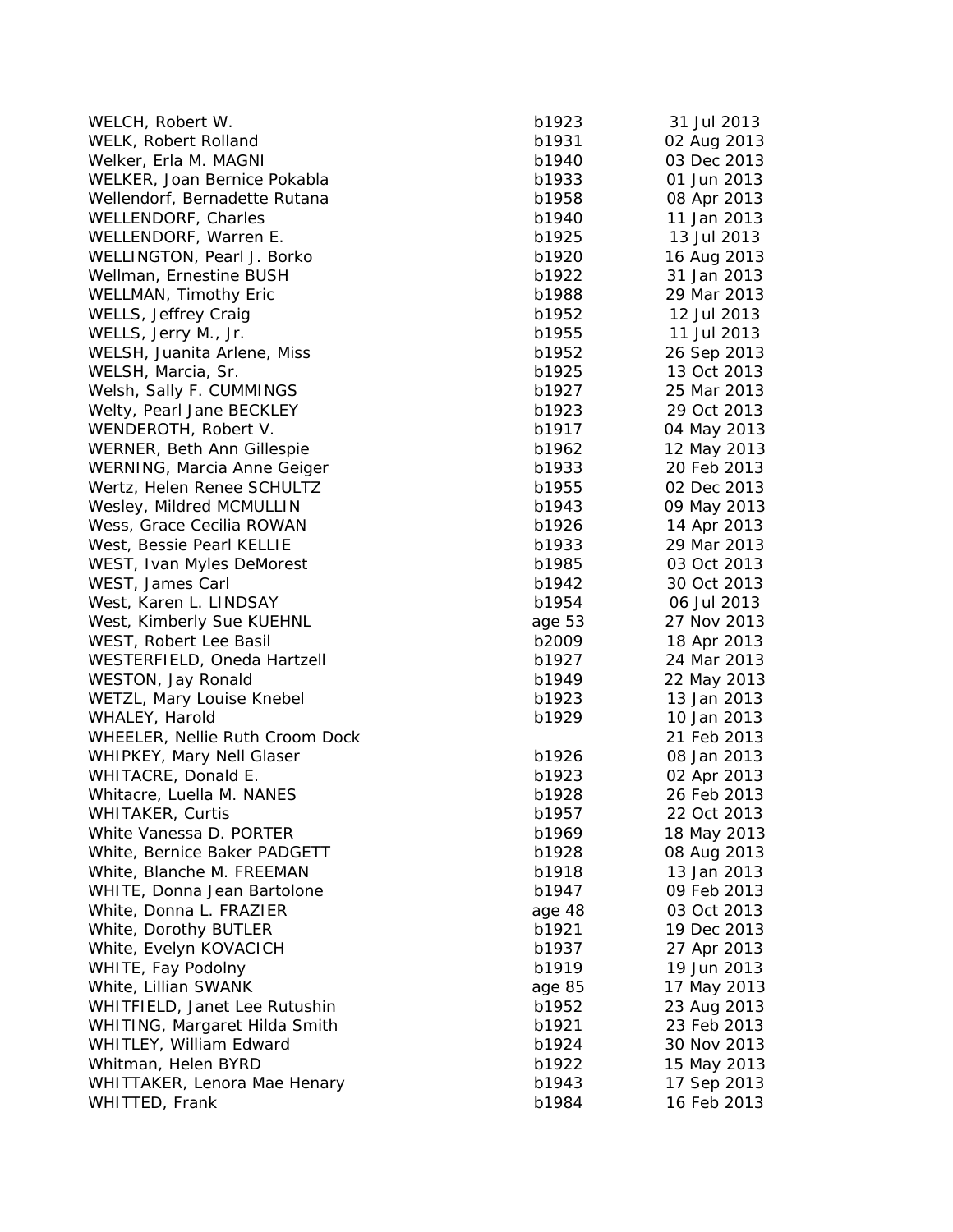| WHITTLE, Leola Marie, Mrs.          | age 83         | 16 Mar 2013                |
|-------------------------------------|----------------|----------------------------|
| WICHERT, Diana L. Romine            | b1953          | 26 Apr 2013                |
| WICK, Emily L., Miss                | b1921          | 26 Mar 2013                |
| Widdoes, Jane BEILBY                | b1927          | 02 Sep 2013                |
| WIDENER, Catherine A. Smolka        | b1976          | 09 May 2013                |
| WIDENER, Mary A. Cessna             | b1921          | 22 Sep 2013                |
| Widera, Ruth Ann SCHMID             | b1928          | 26 Aug 2013                |
| Wiegel, Mary Ruth Cavanaugh PALOVIC | b1927          | 01 Dec 2013                |
| WIGHTMAN, Angela Volpe              | b1912          | 03 Nov 2013                |
| WILCOX, John C.                     | b1940          | 20 Jun 2013                |
| WILDES, Helen Delores DiLullo       | b1929          | 04 Sep 2013                |
| WILE, John R.                       | b1922          | 02 Feb 2013                |
| WILE, Robert Edward                 | b1930          | 23 Oct 2013                |
| WILES, Lois Irene Mowery            | b1926          | 11 Dec 2013                |
| WILEY, Lee Esther Corbin            | b1916          | 18 Nov 2013                |
| Wiley, Margaret G. LOHR             | b1921          | 19 Nov 2013                |
| WILHELM, Kenneth R.                 | b1927          | 06 Aug 2013                |
| Wilk, Bernice Wojteczek KILANOWSKI  | b1930          | 31 Mar 2013                |
| WILKIN, Bernadine M. E. Peterson    | b1919          | 05 Sep 2013                |
| WILKINS, Orora Mary, Miss           | b1992          | 25 May 2013                |
| Willard, Margaret E. WALTER         | b1932          | 15 Nov 2013                |
| WILLETT, Barbara L. Reel            | b1941          | 18 May 2013                |
| Williams, Betty J. DILLEY           | b1923          | 17 May 2013                |
| <b>WILLIAMS, Betty Lou Spencer</b>  | b1925          | 31 Mar 2013                |
| <b>WILLIAMS, Billy Wesley</b>       | b1928          | 08 Oct 2013                |
| WILLIAMS, Brandon R.                | b1975          | 27 Feb 2013                |
| WILLIAMS, Curlie, Miss              |                | 09 Oct 2013                |
| <b>WILLIAMS, Dorothy Pixley</b>     | b1924          | 22 Jan 2013                |
| WILLIAMS, Drusilla Bethea           | b1936          | 16 Jan 2013                |
| WILLIAMS, Eddie                     | b1956          | 06 Jun 2013                |
| WILLIAMS, Eileen Louise Shields     | b1944          | 02 May 2013                |
| WILLIAMS, Elizabeth H. Hay          | b1918          | 13 Jan 2013                |
| Williams, Ellen FRIEND              | b1927          | 21 Aug 2013                |
| WILLIAMS, Ernest C.                 | b1951          | 17 Nov 2013                |
| WILLIAMS, Esther Ann Luptak         | b1927          | 09 Jun 2013                |
| WILLIAMS, George David (AKA Terry)  | b1924          | 30 Jun 2013                |
| Williams, Irene Casey ALSTON        | b1933          | 15 Dec 2013                |
| Williams, Joann CARSON              | b1932          | 28 Feb 2013                |
| WILLIAMS, Judy Ann Rozier           | b1948          | 13 Mar 2013                |
| Williams, Kathleen JOHNSON          | b1921          | 29 Dec 2013                |
| WILLIAMS, Lawrence K., Jr.          | b1949          | 25 Sep 2013                |
| WILLIAMS, Lillian J. Clark          | b1917          | 23 Mar 2013                |
| Williams, Lillie Mae GODFREY        | b1939          | 05 Jul 2013                |
| Williams, Mary Frances STEELE       | b1922          | 01 Feb 2013                |
| Williams, Melvie Louise HUGHES      | b1918          | 09 Jun 2013                |
| WILLIAMS, Myrtle Eleanor Randall    |                | 26 Aug 2013                |
| Williams, Naomi L. LAMBERT          | b1929<br>b1921 | 20 Jan 2013                |
|                                     |                |                            |
| WILLIAMS, Norene (Mrs. Ron)         | b1930          | 13 Oct 2013<br>05 Dec 2013 |
| Williams, Peggy CALDWELL            |                |                            |
| WILLIAMS, Phillip C.                | b1939          | 17 Jan 2013                |
| WILLIAMS, Robert A.                 | b1931          | 27 Mar 2013                |
| WILLIAMS, Roland Randall, Sr.       | b1935          | 29 Sep 2013                |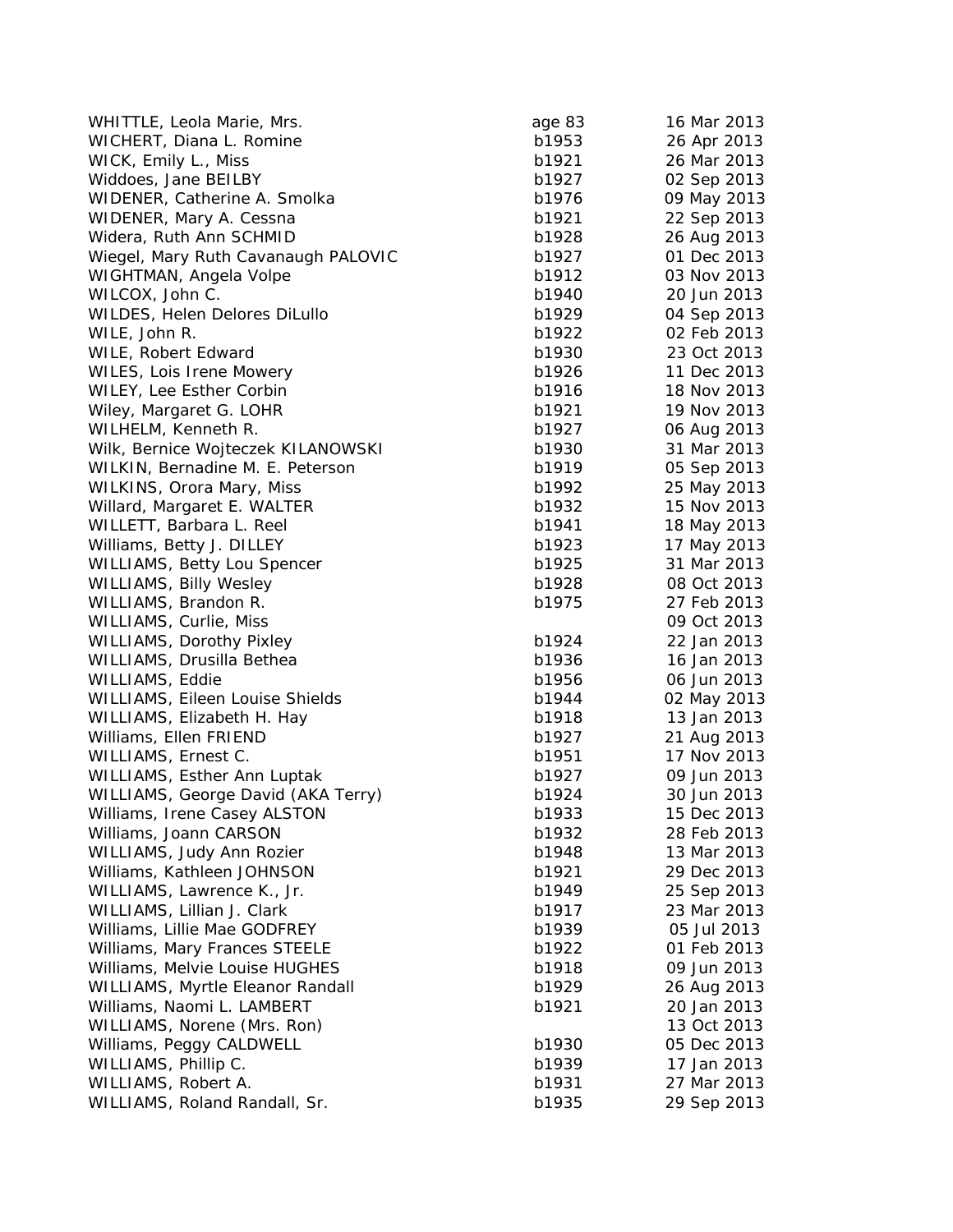| Williams, Sarah Louise BANKS                   | b1929          | 27 Jan 2013 |
|------------------------------------------------|----------------|-------------|
| WILLIAMS, Shirley L., Miss                     | b1942          | 19 Sep 2013 |
| Williams, Shirley Mae CULP                     | b1935          | 23 May 2013 |
| WILLIAMS, Terry (AKA George David)             | b1924          | 30 Jun 2013 |
| WILLIAMS, Willie                               | b1938          | 27 Feb 2013 |
| Williamson, Jean Estelle GRANT                 | b1920          | 27 Oct 2013 |
| WILLIAMSON, Judy Kluska                        | age 91         | 28 Aug 2013 |
| WILLIAMSON, Robert Royer                       | b1921          | 09 Feb 2013 |
| WILLIS, Raymond                                | b1947          | 21 Feb 2013 |
| WILLMITCH, Margaret Mary d/o Matthew           | age 4          | 19 May 2013 |
| WILMOTH, Donald Lee                            | b1940          | 20 Nov 2013 |
| WILMS, Laurie A. McCamon                       | b1956          | 20 Nov 2013 |
| WILSON, Ann Barnych Kubala                     | b1939          | 09 Jul 2013 |
| WILSON, Barbara Jean Dent                      | b1934          | 14 May 2013 |
| WILSON, Beatrice G. Boerio                     | b1931          | 30 Oct 2013 |
| WILSON, Charles Edward                         | age 79         | 04 Nov 2013 |
| WILSON, Charles Leon                           | b1935          | 06 Mar 2013 |
| WILSON, Dave Ralph                             | b1936          | 07 Sep 2013 |
| Wilson, Diana R. CHRISTOFF                     | b1935          | 03 Nov 2013 |
| WILSON, Ernest S.                              | b1943          | 06 Jan 2013 |
| WILSON, Frank D., Sr.                          | b1933          | 27 Jun 2013 |
| WILSON, Frederick                              | b1940          | 24 Sep 2013 |
| Wilson, Geraldine MALIZIA                      | b1932          | 18 Mar 2013 |
| WILSON, Gretchen Campman                       | b1929          | 10 Mar 2013 |
| Wilson, Ida Jean BREWER                        | b1941          | 23 Jan 2013 |
| Wilson, Janice M. PATTERSON                    | b1948          | 13 Jan 2013 |
| WILSON, Josephine N., Miss                     | b1927          | 06 Jun 2013 |
| WILSON, Karen Lloyd                            | b1942          | 13 Dec 2013 |
| WILSON, Margaret F. Ciumedean                  | b1936          | 19 Jun 2013 |
| WILSON, Marie E., Miss                         | b1924          | 05 Dec 2013 |
| WILSON, Nathaniel F.                           | b1954          | 05 Jun 2013 |
| Wilson, Phyllis SAHLI                          | b1932          | 07 Feb 2013 |
| WILSON, Ronald E.                              | b1954          | 27 Jun 2013 |
| Wilson, Ruth Elvira BITTLE                     | b1924          | 31 May 2013 |
| WILSON, Sandra Louise Trevathan                | b1945          | 22 May 2013 |
| <b>WILSON, Sue Spanos Papalas</b>              | b1931          | 03 Jan 2013 |
| WILSON, Theresa C. Pryor                       | b1919          | 18 Mar 2013 |
| Wilson, Viola Lee FORD                         | b1939          | 21 Jun 2013 |
| Wilson, Virginia Ellen ECHARD                  | b1951          | 02 Dec 2013 |
| WILSON-MURPHY, Daneisha C.                     | b1984          | 24 Apr 2013 |
| WILTHEW, Robert M.                             | b1931          | 25 Apr 2013 |
| WIMER, Robert E.                               | b1945          | 08 Jan 2013 |
| <b>WINANS, Lawrence Gene</b>                   | b1940          | 22 Mar 2013 |
| WINDT, Rose M. Virgalitte Simione              | b1912          | 20 Jul 2013 |
| WINDT, Sharon M. Coleman                       | b1942          | 16 Jun 2013 |
| WINEBRENNER, Edward M.                         | b1920          | 24 Nov 2013 |
| WINKEL, Donald James                           | b1934          | 19 Dec 2013 |
|                                                |                |             |
| WINKLE, Elaine A. Bunce<br>WINKLE, Robert Carl | b1934          | 04 Dec 2013 |
|                                                | b1930          | 21 Mar 2013 |
| Winkle, virginia W. PUGH<br>WINSPER, Earl C.   | b1940<br>b1932 | 06 Mar 2013 |
|                                                |                | 26 Apr 2013 |
| Wiseman, Vietta N. JOHNSON                     | b1961          | 13 Sep 2013 |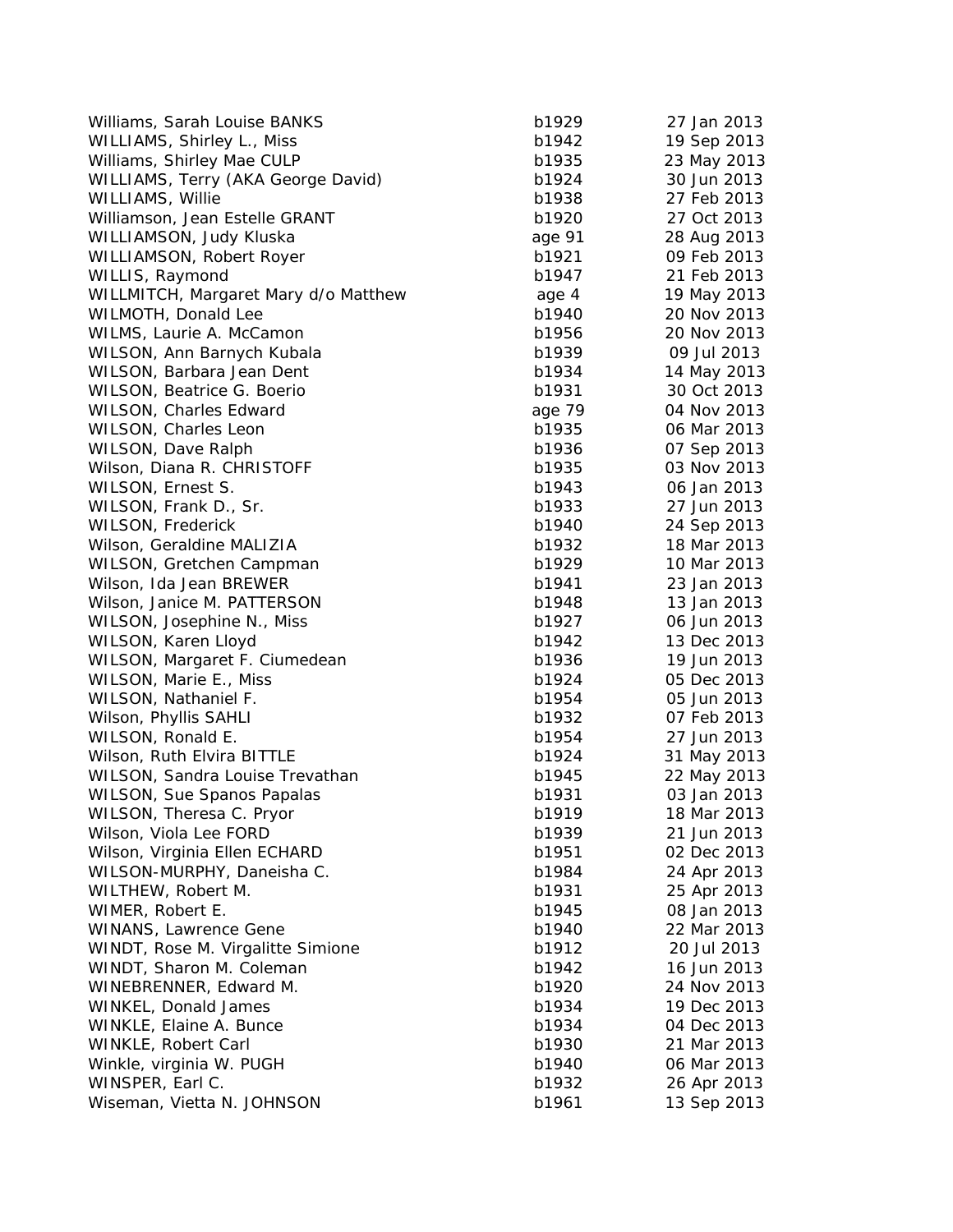Wisler, Helen Margaret JORDAN b19 WISNESKI, Francis Martin b19 WISSINGER, John Benton b1941 24 Aug 2014 Witherspoon, Betty L. SHORT b19 WITKOSKI, Carleen Ryan b1935 13 Aug 2014 WITKOSKI, John W. b19 WITMER, Robert L. b1937 22 Feb 2014 Witt, Donna M. HUGHES b19 WITT, James C. b1962 06 March 2014 Witt, Mary Margaret TENCH b19 WITT, Mylinda Jane Rogers b19 WITTENAUER, F. Stanley b19 WITTENAUER, James R. b1938 15 Jan 2014 Wittway, Mary Louise LUCENTE b1930 b19 WITTWAY, Mary Louise, Miss b19 Wlodarczyk, Sophie Drapola BUKUS b19 WODOGAZA, Freeda Muriel Dunbar age 74 12 12 12 13 14 12 12 13 14 12 13 14 13 14 13 14 14 13 14 14 14 14 14 15 1 Woiteczek, Bernice Wilk KILANOWSKI b19 WOLF, Brent b1942 14 May 2014 WOLF, Donna L. Ensley b1931 19 March 2019 Wolf, Dorothy Virginia ANDERSON b19 Wolf, Mary M. CAMPBELL and age 87 16 Nov 2014 WOLFE, Carmen A. Cora b19 Wolfe, Phyllis M. VINSACK b19 Wolfe, Ruth Egner GRETSINGER b19 WOLFGANG, Kathryn Jeanne Grimes b19 WOLFINGER, Edward J., Jr. b1941 17 September 2014 17 September 2014 17 September 2014 17 September 2014 17 Sep 2014 17 Sep 2014 17 Sep 2014 17 Sep 2014 17 Sep 2014 17 Sep 2014 17 Sep 2014 17 Sep 2014 17 Sep 2014 17 Sep 201 WOLLITZ, Norma Jean Kish b1931 08 Sep 2014 WOLOSCHAK, Michael, IV b19 Womack, Mamie Lee CHEATHAM b19 WONDISFORD, Floyd Edward b19 Wong, Bernarda HO b1944 13 Oct 2014 13 Oct 2014 13 Oct 2014 13 Oct 2014 13 Oct 2014 13 Oct 2014 13 Oct 2014 13 Oct 2014 13 Oct 2014 13 Oct 2014 13 Oct 2014 13 Oct 2014 13 Oct 2014 13 Oct 2014 13 Oct 2014 13 Oct 2014 13 Oct Wood, Dixie L. LEARN b19 WOOD, Helen Mary Koshar b1924 07 Apr 2014 07 Apr 2014 07 Apr 2014 07 Apr 2014 07 Apr 2014 07 Apr 2014 07 Apr 20 WOOD, Levater Lee Cannon b1931 24 Jan 2014 WOOD, Nancy Ullman Childress Wood, Sallie Mae SMITH b19 Woodall, Patricia A. FORD b1956 b1956 b1956 b1956 b1956 b1956 b1956 b1956 b1956 b1956 b1956 b1956 b19 WOODMAN, Charles William b19 WOODS, Janice Denise, Miss both and the base of the base base WOODS, Jerry A. b19 WOODWORTH, Eugene W. b19 WOOLENSACK, Jay A. b1954 21 March 2014 WOOTEN, Albert W. b19 Worcester, Valerie Lynn PROCTOR b19 WORKMAN, Donna Jean Baumgartner b19 WORRELL, Irene Marie Trotto b19 WORRELLIA, Donald E. b1934 17 Oct 2014 WORTH, Willie Morris b19 WRATARIC, Judy A. Killin b1938 019 Wright, Emily ROHLAND b19 WRIGHT, Eugene Franklin, Jr. b1954 17 Oct 2014

| 914  | 03 Feb 2013 |
|------|-------------|
| 949  | 19 Dec 2013 |
| 941  | 24 Aug 2013 |
| 921  | 07 Mar 2013 |
| 935  | 13 Aug 2013 |
| 928  | 26 Mar 2013 |
|      | 22 Feb 2013 |
| 937  |             |
| 937  | 17 Jul 2013 |
| 962  | 06 Mar 2013 |
| 958  | 16 Nov 2013 |
| 960  | 15 Nov 2013 |
| 921  | 03 May 2013 |
| 938  | 15 Jan 2013 |
| 930  | 20 Jun 2013 |
| 923  | 29 Mar 2013 |
| 913  | 29 Nov 2013 |
| 74 ؛ | 12 Apr 2013 |
| 930  | 31 Mar 2013 |
| 942  | 14 May 2013 |
|      |             |
| 931  | 19 Mar 2013 |
| 939  | 25 Sep 2013 |
| .87  | 16 Nov 2013 |
| 923  | 12 Feb 2013 |
| 928  | 02 Feb 2013 |
| 929  | 27 Jul 2013 |
| 952  | 07 Aug 2013 |
| 941  | 17 Sep 2013 |
| 931  | 08 Sep 2013 |
| 975  | 25 Sep 2013 |
| 924  | 27 Mar 2013 |
| 919  | 03 Jun 2013 |
| 944  | 13 Oct 2013 |
| 945  | 14 Apr 2013 |
|      |             |
| 924  | 07 Apr 2013 |
| 931  | 24 Jan 2013 |
|      | 27 Mar 2013 |
| 923  | 02 Jan 2013 |
| 956  | 05 Dec 2013 |
| 922  | 10 Jan 2013 |
| 955  | 30 Jun 2013 |
| 961  | 29 Jul 2013 |
| 916  | 24 Mar 2013 |
| 954  | 21 Mar 2013 |
| 929  | 28 Jan 2013 |
| 957  | 07 Mar 2013 |
| 935  | 19 Jan 2013 |
| 923  | 31 Mar 2013 |
| 934  | 17 Oct 2013 |
|      | 04 Sep 2013 |
| 953  |             |
| 938  | 01 Aug 2013 |
| 928  | 11 Oct 2013 |
| 954  | 17 Oct 2013 |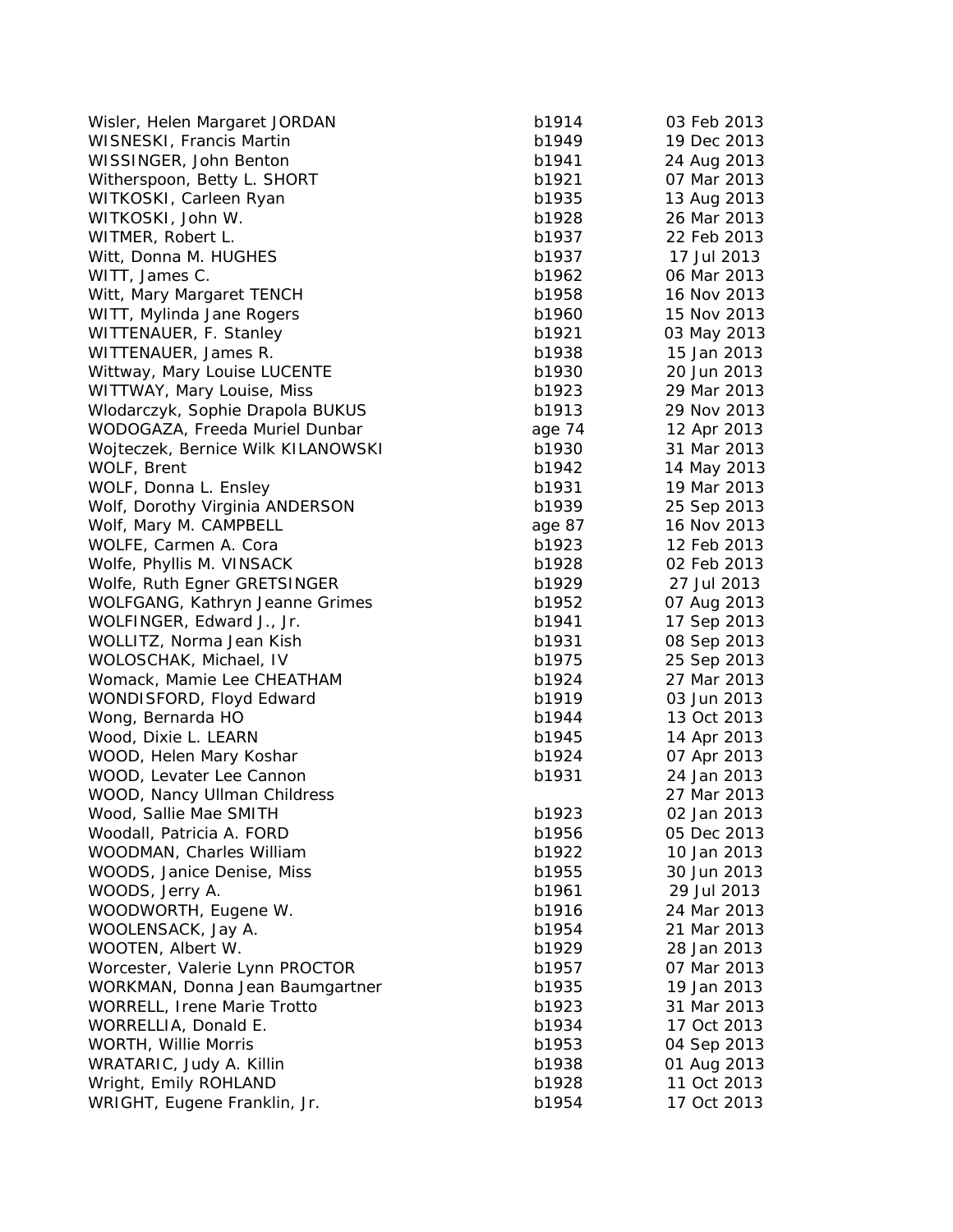| b1935  | 31 Jan 2013                       |
|--------|-----------------------------------|
| b1941  | 06 Jul 2013                       |
| age 90 | 14 Aug 2013                       |
| b1964  | 06 Jan 2013                       |
| b1924  | 25 Apr 2013                       |
| b1970  | 12 Nov 2013                       |
| b1941  | 31 Mar 2013                       |
| age 84 | 24 May 2013                       |
| b1920  | 07 Mar 2013                       |
| b1939  | 19 Aug 2013                       |
| b1920  | 07 Dec 2013                       |
|        | 25 Sep 2013                       |
| b1930  | 21 Aug 2013                       |
| b1955  | 05 Apr 2013                       |
| b1917  | 24 Aug 2013                       |
| b1938  | 20 Jun 2013                       |
| b1944  | 29 Jan 2013                       |
| b1949  | 08 Jun 2013                       |
| b1926  | 26 Jul 2013                       |
| b1949  | 27 Jul 2013                       |
| b1941  | 14 May 2013                       |
| b1940  | 28 Jun 2013                       |
| b1926  | 10 May 2013                       |
| b1924  | 12 Nov 2013                       |
|        | 20 Jan 2013                       |
|        | 30 Jun 2013                       |
|        | 09 Oct 2013                       |
| b1933  | 18 Sep 2013                       |
| b1946  | 14 Jul 2013                       |
| b1930  | 22 Dec 2013                       |
| b1923  | 24 Apr 2013                       |
| b1919  | 21 May 2013                       |
| b1959  | 28 Aug 2013                       |
| b1921  | 23 Apr 2013                       |
|        | 01 Jun 2013                       |
| b1920  | 28 Jun 2013                       |
| b1965  | 25 Feb 2013                       |
| b1949  | 14 Feb 2013                       |
| b1945  | 03 Aug 2013                       |
| b1922  | 14 Jan 2013                       |
| b1915  | 26 Jun 2013                       |
| b1937  | 08 Aug 2013                       |
| b1929  | 09 May 2013                       |
| b1942  | 16 Oct 2013                       |
| b1940  | 31 Jul 2013                       |
| b1926  | 16 Jan 2013                       |
| b1915  | 02 May 2013                       |
| b1923  | 20 Mar 2013                       |
| b1932  | 26 Mar 2013                       |
| b1916  | 19 Feb 2013                       |
| b1920  | 11 Dec 2013                       |
| age 64 | 12 Jun 2013                       |
|        | b1937<br>b1936<br>b1920<br>age 78 |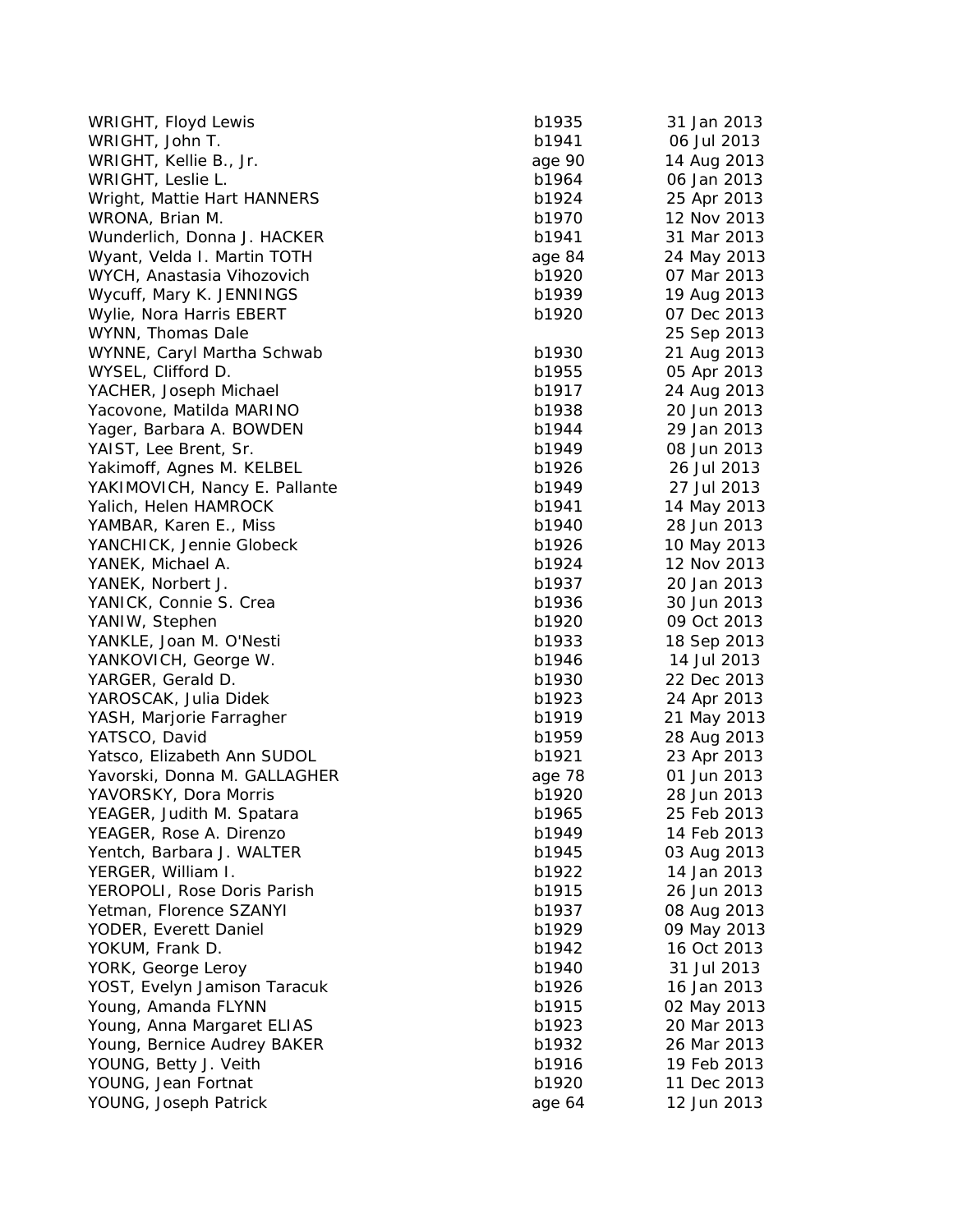| YOUNG, Kenneth R., Sr.                      | b1941  | 26 Sep 2013 |
|---------------------------------------------|--------|-------------|
| YOUNT, Keith                                | b1956  | 25 Jul 2013 |
| YOUSKO, Albert M.                           | b1921  | 23 Oct 2013 |
| Yuhas, Helen KOBY                           | b1924  | 15 Sep 2013 |
| YUKECH, Betty Lucille Brittain              | b1924  | 10 Mar 2013 |
| YUKON, John P.                              | b1925  | 20 Oct 2013 |
| Yurcho, Pauline SHILLER                     | age 84 | 04 Jun 2013 |
| YURICEK, Judith Hart                        | b1940  | 16 Feb 2013 |
| Yurick, Helen J. BECKNER                    | b1917  | 18 Jul 2013 |
| Yurick, Margaret M. MAIN                    | b1922  | 18 Jul 2013 |
| YURKOVICH, Mary Louise Rusu                 | b1937  | 13 Jan 2013 |
| ZABIK, Carol M. Zupancic                    | b1942  | 08 Jan 2013 |
| Zachery, Ruth A. PARKER                     | b1926  | 06 Jul 2013 |
| ZACKASEE, John W.                           | b1932  | 05 Mar 2013 |
| ZACKASEE, Michael E.                        | b1930  | 07 Apr 2013 |
| ZAGOTTI, Dorothy Ann (Mrs. Fred)            |        | 28 Jul 2013 |
| Zagotti, Florence STEINER                   | age 76 | 04 Dec 2013 |
| ZAHURANEC, Irene Franczkowski (AKA FRANCZK) | b1923  | 23 Jun 2013 |
| ZAIRIS, George P.                           | b1931  | 25 Jul 2013 |
| ZALKA, Eugene                               | b1957  | 12 Jan 2013 |
| ZAMARELLI, Kathleen G., Miss                | b1946  | 24 Jul 2013 |
| ZAMBETIS, Cleo N., Mr.                      | b1925  | 21 Jul 2013 |
| ZAPKO, Suzanne, Miss                        | b1974  | 16 Jun 2013 |
| ZARBAUGH, Carol Lee, Miss                   | age 66 | 24 Mar 2013 |
| ZARLENGA, Zachary R.                        | b1981  | 23 Aug 2013 |
| ZARLENGA, Zachary R.                        |        | 05 Sep 2013 |
| ZARLENGO, Michael D.                        | b1953  | 11 Aug 2013 |
| ZARLINGO, Donald E.                         | b1934  | 24 Nov 2013 |
| ZARLINGO, Orlando                           | b1927  | 08 Jan 2013 |
| Zaskey, Mary Rose Zuchowski CLEMENTE        | b1924  | 20 Apr 2013 |
| Zastany, Helen L. FEDOR                     | b1922  | 25 Dec 2013 |
| Zavarella, Beatrice M. HORNE                | b1917  | 12 Sep 2013 |
| ZDEBEL, Walter (AKA ZEBEL)                  | b1924  | 17 Jul 2013 |
| ZDELAR, John I., Jr.                        | b1963  | 12 Nov 2013 |
| ZEBEL, Walter (AKA ZDEBEL)                  | b1924  | 17 Jul 2013 |
| ZEBOSKY, Joseph J.                          | b1942  | 15 May 2013 |
| Zeigler, Edna E. Howells CLAY               | b1922  | 12 Oct 2013 |
| ZEIGLER, Stella Lacko                       | b1927  | 05 Mar 2013 |
| ZELINA, Olga Kucheruk                       | b1924  | 12 Aug 2013 |
| ZELLERS, Karl Bruce                         | b1923  | 13 Jan 2013 |
| ZEMBOWER, Andrew T.                         | b1949  | 13 Jun 2013 |
| ZEMKO, Mildred P. Powlysyn                  | b1923  | 05 Jun 2013 |
| ZENONI, Lillian Garcia                      | b1925  | 26 Oct 2013 |
| ZERBONIA, Gloria Gemma                      | b1927  | 30 Apr 2013 |
| ZERBONIA, Josephine Ann Haraj               | b1931  | 15 May 2013 |
| ZEROVICH, Harriet L. Kagy                   | b1933  | 01 May 2013 |
| ZETTERQUIST, Virginia Mehl Alm              | b1918  | 17 Jul 2013 |
| ZETTS, John S.                              | b1915  | 16 Mar 2013 |
| <b>ZETTS, Richard Andrew</b>                | b1948  | 11 Oct 2013 |
| ZEVE, Harvey L.                             |        | 31 Dec 2013 |
| ZIEGLER, Phyllis Angela Ascione             | b1937  | 26 Feb 2013 |
| ZIEGLER, Randall T.                         | b1965  | 06 Sep 2013 |
|                                             |        |             |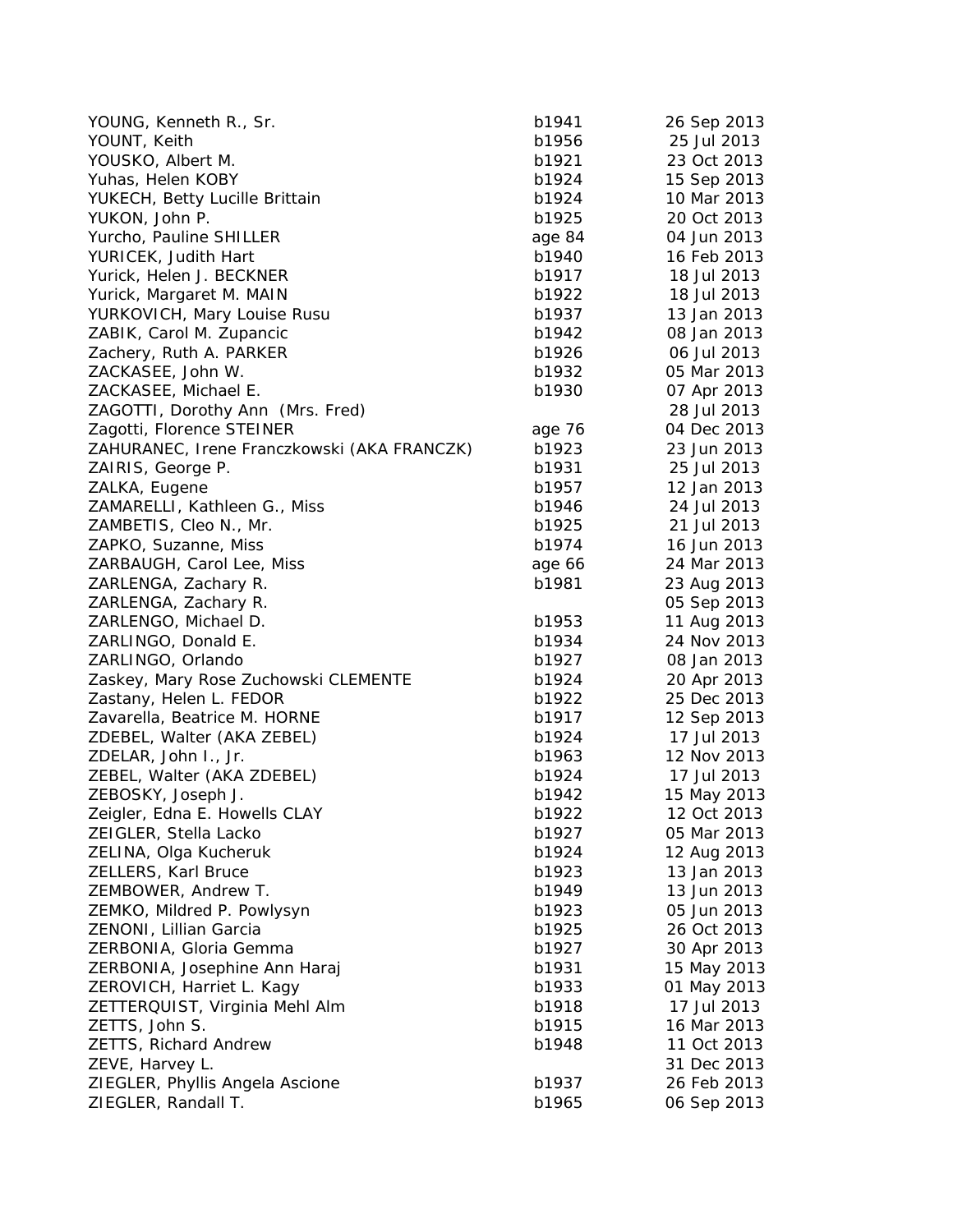| Zifchak, Pauline M. SRNEC            | b1928  | 17 Jul 2013 |
|--------------------------------------|--------|-------------|
| ZIMBARDI, Dolores Mae Boyle          | b1931  | 05 Sep 2013 |
| Zimmer, Kathryn M. RICE              | b1921  | 18 Dec 2013 |
| Zimmer, Ruth E. CARANO               | b1934  | 11 Aug 2013 |
| ZIMMERMAN, C. Esther Clinefelter     | b1911  | 07 Aug 2013 |
| ZIMMERMAN, Linda Baun                | b1954  | 09 Feb 2013 |
| Zimmerman, Lorna R. FAHSELT          | b1929  | 16 Mar 2013 |
| ZIMMERMAN, Willard Edward            | b1932  | 12 Jun 2013 |
| ZINN, Jacqueline Marie Stanislaw     | b1957  | 17 Jul 2013 |
| ZINS, Larinda E. Kurth               | b1947  | 16 Oct 2013 |
| ZINZ, Marie Chef                     | b1914  | 20 Nov 2013 |
| ZIPNOCK, Cynda Jo McKay              | b1960  | 06 Nov 2013 |
| ZITELLO, Frank M.                    | b1956  | 24 Mar 2013 |
| ZITKOVIC, Anna C. Hrelec             | b1929  | 13 Dec 2013 |
| Zock, Amy L. HYATT                   | b1956  | 22 Jan 2013 |
| ZOGRAFIDES, Susan Sophia Lynn Miller | b1944  | 12 Feb 2013 |
| Zohnd, Alma Virginia STANONIK        | b1916  | 08 Jan 2013 |
| ZOLDAN, Morris H.                    | b1916  | 13 Dec 2013 |
| ZOLKA, Ernest, Sr.                   | b1932  | 27 Jul 2013 |
| ZOLOVICK, William M.                 | b1947  | 28 Apr 2013 |
| ZONE, Stella A., Miss                | b1925  | 03 May 2013 |
| ZUCCO, Anthony J.                    | b1939  | 25 Jul 2013 |
| ZUCCO, Mary Alice Holbrook           | b1950  | 11 Nov 2013 |
| ZUCCO, Salvadore                     | b1924  | 24 Apr 2013 |
| ZUCCONE, Paula A. Bernard            | b1918  | 19 Jan 2013 |
| Zuchowski, Mary Rose Zaskey CLEMENTE | b1924  | 20 Apr 2013 |
| ZUMPELLA, Joseph T.                  | b1916  | 11 Nov 2013 |
| Zupancic, Carol M. ZABIK             | b1942  | 08 Jan 2013 |
| ZUPPO, Donald J., Sr.                | b1968  | 21 Sep 2013 |
| ZURKEY, Patricia J. Reedy            | age 62 | 01 May 2013 |
| ZVARA, John Thomas                   | b1943  | 06 Sep 2013 |
| ZWINGLER, Ryan Edward                | b1984  | 31 May 2013 |
| ZWINGLER, Ryan Edward                | age 29 | 01 Jun 2013 |
| ZWINSKI, Frank J.                    | b1927  | 02 Aug 2013 |
| ZYZNAR, Chester                      | b1925  | 13 May 2013 |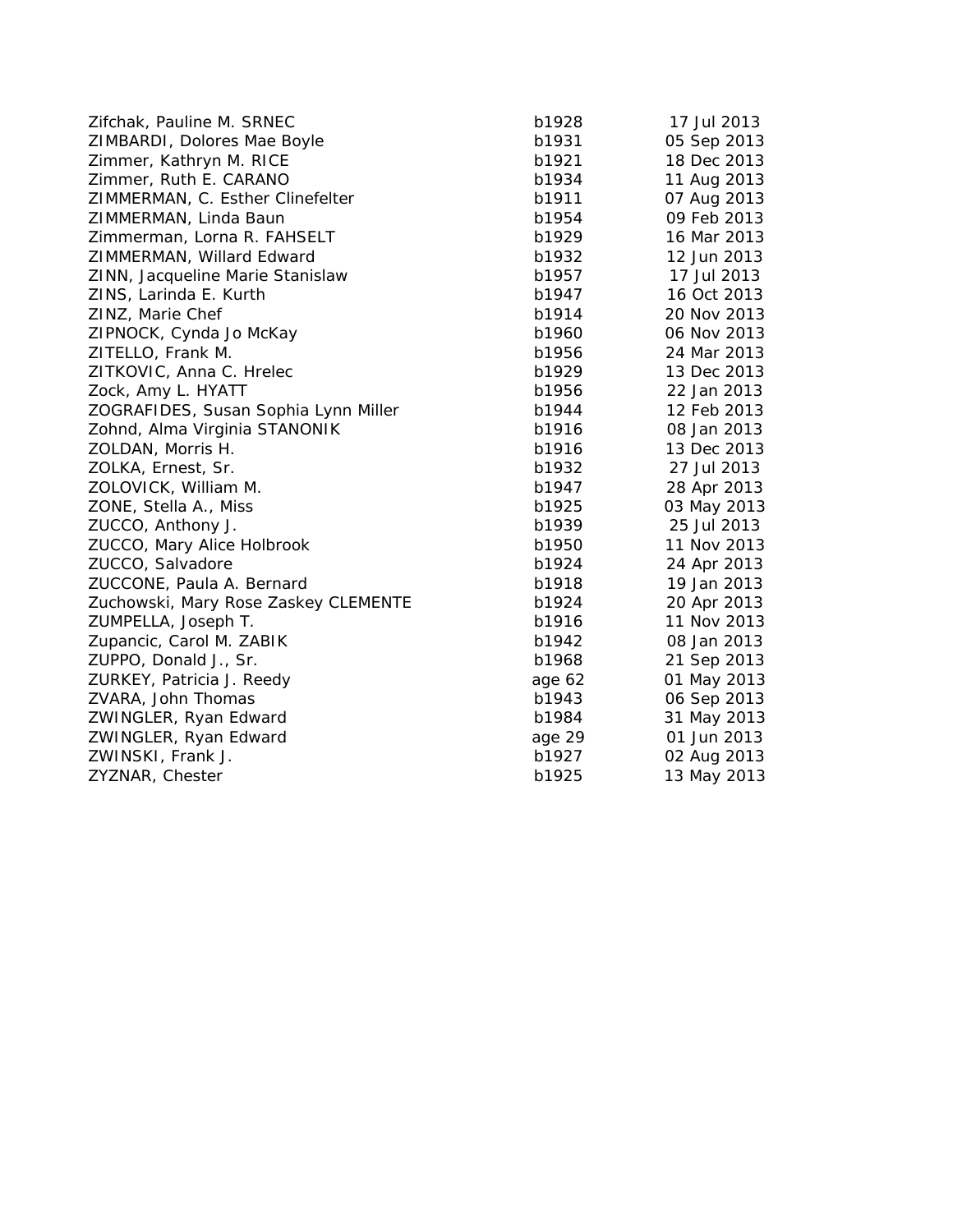| A9:3<br>A9:1<br>A9:1                                              |
|-------------------------------------------------------------------|
| A8:<br>$\mathbf{1}$                                               |
| Ao<br>A8:3<br>A8:5<br>A12:3                                       |
|                                                                   |
|                                                                   |
|                                                                   |
|                                                                   |
|                                                                   |
| A9:1<br>A9:3                                                      |
| A11:3                                                             |
| A6:3                                                              |
| A10:                                                              |
| .10:3<br>.10:3<br>.49:5<br>.11:3                                  |
|                                                                   |
|                                                                   |
|                                                                   |
| A11:3<br>A11:3<br>A10:1<br>A9:5<br>A7:1<br>A11:3                  |
| $\begin{array}{c} 1 \\ 3 \end{array}$                             |
|                                                                   |
| A8:                                                               |
|                                                                   |
| A8:3<br>A7:1<br>A8:1<br>A12:3                                     |
|                                                                   |
|                                                                   |
| A6:<br>$\mathbf{3}$                                               |
| A9:3                                                              |
| A10:1                                                             |
| A8:1                                                              |
| 3<br>A10:                                                         |
| A8:1                                                              |
|                                                                   |
|                                                                   |
|                                                                   |
|                                                                   |
|                                                                   |
|                                                                   |
| A3.1<br>A10:1<br>A7:5<br>A11:3<br>A10:3<br>A9:3<br>A10:1<br>A10:5 |
|                                                                   |
| A8:<br>3                                                          |
| A10:<br>1                                                         |
| A9:                                                               |
| 5                                                                 |
| A9:<br>1                                                          |
| A17:<br>1                                                         |
| 3<br>A10:                                                         |
| 3<br>A11:                                                         |
| A8:<br>1                                                          |
| A8:<br>1                                                          |
| A7:<br>1                                                          |
|                                                                   |
| A14:<br>1                                                         |
| A8:<br>3                                                          |
| A8:<br>5                                                          |
| A13:<br>1                                                         |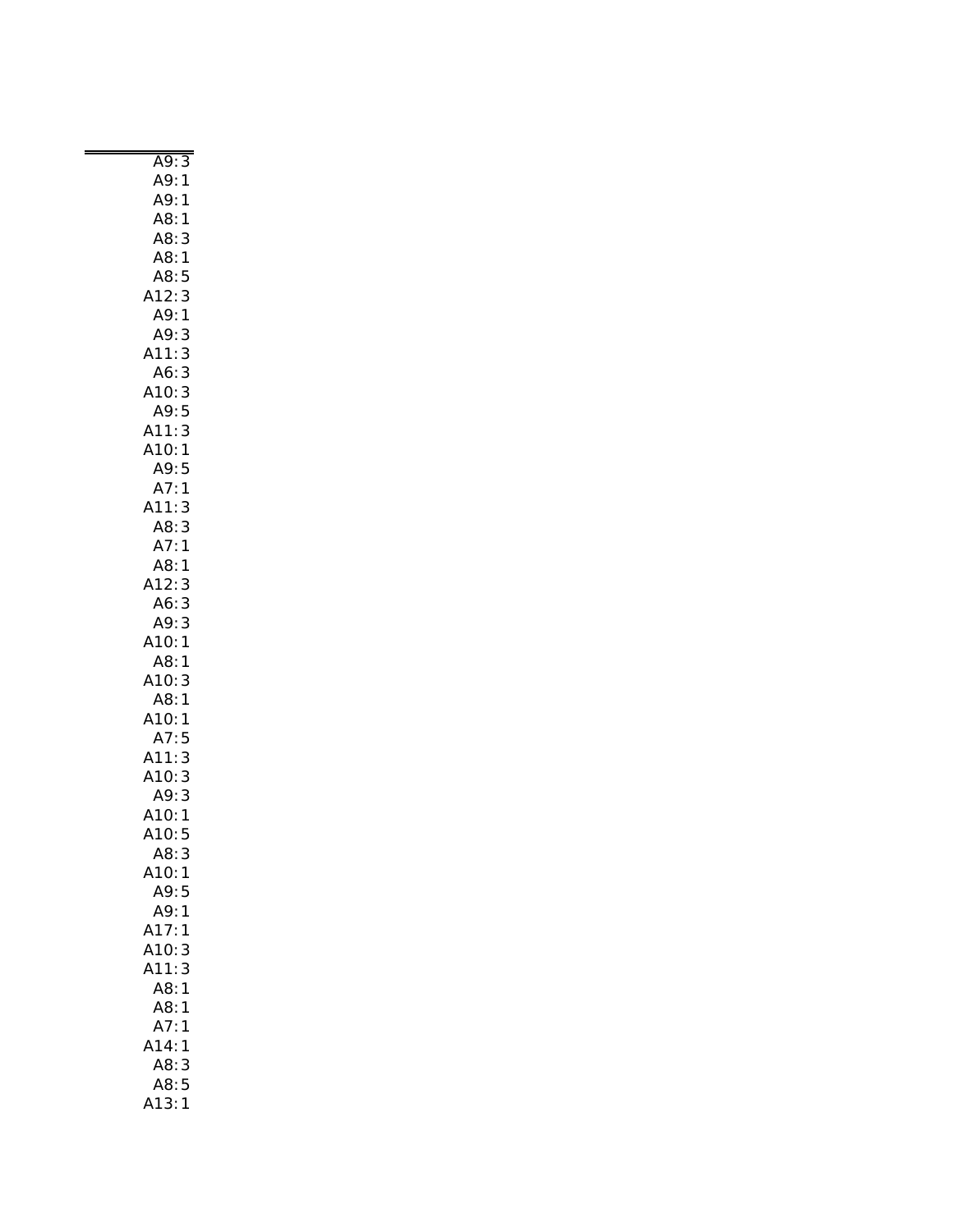| A10:<br>5                          |
|------------------------------------|
| A8:1                               |
| A14:<br>1                          |
| A11:<br>5                          |
| 3<br>A7:                           |
| A9:<br>5                           |
| A7:1                               |
| A6:<br>3                           |
| A7:<br>5                           |
| 5<br>A10:                          |
| 3<br>A7:                           |
| A10:1                              |
| A10:<br>1                          |
| A8:5                               |
| A14:5<br>A10:1<br>$\frac{5}{2}$    |
|                                    |
| A7:<br>5                           |
| A9:1                               |
| A10:<br>A10:<br>3                  |
| 3                                  |
| A10: 3<br>A12: 3                   |
|                                    |
| A9:3                               |
| 3<br>A9:                           |
| A10:1                              |
| A9:5                               |
| A7:<br>$\mathbf{1}$<br>3           |
| A9:<br>A8:<br>5                    |
| A8:<br>1                           |
| A8:5                               |
|                                    |
| .<br>A9: 5<br>A7: 5                |
| A8:<br>$\mathbf{1}$                |
| A6:<br>3                           |
| A11:<br>3                          |
| 1<br>A8:                           |
| A7:<br>3                           |
| A7:<br>1                           |
| A12:<br>3                          |
| A13:<br>3                          |
| A10:5                              |
| A8:<br>3                           |
| A11:5                              |
| A9:<br>$\mathbf{1}$                |
|                                    |
| A8:<br>1                           |
|                                    |
| A6:<br>3<br>5                      |
| A7:<br>A11:                        |
| $\frac{1}{3}$                      |
| A7:5<br>A8:<br>$\mathbf{1}$<br>A9: |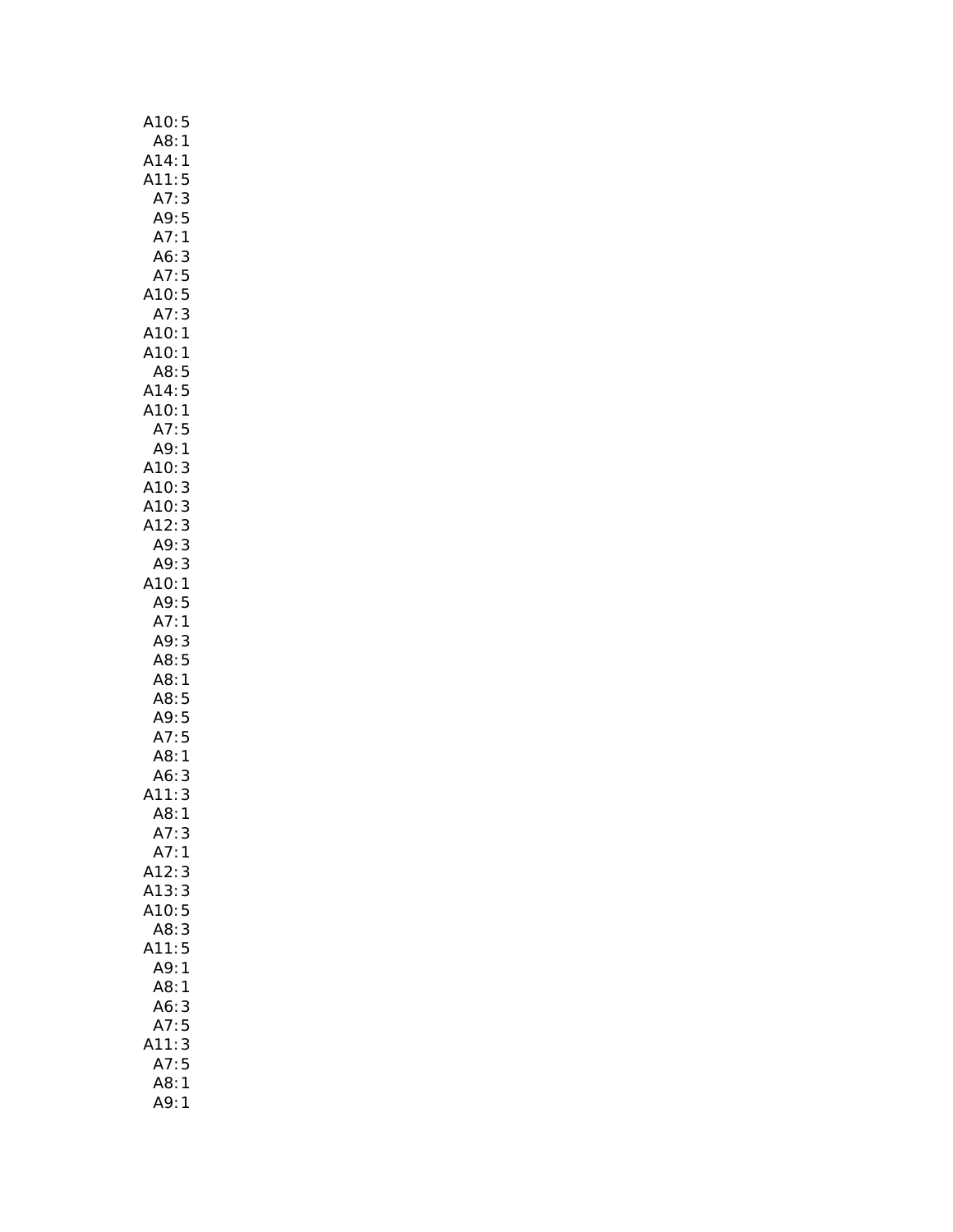| A9:<br>$\mathbf{1}$   |
|-----------------------|
| A9:<br>$\mathsf{3}$   |
| 10:<br>5              |
| A9:<br>1              |
| A17:1                 |
| A8:1                  |
| A9:<br>5              |
| A10:5                 |
| A8:5                  |
| A14:3                 |
| A9:1                  |
| A9:1                  |
| A8:<br>3              |
| A7:<br>3              |
| A8:<br>3              |
| A7:5                  |
| 3<br>A9:              |
|                       |
| A7:5<br>A8:5          |
| A6:<br>3              |
| A6:3                  |
| A8:3                  |
| A9:3                  |
| .12:3                 |
| A9:5                  |
| A7:1                  |
| A6:5                  |
| A7:1                  |
| A7:3                  |
| A8:3                  |
| A7:5                  |
| A10:1                 |
| A11:1                 |
| A8:1                  |
| A10: 3<br>A10: 1<br>3 |
|                       |
| A14:5                 |
| A9:<br>3              |
| 5<br>A8:<br>A7:       |
| 3<br>A9:5             |
| A9:<br>$\mathbf{1}$   |
| A9:3                  |
| 3<br>A6:              |
| A8:5                  |
| A8:1                  |
| A11:5                 |
| A7:1                  |
| A7:<br>3              |
| 3<br>A9:              |
| 3<br>A9:              |
| A7:<br>1              |
|                       |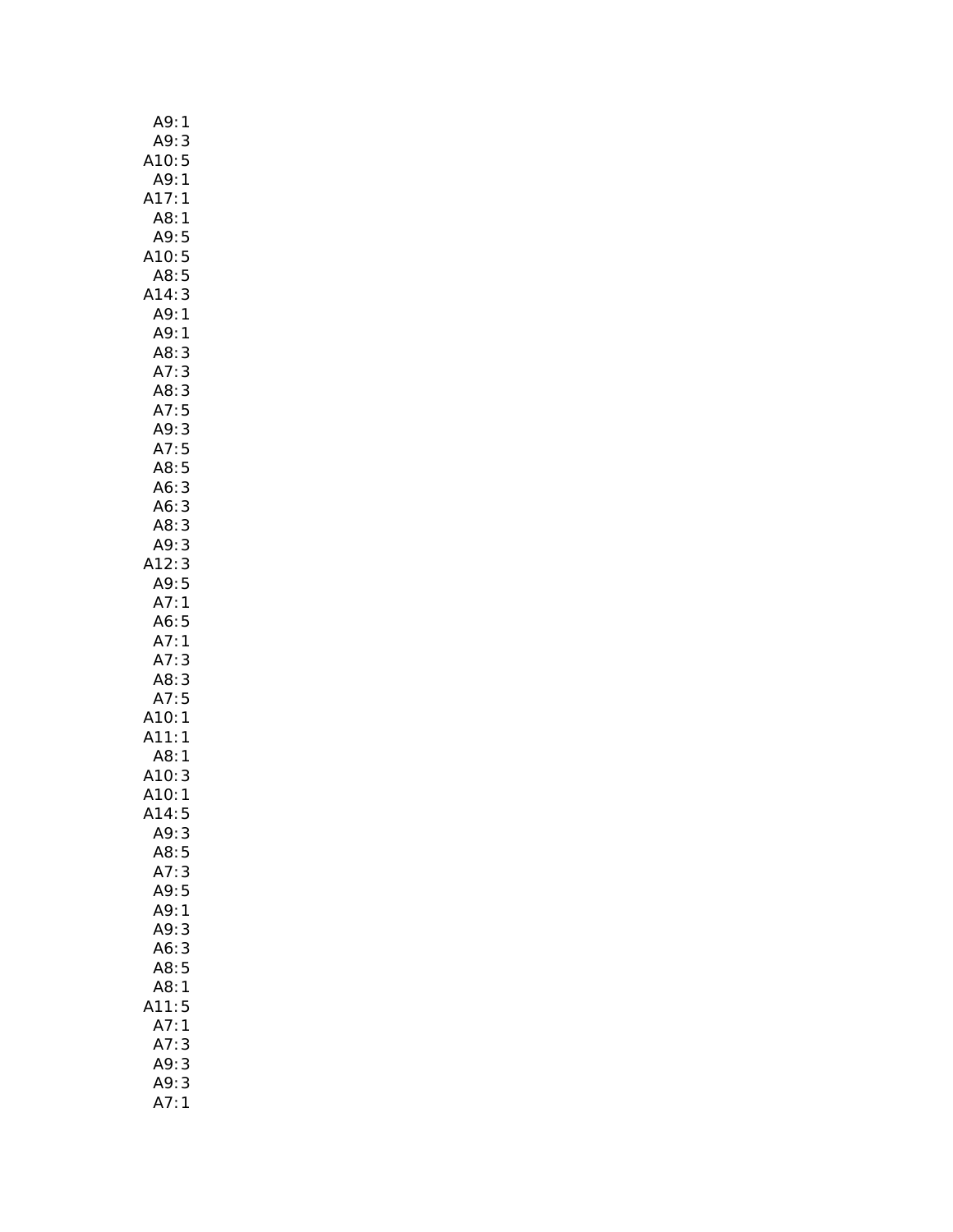| A8:<br>5                   |
|----------------------------|
| A8:<br>1                   |
| A7:1                       |
| A10:<br>3                  |
| A7:<br>5                   |
| A10:<br>5                  |
| A9:                        |
| A9: 3<br>A9: 5             |
| A6:5                       |
|                            |
| 3<br>A13:                  |
| 3<br>A8:                   |
| A14:1                      |
| A9:<br>3                   |
| A9:1                       |
| A8:<br>3                   |
| A9:3                       |
|                            |
| .<br>A9: 3<br>A7: 1<br>A7: |
| A11:<br>3                  |
| A7:1                       |
| A8:1                       |
| 3                          |
| A11:                       |
| A7:<br>3                   |
| A7:1                       |
| A9:5                       |
|                            |
| A9:5                       |
| A8:1                       |
| A9:5                       |
| A13:<br>3                  |
| A8:1                       |
|                            |
| A10:1                      |
| A10:1                      |
| A7:1                       |
| A10:1                      |
| A10:5                      |
| A11:1                      |
| A9:<br>1                   |
| A9:3                       |
| 5<br>A12:                  |
| 5<br>A6:                   |
| A10:<br>$\mathbf{1}$       |
| A8:<br>3                   |
| A13:1                      |
| 3<br>A7:                   |
|                            |
| A9:5<br>A10:5              |
|                            |
| A10:1                      |
| A8:<br>1                   |
| A12:<br>3                  |
| A7:5                       |
| A8:<br>1<br>A8:3           |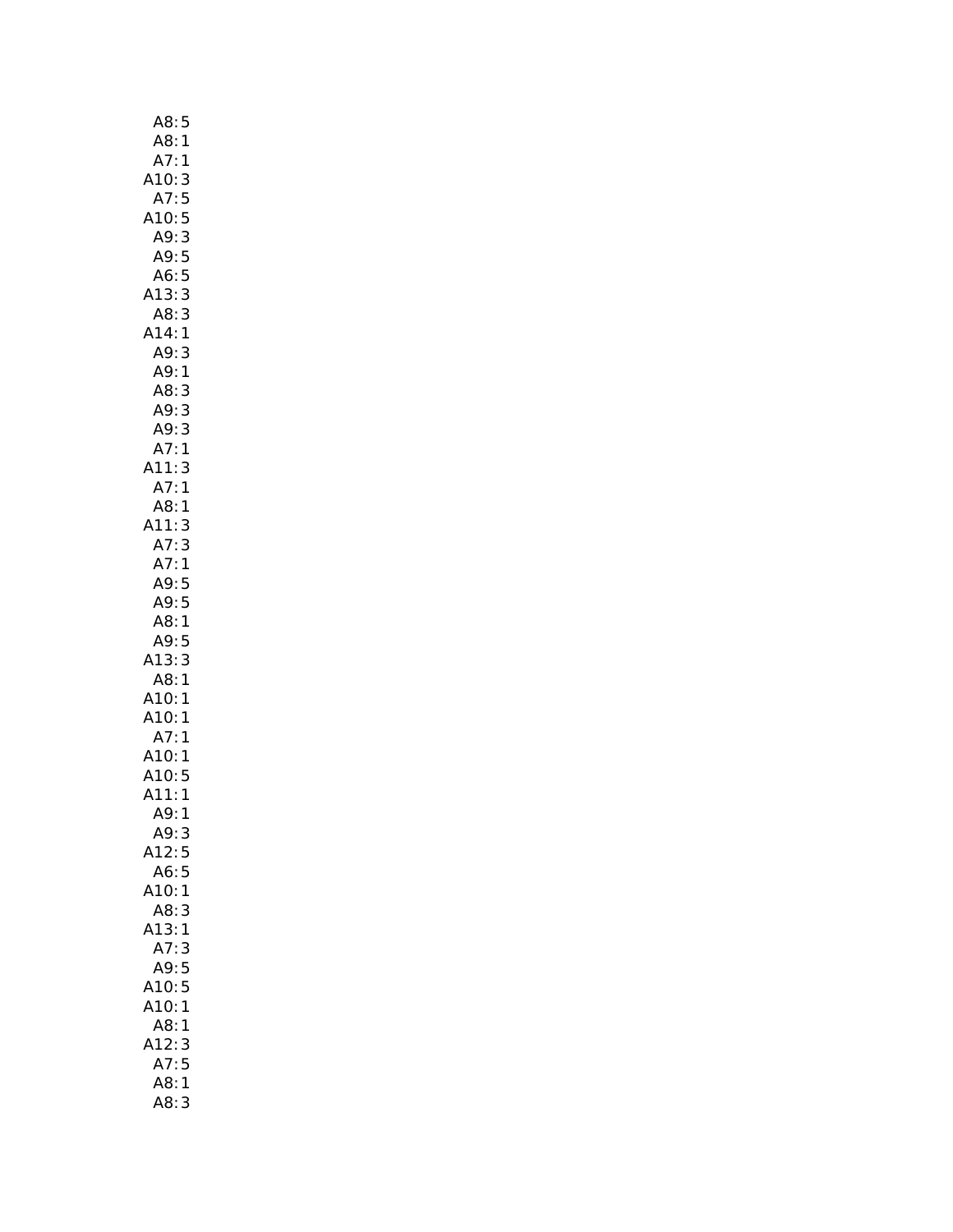| A13:1                                                                                                                   |
|-------------------------------------------------------------------------------------------------------------------------|
| A8:<br>3                                                                                                                |
|                                                                                                                         |
| A10:1<br>A9:3                                                                                                           |
|                                                                                                                         |
|                                                                                                                         |
|                                                                                                                         |
|                                                                                                                         |
|                                                                                                                         |
|                                                                                                                         |
|                                                                                                                         |
|                                                                                                                         |
|                                                                                                                         |
|                                                                                                                         |
|                                                                                                                         |
|                                                                                                                         |
| A9: 3<br>A10: 5<br>A8: 3<br>A8: 3<br>A8: 3<br>A7: 3<br>A6: 5<br>A8: 5<br>A13: 5<br>A13: 3<br>A13: 3<br>A13: 3<br>A13: 3 |
|                                                                                                                         |
| A10:1                                                                                                                   |
|                                                                                                                         |
|                                                                                                                         |
|                                                                                                                         |
| A7: 3<br>A7: 5<br>A7: 5<br>A10: 5<br>A10: 1                                                                             |
|                                                                                                                         |
|                                                                                                                         |
|                                                                                                                         |
|                                                                                                                         |
|                                                                                                                         |
| A7: 3<br>A10: 3<br>A11: 5<br>A9: 3<br>A3: 1<br>A8: 5<br>A8: 3<br>A7: 3                                                  |
|                                                                                                                         |
|                                                                                                                         |
|                                                                                                                         |
|                                                                                                                         |
|                                                                                                                         |
|                                                                                                                         |
|                                                                                                                         |
| A15:<br>1                                                                                                               |
| A11:<br>1                                                                                                               |
| A10:<br>3                                                                                                               |
| A9:<br>3                                                                                                                |
| 5<br>A8:                                                                                                                |
| A8:<br>3                                                                                                                |
| A13:<br>5                                                                                                               |
| A7:<br>5                                                                                                                |
| 3<br>A11:<br>:A7                                                                                                        |
|                                                                                                                         |
| 1                                                                                                                       |
|                                                                                                                         |
| 3<br>1                                                                                                                  |
| A10:<br>A10:<br>3<br>A7:                                                                                                |
| 3<br>A8:<br>3                                                                                                           |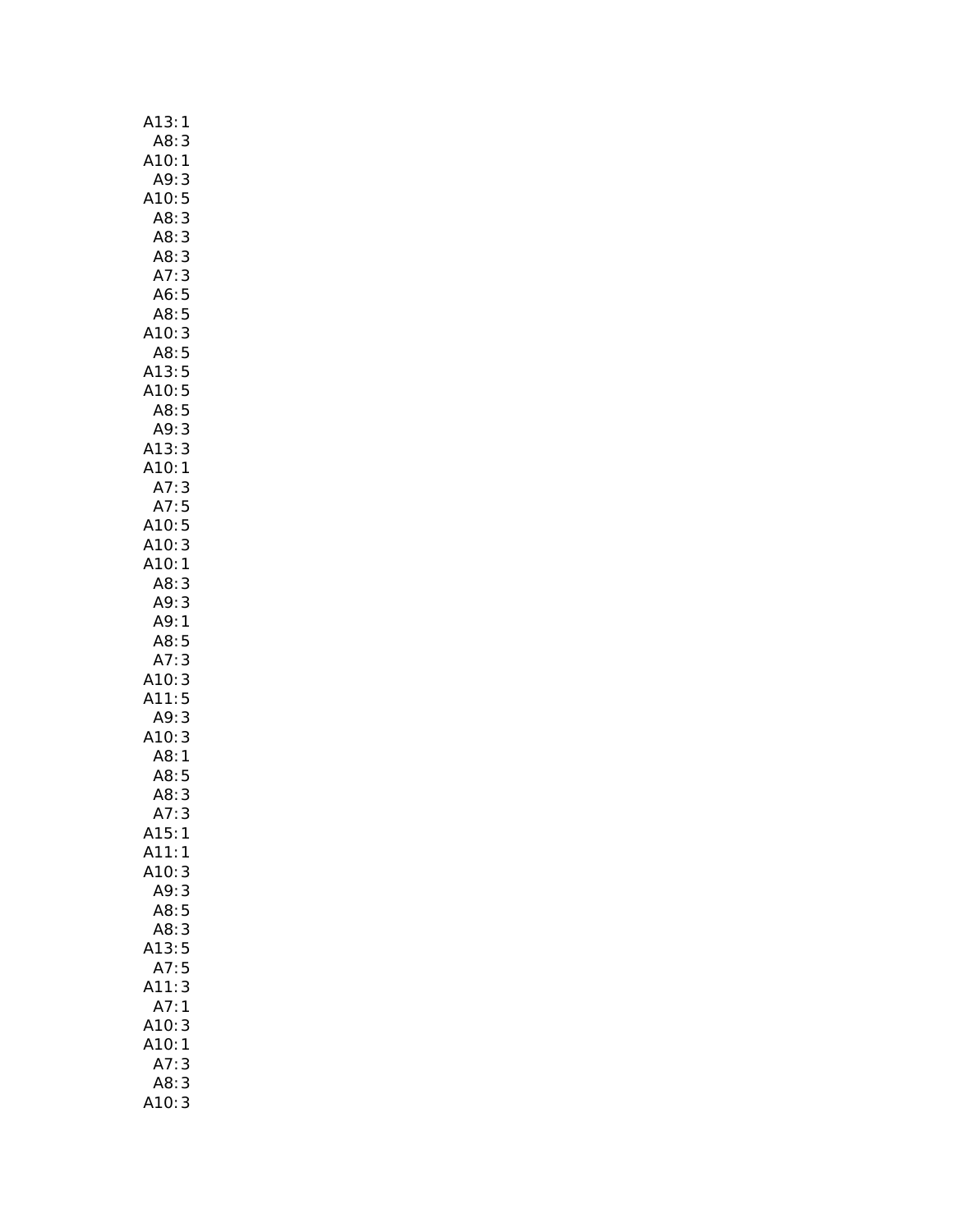| A14:<br>3                                                |
|----------------------------------------------------------|
| A8:<br>$\mathbf{1}$                                      |
| A9:<br>3                                                 |
| A8:<br>3                                                 |
|                                                          |
| A7: 3<br>A9: 5<br>A8: 5                                  |
|                                                          |
|                                                          |
| A8:1                                                     |
| A8:<br>3                                                 |
| A10:<br>$\mathbf{1}$                                     |
| A6:                                                      |
| $\begin{array}{c} 3 \\ 3 \\ 1 \end{array}$<br>A9:<br>A8: |
|                                                          |
| A11:<br>$\mathbf{1}$                                     |
|                                                          |
|                                                          |
|                                                          |
|                                                          |
| A<br>10:3<br>A10:5<br>A10:3                              |
| A6:3                                                     |
| A6:5                                                     |
| A13:5                                                    |
| A12:1                                                    |
| A7:<br>3                                                 |
| 8A: 1                                                    |
| A10:5                                                    |
| A7:1                                                     |
| A8:1                                                     |
| $\mathbf{1}$<br>A11:                                     |
| A8:<br>3                                                 |
| $A9$ :                                                   |
| $\mathbf{1}$                                             |
| A9:<br>$\mathbf{1}$                                      |
| $\mathbf{1}$                                             |
| A10:<br>A10:<br>3                                        |
| A8:1                                                     |
| 3<br>A11:                                                |
| A8:<br>1                                                 |
| A9:<br>5                                                 |
| A7:5                                                     |
| A11:1                                                    |
| A8:1                                                     |
| A9:<br>5                                                 |
|                                                          |
| A9:<br>3                                                 |
| A10:<br>1                                                |
| A12:<br>5                                                |
| A7:<br>5                                                 |
| A8:<br>$\mathbf{1}$                                      |
|                                                          |
|                                                          |
| A12:<br>1                                                |
| $\overline{A7}$ :<br>3                                   |
| A12:<br>5                                                |
| A7:<br>$\mathbf{1}$                                      |
| A11:<br>$\mathbf{1}$<br>10A:<br>$\mathbf{1}$             |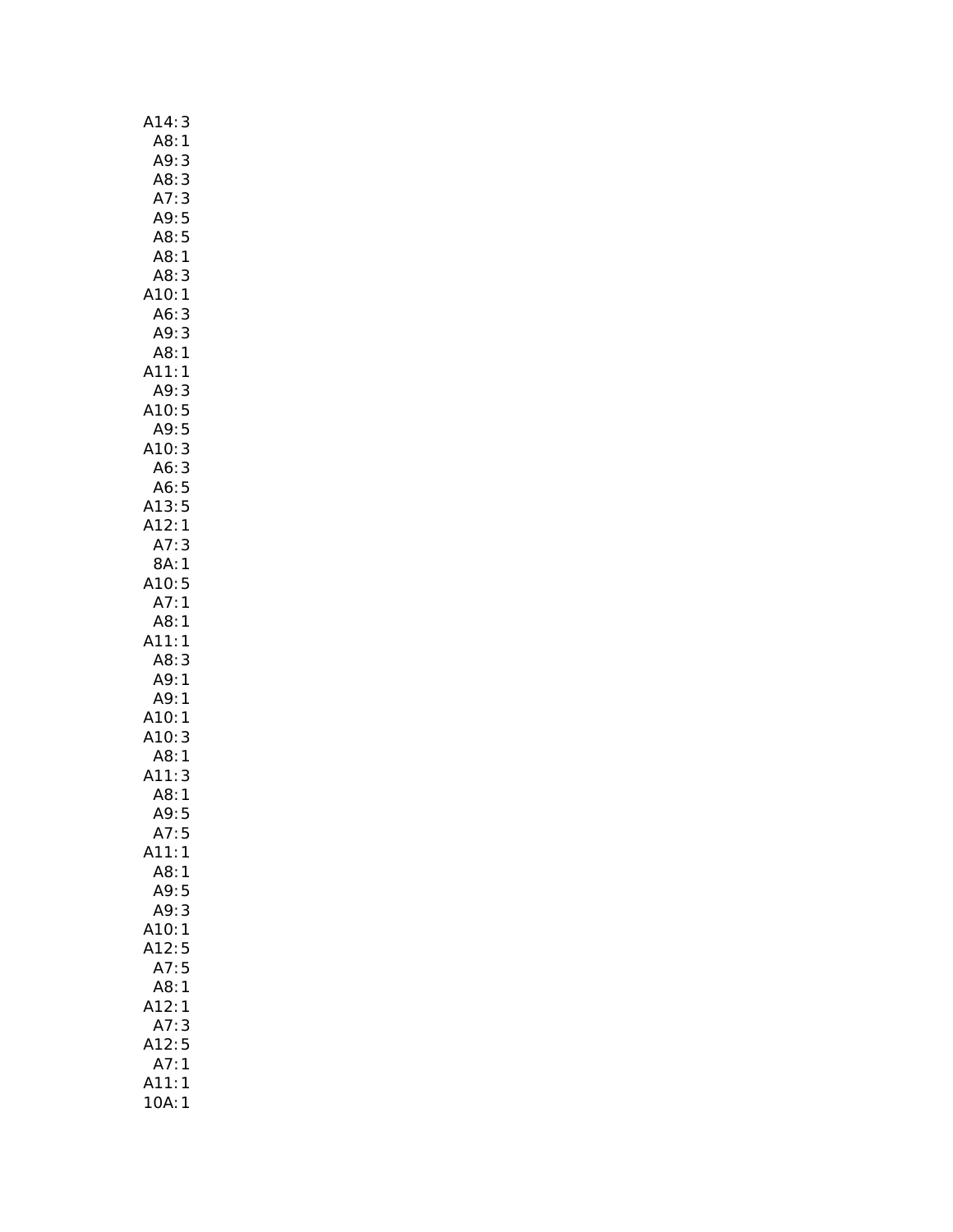| A7:<br>1                                                          |
|-------------------------------------------------------------------|
| A6:                                                               |
| 5<br>1                                                            |
| $\mathbf{1}$                                                      |
| A7:<br>A12:<br>A11:<br>3                                          |
| A10:1<br>A9:3                                                     |
|                                                                   |
| A9:<br>5                                                          |
| A12:5                                                             |
| A9:<br>$\mathbf{1}$                                               |
| A7:<br>3                                                          |
| A8:1                                                              |
| A12:1                                                             |
| A11:<br>5<br>3<br>1                                               |
| A13:                                                              |
| A8:                                                               |
| A9:<br>5<br>3<br>1                                                |
| A13:<br>A14:                                                      |
| A8:<br>$\mathbf{1}$                                               |
| 5                                                                 |
| 3                                                                 |
| A3:<br>A7:<br>A8:<br>A7:<br>1                                     |
| A7:1                                                              |
| A10:<br>3                                                         |
| A10:1                                                             |
| A13:<br>3                                                         |
| A8:1                                                              |
|                                                                   |
| A10:5<br>A7:3<br>A8:5<br>A9:3<br>A13:3<br>A13:1<br>A13:1<br>A10:1 |
|                                                                   |
|                                                                   |
|                                                                   |
|                                                                   |
|                                                                   |
|                                                                   |
|                                                                   |
| A9:<br>3                                                          |
| A9:<br>3                                                          |
| A6:<br>5                                                          |
| A9:<br>5                                                          |
| 1<br>A13:                                                         |
| A10:<br>1                                                         |
| A9:<br>1                                                          |
| A8:<br>1                                                          |
| A7:<br>1                                                          |
| A8:<br>3                                                          |
| A8:3                                                              |
| A7:<br>3                                                          |
| A9:5                                                              |
| 5<br>A6:                                                          |
| A9:<br>1                                                          |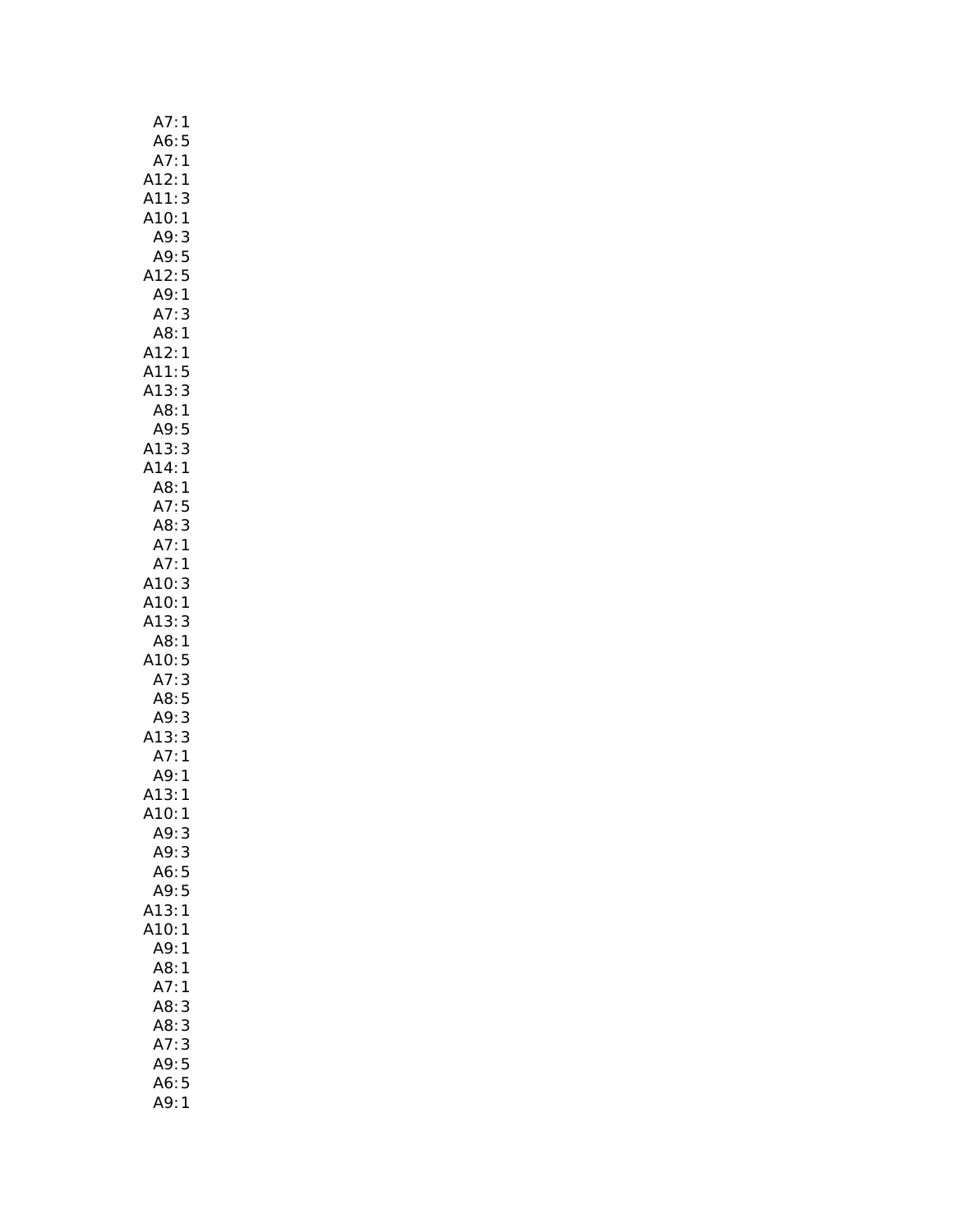| A9:<br>1                                        |
|-------------------------------------------------|
| A7:5                                            |
| 1                                               |
| A10:<br>A8:<br>5                                |
| A6:<br>3<br>5                                   |
| A8:                                             |
| A10:1                                           |
| A14:1                                           |
| A11:<br>$\mathbf{1}$                            |
| A9:<br>5                                        |
| 5<br>A8:                                        |
| 3<br>A11:                                       |
| A10:<br>1                                       |
| A10:<br>A9:<br>5                                |
| 3                                               |
| A10:<br>A9:<br>5                                |
| $\mathbf{1}$                                    |
| A10:<br>A10:<br>A10:<br>A7:<br>$\mathbf{1}$     |
| 3                                               |
| 3<br>3                                          |
|                                                 |
| A10:1<br>A7:5                                   |
| 3<br>A11:                                       |
| A7:1                                            |
| A8:<br>3                                        |
|                                                 |
|                                                 |
| A7:5                                            |
| A7:1                                            |
| A7:<br>3                                        |
| 3<br>A9:                                        |
| 10:                                             |
| A8:                                             |
| A13:                                            |
|                                                 |
| 3<br>3<br>3<br>5<br>5<br>5<br>.<br>A11:<br>A12: |
| .<br>A9: 1<br>A9:<br>3                          |
| A7:1                                            |
| A10:3                                           |
| A9:<br>5                                        |
| A10:<br>$\mathbf{1}$                            |
| A7:<br>$\mathbf{1}$                             |
| 410:1                                           |
| A6:<br>3                                        |
| A8:5                                            |
| A6:5                                            |
| A8:<br>1                                        |
| A9:<br>5                                        |
| 3<br>A7:                                        |
| 10:<br>$\mathbf{1}$                             |
| A9:<br>3<br>A7:5                                |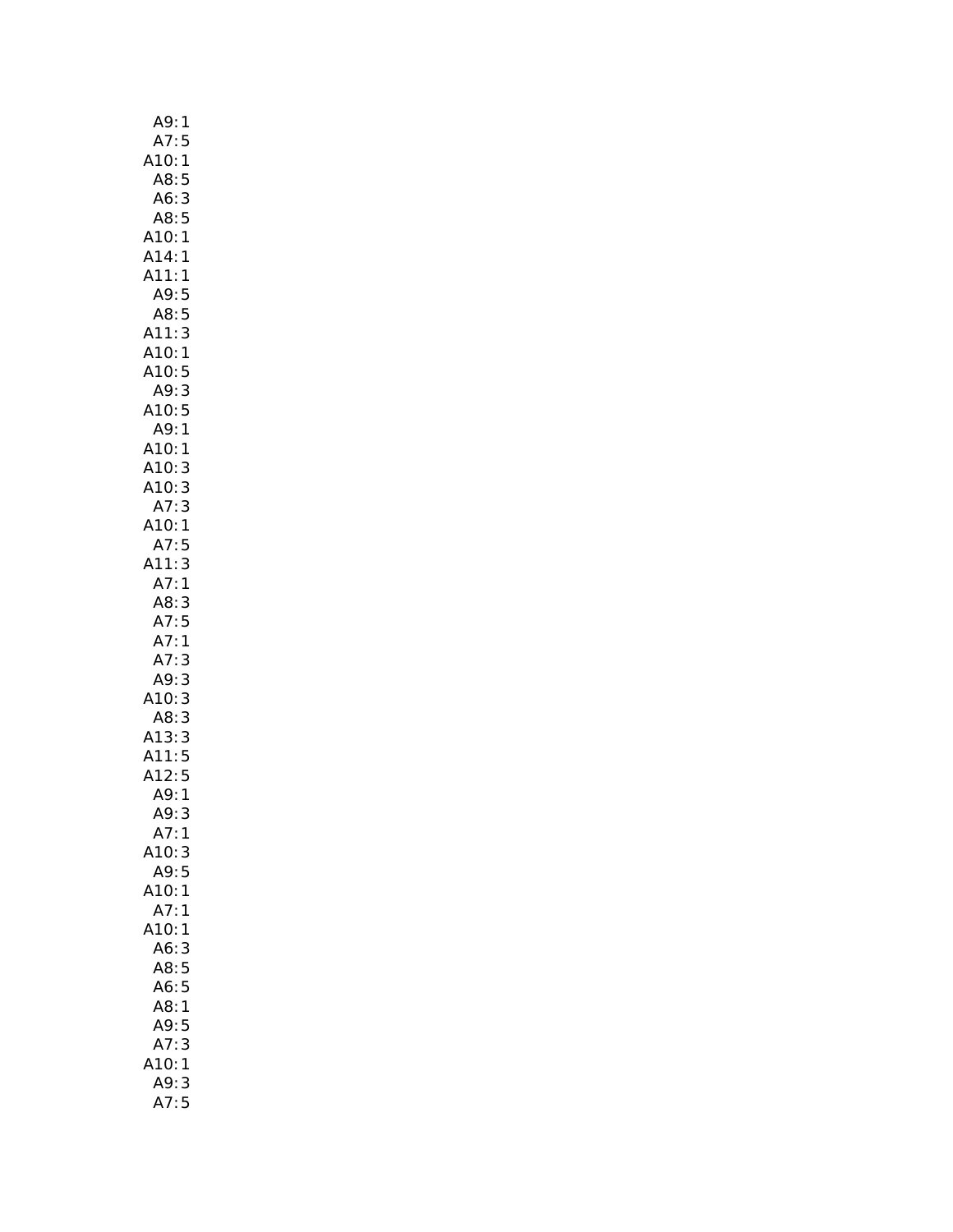| A7:1                |
|---------------------|
| A12:1               |
| A9:<br>5            |
| A9:5                |
| A10:1               |
| A7:5                |
| A8:5                |
|                     |
| A8:3                |
| A7:5                |
| A8:5                |
| A6:5                |
| A7:1                |
| A9:5                |
| A9:1                |
| A10:<br>3           |
| A7:3                |
| A9:5                |
| A8:3                |
| A9:1                |
| A13:1               |
|                     |
| A9:1                |
| A6:5                |
| A7:5                |
| A10:3               |
| A9:3                |
| A6:3                |
| A9:1                |
| A10:1               |
| A7:5                |
| A10:5               |
| A9:1                |
| ,<br>A9: 1          |
| A9:1                |
| A6:3                |
|                     |
| A10: 3<br>A9: 3     |
|                     |
| A9:<br>$\mathbf{1}$ |
| A9:1                |
| A11:5               |
| 3<br>A8:            |
| A7:1                |
| A10:1               |
| A8:<br>3            |
| A7:5                |
| A7:<br>1            |
| A10:<br>3           |
| A11:<br>3           |
| A8:<br>1            |
| A8:<br>3            |
|                     |
| A6:<br>$\mathbf{1}$ |
| A9:<br>1            |
| A7:<br>$\mathbf{1}$ |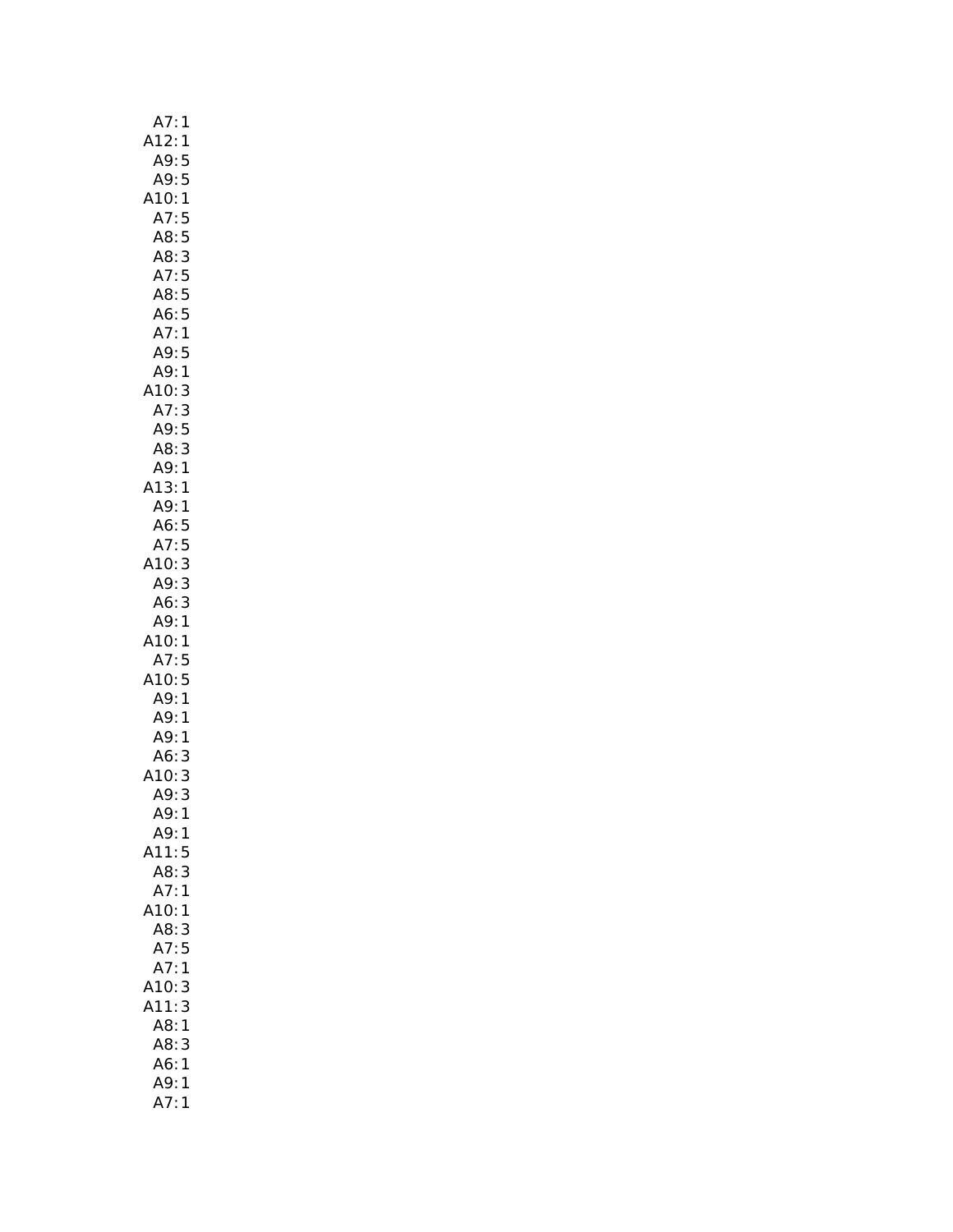| A9:<br>5             |
|----------------------|
| A7:<br>3             |
| A8:<br>5             |
| A8:<br>$\mathbf{1}$  |
| A11:<br>$\mathbf{1}$ |
| A9:1                 |
| A10:1                |
| A14:<br>5            |
| A9:<br>5             |
| A7:<br>3             |
| A10:1                |
| 3<br>A8:             |
| A7:1                 |
| A7:1                 |
| A8:5                 |
| A8:1                 |
| A7:3                 |
| A11:<br>1            |
| A14:<br>3            |
| A6:                  |
| $\mathbf{1}$<br>A9:1 |
|                      |
| A9:5                 |
| A11:5                |
| A8:1                 |
| A8:5                 |
| A9:5                 |
| A7:5                 |
| A9:5                 |
| A8:3                 |
| A8:5                 |
| A7:5                 |
| A6:1                 |
| A9:<br>3             |
| A7:1                 |
| 3<br>A9:             |
| A8:5                 |
| A12:1                |
| A10:3                |
| A14:<br>1            |
| A9:<br>5             |
| A12:<br>3            |
| A11:<br>1            |
| A8:<br>3             |
| 3<br>A9:             |
| A11:<br>$\mathbf{1}$ |
| A9:5                 |
| A8:1                 |
| A8:5                 |
| 12:1                 |
| A9:<br>1             |
| A10:<br>1            |
| A15:<br>3            |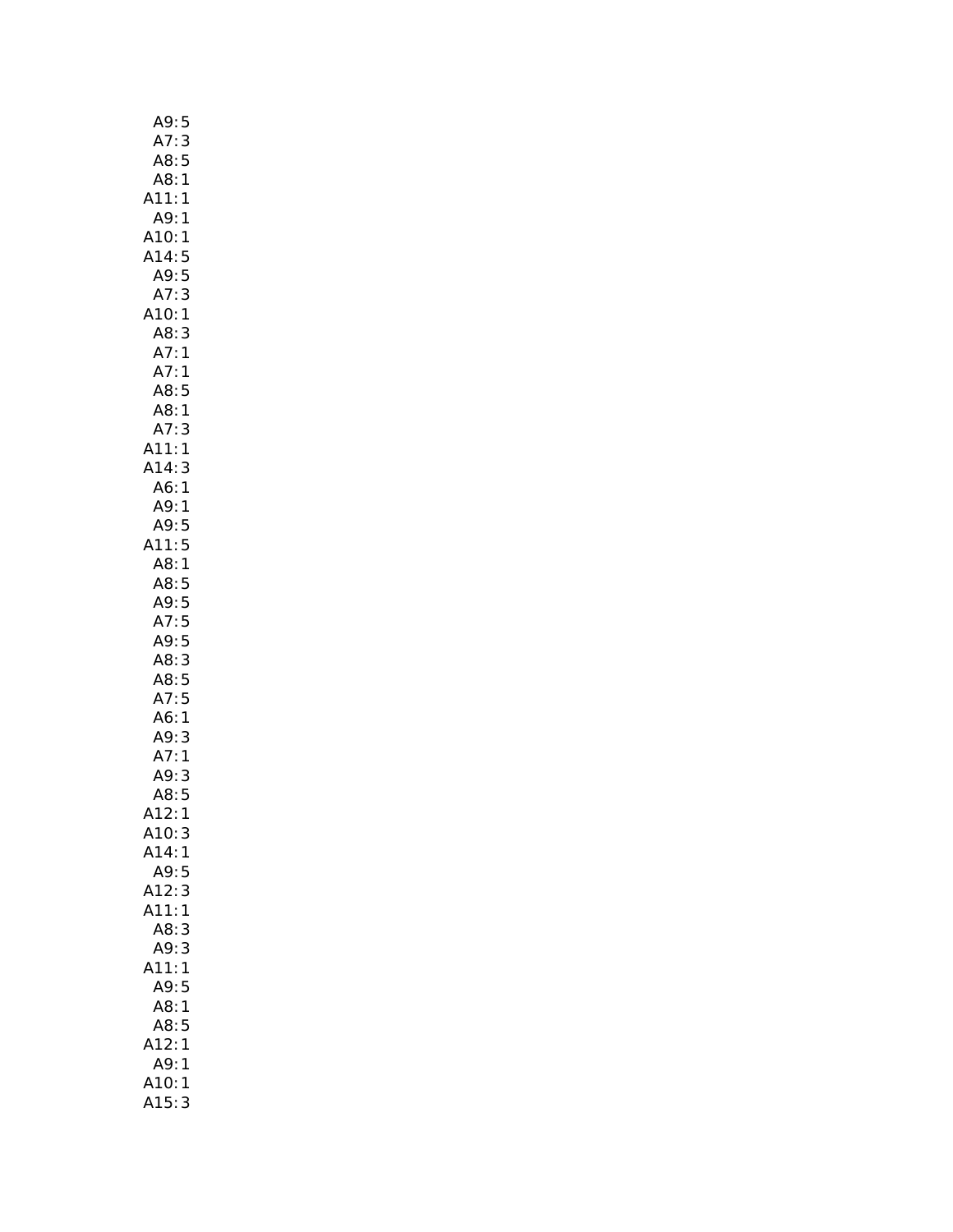| A11:<br>5                          |  |
|------------------------------------|--|
| A6:<br>A9:<br>3                    |  |
| 3                                  |  |
| A11:3                              |  |
| A10:<br>$\mathbf{1}$               |  |
| A7:<br>5                           |  |
| 3<br>A12:                          |  |
| 3<br>A9:                           |  |
| A10:5                              |  |
| A10:3                              |  |
| 3<br>A8:                           |  |
| A8:<br>A9:<br>1                    |  |
| 3                                  |  |
| 5<br>A9:                           |  |
| 10:3<br>A9:3<br>A8:1<br>11<br>A10: |  |
|                                    |  |
|                                    |  |
| A11:<br>3                          |  |
|                                    |  |
| A8:3<br>A7:5                       |  |
| A7:1                               |  |
| A8:5                               |  |
|                                    |  |
| A9:3                               |  |
| A8:1                               |  |
| A8:<br>3                           |  |
| A8:1                               |  |
| A6:5<br>11:5                       |  |
|                                    |  |
| A6:5                               |  |
| A8:5                               |  |
| A12:<br>1                          |  |
| A9:<br>:A12<br>A12<br>3            |  |
| 3                                  |  |
| .12: 3<br>A6: 5                    |  |
|                                    |  |
| A9:<br>$\frac{5}{5}$               |  |
| (11)                               |  |
| A9:5                               |  |
| A8:5                               |  |
| A9:3                               |  |
| A6:<br>$\mathbf{1}$                |  |
| A9:<br>3                           |  |
| A9: 3                              |  |
| A9:5                               |  |
| A9:3                               |  |
| 3<br>A6:                           |  |
| A9:<br>1                           |  |
| A9:<br>3                           |  |
| 5<br>A8:                           |  |
| A7:<br>$\mathbf{1}$                |  |
| A8:<br>5                           |  |
|                                    |  |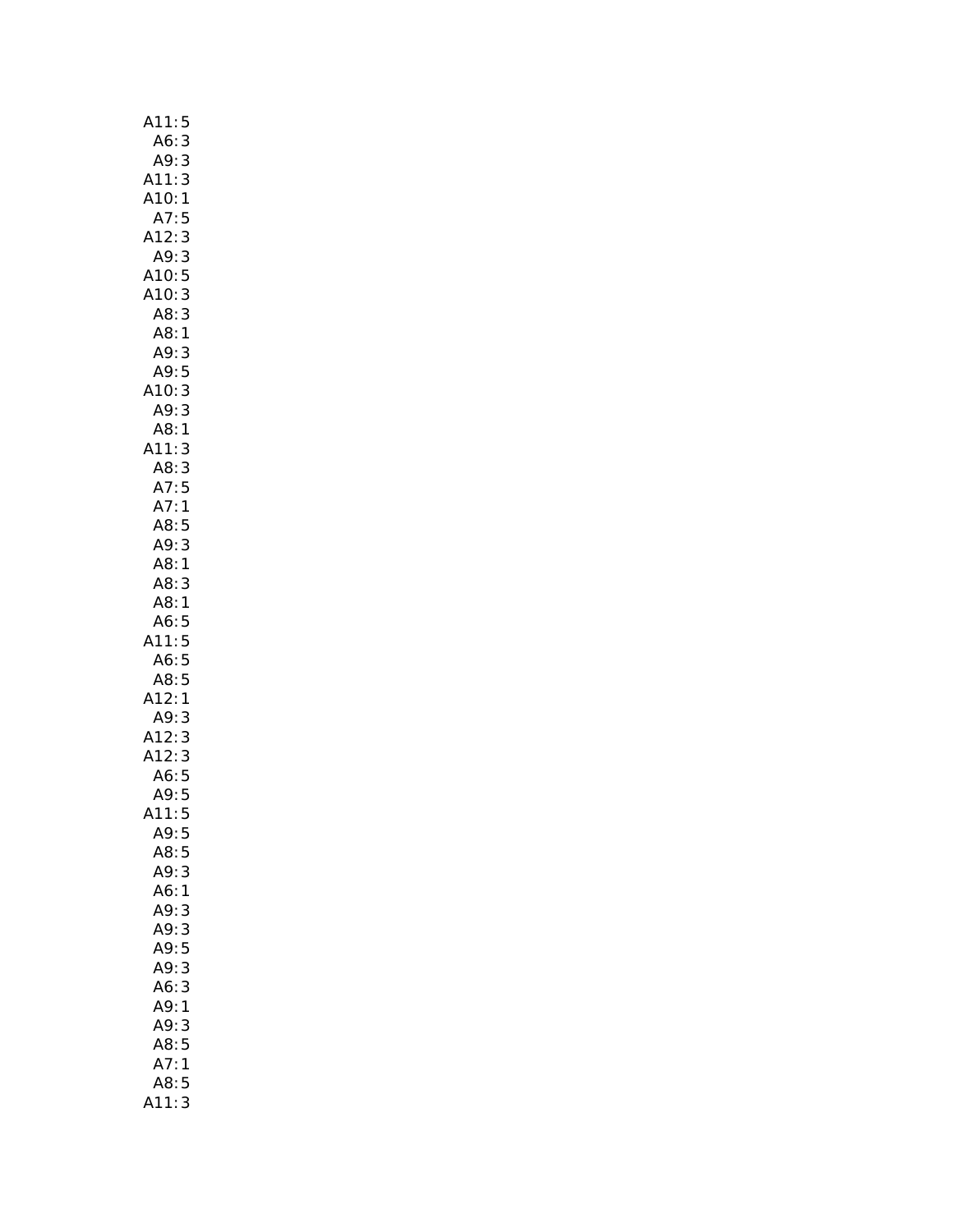| A7:<br>3                                          |  |
|---------------------------------------------------|--|
| A9:5                                              |  |
| 1                                                 |  |
| 3                                                 |  |
| 5                                                 |  |
| 3                                                 |  |
| A10:<br>A10:<br>A8:<br>A9:<br>A11:<br>A9:<br>3    |  |
| 5                                                 |  |
| A7:3                                              |  |
| A8:<br>5                                          |  |
| 3<br>A12:                                         |  |
| 3<br>A8:                                          |  |
| A13:1                                             |  |
| A8:<br>3                                          |  |
| A8:<br>3                                          |  |
| A8:5                                              |  |
| A9:1                                              |  |
| A7:5                                              |  |
| 3<br>A9:                                          |  |
|                                                   |  |
| <br>A7:1<br>A7:1<br>A7:1<br>3                     |  |
|                                                   |  |
| .<br>A6: 3<br>A7: 3                               |  |
|                                                   |  |
| A9:<br>1                                          |  |
| A8:<br>3                                          |  |
| .10: 3<br>A8: 5                                   |  |
|                                                   |  |
| 3<br>A9:                                          |  |
| A7:1                                              |  |
| A7:<br>3                                          |  |
| A7:3                                              |  |
| A7:                                               |  |
| $\begin{array}{c} 3 \\ 1 \\ 3 \end{array}$<br>A6: |  |
| 10:<br>A7:                                        |  |
| 3                                                 |  |
| A9:3                                              |  |
| A13:5                                             |  |
| A9:<br>5                                          |  |
| A9:<br>3                                          |  |
| A13:3                                             |  |
| A8:1                                              |  |
| A14:<br>3                                         |  |
| A11:1                                             |  |
| A6:<br>3                                          |  |
| A8:3                                              |  |
| A7:3                                              |  |
| A8:3                                              |  |
| A7:1                                              |  |
| A9:5                                              |  |
| A8:3                                              |  |
| A6:5                                              |  |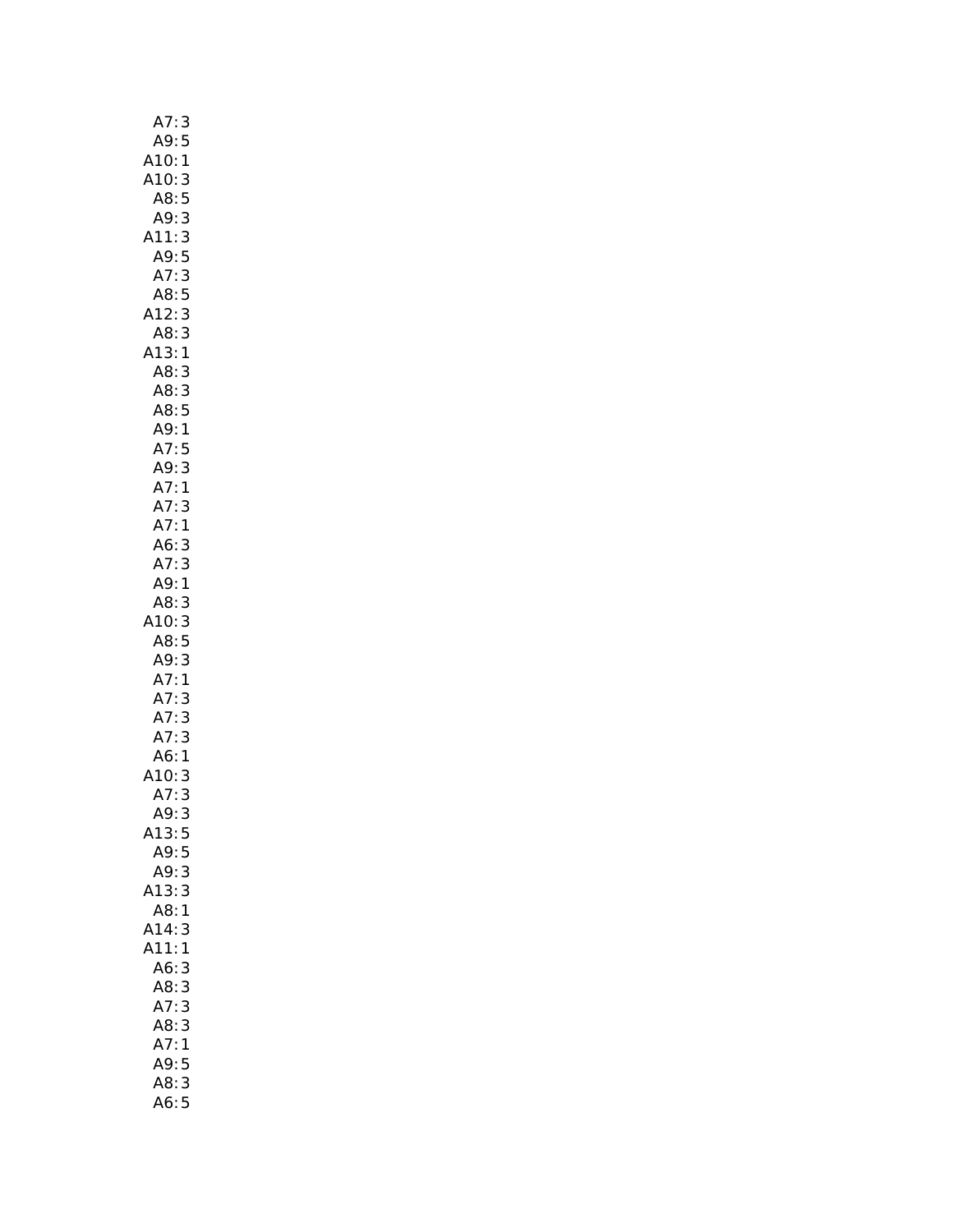| 3                                    |  |
|--------------------------------------|--|
| A10:<br>A12:<br>5                    |  |
| 5<br>A9:                             |  |
| A7:<br>5                             |  |
| A7:<br>$\mathbf{1}$                  |  |
| A9:<br>3                             |  |
| A14:                                 |  |
| 5                                    |  |
| 3<br>A6:                             |  |
| A10:<br>3                            |  |
| A9: 1<br>A7: 3                       |  |
| 3                                    |  |
| A6:5                                 |  |
| A7:5<br>A7:3                         |  |
|                                      |  |
| A8:1                                 |  |
| A9:<br>3                             |  |
| A10:5                                |  |
|                                      |  |
| A6: 1<br>A9: 3                       |  |
|                                      |  |
| A17:5                                |  |
| A7:1                                 |  |
| A10: 5<br>A14: 5                     |  |
|                                      |  |
| A10:1                                |  |
| A9:1                                 |  |
| A9:5                                 |  |
| 10:1<br>A                            |  |
| A9:<br>3                             |  |
| A9:<br>3                             |  |
|                                      |  |
| A7: 3<br>A7: 1                       |  |
|                                      |  |
| A7:5                                 |  |
| A8: 3                                |  |
| - 2:<br>8 : A8<br>3 : A10<br>3 : A10 |  |
|                                      |  |
|                                      |  |
| A6:<br>$\mathbf{1}$                  |  |
| A8: 3                                |  |
| A6:1                                 |  |
| A6:<br>5                             |  |
|                                      |  |
|                                      |  |
| A6:3                                 |  |
| 10:<br>3                             |  |
| A8:5                                 |  |
| A9:<br>3                             |  |
| A9:<br>5                             |  |
| 3<br>A7:                             |  |
| A7:<br>1                             |  |
| A10:<br>1                            |  |
| 3                                    |  |
| A9:<br>A8:                           |  |
| 3<br>A14:<br>$\mathbf{1}$            |  |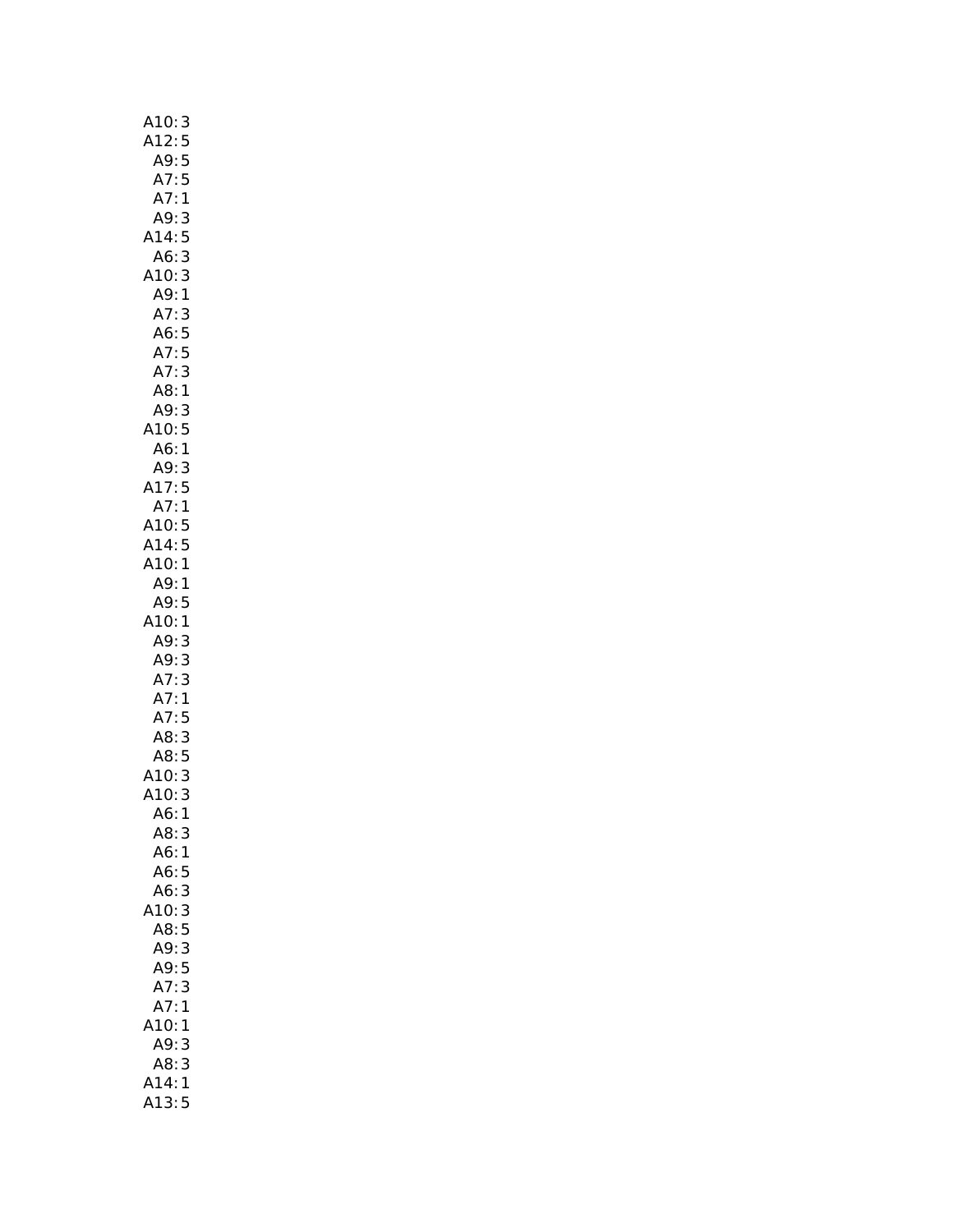| A10:<br>5                        |
|----------------------------------|
| A8:<br>5                         |
| 5<br>A11:                        |
| A13:<br>3                        |
| 3<br>A9:                         |
| A6:5                             |
| A9:<br>$\mathbf{1}$              |
| A12:<br>A10:<br>3                |
| 1                                |
| A8:<br>5                         |
| A8:<br>3                         |
| A8:<br>$\frac{5}{3}$             |
| A10:                             |
| A7:<br>5                         |
| :A8<br>:A10<br>:A9<br>1          |
| $\frac{3}{5}$                    |
|                                  |
| A6:<br>5                         |
| A8:5                             |
| A8:<br>$\mathbf{1}$              |
| A9:5                             |
| A10:<br>5<br>A9:1                |
| A8:1                             |
| 3                                |
| :10<br>A7:<br>3                  |
| 5<br>411:                        |
|                                  |
|                                  |
| A7:                              |
| $\frac{5}{3}$                    |
| A7:<br>A8:<br>1                  |
| A7:<br>5                         |
| 3                                |
| A10:<br>A10:<br>3                |
| 5<br>A8:                         |
| A18:<br>3<br>A9:<br>3            |
| A14:<br>3                        |
| A13:5                            |
| A7:5                             |
| A9:1                             |
| A10:5                            |
| A9:<br>1                         |
| 3<br>411:                        |
| 3<br>A9:                         |
| A8:<br>1                         |
| A8:<br>3                         |
| A10:<br>3                        |
| A9:<br>1                         |
| 3<br>A8:                         |
| 5<br>A8:                         |
| A14:<br>$\mathbf{1}$<br>A9:<br>3 |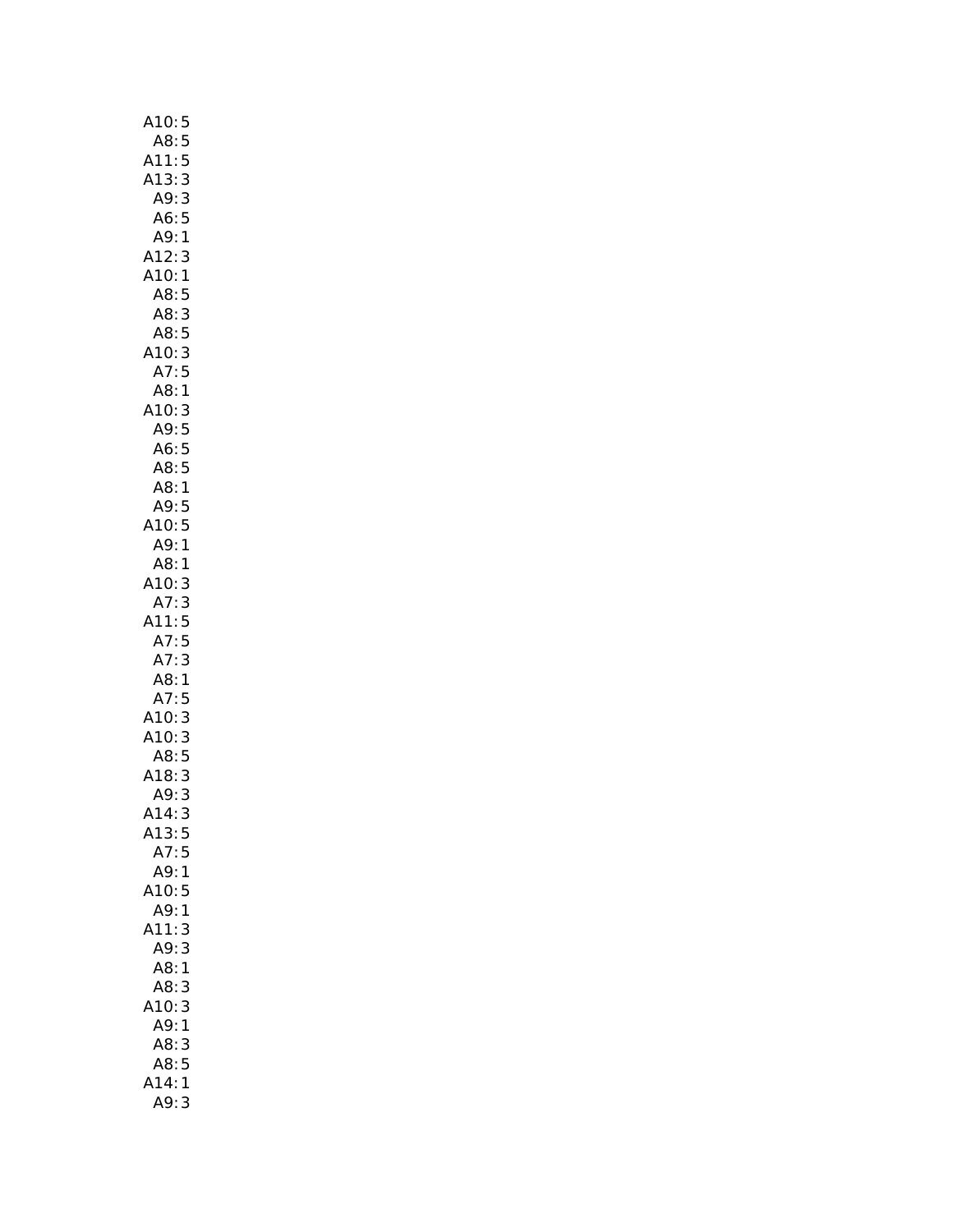| A8:3           |  |
|----------------|--|
| A9:3           |  |
|                |  |
| A13:5<br>A13:5 |  |
| A7:5           |  |
| A8:3           |  |
| A9:3           |  |
| A11:1          |  |
|                |  |
| A9:5           |  |
| A10:1          |  |
| A9:1           |  |
| A7:3           |  |
| A10:1          |  |
| A9:5           |  |
| A7:1           |  |
| A9:3           |  |
| A7:5           |  |
| A9:1           |  |
| A8:3           |  |
| A9:5           |  |
|                |  |
| A10: 3         |  |
| A7:3           |  |
| A8: 3          |  |
| A14:1          |  |
| A7:5           |  |
| A7:1           |  |
| A9:5           |  |
| A8:1           |  |
| A6:1           |  |
| A8:5           |  |
| A11:3          |  |
| A8:3           |  |
|                |  |
| A8:3<br>A12:   |  |
| 3              |  |
| 3<br>A6:       |  |
| 3<br>A9:       |  |
| A10:<br>3      |  |
| A14:<br>5      |  |
| A10:<br>1      |  |
| A8:<br>3       |  |
| A12:<br>1      |  |
| A7:<br>3       |  |
| A9:<br>3       |  |
| A8:5           |  |
| 3<br>A9:       |  |
| A9:<br>1       |  |
| A11:           |  |
| 1              |  |
| A14:<br>1      |  |
| A10:5          |  |
| A10:<br>1      |  |
| A10:5          |  |
| 3<br>A11:      |  |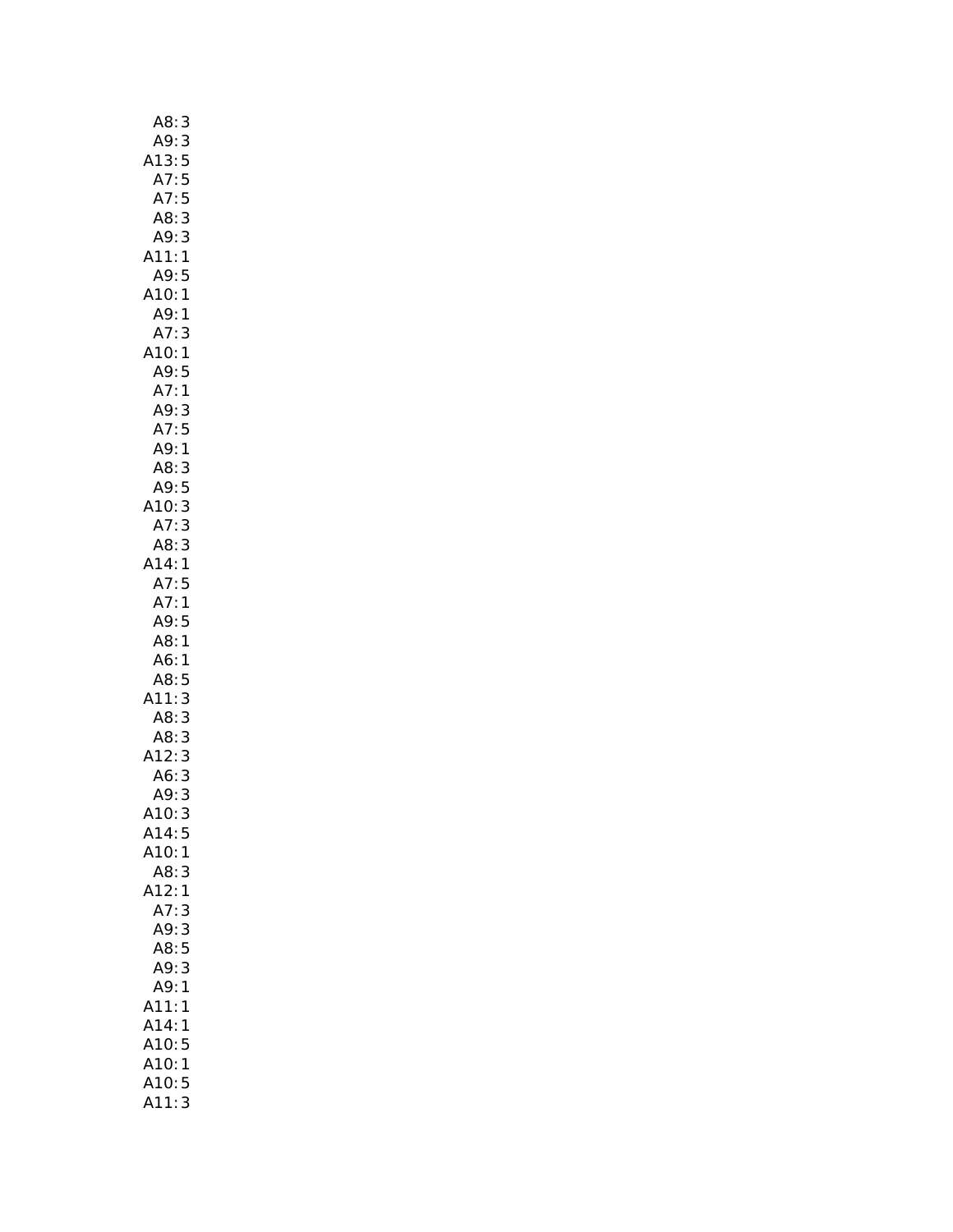| A9:<br>1                                               |
|--------------------------------------------------------|
| A12:3                                                  |
|                                                        |
| ----<br>A9: 3<br>A7: 1<br>A9: 5                        |
|                                                        |
| A8:5                                                   |
| A13:3<br>A7:5                                          |
|                                                        |
| A9:1                                                   |
| A13:5                                                  |
|                                                        |
| A10:5<br>A10:5<br>A8:3<br>A8:3                         |
|                                                        |
|                                                        |
|                                                        |
|                                                        |
|                                                        |
|                                                        |
| A8<br>A7: 3<br>A7: 1<br>A11: 5<br>A10: 5<br>A7: 3<br>3 |
| A8: 3<br>A11: 5                                        |
| A9:3                                                   |
| A11:1                                                  |
| A8:5                                                   |
| A8:1                                                   |
| A11:1                                                  |
| A9:5                                                   |
| A7:1                                                   |
| A8:<br>3                                               |
| A10:1                                                  |
| A8:5                                                   |
| A9:1                                                   |
| A11:5                                                  |
|                                                        |
| A8: 3<br>A8: 3<br>A7: 3                                |
| 5<br>A8:                                               |
| A13:1                                                  |
| A13:<br>1                                              |
| A9:<br>1                                               |
| A8:<br>1                                               |
| A14:<br>1                                              |
| A7:<br>1                                               |
| A8:<br>1                                               |
| A9:<br>3                                               |
| A10:<br>3                                              |
| A11:<br>5                                              |
| A7:<br>3                                               |
| A12:5                                                  |
| A8:<br>$\mathbf{1}$                                    |
| A8:5                                                   |
| A8:<br>3                                               |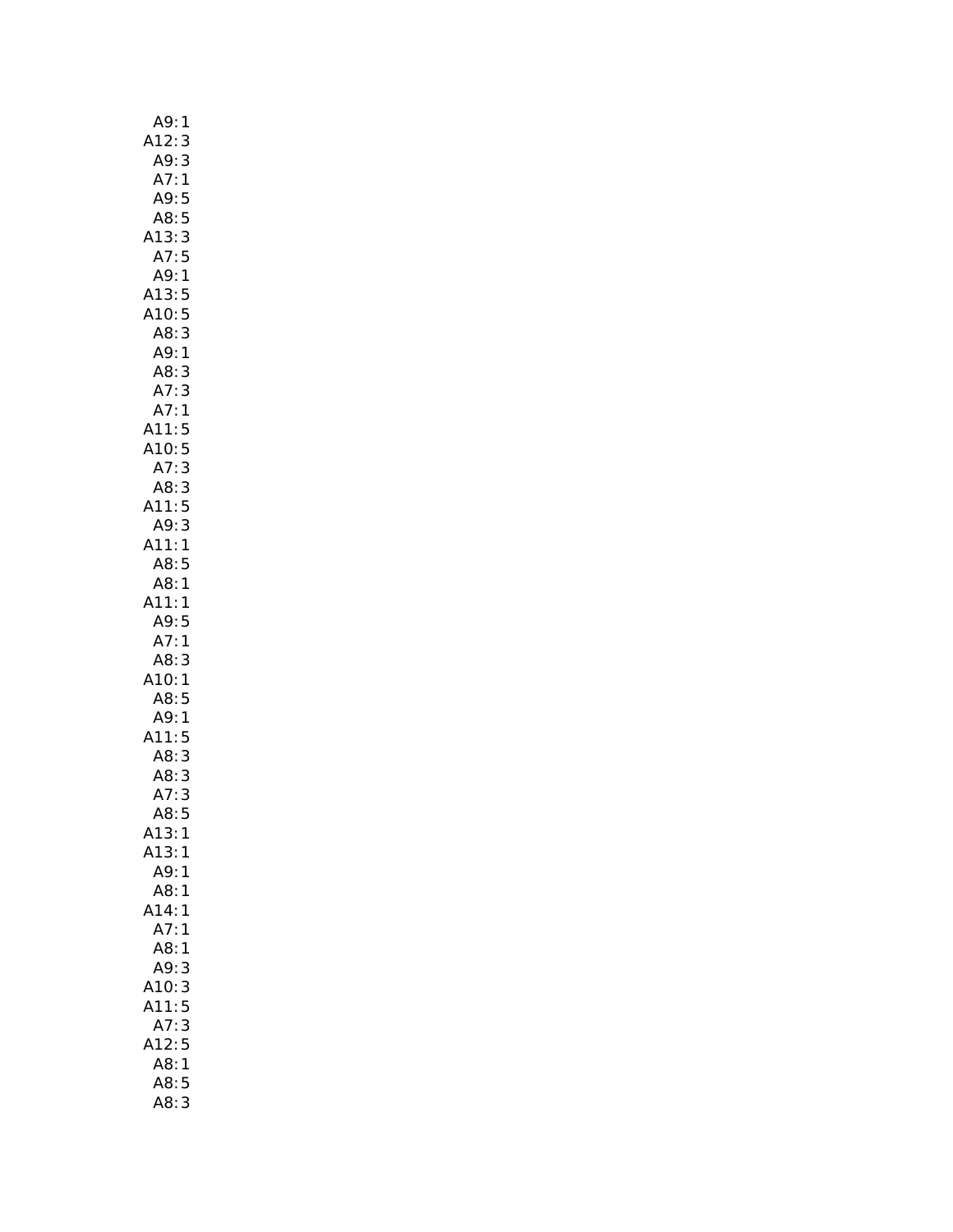| A7:<br>5               |
|------------------------|
| A9:<br>1               |
| 10:<br>$\mathbf{1}$    |
| A7:<br>$\mathbf{1}$    |
| A9:<br>3               |
| 3                      |
| A10:<br>A13:           |
| 3<br>A7:               |
| $\mathbf{3}$           |
| A8:5                   |
| A9:1                   |
| A8:<br>5               |
| A6:<br>3               |
| 3<br>A9:               |
| 3<br>A8:               |
| A9:                    |
| 3<br>1<br>A8:          |
| A9:<br>5               |
| A10:1                  |
|                        |
| .<br>A8: 3<br>A7: 3    |
|                        |
| A9:<br>3               |
| A10: 1<br>A10: 1       |
|                        |
| A9:5                   |
| A9:5                   |
| A10:1                  |
| A10:3                  |
| A6:<br>3               |
| A9:1                   |
| A10:1                  |
|                        |
| A10:5                  |
| A9:3                   |
| A10:1                  |
| A8:<br>3               |
| A10:<br>$\overline{3}$ |
| A9:5                   |
| 3<br>A13:              |
| A6:<br>5               |
| A7:<br>1               |
| A8:<br>3               |
|                        |
| A9:3                   |
| A9:3                   |
| A7:5                   |
| A9:1                   |
| 11:<br>3               |
| A8:1                   |
| 10:1                   |
| A9:3                   |
| A8:<br>1               |
| A9:<br>5               |
| 11:<br>3               |
| 3<br>A6:               |
|                        |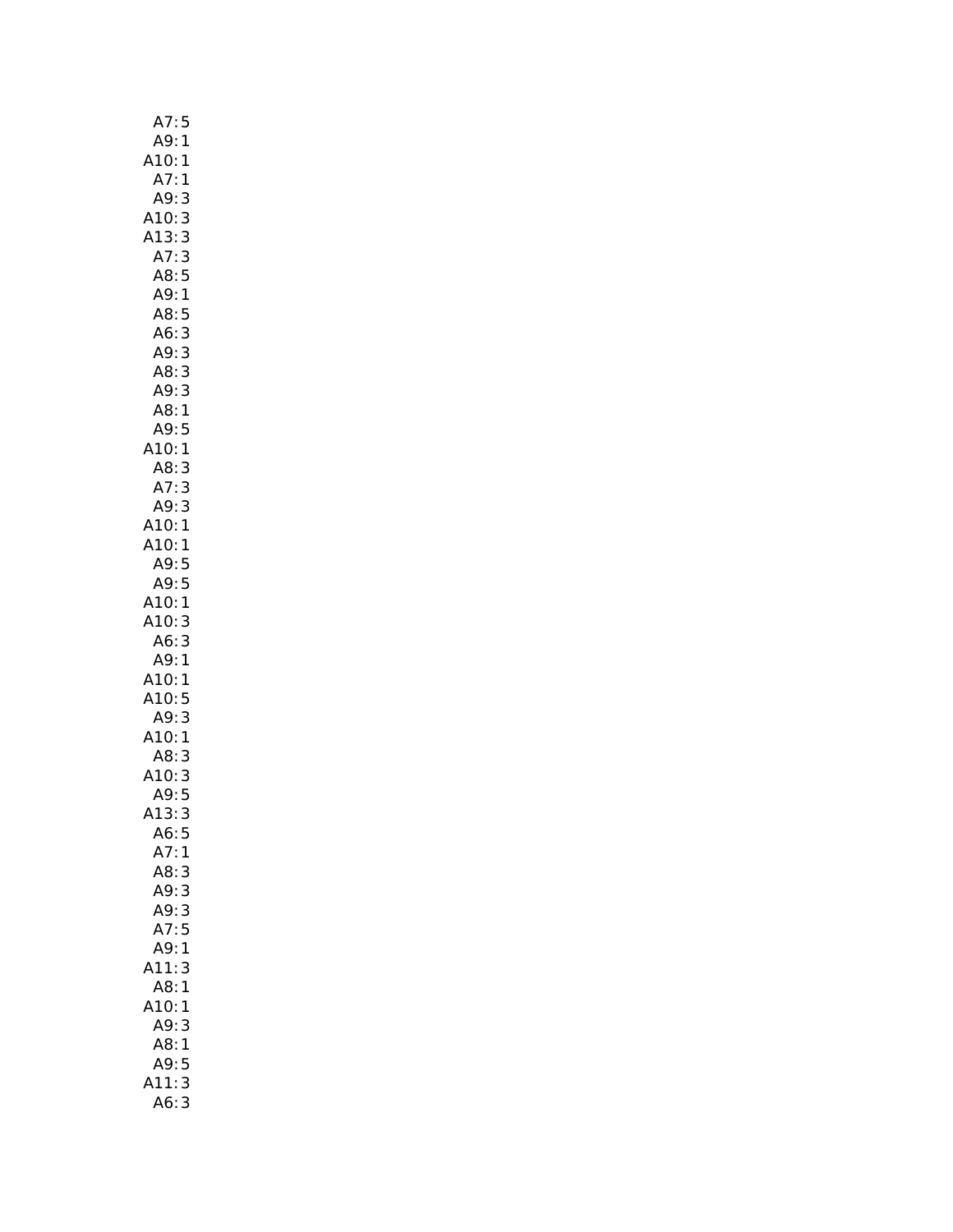| A11:<br>5                         |
|-----------------------------------|
| A13:<br>3                         |
| A11:3<br>A10:1<br>3               |
|                                   |
| A9:3                              |
| A10:<br>$\mathbf{1}$              |
| A9: 5<br>A6: 5                    |
|                                   |
| A10:1                             |
| A11:1                             |
| A9:5                              |
| A7: 1<br>A6: 3                    |
|                                   |
| 33353<br>A6:                      |
| A13:<br>A9:<br>A13:<br>A8:<br>A7: |
|                                   |
|                                   |
| $\mathbf{1}$                      |
| $\frac{5}{3}$                     |
| A9:                               |
| A9:5                              |
| A8:5                              |
| A6:1<br>A13:3                     |
| A9:3                              |
| A10:                              |
| 10:3<br>A8:5<br>A8:1              |
|                                   |
| A8:1                              |
| A10:1                             |
| A6:5                              |
|                                   |
| A7:1<br>A9:3<br>A12:5             |
|                                   |
| 3                                 |
| A9:<br>A8:<br>3                   |
| 410:<br>1                         |
| A8:5                              |
| A8:<br>5                          |
| 3<br>A10:                         |
| A13:<br>3                         |
| A10:<br>3                         |
| 3<br>A12:                         |
| A9:5                              |
| 3<br>A9:                          |
| A7:1                              |
| 3<br>A9:                          |
| A13:5<br>A12:3<br>A10:1           |
|                                   |
|                                   |
| A7:<br>3                          |
| 3<br>A11:                         |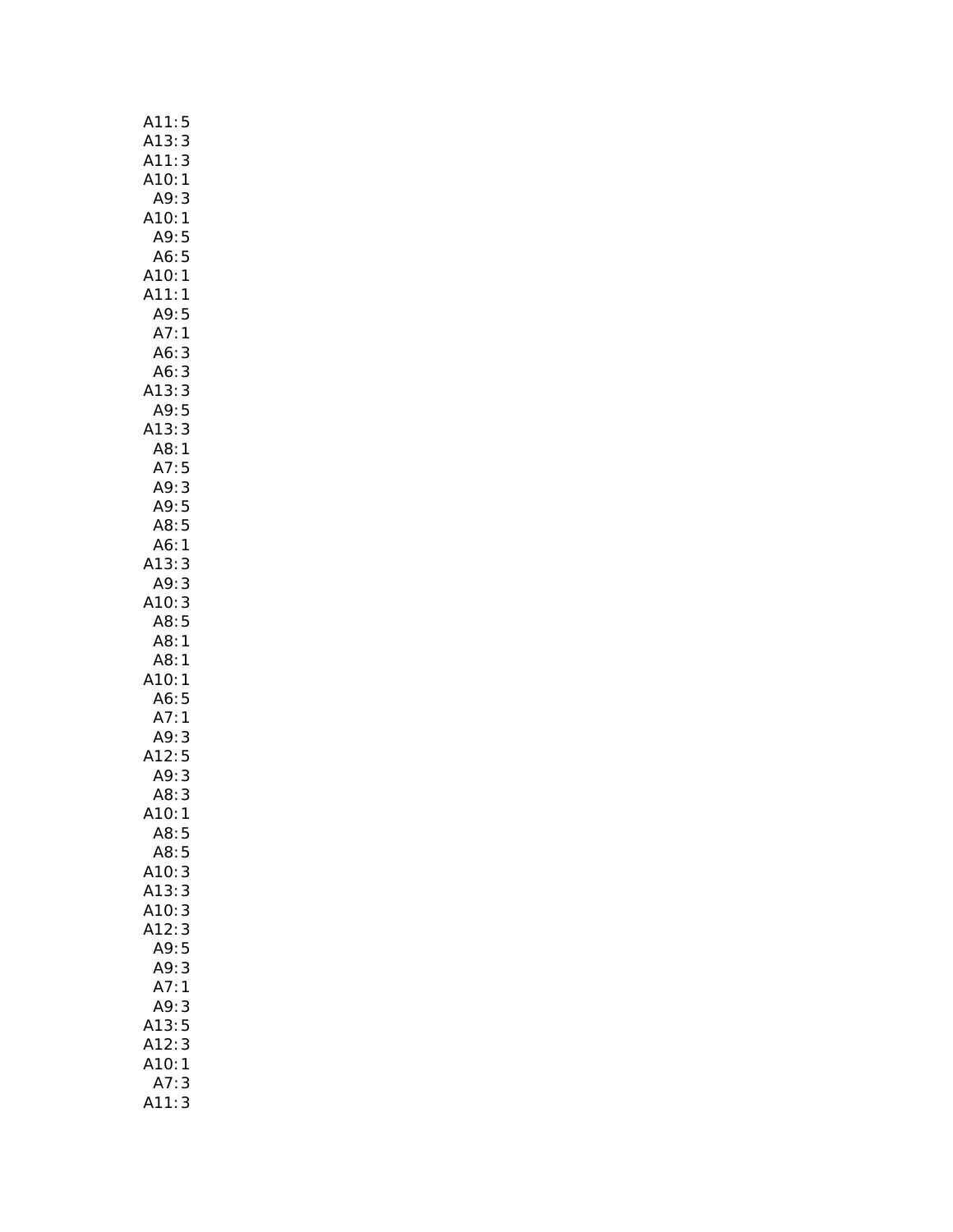| 3<br>A11:                                                |
|----------------------------------------------------------|
| A8:<br>5                                                 |
| 5<br>A11:                                                |
| A8:<br>3                                                 |
| 5<br>A10:                                                |
| 5<br>A9:                                                 |
| A13:1                                                    |
| A7:<br>3                                                 |
| A8:<br>5                                                 |
| 1<br>A12:                                                |
| A8:<br>1                                                 |
| A7:<br>3                                                 |
| A10: 5<br>A8: 1                                          |
|                                                          |
| A9: 3<br>A9: 3<br>A11: 5<br>A11: 3                       |
|                                                          |
|                                                          |
| A11:<br>$\mathbf{1}$                                     |
| A8:1                                                     |
| A9:<br>3                                                 |
| A9:<br>3                                                 |
| A12:<br>1                                                |
| A8:1                                                     |
| A11:<br>3                                                |
| A13:<br>5                                                |
| A6:<br>3                                                 |
|                                                          |
| 3                                                        |
| A11:<br>A10:                                             |
| $\frac{5}{5}$                                            |
| 5                                                        |
|                                                          |
|                                                          |
| 3                                                        |
| A10:5<br>A6:5<br>A9:5<br>A7:1<br>A10:3<br>A10:3<br>A12:1 |
| A9:<br>3                                                 |
| A14:<br>3                                                |
| A8:<br>5                                                 |
| A9:5                                                     |
| 3<br>A6:                                                 |
| A9:1                                                     |
| A14:<br>3                                                |
| A10:<br>1                                                |
| A6:<br>1                                                 |
| A9:<br>1                                                 |
| A10:<br>5                                                |
| 5<br>A7:                                                 |
| 5<br>A9:                                                 |
| A8:<br>3                                                 |
| A13:<br>5                                                |
| A9:<br>1<br>5<br>A7:                                     |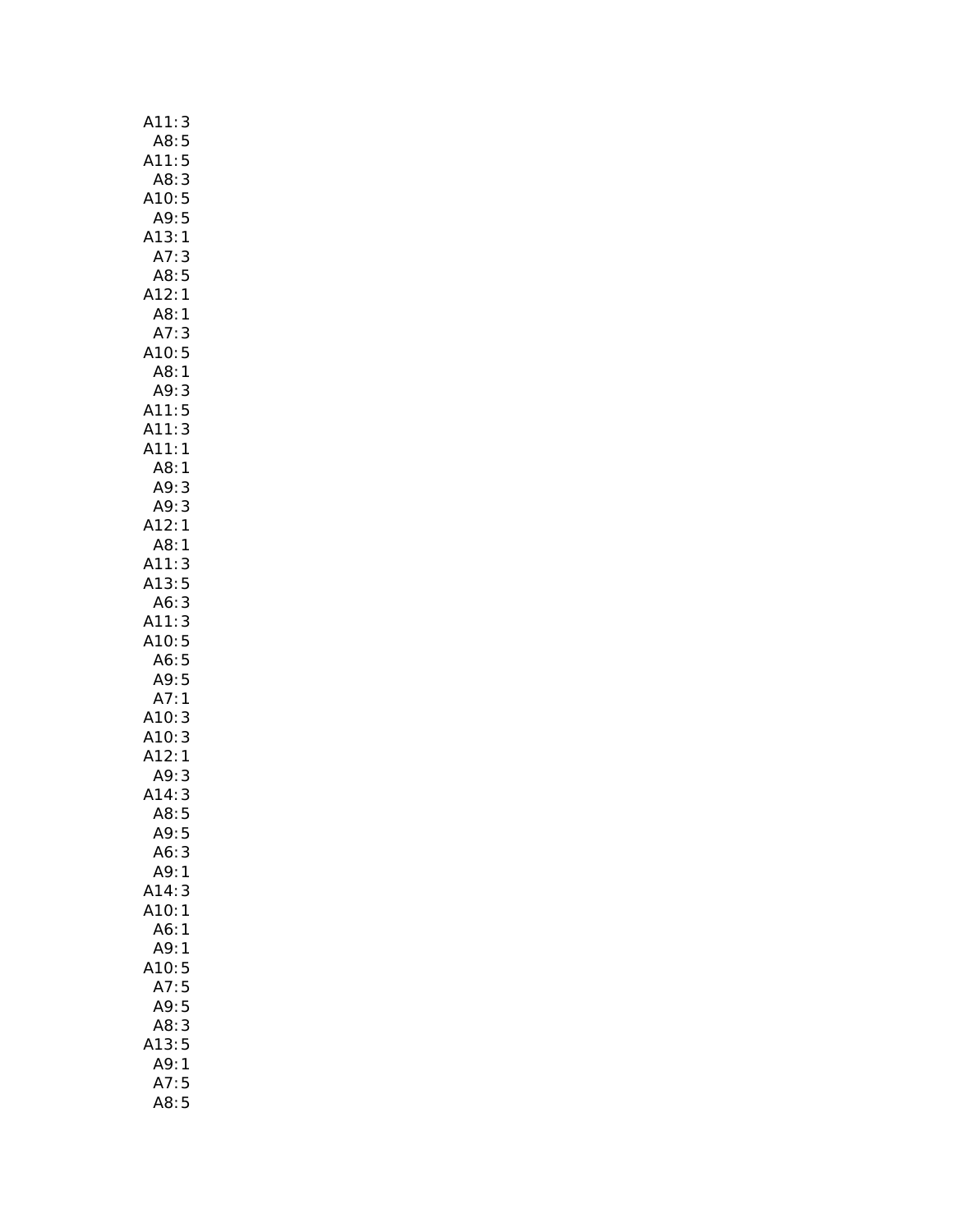| A9:<br>3                         |
|----------------------------------|
| A8:<br>$\mathbf{1}$              |
| A7:<br>5                         |
| A6:<br>$\mathbf{1}$              |
| A9: 1                            |
| A8:1                             |
| A13:3                            |
| 8:5 A<br>5:11A                   |
|                                  |
| A13:5                            |
| A9:1                             |
| A8:<br>3                         |
| A7:<br>3<br>3<br>3               |
| A7:                              |
| A10:                             |
| A8:<br>$\mathbf{1}$              |
| A9:<br>1                         |
| A13:3                            |
| A8:<br>A8:<br>$\mathbf{1}$       |
| 3<br>5                           |
| A6:                              |
| A9: 3                            |
| A7:3                             |
| A9:3                             |
| $\frac{AB:5}{1}$                 |
| A11:3                            |
| A6:5<br>A11:<br>$\mathbf{1}$     |
| A10:5                            |
| A7:5                             |
| A13:1                            |
| A10:<br>$\mathbf{1}$             |
| --<br>A13: 3<br>A14: 5<br>A10: 3 |
|                                  |
|                                  |
| A10:<br>A10:<br>3                |
| A11:<br>1                        |
| A14:<br>3                        |
| A13:3                            |
| A7:<br>$\mathbf{1}$              |
| A9:5                             |
| A8:1                             |
| A10:<br>3                        |
| 3<br>A8:                         |
| A9:<br>3                         |
| 5<br>A8:                         |
| A8:<br>1                         |
| 5<br>A14:                        |
| A13:<br>3                        |
| 5<br>A7:                         |
| A9:<br>1                         |
| A10:1                            |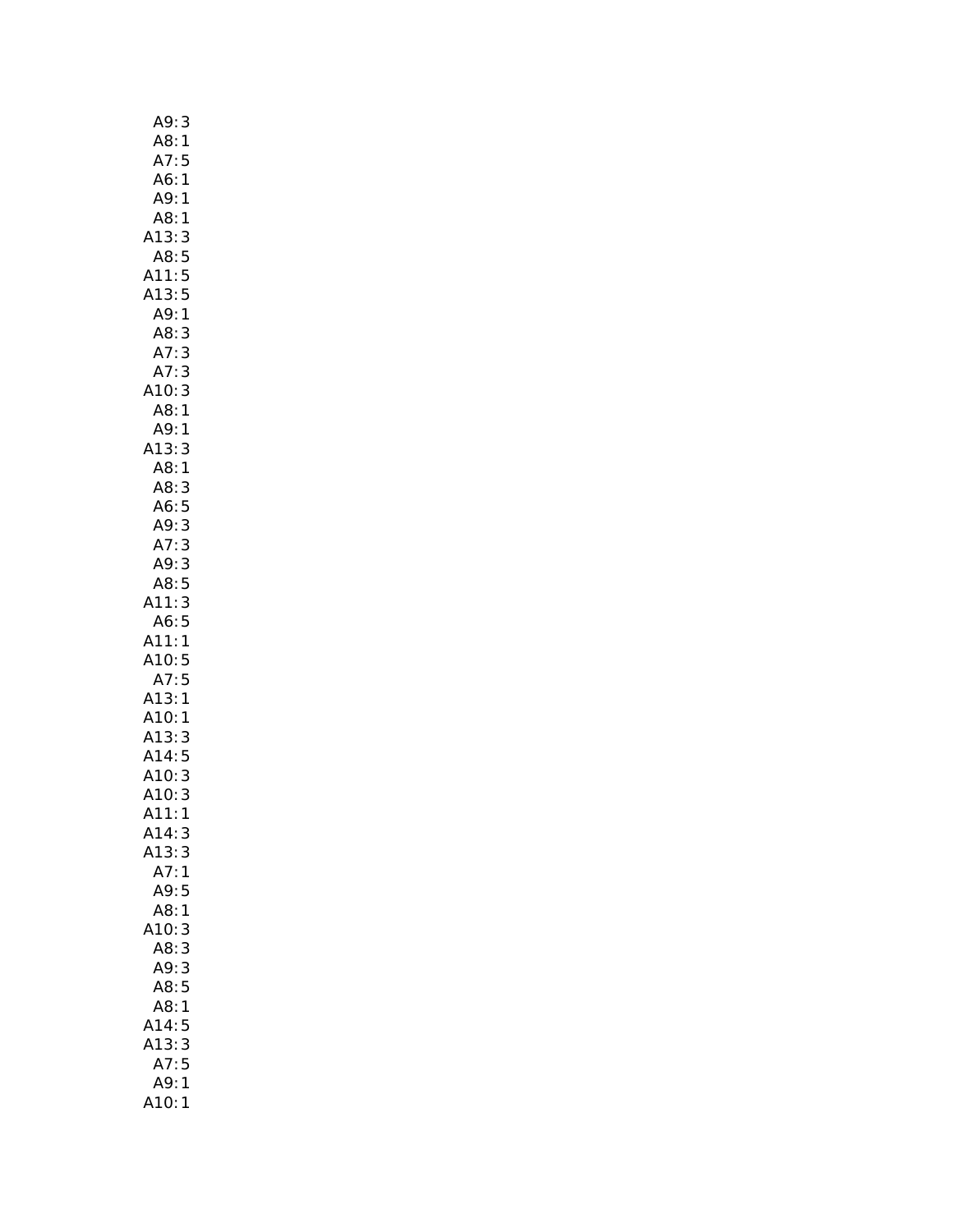| A8:1           |                |
|----------------|----------------|
| A6:5           |                |
| $7.5$<br>A8:5  |                |
| A13:1          |                |
| A8:5           |                |
| A10:           | $\mathbf{1}$   |
| A7:            | 3              |
| A9:            | 3              |
| A9:            | 5              |
| A10:           | 3              |
| A9:            | 3              |
| A8:            | 3              |
| A8:1           |                |
| A7:            | 3              |
| A8:            | 3              |
| A6:5<br>A8:5   |                |
| A9:            | 3              |
| A9:3           |                |
| A7:1           |                |
| .<br>A7: 1     |                |
| A9:3           |                |
|                |                |
| A8: 5<br>A8: 5 |                |
| A12:1          |                |
| A9:3           |                |
| A7:5           |                |
| A13:           | 3              |
| A9: 1          |                |
| A9:5           |                |
| A8:3           |                |
| A11:5          |                |
| A8:1           |                |
| A8:3           |                |
| A15:           | $\mathbf{1}$   |
| A11:           | 5              |
| A10:1          |                |
| A17:           | 1              |
| A8:            | 3              |
| A8:            | 1              |
| A8:3           |                |
| A8:            | 5              |
| A8:3           |                |
| A9:5           |                |
| A7:5           |                |
| A9:3           |                |
| A8:3           |                |
| A9:1           |                |
| A7:5<br>A8:    | $\overline{1}$ |
| A8:            | 1              |
| A6:            | 1              |
|                |                |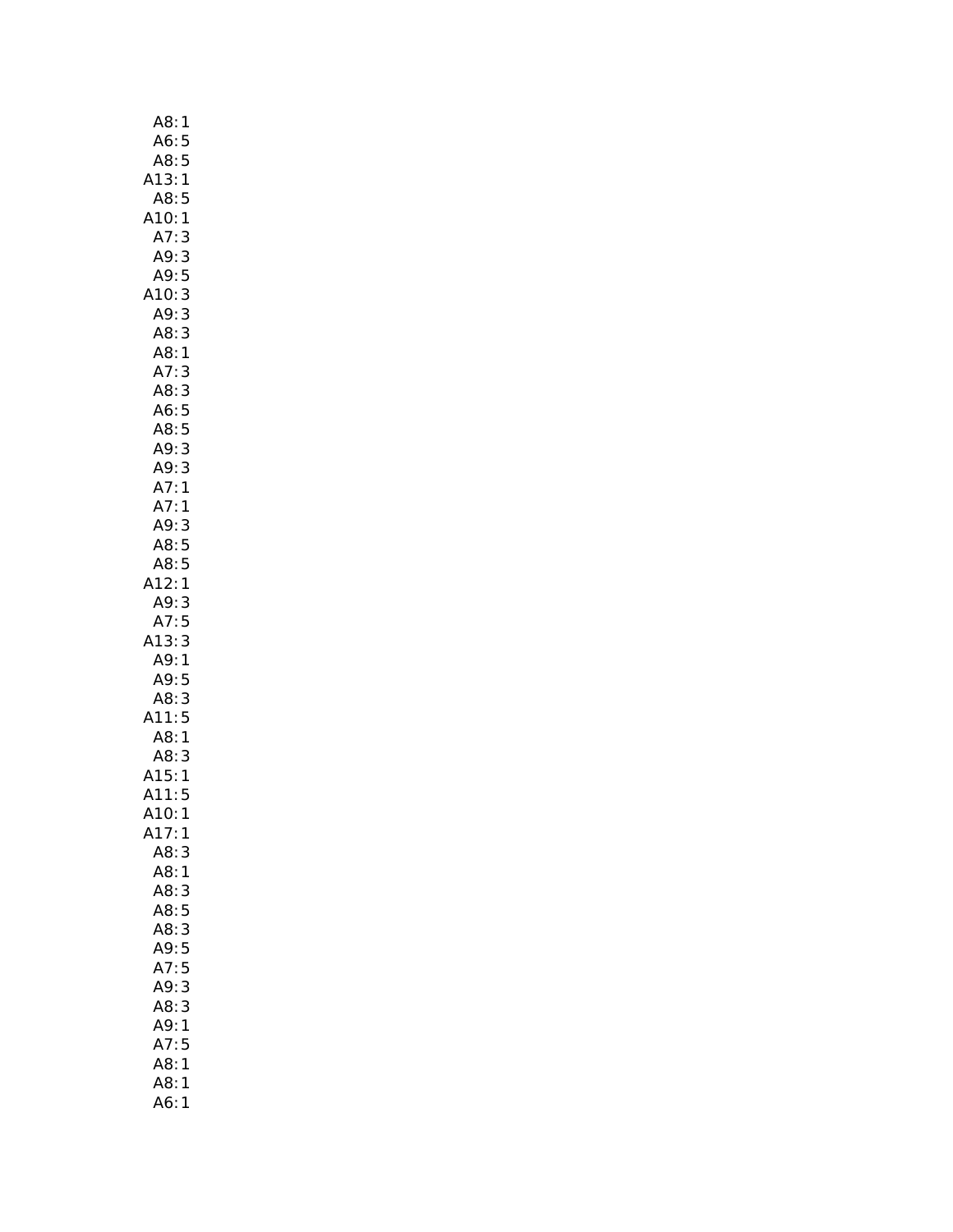| A9:<br>1                                                               |
|------------------------------------------------------------------------|
|                                                                        |
|                                                                        |
|                                                                        |
| A10:5<br>A10:5<br>A7:5<br>A7:5<br>A8:3                                 |
|                                                                        |
| A10:1                                                                  |
| A7:5                                                                   |
| A11:5                                                                  |
| A7:1                                                                   |
| A15:1<br>A10:5                                                         |
|                                                                        |
| A8:1                                                                   |
| A15:<br>1                                                              |
|                                                                        |
|                                                                        |
|                                                                        |
|                                                                        |
|                                                                        |
|                                                                        |
|                                                                        |
|                                                                        |
|                                                                        |
|                                                                        |
| A9:1<br>A10:1<br>A14:3<br>A7:1<br>A7:3<br>A7:3<br>A7:3<br>A8:1<br>A8:1 |
|                                                                        |
| 10:<br>A7:<br>3                                                        |
| A7: 3<br>A10: 1<br>A10: 3                                              |
|                                                                        |
| A8:1                                                                   |
|                                                                        |
|                                                                        |
| Ao. 1<br>A10: 3<br>A9: 1<br>A8: 3<br>A8: 3                             |
|                                                                        |
|                                                                        |
| A8:<br>5                                                               |
| A7:<br>3                                                               |
| A7:<br>1                                                               |
| A9:<br>1                                                               |
| A6:<br>3                                                               |
| A9:<br>1                                                               |
| A11:<br>5                                                              |
| A6:<br>1                                                               |
| A9:<br>1                                                               |
| A10:<br>5                                                              |
| A11:<br>3                                                              |
| A14:<br>5                                                              |
| 5<br>A6:                                                               |
| A8:<br>3                                                               |
| A6:<br>1                                                               |
| A10:<br>1                                                              |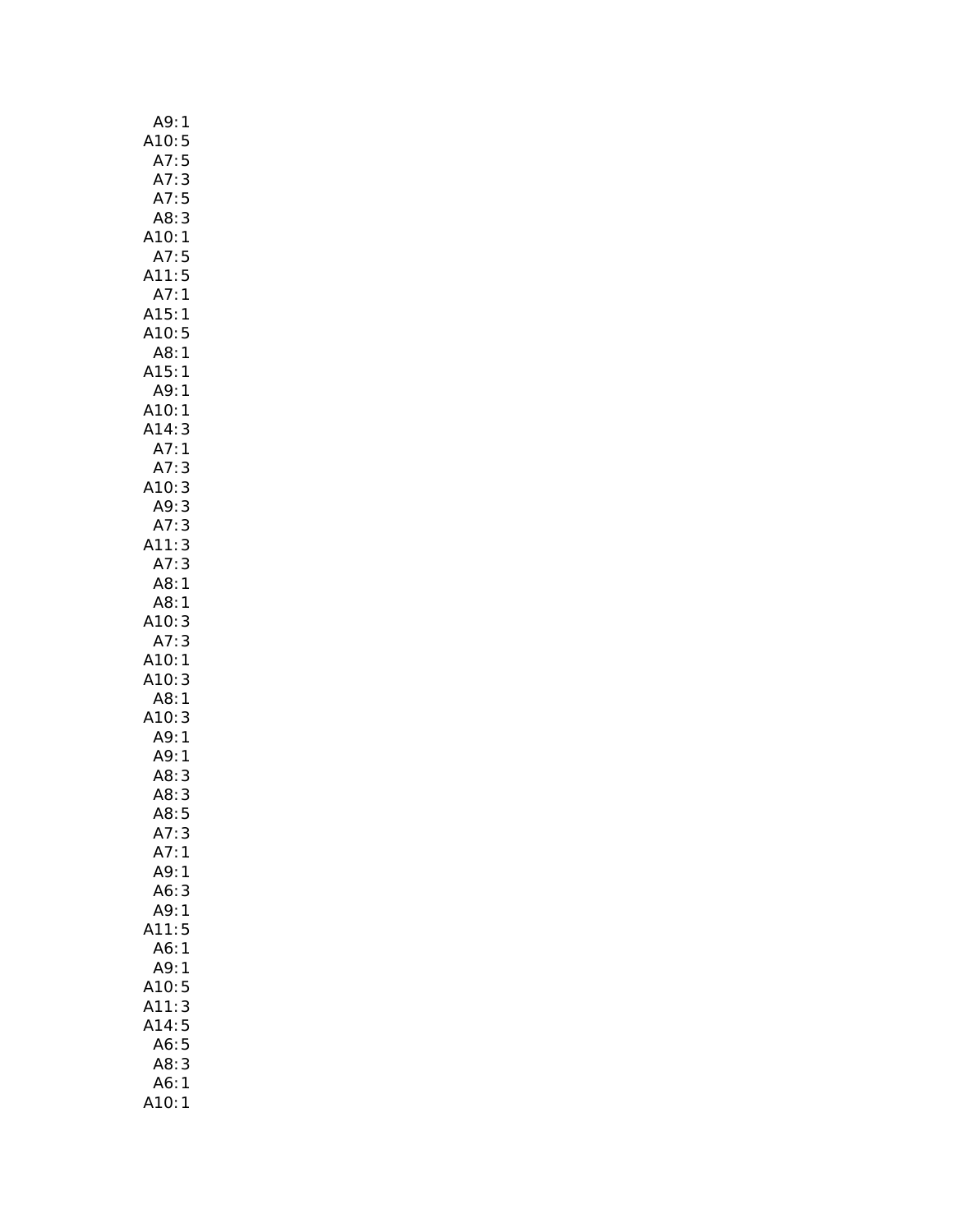| A7:<br>$\overline{3}$  |
|------------------------|
| A8:1                   |
| A8:<br>3               |
| $A9$ :<br>5            |
| A7:<br>3               |
| A8:3                   |
| A8:1                   |
| A6:3                   |
| A9: 5<br>A8: 5         |
|                        |
| A7:1                   |
| A8:<br>3               |
| A7:1                   |
| 3<br>A10:              |
| A7:<br>3               |
| A9:<br>1               |
|                        |
|                        |
| A10:1<br>A10:3<br>A7:1 |
| A8:1                   |
|                        |
| A11:5<br>A7:5          |
| A6:1                   |
| A8:<br>3               |
| A8:1                   |
| 12:5                   |
| A8:5                   |
| A11:3                  |
| A7:5                   |
| A8:1                   |
| A10:1                  |
| A8:1                   |
| A10:1<br>A10:5         |
|                        |
|                        |
|                        |
| A11:<br>3              |
| .<br>A13: 1<br>1       |
| A8:<br>A10:<br>5       |
| 1                      |
| A11:<br>A9:<br>3       |
| A8:3                   |
|                        |
| A11:5                  |
| A6:5<br>A9:<br>5       |
| A7:<br>$\mathbf{1}$    |
| A8:<br>3               |
| A8:<br>3               |
| 14:<br>3<br>Д          |
| A6:5                   |
| A8:<br>3               |
| 10:<br>3<br>A9:        |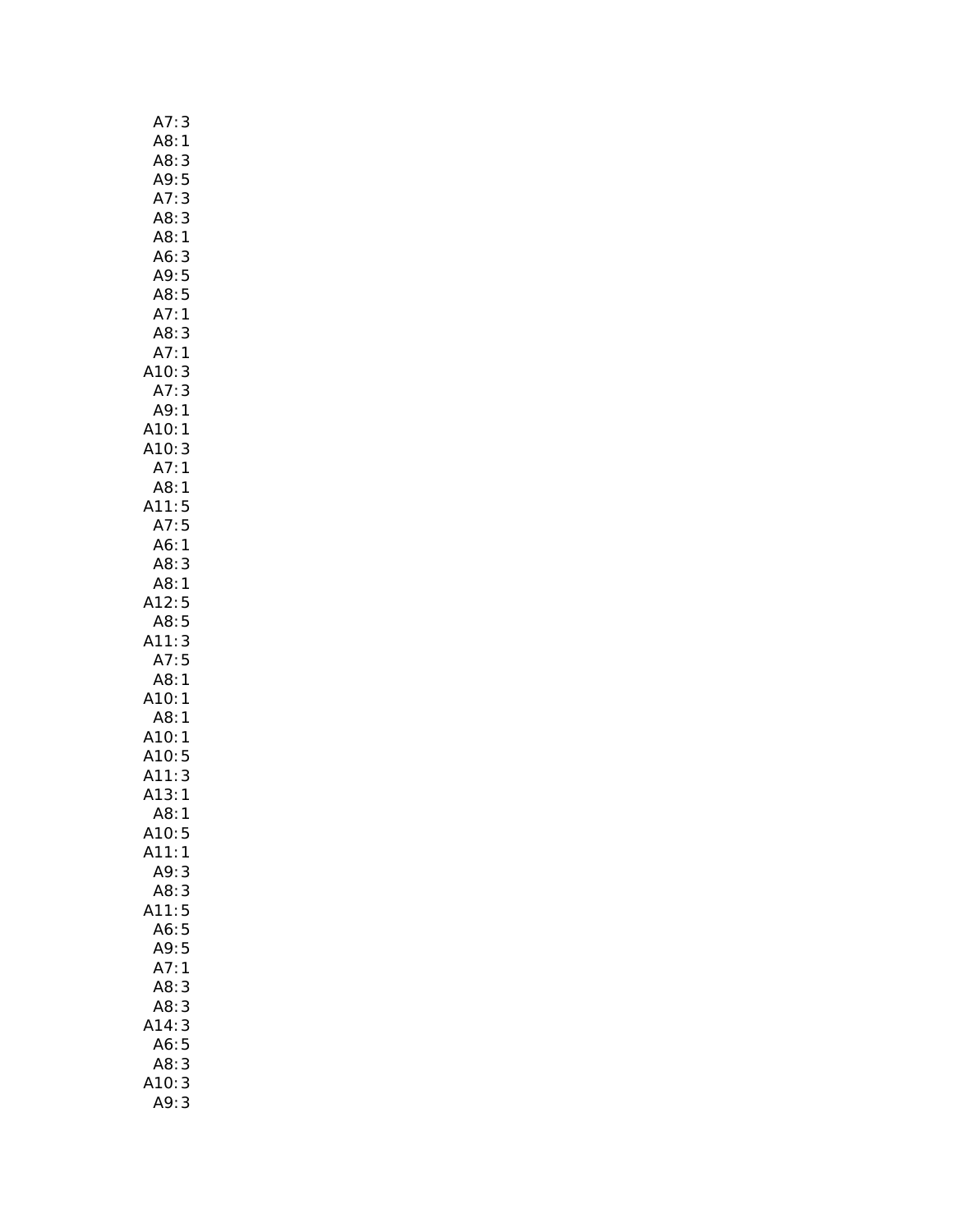| A10:<br>3                       |
|---------------------------------|
| A7:3                            |
| A9:3                            |
| A12:<br>3                       |
| A10:1                           |
| A10:<br>3                       |
| A9:<br>3                        |
| A8:1                            |
| A9:5                            |
| $\overline{3}$<br>A8:           |
| 5<br>A11:                       |
| 3<br>A9:                        |
| $\frac{1}{3}$<br>A10:           |
| A18:5<br>A9:5<br>A14:1<br>A14:5 |
|                                 |
|                                 |
| A9:1                            |
| A13:3                           |
| A10:1                           |
| A6:<br>5                        |
| A11:<br>$\mathbf{1}$            |
| A8:1                            |
| A9:1<br>A9:<br>3                |
| A10:<br>1                       |
| A8:<br>5                        |
| A8:<br>3                        |
| $A8:5$<br>$A7:3$<br>$A11:3$     |
|                                 |
|                                 |
| A8:1                            |
| A9:5                            |
| A6:<br>A10:<br>3                |
| $\mathsf{3}$                    |
| A11:1                           |
| A7:5                            |
| A11:<br>3                       |
| A6:5                            |
| A7:3                            |
| A11:5                           |
| A13:<br>3                       |
| A14:<br>3                       |
| A9:<br>3                        |
| A11:<br>3                       |
| A9:<br>5                        |
| 3<br>A9:                        |
| A7:<br>3                        |
| A8:<br>$\mathbf{1}$             |
| A8:<br>3                        |
| $\frac{5}{1}$<br>A8:            |
| $\overline{5}$<br>A8:           |
| A8:5                            |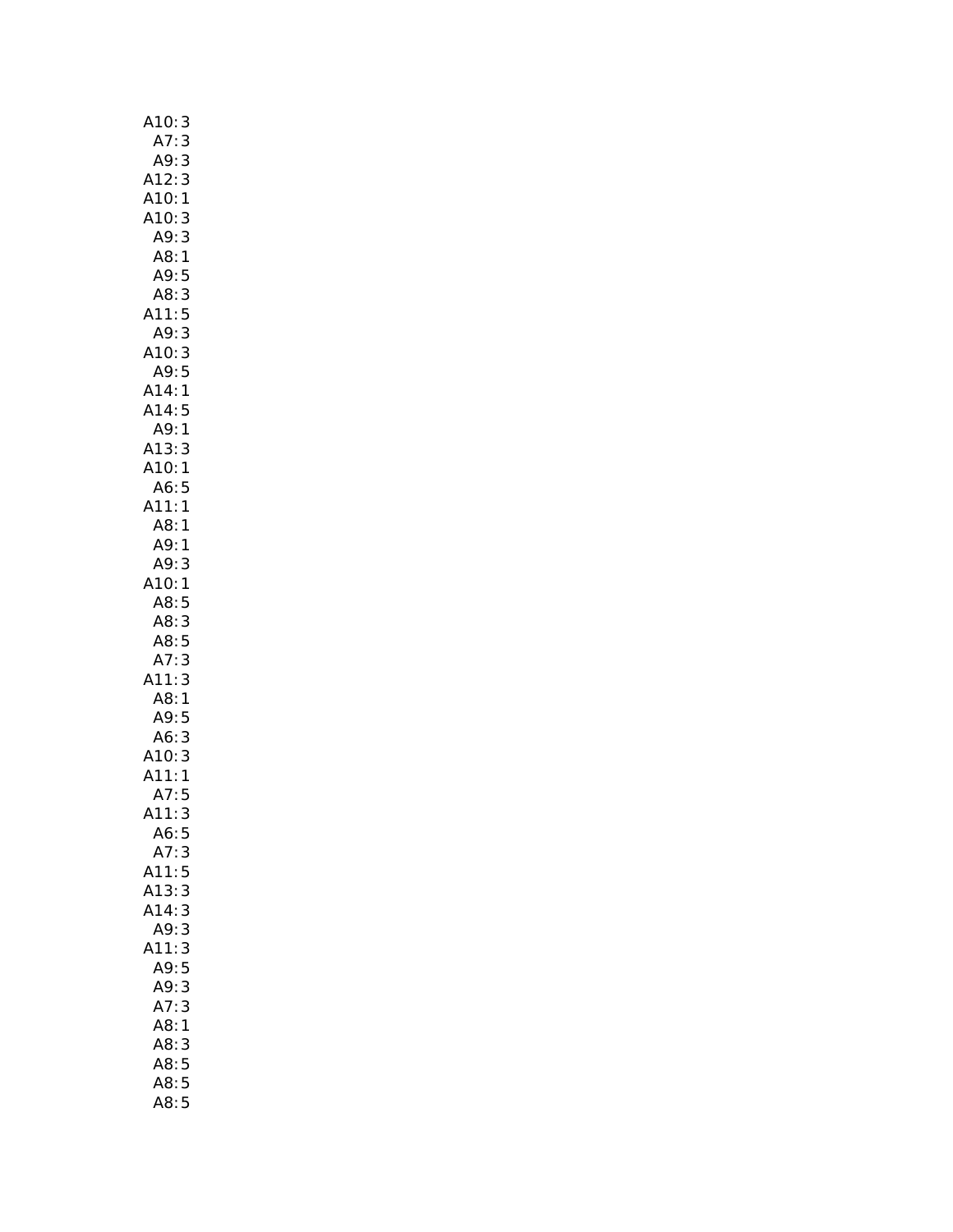| A7:3                           |
|--------------------------------|
| A8:5                           |
| A10: 3<br>A7: 5                |
|                                |
| A10:1                          |
| A8:1                           |
| A9:<br>5                       |
| A8:<br>5                       |
| 5<br>A7:                       |
| A8:<br>3                       |
| $\mathbf{1}$<br>A7:            |
| A12:<br>3                      |
| A6:<br>3                       |
| A8:<br>1                       |
| A8:<br>5                       |
| A7:<br>$\mathbf{1}$            |
| A10:                           |
| 3<br>A8:                       |
| $\mathbf{1}$<br>A7:<br>1       |
|                                |
| A10:<br>5                      |
| A8:1                           |
| A8:3                           |
| A11:5                          |
| A7:<br>5                       |
| A9:5                           |
| A9:5                           |
| A7:5                           |
| A10:<br>3                      |
| A7:<br>5                       |
|                                |
| 3<br>A11:                      |
| A8:<br>3                       |
| A14:<br>$\mathbf{1}$           |
| 3                              |
| A7:                            |
|                                |
|                                |
| A8: 3<br>A10: 5<br>A12: 5<br>1 |
| A14:<br>5                      |
| A7:                            |
| A14:5<br>$\mathbf 1$           |
| A10:<br>1                      |
| A10:                           |
| A8:<br>5                       |
| A7:5<br>3                      |
| A7:<br>3                       |
| A6:<br>Δ                       |
| 10:<br>3                       |
| A9:<br>5                       |
| 5<br>A10:                      |
| A8:<br>5                       |
| 5<br>A8:                       |
| A9:<br>1<br>A7:<br>3           |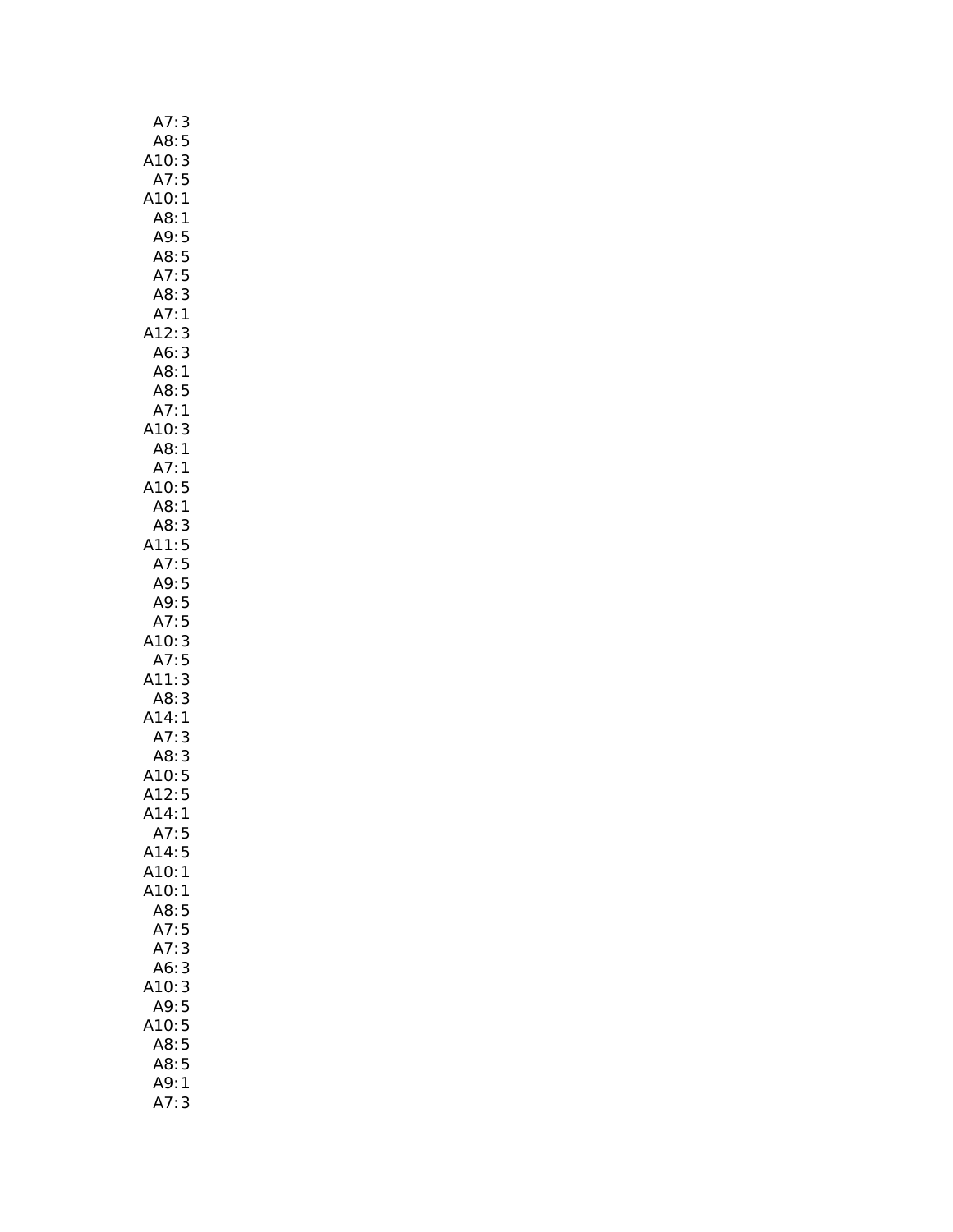| A9:<br>1                                            |  |
|-----------------------------------------------------|--|
| A9:<br>$\mathbf{1}$                                 |  |
| A8:<br>$\mathbf{1}$                                 |  |
| A8:<br>3                                            |  |
| A8: 3<br>A8: 5                                      |  |
|                                                     |  |
| A9:1                                                |  |
| A10:1                                               |  |
| A11:1                                               |  |
| A9:1                                                |  |
| 3<br>A8:                                            |  |
| A8:<br>3                                            |  |
| A12:<br>1                                           |  |
| A12:1<br>A10:3<br>A10:3<br>A13:3<br>A10:5<br>A8:1   |  |
|                                                     |  |
|                                                     |  |
|                                                     |  |
|                                                     |  |
|                                                     |  |
|                                                     |  |
|                                                     |  |
|                                                     |  |
| Ao: 1<br>A7: 3<br>A7: 5<br>A7: 5<br>A7: 1<br>A15: 1 |  |
| A7:<br>3                                            |  |
| 3<br>3<br>A10:                                      |  |
| A11:                                                |  |
| A11:1                                               |  |
| A7:<br>3                                            |  |
| A13:1                                               |  |
| A9:5                                                |  |
| A7: 3<br>A9: 5                                      |  |
|                                                     |  |
| A8:1                                                |  |
| Au.<br>A10:5<br>A9:1<br>A9:1                        |  |
|                                                     |  |
|                                                     |  |
| A6:<br>3                                            |  |
| A11:<br>5<br>A9:                                    |  |
| 5                                                   |  |
| 5<br>A8:<br>A9:<br>3                                |  |
| 3<br>A10:                                           |  |
|                                                     |  |
| A7:5<br>3<br>A8:                                    |  |
|                                                     |  |
| A10:<br>3<br>A9:5                                   |  |
| 3<br>A9:                                            |  |
| 1                                                   |  |
| A8:<br>A10:<br>5                                    |  |
| A11:<br>3                                           |  |
| 5<br>A6:                                            |  |
| A9:<br>3                                            |  |
|                                                     |  |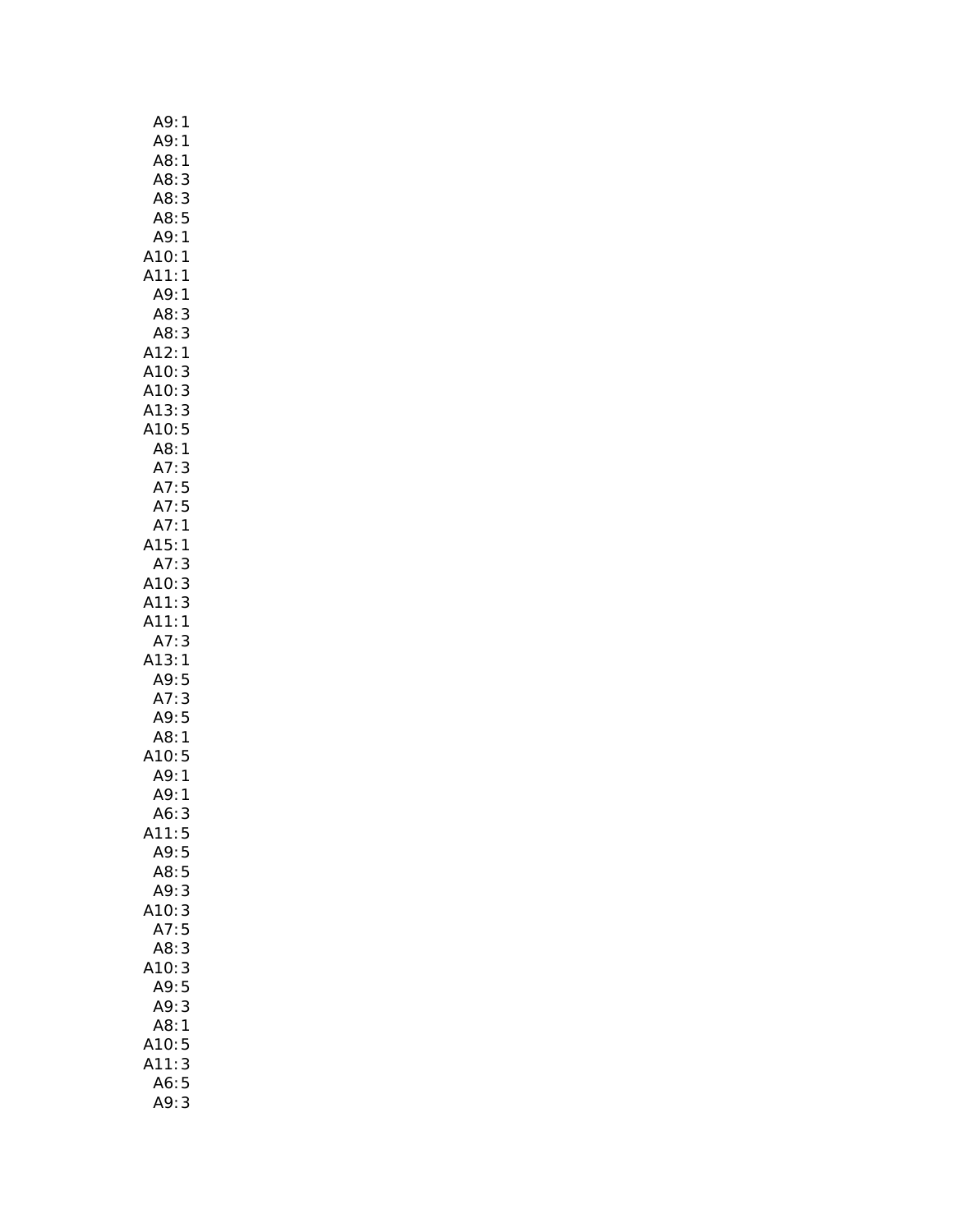| A11:<br>5                                                                                                      |
|----------------------------------------------------------------------------------------------------------------|
| A6:<br>5                                                                                                       |
| 3                                                                                                              |
| A10:<br>:A7                                                                                                    |
| $\frac{3}{5}$<br>A8:                                                                                           |
| A9:                                                                                                            |
| A11:<br>A10:<br>$\mathbf{1}$                                                                                   |
| 1                                                                                                              |
| A9:<br>3                                                                                                       |
| 5<br>3<br>1<br>A6:                                                                                             |
|                                                                                                                |
|                                                                                                                |
| $\begin{array}{c} 3 \\ 3 \\ 1 \end{array}$                                                                     |
|                                                                                                                |
|                                                                                                                |
|                                                                                                                |
|                                                                                                                |
| A10:<br>A7:<br>A10:<br>A10:<br>A10:<br>A14:<br>A14:<br>A11:<br>$\begin{array}{c} 3 \\ 5 \\ 5 \\ 1 \end{array}$ |
|                                                                                                                |
| A10:<br>3                                                                                                      |
| A7:<br>$\mathbf{1}$                                                                                            |
| A7: 3<br>A6: 1<br>A13: 1<br>3                                                                                  |
|                                                                                                                |
|                                                                                                                |
| A8:<br>3                                                                                                       |
| A9:<br>A9:<br>1                                                                                                |
| 5<br>3                                                                                                         |
| A11:                                                                                                           |
| $-355$<br>A8:                                                                                                  |
| A11:                                                                                                           |
| A9:5<br>A9:5<br>A9:5<br>A10:5<br>A9:1<br>A13:1<br>A9:3                                                         |
|                                                                                                                |
|                                                                                                                |
|                                                                                                                |
|                                                                                                                |
| A8:<br>3                                                                                                       |
| A9:<br>5                                                                                                       |
| A8:<br>3                                                                                                       |
| A13:1                                                                                                          |
| A8:<br>3                                                                                                       |
| <b>10:</b><br>5                                                                                                |
| A7:<br>5                                                                                                       |
| A7:<br>5                                                                                                       |
| 5<br>A13:                                                                                                      |
| 5<br>A9:                                                                                                       |
| 5<br>A9:                                                                                                       |
| A10:<br>3                                                                                                      |
| A8:<br>1                                                                                                       |
| A8:<br>3                                                                                                       |
| A15:<br>3                                                                                                      |
| A9:<br>1                                                                                                       |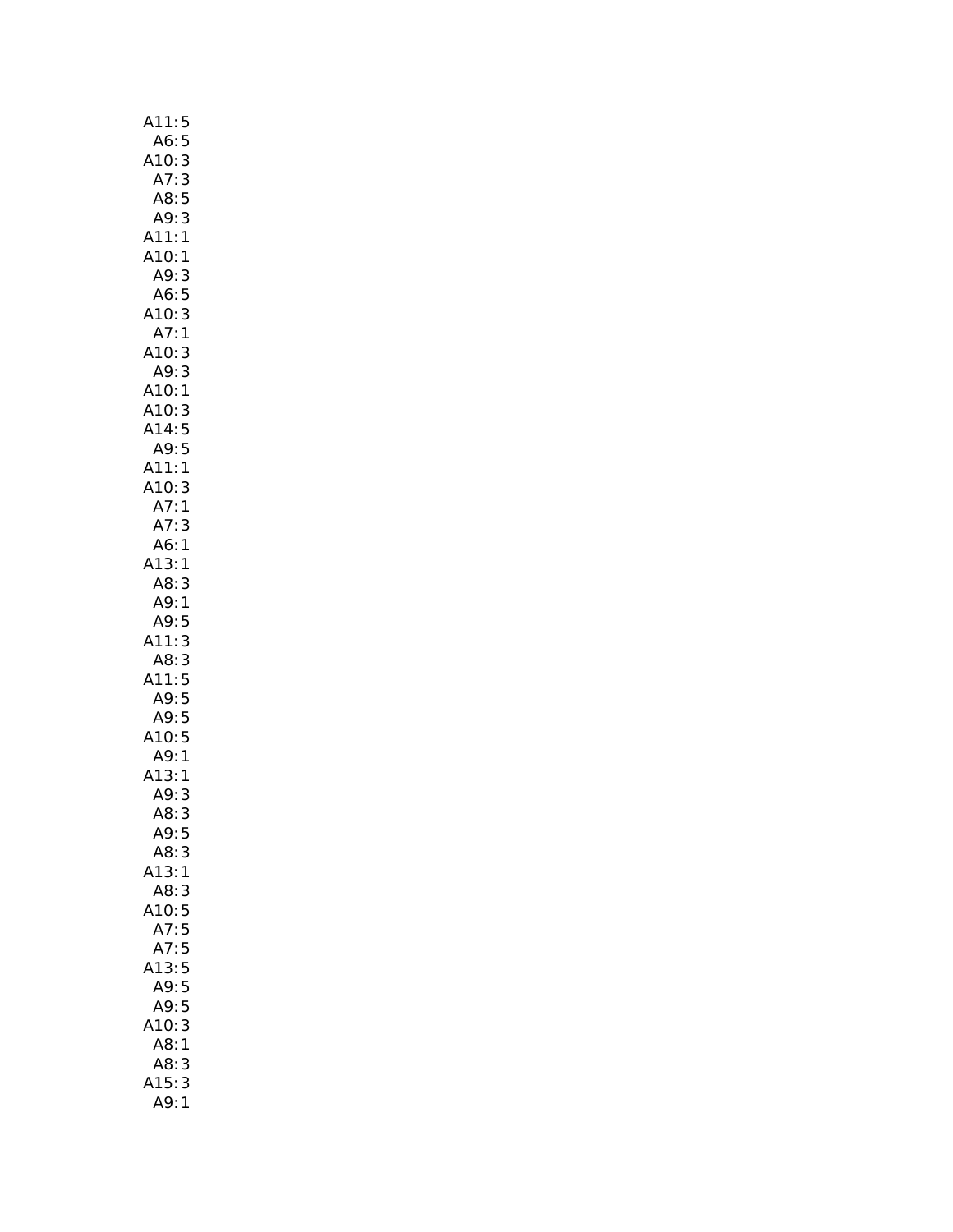| A9:<br>1                                 |
|------------------------------------------|
| A8:<br>5                                 |
| 3<br>A6:                                 |
| A11:<br>A11:<br>A10:<br>A10:<br>A9:<br>1 |
| 5                                        |
| 3                                        |
|                                          |
| 3<br>5                                   |
| A9: 3<br>A8: 5                           |
|                                          |
| A10:5                                    |
| $\mathbf{1}$<br>A7:                      |
| A8: 3<br>A9: 5<br>A9: 3<br>A8: 5         |
|                                          |
|                                          |
|                                          |
|                                          |
|                                          |
| A10:5<br>A9:3<br>A8:1<br>A9:3            |
|                                          |
| A9:<br>3                                 |
| 1<br>A9:                                 |
| A7:<br>$\mathbf{1}$                      |
| A8:<br>5                                 |
|                                          |
|                                          |
| 10:3<br>A9:5<br>.11:3<br>11:             |
| 3<br>A9:                                 |
|                                          |
| A9: 5<br>A8: 1                           |
| A9:5                                     |
| A9:1                                     |
| A8:5                                     |
| A8:<br>3                                 |
| 10:<br>1                                 |
| A9:<br>1                                 |
| $\lambda$ 12:<br>1                       |
| A9:3                                     |
| A10:<br>3                                |
| A8:<br>3                                 |
| A8:<br>1                                 |
| A6:<br>5                                 |
| 3<br>A8:                                 |
| A10:1                                    |
| A7:<br>3                                 |
| A8:<br>3                                 |
| A12:<br>$\mathbf{1}$                     |
| A11:<br>3                                |
| A8:5                                     |
| A9:1                                     |
| 1                                        |
| A7:<br>A7:<br>1                          |
|                                          |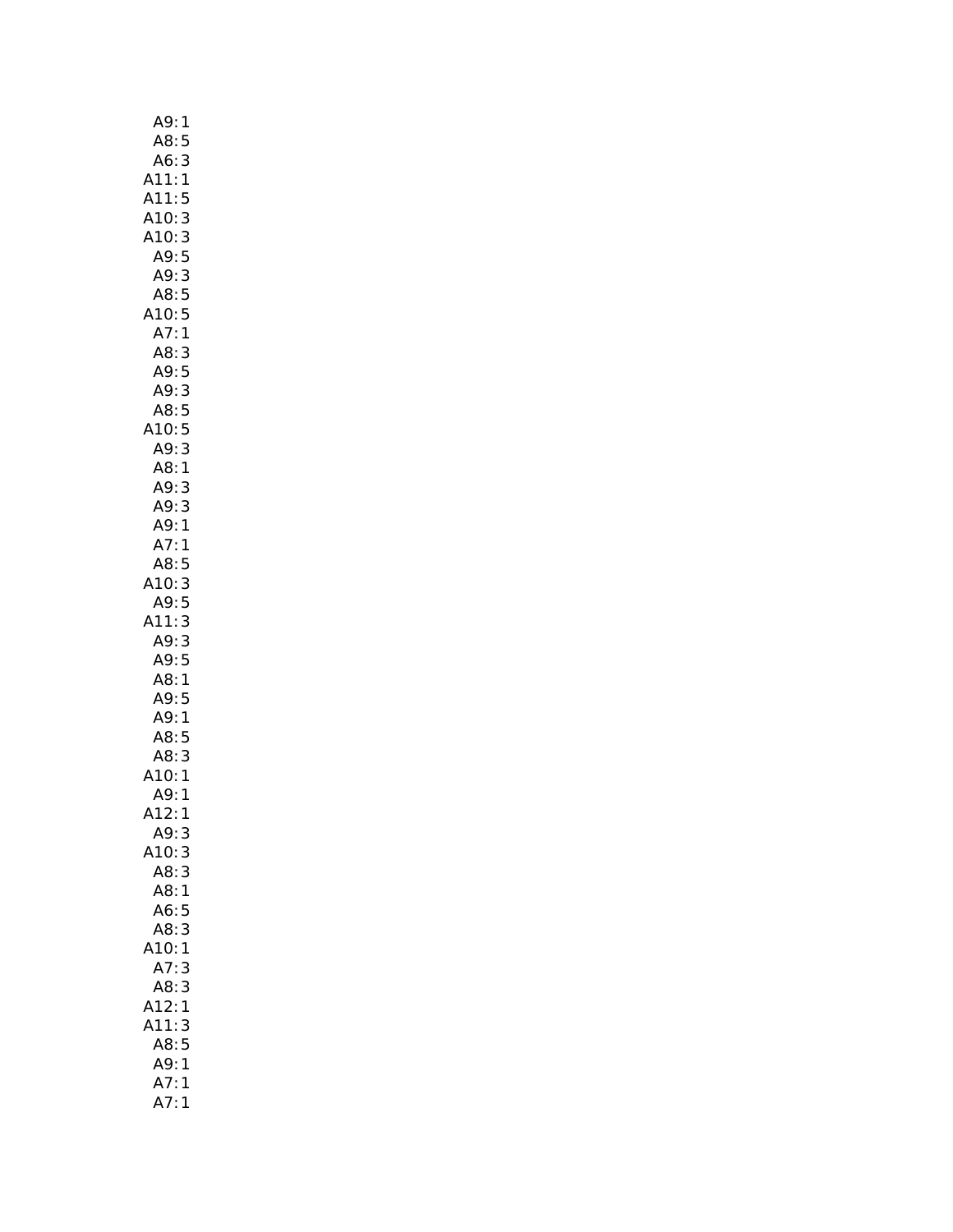| A8:5                                   |              |
|----------------------------------------|--------------|
| A9:5                                   |              |
| A8:                                    | 3            |
| A11:                                   | 5            |
|                                        |              |
| A8:                                    | $\mathbf{1}$ |
| A9:                                    | $\mathbf{1}$ |
| A9:                                    | $\mathbf{1}$ |
| A6:                                    | 3            |
| A7:                                    | $\mathbf{1}$ |
| A6:                                    | 5            |
| A11:5                                  |              |
| A10:1                                  |              |
|                                        |              |
| A12:                                   | 1            |
| A7:                                    | 1            |
| A7:                                    | 5            |
| A8:3                                   |              |
|                                        |              |
|                                        |              |
| A9:5<br>A7:5<br>A8:1                   |              |
| A7:3                                   |              |
|                                        |              |
| A9:1                                   |              |
| A7:                                    | 1            |
| A10:                                   | 5            |
| A9:5                                   |              |
| A12:3                                  |              |
| A9: 3                                  |              |
| A9:1                                   |              |
|                                        |              |
| A8:                                    | 3            |
| A8:3                                   |              |
| A9:3                                   |              |
| A7: 3<br>A8: 5                         |              |
|                                        |              |
| A13:3                                  |              |
|                                        |              |
|                                        |              |
|                                        |              |
| A7:5<br>A7:5<br>A13:5<br>A10:1<br>A6:3 |              |
|                                        |              |
| A8:3                                   |              |
| A7:3                                   |              |
| A10:                                   | 1            |
| A10:                                   | 5            |
| A8:3                                   |              |
| A8:1                                   |              |
| A11:                                   | 3            |
|                                        |              |
| A8:1                                   |              |
| A8:3                                   |              |
| A7:5                                   |              |
| A9:1                                   |              |
| A9:                                    | 3            |
| A9:3                                   |              |
| A7:                                    | 1            |
| A9:                                    | 1            |
|                                        |              |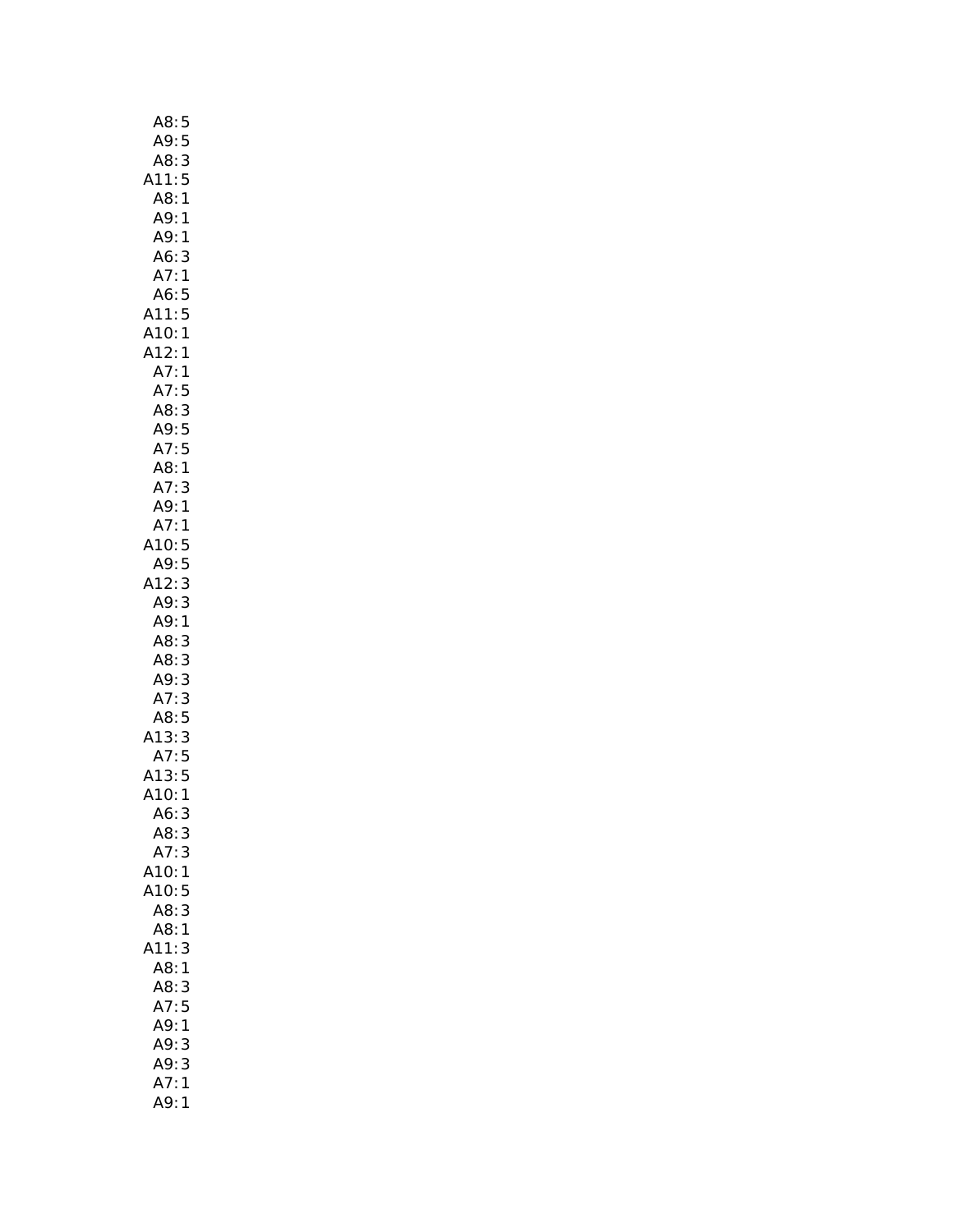| A9:<br>5                                                          |
|-------------------------------------------------------------------|
| A10:<br>$\mathbf{1}$                                              |
|                                                                   |
|                                                                   |
|                                                                   |
|                                                                   |
| A9:5<br>A8:3<br>A8:5<br>A6:5<br>A9:5                              |
| A7:1                                                              |
| A9:<br>3                                                          |
| A18:<br>3                                                         |
| $\mathbf{1}$<br>A9:                                               |
| A11:                                                              |
| A6:                                                               |
| - - - - -<br>A10:<br>A14:                                         |
|                                                                   |
|                                                                   |
| 335315<br>A6:5<br>A8:3<br>A8:3<br>A10:3<br>A11:3<br>A7:3<br>A11:1 |
|                                                                   |
|                                                                   |
|                                                                   |
|                                                                   |
|                                                                   |
|                                                                   |
|                                                                   |
| A10:<br>3                                                         |
| 3                                                                 |
| A8:<br>A8:<br>A7:<br>$\mathbf{1}$                                 |
| 3                                                                 |
| A7:5<br>A7:5<br>A6:3<br>A9:5<br>A8:1<br>A9:1<br>A8:1              |
|                                                                   |
|                                                                   |
|                                                                   |
|                                                                   |
|                                                                   |
| A6:5                                                              |
| A8:<br>5                                                          |
| A6:<br>1                                                          |
| A10:<br>1                                                         |
| A10:<br>5                                                         |
| A6:<br>1                                                          |
| A8:<br>1                                                          |
| A9:<br>3                                                          |
| A9:<br>1                                                          |
| A7:<br>5                                                          |
| 5<br>A9:                                                          |
| A8:<br>5                                                          |
| A9:<br>1                                                          |
| A9:<br>5                                                          |
| A14:<br>3                                                         |
| 5<br>A9:                                                          |
| A8:<br>5                                                          |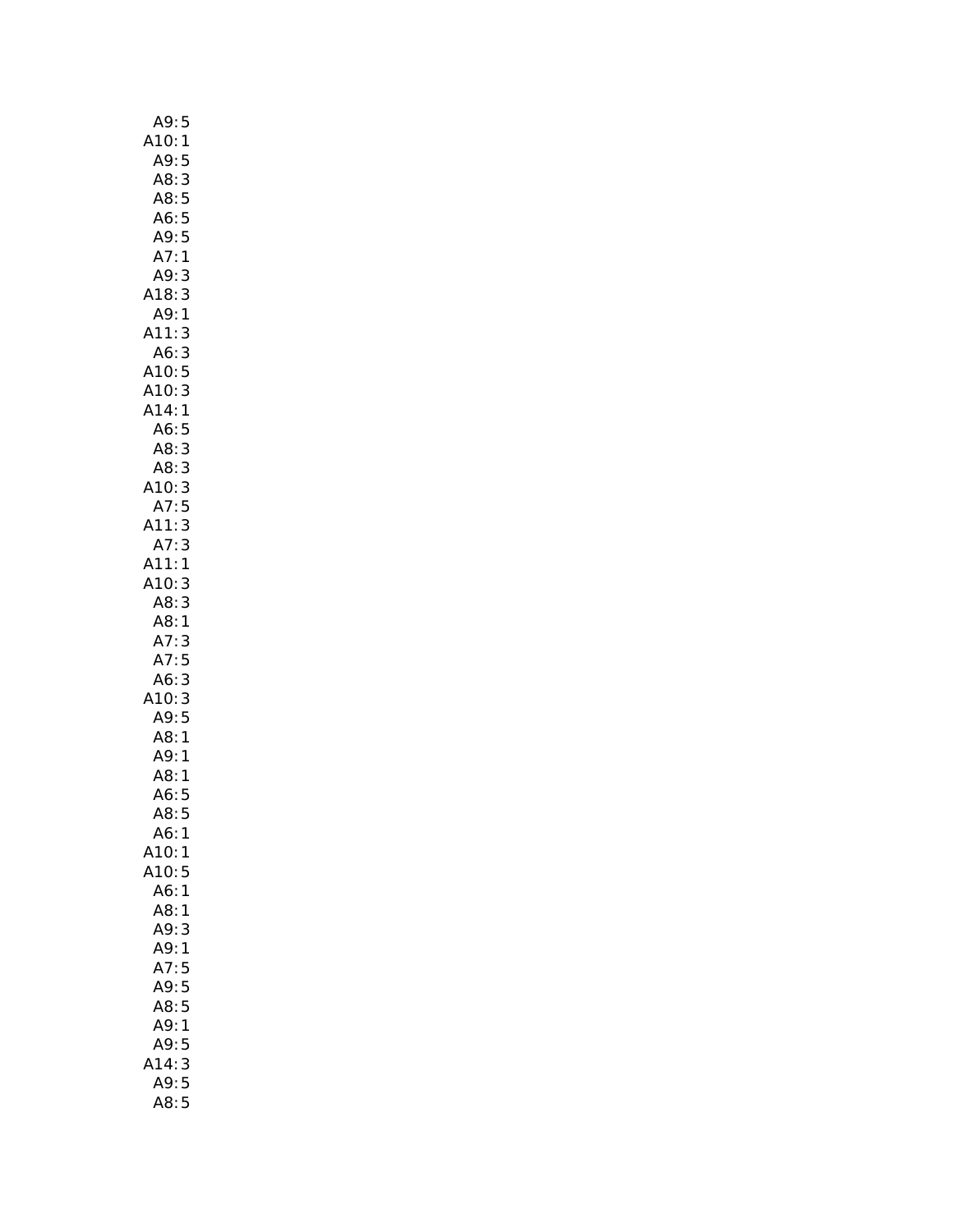| A10:<br>1                |
|--------------------------|
| A7:<br>5                 |
| A9:<br>5                 |
| A10:<br>5                |
| 3<br>A10:                |
| A10:1                    |
| A9:<br>3                 |
| A10:5                    |
| 3<br>A10:                |
| $\frac{5}{1}$            |
| A10:<br>A12:<br>A7:      |
| 3                        |
| A10:<br>1                |
| A13:<br>5<br>5<br>5<br>5 |
| A7:                      |
| A10:<br><br>A9:          |
| 3                        |
| A8:<br>1                 |
| A8:<br>3                 |
| A11:<br>1                |
| A8:<br>3<br>A8:          |
| $\mathbf{1}$<br>A9:1     |
| A9:<br>5                 |
| A6:<br>1                 |
| A8:<br>1                 |
| $\sqrt{11}$<br>1         |
| A7:<br>3                 |
| A8:<br>1                 |
| 1                        |
| A7:<br>A7:               |
| д7:5<br>А8:5<br>А¤       |
| A8:<br>$\mathbf{1}$      |
| .ت<br>:A10<br>:A9        |
| $\frac{3}{5}$            |
| 5<br>A8:                 |
| A9:<br>1                 |
| A6:<br>5                 |
| A14:<br>1                |
| A8:<br>1                 |
| A8:<br>1                 |
| A11:<br>5                |
| A9:<br>3                 |
| A11:<br>1                |
| A7:<br>5                 |
| A9:<br>1                 |
| $A7$ :<br>3              |
| A7:<br>5                 |
| A14:<br>1                |
| 5<br>A8:                 |
| 5<br>A6:                 |
| A8:<br>5                 |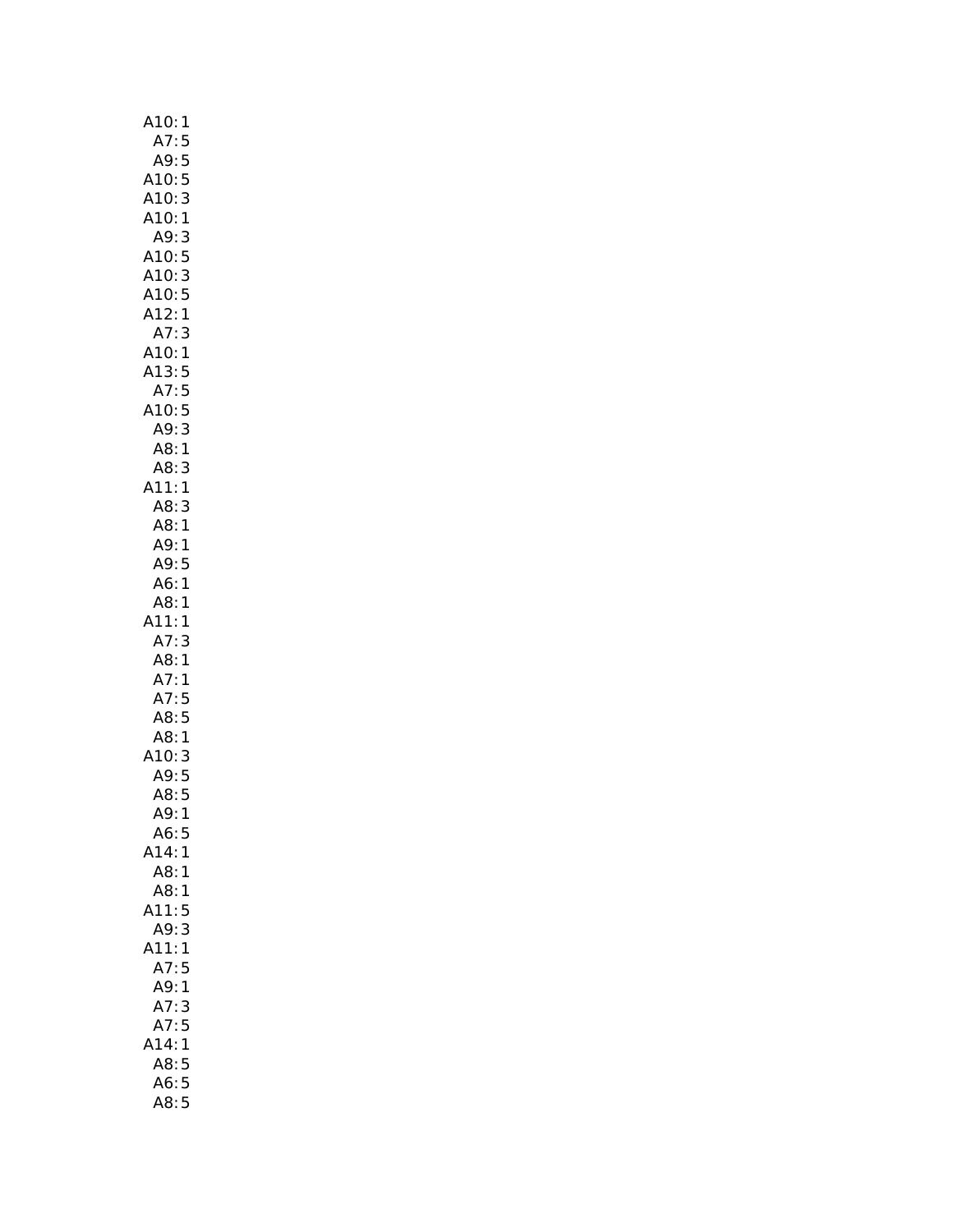| A10: 3                  |
|-------------------------|
| A9:<br>5                |
| A9:<br>$\mathbf{1}$     |
| A9:<br>5                |
| A9:5                    |
| A9:<br>$\mathbf{1}$     |
| A10:5                   |
| A9:1                    |
| A8:<br>1                |
| A11:<br>5               |
| A8:<br>$\mathbf{1}$     |
| A7:<br>3                |
| A13:5<br>A6:1           |
|                         |
| A7:<br>3                |
| A9:1                    |
| A9:<br>1                |
| A9:<br>3                |
| A13:5                   |
| A9:5                    |
| 3<br>A8:                |
| A9:1                    |
| A13:<br>3<br>A9:5       |
| 3<br>A8:                |
| A7:<br>3                |
| A8:<br>5                |
|                         |
|                         |
| A9:<br>3                |
| $\mathbf{1}$<br>A6:     |
|                         |
|                         |
| A10:1<br>A10:1<br>A11:1 |
| A14:1                   |
|                         |
| .<br>A10:1<br>A8:1      |
| A7:<br>1                |
| A13:5<br>A18:1          |
| A6:3                    |
| A10:5                   |
| A9:3                    |
| A6:3                    |
| A18:3                   |
| A6:<br>3                |
| 5<br>A6:                |
| A14:<br>1               |
| A8:<br>5                |
| A9:<br>5                |
| A13:<br>3               |
| 5<br>A7:                |
| A9:5<br>A10:5           |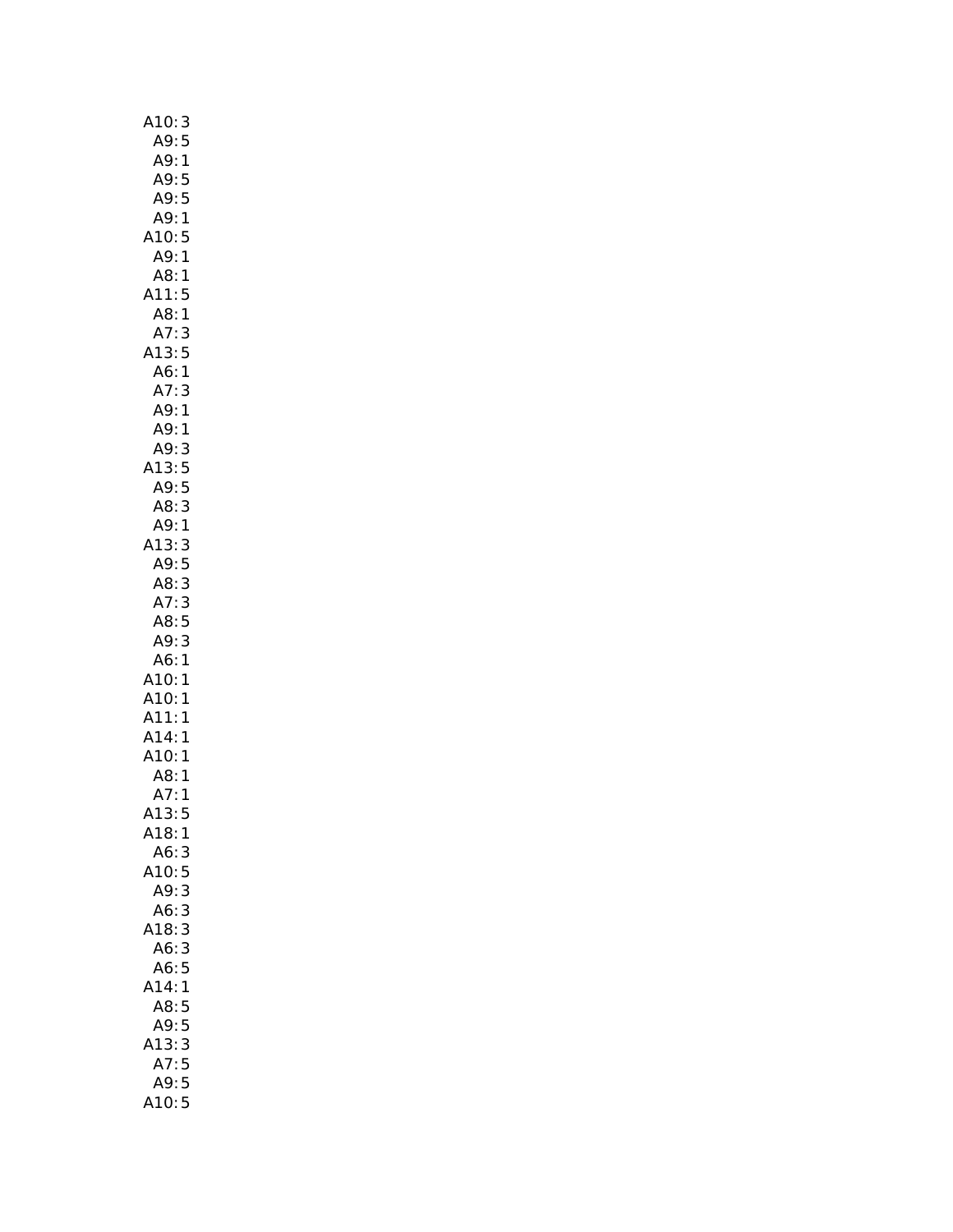| A6:5               |              |
|--------------------|--------------|
| A10:1              |              |
|                    |              |
| <br>A10:5<br>A10:5 |              |
| A11:               | 5            |
| A8:                | $\mathsf{3}$ |
| A7:                | 3            |
| A12:               | 5            |
|                    |              |
| A8: 3              |              |
| A7:3               |              |
| A11:5              |              |
| A9:1               |              |
| A8:1               |              |
| A7:                | 3            |
| A8:3               |              |
| A8:3               |              |
| A10:3              |              |
| A9:1               |              |
| A7:1               |              |
| A10:5              |              |
| A9:1               |              |
|                    |              |
| A9:                | 1            |
| A9:1               |              |
| A8:                | 5            |
| A6:3               |              |
| A10: 3             |              |
| A8:1               |              |
| A6:                | 3            |
| A10:1              |              |
| A9:1               |              |
| A9:3               |              |
| A8:3               |              |
| A10:5              |              |
|                    |              |
| A7:1               |              |
| A9:                | 3            |
| A8:1               |              |
| 11:1<br>Λ          |              |
| A9:5               |              |
| A11:               | 1            |
| A7:                | 3            |
| A8:3               |              |
| A13:1              |              |
| A8:3               |              |
| A8:3               |              |
| A9:3               |              |
| A9:3               |              |
|                    |              |
| A7:1               |              |
| A9:                | 3            |
| A8:1               |              |
| A7:3               |              |
| A6:                | 3            |
| A6:3               |              |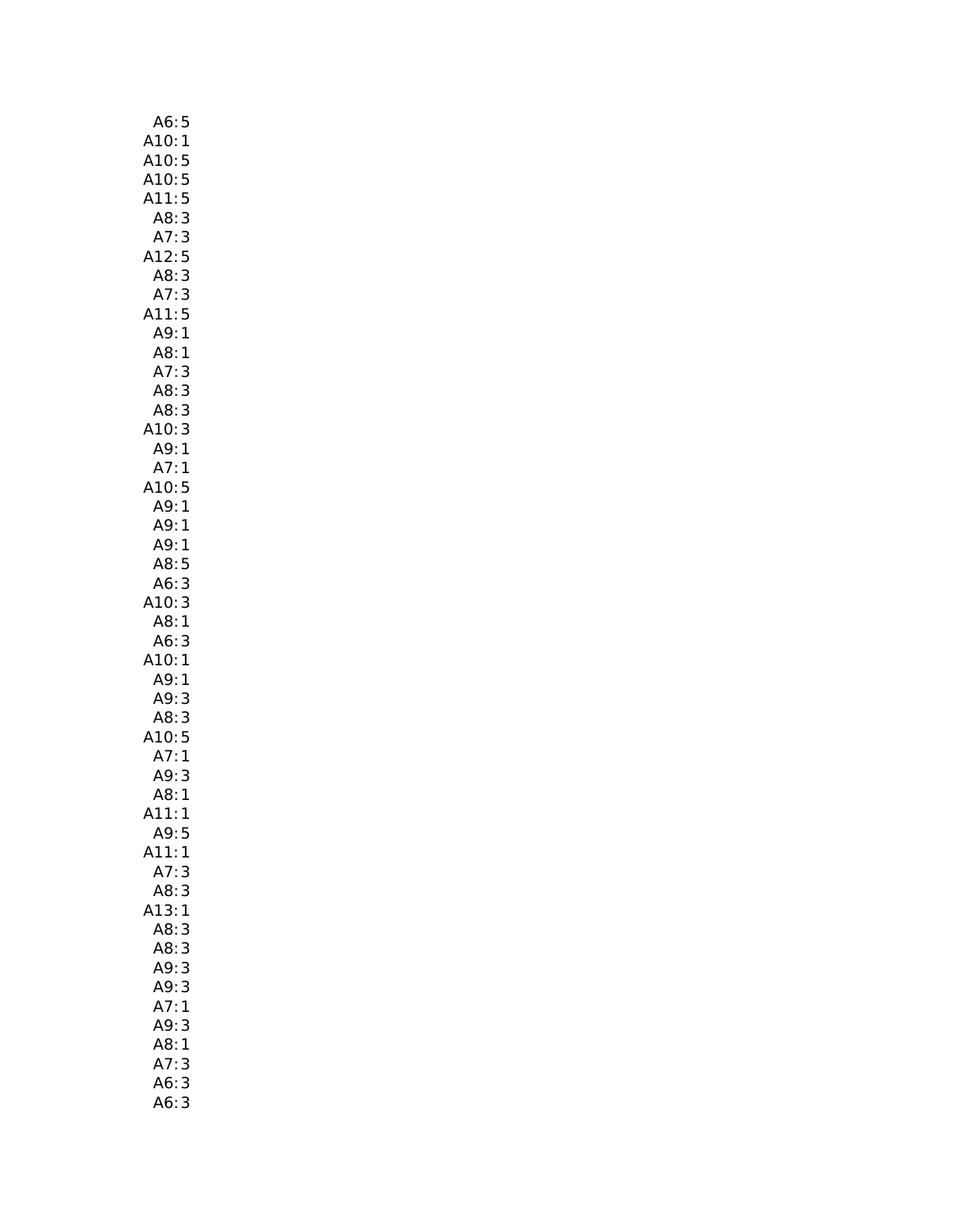| A8:<br>1                               |
|----------------------------------------|
| A9:<br>1                               |
| A7:<br>3                               |
| A9:<br>$\mathbf{1}$                    |
| A6:<br>3                               |
| A8:3                                   |
| 3<br>A9:                               |
| A8:1                                   |
| A12:1                                  |
| 3<br>A9:                               |
| A10:1                                  |
| A6:1                                   |
| A7:1                                   |
| A11:3<br>A10:1                         |
|                                        |
| A6:5<br>A8:5                           |
|                                        |
| A7:1                                   |
| A6:<br>3                               |
| 5<br>A9:                               |
| A8:1                                   |
| A7:5                                   |
| A9:5                                   |
| A10:5<br>A7:3                          |
| A12:5                                  |
| A9:3                                   |
| A9:3                                   |
| 3<br>A8:                               |
| A9:1                                   |
|                                        |
| $A9:1$<br>$A8:3$<br>$A14:3$<br>$A10:1$ |
|                                        |
|                                        |
| 10A:3                                  |
| A10:5                                  |
| A10:<br>5                              |
| A10:<br>3                              |
| A14:3                                  |
| A7:5                                   |
| A10:3                                  |
| A9:5                                   |
| 3<br>A7:                               |
| A10:1                                  |
| A9:1                                   |
| A7:<br>3                               |
| A7:3                                   |
| A7:<br>1                               |
| A9:5                                   |
| A8:1                                   |
| A7:<br>1                               |
| A9: 3                                  |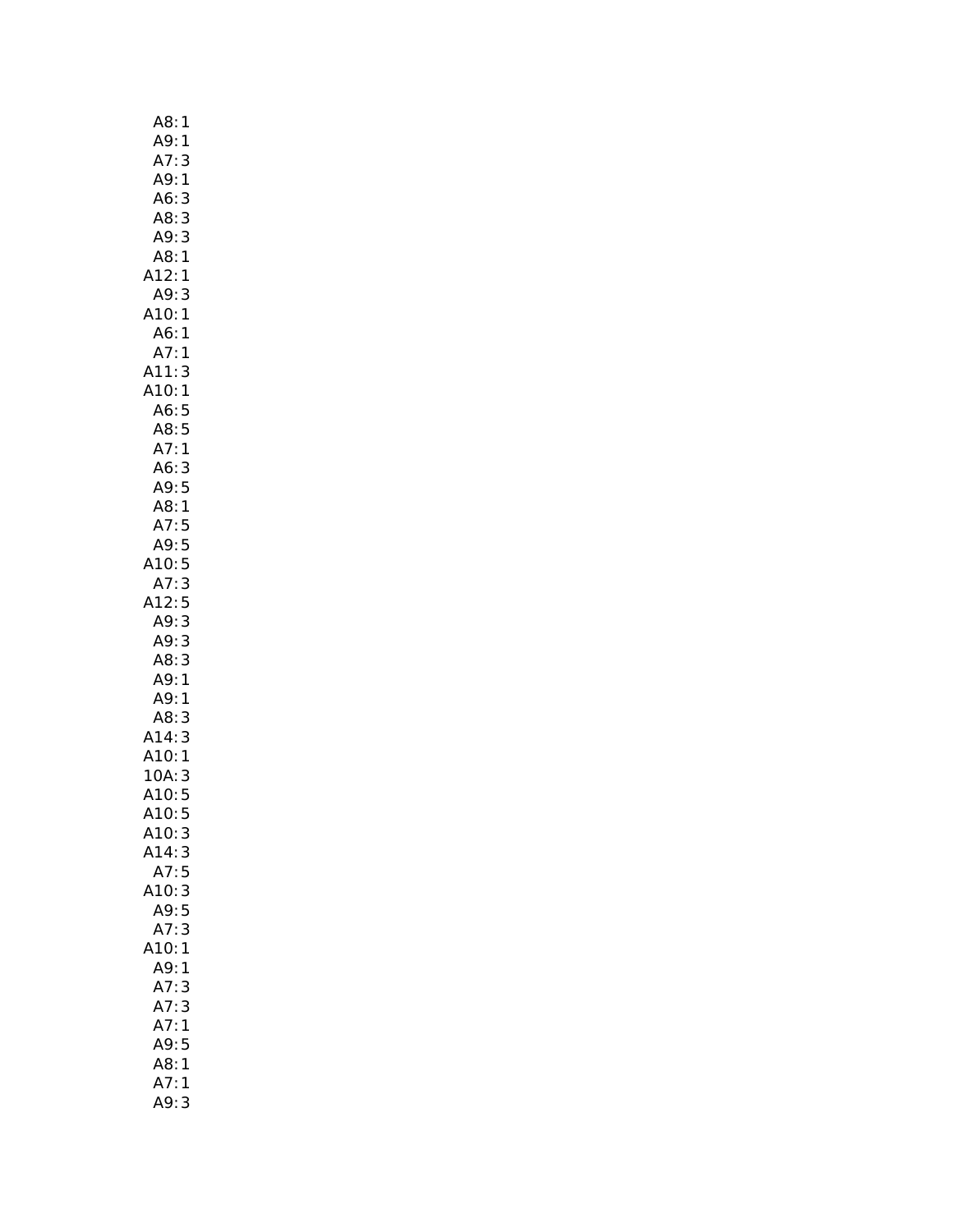| A9:5                     |                |
|--------------------------|----------------|
| A9:                      | 5              |
| A9:                      | 3              |
| A6:                      | $\overline{3}$ |
| A7:5                     |                |
| A10:1                    |                |
| A8:3                     |                |
| A7:5                     |                |
| A7:5                     |                |
| A11:1                    |                |
| A11:                     | 3              |
| A9:3                     |                |
| A10:3                    |                |
| A6:3                     |                |
| A10:5                    |                |
| A11:5                    |                |
| A9:                      | $\mathbf{1}$   |
| A7:5                     |                |
| A9:1                     |                |
| A10:1                    |                |
|                          |                |
| $A = 5$<br>A8:5<br>A10:3 |                |
|                          |                |
| A8:1                     |                |
| A8:5                     |                |
| A6:1                     |                |
| A7:5                     |                |
| A14:3                    |                |
| A9:5                     |                |
| A8:5                     |                |
| A9:3                     |                |
| A11:5                    |                |
| A11:                     | 3              |
| A9:5                     |                |
| A14:5                    |                |
| A7:                      | 3              |
| A9:5                     |                |
| A8:3                     |                |
| A10:                     | 3              |
| A8:                      | 1              |
| A11:                     | 1              |
| A9:                      | 5              |
| A10:                     | 3              |
| A10:                     | 5              |
| A6:                      | 3              |
| A11:                     | $\mathbf{1}$   |
| A9:                      | 1              |
| A10:                     | 5              |
| A11:                     | 1              |
| A9:                      | 1              |
| A9:                      |                |
|                          | 1              |
| A7:<br>A7:               | 3              |
|                          | 5              |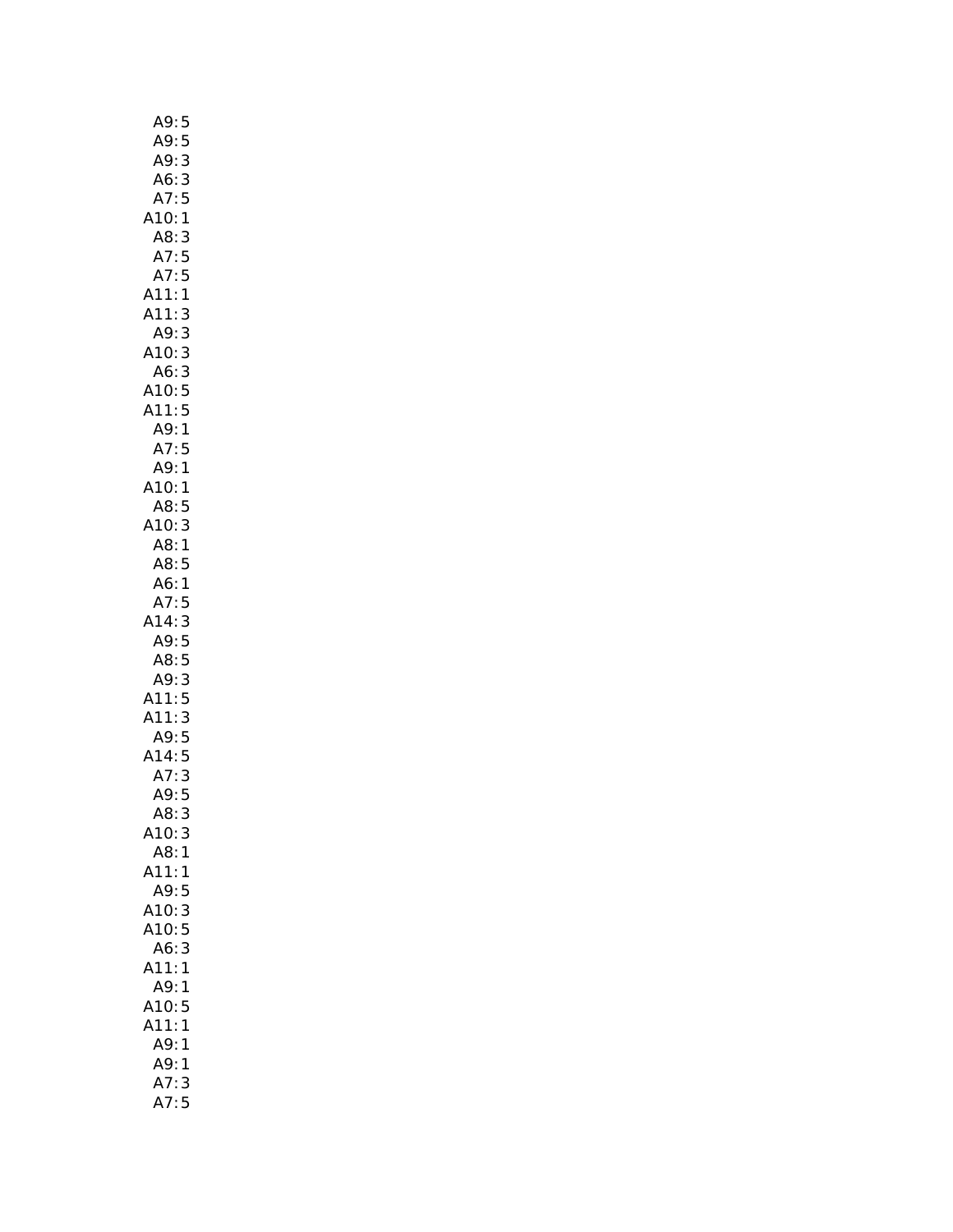| A7:5                       |
|----------------------------|
| A7:1                       |
| .<br>A9: 1                 |
| A7:3                       |
| A9:5                       |
| A7:<br>5                   |
| A7:3                       |
| A10:1                      |
|                            |
| A6:5                       |
| A11:3                      |
| A12:1                      |
| A8:1                       |
| A7:1                       |
| A11:3                      |
| A6:5                       |
| A10:3                      |
| A9:5                       |
| A9:1                       |
| A8:<br>3                   |
| A7:5                       |
|                            |
| A8: 5<br>A9: 3             |
|                            |
| A8:1                       |
| A7:1                       |
| A12:1                      |
| A7:5                       |
| A7:1                       |
| A10:<br>3                  |
| A8:1                       |
| A7:3                       |
| A7:3                       |
| A10:5                      |
| A11:5                      |
|                            |
| A9:1                       |
| A6:3                       |
| A9:5                       |
| (10<br>3<br>$\mathbf{)}$ : |
| A9:1                       |
| A8:<br>5                   |
| A9:<br>5                   |
| A8:<br>3                   |
| A7:<br>1                   |
| A9:<br>1                   |
| .10:<br>3                  |
| A8:1                       |
| A8:<br>3                   |
|                            |
| A8:5                       |
| A9:3                       |
| 3<br>A6:                   |
| A8:<br>3                   |
| 13:<br>3                   |
| A6:<br>3<br>€              |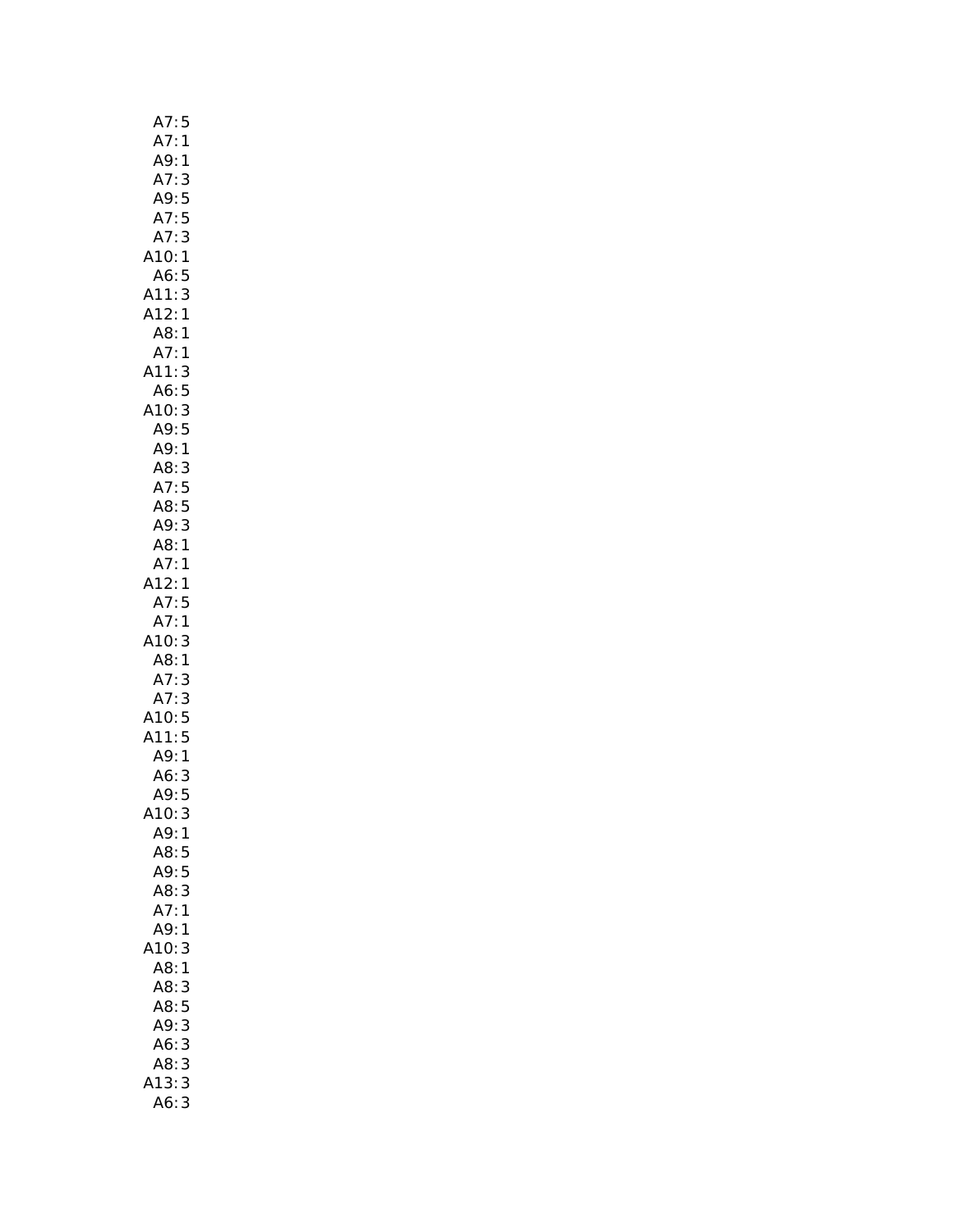| A8:<br>3             |
|----------------------|
| A6:<br>3             |
| A7:<br>5             |
| A11:<br>3            |
| A8:<br>1             |
| A8:<br>5             |
| A10:<br>5            |
| 5<br>A9:             |
| A8:<br>3             |
| A9:<br>5             |
| A13:<br>5            |
| 5<br>A8:             |
| A8:<br>3             |
| A10:<br>1            |
| A7:<br>5             |
| 3<br>A13:            |
| A8:<br>1             |
| A8:<br>1             |
| AB:<br>5             |
| A10:<br>$\mathbf{1}$ |
| A7:<br>5             |
| 5<br>A10:            |
| A10:5                |
| A8:<br>3             |
| A9:1                 |
| A9:1                 |
| A10:<br>3            |
| A10:<br>5            |
| A10:<br>3            |
| A8:5                 |
| A9:<br>1             |
| A8:5<br>3            |
| .<br>A8: 5           |
|                      |
|                      |
| A7:3                 |
|                      |
| A9:<br>3             |
| A9:1                 |
| A9:<br>1             |
| A10:<br>5            |
| A9:<br>3             |
| A10:<br>3            |
| A10:<br>1            |
| A8:<br>3             |
| A8:<br>3             |
| A12:<br>3            |
| 5<br>A8:             |
| A8:<br>3             |
| A6:<br>1             |
| A9:<br>5             |
| A10:<br>$\mathbf{1}$ |
| 12:<br>5             |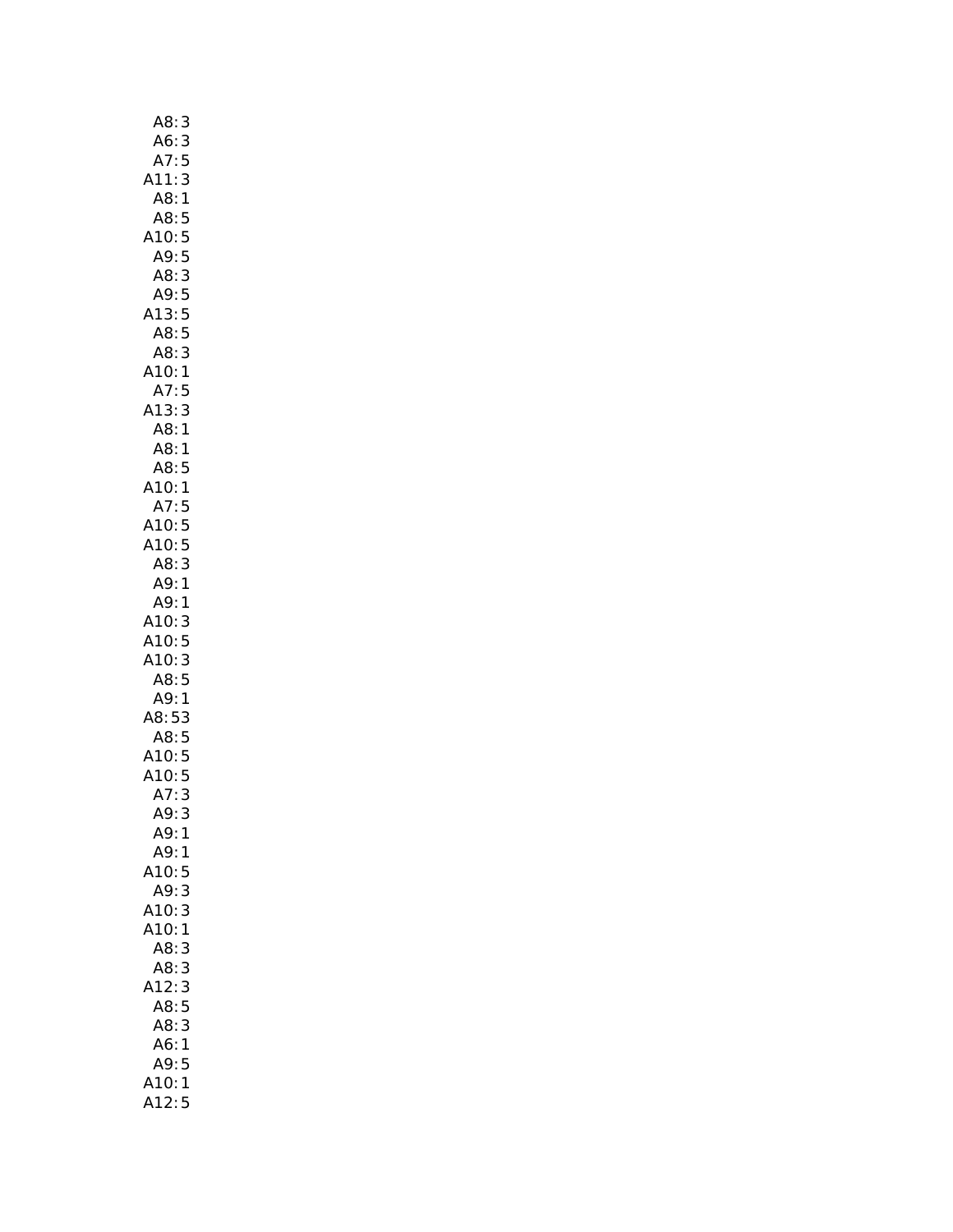| A9:<br>3                       |
|--------------------------------|
| A9:5                           |
| A8:<br>1                       |
|                                |
| ا<br>1:A12<br>1 - ^<br>1 - ^   |
| A7:3                           |
| A10:3                          |
| A8:5                           |
| A14:5                          |
| A9:1                           |
| A7:5                           |
| A11:1                          |
| A10:1                          |
| A9:5                           |
| A8:5                           |
| A8:1                           |
| A10:1                          |
|                                |
| A7:5                           |
| A5:5<br>A10:1                  |
|                                |
| .1u.<br>A9:5<br>11:5           |
| A11:                           |
| A10:1                          |
| A9:3                           |
| A12:3                          |
| A8:3                           |
| A9:5                           |
| A14:5                          |
| A11:5                          |
| A9:3                           |
| A9:1                           |
| A13:5                          |
| بوبر<br>49:1<br>412:1<br>412:1 |
|                                |
|                                |
| A6:5                           |
| A8:5                           |
| A11:<br>1                      |
| A10:<br>1                      |
| A10:<br>3                      |
| A9:<br>$\mathbf{1}$            |
| A8:<br>$\mathbf{1}$            |
| A7:<br>5                       |
| 5<br>A9:                       |
| A14:<br>1                      |
| A9:<br>1                       |
| A12:<br>3                      |
| A8:<br>3                       |
| 5<br>A11:                      |
| A7:<br>3                       |
| 3                              |
| A6:<br>A7:<br>3                |
|                                |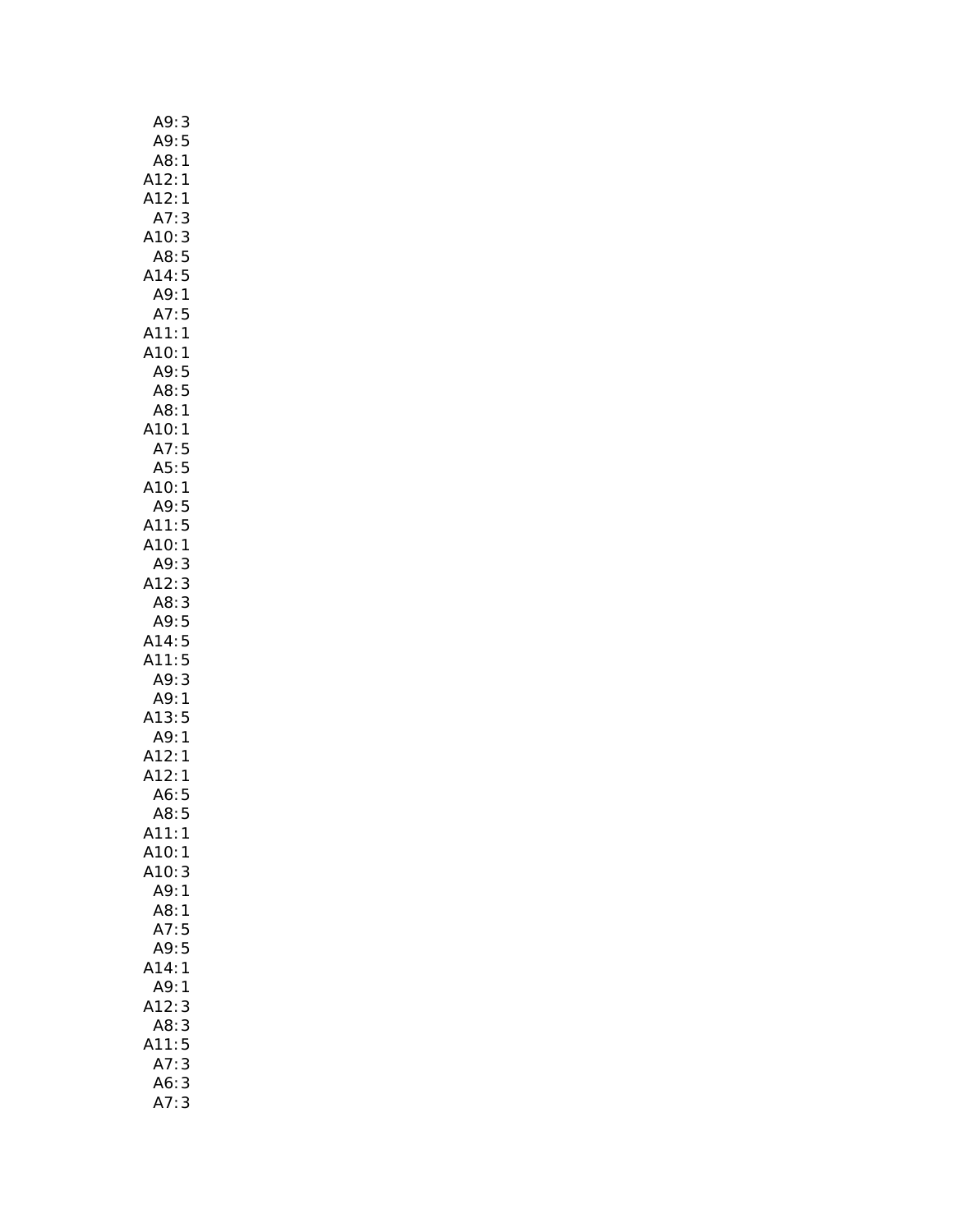| A10:5                            |  |
|----------------------------------|--|
| A7:<br>3                         |  |
| A8:<br>1                         |  |
| A13:1                            |  |
| A9:<br>3                         |  |
| A7:<br>A8:                       |  |
| 3<br>3<br>3<br>3                 |  |
| A9:                              |  |
| A8:                              |  |
| 3<br>A7:                         |  |
| A10:3<br>A10:3<br>A13:5<br>A13:5 |  |
|                                  |  |
|                                  |  |
| A8:1                             |  |
| AS<br>49:5<br>49:1<br>47:1       |  |
|                                  |  |
|                                  |  |
|                                  |  |
| A6:5<br>A9:5<br>A7:3             |  |
|                                  |  |
| A7:3                             |  |
|                                  |  |
| A8:5<br>A7:3<br>A8:3             |  |
| A8:1                             |  |
| 11:5                             |  |
| 3                                |  |
| A8:<br>A12:<br>1                 |  |
| A8:5                             |  |
| A14:1                            |  |
| A8:<br>$\mathbf{1}$              |  |
| A3.<br>A12:<br>A10:<br>A12:      |  |
| $\frac{5}{1}$                    |  |
| 3                                |  |
| A8:<br>1                         |  |
| A13:<br>3                        |  |
| A8:<br>3                         |  |
| A7:<br>$\mathbf{1}$              |  |
| A9:5                             |  |
| A6:<br>5                         |  |
| 3<br>A8:                         |  |
| A8:1                             |  |
| A8:<br>1                         |  |
| A9:<br>3                         |  |
| A8:<br>1                         |  |
| A9:<br>3                         |  |
| A7:<br>1                         |  |
| A11:<br>1                        |  |
| A9:<br>1                         |  |
| A12:<br>1                        |  |
| A7:5                             |  |
| A13:<br>5                        |  |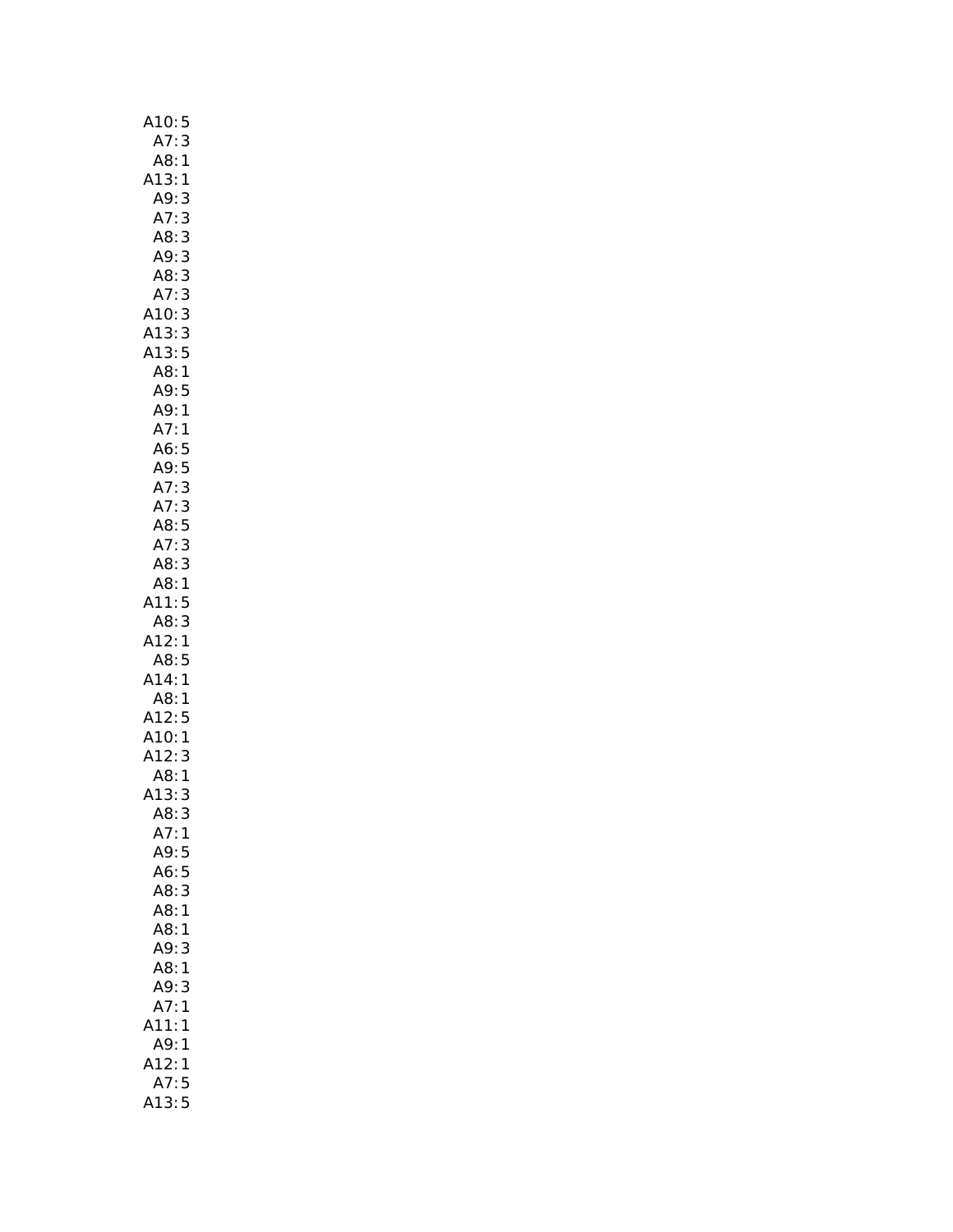| A9:5                                                         |  |
|--------------------------------------------------------------|--|
| A9:<br>1                                                     |  |
|                                                              |  |
| A9: 3<br>A9: 1<br>1                                          |  |
| A11:<br>1                                                    |  |
| A6:<br>3                                                     |  |
| 3<br>A11:                                                    |  |
| A8:1                                                         |  |
| A11:<br>3                                                    |  |
| A7:5                                                         |  |
| : 1<br>A11                                                   |  |
| A11<br>3<br>$\vdots$                                         |  |
| $\vdots$<br>A7:<br>A9:<br>A8:<br>1                           |  |
| 1                                                            |  |
| 5                                                            |  |
| AS:<br>A8:5<br>A9:5                                          |  |
|                                                              |  |
| A <sub>3</sub> .3<br>A8:3<br>A11:5<br>A12:5<br>A11:5<br>A9:5 |  |
|                                                              |  |
|                                                              |  |
|                                                              |  |
|                                                              |  |
|                                                              |  |
| A10:5                                                        |  |
| A9: 1<br>A11:                                                |  |
| 3                                                            |  |
| A7:<br>3<br>5<br>A8:                                         |  |
| A7:1                                                         |  |
| A9:<br>3                                                     |  |
| A8:<br>1                                                     |  |
| A6:5<br>A9:3                                                 |  |
|                                                              |  |
| A9:                                                          |  |
| $\begin{array}{c} 3 \\ 3 \\ 1 \end{array}$<br>14.            |  |
| A9:<br>3                                                     |  |
| A9:<br>3                                                     |  |
| A9:1                                                         |  |
| A14:5                                                        |  |
| A7:5                                                         |  |
| A9:5                                                         |  |
| A11:1                                                        |  |
| A11:1                                                        |  |
| A8:<br>5                                                     |  |
| A10:<br>3                                                    |  |
| A13:<br>3                                                    |  |
| A9:5                                                         |  |
| 3<br>A6:                                                     |  |
| 3<br>A14:                                                    |  |
| A9:<br>1                                                     |  |
| A9:5                                                         |  |
| A8:3                                                         |  |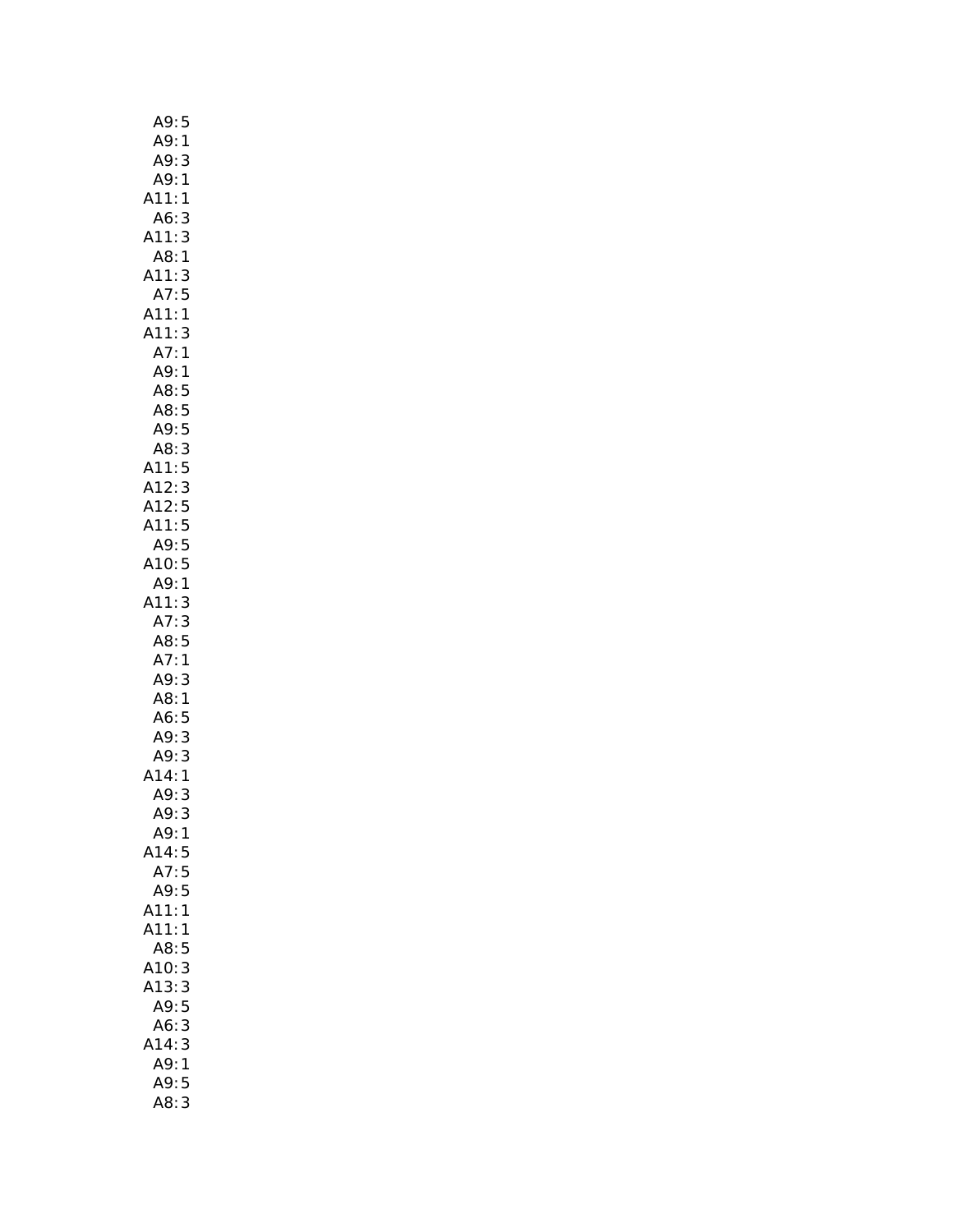| A6:<br>3                               |
|----------------------------------------|
| A9:<br>3                               |
| A9:<br>5                               |
| A6:<br>$\mathbf{1}$                    |
| A14:<br>1                              |
| A9:<br>3                               |
| A8:<br>3                               |
| A8:1                                   |
| A7:1                                   |
| A8:5                                   |
| A7:5                                   |
| A9:1                                   |
| A10:<br>5                              |
| A8:<br>3                               |
| $\frac{5}{3}$<br>A11:                  |
| A9:                                    |
| A8:<br>3                               |
| $\overline{AB}$<br>3                   |
| A8:<br>3                               |
| A10:<br>1                              |
| A8:<br>5                               |
| A10:3                                  |
| A11:3                                  |
| A7:5                                   |
| A11:<br>5                              |
| A14:<br>$\mathbf{1}$                   |
| A9:5                                   |
|                                        |
| A9:<br>3                               |
| A10:<br>1                              |
| A10:<br>3                              |
| A11:5                                  |
|                                        |
| A10:5<br>A8:3                          |
| A11:<br>$\mathbf{1}$                   |
| A9:<br>3                               |
| A10:1                                  |
| A9:<br>1                               |
| A11:<br>5                              |
| 3<br>A13:                              |
| A9:<br>1                               |
| A8:<br>3                               |
| A7:<br>3                               |
| A6:1                                   |
| A9:<br>3<br>3                          |
| A7:                                    |
| A14:<br>3                              |
| 3<br>A8:                               |
| A8:<br>3                               |
| A10:<br>1                              |
| .<br>A14:<br>1<br>A10:<br>$\mathbf{1}$ |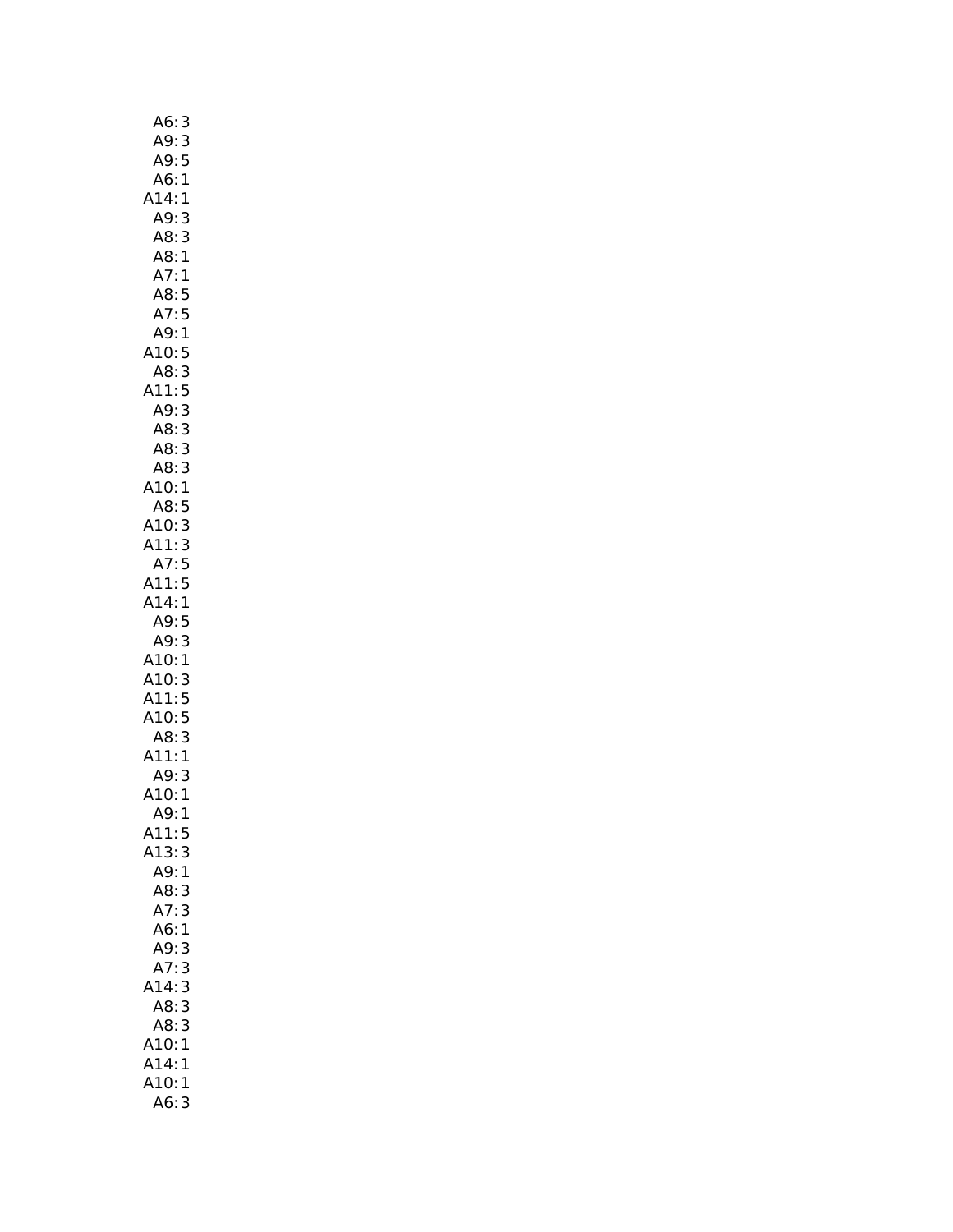| A10:5                            |
|----------------------------------|
| $\mathbf{1}$                     |
| 5                                |
| A10:<br>A10:<br>A10:<br>A7:<br>3 |
| A6:3                             |
| A9:1                             |
| A8:<br>5                         |
| 3<br>A9:                         |
| 5<br>A17:                        |
| 3<br>A13:                        |
| A9: 1                            |
| A8:<br>3                         |
| A9:<br>3                         |
| A10:1                            |
| A8:<br>1                         |
| .<br>A8:5                        |
|                                  |
| A8:<br>$\mathbf{1}$              |
| A8:1                             |
| A7:<br>5                         |
| 3<br>A7:                         |
| A10:3                            |
| A10:5                            |
| A11:5                            |
| 3<br>A10:                        |
|                                  |
| A10:3                            |
| A10:3                            |
| A9:3                             |
| A7:1                             |
| A10:1                            |
| A10:3                            |
| A9:5                             |
| A10:5                            |
| A6: 1<br>A9: 3                   |
|                                  |
| A8:5                             |
| A8:<br>5                         |
| A9:<br>1                         |
| A9:<br>$\mathbf{1}$              |
| A7:<br>5                         |
| A8:5                             |
| A8:1                             |
| A8:<br>3                         |
| A8:<br>3                         |
| A7:<br>3                         |
| A9:5                             |
| A9:<br>5                         |
| 5<br>10:                         |
| A8:<br>3                         |
| A9:<br>3                         |
|                                  |
| A9:<br>1                         |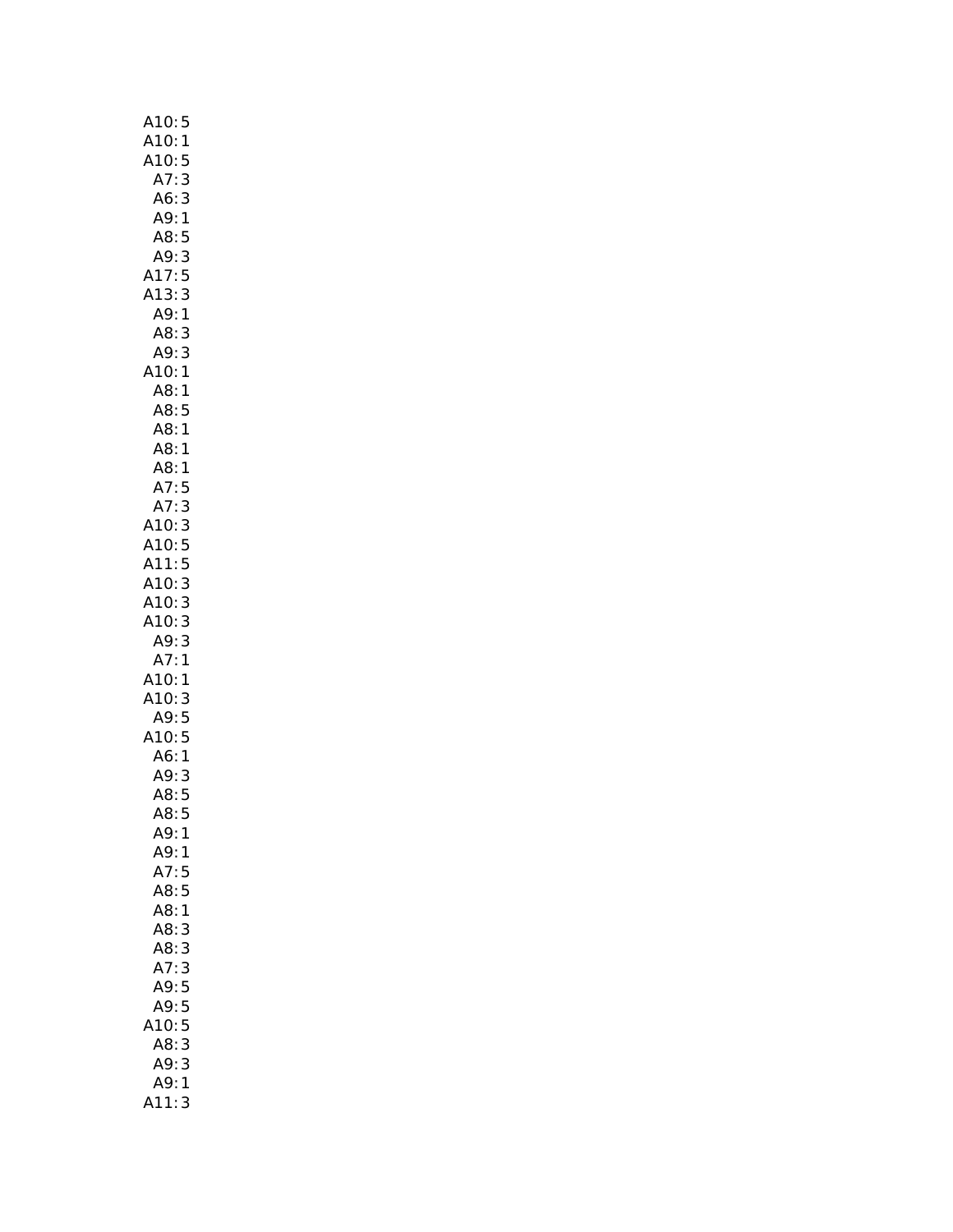| 3<br>A6:                 |
|--------------------------|
| 3                        |
| A6:<br>A9:<br>3          |
| A8:<br>$\mathbf{1}$      |
| A7:<br>$\mathbf{1}$      |
| A10:<br>1                |
| A6:<br>3                 |
| A11:3                    |
| 3<br>A10:                |
| 3<br>A11:                |
| A9:1                     |
| A11:1                    |
| A8:<br>3                 |
| A9:<br>3                 |
| A8:5                     |
| A11:<br>$\mathbf{1}$     |
| <br>A9:5<br>A9:5<br>A9:5 |
|                          |
| $\overline{1}$<br>A7:    |
|                          |
| A11:5<br>A15:1           |
| A9:<br>3                 |
| A10:3                    |
| A11:5                    |
| A9:5                     |
| A9:1                     |
| A9:<br>3                 |
| A10: 3                   |
| A7:3                     |
| AB:3                     |
| A9:1                     |
| A13:5                    |
| A8:5                     |
| A10:1                    |
| A7:5                     |
| A7:<br>1                 |
| A9:<br>3                 |
| A9:<br>3                 |
| A9:<br>1                 |
| 13:<br>3<br>Δ            |
| 3<br>A8:                 |
| 5<br>A8:                 |
| A9:<br>$\overline{1}$    |
| A9:5                     |
| A9:5                     |
| A9:1                     |
| A7:5                     |
| A12:<br>5                |
| 5<br>A10:                |
| A10:<br>1<br>5<br>A7:    |
|                          |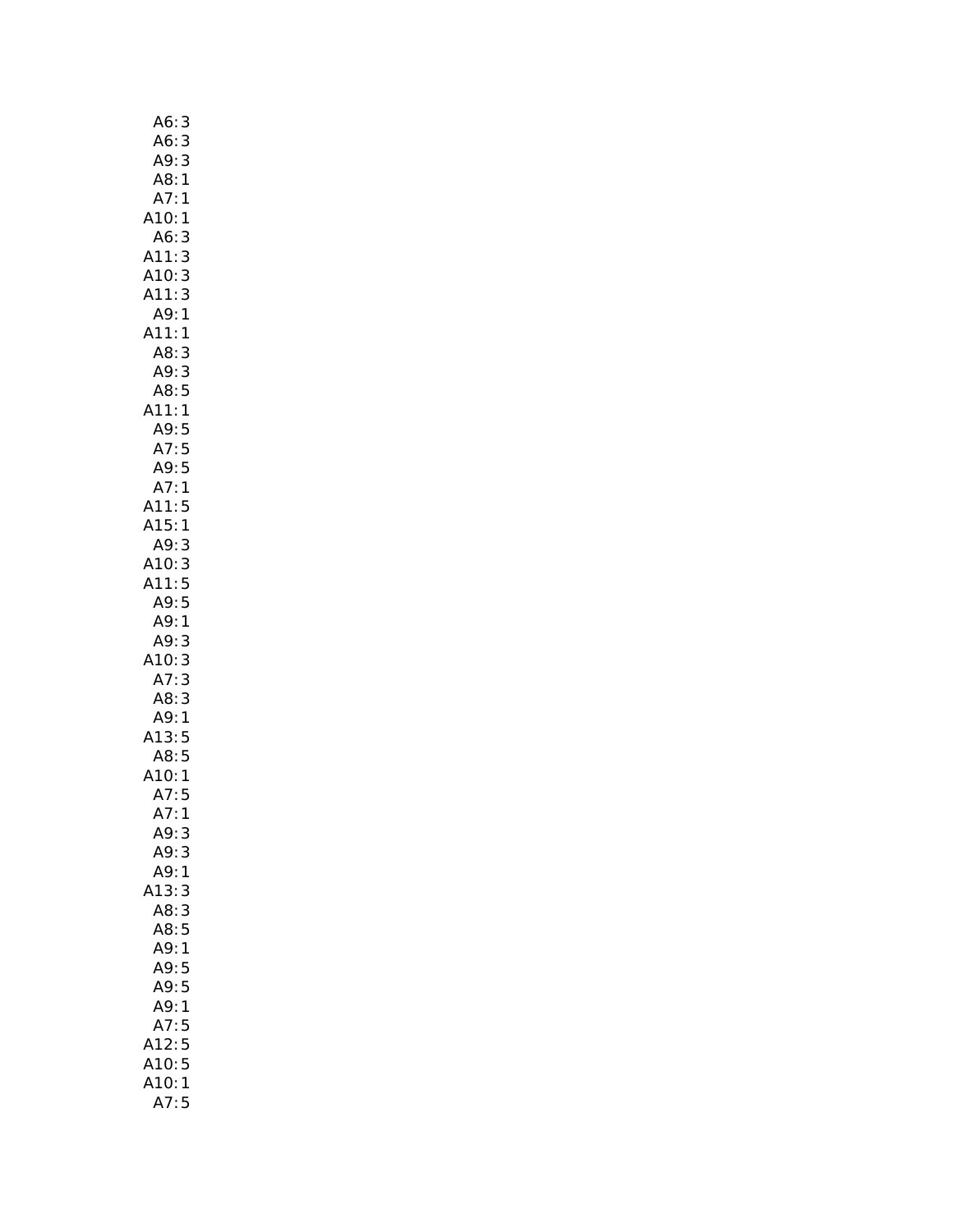| A9:<br>3                                 |
|------------------------------------------|
| A8:<br>3                                 |
| $.10$<br>A9:<br>A9:<br>$\mathbf{1}$      |
| 5                                        |
| A10:<br>3                                |
| A8:                                      |
| $\mathbf{1}$<br>A9:                      |
| $\overline{\phantom{a}}$                 |
| A8:<br>3                                 |
| A8:1                                     |
| 3<br>A10:                                |
| 3<br>A8:                                 |
| A7:5                                     |
| A10:1                                    |
| A8:1                                     |
| A13:<br>$\mathbf{1}$                     |
| A10:<br>3                                |
| A7:<br>$\mathbf{1}$                      |
|                                          |
| A10:<br>A8:<br>$\mathbf{1}$              |
| $\mathbf{1}$                             |
| 3                                        |
| AB: A9: A12:<br>$\mathbf{1}$             |
| 3                                        |
| 5<br>A10:                                |
| A10:3                                    |
|                                          |
|                                          |
| A11:5                                    |
| A8:5                                     |
| 3<br>A8:                                 |
| A13:<br>5                                |
| A13:1                                    |
| A11:1                                    |
|                                          |
|                                          |
|                                          |
|                                          |
|                                          |
| A10:5<br>A10:5<br>A13:5<br>A9:1<br>A17:3 |
| A9:5                                     |
| 412:<br>1                                |
| A7:<br>5                                 |
| A12:<br>5                                |
| A9:<br>3                                 |
| A9:<br>1                                 |
| A9:<br>3                                 |
| 10:<br>$\mathbf{1}$                      |
| A9:<br>3                                 |
| 3<br>A8:                                 |
|                                          |
| A6:<br>3                                 |
| A9:<br>5                                 |
| A9:<br>1                                 |
| A9:<br>3                                 |
| A14:<br>1                                |
| A13:<br>3<br>A11:<br>3                   |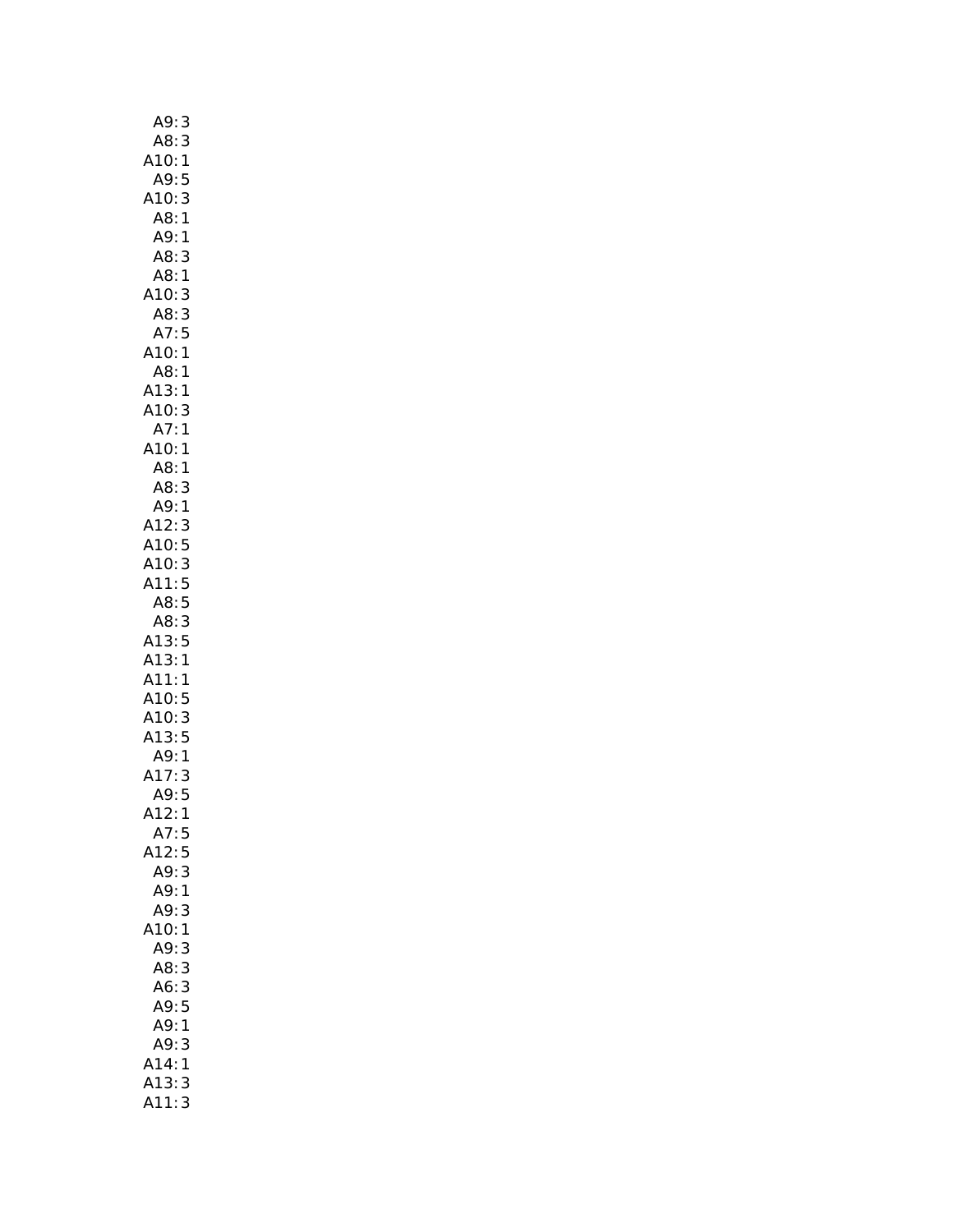| A8:<br>5             |
|----------------------|
| 5                    |
| A6:<br>A9:<br>3      |
| A10:<br>$\mathbf{1}$ |
| A7:<br>3             |
| A9:<br>$\mathbf{1}$  |
| A11:<br>1            |
|                      |
| A8:<br>3             |
| A12:1                |
| A10:<br>3            |
| A8:<br>3             |
| A8:1                 |
| A6:1                 |
| A10:5                |
| A7:1                 |
| A7:1                 |
| A11:<br>3            |
| A8:<br>$\mathbf{1}$  |
| A9:<br>5             |
| A7:                  |
| 3                    |
| A9:<br>3             |
| A8:3                 |
| A8: 3                |
| A10:<br>5            |
| A10:1                |
| A8:1                 |
| A10:3                |
| A8:5                 |
| A17:1                |
| A12:3                |
| A9:5                 |
|                      |
| A11:1                |
| A10:1                |
| A8:5<br>A7:1         |
| A7:1<br>A8:1<br>A9:3 |
|                      |
|                      |
| A6:<br>5             |
| A11:<br>3            |
| A11:<br>5            |
| A8:<br>$\mathbf{1}$  |
| A10:<br>5            |
| 3                    |
| A8:                  |
| A17:<br>$\mathbf{1}$ |
| A11:<br>1            |
| A8:5                 |
| A7:<br>$\mathbf{1}$  |
| A8:<br>5             |
| A8:<br>5             |
| A8:<br>3             |
| 10:<br>1             |
| A7:<br>1             |
|                      |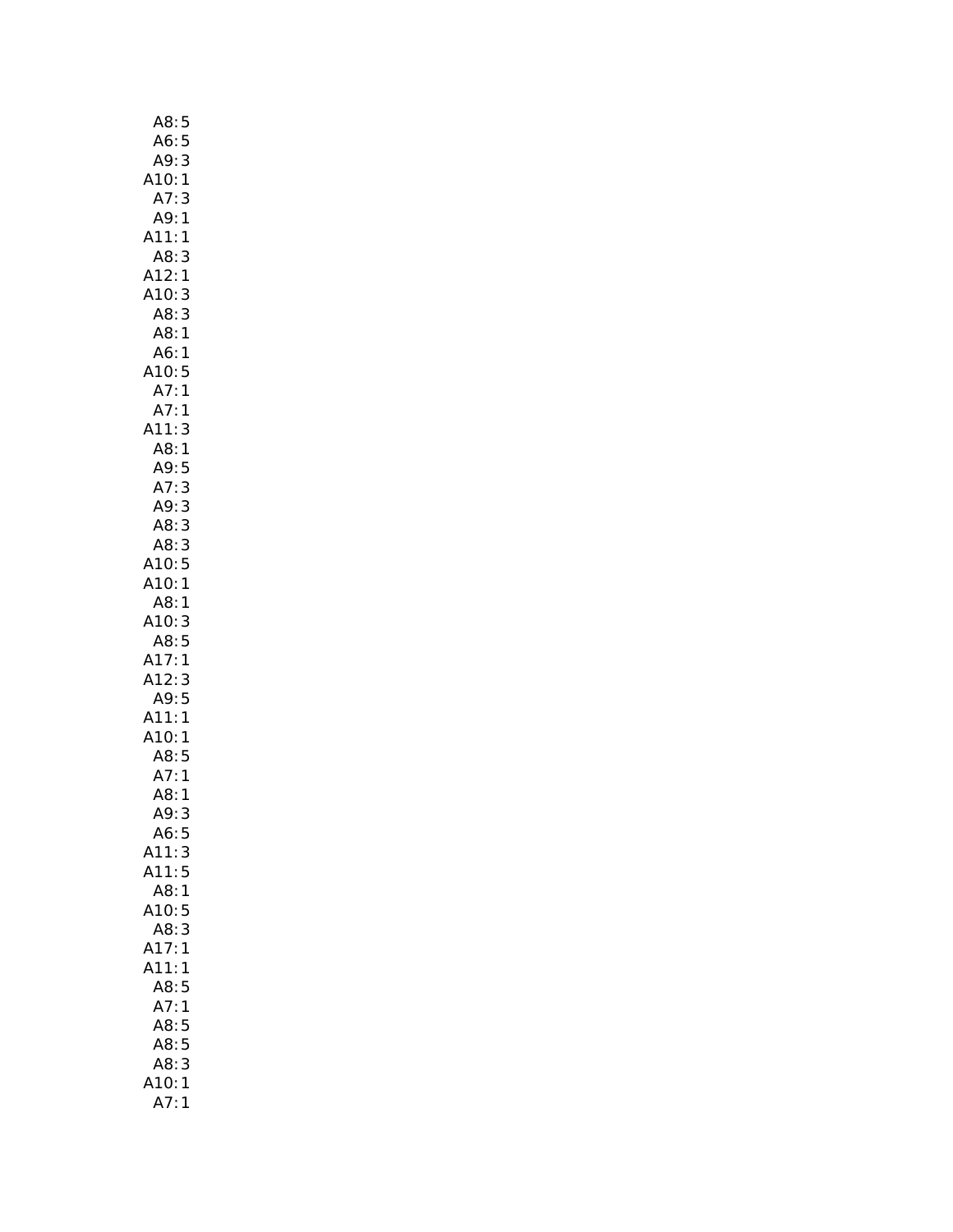| A8:<br>1                     |
|------------------------------|
| A9:1                         |
| A7:5                         |
| A9:5                         |
| A8:3                         |
| A8:1                         |
| A10:1                        |
| A8:<br>5                     |
| 3<br>A10:                    |
| 3<br>A8:                     |
| 3<br>A8:                     |
| A10:5                        |
| A9:1                         |
| A14:5                        |
| A12:5                        |
| A9:5                         |
| A9:1                         |
| A10:<br>A12:<br>$\mathbf{1}$ |
| $\mathbf{1}$                 |
| A10:5<br>A12:1               |
|                              |
| A11:<br>1                    |
| A9:1<br>A8:5                 |
| A6:5                         |
| A10:1                        |
| A12:1                        |
| A9:<br>1                     |
| A10:<br>1                    |
| 1<br>A9:                     |
| 3<br>A8:                     |
| A8:<br>3                     |
| A8:1                         |
| A9:<br>1                     |
| 13:<br>1                     |
| A9:5                         |
| A11:<br>3                    |
| A10:<br>3                    |
| A11:<br>1                    |
| A9:<br>5                     |
| A8:3                         |
| A10:<br>$\mathbf{1}$         |
| A8:5                         |
| A8:5                         |
| A9:<br>1                     |
| A9:<br>1                     |
| A9:<br>3                     |
| A10:<br>1                    |
| A11:<br>5                    |
| A9:<br>$\mathbf{1}$          |
| A6:<br>3                     |
| A7:<br>5                     |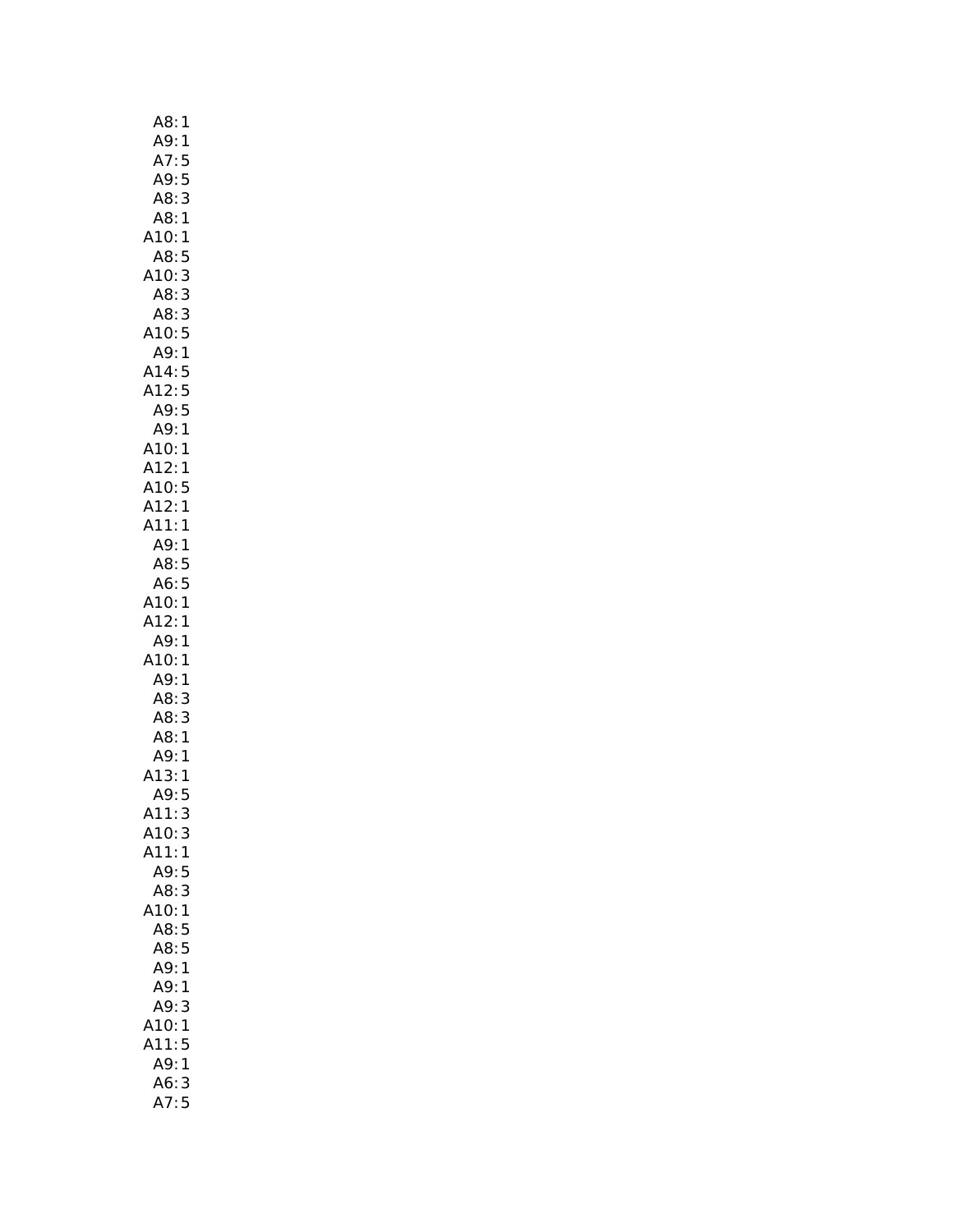| A11:<br>3             |
|-----------------------|
| A7:<br>3              |
| A12:                  |
| 5<br>5<br>A13:        |
| A9:<br>$\mathbf{1}$   |
| 3<br>A10:             |
| 3<br>A9:              |
| 3<br>A8:              |
| A7:5                  |
| A9:1                  |
| A11:<br>3             |
| 5<br>A7:              |
| $A13:5$<br>$A8:3$     |
| A9:1                  |
|                       |
| A10:5<br>A10:1<br>A1  |
|                       |
|                       |
| A14:5<br>A6:5<br>A9:5 |
| A9:1                  |
| A9:3                  |
| 11:5                  |
| A9:1                  |
| A9:<br>3              |
| A7:5                  |
| A8:5                  |
| A9:<br>3              |
| A9:5                  |
| A9:1                  |
| A10:1                 |
| A7:<br>A7:<br>3       |
| 3                     |
| A10:<br>A8:<br>3      |
| $\mathbf{1}$          |
| A11:<br>3<br>3        |
| A8:<br>A18:1          |
| A8:3                  |
| A7:3                  |
| A8:3                  |
| A7:1                  |
| A7:5                  |
| 15:1                  |
| A7:<br>3              |
| A9:<br>1              |
| A6:5                  |
| 3<br>A7:              |
| 10:5                  |
| A9:1                  |
| A8:1                  |
| 412:5                 |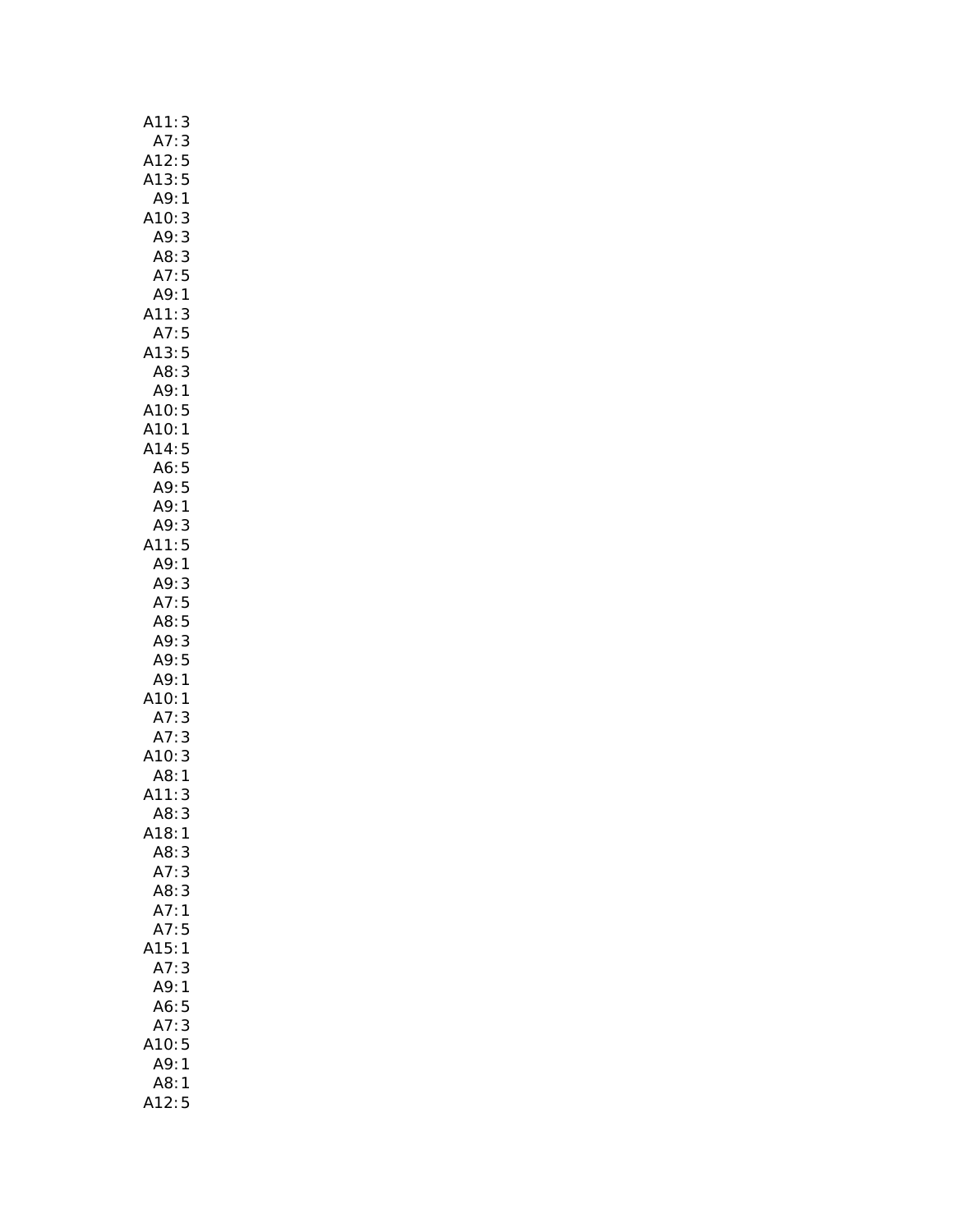| A7:<br>5                         |
|----------------------------------|
| A8:<br>5                         |
| 5<br>A7:                         |
| A7:3                             |
| A6:5                             |
| A9:1                             |
| A12:1                            |
| A9: 1                            |
| A6:1                             |
| A7:1                             |
| A8:1                             |
| A9:<br>3                         |
| A8:1                             |
| A7:<br>1                         |
| A8:<br>3                         |
| A10:<br>5                        |
| . 5<br>.11: 3                    |
| A11: 3<br>A10: 3                 |
|                                  |
| 1 :A8<br>1 :A10                  |
|                                  |
| A6:3                             |
| A9:5<br>A10:5                    |
| A11:1                            |
|                                  |
|                                  |
| A9:3                             |
| A9:5                             |
| 3<br>A8:                         |
| A13:1                            |
|                                  |
|                                  |
| A14:3<br>A13:3<br>A7:3           |
| A9:1                             |
| A8:1                             |
| A9:5<br>3                        |
| $\mathbf{1}$                     |
| A11:<br>A10:<br>A6:<br>5         |
| A11:<br>1                        |
| A8:<br>3                         |
| A14:<br>$\mathbf{1}$             |
| A10:<br>5                        |
| A8:<br>1                         |
| A11:<br>1                        |
| A11:<br>1                        |
| A6:<br>3                         |
| A9:<br>3                         |
| A10:<br>1                        |
| A7:<br>3                         |
| A9:5                             |
| A10:<br>$\mathbf{1}$<br>A9:<br>1 |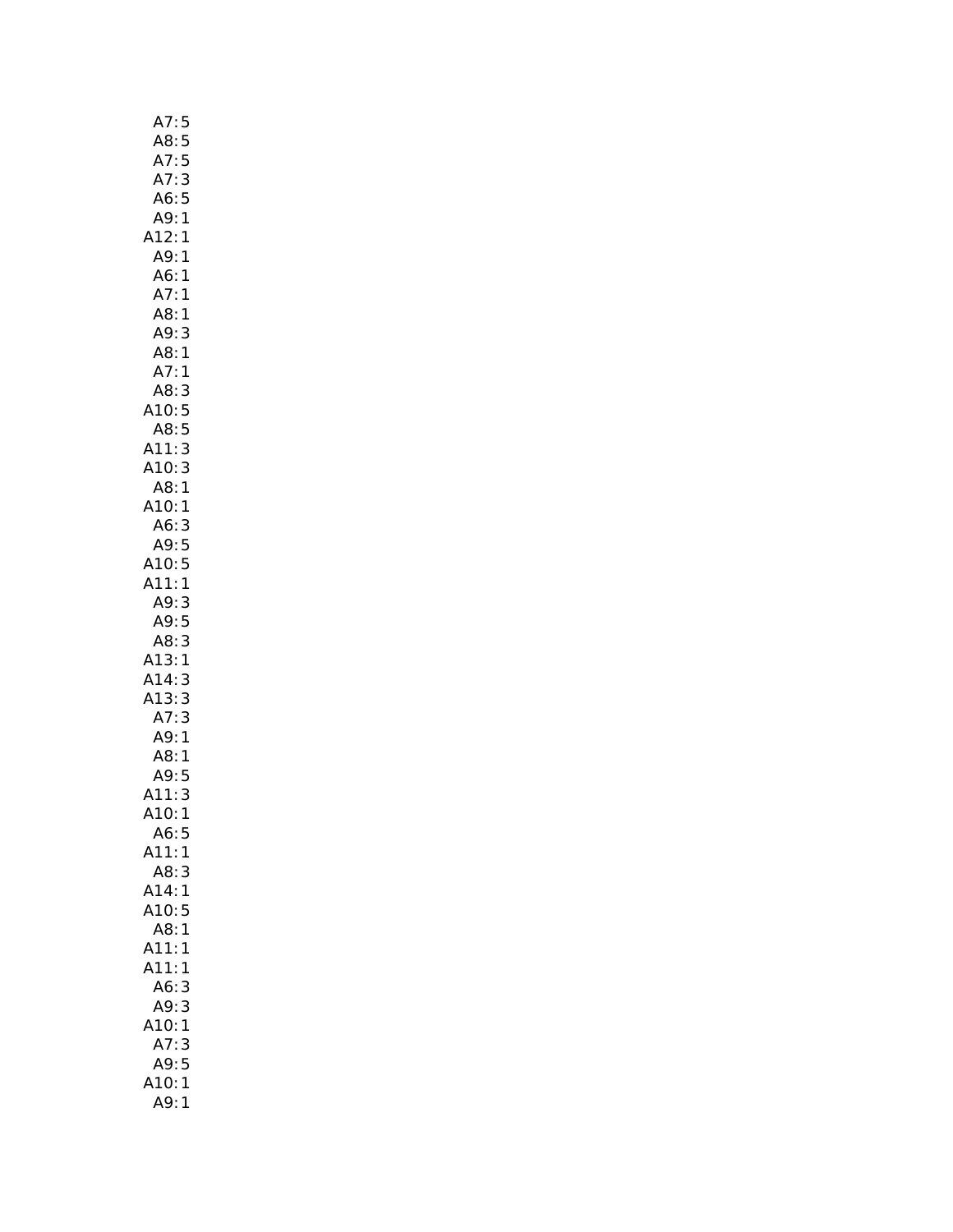| A9:5                       |
|----------------------------|
| A9:<br>3                   |
| A9:<br>$\mathbf{1}$        |
| A11:<br>3                  |
| A7:                        |
| 5<br>5<br>A9:              |
| A8:<br>$\mathbf{1}$        |
|                            |
| A9:<br>5                   |
| A8:5                       |
| A8:1                       |
| A8:<br>3                   |
| A11:<br>3                  |
| A10:1                      |
| A12:<br>3                  |
| A9:<br>5                   |
| A10:1                      |
| A8:1                       |
| A8:                        |
| $\mathbf{1}$<br>.<br>A6: 3 |
|                            |
| A6: 3<br>A13: 1            |
|                            |
| A9:3                       |
| A7:5                       |
| A7:1                       |
| A13:1                      |
| A7:1                       |
| A12:1                      |
| A9:5                       |
| A11:5                      |
|                            |
| A6:1                       |
| A9:3                       |
| A8: 1<br>A9: 1             |
|                            |
| A11:<br>3                  |
|                            |
| A8: 1<br>A7: 3             |
| 411:<br>$\mathbf{1}$       |
| A8:<br>3                   |
| A9:1                       |
| A9:<br>3                   |
| .11:<br>$\mathbf{1}$       |
|                            |
| A9:<br>5                   |
| A7:5                       |
| A7:<br>3                   |
| 5<br>13:                   |
| 5<br>A8:                   |
| A12:<br>1                  |
| A7:<br>5                   |
| 3<br>A10:                  |
| A11:<br>$\overline{5}$     |
| A9:<br>1                   |
| A10:<br>1                  |
|                            |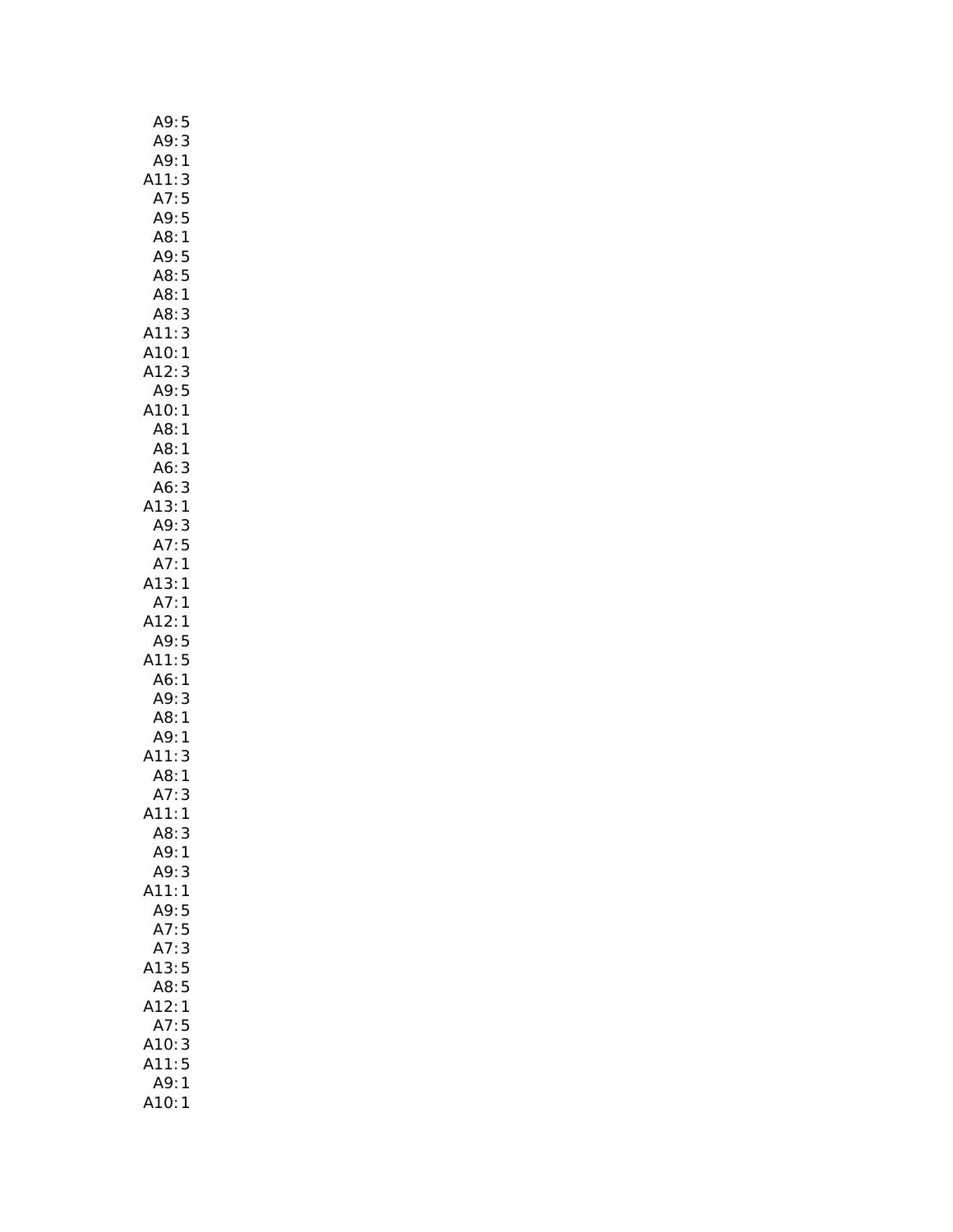| A10:<br>5             |
|-----------------------|
| A8:<br>3              |
| A8:<br>3              |
| A9:<br>3              |
| A9:5                  |
| $\mathbf{1}$<br>A11:  |
| A7:<br>$\mathbf{1}$   |
| A7:<br>3              |
| : 1<br>A <sub>7</sub> |
| A8:5                  |
| A9:<br>$\mathbf{1}$   |
| A11:5<br>A9:5         |
|                       |
| A9:1                  |
| A9:5                  |
| A7:<br>$\mathbf{1}$   |
| A10:<br>3             |
| A7:3                  |
| A9:5                  |
| A14:1                 |
| A7:3                  |
| A13:5                 |
| A10:1                 |
| A7:<br>3              |
| A8:1                  |
| A14:<br>1             |
| A8:5<br>A11:5         |
| A9:1                  |
| A9:<br>3              |
| A14:<br>$\mathsf{3}$  |
| A9:5                  |
| A11:3                 |
| A8:3                  |
| A14:1                 |
| A6:<br>5              |
| A10:<br>3             |
| A10:3                 |
| A10:5                 |
| A8:3                  |
| A9:5                  |
| 3<br>A8:              |
| A10:<br>3             |
| A8:<br>1              |
| A14:<br>1             |
| A12:<br>3             |
| A7:<br>$\mathbf{1}$   |
| A10:<br>5             |
| A8:1                  |
| A13:<br>5             |
| A10:                  |
| 5<br>5<br>A7:         |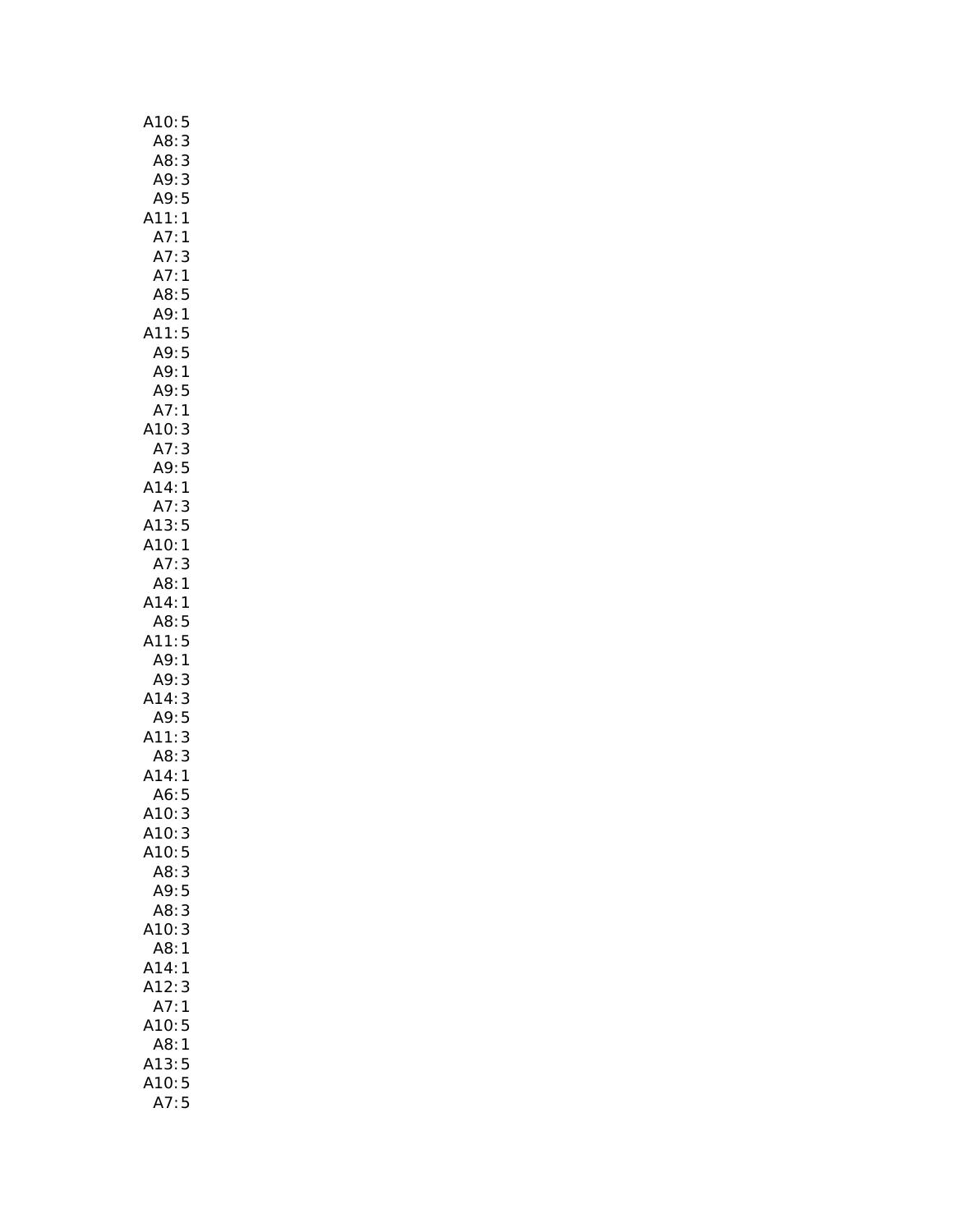| A11:<br>5                                                     |
|---------------------------------------------------------------|
| A9:<br>3                                                      |
| A7:<br>5                                                      |
| A6:<br>3                                                      |
| A12:<br>3<br>5<br>5                                           |
| A13:                                                          |
| A10:                                                          |
| 3<br>A8:                                                      |
| A8:<br>3                                                      |
| A6:<br>1                                                      |
| A6:<br>5                                                      |
| A10:<br>5                                                     |
| A8<br>1                                                       |
| A9:<br>3                                                      |
| A8:<br>3                                                      |
| 5<br>A7:                                                      |
| A18:                                                          |
| 3<br>5<br>A10:                                                |
| A8:<br>3                                                      |
| A13:<br>3                                                     |
| .<br>A12:<br>1                                                |
| A6:<br>$\mathbf{1}$                                           |
| A7:<br>3                                                      |
| A13:<br>3                                                     |
| A7:<br>5                                                      |
| 5<br>A8:                                                      |
| A10:<br>1                                                     |
| A9:<br>3                                                      |
| A10.<br>5                                                     |
| A8                                                            |
| 5<br>3<br>A8: 3<br>A9: 3<br>A9: 1<br>A10: 1<br>A9: 1<br>A8: 1 |
| $\mathbf{1}$                                                  |
|                                                               |
|                                                               |
|                                                               |
|                                                               |
| A8:<br>3                                                      |
| A8:1                                                          |
| A7:<br>5                                                      |
| 3<br>A10:                                                     |
| A8:<br>3                                                      |
| A13:<br>1                                                     |
| A12:<br>1                                                     |
| A10:<br>3                                                     |
| A8:<br>3                                                      |
| 3<br>A9:                                                      |
| $\frac{1}{5}$<br>A6:                                          |
| A9:<br>1                                                      |
| 5<br>A10:                                                     |
| 5<br>A8:                                                      |
| 3<br>\11:                                                     |
| A9:<br>1                                                      |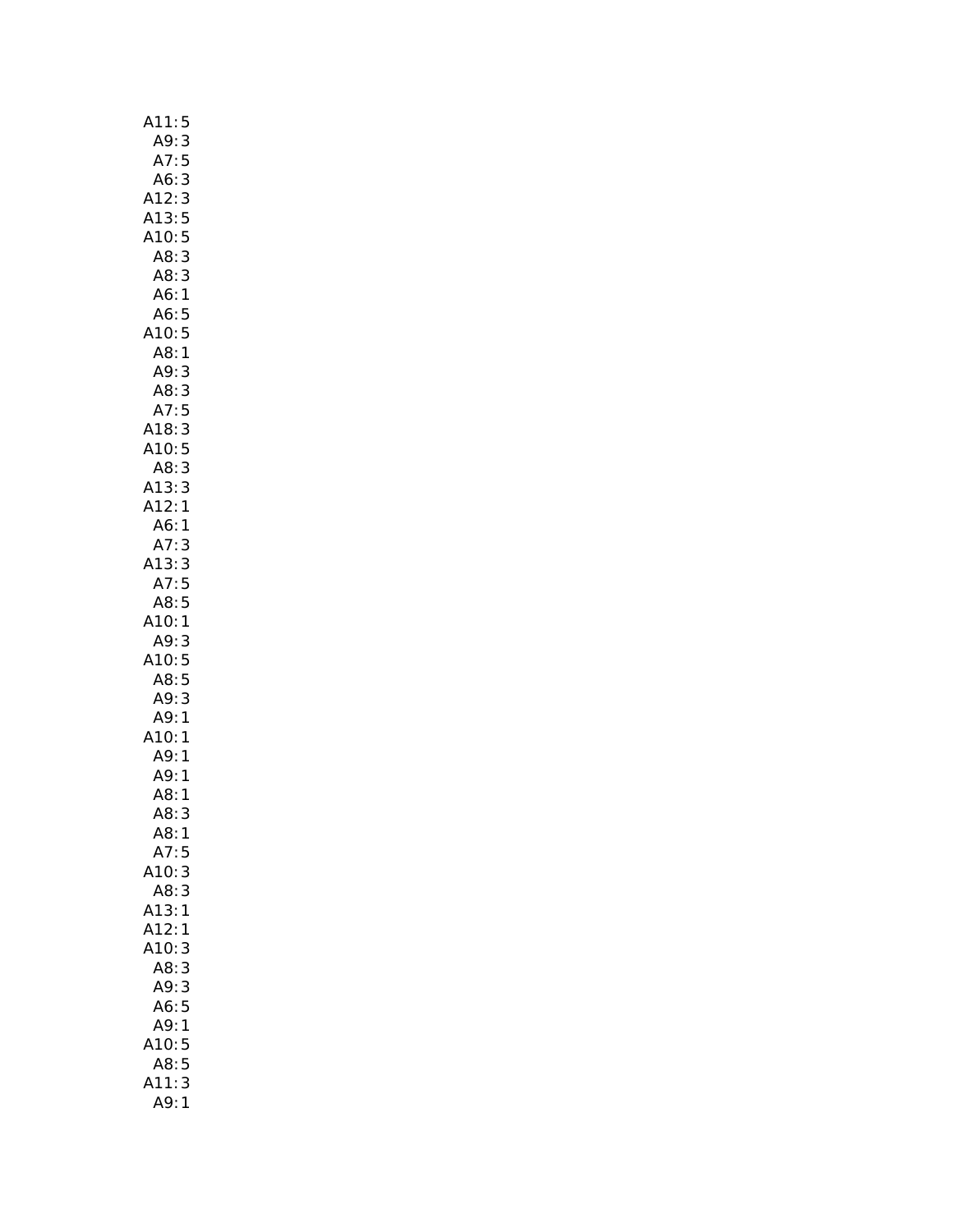| A8:<br>3                       |
|--------------------------------|
| A11:<br>$\mathbf{1}$           |
| A6:<br>5                       |
| A8:1                           |
| A10:<br>3                      |
| A9:5                           |
| 3<br>A8:                       |
| A10:<br>3                      |
| A10:5                          |
| A9:1                           |
| A8:<br>3                       |
| A10:<br>1                      |
| A11:<br>3                      |
| A9:<br>$\mathbf{1}$            |
| A8:<br>1                       |
| A13:1<br>A13:1<br>A8:3<br>A9:1 |
|                                |
|                                |
| A8:<br>5                       |
| A10:5                          |
| A7:5                           |
| A11:<br>3<br>A9:1              |
| 410:5                          |
| A7:5                           |
| 5<br>411:                      |
| A9:<br>5                       |
| 3<br>A10:                      |
| 1                              |
| A9:<br>A8:<br>5                |
| $\overline{3}$                 |
| A10:<br>A8:<br>$\mathbf{1}$    |
| A6:<br>1                       |
| A10:1                          |
| A6:<br>5                       |
| A8:<br>3                       |
| 3<br>A10:                      |
| A8:1                           |
| A7:<br>5                       |
| A10:3                          |
| A9:3                           |
| A9:<br>3                       |
| 5<br>A10:                      |
| A7:<br>1                       |
| A6:<br>1                       |
| A11:<br>3                      |
| A7:<br>3                       |
| A9:<br>$\mathbf{1}$            |
| A8:<br>5                       |
| A8:<br>1                       |
| A8:<br>1                       |
| A6:<br>3                       |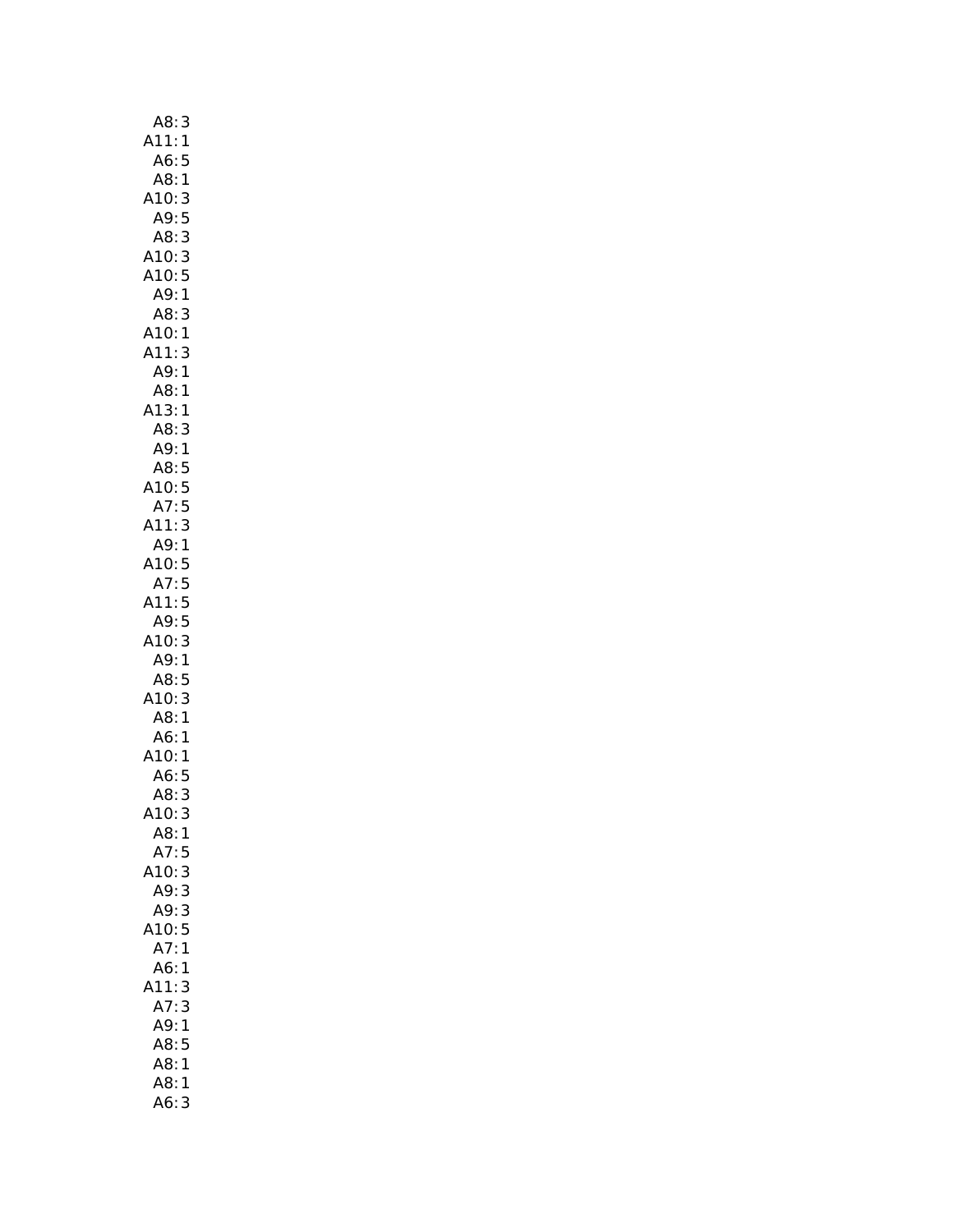| A10:<br>1            |
|----------------------|
| A12:<br>$\mathbf{1}$ |
| A8:<br>1             |
| A8:<br>5             |
| A11:<br>3            |
| A8:5                 |
| A7:1                 |
| A10:3                |
| A10:5                |
| A12:1                |
| 3<br>A9:             |
| A10:<br>3            |
| A11:1                |
| A8:<br>1             |
| A7:5                 |
| 3<br>A9:             |
| 3<br>A10:            |
| A8<br>$\mathbf{1}$   |
|                      |
| AS:<br>A9:1<br>A7:5  |
| A9:3                 |
| A9:3                 |
| A8:5                 |
| A7:1                 |
| A8:1                 |
| A11:3                |
| A9:3                 |
| A8:1                 |
| A8:<br>3             |
| A14:5                |
| A10:3                |
| A7:3                 |
| A9:1                 |
| A8:5                 |
| A8: 3                |
| A11:5                |
| 5<br>A9:             |
| A9:3                 |
| A9:5                 |
| A7:<br>5             |
|                      |
| A9:5<br>A8:5         |
| A9:3                 |
| A9:1                 |
|                      |
| A9:<br>1             |
| A8:<br>5             |
| 3<br>A9:<br>3        |
| A11:                 |
| A7:<br>1             |
| A9:5                 |
| A6:<br>1             |
| A9:<br>3             |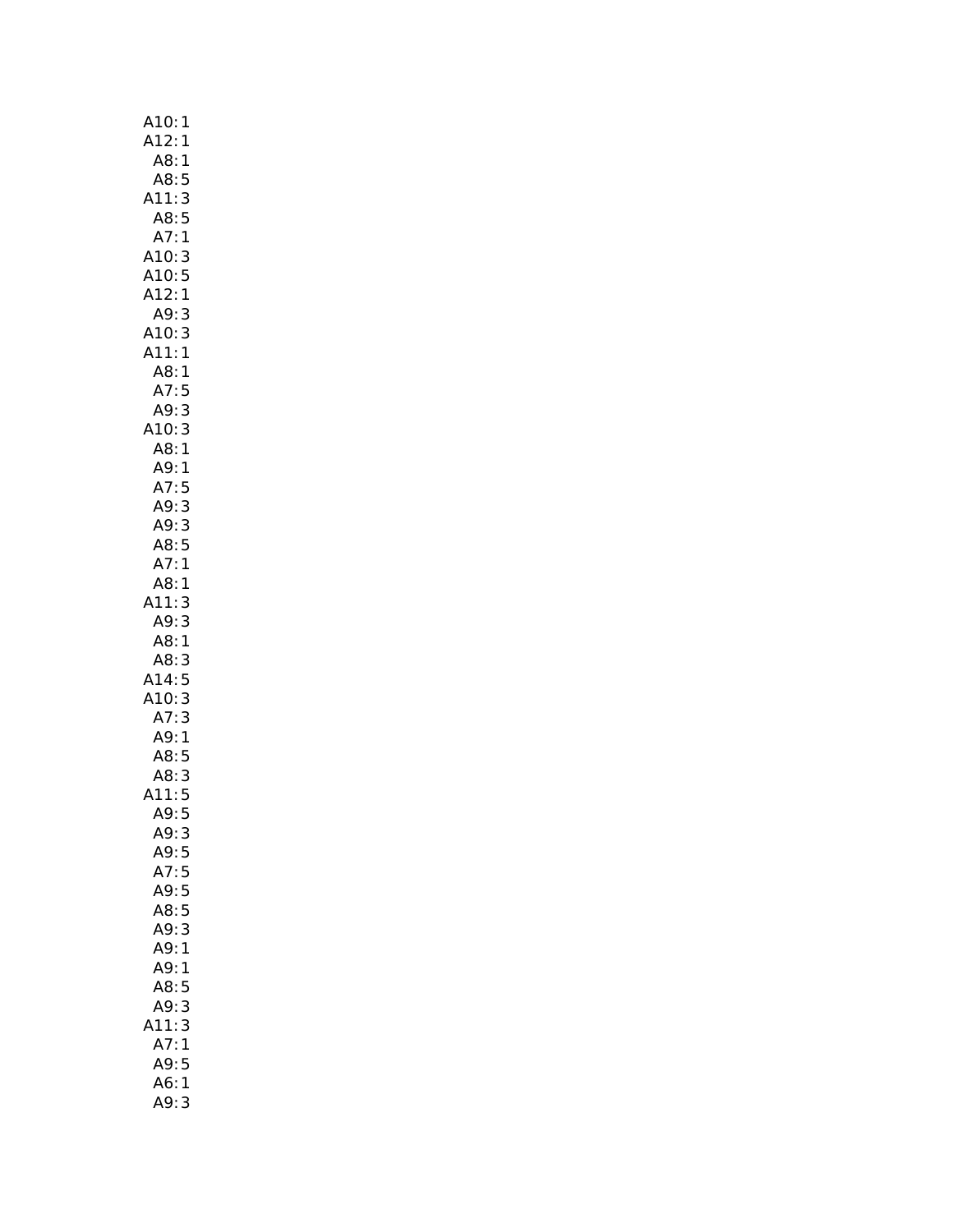| A9:<br>3                 |
|--------------------------|
| A14:3                    |
| A8:1                     |
| A8:1                     |
| A8:1                     |
| A8:5                     |
| A10:1                    |
| A7:5                     |
| A14:1                    |
| A7:1                     |
| A8:<br>1                 |
| A8:<br>3                 |
| A10:1                    |
| A12:<br>12:5<br>A8:3     |
|                          |
| A11:<br>$\mathbf{1}$     |
| A9:1                     |
| A12:<br>3                |
| AB:3                     |
| A13:5                    |
| A8:1                     |
| A9:1                     |
| A9:3                     |
| A9:3                     |
| A6:1                     |
| A7:5                     |
| A9: 1<br>A9:5            |
| A11:<br>$\overline{1}$   |
| A9:<br>1                 |
|                          |
|                          |
|                          |
| 410:1<br>A9:5            |
|                          |
| A11:5<br>A7:5            |
| A7:1                     |
| A8:<br>3                 |
| $\mathbf{1}$<br>A9:      |
| A7:5                     |
| A11:5                    |
| A8:1                     |
| A6:<br>$\mathbf{1}$<br>5 |
| A9:<br>$\overline{1}$    |
| A14:<br>A6:              |
| 5<br>A6:<br>5            |
| 1                        |
| A9:                      |
| A11:<br>1<br>3           |
| A12:<br>A9:<br>3         |
| A8:<br>3                 |
| A8:<br>3                 |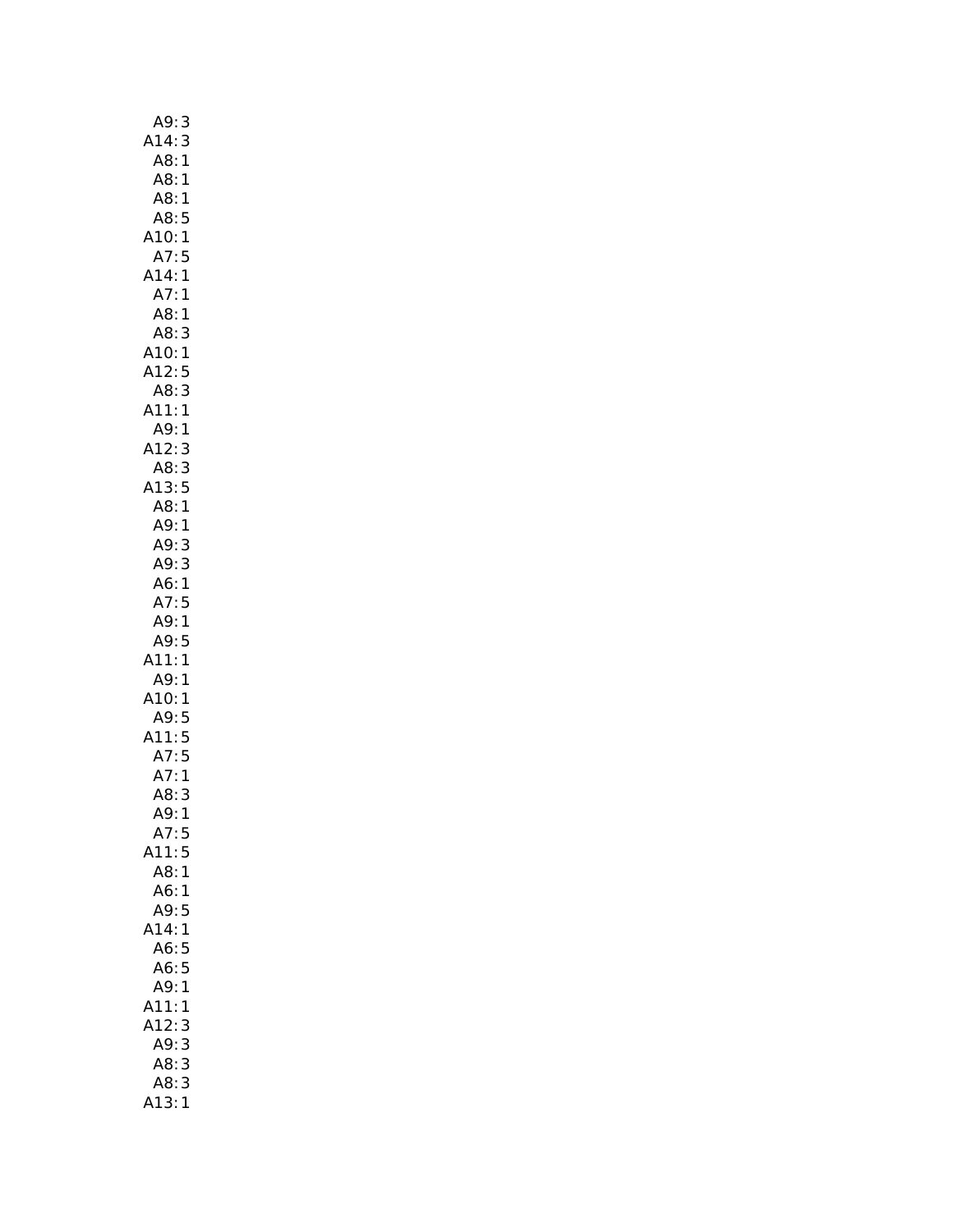| A8:                     |              |
|-------------------------|--------------|
| A13:                    | 3<br>3       |
|                         |              |
| $A7:1$<br>$A10:5$       |              |
| A13:5                   |              |
| A7:5                    |              |
| A11:                    | 3            |
| A10:                    | 3            |
| A9:3                    |              |
|                         |              |
| A7: 3<br>A9: 5          |              |
|                         |              |
| A11:3                   |              |
| A7:5                    |              |
| A7:5                    |              |
| A8:3                    |              |
| A8:1                    |              |
| A7:1                    |              |
| A8:1                    |              |
|                         |              |
| .<br>A7: 1<br>A7: 3     |              |
| A8:5                    |              |
| A6:5                    |              |
| A9:3                    |              |
| A7:3                    |              |
| A6:5                    |              |
| A9:3                    |              |
| A14:1                   |              |
|                         |              |
| A6:5                    |              |
| A7:3                    |              |
| A8:1                    |              |
| A8:1                    |              |
| A11:5<br>A14:1          |              |
|                         |              |
| A9: 1<br>A7: 1<br>A9: 5 |              |
|                         |              |
|                         |              |
| A9:5                    |              |
| A10:                    | 3            |
| A8:                     | $\mathbf{1}$ |
| A8:                     | 5            |
| A8:5                    |              |
| A7:                     | $\mathbf{1}$ |
| A8:1                    |              |
| A9:                     | 5            |
| A7:5                    |              |
| A7:                     | 3            |
| A11:                    | 1            |
| A10:                    | 3            |
| A9:                     | 1            |
| A9:                     | 3            |
|                         | 5            |
| A6:                     | 3            |
| A7:                     |              |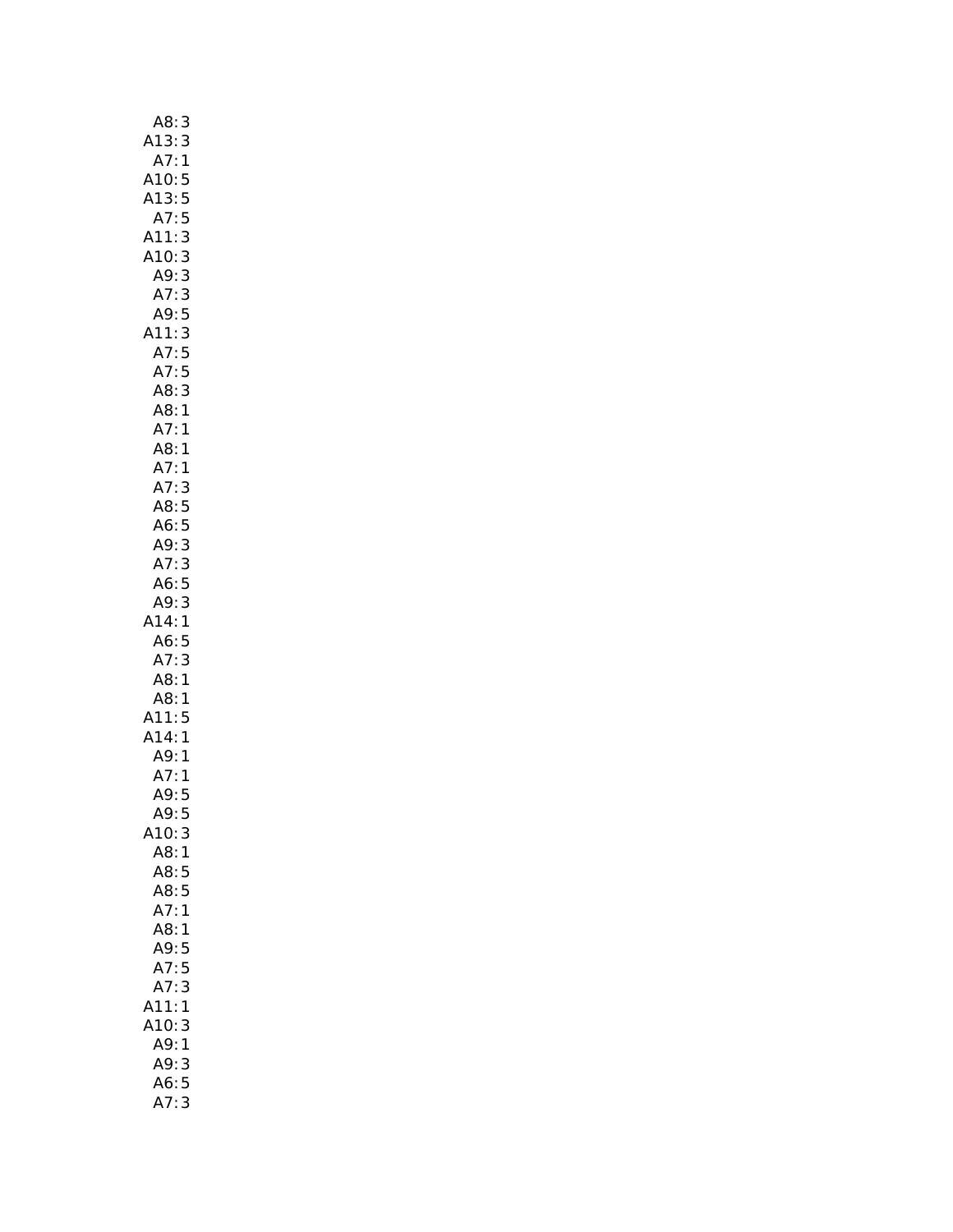| A11:3                    |
|--------------------------|
| A12:5                    |
| A8:1                     |
| A13:5                    |
| A10:1                    |
| A9:3                     |
| A7:5                     |
| A9:1                     |
| A7:<br>3                 |
| A8:1                     |
| A10:1                    |
| A7:1                     |
| A10:<br>3                |
| A7:<br>3                 |
| A7:5<br>A7:5             |
| A9:3                     |
|                          |
| A8: 3<br>A10: 3<br>A7: 5 |
|                          |
| A9:1                     |
| A9:5                     |
| A14:3                    |
| A9:1                     |
| A9:1                     |
| A9:1                     |
| A8:<br>1                 |
| A7:<br>1                 |
| A10:<br>1                |
| A10:<br>1                |
| A10:1                    |
| A8:5                     |
| A14:<br>$\mathbf{1}$     |
| A9:5                     |
| :A8<br>:A10<br>3         |
| 3                        |
| A9:<br>5                 |
| A13:5                    |
| A9:5                     |
| A10:1                    |
| A6:<br>5                 |
| A8:1                     |
| A9:5                     |
| A9:5                     |
| 5<br>A8:<br>A8:<br>1     |
| 3<br>A7:                 |
| 3<br>A9:                 |
| A9:<br>1                 |
| A7:<br>3                 |
| A9:5                     |
| A6:<br>$\mathbf{1}$      |
|                          |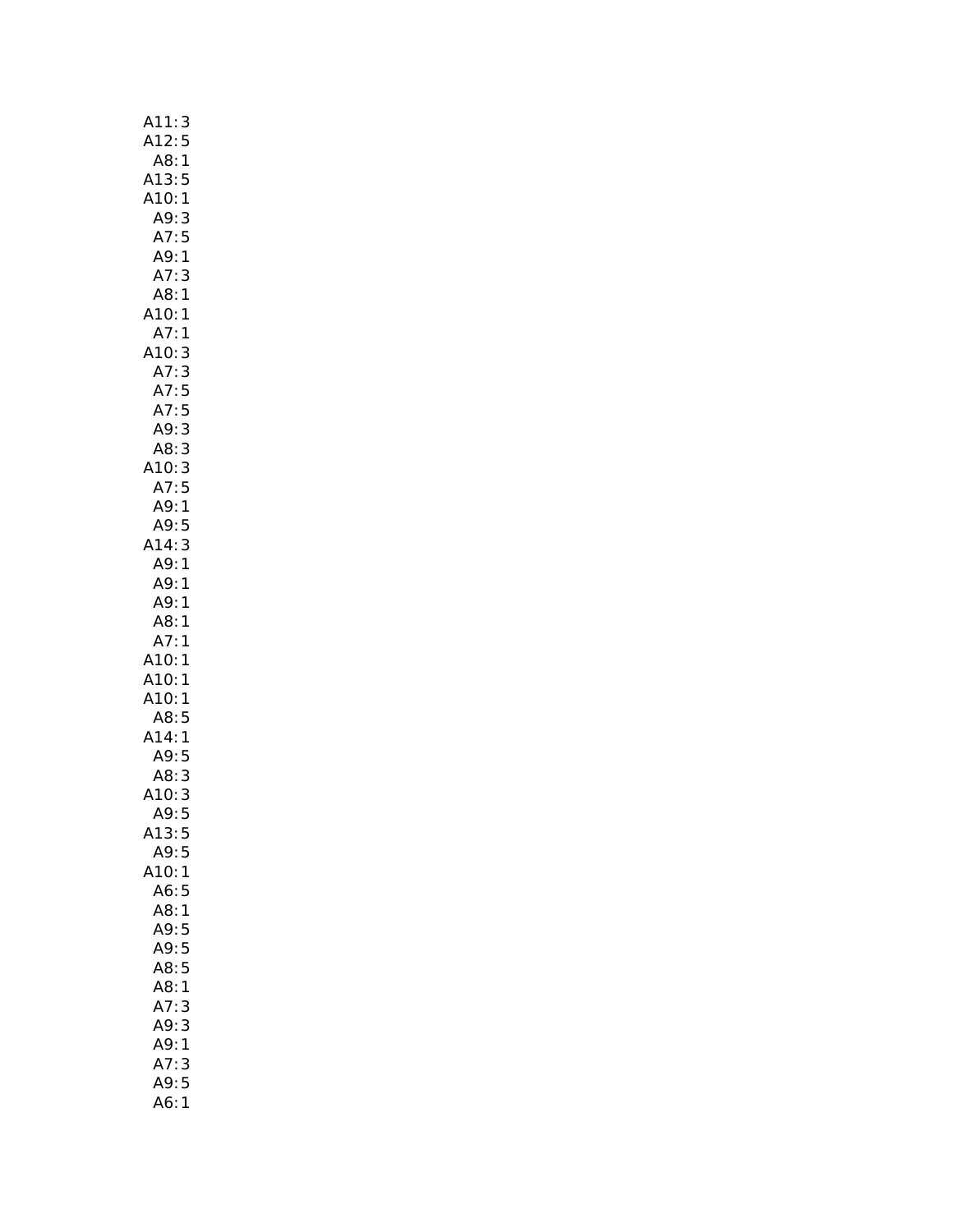| A7:5                             |
|----------------------------------|
| A9:                              |
| $A9$ :<br>3                      |
| A13:<br>5                        |
| A9:                              |
| 5<br>5<br>A7:                    |
| A9:                              |
| 5                                |
| A11:5                            |
| 5<br>A10:                        |
| 3<br>A11:                        |
| A12:1                            |
| A9:1                             |
| A9:5                             |
| A10:<br>3                        |
| A9:1                             |
| A8:<br>3                         |
| A6:<br>5                         |
| A12:<br>$\mathbf{1}$             |
| A8:<br>5                         |
| 5                                |
| A12:<br>A13:                     |
| 3                                |
| A8:3                             |
| A9:<br>5                         |
| A10:1                            |
| A8:1                             |
| A10:1                            |
| A7:<br>3                         |
| A11:1                            |
| A9:5                             |
| A7:<br>3                         |
|                                  |
|                                  |
| A8:3                             |
|                                  |
| A7: 3<br>A8: 1                   |
| A14:                             |
|                                  |
| 14:3<br>A8:5<br>A7:5             |
| A12:<br>$\overline{\phantom{a}}$ |
| A13:<br>5                        |
| A9:<br>5                         |
| A9:<br>5                         |
| A9:3                             |
| A13:5                            |
| A8:<br>3                         |
| A10: 3                           |
|                                  |
| A7:5                             |
| A10:5                            |
| A8:<br>1                         |
| A7:5                             |
| 3<br>A9:                         |
| A9:5                             |
| A13:1<br>A14:5                   |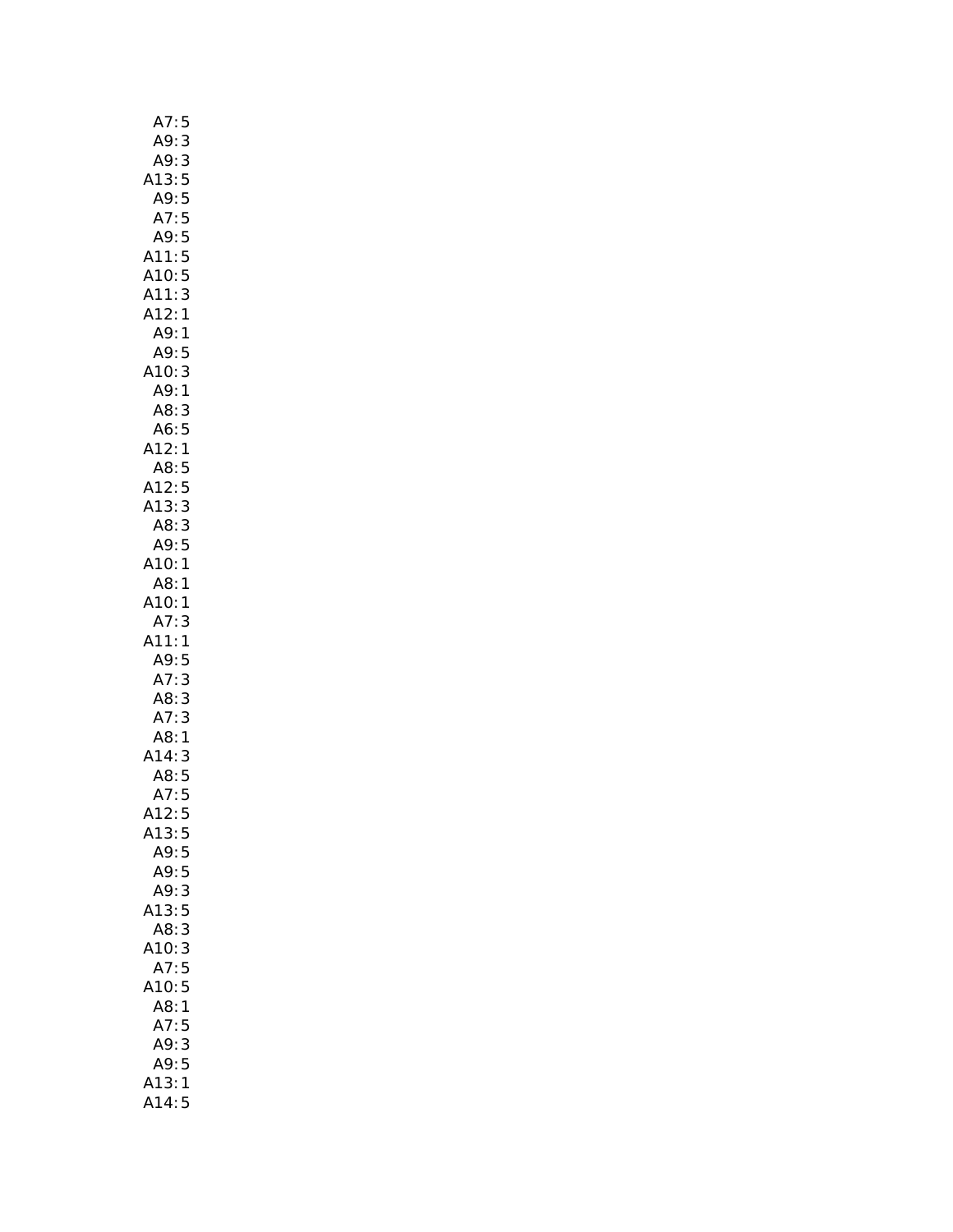| A8:<br>1                                                |  |
|---------------------------------------------------------|--|
| A9:<br>3                                                |  |
| A8:<br>3                                                |  |
| A8:5                                                    |  |
| A9:1                                                    |  |
| A13:1                                                   |  |
| A11:<br>5                                               |  |
| 3<br>A11:                                               |  |
| A8:<br>3                                                |  |
| A12:<br>5<br>5                                          |  |
| A9:                                                     |  |
| A8:<br>5<br>A8:                                         |  |
| 3                                                       |  |
| 3<br>3<br>.ت.<br>:A10<br>:A8                            |  |
|                                                         |  |
| 3<br>$7.88$<br>A9:5                                     |  |
|                                                         |  |
| A8: 3<br>A9: 5<br>A9: 5                                 |  |
|                                                         |  |
| 3<br>17:                                                |  |
| 3<br>A9:                                                |  |
| A10:3                                                   |  |
| A10:3                                                   |  |
| A7:1                                                    |  |
| A9:1                                                    |  |
| 1<br>A9:                                                |  |
| A11:<br>A10:<br>3                                       |  |
| 3                                                       |  |
| ATO.5<br>A8:1<br>A7:3<br>A6:5<br>A11:5<br>A10:5<br>A9:3 |  |
|                                                         |  |
|                                                         |  |
|                                                         |  |
|                                                         |  |
|                                                         |  |
| A8:<br>3                                                |  |
| A8:<br>3                                                |  |
| A14:5                                                   |  |
| 3<br>A8:                                                |  |
| A7:5<br>A10:<br>3                                       |  |
| A9:<br>$\mathbf{1}$                                     |  |
| A11:<br>5                                               |  |
| 5<br>A10:                                               |  |
| A8:<br>3                                                |  |
| A8:<br>5                                                |  |
| A8:<br>3                                                |  |
| 3<br>A8:                                                |  |
| A11:<br>3                                               |  |
| A6:<br>3                                                |  |
| A10:<br>3                                               |  |
| 13:<br>3                                                |  |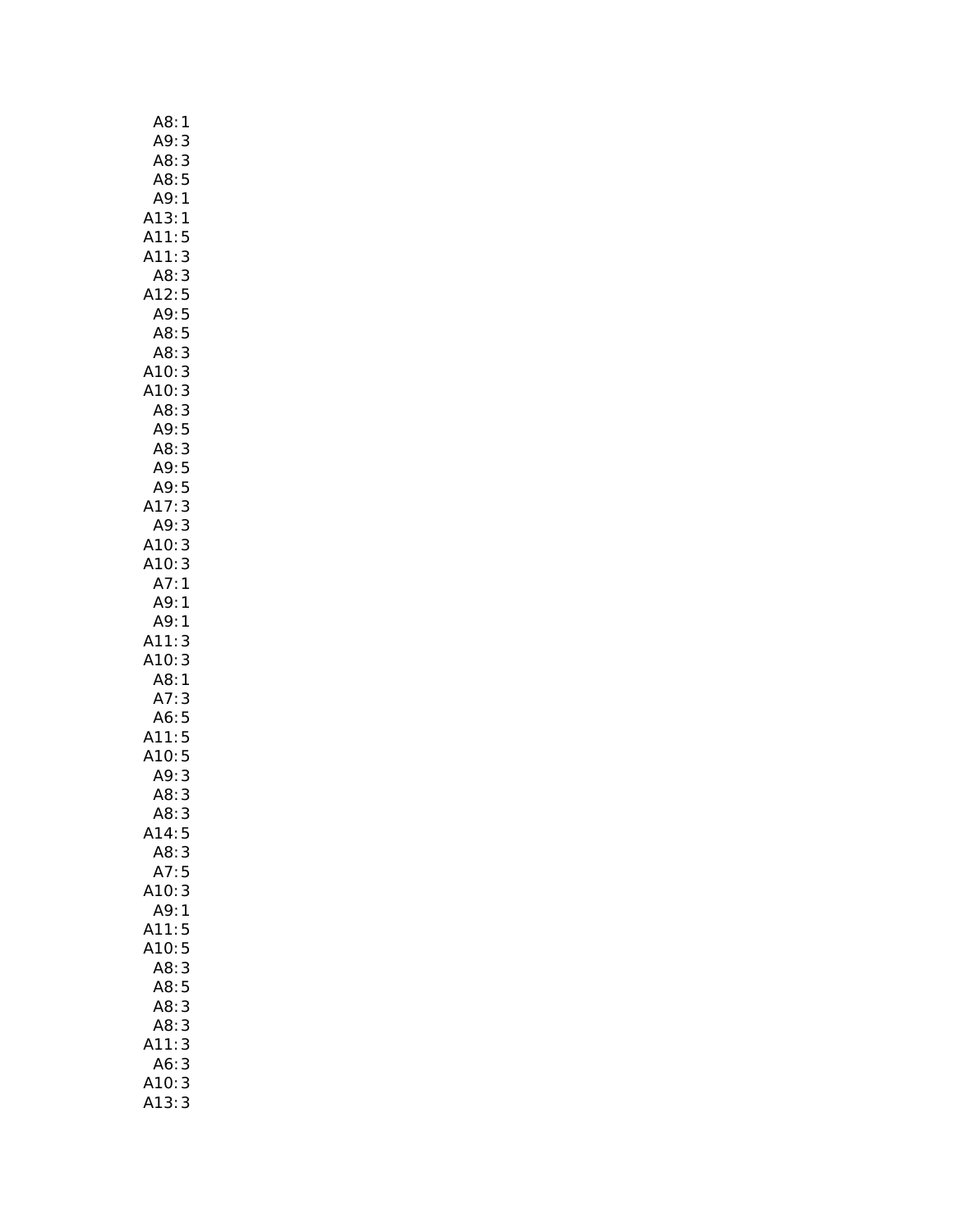| A7:<br>1                        |  |
|---------------------------------|--|
| A6:<br>1                        |  |
|                                 |  |
| A14:<br>A10:<br>$\frac{3}{1}$   |  |
| A11:                            |  |
| 3<br>5<br>A9:                   |  |
| A10:<br>3                       |  |
| A7:3<br>A8:5<br>A7:3            |  |
|                                 |  |
|                                 |  |
| A8:5                            |  |
| A10:5                           |  |
| A8:1                            |  |
| A7:<br>1                        |  |
| A9:<br>5                        |  |
| A9:<br>1                        |  |
| A9:<br>3                        |  |
| A8:<br>$\mathbf{1}$             |  |
|                                 |  |
| A11:<br>A10:                    |  |
|                                 |  |
| A11:3<br>A10:3<br>A13:3<br>A6:5 |  |
|                                 |  |
| A10:3<br>A7:1                   |  |
|                                 |  |
| A10:1                           |  |
| A14:<br>3                       |  |
| A9:1                            |  |
| A6:1                            |  |
| A10:<br>5                       |  |
| A13:1                           |  |
| A8:1                            |  |
| A10:<br>3                       |  |
| A13:5                           |  |
| A6: 3<br>A6: 3<br>A8: 5         |  |
|                                 |  |
|                                 |  |
| (11)<br>3                       |  |
| A6:<br>3                        |  |
| 5<br>A13:                       |  |
| A6:<br>3                        |  |
| $\overline{5}$<br>A8:           |  |
| A10:<br>5                       |  |
| 3<br>A8:                        |  |
| A12:<br>5                       |  |
| 3<br>A13:                       |  |
| A6:<br>3                        |  |
| A7:<br>1                        |  |
| A7:<br>1                        |  |
| A13:<br>5                       |  |
|                                 |  |
|                                 |  |
| A11:<br>3<br>A8:<br>1           |  |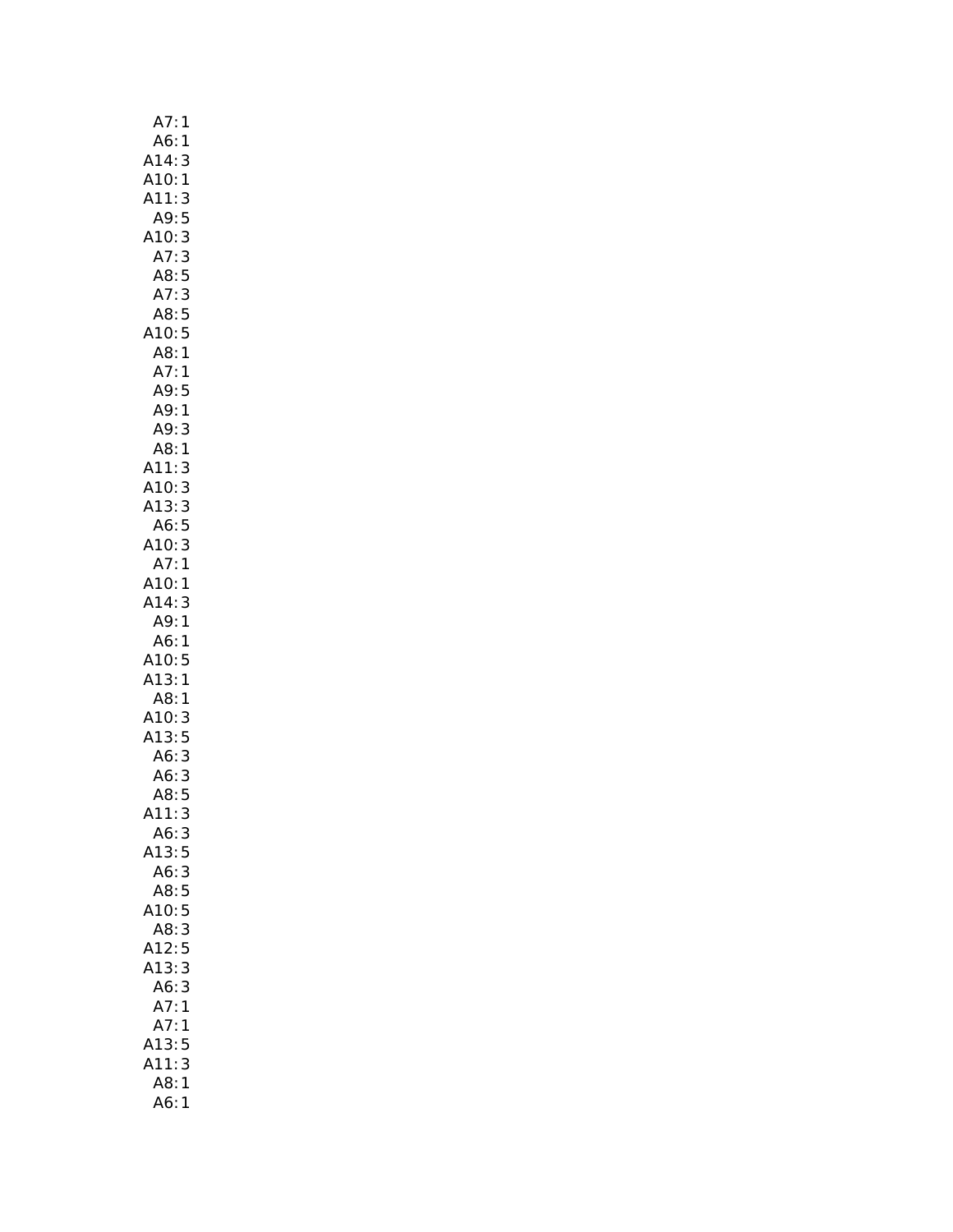| A8:5                                          |
|-----------------------------------------------|
| A11:<br>:A10<br>:A9<br>1                      |
| 5                                             |
| 5                                             |
| A11:<br>1                                     |
| A7:<br>3                                      |
| A7:                                           |
| $\mathbf{1}$                                  |
| A9: 1                                         |
| A7:<br>3                                      |
| A9:3                                          |
| A8:5                                          |
| A10:1                                         |
| A7:<br>3                                      |
| A7:5                                          |
| A9:1                                          |
| A8:<br>$\mathbf{1}$                           |
| A11:<br>3                                     |
| A9:<br>$\mathbf{1}$                           |
| A8:5                                          |
| .<br>A9: 5                                    |
|                                               |
| $A6$ :<br>3                                   |
| A10:3                                         |
| A9:1                                          |
| A13:5                                         |
| A8:1                                          |
| A6:3                                          |
| A8:5                                          |
| A11:5                                         |
| A8:3                                          |
| A9:5                                          |
| A8:                                           |
| $\begin{array}{c} 3 \\ 3 \end{array}$<br>A14: |
| A9:                                           |
|                                               |
| A10:                                          |
|                                               |
| د<br>49:3<br>10:3<br>A8:1<br>A9               |
| A9:                                           |
| A15:<br>1                                     |
| A10:<br>3                                     |
| A11:<br>3                                     |
| A10:<br>3                                     |
| A7:<br>5                                      |
| 3<br>A10:                                     |
| A8:<br>3                                      |
| A10:<br>3                                     |
| A8:<br>1                                      |
| A10:<br>3                                     |
| A9:<br>5                                      |
| 3<br>A9:                                      |
|                                               |
|                                               |
| 3<br>A9:                                      |
| 10:5<br>A8:<br>3                              |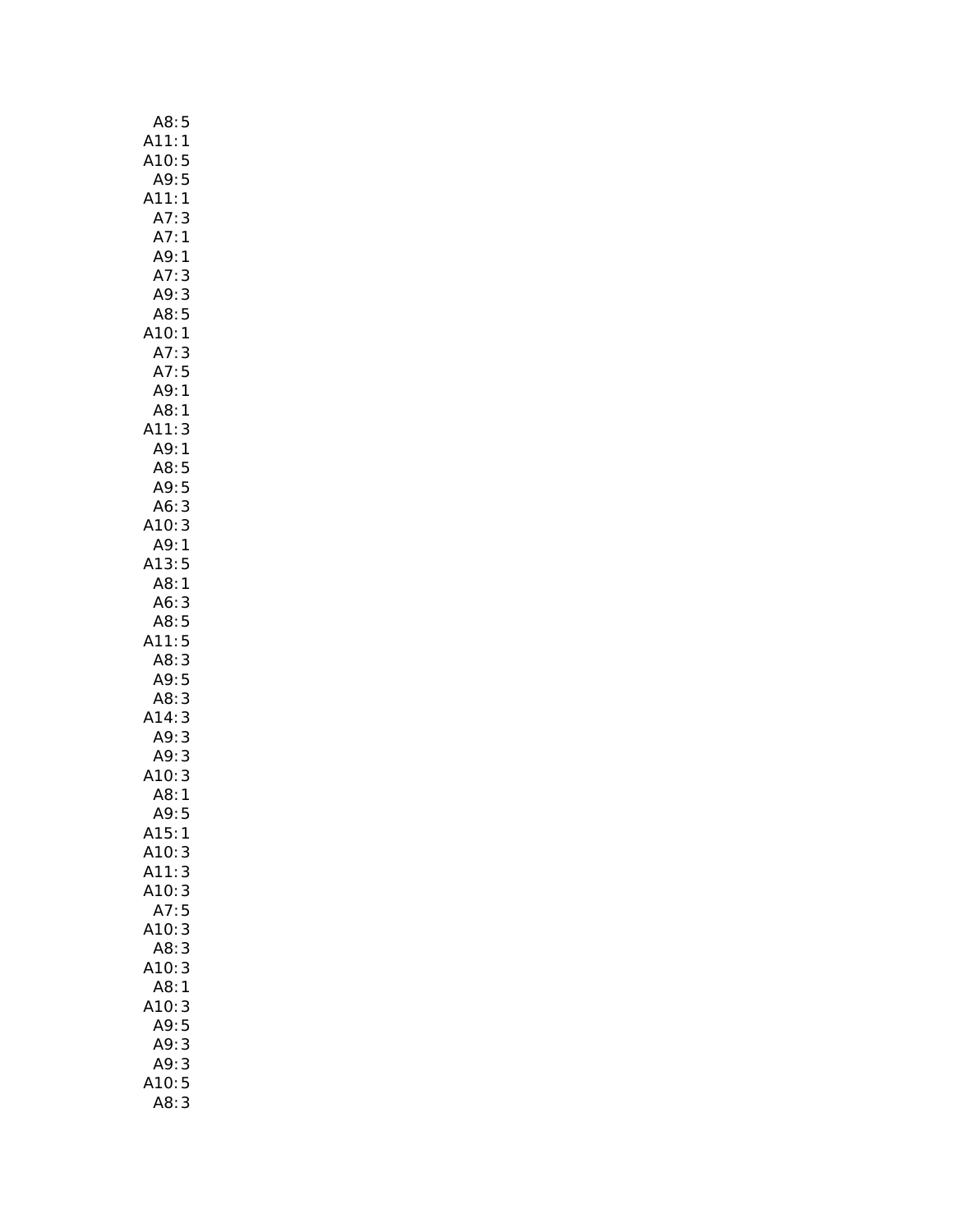| A10:5                           |
|---------------------------------|
|                                 |
|                                 |
| A10.5<br>A10:1<br>A10:5<br>A9:5 |
| A9: 1                           |
| A11:3                           |
| A7:3                            |
| A11:1                           |
| A8:3                            |
| A8:3                            |
| A7:1                            |
| A8:5                            |
| A12:5                           |
| A9:3                            |
| A7:5                            |
| $\frac{AB:5}{1}$                |
| A9:1<br>.<br>A7: 3              |
|                                 |
| A10:1                           |
| A6:<br>5                        |
| A8:1<br>A12:1                   |
|                                 |
| A7:1<br>A7:3                    |
| A8:1                            |
| A9:5                            |
| A8:5                            |
| A12:1                           |
| A9:<br>3                        |
| A10:1                           |
| A7:1                            |
| A9:<br>1                        |
| A7:3                            |
| A14:1                           |
| A8:<br>1                        |
| A8:<br>3                        |
| A9:<br>$\mathbf{1}$             |
| A9:<br>5                        |
| A10:3                           |
| A8:1                            |
| A11:<br>3                       |
| A14:1                           |
| A9:<br>3                        |
| A13:<br>3                       |
| A9:3                            |
| 3<br>A6:                        |
| A9:5                            |
| 3<br>A12:                       |
| A11:<br>1                       |
| A10:<br>1                       |
| A8:<br>$\mathbf{1}$             |
| A12:5                           |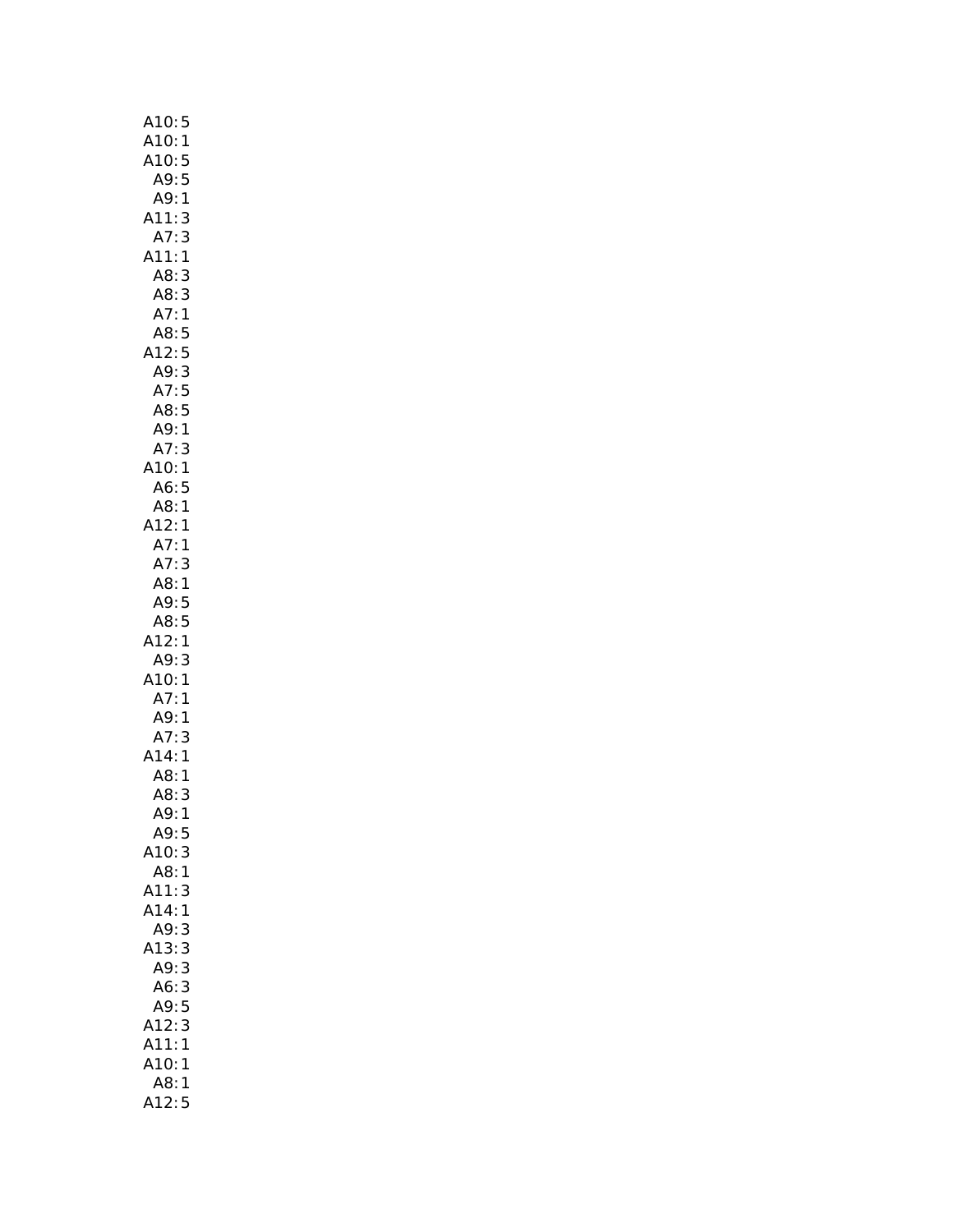| A8:<br>3                                                                         |
|----------------------------------------------------------------------------------|
| $\begin{array}{c} 1 \\ 1 \end{array}$<br>A6:1<br>A6:1<br>A10:1<br>A10:1<br>A10:5 |
|                                                                                  |
|                                                                                  |
|                                                                                  |
| 5                                                                                |
| 3<br>A9:                                                                         |
| A7:3                                                                             |
| A10:1                                                                            |
| 3<br>A8:                                                                         |
| 3<br>1<br>A7:                                                                    |
| A11:                                                                             |
| A9:<br>1                                                                         |
| A14:<br>5                                                                        |
| <br>A11:<br>$\mathbf{1}$                                                         |
|                                                                                  |
|                                                                                  |
|                                                                                  |
| A14:5<br>A8:3<br>A8:5<br>A6:5<br>A10:3<br>A7:1<br>A7:1                           |
|                                                                                  |
|                                                                                  |
|                                                                                  |
| A12:1                                                                            |
| A9:1                                                                             |
| A8: 5<br>A9: 5                                                                   |
|                                                                                  |
| A8:3<br>A7:5<br>A8:3<br>A9:5<br>A7:3<br>A8:3                                     |
|                                                                                  |
|                                                                                  |
|                                                                                  |
|                                                                                  |
|                                                                                  |
| A7:<br>$\mathbf{1}$                                                              |
| A9: 5<br>A6: 5                                                                   |
|                                                                                  |
| A9:<br>3                                                                         |
| 5<br>411:                                                                        |
| A8:<br>3                                                                         |
| A7:3                                                                             |
| A11:<br>1                                                                        |
| A10:<br>5                                                                        |
| A10:5                                                                            |
| A10:1                                                                            |
| A8:<br>3                                                                         |
| 5<br>A10:                                                                        |
| 5<br>A10:                                                                        |
| A8:<br>5                                                                         |
| A8:<br>3                                                                         |
| 3<br>A9:                                                                         |
| 5<br>A7:                                                                         |
| 5<br>A6:                                                                         |
| A8:<br>$\mathbf{1}$                                                              |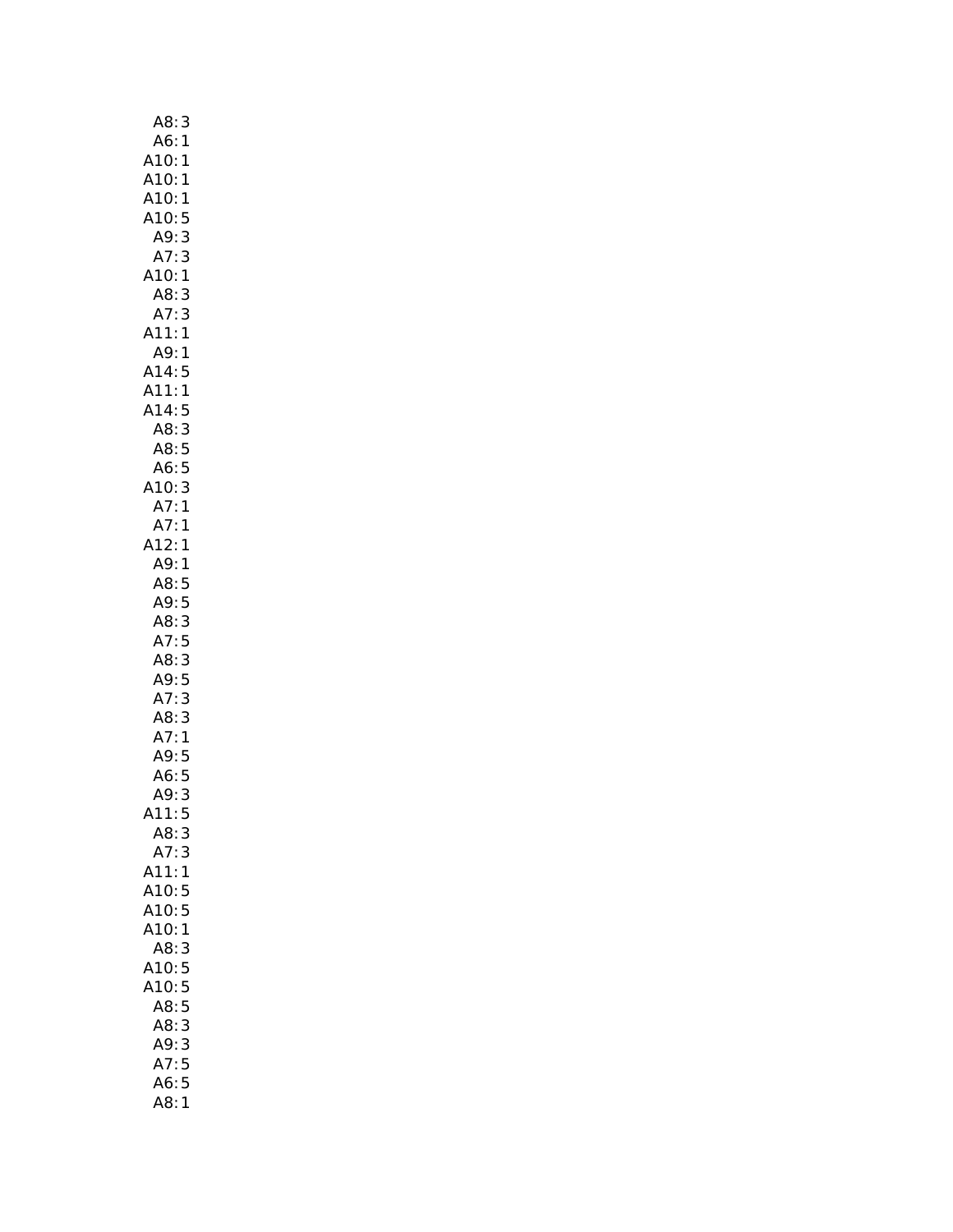| A11:3                                               |
|-----------------------------------------------------|
| 5<br>A9:                                            |
| A9:<br>$\mathbf{1}$                                 |
| A8:5                                                |
| A6:5                                                |
| A9:                                                 |
| A8:                                                 |
| 533351<br>A9:                                       |
| A8:                                                 |
| A11:                                                |
| A5:                                                 |
| A8:<br>:411<br>:47                                  |
| 3                                                   |
|                                                     |
| A7: 3<br>A9: 1<br>A10: 1<br>A10: 5                  |
|                                                     |
| A8:5                                                |
| 3<br>A11:                                           |
| A11:                                                |
| 11:3<br>A9:5                                        |
| A8:3                                                |
| $\frac{3}{1}$<br>A7:                                |
| A6:                                                 |
| (11)                                                |
|                                                     |
|                                                     |
|                                                     |
| 5333133<br>A8:<br>A9:<br>A10:<br>A8:<br>A10:<br>A8: |
|                                                     |
| A8:3<br>A7:5<br>A10:1<br>A7:1                       |
|                                                     |
|                                                     |
| A13:1                                               |
| A9:<br>3                                            |
| A8:<br>3                                            |
| A14:3                                               |
| A8:<br>3                                            |
| A7:5                                                |
| 5<br>A10:                                           |
| A12:<br>1                                           |
| A9:<br>5<br>5                                       |
| A9:<br>A10:<br>5                                    |
| A9:<br>1                                            |
| 5<br>A8:                                            |
| A9:<br>1                                            |
| A10:<br>3                                           |
| A10:<br>1                                           |
| A11:<br>5                                           |
| A9:<br>$\mathbf{1}$                                 |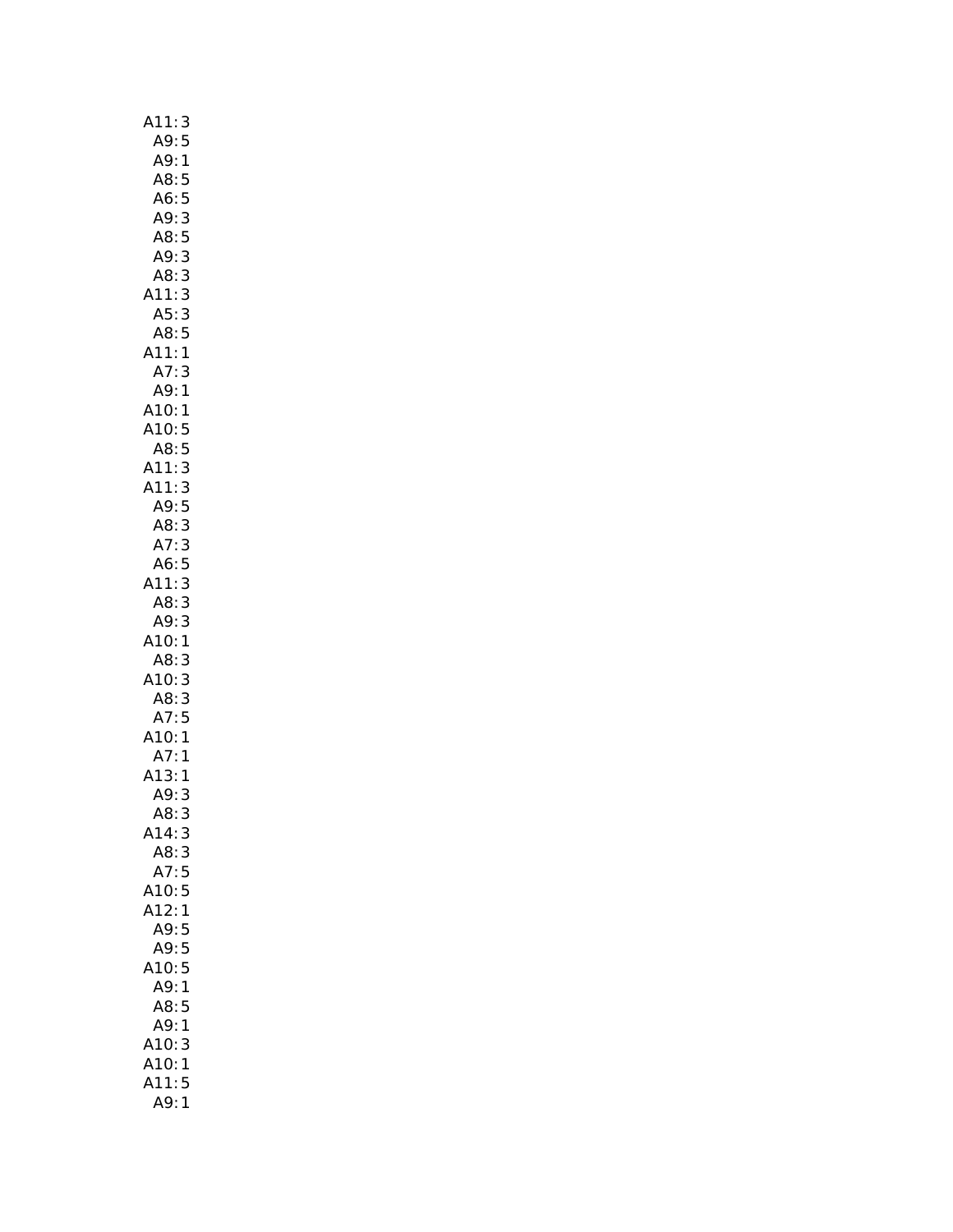| 1<br>A11:                    |
|------------------------------|
| A6:<br>5                     |
| A13:1                        |
| A9:1                         |
| 5<br>A6:                     |
| 3<br>A9:                     |
| A9:1                         |
| A9:<br>5                     |
| A7:1                         |
| A9:<br>5                     |
| 3<br>3<br>A10:               |
| A10:                         |
| A10:<br>A9:<br>3             |
| $\mathbf{1}$                 |
| A7:<br>1                     |
| A6:5                         |
| A11:1                        |
| A8:<br>$\frac{3}{5}$         |
| A11:                         |
| A9:1                         |
| A8:5                         |
| A10:1                        |
| A11:<br>5                    |
| A10:<br>$\mathbf{1}$         |
| A14:5<br>1                   |
| A7:<br>A11:                  |
| 5                            |
| A8:1<br>A10:<br>$\mathbf{1}$ |
| A6:<br>3                     |
| A6: 1<br>A7: 3<br>^-         |
| 3                            |
| A7:5                         |
| A8:1                         |
| A7:<br>3                     |
| A9:1                         |
| A10:<br>L                    |
| A11:3                        |
| A7:3                         |
| A9:5                         |
| A9:5                         |
| A9:<br>$\mathbf{1}$          |
| A9:5                         |
| A8:<br>3                     |
| A12:<br>1                    |
| A7:<br>3                     |
| 5<br>A8:                     |
| A10:<br>3                    |
| A8:<br>$\mathbf{1}$          |
| 5                            |
| A10:<br>A10:<br>3            |
| A6:<br>$\mathbf{1}$          |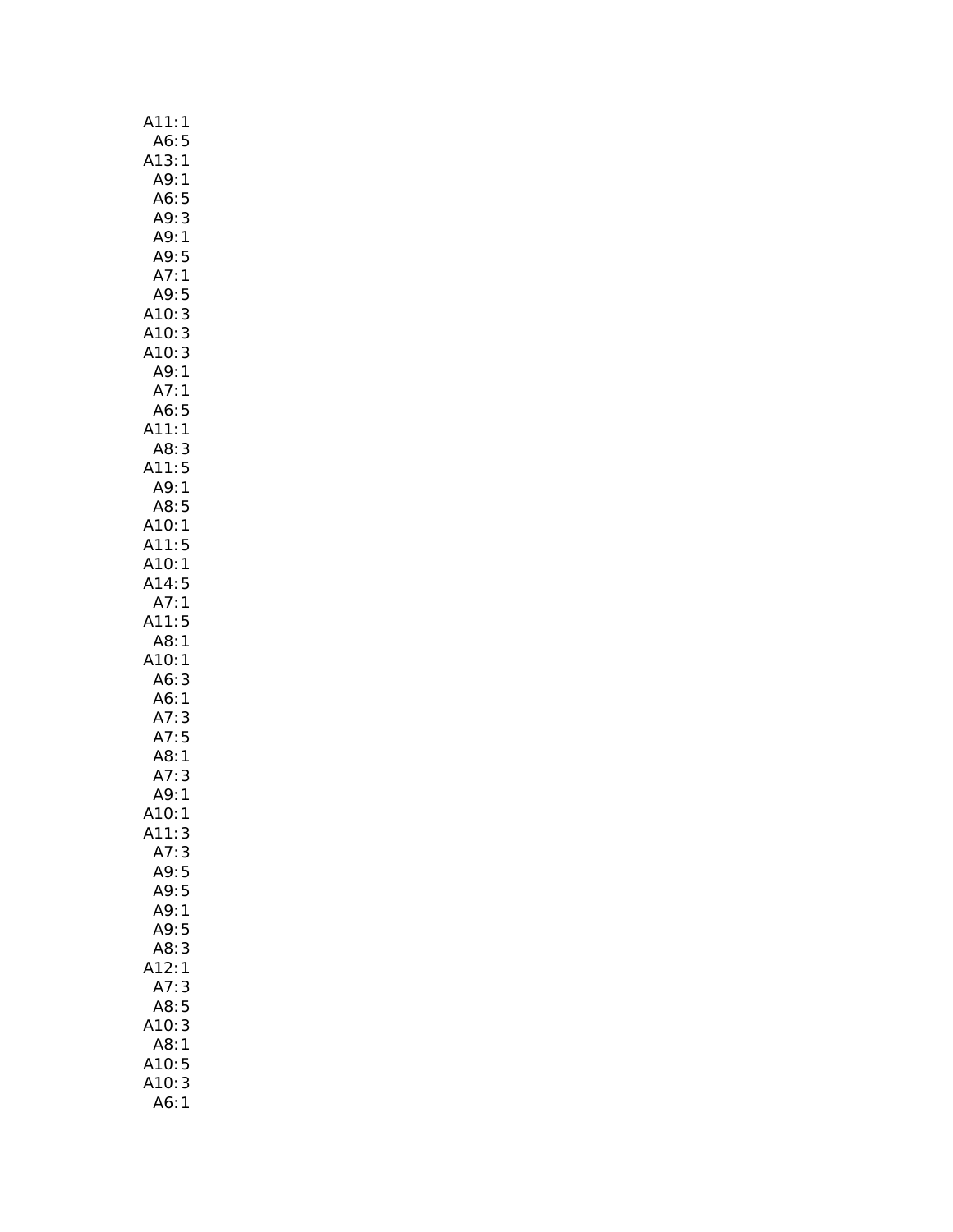| A14:<br>1                                                                               |
|-----------------------------------------------------------------------------------------|
| A11:<br>5                                                                               |
|                                                                                         |
|                                                                                         |
| A9:3<br>A7:5<br>A18:3<br>A11:5                                                          |
|                                                                                         |
| $\mathbf{1}$<br>A11:                                                                    |
| A7:<br>5                                                                                |
| A11:<br>A13:<br>$\mathbf{1}$                                                            |
|                                                                                         |
|                                                                                         |
|                                                                                         |
|                                                                                         |
| 3: 3<br>A7: 5<br>A10: 1<br>A12: 1<br>A7: 5<br>A10: 1<br>A11: 1<br>A                     |
|                                                                                         |
|                                                                                         |
|                                                                                         |
|                                                                                         |
|                                                                                         |
|                                                                                         |
|                                                                                         |
|                                                                                         |
|                                                                                         |
| .o: 3<br>A8: 5<br>A10: 3<br>A3: 5<br>A3: 5<br>A6: 5<br>A6: 5<br>A6: 5<br>A6: 5<br>A8: 3 |
|                                                                                         |
|                                                                                         |
| A11:<br>A13:<br>A11:<br>5                                                               |
|                                                                                         |
|                                                                                         |
| 5531<br>A9: A9: A7: A11: A11: A12: A2                                                   |
|                                                                                         |
| $\frac{3}{5}$                                                                           |
|                                                                                         |
| $\mathbf{1}$                                                                            |
| A8:<br>5                                                                                |
| A9:<br>5<br>A6:3                                                                        |
| A9:3                                                                                    |
| A8:3                                                                                    |
| A9:5                                                                                    |
| 5<br>10:                                                                                |
| A7:<br>5                                                                                |
| A8:<br>5                                                                                |
| A13:<br>5                                                                               |
| A7:<br>1                                                                                |
| A8:<br>3                                                                                |
| A12:<br>1                                                                               |
| A12:<br>5                                                                               |
| 3<br>A9:                                                                                |
| 5<br>A7:                                                                                |
| A8:<br>5                                                                                |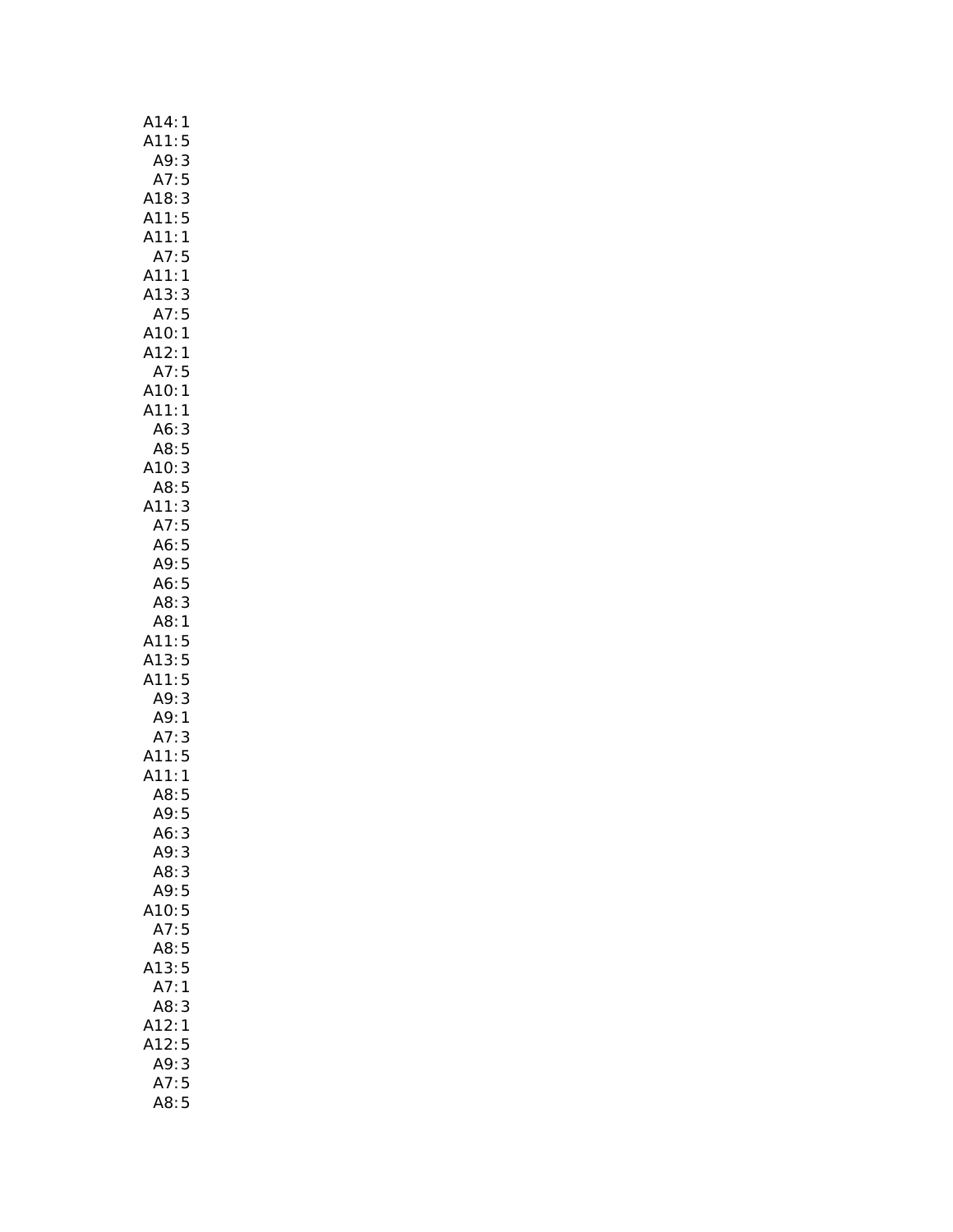| A8:<br>$\mathbf{3}$  |
|----------------------|
| 5<br>A10:            |
| A9:5                 |
| A10:<br>3            |
| A11:<br>$\mathbf{1}$ |
| A12:<br>3            |
| A8:5                 |
| A7:<br>3             |
| A8:5                 |
| A10:1                |
| A9:<br>3             |
| A9:5                 |
| A10:<br>1            |
| A9:<br>$\mathbf{1}$  |
| A13: A7: A7:<br>5    |
| 3                    |
| 5<br>A7:             |
| A8:3                 |
| A11:5                |
| A7:1                 |
| A10:<br>3            |
| A7:5                 |
| 3<br>A8:             |
| A10:1                |
| A10:<br>1            |
| A8:<br>1             |
| A8:<br>1             |
| A14:<br>1            |
| A7:5                 |
| A6:<br>$\mathbf{1}$  |
| A8:5                 |
| A8: 1<br>A13: 1      |
|                      |
| A7:<br>5             |
| 3<br>A10:            |
| A14:<br>3            |
| A11:<br>3            |
| A9:1                 |
| A8:<br>5             |
| 3<br>A9:             |
| A7:<br>1             |
| 10:<br>1             |
| A8:<br>1             |
| A13:<br>5            |
| A8:<br>1             |
| A11:<br>3            |
| A12:<br>1            |
| A8:<br>1             |
| A8:<br>3             |
| A9:<br>3             |
| A8:3                 |
| A9:<br>$\mathbf{1}$  |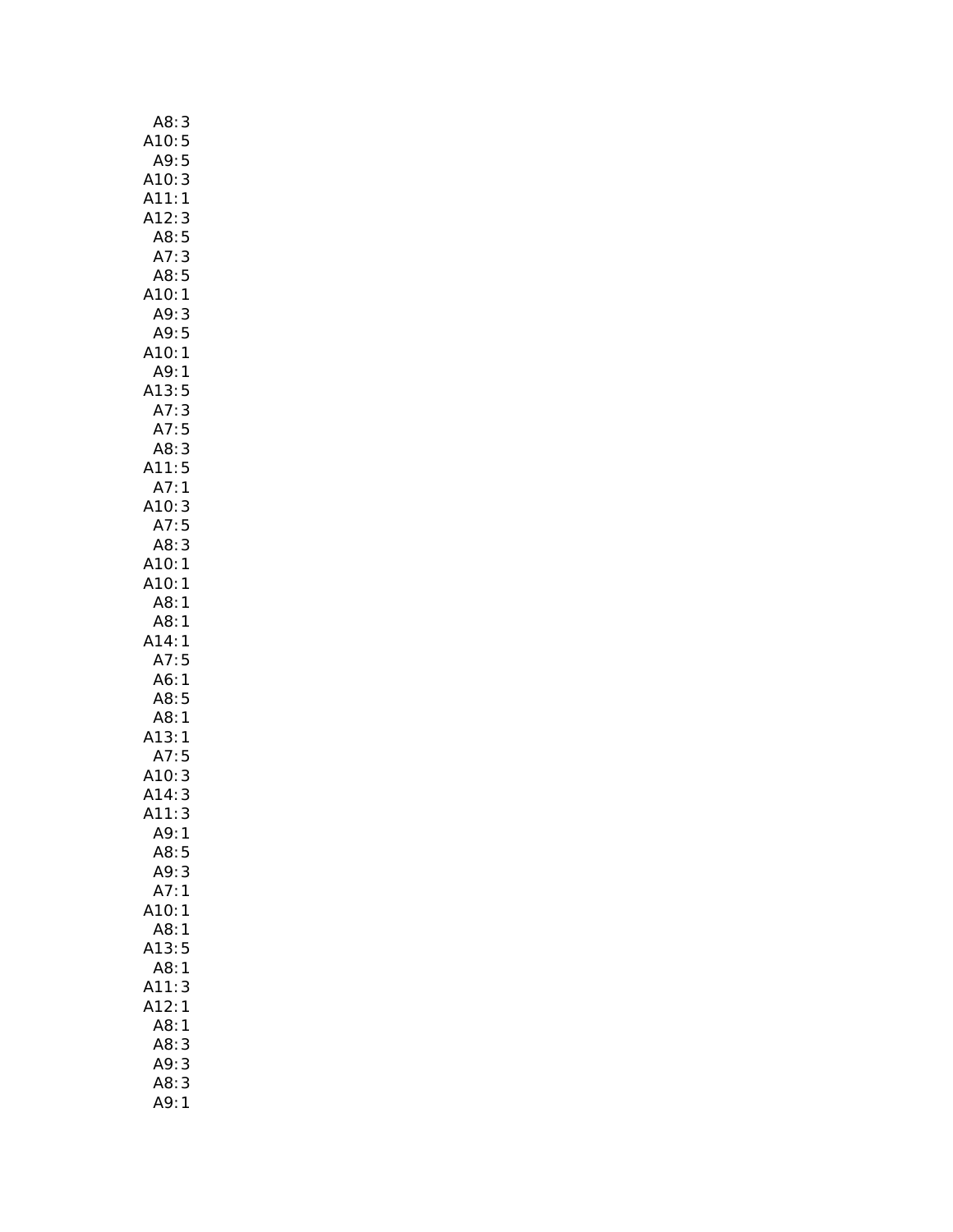| A7:<br>1                                       |
|------------------------------------------------|
| A8:3                                           |
| A7:<br>5                                       |
| A10:1                                          |
| A8:<br>5                                       |
| A7:<br>$\mathbf{1}$                            |
| A10:<br>5                                      |
| A8: 3<br>A7: 3                                 |
|                                                |
| A8:3                                           |
| A10:5                                          |
| A10:1                                          |
| A9:<br>3                                       |
| A10:3                                          |
| A9:1                                           |
| A6:5<br>A6:5<br>A11:5<br>A7:5<br>A10:3<br>A9:5 |
|                                                |
|                                                |
|                                                |
|                                                |
| A6: 1<br>A12: 1                                |
|                                                |
| A8:1                                           |
| A11:3<br>A11:5                                 |
|                                                |
| A6:5                                           |
| A13:3                                          |
| A14:3                                          |
| A9:5                                           |
| A9: 3                                          |
| A8:3                                           |
| A13:1                                          |
| A9:1                                           |
| A12:<br>3                                      |
| A9:1                                           |
| A7:<br>3                                       |
| 5<br>A6:                                       |
| A10:<br>3                                      |
| A8:3                                           |
| A6:5                                           |
| A7:<br>5                                       |
| A8:<br>$\overline{1}$                          |
| A9:<br>3                                       |
| A8:<br>3                                       |
| A11:<br>3                                      |
| A12:<br>1                                      |
| A9:<br>5                                       |
| 3<br>A8:                                       |
| 3<br>A14:                                      |
| A7:<br>3                                       |
| A8:<br>1                                       |
| A8:<br>5                                       |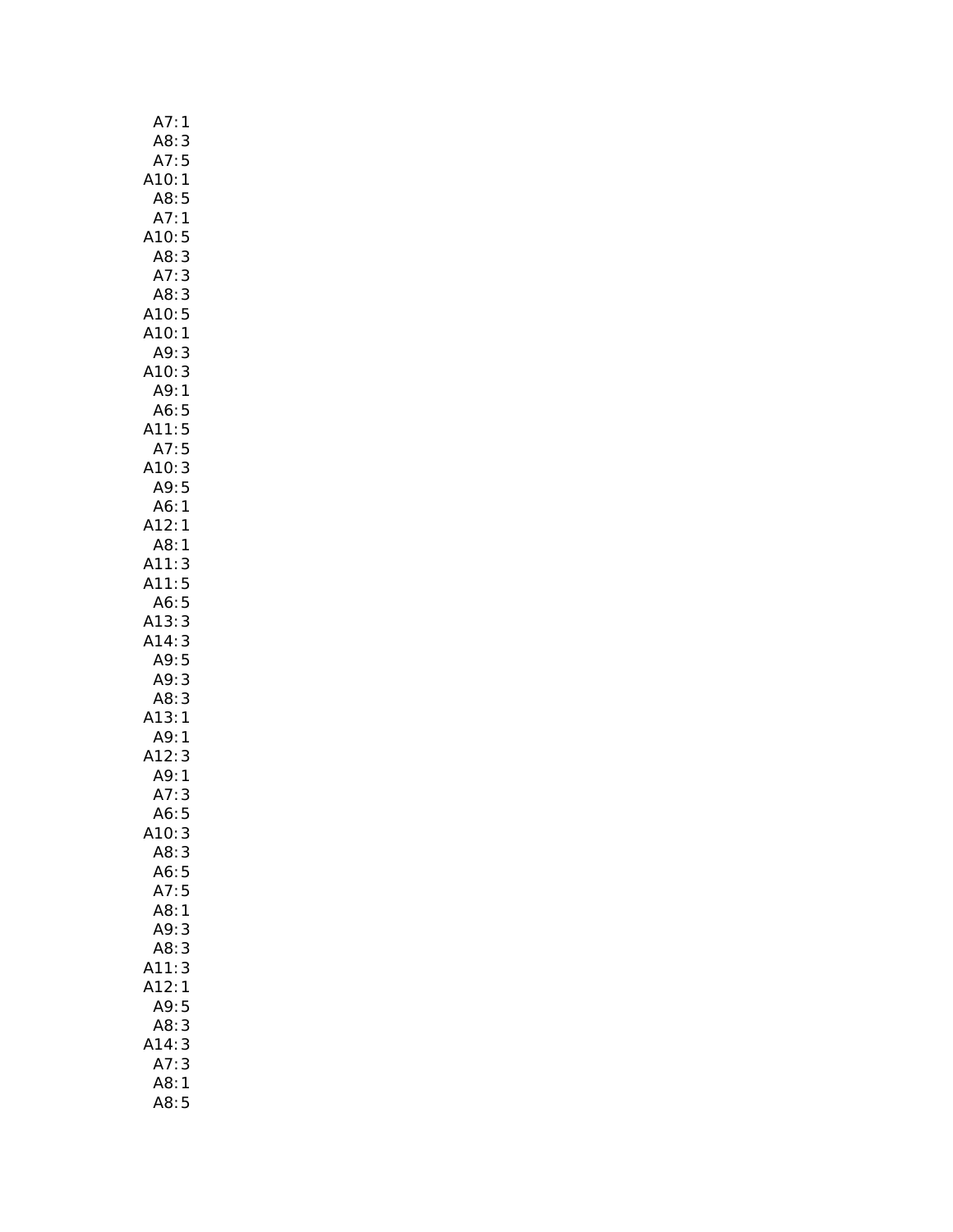| A9:<br>1                                                                          |
|-----------------------------------------------------------------------------------|
| A8:<br>1                                                                          |
| A9:1                                                                              |
| A13:<br>A10:<br>A10:<br>A14:<br>A12:<br>A7:<br>$\frac{3}{5}$                      |
|                                                                                   |
| $\mathbf{1}$                                                                      |
|                                                                                   |
| $\begin{array}{c} 3 \\ 3 \end{array}$                                             |
|                                                                                   |
| 3<br>A11:                                                                         |
| A9:1                                                                              |
| A11:3                                                                             |
| A8:5                                                                              |
| A8: 1<br>A8: 1                                                                    |
|                                                                                   |
|                                                                                   |
|                                                                                   |
|                                                                                   |
|                                                                                   |
|                                                                                   |
|                                                                                   |
|                                                                                   |
|                                                                                   |
| A10:1<br>A7:3<br>A11:3<br>A12:5<br>A9:3<br>A9:5<br>A9:3<br>A7:5<br>A13:5<br>A11:3 |
|                                                                                   |
|                                                                                   |
| A7:3                                                                              |
| A10:1                                                                             |
| A13:5<br>A8:3                                                                     |
|                                                                                   |
|                                                                                   |
|                                                                                   |
|                                                                                   |
| A8:5<br>A10:3<br>A3:5<br>A3:5<br>A6:5                                             |
|                                                                                   |
| .<br>3<br>A8:                                                                     |
| 10:<br>1                                                                          |
| A8:<br>3                                                                          |
| A8:<br>1                                                                          |
| A10:<br>5                                                                         |
| A11:<br>1                                                                         |
| A8:<br>3                                                                          |
| A6:<br>5                                                                          |
| 3<br>A7:                                                                          |
| 5<br>A10:                                                                         |
| A9:<br>1                                                                          |
| A6:<br>1                                                                          |
| A9:<br>1                                                                          |
| 11:<br>1                                                                          |
| A9:<br>5                                                                          |
| A14:5                                                                             |
| A11:<br>3                                                                         |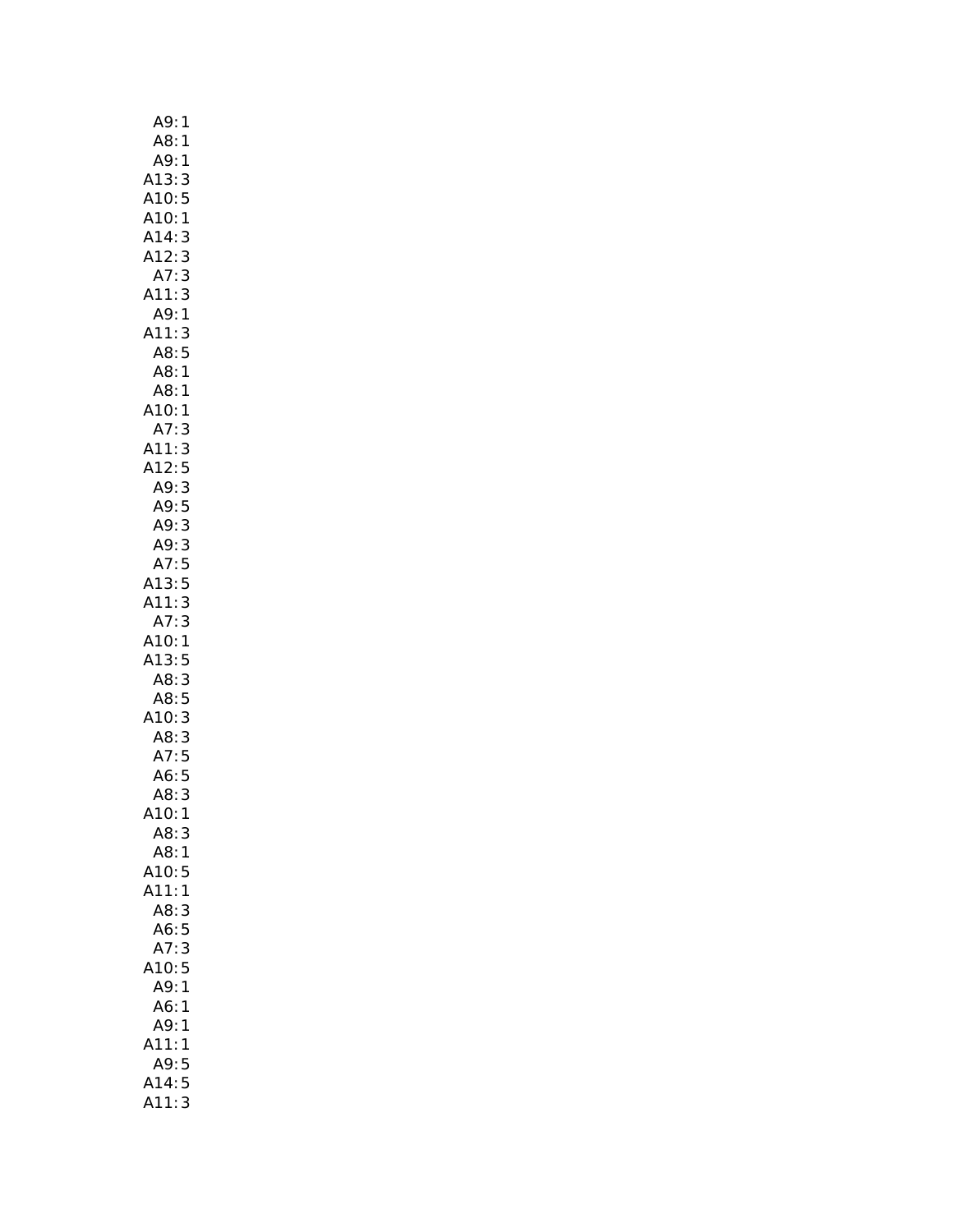| A9:<br>5                              |
|---------------------------------------|
| A9:<br>$\mathbf{1}$                   |
| A9:<br>3                              |
| A8:<br>3                              |
| A8:<br>$\mathbf{1}$                   |
| A9: 1                                 |
| A8:1                                  |
| 3<br>A9:                              |
| A8:1                                  |
| 3<br>A11:                             |
| $\vdots$<br>A7<br>3                   |
| A9:<br>$\mathbf{1}$                   |
| A7:<br>3<br>A8:                       |
| 3<br>$A = 5$<br>A10:5<br>A8:5<br>A9:5 |
|                                       |
|                                       |
| A8:3                                  |
| A9: 3                                 |
| A10: 3                                |
| 3<br>A7:                              |
| A6:5                                  |
| A9:1                                  |
| 10:1                                  |
| A9:<br>3                              |
|                                       |
| A9:5<br>A9:3                          |
| 3<br>A8:                              |
| 3<br>A7:                              |
| -----<br>A8:5<br>A6:5                 |
|                                       |
| A8:5                                  |
| A17:5<br>A12:1                        |
|                                       |
| A7:<br>3                              |
| A9:5<br>$\mathbf{1}$                  |
| A11:<br>A9:3                          |
| A10:3                                 |
| A14:5                                 |
| A9:3                                  |
| A8:3                                  |
| A6:<br>3                              |
| A13:<br>5                             |
| A9:<br>5                              |
| 3<br>A9:                              |
| 3<br>A7:                              |
| A9:<br>5                              |
| A10:<br>3                             |
| 10A:1                                 |
| A10:1                                 |
| A8:5                                  |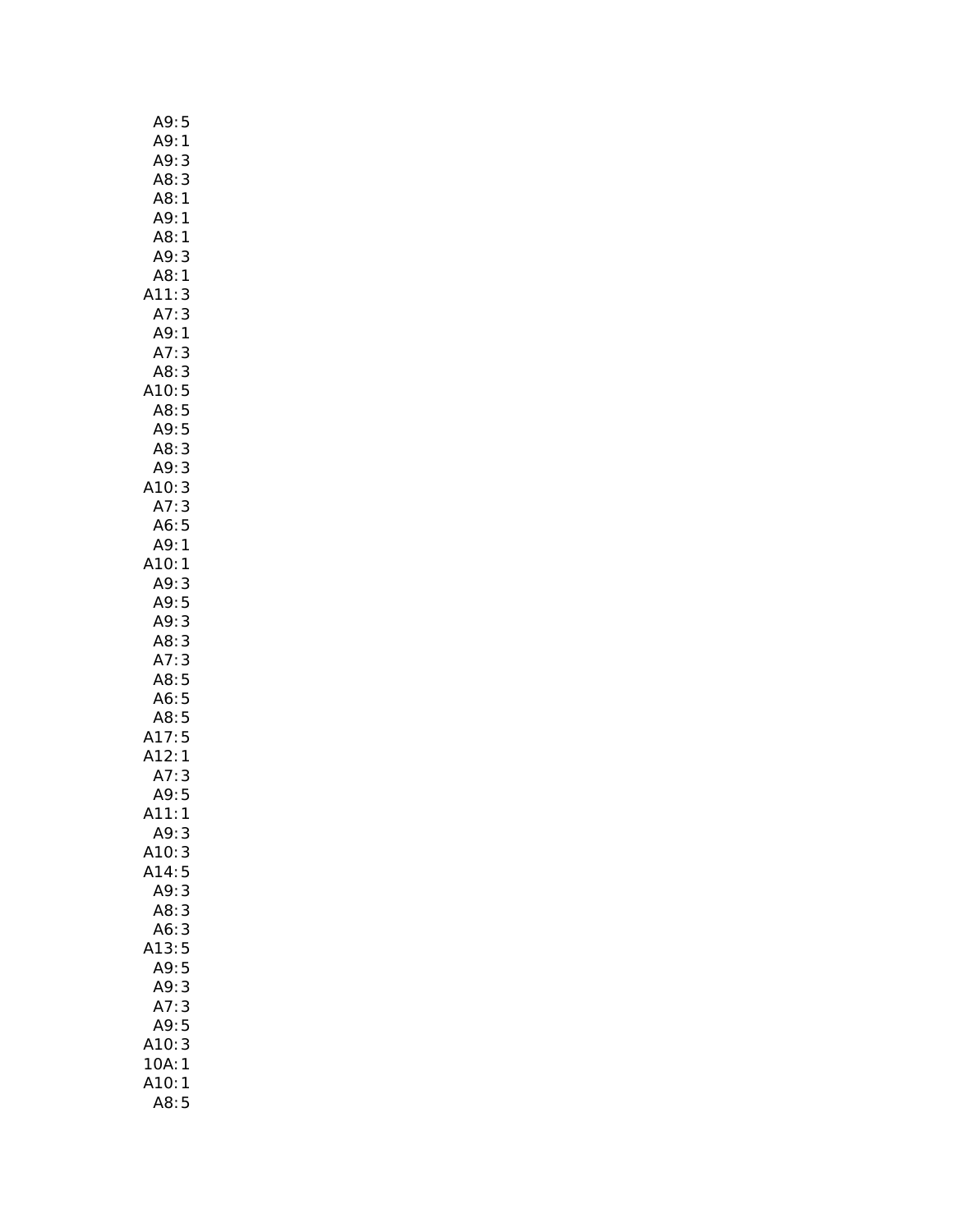| A13:<br>$\mathbf{1}$             |
|----------------------------------|
| A6:3                             |
| 5<br>A8: 5<br>A6: 1              |
|                                  |
| A8:1                             |
| A7:5<br>A10:5                    |
|                                  |
| A7:3                             |
| A10:<br>3                        |
| A10:5<br>A10:3<br>A13:1          |
|                                  |
|                                  |
| A10:<br>A10:<br>A13:<br>A7:<br>5 |
| 3<br>A9:                         |
| $\mathbf{1}$                     |
| A14:<br>A10:<br>1                |
| A7:5                             |
| A11:<br>$\mathbf{1}$             |
| A7:5                             |
| A10:5                            |
|                                  |
| A8: 3<br>A9: 5                   |
| 3<br>A7:                         |
| A10:1                            |
| A8:5                             |
|                                  |
| A7: 3<br>A8: 5                   |
| A9:5                             |
| A6:3                             |
|                                  |
| A8: 1<br>A9: 5                   |
| A11:<br>$\mathbf{1}$             |
| A8:5                             |
|                                  |
|                                  |
| .<br>A6: 3<br>A8: 5<br>A8: 5     |
| 3<br>A7:                         |
| A9:3                             |
| A7:5                             |
| A9:5                             |
| A10:3                            |
| A7:<br>3                         |
| A10:<br>1                        |
| A11:<br>5                        |
| A6:<br>3                         |
| A12:<br>3                        |
| 3<br>A12:                        |
| A7:<br>1                         |
| A9:<br>3                         |
|                                  |
| A8: 3<br>A9:<br>3                |
| A7:3                             |
|                                  |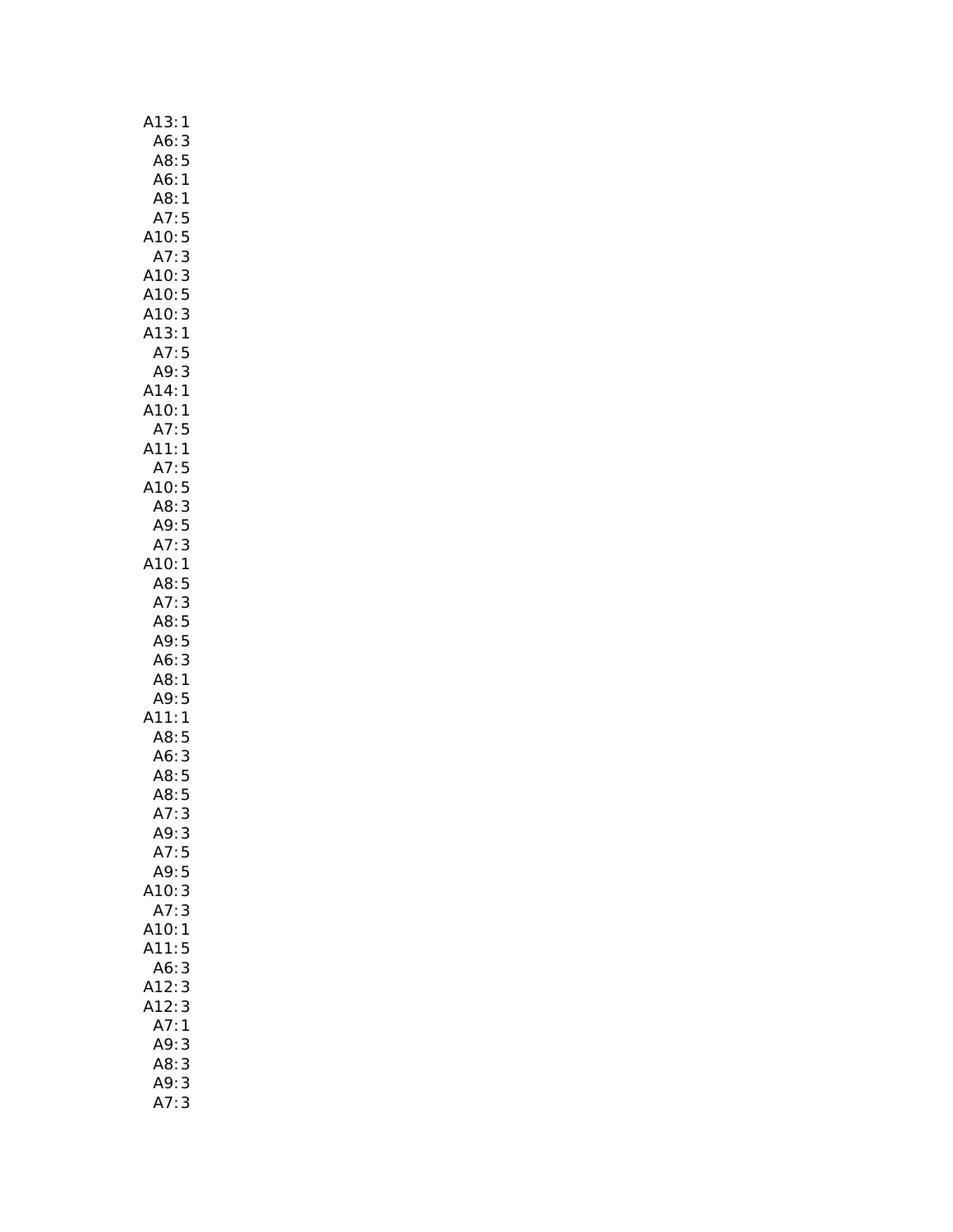| A10:1                                                                                                                                             |
|---------------------------------------------------------------------------------------------------------------------------------------------------|
| A7:<br>3                                                                                                                                          |
|                                                                                                                                                   |
| A7: 3<br>A11: 3<br>A11: 1<br>A<br>A 11<br>A 9 : 1<br>A 6 : 5<br>A 9 : 3<br>A 12 : 1<br>A 9 : 1<br>A 10 : 3<br>A 7 : 5<br>A 10 : 3<br>A 7 : 5<br>1 |
|                                                                                                                                                   |
|                                                                                                                                                   |
|                                                                                                                                                   |
|                                                                                                                                                   |
|                                                                                                                                                   |
|                                                                                                                                                   |
|                                                                                                                                                   |
|                                                                                                                                                   |
|                                                                                                                                                   |
|                                                                                                                                                   |
|                                                                                                                                                   |
|                                                                                                                                                   |
|                                                                                                                                                   |
|                                                                                                                                                   |
|                                                                                                                                                   |
|                                                                                                                                                   |
|                                                                                                                                                   |
| A7:5<br>A7:5<br>A14:3<br>A7:5<br>A8:3<br>A7:1<br>A9:1<br>A7:5<br>A7:5<br>A14:1<br>A11:1<br>A11:1                                                  |
|                                                                                                                                                   |
|                                                                                                                                                   |
|                                                                                                                                                   |
| 3<br>1                                                                                                                                            |
|                                                                                                                                                   |
| 1                                                                                                                                                 |
| A8:<br>A7:<br>A6:<br>A10:<br>A10:<br>A8:<br>A12:<br>$\begin{array}{c} 3 \\ 3 \end{array}$                                                         |
|                                                                                                                                                   |
|                                                                                                                                                   |
| 3                                                                                                                                                 |
| A6: 1<br>A10: 3<br>3                                                                                                                              |
| 3<br>A8:                                                                                                                                          |
| A13:<br>3                                                                                                                                         |
| A8:1                                                                                                                                              |
| A8:<br>5                                                                                                                                          |
| A9:1                                                                                                                                              |
| A9:<br>5                                                                                                                                          |
| 3<br>A10:                                                                                                                                         |
| A14:<br>1                                                                                                                                         |
| 3<br>A9:                                                                                                                                          |
| 5<br>A8:                                                                                                                                          |
| 5<br>A7:                                                                                                                                          |
| A10:<br>3                                                                                                                                         |
| A9:<br>1                                                                                                                                          |
| A9:<br>1                                                                                                                                          |
| A9:<br>3                                                                                                                                          |
| A9:<br>$\mathbf{1}$                                                                                                                               |
| A10:5                                                                                                                                             |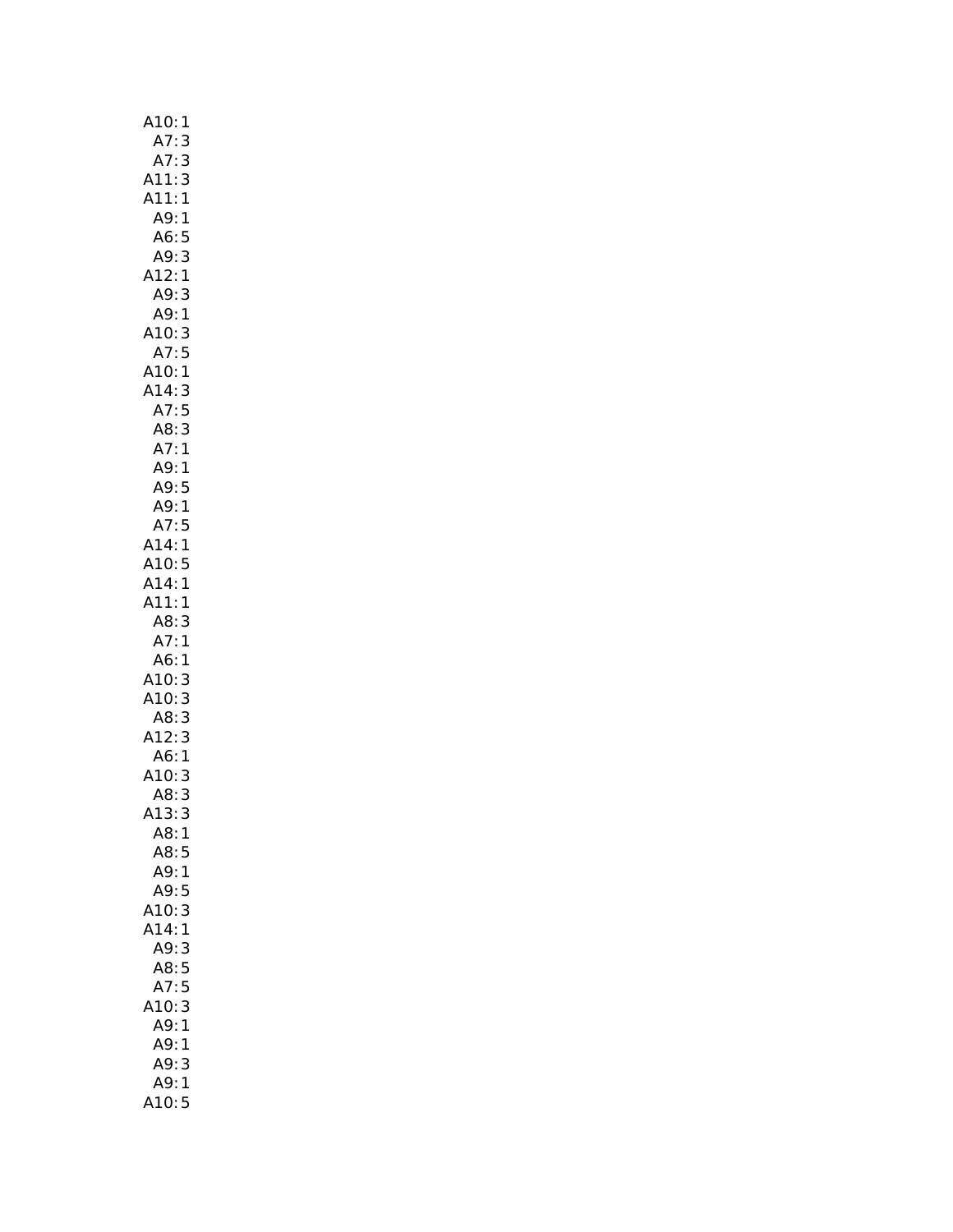| A9:5                                  |  |
|---------------------------------------|--|
| A8:5                                  |  |
| A9:<br>$\mathsf{3}$                   |  |
| 5<br>A8:                              |  |
| A6:                                   |  |
| $\frac{3}{5}$<br>A8:                  |  |
| A8:1                                  |  |
|                                       |  |
| A9:1                                  |  |
| A6:3                                  |  |
| A9:3                                  |  |
| A12:5                                 |  |
| A6:5                                  |  |
| A14:1                                 |  |
| A7:5                                  |  |
| A6:3                                  |  |
|                                       |  |
|                                       |  |
| $A5:5$<br>$A8:3$<br>$9:05$<br>$A10:3$ |  |
|                                       |  |
|                                       |  |
| A8:1<br>A8:3<br>A11:5                 |  |
|                                       |  |
|                                       |  |
| 5<br>A7:                              |  |
| A7:3                                  |  |
| A9: 5<br>A9: 5                        |  |
|                                       |  |
| A10:3                                 |  |
| A12:1                                 |  |
| A13:5                                 |  |
| A9:3                                  |  |
|                                       |  |
| A8: 1<br>A9: 1<br>A7: 1               |  |
|                                       |  |
| A,<br>A9:1<br>14:3                    |  |
|                                       |  |
|                                       |  |
| A14:<br>A11:<br>--<br>3               |  |
| A7:3                                  |  |
| A7:<br>5                              |  |
| 5<br>A10:                             |  |
| A13:<br>3                             |  |
| A9:<br>1                              |  |
| A7:<br>5                              |  |
| A7:5                                  |  |
| A6:3                                  |  |
| A8:5                                  |  |
| 3<br>A9:                              |  |
|                                       |  |
| 1<br>A8:                              |  |
| A9:<br>1                              |  |
| A10:<br>1                             |  |
| A12:<br>1                             |  |
| A9:<br>3                              |  |
| A7:<br>3                              |  |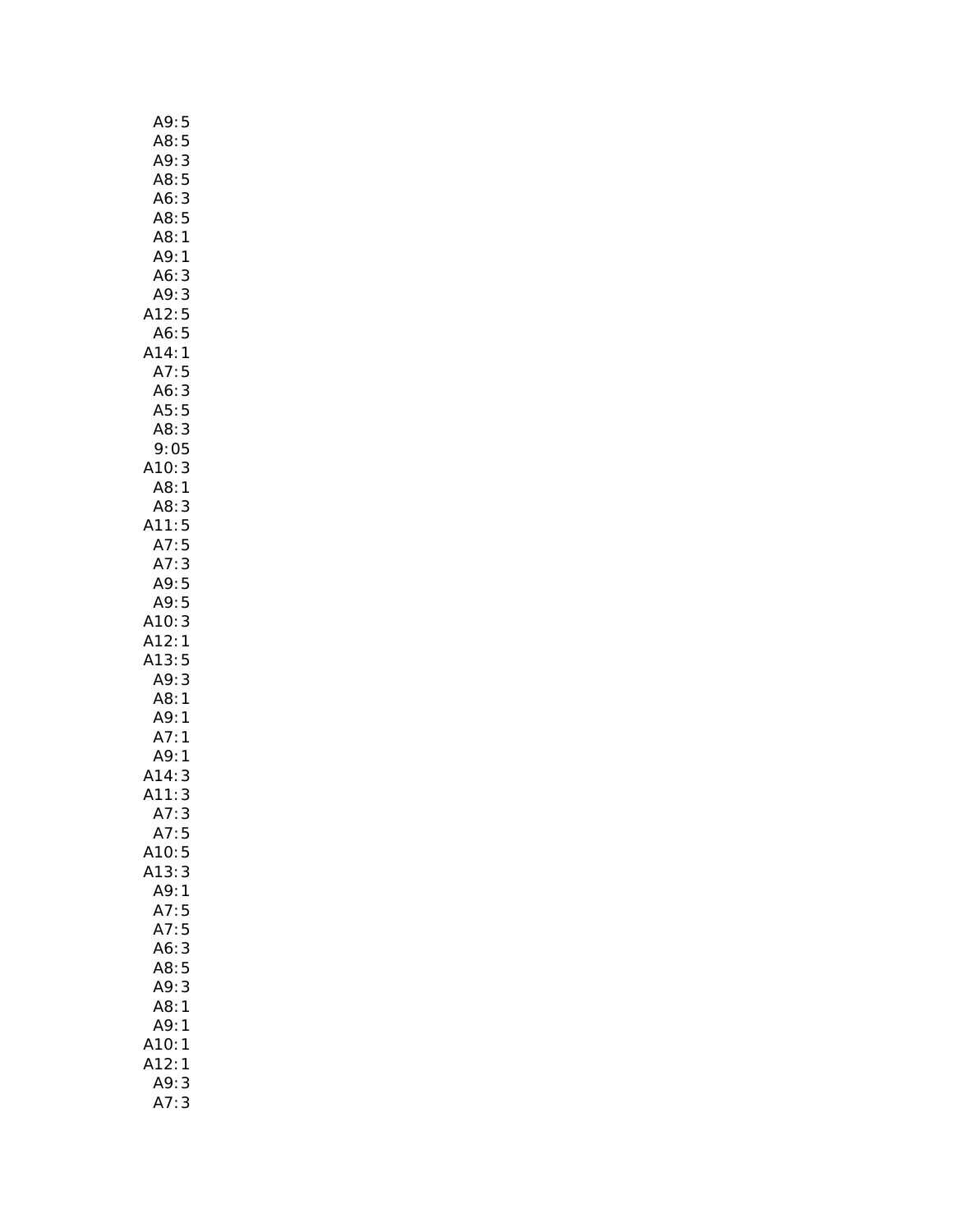| A9:                                                  | 3            |
|------------------------------------------------------|--------------|
| A9:                                                  | 3            |
| A8:                                                  | 1            |
|                                                      | 3            |
| .<br>A13:<br>A12:                                    | $\mathbf{1}$ |
| A9:                                                  | 1            |
| A8:3                                                 |              |
|                                                      |              |
| A9:1                                                 |              |
| A8:1                                                 |              |
| A7:                                                  | 3            |
| A9: 5<br>A8: 3                                       |              |
|                                                      |              |
| A10:3                                                |              |
| A9:5                                                 |              |
| A7:1                                                 |              |
| A6:5                                                 |              |
| A9:                                                  | 3            |
| A18:                                                 | 3            |
|                                                      |              |
|                                                      |              |
|                                                      |              |
|                                                      |              |
|                                                      |              |
| A 16:3<br>A 6:3<br>A 13:5<br>A 9:3<br>A 8:5<br>A 3:5 |              |
|                                                      |              |
| A7:3                                                 |              |
|                                                      |              |
|                                                      |              |
| A9:1                                                 |              |
|                                                      |              |
| A9: 5<br>A6: 5                                       |              |
| A7:5                                                 |              |
| A11:                                                 | 3            |
| A13:1                                                |              |
| A8:3                                                 |              |
|                                                      |              |
|                                                      |              |
| A7: 3<br>A7: 3<br>A10: 3<br>A12: 5                   |              |
| A10:1                                                |              |
| A8:                                                  | 1            |
| A10:                                                 | 3            |
| A9:                                                  | 1            |
| A9:                                                  | 3            |
| A10:                                                 |              |
|                                                      | 3            |
| A10:3<br>A8:1                                        |              |
|                                                      |              |
| A10:                                                 | 3            |
| A8:5                                                 |              |
| A9:1                                                 |              |
| A6:                                                  | 1            |
| A8:                                                  | 5            |
| A11:5                                                |              |
| A9:                                                  | 3            |
| A8:<br>A10:5                                         | 1            |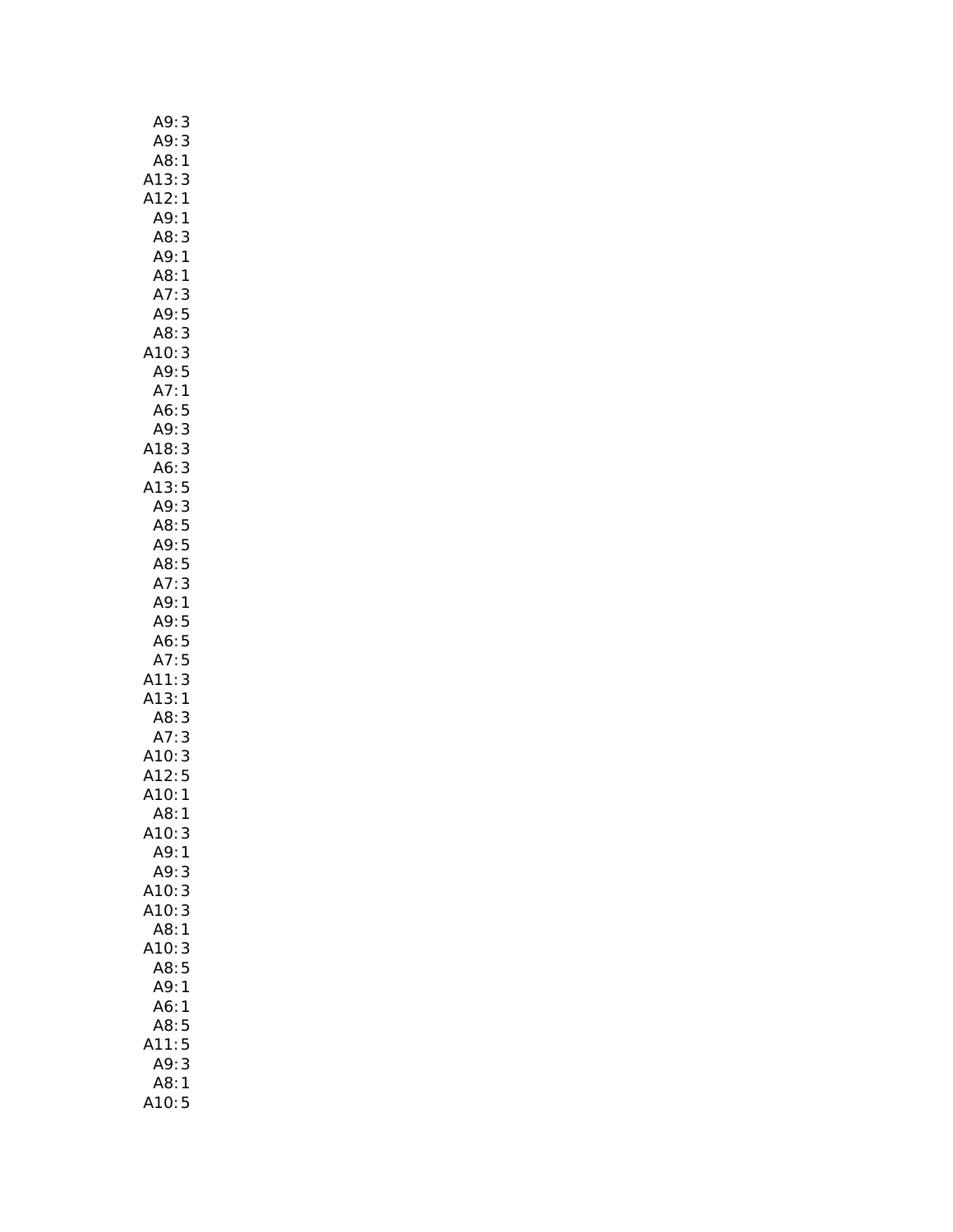| A9:<br>3                        |
|---------------------------------|
| A10:3                           |
| 5<br>A7:                        |
| A14:<br>$\mathbf{1}$            |
| A10:3                           |
| A9: 5<br>A6: 5                  |
|                                 |
| 5<br>A7:                        |
| A10:5                           |
| 3<br>A10:                       |
| A6:<br>3                        |
| A10:<br>$\mathbf{1}$<br>A8:5    |
|                                 |
| .<br>A13: 5<br>A12: 1           |
| A7:<br>3                        |
| 3                               |
| A8: 3<br>A13: 1<br>A11: 5       |
|                                 |
| A8:1                            |
| A9:5                            |
| A8:5                            |
| A6:1                            |
| A9:5                            |
| A8:<br>$\overline{1}$           |
| 10:<br>1                        |
| A9:<br>5                        |
| A10:<br>1                       |
| A10:<br>3                       |
| 3<br>A6:                        |
| $\frac{1}{3}$<br>A9:            |
| .<br>A8:1                       |
| A11:<br>A10:<br>$\mathbf{1}$    |
| 3                               |
| A6:<br>3<br>A10:1               |
|                                 |
| A8:<br>3<br>A9:<br>$\mathbf{1}$ |
| A8:<br>5                        |
| A8:1                            |
| A9:<br>3                        |
| 13:<br>3                        |
| A8:<br>1                        |
| A8:<br>5                        |
| A9:<br>3                        |
| 3<br>A7:                        |
| A9:<br>1                        |
| A11:<br>1                       |
| A9:<br>5                        |
| 410:<br>$\mathbf{1}$            |
| A8:<br>3                        |
| A9:5                            |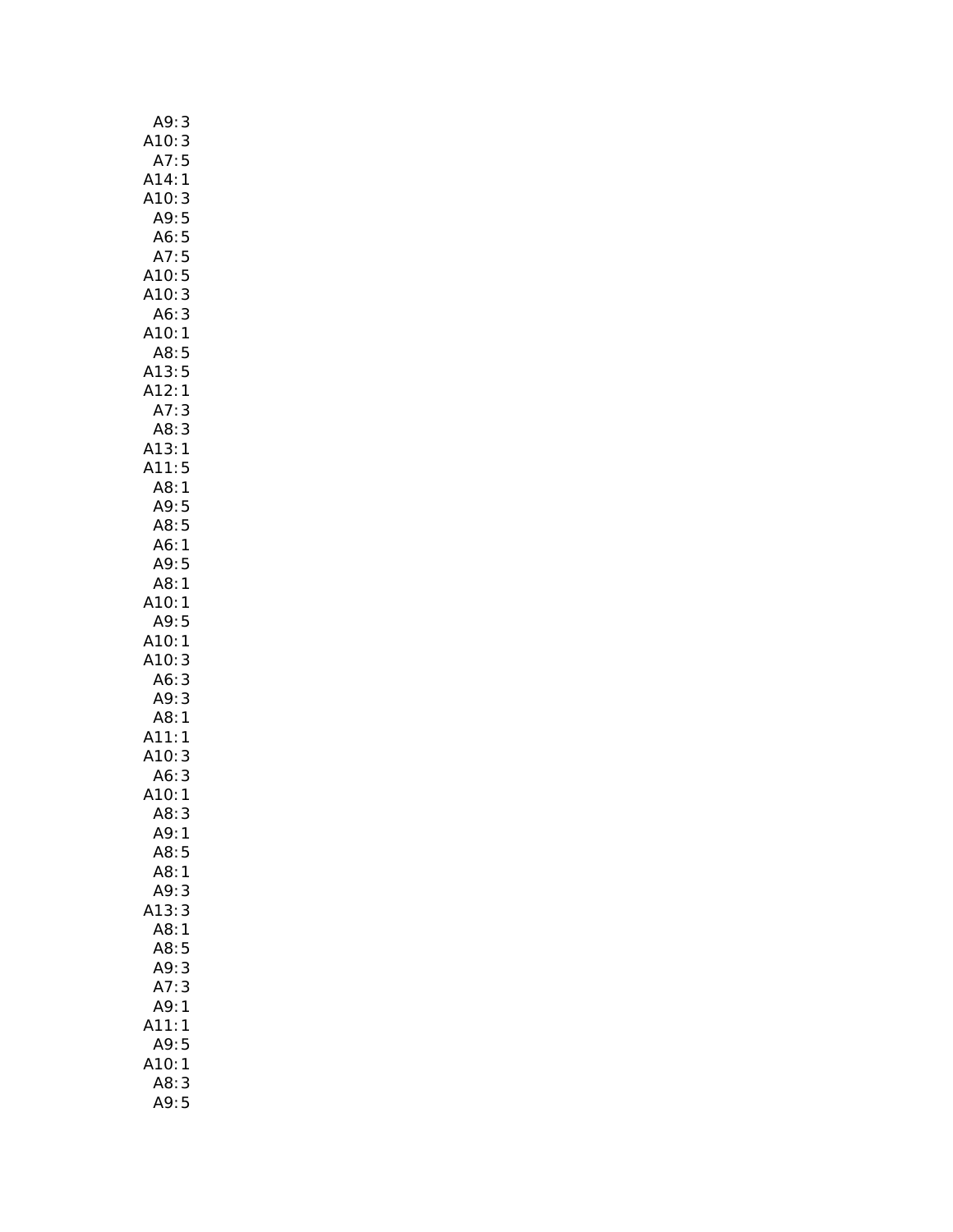| 3                                                                                     |
|---------------------------------------------------------------------------------------|
|                                                                                       |
| A6:<br>A12:<br>A14:<br>A7:<br>$\begin{array}{c} 3 \\ 5 \\ 1 \end{array}$              |
|                                                                                       |
| A8: 3<br>A10: 5<br>A11: 5<br>A11: 5<br>A8: 3                                          |
|                                                                                       |
|                                                                                       |
|                                                                                       |
|                                                                                       |
| A14:3                                                                                 |
| A7:5<br>A13:5<br>A7:5<br>A7:5<br>A9:3<br>A7:5<br>A9:5<br>A8:1<br>A9:3<br>A9:3<br>A9:3 |
|                                                                                       |
|                                                                                       |
|                                                                                       |
|                                                                                       |
|                                                                                       |
|                                                                                       |
|                                                                                       |
|                                                                                       |
|                                                                                       |
|                                                                                       |
|                                                                                       |
|                                                                                       |
|                                                                                       |
|                                                                                       |
| A11:1                                                                                 |
| A8:1                                                                                  |
| A7: 3<br>A9: 3                                                                        |
|                                                                                       |
| A8:1                                                                                  |
| A9:1                                                                                  |
| A9:5                                                                                  |
| $A14:3$<br>$A8:5$                                                                     |
|                                                                                       |
| A11:1<br>A6:5<br>A7:5                                                                 |
|                                                                                       |
|                                                                                       |
| .<br>A7:<br>$\mathbf{1}$                                                              |
| A8:<br>5                                                                              |
| A7:<br>3                                                                              |
| A8:3                                                                                  |
| A8:3                                                                                  |
| A10:5                                                                                 |
| A10:5                                                                                 |
| 5<br>A10:                                                                             |
| 5<br>A9:                                                                              |
| A6:<br>1                                                                              |
| A9:<br>3                                                                              |
| 3<br>A10:                                                                             |
| A11:<br>1                                                                             |
| A11:<br>3                                                                             |
| A9:<br>3                                                                              |
| 1<br>A10:                                                                             |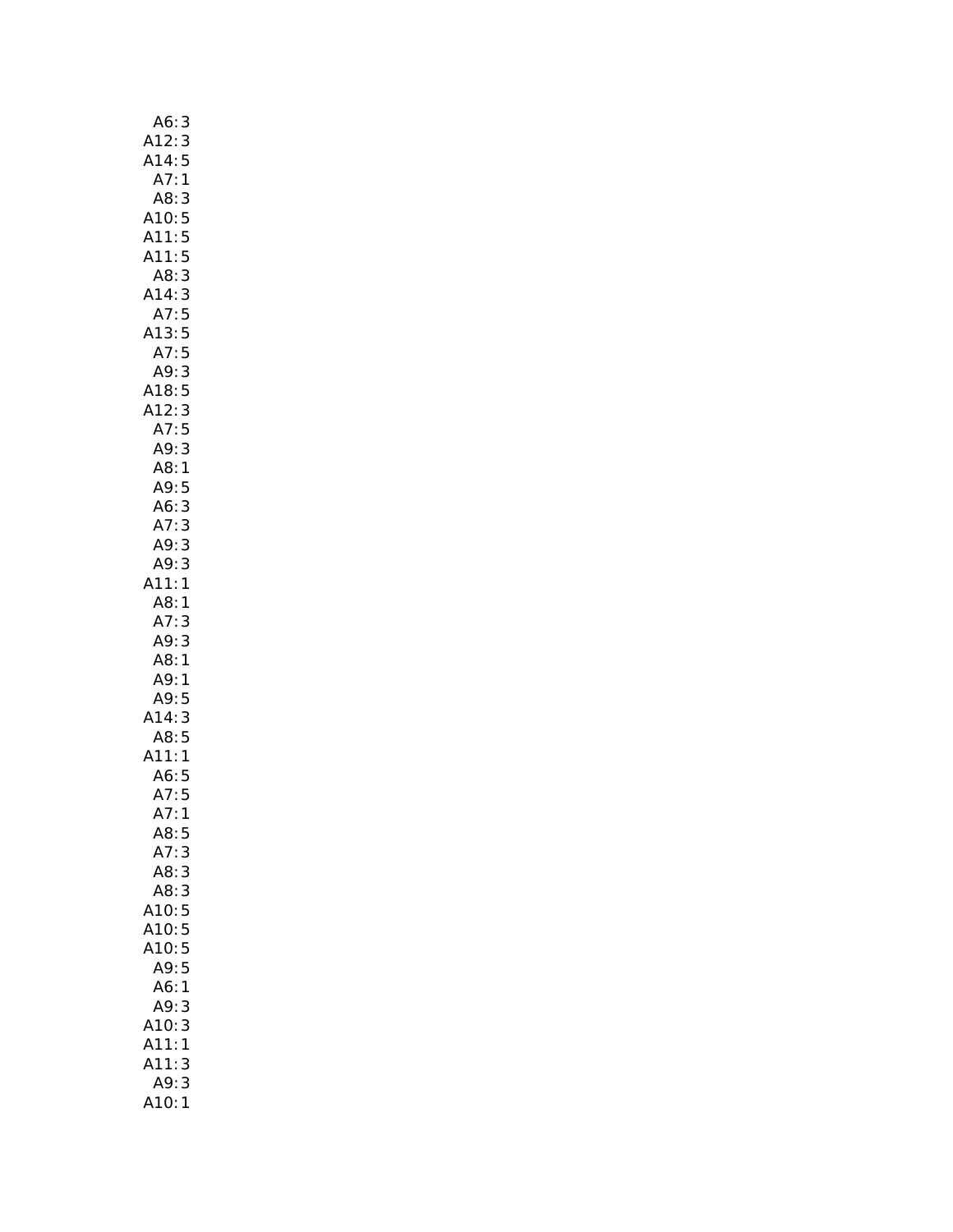| A10:<br>1                                      |
|------------------------------------------------|
| A8:<br>5                                       |
| A8:1                                           |
| A6:3                                           |
| A10: 3                                         |
|                                                |
| A11:5                                          |
| $\mathbf{1}$<br>A7:                            |
| A6:5                                           |
| A7:5                                           |
| 3<br>A10:                                      |
| 3<br>A7:                                       |
| $\begin{array}{c}\n3 \\ 1\n\end{array}$<br>A7: |
| A8:                                            |
| A9:3                                           |
| A6:1                                           |
| A9:<br>5                                       |
| A10:1                                          |
| A7:<br>5                                       |
| A7:<br>3                                       |
|                                                |
| A6:1                                           |
| A10:1                                          |
| A14:5                                          |
| A9:3                                           |
| A7:3                                           |
| A6:3                                           |
| 3<br>A10:                                      |
| A12:<br>5                                      |
| A8:1                                           |
| A8:1                                           |
| A12:5                                          |
| A10:3                                          |
| A7:1                                           |
| A11:<br>5                                      |
|                                                |
| A9:<br>3                                       |
| A10:3                                          |
| A7:5                                           |
| A13:<br>1                                      |
| A13:5                                          |
| 3<br>A8:                                       |
| A7:3                                           |
| A8:5                                           |
| A7:5                                           |
| A8:5                                           |
| A10:<br>3                                      |
| A10:<br>3                                      |
| A7:1                                           |
| A8:<br>$\mathbf{1}$                            |
|                                                |
| A8:5                                           |
| A18:5                                          |
| A10:<br>3                                      |
| <br>A9:<br>$\mathbf{1}$                        |
| A7:<br>$\mathbf{1}$                            |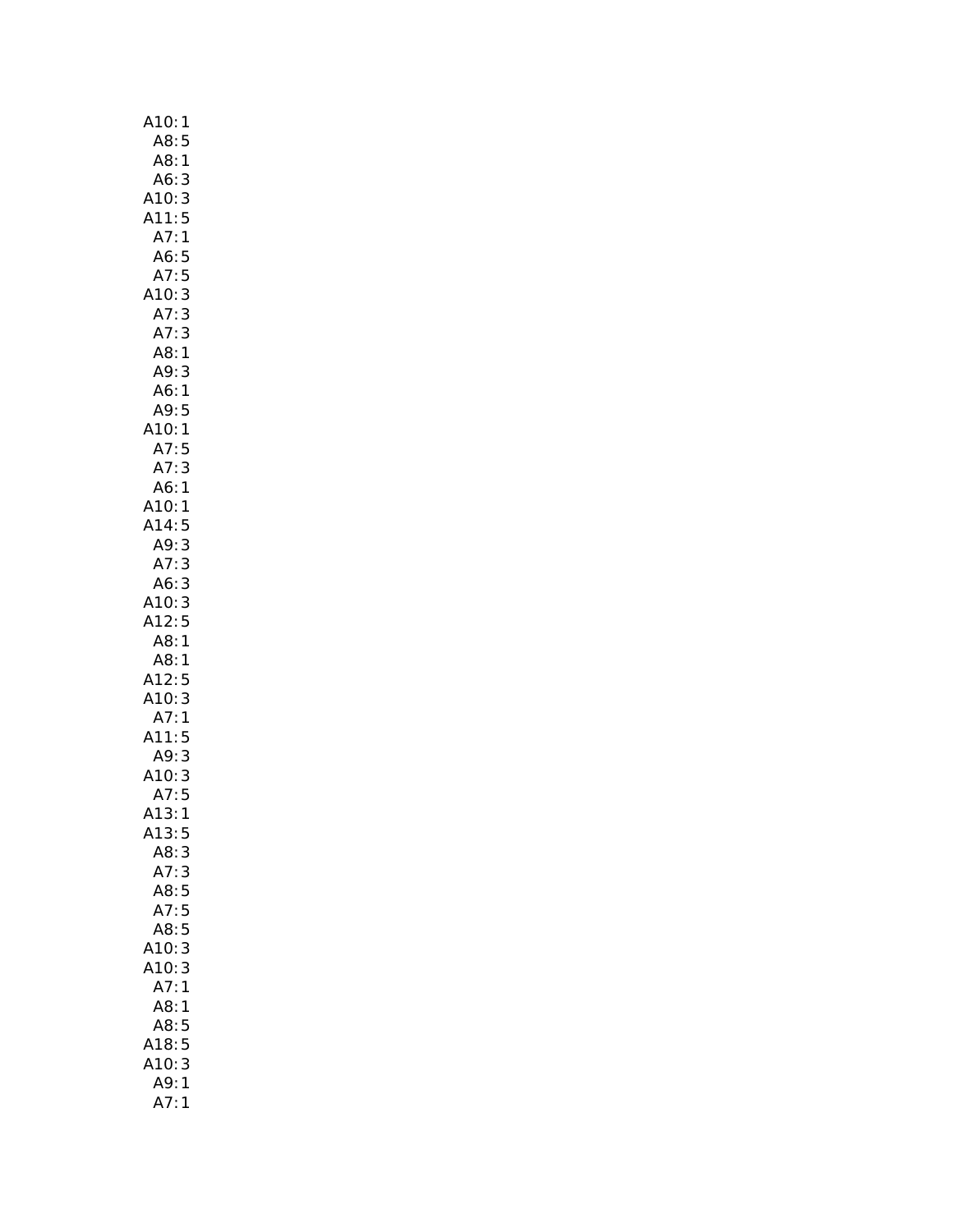| A8:<br>3                            |
|-------------------------------------|
| A11:<br>1                           |
| A9:<br>3                            |
| A9:3                                |
| A11:5                               |
| A7:1                                |
| A10:1                               |
| A10:<br>3                           |
| 3<br>A7:                            |
| 3<br>A9:                            |
| 3                                   |
| A10: 3<br>A10: 1                    |
| A8:                                 |
| 3<br>A8:5                           |
| .<br>:A8                            |
| $\mathbf{1}$                        |
| 5                                   |
| 3                                   |
| A9:<br>:A11<br>:A7:<br>$\mathbf{1}$ |
| 410: 3<br>48: 5                     |
|                                     |
| A8: 3                               |
| A13:<br>5                           |
| A9:1                                |
| A8:<br>3                            |
| A9:1                                |
| A6:<br>3                            |
| A8:1                                |
| A9:<br>3                            |
| 5                                   |
| A9:<br>A7:<br>1                     |
| A11:<br>1                           |
| .<br>A11: 5                         |
| A7:                                 |
| $\mathbf{1}$<br>A12:                |
| $\mathbf{1}$<br>A6:                 |
| 3                                   |
| A11:<br>3                           |
| A8:<br>3                            |
| A9:<br>5                            |
| A9:<br>3                            |
| 3<br>A12:                           |
| A9:3                                |
| A6:3                                |
| A9:<br>3                            |
| A8:<br>$\mathbf 1$                  |
| A8:<br>5                            |
| A9:<br>5                            |
| 5<br>A7<br>$\vdots$                 |
| A7:<br>3                            |
| 3<br>A6:                            |
| A6:<br>3                            |
| 5<br>A10:                           |
| A8:<br>1                            |
|                                     |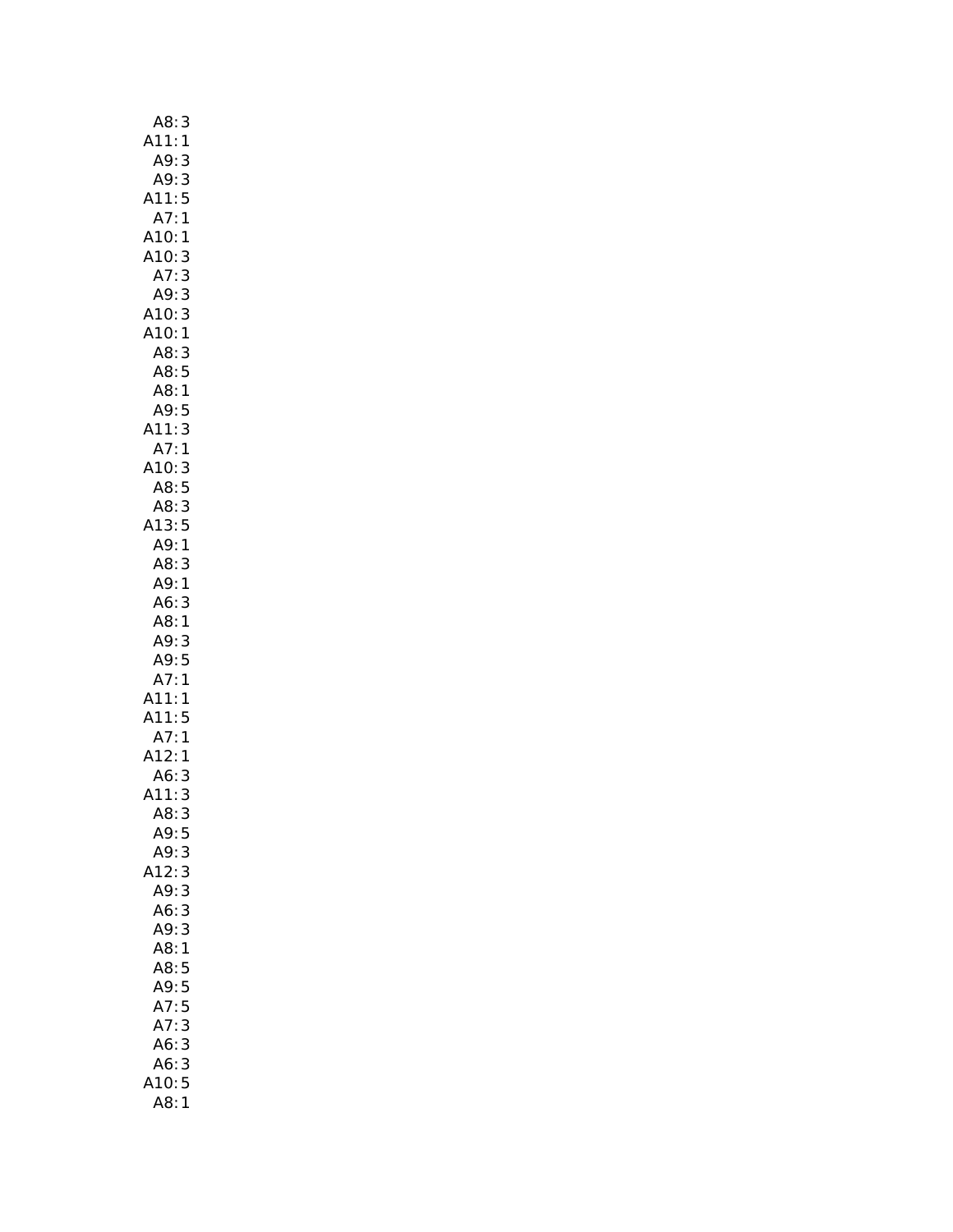| A12:3                |
|----------------------|
| A9:1                 |
| A8:1                 |
| A9:5                 |
| A10:1                |
|                      |
| A11:1                |
| A10:<br>3            |
| 3<br>A8:             |
| A9:3                 |
| A10:3                |
| A11:3                |
| A11:1                |
| A13:1                |
| A7:1                 |
| A8:5                 |
| .<br>A8:1            |
| A8:1                 |
| A11:1                |
|                      |
| A8:1                 |
| A10: 3<br>A12: 3     |
|                      |
| A10:1                |
| A7:5                 |
| A8:1                 |
| A7:3                 |
| A6:<br>3             |
| A14:1                |
| A8:                  |
| A8:3<br>A7:3<br>A6:3 |
|                      |
|                      |
| A6:5                 |
| A9:5<br>A8:3         |
|                      |
| A9:1                 |
| A13:<br>3            |
| A10:3                |
| A11:<br>3            |
| A7:3                 |
| A9:3                 |
| A7:1                 |
| A9:3                 |
|                      |
| A9:3                 |
| A9:1                 |
| A7:<br>3             |
| 10:3                 |
| A7:3                 |
| A10:<br>1            |
| A9:<br>3             |
| A10:<br>1            |
| A8:<br>1             |
| $\mathbf{1}$         |
| A8:                  |
| A10: 3               |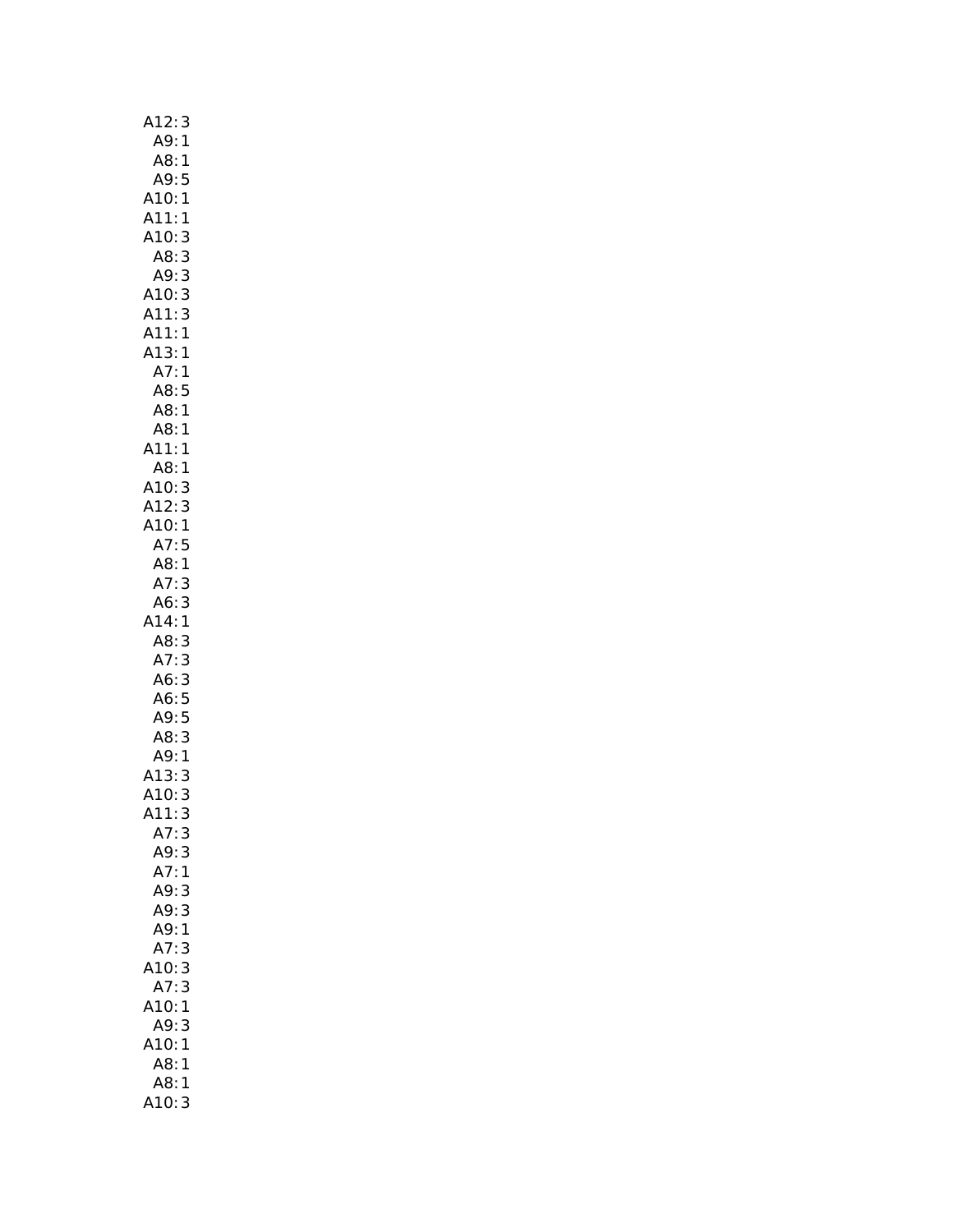| A8:                                     | 5            |
|-----------------------------------------|--------------|
| A6:                                     | 3            |
| A9:                                     | $\mathbf{1}$ |
| A8:                                     | 3            |
| A8:                                     | 3            |
|                                         |              |
| $A8:3$<br>$A12:1$                       |              |
| A7:5                                    |              |
| A8:3                                    |              |
| A13:3                                   |              |
| A9:3                                    |              |
| .<br>A8:1<br>A7:5<br>A8:3               |              |
|                                         |              |
|                                         |              |
| A10:5                                   |              |
| A10:1                                   |              |
| A9:1                                    |              |
|                                         |              |
|                                         |              |
|                                         |              |
|                                         |              |
| A11:3<br>A3:3<br>A11:5<br>A10:3<br>A7:1 |              |
| A9:                                     | 5            |
| A8:3                                    |              |
| A6:3                                    |              |
| A9:1                                    |              |
| AB:3                                    |              |
| A7:3                                    |              |
| A9:3                                    |              |
| A8:3                                    |              |
| $A12:3$<br>$A8:1$                       |              |
|                                         |              |
| A8:1                                    |              |
| A10:                                    | $\mathbf{1}$ |
| A6:                                     | 1            |
| A7:5                                    |              |
| A6:<br>A9:5                             | 3            |
|                                         |              |
| A11:                                    | 5            |
| A6:<br>A8:5                             | $\mathbf{3}$ |
| A8:5                                    |              |
| A8:3                                    |              |
| A7:5                                    |              |
| A9:3                                    |              |
| A8:3                                    |              |
| A9:5                                    |              |
| A10:                                    | 1            |
| A10:                                    | 5            |
| A10:                                    | 3            |
| A10:                                    | 3            |
| A8:                                     | 3            |
|                                         |              |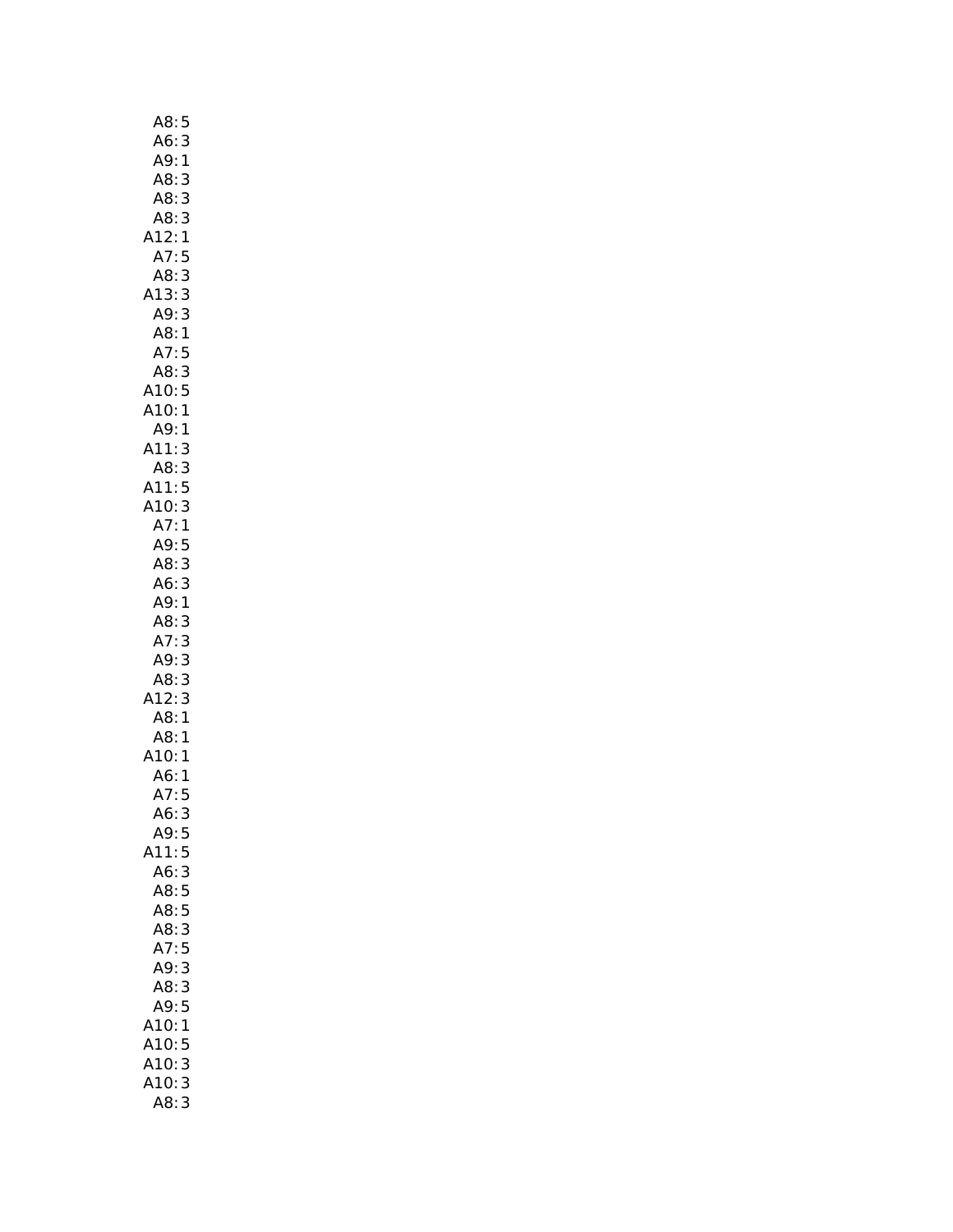| 3                                                                         |
|---------------------------------------------------------------------------|
|                                                                           |
| A8:<br>:A10<br>A13<br>5<br>1                                              |
| A6:<br>5                                                                  |
| 3<br>A10:                                                                 |
| A11:1                                                                     |
| A8:<br>A8: 3<br>A8: 5<br>A7: 5                                            |
|                                                                           |
|                                                                           |
| A10:<br>1                                                                 |
| A10:<br>1                                                                 |
| .<br>: A7<br>: A11<br>: A11<br>1                                          |
|                                                                           |
|                                                                           |
| A11:                                                                      |
|                                                                           |
|                                                                           |
| 33315<br>A11: 3<br>A8: 3<br>A11: 1<br>A10: 5<br>A13: 3<br>A12: 5<br>A9: 1 |
|                                                                           |
|                                                                           |
|                                                                           |
| A8:                                                                       |
| $\begin{array}{c}\n3 \\ 5 \\ 3\n\end{array}$<br>A9: A6: A12:              |
|                                                                           |
|                                                                           |
| 5                                                                         |
| A6:<br>A7:<br>3                                                           |
| A8:<br>1                                                                  |
| A11:<br>A10:<br>A12:                                                      |
| $\begin{array}{c}\n3 \\ 3 \\ 5\n\end{array}$                              |
|                                                                           |
| A12.5<br>A7:5<br>A10:1<br>A12:3<br>A9:5<br>A7:1                           |
|                                                                           |
|                                                                           |
|                                                                           |
|                                                                           |
| A10:<br>5                                                                 |
| A11:5                                                                     |
| A9:3                                                                      |
| 3<br>A11:                                                                 |
| A7:<br>$\mathbf{1}$                                                       |
| A9:1                                                                      |
| A7:5                                                                      |
| A9:3                                                                      |
| 3<br>A9:                                                                  |
| A9:<br>1                                                                  |
| 5<br>11:                                                                  |
| A7:<br>1                                                                  |
| 5<br>A9:                                                                  |
| A11:<br>$\mathbf{1}$                                                      |
| A6:5                                                                      |
| 412:<br>3                                                                 |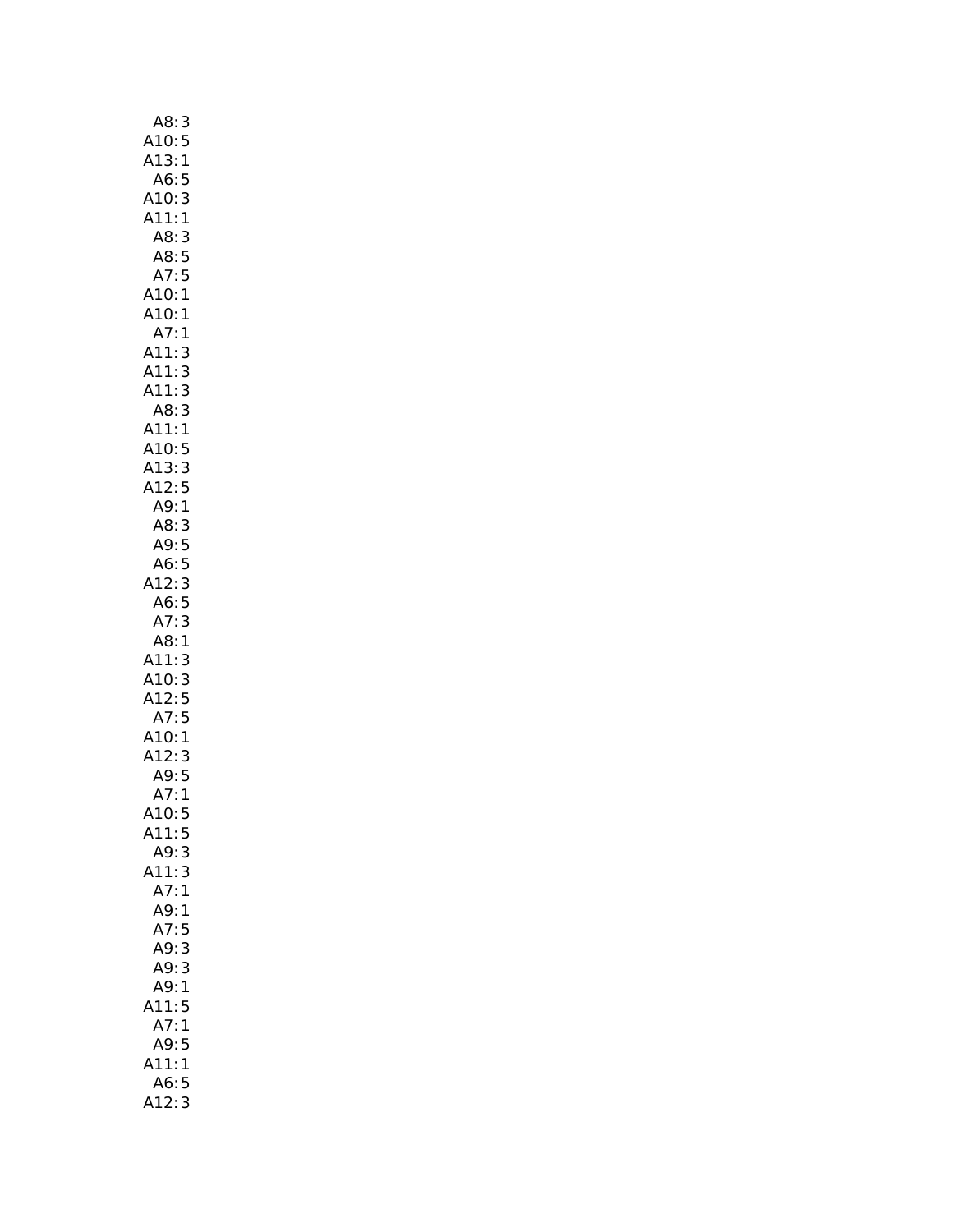| A14:5                     |
|---------------------------|
| A11:1                     |
| A5:<br>5                  |
| 5<br>A10:                 |
| A10:3                     |
| A9:3                      |
| A10: 5<br>A11: 3          |
| A11:                      |
| A7:1                      |
| A8:1                      |
| A11:<br>3                 |
| A9:1                      |
| A6:5                      |
| A7:3                      |
| A14:5<br>A8:3             |
|                           |
|                           |
| ۔ ـ .<br>A10: 1<br>A12: 1 |
| A8:<br>5                  |
|                           |
| A10: 3<br>A9: 5           |
| A10:5                     |
|                           |
| A8:5                      |
| A8:3                      |
| A8:5                      |
| A9:1                      |
| 5<br>A6:                  |
| A10:5                     |
| A14:1                     |
| A9:<br>1                  |
| A6:<br>1                  |
| A10:5<br>A10:5<br>A12:5   |
|                           |
|                           |
| A7:1                      |
| A8:<br>3                  |
| A8:<br>3                  |
| A7:<br>1                  |
| A8:<br>1                  |
| A8:<br>1                  |
| A7:<br>5                  |
| A9:<br>1                  |
| A14:<br>1                 |
| A10:<br>1                 |
| A10:<br>5                 |
| A7:<br>5                  |
| 3<br>A10:                 |
| 5<br>A11:                 |
| 3<br>A7:                  |
| A8:<br>5                  |
| A9:<br>1                  |
| A9:<br>3                  |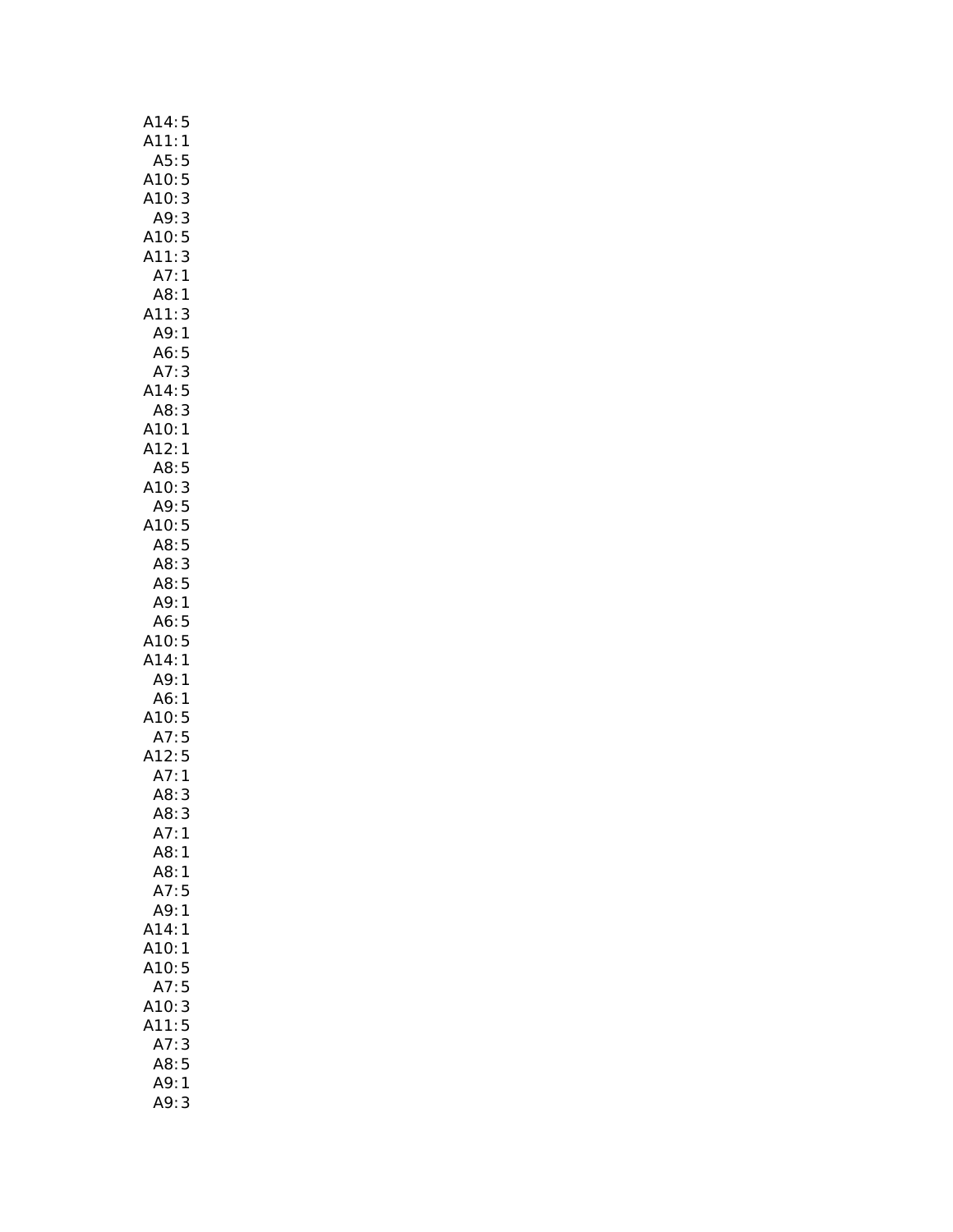| A10:5                  |
|------------------------|
| A10:1                  |
| A9:1                   |
| A10:1                  |
| A8:<br>3               |
| A9:3                   |
| 3<br>A11:              |
| A8:3                   |
| A9:3                   |
| A6:3                   |
| A10:1                  |
| A9:5                   |
| A7:5                   |
| A9:1                   |
| A6:5                   |
| .<br>A10:1<br><br>A9:5 |
|                        |
| A8:3                   |
| A9:1                   |
| A8:1                   |
| A8:5                   |
| A9:3<br>A11:1          |
| A10:1                  |
| A9:3                   |
| A8:3                   |
| A9:1                   |
| A7:1                   |
| A10:3                  |
| A7:5                   |
| A9:3                   |
| A14:3                  |
| A6:5                   |
| A11:1                  |
|                        |
| A8: 5<br>A9: 3         |
| A8:<br>3               |
| A9:3                   |
| A13:5                  |
| A9:<br>$\mathbf{1}$    |
| A6:<br>1               |
| A13:<br>5              |
|                        |
| A10:<br>3              |
| A11:<br>5              |
| A6:<br>3               |
| A6:<br>1               |
| A7:                    |
| 5<br>A14:<br>1         |
| A6:<br>1               |
| A10:<br>1              |
| A7:<br>3<br>1<br>A10:  |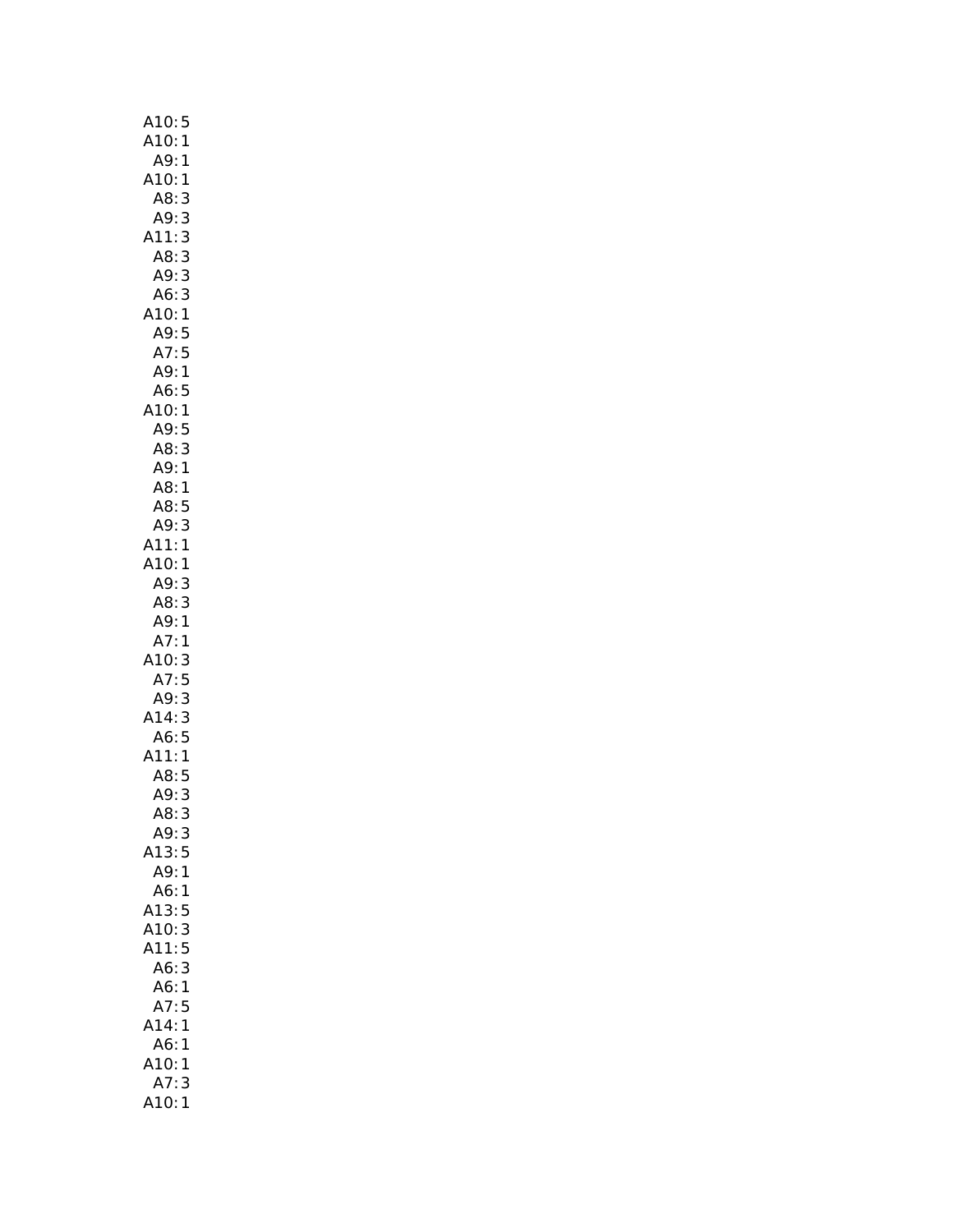| A9:<br>$\frac{3}{3}$          |  |
|-------------------------------|--|
| A7:                           |  |
| A8:<br>1                      |  |
| A7:<br>5                      |  |
| A7:<br>5                      |  |
| A9:<br>3                      |  |
| A6:3                          |  |
| A9:3                          |  |
|                               |  |
| A6:5                          |  |
| A7:5                          |  |
| A6:3                          |  |
| A14:1                         |  |
| A6:5                          |  |
| A7:3                          |  |
| A8:3                          |  |
| $A9:5$<br>A10:1<br>A7:3       |  |
|                               |  |
|                               |  |
| A8:                           |  |
| $\frac{3}{5}$<br>A9:          |  |
| A9:1                          |  |
|                               |  |
| A10:1                         |  |
| A11:1                         |  |
| A14:3                         |  |
| A13:1                         |  |
|                               |  |
| A10:5<br>A6:3                 |  |
| AB:3                          |  |
| A7:1                          |  |
| A10:3                         |  |
|                               |  |
| A12:<br>A12:<br>$\frac{3}{3}$ |  |
| . .<br>A11:5                  |  |
|                               |  |
|                               |  |
| A9:1<br>A9:5<br>A6:1<br>10:3  |  |
|                               |  |
| 10:                           |  |
| A9:<br>1                      |  |
| A9:<br>5                      |  |
| A8:<br>1                      |  |
| A6:3                          |  |
| A9:1                          |  |
| A8:<br>5                      |  |
| A9:5                          |  |
| 3<br>A9:                      |  |
| A8:<br>3                      |  |
| A8:<br>1                      |  |
| 3                             |  |
| A7:                           |  |
|                               |  |
| 3<br>A9:                      |  |
| .11:5                         |  |
| 5<br>a9:<br>3<br>A7:          |  |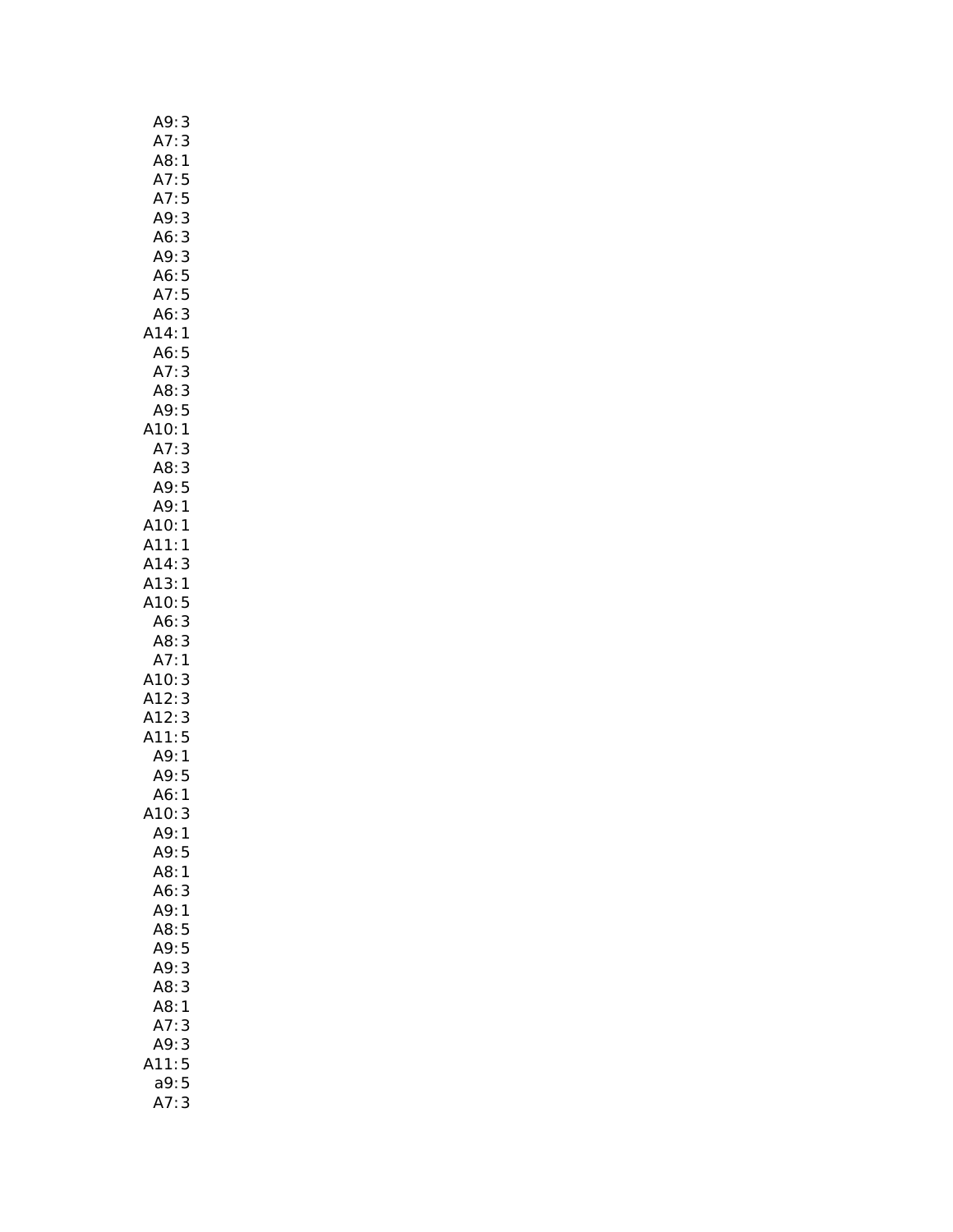| A9:<br>5            |  |
|---------------------|--|
| A8:<br>1            |  |
| A15:<br>3           |  |
| A9:<br>3            |  |
|                     |  |
| A8: 3               |  |
| A7:<br>$\mathbf{1}$ |  |
| A7:1                |  |
| A9:<br>3            |  |
| A9: 1               |  |
| A11:1               |  |
| 3<br>A11:           |  |
| A8:5                |  |
| A9:5                |  |
| A9:1                |  |
| A9:1                |  |
| A10:<br>1           |  |
|                     |  |
| A11:5<br>A9:5       |  |
|                     |  |
| AB:3                |  |
| A8: 5<br>A9: 3      |  |
| 3                   |  |
| A10:1               |  |
| A18:5               |  |
| A10:1               |  |
| A8:3                |  |
| A8:5                |  |
| A9:5                |  |
| A6:5                |  |
| A12:1               |  |
| A10:5               |  |
| A6:1                |  |
| A8:<br>1            |  |
| A8:5                |  |
| A8:<br>3            |  |
| A9:<br>3            |  |
| A10:5               |  |
|                     |  |
| 412:3               |  |
| A8:1                |  |
| A7:<br>5            |  |
| A8:3                |  |
| A7:3                |  |
| A8:5                |  |
| A9:1                |  |
| A9:<br>3            |  |
| A6:5                |  |
| A8:5                |  |
| A9:<br>3            |  |
| 3<br>A6:            |  |
| 3<br>A9:            |  |
| 5<br>A7:            |  |
| 3<br>A6:            |  |
|                     |  |
| A9:<br>3            |  |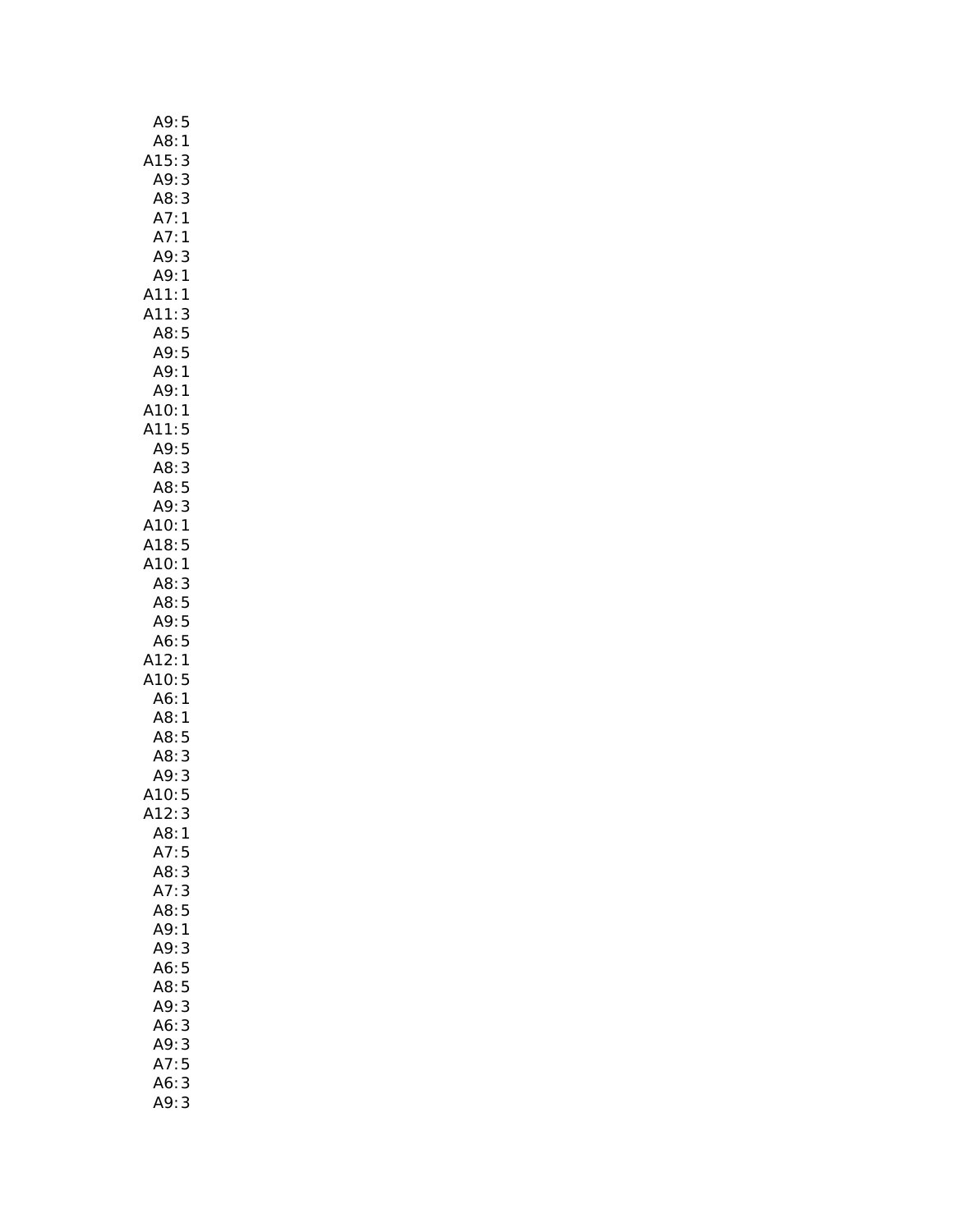| A8:<br>$\mathbf{1}$      |
|--------------------------|
| A9:<br>3                 |
| A9:                      |
| $\frac{3}{5}$<br>A7:     |
| A9:<br>3                 |
| A10:3                    |
| A9:1                     |
|                          |
| A7:1                     |
| A12:3                    |
| A7:5                     |
| A7:3                     |
| A9:1                     |
| A7:5                     |
| A13:1                    |
| A9:1                     |
| A12:5                    |
| A10:<br>3                |
|                          |
| A7: 3<br>A9: 1           |
| A9:<br>3                 |
|                          |
| $A10:3$<br>A10: 5        |
|                          |
| A9:1                     |
| A6:1                     |
| A9:1                     |
| .10:3                    |
| A9: 3<br>A8: 5<br>A10: 5 |
|                          |
|                          |
| A9:3                     |
| A9:3                     |
| A9:5                     |
| A6:3                     |
|                          |
| A6:1                     |
| A7:1<br>A8:5             |
|                          |
| A7:<br>3                 |
| A6:<br>1                 |
| A11:<br>1                |
| A10:<br>5                |
| A8:<br>3                 |
| A8:3                     |
| A10:<br>$\mathbf{1}$     |
| A8:<br>5                 |
| A6:<br>3                 |
| A7:5                     |
| A7:3                     |
| A9:3                     |
|                          |
| A9:1                     |
| A8:5                     |
| A9:<br>3                 |
| 10:<br>3                 |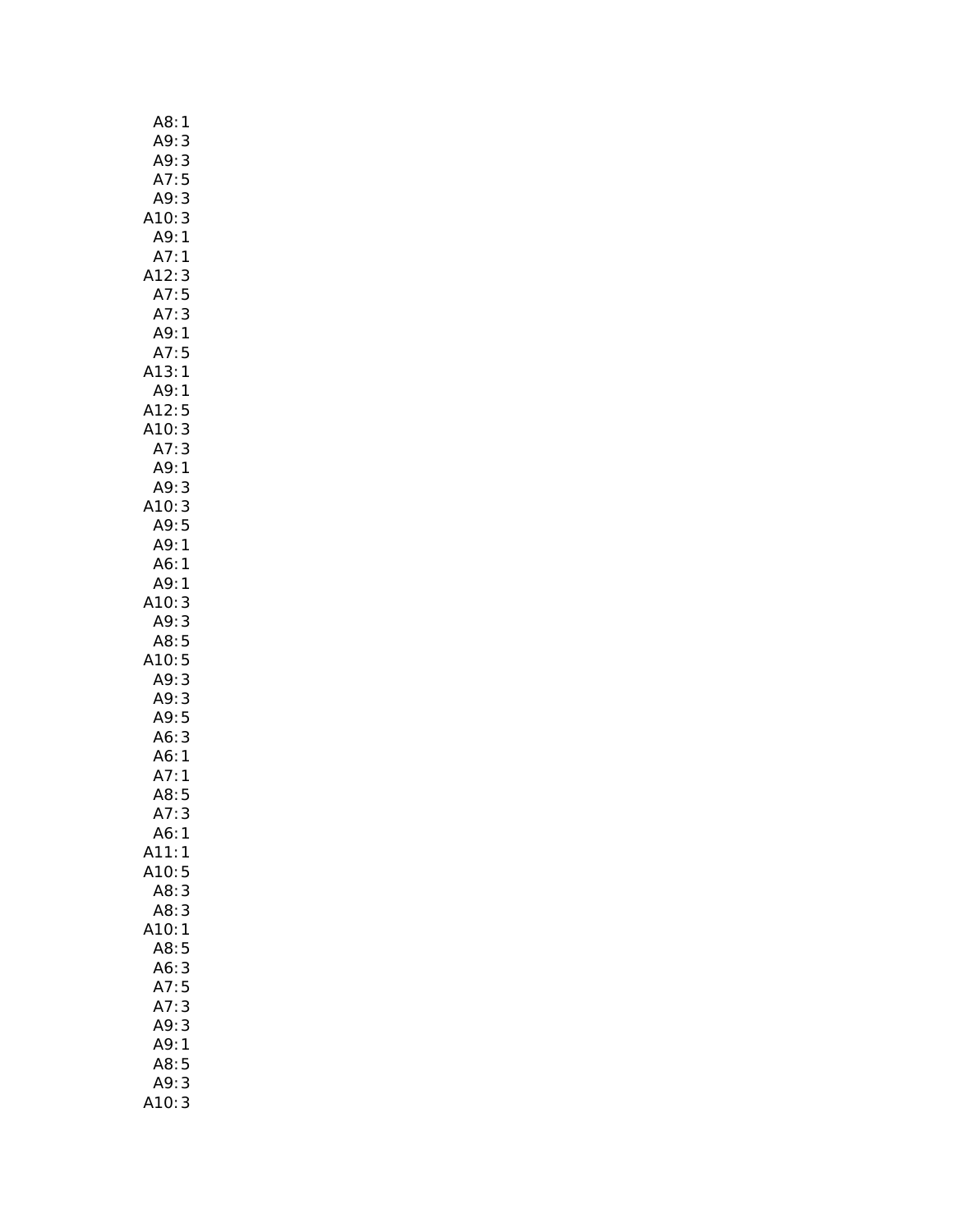| A9:        | 5             |
|------------|---------------|
| A8:        | 5             |
| A8:        | 5             |
| A8:        | 5             |
| A14:       | 3             |
| A9:        | 5             |
| A8:        |               |
| A9:        | 3<br>3        |
|            |               |
| A8:        | 5             |
| A7:        | 5             |
| A6:        | 3             |
| A8:        | $\mathbf{1}$  |
| A9:        | $\mathbf{1}$  |
| A6:        | 1             |
| A13:       | 1             |
| A10:       | 5             |
| A10:       |               |
| A7:        | $\frac{5}{5}$ |
| A10:       | 1             |
| <br>A9:    | 1             |
|            |               |
| A6:<br>A9: | 5             |
|            | 5             |
| A10:       | 1             |
| A8:        | 3             |
| A6:        | 5             |
| A8:        | 5             |
| A14:       | 3             |
| A9:        | 3             |
| A6:        | 3             |
| A9:        | 3             |
| A12:       | 1             |
| A9:5       |               |
| A7:5       |               |
| A10:5      |               |
| A7:        | $\frac{1}{3}$ |
| A10:       | 3             |
| A10:       | 1             |
| A10:       | 3             |
|            |               |
| A13:       | 5             |
| A10:       | 1             |
| A7:        | 3             |
| A12:       | 3             |
| A14:       | 3             |
| A9:        | 1             |
| A10:       | 3             |
| A9:        | 5             |
| A12:       | 3             |
| A8:        | 5             |
| A6:        | 3             |
| A8:        | 3             |
| A8:        | 1             |
| A8:        | 1             |
|            |               |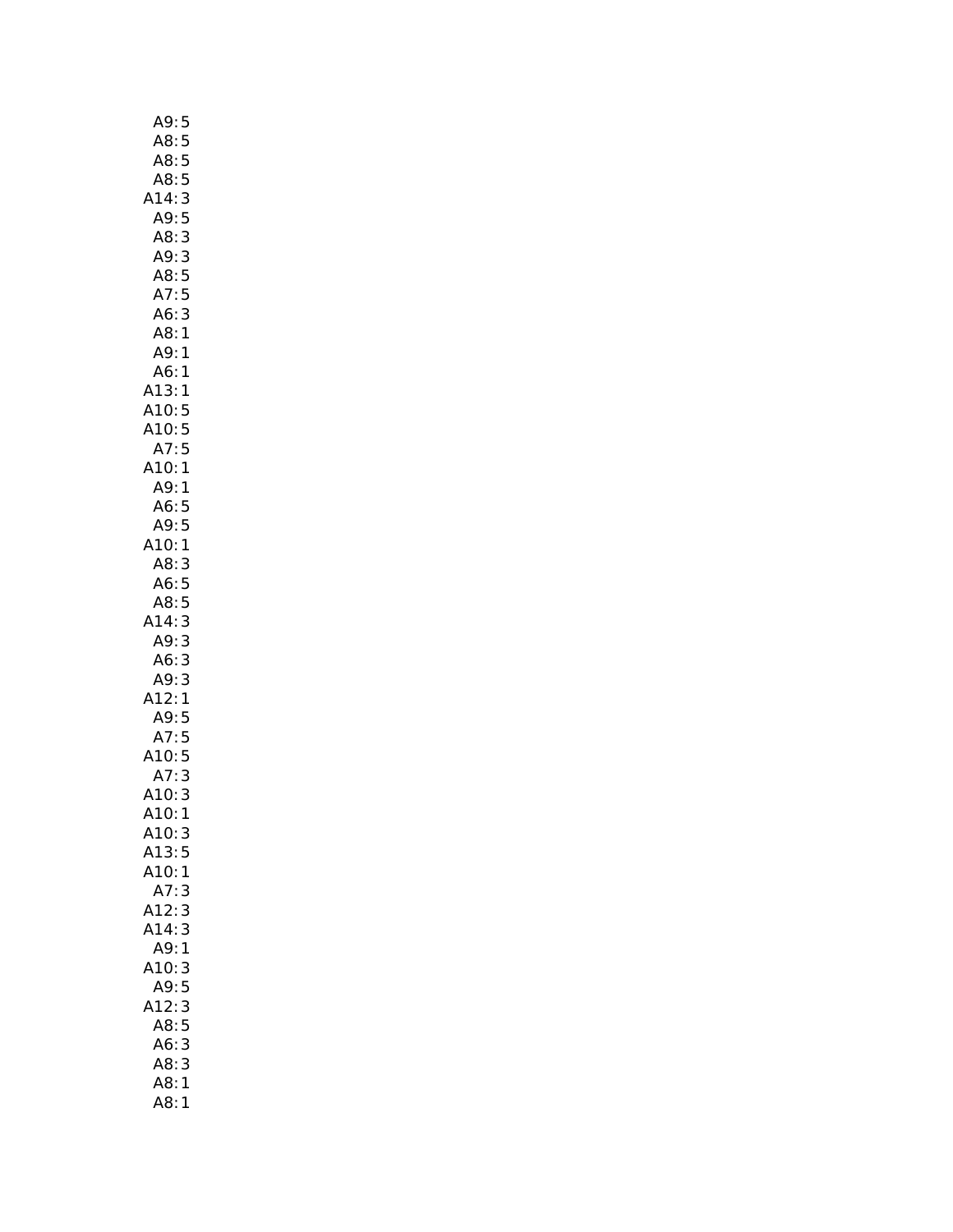| 3<br>A8:                          |
|-----------------------------------|
| A9:<br>5                          |
| (12)<br>3<br>А                    |
| A7:<br>3                          |
| 3                                 |
| A7:<br>A9:<br>A9:<br>$\mathbf{1}$ |
| $\mathbf{1}$                      |
| A9:3                              |
|                                   |
| A8:5                              |
| A8:1                              |
| A9:5                              |
| 3<br>A11:                         |
| A7: 3<br>A9: 1<br>A9: 1           |
|                                   |
|                                   |
| A7:<br>5                          |
| $\mathbf{1}$<br>A8:               |
| A12:3<br>A7:1                     |
|                                   |
| A13:<br>3                         |
| A8:1                              |
|                                   |
| A14:<br>5                         |
| A8:5                              |
| A6:1                              |
|                                   |
|                                   |
| A8:3<br>A7:5<br>A8:5              |
| A7:<br>3                          |
| A9:5                              |
| 3<br>A8:                          |
| A8:1                              |
| A11:1<br>A10:5                    |
|                                   |
| A8:                               |
| $\frac{3}{3}$<br>A7:              |
| A14:<br>3                         |
| A9:<br>$\overline{1}$             |
| A7:<br>3                          |
|                                   |
| A10:<br>5                         |
| A9:<br>5                          |
| 5<br>\11:                         |
| 3<br>A6:                          |
| A8:1                              |
| A11:<br>3                         |
| A8:5                              |
| A7:<br>3                          |
| $\overline{11}$<br>$\mathbf{1}$   |
| A8:5                              |
| 410:1                             |
| A9:5                              |
| A8:1                              |
|                                   |
| 414:5                             |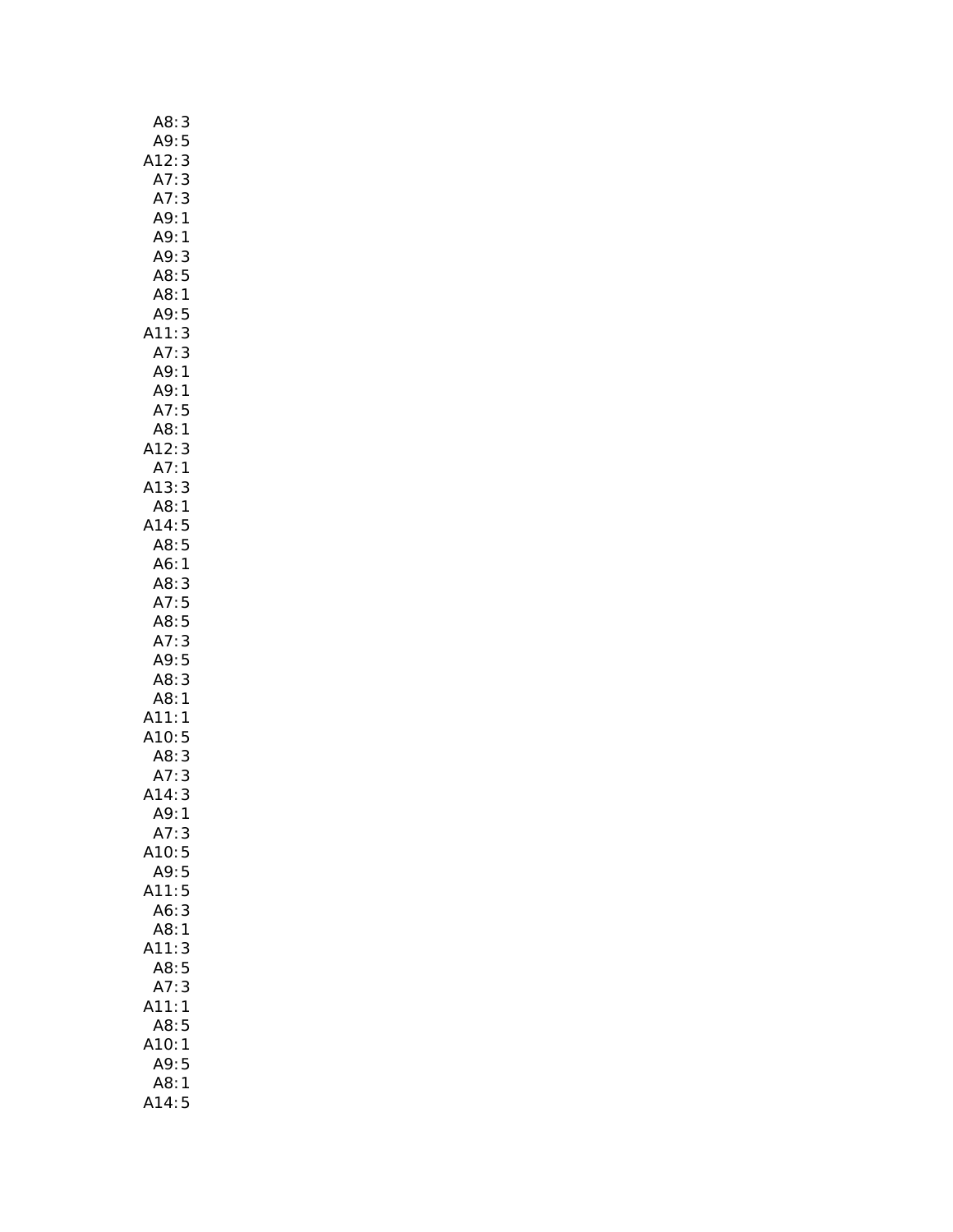| A14:3            |
|------------------|
| A11:1            |
| A7:3             |
| A11:1            |
| A7:3             |
| A10:3            |
| A7:1             |
| A9:5             |
| A9:5             |
| A8:3             |
| A8:3             |
| A9:3             |
| A10: 3           |
| A9:1             |
| A12:1            |
| A9:<br>3         |
| .<br>A9: 3       |
| A9:5             |
| A8:3             |
| A8:5             |
| A10:1            |
| A12:5            |
| A7:5             |
| A7:5             |
| A6:5             |
| A8:1             |
| A9:1             |
| A9: 1            |
| A7:<br>3         |
| A8:<br>1<br>A9:1 |
| A10:3            |
| A7:<br>3         |
| A9:3             |
|                  |
| A8: 1<br>A10: 1  |
| A11:<br>3        |
| A10:5            |
| A14:3            |
| A8:5             |
| A10:1            |
| A11:1            |
| A9:<br>1         |
| A8:<br>1         |
| A9:<br>3         |
| A7:5             |
| 3<br>A9:         |
| A7:5             |
| A9:5             |
| A7:<br>5         |
| A9:<br>3         |
| A8:<br>3         |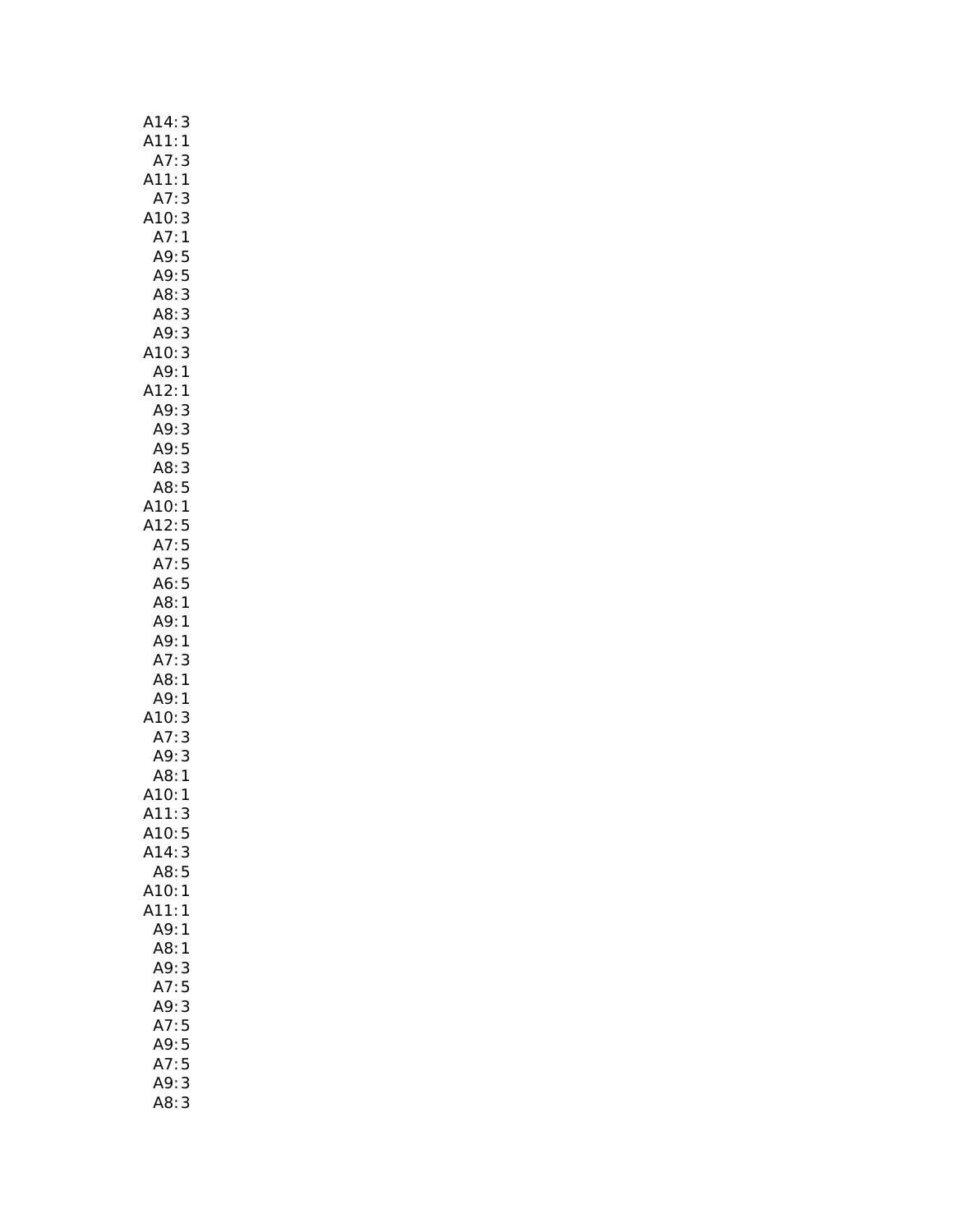| A6:<br>3            |  |
|---------------------|--|
| A7:<br>1            |  |
| A10:5               |  |
| A7:<br>3            |  |
| A14:5               |  |
| A7:5                |  |
| A10:5               |  |
| A11:1               |  |
| A10:<br>1           |  |
| 3<br>A9:            |  |
| A14:3               |  |
| A9:5                |  |
| A7:3                |  |
| A7:5                |  |
| A10:5               |  |
| A14:5               |  |
| A7:1                |  |
| A10:3               |  |
| A10:1               |  |
| A7:<br>$\mathbf{1}$ |  |
| A8:5                |  |
| A9:5                |  |
| A8:1                |  |
| A7:3                |  |
| AB:3                |  |
| A12:3               |  |
| A14:5               |  |
| A9:3                |  |
| A9:3                |  |
| A14:3               |  |
| A7:3                |  |
| A9:5                |  |
| A12:5               |  |
| A9:3                |  |
| 3<br>A8:            |  |
| A11:3               |  |
| AB:1                |  |
| A7:<br>3            |  |
| A7:<br>1            |  |
| A8:3                |  |
| 5<br>A9:            |  |
| A8:3                |  |
| A7:<br>$\mathbf{1}$ |  |
| 10:1                |  |
| A6:1                |  |
| A8:5                |  |
| A8:<br>3            |  |
| A8:<br>1            |  |
| A9:<br>1            |  |
| A9:<br>3            |  |
| A9:<br>1            |  |
| A8:<br>3            |  |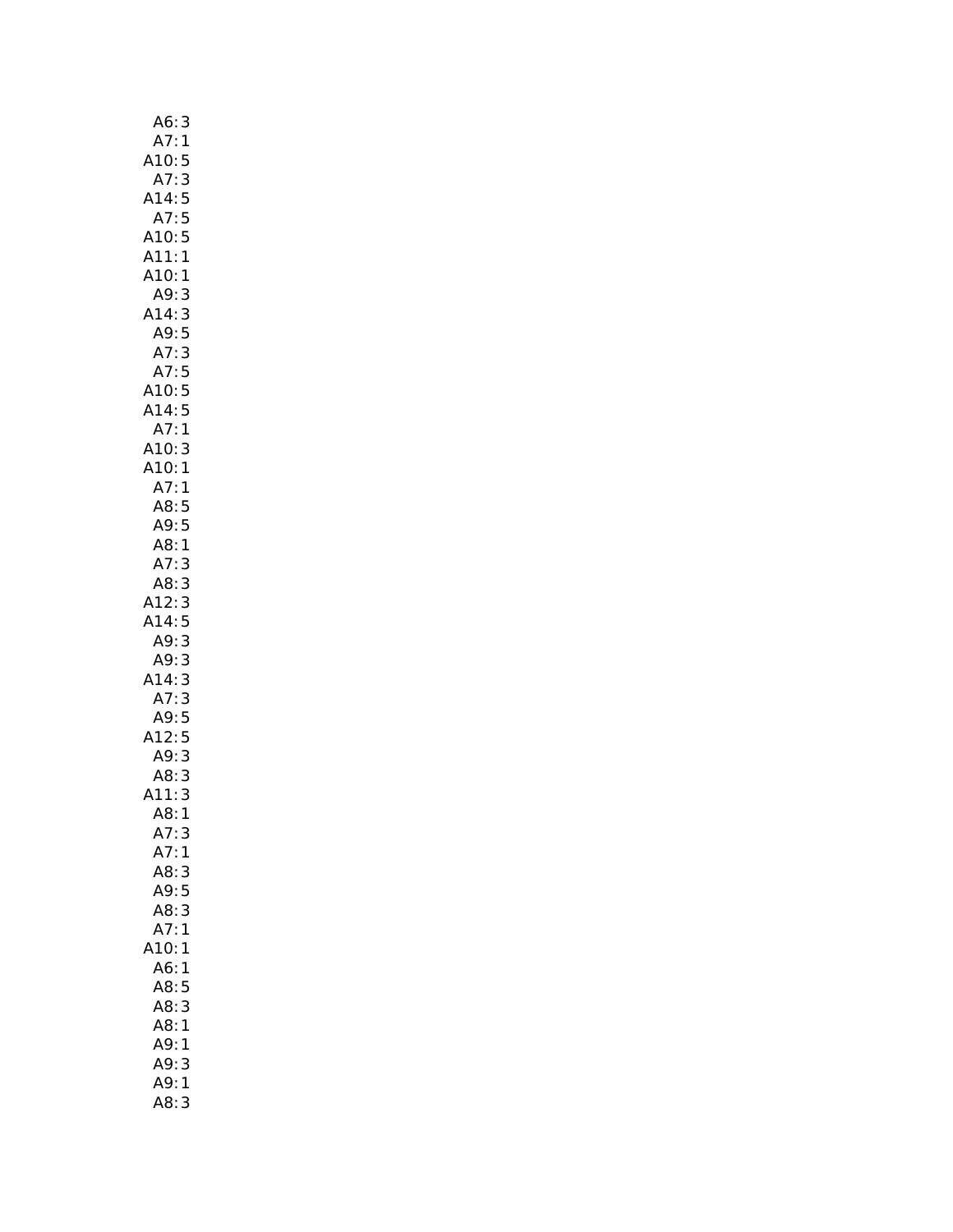| A14:<br>5                                                                                              |
|--------------------------------------------------------------------------------------------------------|
| A10:3<br>A10:3<br>A8:1                                                                                 |
| 3                                                                                                      |
|                                                                                                        |
| A9:<br>A7:<br>A8:<br>5                                                                                 |
| 5                                                                                                      |
| 3                                                                                                      |
| A7:3                                                                                                   |
| A8:1                                                                                                   |
| 3<br>A8:                                                                                               |
| 3<br>A6:                                                                                               |
|                                                                                                        |
| A9:1<br>A12:3                                                                                          |
| $\begin{array}{c} 3 \\ 1 \end{array}$<br>A8:                                                           |
|                                                                                                        |
|                                                                                                        |
|                                                                                                        |
|                                                                                                        |
| A9:3<br>A8:5<br>A6:3<br>A10:3<br>A9:3<br>A13:3<br>A7:1                                                 |
|                                                                                                        |
|                                                                                                        |
|                                                                                                        |
| A10:3                                                                                                  |
| A8:1                                                                                                   |
| A8:<br>3                                                                                               |
| A8:1                                                                                                   |
| A7:5                                                                                                   |
| 3<br>A10:3<br>A7:1                                                                                     |
|                                                                                                        |
| $: 3$<br>$0: 3$<br>$0: 3$<br>$A9: 3$<br>$A10: 3$<br>$A12: 5$<br>$A12: 5$<br>$A11: 7$<br>$A2: 6$<br>$A$ |
|                                                                                                        |
|                                                                                                        |
|                                                                                                        |
|                                                                                                        |
|                                                                                                        |
|                                                                                                        |
|                                                                                                        |
|                                                                                                        |
|                                                                                                        |
| A12:<br>5                                                                                              |
| A10:<br>$\mathbf{1}$                                                                                   |
| A10:<br>3                                                                                              |
| A7:<br>3                                                                                               |
| 5<br>A6:                                                                                               |
| 5<br>A7:                                                                                               |
| 1<br>A8:                                                                                               |
| A8:<br>5                                                                                               |
| A9:<br>1                                                                                               |
| A7:<br>3                                                                                               |
| A9:<br>1                                                                                               |
|                                                                                                        |
|                                                                                                        |
|                                                                                                        |
| A12:5<br>A12:1<br>.<br>A12:<br>3                                                                       |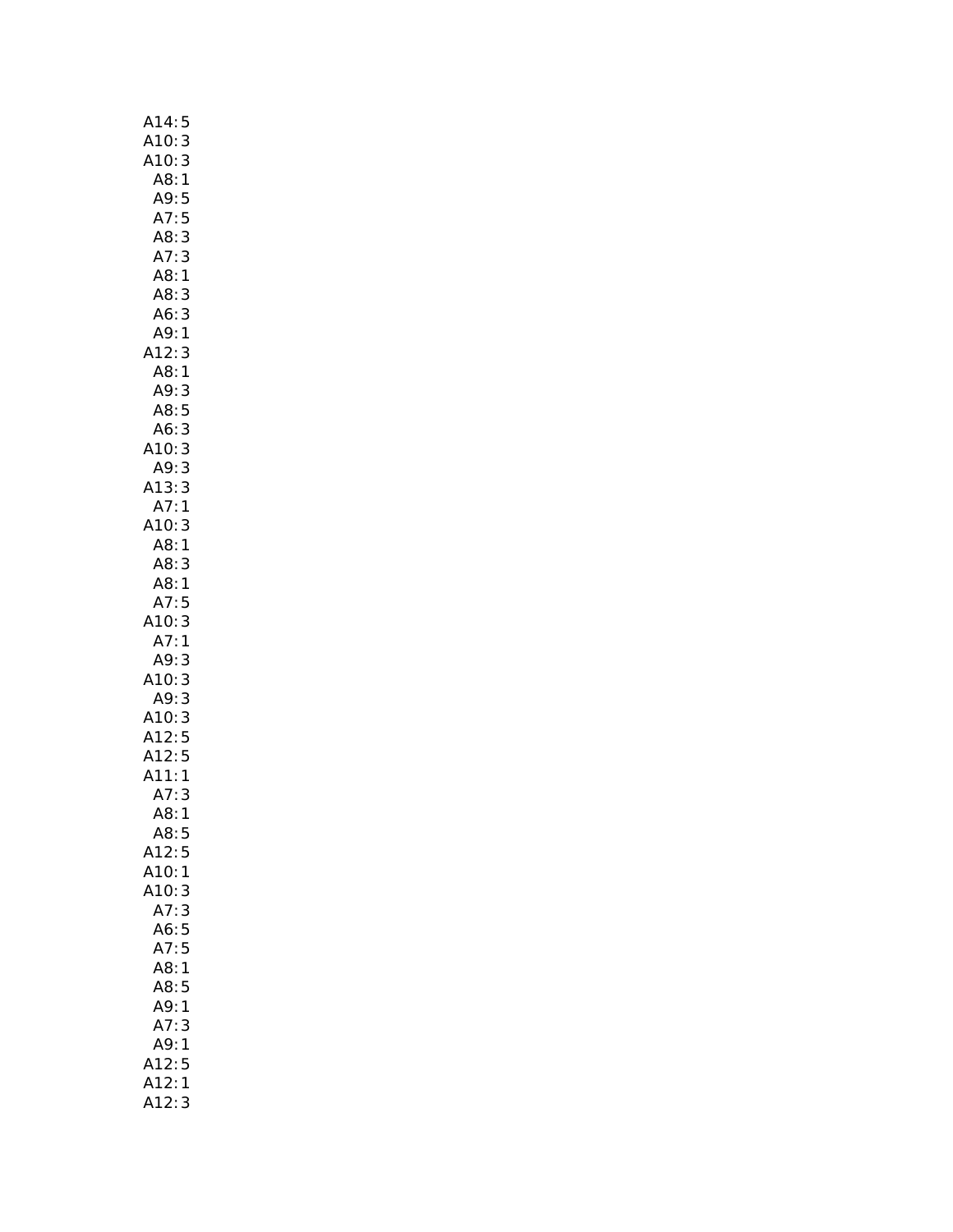| A8:<br>1                                 |
|------------------------------------------|
| A11:<br>3                                |
| A8:<br>3                                 |
| A10:<br>:A10<br>:A8<br>1                 |
|                                          |
| 5<br>5<br>A11:                           |
| A8:                                      |
| $\mathbf{1}$                             |
| A8:<br>$\mathbf{1}$                      |
| A10:                                     |
| 3<br>5<br>5<br>A10:                      |
| A9:                                      |
| 3<br>A7:                                 |
| A9:<br>$\mathbf{1}$                      |
| A11:<br>A14:<br>3<br>3                   |
|                                          |
| 1                                        |
| A7:<br>A9:<br>A9:<br>A7:<br>$\mathbf{1}$ |
|                                          |
| $\frac{3}{5}$                            |
|                                          |
| A7:<br>3                                 |
| A8:<br>$\mathbf{1}$                      |
| A11:<br>$\mathbf{1}$                     |
|                                          |
| A10: 5<br>A7: 3                          |
| A12:<br>1                                |
| A10:1                                    |
| A11:1                                    |
| A14:<br>3                                |
| A10:<br>3                                |
|                                          |
| A9: 3<br>A7: 1<br>A9: 3                  |
|                                          |
|                                          |
| 10:5                                     |
| A8:1                                     |
| $A7:5$<br>$A11:5$                        |
|                                          |
| A7:<br>3                                 |
| A8:<br>5                                 |
| A9:<br>1                                 |
| A9:<br>3                                 |
| A9:<br>1                                 |
| A7:<br>3                                 |
| 5<br>10:                                 |
| A7:<br>3                                 |
|                                          |
| A7:<br>1                                 |
| 5<br>A9:<br>3                            |
|                                          |
| 10:                                      |
| A8:<br>1                                 |
| A9:<br>5                                 |
| A7:<br>5                                 |
| 5<br>A8:                                 |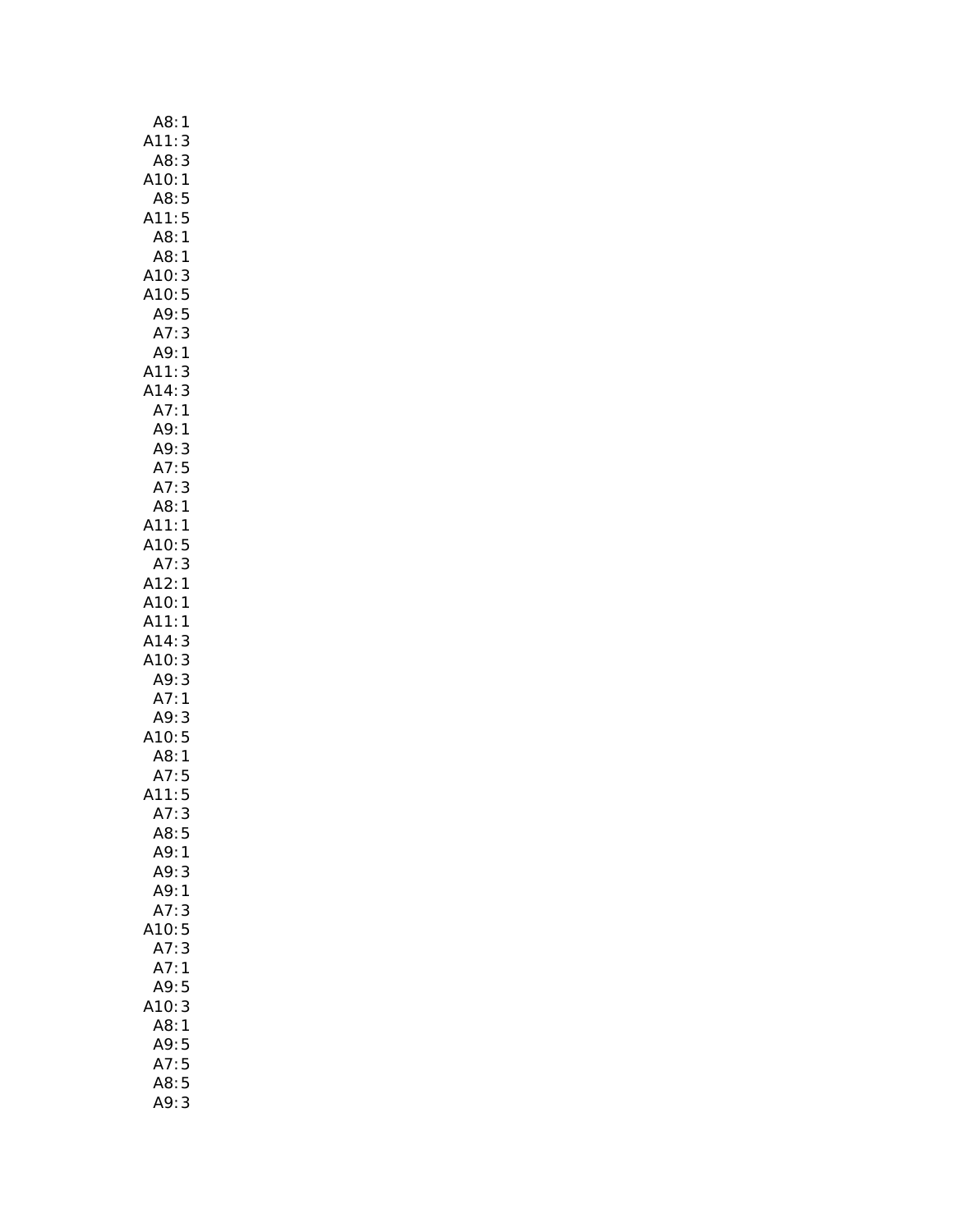| A8:<br>1                                                   |
|------------------------------------------------------------|
| A7:5                                                       |
| A8:<br>1                                                   |
| :A8<br>:A10<br>5                                           |
| 5                                                          |
| 5<br>A14:                                                  |
| A10:<br>3                                                  |
| A7:<br>5                                                   |
| A10:<br>1                                                  |
| A10:5                                                      |
| A8:5                                                       |
| A10:5                                                      |
| A7:<br>$\mathbf{1}$                                        |
| A10:<br>5                                                  |
|                                                            |
|                                                            |
| A9:5<br>A8:5<br>A7:3<br>11:1                               |
| A7:<br>:A11                                                |
| A9:<br>$\mathbf{1}$                                        |
| 1                                                          |
| A9:<br>A10:<br>1                                           |
| A11:<br>1                                                  |
| A10:<br>3                                                  |
| A9:1                                                       |
| A9:1                                                       |
|                                                            |
|                                                            |
| A8:5                                                       |
| 5<br>A8:                                                   |
| A7:5                                                       |
| 10:5                                                       |
| A7:<br>3                                                   |
| A10:1                                                      |
| A10:1                                                      |
| A8:5                                                       |
|                                                            |
|                                                            |
|                                                            |
| Au. -<br>A12:3<br>A12:1<br>A12:1<br>$\overline{A7}$ :<br>1 |
| A7:<br>3                                                   |
| A12:<br>3                                                  |
| 3<br>A7:                                                   |
| A14:<br>1                                                  |
| A14:<br>1                                                  |
| A8:<br>3                                                   |
| A11:<br>3                                                  |
| A11:                                                       |
| 3<br>A6:                                                   |
| A11:                                                       |
|                                                            |
| 5<br>5<br>3<br>A11:                                        |
| A10:<br>3                                                  |
| A11:<br>1<br>A10:<br>1                                     |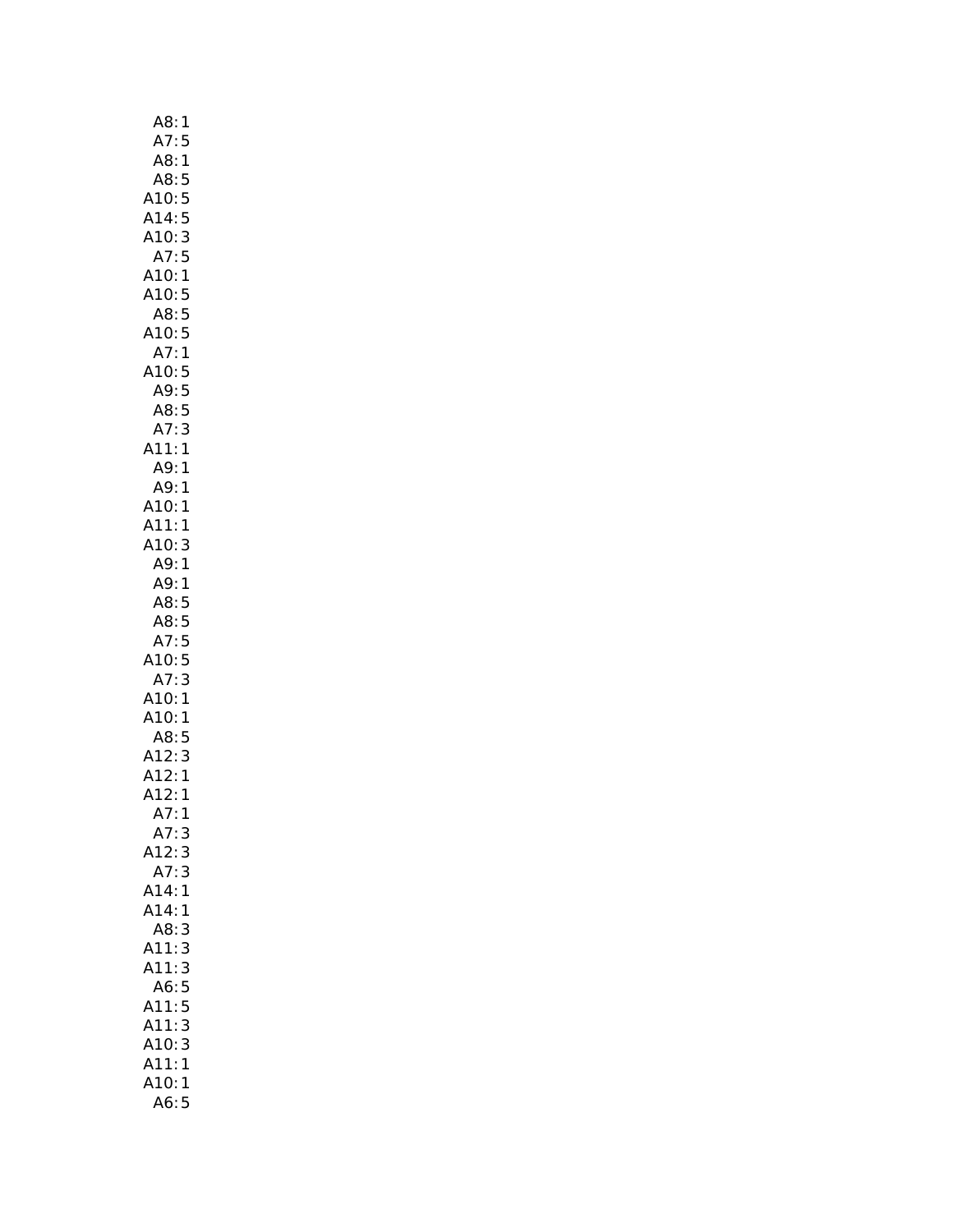| A11:<br>3                                                           |
|---------------------------------------------------------------------|
| A8:3                                                                |
| A7:<br>5                                                            |
| A9:3                                                                |
| A8:1                                                                |
| A9:5                                                                |
| A10:5                                                               |
| A12:<br>$\mathbf{1}$                                                |
| A8:<br>3                                                            |
| 5<br>A8:                                                            |
| A11:<br>A11:<br>$\mathbf{1}$                                        |
| $\mathbf{1}$                                                        |
|                                                                     |
|                                                                     |
|                                                                     |
|                                                                     |
| A <sub>11</sub> .,<br>A9:5<br>A8:5<br>A8:3<br>A11:5<br>A6:5<br>A9:1 |
| A8:1                                                                |
| A9:3                                                                |
| A8:3                                                                |
| A9:5                                                                |
| A9:5                                                                |
| 10:5                                                                |
| 3<br>A8:                                                            |
| A12:                                                                |
| 3<br>1                                                              |
| A9:<br>A9:<br>$\mathbf{1}$                                          |
| A8:<br>$\overline{1}$                                               |
| A7:<br>$\mathbf{1}$                                                 |
| A7:<br>3                                                            |
| A8:1                                                                |
| $A9$ :<br>3                                                         |
| A12:5<br>A9:5                                                       |
|                                                                     |
| A9:5                                                                |
| $\mathbf{1}$<br>A6:                                                 |
| A8:3<br>A9:1                                                        |
| A8:5                                                                |
| A9:<br>3                                                            |
| A8:1                                                                |
| A7:<br>3                                                            |
| A14:<br>5                                                           |
| 3<br>A7:                                                            |
| A12:<br>1                                                           |
| A10:<br>1                                                           |
| A7:<br>1                                                            |
| A13:1                                                               |
| A7:<br>3                                                            |
| A9:1                                                                |
| A10:1                                                               |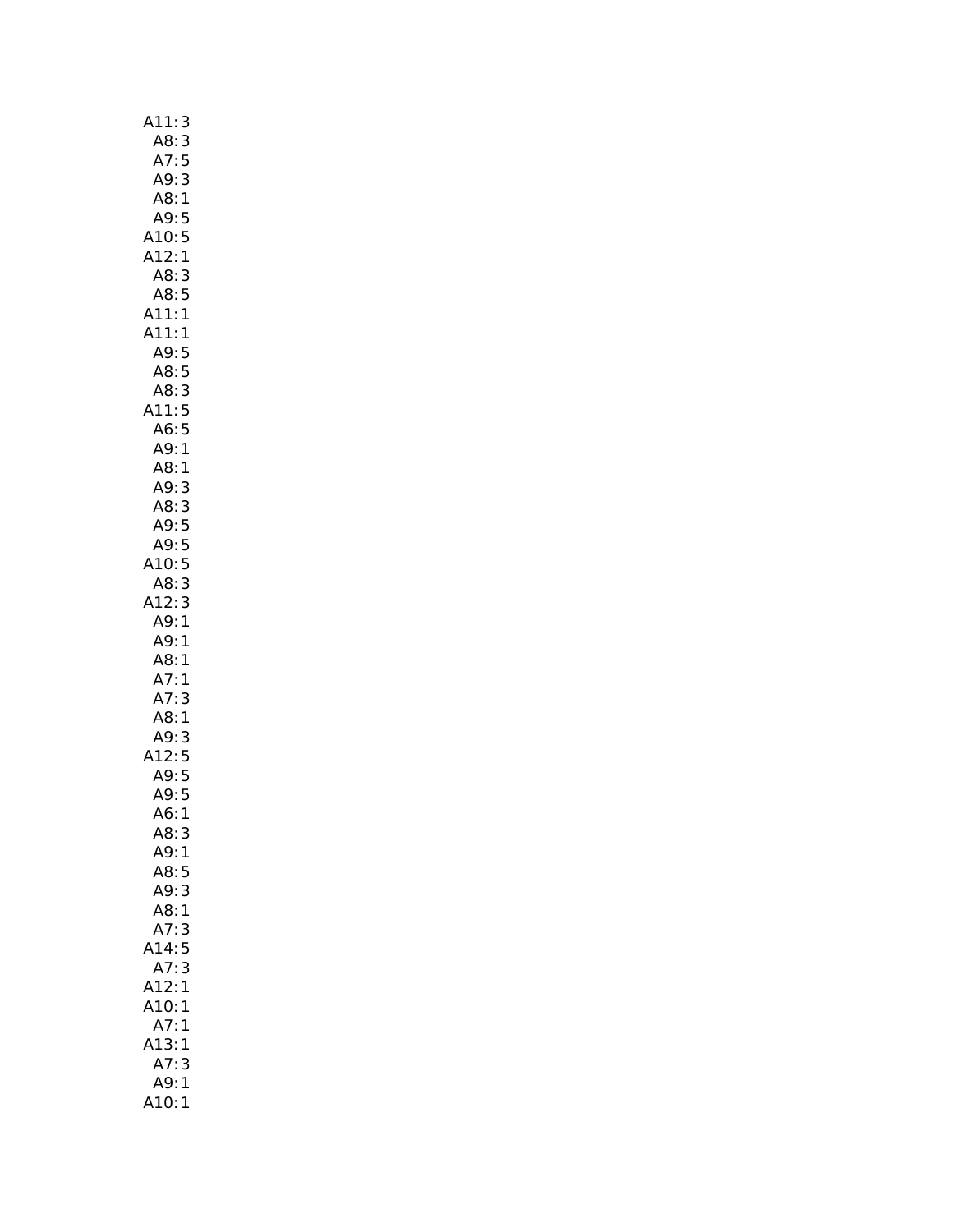| A7<br>1<br>$\vdots$                              |  |
|--------------------------------------------------|--|
| A7:                                              |  |
| $\frac{3}{3}$                                    |  |
| A7:<br>A12:<br>A10:<br>$\mathbf{1}$              |  |
| $\mathbf{1}$                                     |  |
| A7:<br>$\mathbf{1}$                              |  |
| A9:<br>$\mathbf{1}$                              |  |
| A9: 1                                            |  |
| A9:1                                             |  |
| A8:                                              |  |
| 3                                                |  |
| A8:1                                             |  |
| A8:5                                             |  |
| A8:3                                             |  |
| A11:5                                            |  |
| A8:1                                             |  |
| $\frac{AB:5}{1}$                                 |  |
| A7:1                                             |  |
| .11: 3<br>A9: 1<br>A11:                          |  |
|                                                  |  |
|                                                  |  |
|                                                  |  |
|                                                  |  |
|                                                  |  |
| $A9:1$<br>A9:1<br>A11:1<br>A10:5<br>A8:5<br>A3:3 |  |
| A7:3                                             |  |
| A9:1                                             |  |
|                                                  |  |
| A7:3                                             |  |
| A9:3                                             |  |
| A9:1                                             |  |
| A9:5                                             |  |
| A6:3                                             |  |
|                                                  |  |
|                                                  |  |
|                                                  |  |
|                                                  |  |
| A9: 3<br>A9: 3<br>A9: 3<br>A9: 3<br>A6: 1        |  |
| 1<br>A9:                                         |  |
| A11:<br>3                                        |  |
| A8:<br>3                                         |  |
| A13:3                                            |  |
| A9:<br>5                                         |  |
| A6:1                                             |  |
| A6:1                                             |  |
| A6:5                                             |  |
| A9:1                                             |  |
| A8:1                                             |  |
| A7:3                                             |  |
| A8:3                                             |  |
| A8:1                                             |  |
|                                                  |  |
| A7:3                                             |  |
| A8:1                                             |  |
| A8:5                                             |  |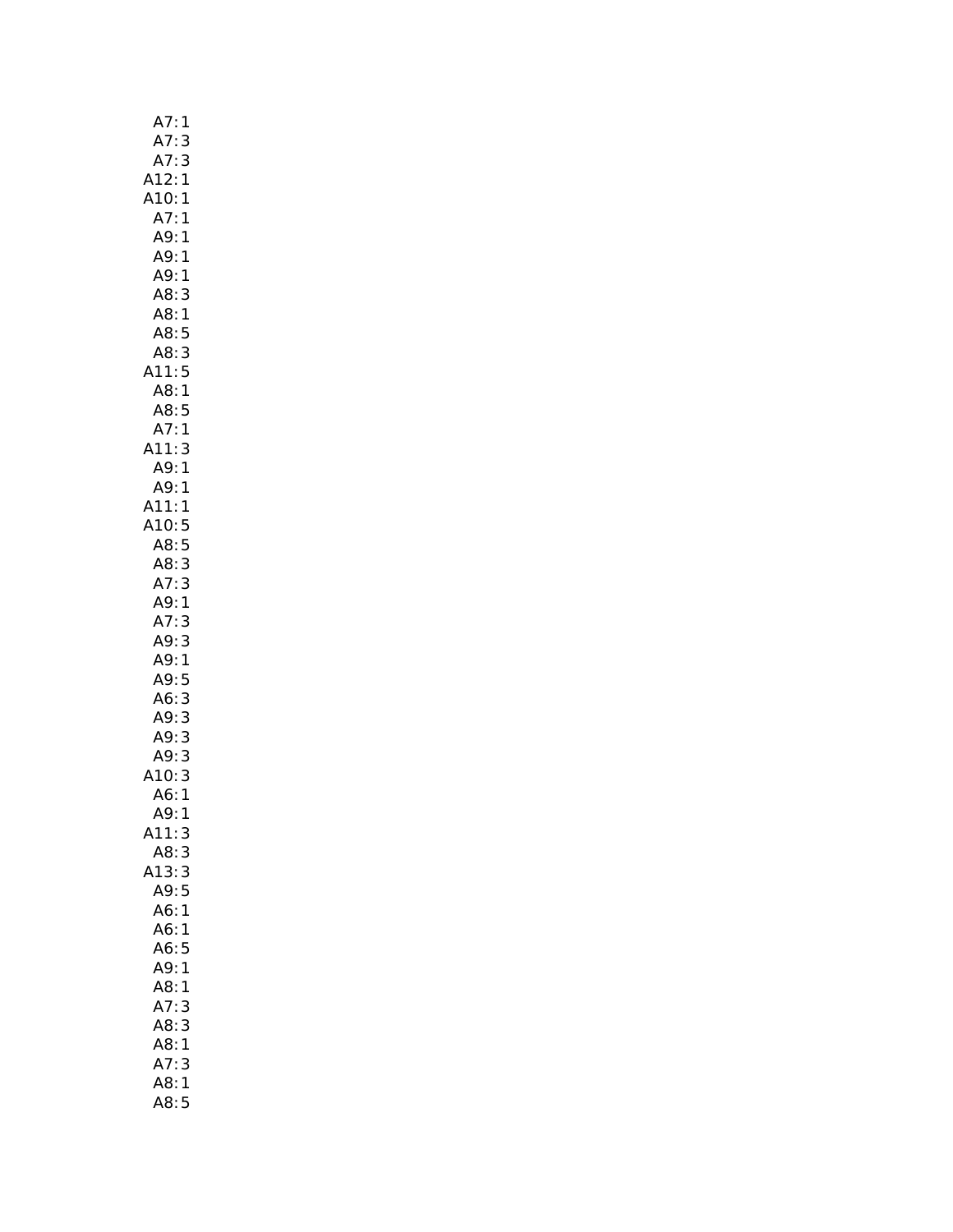| A10:<br>1                                                                                            |
|------------------------------------------------------------------------------------------------------|
| A8:<br>3                                                                                             |
| A8:1                                                                                                 |
| A7:<br>5                                                                                             |
| A8:5                                                                                                 |
| A10:1                                                                                                |
| A12:<br>3                                                                                            |
| A12:1                                                                                                |
| A8:<br>3                                                                                             |
| 3<br>A10:                                                                                            |
| A11:                                                                                                 |
| $\frac{3}{1}$<br>A12:                                                                                |
| A8:                                                                                                  |
| 3<br>3<br>A9:                                                                                        |
| A9:                                                                                                  |
| $\begin{array}{c} 3 \\ 1 \end{array}$                                                                |
| A <sub>10:1</sub><br>A <sub>10:1</sub><br>A <sub>7:3</sub><br>A <sub>14:3</sub><br>A <sub>14:3</sub> |
|                                                                                                      |
|                                                                                                      |
|                                                                                                      |
|                                                                                                      |
| A9:5                                                                                                 |
| A9:1                                                                                                 |
| A8:1                                                                                                 |
| A8:5                                                                                                 |
| A7:1                                                                                                 |
| A9:<br>3                                                                                             |
| A8:<br>1                                                                                             |
|                                                                                                      |
| $A6:3$<br>$.12:1$<br>$A9:3$                                                                          |
|                                                                                                      |
| A14:5                                                                                                |
| A14.3<br>A7:3<br>A13:3<br>A10:5                                                                      |
|                                                                                                      |
|                                                                                                      |
|                                                                                                      |
| A6:5<br>410:3                                                                                        |
|                                                                                                      |
| A8:<br>3                                                                                             |
| A8:<br>3                                                                                             |
| A8:<br>3                                                                                             |
|                                                                                                      |
| A9:5<br>1                                                                                            |
| A7:                                                                                                  |
| A7:<br>1                                                                                             |
| 10:<br>1                                                                                             |
| A9:<br>3                                                                                             |
| A12:<br>1                                                                                            |
| A10:<br>1                                                                                            |
| A14:<br>3                                                                                            |
| A9:<br>5                                                                                             |
| A8:<br>1                                                                                             |
| A9:5                                                                                                 |
| A10:<br>3                                                                                            |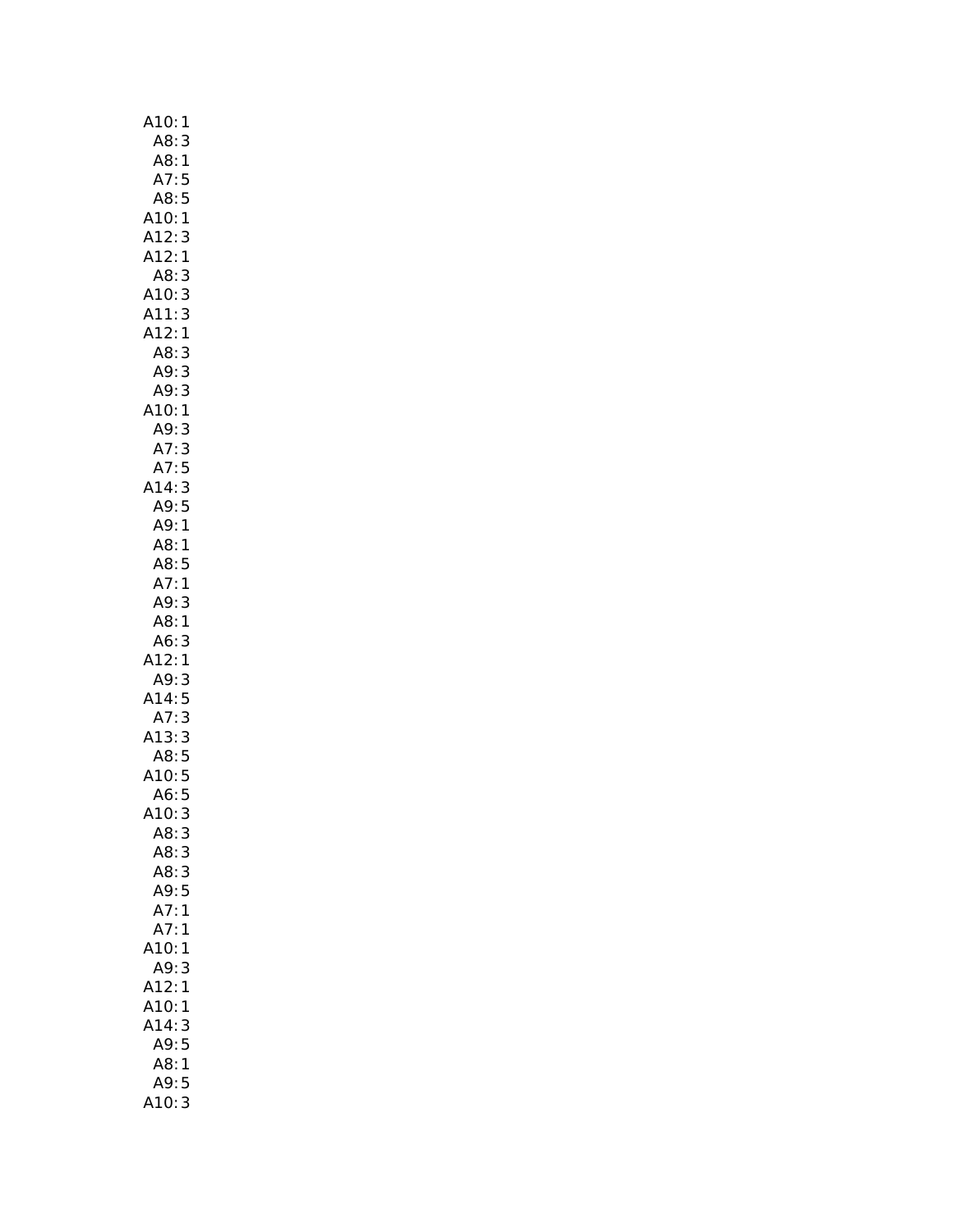| a9:                                                           | 3                       |
|---------------------------------------------------------------|-------------------------|
| A8:                                                           |                         |
|                                                               | 3<br>3                  |
| . 3.<br>A8:<br>^                                              | $\mathbf{1}$            |
|                                                               |                         |
|                                                               |                         |
| <br>A10:5<br>A12:1                                            |                         |
| A9:1                                                          |                         |
| A8:                                                           | 5                       |
| A6:                                                           | 3                       |
| A8:                                                           | $\overline{\mathbf{3}}$ |
| A8:5                                                          |                         |
| A9:5                                                          |                         |
| A8:1                                                          |                         |
| A13:                                                          | 1                       |
| A13.1<br>A9:3<br>A8:3<br>A10:1<br>A13:3<br>A2:5               |                         |
|                                                               |                         |
|                                                               |                         |
|                                                               |                         |
| A8:5                                                          |                         |
| A11:1                                                         |                         |
| A8:                                                           | 5                       |
| A7:3                                                          |                         |
| A7:1                                                          |                         |
|                                                               |                         |
| A6: 3<br>A9: 5                                                |                         |
| A13:                                                          | 3                       |
| A8:1                                                          |                         |
| A6:5<br>A7:3                                                  |                         |
|                                                               |                         |
| A7: 3<br>A9: 3<br>A7: 1<br>A7: 5<br>A7: 5<br>A13: 3<br>A12: 3 |                         |
|                                                               |                         |
|                                                               |                         |
|                                                               |                         |
|                                                               |                         |
|                                                               |                         |
| A8:1                                                          |                         |
| A7:                                                           | 5                       |
| A8:                                                           | 1                       |
| A8:                                                           | 3                       |
| A9:                                                           | $\overline{3}$          |
| A6:<br>A8:                                                    | 3<br>$\mathbf{1}$       |
| 10:                                                           | 1                       |
| A8:                                                           | 5                       |
| A8:                                                           | 3                       |
| 10:                                                           | 1                       |
| A8:                                                           | 3                       |
| A9:                                                           | 1                       |
| A9:                                                           | 3                       |
| <b>\10:</b>                                                   | 3                       |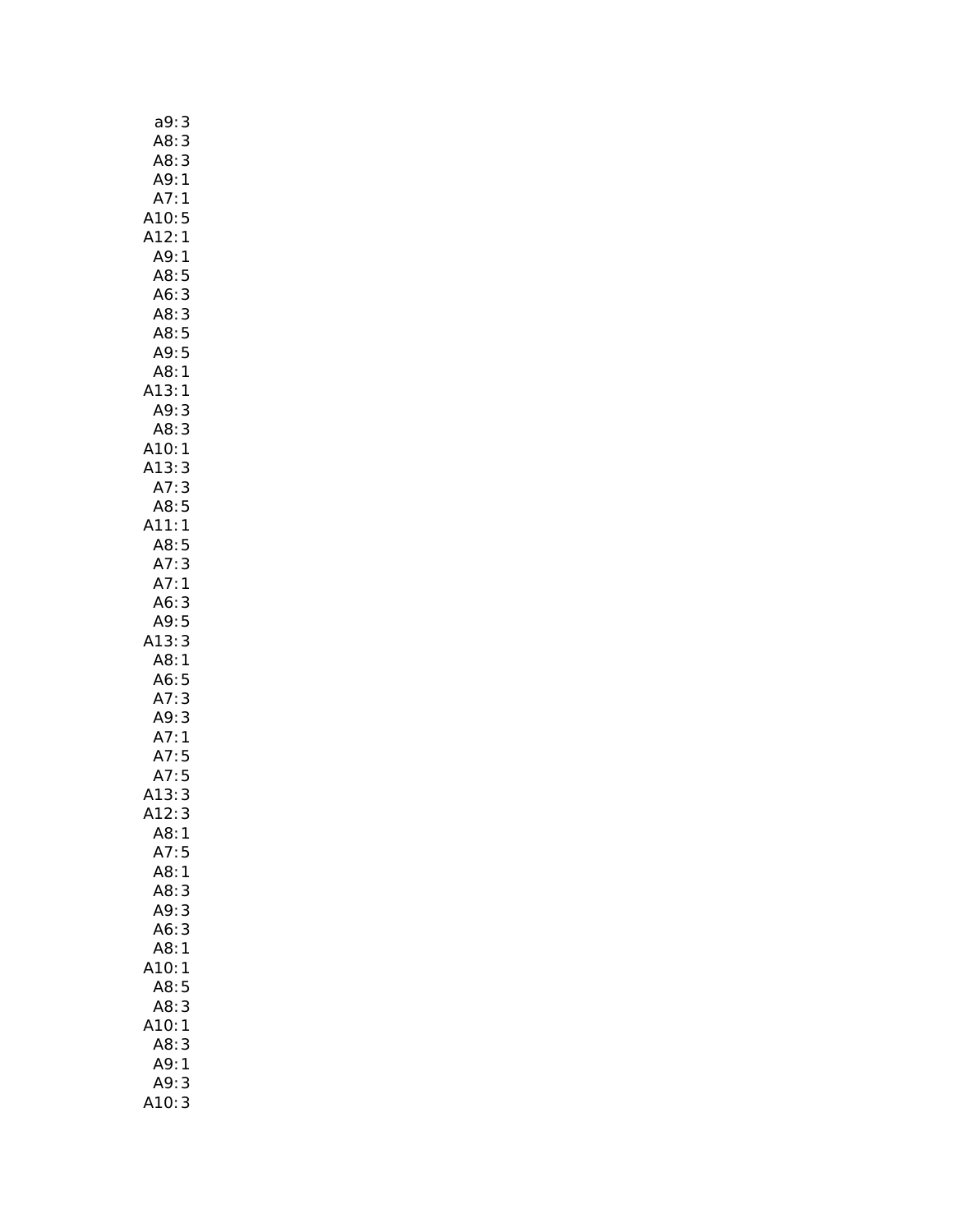| A7:1                       |
|----------------------------|
| A6:3                       |
| A8:<br>3                   |
| A8:<br>$\frac{1}{3}$       |
| Alo: 5<br>A10: 1<br>A10: 5 |
|                            |
| A8: 1                      |
| A10:<br>1                  |
| A10:3                      |
| AB:3                       |
| 3<br>A10:                  |
| AB:3                       |
| A13:5                      |
| A11:3                      |
| A9:3                       |
| A9:1                       |
| A8:1                       |
| A6:<br>3                   |
| A7:1                       |
| A14:5                      |
| A9:1                       |
|                            |
| A8:1<br>A10:3              |
| A9:1                       |
| A8:3                       |
| A10:3                      |
| A6:5                       |
| A10:1                      |
| A9:5                       |
| A9:5                       |
| A7:5                       |
| A8:1                       |
| A12:<br>3                  |
|                            |
| A6:<br>3<br>3              |
| A9:<br>3                   |
| A9:                        |
| A9:3                       |
| A8:<br>5                   |
| A10:<br>5                  |
| A6:<br>5                   |
| A9:<br>5                   |
| A9:<br>1                   |
| A7:<br>3                   |
| A9:<br>1                   |
| A9:<br>1                   |
| A10:<br>3                  |
| A7:5                       |
| A9:5                       |
| A10:<br>5                  |
| A11:<br>1                  |
| A9:<br>5                   |
| A10:<br>5                  |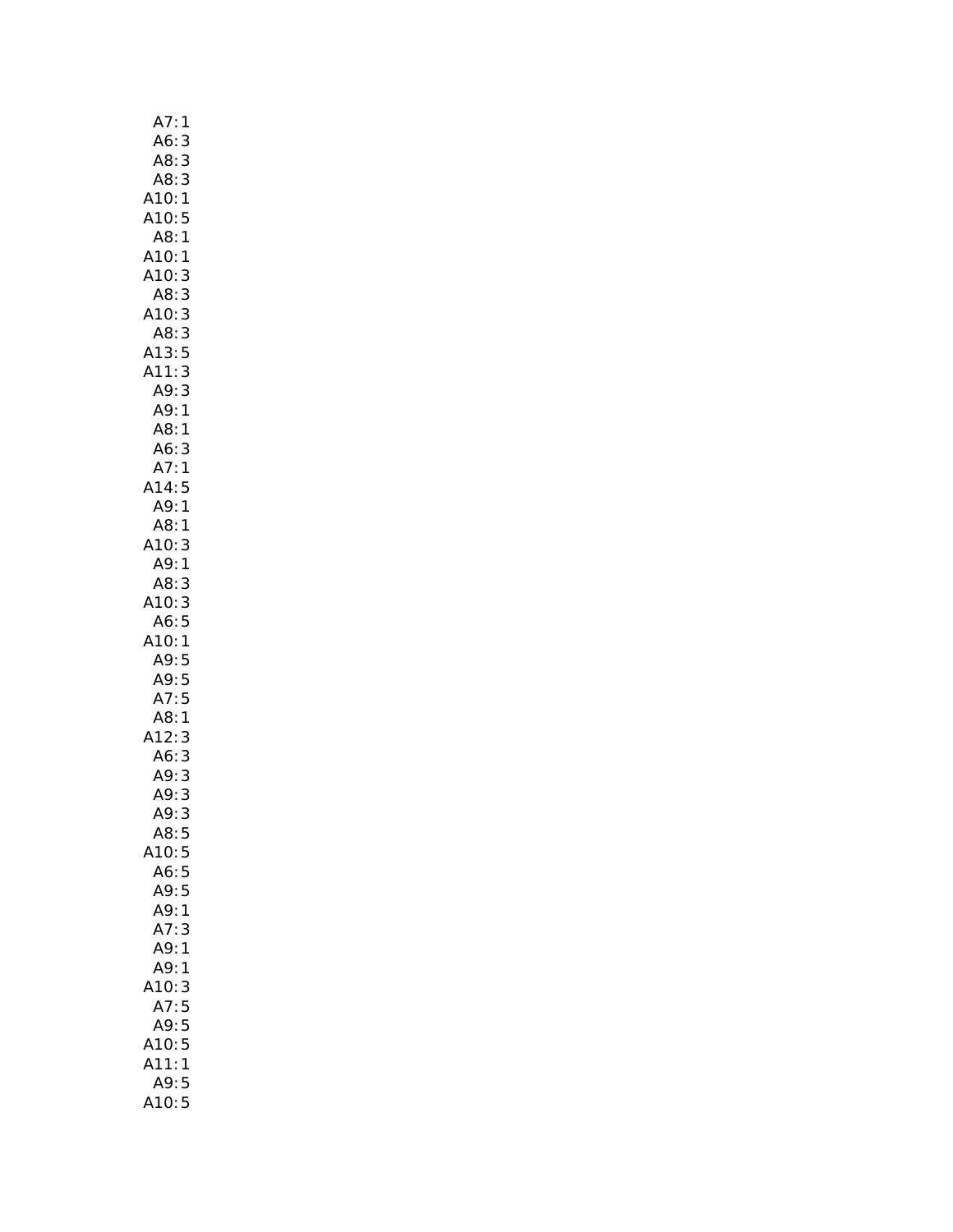| A10:5                        |
|------------------------------|
| A13:1                        |
| A8:<br>5                     |
| A10:1                        |
| A9:3                         |
| A8:3                         |
| A9:<br>$\mathbf{1}$          |
| A7:5                         |
| A10:1                        |
| A10:5                        |
| A9:1                         |
| A8:5                         |
| A9:5                         |
| A9:1                         |
| A6:<br>3                     |
| 3<br>A6:                     |
| A11:<br>1                    |
| A8:5                         |
|                              |
| A7: 3<br>A10: 5              |
| AB:3                         |
| A10:3                        |
| A9:1                         |
| A7:1                         |
| A7:1                         |
| A9:5                         |
| A8:5                         |
| A8: 3                        |
| A13:5                        |
| A9:3                         |
| A8:5                         |
| $A7:5$<br>$A10:3$<br>$A10:5$ |
|                              |
|                              |
| A12:3                        |
| A9:3                         |
| A8:<br>5                     |
| A11:<br>3                    |
| A8:<br>$\mathbf{1}$          |
| A14:<br>5                    |
| 5<br>A7:                     |
| A10:<br>3                    |
| A7:<br>5                     |
| 3<br>A11:                    |
| 5<br>A6:                     |
| A11:<br>1                    |
| A9:<br>3                     |
| 3<br>A12:                    |
| A7:<br>1                     |
| A7:<br>1                     |
| A6:<br>1                     |
| A9:<br>3                     |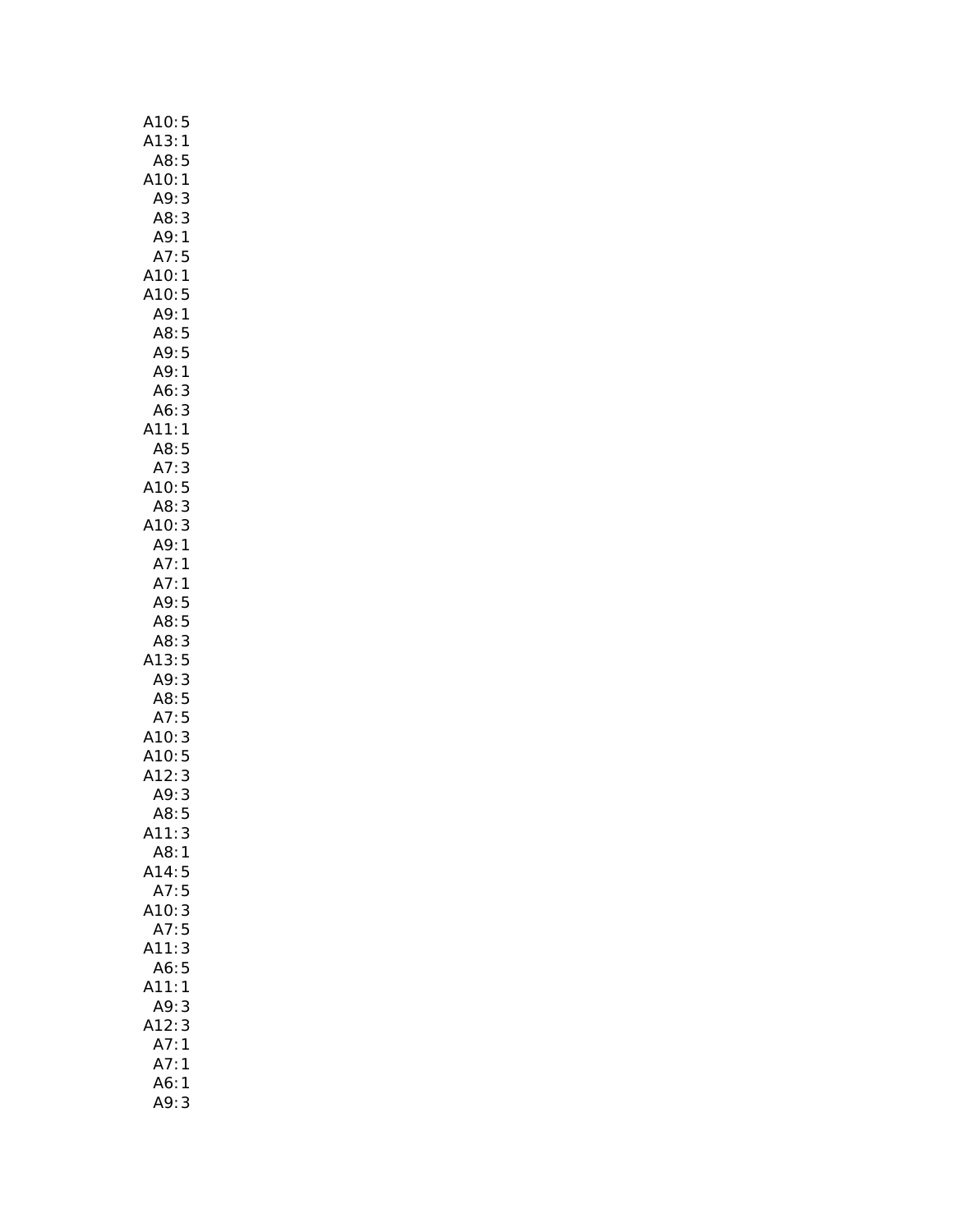| A8:<br>3                 |
|--------------------------|
| A12:<br>5                |
| A6:<br>3                 |
| A11:3                    |
| A11:3                    |
| A7:5                     |
| A10:<br>$\mathbf{1}$     |
| A9:<br>$\mathbf{1}$      |
| A8:5                     |
| A8:5                     |
| 3<br>A8:                 |
| A7:<br>3                 |
| A9:5                     |
| A9:5                     |
| 3<br>3<br>A10:           |
| A6:                      |
| A11:3<br>A11:5           |
|                          |
| A12:5                    |
| A8:1                     |
| A10:5                    |
|                          |
| A8: 3<br>A6: 5<br>A11: 3 |
|                          |
| A7:5                     |
| A9:<br>3<br>A7:<br>1     |
| A8:<br>1                 |
|                          |
| A7:<br>3<br>A14:<br>3    |
| A9:5                     |
|                          |
| A9: 5<br>A6: 5           |
| A8:<br>$\frac{3}{2}$     |
|                          |
| A10:5<br>A9:1            |
| A9:<br>5                 |
| A8:<br>1                 |
| A10:<br>1                |
| A9:<br>$\mathbf{1}$      |
| A8:<br>5                 |
| 3<br>A11:                |
| A13:<br>5                |
| A10:<br>3                |
| A7:<br>1                 |
| A9:<br>5                 |
| 3<br>A8:                 |
| 5<br>A7:                 |
| $\overline{5}$<br>A9:    |
| A9:<br>5                 |
| A10:<br>1                |
| 414:<br>1                |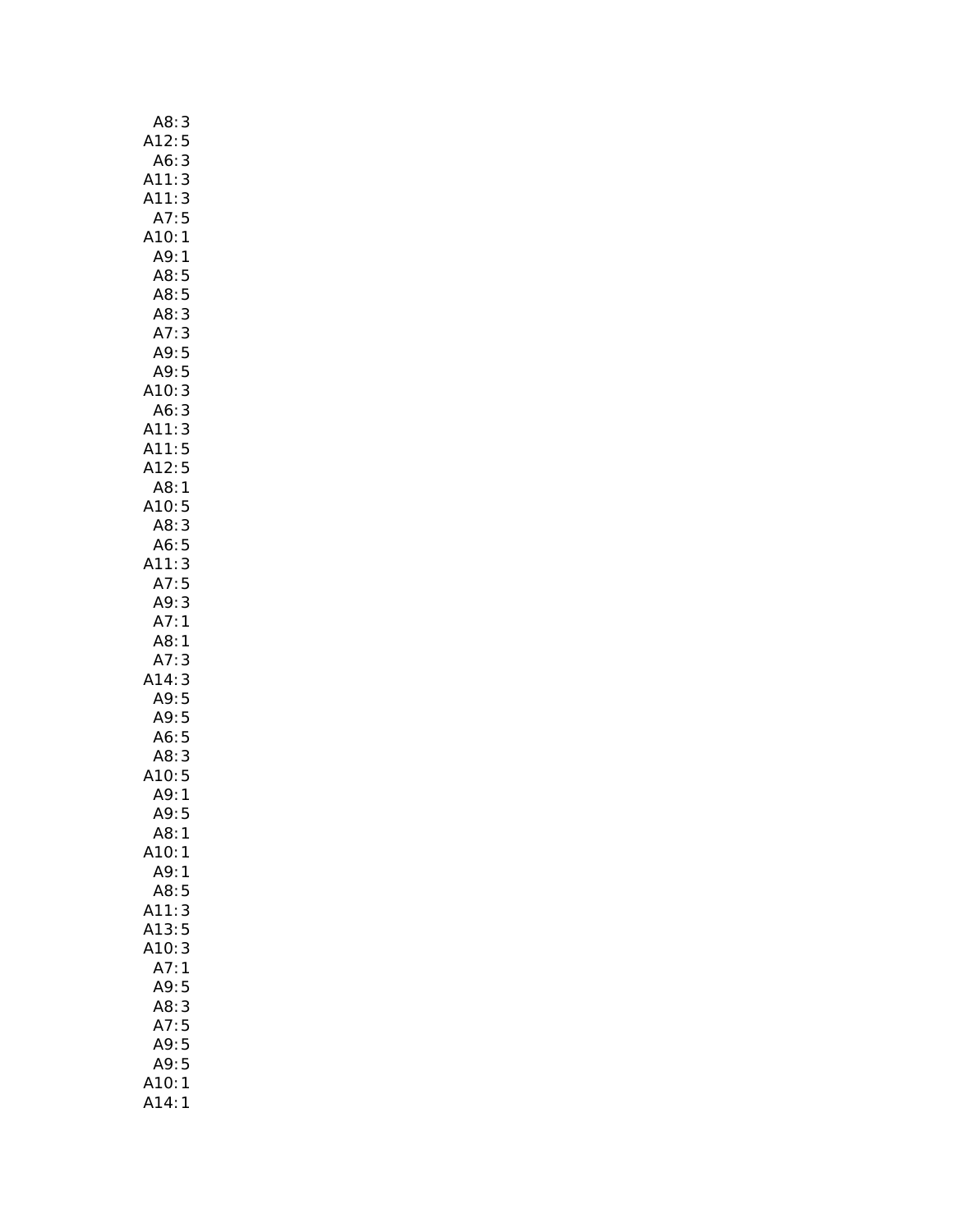| A7:<br>1                                     |
|----------------------------------------------|
| A7:<br>3                                     |
| A9:<br>1                                     |
| A9:<br>3                                     |
| A9:<br>5                                     |
| A9: 1                                        |
| A8:1                                         |
| A9:5                                         |
| A9: 5<br>A8: 5                               |
|                                              |
| A9:3                                         |
| A8:1                                         |
| A8:3                                         |
| A8:1                                         |
| A6:5                                         |
| A8:1                                         |
| A9:1                                         |
|                                              |
| A8:5<br>A7:5                                 |
| 3<br>A9:                                     |
| A8:<br>3                                     |
| A7:1                                         |
| A9:3                                         |
| A8:3                                         |
| 10:5                                         |
| 3<br>A9:                                     |
| A10:1                                        |
| A10:<br>3                                    |
| A8:3                                         |
|                                              |
| A7:5<br>A7:3                                 |
| 1<br>A8:                                     |
| A10:5                                        |
| $\overline{AB}$                              |
| $\begin{array}{c}\n1 \\ 1 \\ 1\n\end{array}$ |
| A7:<br>A7:                                   |
| A10:<br>3                                    |
| A10:<br>1                                    |
| A7:<br>1                                     |
| A8:<br>3                                     |
| A8:3                                         |
| A8:5                                         |
| A10:5                                        |
| A8:3                                         |
| A7:<br>3                                     |
| A8:5                                         |
| A9:5                                         |
| A7:<br>1                                     |
| A9:5                                         |
| A10:5                                        |
| 5<br>A14.                                    |
| 3<br>A10:                                    |
|                                              |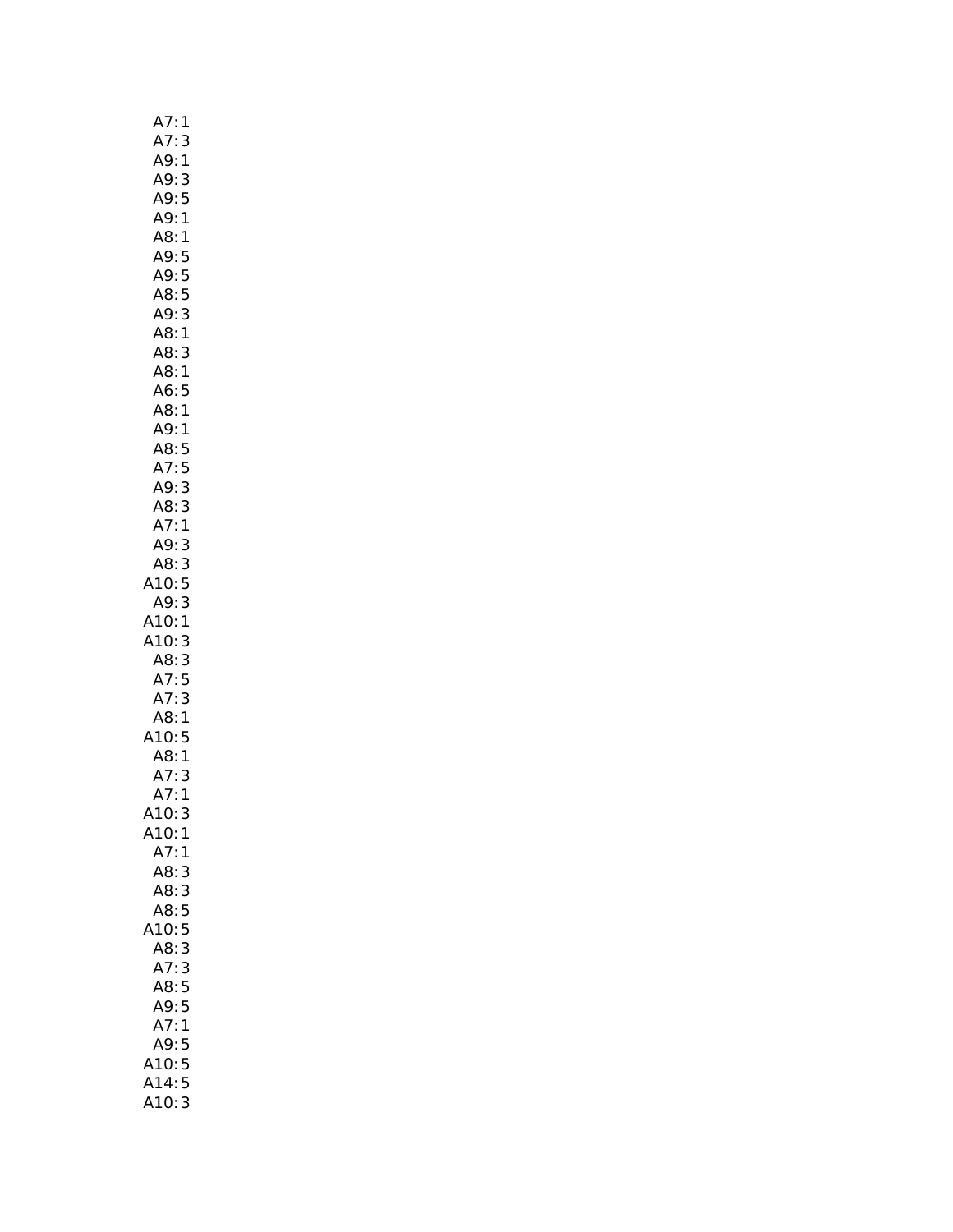| A7:<br>3                 |
|--------------------------|
| A8:5                     |
|                          |
| - 1818<br>A8: 3<br>A9: 5 |
| A6:<br>$\overline{3}$    |
| A9:5                     |
| A11:5                    |
| 5<br>A11:                |
|                          |
| A8:3                     |
| A10:5                    |
| A14:5                    |
| A9:3                     |
| A9:3                     |
| A9:5                     |
| A9:1                     |
| A9:5                     |
| A9:1                     |
| A8:1                     |
| A9:1                     |
| A11:<br>3                |
| A9:3                     |
|                          |
| A6:5                     |
| A8: 3                    |
| A11:3                    |
| A10:1                    |
| A9:1                     |
| A10:1                    |
| A6:5                     |
| A7:3                     |
| A8:3                     |
| A8:3                     |
| A9:3                     |
| A13:1                    |
| A10:3                    |
| A6:1                     |
| A8:1                     |
|                          |
| A9:5                     |
| A9:5                     |
| A9:<br>3                 |
| A9:<br>1                 |
| A10:<br>5                |
| A8:3                     |
| A8:3                     |
| A9:5                     |
| A7:1                     |
| A10:1                    |
| A13:5                    |
| A13:1                    |
|                          |
|                          |
| A8:<br>1                 |
| A11:5                    |
| A7:5<br>A11:<br>3        |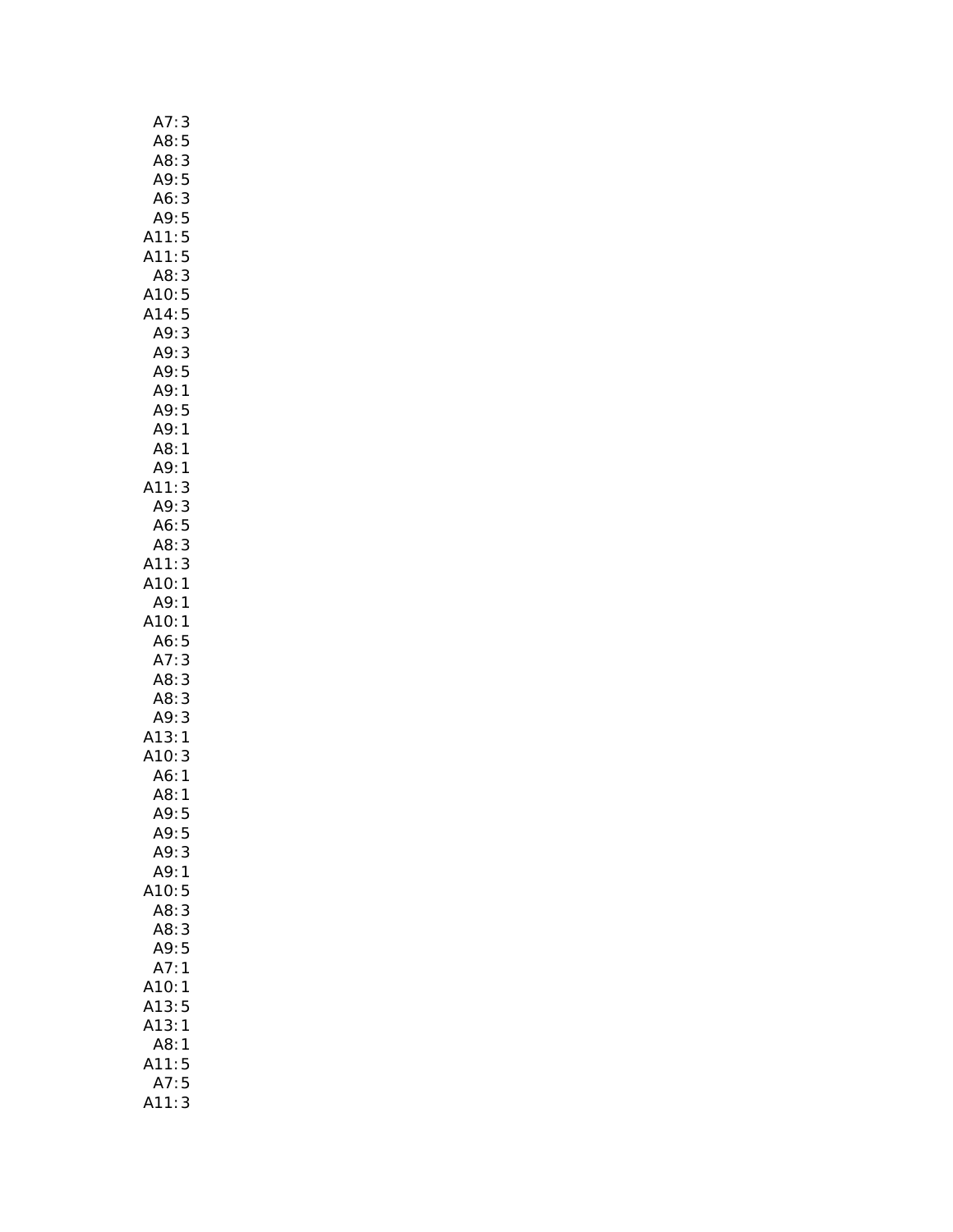| A9:<br>3             |
|----------------------|
| A8:<br>$\mathbf{1}$  |
| <br>A9:<br>5         |
| A9:<br>1             |
| A7:<br>5             |
| A8:<br>$\mathbf{1}$  |
| A9:<br>3             |
| A14:<br>1            |
| A9:<br>5             |
| 3<br>A9:             |
| A10:<br>3            |
| A9:<br>3             |
| 3<br>A7:             |
| A12:<br>5            |
| 3<br>A7:             |
| A9:1                 |
| A8:<br>3             |
| A7:<br>5             |
| A9:<br>3             |
| A10:<br>1            |
| A6:3                 |
| A10: 5               |
| A7:1                 |
| A10:5                |
| A7:1                 |
| 410:5                |
| A9:<br>$\mathbf{1}$  |
| A6:5                 |
| A8:5                 |
| A10:<br>3            |
| A8:                  |
| 3<br>3<br>A8:        |
| $\frac{3}{5}$<br>A9: |
| A8:                  |
| A8:<br>3             |
| A10:<br>3            |
| A7:<br>3             |
| A9:<br>3             |
| A9:<br>3             |
| A15:<br>1            |
| A11:<br>$\mathbf{1}$ |
| A9:<br>3             |
| A10:5                |
| A10:5                |
| 3<br>A7:             |
| A10:<br>1            |
|                      |
| A17:<br>5            |
| A7:5                 |
| A9:<br>$\frac{5}{5}$ |
| A11:<br>A12:         |
| 3                    |
| A7:<br>3             |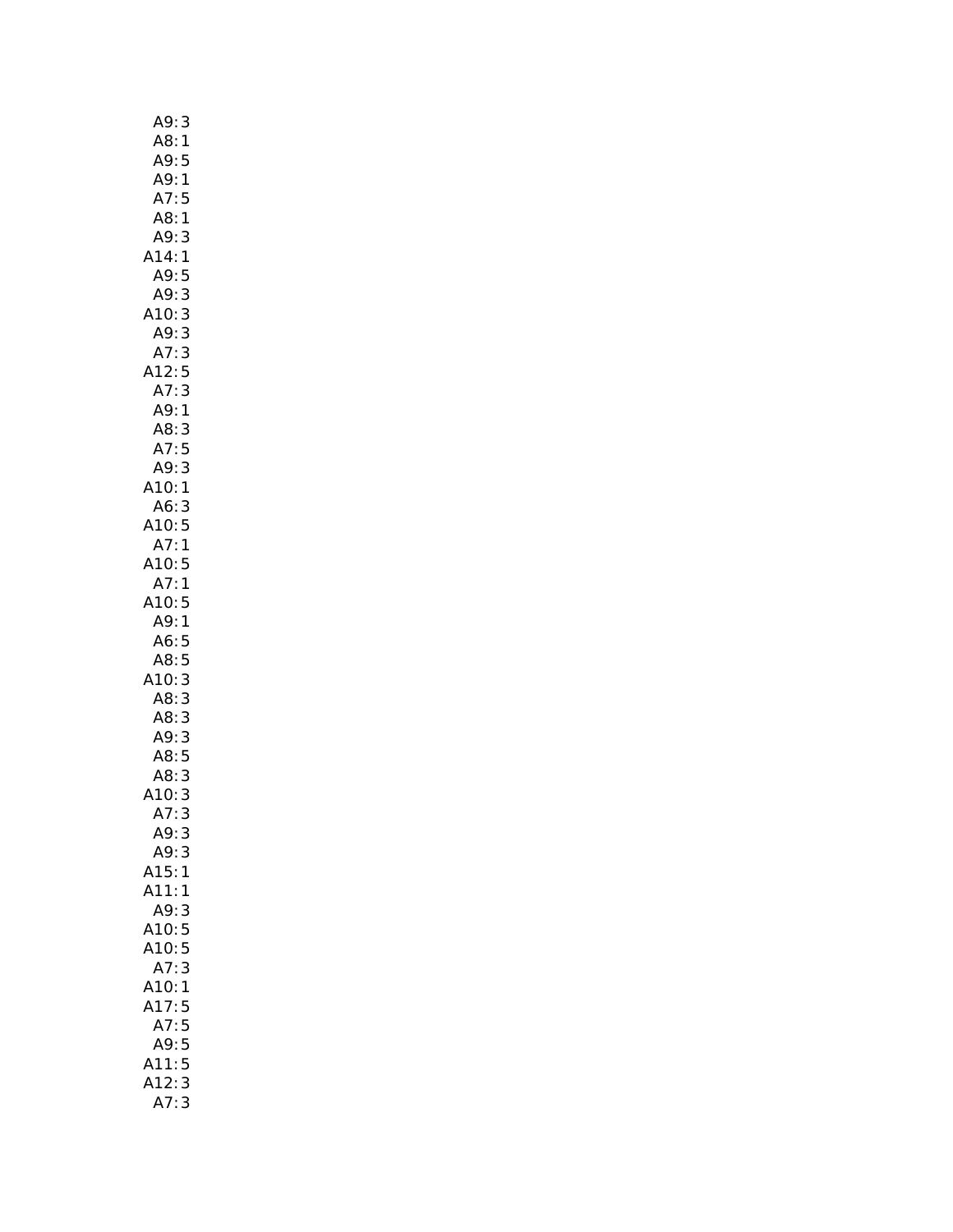| A9:<br>3                              |  |
|---------------------------------------|--|
| AB:<br>3                              |  |
| A8:<br>A7:                            |  |
| $\begin{array}{c} 3 \\ 1 \end{array}$ |  |
| A11:3                                 |  |
| A8:5                                  |  |
| A7:5                                  |  |
| A9:3                                  |  |
| A11:1                                 |  |
| A7:<br>3                              |  |
| A9:5                                  |  |
| A8:1                                  |  |
| A12:                                  |  |
| $\frac{3}{3}$<br>A8:                  |  |
| A8:                                   |  |
| A10:<br>A8:                           |  |
|                                       |  |
| 5<br>3<br>1<br>1<br>A9:               |  |
|                                       |  |
| A8:<br>A13:<br>3                      |  |
| 3<br>A14:                             |  |
| A9:1                                  |  |
| A10:1                                 |  |
| A9:1                                  |  |
| A11:1                                 |  |
|                                       |  |
| A9:<br>3<br>3                         |  |
| A9:                                   |  |
| A10:<br>1<br>A11:                     |  |
| 5                                     |  |
| A8:1<br>A9:3<br>A7:3<br>A8:1          |  |
| 3<br>3                                |  |
|                                       |  |
| $\mathbf{1}$<br>A8:5                  |  |
|                                       |  |
| A7:5                                  |  |
| A10:<br>3                             |  |
| A8:<br>3                              |  |
| A8:<br>3                              |  |
| A8:<br>3                              |  |
| A7:<br>3                              |  |
| A7:<br>3                              |  |
| A8:<br>5                              |  |
| 10:<br>3                              |  |
| A8:<br>3                              |  |
| 5<br>A12:                             |  |
| A8:<br>5                              |  |
| A10:<br>3                             |  |
|                                       |  |
| A8:<br>3                              |  |
| A12:<br>3                             |  |
| 5                                     |  |
| A18:<br>5<br>A14:                     |  |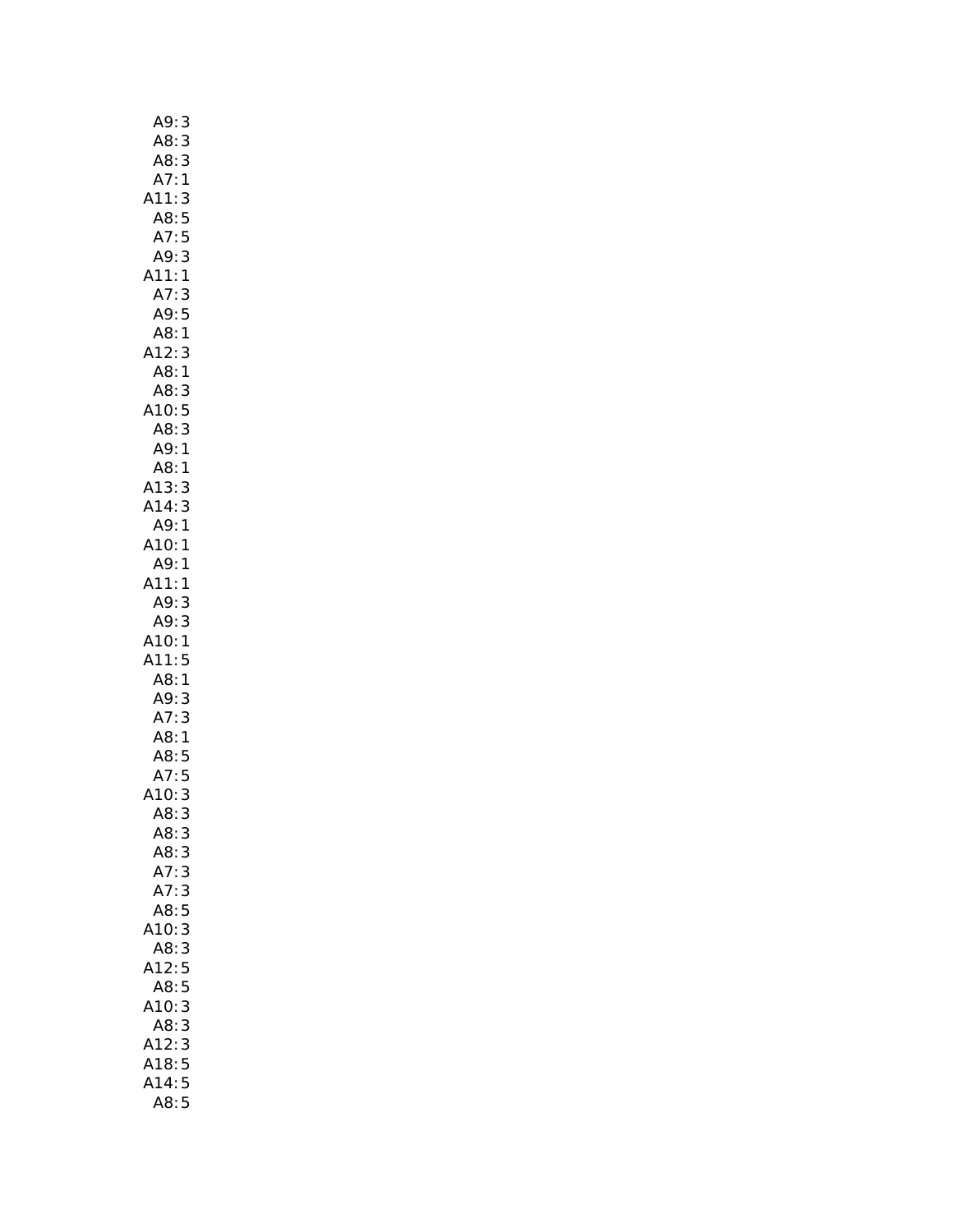| A9:5                 |
|----------------------|
| A14:5                |
| A9:<br>3             |
| A11:1                |
| A8:<br>5             |
| A9:<br>3             |
| A8:1                 |
|                      |
| A9:<br>3             |
| A10:1                |
| A10:3                |
| A6:5                 |
| A10:1                |
| A11:<br>$\mathbf{1}$ |
| A7<br>$\vdots$<br>3  |
| A7:<br>1             |
| A8:<br>1             |
| A6:5                 |
|                      |
| A8:3                 |
| A8:3                 |
| A10: 3               |
| A7:3                 |
| A8:1                 |
| A10:<br>3            |
| A8:1                 |
| A9:<br>3             |
| A10:3                |
| A9:5                 |
| 3<br>A8:             |
| A11:<br>3            |
| A11:                 |
| 1                    |
| A9:<br>3             |
| A10:1                |
| A10:1<br>A14:3       |
|                      |
| A8:5                 |
| A8:5                 |
| 5<br>A7:             |
| A9:1                 |
| A9:5                 |
| A7:5                 |
|                      |
| A11:1                |
| A7:<br>3             |
| A10:<br>1            |
| A10:<br>3            |
| A10:<br>3            |
| A8:<br>5             |
| A12:<br>1            |
| A10:<br>1            |
| A9:<br>1             |
| A9:<br>3             |
| A14:<br>1            |
| A8:<br>1             |
|                      |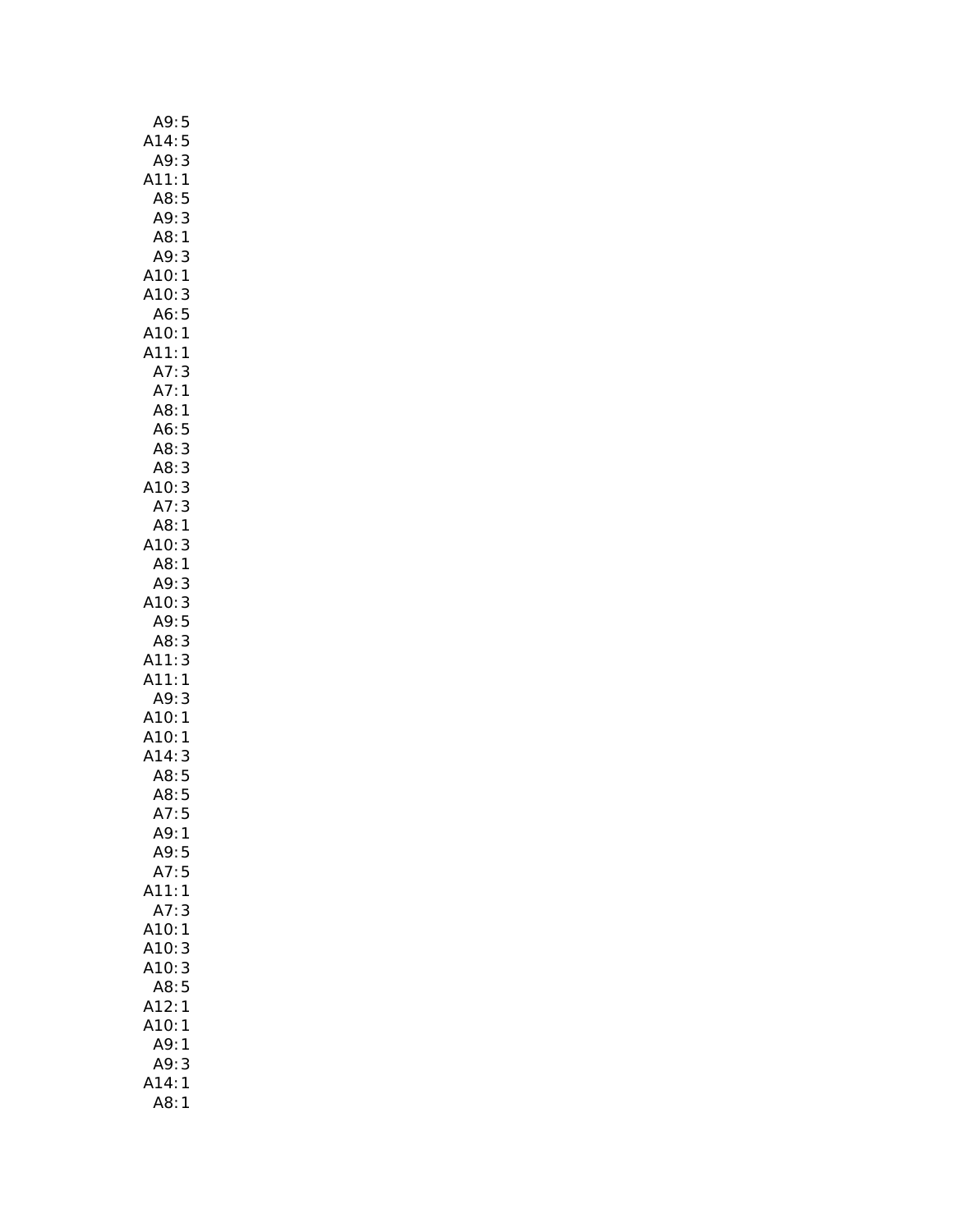| A11:<br>5                                                               |
|-------------------------------------------------------------------------|
|                                                                         |
| 1 :A8<br>3 :A12                                                         |
| A9:5                                                                    |
| A11:<br>$\mathbf{1}$                                                    |
|                                                                         |
| A9:5<br>A9:5                                                            |
| 3<br>A9:                                                                |
| A8:1                                                                    |
| 3<br>A11:<br>A13:                                                       |
| 3                                                                       |
| .<br>A10:<br>$\mathbf{1}$                                               |
| A 10: 1<br>A 9: 5<br>A 7 : 3<br>A 10: 3<br>A 12: 3<br>A 12: 1<br>A 9: 1 |
|                                                                         |
|                                                                         |
|                                                                         |
|                                                                         |
|                                                                         |
| A8:1                                                                    |
| A10:1                                                                   |
| A10:3                                                                   |
| 3<br>A8:                                                                |
| A14:1                                                                   |
| A7:<br>3                                                                |
| A7:                                                                     |
| $\frac{3}{5}$<br>A14:<br>A7:                                            |
|                                                                         |
| A6:5<br>0.0<br>A10:1<br>A9:5<br>A11:3<br>A14:1                          |
|                                                                         |
|                                                                         |
|                                                                         |
| A8:<br>$\mathbf{1}$                                                     |
| AO: 1<br>A9: 5<br>A10: 1<br>A9: 1                                       |
|                                                                         |
|                                                                         |
| A9:<br>3                                                                |
| A9:<br>5                                                                |
| A9:<br>3                                                                |
| A13:5                                                                   |
| A7:                                                                     |
| A8:<br>3                                                                |
| A11:<br>3                                                               |
| A7:<br>3                                                                |
| 1<br>A8:                                                                |
| A8:<br>1                                                                |
| A9:<br>1                                                                |
| A7:<br>1                                                                |
| A10:<br>1                                                               |
| A11:<br>1                                                               |
| 5<br>A8:                                                                |
| A7:3                                                                    |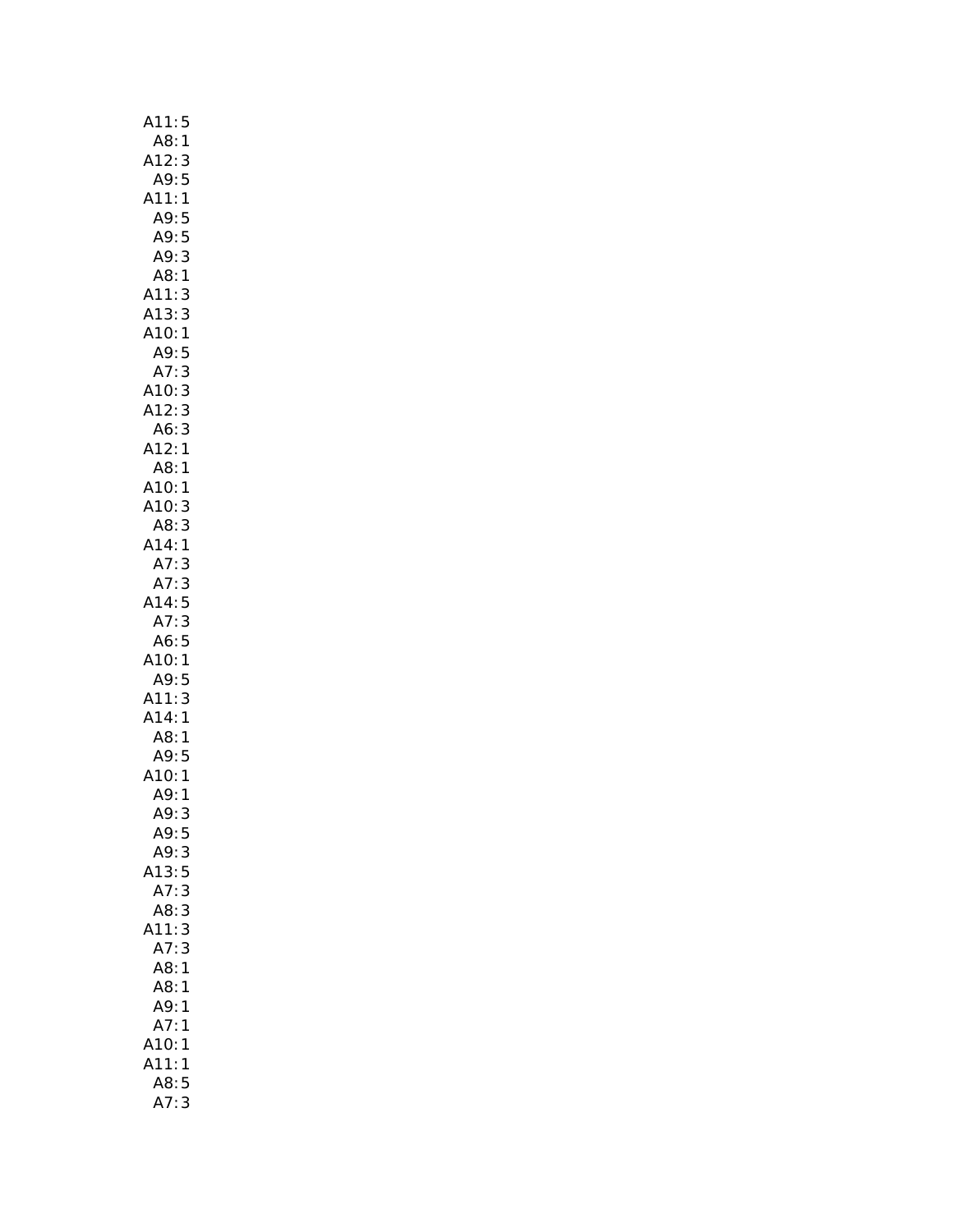| A10:<br>5                                                                                                                                             |
|-------------------------------------------------------------------------------------------------------------------------------------------------------|
| A8:                                                                                                                                                   |
|                                                                                                                                                       |
| $\frac{3}{3}$<br>A8: 3<br>A11: 3<br>A11: 1                                                                                                            |
|                                                                                                                                                       |
|                                                                                                                                                       |
|                                                                                                                                                       |
|                                                                                                                                                       |
|                                                                                                                                                       |
|                                                                                                                                                       |
|                                                                                                                                                       |
|                                                                                                                                                       |
|                                                                                                                                                       |
|                                                                                                                                                       |
|                                                                                                                                                       |
|                                                                                                                                                       |
|                                                                                                                                                       |
|                                                                                                                                                       |
| A8: 3<br>A8: 5<br>A12: 1<br>A7: 5<br>A7: 5<br>A7: 5<br>A11: 5<br>A6: 5<br>A6: 3<br>A10: 5<br>A11: 3<br>A11: 4<br>A11: 4<br>A11: 4<br>A11: 4<br>A11: 5 |
|                                                                                                                                                       |
|                                                                                                                                                       |
|                                                                                                                                                       |
| A6:1<br>A9:1<br>A8:3<br>A11:1<br>A10:5<br>A3:5<br>A17:1<br>A7:3<br>A7:3<br>A7:3<br>A7:3<br>A8:3<br>A9:3                                               |
|                                                                                                                                                       |
| 3<br>1                                                                                                                                                |
|                                                                                                                                                       |
|                                                                                                                                                       |
| 5513133333                                                                                                                                            |
|                                                                                                                                                       |
|                                                                                                                                                       |
|                                                                                                                                                       |
|                                                                                                                                                       |
|                                                                                                                                                       |
|                                                                                                                                                       |
|                                                                                                                                                       |
| 1<br>A12:                                                                                                                                             |
| A8:<br>5                                                                                                                                              |
| A9:1                                                                                                                                                  |
| A7:<br>1                                                                                                                                              |
| 5<br>A9:                                                                                                                                              |
| 3<br>A10:                                                                                                                                             |
| A13:<br>5                                                                                                                                             |
| A13:<br>1                                                                                                                                             |
| A8:<br>5                                                                                                                                              |
| 5<br>A8:                                                                                                                                              |
| $A10$ :<br>3                                                                                                                                          |
| A14:<br>1                                                                                                                                             |
| 3<br>A11:                                                                                                                                             |
| A8:<br>3                                                                                                                                              |
| 3<br>A14:                                                                                                                                             |
| A14:<br>1                                                                                                                                             |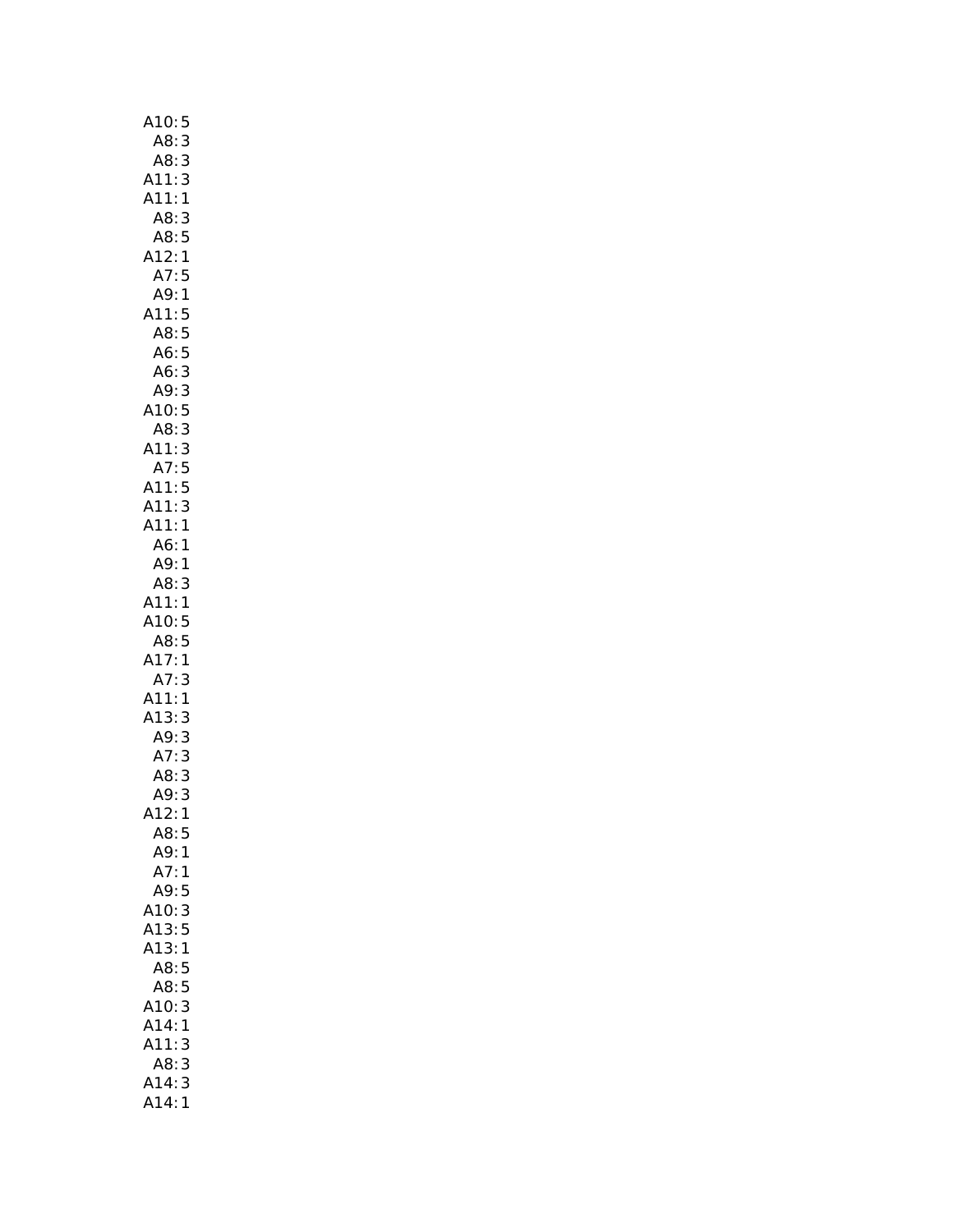| A6:5                       |        |
|----------------------------|--------|
|                            |        |
| ,<br>A7: 5<br>A9: 1<br>A9: |        |
| A9:1                       |        |
| A8:                        | 3      |
| A7:                        | 3      |
| A9:                        | 5<br>5 |
| A11:                       |        |
| A10:1                      |        |
| A9:                        | 3      |
| A12:3<br>A6:5              |        |
|                            |        |
| A13:1                      |        |
| A13:                       | 3      |
| A9:1                       |        |
| A8:5<br>A9:1               |        |
| A9:1                       |        |
| A8:1                       |        |
| A9:                        |        |
| A9: 3<br>A8: 1             |        |
| A11:                       |        |
|                            |        |
| A11:5<br>A11:5<br>A6:5     |        |
| A7:3                       |        |
| A10:1                      |        |
| A8:3                       |        |
| A8:5                       |        |
| A8:1                       |        |
| A11:                       | 3      |
| A10:1                      |        |
| A8:3                       |        |
| A9:<br>:A12                | 3      |
|                            | 1      |
| A9:                        | 3      |
| A8:5                       |        |
| 414:1                      |        |
| A9:                        | 1      |
| A10:                       | 3      |
| A10:                       | 3      |
| A8:3                       |        |
| A8:3                       |        |
| A9:5                       |        |
| A10:5<br>A9:1              |        |
| A7:5                       |        |
| A8:5                       |        |
| A8:3                       |        |
| A7:                        | 3      |
| A6:5                       |        |
| A9:                        | 3      |
| A7:                        | 3      |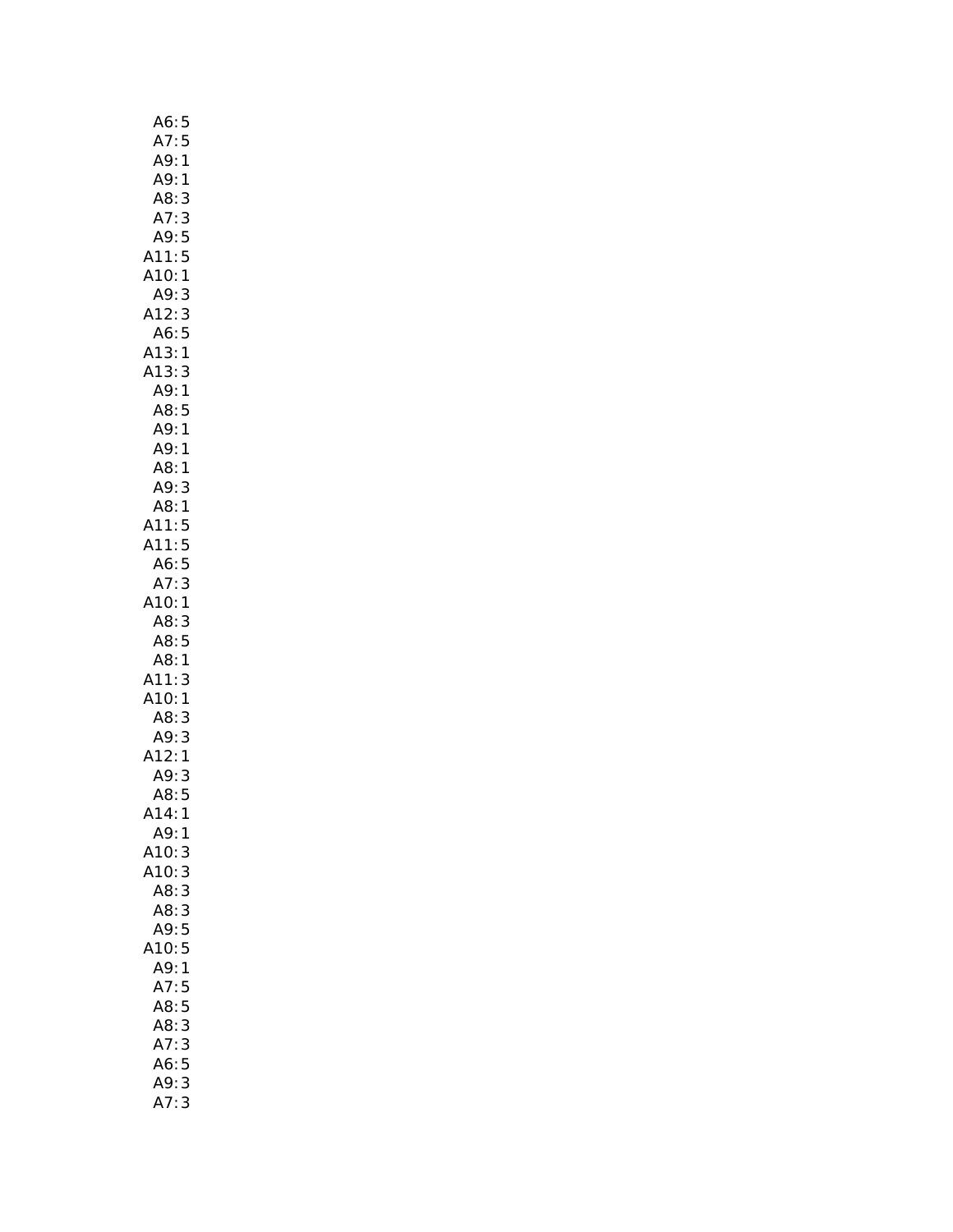| A10:<br>3                               |
|-----------------------------------------|
| A11:<br>$\mathbf{1}$                    |
| A13:1                                   |
| A6:<br>1                                |
| A11:1                                   |
| A8:1                                    |
| A9:<br>3                                |
| A10:<br>1                               |
| A12:<br>1                               |
| A8:<br>1                                |
| A9:5<br>A7:1                            |
|                                         |
| A9:<br>3                                |
| A12:<br>$\mathbf{1}$                    |
| A8:<br>3                                |
| A7:<br>$\mathbf{1}$                     |
| A8: 3<br>A12: 1<br>3                    |
|                                         |
| A14:<br>5                               |
| A13:<br>5                               |
| A9:1                                    |
| A9:<br>3                                |
| A9:<br>3                                |
| 3<br>A10:                               |
| 3<br>A9:                                |
| 3<br>3<br>A6:                           |
| A11:3<br>A10:5                          |
|                                         |
| A14:<br>5<br>A7:<br>3                   |
|                                         |
| $A14:1$<br>$A10:1$<br>$A13:5$<br>$A9:3$ |
|                                         |
|                                         |
| A11:1                                   |
| A9:<br>3                                |
| A10:<br>3                               |
| A10:1                                   |
| A6:5                                    |
| A10:1                                   |
| A8:5                                    |
| A13:<br>1                               |
| A9:<br>3                                |
| A9:<br>5                                |
| 5<br>A10:                               |
| A8:<br>3                                |
| A10:<br>5                               |
| A12:<br>1                               |
| 5<br>A10:                               |
| 3<br>A9:                                |
| 5<br>A11:                               |
| 3                                       |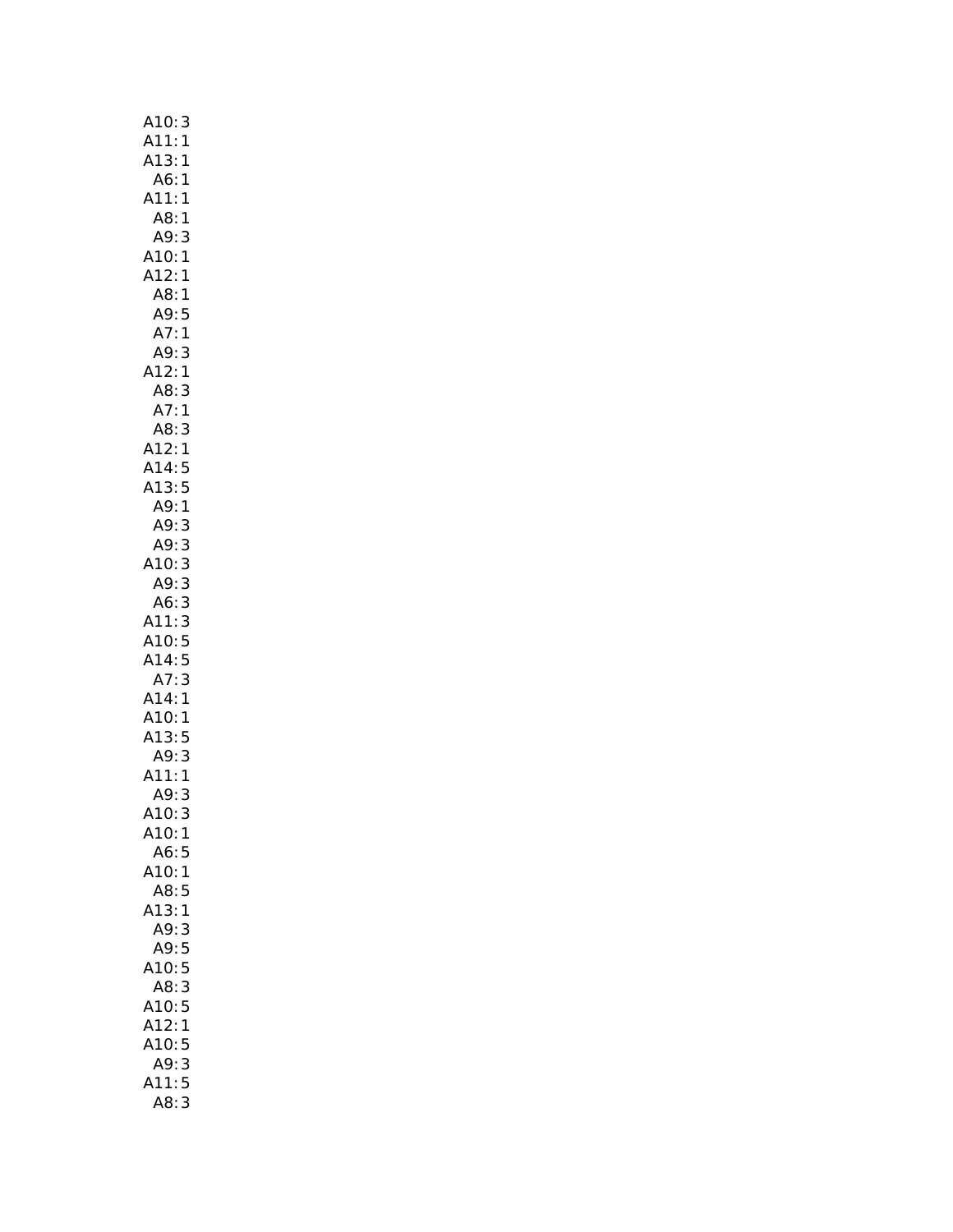| A8:                    | 3                                          |
|------------------------|--------------------------------------------|
| A7:                    | 5                                          |
| A9:                    | 5                                          |
| A13:                   | 3                                          |
|                        | 3                                          |
| A6:<br>A7:             | 3                                          |
| A11:                   | 5                                          |
| A10:                   | 5                                          |
| A9:                    | 3                                          |
| A8:                    | 1                                          |
| A10:1                  |                                            |
| A17:                   | 3                                          |
| A10:                   | 3                                          |
|                        |                                            |
| A14:                   | $\begin{array}{c} 3 \\ 1 \\ 3 \end{array}$ |
| A8:                    |                                            |
| A9:<br>A8:             |                                            |
|                        | 3<br>3<br>1                                |
| A8                     |                                            |
| A12:                   |                                            |
| A9:                    | 3                                          |
| A9:                    | $\frac{3}{5}$                              |
| A8:                    |                                            |
| A9:                    | 5                                          |
| A10:                   | 5                                          |
| A8:                    | $\mathbf{1}$                               |
| A6:5                   |                                            |
| A11:                   | $\mathbf{1}$                               |
|                        | 3                                          |
| A13:<br>A11:           | 3                                          |
| A9:                    | 5                                          |
| A9:<br>A8:             | 3                                          |
|                        |                                            |
| A13:1<br>A7:3<br>A10:5 | $\begin{array}{c} 3 \\ 1 \end{array}$      |
|                        |                                            |
|                        |                                            |
| A8:                    | 3                                          |
| A6:                    | 5                                          |
| A14:                   | 1                                          |
| A10:                   | 1                                          |
| A10:                   | 1                                          |
| A7:                    | 3                                          |
| A11:                   | 5                                          |
| A9:                    | 3                                          |
| A11:                   | 1                                          |
| A6:                    | 1                                          |
| A7:                    | 5                                          |
| A6:                    | 5                                          |
| A8:                    | 3                                          |
| A8:                    | 5                                          |
| A7:                    | 1                                          |
| A6:                    | 3                                          |
|                        |                                            |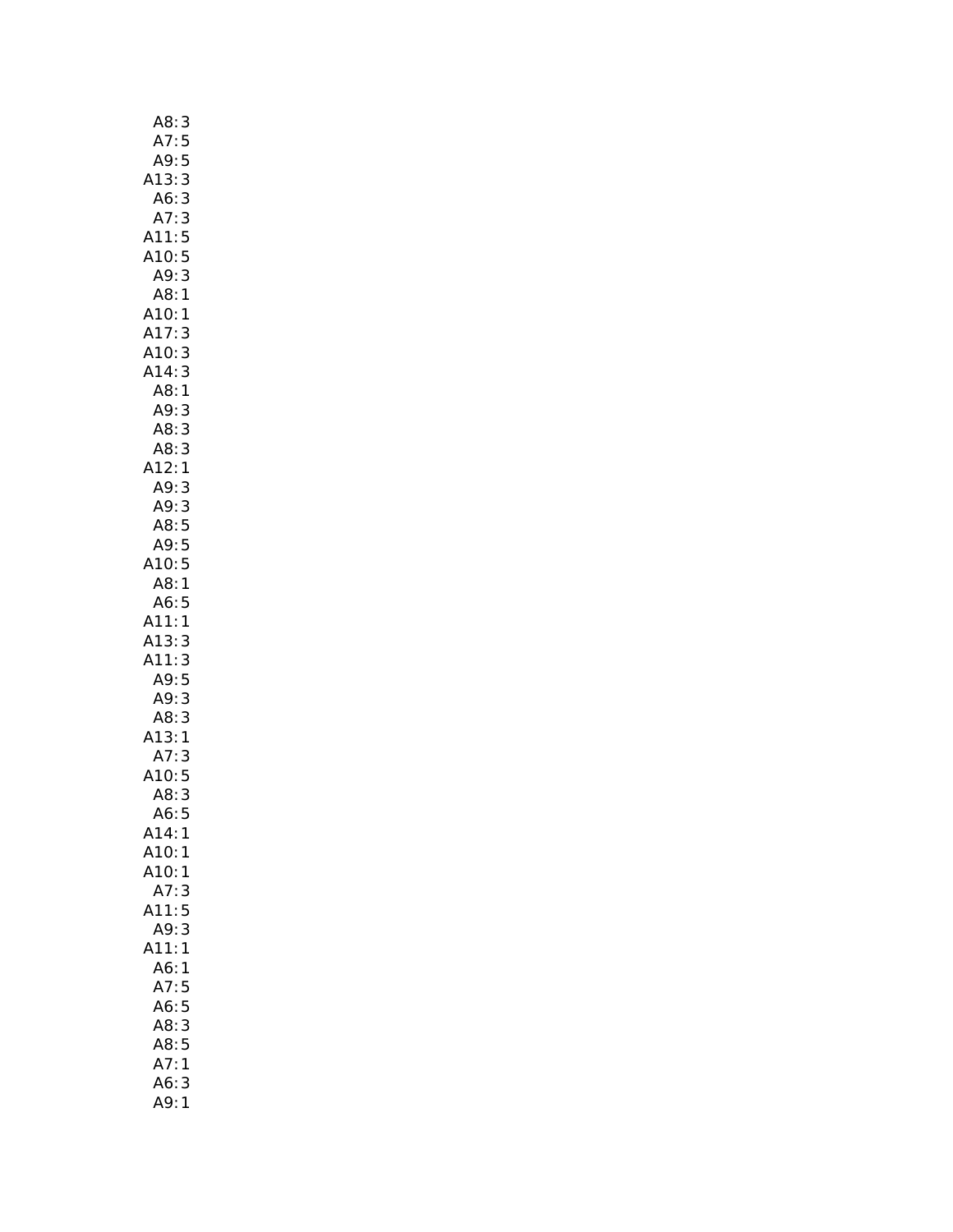| A7:5                                           |
|------------------------------------------------|
| A11:<br>3                                      |
| A9:<br>3                                       |
| 5                                              |
| A10:<br>A10:<br>3                              |
| A11:<br>3                                      |
| A8:<br>3                                       |
|                                                |
| 3<br>A8:<br>A9:                                |
| 3                                              |
| A7:3                                           |
| A13:5                                          |
|                                                |
| A14:5<br>A11:5<br>A9:5                         |
|                                                |
| A8:5                                           |
| A8:<br>$\mathbf{1}$                            |
| A10:<br>5                                      |
| A9:<br>$\mathbf{1}$                            |
| A8:<br>$\mathbf{1}$                            |
| A8:<br>3                                       |
|                                                |
| A14:<br>$\mathbf{1}$                           |
| A9:5                                           |
| A9:<br>5                                       |
| A14:<br>$\mathbf{1}$                           |
| A6:5                                           |
| A9:1                                           |
|                                                |
|                                                |
| A8:1                                           |
| A7:<br>3                                       |
| 11:<br>5                                       |
| A9:5                                           |
|                                                |
|                                                |
|                                                |
|                                                |
|                                                |
| A7:3<br>A10:3<br>A7:3<br>A7:1<br>A9:3<br>A12:1 |
| A8:<br>5                                       |
| A14:<br>3                                      |
| A9:<br>1                                       |
| A10:<br>1                                      |
| A8:<br>5                                       |
| A9:<br>5                                       |
| 3<br>A13:                                      |
| A8:5                                           |
| 3<br>A9:                                       |
|                                                |
| A9:<br>3                                       |
| A10:<br>5                                      |
| A10:<br>5                                      |
| A8:<br>3                                       |
| 5<br>A9:                                       |
| 3<br>11:<br>A7:<br>3                           |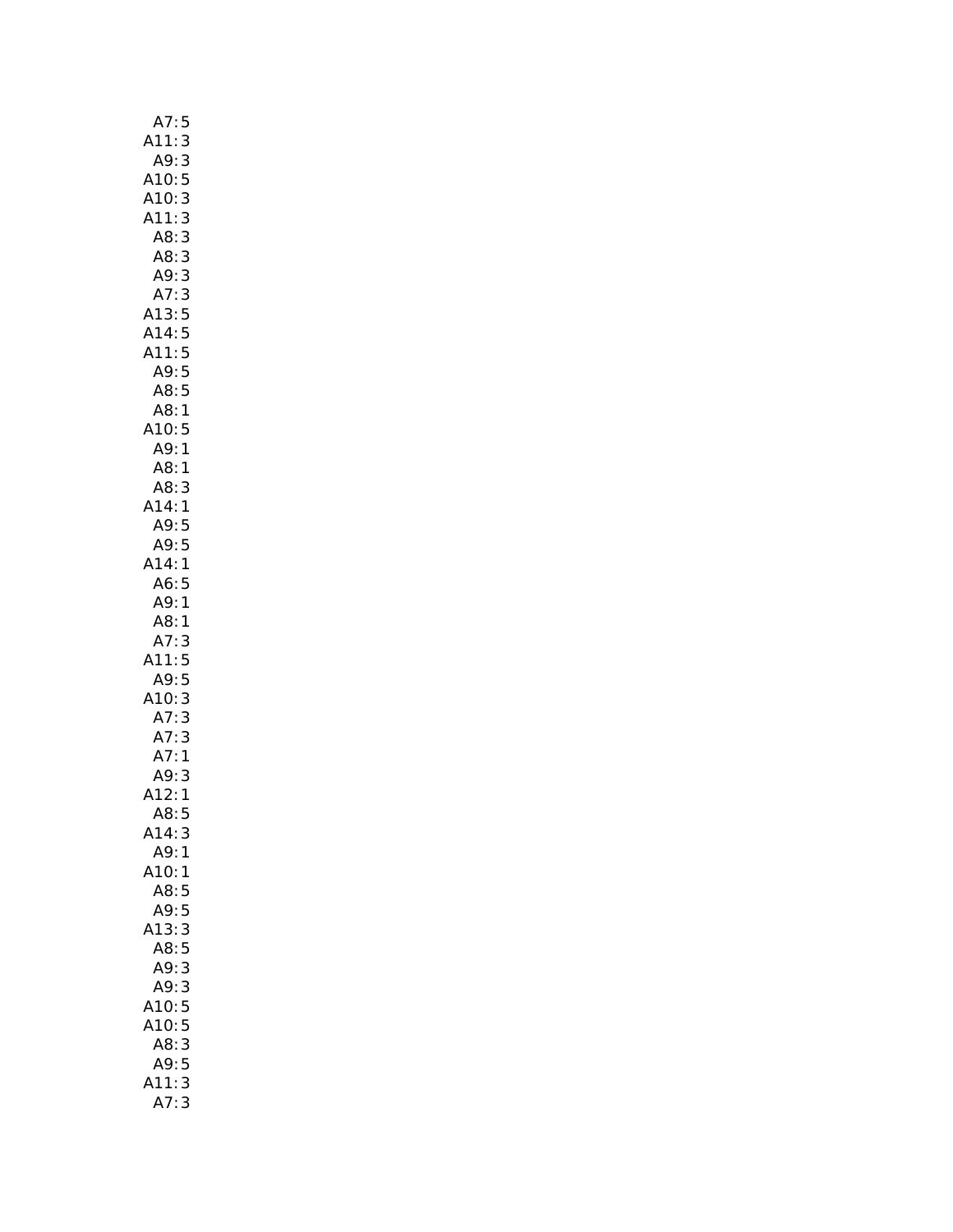| A9:                                                                                         |
|---------------------------------------------------------------------------------------------|
| 3<br>1                                                                                      |
|                                                                                             |
|                                                                                             |
| A6:1<br>A12:3<br>A10:3<br>A10:1<br>A9:5<br>A6:5<br>A8:3<br>A9:3                             |
|                                                                                             |
|                                                                                             |
|                                                                                             |
|                                                                                             |
| A12:1                                                                                       |
|                                                                                             |
|                                                                                             |
|                                                                                             |
|                                                                                             |
|                                                                                             |
|                                                                                             |
|                                                                                             |
| A11:3<br>A10:5<br>A10:5<br>A13:1<br>A13:1<br>A13:3<br>A9:5<br>A9:1<br>A7:5<br>A9:1<br>A12:5 |
|                                                                                             |
|                                                                                             |
|                                                                                             |
|                                                                                             |
|                                                                                             |
| A9:1                                                                                        |
| A6:                                                                                         |
|                                                                                             |
| A6: 3<br>A10: 3<br>A8: 3                                                                    |
| A8: 3<br>A12: 1<br>A13: 3<br>A7: 3<br>A10: 1<br>A6: 3<br>A12: 1<br>A7: 5<br>A10: 1<br>A9: 5 |
|                                                                                             |
|                                                                                             |
|                                                                                             |
|                                                                                             |
|                                                                                             |
|                                                                                             |
|                                                                                             |
|                                                                                             |
| A8:<br>5                                                                                    |
| A12:<br>5                                                                                   |
| A9:<br>5                                                                                    |
| A10:<br>3                                                                                   |
| A9:1                                                                                        |
| A14:<br>1                                                                                   |
| A7:<br>3                                                                                    |
| A9:1                                                                                        |
| A11:<br>1                                                                                   |
| A6:<br>5                                                                                    |
| A18:3                                                                                       |
| A9:5                                                                                        |
|                                                                                             |
| A6:5<br>A9:                                                                                 |
| 1<br>5<br>14:                                                                               |
| 3                                                                                           |
| A6:                                                                                         |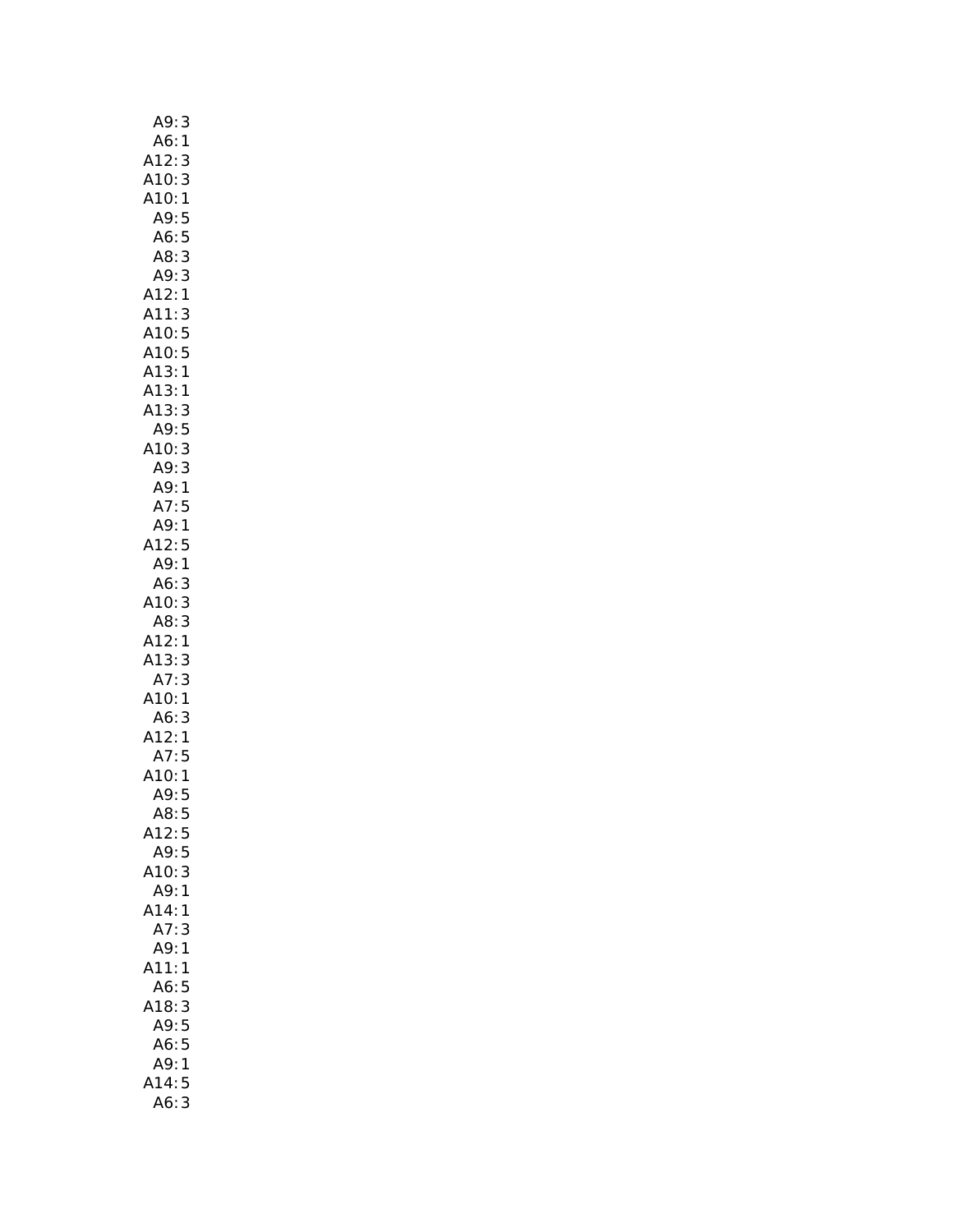| A7:            | 5                                         |
|----------------|-------------------------------------------|
| A9:            | $\ddot{\cdot}$<br>$\overline{\mathbf{3}}$ |
| A8:            | $\mathsf{3}$                              |
| A11:5          |                                           |
| A9:5           |                                           |
| A9:1           |                                           |
| A7:5           |                                           |
| A7:1           |                                           |
| A7:1           |                                           |
| A9: 1          |                                           |
| A7:5           |                                           |
| A8:3           |                                           |
| A12:3          |                                           |
| A6:5           |                                           |
| A14:1          |                                           |
| A9:5           |                                           |
| A8:            | 3                                         |
| A9:1           |                                           |
| A8:5           |                                           |
| A7:1           |                                           |
| A14:3          |                                           |
| A7:3           |                                           |
| A10:1          |                                           |
| A13:3          |                                           |
| A10:3          |                                           |
| A6:1           |                                           |
| A7:3           |                                           |
| A11:5          |                                           |
| A7:3           |                                           |
| A9:1           |                                           |
| A8:1           |                                           |
| A10:3          |                                           |
|                |                                           |
| A9: 3<br>A7: 3 |                                           |
| A7: 3<br>A7: 5 |                                           |
| A8:1           |                                           |
| A8:1           |                                           |
| A7:5           |                                           |
| A14:           | 1                                         |
| A7:            | 3                                         |
| A8:3           |                                           |
| A7:            | 5                                         |
| A7:            | 3                                         |
| A8:3           |                                           |
| A6:            | $\mathbf{1}$                              |
| A9:            | 1                                         |
| 14:            | 5                                         |
| A8:            | 3                                         |
| A9:            | 1                                         |
| A11:           | 3                                         |
| A10:           | 1                                         |
| A10:           | 3                                         |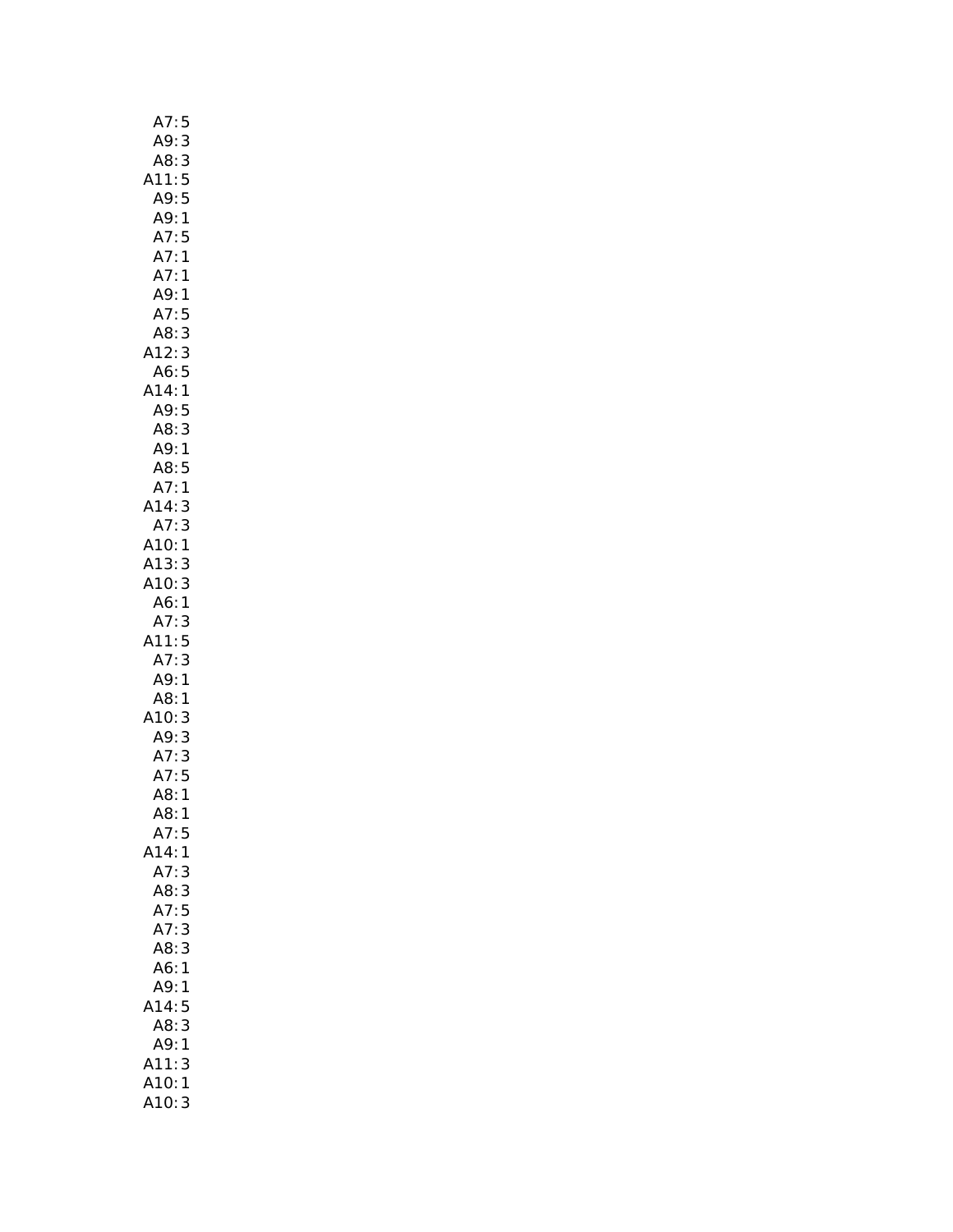| A9:<br>1            |
|---------------------|
| A11:3               |
| A9:<br>$\mathbf{1}$ |
| A11:<br>1           |
| A11:<br>5           |
| A9:1                |
| A6:<br>3            |
| A12:1               |
| A10:<br>5           |
| 3<br>A10:           |
|                     |
| A8:3                |
| A9:3                |
| A8:3                |
| A7:1                |
| A6:<br>5            |
| A10:5               |
| A14:<br>3<br>3      |
| A13:                |
| A9:3                |
| A8:5                |
|                     |
| A9: 5<br>A8: 5      |
| A10:3               |
| A14:5               |
|                     |
|                     |
| 3<br>A10:           |
| A12:5               |
| A9:3                |
| A10:3               |
| A13:1               |
| A9:5                |
| A8:5                |
| A8:5                |
| 3                   |
| 1                   |
| A7:<br>A7:<br>3     |
| A11:                |
| A8:1                |
| A9:<br>3            |
| A8:1                |
| A8:3                |
| A9:<br>5            |
| .13:1               |
| A9:3                |
| A9:5                |
| A9:5                |
| A8:<br>3            |
| A7:<br>3            |
| A8:<br>3            |
| A8:<br>3            |
| A9:<br>3            |
| 3<br>A12:           |
| A8:5                |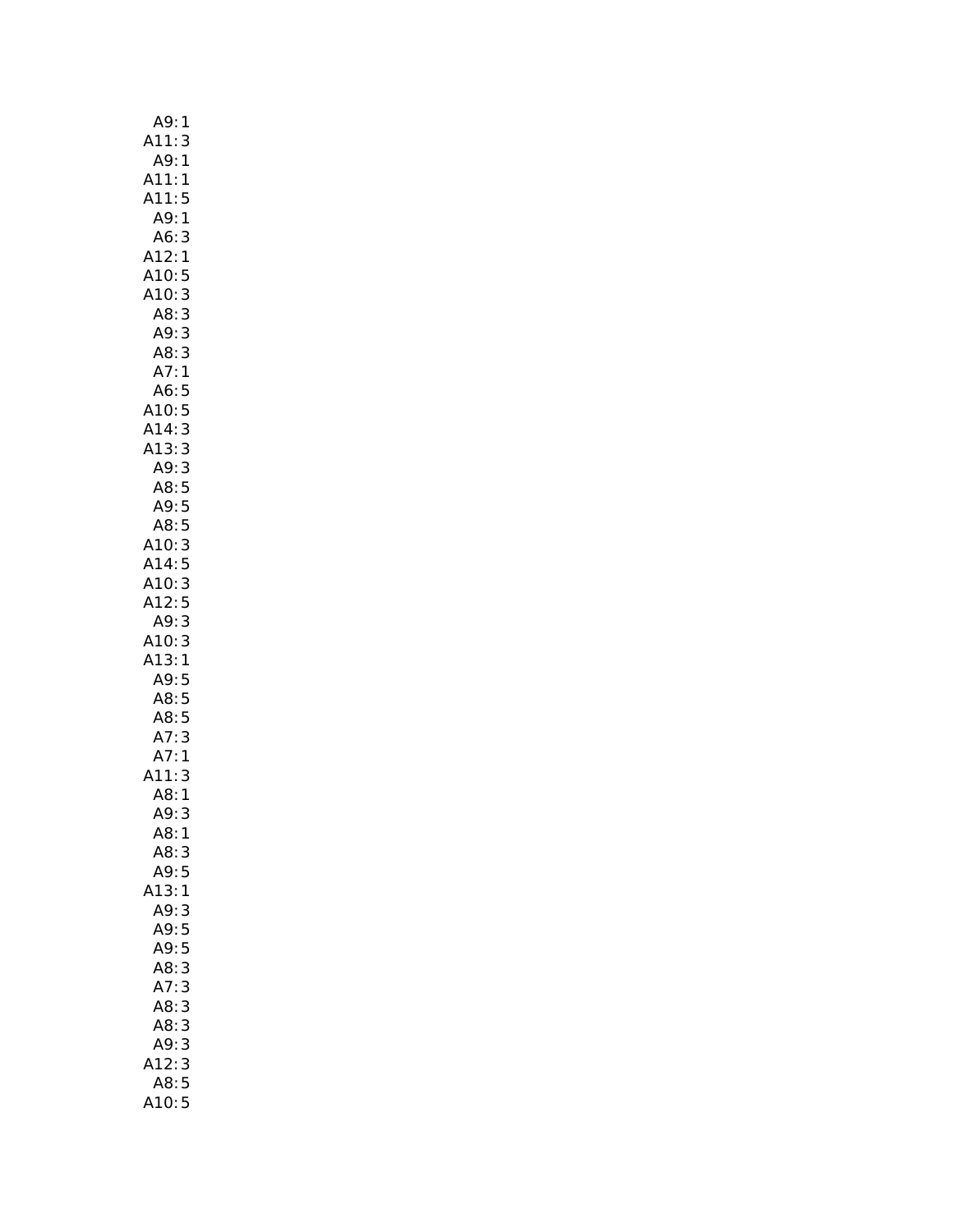| A9:<br>3                                                    |
|-------------------------------------------------------------|
| A11:<br>1                                                   |
| 3                                                           |
| A8:<br>:A10                                                 |
| 5<br>5<br>3<br>3<br>A11:                                    |
| A9:                                                         |
|                                                             |
| A8:<br>A9:                                                  |
| 3                                                           |
| A8:<br>1                                                    |
| 1<br>A7:                                                    |
| A6:<br>1                                                    |
| A12:1                                                       |
| A8:<br>A7:<br>5                                             |
| A7: 3<br>A8: 1                                              |
|                                                             |
| A8:                                                         |
| A9:                                                         |
| 3<br>3<br>1<br>A14:<br>A13:<br>A10:<br>A7:                  |
|                                                             |
| 1                                                           |
| 3                                                           |
| 1                                                           |
| A11:<br>$\mathbf{1}$                                        |
|                                                             |
| A10:3<br>A7:5<br>A9:3                                       |
|                                                             |
| A14:3                                                       |
| A6:<br>5                                                    |
| A8:5                                                        |
|                                                             |
| $A10:1$<br>$A7:5$<br>$A8:5$                                 |
|                                                             |
|                                                             |
| A10: A9: A2<br>$\begin{array}{c}\n1 \\ 3 \\ 1\n\end{array}$ |
|                                                             |
| A11:                                                        |
| A9:                                                         |
| A10:<br>1                                                   |
| A8:<br>5                                                    |
| A8:<br>1                                                    |
| A9:<br>5                                                    |
| A8:<br>$\mathbf 1$                                          |
| A8:<br>3                                                    |
| A10:<br>5                                                   |
| 1                                                           |
| A11:                                                        |
| A7:<br>1                                                    |
| 3<br>A11:                                                   |
| A9:<br>3                                                    |
| A14:<br>1                                                   |
| A9:<br>3                                                    |
| A10:<br>1                                                   |
| A7:<br>5                                                    |
| A12:<br>5                                                   |
| A9:<br>1                                                    |
|                                                             |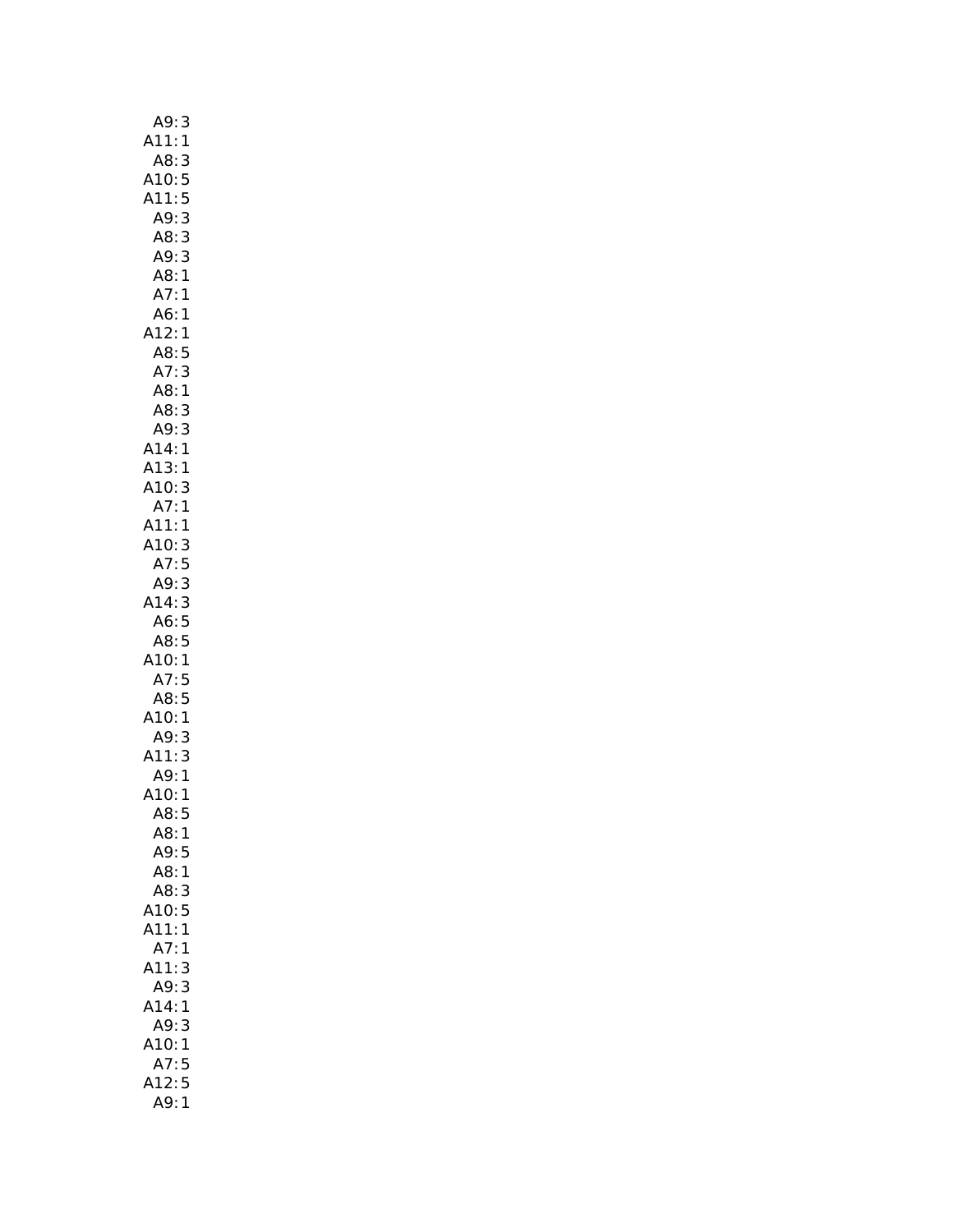| A8:1<br>A10:5<br>A10:3<br>A7:3               |
|----------------------------------------------|
|                                              |
|                                              |
|                                              |
| A7:<br>$\mathbf{1}$                          |
| A8:<br>5                                     |
| A8: 3<br>A7: 5                               |
|                                              |
| 3<br>A11:                                    |
| A7:5                                         |
| 3<br>A7:                                     |
| $\begin{array}{c} 3 \\ 1 \end{array}$<br>A6: |
| A11:                                         |
| 3<br>A9:                                     |
| A6: 3<br>A9: 1                               |
|                                              |
| A10: 3<br>A10: 5                             |
|                                              |
| <u>.</u><br>1:A18<br>1:A7                    |
|                                              |
| A10:5                                        |
| A13:5                                        |
| A11:3                                        |
| A10:1                                        |
| A8:1<br>A8:                                  |
| 3<br>A10:                                    |
| 3<br>A9:5                                    |
| A10:1                                        |
| A14:5                                        |
| A9:1                                         |
| A9:<br>3                                     |
|                                              |
| A8:3<br>A14:5<br>A7:5                        |
|                                              |
| A13:5                                        |
| A8:<br>3                                     |
| A8:3                                         |
| A10:1                                        |
| A11:<br>3                                    |
| A14:<br>1                                    |
| A6:<br>5                                     |
| A8:<br>$\mathbf{1}$                          |
| A9:<br>3                                     |
| A9:<br>3                                     |
| A13:<br>5                                    |
| A7:<br>5                                     |
| 3<br>A10:                                    |
| A10:<br>5                                    |
| A10:<br>1                                    |
| <br>A9:<br>1                                 |
| A9:5                                         |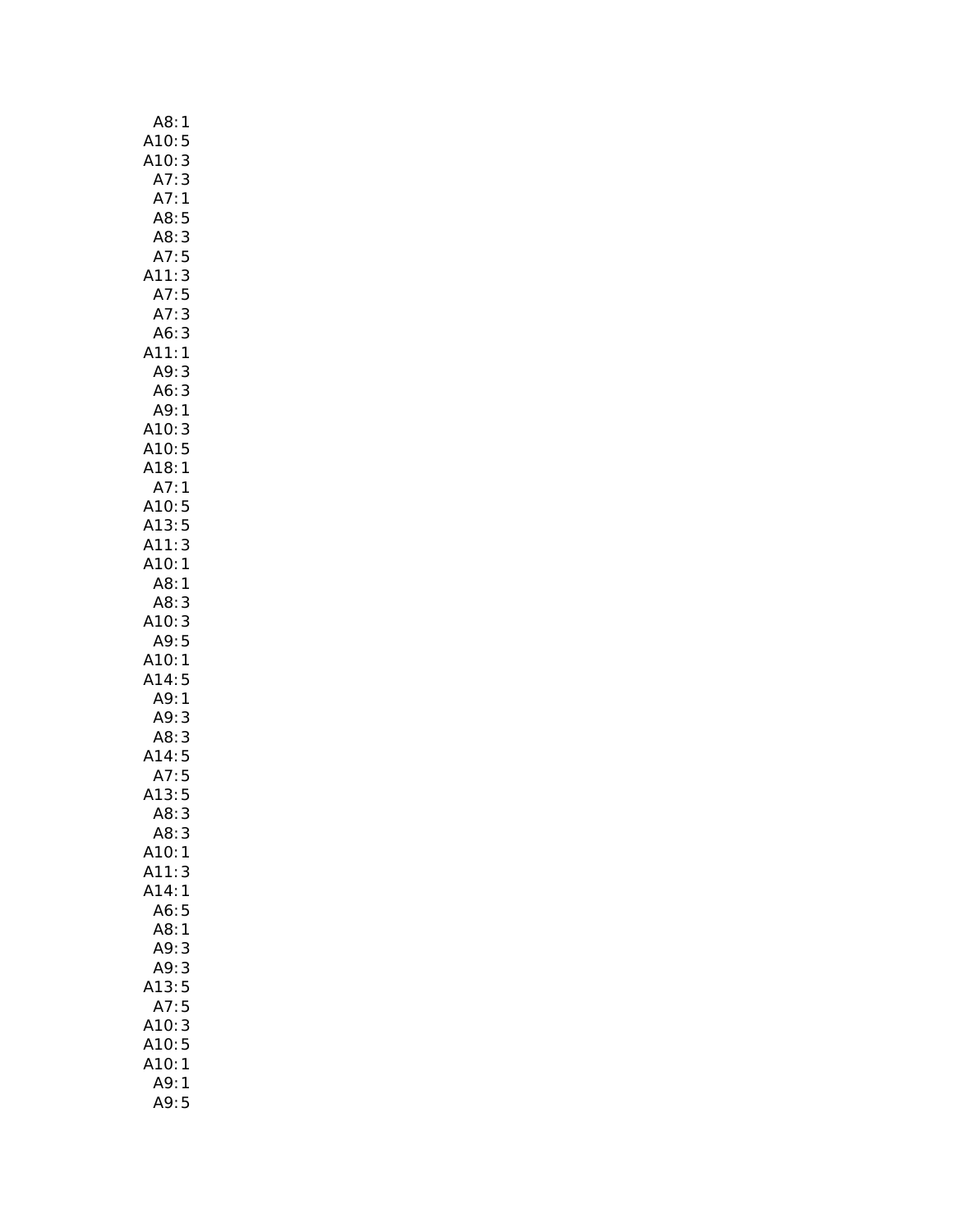| A13:<br>5                                                                                  |
|--------------------------------------------------------------------------------------------|
| A9:1                                                                                       |
| A10:<br>5                                                                                  |
| 3                                                                                          |
| A13:<br>A10:<br>3                                                                          |
| A9:1                                                                                       |
| A8:<br>3                                                                                   |
| A10:                                                                                       |
| 3                                                                                          |
| 3<br>A9:                                                                                   |
| A8:1                                                                                       |
|                                                                                            |
|                                                                                            |
|                                                                                            |
|                                                                                            |
|                                                                                            |
|                                                                                            |
|                                                                                            |
|                                                                                            |
|                                                                                            |
|                                                                                            |
|                                                                                            |
|                                                                                            |
| A7: 5<br>A12: 1<br>A13: 3<br>A7: 1<br>A6: 3<br>A10: 1<br>A7: 3<br>A7: 3<br>A11: 5<br>A7: 3 |
|                                                                                            |
| A9:5                                                                                       |
| A8:5                                                                                       |
|                                                                                            |
|                                                                                            |
|                                                                                            |
|                                                                                            |
|                                                                                            |
|                                                                                            |
|                                                                                            |
|                                                                                            |
|                                                                                            |
| A<br>A11:<br>A12:1<br>A12:5<br>A14:5<br>A7:5<br>2:3                                        |
| A7:<br>:49<br>A14                                                                          |
|                                                                                            |
|                                                                                            |
| $-4:3$<br>A8:1<br>A8:3<br>A <sup>c</sup><br>A9:<br>3                                       |
| 3<br>A10:                                                                                  |
| A8:1                                                                                       |
| A7:<br>5                                                                                   |
| 3<br>A9:                                                                                   |
| A10:<br>5                                                                                  |
| 3<br>A10:                                                                                  |
| A13:<br>3                                                                                  |
| A14:<br>1                                                                                  |
| A8:<br>3                                                                                   |
| A10:<br>5                                                                                  |
| 3<br>A6:                                                                                   |
| A14:<br>5                                                                                  |
| A8:<br>1                                                                                   |
| <br>A8:<br>3<br>A9:                                                                        |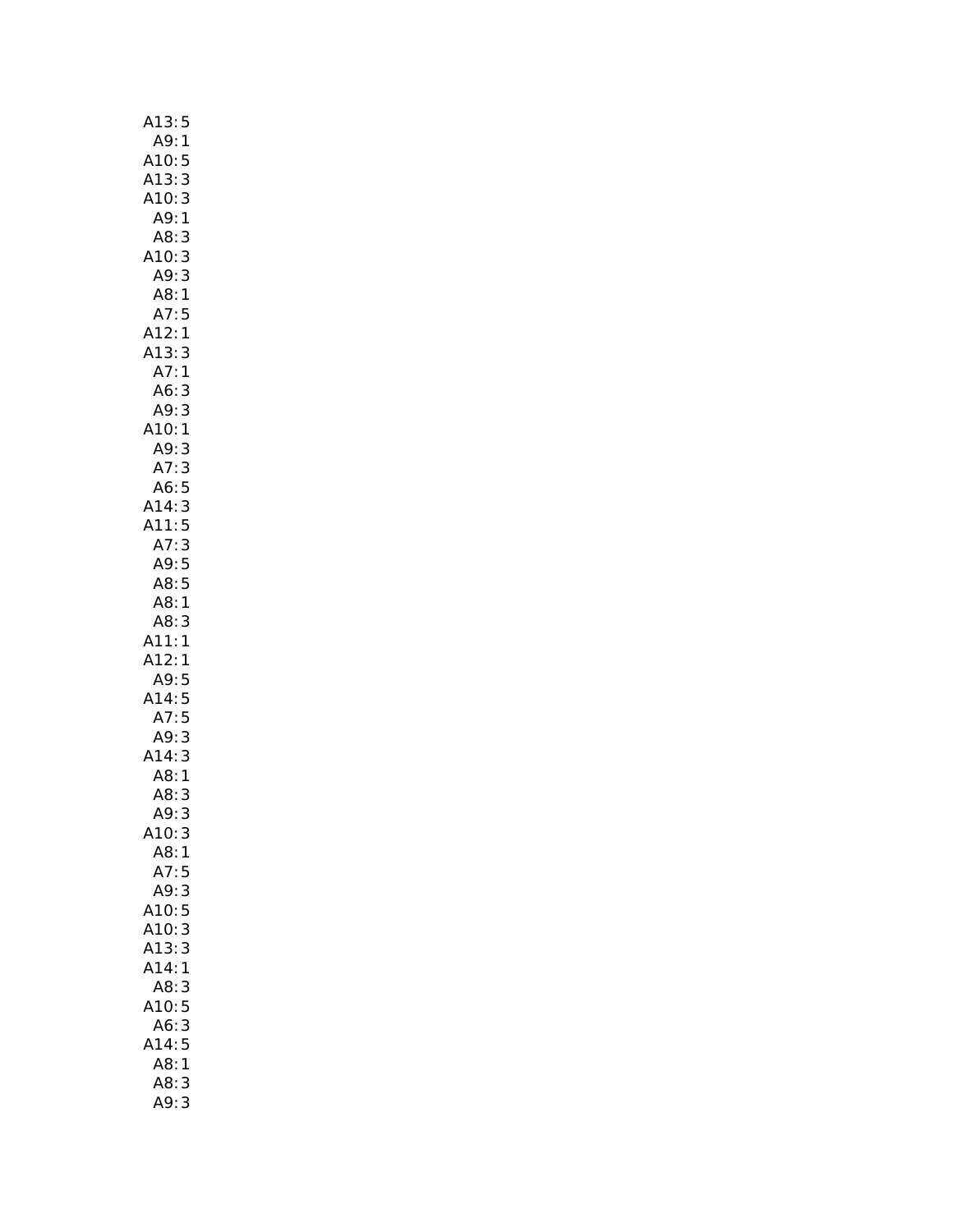| A9:<br>3                                                |  |
|---------------------------------------------------------|--|
| A9:<br>3                                                |  |
| $\mathbf{1}$<br>A9:                                     |  |
| A8:1                                                    |  |
| A11:<br>5                                               |  |
| A7:<br>$\mathbf{1}$                                     |  |
| A8:5                                                    |  |
| A9:<br>$\mathbf{1}$                                     |  |
| 3<br>A9:                                                |  |
| A18:5                                                   |  |
| A8:5                                                    |  |
| A8:5<br>A9:1                                            |  |
|                                                         |  |
| A9:1                                                    |  |
| A9:<br>1                                                |  |
| A11:<br>1                                               |  |
| A9:<br>1                                                |  |
| A8:<br>5                                                |  |
| A9:<br>3                                                |  |
| A10:3                                                   |  |
| A6:5                                                    |  |
| A11:3                                                   |  |
| A12:5                                                   |  |
| A9:<br>$\mathbf{1}$                                     |  |
| A10:1                                                   |  |
| A10:<br>1                                               |  |
|                                                         |  |
| A6:<br>1                                                |  |
| A8:1                                                    |  |
| A8:<br>5                                                |  |
|                                                         |  |
| A9:5                                                    |  |
|                                                         |  |
| 49:1<br>3:84 A<br>A14:                                  |  |
| A8:                                                     |  |
| $\begin{array}{c} 3 \\ 5 \\ 1 \end{array}$<br>A11:<br>3 |  |
| A8:1                                                    |  |
| A8:<br>3                                                |  |
| A6:<br>$\mathbf{1}$                                     |  |
| A11:<br>5                                               |  |
| 5<br>A7:                                                |  |
| A8:<br>$\mathbf{1}$                                     |  |
| A8:<br>$\mathbf{1}$                                     |  |
| A7:<br>5                                                |  |
| A7:<br>1                                                |  |
| 5<br>13:                                                |  |
| 5<br>A8:                                                |  |
| A8:<br>3                                                |  |
| 3<br>A7:                                                |  |
| 3<br>A9:                                                |  |
| 5<br>A7:                                                |  |
| A9:<br>3<br>A6:5                                        |  |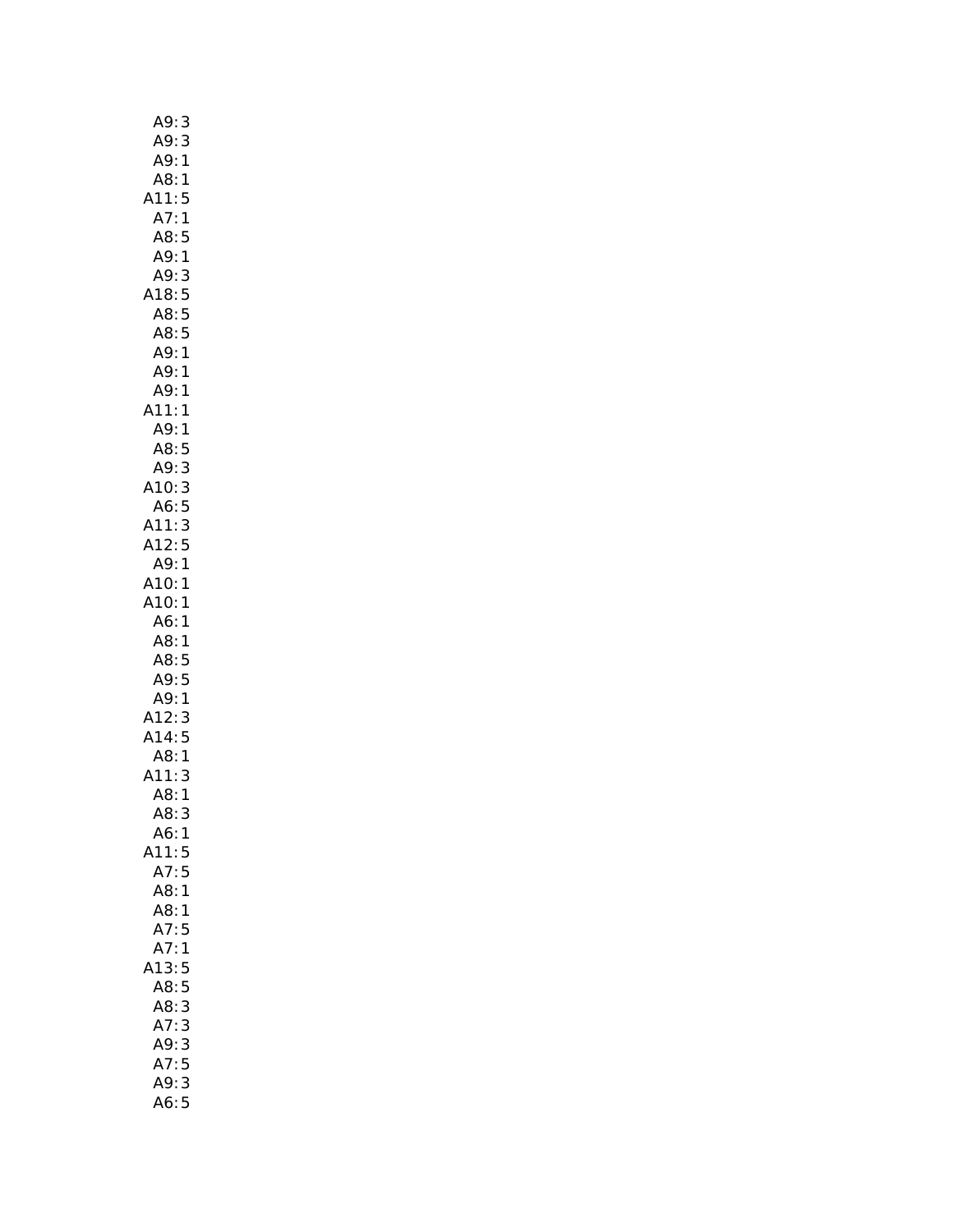| A10:<br>1                 |
|---------------------------|
| A10:<br>3                 |
| A8:<br>3                  |
| A7:<br>5                  |
| A8:<br>$\mathbf{1}$       |
| A8:3                      |
| A10:1                     |
| 3<br>A9:                  |
| A8:<br>3                  |
| A9:1                      |
| A8:5                      |
| A6:5                      |
| A9:3                      |
| A11:3                     |
| A9:1                      |
| A8:1                      |
| A8:                       |
| $\mathbf{1}$<br>.<br>A9:1 |
|                           |
| A7:<br>3                  |
| A10:<br>3                 |
| A8: 3                     |
| A10:1                     |
| A9:5                      |
| A9:1                      |
| A10:5                     |
| A8:3                      |
| A8:5                      |
| A9:1                      |
| A8:1                      |
| A9:1                      |
| A8:<br>3                  |
| A9:1                      |
| A8:1                      |
| A9:5                      |
| A8:<br>3                  |
| A8:<br>3                  |
| A9:<br>3                  |
| A7:<br>5                  |
| A10:5                     |
| A9:3                      |
| A8:5                      |
| A8:1                      |
| A8:<br>3                  |
| A8:5                      |
| 3<br>10:                  |
| A8:5                      |
| A9:<br>1                  |
| A11:<br>1                 |
| A10:<br>3                 |
| A9:5                      |
| A9:<br>1                  |
| A9:<br>3                  |
|                           |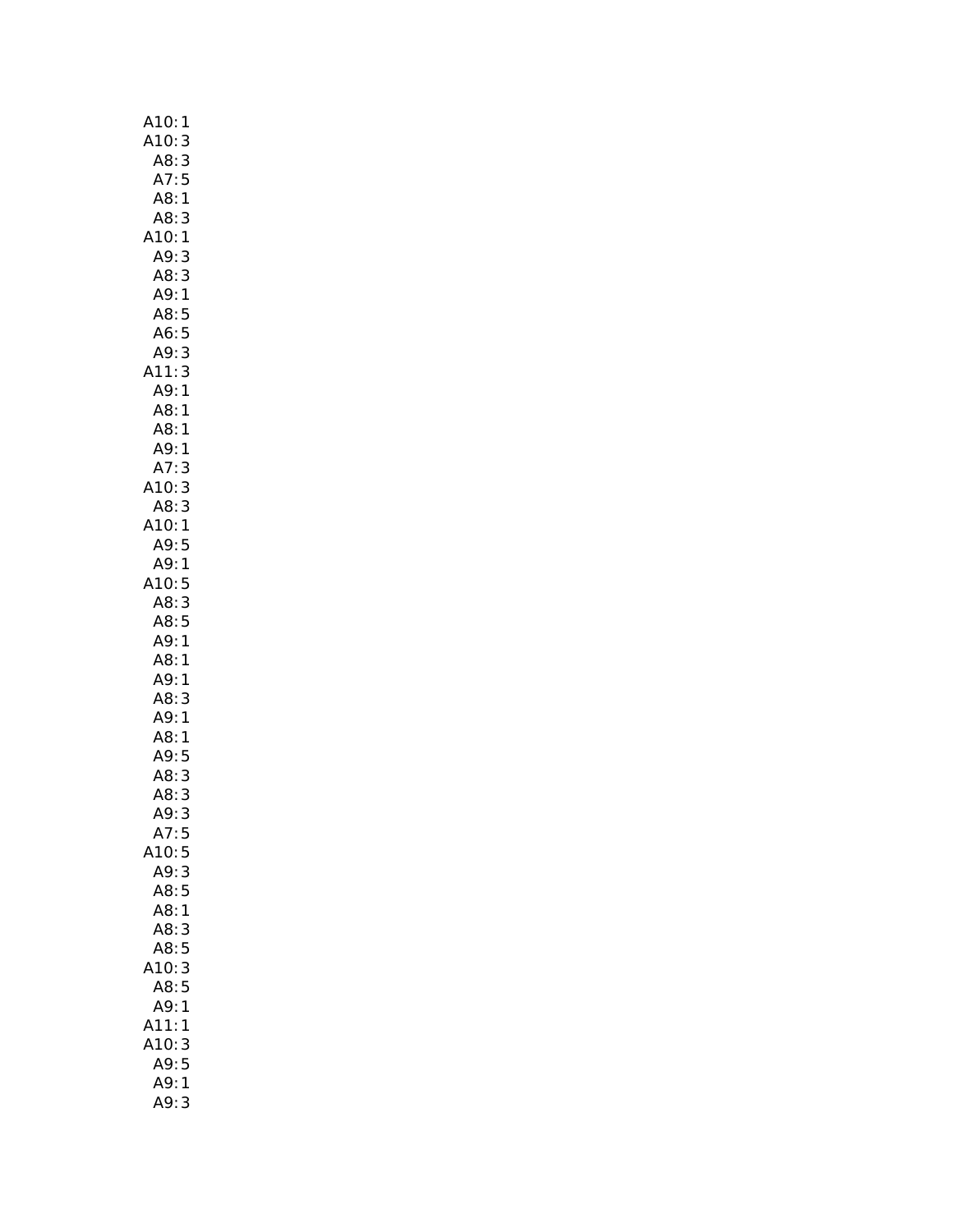| A8:<br>5                                           |
|----------------------------------------------------|
| A10:<br>3                                          |
| A6:<br>$\mathbf{1}$                                |
| A8:<br>3                                           |
| 3                                                  |
| A10:<br>A12:<br>3                                  |
| A8:                                                |
| 3                                                  |
| 3<br>A8:                                           |
| A7:<br>3                                           |
| 3<br>A9:                                           |
| 33533351<br>A8:                                    |
| A10:                                               |
| .<br>A11:<br>A10:                                  |
|                                                    |
| A9:                                                |
| A8:<br>A7:                                         |
|                                                    |
| A,<br>A8:5<br>A8:1<br>A8:5<br>A9:5<br>9:5          |
|                                                    |
|                                                    |
|                                                    |
|                                                    |
|                                                    |
| (13)<br>$\mathbf{1}$                               |
| A8:5                                               |
| A8:5<br>A7:3                                       |
|                                                    |
|                                                    |
|                                                    |
|                                                    |
|                                                    |
|                                                    |
|                                                    |
| Ar: 3<br>A8: 3<br>A9: 3<br>A7: 3<br>A8: 5<br>A8: 5 |
| (13)                                               |
| A8:                                                |
| $\frac{3}{5}$                                      |
| $\mathbf{1}$                                       |
| A11:<br>A11:<br>A10:<br>5                          |
| 3<br>A8:                                           |
| A8:<br>3                                           |
| A13:<br>5                                          |
| A8:                                                |
| 3                                                  |
| 3<br>A10:<br>A9:                                   |
| 3                                                  |
| A9:5                                               |
| A7:5                                               |
| 3<br>A8:                                           |
| A7:<br>3                                           |
| A9:5                                               |
| A8:<br>3                                           |
| A7:5                                               |
| A10:1                                              |
| A10:<br>5<br>3                                     |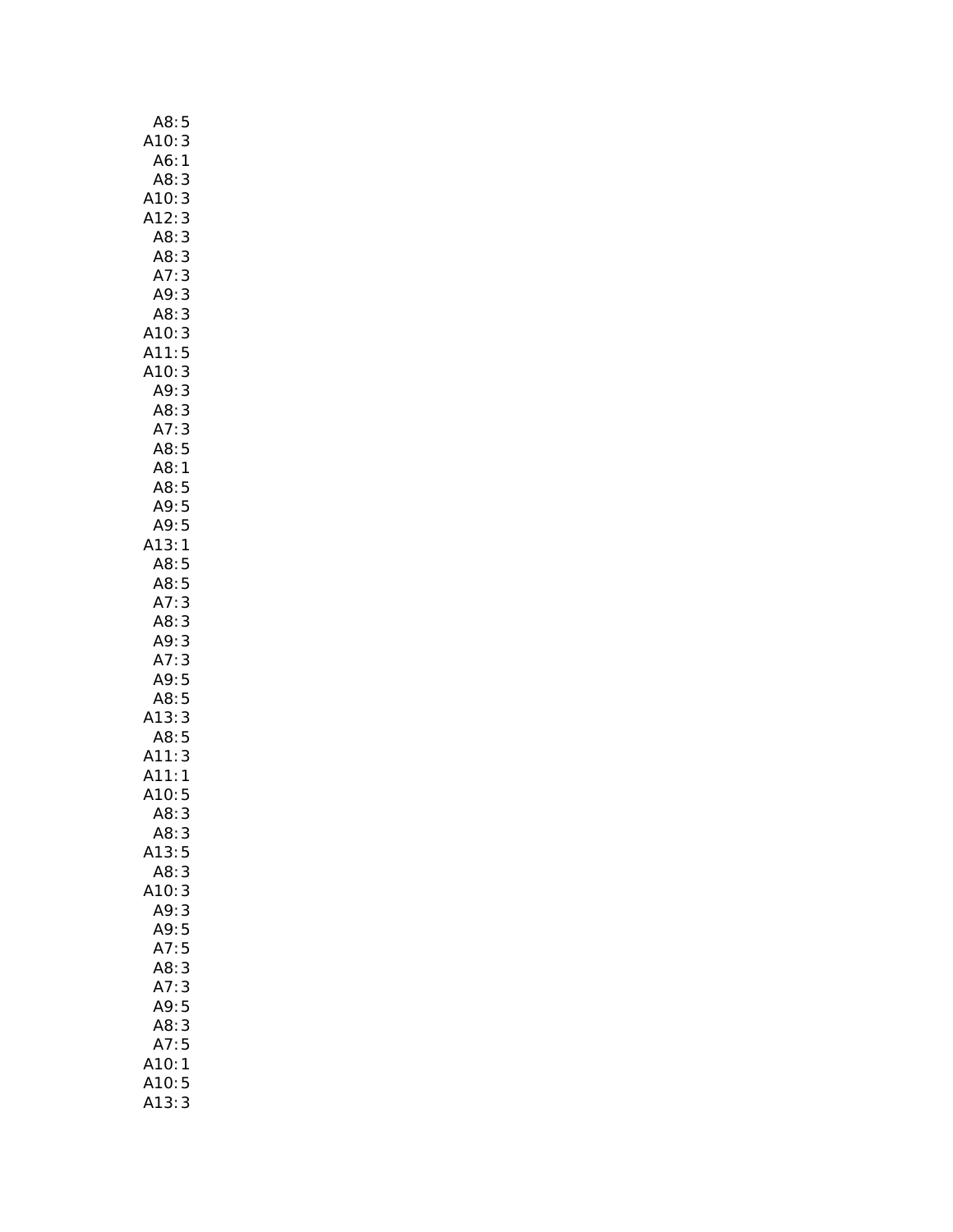| A10:<br>1                                                                                       |
|-------------------------------------------------------------------------------------------------|
|                                                                                                 |
|                                                                                                 |
| A9:5<br>A9:3<br>A7:3<br>A9:5<br>A9:5<br>A8:1<br>A8:3<br>A8:3                                    |
|                                                                                                 |
|                                                                                                 |
|                                                                                                 |
|                                                                                                 |
| 313351                                                                                          |
|                                                                                                 |
|                                                                                                 |
|                                                                                                 |
| A14:5<br>A13:1<br>A11:5<br>A11:1<br>A7:1<br>A7:3<br>A14:3<br>A9:1                               |
|                                                                                                 |
|                                                                                                 |
|                                                                                                 |
|                                                                                                 |
|                                                                                                 |
|                                                                                                 |
|                                                                                                 |
|                                                                                                 |
|                                                                                                 |
|                                                                                                 |
|                                                                                                 |
| A13:3<br>A7:3<br>A9:3<br>A7:5<br>A7:5<br>A9:5<br>A8:3<br>A11:3<br>A13:1<br>A8:1<br>A8:1<br>A8:1 |
|                                                                                                 |
| A8: 3<br>A9: 3<br>A11: 3<br>A13: 1<br>A8: 3<br>A8: 1<br>A13: 1<br>A13: 1                        |
|                                                                                                 |
|                                                                                                 |
|                                                                                                 |
|                                                                                                 |
|                                                                                                 |
|                                                                                                 |
|                                                                                                 |
| A13.<br>A8:5<br>A10:1<br>A11:5<br>A9:5                                                          |
|                                                                                                 |
|                                                                                                 |
|                                                                                                 |
|                                                                                                 |
| A7:<br>5                                                                                        |
| A7:3                                                                                            |
| A8:5                                                                                            |
| A7:5                                                                                            |
| 5<br>A9:                                                                                        |
| A8:<br>1                                                                                        |
| A6:<br>1                                                                                        |
| A7:<br>1                                                                                        |
| A6:<br>3                                                                                        |
| A14:                                                                                            |
| $\frac{5}{5}$                                                                                   |
| A9:                                                                                             |
| A9:<br>$\mathbf{1}$                                                                             |
| A10:<br>5                                                                                       |
| A11:<br>1                                                                                       |
| A10:<br>1                                                                                       |
| A9:<br>1                                                                                        |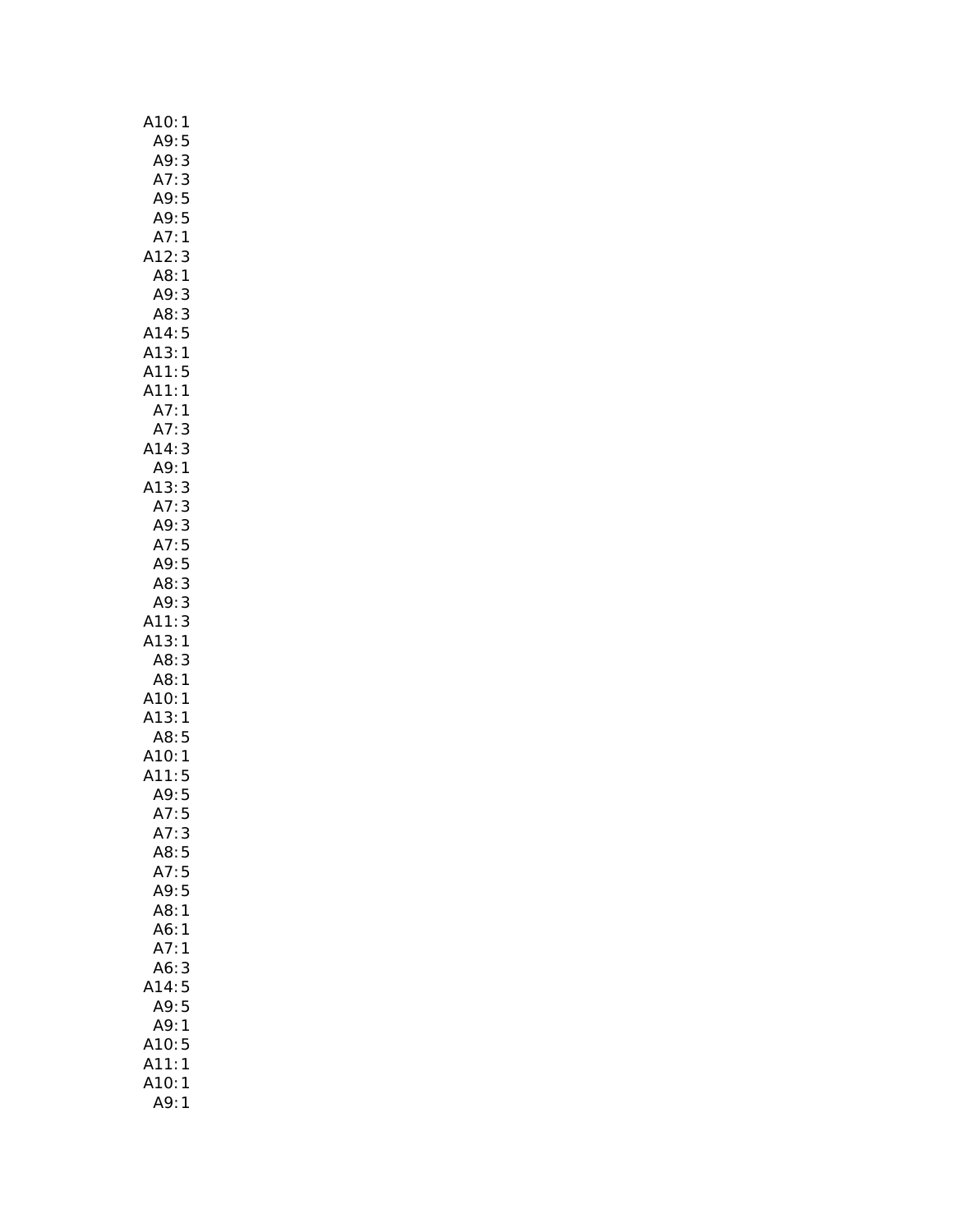| 10A<br>3                 |
|--------------------------|
| 5<br>A7:                 |
| A8:<br>5                 |
| A9:<br>3                 |
| 3<br>A6:                 |
| A6:5                     |
| 3<br>A10:                |
| A6:5                     |
| A9:1                     |
| A8:<br>3                 |
| A9:<br>5                 |
| A10:<br>$\mathbf{1}$     |
| A9:5                     |
| A13:5                    |
| A8:5                     |
| Au. 5<br>A9: 5<br>A9: 5  |
|                          |
| A8:3                     |
| A9:3                     |
|                          |
| ი6:5<br>A8:5<br>1Ր       |
| A10:5                    |
| A8:5                     |
| A9:5                     |
| A8:5                     |
| A9:<br>3                 |
| 3<br>3<br>$A^7$ :<br>A7: |
| A18:<br>1                |
| $A9$ :<br>1              |
| A10:5                    |
| A8:3                     |
| A6:5                     |
|                          |
|                          |
| A7: 3<br>A7: 5<br>A8: 1  |
| A8:<br>1                 |
| A8:1                     |
| A9:<br>3                 |
| A11:5                    |
| A8:<br>$\overline{1}$    |
| 5<br>A8:                 |
| A7:<br>5                 |
| A11:<br>1                |
| A8:<br>1                 |
| A7:<br>3                 |
| A11:<br>3                |
| A9:<br>1                 |
| A10:<br>3                |
| A10:<br>1                |
| A8:<br>1                 |
| A9:<br>1                 |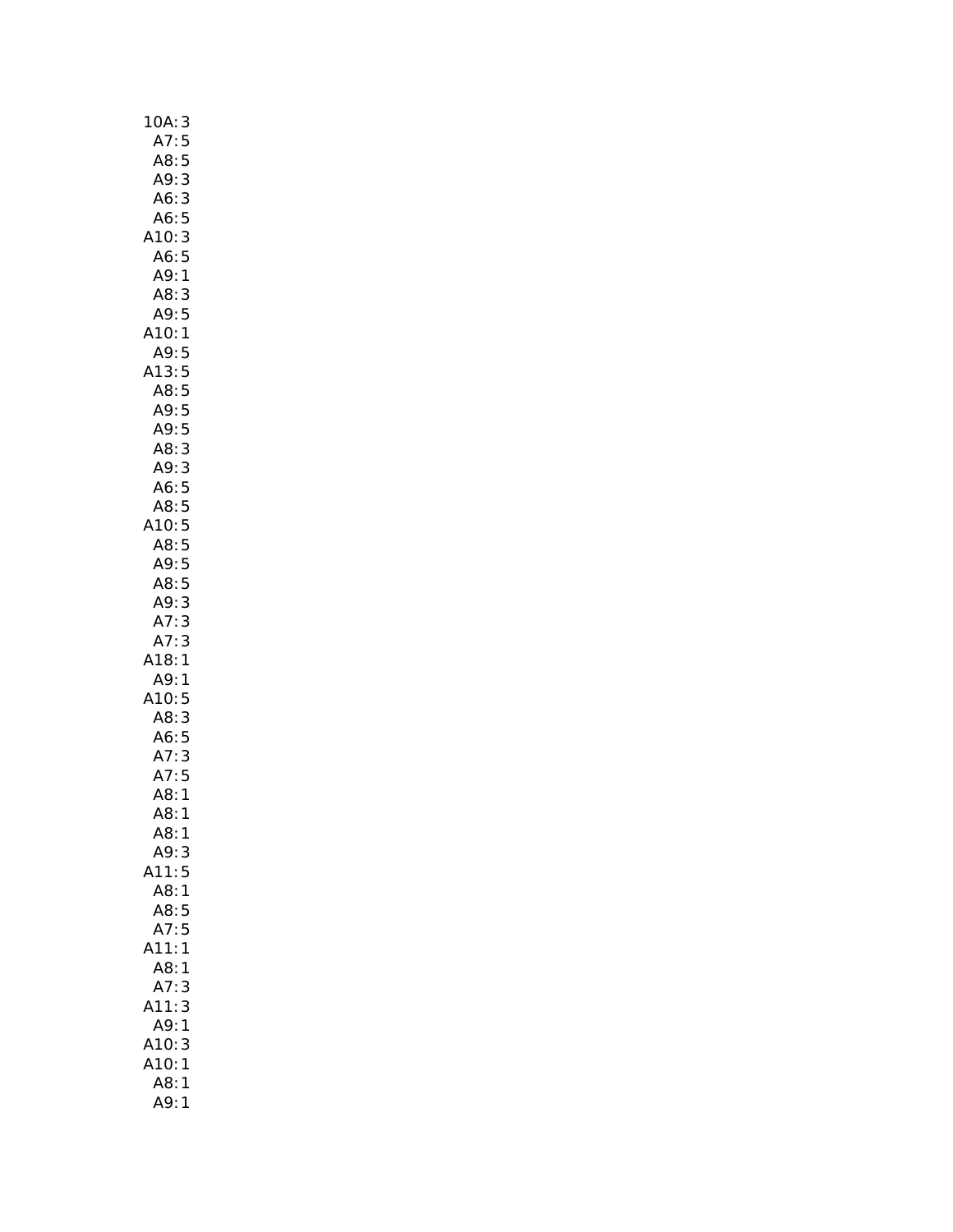| A9:                                                    | 3                                     |
|--------------------------------------------------------|---------------------------------------|
| A8:                                                    | 3                                     |
| A8:                                                    |                                       |
| A7:                                                    | $\begin{array}{c} 3 \\ 1 \end{array}$ |
| A8:3                                                   |                                       |
| A13:5                                                  |                                       |
| A6:3                                                   |                                       |
| A9:3                                                   |                                       |
| A10:1                                                  |                                       |
| A9:1                                                   |                                       |
|                                                        |                                       |
| A7:1<br>A7:3<br>A9:3                                   |                                       |
|                                                        | $\begin{array}{c} 3 \\ 3 \end{array}$ |
| A8:                                                    |                                       |
| $A8$ :                                                 | $\begin{array}{c} 3 \\ 1 \end{array}$ |
| A9:                                                    |                                       |
| A8:                                                    |                                       |
| A11:                                                   | $\begin{array}{c} 3 \\ 1 \end{array}$ |
|                                                        |                                       |
| A7: 3<br>A9: 5                                         |                                       |
| A8:3                                                   |                                       |
| A9:1                                                   |                                       |
| A7:1                                                   |                                       |
| A12:1                                                  |                                       |
| A7:1                                                   |                                       |
| A9:                                                    | 3                                     |
| A8:                                                    | 1                                     |
| A8:                                                    | 1                                     |
| A8:                                                    | 5                                     |
| Ao. J<br>A10: 5<br>A10: 3<br>A12: 1<br>A8: 3<br>A12: 1 |                                       |
|                                                        |                                       |
|                                                        |                                       |
|                                                        |                                       |
|                                                        |                                       |
| A12:<br>A11:                                           | 3                                     |
| A14:                                                   | 3                                     |
| A9:                                                    | 5                                     |
| A9:                                                    | 1                                     |
| A8:                                                    | 5                                     |
| A7:                                                    | 5                                     |
| A8:                                                    | 3                                     |
| A8:5                                                   |                                       |
| A9:1                                                   |                                       |
| A8:                                                    | 3                                     |
| 12:                                                    | 1                                     |
| A6:                                                    | 5                                     |
| A11:                                                   | 1                                     |
| A13:                                                   | 3                                     |
| A8:                                                    | 5                                     |
| A7:                                                    | 5                                     |
| A10:                                                   | 3                                     |
| 414:                                                   | 1                                     |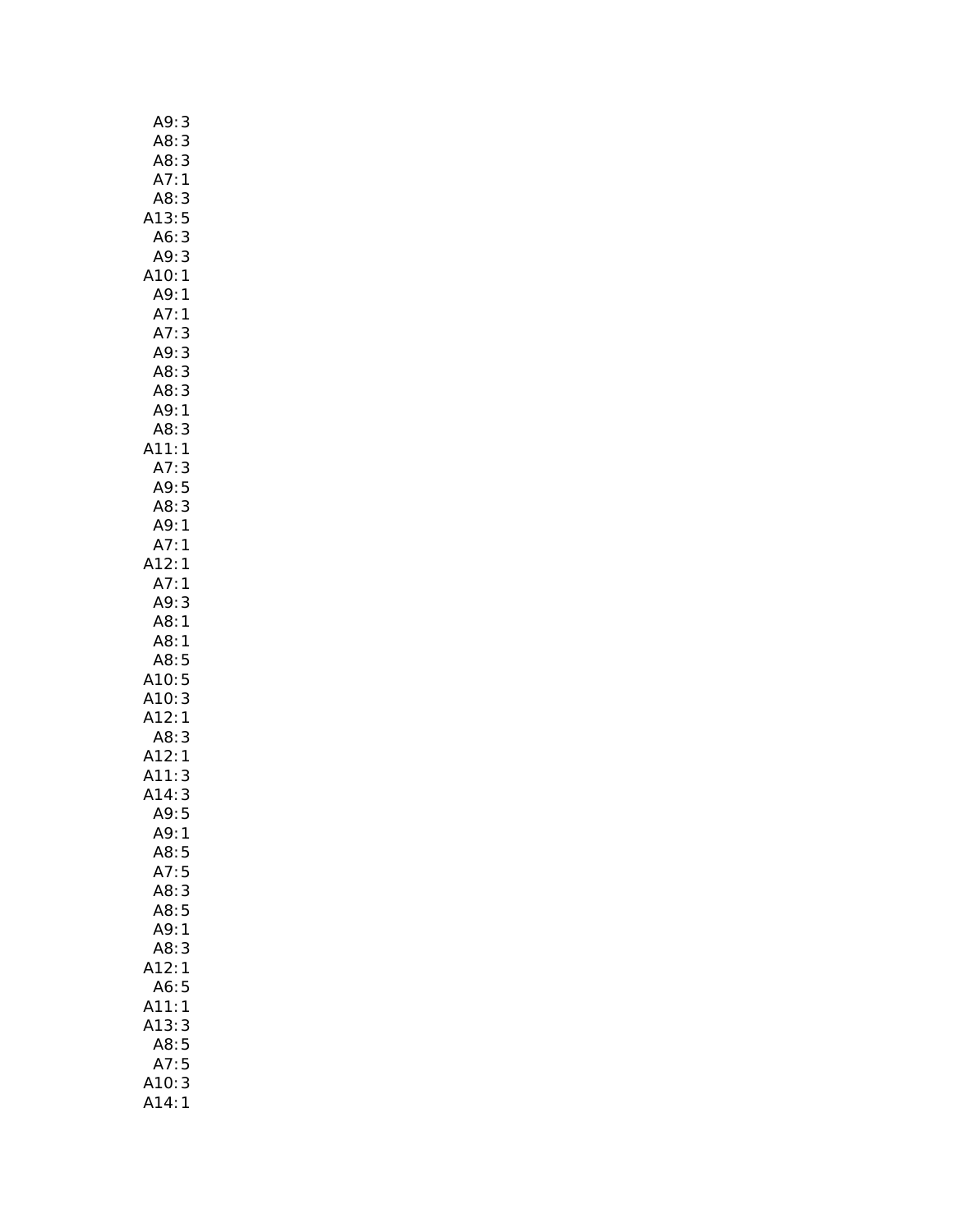| A8:<br>3                            |  |
|-------------------------------------|--|
| .<br>A8:1                           |  |
| $\overline{\mathbf{1}}$<br>A7:      |  |
| A14:<br>3                           |  |
| A9:1                                |  |
|                                     |  |
|                                     |  |
| A13:3<br>A10:5<br>A9:1              |  |
| A7:1                                |  |
| A13:<br>5                           |  |
| A10:3                               |  |
| 3<br>A9:                            |  |
| A8:5                                |  |
| A9:1                                |  |
| A9:3                                |  |
| 3<br>A6:                            |  |
| A10:                                |  |
| 3<br>1<br>A9:                       |  |
| A9:                                 |  |
| $\frac{3}{3}$<br>A8:                |  |
| 3                                   |  |
| A10:<br>A10:<br>A8:<br>$\mathbf{1}$ |  |
| A11:<br>$\mathbf{1}$                |  |
| A11:<br>5                           |  |
| A9:5                                |  |
|                                     |  |
|                                     |  |
| A10:5                               |  |
| A10:<br>$\mathbf{1}$                |  |
| A7:5                                |  |
| A9:<br>$\mathbf{1}$                 |  |
| A8:5                                |  |
| A10:5                               |  |
| A7:<br>3                            |  |
| A11:1                               |  |
| A8:3                                |  |
| A10:3                               |  |
| 3<br>A7:                            |  |
| 411:1                               |  |
| A9:5                                |  |
| A6:<br>5                            |  |
| 3                                   |  |
| A10:<br>A9:3                        |  |
| A8:<br>5                            |  |
| A8:3                                |  |
| A8:3                                |  |
| A15:1                               |  |
| A11:<br>3                           |  |
|                                     |  |
| A7:1                                |  |
| A10:3                               |  |
| A9:1                                |  |
| A10:3<br>A8:3                       |  |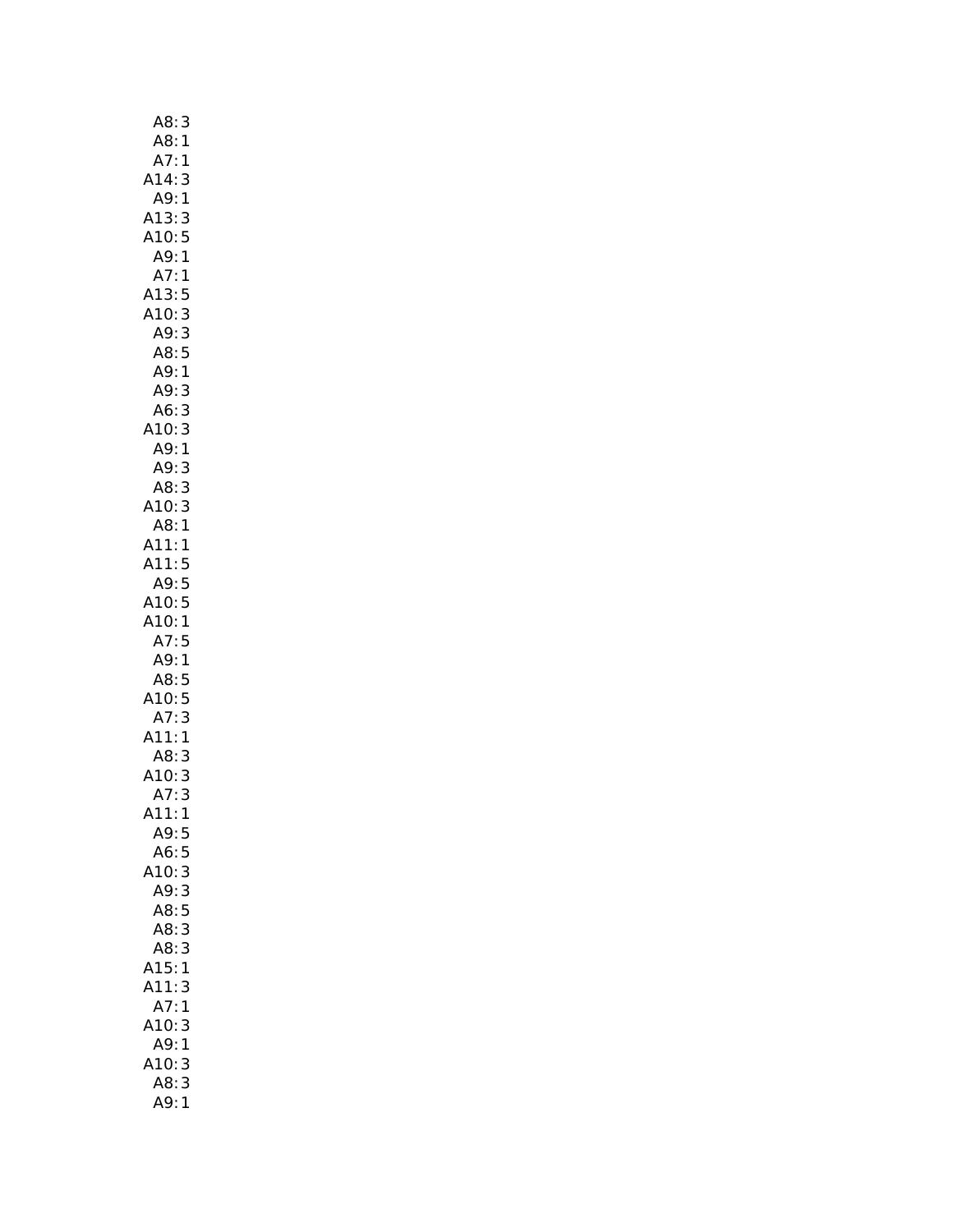| A10:<br>1                                         |
|---------------------------------------------------|
| A8:1                                              |
| A8:<br>3                                          |
| A8:<br>5                                          |
| A10:1                                             |
| A9:<br>3                                          |
|                                                   |
| A9:5                                              |
| 3<br>A11:                                         |
| A9:<br>5                                          |
| A10:1                                             |
| A8:5                                              |
| A9:<br>$\mathbf{1}$                               |
| A7:<br>5                                          |
| $\begin{array}{c} 5 \\ 5 \\ 1 \end{array}$<br>A8: |
| A8:                                               |
| A8:                                               |
| $A9$ :<br>$\mathbf{1}$                            |
| A11:                                              |
| 1                                                 |
| A8:<br>3                                          |
| A9:1                                              |
| A8:1                                              |
| A11:<br>$\mathbf{1}$                              |
| A8: 1                                             |
| A8:1                                              |
| A9:1                                              |
| 10:<br>3                                          |
| A7:<br>3                                          |
| A8:<br>5                                          |
| A8:<br>1                                          |
| 10:5                                              |
|                                                   |
| A9:<br>$\frac{5}{3}$                              |
| A14:<br>A10:                                      |
| $\mathbf{1}$                                      |
| A12:5                                             |
| A7:<br>1                                          |
| A10:<br>1                                         |
| A7:<br>ı                                          |
| A8:5                                              |
| A7:<br>3                                          |
| A13:1                                             |
| A6:5                                              |
|                                                   |
| 417:5                                             |
| A9:1                                              |
| 3<br>A6:                                          |
| A8:5                                              |
| A8:<br>1                                          |
| A11:<br>3                                         |
| A10:<br>1                                         |
| A7:<br>3                                          |
| A7:<br>$\mathbf{1}$                               |
| A9:<br>1                                          |
| A10:3                                             |
|                                                   |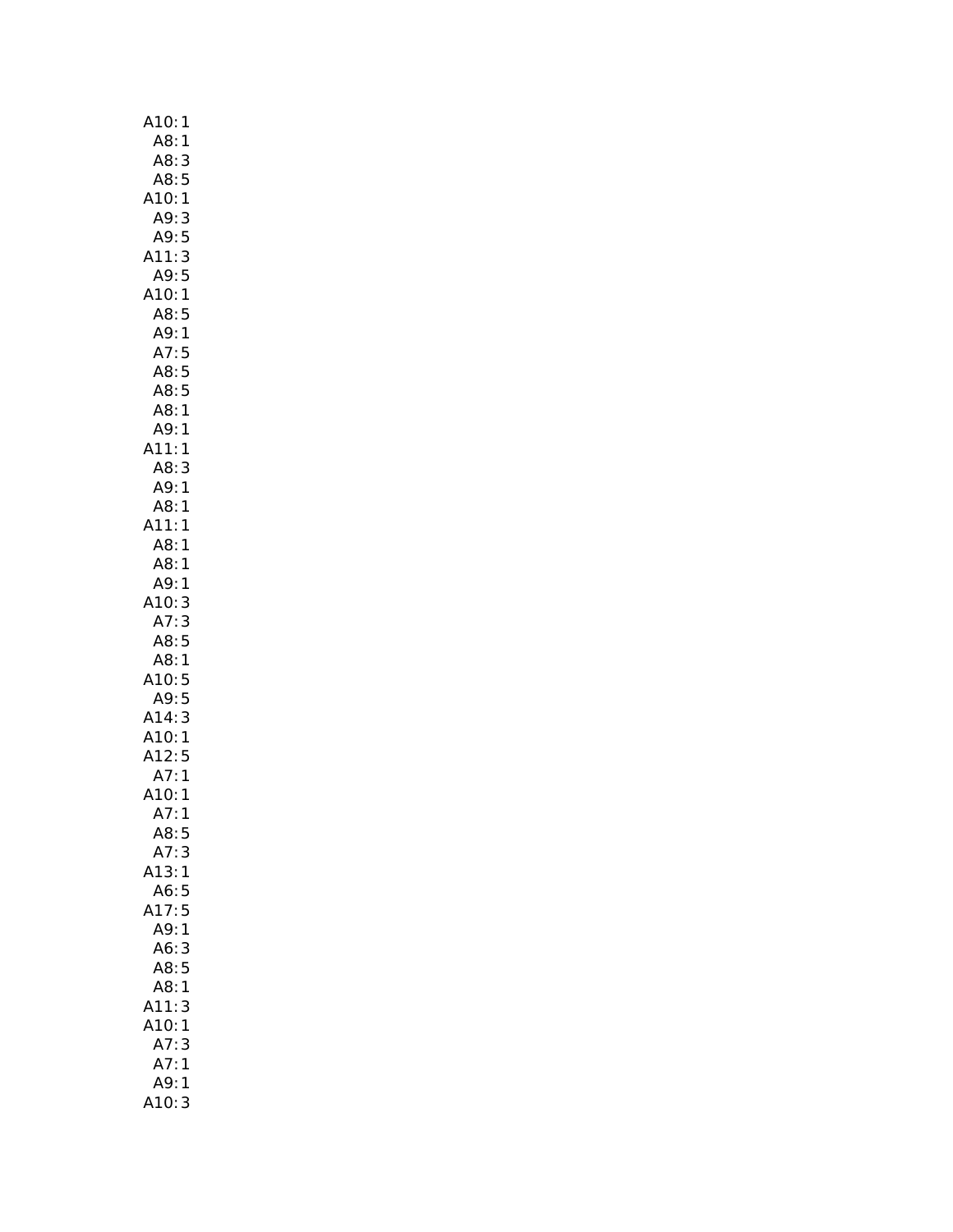| A10: 3                       |  |
|------------------------------|--|
| A9:1                         |  |
| A8:1                         |  |
| A7:<br>5                     |  |
| A9:1                         |  |
| A9:5                         |  |
| A10:5                        |  |
| 3<br>A10:                    |  |
| A9:<br>3                     |  |
| A6:<br>1                     |  |
| A10:<br>5                    |  |
| A8:<br>3                     |  |
| $\frac{3}{5}$<br>A7:         |  |
| A7:                          |  |
| A9:3                         |  |
| A8:5                         |  |
| A7:<br>$\mathbf{1}$<br>A10:5 |  |
|                              |  |
| A8:5<br>A9:1                 |  |
| A9: 1                        |  |
| A10:5                        |  |
| A9:5                         |  |
| A9:5                         |  |
| A11:<br>$\mathbf{1}$         |  |
| A14:<br>5                    |  |
| A8:<br>3                     |  |
| A8:5                         |  |
| 3<br>A14:                    |  |
| 3<br>A9:                     |  |
| A10:<br>$\mathbf{1}$         |  |
| A8:5                         |  |
| A9:<br>3                     |  |
| A9:<br>3                     |  |
| A9:<br>3                     |  |
| A10:3                        |  |
| A7:<br>3                     |  |
| A10:3                        |  |
| A8:5                         |  |
| A7:1                         |  |
| A9:<br>3<br>5                |  |
| A9:                          |  |
| 5<br>A8:<br>A10:<br>5        |  |
| 10A<br>5                     |  |
| 3<br>A7:                     |  |
| A9:<br>1                     |  |
| A10:<br>1                    |  |
| A8:<br>3                     |  |
| A6:<br>1                     |  |
| A7:<br>3                     |  |
| A10:1                        |  |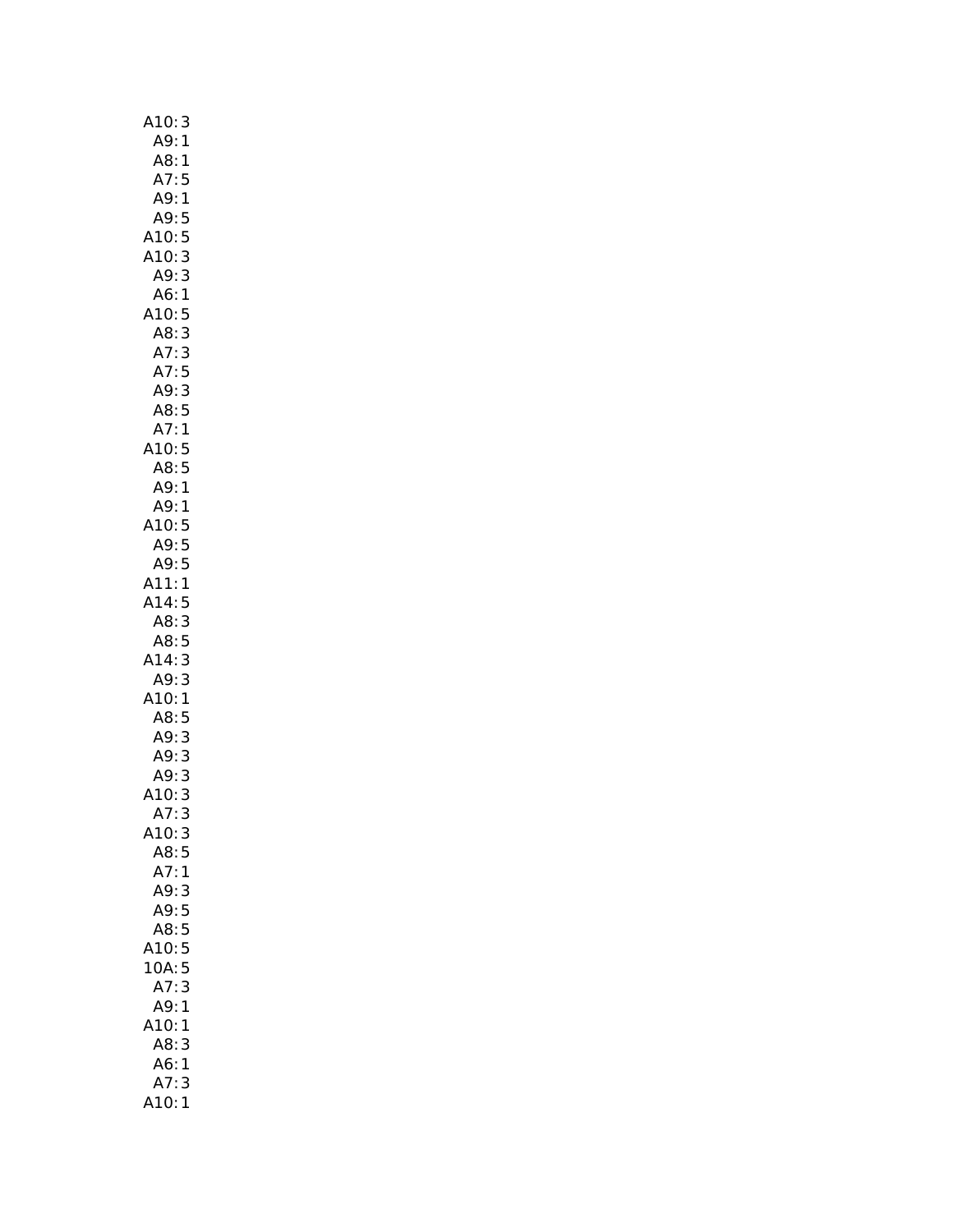| A9:<br>1                                                  |
|-----------------------------------------------------------|
| A9:<br>1                                                  |
| A10:<br>A9:<br>3                                          |
| 3                                                         |
| A12:<br>5                                                 |
| A13:1                                                     |
|                                                           |
| AB:3                                                      |
| A9:5                                                      |
| A9:<br>1                                                  |
| A10:1                                                     |
| A12:<br>5                                                 |
| AB:3                                                      |
| A9:5                                                      |
| A10:1                                                     |
| A13:<br>1                                                 |
| A15:<br>1                                                 |
|                                                           |
|                                                           |
| A11:3<br>A11:5<br>A9:3                                    |
| A9:<br>A7:                                                |
| 3                                                         |
| A10:1<br>A11:3<br>A13:5                                   |
|                                                           |
|                                                           |
| A17:5                                                     |
| A10:1                                                     |
| A7:<br>3                                                  |
| A14:3                                                     |
| A12:5                                                     |
|                                                           |
| A8:3                                                      |
| A8:5                                                      |
|                                                           |
|                                                           |
|                                                           |
|                                                           |
|                                                           |
|                                                           |
|                                                           |
|                                                           |
|                                                           |
| A10:3<br>A8:3<br>A11:1<br>A11:1<br>A11:1<br>A10:3<br>A9:1 |
| A5:3                                                      |
| A10:3                                                     |
| A9:1                                                      |
| 5<br>A10:                                                 |
| A11:3                                                     |
| A9:1                                                      |
| A11:<br>3                                                 |
| A9:3                                                      |
|                                                           |
| A11:5                                                     |
| A9:1                                                      |
| A8:<br>3                                                  |
| A7:5                                                      |
| A7:<br>1<br>110:1                                         |